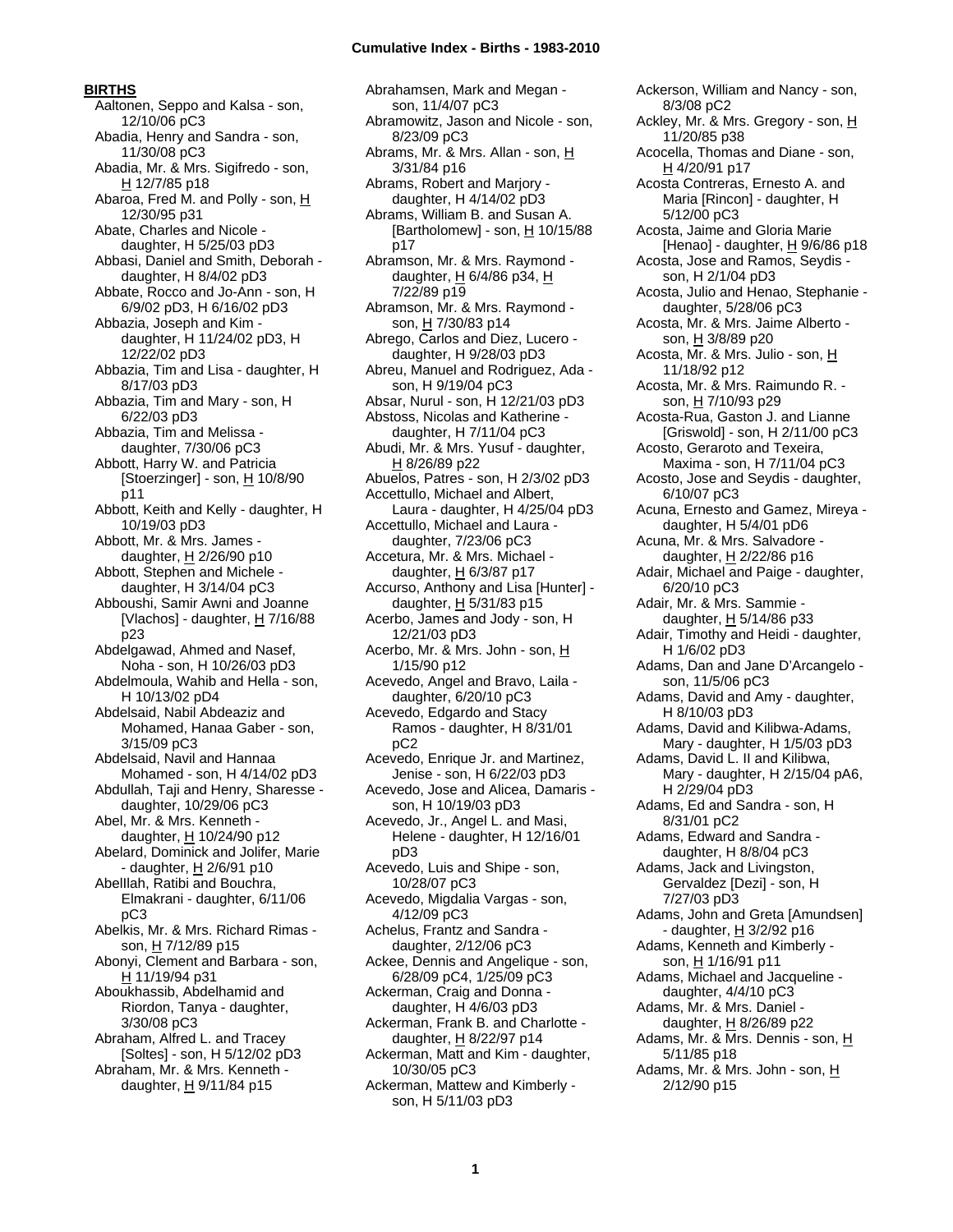**BIRTHS** *(Continued)* Adams, Mr. & Mrs. John J. daughter,  $H$  8/26/92 p13 Adams, Mr. & Mrs. Kenneth - son, H 8/21/93 p28 Adams, Mr. & Mrs. Matthew daughter,  $H$  9/15/90 p11 Adams, Trumaine and Blackman, Lindsay - daughter, 11/26/06 pC3, 11/19/06 pC3 Adams, Trumaine and Blackman, Lyndsay - daughter, H 9/28/03 pD3 Adamski, Thomas and Constance daughter,  $H$  1/16/93 p29 Adamson, Michael and Joanna daughter, H 4/13/03 pD3 Adamson, Michael L. and Joanna [Taylor] - son, H 5/4/01 pD6 Addessi, Mark A. and Susanne son, H 7/11/97 p14 Addison, Angel - son, H 11/2/03 pD3 Addison, Mark and Fiona - son, H 3/9/03 pD3 Addison, Thounsa, and Keeling, Stephanie - son, H 6/11/87 p21 Adelglass, Evan E. and Donna [Goldstein] - son,  $H$  5/8/93 p31 Adelglass, Evan J. and Donna - son, H 2/6/98 pB5 Adelkopf, Adam and Bonnie - son, H 7/21/02 pD3, H 7/28/02 pD3 Adelmann, Charles J. and Lisa son, H 10/4/96 p14, H 8/30/96 p26, H 8/21/98 pA13 Aderer, Alexander and Judy [Miller] son, H 5/16/84 p30 Adiletta, Mark and Darcy - daughter, 2/25/07 pC3 Adinolfi, Thomas and Cerreta, Karen - son, H 10/13/02 pD4 Adis, Randolph and Kimberly - son, H 9/28/03 pD3, H 1/27/02 pD3 Aditya, Ajay and Mehrotro, Swati daughter, 1/24/10 pC3 Adkins, Mr. & Mrs. Albert - daughter, H 7/27/89 p17 Adkins, Mr. & Mrs. Albert Jr. daughter,  $H$  1/24/87 p26 Adler, Mark and Nancy - daughter, H 2/6/91 p10 Adler, Mark and Nancy - twins, H 2/25/95 p28 Adler, Michael and Athos-Adler, Jeanne - son, H 7/22/89 p19 Adolfson, Brett and Jodie daughter, 8/7/05 pC3 Adolfson, Jodie and Brett daughter, 8/10/08 pC2 Adragna, Thomas and Courtney twin son and daughter, H 2/8/04 pD3 Advani, Chandru and Kavita daughter, H 3/2/03 pD3 Adzentoivich, Ernest and Nancy -

son, 8/17/08 pC2, 11/5/06 pC3

Aery, Arthur G. Jr. and Nancy [Seib] - son, H 12/10/83 p19 Afentoulides, Mr. & Mrs. Paul - son,  $H$  10/3/84 p26 Agar, Mr. & Mrs. Bradley - son, H 7/6/87 p15 Agarwal, Aakanksha and Vinco daughter, 10/17/10 pC3 Agarwal, Bobby and Morgane daughter, H 11/30/03 pD3 Agarwal, J.P. and Behera, Dipika son, 1/3/10 pC3 Agarwal, Subhash and Mital, Shrvti daughter, 9/14/08 pC3 Agate, Paul and Sandra - twin sons, H 4/6/03 pD3 Agee, Mr. & Mrs. Richard - son, H 9/14/91 p19 Ageri, Yassine and Myriam - son, H 6/9/02 pD3, H 6/16/02 pD3 Agler, Mr. & Mrs. Lawrence daughter, H 11/28/87 p18 Agler, Mr. & Mrs. Lawrence - son, H 1/28/84 p15 Aglira, Carmine and Mary Louise daughter, H 12/7/03 pD3 Agnelli, Mark and Hali - son, H 8/22/04 pC3 Agostino, Carlo and Laurie [LeMoigne] - daughter, *H* 9/10/99 pB2 Agosto, Edwin and Dorine daughter,  $H$  2/23/91 p13 Agosto, Mr. & Mrs. Edwin - son, H 2/11/89 p19 Agosto, Peter and Denise - son, H 8/28/91 p17 Agosto, Peter Jr. and Michele - son, H 11/1/96 p15 Agrawal, Momit and Manisha - son, H 12/29/02 pD3 Agrawal, Sanjay and Ambika daughter, H 8/22/03 pD9 Agrawal, Simi and Amit Kumar daughter, 11/7/10 pC3, 10/31/10 pC3 Agree, Mr. & Mrs. Robert R. - son, H 8/26/92 p13 Agresta, Mr. & Mrs. Maurice - son, H 3/18/89 p24 Aguayo, Mario L. Sr. and Suhey son, 3/30/08 pC3 Agudelo, Alexander and Yepes, Andrea - daughter, H 1/6/02 pD3 Agudelo, Jhan and Ortiz, Sandra son, H 7/4/04 pC3 Aguelle, Chris and Grabowska, Sylvia - daughter, 4/12/09 pC3 Aguiar, Kevin and Diane - son, 4/24/05 pC3 Aguilar, Elias and Revolorio, Diecy daughter, 11/19/06 pC3 Aguilar, Jhonson and Cruz, Patricia son, H 10/3/04 pC3 Aguilar, Leandro and Maria - son, H 3/2/03 pD3

Aguilar, Luis G. and Graciela Saavedra - daughter, H 11/4/01 pD3, H 11/11/01 pD3 Aguilar, Mauricio and Barahona, Estela - daughter, 10/30/05 pC3 Aguilar, Mr. & Mrs. Anibal - son, H 1/25/88 p17 Aguilar, Ricardo and Laura - son, 10/23/05 pC3 Aguilar, Timoteo and Salvador, Yolanda - daughter, H 7/6/03 pD3 Aguirre, Alexander and Susan daughter, 2/12/06 pC3 Aguirre, Edwin and Fiallos, Valeria daughter, 1/2/05 pC3 Aguirre, Gustavo and Mary daughter, 6/5/05 pC3 Aguirre, Jose and Glenda Escobar daughter, H 8/31/01 pC2 Aguirre, Leonel and Cala - son, H 6/9/02 pD3, H 6/16/02 pD3 Agulay, Rodrigo and Melita daughter, 1/17/10 pC3 Agunloye, Babjide and Fola - twin sons, H 7/13/03 pD3 Agustin, Ana Maria Gonzalez - son, 3/2/08 pC3 Agusto, Mr. & Mrs. Peter Jr. - son, H 8/3/85 p18 Ahem, Anthony and Brandy - son, H 8/31/01 pC2 Ahern, Kevin and Paula - son, H 10/3/97 pB2 Ahern, Mr. & Mrs. David - daughter, H 9/10/88 p17 Ahmad, Imtiaz S. and Tahira [Hasan] - son, H 11/20/98 pB5 Ahmed, Farid and Aktar, Shahinoor daughter, 4/8/07 pC3 Ahmed, Jafar and Ribina - son, 8/6/06 pC3 Ahmed, Jafar and Rubina - son, H 8/22/03 pD9 Ahmed, Khair and Jahanara - son, H 8/1/04 pC3 Ahmed, Mustak and Begum, Nadera - son, 1/20/08 pC3 Ahmed, Sayed and Akhter, Khadiza son, <u>H</u> 4/25/97 p15 Ahmed, Tanveer and Cristina - son, H 2/25/95 p28 Ahrens, Peter and Nicole - son, H 11/16/03 pD3 Aicas, Geovanny and Violeta - son, H 7/4/04 pC3 Aiello, Robert and Amy - son, 3/28/10 pC3 Aikler, Chris and Liz - son, H 4/18/04 pC3 Aime, Patrice and Nathalie daughter, H 5/26/02 pD3 Ainsworth, Mr. & Mrs. William J. daughter,  $H$  6/30/84 p17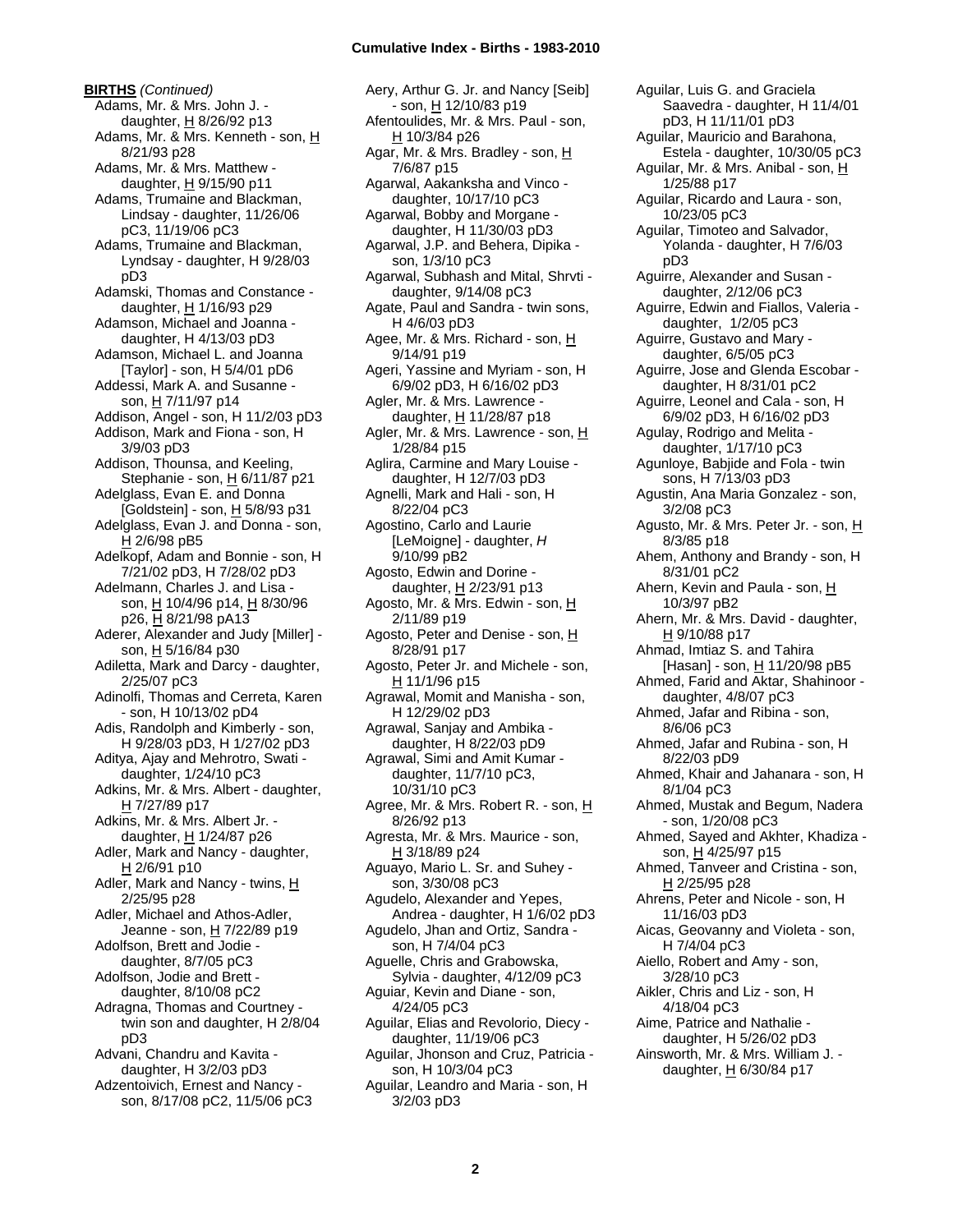**BIRTHS** *(Continued)* Airling, Stephen and Thornton-Moore, Stephanie - daughter, H 3/16/03 pD3 Aison, Mr. & Mrs. Steven S. daughter, H 12/14/91 p16 Aitken, Andre and Linen, Navator daughter, 6/10/07 pC3 Aitken, Patrick and Henry, Joy - son, 7/3/05 pC3 Aitoro, Mr. & Mrs. David - son, H 1/21/87 p30, H 11/5/88 p16 Aju, Alexanuer and Mejia, Maria daughter, 1/30/05 pC3 Aju, Josue and Ordonez, Johanna son, H 4/7/02 pD3 Akhtar, Ferpous and Alamour, Mohammed - daughter, 12/6/09 pC2 Akil, Mr. & Mrs. Abdul - son, H 12/28/83 p22 Akins, Brian and Bastien, Manoucheka - daughter, H 4/4/04 pC3 Akins, Daryll and Woods, Kelly son, H 2/3/02 pD3 Akkerman, Daniel and Madeleine son, 7/15/07 pC5 Akula, Venkata and Nagalakshmi daughter, 4/23/06 pC3 Akula, Venkata D. and Nagalakshmi - daughter, H 2/2/03 pD3, H 2/16/03 pD3, H 2/23/03 pD3 Al-Haffar, Maher and Barbara - son, H 11/19/94 p31 Alaimo, Mr. & Mrs. Charles daughter, H 3/25/89 p17 Alam, Mdkhurshed and Akter, Saima - daughter, 2/21/10 pC3 Alam, Tanvir and Patel, Lena R. son, 6/15/08 pC3 Alan, David and Yellen, Susan Leslie - daughter, 6/26/05 pC3 Alan, Gregory and Bordon, Sarita Joanne - son, 10/14/07 pC3 Alaparthi, Latha and Vijaya S. daughter, H 5/7/94 p30 Alarcon, Antonio and Egla - son, 10/5/08 pC3 Alarcon, Mr. & Mrs. Jairo - son, H 12/29/86 p12 Alastor, Heather - son, H 11/20/98 pB5 Alastor, Heather and Pinho, Fernando - daughter, 6/27/10 pC3 Alatsas, Peter G. and Anna [Strzeszewska] - son, H 12/23/01 pD3 Albahari, Mr. & Mrs. David daughter,  $H$  1/18/89 p19 Albaladejo, Jose and Evaliz - son, H 5/16/04 pC3 Albano, Frank J. and Victoria daughter, H 10/10/97 pB2

Albano, George and Diane [Thompson] - son, H 6/4/83 p15, H 7/13/85 p18 Albano, Michael and Karen - son, H 3/24/02 pD3 Albee, Brendan and Veronica daughter, 5/14/06 pC3, 1/25/09 pC3, 6/28/09 pC4, H 1/12/03 pD3 Alberino, Brian and Gerard, Sarah son, 10/21/07 pC3 Alberino, Brian and Sarah daughter, H 8/22/04 pC3 Alberino, Robert and Wen, Yuan son, 1/31/10 pD2 Albert, Barthelemy and Wesline daughter, 5/6/07 pC3 Albert, Clerveaux and Hjean, Murielle - daughter, 7/22/07 pC3 Albert, Ernest and Kopecky, Gretchen Kara - son, 5/8/05 pC3 Albert, Godfrey III and Gelineau, Sherry A. - son, 1/13/08 pC3 Albert, James and Charlotte [Provenzano] - daughter, H 7/16/88 p21 Albert, Mr. & Mrs. James - daughter, H 12/21/89 p17 Albert, Mr. & Mrs. James - son, H 8/19/87 p25 Albert, Mr. & Mrs. Patrick - son, H 12/7/85 p18 Albertelli, Mr. & Mrs. Richard daughter, H 10/8/86 p17 Albertelli, Mr. & Mrs. Richard - son, H 11/23/88 p46 Albertelli, Mr. & Mrs. Richard R. son, H 12/14/91 p16 Alberto, Cesar and Mendez, Yeny daughter, 1/8/06/06 pC3 Alberto, Douglas and Espinet, Ana Emily - son, 7/3/05 pC3 Alberto, Jose and Cepeda, Ester daughter, H 6/22/03 pD3 Alberts, James and Carol M. [Chirillo] - son,  $H$  10/1/86 p33 Albertson, Brent and Monica daughter, H 8/8/04 pC3 Albertson, Mr. & Mrs. Mark - son, H 4/26/86 p18 Albir, Eddie and Solis-Albir, Kattia daughter, 12/4/05 pC3, H 3/28/04 pC3 Albizu, Juan C. and Noralba daughter, H 1/24/97 p12 Albright, Andrew and Amy daughter, 4/29/07 pC3, H 5/23/04 pC3 Albright, Craig and Tina - son, H 7/4/04 pC3 Albright, John and Shana daughter, H 4/14/02 pD3 Albright, Raymone J. Jr. and Susan daughter, H 11/5/94 p31 Alcaide, Mr. & Mrs. Amadeo A. daughter,  $H$  2/6/93 p32

Alcivar, Victor and Jessica daughter, H 8/31/01 pC2 Alcock, Mr. & Mrs. John - son, H 2/11/89 p19 Alcosser, Andrew I. and Rachel daughter, H 4/1/95 p28 Alcutt, James and Joanne - son,  $H$ 4/27/91 p11 Alcutt, Mr. & Mrs. James - son, H 1/28/84 p15 Aldama, Arturo and Trujillo, Patricia son, 11/15/09 pC4 Alday, Felipe and Geiser, Julie daughter, 9/3/06 pC3 Alday, Felipe Jr. and Julie Gieser son, H 2/2/03 pD3, H 2/23/03 pD3 Alday, Jacinto and Monica - son, 7/27/08 pC3 Aldof, Rene and Alexandra, Galbaud - son, 2/19/06 pC3 Alejandre, Mario and Sandria, Ana Laura - daughter, 11/4/07 pC3 Aleksieczyk, Andy and Kim - son, H 8/22/03 pD9 Aleksiejczyk, Andy and Kim daughter, 9/3/06 pC3, 9/10/06 pC3 Alexander, Brian and Anderson, Tanya Elaine - son, 10/21/07 pC3 Alexander, David and Karen - son, 5/21/06 pC3 Alexander, Dwan and Denise daughter, 2/20/05 pC3 Alexander, Mardevon and Maria son, 2/21/10 pC3 Alexander, Marian - daughter, H 1/24/97 p12 Alexander, Mr. & Mrs. David - son, H 6/3/89 p17 Alexander, Mr. & Mrs. Robert daughter, H 12/10/86 p31 Alexander, Tyrone and Rodriguez, Zaida - daughter, 12/24/06 pC3 Alexander, Tyrone and Rudriguez, Zaida - son, H 5/11/03 pD3 Alexander, William L. and Michele son, H 5/2/97 p15 Alexander, William L. IV and Michelle - son,  $H$  8/12/95 p30 Alexandre, Bazil and Donia - son, 8/2/09 pC3 Alexandre, Santiade and Dorcely, Darline - son, 6/11/06 pC3 Alexis, Daniel and Pierre-Louis, Merline - daughter, 5/25/08 pC3 Alexis, Ferrer and Paul, Yvlaine son, 3/20/05 pC3 Alexis, Mr. & Mrs. Pierre - son, H 7/21/84 p15 Alfaio, Luis and Barela, Ayleen daughter, 5/30/10 pC3 Alfano, David and Colleen daughter, H 4/6/03 pD3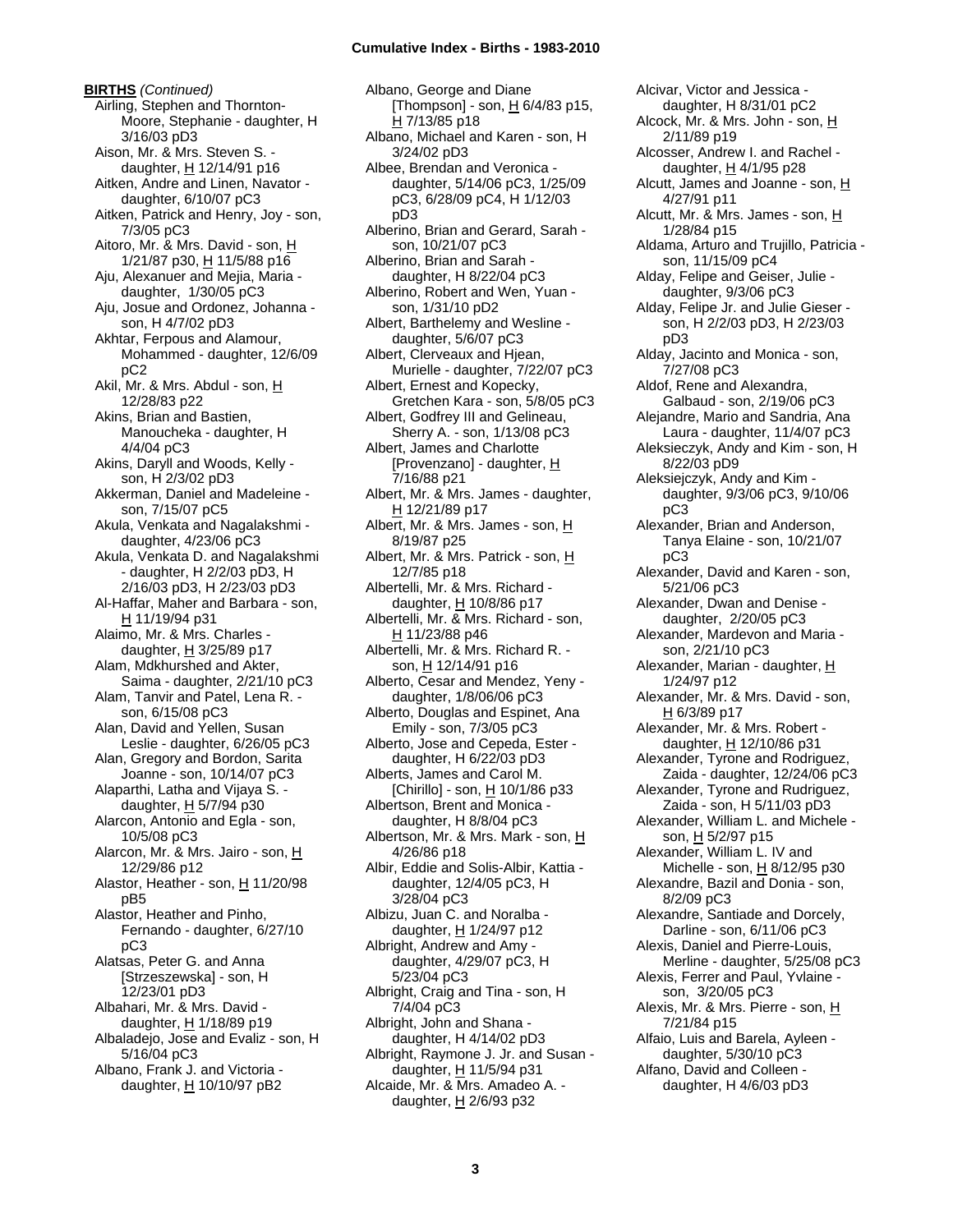**BIRTHS** *(Continued)* Alfano, Eric and Angela - son, H 11/2/03 pD3 Alfano, Peter Jr. and Jennifer Tedesco - son, 6/12/05 pC3 Alfaro, Alomara and Dany - son, 10/24/10 pC3 Alfaro, Conrad and Rose - son, H 9/7/03 pD3 Alfaro, Conrado and Rosy daughter, 9/3/06 pC3 Alfaro, Gerardo and Monge, Vilma daughter,  $H$  7/10/93 p29 Alfaro, Jose and Reyes, Inese daughter, 3/11/07 pC3 Alfaro, Mario and Flor - daughter, H 10/6/02 pD5 Alfaro, Oliver and Leon, Marjorie son, H 1/25/04 pD3 Alfaro, Rafael and Leon, Wendy son, 10/30/05 pC3 Alfero, Louis and Rosanna [Sisca] daughter, H 5/19/02 pD3 Alfieri, James J. and Annette daughter,  $H$  3/27/98 pB2 Alfisi, Joseph and Jennifer daughter, 10/7/07 pC3, H 11/17/02 pD3 Alfisi, Joseph and Jennifer - twin daugthers, 10/14/07 pC3 Alfson, Raymond G. and Linda [Jackson] - son, H 5/4/01 pD6 Alger, Martin and Dana - twin son and daughter, 1/23/05 pC3 Alhobishi, Nagi and Sameera - son, H 2/1/04 pD3 Ali, Adnan and Sabeen [Hassan] daughter, H 12/16/01 pD3 Ali, Liaqat and Misbah - daughter, H 1/6/02 pD3 Ali, Mr. & Mrs. Ibrahim - daughter, H 3/8/89 p20 Ali, Mr. & Mrs. Sheikh - daughter, H 8/26/89 p22 Aliapoulios, Mr. & Mrs. Peter daughter,  $H$  1/2/86 p14 Alias, Alfredo E. and Wentz, Brooke daughter, H 10/17/97 pB2 Alicea, Frenchy and Erika daughter,  $\underline{H}$  6/21/96 p14 Alicea, Jose A. Jr. and Diaz, Carmen - son, 5/9/10 pC3 Alicea, Jose and Beauchemin, Darcy - son, H 1/5/03 pD3 Alicea, Mr. & Mrs. Francisco daughter, H 12/4/85 p37 Alicea, Mr. & Mrs. Francisco - son, H 2/24/88 p30, H 5/16/84 p35 Alicea, Mr. & Mrs. Jose J. daughter,  $H$  6/26/93 p29 Alicea, Mr. & Mrs. Jose Jr. - son, H 10/17/90 p12 Alicea, Teodoro and Jessica Quinonez - daughter, H 8/31/01 pC2

Alijoti, Ylli and Ajemi, Pranvera son, 4/17/05 pC3 Allabban, Ahmed and Etman, Amina - son, 4/25/10 pC3 Allan, Robert and Jennifer daughter, H 12/22/02 pD3 Allee, Todd and Loren - daughter, H 3/2/03 pD3 Allegretta, Mr. & Mrs. Ralph - son, H 10/6/84 p20 Allegretti, Mark and Jill - son, 9/16/07 pC3 Allegrezza, Mr. & Mrs. Paul - son, H 2/26/90 p10 Allen, Bruce D. and Mary [Shaughnessy] - son, H 2/11/00 pC3 Allen, Craig and Ewa - daughter, H 11/17/02 pD3 Allen, Gary and Kelly - daughter,  $H$ 5/30/91 p15 Allen, Jeremy and Austin, Jamie son, H 6/22/03 pD3 Allen, Mathew and Molly - daughter, H 9/14/03 pD3 Allen, Matthew and Molly - son, 3/4/07 pC3 Allen, Matthew V. and Mary Kate [Clune] - daughter, H 5/12/00 pC3 Allen, Melissa - son, H 1/28/00 pC3 Allen, Michael T. and Heather [Bennett] - daughter, H 5/19/00 pC3 Allen, Mr. & Mrs. Mark - son, H 5/11/85 p18 Allen, Mr. & Mrs. Richard Harrison son, H 3/18/89 p24 Allen, Mr. & Mrs. Robert - son, H 9/3/88 p`6 Allen, Neil and Emily - son, H 6/1/03 pD3 Allen, Richard and Linda [Merritt] daughter, H 1/18/86 p20 Allen, Robert W. Jr. and Louise daughter, H 12/24/94 p33 Allen, William H. Jr. and Colleen daughter,  $H$  6/28/96 p14 Alley, Mr. & Mrs. Neil - daughter, H 12/10/83 p19 Alley, Todd B. and Tracie [Messier] daughter, H 2/16/01 pC2 Allgood, John and Rozi Marie - son, H 4/7/02 pD3 Allgood, Mr. & Mrs. Jay - daughter, H 12/17/86 p35 Alliegro, Stephen and Chris - son, H 8/15/04 pC3 Alliim, Nigel and Denise - daughter, H 12/1/02 pD4 Allinger, Charles B. and Katherine [Frenette] - daughter, H 10/26/85 p19 Allington, William and Pamela [Pavia] - daughter,  $H$  10/29/94 p31

Allington, William Jr. and Pamela [Pavia] - daughter, H 12/23/92 p9, H 12/19/92 p37, H 12/12/92 p35 Allington, William P. and Pamela daughter, H 1/21/95 p28 Allison, Scott and Karen - twin daughters, H 2/3/02 pD3 Allman, Peter and Pamela - son, H 2/3/02 pD3 Allocca, Mr. & Mrs. Angelo - son, H 8/17/87 p26 Almedia, Guto and Erika - son, H 1/18/04 pD3 Almeida, Melissa and John daughter, 11/7/10 pC3 Almeida, Pedro and Andrea daughter, 1/31/10 pD2 Almer, Mr. & Mrs. Charles daughter, H 9/14/85 p18 Almeter, Jason L. and Heather [Stevens] - daughter, H 5/12/00 pC3 Almond, Mr. & Mrs. Timothy - son, H 11/16/83 p43 Almonte, Ramon and Vanessa daughter, H 10/6/02 pD5 Almy, Richard Taylor and Melissa Lill - daughter, 11/4/07 pC3 Almy, Richard Taylor and Melissa Lill - son, 7/17/05 pC3 Aloise, Mr. & Mrs. Christopher - son, H 3/11/87 p18 Aloise, Terrence and Claudia [Pinto] - daughter, H 12/31/86 p25 Alonso, James M. and Kathryn daughter, H 11/12/94 p31 Aloyo, Mr. & Mrs. Eric - daughter, H 2/27/93 p34 Alpert, Mr. & Mrs. Marc - son, H 7/23/88 p15 Alphonse, Karl and Lynda [Dominick] - son,  $H$  5/21/83 p15 Alphonse, Karl and Lynda [Dominick]- son, H 5/28/83 p23 Alphonse, Meoleus - son, H 11/7/04 pC3 Alston, Greg and Spruill-Alston, Kerri - daughter, 11/26/06 pC3 Alston, Maxwell and Jennifer daughter, 3/8/09 pD3, H 10/10/04 pC3 Alston, Mr. & Mrs. William daughter,  $H$  1/5/85 p18 Alston, Winter - son, H 2/24/02 pD3 Alswanger, Steven and Teng Yawan - son, H 3/9/03 pD3 Altemose, Harvey W. Jr. and Lori son, H 1/21/95 p28 Alteus, Patrick and Daphney daughter, H 3/24/02 pD3 Altieri, Frank and Mary - son, H 6/15/03 pD3 Altman, Mr. & Mrs. Howard - son, H 12/5/84 p37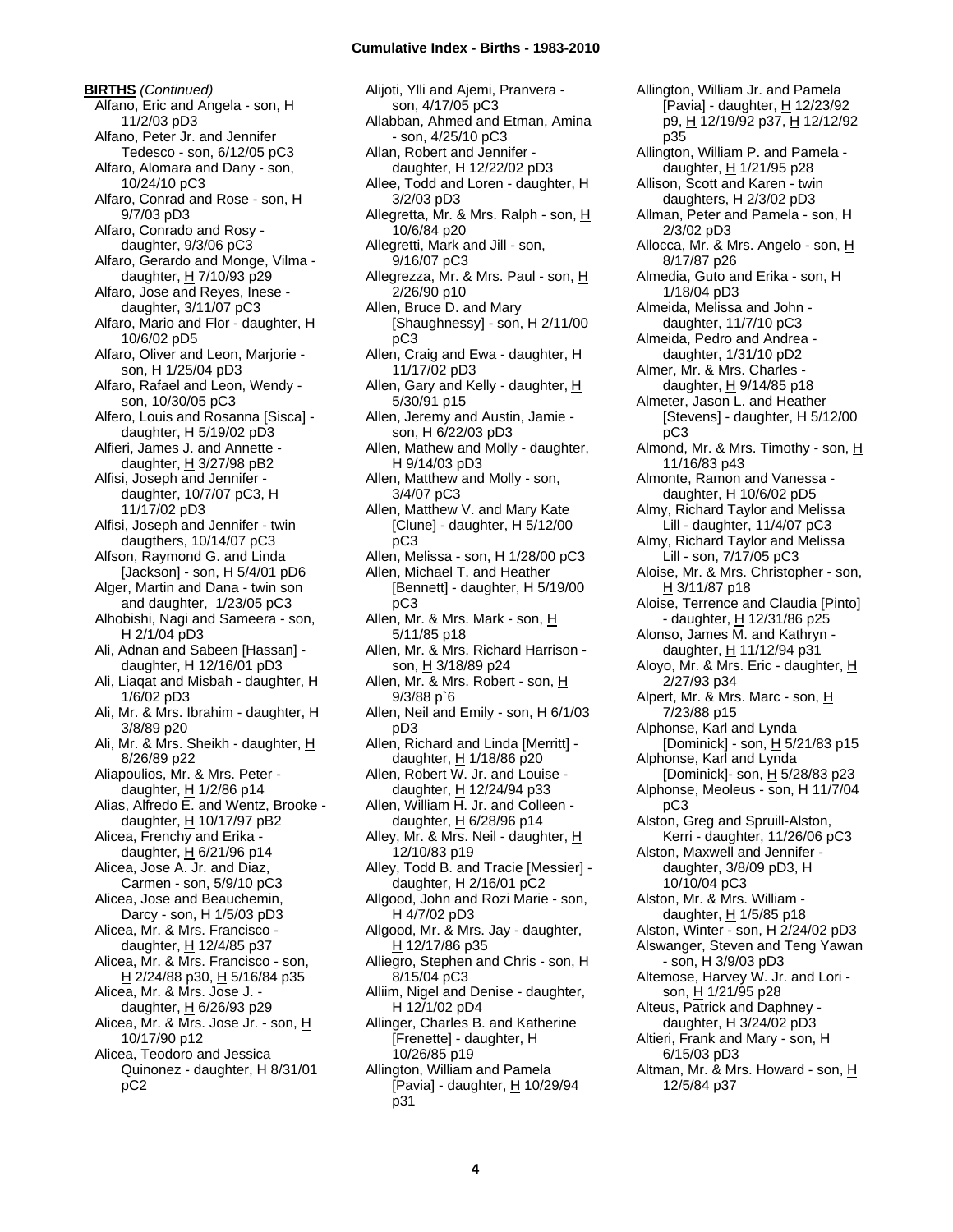**BIRTHS** *(Continued)* Altuja, Anurag and Sapna daughter, H 4/13/03 pD3 Alva, Victor Manuel Tototzintle and Contreras, Claribel Ramos daughter, 10/30/05 pC3 Alvarado, Carlos and Roxana daughter, H 4/9/94 p34 Alvarado, Carlos and Roxana - son, H 2/23/91 p13 Alvarado, Danilo and Penilla, Daniela - son, 11/19/06 pC3 Alvarado, Edwin and Colindres, Claudia - son, 9/18/05 pC3 Alvarado, Jorge and Sandra daughter, H 4/18/04 pC3 Alvarado, Joseph A. and Aponte, Priscilla - daughter, H 5/4/01 pD6 Alvarado, Morta - daughter, 11/4/07 pC3 Alvarado, Odir and Lopez, Ana daughter, H 10/5/03 pD3 Alvarado, Oscar and Beltrain, Carol daughter, 3/15/09 pC3 Alvardo, Dennis and Arango, Sandra Alvarado - son, H 12/1/02 pD4 Alvarej, Susy and Castromonte, Lener - son, 12/26/10 pC3 Alvarez, Alejandro and Margaret daughter,  $H$  9/19/97 pB2 Alvarez, Alvaro L. and Alejandra daughter, H 12/30/95 p31 Alvarez, Frank and Janette daughter, 9/18/05 pC3 Alvarez, Frank and Janette - son, H 11/24/02 pD3 Alvarez, Jose and Harold, Marisha daughter, 3/4/07 pC3 Alvarez, Mr. & Mrs. Bernardo daughter, H 12/5/92 p37, H 12/28/87 p12 Alvarez, Mr. & Mrs. Bernardo - son, H 3/26/90 p10 Alvarez, Mr. & Mrs. Leon - daughter, H 10/7/87 p18 Alvarez, Mr. & Mrs. Oscar O. daughter,  $H$  1/13/93 p18 Alvarez, Mr. & Mrs. William E. - son, H 8/24/88 p16 Alvarez, Oscar and Garcia, Blanca daughter, 1/4/09 pC2 Alvarez, Sandra - daughter, H 3/13/98 pB2 Alvarez, Victor and Carcamo, Leidy son, H 7/27/03 pD3 Alverio, Manuel Jr. and Parisi, Heather - son, 4/15/07 pC3, H 3/21/04 pC3 Alverio, Samuel and DelValle, Christine - daughter, H 2/17/02 pD3 Alves, Albertino and Guzman, Deisy - daughter, H 3/7/04 pC3

Alves, John and Vazquez, Andrea daughter, H 4/4/04 pC3 Alves, Marcos and Kelly - son, 9/20/09 pC4 Alvord, Brent and Karla - daughter, 2/21/10 pC3 Alvord, Brent S. and Karla M. daughter, 2/24/08 pC3 Alvord, Theodore R. and Edna [Lemontagne] - daughter, H 1/13/02 pD3 Alzate, Giovanni and Gabby - son, H 1/6/02 pD3 Amantia, Peter and Wellington, Sharon - son, 11/29/09 pC3 Amaral, Daniel and Kerry - son, 9/11/05 pC3 Amarilla, Gualberto and Estela, Maria - daughter,  $H$  7/15/89 p14 Amato, Anthony J. III and Noreen [DePanfilis] - son,  $H$  12/11/93 p37 Amato, David J. and Kimberly (Kokolis) - daughter, *H* 2/19/99 pB7 Amato, Jeff and Mary-Jo - son, H 7/4/04 pC3 Amato, Jeffrey and Mary-Jo - son, 9/24/06 pC3 Amato, Michael P. and Donna daughter,  $H$  7/18/97 p16 Amato, Michael P. and Donna [Hines] - son, H 5/26/00 pC2 Amato, Mr. & Mrs. Anthony daughter, H 6/28/90 p16 Amato, Stephen V. and Stephanie [Natale] - son, *H* 6/5/99 pB10 Amaya, Wilmer and Inostroza, Yahaira - daughter, 5/6/07 pC3 Amboyan, Marc and Elena - son, H 8/28/91 p17 Ambrogio, John and Donna [Iaizzi] son, H 1/22/94 p27 Ambrogio, Mr. & Mrs. John daughter,  $H$  5/15/92 p18 Ambroglio, John and Donna [Iaizzi] daughter, H 4/5/96 p14, H 2/16/96 p14 Ambrose, David J. and Kimberly twins, H 11/5/94 p31 Ambrose, James J. and Karen - son, H 7/23/94 p30 Ambrose, Peter and Kristin daughter, H 8/11/02 pD3 Ambrosecchia, Charles and Smith, Melinda - twin son and daughter, 7/17/05 pC3 Ambrosio, Mr. & Mrs. Giuseppe daughter, H 1/14/84 p18 Ambuhl, Mr. & Mrs. Charles daughter,  $H$  3/25/89 p17 Ameden, David R. and Torild - son, H 1/17/97 p12, H 5/14/94 p30 Ameer, Charles and Susan [Corbo] son, H 6/26/93 p29

Ameer, Charles M. and Corbo, Susan - son, H 8/19/95 p31, H 6/10/95 p31 Ameer, Charles M. and Susan [Corbo] - daughter, H 3/31/00 pC2, H 5/12/00 pC3 Amerling, Paul and Elizabeth - son, H 9/26/04 pC3 Amero, Brett and Coleen - daughter, 9/9/07 pC3 Amero, Brett and Coleen - son, 9/2/07 pC3 Amero, Scott and Karen - daughter, H 11/15/90 p16 Amero, Scott M. and Karen - son, H 7/18/97 p15 Amezquita, Camilo and Lisandra daughter, 5/28/06 pC3 Amezzane, Nabil and Michelle daughter, 10/25/09 pC3 Amin, Naushin and Haque, Aminul son, H 9/15/02 pD7 Ammann, Reagan and Shelly daughter, H 3/2/03 pD3 Ammann, Reagan S. and Shelly [Meyers] - daughter, H 5/4/01 pD6 Ammerman, Raymond and Patricia daughter, H 3/14/91 p14 Ammon, George and Mary - twin daughters, H 1/12/03 pD3 Amrhein, George R. Jr. and Nancy son, H 9/2/95 p31 Amrhein, Mr. & Mrs. George daughter, H 6/28/90 p16, H 11/1/88 p20 Amster, Mr. & Mrs. Edward - son, H 2/22/84 p33 Amuso, Troy and Denise - daughter, H 12/15/02 pD3 Anacone, Mr. & Mrs. William daughter,  $H$  9/14/85 p18 Anand, Aarthi and Jeevarathnam, Brijesh - son, 3/14/10 pC3 Ananthamurthy, Mr. & Mrs. Bettadapur - daughter, H 6/23/84 p15 Anastasi, Mr. & Mrs. David daughter, H 12/28/87 p12 Anastasia, Laura and Christopher son, 12/12/10 pC3 Anastasia, Mr. & Mrs. David daughter, H 1/15/90 p12 Anastasia, Robert J. and Jennifer son, H 12/2/95 p29 Anastasio, Mr. & Mrs. Richard daughter,  $H$  5/11/85 p18 Anayizca, Luis - daughter, H 12/15/02 pD3 Ancker, Kevin and Kristina daughter, 8/16/09 pC3 Ancona, Mark and Jacinta daughter, H 2/2/03 pD3, H 3/2/03 pD3 Ancrum, Lonnie L. and Bates, Shakena - twins, H 2/2/01 pC3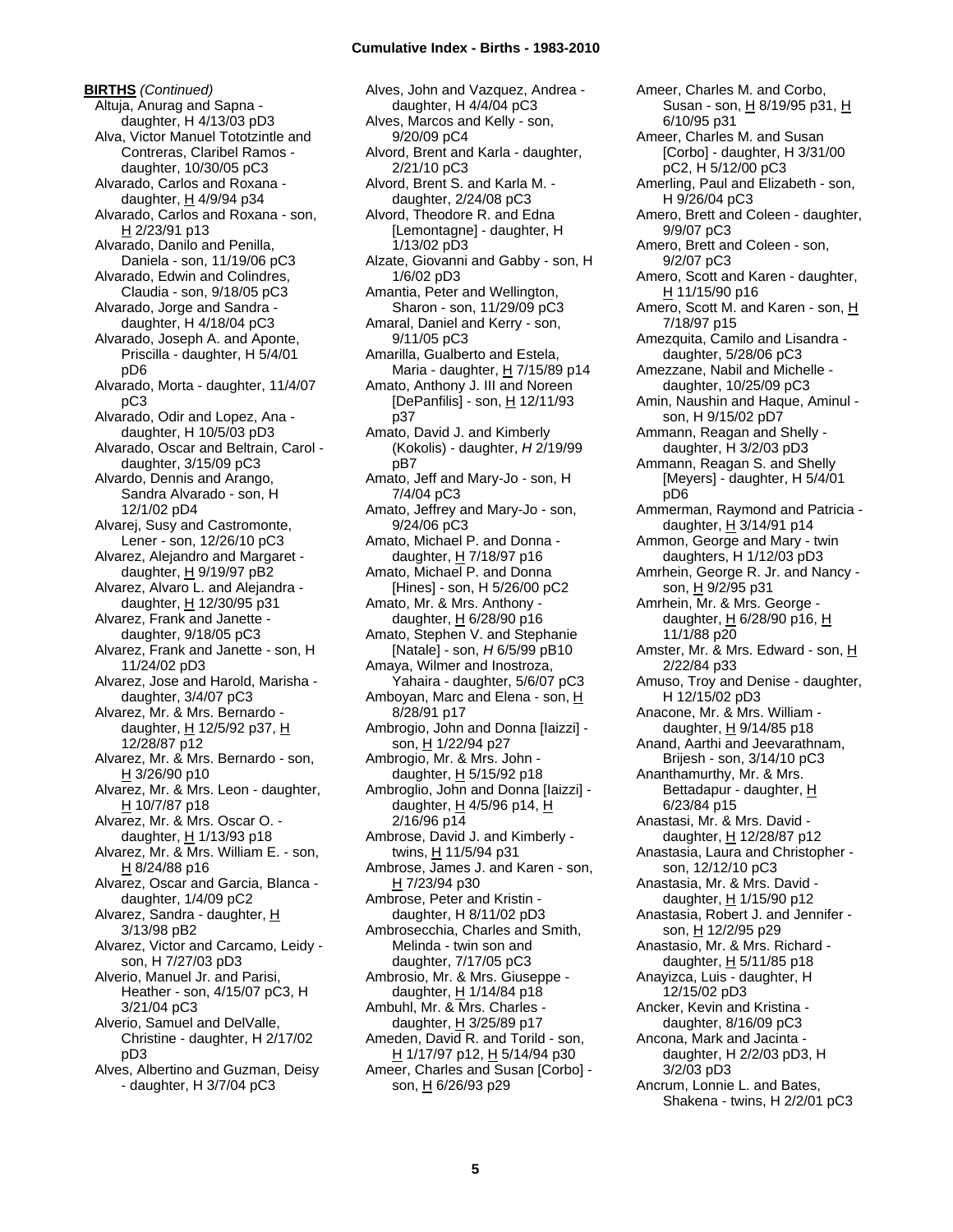**BIRTHS** *(Continued)* Andemichael, Gideon I. and Freweini - son, H 5/10/96 p14 Anderlind, Patrick O. and Samantha [Crowley] - daughter, H 2/2/01 pC3 Andersen, James G. and Joyce son, H 2/6/98 pB5 Andersen, James G. and Joyce [Noonan] - son, H 5/19/02 pD3, *H* 9/10/99 pB2 Andersen, Thomas J. and Maggie daughter, 3/16/08 pC3 Anderson, Allan and Brady-Anderson, Diane - daughter, 6/11/06 pC3 Anderson, Anthony L. and Stephanie - son, 10/16/05 pC3 Anderson, Anthony Sr. and Stephanie - daughter, 5/27/07 pC3 Anderson, Arthur W. and June - son, H 8/19/95 p31 Anderson, Brad and Ellen - son, H 3/25/95 p33 Anderson, Brian and Annie daughter, H 8/11/02 pD3 Anderson, Brian and Tanya - son, 6/26/05 pC3 Anderson, Conrad W. and Karen [Ortiz] - son, *H* 6/5/99 pB10 Anderson, David and Sheryl - son, H 5/26/02 pD3 Anderson, James and Joyce - son, H 11/23/03 pD3 Anderson, James C. and Theresa son, H 12/30/95 p31 Anderson, James G. and Joyce [Noonan] - son, H 4/28/02 pD3 Anderson, James R. II and Elizabeth [Vallerie] - son, *H* 5/28/99 pB6 Anderson, Jason and Susan daughter, H 5/9/04 pC3, H 5/16/04 pC3 Anderson, John M. and Gloria - son, H 11/12/94 p31 Anderson, Kurth and Rebecca daughter, 4/23/06 pC3 Anderson, Mark and Eileen [Frank] son, H 7/24/93 p29 Anderson, Marva - son, 11/27/05 pC3 Anderson, Michael and Holman, Trinia - daughter, 2/11/07 pC3 Anderson, Michael W. and Colleen son, H 12/2/95 p29 Anderson, Mr. & Mrs. Arthur - son, H 10/29/88 p15 Anderson, Mr. & Mrs. Bruce C. son, H 5/21/87 p21 Anderson, Mr. & Mrs. C. A. [Kerrigan] - daughter,  $H$  3/17/88 p38

Anderson, Mr. & Mrs. Mark - son, H 1/25/88 p17

Anderson, Mr. & Mrs. Robert daughter, H 7/30/83 p14 Anderson, Mr. & Mrs. Roger daughter,  $H$  9/24/83 p14 Anderson, Mr. & Mrs. Scott daughter, H 11/3/84 p16 Anderson, Mr. & Mrs. Stephen F. son, H 3/9/89 p21 Anderson, Murray Stuart and Sarah Ann - son,  $H$  8/21/92 p14 Anderson, Philip and Jessica daughter, H 4/25/04 pD3 Anderson, Robert and Doreen daughter, H 7/11/04 pC3 Anderson, Shawn and Kristen - son, 4/1/07 pC3 Anderson, Steve and Hammell, Kathy - daughter,  $H$  5/2/87 p21 Anderson, Timothy and Blaire - son, H 2/24/02 pD3 Andersonm, Robert Kirk and Stephanie - son, 1/20/08 pC3 Andino, Peter and Vivian [Whitfield] son, H 4/24/93 p31 Ando, Bruce and Sara [Granger] daughter, H 2/29/92 p13 Andrade, Edison and Olga - son, 5/7/06 pC3, H 6/8/03 pD3 Andrade, Gildardo E. Munoz and Erika - son, H 12/2/01 pD3 Andrade, Giovanny and Rendon, Olga - daughter, 8/28/05 pC3 Andrade, Gregor and Melinda -twin daughters, 7/17/05 pC3 Andrade, Gregor and Melinda Monteiro de - son, 6/24/07 pC3 Andre, Alex and Marie - daughter,  $H$ 9/24/90 p18 Andre, Ann St. Victor and Jean daughter, 11/29/09 pC3 Andre, Christopher and Susan [Wyrick] - daughter,  $H$  5/29/92 p14 Andre, Christopher and Susan [Wyrick] - son, <u>H</u> 7/9/94 p28 Andre, Jean and Ann - son, 5/21/06 pC3 Andrea, Mr. & Mrs. Thomas T. daughter,  $H$  7/31/92 p14 Andreadis, Mr. & Mrs. Elias daughter,  $H$  9/10/88 p17 Andreasson, Johan and Jennifer son, 4/19/09 pC3 Andreoli, James A. and Regina [Cancelli] - daughter,  $H$  7/13/88 p32 Andres and McKaylie - daughter, 2/15/09 pC3 Andres, Nelson and Gutierrez, Shay Elizabeth - son, 11/11/07 pC3 Andresen, Mr. & Mrs. John daughter, H 6/4/86 p34 Andresen, Mr. & Mrs. John - son, H 4/8/89 p17

Andretta, James and Tracy daughter, H 6/9/02 pD3, H 6/16/02 pD3 Andrew, Joseph and Perry, Heather Anne - son, 10/21/07 pC3 Andrew, Keith and Lawrence, Rikki Borge - son, 11/11/07 pC3 Andrew, Robert H. and Yates, Nancy - son, H 4/8/95 p31 Andrews, Anthony P. and Costanza, Lenda - son, H 1/24/97 p12 Andrews, Charles A. and Gockie, Cecilie - daughter,  $H$  4/8/95 p31 Andrews, Lee and Karen - twin daughters, H 5/12/00 pC3 Andrews, Shay - son, H 5/5/02 pD3 Andrews, Shelliann - son, 11/4/07 pC3 Andrews, Steven and Dawn - twin son and daughter, H 7/21/02 pD3, H 7/28/02 pD3 Andrezejewski, Roger and Janet [Leopold] - son, H 11/5/86 p31 Andrianus, Philip B. and Barbara [Saverine] - son, H 12/2/87 p20 Andrighetti, John and Linda [Merry] daughter,  $H$  1/25/88 p16 Andronaco, Brian A. and Gretchen daughter, H 3/19/94 p32 Andronaco, Joseph V. and Mary Ann [Marasco] - daughter, H 8/3/85 p16, H 7/20/85 p17 Andronaco, Mr. & Mrs. David daughter, H 4/22/89 p16 Andrzejewski, Mr. & Mrs. Zbigniew daughter,  $H$  3/23/85 p18 Anechiarico, Mr. & Mrs. William daughter, H 1/15/90 p12 Anello, Mr. & Mrs. Frank - daughter, H 4/8/89 p17 Angarita, Francisco and Cime, Florsie - daughter, H 2/8/04 pD3 Angel, Jessica and Duran, Pablo daughter, 5/11/08 pC3 Angel, Santiago and Jaqueline daughter, 2/20/05 pC3 Angelastro, Mr. & Mrs. Robert - son, H 4/2/90 p18 Angeles, Fredy and Marques, Ana daughter, H 4/14/02 pD3 Angeley, Barry and Linda - son, H 3/19/94 p32 Angeley, Barry Joseph and Linda Ann - daughter, H 2/9/96 p14 Angelidis, Lazaros and Louann daughter, H 2/25/95 p28 Angelov, Dino and Fiona - daughter, 12/13/09 pC3 Anger, Amie Jacobs and Nicholas Holmes - son, 10/31/10 pC3 Anger, Nicholas Holmes and Amie Jacobs - daughter, 11/9/08 pC4 Angilleha, Anthony and Anna daughter, H 5/16/04 pC3 Angilletta, Anthony and Anna - son, 9/23/07 pC3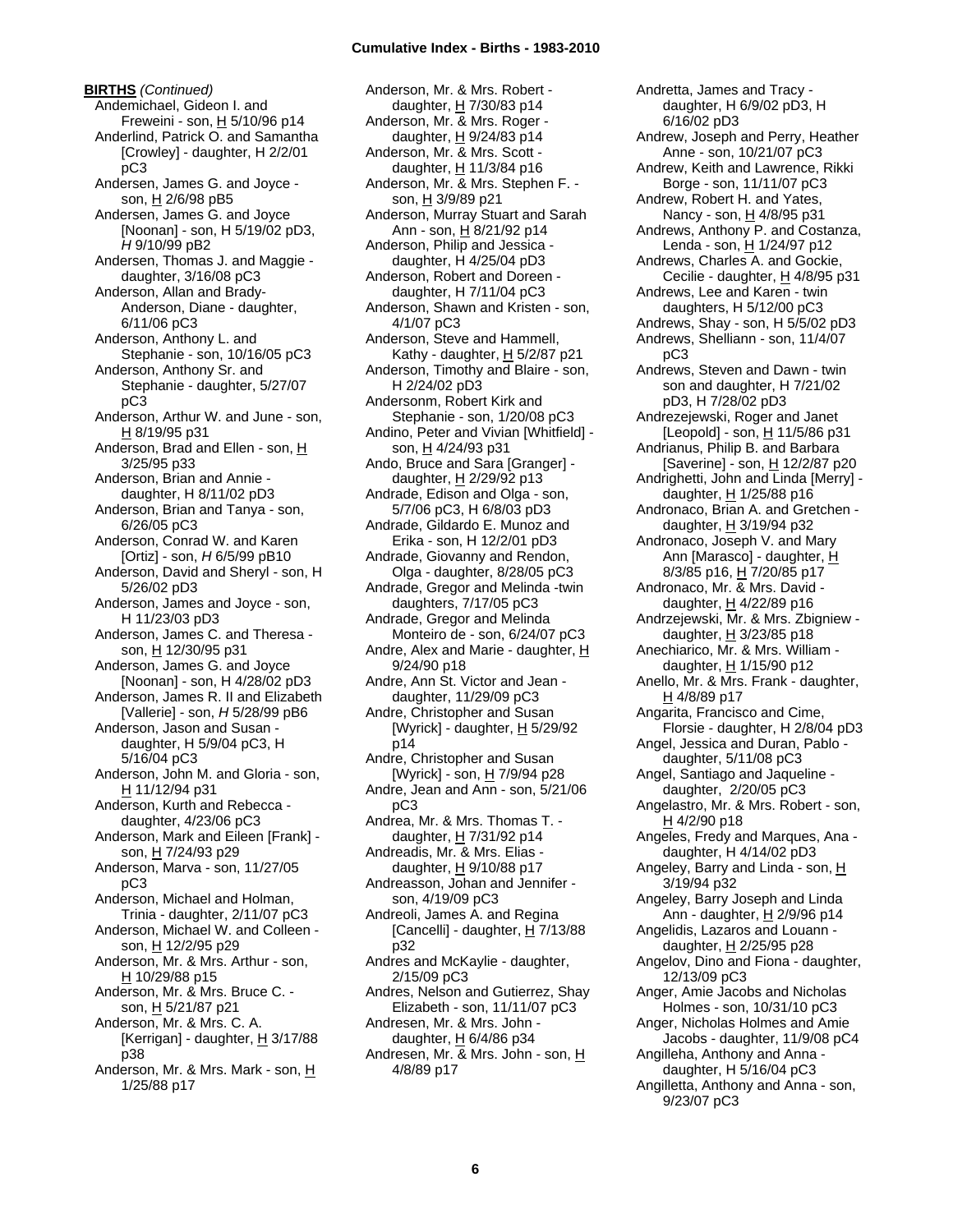**BIRTHS** *(Continued)* Angione, Mr. & Mrs. Anthony Jr. son, H 6/4/86 p34 Angione, Mr. & Mrs. Charles daughter, H 5/21/90 p13 Angione, Mr. & Mrs. Charles - son, H 4/30/88 p16 Angione, Mr. & Mrs. Christopher son, H 1/15/90 p12 Angione, Mr. & Mrs. Gary - son, H 12/28/87 p12 Angione, Mr. & Mrs. Gary G. - son,  $H$  7/8/92 p18 Anglelastro, Mr. & Mrs. Robert - son, H 5/11/91 p21 Anglin, John and Berry-Anglin, Leisha - daughter, 5/11/08 pC3 Angrand, Ernst S. and Amelita - son, H 12/24/94 p33 Anguiano, Luis J. and Martha daughter,  $H$  4/25/97 p15 Anguilar, Javier O. and Trinamarie daughter, H 1/24/97 p12 Angus, Cullen and Laura [Flaherty] son, H 2/10/02 pD3 Angus, Mr. & Mrs. Peter - son, H 7/22/89 p19 Angus, Mr. & Mrs. Peter P. - son, H 7/17/93 p31 Angus-Harris, Marilyn and Harris, Taurian - daughter, 6/27/10 pC3 Ankinakatte, Deepthi and Nataraj daughter, H 2/15/04 pA6, H 2/29/04 pD3 Annacone, Mr. & Mrs. William - son, H 12/18/86 p31 Annumala, Diwakar and Srimathy daughter, H 2/3/02 pD3 Annunziato, David J. and Suzanne [Marolda] - son, H 2/11/00 pC3 Annunziato, Mr. & Mrs. Steven son, H 10/29/86 p22 Annunziato, Steven and Laurie [Hebert] - son, H 8/14/85 p26 Anrico, Mr. & Mrs. Timothy daughter,  $H$  4/8/89 p17 Anrico, Thomas and Lori [Luczkowski] - daughter, H 6/3/87 p17 Ansong, Mr. & Mrs. Omari - son, H 7/23/88 p15 Anspach, Mr. & Mrs. David D. - son, H 2/6/93 p32 Anstett, Mr. & Mrs. Peter - son, H 8/31/83 p30 Anstis, John W. and Maureen [Strong] - son, H 2/25/00 pC3 Antao, Peter, and Szabo, Suzanne son, H 2/25/95 p28 Antayhua, Deyta - daughter, H 9/15/02 pD7 Antera, Mr. & Mrs. Anthony daughter, H 7/20/85 p17 Anthony, Arthur E. and Francina [Peter] - son, *H* 8/6/99 pB4

Anthony, Joseph and Perella, Melissa Marie - daughter, 10/9/05 pC3 Anthony, Kevin and Jeamy daughter, 6/24/07 pC3, 6/17/07 pC3, 6/24/07 pC3, 6/17/07 pC3 Anthony, Robert and Petrone, Jeanne Kelly - daughter, 6/12/05 pC3 Anthony, Scott and Debano, Patricia Doyle - daughter, 4/24/05 pC3 Anthony, Wayne and Masone, Aileen - son, H 9/22/02 pD5 Antieri, Mr. & Mrs. Michael daughter,  $H$  10/8/88 p18 Antione, Max and Baldwin, Keeva daughter, H 9/26/04 pC3 Anton, Mr. & Mrs. William W. - son, H 10/7/92 p10 Antonacci, Dominic and Amy Kristen - daughter, 8/10/08 pC2 Antonacci, Dominic and Amy Kristen - son, 7/17/05 pC3 Antonio, Jason and Portia DiScala daughter, 9/2/07 pC3 Antonio, Jason and Portia DiScala son, 9/4/05 pC3 Antonsanti, Ellison and Perez, Jennifer - daughter, H 2/3/02 pD3 Antrum, Maurice and Carol - son, H 7/14/02 pD3 Antunes, Francis J. and Barbara son, H 1/16/98 pB2 Antunes, Frank and Olga - daughter, 5/25/08 pC3 Antunes, Frank and Restrepo, Olga son, 6/19/05 pC3 Antunes, Mr. & Mrs. Fank daughter,  $H$  8/26/89 p22 Antunes, Mr. & Mrs. Frank - son, H 5/21/87 p21 Antunes, Mr. & Mrs. Manuel - son, H 2/15/86 p22 Antunes, Mr. & Mrs. Robert - son, H 11/20/85 p38 Antunez, Ivan and Carolina - son, H 10/6/02 pD5 Antunez, Mr. & Mrs. Marco - son, H 8/28/85 p36 Antwi, Cosmos and Newman, Amy son, 6/25/06 pC3 Anunez, Julio and Yanez, Esly daughter, 5/3/09 pC3 Anzalone, John Jr. and Lisa - son, H 11/12/94 p31 Anzalone, Mr. & Mrs. John Jr. daughter, H 6/26/93 p29 Anzalone, Mr. & Mrs. Philip daughter, H 11/1/88 p20 Apablaza, Ivan and Cindy daughter, H 11/24/02 pD3, H 12/29/02 pD3 Aparicio, Sonny and Patino, Nancy son, 1/25/09 pC3

Apazidis, Gus and Barardi, Cynthia daughter, H 1/16/98 pB2 Apazidis, Mr. & Mrs. Avramm - son, H 12/10/83 p19 Apazidis, Mr. & Mrs. Ioannis daughter, H 8/10/87 p35 Apgar, Stephen S. and Maria-Jose daughter, H 9/20/91 p43 Apollon, Francois and Julaine daughter, H 2/3/02 pD3 Aponte, Anibal Jr. and Sophia triplets, daughter and two sons, 9/24/06 pC3 Aponte, Tito and Maria - son, H 8/7/98 pA10 Appel, John G. and Sangeeta - son, 10/9/05 pC3 Appel, Seth and Bonnie - daughter, H 7/11/04 pC3 Appelon, Yvon and Antoine, Kerline daughter, H 4/7/02 pD3 Appleton, Jeffrey and Anneliese [Zach] - son, <u>H</u> 7/2/83 p16 Appleton, Jeffrey G. and Anneliese [Zach] - daughter,  $H$  10/17/87 p23 Appleton, Mr. & Mrs. Bruce daughter,  $H$  7/22/89 p18 Appleton, Tom and Karrie daughter, H 9/22/02 pD5 Aprea, Mr. & Mrs. Frank - daughter, H 1/14/88 p37 Aprino, Gregory A. and Keri [Stanislawscyk] - daughter, H 2/16/01 pC2 Aptalides, Joseph and Patricia [Heider] - son, H 9/6/86 p18 Apte, Hermant N. and Aparna daughter, H 12/2/95 p29 Apuril, Osmar and Maria - son, 6/13/10 pC3 Apy, Michael A. and Nancy - son, H 2/18/95 p32 Apy, Mr. & Mrs. Robert E. Jr. - son, H 11/5/86 p31 Aquije, Walter and Caldas, Maria son, 3/18/07 pC3 Aquila, Marc and Myra - son, 3/9/08 pC3 Aquilar, Alberto and Varela, Lizett daughter, 10/7/07 pC3 Aquilar, Fernando R. and Lia R. Diaz - daughter, 7/27/08 pC3 Aquino, Abraham and Guzman, Sabina - son, H 9/28/03 pD3 Aquino, Barbara and Luis daughter, 8/15/10 pC3 Aquino, Blanca and Estrada, Gilmer daughter, 6/29/08 pC3 Aquino, Eduardo and Rosa daughter, H 12/22/02 pD3 Aquino, Eduardo and Rosa - son, 7/26/09 pC3 Arader, Mr. & Mrs. Alexander daughter, H 9/3/88 p16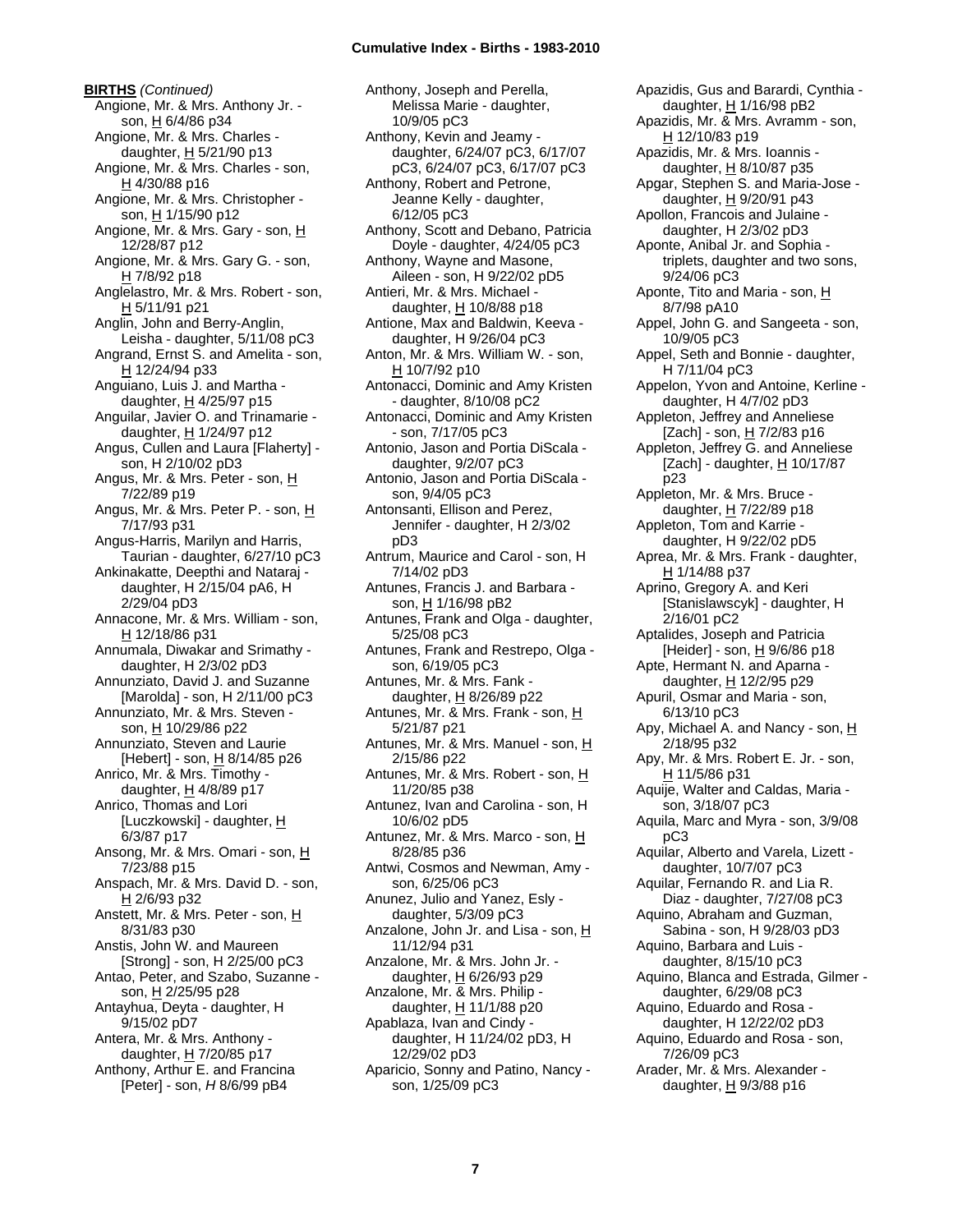**BIRTHS** *(Continued)* Aragon, Walter and Cindy - twin sons, H 12/15/02 pD3 Arana, Elver and Gutierrez, Hilda daughter, H 1/12/03 pD3 Arana, Mr. & Mrs. Leonado daughter,  $H$  5/14/88 p15 Arango, Banel and Tracy - son, H 9/29/02 pD5 Arango, Carlos A. and Luz [Otalvaro] - daughter, H 2/2/01 pC3 Arango, Cesar and Maria - son, H 2/23/91 p13 Arango, Mr. & Mrs. Cesar daughter, H 12/28/88 p19 Arata, Steven D. and Sandolo-Arata, Patrizia - son, H 8/21/98 pA13 Araujo, Heliovaldo and Edna daughter,  $H$  9/30/95 p35 Araujo, Jose O. and Cohelo, Fatima son, H 12/30/95 p31 Araujo, Mr. & Mrs. Leonel - son, H 11/4/85 p16 Araujo, Sebastian and Maria daughter,  $H$  9/30/95 p35 Arauz, Jamileth - daughter, 9/11/05 pC3 Aravjo, Adilson and Simone daughter, 2/28/10 pC3 Arbelaez, Jorge and Adrianne daughter, 12/3/06 pC3 Arbitman, Paul David and Shea, Brianne Carey - son, 4/26/09 pC3 Arbito, Ryan and Ramirez, Maria son, 12/10/06 pC3 Arboleda, Diana and Restrepo, Juan - daughter, 12/26/10 pC3 Arcamone, Mr. & Mrs. Gary - son, H 11/13/91 p17 Arcamone, Mr. & Mrs. Ralph daughter, H 12/26/92 p29 Arcamone, Wayne J. and Gail daughter,  $H$  3/22/96 p14 Arcario, Paul and Monica daughter, H 4/20/91 p17 Arcario, Paul J. and Monica - son, H 7/18/97 p15 Arce, Jimmy and Laforest, Tabitha son, 9/16/07 pC3 Archer, Mr. & Mrs. Lewis J. - son, H 11/16/83 p34 Archer, Norman and Carline daughter, 10/19/08 pC3 Archer, Stephen P. and Sarah A. daughter,  $H$  4/30/94 p35 Archibald, James and Holt, Donna daughter,  $H$  8/3/88 p19 Archie, Tom and Haynes - daughter, 9/30/07 pC3 Archiniegas-Cuellar, Jesus A. and Henna - daughter, H 12/2/01 pD3 Arcila, Mr. & Mrs. Jorge - daughter, H 12/3/87 p18

Arcudi, Joseph C. and Anc, Armen daughter, H 2/7/97 p14 Arczynski, Danile L. and Elaine son,  $H$  4/8/95 p31 Arczynski, Mr. & Mrs. Daniel D. daughter, H 7/10/93 p29 Ardery, Peter and Anne - daughter, H 3/14/91 p14 Ardery, Peter B. and Anne - son, H 2/18/95 p32 Ardheeswaran, Umamaheswaran and Sundaram, Bhuvaneswari Meenakshi - daughter, H 9/19/04 pC3 Ardilla, Mr. & Mrs. Alexander - son, H 12/5/92 p37 Ardise, Mr. & Mrs. Thomas daughter, H 11/30/89 p34 Ardon, Jhoony and Chaver, Wendy daughter, 2/5/06 pC3 Arees, Stephen and Li Shao - son, 4/23/06 pC3 Arehart, Mr. & Mrs. Kurt L. - son, H 8/19/87 p25 Arena, Anthony J. and Gina - son, H 8/26/95 p32 Arena, Dominick W. and Jo-Ann son, H 7/18/97 p15 Arena, Mr. & Mrs. Dominick daughter, H 6/2/84 p16 Arena, Mr. & Mrs. Edward daughter, H 12/17/86 p35 Arena, Mr. & Mrs. Gaetano daughter, H 4/22/87 p17 Arena, Mr. & Mrs. Mark - daughter, H 7/17/85 p42 Arenas, Mr. & Mrs. Leopildo L. daughter, H 12/5/92 p37 Arendsee, Mr. & Mrs. Allan daughter,  $H$  12/28/87 p12 Arendt, Thomas and Ann - daughter, H 3/9/03 pD3 Arent, Bob and Pam - daughter, 1/2/05 pC3, H 10/12/03 pD3 Arent, Bob and Pam - son, H 5/19/02 pD3 Arevago, Victor and Victoria - son, H 9/21/03 pD3 Arevalo, Jose and Cruz, Bertha daughter, H 8/22/04 pC3 Arevalo, Paul W. and Anastasia son, H 10/18/96 p14 Argenio, Michael and Jennifer daughter, H 10/26/03 pD3 Argudo, Jorge and Lissette daughter, H 6/13/04 pC3 Argudo, Jorge Jr. and Lissette daughter, 7/27/08 pC3 Arguedes, Teresa Morales daughter, H 3/10/02 pD3 Argueta, Josue and Sacomolo, Gresly - son, 7/19/09 pC3 Argueta, Luis and Marroguin, Hilda daughter, 7/8/07 pC3 Argueta,Walter and Brislion daughter, 2/11/07 pC3

Argullo, Jose-Luis and Connie daughter, H 12/31/94 p31 Arias, Darbin and Zelaya, Wendy son, 7/30/06 pC3 Arias, Freddy and Elica, Gloria son, 1/17/10 pC3 Arias, Jorge and Vivian - son, H 12/12/04 pC3 Arias, Luis and Cordero-Arias, Maria V. - son, 3/27/05 pC3 Arias, Mr. & Mrs. Rafael - daughter, H 11/5/88 p16, H 11/28/87 p18 Arias, Mr. & Mrs. Reinaldo - son, H 10/7/87 p18 Arias, Wilmer and Monge, Sonia daughter, 11/16/08 pC3 Aridoux, Ronald and Kellier, Alison daughter, H 8/29/04 pC3 Arifi, Richard and Dana-Jane - son, H 2/23/91 p13 Ariles, Isidoro and Rodriguez, Maryann - daughter, H 7/4/04 pC3 Aris, James T. and Pamela [Nelson] - son, *H* 6/5/99 pB10 Aristizabal, Ivan and Ortiz, Soffy daughter, H 12/1/02 pD4, H 12/29/02 pD3 Aristy, Mr. & Mrs. Luis L. - daughter, H 11/14/92 p37 Arita, Mr. & Mrs. Rosa Danilo - son,  $H$  8/3/88 p19 Arkay-Leliever, Christian P. and Elizabeth [Sloan] - daughter, H 5/19/00 pC3 Arkin, Dr. & Mrs. Martin D. daughter, H 9/9/87 p19 Armani, Karl and Sandrine daughter, 1/9/05 pC3 Armistead, Brandon and Olivencia, Janate - daughter, 9/6/09 pC3, 10/18/09 pC3 Armstrong, Arthur and Lisa daughter, 1/2/05 pC3 Armstrong, Chris and Weaver, Elaina Jennifer-Lynn - daughter, 1/20/08 pC3 Armstrong, John and Melanie - son, 10/7/07 pC3 Armstrong, Michael D. and Catherine [Kniffin] - daughter, H 5/19/00 pC3 Armstrong, Mr. & Mrs. David D. son, H 1/30/93 p31 Armstrong, Mr. & Mrs. Thomas son, H 12/10/86 p31 Armstrong, Mr. & Mrs. Tommie son, H 4/23/88 p16 Armstrong, Neil and Exum, Ellen daughter, 8/23/09 pC3 Arnaboldi, David and Tavbell, Elizabeth - daughter, H 7/6/03 pD3 Arndt, Mr. & Mrs. Paul - daughter, H 5/19/90 p19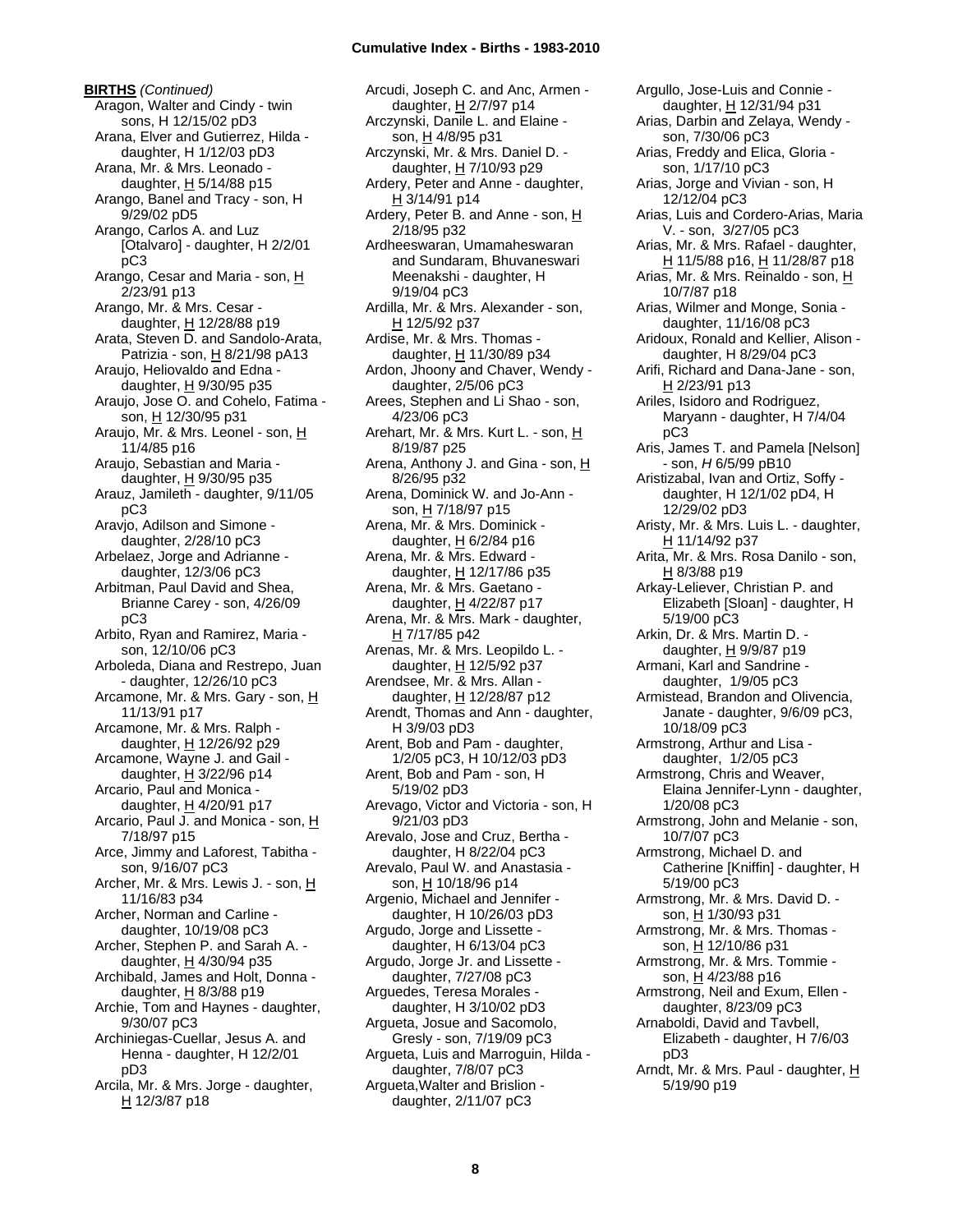**BIRTHS** *(Continued)* Arndt, Mr. & Mrs. William A. - son, H 10/23/93 p39 Arndt, Mr. & Mrs. William W. daughter, H 7/31/92 p14 Arndt, William and Susan - son, H 4/27/91 p11 Arneill, Scott and Allison - daughter, 4/5/09 pC3 Arnette, Jerry and Mercede daughter, 8/10/08 pC3 Arnold, Arthur A. and Dawn [Watson] - daughter,  $H$  5/2/92 p13 Arnold, Arthur and Dawn [Watson] son, H 12/1/90 p21 Arnold, Mr. & Mrs. Arthur - son, H 4/13/88 p15 Arnold, Richard and Carrie daughter, H 4/27/03 pD3 Arnold, Robert and Lisa - son, H 9/28/03 pD3 Arnold, Scott R. and Eleanor [McNeilly] - son, H 1/28/00 pC3 Arnone, Brian and Amy - daughter, H 7/27/03 pD3 Arnone, Francis A. and Suzanne son, H 1/21/95 p28 Arnone, Kevin and Lisa - twin sons, H 8/11/02 pD3 Arnone, Mr. & Mrs. Francis F. - son, H 11/14/92 p37 Arnowitz, Seth and Dana - son, H 4/13/03 pD3 Arnowitz, Seth and Danya daughter, 1/2/05 pC3 Aroche, Hector and Portillo, Tania daughter, H 11/17/02 pD3, H 12/29/02 pD3 Aronson, Mr. & Mrs. Gary Steven son, H 8/3/88 p19 Aronson, Stuart D. and Sjogren, Inger - son, H 2/6/98 pB5 Arora, Sunil and Neetu - daughter, 10/9/05 pC3 Arouni, Joseph and Phebe - son, 12/3/06 pC3 Arriaga, Julian and Robinson, Merry - son, H 11/25/95 p28 Arriagada, Francisca - son, H 4/6/01 pD2 Arrix, Kevin and Kirsten - daughter, 8/28/05 pC3 Arrix, Kevin and Kirsten - son, 7/29/07 pC3 Arrowitz, Mr. & Mrs. Kurt - son, H 8/10/83 p23 Arroyave, Natalia and Gustavo A. son, 1/20/08 pC3 Arrubla, Duver A. and Melissa L. son, 9/25/05 pC3 Arrubla, Duver and Melissa daughter, H 9/28/03 pD3 Arrunategui, Jose and Clarke, Rina twin sons, 5/3/09 pC3

Arruzza, Joseph and Corena daughter, H 8/4/02 pD3 Arseniadis, Mr. & Mrs. Laurence son, H 3/22/86 p18 Arslanian, Mr. & Mrs. Armen daughter, H 7/29/89 p13 Artale, Kevin and Anna - son, H 11/7/04 pC3 Artale, Kevin and Csernovics, Anna daughter, H 8/3/03 pD3 Arteaga, John and Claudia - twins, H 3/27/98 pB2 Arteaga, Mr. & Mrs. John - son, H 5/21/90 p13 Artia, Martin and Arnoso, Sylvia son, H 9/21/03 pD3 Artigas, Mr. & Mrs. Jose J. daughter, H 8/31/92 p8 Artun, Mehmet and Mine - daughter, H 3/16/03 pD3 Arulpragasam, Michelle Woods daughter,  $H$  5/15/85 p39 Arumugam, Sundararajan and Sundararajan, Rajathilagam son, 11/20/05 pC3 Arvan, Steven and Michelle daughter, H 6/27/04 pC3 Arvanitakis, Mr. & Mrs. Bobby - son, H 2/26/87 p35 Arvanitakis, Mr. & Mrs. Charalambos - son,  $H$  11/4/85 p16 Arvanitis, George and Jill - daughter, H 3/23/03 pD3 Arvind, Sriramulu and Sumithra twin daugthers, 1/24/10 pC3 Arvind, Tiruvengadum Krishnaswamy and Sampathrajan Srimathi - son, 8/28/05 pC3 Arvind, Tiruvengadum Krishnaswamy and Sampathrajan, Srimathi daughter, 6/7/09 pC3, 7/12/09 pC3 Arvoy, Paul and Lisa - son, 7/8/07 pC3 As-Samad, Wakil and Annamarie Cork - son, H 4/20/03 pD3 As-Samad, Wakil and Annmarrie Cork - son, H 5/4/03 pD3 Asaro, Mr. & Mrs. John - son, H 2/5/86 p27 Aselta, James V. and Marilyn daughter,  $H$  3/4/95 p31 Ash, Brian and Erin - son, 5/23/10 pC3 Ashforth, Mr. & Mrs. Andrew daughter, H 3/23/88 p19 Ashken, Ian G. and Nancy - son, H 8/19/95 p31 Ashken, Mr. & Mrs. Ian G. daughter, H 10/23/93 p39 Ashley, Corey and Vines, Jessica daughter, H 7/25/04 pC3

Ashmeade, John and Stephanie daughter, H 11/23/03 pD3 Ashmeade, Tevol and Hines, Latifia son, H 9/1/02 pD3, H 8/25/02 pD3 Ashraf, Mohammad and Shahida [Perveen] - daughter, H 12/30/92 p10, H 12/19/92 p37 Ashton, Donald W. and Carmen daughter, H 2/7/97 p14 Ashton, Donald W. and Carmen son, H 12/30/95 p31 Ashway, Mr. & Mrs. Edward - son, H 7/22/89 p19 Asken, Dr. and Mrs. Saul - daughter, H 6/3/89 p17 Asmundson, Philip and Kimberly [Bledsoe] - daughter, H 12/11/85 p41 Asquino, Mr. & Mrs. Michael J. son, H 5/21/87 p21 Assaad, Rami and Rania - son, H 2/3/02 pD3 Assis, Marcelo and JoAnne daughter, H 1/18/04 pD3 Assis, Marcelo and Joanne daughter, 10/14/07 pC3 Astacio, Jose and Veronica - son, 10/7/07 pC3 Astorga, John and Pamela - son, 12/17/06 pC3 Asuncion, Hector Jr. and Sonia son, 4/1/07 pC3 Ata, Shoaib and Khan, Nabeela daughter, 6/21/09 pC3, 5/24/09 pC3 Ataka, Kazuto and Masami daughter, H 12/9/01 pD3 Atehrtua, Jhonatan and Oliva-Atehortua, Cynthia - son, 9/9/07 pC3 Atencio, Johan D. and Greisy [Contreras] - daughter, H 4/21/02 pD3 Athanasiou, Mr. & Mrs. Antonios son, H 11/30/89 p34 Atiencia, Floin and Sonia - son, 6/19/05 pC3 Atkin, John Wilson and Colleen Rose Hains - son, H 6/4/94 p30 Atkins, Guy and Kim - son, H 11/2/03 pD3 Atkins, Guy and Kimberly - son, 7/29/07 pC3 Atkins, Michael A. and Megan [Dugan] - daughter, H 5/19/00 pC3 Atkinson, Cobb and Raegan - son, H 1/19/03 pD3 Atkinson, Gregory and Shawn [Kelly] - son, H 6/25/94 p33 Atkinson, Gregory T. and Shawn [Kelly] - son, H 2/2/91 p16 Atkinson, Jerome and Perkins, Erica - son, 6/1/08 pC3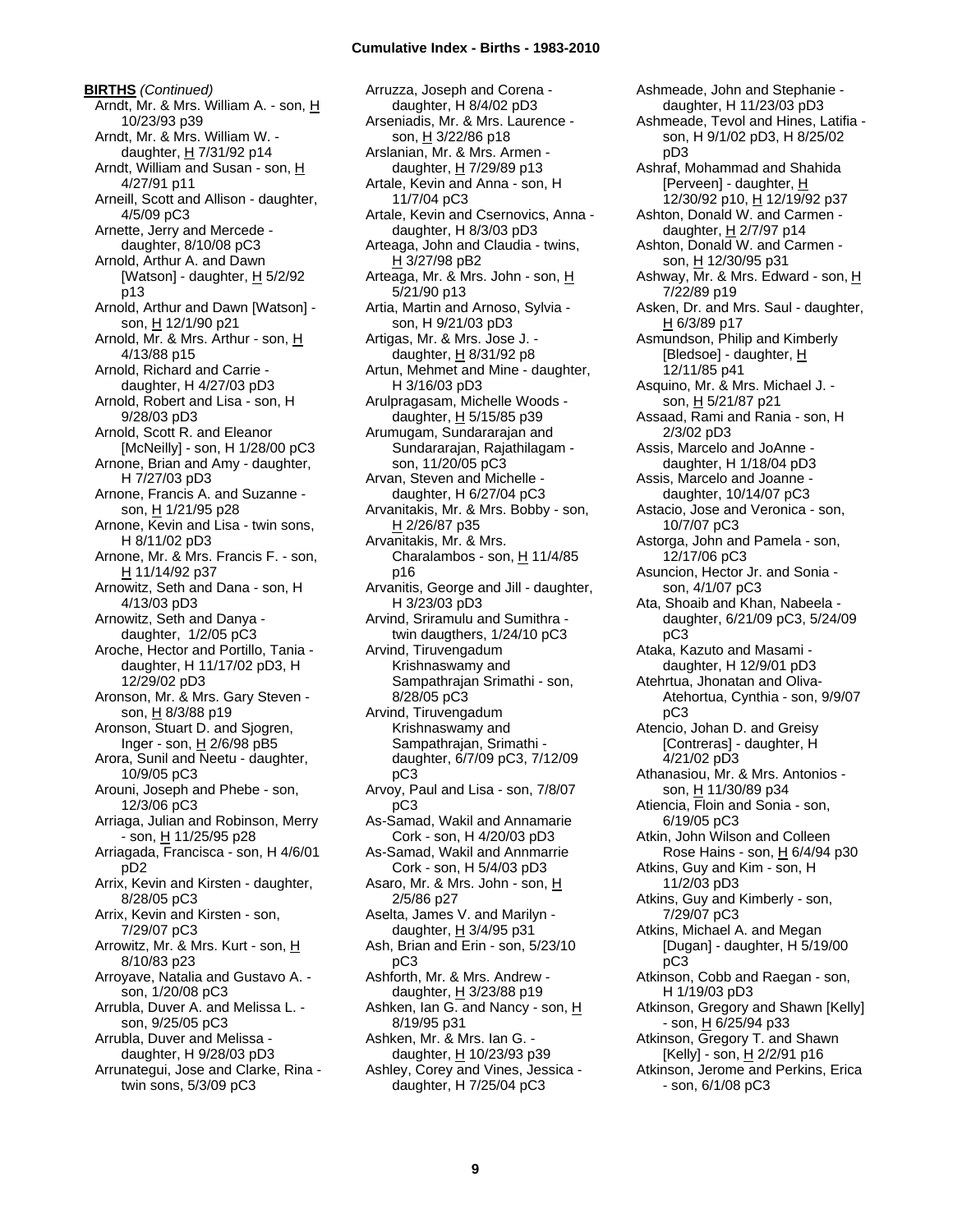**BIRTHS** *(Continued)* Atkinson, Mr. & Mrs. Ian - daughter, H 10/29/88 p15 Atkinson, Paul and Laura daughter, H 6/8/03 pD3 Atreuli, Mr. & Mrs. Curtis - daughter, H 5/21/90 p13 Atria, Matias and Aliaga, Marcela son, 7/19/09 pC4 Attanasio, Mr. & Mrs. Mark - son, H 8/27/90 p10 Atteus, Patrick and Daphney - son, H 4/27/03 pD3 Attisani, Charles V. and Denise [Angarola] - daughter, H 5/12/02 pD3 Attra, Broderick C. and Maria [D'Eredita] - daughter, *H* 7/9/99 pA12 Attra, Mr. & Mrs. John - daughter, H 11/13/89 p19, H 10/18/89 p23 Atwater, Nathaniel B. and Heather son, H 8/22/97 p14 Aubrey, Fred and Cheryl - daughter, H 1/6/02 pD3 Aubrey, Frederick and Cheryl - son, 4/16/06 pC3 Aubrey, Michael and Suzanne [Forelli] - son, H 1/30/93 p31, H 12/30/92 p10 Audena, Lawrence and Ellis, Traciann - daughter, H 12/1/02 pD4 Audet, Robert J. and Melinda [Steinegger] - son, H 2/1/86 p16 Audino, Mr. & Mrs. Edward daughter,  $H$  12/22/88 p18 Auerbach, Mr. & Mrs. Read daughter, H 12/28/88 p19 Aufiero, Robert W. and Lori [Uzzi] daughter, H 5/18/01 pD5 Augerot, Mr. & Mrs. William - son, H 11/13/89 p19, H 10/18/89 p23 Auguste, Patrick and Darlene - son, 12/10/06 pC3 Augustin, John and Annastasia son, H 12/14/03 pD3 Augustin, John Bismarck and Annastasia - daughter, 5/29/05 pC3 Augustin, Mr. and Mrs. Jean daughter, 5/9/10 pC3 Augustine, Mr. & Mrs. Theodore S.P. - son, H 3/9/89 p21 Augustus, Mr. & Mrs. Joseph R. daughter, H 10/15/88 p17 Auiles, Belkis and Garcia, Mario daughter, 5/11/08 pC3 Ault, William and Laura - daughter, H 10/13/02 pD4 Aumuller, Brian S. and Karen - son, H 8/15/97 p14 Auray, Delbert L. and Betsy [O'Brien] - son, H 5/18/01 pD5 Auriemme, Jonathan D. and Deborah - son, H 1/31/97 p12

Aurilio, Richard and Rebecca - son, 10/29/06 pC3 Ausikaitis, Joseph P. and Etzel, Deborah - daughter, H 2/12/87 p31 Auslander, Todd and Shawn daughter, H 11/7/04 pC3 Austin, Donald and Gayon - son, H 4/25/04 pD3 Austin, Donald and Mills-Austin, Gayson - daughter, 4/22/07 pC3 Austin, Mr. & Mrs. James J. - son, H 12/12/92 p35 Austin, Mr. & Mrs. Ronald daughter,  $H$  11/28/87 p18 Austin, Mr. & Mrs. Ronald - son, H 11/13/89 p19 Austin, Mr. & Mrs. Ronald R. - son, H 12/5/92 p37 Austin, Randall W. and Roy, Jennifer - son, H 2/2/01 pC3 Austin-Small, James and Cassandra - daughter, 9/16/07 pC3 Autore, John and Patricia - son, 3/13/05 pC3 Autoria, Tony and Angela - son, 1/20/08 pC3 Autuore, Vincent and Marites daughter, 11/9/08 pC4 Auzerais, Mr. & Mrs. F. M. - son, H 7/27/89 p17 Avalos, Jesus Valdovinos and Muniz, Nelmarie Mercado - son, H 2/25/95 p28 Avedikian, Jack and Lori - daughter, 12/18/05 pC3 Avellaneda, Eric and Brenda daughter, 2/12/06 pC3 Avellino, Mr. & Mrs. Joseph - son, H 9/20/86 p20 Aversano, Christopher and Brenda daughter, H 4/18/04 pC3 Aversano, Christopher and Brenda son, 2/3/08 pC3 Avery, Christopher and Karen daughter, H 1/16/91 p11 Avery, Mr. & Mrs. George daughter,  $H$  12/28/87 p12 Avery, Mr. & Mrs. George - son, H 1/3/85 p11 Avery, Mr. & Mrs. James - son, H 8/10/83 p23 Avery, Mr. & Mrs. Randall daughter,  $H$  8/15/89 p13 Avgerinos, George C. and Stephanie Ann [Cheh] - son, H 5/25/85 p19 Avila, Carlos and Quezada, Lidia daughter, H 1/6/02 pD3 Avila, Jose and Lizeth - daughter, 1/31/10 pD2 Avila, Juan and Castillo, Reyna daughter, 7/12/09 pC5 Avila, Tomas P. and Luz [Nieves] son, H 2/2/01 pC3

1/12/03 pD3 Aviles, Alvaro and Belkis - daughter, 3/19/06 pC3 Aviles, Enio and Solis, Idania - son, 2/1/09 pC3 Aviles, Isidoro III and Rodriguez, Maryann - daughter, H 2/25/00 pC3 Aviles, Isidoro III and Rodriquez, Maryann - daughter, H 5/18/01 pD5 Aviles, Max and Tobar, Karina - son, H 3/14/04 pC3 Aviles, Mr. & Mrs. Isidoro Jr. daughter, H 3/14/87 p18 Avrick, Bob and Riva [Gerstenzang] daughter, H 11/5/86 p31 Avrick, Mr. & Mrs. Robert daughter,  $H$  6/3/89 p17 Avrido, Georges and Esther - son, H 11/17/02 pD3, H 12/29/02 pD3 Avridor, Euclide and Helange daughter, H 5/5/02 pD3 Avridor, Georges and Esther - son, 11/13/05 pC3 Awad, Ayman and Lillian - daughter, H 3/9/03 pD3 Awlasewicz, B. N. and Janet [Jacobellis] - son,  $\underline{H}$  8/2/86 p18 Axelrod, Scott and Cortney - son, 10/5/08 pC3 Axelson-Reid, Lisa and Reid, Rocky - twin son and daughter, 10/24/10 pC3 Ayala, Angel and Emma - daughter, H 5/18/03 pD3 Ayala, Angel Sr. and Gonzalez, Johanis - son, H 8/22/04 pC3 Ayala, Jose and Rivera, Zenaida daughter,  $H$  4/27/91 p11 Ayala, Vladomir and Figuera, Lyzaida - daughter, H 3/2/03 pD3 Ayars, Mark and Danette - son, H 1/6/02 pD3 Ayars, Mark and Sanette - son, H 1/25/04 pD3 Ayerza, Toribio and van Campenhout, Jeannette - twin son and daughter, 8/9/09 pC3 Ayles, Robley D. and Kelly - son, H 12/2/95 p29 Ayles, Ronald and Cynthia daughter, H 7/10/98 pA10 Ayles, William G. III and Kathleen [Lysiak] - son, H 6/8/01 pD5 Ayles, William Grant III and Kathleen Mae [Lysiak] - son, H 3/14/92 p13 Ayles, William III and Kathleen son, H 9/5/04 pC3 Ayodeji, Mr. & Mrs. Akinde - son, H 4/23/88 p16

Avila, William Alexander and

Aguilar, Blance Cecibel - son, H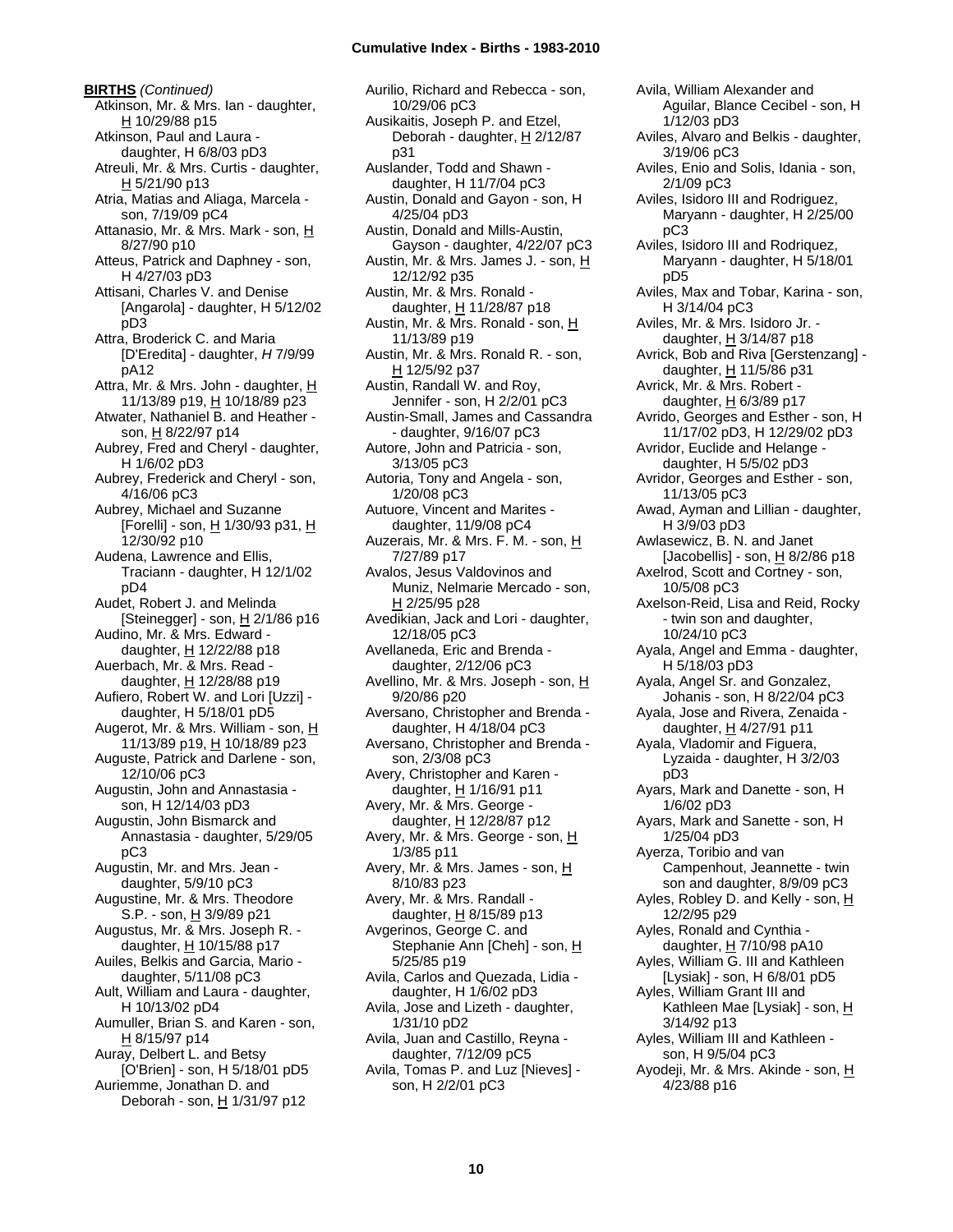**BIRTHS** *(Continued)* Ayoub, Thomas and Dombrowski, Christine - son,  $H$  12/5/84 p37 Ayres, April and Amador, Benito daughter, 7/30/06 pC3 Aysseh, Patrick and Jennifer - son, H 5/23/04 pC3 Azary, Joseph and Jennifer [Wirth] son, H 6/2/02 pD3, H 10/13/02 pD4 Azeem, Aftab and Azim, Samina daughter, 6/25/06 pC3 Azizi, Ghaus and Sara - daughter, H 2/15/04 pA6, H 2/29/04 pD3 Azolas, Chris and Cerda-Azolas,Yendri - son, 2/14/10 pC3 Azolin, Noel and Joyner, Demetria son, H 9/29/02 pD5 Azor, Mr. & Mrs. Gerard - daughter, H 2/26/87 p35 Baba-Avidan, Danny and Hagit son, H 8/28/91 p17 Babar, Ali and Amna - son, 2/26/06 pC3 Babashak, James and Kara - son, 4/22/07 pC3 Babb, Jim and Jill - son, H 8/1/04 pC3 Babbin, Barry T. and Robin daughter,  $H$  8/19/95 p31 Babecck, David and Kimberly - son, H 3/3/02 pD3 Babel, Erik and Diana - daughter, H 9/24/90 p18 Baber, Michael F. and Lauren - son,  $H$  7/18/97 p15 Babet, Mr. & Mrs. Erik - daughter, H 11/28/87 p18 Babies, Babies Everywhere: Norwalk's baby doctors in crunch time with boom [photo], H 10/3/96 p1+ Babii, Iaroslav and Zoriana daughter, 12/7/08 pC2 Babore, Rocco and Jenn - son, 11/8/09 pC3 Babtista, Gerard and Kimberly daughter, 12/25/05 pC3 Baby couldn't wait, born aboard ambulance,  $H$  7/3/95 p1+ Baby makes grand entrance at home [photo], H 5/6/97 p23 Baby talk: Tour of maternity ward eases worries of soon-to-be new siblings [photo],  $H$  7/15/96 p3 Bacco, Christopher and Janet daughter, H 8/28/91 p17 Bacco, Louis and Danielle - son, 2/18/07 pC3, H 9/7/03 pD3 Bacco, Mr. & Mrs. Christopher - son, H 12/4/85 p37, H 11/28/87 p18 Bacco, Mr. & Mrs. James - son, H 5/14/88 p15

Bacco, Mr. & Mrs. James - twin daughters, H 11/16/83 p43 Baccus, Azam and Nandini - son, H 3/10/02 pD3 Bach, Christopher and Maribeth [Avery] - daughter, H 7/14/00 pC2 Bach, Gerry and Ildiko - son, H 9/26/04 pC3 Bach, Gerry E. and Idiko [Besenyei] daughter, H 2/17/02 pD3 Bach, John W. Jr. and Lori - son, H 8/19/95 p31 Bach, Mr. & Mrs. Donald - son, H 4/13/88 p15 Bach, Mr. & Mrs. Robert - son, H 9/4/86 p14, H 4/20/85 p18 Bacher, Richard and Jessica daughter, 2/5/06 pC3, 10/14/07 pC3 Bachford, Paul and Charlotte - son, 1/11/09 pC2 Bachinelo, Jose M. and Elizabeth daughter, H 6/28/96 p14 Bachinelo, Mr. & Mrs. Jose J. daughter, H 6/27/92 p11 Bachman, Mr. & Mrs. Andrew - son, H 4/8/89 p17 Bachman, Mr. & Mrs. John daughter, H 3/23/91 p9, H 8/14/89 p22 Bachman, Mr. & Mrs. Scott S. daughter, H 12/14/91 p16 Bachman, Scott and Lauren [Simons] - daughter, H 1/18/92 p11 Bachu, Vera Venkata Nagendra Prasad and Tunuguntla, Rathna Kumari - daughter, 4/11/10 pC3 Backer, Mr. & Mrs. Terrance - son, H 11/20/85 p38 Backer, Terry and Mary [McNeil] son, H 6/22/89 p19 Backman, Bruce A. and Turkey [Pendel] - daughter, H 2/11/00 pC3 Bacon, David and Mary - daughter, H 4/27/03 pD3, H 8/31/01 pC2 Bacro, Sacha McParlin and Donna Proietti - son, 9/18/05 pC3 Baculima, Miguel Angel and Castro, Damiles - daughter, H 1/26/03 pD3 Baden, Philip and Lori - daughter, H 12/1/02 pD4 Baden, Ronald and Bethann daughter, H 9/29/02 pD5 Badeski, Paul R. and Mary [Icronin] son, H 2/11/00 pC3 Badger, Mark and Barbara [Strolin] son, H 8/8/83 p12 Badger, Rich and Chrissy - son, 3/6/05 pC3 Baecker, Andreas A. and Francoise son, H 12/30/95 p31

Baer, Raymond and Beth daughter, 7/17/05 pC3, H 6/22/03 pD3 Baer, Raymond and Beth - son, 7/22/07 pC3 Baer, Robert F. and Nancy - son, H 9/2/95 p31 Baez, Angel and Martinez, Elizabeth - son, 4/3/05 pC3 Baez, Mr. & Mrs. George - son, H 7/16/86 p35, H 6/30/84 p18 Baez, Pedro and Poccia, Melanie son, H 5/12/00 pC3 Bagala, Thomas and Susan [Pavelka] - twin son and daughter, H 2/10/02 pD3 Bagley, Shawn and Addison, Taishka - son,  $\underline{H}$  8/21/98 pA13 Baharian, Mr. & Mrs. Tod T. - son, H 6/12/93 p33 Bahna, Adam and Amy - daughter, 5/25/08 pC3 Bailey, James A. and Sinaed daughter, H 8/12/95 p30 Bailey, James and Sinaed [Jaroszynski] - daughter, H 4/29/95 p33 Bailey, Keith A. and Cheryl daughter, H 9/3/94 p34 Bailey, Mark and Jackie - daughter, H 2/25/92 p21 Bailey, Mr. & Mrs. David - son, H 7/1/89 p17, H 8/26/89 p19 Bailey, Mr. & Mrs. David D. daughter, H 6/26/93 p29 Bailey, Mr. & Mrs. Keith K. daughter, H 3/7/92 p10 Bailey, Mr. & Mrs. Keith K. - son, H 2/6/93 p32 Bailey, Mr. & Mrs. Russell Jr. - son, H 8/8/87 p18 Bailey, Scott and Lori - daughter, H 1/12/03 pD3 Bailey, Shaun and Gorski-Bailey, Kristine - son, 2/11/07 pC3 Baillie, John Jr. and Catherine - son, H 5/4/03 pD3 Bailor, Robert E. and Deborah [Trimarch] - daughter, H 11/4/01 pD3, H 11/18/01 pD3 Baine, Radley and Amanda daughter, H 3/14/04 pC3 Baine, Radley and Collins-Baine, Amanda - daughter, 2/11/07 pC3 Baird, Mr. & Mrs. Christopher daughter, H 11/3/84 p16, H 8/31/83 p30 Baird, Mr. & Mrs. Wayne W. - son, H 6/3/92 p13 Bajaj, Deepak and Pooja - daughter, 11/6/05 pC3 Bajramaj, Leonardo and Samantha son, 3/6/05 pC3 Bajuis, Earle and Perez, Johanny son, 1/30/05 pC3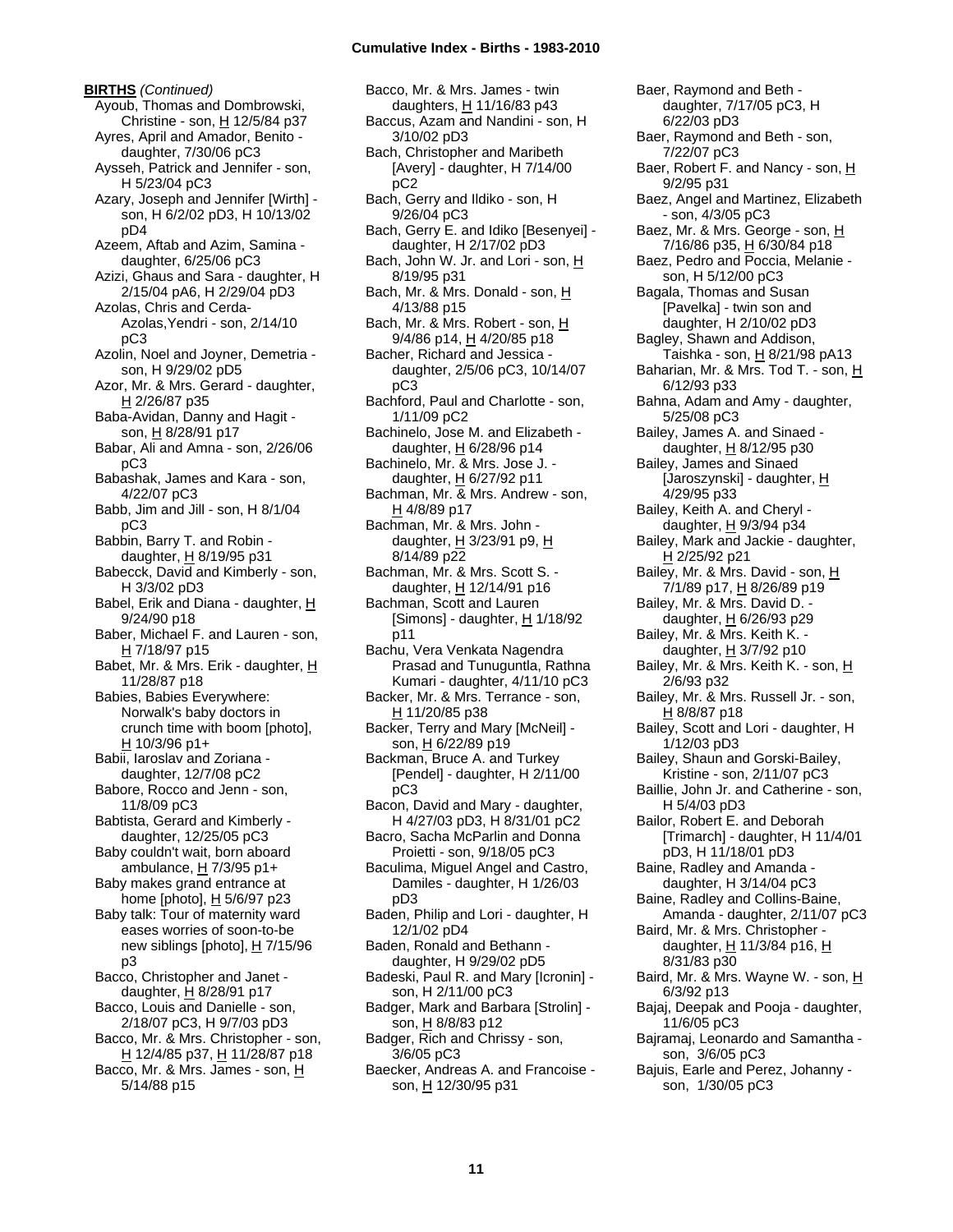**BIRTHS** *(Continued)* Baker, Alphonso and Janelle - son, H 1/27/02 pD3 Baker, Alphonso and Samuel, Janelle - daughter, H 7/13/03 pD3 Baker, Craig and Jessica - son, 6/14/09 pC3, 9/24/06 pC3 Baker, Daniel and Barbara - son, H 10/20/02 pD5 Baker, David and Doreen [Andreoli] daughter,  $H$  1/25/88 p16 Baker, Hugh and Nicky - twin daugthers, 11/9/08 pC4 Baker, Jon and Devine, Heather daughter, H 10/13/02 pD4 Baker, Joseph and Robinson, Ra'Sheena - son, 6/26/05 pC3 Baker, Joseph R. and Ingrid (Jones) - daughter, *H* 2/19/99 pB7 Baker, Joseph R. Jr. and Jones, Ingrid - son, H 2/25/95 p28 Baker, Kian and Torres, Jessica son, 10/7/07 pC3 Baker, Lawrence and Kathleen [Wragg] - twin daughters, H 2/18/84 p22 Baker, Mr. & Mrs. Charles C. daughter, H 6/27/92 p11 Baker, Mr. & Mrs. James H. II - son,  $H$  9/24/84 p16 Baker, Mr. & Mrs. Richard - son, H 10/7/87 p18 Baker, Mr. & Mrs. Terrance daughter, H 11/28/83 p13 Baker, Otis and Worrell, Chevel daughter, H 4/14/02 pD3 Baker, Richard and Beth Manero twin daughters, H 3/30/03 pD3 Baker, Ronnisha - daughter, 12/26/10 pC3 Baker, Thomas and Lauturo, Myriam - son, 9/6/09 pC3, 10/18/09 pC3 Baker, Troy and Boothe, Kashaundra - daughter, 9/30/07 pC3 Baker, Troy and Newton, Erika son, 9/30/07 pC3 Bakes, Chris N. and Jennifer [Smith] - daughter, H 6/4/88 p27 Bakis, Maria - daughter, H 3/7/04 pC3 Bakken, Kevin and Jill - son, 12/18/05 pC3, H 8/17/03 pD3 Baksay, Terrance J. and Marcia [Lucass] - son, H 10/28/01 pD3 Bakshi, Mr. & Mrs. Abdul-Khadar son, H 12/22/84 p25 Balachandran, Mr. & Mrs. Celine son, H 12/12/90 p30 Balakrishnan, Mr. & Mrs. Puthiyedath - daughter, H 3/17/88 p38 Balamura, Nataliya and Andriy daughter, 10/17/10 pC3

Balanon, Alexander P. and Cecile [Protacio] - son, *H* 8/6/99 pB4 Balarezo, Franklin and Deyna daughter, 1/15/06 pC3 Balasubramanian, Ganes and Suryanarayanan, Subha - son, 4/19/09 pC3 Balayev, Andrew and Suzanne son, H 5/25/03 pD3 Balazas, Mr. & Mrs. James daughter, H 5/24/86 p20 Balazs, Mr. & Mrs. James daughter,  $H$  8/27/83 p14 Balcombe, Michael and Davis, Theresa - son, H 5/25/03 pD3 Baldie, Donald L. and Paulk, Sephelia - daughter, H 11/12/94 p31 Baldizon, Jairo and Juana daughter, H 8/28/91 p17 Baldizon, Mairo J. and Juany daughter,  $H$  8/21/98 pA13 Balducci, Vincent E. and Erin [Tewey] - daughter, H 3/31/02 pD3 Baldwin, David and Lisa - son, H 1/11/04 pD3 Baldwin, Duane and Cox-Baldwin, Celeste - daughter, 2/28/10 pC3 Baldwin, Geoffrey G. and Laura daughter,  $H$  6/21/96 p14 Baldwin, Matt and Elizabeth daughter, 9/11/05 pC3 Baldwin, Matthew and Elizabeth daughter, H 3/9/03 pD3 Baldwin, Mr. & Mrs. Barry Robert son, H 4/4/85 p14 Bale, Scott and Atikah - daughter, H 8/31/03 pD3 Balenzano, Joseph and Hilda - son, H 5/5/02 pD3 Balestriere, Chris and Frances [DiCostanzo] - son,  $\underline{H}$  4/15/87 p15 Balestriere, Mr. & Mrs. Crecenzo son, H 5/22/85 p35 Balestriere, Mr. & Mrs. Philip - son, H 5/22/85 p35 Balestriere, Robert and Nina daughter, H 11/10/02 pD3, H 12/29/02 pD3 Balitsos, James and Marie - son, H 2/23/91 p13 Balkin, Neal and Mary - son, H 1/18/04 pD3 Balkun, Neal and Mary - son, 11/27/05 pC3 Ball, David A. and Slyn, Bonnie daughter, H 5/19/00 pC3 Ball, David and Slyn, Bonnie - son, H 2/6/98 pB5 Ball, Geoffrey and Allison daughter, H 9/14/03 pD3 Ball, Mr. & Mrs. Jeffrey - son, H 10/24/90 p12

Ball, Mr. & Mrs. Richard O. - twin daughters, H 4/9/88 p15 Ball, Robert and Lisa - son, 9/11/05 pC3, H 8/3/03 pD3 Ball, Roger and Kathy [Desmond] daughter, H 11/16/83 p35 Ball, Thomas McEvoy and Elizabeth [Coburn] - daughter, H 8/9/89 p26, H 8/31/91 p13 Balla, Mr. & Mrs. Bruce W. - twin daughters, H 12/10/88 p17 Balladares, Oswal and Zarai - son, H 12/9/01 pD3 Ballard, David A. and Susan daughter,  $H$  2/6/98 pB5 Ballard, David A. and Susan - son, H 8/19/95 p31 Ballard, Edward O. Jr. and Kathryn [Brown] - son, H 5/9/84 p30, H 3/21/84 p30 Ballard, Michael and Alyson daughter, 8/16/09 pC3, H 12/22/02 pD3 Ballard, Mr. & Mrs. David - daughter, H 4/8/89 p17, H 7/18/84 p41 Ballard, Mr. & Mrs. James - son, H 10/6/84 p20 Ballard, Mr. & Mrs. Robert daughter, H 10/18/89 p23 Ballard, Robert and Mary - son, H 1/2/91 p17 Ballengee, Mike and Sandra daughter, H 7/11/04 pC3 Balloons signal arrival of Tower Lane addition [photo], H 1/27/90 p11 Balne, James and Shirley [Stevens] son, H 2/18/84 p26 Balorezo, Franklin and Sandova, Deynd - daughter, H 2/1/04 pD3 Balouris, Chris and Chrysoula daughter, H 5/19/02 pD3 Balzano, Ronald A. and Luann daughter, H 7/25/97 p14 Balzar, Roman and Wonta, Justyna daughter, 12/14/08 pC2 Balzarano, Marc and Amy daughter, 3/27/05 pC3 Balzarano, Marc and Amy - son, 9/16/07 pC3 Bamberger, Joe and Wilmink, Laura - daughter, 7/26/09 pC3 Bamford, Douglas and Janice daughter, H 2/2/03 pD3, H 5/16/04 pC3, H 2/23/03 pD3 Bamundo, Claire Naomi and Paul Joseph - son, 11/7/10 pC3 Banala, Kishore and Saitha - son, H 9/7/03 pD3 Banaryk, Vyacheslav and Nataliya son, 12/17/06 pC3 Banavides, Raphael and Martinez, Miram - daughter, 1/30/05 pC3 Bancroft, Scott and Lisa - son, 3/20/05 pC3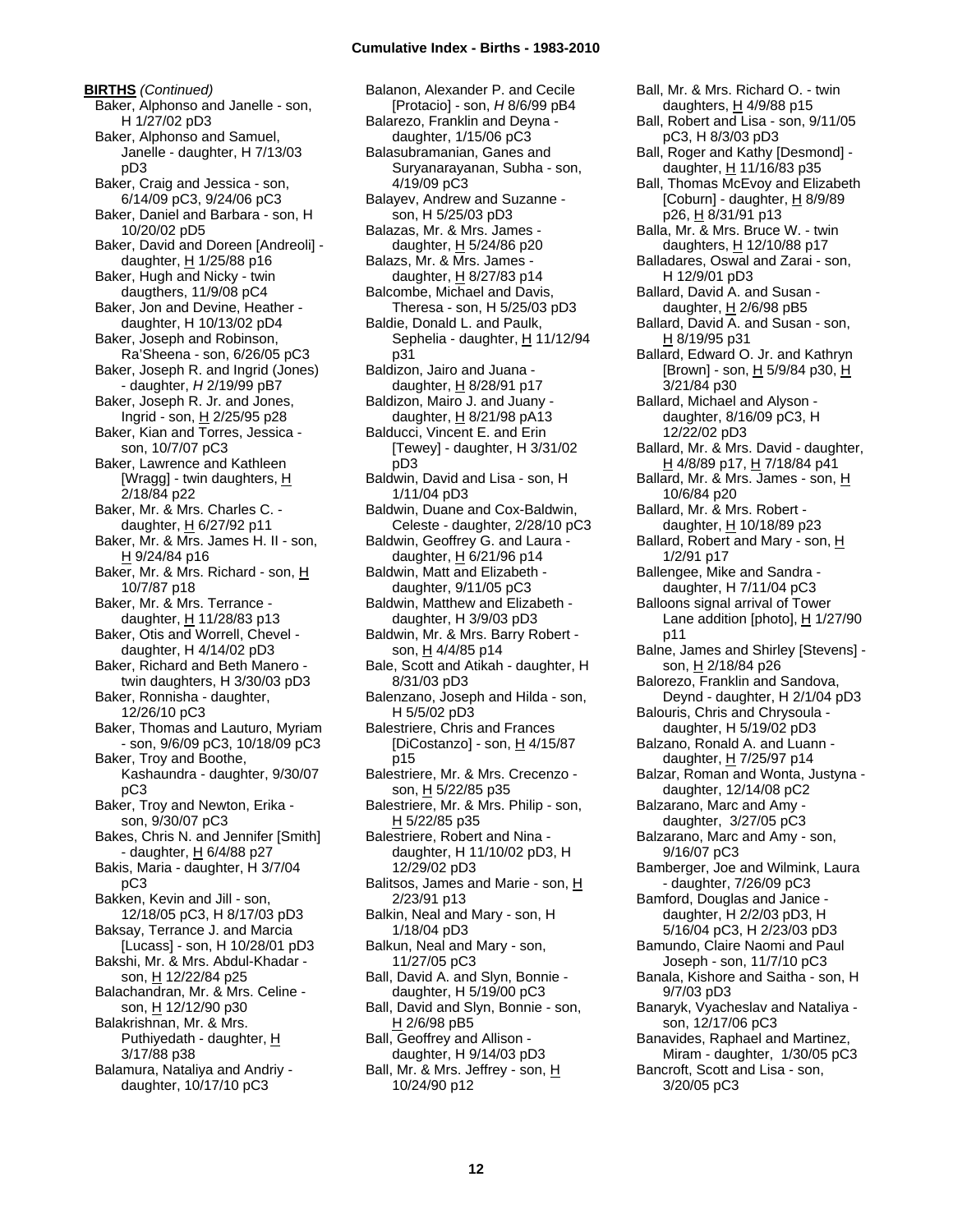**BIRTHS** *(Continued)* Bandes, Mr. & Mrs. Ronald - son, H 1/14/84 p18, H 12/22/88 p18 Bandoo, Rohan and Lisa - daughter, H 7/20/91 p16 Banerjee, Sanjeeve and Sabita son, H 11/7/04 pC3 Banfich, Peter and Marilyn [Fritz] daughter,  $H$  2/1/86 p16 Bang, Mr. & Mrs. John - daughter, H 8/1/90 p18 Bangser, Mr. & Mrs. Andrew - son, H 12/21/89 p17 Baniak, Edward & Carol [Larson] daughter, H 3/8/89 p20 Banks, Ed and Cindy - daughter, H 2/22/04 pC3, H 2/29/04 pD3 Banks, Michael and Bina - son, 1/16/05 pC3 Banks, Mr. & Mrs. William daughter,  $H$  4/13/85 p16 Banks, Pual Alan and Amy Foley son, H 1/19/03 pD3 Banks, William and Marlene - son, H 4/27/91 p11 Banks, William V. and Marlene [Argentin] - son,  $\underline{H}$  10/13/88 p41 Banner, John and Margo - son, H 5/26/02 pD3 Bannister, Donald W. and Jacki-Lynn [Sabia] - twins, H 1/28/00 pC3 Bannon, Matthew R. and Nancy [Tierney] - daughter, *H* 7/9/99 pA12 Banos, Elias and Claribel - son, 12/24/06 pC3 Bansal, Pradeep and Babita - son, H 3/23/03 pD3 Banta, James F. and Kathleen daughter, H 7/23/94 p30 Bantz, Mr. & Mrs. Bruce - son, H 1/18/86 p20 Banuelos, Amando and Dianne daughter,  $H$  1/2/91 p17 Baptista, Beltrao and Lisa daughter, H 3/2/03 pD3 Baptista, Trevor and Maria daughter, 6/19/05 pC3 Baptiste, Michel Sternovais and Jean-Rene, Nadege - son, 10/8/06 pC3 Baptiste, Minouole - daughter, H 6/9/02 pD3, H 6/16/02 pD3 Baptiste, Mr. & Mrs. Jean - son, H 11/22/86 p17 Baptiste, Mr. & Mrs. Magene daughter, H 7/10/93 p29 Baptiste, Mr. & Mrs. Magene - son,  $H$  3/5/86 p26 Baptiste, Nadege Jean-Rene and Michel S. - daughter, 11/29/09 pC3 Baradello, Mr. & Mrs. Carlos - son, H 7/6/88 p14

Barahona, Allan and Lagos, Iris son, 10/17/10 pC3 BaraHona, Denis and Oliva, Martha son, 9/3/06 pC3 Barahona, Denis E. and Oliva, Martha Iris - son, 9/25/05 pC3 Barahona, J. Oscar Jr. and Jennifer D. - daughter, 7/13/08 pC3 Barahona, Jose and Carmen daughter, H 3/10/02 pD3 Barahona, Jose and Flores, Carolina - daughter, 6/18/06 pC3 Barahona, Rosa A. and Arnuifo E. daughter, 12/5/10 pC3, 11/28/10 pC3 Baran, David and Debbie daughter, H 2/8/04 pD3 Baran, Douglas and Linda daughter,  $H$  3/14/91 p14 Baranello, Steven and Jennifer [Ryan] - son, H 12/17/99 pC6 Baranello, Steven M. and Jennifer [Ryan] - son, H 2/11/00 pC3 Barate, Mr. & Mrs. Robert daughter,  $H$  5/14/86 p33 Barati, Andrew T. and Susan [Boyd] twins, H 2/25/00 pC3 Barbarula, Christopher A. and Noreen E. [Hoyt] - daughter, H 1/12/96 p10 Barbarula, Mr. & Mrs. Michael - son, H 6/28/90 p16, H 12/28/87 p12 Barber, Daniel Jr. and Jaime Joy daughter, 6/28/09 pC3, 5/24/09 pC3 Barber, David R. and Marianne son, H 3/5/94 p29 Barber, Mr. & Mrs. John - son, H 6/29/85 p18 Barber, Mr. & Mrs. Mark - son, H 4/2/90 p18 Barberg, Steven and Whitney - son, H 7/6/03 pD3 Barberi, Mr. & Mrs. Robert daughter,  $H$  7/6/88 p14 Barbier, Jean and Shelley, Tameika daughter, 10/25/09 pC4 Barbin, Evan V. and Angelina Ann [Nicastro] - son,  $\underline{H}$  5/30/87 p18 Barbosa, Adahyl and Sheyla - son, 4/24/05 pC3 Barbour, Bill and Crystal - daughter, H 9/28/03 pD3 Barcello, Christopher and Victoria daughter, H 8/31/01 pC2 Barcello, Christopher and Victoria son, 8/17/08 pC3 Barcello, Joseph and Catherine daughter, 9/3/06 pC3 Barcia, Sal and Denise [Tassone] daughter, H 12/31/91 p11 Bardani, Raymond and Theresa [Flatley] - son, H 2/29/92 p13 Bardman, Erik K. and Kristine [Goulett] - daughter, H 6/2/02 pD3

Bardoni, Mr. & Mrs. Raymond - son, H 8/26/89 p22 Bardos, Mr. & Mrs. Robert - son, H 4/15/87 p18 Bardos, Mr. & Mrs. Robert R. - son, H 3/7/92 p10 Bardos, Peter John and Lynda [Bucciarelli] - son, H 2/19/94 p34, H 2/12/94 p29 Bardos, Peter Jon and Lynda [Bucciarelli] - daughter, H 10/21/95 p31 Bardos, Robert E. and Wendy [Newman] - daughter, H 2/17/02 pD3 Barefoot, Heath and Buia-Barefoot, Carolina - twin son and daughter, 12/13/09 pC3 BarenBregge, Peter C. and Marcia Jean [Breault] - daughter, H 9/18/85 p43 BarenBregge, Peter C. and Marcia Jean [Breault] - son, H 10/14/87 p16 Barg, Bradley and Jessica - son, H 9/1/02 pD3, H 8/25/02 pD3 Bari, Mr. & Mrs. Don - daughter, H 8/1/84 p30 Barillas, Manolo and Corin daughter, H 3/23/03 pD3 Barios, Digby Robert and Gonzalez, Heidi - son, H 11/18/01 pD3 Baritot, Mr. & Mrs. Michael daughter, H 10/9/85 p27 Barjon, James and Wilks, Kawanna daughter, H 6/22/03 pD3 Barkan, Adam David and Meredith Leigh - son, 8/3/08 pC2 Barkas, Andy and Soula - son, H 8/31/01 pC2 Barker, John and Michelle daughter, 4/17/05 pC3 Barker, Mr. & Mrs. David - daughter, H 9/9/85 p16 Barker, Mr. & Mrs. Edward Jay daughter, H 6/30/90 p21 Barker, Nicholus and LuzAlieth son, 4/8/07 pC3 Barker, Simon and Kim - son, H 4/20/03 pD3 Barlow, Christopher and Pamela daughter, H 1/27/02 pD3 Barlow, James and Carolyn daughter, H 3/28/04 pC3 Barlow, James B. and Carolyn (Gould) - daughter, *H* 2/19/99 pB7 Barlow, James B. and Carolyn [Gould] - son, H 5/4/01 pD6 Barlow, Norman H. and Victoria daughter,  $H$  8/21/98 pA13 Barna, Michael and Catherine [Stravino] - son, H 1/3/91 p16, H 9/26/92 p12 Barnabo, Gary F. and Carolyn S. son, H 9/18/85 p45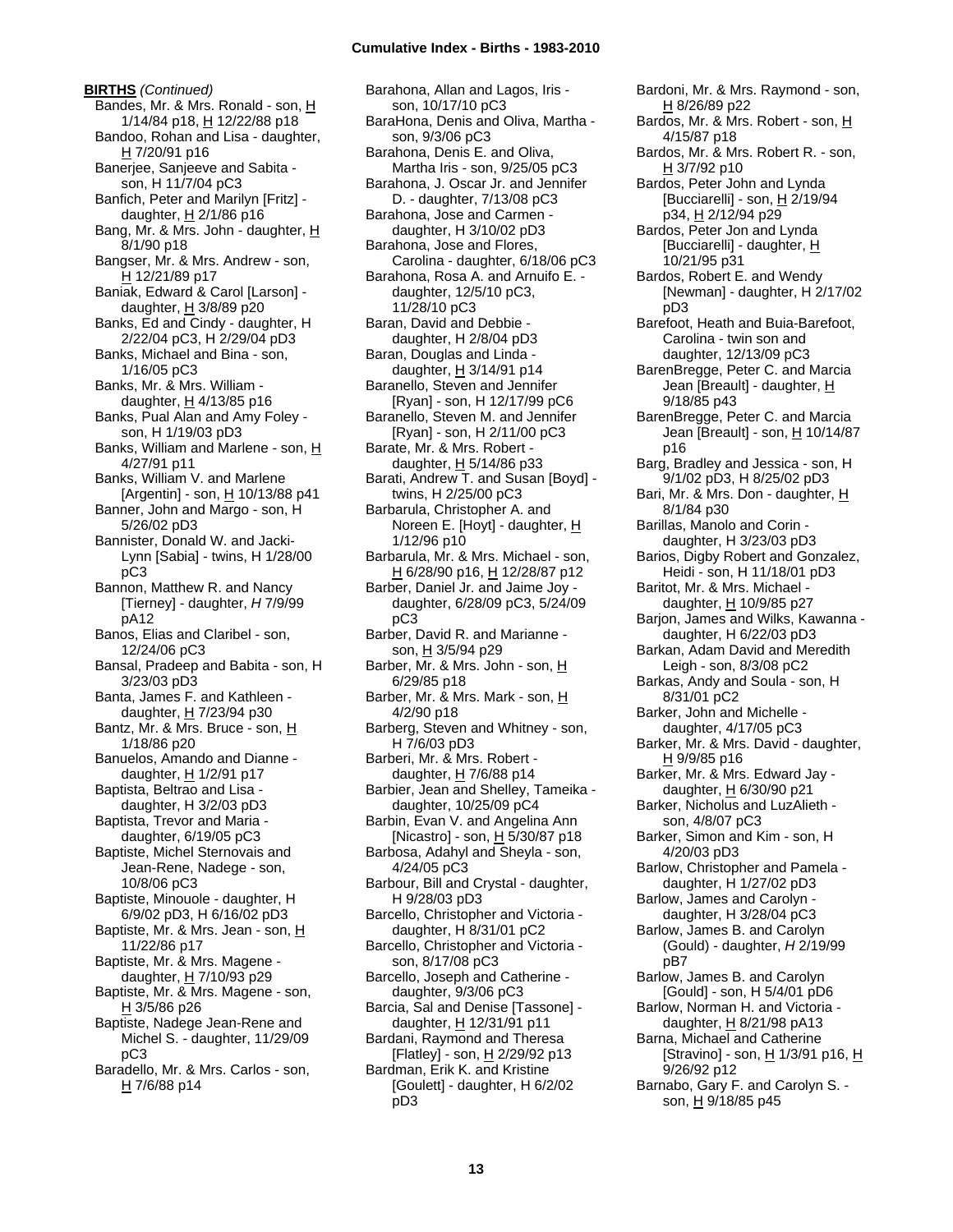**BIRTHS** *(Continued)* Barnaby, Edward T. and Jacqueline [Gecan] - daughter, H 4/28/02 pD3 Barnard, Jeff and Kristen - daughter, 9/3/06 pC3 Barnard, Patrick and Patricia - son, H 3/9/03 pD3 Barnard, Stephen and Alexander, Erica - daughter, 2/20/05 pC3 Barned, Alex and Christine - son, H 7/20/03 pD3 Barnes, Cama and Kelly, Georgette daughter, 12/10/06 pC3 Barnes, Charles and Melody daughter, 12/16/07 pC3 Barnes, E.J. and Marybeth daughter, H 5/2/04 pC3 Barnes, Ed and Felice - son, H 5/5/02 pD3 Barnes, Marvin and Francis-Barnes, Karen - son, 2/6/05 pC3 Barnes, Mr. & Mrs. Geoffrey daughter,  $H$  11/3/84 p16 Barnes, Mr. & Mrs. Geoffrey - son, H 7/29/89 p13 Barnes, Tracy and Diane Patricia [Currie] - son,  $H_6/24/95$  p31 Barnett, Michael W. and Susan son, H 12/2/95 p29 Barnett, Mr. & Mrs. Larry - daughter, H 2/12/90 p15, H 11/5/86 p37 Barnett, Mr. & Mrs. Michael - son, H 12/22/88 p18 Barnett, Mr. & Mrs. Michael M. son, H 7/8/92 p18 Barnum, Mr. & Mrs. Danny - son, H 12/10/86 p31 Barnum, Thomas J. Jr. and Melanie daughter,  $H$  1/16/98 pB2 Barnum, Timothy C. and Emmy [Cowder] - son, *H* 6/5/99 pB10 Barocas, Morris and Lisa - son, H 8/17/03 pD3 Barone, Mr. & Mrs. Richard R. Jr. son, H 12/12/92 p35 Barone, Richard J. Jr. and Sharmaine - son,  $H_8$  8/21/98 pA13 Baronowski, Jon and Michelle daughter, 12/3/06 pC3 Baronowski, Jon and Michelle - son, 8/10/08 pC2 Barr, Albert and Mary Kay daughter, H 3/19/94 p19 Barr, Albert J. and Mary Kay [Armstrong] - son,  $\underline{H}$  1/26/85 p17 Barragan, Armondo B. and Farias, Norma - daughter, H 5/12/02 pD3 Barragan, Rafael and Albania daughter, 9/28/08 pC3 Barrand, Mr. & Mrs. Robert R. - son,  $H$  7/10/93 p29 Barrella, Rocco A. and Stephanie son, H 8/19/95 p31

Barrera, Mark and Audra - daughter, 10/7/07 pC3, H 11/7/04 pC3 Barrera, Mark and Audra - son, H 3/2/03 pD3, H 1/26/03 pD3 Barrera, Walter and Escobar Luz daughter, H 6/13/04 pC3 Barrese, Mr. & Mrs. Mark - son, H 1/21/87 p30 Barrese, Paul and Marylou - son, 2/6/05 pC3 Barrese, Shane and Izzi , Amanda son, 10/23/05 pC3 Barress, Robert and Gretchen daughter, 1/30/05 pC3 Barrett, Christopher L. and Theresa son, H 10/4/96 p14, H 8/30/96 p26 Barrett, David and Tiffany Davis son, H 4/13/03 pD3 Barrett, David Odice and Diane daughter, H 10/10/92 p14 Barrett, Katrina - daughter, H 11/20/98 pB5 Barrett, Kevin and Fenton, Jennifer daughter, H 10/28/95 p31 Barrett, Lisa - son, 1/14/07 pC3 Barrett, Michael and Chandra - son, 11/12/06 pC3 Barrett, Michael and Wendy [Hartrick] - daughter, H 2/19/94 p34 Barrett, Teresa - daughter, H 7/18/97 p15 Barrett, Travis and Ross, Ann - son, 5/28/06 pC3 Barrie, Abu B. and Brown, Tara son, H 7/18/97 p15 Barrientos, William and Gloria daughter, H 8/18/02 pD3 Barringer, Paul B. and Tonia - twins, H 7/18/97 p15 Barrios, Celso and Ruiz, Nelly - son, 2/12/06 pC3 Barros, Mr. & Mrs. Juan - daughter, H 1/14/84 p18 Barros, Mr. & Mrs. Richard - son, H 12/12/90 p30 Barry, Frank and Victoria [Livingston] - son,  $H$  2/7/97 p14 Barry, James and Theresa daughter, 5/8/05 pC3 Barry, Joseph and Tiffany daughter, 6/19/05 pC3 Barry, Joseph and Tiffany - son, 9/2/07 pC3 Barry, Kevin and Roisen - son, H 10/13/02 pD4 Barry, Kevin J. and Roisin [Kilgallen] - daughter, H 4/27/01 pD3 Barry, Mr. & Mrs. Neil - son, H 5/28/83 p23 Barry, Mr. & Mrs. Stephen - son, H 1/18/89 p19 Barry, Tom and Marcella - daughter, H 8/11/02 pD3

Bars, Jean-Pierre and Maria - son, H 3/30/03 pD3 Barsanti, Anthony and Amy - son, H 3/3/02 pD3 Barsanti, Justin and Beth - son, H 1/25/04 pD3 Barsby, Mr. & Mrs. Andrew daughter, H 11/16/85 p18 Barta, Mr. & Mrs. Edward - son, H 5/6/89 p15, H 5/16/84 p35 Bartels, Raymond and Connie daughter, H 6/23/02 pD3 Barthold, Charles F. and Peggy son, H 5/7/94 p30, H 11/1/96 p15 Bartholomae, Mr. & Mrs. Charles son, H 5/11/91 p21 Bartholomew, Thomas and Robin son, H 11/7/04 pC3 Bartie, Steven R. and Kirsten daughter, H 4/16/94 p30 Bartilucci, Paul and Helene - twin daugthers, 7/3/05 pC3 Bartlett, Christopher and Florentine, Lisa - daughter, 4/1/07 pC3 Bartlett, Hugh J. and Michelle [Nolan] - son, H 2/11/00 pC3 Bartlett, Mr. & Mrs. Kevin - son, H 6/15/85 p16 Bartlett, Mr. & Mrs. William - son, H 8/3/85 p18 Bartlett, Robert and Langley, Shanteika - son, 5/13/07 pC3 Bartlett, Thomas E. and Elizabeth son, H 9/2/95 p31 Bartlett, William and Rosemary son, <u>H</u> 3/14/91 p14 Bartlett, William L. and Maria [Scalzo] - son, H 6/21/89 p18 Bartley, Franklin and Alberta daughter, H 3/14/91 p14 Bartley, Franklin F. and Alberta daughter, H 1/24/97 p12 Barto, Christopher and Lisa [Stordahl] - son, H 8/4/02 pD3, H 6/30/02 pD3 Bartoli, Frank E. and Robin daughter, H 8/7/98 pA10 Bartolo, Anthony A. and Kimberly son, H 9/20/91 p43 Bartolo, Edward and Patricia [Swallow] - daughter,  $H$  6/11/83 p17 Bartolo, Edward and Patricia [Swallow] - son,  $H$  10/20/90 p27 Bartolo, Kevin J. and Marlene (Hanson) - son, *H* 1/29/99 pB9 Bartolo, Kevin J. and Marlene - son, H 9/30/95 p35 Bartolo, Mr. & Mrs. Anthony daughter,  $H$  4/2/90 p18 Bartolo, Mr. & Mrs. Edward daughter, H 8/18/84 p16, H 5/10/83 p18 Bartolo, Salvatore and Patricia [Taylor] - daughter,  $H$  6/14/91 p17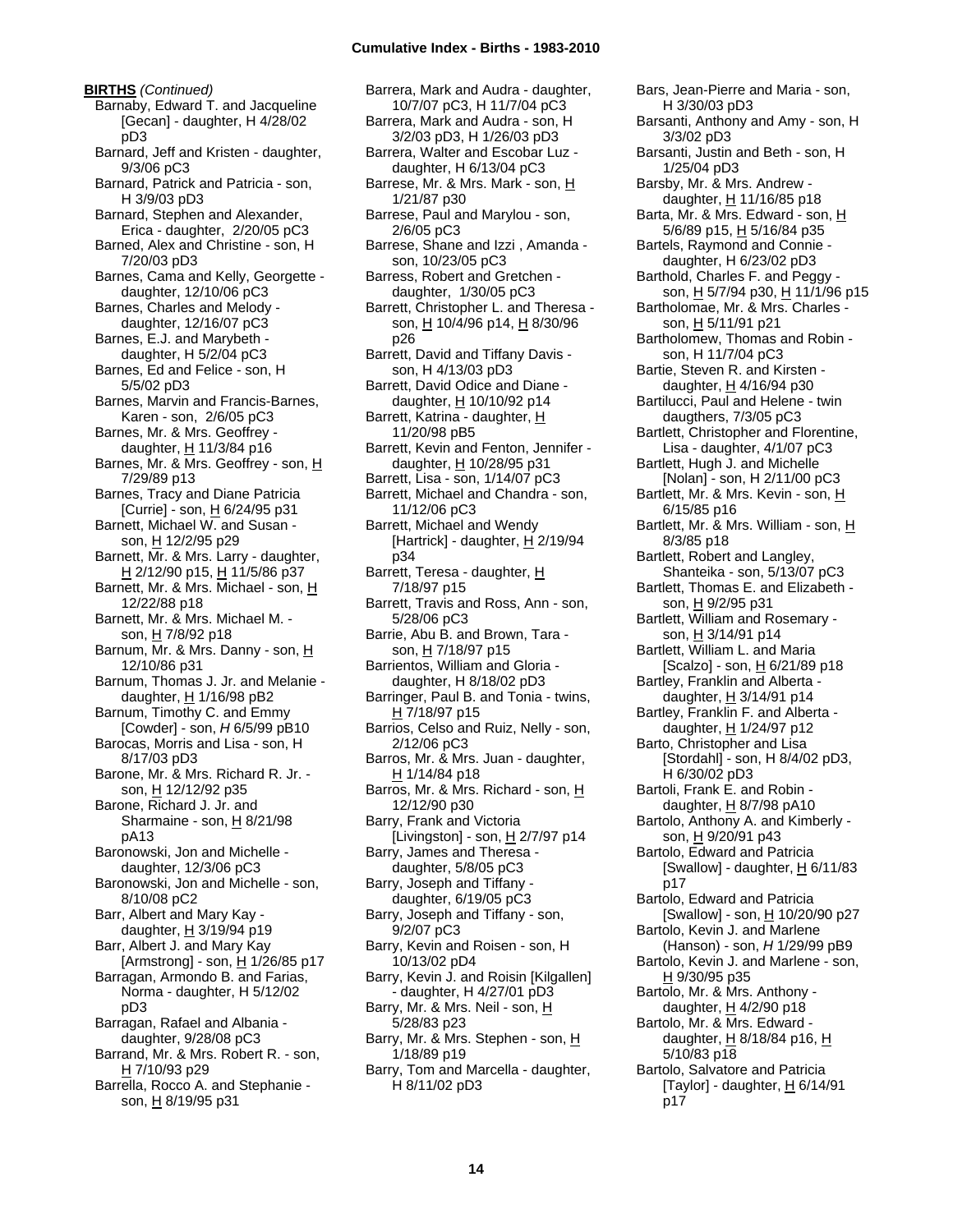**BIRTHS** *(Continued)* Bartolone, Jr., Mr. & Mrs. Joseph son, H 1/21/87 p30 Bartolone, Mr. & Mrs. Joseph - son, H 6/16/90 p23 Bartolotta, Mr. & Mrs. Joseph John son, H 11/22/97 pC6 Barton, Mr. & Mrs. Richard - son, H 12/28/87 p12 Barton, Mr. & Mrs. Warren III daughter, H 5/26/84 p20 Barton, Peter and Helen - daughter, H 9/8/00 pC3 Barton, Peter and Helen [Frank] son, H 4/28/02 pD3, H 5/26/02 pD3 Bartoszek, Ray and Lydia - son, 6/7/09 pC3, 7/12/09 pC3 Bartram, Mr. & Mrs. Michael F. daughter,  $H$  11/6/85 p40 Bartush, Mr. & Mrs. Craig - son, H 2/27/85 p24 Barucci, Frank and Jane - daughter, H 7/20/03 pD3 Basar, Robert and Teresa - son, H 8/17/03 pD3 Basetty, Nischalk K. and Kaur, Jaspreet - son, 10/14/07 pC3 Bashforth, Paul and Charlotte daughter, 7/16/06 pC3 Basile, Stephan and Debbie - son, H 8/11/02 pD3 Basile, Stephan and Deborah - son, H 7/11/04 pC3 Baskay, Robert A. and Melissa  $[Smith]$  - son,  $H$  8/3/85 p16 Baske, Joseph and Michelle - son, H 8/8/04 pC3 Basket, Floyd and Gabriela daughter, 12/17/06 pC3 Baskin, Shanda Haynie and Joseph Jr. - son, 11/29/09 pC3 Basler, Jeff and Karen - son, 7/26/09 pC3 Bass, Mr. & Mrs. Robert R. - son, H 7/31/92 p14 Bassett, Albert C. Jr. and Ann-Marie - daughter, H 8/7/98 pA10 Bassett, Albert C. Jr. and Annmarie son, H 8/23/96 p14, H 7/19/96 p14 Bassett, Christine and Todd daughter, 7/13/08 pC3, 6/29/08 pC3, 7/13/08 pC3, 6/29/08 pC3, 7/13/08 pC3, 6/29/08 pC3 Bassett, Christine and Todd - son, 11/6/05 pC3 Bassett, Mr. & Mrs. Richard - son, H 8/16/89 p22 Bassett, Mr. & Mrs. Russell R. - son, H 12/12/92 p35 Bassett, Robert J. and Sharon [Woods] - son, H 7/1/93 p3 Bassford, Mr. & Mrs. William daughter,  $H$  3/16/85 p15

Bassford, William and Joann [Iannarelli] - daughter, H 9/3/88 p16, <u>H</u> 8/10/88 p16 Bassman, Dr. Larry and Dr. Lynette son, H 2/25/95 p28 Basta, Chris and Dana - son, 4/24/05 pC3 Basta, Christopher and Dana daughter, H 5/25/03 pD3 Bastek, Chris and Stephanie daughter, H 7/13/03 pD3 Bastias, David M. and Andrea - son,  $H$  1/21/95 p28 Bastidas, Mr. & Mrs. Mario M. daughter,  $H$  3/7/92 p10 Basto, John David Jr. and Vanessa Daniels - son, 3/27/05 pC3 Bastonhi, Peter P. and Sharon son, H 4/18/92 p10 Bastoni, Mr. & Mrs. Peter - son, H 2/11/89 p19 Bastura, John D. and Susan daughter, H 12/30/95 p31 Bastura, Mr. & Mrs. Johan - son, H 11/23/88 p46 Batcha, Joseph J. III and Kelly [Nolan] - daughter, H 6/8/01 pD5 Batchelor, Floyd and Lyons, Valerie son, H 1/16/98 pB2 Bateman, William and Denise daughter, H 2/1/04 pD3 Bateman, William and Ek, Denise daughter, 3/30/08 pC3 Bateman, William and Ek, Denise son, 11/22/09 pC3 Bater, Andrew and Kelly - daughter, H 10/27/02 pD5 Bates, Brian and Carol Ann - son, H 1/2/91 p17 Bates, Derrick and Shelley - son, 2/20/05 pC3, H 1/26/03 pD3 Bates, Jeffrey and Andrea - son, 1/15/06 pC3 Bates, Mr. & Mrs. Brian - daughter, H 6/13/87 p19 Bates, Mr. & Mrs. Brian - son, H 4/4/85 p14 Bates, Mr. & Mrs. David D. - son, H 11/29/91 p16 Bates, Mr. & Mrs. David Dunlop [Papazian] - daughter,  $H$ 1/10/90 p22 Bates, Mr. & Mrs. William - son, H 4/13/88 p15 Bates, Mr. & Mrs. William III - son, H 12/10/83 p19 Bates, Shanita D. - son, H 6/6/04 pC3 Bates, Terry M. and Jocelyn daughter, 11/16/08 pC3 Batra, Gayatri and Nitin - son, 7/3/05 pC3 Batson, Richard C. and Linda - son, H 12/24/94 p33

Batter, Stephen J. and Nessralla, Laurie-Ann - daughter, *H* 7/9/99 pA12 Batterson, Mr. & Mrs. Walter - son, H 5/28/83 p23 Battis, Sean and Rachel - son, 10/24/10 pC3 Battista, Gerard and Kimberly daughter, 9/23/07 pC3 Battista, Mr. & Mrs. Albert Jr. - son, H 1/14/88 p37 Battle, Angel - son, H 5/19/02 pD3 Battle, William and Dreime daughter, H 11/25/01 pD3 Battle, Yasheika - son, H 7/18/97 p16 Battle, YaSheika and Ali, Zamil -son, 3/2/08 pC3 Battocchio, John W. and Kimberly daughter,  $H$  7/18/97 p15 Batts, Keith and Squire, Chelsea Marie - son, 11/8/09 pC3, 10/19/08 pC3 Batzanian, Mihran and Darcy - son, H 12/9/01 pD3 Bau, Mr. & Mrs. Michael - son, H 2/27/86 p14 Baudouin, Mr. & Mrs. Richard - son, H 10/13/88 p41 Bauer, David and Debra - daughter, H 11/14/04 pC3 Bauer, James and Nugent, Phoebe son, H 6/20/04 pC3 Bauer, Mr. & Mrs. Georg - daughter, H 11/16/85 p18 Bauerfeld, Richard J. and Susan son, <u>H</u> 8/22/97 p14 Baughns, Jules and Dana - son, 1/16/05 pC3 Bauman, John N. III and Monique son, H 1/24/97 p12 Bauman, Mr. & Mrs. James daughter,  $H$  8/14/93 p30 Baumann, Mr. & Mrs. Hans daughter, H 2/15/86 p22 Baumblatt, Richard and Lynn daughter, 1/30/05 pC3 Baumeister, Eric J. and Anne [Tevebaugh] - daughter, H 2/16/01 pC2 Baumgartel, John E. and Beth (Trosset) - son, *H* 1/29/99 pB9 Bautista, Alejandra and Nunez, Luz son, H 2/11/00 pC3 Bautista, John and Carla - daughter, H 6/8/03 pD3 Bautista, John and Carla - son, H 2/3/02 pD3 Baxter, David and Nicole - son, H 9/15/02 pD7 Baxter, J. Leroy Sr. and Theresa son, H 2/6/98 pB5 Baxter, John R. and Alison daughter, H 11/15/96 p15 Baxter, Mr. & Mrs. Richard - son, H 4/8/89 p17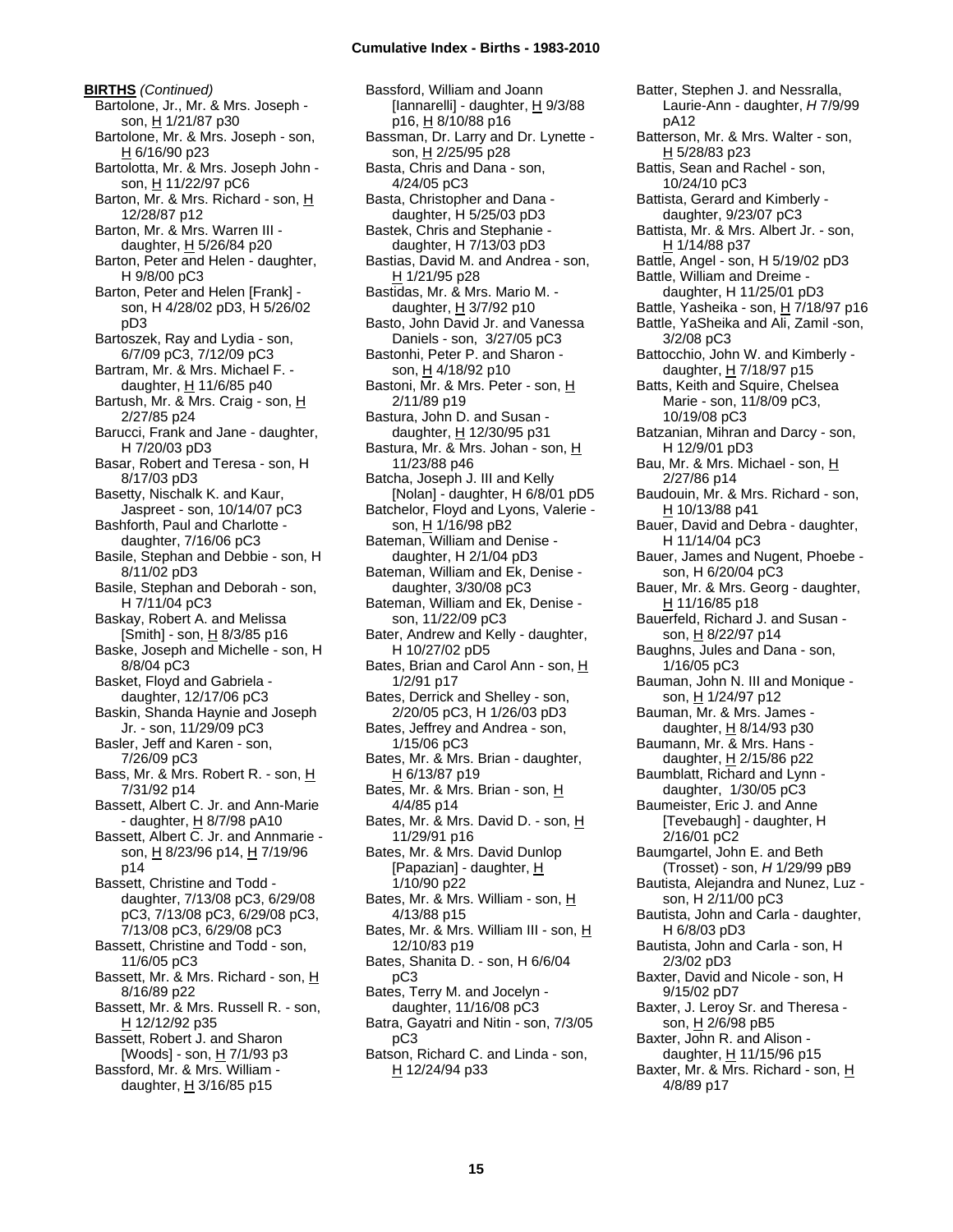**BIRTHS** *(Continued)* Baxter, Mr. & Mrs. Richard Jr. - son, H 4/8/87 p20 Baxter, Mr. & Mrs. Richard R. daughter, H 2/6/93 p32 Bayer, Mr. & Mrs. Stephen daughter,  $H$  10/24/97 pB2 Bayer, Stephen and Joanne - son, H 8/26/95 p32 Bayliss, Steven and Elissa daughter, H 6/13/04 pC3 Bayuk, Mr. & Mrs. Richard daughter,  $H$  1/14/88 p37 Bayulgen, Ozan and Imge [Ildem] daughter, H 2/2/01 pC3 Bazarian, Andrew and Laura - son, H 4/25/04 pD3 Bazzano, John G. and Maria [Manfredonia] - daughter, H 7/12/96 p14 Beach, Robert S. and Emery [Rogers] - daughter, H 5/19/02 pD3 Beadle, Mr. & Mrs. Robert - son, H 12/28/88 p19 Beadle, Robert and Mary - son, H 2/6/91 p10 Beadle, Robert J. and Mary daughter, H 3/5/94 p29 Beagle, Steve and Merian - son, H 12/1/02 pD4 Beal, Norman and Sherry - son, H 7/20/91 p16 Beal, Peter and Mary Beth - son, H 3/3/02 pD3 Bealle, Mr. & Mrs. William - son, H 8/26/89 p22, H 11/19/86 p17 Bealle, Preston and Kimberly - son, H 4/8/95 p31 Bean, Christopher and Jeannie [Staunton] - daughter, H 5/19/00 pC3 Bean, James and Rasmussen, Kristin - son, H 8/21/93 p28 Bean, Mr. & Mrs. John - son, H 6/16/90 p23 Bear, Barry Alan and Mavor, Anne E. - son, H 1/6/02 pD3 Bear, Barry and Mavor, Anne - son, 6/11/06 pC3 Bear, Martin and Debbie [Tulgan] son,  $H$  7/5/86 p18 Bear, Martin K. and Debbie daughter, H 7/23/94 p30 Bear, Mr. & Mrs. Martin - son, H 5/27/89 p20, H 6/17/89 p15 Beardsley, Edward and Maple, Scarlett - daughter, 7/10/05 pC3 Beardsley, Mr. & Mrs. John daughter,  $H$  7/29/89 p13 Beardsley, Mr. & Mrs. Wayne daughter, H 4/5/90 p14 Beatty, Bruce and Kathleen [Papp] son, H 10/13/88 p41 Beatty, Daniel and Denice, Sherri daughter, H 3/21/04 pC3

Beatty, Mr. & Mrs. David - son, H 5/11/85 p18 Beau, Jamal C. and Ortiz, Michelle son, H 11/5/99 pB8 Beau, Mr. & Mrs. James - son, H 3/26/90 p10 Beaudoin, Mr. & Mrs. Mark daughter, H 10/24/90 p12 Beaudoin, Mr. & Mrs. Richard - son,  $H$  1/19/85 p18 Beaudry, Mr. & Mrs. Brian daughter,  $H$  9/1/90 p25 Beaujour, Mr. & Mrs. Pierre daughter, H 4/26/86 p18 Beaumonte, Thomas G. and Marie son, H 3/13/98 pB2 Beauvais, Samuel and BelJean, Leah - daughter, H 12/22/02 pD3 Beazley, Ian and Carla - son, 7/27/08 pC2, 10/29/06 pC3 Bebelaqua Marcelo and Alfonzo, Victoria - son, 3/1/09 pD3 Bebelaqua, Marcelo and Alfonzo, Vitoria - son, 7/23/06 pC3 Bebey, Mark and Jill [Kinter] daughter, H 2/2/01 pC3 Bebon, James P. and Jacqueline [Reiss] - daughter, H 1/13/02 pD3 Becak, Mr. & Mrs. Joseph - son, H 4/8/87 p20 Beccaria, Michael A. and Kristen [Fuggi] - daughter, H 2/16/01 pC2 Becerra, Frank and Claudia - son, 1/17/10 pC3 Becerra, Luis and Boitano, Gioanna daughter, 10/18/09 pC3 Bechar, Vinod and Patel, Gita daughter, H 1/29/94 p29 Bechtel, David and Serena daughter, H 11/28/04 pC3 Bechtold, Ruben and Jahain daughter, H 12/22/02 pD3 Beck, Joel and Jody - son, H 12/1/02 pD4 Beck, Marek and Kimberly daughter, 7/3/05 pC3, H 1/19/03 pD3 Beck, Michael D. and Jenine [Chapman] - son, H 2/17/02 pD3 Beck, Mr. & Mrs. Thomas - son, H 8/8/87 p18 Becker, Erin and Ken - daughter, 12/19/10 pC3, 12/12/10 pC3 Becker, Mr. & Mrs. Eugene E.- son, H 1/13/93 p18 Becker, Mr. & Mrs. Lance - son, H 8/15/89 p13 Beckett, Mr. & Mrs. David - son, H 5/14/88 p15 Beckett, Robert and VIctoria - son, H 10/13/02 pD4 Beckford, Caleb and Petro, Melissa daughter, 3/22/09 pC2

Beckford, Dwayne Eaton and Kersia Yanique - daughter, 12/14/08 pC2 Beckford, Garfield and Teondra daughter, 4/5/09 pC3, 5/17/09 pC3, 3/29/09 pC3 Beckman, Dean and Benson, Jennifer - daughter, 1/2/05 pC3 Beckwith, Linsey - son, 9/9/07 pC3 Beckwith, Richard C. and Patricia daughter, H 3/22/96 p14 Becue, Mark and Julie - daughter, H 11/7/04 pC3 Bedard, Mr. & Mrs. Normand - son, H 1/10/87 p15 Beddington, James and Susan daughter, H 4/20/03 pD3 Beddoe, Walter and Niki [Ivanyi] daughter,  $H$  11/20/93 p33 Bedell, Keith and Suzanne - son, 8/7/05 pC3 Bedell, Michael E. A. And Elizabeth daughter, H 7/18/97 p16 Bedford, Garfield and Teondra H. daughter, 10/28/07 pC3 Bediako, Mr. & Mrs. Gabriel G. daughter, H 2/27/93 p34 Bednar, Chris and Sarah - son, H 7/20/03 pD3 Bednarczyk, Pawel and Zawada-Bednarczyk, Anna - son, 10/23/05 pC3 Bedoya, Andes and Arango, Christina - daughter, H 2/8/04 pD3 Bedoya, Mr. & Mrs. Luis - son, H 7/19/86 p20 Beerwa, Mr. & Mrs. John - daughter, H 3/19/86 p27 Beerwa, Robert and Dawn [Ferrenti] - son, <u>H</u> 5/16/84 p35, <u>H</u> 6/13/84 p31 Beerwa, Robert K. and Christine daughter, H 2/2/96 p12 Beery, William and Katheine - son, 7/12/09 pC5 Beery, William S. and Ellen [Sommers] - son, H 12/10/86 p38 Beesley, A. Hal and Carole [Arena] daughter, H 10/28/89 p14 Beesley, Hal and Carole [Arena] daughter, H 5/2/92 p11 Beetner, Mr. & Mrs. Charles C. daughter, H 7/31/92 p14 Begetis, George and Maria [Kementzidis] - daughter, H 2/14/87 p25 Beggan, Joseph and Karin - son, 10/30/05 pC3 Beggan, Joseph and Karin - twin daughters, H 5/2/04 pC3 Beguhn, Paul R. and Stack, Dawn R. - son, 10/23/05 pC3 Begum, Razia - son, H 7/6/03 pD3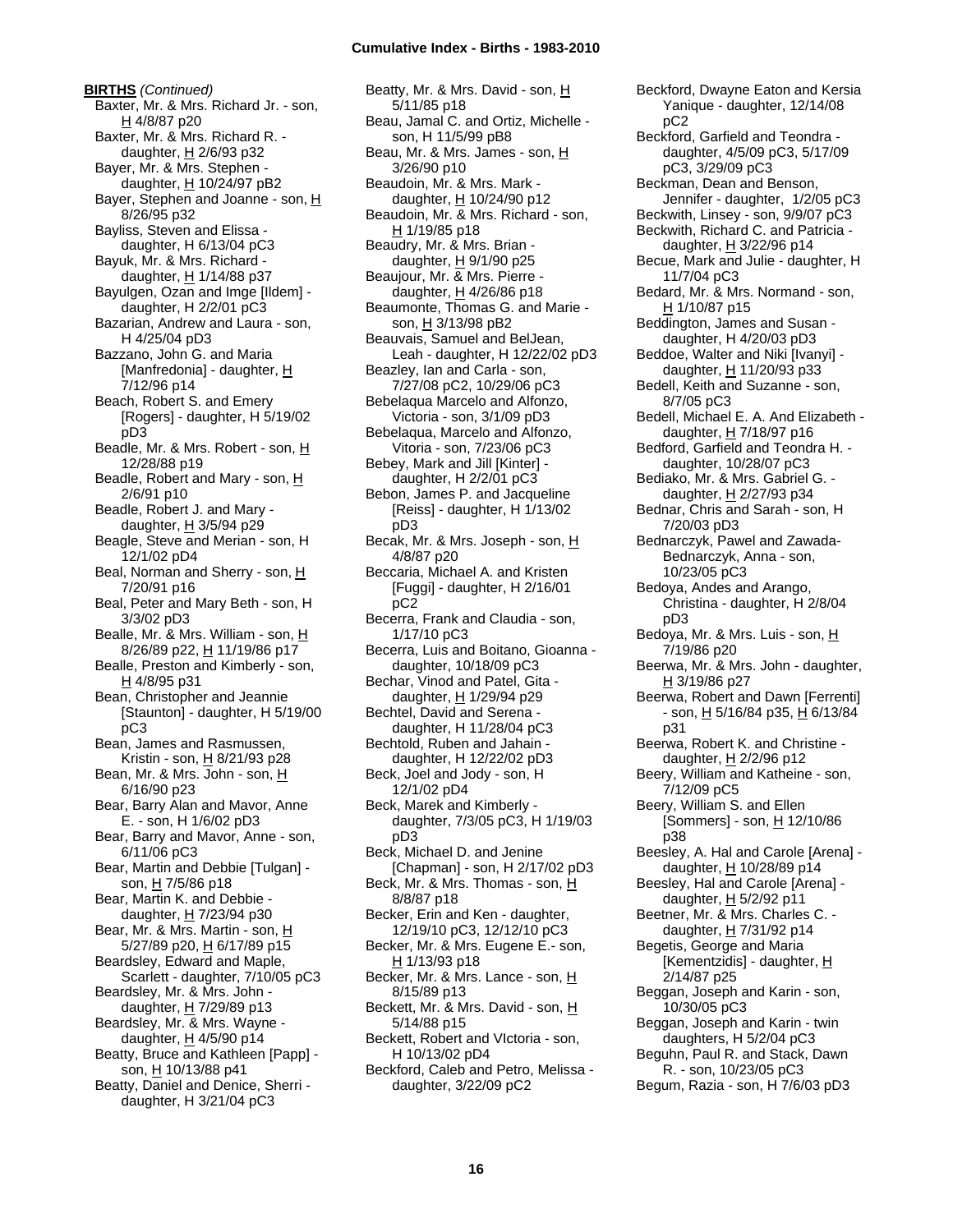**BIRTHS** *(Continued)* Behan, Keith and Kristen - son, 5/28/06 pC3 Behedetti, Hermes and Eliana daughter, H 4/4/04 pC3 Behling, Bob and Nancy - son, H 9/29/02 pD5 Behr, Brant and Jamie - twin sons, 4/19/09 pC3 Behrens, Brandon L. and Saunders, Danira S. - son, 4/27/08 pC3 Beible, Mr. & Mrs. Ronald - son, H 5/28/83 p23 Beiles, Paul R. and Jane [Sullivan] son, H 3/31/02 pD3 Beime, James L. and Pamela [Novara] - daughter, H 7/14/00 pC2 Beineck, Richard and Deborah [Richardson] - twin daughters,  $H$ 9/22/90 p18 Beiner, Bernard and Colleen - son, H 4/27/03 pD3 Beirne, Cicelia and Brian - daughter, 1/24/10 pC3 Beirne, James L. and Pamela daughter,  $H$  1/17/97 p12 Beitman, Russell M. and Julie - son, H 8/22/97 p14 Belair, Clayton C. Jr. and Leesa [Trudeau] - daughter, H 5/8/93 p31 Belair, Clayton J. Jr. and Leesa son, H 8/12/95 p30 Belak, Mr. & Mrs. Edmund - son, H 8/16/89 p22 Belak, Mr. & Mrs. Edmund E. Jr. daughter, H 10/7/92 p10 Belandino, Richard B. Jr. and Leblanc, Jennifer - son, H 6/3/95 p28 Belanger, Paul A. and Donna [Smith] - daughter,  $H$  6/6/97 p16, H 7/18/97 p15 Belardinelli, Barry Jr. and Corrie son, H 8/8/04 pC3 Belardo, Jorge A. and Luz [Maya] son, H 2/11/00 pC3 Belcher, William and Wendy daughter, 10/21/07 pC3 Belden, Mr. & Mrs. Robert daughter,  $H$  1/7/89 p11 Beldotti, Christopher and Amy - son, H 5/26/02 pD3 Belenzano, Joseph and Kwa, Hilda son, 5/4/08 pC3 Beler, Alex and Stephanie daughter, H 8/31/03 pD3 Belfatto, John and Mary Beth Magro - son, 1/4/09 pC2, 1/11/09 pC2 Beliard, Ernest and Theophile, Isnara - son, H 3/12/94 p31 Beliard, Jacques M. and Claire daughter,  $H$  3/27/98 pB2

Belinsky, Christopher B. and Jennifer [Scarso] - daughter, H 2/17/02 pD3 Belinsky, Walter A. and Jennifer [Ochmsen] - daughter, H 3/31/02 pD3 Belizaire, Louis and Bosse, Kislene daughter, 7/30/06 pC3 Bell, Craig and Carol Dawn [Richards] - son, H 11/7/90 p21 Bell, Darryl J. and Loretta daughter, H 12/31/94 p31 Bell, Darryl J. Sr. and Loretta - son, H 4/25/97 p15 Bell, David and Barbara - son, H 3/14/04 pC3 Bell, David and Barbra - daughter, 12/17/06 pC3 Bell, Destiny - daughter, 6/13/10 pC3 Bell, Jeff and Susan - daughter, 8/28/05 pC3 Bell, John C. IV and M. Ramsay [Gross] - daughter,  $\underline{H}$  8/24/85 p15 Bell, John C. IV and M. Ramsay [Gross] - son, H 4/15/87 p15 Bell, Joseph L. and Merlen, Deena R. - son, 11/16/08 pC3 pC3 Bell, Joseph Lee Salvatore and Alexandra Maria - son, 9/14/08 pC3 Bell, Mace and Isabel [Guerra] daughter, H 6/19/93 p31 Bell, Mr. & Mrs. Christopher - son, H 4/23/90 p15 Bell, Mr. & Mrs. Robert - daughter, H 9/20/86 p20 Bell, Mr. & Mrs. Samuel - twin sons, H 2/18/84 p26 Bell, Mr. & Mrs. Stuart - daughter, H 4/8/89 p17 Bell, Stuart and Susana - daughter, H 1/2/91 p17 Bell, Stuart L. and Susan - son, H 8/9/96 p14 Bell, Thomas G. and Amy daughter, H 10/25/96 p15 Bell, Vincent and Karen - daughter, H 1/27/02 pD3 Bella, Andrew and Christine daughter, 6/11/06 pC3 Bella, Andrew and Christine - son, H 8/31/01 pC2, H 10/19/03 pD3 Bellamy, Billy and Tindall, Precious daughter, 2/22/09 pC3 Bellamy, Evens and Nancie daughter, 10/8/06 pC3 Bellantoni, Joseph and Angela son, H 4/20/91 p17 Bellantoni, Joseph S. and McCarae, Kenya - daughter, *H* 7/16/99 pA16

- Bellantoni, Mr. & Mrs. Michael son, H 9/8/92 p18
- Bellantonio, Joseph M. and Susan E. [Young] - son,  $H$  7/3/93 p31

Bellantonio, Mr. & Mrs. Joseph J. son, H 7/10/93 p29 Bellara, Mr. & Mrs. Partab - son, H 12/22/84 p25 Bellatoni, Mr. & Mrs. Joseph daughter, H 7/23/88 p15 Belle, Kenneth III and LaGuardia, Sarah - son, 1/18/09 pC3 Belline, Mr. & Mrs. Mario - daughter, H 4/8/87 p20 Bello, Felix and Garcia, Ana L. daughter, 1/20/08 pC3 Bello, Fexix and Ana - son, H 2/8/04 pD3 Bello, John and Sandra - son, 12/11/05 pC3 Bello, Lois and Fabiola - daughter, H 6/9/02 pD3, H 6/16/02 pD3 Bello, Luis and Fabiola Garda daughter, 6/17/07 pC3 Bello, Mark and Michele - daughter, H 2/2/03 pD3, H 2/16/03 pD3, H 2/23/03 pD3 Bello, Pedro and Rosa - son, H 1/6/02 pD3 Bellone, Jason and Wendy - twin daughters, H 2/15/04 pC3 Belloni, Nicolas and Vaca, Mercedes - son, 9/11/05 pC3 Bellucci, Paul and Jean - daughter, H 5/18/03 pD3 Belmear, Tracy and Amy - daughter, H 4/14/02 pD3 Belmonte, Joseph and Maria - son, H 12/2/01 pD3 Beltrain, Jorge and Telma daughter, 4/23/06 pC3 Beltran, Edwin and Hilda - son, H 9/7/03 pD3 Beltran, Jorge amd Telma - son, 1/4/09 pC2 Beltre, Rodolfo Jr. and Scarlett [Castillo] - son, *H* 9/10/99 pB2 Beluk, Paul and Anne [O'Shaughnessy] - daughter, H 9/16/95 p30, H 7/15/92 p10 Beluk, Paul and Anne [O'Shaughnessy] - son, H 6/17/89 p16 Belward, Mr. & Mrs. Peter - son, H 11/28/83 p13 Ben-Elohim, Michael and Montgomery, Kristen - son, 10/22/06 pC3 Ben-Zvi, Lavi and Keri - son, 6/1/08 pC3 Benaduci, Walter and Lynda Ann [Aubin] - daughter,  $H$  9/9/89 p16, <u>H</u> 8/27/88 p17, <u>H</u> 10/1/88 p16 Benanti, Joseph P. and Anne - son, H 3/27/98 pB2 Benda, Eric and Kady - son, H 6/15/03 pD3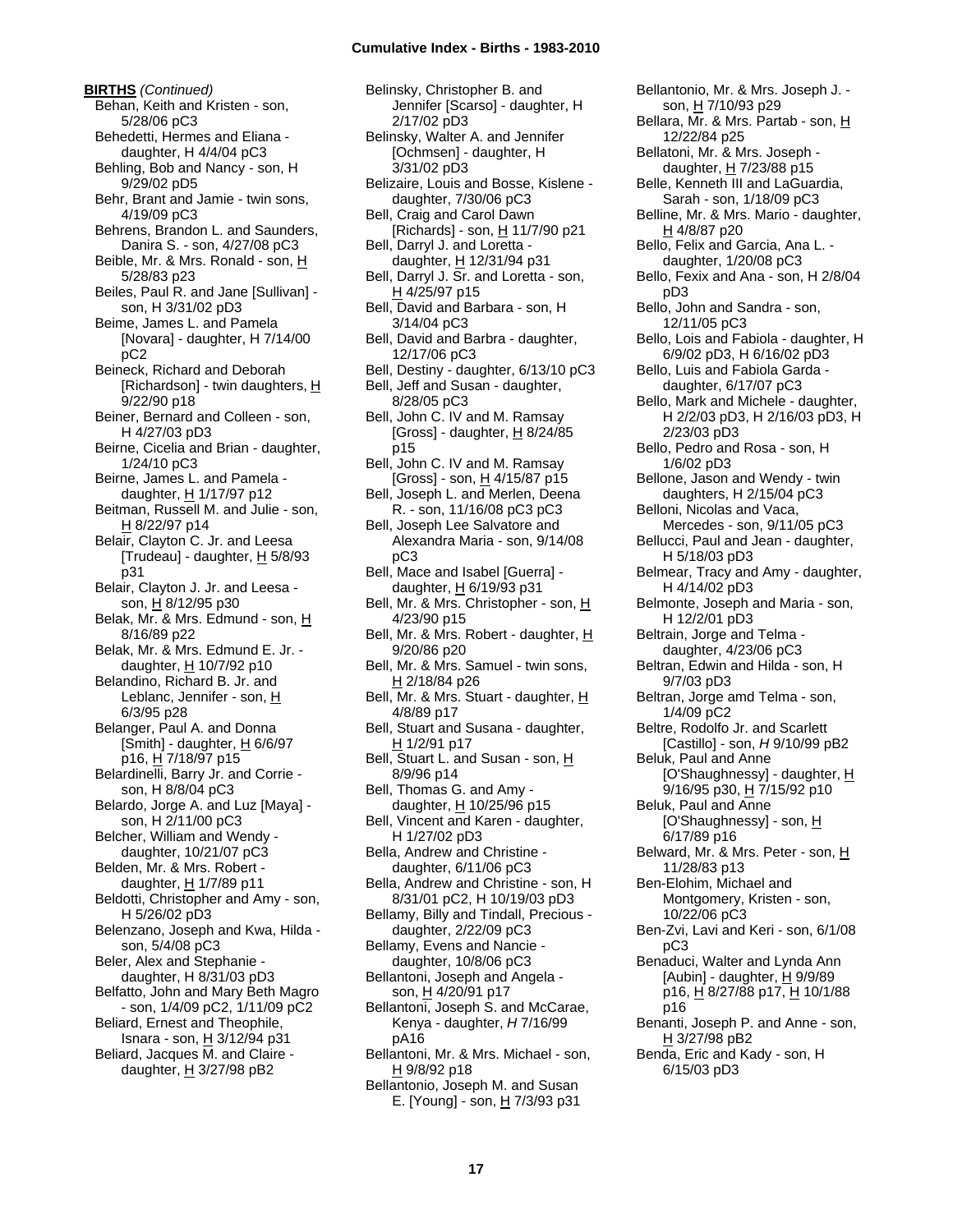**BIRTHS** *(Continued)* Benden, Thomas and Donna [Montgomery] - daughter, H 6/17/92 p11 Bender, Marco and LaPointe, Renee - daughter, H 4/7/02 pD3 Bender, Mr. & Mrs. David D. daughter, H 6/27/92 p11 Bender, Stephen F. and Valerie son, H 9/2/95 p31 Bender, Tavara - son, H 4/7/02 pD3 Bendix, William J. and Mary - son, H 6/21/96 p14 Bendolph, Anthony and Thompson, Nyree - son, H 6/16/02 pD3 Bendtzen, James and Kayte - son, 5/1/05 pC3, 8/30/09 pC3, 10/11/09 pC3 Benedetti, Hermes and Eliana daughter, 3/26/06 pC3 Benedetto, William and Sonia - son, H 1/2/91 p17 Benedict, David R. and Luz daughter, H 10/10/97 pB2 Benedict, Mr. & Mrs. David - son, H 6/16/90 p23, H 11/5/86 p31 Benevento, Jan and McDonald, Alle daughter, 3/2/08 pC3 Benincaso, Frank III and Georgia son, H 2/25/95 p28 Benincaso, James and Mrs. - son, H 8/4/00 pC3 Benincaso, Mr. & Mrs. Alan daughter, H 10/7/92 p10 Benincaso, Mr. & Mrs. James - son, H 4/8/89 p17 Benites, Juan and Erlyn - son, H 8/31/03 pD3 Benitez, Carlos and Pesantez, Veronica - daughter, 5/6/07 pC3 Benitez, Efrian A. and Jane - son, H 11/1/96 p15 Benitez, Louis A. and Eliana [Muriel] - daughter, H 12/23/01 pD3 Benitez, Serafin and Alma - son, H 10/6/02 pD5 Benivento, Mautizio and Barber, Allison - son, 7/16/06 pC3 Benjamin, Mr. & Mrs. Bruce - son, H 10/24/87 p19 Benjamin, Mr. & Mrs. David daughter, H 12/12/92 p35 Benjamin, Mr. & Mrs. David - son, H 11/13/89 p19, H 10/18/89 p23 Benjamin, Seth and Claribel daughter, H 2/24/02 pD3 Benjamin, Veonie and Murat - son, H 3/19/94 p32 Benke, Blake and Diane - son, 10/31/10 pC3 Benkley, Paul and Nathalie daughter, H 8/4/02 pD3 Benko, Mr. & Mrs. David - son, H 1/23/85 p31 Benko, Stephen E. Jr. and Susan daughter,  $H$  2/4/95 p28

Benner, Patrick and Gavilanes, Rina - daughter, 12/3/06 pC3 Bennett, Bobby and Pamela - son, 9/30/07 pC3 Bennett, Claudia - daughter, 1/30/05 pC3 Bennett, Dave and Sally - daughter, H 10/12/03 pD3 Bennett, David and Sally - daughter, 3/15/09 pC3 Bennett, Gary and Tonya daughter, H 2/8/04 pD3 Bennett, Jeffrey L. and Barbara daughter, H 7/18/97 p16 Bennett, Jeffrey L. and Barbara [Schmitt] - son, H 5/12/00 pC3 Bennett, JoDean and Kerby Gelin son, H 8/31/01 pC2 Bennett, John and Kelliann - son, H 4/13/03 pD3 Bennett, Matthew F. and Gail (Messina) - son, *H* 1/29/99 pB9 Bennett, Michael E. and Johnson, Tiffany C. - daughter, 11/15/09 pC4 Bennett, Mr. & Mrs. James daughter, H 11/12/86 p36 Bennett, Mr. & Mrs. Mark - son, H 10/24/90 p12 Bennett, Mr. & Mrs. Matthew - son,  $H$  4/20/85 p18 Bennett, Mr. & Mrs. Ronald daughter,  $H$  7/19/86 p20 Bennett, Mr. & Mrs. Thomas - son, H 5/10/90 p18 Bennett, Tom and Vilmanie daughter, H 2/9/96 p14 Bennette, Mr. & Mrs. Rory daughter, H 11/16/83 p43 Bennette, Russell and Kathy [Marino] - daughter, H 2/6/91 p10 Benoff, Steven and Amy [Young] son, H 3/17/02 pD3 Benoit, Patrick and Boiliere, Graldine - daughter, 9/3/06 pC3 Benoit, Patrick and Boliere, Geraldine - daughter, 7/11/10 pC3 Benowitz, Andrew and Herald, Anne - daughter, H 6/22/03 pD3 Bensel, Frank and Alynn - son, 10/25/09 pC5 Benson, Gary Jr. and Yolanda Herr son, H 5/4/03 pD3, H 4/20/03 pD3 Benson, John and Millanda, Tracy daughter, H 5/30/04 pC3 Benson, John and Millander, Tracy son, 1/14/07 pC3 Benson, Kenneth and Patricia [Fumo] - daughter, H 2/27/88 p15 Benson, Mr. & Mrs. John - daughter, H 10/8/86 p17

Benson, Tim and Kate - daughter, H 11/17/02 pD3, H 12/29/02 pD3 Bentancourt, Hecht and Juliana daughter, 9/16/07 pC3 Bente, Adrian Vasile and Asegan, Claudia Elena - son, 3/30/08 pC3 Bento, Mr. & Mrs. Mark - daughter,  $H$  7/6/88 p14 Bento, Mr. & Mrs. Scott S. daughter, H 11/14/92 p37 Benton, Dr. & Mrs. Arnold daughter,  $H$  8/15/83 p13 Benvenuto, Phil and Diane - son, H 4/27/03 pD3 Benway, Bruce A. Jr. and Andrea [Morelli] - son, H 2/2/01 pC3 Benway, Bruce and Andrea - son, H 10/13/02 pD4 Benz, Brian C. and Smith, Lori daughter, *H* 9/17/99 pB4 Benz, James D. and Joyce - son, H 5/7/94 p30 Benz, Jim and Joyce - daughter, *H* 6/28/99 pA10 Bepler, Tim and Bridget - daughter, 8/30/09 pC3, 10/11/09 pC3 Bepler, Timothy and Fallon-Bepler, Bridget - son, 10/14/07 pC3 Berardi, Mr. & Mrs. Dennis M. daughter, H 12/26/92 p29 Berardino, David A. and Arleen [Marquez] - daughter, H 5/26/00 pC2 Berasi, Joseph G. and Montminy, Michelle - daughter, H 2/11/00 pC3, H 10/4/96 p14, H 8/30/96 p26 Bercow, William and Christine - son, H 2/23/91 p13 Berdugo, Alkey and Diaz, Maliette son, 8/13/06 pC3 Beredsen, Adries W. and Seaton-Berendsen, Jaimie B. - son, H 3/30/03 pD3 Beres, John J. and Cynthia [Jeffery] daughter, H 11/10/90 p19 Beres, Mr. & Mrs. Joseph W. daughter,  $H$  1/31/90 p22 Beres, Mr. & Mrs. Joseph W. - son, H 9/5/92 p15 Berg, Bruce and Margaret daughter, H 4/27/03 pD3 Berg, Bruce E. and Margaret - son, H 8/19/95 p31 Berg, Daniel H. and Maxine daughter, H 2/2/96 p12 Berg, Daniel H. and Maxine [Fass] son, H 2/11/00 pC3 Berg, Jonathan and Michelle - twin son and daughter, H 3/17/02 pD3 Berg, Paul and Grube, Gita - son, H 9/28/03 pD3 Bergamo, Frank and Barbara [Giannitti] - son,  $\underline{H}$  8/15/83 p13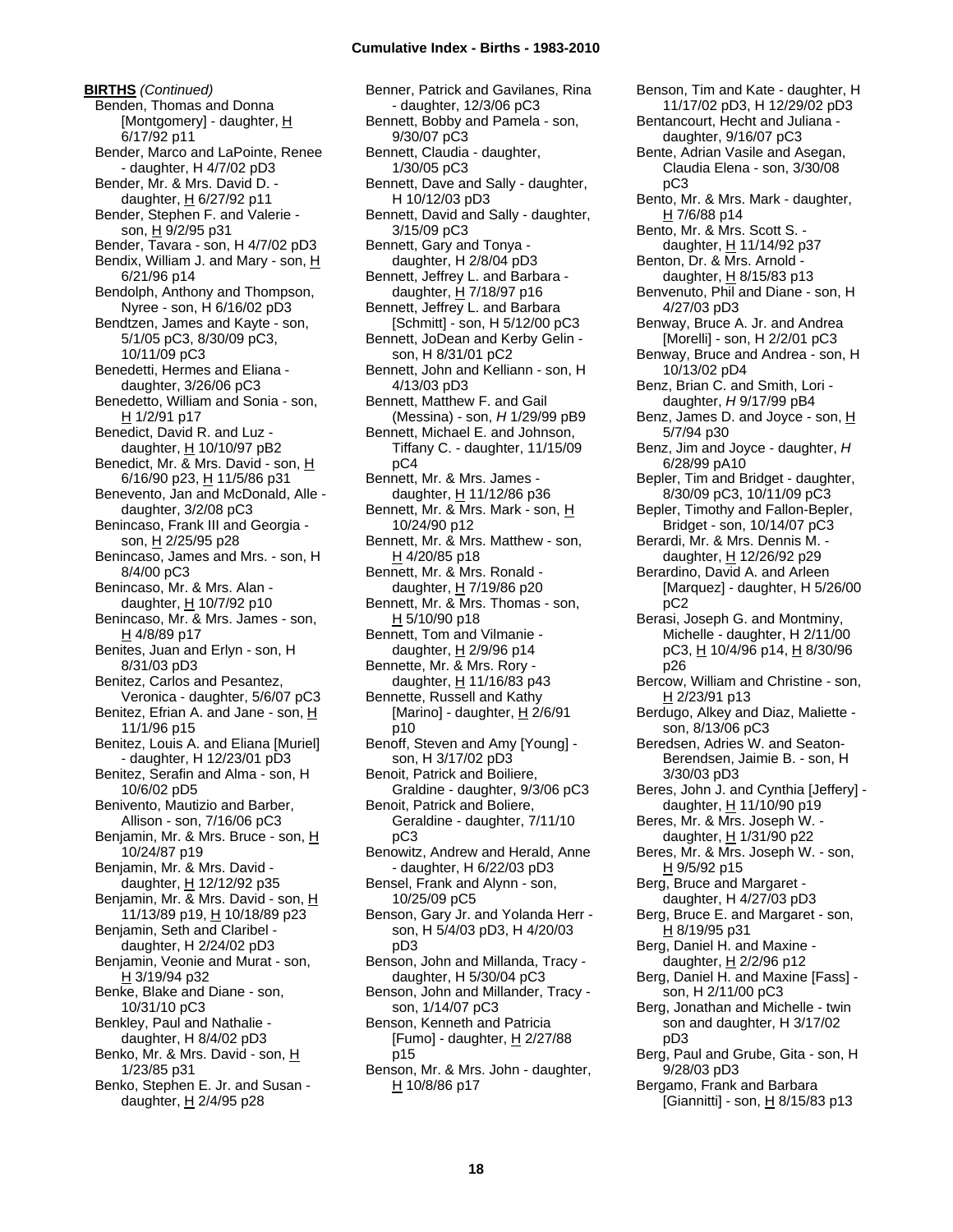**BIRTHS** *(Continued)* Berganza, Jayron and Portillo, Jennifer - daughter, 10/15/06 pC3 Berge, Mr. & Mrs. James - daughter, H 8/31/89 p24 Berger, Howard G. and McPhilmy, Jean - daughter, H 1/24/97 p12 Berger, Howard G. and McPhilmy, Jean A. - son, H 2/20/93 p34 Berger, Mr. & Mrs. Dieter - daughter, H 5/10/83 p18 Berger, Robert M. and Kathryn [Degennaro] - twins, *H* 9/10/99 pB2 Berger, Roy D. and Elizabeth daughter,  $H$  2/6/98 pB5 Berger, Todd and Kimberly [Gradia] daughter, H 8/11/02 pD3 Bergeron, Christopher T. and Sarah [Devine] - son, H 2/17/02 pD3 Bergeron, Mr. & Mrs. Gregory - son, H 4/4/85 p14 Bergeron, Mr. & Mrs. Gregory C. daughter,  $H$  12/14/91 p16 Bergerson, Shawn S. and Annelie daughter,  $H$  8/22/97 p14 Bergin, Joseph R. and Amy daughter,  $\underline{H}$  4/25/97 p15 Berglund, Mr. & Mrs. Arthur Jr. daughter,  $H$  9/24/87 p14 Bergner, Justin and Lisa - son, 6/13/10 pC3 Bergstrom, Kenneth and Debbie [Long] - daughter, H 1/18/86 p20 Bergwall, Eric and Donna - twin sons, H 6/9/02 pD3, H 6/16/02 pD3 Beringer, Geoffrey and Dana - son, 7/10/05 pC3 Beringer, Geoffrey M. and Ana son, H 2/14/97 p10 Beringer, Geoffrey M. and Dana son, H 8/26/95 p32 Berisha, Anton and Marie - son, H 12/15/02 pD3 Berisha, Anton and Violeta - son, H 9/14/03 pD3 Berisha, Mr. & Mrs. Mic - son, H 10/9/85 p27 Berke, Paul and Nancy [Merritt] son, H 4/16/88 p17 Berkin, Michael N. and Amy [Matik] daughter, H 1/28/00 pC3 Berkin, Michael N. and Amy [Matik] son, H 11/4/01 pD3, H 11/18/01 pD3 Berkley, Mr. & Mrs. John - daughter, H 7/17/85 p42 Berkowitz, Hank and Sessions-Berkowitz, Brooke - son, H 8/10/03 pD3

Berkowitz, Jeffrey and Carmen son, H 9/22/02 pD5 Berkowitz, Mr. & Mrs. Steven - son,

H 1/10/87 p15

Berkowitz, Parry and Jaffe-Berkowitz, Devra - son, 1/9/05 pC3 Berland, Terrence and Kristi - son, H 12/21/03 pD3 Berliet, Yves and Menard, Christine daughter, 2/13/05 pC3, H 1/19/03 pD3 Berlin, Duane and Stacey daughter,  $H$  5/24/96 p14 Berlin, Mr. & Mrs. Mark - daughter, H 8/14/89 p22 Berliner, Mr. & Mrs. Edward daughter, H 6/3/89 p17 Berman, Alec S. and Amy [Schnitzer] - son, *H* 6/5/99 pB10 Berman, Lielle and McGann, Paraic daughter, 12/5/10 pC3, 12/19/10 pC3 Berman, Mr. & Mrs. Jan - daughter, H 3/22/86 p18 Berman, Mr. & Mrs. Jan - son, H 12/22/88 p18 Berman, Mr. & Mrs. Peter - son, H 6/27/92 p11 Bermingham, John and Rachel son, 3/19/06 pC3 Bermudez Michael and Doris daughter, H 8/31/01 pC2 Bermudez, Jorge J. and Denise son, H 9/20/91 p43 Bermundez, Hugo and Jessica daughter, 2/19/06 pC3 Bernacki, Miecsyslaw and Malgorzata - daughter, 2/20/05 pC3 Bernadel, Crubed and Myriam daughter, H 2/8/04 pD3 Bernadel, Danielle and Gary daughter, 11/11/07 pC3 Bernadel, Victor and Dormevil, Rose - son, H 2/7/97 p14 Bernard, Christian and Keidra - son, 4/23/06 pC3 Bernard, Jean and Joselene Destin son, 12/6/09 pC2 Bernard, Michael and Megan daughter, H 5/5/02 pD3 Bernard, Michael J and Megan (Carroll) - son, *H* 1/29/99 pB9 Bernard, Michael J. and Megan [Carroll] - son, H 5/26/00 pC2 Bernard, Mr. & Mrs. Edward - son, H 8/17/87 p26 Bernard, Reginald and Valerius, Ivelise - daughter, 11/18/07 pC3, 10/25/09 pC3, H 6/8/03 pD3 Bernardes, Marcio N. and Regina daughter, H 12/30/95 p31 Bernardo, Mr. & Mrs. Anthony A. daughter, H 6/27/92 p11 Bernfeld, Jeffrey and Samantha daughter, 7/8/07 pC3 Bernhard, Mr. & Mrs. Steven - son,

H 12/13/89 p18

Bernheim, Kenneth and Amy - son, 6/26/05 pC3 Berni, Mark and Leslie - daughter, H 2/3/02 pD3 Berni, Mark and Leslie - son, 4/6/08 pC3, H 7/11/04 pC3 Bernier, Brandon D. and Rees, Kimberly - son, H 2/10/02 pD3 Bernier, Mr. & Mrs. Jeffrey daughter,  $H$  3/23/85 p18 Bernier, Mr. & Mrs. Jeffrey G. daughter, H 9/14/83 p30, H 10/8/83 p18 Bernier, Paul A. and Linda [Urbanowicz] - daughter, H 1/21/88 p39 Bernier, Wayne and Audrey daughter, H 12/12/90 p30 Bernson, Gregory G. and Maria [Mones] - daughter,  $H$  11/6/91 p17 Bernson, Mr. & Mrs. Gregory daughter, H 7/29/89 p13 Bernstein, David and Samantha son, H 2/8/04 pD3 Bernstein, Mr. & Mrs. Lawrence daughter,  $H$  5/6/89 p15 Bernstein, Mr. & Mrs. Martin - son, H 1/23/85 p31 Bernstein, Mr. & Mrs. Michael daughter, H 1/5/89 p16 Bernstein, Mr. & Mrs. Raymond son, H 11/4/85 p16 Berntsen, Chris and Alicia - son, H 1/19/03 pD3 Berrios, Joseph and Jill - son, H 1/19/03 pD3 Berrouet, Jerry and Millington, Marlene - son, H 11/28/04 pC3 Berry, David and Kristin - son, 1/28/07 pC3 Berry, Nathan Stuart and Gillespie, Kara Nicole - daughter, 3/1/09 pD3 Berry, Peter and Elizabeth daughter, H 5/5/02 pD3 Berry, Peter and Elizabeth - son, H 2/15/04 pA6, H 2/29/04 pD3 Berry, Raymond and Susan - son, H 5/2/04 pC3 Berry, Timothy and Kathy - son, H 2/15/04 pA6 Berryann, Donald and Kim [Boyd] son, H 2/25/92 p21 Bertoni-Weitz, Laune and Val daughter, H 12/2/01 pD3 Bertrum, Keith and Kelly - son, H 4/27/03 pD3 Berzolla, Christopher and Donna daughter, H 6/1/03 pD3 Bescelgie, Gerard and Rosemarie daughter, H 1/16/91 p11 Besgen, Christopher and Jennifer son, H 10/13/02 pD4 Bessa, Paul and Renata - son, H

6/16/02 pD3

**19**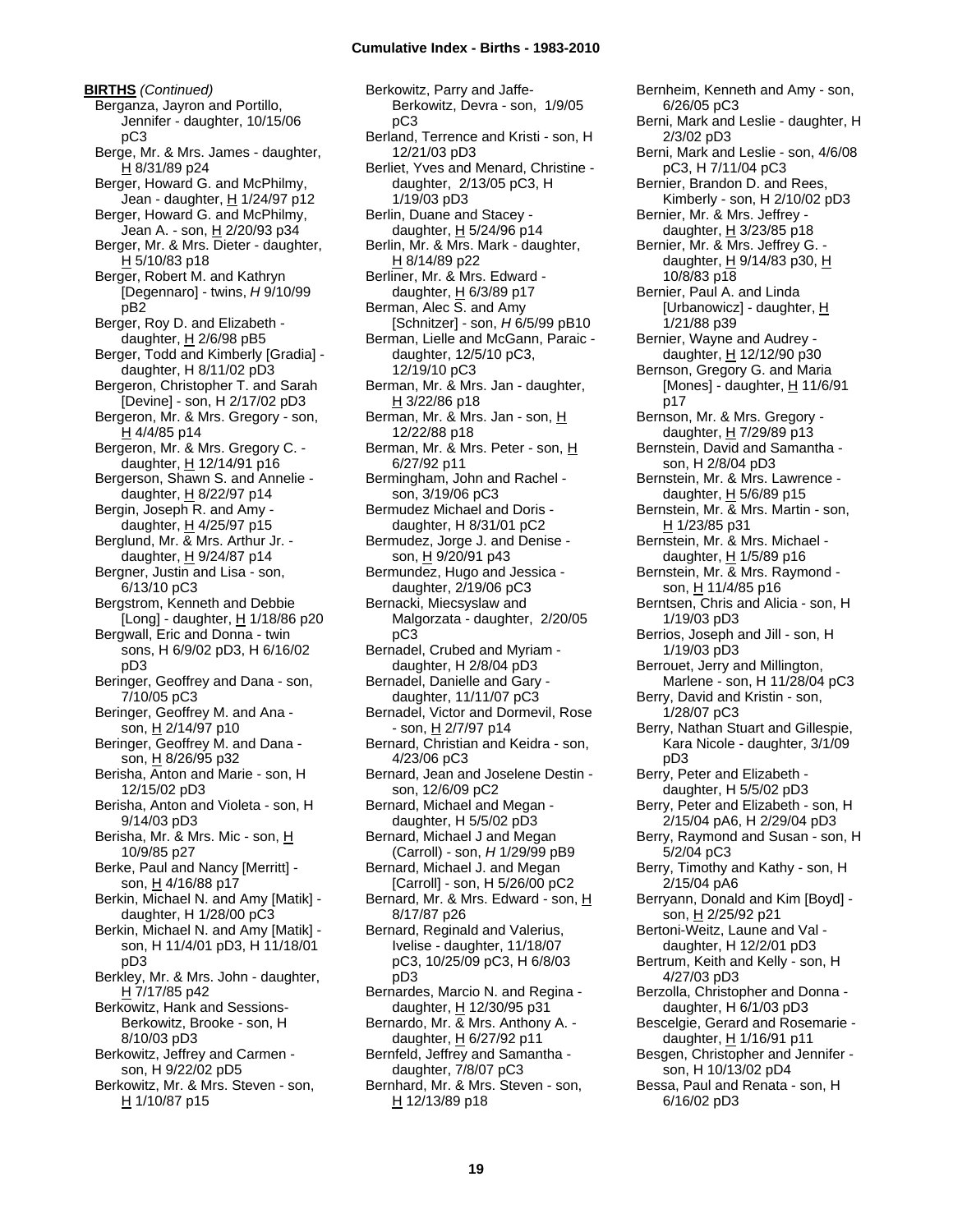**BIRTHS** *(Continued)* Best, Marvin Jr. and Aguyilar, Emily son, H 8/21/98 pA13 Bestercy, Roy and Betsy [Devine] son, H 8/29/97 p15 Betack, Robert L. and Christine son, H 8/7/98 pA10 Betancouirt, Yamiris - daughter, H 3/7/04 pC3 Betancourt, Alan and Angelica daughter, H 12/2/01 pD3 Betesh, Melinda and Danny - son, 12/6/09 pC2 Bettridge, Jack and Ellen - daughter, H 11/25/01 pD3 Betz, Ronald and Debra - son, H 4/27/91 p11 Betzaleli, Oren and Sharon, Hadar daughter, H 3/17/02 pD3 Beusse, Thomas F. and Lauren daughter, H 12/24/94 p33 Beusse, Thomas F. and Lauren son, H 1/17/97 p12 Bevan, William and Kristin daughter, H 5/23/04 pC3 Bever, Michael and Maria - son, H 2/24/02 pD3 Beveridge, Brian P. and Dorothy twins, H 4/16/94 p30 Bewkes, Eugene Garrett III and Belinda [Bowling] - son, H 3/21/87 p20 Bewlay, Joshua and Nancy - son, H 1/19/03 pD3 Beyer, Mr. & Mrs. William - son, H 3/23/85 p18 Beyers, Daryl A. and Rockenbach, Carrie - son, H 12/16/01 pD3 Beylkin, Mr. & Mrs. Gregory - son, H 8/3/88 p19 Beyman, Mr. & Mrs. Jonathan - son, H 5/19/90 p19, H 6/26/93 p29, H 1/25/88 p17 Beyman, Mr. & Mrs. Richard A. son, H 10/23/93 p39 Bhagirathy, Neil and Lisa - son, 10/16/05 pC3 Bhalla, Fidur and Reshma daughter, H 6/8/03 pD3 Bhan, Rashmi and Parmar, Advid daughter, 10/17/10 pC3 Bhandari, Ashish and Renu - son, 1/25/09 pC3 Bhargava, Manyank and Manita daughter, H 10/3/04 pC3 Bhat, Sheetal and Guatam daughter, H 11/7/04 pC3 Bhattacharjee, Dipanjan and Antara son, 1/22/06 pC3 Bhattacharya, Anirudda and Hati Soma - daughter, H 3/2/03 pD3 Bhattarai, Shanta and Sabina - son, 9/30/07 pC3 Bhowmik, Indranil and Sreyasi daughter, 10/15/06 pC3

Bianco, Henry and Elizabeth daughter, H 1/2/91 p17 Biasetti, Christopher and Sweet Crystal - son, H 3/2/03 pD3 Biasetti, Giovanni and Berger, Marsha - son, H 3/2/03 pD3 Biasetti, Mr. & Mrs. Gilbert daughter, H 10/26/85 p19 Biasetti, Robert and Frances - twin sons, H 8/10/03 pD3 Biasotti, Chris and Pepper, Robin daughter, H 6/6/04 pC3 Bibb, Ivy - daughter, 7/8/07 pC3 Bibber, Kirk A. and Cheryl A. Street daughter, H 10/6/00 pC3 Bick, Jordan and Carla - son, 9/10/06 pC3, H 11/14/04 pC3 Bickerton, Briston III and Jennifer J. son, 10/12/08 pC3 Bickford, Mr. & Mrs. Peter - son, H 4/26/86 p18 Bickford, Peter and Katharine daughter, H 1/18/92 p11 Bickle, Ross and Laurie - son, 8/9/09 pC3 Bickmeyer, Laura and Todd daughter, 12/26/10 pC3 Bieberon, Bruno and Lori - son, H 1/6/02 pD3 Bieder, Erik J. and Nancy [Riley] son, H 5/12/00 pC3 Biele, Mr. & Mrs. Anthony daughter,  $H$  1/18/86 p20 Bien-Aime, Anacaona and Jasmin daughter, 12/5/10 pC3, 12/19/10 pC3 Bien-Aime, Mr. & Mrs. Jean daughter, H 9/14/85 p18 Bien-Aime, Robert and Marie - son, H 1/18/04 pD3 Bien-Aime, Thomas and Jacqueline [Obas] - daughter, H 4/28/02 pD3 BienAime, Mr. & Mrs. Willy daughter,  $H$  8/17/87 p26 Bier, Dr. & Mrs. Alan - daughter, H 10/8/83 p18 Bier, Marty and Silvia - daughter, H 6/13/04 pC3 Bierman, Bradford and Sarah - son, H 10/13/02 pD4 Bierman, Glenn A. and Heidi - son, H 9/30/95 p35 Bierman, Richard and Canas, Norma - daughter, 2/26/06 pC3 Biermanlytle, Mr. & Mrs. Paul - son, H 3/23/88 p19 Bietsch, Karl and Irene - son, H 8/3/88 p19 Bifano, Mr. & Mrs. Thomas T. Jr. daughter,  $H$  6/27/92 p11 Bifano, Stephen and Julie [Laurino] twin daughters, H 2/25/92 p21 Bigelow, Harold and Askew, Sheila son, H 6/4/88 p27, H 4/16/88 p17

Bigelow, Mr. & Mrs. Kenneth daughter, H 7/6/87 p15 Bigelow, Mr. & Mrs. Kenneth - son, H 5/19/90 p19 Bigelow, Mr. & Mrs. Kenneth K. son, H 6/12/93 p33 Biggart, Robert K. and Lynn [Ratcliffe] - twin daughters, H 10/12/88 p16 Biggers, Bob and Tricia - son, 6/1/08 pC3 Biggica, Steven and Debra - son, H 1/5/03 pD3 Bigham, James and Elizabeth daughter, 5/28/06 pC3 Bigonette, Robert J. and Nancy [Nardella], H 5/12/00 pC3 Bilboa, Christopher and Christine son, H 5/2/04 pC3 Bildner, Mark and Melissa daughter, 5/8/05 pC3, 12/28/08 pC2 Bildner, Mark and Melissa - son, 4/22/07 pC3 Bilello, Dana and Nicholas daughter, 2/19/06 pC3 Bilgrei, David and Bridget - son, H 4/7/02 pD3 Billardi, Anthony J. and Elena [Santana] - daughter, H 5/19/00 pC3 Billie, Bernard and Gabriel, Josiane daughter, 1/23/05 pC3 Billingham, Greg and Paula daughter, 8/23/09 pC3 Billings, Raymond B. and Jennifer son, H 10/25/96 p15 Billmeyer, Donald B. and Robin [Walsh] - daughter, H 1/28/00 pC3 Billone, Mr. & Mrs. Frank - daughter, H 12/10/83 p19 Billordo, Ramon G. J. and Gjenero, Danijela - daughter, 11/13/05 pC3 Billowitz, Frank and Nicole - son, 8/2/09 pC3 Bilodeau, Sebastian and Melissa daughter, H 9/26/04 pC3 Bilodeau, Sebastien and Melissa son, 12/2/07 pC3 Bilotti, David and Wong, Rose daughter, 5/8/05 pC3 Bin, Scott and Lori - daughter, 12/3/06 pC3 Bin, Scott and Lori - son, H 12/19/04 pC3 Binasco, Giuseppe and Janine daughter, 5/22/05 pC3 Binasco, Joseph and Janine - son, H 1/25/04 pD3 Binch, Winston and Cindy daughter, 5/29/05 pC3 Bines, Mr. & Mrs. Rodney daughter,  $H$  8/15/89 p13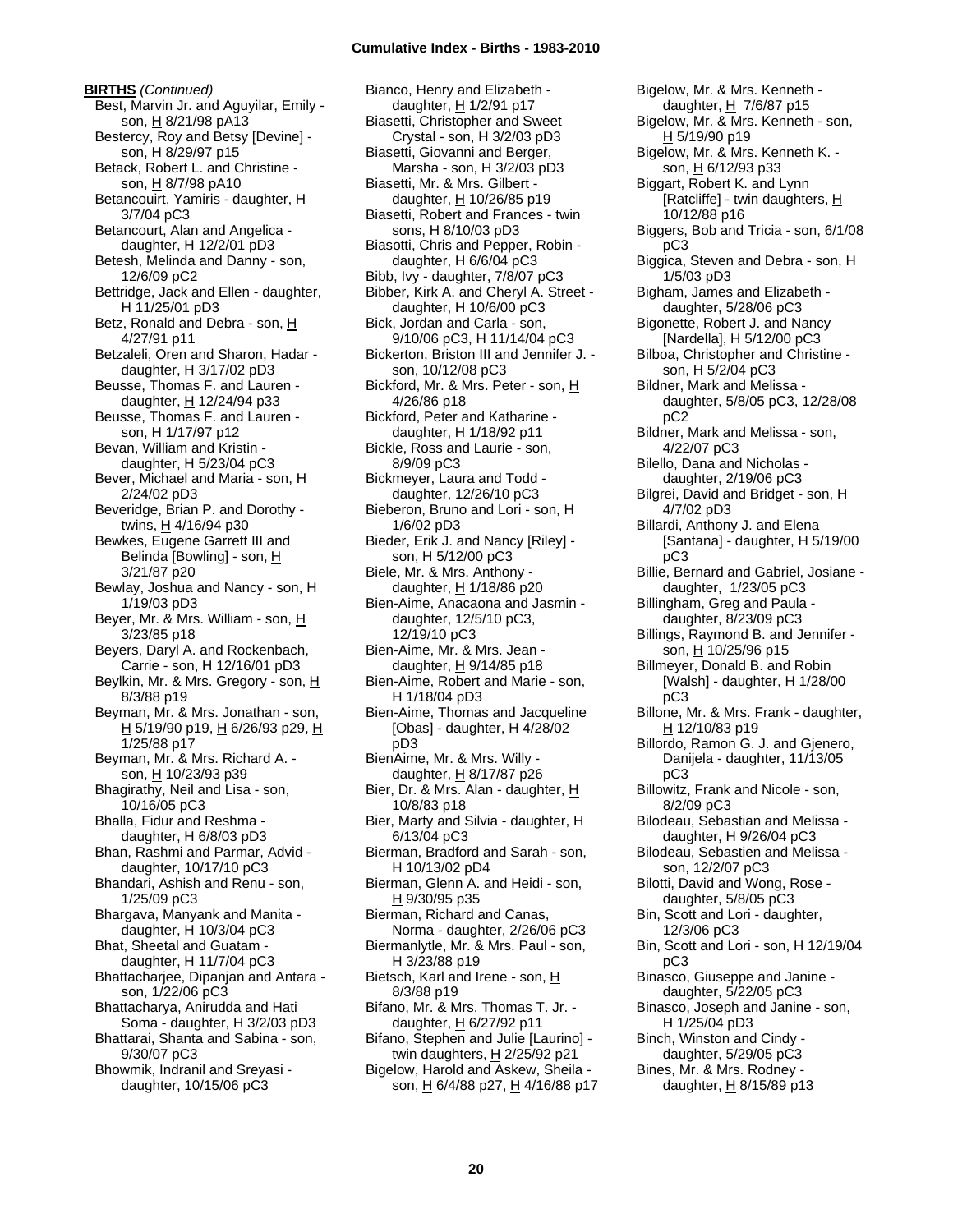**BIRTHS** *(Continued)* Binks, Alastair and Kathy - daughter, H 10/27/02 pD5 Binnani, Michael and Wendy [Pasiak] - daughter, H 8/8/97 p14 Binshadler, Mr. & Mrs. Jeffrey J. daughter,  $H$  6/27/92 p11 Biolsi, Daniel and Karen - daughter, 6/7/09 pC3, 7/12/09 pC3 Biondino, Joel and Osequeda, Ana daughter, H 10/10/97 pB2 Biondino, Joel R. and Osgueda, Ana - son, H 2/16/01 pC2 Biran, Oded and Sharon - son, 3/22/09 pC2 Birchard, Mr. & Mrs. Robert daughter, H 10/24/90 p12 Bird, Ephraim J. and Kerri - son, H 12/30/95 p31 Biren, Mr. & Mrs. Robert - son, H 9/18/89 p15 Birenbaum, Lloyd and Beier, Anne son, H 5/21/90 p13 Birkins, Mr. & Mrs. John - daughter, H 5/3/86 p17 Birmingham, John L. Jr. and Patricia [Ofiero] - daughter,  $H$  1/5/89 p16 Birnkrant, Theodore and Rebecca daughter, 9/24/06 pC3 Bis, Mr. & Mrs. Stephen - daughter, H 12/28/88 p19 Bisceglia, Patrick and Alessandra daughter, H 1/27/02 pD3 Bisceglie, Mr. & Mrs. Gerard - son, H 3/21/87 p20 Bischoff, Mr. & Mrs. Richard - son, H 10/24/90 p12 Biscia, Mr. & Mrs. Fabian F. daughter, H 9/14/91 p19 Bisckupiak, Brian and Kelley - son, H 10/12/03 pD3 Bishop, Brice D. and O'Mayyey-Bishop, Kathleen - daughter, H 2/25/95 p28 Bissonnette, Mark and Yiota daughter, 4/19/09 pC3 Bistolas, Konstantinos and Maria daughter, 6/19/05 pC3 Bitar, Mr. & Mrs. Sam - son, H 3/19/86 p27 Bitsky, Frederick and Usdan, Joni twins, H 3/12/94 p31 Bivana, TJ and Diana - son, H 5/18/03 pD3 Bivens, Timothy S. and Teel, Demaris - son, *H* 8/6/99 pB4 Bivona, Gary and Dawn - daughter, H 3/30/03 pD3 Bivona, John and Wendy [Harberg] daughter, H 11/1/96 p15, H 11/15/96 p16 Bivona, Michael and Stacy - son, 4/19/09 pC3 Bjerke, Bjorn and Saretta daughter, H 9/7/03 pD3

Bjornson, Mr. & Mrs. Loring daughter, H 1/3/85 p11 Black, Kevin M. and Lorraine [Derosa] - son, *H* 9/10/99 pB2 Black, Mr. & Mrs. Donald T. - son, H 10/12/88 p16 Black, Mr. & Mrs. Kevin K.- son, H 1/13/93 p18 Black, Mr. & Mrs. Robert - daughter, H 1/23/85 p31 Blackburn, Mr. & Mrs. Joseph - son, H 6/28/90 p16 Blackburn, Mr. & Mrs. Mark daughter, H 11/23/83 p62 Blackman, Kenneth H. and Karen K. - son, 10/9/05 pC3 Blackman, Mark W. and Deborah [Hollar] - daughter,  $H$  3/16/85 p15 Blackman, Mr. & Mrs. John daughter,  $H$  5/2/84 p40,  $H$ 6/14/86 p18 Blackman, Mr. & Mrs. John - son, H 12/4/85 p37 Blackman, Mr. & Mrs. Mark W. son, H 3/11/87 p18 Blackman, Mr. & Mrs. Richard - son,  $H$  4/22/89 p16 Blackman, Thomas and Elaine [Telesco] - son, H 5/9/84 p30 Blackwell, Houston and Rhonda son, 5/7/06 pC3 Blackwell, Janice - daughter, H 5/4/01 pD6 Blackwell, Michael and Jennifer son, 4/13/08 pC3, 1/15/06 pC3 Blackwell, Mr. & Mrs. Frank - son, H 10/8/86 p17 Blackwell, Mr. & Mrs. John - son, H 7/2/87 p27 Blackwell, Richard and Desmond, Mary - daughter, 4/4/10 pC3 Blackwell, Robert A. and Karen Mozzer - daughter, H 6/20/97 p14 Blackwell, Robert and Lisa - son, 8/30/09 pC3, 10/11/09 pC3 Blagojevic, Mr. & Mrs. Dragisa - son, H 9/24/87 p14 Blaikie, Mr. & Mrs. Robert daughter,  $H$  1/28/84 p15 Blair, Brian and Krista - daughter, 2/5/06 pC3 Blair, Brian and Krista - son, 10/12/08 pC3 Blair, John and Hope - son, H 1/18/04 pD3 Blair, John K. and Hope [Czegledi] son, *H* 9/17/99 pB4 Blair, Kevin and Hoover, Alisa Fay daughter, 12/6/09 pC2 Blair, Mr. & Mrs. James - daughter, H 7/27/89 p17 Blair, Mr. & Mrs. James J. daughter,  $\underline{H}$  8/26/92 p13

Blair, Rev. and Mrs. Hugh daughter, H 5/22/85 p35 Blake, Alicia and Shaun - son, 10/10/10 pC3 Blake, Michael and Cordelia - son, H 6/9/02 pD3, H 6/16/02 pD3 Blake, Mr. & Mrs. Alan - daughter, H 7/22/87 p18 Blake, Mr. & Mrs. James III daughter, H 3/21/87 p20 Blake, Patrick and McBain, Annie son, 5/3/09 pC3 Blakeney, James and Gahmali son, H 2/23/91 p13 Blanchard, Mr. & Mrs. Donald daughter,  $H$  9/25/85 p31,  $H$ 7/14/83 p38 Blanche, Sean and Christine - son, H 4/25/04 pD3 Blanco, Gamaliel and Anne-Line son, 5/1/05 pC3, 6/17/07 pC3, 10/25/09 pC5 Blanco, Jose I. and Sonia - son, H 7/5/96 p12 Blanding, Andre and Ragin, Stephanie - daughter, 4/15/07 pC3 Blanding, Andre and Ragin, Stephanie - son, 6/19/05 pC3 Blaney, Edward and Marilyn daughter, H 3/16/03 pD3 Blank, Adam and Iacovacci, Melissa - daughter, 5/16/10 pC3 Blank, Daniel D. and Doria [Restieri] - son, H 5/8/93 p31 Blank, Daniel E. and Doria - son, H 2/18/95 p32 Blankemeier, Mr. & Mrs. Thomas daughter, H 7/17/85 p42 Blankemeier, Mr. & Mrs. Thomas son, H 5/21/87 p21 Blankfein, Eric and Jennifer - son, H 12/1/02 pD4 Blau, Mr. & Mrs. Peter - daughter, H 12/10/86 p31 Blau, Mr. & Mrs. Peter - son, H 8/1/90 p18 Blaylock, Brandon A. and Janet daughter,  $H$  7/19/96 p14 Blazej, Anthony John and Annette [Realini] - daughter,  $H$  6/4/88 p27 Blazer, Jason and Samantha - son, 8/6/06 pC3 Bleakley, Bernard and Peggy - twin sons, H 10/19/03 pD3 Blend, Michael and Michele daughter, 10/30/05 pC3 Blend, Michael and Michele - son, H 11/23/03 pD3 Blessing, David and Maragrita daughter, H 1/11/04 pD3 Blessing, David and Margarita daughter, 6/26/05 pC3 Bletsas, Mr. & Mrs. Athanasios son, H 7/19/86 p20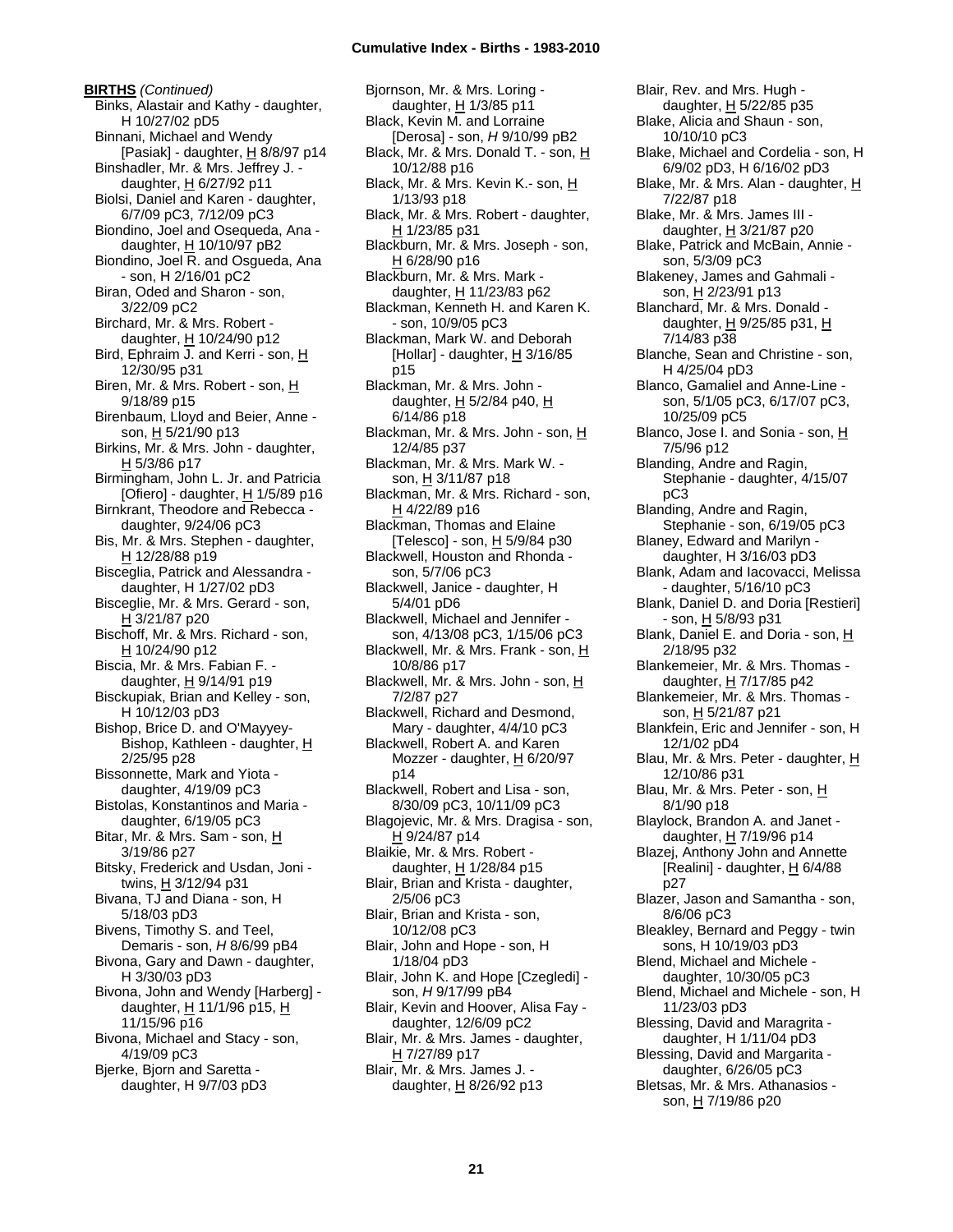**BIRTHS** *(Continued)* Bletsas, Mr. & Mrs. Athanasios A. son, H 7/10/93 p29 Bletsas, Mr. & Mrs. Christopher daughter,  $H$  8/3/85 p18,  $H$ 3/21/84 p30 Blicht, Glenn S. and Levy, Sloane daughter,  $H$  10/25/96 p15 Blick, Robert S. and Julie [Osborne] son, H 5/26/00 pC2 Blickford, Mr. & Mrs. Peter - son, H 4/30/88 p16 Blihariwala, Rasheeda and Taherbhai - son, 2/20/05 pC3 Blish, Mr. & Mrs. Paul - daughter, H 10/18/89 p23 Block, Andrew and Claudia - son, H 4/27/03 pD3 Block, Daniel E. and Doria - son, H 5/2/97 p15 Block, Kenneth and Luan [Shea] daughter,  $H$  10/14/87 p19 Block, Mr. & Mrs. John D - daughter, H 3/18/89 p24 Blois, Patrick and Julie - daughter, 3/5/06 pC3 Blom, James and Lorraine daughter,  $H$  7/5/91 p14 Blom, James S. and Lorraine - son, H 5/7/94 p30 Blom, Mr. & Mrs. James - son, H 5/14/88 p15 Blonkvist, Brad and Alice - daughter, H 10/31/04 pC3 Blonkvist, Brad and Alice - son, H 4/14/02 pD3 Blook, Michael and Amy - son, 7/16/06 pC3 Bloom, Charles G. and Maureen twins, H 12/9/95 p31 Bloom, Donald P. and Alison [Paladino] - son,  $H$  3/12/94 p31, H 2/19/94 p34 Bloom, Gary and Barbara [Elikann] son, H 1/25/88 p16 Bloom, Hillard and Alison - son, 4/27/08 pC3, 6/19/05 pC3 Bloom, Mr. & Mrs. Charles - son, H 11/17/90 p26 Bloom, Mr. & Mrs. Gary - son, H 4/13/85 p16 Bloom, Mr. & Mrs. Hillard - son, H 1/21/87 p30 Bloom, Mr. & Mrs. Merlyn - son, H 3/4/85 p12 Bloom, Mr. & Mrs. Norman - son, H 7/19/86 p20 Bloom, Mr. & Mrs. Peter - son, H 1/24/87 p26 Bloom, Mr. & Mrs. Randy - son, H 9/13/89 p20 Bloom, Mr. & Mrs. Robert - son, H 1/18/86 p20, H 11/28/87 p18 Bloom, Robert and Lisa - daughter, H 1/16/91 p11

Bloomquist, Craig and Ginny - son, H 3/3/02 pD3 Bloomquist, Michael and Traci daughter, H 1/5/03 pD3 Blosio, Richard and Allison [Stroffolino] - son, H 8/19/89 p19 Blosio, Richard E. and Allison daughter, H 7/23/94 p30 Blosser, Mr. & Mrs. David daughter,  $H$  4/8/89 p17 Blosser, Mr. & Mrs. David D. daughter,  $H$  6/12/93 p33 Blossom, Mr. & Mrs. Daniel - son, H 5/11/85 p18 Blossom, Mr. & Mrs. David daughter,  $H$  11/20/85 p38 Blowe, Jason and Lugo, Ericka son, 1/1/06 pC3, 7/12/09 pC3, 5/31/09 pC3 Blue, Edward J. and Michele - son, H 8/12/95 p30 Blue, James and Angela - daughter, H 3/2/03 pD3 Blumberg, Gary and Barbara daughter,  $H$  7/18/97 p15 Blumenfeld, Arnold R. and Lisa son, H 2/18/95 p32 Blumenfeld, Jeff and Joan [Kirbach] daughter, H 1/25/88 p16 Blummenstock, Michael B. and Dunne, Perrie - twin sons, H 11/4/01 pD3, H 11/18/01 pD3 Blyke, Yuri and Victoria - daughter, H 6/27/04 pC3 Blystone, Mr. & Mrs. George daughter,  $H$  6/15/85 p16 Blythe, David and Debra [Huhn] daughter, H 5/2/87 p21 Bo, Philippe and Jennifer Hansson daughter, 11/22/09 pC3 Boas, Andrew M. and Carol - son, H 12/24/94 p33 Boas, Dr. & Mrs. Richard S. - son, H 12/24/83 p15 Bobotti, Frank and Molly - daughter, 2/28/10 pC3 Bocanfuso, Vinnie and Debbie [Keller] - son, H 12/10/94 p33 Boccanfuso, Al and Robin - son, 1/16/05 pC3 Boccanfuso, Mark and Brooks, Kellee - son, H 1/12/96 p10 Boccanfuso, Mr. & Mrs. Vincent daughter,  $H$  8/15/90 p20,  $H$ 8/27/90 p10 Boccanfuso, Vincent and Debi [Keller] - daughter,  $H$  8/26/89 p20 Boccanfuso, Vincent J. and Deborah - son, <u>H</u> 2/11/95 p31 Boccanfuso, Vinnie and Debi [Keller] - son, H 8/19/92 p11 Boccanufos, Anthony and Alexis son, H 9/28/03 pD3 Boccarossa, Mario N. Jr. and Bonnie - son, H 8/26/95 p32

Boccarossa, Stephen and Linda daughter, H 9/24/90 p18 Boccarossa, Stephen and Linda [Miner] - son, H 2/29/92 p13 Boccarossa, Stephen F. and Linda twins, H 1/21/95 p28 Boccarossa, Stephen F. and Sarah [Bok] - son, H 6/2/02 pD3 Bocchetta, David S. and Lisa - son, H 1/7/95 p29 Bocchino, Michael and Shannon son, 8/10/08 pC2, 11/13/05 pC3 Boccuzzi, Domenick and Betty [Yanov] - daughter, H 8/18/84 p16 Boccuzzi, Jack and Accurso-Boccuzzi, Nancy - twin daughters, H 4/7/02 pD3 Boccuzzi, James and Jillian - son, 12/7/08 pC2 Boccuzzi, Mr. & Mrs. Keith - son, H 1/19/85 p18 Boccuzzi, Mr. & Mrs. Ralph daughter, H 11/30/89 p34 Boccuzzi, Mr. & Mrs. Ralph R. - son, <u>H</u> 11/14/92 p37 Boccuzzi, Mr. & Mrs. William J. son, H 5/10/90 p18 Boccuzzi, Salvatore and Stephanie daughter, H 9/8/02 pD7, H 8/25/02 pD3 Boccuzzi, Salvatore and Stephanie son, H 6/13/04 pC3 Boccuzzi, Tom and Anna Marie son, H 6/9/02 pD3, H 6/16/02 pD3 Boccuzzi, William J. and Julianne [Carafa] - daughter,  $H$  4/16/86 p27 Boch, Sergio Pinto and Vela, Ethel Ointo - son, 12/10/06 pC3 Bochicchio, Daniel and Karin [Torpey] - son,  $H$  2/11/95 p31 Bochicchio, Matthew and Amy - son, 5/1/05 pC3 Bochicchio, Matthew and DeSimone, Amy - son, H 8/3/03 pD3 Bock, Terry and Kerry - son, 7/17/05 pC3 Bocuzzi, Edmund R. Jr. and Lauralyn [Ferullo] - son, H 10/6/84 p20 Boczer, Keith A. and Deborah - son, H 3/25/95 p33, H 2/25/95 p28 Boczer, Mr. & Mrs. Keith K. - son, H 3/7/92 p10 Bodapati, Trinadh and Ghikkam, Bhavani - daughter, 7/22/07 pC3 Boddie, Charlie Lee and Magliwo, Carol - son, 10/25/09 pC5 Bode, Brian D. and Katie R. - son, 7/31/05 pC3 Bodge, Mr. & Mrs. Richard - son, H 6/3/87 p17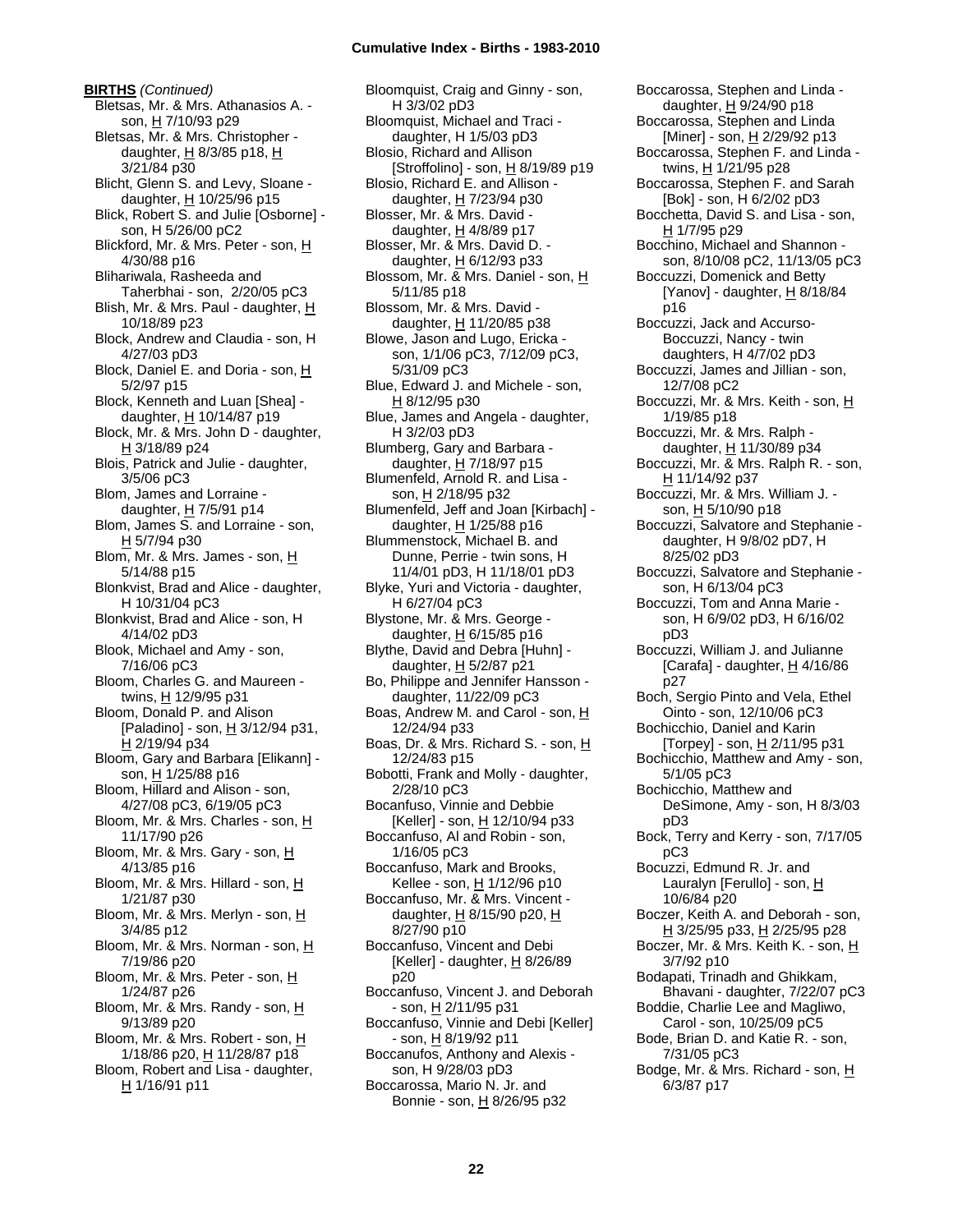**BIRTHS** *(Continued)* Bodwell, Mr. & Mrs. Scott S. - son, H 6/27/92 p11 Bodwell, Scott E. and Lisa daughter, H 12/2/95 p29 Boe, Roy Lars Mangus Jr. and Josephine [Brown] - daughter, H 8/30/86 p18 Boeger, Sean and Chantel - son, H 5/25/03 pD3 Boehm, Mr. & Mrs. Jay - son, H 5/26/84 p20 Boehm, Mr. & Mrs. John - son, H 3/21/87 p20 Boehn, David M. and Tracy daughter,  $H$  5/2/97 p15,  $H$ 3/28/97 p16 Boehn, David M. and Tracy [Jones] daughter,  $H$  11/20/98 pB5 Boender, Robert and Jill - daughter, H 3/24/02 pD3 Boepple, John and Colleen - son, H 5/30/91 p15 Boepple, John T. and Colleen twins, H 8/12/95 p30 Boettjer, Siegfried and Maryanne [Bonello] - son,  $H$  7/25/87 p18 Boffa, Joseph A. and Laura daughter, H 7/23/94 p30 Boffey, David and Lee - son, H 4/14/02 pD3 Bogacz, Mike and Sheila - son, 11/5/06 pC3 Bogardus, William and Jennifer daughter, 7/19/09 pC3 Bogdan, Jan and Robin [Hillman] son, H 7/15/87 p20 Bogdan, Mr. & Mrs. Jan - daughter, H 4/8/89 p17 Bogdan, Mr. & Mrs. Jan - son, H 5/26/84 p20 Boger, David and Nancy [Nadro] son, H 3/3/84 p14, H 4/15/87 p15 Boggess, Spencer and Stefanie daughter, 5/6/07 pC3 Boggess, Spencer Norton and Stefanie Lyons - son, 11/6/05 pC3 Boggs, Mr. & Mrs. Bruce - daughter, H 4/16/84 p13 Bogin, Jonathan and Levine, Eliza Rubin - daughter, 6/19/05 pC3 Bognar, Mr. & Mrs. Jeffrey daughter,  $H$  6/17/91 p8 Bogues, McDonald and Rosemarie son, H 8/1/04 pC3 Bogus, Charles E. and Theresa son, H 10/3/97 pB2 Bohacs, Mark and Lisa - daughter, H 12/12/04 pC3 Boher, Mark and Sarah - daughter, 1/13/08 pC3 Bohner, Scott M. and Pamela - son,  $H$  11/1/96 p15 Bohrer, Jason and Christina - son, 2/25/07 pC3

Bohrer, Joseph and Sallie [Benevenuto] - daughter, H 12/10/86 p38 Bohrer, Mark and Maureen - twin sons, H 1/5/03 pD3 Bohrer, Mark and Sarah - daughter, H 5/5/02 pD3 Bohri, Mufazzal and Ummehani son, 12/14/08 pC2 Bohy, Andre and Donna - daughter, H 8/28/91 p16 Bohy, Andre and Donna [Emond] daughter, H 11/25/89 p14 Boitier, Denis and Lina - son, H 4/6/03 pD3 Bojadzic, Dzevad and Sanela - son, 8/28/05 pC3 Bojadzic, Pzeuad and Graca, Sanela - son, H 7/20/03 pD3 Bokka, Veerendar and Manjula son, 3/8/09 pD3 Bolakoweski, David and Stephanie son, 2/19/06 pC3 Boland, Brain and Kathleen daughter, 8/23/09 pC3 Bolanos, Mario and Cruz, Joanne daughter, 8/17/08 pC3 Bolanos, Mr. & Mrs. Oscar - son, H 11/26/88 p17 Bolanos, Mr. & Mrs. Roberto daughter,  $H$  1/30/85 p30 Bolanos, Mr. & Mrs. Roberto - son, H 10/17/87 p23 Bolden, Mr. & Mrs. Marvin - son, H 5/21/87 p21 Bolea, Alain and Susan [Bodine] son, H 2/26/87 p35 Bolea, Mr. & Mrs. Alain - son, H 3/9/89 p21 Bolen, Mr. & Mrs. David - daughter, H 10/29/88 p15 Boles, Douglas Luce and Daralice [Donkervoet] - daughter, H 5/7/86 p14 Bolivar, Genessis and Louis, Stacey Pierre - son, 12/5/10 pC3 Bolling, Mr. & Mrs. Irving - son, H 11/1/88 p20 Bollman, Mr. & Mrs. Richard - son, H 5/31/86 p18 Bollock, Mr. & Mrs. John - son, H 4/20/85 p18 Bologna, Mr. & Mrs. Daniel - son, H 8/8/84 p30 Bologna, Rick and Stephanie - son, H 3/7/04 pC3 Bolson, Matthew and Christina daughter, H 7/11/04 pC3 Bomash, Gregory and German, Lyudmila - daughter, 11/11/07 pC3 Bombace, Frank M. and Colleen [Northrop] - son, H 11/20/98 pB5 Bomes, Allen S. and Smith, Marilyn son, H 2/13/93 p36

Bonaddio, Frank and Phyllis - son, 1/9/05 pC3, H 4/6/03 pD3 Bonaddio, Guiseppe M. and Kimberley - daughter, H 12/2/95 p29 Bonaddio, Mr. & Mrs. Vincenzo son, H 3/23/88 p19 Bonan, Charles S. and Quimby, Caroline - daughter,  $H$  12/9/95 p31 Bonanni, Jon P. and Jennifer daughter, H 5/24/96 p14 Bonanno, John and Jessica - son, 6/11/06 pC3 Bonanno, Thomas and Agnes - son, 1/11/09 pC2, H 5/26/02 pD3, H 11/14/04 pC3 Bonaventura, Katherine and Thomas - son, 10/17/10 pC3 Bonaventura, Louis J. III and Nicole [Caserta] - son, H 12/23/01 pD3 Bond, Derek B. and DeMarco, Kelly Mead - son, 4/11/10 pC3, 4/18/10 pC3 Bond, Mr. & Mrs. Richard - son, H 6/29/85 p18 Bond, Timothy and Lori - son, H 5/20/95 p28 Bondi, Mr. & Mrs. Bruce - daughter, H 12/4/85 p37, H 12/28/87 p12 Bondy, Richard C. and Margaret [Pollock] - daughter,  $H$  11/20/85 p38 Bone, Jason and Stacy - son, H 8/15/04 pC3 Bonenfant, Donald and Jo-Ann [Ready] - daughter,  $H$  12/23/92 p9, H 2/20/93 p34, H 12/19/92 p37 Bonenfant, Mr. & Mrs. Norman N. son, H 6/12/93 p33 Bonenfant, Mr. & Mrs. Richard daughter,  $H$  7/6/88 p14,  $H$ 6/14/86 p18 Bonenfant, Ronald O. and Patricia son, H 12/9/95 p31 Bonet, Mr. & Mrs. Eddie - son, H 9/15/90 p11 Bonfils, James S. and Andrea [Levitt] - daughter, H 1/21/00 pC3 Bonfoey, Richard and Paul, Amber son, H 12/28/03 pD3 Bonheur, James and Morganelli-Bonheur, Elaine - son, 12/10/06 pC3 Bonila, Pablo and Sandra - son, 4/23/06 pC3 Bonilla, Olvin and Soler, Rosibel son, 6/3/07 pC3 Bonilla, Pablo and Sandra - son, H 12/26/04 pC3 Bonis, Mr. & Mrs. James - daughter,  $H$  11/28/87 p18 Bonitz, Laura Kathryn - son, H 11/7/90 p20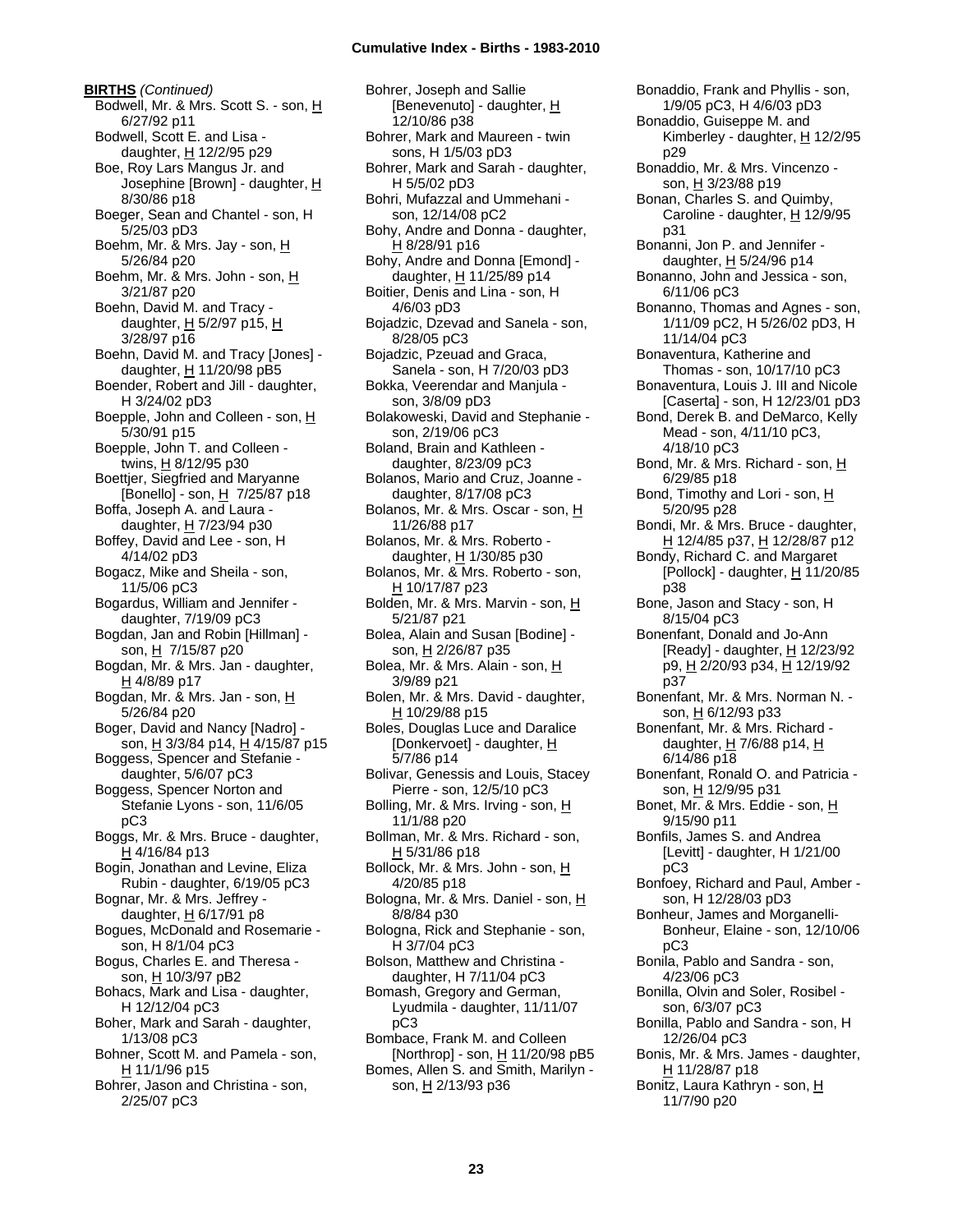**BIRTHS** *(Continued)* Bonitz, Roberta Christine - daughter,  $H 10/3/92$  p10 Bonner, Philip and Lauren - son, H 3/3/02 pD3 Bonnett, Alan S. and Randy daughter,  $H$  7/26/96 p14 Bonney, James and Kathleen - son, H 5/5/02 pD3 Bono, Ignacio and Marcia daughter, 12/17/06 pC3 Bonomo, Mr. & Mrs. Paul - son, H 11/6/85 p40 Bonomo, Thomas J. Jr. and Kathryn [Ambrose] - twin daughters, H 3/31/02 pD3 Bonthala, Venkata Subra Rao and Surekha - son, 10/15/06 pC3 Book, Michael A. and April [Lavallee] - daughter,  $\underline{H}$  10/9/98 pB3 Bookas, Timothy and Deanna daughter, H 10/13/02 pD4 Booker, Dane and Jacobs, Shirelle son, H 5/5/02 pD3 Booker, Gwendolyn - daughter, 5/21/06 pC3 Bookman, Jerry and Brown, Millicent - daughter, 8/2/09 pC3, 7/12/09 pC3 Booney, James and Kathleen daughter, 2/18/07 pC3 Boosin, Gregory and Webster, Dara daughter, 12/4/05 pC3 Booth, Darin Richard and Lena Rivera - son, 8/10/08 pC2 Booth, David F. and Debra [Schechterle] - daughter, H 10/23/90 p20 Booth, Mr. & Mrs. David E. daughter, H 12/4/93 p33 Booth, Mr. & Mrs. Jeffrey J. daughter, H 12/5/92 p37 Booth, William and Monica daughter, 11/19/06 pC3 Bootma, Eric R. and Kylie [White] twin daughter and son, H 2/10/02 pD3 Boqacz, Mick and Sheila - son, H 4/20/03 pD3 Bora, Douglas A. and Lorene E.  $[Booth]$  - daughter,  $H$  6/26/93 p29 Bora, Douglas and Lorene E. [Booth] - son, H 2/13/91 p21 Borchetta, Michael and Kristine daughter, H 8/11/02 pD3 Borchetta, Michael and Kristine son, H 10/5/03 pD3 Bordash, Ronald J. and Joyce (Sansone) - daughter, *H* 1/29/99 pB9 Bordeaux, John and Renee - son, 7/27/08 pC3 Bordon, Sarita and Greg - daughter, 11/7/10 pC3, 10/31/10 pC3

Bores, Mr. & Mrs. Hugues-Olivier daughter, H 5/11/87 p23 Borgos, Jose and Aviles, Lisa - son, 5/13/07 pC3 Borjas, Darwin and Viloa, Gelen daughter, 7/1/07 pC3 Borjas, Jhony and Alicia - son, H 12/1/02 pD4, H 12/29/02 pD3 Borkakoty, Charisma and Amitav son, 10/17/10 pC3 Borno, Edwina - daughter, H 11/24/02 pD3 Borno, Mr. & Mrs. Dominique daughter, H 11/16/83 p43 Borno, Mr. & Mrs. Dominique - son, H 6/8/85 p16, H 12/28/87 p12 Bornstein, Abraham and Lisa [Harner] - son, H 2/18/84 p26 Bornstein, Mr. & Mrs. Steven daughter, H 8/3/88 p19, H 6/23/84 p15 Borowski, Adam and Marlena - son, H 10/3/04 pC3 Borsey, John and Nicole - daughter, 4/16/06 pC3 Borsey, Savid and Melissa - son, H 5/11/03 pD3 Borski, Robert and Meredith daughter, 5/16/10 pC3 Borski, Robert Benjamin and Meredith Laura - son, 5/18/08 pC3 Bortnicker, Mr. & Mrs. Paul P. - son, H 7/8/92 p18 Bortnicker, Paul E. and Wendy daughter, H 1/21/95 p28 Bortolot, Jeffrey A. and Marlene daughter,  $H$  5/7/94 p30 Bortolot, Jeffrey A. and Marlene son, H 5/2/97 p15 Boru O'Brien, Brian and Jill - son, H 7/6/03 pD3 Boruchin, Srael and Nicole daughter, H 12/21/03 pD3 Bosch, Frank and Courtney - son, 12/23/07 pC3 Bosch, Mr. & Mrs. Eric - daughter, H 1/29/87 p19 Bosch, Mr. & Mrs. Steven daughter, H 11/22/86 p17 Bosco, Anthony and Ruth daughter, H 11/24/02 pD3, H 12/29/02 pD3 Bose, Partha and Monica - son, 10/21/07 pC3 Bosee, Mr. & Mrs. John K. daughter,  $H$  7/22/87 p17 Boseman, Kevin and Trudy daughter, 2/1/09 pC3 Boside, Neil and Mona - daughter, 12/25/05 pC3 Boside, Neil and Mona - son, 4/6/08 pC3 Bosley, David J. and Caroline twins, H 6/10/95 p31

Bosque, Marcos and Dyvon - son, H 1/6/02 pD3 Bosques, Bernardino and Yesenia daughter, 2/4/07 pC3 Bosquet, Guiniard and Edlyne - son, H 8/8/04 pC3 Bosquet, Guiniard and Marie - twin son and daughter, 6/21/09 pC3, 5/24/09 pC3 Bosquet, Jean and Charles, Margarette - daughter, H 9/29/02 pD5 Bossidy, Michael J. and Julia [O'Connell] - daughter, H 5/26/00 pC2 Bossin, Timothy and Kirsten - son, 8/17/08 pC2 Bossone, Mr. & Mrs. Christopher son, H 8/19/92 p10 Bostic, Mr. & Mrs. Joseph daughter,  $H$  6/13/87 p19 Bostic, Mr. & Mrs. Joseph - son, H 8/3/85 p18 Bostic, Mr. & Mrs. Joseph J. - son,  $H$  12/14/91 p16 Boston, David K. and Diane [Frost] daughter, H 5/19/00 pC3 Boston, Oren A. and Susan daughter, H 7/19/96 p14 Bostrom, Mr. & Mrs. Robert Everett daughter,  $H$  4/13/85 p16 Bosworth, Adam and Kniffer, Susan son, H 4/6/03 pD3 Bosworth, Kevin G. and Jennifer daughter, H 4/1/95 p28 Botelho, Robert and Sara daughter, 5/13/07 pC3, 3/13/05 pC3 Botera, James and Diane - son, H 10/13/02 pD4 Bothwell, David and Jessica - son, 5/30/10 pC3 Bothwell, Ernest and Elizabeth son, H 8/18/02 pD3 Bothwell, Mark and Victoria - son, H 4/7/02 pD3 Bothwell, Mr. & Mrs. Stephen - son, H 4/13/88 p15 Bottex, Mr. & Mrs. Magny daughter,  $H$  6/29/85 p18 Bottger, Craig and Suzanne [Ockleford] - daughter, H 3/27/93 p31 Bottger, Mr. & Mrs. Craig - daughter, H 7/25/87 p18 Bottger, Mr. & Mrs. Craig - son, H 12/20/89 p14 Botti, Bruce and Charlotte daughter, 5/1/05 pC3 Botti, Bruce and Charlotte [Kidd] daughter, H 2/10/02 pD3 Botticelli, Richard R. and Nina [Martuccelli] - son, H 11/6/91 p17 Botticelli, Robert D. and Elizabeth daughter, H 6/3/95 p28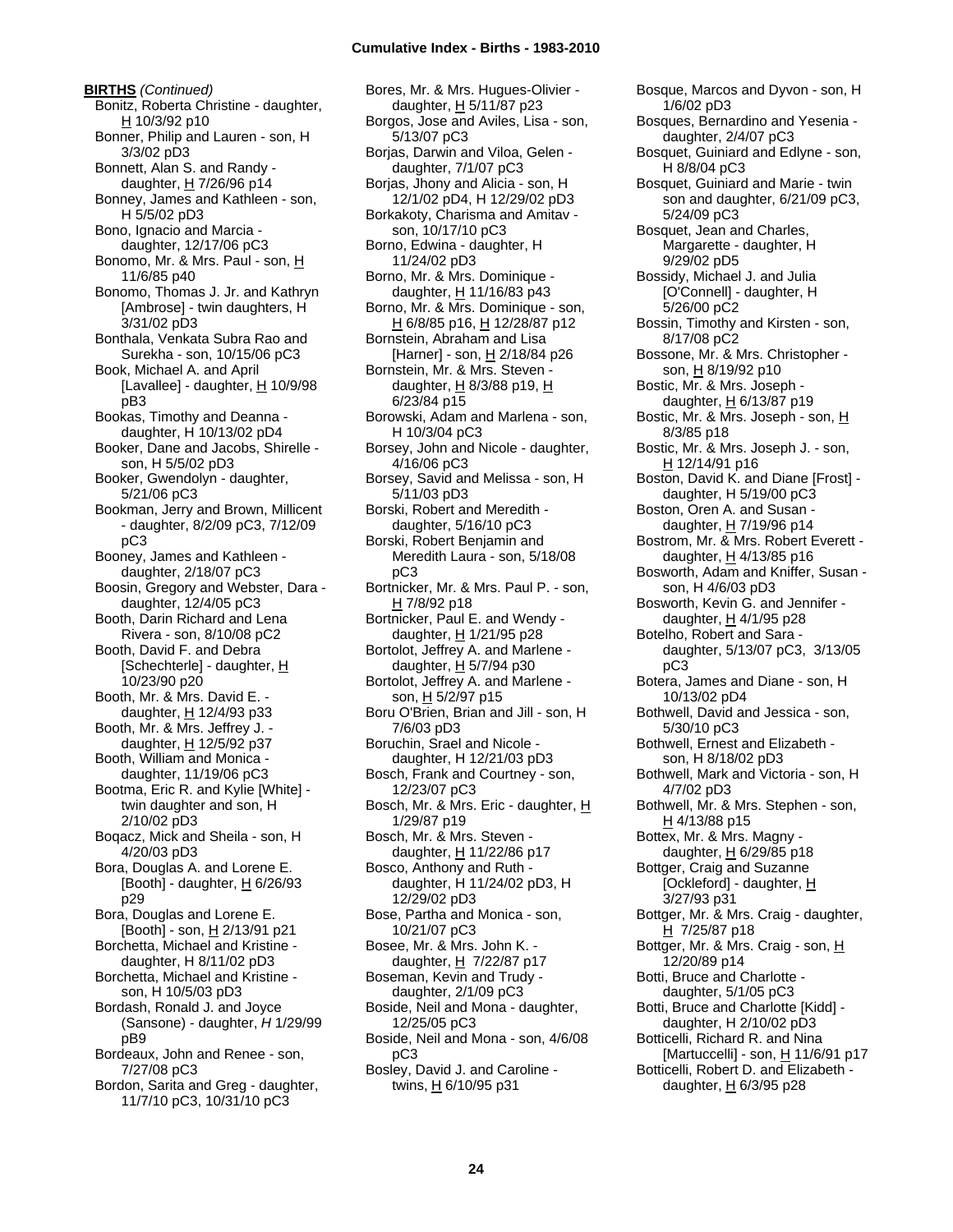**BIRTHS** *(Continued)* Bottomley, Mr. & Mrs. Bruce daughter,  $H$  10/6/84 p20 Bottomley, Mr. & Mrs. Bruce - son, H 7/11/87 p29 Bottone, Joseph P. and Joyce Christine - daughter, H 5/2/97 p15 Bottone, Joseph P. and Joyce Christine - son,  $\underline{H}$  6/3/95 p28 Bottone, Mr. & Mrs. Salvatore daughter, H 7/29/89 p13 Bottone, Timothy and Kimberley daughter, H 7/4/04 pC3 Bottone, Timothy and Kimberly daughter, 5/7/06 pC3 Bouchard, Carl and Jean [Collin] son, H 1/18/86 p20 Boucher, Bob and Denise - son, H 1/18/04 pD3 Boucher, Robert and Rosale - twin sons, 2/20/05 pC3 Boudouvas, Panos and Kelly, Cate son, 5/7/06 pC3 Boudreau, Greg and Lisa - son, H 4/13/03 pD3 Bouffard, Michael and Ramona daughter,  $H$  9/9/95 p30 Bouffard, Michael Edward and Ramona Linda - son, H 1/10/97 p12 Boujid, Mourad and Hayate - son, 2/21/10 pC3 Boulanger, David I. and Sophia daughter, H 8/27/94 p31 Boule, Mr. & Mrs. Donald daughter, H 11/1/88 p20 Boulet, Robert A. and Tina [Santella] - daughter, H 1/25/88 p16 Boulier, Katherine and Chuck daughter, 11/7/10 pC3, 10/31/10 pC3 Boumouna, Naoual and Sarih, Said son, 6/27/10 pC3 Bounty, Jay & Lauri [Van Riet] daughter,  $H$  3/18/89 p24 Bourdeau, Paul and Joanne [Keane] - daughter,  $H$  4/15/87 p15 Bourdon, Mr. & Mrs. Philip daughter, H 10/9/85 p27 Bourgue, Zachary and Megan daughter, 7/26/09 pC3 Bouris, Laurie and Eric - son, 8/15/10 pC3 Bouteneff, Michael and Tara - son, 7/19/09 pC3 Bouton, Jason and Toni-Ann daughter, 4/19/09 pC3 Bouton, Jason and Toni-Ann - son, 2/18/07 pC3 Bouton, Mr. & Mrs. Stephen daughter, H 7/6/88 p14 Bouwkamp, Mr. & Mrs. Kees - son,  $H$  3/17/88 p38 Bova, Keith and Victoria - daughter, 11/15/09 pC3

Bova, Kevin J. and Robin - son, H 10/4/96 p14, H 8/30/96 p26 Bova, Kevin J. and Robin [Roberto] son, H 5/12/00 pC3 Bovard, Mr. & Mrs. James - son, H 1/14/84 p18 Bove, Mr. & Mrs. John - son, H 6/4/86 p34 Bovi, Kenneth and Leslye - son, H 10/5/03 pD3 Bovich, Raymond and Nancy [Harrington] - son, H 2/16/96 p14 Bovich, Raymond H. and Nancy [Harrington] - son,  $\underline{H}$  8/9/89 p25, H 2/19/92 p11 Bowbeer, Lee and Poris, Michelle son, H 7/4/04 pC3 Bowden, Gene and Linda [Peters] daughter,  $H$  4/13/88 p17 Bowden, Mr. & Mrs. James daughter, H 12/4/85 p37, H 9/15/84 p18 Bowden, Mr. & Mrs. James - son, H 5/31/83 p15 Bowden, Mr. & Mrs. Simon - son, H 9/14/91 p19 Bowen, Dexter and Theresa - son, 2/12/06 pC3 Bowen, Mr. & Mrs. Hubert A. Jr. son, H 5/22/85 p35 Bowen, Mr. & Mrs. Robert daughter,  $H$  1/25/88 p17 Bowen, Mr. & Mrs. Sidney - son, H 5/24/86 p20 Bowens, Marx and Natasha daughter, H 6/6/04 pC3, H 9/22/02 pD5 Bower, Jay R. and Sarah - daughter, H 2/14/97 p10 Bowers, Edward M. and Elizabeth daughter, H 8/15/97 p14 Bowlby, Chuck and Linda daughter, H 9/26/04 pC3 Bowler, Larry A. and Lelia Anne [Law] - son, <u>H</u> 8/3/88 p19 Bowler, Larry and Leila Anne [Law] son, H 4/16/86 p29 Bowles, Adrian J. and Jeanne [Andresen] - son, H 2/11/00 pC3 Bowling, Craig and Theresa daughter, H 11/10/02 pD3, H 12/22/02 pD3 Bowman, Barry D. and Patricia [Noble] - daughter, H 2/25/00 pC3 Bowman, D. Craig and Cheryl [Hedlin] - daughter, H 11/10/84 p18 Box, David and Lueta - daughter, H 6/15/03 pD3 Boxer, Jeffrey A. and Victoria - son, H 4/9/94 p34 Boxer, Jeffrey and Lauren - son, 10/7/07 pC3 Boyce, Michael and Maria daughter, H 7/20/03 pD3

Boyce, Renee D. and Brenda [Simons] - daughter, *H* 8/6/99 pB4 Boyce, Scott and Suzanne - son, 12/10/06 pC3 Boyd, Lamonte and Parham, Shannon - son, 6/11/06 pC3 Boyd, Lamonte and Parkham, Shannon - son, 7/29/07 pC3 Boyd, Michael E. and Keel, Maya daughter, H 7/11/97 p14 Boyd, Mr. & Mrs. George - son, H 2/6/93 p32 Boyd, Mr. & Mrs. Harry - son, H 7/25/87 p18 Boyd, Mr. & Mrs. Michael daughter, H 8/27/83 p13 Boyd, Richard B. Jr. and Kathleen son, H 12/30/95 p31 Boyer-Seme, Malaika and Seme, Georges - son, 12/19/10 pC3, 12/12/10 pC3 Boyian, Paul and Helen [Tsagas] son, H 2/10/02 pD3 Boyko, Stephen and Judi - twin son and daughter, H 5/2/04 pC3 Boyle, Brendon and Leslie daughter, H 4/4/04 pC3 Boyle, Edward and Ellen [Ringel] daughter, H 8/4/02 pD3, H 6/30/02 pD3 Boyle, Michael and Oxley, Lauren son, H 12/21/03 pD3 Boyle, Mr. & Mrs. Andrew daughter, H 12/10/86 p31 Boyle, Mr. & Mrs. Donald - daughter, H 8/26/89 p22 Boyle, Mr. & Mrs. Donald - son, H 9/10/86 p30 Boyle, Mr. & Mrs. Joseph daughter, H 11/20/85 p38 Boyle, Peter and Laurie - son, H 11/24/02 pD3 Boynton, Chris and Siana - son, 12/24/06 pC3 Bozarth, Mr. & Mrs. Thomas T. daughter, H 6/27/92 p11 Bozarth, Thomas and Terry Hetzel daughter, H 11/8/90 p17 Bozentko, W. Jerry and Heather daughter, 5/7/06 pC3 Bozzuti, Georga A. and O'Donnell-Bozzutti, Amy - daughter, H 11/12/94 p31 Bozzuto, Richard C. and Deborah daughter, H 8/12/95 p30 Brabczynski, Jacek and Beata - son, 3/13/05 pC3 Bracey, Dr. & Mrs. Henry - son, H 6/24/83 p18 Bracey, Mr. & Mrs. Willie - son, H 6/9/84 p14 Bracey, Willie A. Jr. and Alline daughter,  $H$  4/9/94 p34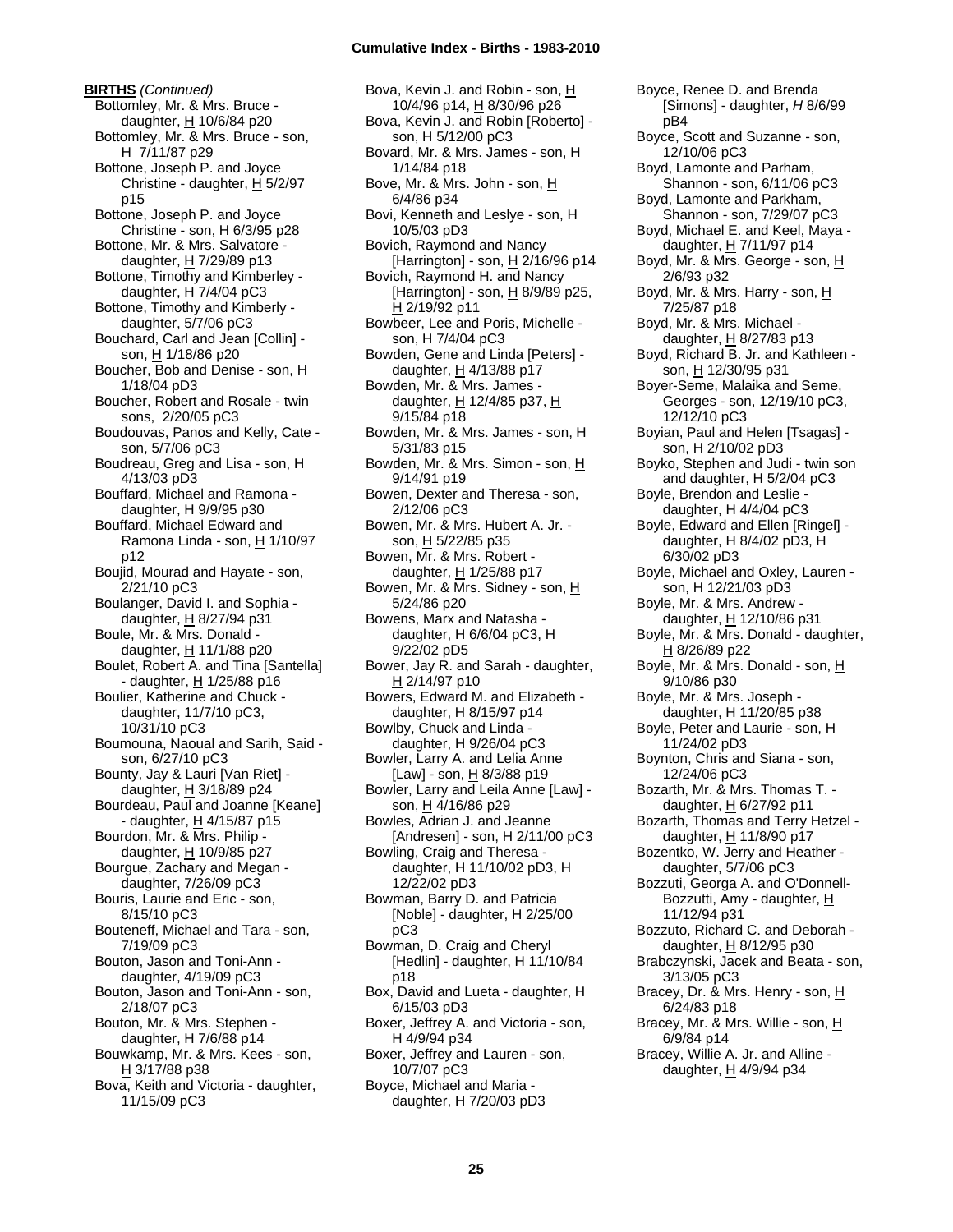**BIRTHS** *(Continued)* Brackett, John P. and Catherine [Ratelle] - daughter, H 11/4/01 pD3, H 11/18/01 pD3 Bradbury, John and Susan daughter, 7/3/05 pC3 Braddock, Melissa and DiLeonardo, Robert - daughter, 1/24/10 pC3 Braddock, Mr. & Mrs. William daughter,  $H$  9/12/83 p16 Bradford, Mr. & Mrs. Peter - son, H 1/28/84 p15 Bradley, Benjamin and Susan daughter, H 5/9/04 pC3, H 5/16/04 pC3 Bradley, Benjamin T. and Steele, Raven M. - daughter, 11/22/09 pC3 Bradley, Daniel and Goyette, Christina - son, 7/19/09 pC3 Bradley, Derrick and Bernini, Christina - daughter, H 8/1/04 pC3 Bradley, George and Johnson, Crystal - daughter, H 3/14/04 pC3 Bradley, Jamie - daughter, 7/30/06 pC3 Bradley, Jonathan and Jessica daughter, 2/4/07 pC3 Bradley, Mr. & Mrs. Fred - daughter, H 8/16/89 p22 Bradley, Mr. & Mrs. Fred Jr. daughter,  $H$  8/17/87 p26 Bradley, Mr. & Mrs. John - daughter, H 5/6/89 p15, H 9/14/85 p18 Bradley, Scott D. and Nancy (Redshaw) - daughter, *H* 2/19/99 pB7 Bradley, Willie and Ellerbe, Berita son, H 7/14/02 pD3 Bradshaw, Mr. & Mrs. Robert - son, H 12/14/88 p18 Bradshaw-Mack, Geoffrey S. and Melissa - son, H 4/8/95 p31 Brady, Brendan and Michele daughter, H 8/3/03 pD3 Brady, Justin and Amber - twin son and daughter, 6/26/05 pC3 Brady, Kevin R. and Caryn E. daughter, 3/9/08 pC3 Brady, Mr. & Mrs. Paul - daughter, H 7/2/83 p16 Brady, William and Michele daughter, 4/19/09 pC3 Braga, Jose Roberto and Rodriguez, Angela - daughter, 8/21/05 pC3 Bragdon, Mr. & Mrs. David daughter,  $H$  6/8/85 p16 Bragdon, Mr. & Mrs. Douglas - son, H 7/21/84 p15 Bragg, Carles and Nhu - daughter, H 5/23/04 pC3 Braglia, David and Linda [Brenner] daughter, H 12/23/92 p9, H 12/19/92 p37

Braiewa, Jeffrey and Lisa - son, 11/6/05 pC3 Brainard, Hayden and Sarah - twin daughters, H 8/22/04 pC3 Brakeman, Robert and Anne - son, H 3/9/03 pD3 Brakovich, Mr. & Mrs. Gregory daughter, H 10/26/85 p19 Braman, Mark and Jennifer daughter,  $H$  7/20/91 p16 Bramarov, Boris and Karakis, Bella son, H 6/27/04 pC3 Brame, Latina and Hodge, Victor son, 7/19/09 pC3, 7/12/09 pC3 Brameier, Jeffrey W. and Sharon daughter, H 11/5/94 p31 Bramwit, Steven and Michelle - son, 11/27/05 pC3, H 6/15/03 pD3 Bran, Sergio E. and Loren daughter,  $H$  2/7/97 p14 Brana, Luciano and Trudy [Cacciotti]  $-$  son,  $H$  2/1/86 p16 Branca, Nicholas and Stacia - son, H 2/8/04 pD3 Brancaccio, Mr. & Mrs. William daughter, H 7/10/92 p14 Brancaccio, Mr. & Mrs. William son, H 8/16/89 p22 Brancato, Joseph and Teresa daughter, H 3/2/03 pD3 Brancato, Mario and Mirella daughter, 9/6/09 pC3, 10/18/09 pC3 Brand, Charles and Hinton, Leola daughter, H 6/15/03 pD3 Brand, Matthew and Gilmore, Rhonda Renee - son, 1/25/09 pC3 Brandenhoff, John and Victoria twin sons, H 1/27/02 pD3 Brandle, Mr. & Mrs. James daughter,  $H$  3/23/85 p18 Brandman, Mr. & Mrs. Gary daughter, H 11/13/89 p19 Brandner, Geoffrey and Lynn [Solari] - daughter,  $H$  5/16/84 p35 Brandner, Geoffrey S. and Lynn [Solari] - daughter,  $H$  12/20/86 p18 Brandon, Mr. & Mrs. Robert - son, H 7/5/86 p18, H 1/19/85 p18 Brandon, Mr. and Mrs. Kevin daughter, 4/18/10 pC3 Brandsma, Erik H. and Eva daughter, H 10/25/96 p15 Brandt, Jim and Givogre, Gina daughter, 4/23/06 pC3 Brandt, Michael John and Patricia Harrison - daughter, 8/28/05 pC3 Brandt, Wesley E. and Donna daughter, H 2/2/96 p12 Branez, Jerry J. and Amanda - son,  $H$  9/20/91 p43 Brannigan, Terry and Laurie - son, 7/27/08 pC3

Branningan, Terence and Laurie son, H 6/16/02 pD3 Branningan, Terry and Laurie - son, H 8/1/04 pC3 Branstrom, Robert and Lynne [Morton] - son, H 7/24/93 p29 Brant, Joquin and Jacqueline daughter, H 6/22/03 pD3 Brant, Wesley E. and Donna [Bova] son, H 2/17/02 pD3 Brantstrom, Robert and Lynne daughter, H 9/24/90 p18 Brash, Mr. & Mrs. David - daughter, H 11/28/87 p18 Brasher, Greg and Kristine daughter, 5/1/05 pC3, 7/22/07 pC3, H 11/23/03 pD3 Brassington, Bill and Natalie - son, H 7/11/04 pC3 Bratt, Michael and Lauren - son, 6/11/06 pC3 Braun, Leslie and Nina - son, H 5/25/03 pD3 Bray, Mr. & Mrs. Scott - son, H 12/22/88 p18 Bray, Mr. & Mrs. Steele - daughter,  $H$  2/26/90 p10 Bray, Robert Alan and Schneider, Christa-Julie - son, H 11/18/87 p24 Bray, Robert and Hope - daughter, 7/11/10 pC3 Bray, Steele and Lisa - son, H 3/14/91 p14 Brayboy, Gregery and Lynette daughter, H 5/5/02 pD3 Brayboy, Gregory and Lynette (Witherspoon) - daughter, *H* 1/29/99 pB9, *H* 2/19/99 pB7 Breault, Joseph V. and Robyn [King] - daughter, H 5/12/00 pC3 Breault, Marc and Karen - son, 12/31/06 pC3, H 10/27/02 pD5 Breault, Mr. & Mrs. Gilles - daughter, H 4/8/89 p17, H 4/13/88 p15 Breault, Mr. & Mrs. Gilles Jr. daughter,  $H$  9/14/85 p18 Breden, Mr. & Mrs. Edward daughter,  $H$  11/5/86 p37 Breden, Mr. & Mrs. Edward - son, H 5/14/88 p15 Breden, Terry and Amy - daughter, H 1/5/03 pD3 Breden, Terry and Amybeth daughter, H 8/15/04 pC3 Breder, Christopher and Chang, Christina - son, H 11/16/03 pD3 Breen, Christine and Jonathan son, 10/24/10 pC3 Breen, Mr. & Mrs. Charles - son, H 11/30/89 p34 Breen, Mr. & Mrs. Charles C. - son, H 12/14/91 p16 Bregaj, Berat and Olljakka, Satu daughter, H 9/1/02 pD3, H 8/25/02 pD3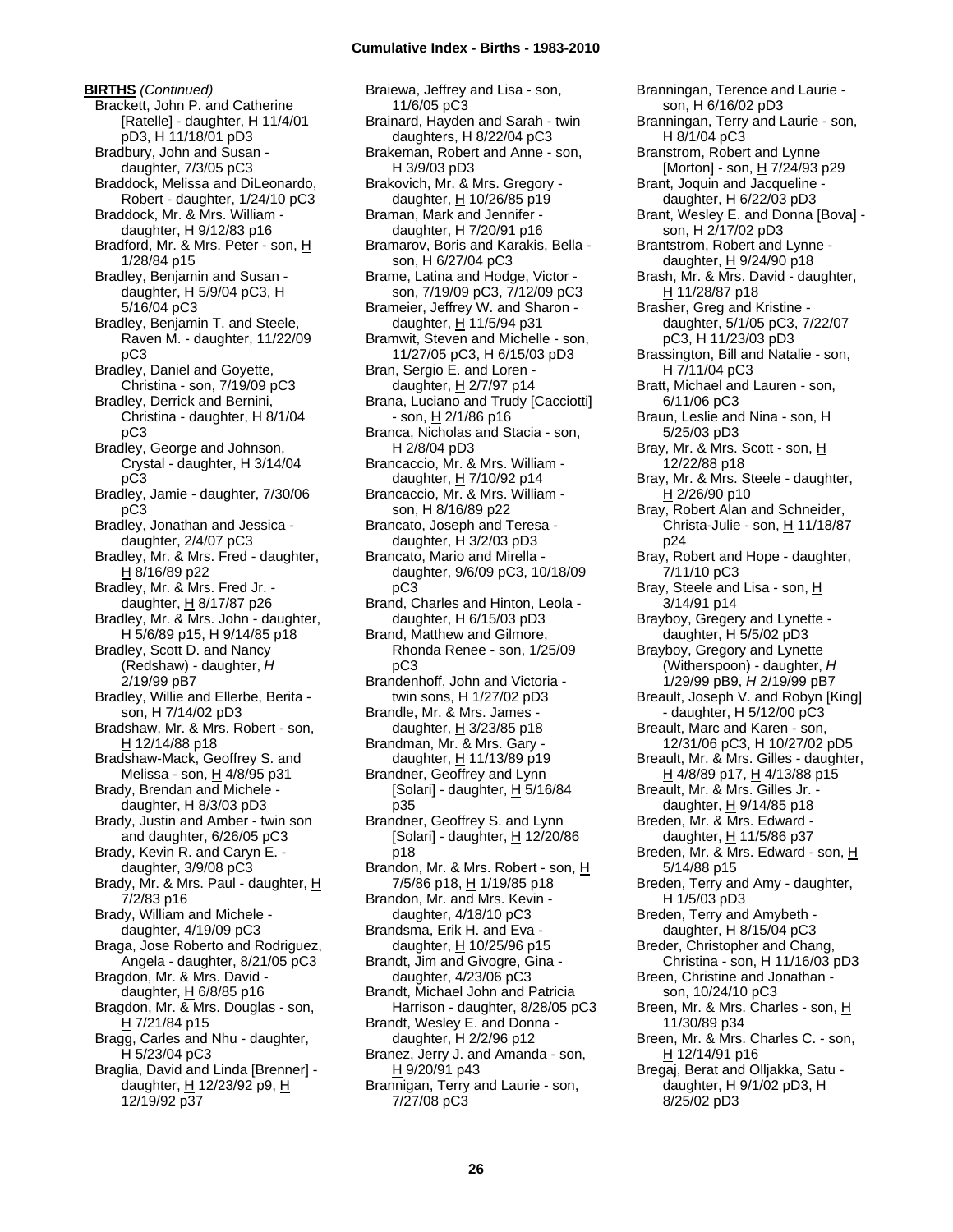**BIRTHS** *(Continued)* Brehm, Bill and Laurie - son, 6/18/06 pC3 Brehm, William and Laurie - son, 10/28/07 pC3 Breier, Damien and Hilary - son, H 5/26/02 pD3 Breig, Jamieson S. Sr. and Geralyn daughter,  $H$  8/26/95 p32 Breisler, John and Annalisa daughter, H 3/2/03 pD3 Breisler, John and Annalisa [Piselli] daughter,  $H$  9/11/93 p29 Breitenbach, Paul and Brenda daughter, 8/6/06 pC3 Bremeo, Fredy and Salgado, Irene son, H 4/7/02 pD3 Bremer, Brooke and Lou - son, 12/26/10 pC3 Bremer, Thomas R. and Elizabeth son, H 1/21/95 p28 Brenes, Jonathan and Jennifer daughter, H 8/17/03 pD3 Brenn, Stephen H. and Alicia [Messina] - son, H 5/19/00 pC3 Brennam, Daniel and Antonia daughter, H 6/20/04 pC3 Brennan, Barry and Claire - son, H 12/5/04 pC3 Brennan, Daniel and Antonia - son, H 11/24/02 pD3, H 12/29/02 pD3 Brennan, David and Roseanne son, H 3/9/03 pD3 Brennan, Gina and John - son, 6/29/08 pC3, 7/13/08 pC3, 6/29/08 pC3, 7/13/08 pC3, 6/29/08 pC3, 7/13/08 pC3 Brennan, Glynn and Jillian - son, 9/30/07 pC3 Brennan, Mark and Julia - daughter, 8/13/06 pC3 Brennan, Michael and Karen daughter, 3/6/05 pC3 Brennan, Michael and Karen - son, H 7/13/03 pD3 Brennan, Seamus and Cindy - son, 7/16/06 pC3, H 7/21/02 pD3, H 7/28/02 pD3 Brennan, Stephen and Jennifer daughter, 6/15/08 pC3 Brennan, Stephen and Jennifer son, H 4/20/03 pD3 Brensinger, Mr. & Mrs. Paul daughter,  $H$  5/10/83 p18 Bresnan, Mr. & Mrs. Dennis - son, H 7/1/89 p17 Bretherton, Frederick G and Joyce DePanfilis- daughter, H 9/12/92 p10 Bretherton, Frederick G. and Joyce [DePanfilis] - son,  $H$  11/1/96 p15, H 9/13/96 p14, H 8/27/94 p31, H 11/12/94 p31 Bretoux, Stanley and Rosemary -

daughter, H 4/13/03 pD3

Breuninger, Mr. & Mrs. Glenn daughter, H 11/26/88 p17 Breuninger, Mr. & Mrs. Glenn G. son, H 8/26/92 p13 Brewer, David M. and Joanna [Phillips] - daughter, H 12/30/01 pD3 Brewer, Tim and Maggie - daughter, 1/2/05 pC3 Brewer, Tim and Maggie - son, 1/31/10 pD2 Brewer, Timothy and Laverty-Brewer, Maggie - daughter, 10/15/06 pC3 Brewster, Matthew and Christine daughter, 3/20/05 pC3 Brewster, Todd and Sylvia - son, H 5/5/02 pD3 Brewster, William H. Jr. and Karen son, H 1/16/98 pB2 Brey, Lewis D. and Jean [Robinson] son, H 11/5/99 pB8 Bria, Anthony and Susan - daughter, H 2/1/04 pD3, H 3/1/96 p12 Bria, Anthony and Susan [Beardsley] - daughter, H 2/18/00 pC3 Bria, Frank R. and Pannone, Lisa A. - son, 7/19/09 pC3 Bria, George Jr. and Deborah [Kadar] - daughter,  $H$  1/23/93 p29, H 10/20/90 p25 Bria, Mr. & Mrs. Kenneth - daughter, H 5/23/84 p34 Bria, Mr. & Mrs. Michael - daughter, H 12/7/85 p18 Brian, William and Wilcox, Tara Lynch - son, 6/12/05 pC3 Briand, Jean and Danielle - son, 9/14/08 pC3 Briceno, Fernando and Cordero, Claribel - son, 11/6/05 pC3 Brickel, Marc and Beth - son, 7/30/06 pC3 Brickhouse, Diane - son, H 3/13/98 pB2 Brickhouse, Mr. & Mrs. Virgil daughter,  $H$  2/4/84 p18 Bridgeforth, Harold and Sylvia [Carter] - son, H 8/30/86 p17, H 11/23/83 p65 Briel, Mr. & Mrs. Patrick - daughter, H 6/3/89 p17 Brien, Raymond and Rodina-Brien, Svetlanan - son, H 8/11/02 pD3 Brigante, Mr. & Mrs. Michael daughter, H 8/10/85 p16 Briganti, Nick and Penny - son, H 7/13/03 pD3 Briggs, Christian and Amanda - son, 11/26/06 pC3 Briggs, Gary S. and Catherine twins, H 3/13/98 pB2 Briggs, J. Scott and Mayke [Beckmann] - daughter, H 11/26/83 p14

Briggs, Richard S. and Elaine [Rubinson] - daughter, H 12/19/84 p42 Bright, David and Terry - son, H 11/29/96 p15 Bright, Mr. & Mrs. David D. daughter, H 12/5/92 p37 Brighton, Renfrew M. and Cynthia [Ziegler] - son,  $\underline{H}$  3/17/88 p38 Brill, Mr. & Mrs. Steven - daughter, H 6/8/85 p16 Brillis, Mr. & Mrs. Constantinos daughter,  $H$  1/25/88 p17 Brillis, Mr. & Mrs. Constantinos son, H 12/21/89 p17 Brim, Joshua and Atkinson, Rachel son, 10/29/06 pC3 Briody, Kevin and Lynne - son, H 10/13/02 pD4 Briody, Kevin P. and Lynne daughter, H 2/11/95 p31 Briody, Lawrence P. Jr. and Sherry [Molinari] - daughter, H 12/23/01 pD3 Briody, Mr. & Mrs. Kevin K. daughter, H 7/10/93 p29 Briones, Gerardo and Garavito, Claudia - daughter, H 11/21/04 pC3 Briones, Karen and Bahamonde, Asdruual - son, 10/17/10 pC3 Brisseaux, Teddy and Samuels, Natalie - daughter, 9/27/09 pC3 Brisseaux, Teddy and Samuels, Natalie - son, 2/25/07 pC3 Bristol, Christopher and Cleford, Dana - daughter, 5/6/07 pC3 Brit, Ernest and Trina - son, H 3/3/02 pD3 Brito, Angel and Heredia, Veronica daughter, H 5/26/02 pD3 Brito, Angel and Heredia, Veronica daugther, 12/4/05 pC3 Brito, Marcos Hidalgo and Perez, Rosa - son, 8/2/09 pC3 Brito, Miguel and Maria - daughter, 11/22/09 pC3 Brito, Valentin and Lazaro, Petra daughter, H 7/19/96 p14 Britt, Janus III and Gantt, Krystle son, H 1/12/03 pD3 Britt, Mr. & Mrs. Gregory - daughter, H 8/28/85 p36 Britt, Tayvonne and Smith, Chazz daughter, 10/17/10 pC3 Britto, Mr. & Mrs. Arthur - daughter, H 8/27/90 p10, H 4/13/88 p15 Britto, Mr. & Mrs. Steven - son, H 9/19/84 p29, H 12/22/88 p18 Britto, Robert Alan and Traci [Toumine] - son,  $H$  1/25/88 p16 Britton, Aaron and Meredith daughter, 3/8/09 pD3 Britton, Kevin and Patricia daughter, H 8/29/04 pC3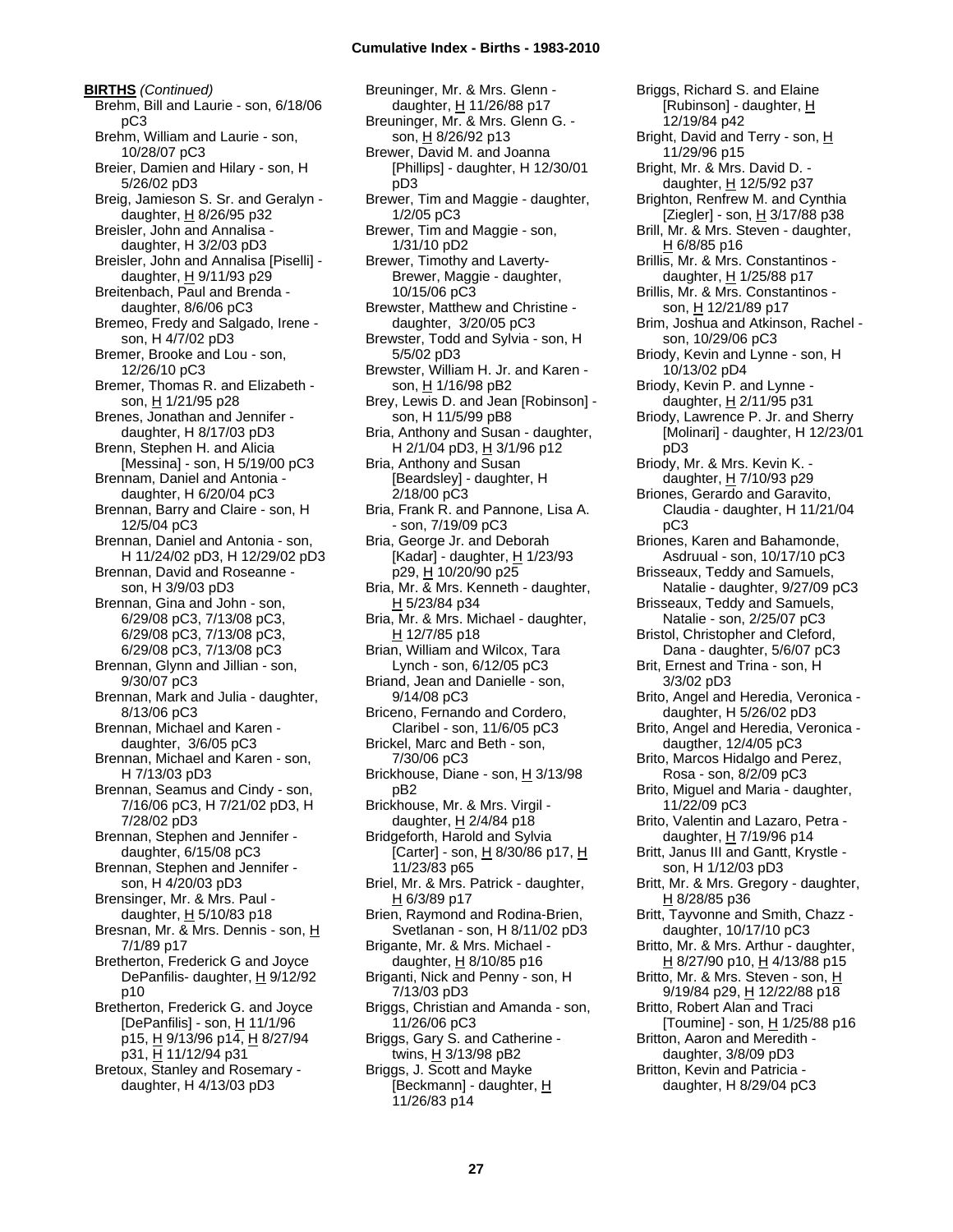**BIRTHS** *(Continued)* Britton, Kevin and Patricia - son, 4/23/06 pC3 Britton, Mr. & Mrs. Thomas daughter, H 6/3/89 p17 Brivett, Edward and Mitchell, Shanika - son, 10/15/06 pC3 Brizzi, Bruno and Susan - daughter, 1/15/06 pC3 Brizzi, Bruno and Susan - son, H 11/30/03 pD3 Brizzi, Bruno and Susan [Larosa] daughter, *H* 7/16/99 pA16 Broadbar, Noah L. and Jane daughter, H 11/5/94 p31 Broadfoot, Elliot and Caroline daughter, 1/30/05 pC3 Broadfoot, Elliot and Caroline - twin daughter and son, H 11/10/02 pD3, H 12/22/02 pD3 Broadhurst, Mr. & Mrs. Walter daughter,  $H$  5/11/91 p21,  $H$ 6/16/90 p23 Broadhurst, Mr. & Mrs. Walter III son, H 2/24/88 p30 Broadmeyer, Mark and Anne daughter,  $H$  6/14/96 p14 Broadmeyer, Mr. & Mrs. Mark - son, H 10/6/84 p20 Brock, Mr. & Mrs. Eldgria - son, H 9/14/85 p18 Brock, Mr. & Mrs. John - son, H 4/29/87 p19 Brockwell, Mark J. and Sharon daughter, H 7/18/97 p15 Broday, Cary and Felicia - daughter, H 12/1/02 pD4 Broder, Kenneth and Melissa daughter, 9/7/08 pC3, H 11/17/02 pD3, H 12/29/02 pD3 Broder, Mr. & Mrs. Glenn - daughter,  $H$  2/12/90 p15 Broderick, Scott and Amy - son, 11/15/09 pC3 Brodersen, Mr. & Mrs. Jeffrey Clark son, H 11/30/91 p15 Brodtman, Andrew and Jennifer daughter, H 10/13/02 pD4 Brodtman, Andrew S. and Jennifer [Craig] - daughter, *H* 6/5/99 pB10 Broecking, Hans and Pam - son, H 8/8/04 pC3 Broekhuizen, Erik F. and Mesina-Broekhuizen, Maria Elvira daughter, H 2/17/02 pD3 Broems, Christopher and Jenna daughter, 11/5/06 pC3, H 1/26/03 pD3 Broems, Christopher and Jenna son, 10/11/09 pC3 Broems, Christpher and Jenna son, 8/30/09 pC3 Brogden, Ronald and Megan [Baznek] - son, H 6/25/87 p17

Brohel, Jeffrey C. and Sherry [Perkins] - son, *H* 7/9/99 pA12 Brooks, Dewey and Laura - son, 12/17/06 pC3 Brooks, Donald A. and Rose M. daughter, 3/1/09 pD3 Brooks, Kenneth M. Jr. and Megan son, H 1/14/95 p31 Brooks, Mr. & Mrs. Chandler - son, H 10/8/83 p18 Brooks, Mr. & Mrs. Edwin - son, H 5/16/84 p35 Brooks, Mr. & Mrs. Willie - daughter, H 6/15/85 p16 Brooks, Randy G. and Marcinkowski, Diane - son, H 3/25/95 p33, H 2/25/95 p28 Brooks, Scott M. and Kathleen [Murphy] - daughter,  $H$  1/26/85 p17 Brookshire, Mr. & Mrs. Daniel - son, H 6/6/90 p14, H 7/6/88 p14, H  $\overline{6}$ /16/90 p23,  $\underline{H}$  10/3/84 p26,  $\underline{H}$ 12/26/85 p13 Brophy, Chris and Mimi - son, 2/26/06 pC3 Brosky, David and Tracy - son, 6/1/08 pC3 Brosy, Mr. & Mrs. Michael daughter, H 6/4/86 p34 Brousseau, Keith and Christy daughter, H 9/28/03 pD3 Brower, Brent and Jamie - daughter, 7/16/06 pC3, 7/23/06 pC3, H 6/13/04 pC3 Brower, Brent S. and Jamie - son, 9/7/08 pC3 Brower, Mr. & Mrs. Michael - son, H 6/16/90 p23 Brower, Mr. & Mrs. Michael M. daughter, H 12/14/91 p16 Brown, Allen and Donna - son, H 3/2/03 pD3 Brown, Alonzo and Kristal - son, 2/3/08 pC3 Brown, Andy and Claudia daughter, 5/7/06 pC3 Brown, Brooks and Susan [Costello] - son, H 1/30/93 p31, H 12/30/92 p10 Brown, Bruce and Debra - daughter, H 8/22/04 pC3 Brown, Chase and Anneke - son, 11/29/09 pC3 Brown, Christian and Danielle daughter, 8/10/08 pC2 Brown, Christopher and Correa, Aberis - daughter, H 10/6/02 pD5 Brown, Da Nae and Thompson, Johnnie - son, 11/7/10 pC3, 10/31/10 pC3 Brown, Dennis and Sherri - son, H 3/14/91 p14 Brown, Dennis and Sherri [Peoples] daughter,  $H$  3/23/85 p18

Brown, Dennis M. and Sherri [Peoples] - son, H 12/10/86 p38 Brown, Donald and Nancy [Westwater] - son,  $H$  6/20/92 p8 Brown, Douglas and Katherine son, H 8/10/03 pD3 Brown, Douglas D. and Judy daughter, H 5/14/94 p30 Brown, Duane and Dunmore, Shernetta - son, 11/19/06 pC3 Brown, Eric and Yvette - son, 6/25/06 pC3 Brown, Eric Sr. and Thompkins, Kimberly - son, H 2/10/02 pD3 Brown, Erica - son, H 1/6/02 pD3 Brown, Gregory and Alison - son, H 12/21/03 pD3 Brown, Harry Jr. and Laurie [Wanesh] - daughter,  $H$  8/1/87 p15 Brown, Ike A. and Gordon, Zeronia daughter,  $H$  3/19/94 p32 Brown, James and Cristina - son, H 2/15/04 pA6 Brown, Jamie and Kimberly - son, H 1/16/91 p11 Brown, Jersino and Small, Tange son, 11/12/06 pC3 Brown, Johnnie M. Jr. and Tamburri, Latesha - son, H 10/18/96 p14 Brown, Joshua and Angie daughter, 8/21/05 pC3 Brown, Joshua and Thompson, Breyanna - son, 12/27/09 pC3 Brown, Keith O. and Pamela daughter, H 6/21/96 p14 Brown, Keith O. and Pamela - son, H 10/17/97 pB2 Brown, Kenneth A. and Nancy [Alletson] - son,  $H$  4/16/88 p17 Brown, Kenneth and Steele, Alexa daughter, H 9/26/04 pC3 Brown, Kevin and Audreta [Hollis] son, H 3/24/84 p16 Brown, Kyle and Susan [Miller] son, H 5/19/02 pD3 Brown, Larry P. and Brooke daughter, H 3/5/94 p29 Brown, Larry P. and Brooke [Muller] daughter, H 2/11/00 pC3 Brown, Mark and Linda - son, H 7/5/91 p14 Brown, Mark and Sara - son, H 7/4/04 pC3 Brown, Mark I. and Jannette - son, H 11/5/94 p31 Brown, Matthew and Salley, Lynne daughter, 10/25/09 pC3 Brown, Michael and PJ - daughter, 10/9/05 pC3, H 1/18/04 pD3 Brown, Michael D. and Lisa [Rubin] daughter, H 7/14/00 pC2, H 12/23/01 pD3 Brown, Michelle - daughter, H 11/30/03 pD3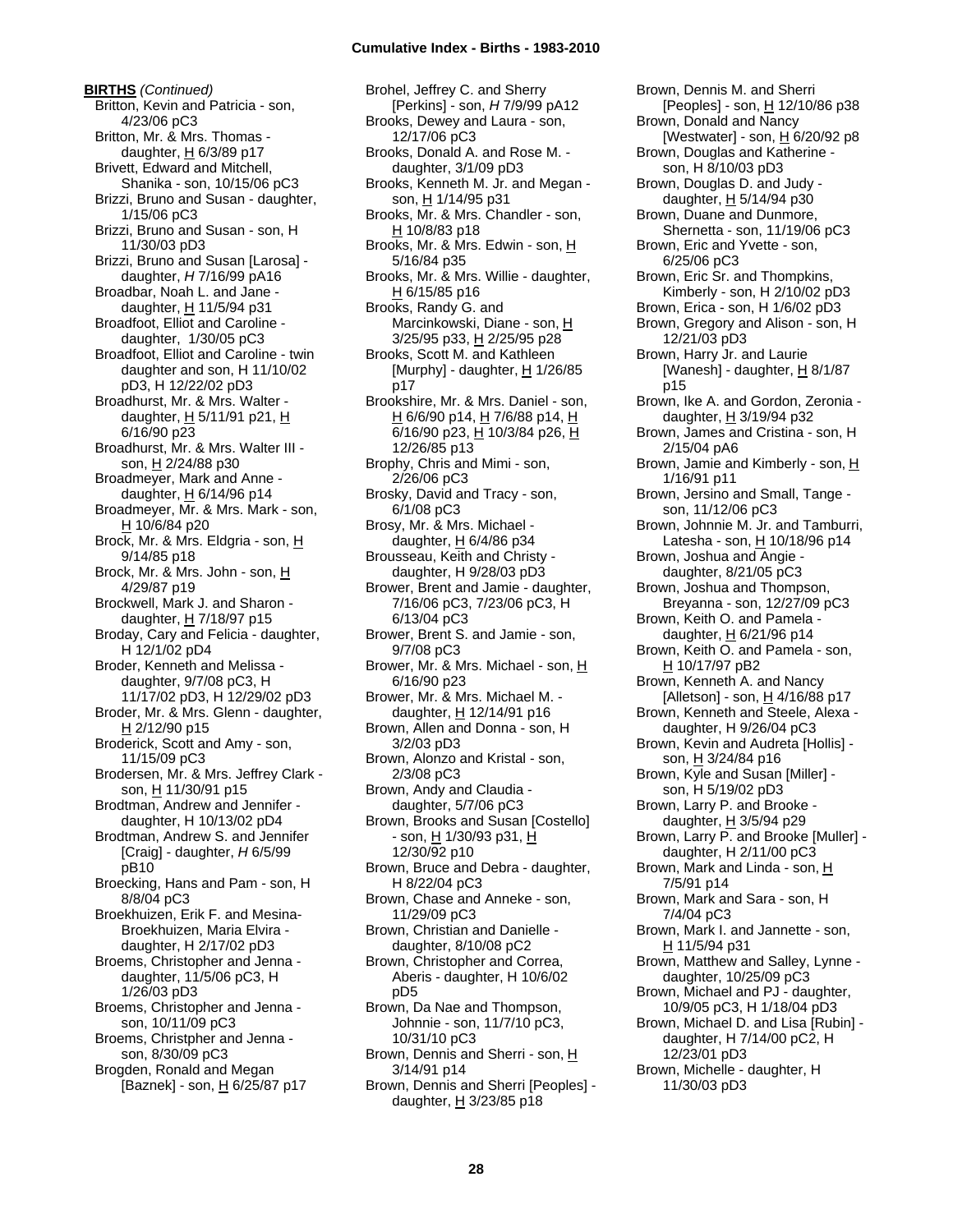**BIRTHS** *(Continued)* Brown, Mr. & Mrs. Donald William son, H 6/25/87 p16, H 10/3/84 p26, H 10/17/84 p36 Brown, Mr. & Mrs. Douglas - son, H 6/28/90 p16 Brown, Mr. & Mrs. Edward Dalton son, H 6/16/90 p24 Brown, Mr. & Mrs. Edward III daughter,  $H$  1/28/84 p15 Brown, Mr. & Mrs. Enrique Perez son, H 4/26/86 p18 Brown, Mr. & Mrs. Harry Jr. daughter,  $H$  2/22/86 p16 Brown, Mr. & Mrs. James - son, H 9/3/88 p16 Brown, Mr. & Mrs. Jimmie daughter,  $H$  5/25/85 p19 Brown, Mr. & Mrs. Joseph - son, H 6/8/85 p16 Brown, Mr. & Mrs. Keith - son, H 11/1/88 p20 Brown, Mr. & Mrs. Marlin - son, H 1/3/85 p11 Brown, Mr. & Mrs. Martin - son, H 5/28/87 p38 Brown, Mr. & Mrs. Michael daughter,  $H$  3/23/88 p19 Brown, Mr. & Mrs. Nathan N. daughter, H 9/20/91 p43 Brown, Mr. & Mrs. Paul P. - son, H 8/26/92 p13 Brown, Mr. & Mrs. Paul P. III daughter,  $H$  10/7/92 p10 Brown, Mr. & Mrs. Richard - son, H 4/2/90 p18 Brown, Mr. & Mrs. Ronald daughter, H 11/30/89 p34 Brown, Mr. & Mrs. Ronald - son, H 1/24/87 p26 Brown, Mr. & Mrs. Stephen daughter,  $H$  1/2/86 p14 Brown, Mr. & Mrs. Stephen - son, H 5/2/84 p40 Brown, Mr. & Mrs. Theodore - son,  $H$  8/6/86 p16 Brown, Mr. & Mrs. Thomas daughter, H 12/28/87 p12 Brown, Neville and Reid, Stacy Ann daughter, 2/26/06 pC3 Brown, Neville and Reid, StacyAnn son, 5/24/09 pC3, 6/21/09 pC3, 3/29/09 pC3 Brown, Norman J. and Judkins, LaTonya M. - daughter, H 12/29/02 pD3 Brown, Patrick and Cynthia - son, H 10/13/02 pD4 Brown, Patrick and Tricia - son, H 9/28/03 pD3 Brown, Patrick S. and Cynthia [Kocsis] - daughter, H 5/12/00 pC3 Brown, Paul and Dawn - son, H 5/8/91 p20

Brown, Peter and Marilyn - son, H 6/21/89 p18 Brown, Philip W. Jr. and Deena [Republicano] - son,  $H$  7/19/96 p14, H 6/21/96 p14 Brown, Ralston L. and Ruffin, Trainetta - daughter,  $H$  3/13/98 pB2 Brown, Reginald and Lakeya daughter, 6/14/09 pC3 Brown, Richard and Janet [Goncalves] - son,  $H$  3/2/92 p16 Brown, Richard and Yvette daughter, H 11/28/04 pC3 Brown, Richard L. and Janet daughter,  $H$  3/22/96 p14 Brown, Ridgely R. Sr. and Heather son, H 7/10/93 p29 Brown, Robert A. and Latrinda [Dixon] - son, H 12/16/01 pD3 Brown, Robert A. Jr. and Latrinda daughter,  $H$  2/11/95 p31 Brown, Robert and Ilona - daughter, H 8/4/02 pD3 Brown, Robert Jr. and Lina - son, H 7/6/03 pD3 Brown, Ronald and Sandra [Bothwell] - daughter,  $H$  12/9/89 p21 Brown, Ronald and Sandra E. [Bothwell] - son,  $\underline{H}$  9/17/84 p13, H 9/15/84 p18 Brown, Scott D. and Sheila [McKenney] - son, H 2/17/02 pD3 Brown, Shawn and Deneen - son, 2/19/06 pC3 Brown, Spencer and Lorie daughter, H 7/4/04 pC3 Brown, Terrence M. and Maymer, Andrea - son, H 4/25/97 p15 Brown, Thomas and Susan [Burger] daughter, H 11/5/88 p17 Brown, Tremond and Lotimer, Shawnekia - son, H 10/13/02 pD4 Brown, Tremond and Thrall, Jessie son, 11/29/09 pC3 Brown, Trevor and Carley Andrews son, 3/30/08 pC3 Brown, Vincent III and Midgette, Tiffany - son, 1/14/07 pC3 Brown, William A. and Denise daughter, H 12/30/95 p31 Browne, Kevin D. and Kelly [Gulbin] son, H 1/21/00 pC3 Browne, Mr. & Mrs. Robert daughter,  $H$  8/17/87 p26 Browne, Mr. & Mrs. Robert Chance daughter,  $H$  7/6/92 p8 Browning, Christian and Kathleen daughter, H 6/9/02 pD3, H 6/16/02 pD3 Browning, Christian and Kathleen son, H 3/7/04 pC3

Brozek, Jeffrey A. and Kristin [Adams] - son, H 1/13/02 pD3 Brubaker, Mark and Michelle daughter, 10/7/07 pC3 Bruce, Alastair E. and Lynn [Ziernicki] - daughter, H 2/11/00 pC3 Bruce, Gavin and Heatly, Jennifer Tofte - son, 4/24/05 pC3 Bruce, Iain I. and Linda [Lewis] son, H 2/25/92 p21 Bruch, Thomas J. and Jeanne - son, H 11/5/94 p31 Brucker, William Henry Evan and Beth Michelle Braccia - son, 10/25/09 pC5 Bruckner, Jerry and Chang, Judy daughter, 1/7/07 pC3 Bruder, Kent and Salerno, Katherine - son, 8/10/08 pC2 Brudner, Philip and Lucilene daughter, H 8/11/02 pD3 Bruer, Gregg L. and Judith daughter, H 8/27/94 p31 Bruer, Mr. & Mrs. Gregg - daughter, H 11/3/92 p17 Brueski, Michael and Barbara [McGrath] - daughter,  $H$  3/29/96 p14 Brueski, Michael and Barbara [McGrath] - son,  $H$  11/6/93 p29 Bruggeman, Marc and Danielle daughter, H 12/28/03 pD3 Bruggeman, Marc and Danielle son, H 12/9/01 pD3 Brulte, Mr. & Mrs. Pierre III daughter, H 2/27/85 p24 Brundage, Mr. & Mrs. Johnnie Jr. son, H 7/16/86 p35 Brunet, Howard E. and Roberta [Matherly] - son,  $H$  8/1/87 p15 Brunetto, Salvatore and Rosalia son, H 1/6/02 pD3 Brungard, Mr. & Mrs. Philip daughter, H 1/25/88 p17 Bruni, Stefano and Kantgias - son, H 8/22/97 p14 Brunner, Cheney and Edie - twin sons, H 3/9/03 pD3 Brunner, Gerald A. and Frati, Deborah - daughter, H 8/9/96 p14 Brunner, Rolf T. and Mary Teresa daughter, H 7/25/97 p14 Brunner, Thomas and Mary Theresa - daughter, H 10/13/02 pD4 Bruno, Anthony A. and Dawn daughter,  $H$  5/10/96 p14 Bruno, Benjamin Jr. and Kass [Ratcliffe] - daughter,  $\underline{H}$  5/16/84 p35 Bruno, Christopher S. and Carolynn [Spera] - daughter, H 5/19/00 pC3 Bruno, Enzo and Candice daughter, 4/19/09 pC3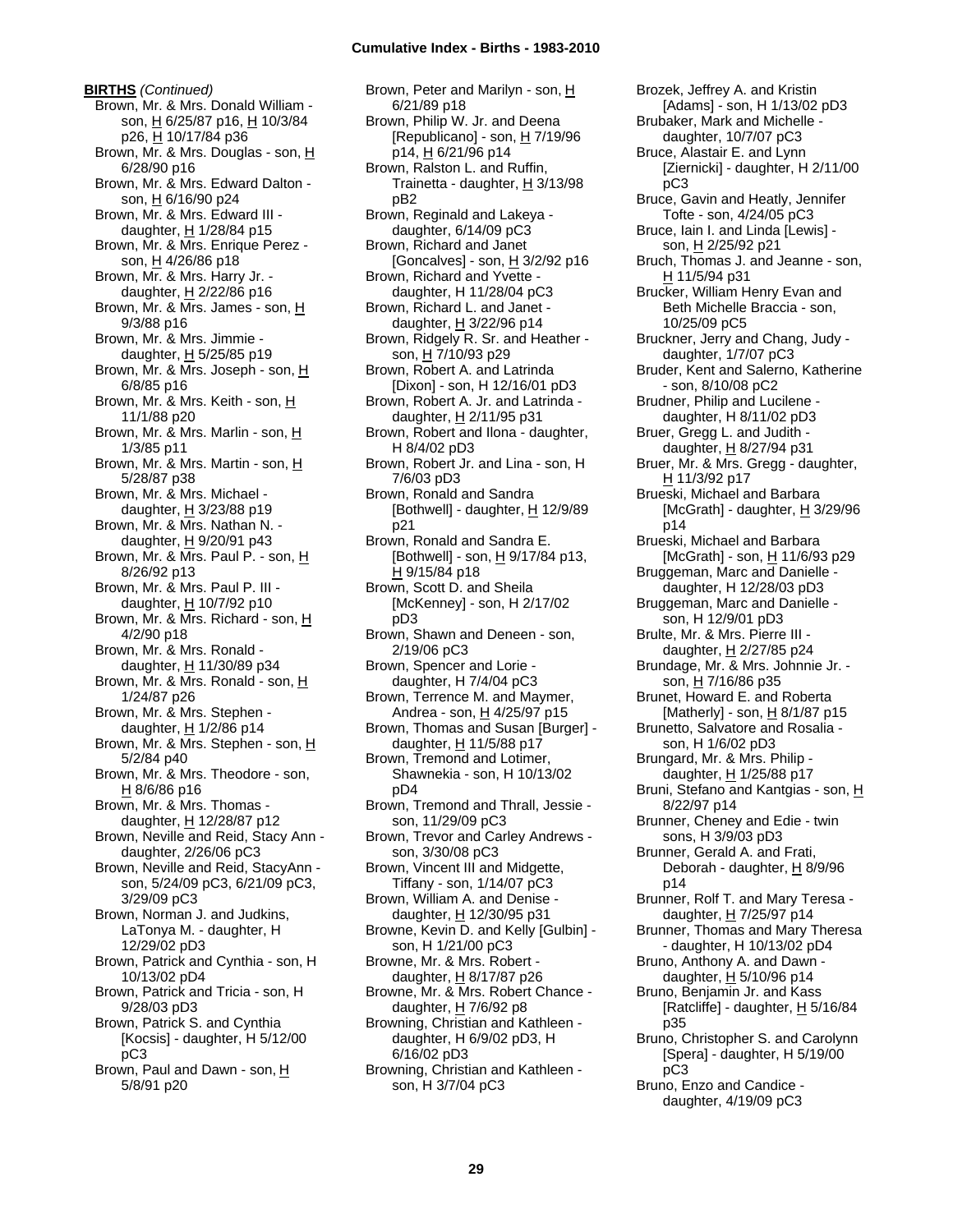**BIRTHS** *(Continued)* Bruno, Gary M. and Mary Ann [Palmer] - son, H 1/21/88 p39 Bruno, Jamie and Jenny - son, 4/1/07 pC3, 11/20/05 pC3 Bruno, Ken and Leila - daughter, H 3/21/04 pC3 Bruno, Kenneth III and Anita daughter, 7/22/07 pC3 Bruno, Kieth and Tomczyk, Nichole son, 5/25/08 pC3 Bruno, Mr. & Mrs. Angelo daughter,  $H$  11/28/87 p18 Bruno, Mr. & Mrs. Angelo - son, H 5/27/89 p20 Bruno, Pasquale and Linda daughter, H 6/9/02 pD3, H 6/16/02 pD3 Bruno, Richard and Tamara daughter, H 2/2/03 pD3, H 2/23/03 pD3 Brunot, Mr. & Mrs. Bertrand - son, H 4/8/89 p17 Bruns, Terry and Michelle - son, 7/29/07 pC3 Brunson, Wayne and Rucker, Tanya - son, H 8/17/03 pD3 Brus, Ronald H. and Helga daughter, H 7/5/96 p12 Brusky, David and Tracy - daughter, 2/19/06 pC3 Bryan, Chris and Jenn - daughter, H 9/28/03 pD3 Bryan, James H. and Nancy [Luick] son, H 12/12/88 p14 Bryan, John and Rooplal, Shantia daughter, 5/13/07 pC3 Bryan, John Jr. and Michelle [Brown] - daughter,  $\underline{H}$  8/9/89 p25 Bryant, Alfred Lee and Blasio, Araceli - son, 7/19/09 pC4 Bryant, Daniel and Karen daughter, H 4/13/03 pD3 Bryant, Henry and Maria - son, H 4/20/03 pD3 Bryant, Henry and Sheila - daughter, H 4/14/02 pD3 Bryant, Lafayette and Hunter, Brandi - son, 12/10/06 pC3 Bryant, Mark and Verena - son, H 7/18/04 pC3 Bryant, Rick and April - daughter, H 10/12/03 pD3 Bryant, Rick and April - son, 10/16/05 pC3 Bryce, Philip R. and Martha [Spieth] son, H 4/21/02 pD3 Bryn, Mr. & Mrs. Richard - daughter, H 4/8/89 p17 Bryn, Mr. & Mrs. Richard - twin daughters,  $H$  2/15/86 p22 Bryne, Paul and Maina-Byrne, Marina - daughter, 4/3/05 pC3 Bryon, Jean Max and Marie-Reine daughter, H 7/18/04 pC3

Bryon, Mr. & Mrs. Christopher daughter, H 9/12/83 p16 Bryon, Mr. & Mrs. Christopher - son, H 12/29/86 p12 Bua, Mr. & Mrs. Michael - son, H 3/5/86 p26 Bubbico, Mr. & Mrs. Robert J. - son, H 5/22/85 p35 Bubbico, Mr. & Mrs. William daughter,  $H$  7/5/86 p18,  $H$ 4/22/89 p16 Bucci, Frank M. and Valerie (Borgia) - daughter, *H* 1/29/99 pB9 Bucci, Mr. & Mrs. Robert - daughter, H 1/28/84 p15 Bucci, Mr. & Mrs. Salvatore A. - son, H 3/18/89 p24 Bucciarelli, Michael and Cynthia [Casolo] - daughter, H 6/28/89 p22 Bucciarelli, Michael M. and Cynthia son, H 8/5/92 p9 Bucciarelli, Mr. & Mrs. David - son, H 8/3/85 p18 Buccieri, Robert A. and Evelyn daughter, H 9/2/95 p31 Buccolo, Martin and Bienstock, Caryn - son, H 3/14/91 p14 Buch, Mr. & Mrs. Charles Santos son, H 4/29/87 p19 Buchanan, John and Tanja - son, 4/10/05 pC3 Buchanan, Mr. & Mrs. William W. Jr. - daughter, H 11/3/92 p17 Buchetto, Michael and Tori daughter, H 2/2/03 pD3, H 2/9/03 pD3 Buchholz, Jeremy and Kathleen daughter, 4/4/10 pC3 Buchkowski, Paul and Colleen - son, H 4/4/04 pC3 Buchler, Willam and Pamela daughter, H 3/9/03 pD3 Buchta, James and Patricia, H 5/19/00 pC3 Buchta, James and Patricia [DiMeglio] - son, H 9/16/95 p30 Buchta, Mr. & Mrs. James C. daughter, H 10/23/93 p39 Buck, Chris and Nathalie - son, H 10/19/03 pD3 Buckanavage, Mr. & Mrs. Paul daughter, H 6/29/85 p18 Buckett, Stephen and Deborah [Tschopp] - daughter,  $H$  1/21/88 p39 Buckett, Stephen and Deborah [Tschopp] - son,  $H$  6/21/89 p18 Buckingham, Brandon and Rachel son, H 2/8/04 pD3 Bucklan, Lane and Deborah - son, H 9/14/03 pD3 Buckle, Mr. & Mrs. James daughter,  $H$  10/21/87 p21 Buckley, Mr. & Mrs. Gary - son, H 4/29/87 p19

Buckley, Mr. & Mrs. Robert daughter, H 1/29/87 p19 Buckley, Mr. & Mrs. Robert - son, H 1/14/84 p18 Buckley, Patrick J. and Susan [Brillheart] - son, H 5/19/00 pC3 Buckman, Arty and Amy - daughter, H 12/14/03 pD3 Buckman, Arty and Amy - son, 11/12/06 pC3 Bucknam, Mr. & Mrs. John - son, H 7/19/86 p20 Buckner, Ben Jr. and Elizabeth daughter, 5/21/06 pC3 Buckner, Benjamin Jr. and Guthke-Buckner, Elizabeth - son, H 4/27/03 pD3 Buckner, Michael and Noel - son, H 10/26/03 pD3 Bucnis, David and Kathy - son, H 9/28/03 pD3 Bucur, Mr. & Mrs. James J. daughter, H 11/29/91 p16 Buczkiewicz, Jennifer and Michael son, 8/15/10 pC3 Buczkowski , Jack and Buczkowska, Anna - daughter, 9/9/07 pC3 Budd, Mr. & Mrs. William B. Jr - son, H 10/23/93 p39 Buddenhagen, Scott J. and Margaret [Loomis] - daughter, H 1/21/00 pC3 Buddy, Adelia - son, *H* 9/10/99 pB2 Budrawich, Ed and Kathy daughter, H 6/21/89 p18 Budzinskyy, Taras and Nebylovyeh, Aliua - son, 8/30/09 pC3, 10/11/09 pC3 Buehler, Richard and Lilach daughter, 8/21/05 pC3 Buering, Mr. & Mrs. Bruce daughter,  $H$  4/13/85 p16 Buerstetta, Grant and Kristen - son, 9/11/05 pC3 Buerstetta, Grant Edward and Kristen Skoa - son, 12/28/08 pC2 Buethe, Paul and Lisa - daughter, H 4/10/92 p1+, H 4/11/92 [photo] p3 Buffardi, Joseph and Patricia - son, H 8/22/03 pD9 Buffolo, Fabio and Vera - son, H 2/3/02 pD3 Bufithis, Mr. & Mrs. Arthur daughter, H 7/21/84 p15 Bufithis, Mr. & Mrs. Arthur - son, H 9/3/88 p16 Buguene, Piervil and Marie - twin sons, H 2/3/02 pD3 Builes, Fabian and Nereida - son, 1/18/09 pC3 Builes, Freidy A. and Carolina daughter, 3/21/10 pC3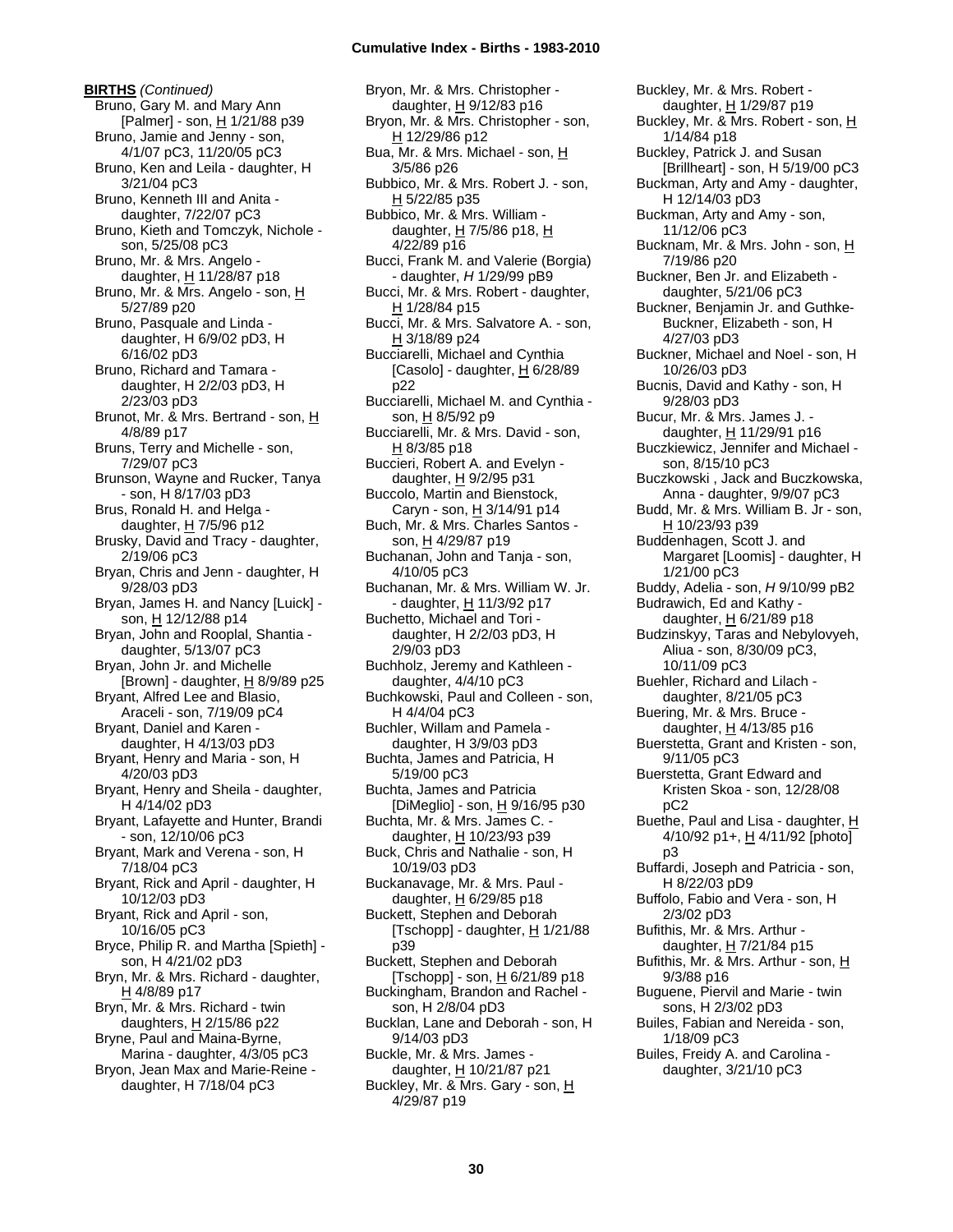**BIRTHS** *(Continued)* Builes, Nereida and Fabian daughter, 12/19/10 pC3, 12/12/10 pC3 Buis, Martin and Kathryn - twin sons, H 10/20/02 pD5 Buissereth, Luckner and Poulard, Louna - son, H 10/3/04 pC3 Buitrago, German and Rhonda Rae daughter,  $H$  9/19/97 pB2 Bukovcik, Mr. & Mrs. Steven daughter,  $H$  12/10/86 p31 Bukovcik, Stephanie - son, 12/13/09 pC3 Bukovcik, Steven J. and Darlene daughter, H 8/27/94 p31 Bukowski, Dan and Tina - daughter, H 11/18/01 pD3 Bukowski, Dan and Tina - triplets: daughter and two sons, H 2/3/02 pD3 Bukowski, Daniel Christine - son, 11/26/06 pC3 Bukowski, Jaroslaw and Maria daughter, 2/4/07 pC3, H 4/25/04 pD3 Bukowski, John and Kathleen daughter, H 11/30/03 pD3 Bulakowsia, Brian and Lisa daughter, 2/8/09 pD3 Bulakowski, Brian and Lisa - son, 7/8/07 pC3 Bulkley, Gary & Cathy C. - daughter, H 3/4/89 p17 Bullock, J.M. and Andrews, Shellian daughter, 1/9/05 pC3 Bullock, James C. and Correa, Maria - son, H 4/1/95 p28 Bullock, Mr. & Mrs. Peter - daughter, H 9/3/88 p16 Bullock, Stanley G. and Brenda Villalobos - son, H 11/4/01 pD3, H 11/11/01 pD3 Bulpitt, David H. and Denise daughter,  $H$  5/2/97 p15 Bulpitt, Dwight and Angelica daughter, 3/28/10 pC3 Bumber, Michael and Kerry [Stanley] - son,  $H$  10/8/94 p33 Bumber, Mr. & Mrs. Michael S. son, H 6/5/93 p33 Bumgarner, Christopher J. and Lesley - son, H 11/15/96 p15 Bunch, Johnnie and Michelle daughter, 8/12/07 pC3 Bunch, Johnnie and Michelle - son, H 12/15/02 pD3 Bundock, Bruce Jr. and Carrie - son, 6/19/05 pC3 Bunn, Mr. & Mrs. James - son, H 10/29/88 p15 Bunn, Mr. & Mrs. Thomas Jr. - son, H 10/6/84 p20 Bunsie, Rohan and Hinds, Camille -

daughter, 11/8/09 pC3

Bunting, Mr. & Mrs. James - son, H 11/16/83 p43 Bunting, Robert and Rebecca [Jones] - son, H 7/16/88 p23 Buono, Francesco and Anna - son, H 2/23/91 p13 Buono, Mr. & Mrs. Aniello - son, H 4/20/85 p18 Buono, Mr. & Mrs. Neil - son, H 7/14/83 p38 Buqani, Fatos and Elona - daughter, 9/6/09 pC3, 10/18/09 pC3 Burba, Albert W. and Colleen daughter, H 7/18/97 p15 Burbank, Gregory & Sheila daughter,  $H$  4/27/89 p24 Burbank, Mr. & Mrs. Gregory - son, H 9/13/86 p26 Burchard, Bruce B. and Wendy daughter, H 4/18/92 p10 Burden, Anthony G. and Cruz, Rosaura - son,  $H$  10/10/97 pB2 Burden, Mr. & Mrs. Stevie daughter, H 12/28/87 p12 Burden, Tyris L. and Stokes, Iris son, *H* 9/17/99 pB4 Burden, Tyris Sr. and Stokes, Iris son, H 3/17/02 pD3 Burdick, John M. and Elizabeth son, H 4/16/94 p30 Burdick, Mr. & Mrs. John - son, H 5/19/90 p19 Burdizicki, Les and Jowita - son, H 9/19/04 pC3 Burdzicki, Les and Jowita daughter, 6/25/06 pC3 Burey, Lennox and Bender-Burey, Kiona - son, 6/11/06 pC3 Burger, Robert W. and Mary daughter,  $H$  12/24/94 p33 Burgess, Damon Lamont Johnson and Terri - son, H 12/2/01 pD3 Burgess, Mr. & Mrs. Eric - daughter, H 11/16/83 p43 Burgess, Mr. & Mrs. William - son, H 4/16/86 p29 Burgess, Robert and Jennifer daughter, H 2/1/04 pD3 Burgess, Thomas A. and Kremer, Jacalyn - son, H 1/31/97 p12 Burigo, Mr. & Mrs. Thomas daughter, H 7/29/89 p13, H 10/7/87 p18 Burigo, Thomas and Janice - son, H 1/2/91 p17 Burkat, Tomasz and Turczyn, Beata - son, 2/18/07 pC3 Burke, Charles and Tami Roffman son, <u>H</u> 4/3/93 p31 Burke, Chris and Lynn [Kolenda] son, H 2/15/92 p23 Burke, Daniel and Tiffany - son, 11/6/05 pC3 Burke, James and Judy - son,

5/26/02 pD3 Burke, Jim and Judy - son, H 8/29/04 pC3 Burke, Michael and Lynn - son, *H* 7/30/99 pA10 Burke, Michael P. and Mary [Pruden] - daughter, H 2/10/02 pD3 Burke, Mike and Lynn [Bodetka] son, H 5/20/95 p28 Burke, Mr. & Mrs. David - son, H 8/21/93 p28 Burke, Mr. & Mrs. E. J. Jr. daughter, H 9/11/93 p29 Burke, Mr. & Mrs. Edmund J. - son, H 6/14/96 p15 Burke, Mr. & Mrs. Patrick daughter, H 5/19/90 p19 Burke, Mr. & Mrs. Paul - son, H 8/23/86 p17 Burke, Mr. & Mrs. Paul A. - son, H 1/23/85 p31 Burke, Mr. & Mrs. Stephen daughter,  $H$  10/18/89 p23 Burke, Patrick R. and Kimberly S. son and two daughters, 5/15/05 pC3 Burke, Robert and Olga - son, 5/10/09 pC3 Burke, Stephen P. and Hilda [Rodriguez] - daughter, *H* 9/17/99 pB4 Burke, William J. and Lynn [Vandermeulen] - daughter, H 5/4/01 pD6 Burkhardt, Bill and Stacy - son, H 2/24/02 pD3 Burkhart, Michael H. and Prudence [Kattelle] - daughter,  $H$  9/18/85 p45 Burley, Jim and Jo - daughter, H 5/26/02 pD3 Burley, Jim and Jo Hanley - son, H 8/31/03 pD3 Burmeister, Mr. & Mrs. Leslie - son, H 5/16/84 p35 Burnaman, Phillip R. II and Deborah - daughter, H 5/2/97 p15 Burnes, Marcus and Cook, Rhonda daughter, 6/22/08 pC3 Burnes, Marcus and McKeithen, Latayia - daughter, 7/30/06 pC3 Burnett, Damion and Richie, Kandine - son, H 8/4/02 pD3 Burnham, Mr. & Mrs. J. Randolph daughter, H 7/22/87 p18 Burnham, Mr. & Mrs. Phillip daughter,  $H$  5/28/83 p23 Burnham, Mr. & Mrs. Phillip H. - son, H 10/23/93 p39 Burnham, Philip and Kimberly [Jones] - daughter, H 6/4/83 p13 Burns, David and Tara - daughter, H 6/9/02 pD3, H 6/16/02 pD3

Burke, James and Maria - son, H

12/31/06 pC3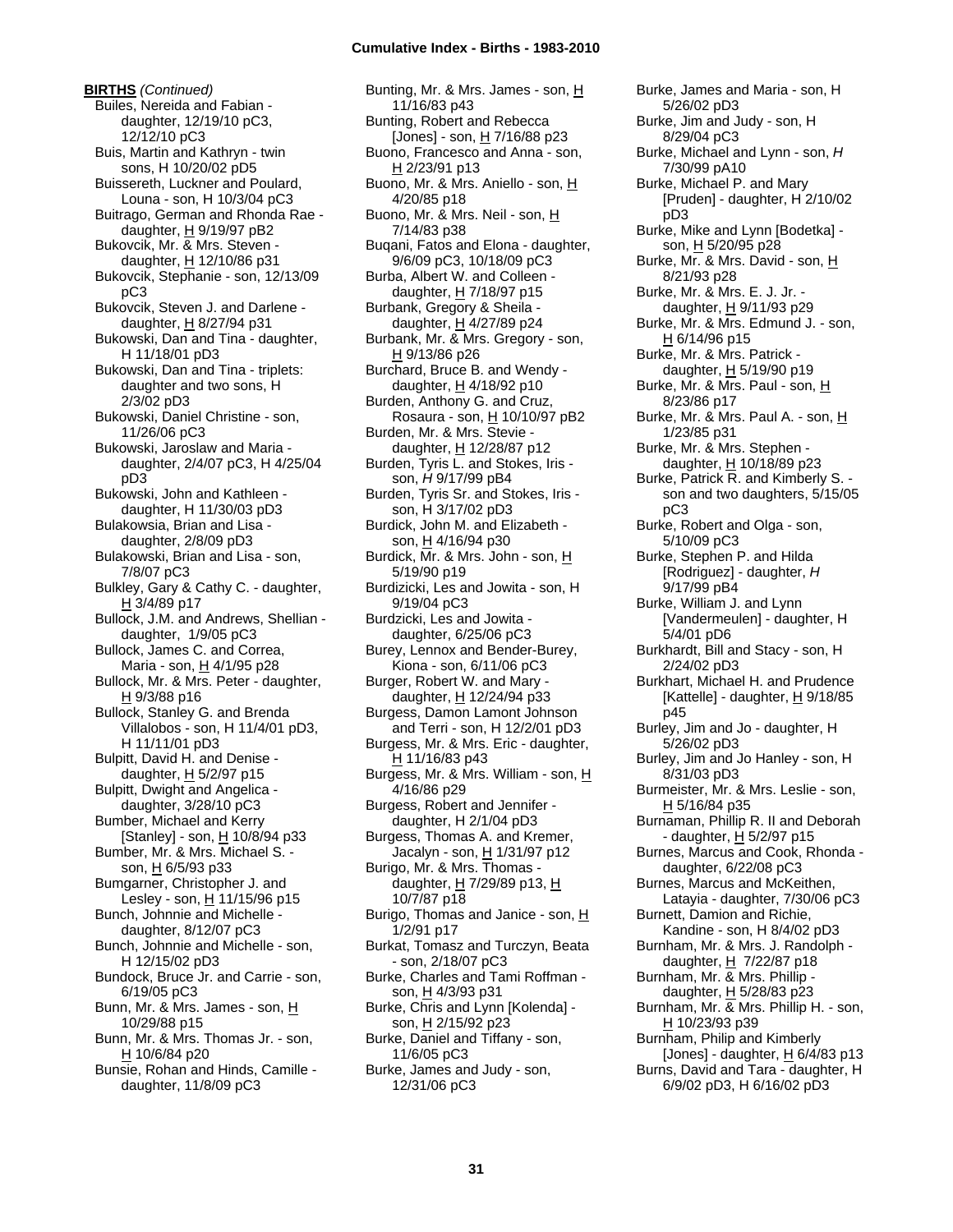**BIRTHS** *(Continued)* Burns, Greg and Sara - son, 1/7/07 pC3, 7/27/08 pC2 Burns, Gregory and Donna daughter, H 3/14/91 p14 Burns, Gregory and Sara - daughter, 1/23/05 pC3 Burns, Lansing and Deborah daughter, H 1/27/02 pD3 Burns, Mark V. and Hilary daughter, H 8/21/98 pA13 Burns, Mark V. and Hilary - son, H 3/22/96 p14 Burns, Mr. & Mrs. William W. daughter,  $H$  2/6/93 p32 Burns, Paul and Christine [Pennington] - daughter, H 12/19/92 p36 Burns, Sara and Greg - daughter, 8/15/10 pC3 Burns, Thomas and Kimberly - twin sons, 9/24/06 pC3 Burns, Thomas H. and Katharine son, H 8/27/94 p31, H 10/25/96 p15 Burns, Tim and Katherine Ann [Favano] - son, H 2/27/91 p11, H 11/22/96 p15 Burns, Tim and Kathy [Favano] son, H 6/11/94 p30 Burns, Tom and Kim - son, H 2/2/03 pD3, H 3/2/03 pD3 Burns, Wayne and Elizabeth daughter, 2/21/10 pC3 Burns, Wayne and Elizabeth - son, 12/4/05 pC3, 11/11/07 pC3 Burr, Alan C. III and Sharon Thompson - son, 9/4/05 pC3 Burr, Cameron R. and Carol - son, H 7/25/97 p14 Burr, Christopher D. and Patricia son, H 10/18/96 p14 Burr, Donald Field II and Elizabeth [Duquette] - twin daughters, H 10/27/90 p24 Burr, Mr. & Mrs. Alan - son, H 5/3/86 p17 Burr, Mr. & Mrs. Bruce - daughter, H 12/22/88 p18 Burr, Mr. & Mrs. Christopher C. daughter,  $H$  8/26/92 p13 Burr, Mr. & Mrs. John - son, H 6/29/85 p18 Burris, Larry R. and Florio, Kathryn daughter, *H* 1/29/99 pB9 Burroughs, Travis and Morales, Monica Y. - daughter, 10/9/05 pC3 Burroughs, Travis D. and Morales, Monica Y. - daughter, 12/28/08 pC2 Burrows, Anthony and Michel [Baradich] - daughter, H 5/31/83 p15 Burrus, Shelton and Hill, Viola daughter, H 4/7/02 pD3

Burston, Joshua and Lori - daughter, H 8/8/04 pC3 Burston, Joshua and Loriann daughter, H 10/27/02 pD5 Burston, Seth and Karen - daughter, H 3/10/02 pD3 Burt, Christopher and Kathryn - twin sons, 3/13/05 pC3 Burt, Christopher E. and Kathryn son, H 10/10/97 pB2 Burt, Mr. & Mrs. Steven S. - son, H 12/14/91 p16 Burt, Steven P. and Elizabeth - son, H 7/23/94 p30 Burton, Elijah and Silpot, Eandra son, 6/11/06 pC3 Burton, Mr. & Mrs. Donald H. daughter,  $H$  6/9/84 p14 Burton, Rob Jr. and Stacey - son, 9/4/05 pC3 Burton, Robert Jr. and Stacey daughter, H 6/22/03 pD3 Burton, Robert Jr. and Stacy daughter, 8/30/09 pC3, 10/11/09 pC3 Burton, She-Lan - son,  $H$  7/11/97 p14 Buscardo, Stephen and Lorraine daughter, H 10/12/03 pD3 Busch, Greg and Levin, Maria daughter, 12/31/06 pC3 Busch, Greg and Maria - son, H 8/8/04 pC3 Busch, Mathew and Carrie-Lynn son, H 4/27/03 pD3 Bush, Alan and Kate - son, H 3/14/91 p14 Bush, Elan and Kate [Flagg] daughter, H 12/30/92 p10, H 12/19/92 p37 Bush, Michael and Elizabeth - son, H 11/8/90 p17 Bush, Mr. & Mrs. Charles - son, H 9/18/89 p15 Bush, Mr. & Mrs. Charles Jr. daughter, H 2/24/88 p30 Bush, Mr. & Mrs. John - son, H 7/29/89 p13 Bush, Mr. & Mrs. John J. - son, H 3/7/92 p10 Bush, Randy and Denise - daughter, H 6/1/03 pD3 Bushell, Victor and Lori - daughter, H 3/24/02 pD3 Busk, Frederick T. and Andrea [DiLascia] - daughter, *H* 7/9/99 pA12 Bussiere, Michael and Ruth daughter, H 11/8/90 p16 Bussiere, Mr. & Mrs. Dennis - son, H 3/24/90 p13 Bustell, Michael and Margaret - son, 5/1/05 pC3 Bustillo, Alex and Ada - son, 1/23/05 pC3, 2/20/05 pC3

Bustillo, Francisco and Hernandes-Ramos, Jeanette - son, 11/5/06 pC3 Butera, Scott and Denise - son, H 6/20/04 pC3 Butler , Alberto Torres and Marguita daughter, 11/13/05 pC3 Butler, Bill and Michelle - daughter, H 5/30/04 pC3 Butler, Bill and Michelle - son, 2/25/07 pC3 Butler, Brian and Angela - twin sons, 10/5/08 pC3 Butler, Derrick and Tamburri, Tuesday - daughter, 6/24/07 pC3 Butler, Glenn and Gordon, Tia daughter, H 8/4/02 pD3 Butler, Joe and Sandy - son, H 7/20/03 pD3 Butler, John T. and Deborah - son, H 2/7/97 p14 Butler, Keith and Gina - daughter, 12/17/06 pC3 Butler, Marquita and Torres, Alberto daughter, 12/21/08 pC2 Butler, Michael and Megan daughter, H 12/2/01 pD3 Butler, Mr. & Mrs. John - daughter, H 5/19/90 p19 Butler, Mr. & Mrs. L. Peter daughter, H 9/24/87 p14 Butler, Mr. & Mrs. Pierce - son, H 9/4/86 p14 Butler, Mr. & Mrs. Stephen - son, H 7/2/87 p27 Butler, Paulino and Gay, Jeanette daughter, 7/30/06 pC3 Butler, Thomas and Lisa - daughter, 10/2/05 pC3 Butler, Thomas and Lisa - son, H 5/25/03 pD3 Butta, Thomas and Jan [Kennedy] son, H 12/30/92 p10, H 12/19/92 p37 Buttenwieser, William L. and Diserio, Eugenie - son, H 2/2/01 pC3 Butterfield, Bruce S. and Karin L. [Wittlinger] - daughter, H 1/25/88 p16 Butterly, Mr. & Mrs. William - son, H 4/8/89 p17 Buttine, Mr. & Mrs. Christopher daughter, H 11/1/88 p20 Buttler, Thomas and Kirstin - son, 11/15/09 pC4 Buzzeo, Alphonse and Lisa-beth son, H 11/17/02 pD3, H 12/29/02 pD3 Buzzeo, Anthony M. and Donna [Dispagna] - daughter, H 12/30/01 pD3 Buzzeo, Daniel and Tonia daughter, 7/19/09 pC3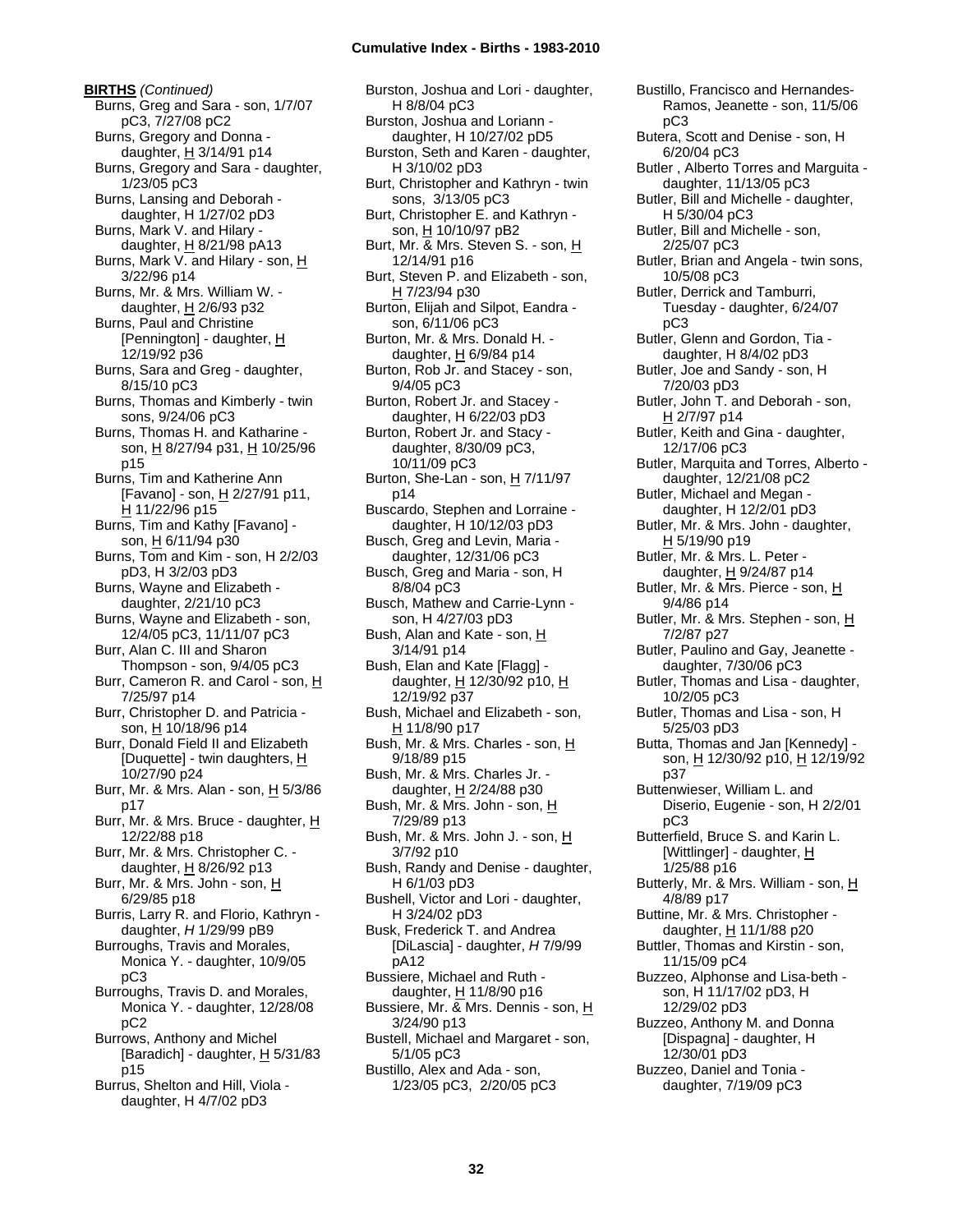**BIRTHS** *(Continued)* Buzzeo, Daniel and Tonia - son, 9/16/07 pC3 Buzzeo, Mr. & Mrs. Jesse daughter, H 8/3/85 p18 Bvruschi, Charles R. and Susan son, H 12/9/95 p31 Byck, Lucas J. and Marnie [Modugno] - son, *H* 7/9/99 pA12 Byington, James G. and Lynne daughter, H 4/25/97 p15, H 2/28/97 p22 Byington, Mr. & Mrs. James Jr. son, H 7/6/87 p15 Byle, Mr. & Mrs. Andrew - daughter,  $H$  8/11/84 p16 Bynes, Thomas III and Walker, Tanya - daughter, 7/11/10 pC3 Bynum, Shawn and Jamie Peterson daughter, H 4/27/03 pD3 Byrne, Patrick and Susan daughter, H 8/3/03 pD3 Byrne, Ted and Katherine daughter, 6/12/05 pC3, H 1/19/03 pD3 Byrne, Ted and Katherine - son, 2/25/07 pC3 Byrnes, Mr. & Mrs. David - son, H 8/11/84 p16 Byrnes, Robert and Christiane daughter, 12/2/07 pC3 Byrnes, Timothy and Sofia daughter, 12/17/06 pC3 Byrnes, Timothy and Sofia - son, H 2/2/03 pD3, H 2/16/03 pD3, H 2/23/03 pD3, H 12/2/01 pD3 Byrnes, Timothy F. and Cynthia son, H 9/2/95 p31 Byron, Jean and Marie - daughter, 3/19/06 pC3 Byron, Willand Diane - daughter, H 12/22/02 pD3 Byxbee, Kevin and Maureen [Lahey] - daughter, H 2/6/85 p24 Byxbee, Mr. & Mrs. Frederick daughter,  $H$  8/3/85 p18 Byxbee, Mr. & Mrs. James - son, H 10/24/87 p19 Caban, Carlos Alberta and Stephenson-Caban, Alicia Angela - son, 6/1/08 pC3 Caban, Carlos and Alicia - son, 7/17/05 pC3 Cabello, Elvis - son, H 1/27/02 pD3 Cabello, Thom and Torres, Carmen daughter, 2/28/10 pC3 Cabera, Carlos and Cruz, Josilyn son, H 11/17/02 pD3, H 12/29/02 pD3 Cabera, Orlando and Linda daughter, H 4/14/02 pD3 Caberra, Geovanny and Garcia, Brenda - son, H 3/31/02 pD3 Caberra, Juan and Munive, Rebbeca - daughter, 2/7/10 pC3

Cabirol, Jean-Marc and Fontes, Sylvie - son, 12/6/09 pC2 Cable, Derek and Andrea daughter, H 7/4/04 pC3 Cabot, Mark and Renugaa - son, 11/4/07 pC3 Cabral, Kevin and Accettullo. Laura son, 4/19/09 pC3 Cabral, Mr. & Mrs. Abel - daughter, H 9/10/88 p17 Cabral, Mr. & Mrs. Abilio - son, H 6/29/85 p18 Cabral, Mr. & Mrs. Albert - son, H 4/8/87 p20, H 8/21/93 p28, H 10/27/84 p16 Cabral, Mr. & Mrs. John - son, H 7/23/88 p15 Cabral, Wascal and Maria - son, 1/23/05 pC3 Cabrera, Juan and Michele daughter, H 5/4/03 pD3, H 4/20/03 pD3 Cabrera, Juan and Pellicone-Cabrera, Sasha - daughter, 8/19/07 pC3 Cabrera, Linda and Orlando daughter, 12/6/09 pC2 Cabrera, Luis and Blance daughter, 5/27/07 pC3 Cabrera, Mario and Marlene daughter, H 6/22/03 pD3 Cabrera, Mr. and Mrs. Juan daughter, 4/25/10 pC3 Cabrera, Rey Norman and Matute, Wendy - son, H 7/4/04 pC3 Cabrera, Roberto and Martinez, Karolina - daughter, 8/13/06 pC3 Cabrera, Segundo and Cuji, Maria daughter, H 9/7/03 pD3 Cabrere, Carlos and Cruz, Josilyn daughter, H 8/8/04 pC3 Caccamo, Nicole and Anthony - son, 12/26/10 pC3 Caceres, Alejandro and Orbane, Jaqueline - son, H 5/9/04 pC3, H 5/16/04 pC3 Caceres, Carlos and Ana daughter, 12/16/07 pC3 Caceres, Jorge A. and Aleyda - son, H 8/26/95 p32 Caceres, Julio and Portillo, Lubia daughter, 5/29/05 pC3 Cackowski, Shawn and Bagley, Brenda - son, 9/27/09 pC3 Cackowski, Stanley Jr. and Dana daughter, 12/3/06 pC3 Caddens, Mr. & Mrs. Stephen M. son, H 5/23/91 p14 Cadena, Jean and Montero, Diana daughter, H 8/15/04 pC3 Cadet, Bernadette - son, H 5/26/02 pD3 Cadotte, Mr. & Mrs. Richard daughter,  $H$  4/8/87 p20 Cadotte, Richard and Marybeth [Donnelly] - son,  $\underline{H}$  6/29/89 p18

Cadotte, Richard G. and Mary Beth [Donnelly] - daughter, H 12/19/90 p28 Cadoux, Peter J. and Sally - son, H 7/5/96 p12 Caetano, Mr. & Mrs. Robert - son, H 7/21/84 p16 Cafarchio, Michael and Joanne daughter, 5/24/09 pC3, 6/21/09 pC3, 3/29/09 pC3 Cafaro, Craig and Gina Rae - son, 8/9/09 pC3 Cafero, Donald and Lorraine - son, H 9/24/94 p31, H 2/10/92 p10 Cafero, Lawrence F. Jr. and Barbara [Englert] - daughter,  $H$  2/19/86 p36 Caffer, Ewerton and Santos, Amanda dos - son, 6/25/06 pC3 Caffery, Mr. & Mrs. William - son, H 7/6/88 p14 Caffery, William J. and Colleen son, H 8/12/95 p30 Caffrey, Mr. & Mrs. George - son, H 7/27/89 p17 Caffrey, Mr. & Mrs. William - son, H 8/26/89 p22 Cagninelli, Giovan Battista and Chekmareva, Anna - son, 10/25/09 pC5 Cahill, Doug and Stacy - daughter, H 3/2/03 pD3 Cahill, Doug and Stacy - son, H 6/27/04 pC3 Cahill, Thomas S. and Celina [Miekina] - daughter,  $H \frac{9}{3}$ 88 p15 Cahill, Thomas Stephen and Celina [Miekina] - daughter,  $H$  8/1/84 p29, H 11/6/85 p40 Cahn, Colleen Grant and James Ellis - daughter, 8/15/10 pC3 Cahuas, Adelaida and Esteban daughter, 7/30/06 pC3 Cahuas, Estaban and Adelaida daughter, H 2/2/03 pD3, H 2/23/03 pD3 Cahuas, Esteban and Adelaida son, H 12/26/04 pC3 Caidor, Jean Parnci and Molin, Michelle - daughter, H 1/5/03 pD3 Cain, Jonathan and Russo-Cain, Joanne - son, 2/6/05 pC3 Cain, Mr. & Mrs. Keith - son, H 5/2/84 p40 Cairo, Mice and Marie - daughter, 5/20/07 pC3 Cairo, Mr. & Mrs. Gary - son, H 8/31/91 p12 Calabrese, James D. and Mary Anne [Forte] - son, H 5/26/00 pC2, H 3/31/02 pD3 Calabrese, Marc and Jeanette daughter, H 4/20/03 pD3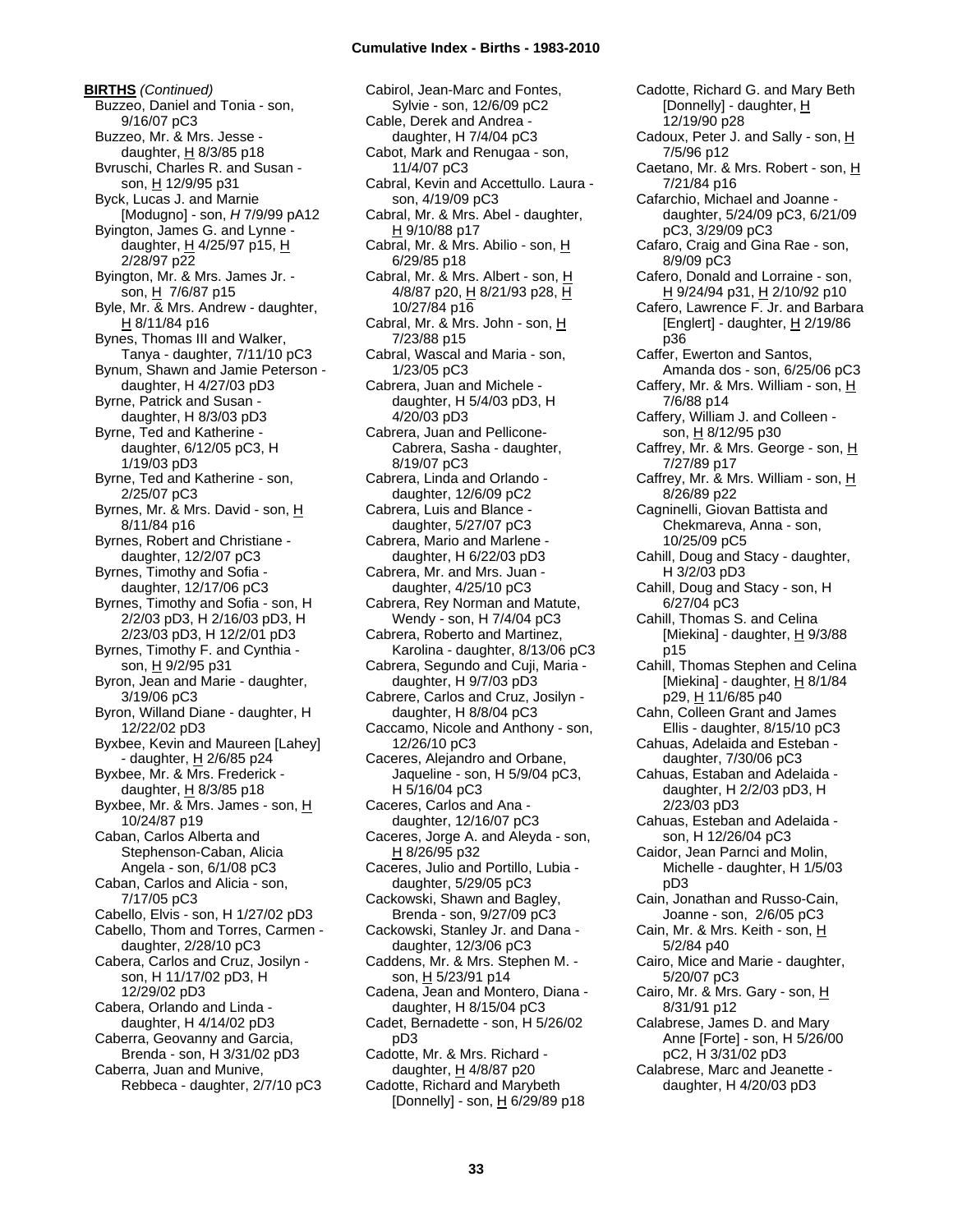**BIRTHS** *(Continued)* Calabrese, Marc and Jeanette - twin daugthers, 12/25/05 pC3 Calabrese, Michael and Lori - son, 8/28/05 pC3 Calabrese, Paul and Schlesinger, Kristen - daughter, 2/13/05 pC3 Calabrese, Robert J. and Mary [D'Andrea] - son, H 5/19/02 pD3 Calabrese, Robert M. and Mary son, H 7/11/97 p14, H 3/28/97 p16 Calabro, Mario and Joan - daughter, H 5/26/02 pD3 Calabro, Mr. & Mrs. Christopher son, H 12/21/89 p17 Calahan, Lawrence Fox II and Lauren Whitman [Kimberly] son, H 7/13/88 p32 Calam, Henry and Julie - daughter, H 11/16/03 pD3 Calanca, Tony and Pat [Dolson] son, H 12/2/87 p20 Calarco, Christopher P. and Suzanne [Grotto] - daughter, H 6/2/02 pD3 Calarco, Frank and Nicole daughter, H 11/25/01 pD3 Calbick, Mr. & Mrs. Chester C. boy, H 12/14/91 p16 Caldarone, Nicholas Jr. and Jacqueline - daughter, 6/29/08 pC3 Calderon, Abraham and Norma [Sevilla] - son, H 2/25/92 p21 Calderon, Alfredo and Ryan, Kristy daughter, H 3/9/03 pD3 Calderon, Mr. & Mrs. Samuel daughter, H 1/10/87 p15 Calderone, Cesar and Magdelena son, H 10/3/04 pC3 Calderson, Cesar and Magdalena son, 9/17/06 pC3 Caldwell, Christopher and Lynne son, H 3/16/03 pD3 Calhoun, Mr. & Mrs. John - son, H 5/31/83 p15 Calia, Fabio and Carina - twin son and daughter, 3/15/09 pC3 Calicchio, Amy Nevins and Giancarlo - son, 10/24/10 pC3 Califano, Donald and Cristen - son, 11/18/07 pC3 Calise, Mark and Thomasina - son, H 6/1/03 pD3 Calise, Mark and Thomasina [Lach] twins, H 8/8/97 p14 Calise, Michael S. and Lisa Ann [Mickune] - son, H 8/17/83 p22, H 8/13/83 p16 Calitri, Mr. & Mrs. Timothy daughter,  $H$  3/8/84 p14,  $H$ 11/4/85 p16 Calladio, Robert and Deborah [Montlick] - son,  $\underline{H}$  8/15/85 p17

Callagy, Mr. & Mrs. John M. daughter, H 8/3/88 p19 Callagy, Rory and Andrea daughter, 11/4/07 pC3 Callahan, Caleb and Sara daughter, 10/19/08 pC3 Callahan, Eugene J. and Elen A. [Ramirez] - son, H 2/14/97 p10 Callahan, Kevin and Sarah - son, H 1/19/03 pD3 Callahan, Liam and Laura - son, H 6/27/04 pC3 Callahan, Patrick M. and Elizabeth daughter, H 3/22/96 p14 Callahan, Richard J. and Megan daughter,  $H$  7/19/96 p14,  $H$ 8/14/98 pA10 Callahan, Shanecqua - daughter, 12/16/07 pC3 Callander, Mr. & Mrs. Brian daughter, H 12/14/88 p18 Callari, Paula - daughter, 5/14/06 pC3, H 12/21/03 pD3 Callazo, Fernando and Roman, Jennifer - son, H 7/20/03 pD3 Calle, Eddie and Martins, Jennifer daughter, H 3/3/02 pD3 Calle, Henry and Jenny - son, 8/27/06 pC3 Calle, Henry and Yenny - son, H 5/5/02 pD3 Calle, Michael and Jennifer - son, H 11/17/02 pD3, H 12/29/02 pD3 Callejas, Angel and Gagnon, Carolyn - daughter, H 5/5/02 pD3 Callery, Charles and Julie - son, 5/29/05 pC3, H 12/22/02 pD3 Callinan, Joseph M. and Deborah [Imbrogno] - son, H 5/19/02 pD3 Callington, Leon Shawn and Brown, Nina - daughter, 10/9/05 pC3 Calloway, Gregory and Heidi [Vogt] son, H 8/2/86 p18 Calloway, Mr. & Mrs. Gregory daughter, H 12/13/89 p19 Calmus, John and Holly - daughter, 6/3/07 pC3, 11/27/05 pC3 Calnan, H. IV and Barbara [Schrader] - daughter,  $H$  4/15/87 p15 Calorossi, John and Maureen - son, 3/20/05 pC3 Calorossi, John Jr. and Maureen daughter, 11/9/08 pC4 Calvar, Cleofe and Joselito - twin daughters, H 6/15/03 pD3 Calve, Dominick G. and Anne P. [Smith] - son, H 8/30/86 p18 Calvert, Channon D. and Christine [Schrader] - daughter, H 2/2/01 pC3 Calvert, Mr. & Mrs. Brian - son, H 6/3/87 p17, H 1/2/86 p14 Calvillo, Alex and Paola - son, 3/20/05 pC3

Calvillo, Alex E. and Paola A. daughter, 8/6/06 pC3 Calvin, Bill and Laurie [Davis] - son, H 8/31/91 p12 Calvin, William and Laurie [Bradley] son, H 2/6/88 p27 Calvo, Jorge and Jennifer daughter, 5/1/05 pC3 Calyanis, Jon and Poulard, Laury daughter, H 9/28/03 pD3 Calyanis, Jon and Poulard, Lauwry daughter, 2/4/07 pC3 Calyanis, William and Lisa - son, H 9/19/04 pC3 Calzone, Mr. & Mrs. Michael - son, H 4/22/87 p17 Calzone, Mr. & Mrs. Richard daughter, H 12/24/83 p16 Calzone, Mr. & Mrs. Richard James son, H 9/18/86 p14 Calzone, Mr. & Mrs. Thomas - son, H 9/21/85 p15, H 10/10/87 p22 Camacho, Alberto and Jennifer son, 10/7/07 pC3 Camacho, Nestor and Maria [Gonzalez] - daughter, H 2/16/01 pC2 Camardo, Daniel A. and Cheryl [Diprospero] - son, H 11/5/99 pB8 Cambarari, Mr. & Mrs. Giovanni daughter, H 10/26/85 p19 Cambareri, Mr. & Mrs. Giovanni daughter, H 10/7/87 p18 Cambareri, Mr. & Mrs. Salvatore daughter, H 12/22/84 p25 Cambareri, Nunzio and Joanne [Daniello] - daughter,  $H$  6/12/93 p33 Cambareri, Nunzio and Mary daughter, 5/29/05 pC3 Cambareri, Nunzio and Mary - son, H 5/18/03 pD3 Cambareri, Salvatore and Linda [Dammassa] - daughter, H 3/24/86 p19 Camche, Glenn P. and Jamie daughter,  $H$  10/25/96 p15 Cameau, Billy and Mayra daughter, H 8/31/01 pC2 Camerato, John P. and Kathy daughter, H 11/5/94 p31 Cameron, Eric and Kimberly - son, H 4/27/03 pD3 Cameron, Mark B. and Margaret daughter,  $H$  5/2/97 p15 Cameron, Mr. & Mrs. Gene daughter,  $H$  7/1/89 p17 Cameron, Mr. & Mrs. Nick - son, H 6/8/85 p16 Camerota, Pasqualie and Doreen daughter, H 12/21/03 pD3 Cameselle, Carlos and Real, Alejandra - son, H 8/18/02 pD3 Camey, Carlos and Merales, Adali son, 10/25/09 pC5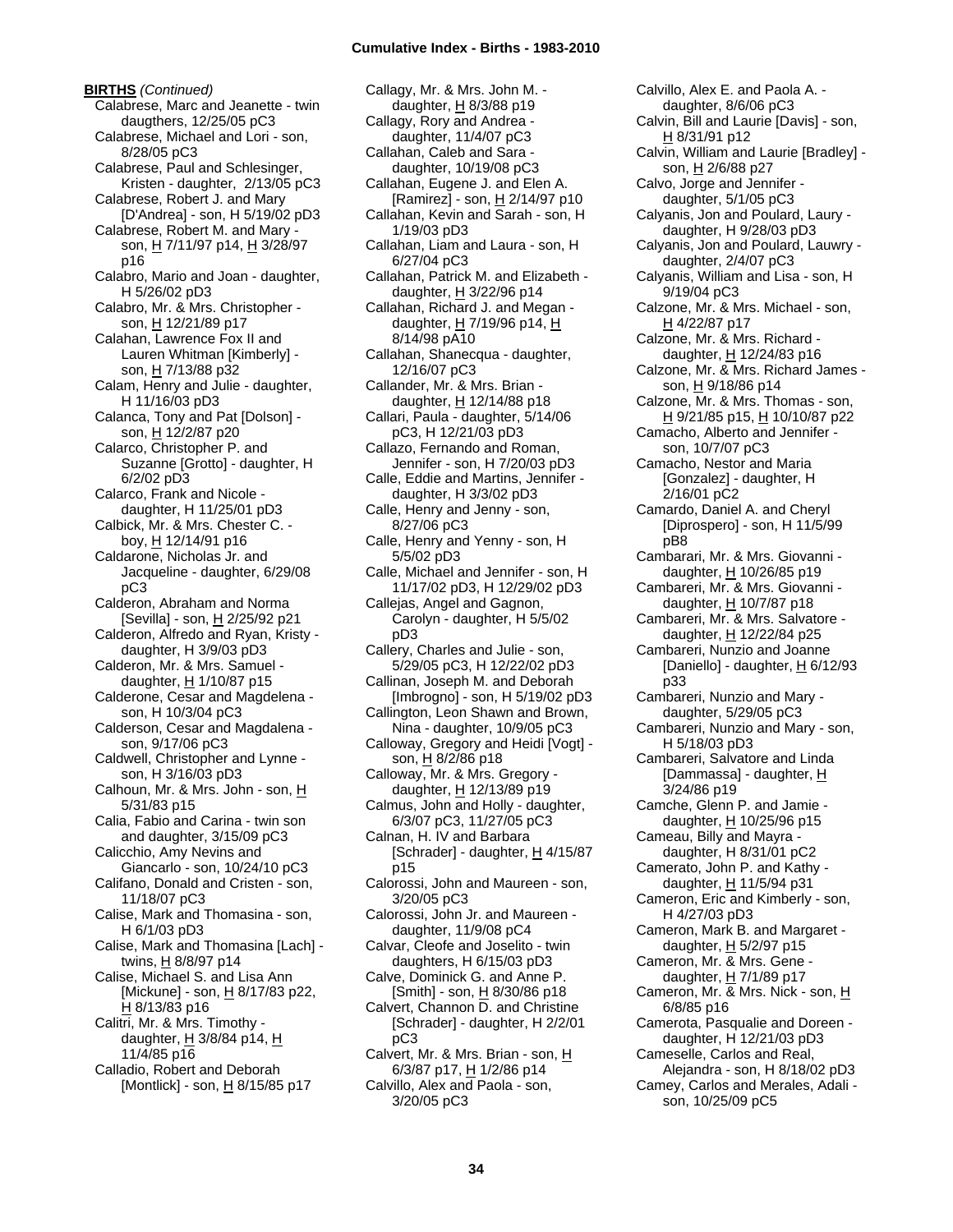**BIRTHS** *(Continued)* Camey, Luis and Gonzales, Emma daughter, 10/28/07 pC3 Camhi, Mr. & Mrs. Fred - daughter, H 11/5/86 p31 Camhi, Neil and Julienne - daughter, H 12/24/94 p33 Camhi, Stephen and Therese daughter,  $H$  2/23/91 p13 Camiloaga, Luis and Julca, Doris daughter, 5/16/10 pC3 Cammarano, Richard D. and Cristaine - daughter,  $H$  3/13/98 pB2 Cammarata, Edward and Dana son, H 9/7/03 pD3 Cammarica, Edward and Dana son, H 8/22/03 pD9 Cammarota, Antonio and Lisa daughter, H 11/10/02 pD3 Cammarota, Antonio and Lisa - son, 9/11/05 pC3 Campanella, Angelo Jr. and Sharon [Perniciaro] - daughter, H 1/18/86 p20 Campbell, Adrian and Natasha Pfeiffer - son, 2/26/06 pC3 Campbell, Christopher C. and Weingrad, Deborah - daughter, H 7/18/97 p15 Campbell, David and Anne [Crandall] - daughter,  $H$  11/5/86 p31 Campbell, Doug and Alison daughter, 3/15/09 pC3 Campbell, Douglas and Alison daughter, 11/26/06 pC3 Campbell, Douglas and Katherine [Curtis] - son, H 7/13/88 p32 Campbell, Douglas III and Gwynne [MacCol] - son, H 11/16/83 p35 Campbell, James and Kathleen [Crowley] - son,  $H$  9/26/97 pB2 Campbell, James J. and Kathleen [Crowley] - son, *H* 6/5/99 pB10 Campbell, Jim and Katie - son, H 4/4/04 pC3 Campbell, John and Linda - son, 12/6/09 pC2 Campbell, John and Tricia daughter, H 3/3/02 pD3 Campbell, Michael E. and Stephanie [Fisher] - daughter, H 5/18/01 pD5 Campbell, Mr. & Mrs. Mark - twin sons, H 2/7/87 p15 Campbell, Mr. & Mrs. Mark M. daughter,  $H$  12/14/91 p16 Campbell, Mr. & Mrs. Peter daughter,  $H$  3/9/89 p21,  $H$ 10/29/86 p22 Campbell, Mr. & Mrs. Randall R. daughter, H 8/31/92 p8 Campbell, Rashe and Morales, Valerie - son, H 4/25/04 pD3

Campbell, Raymond and Shine, Margaret - daughter, H 10/19/03 pD3 Campbell, Steven and Oliphant, Shakira - daughter, 7/9/06 pC3 Campbell, Stewart and Janice - son, 5/8/05 pC3 Campbell, Travis and Johnson, Morquita - daughter, H 9/19/04 pC3 Campisi, David and Janine daughter, H 12/15/02 pD3 Campos, Adolfo and Irene daughter, H 10/3/04 pC3 Campos, Rodrigo H. and Jimenez, Flory - son,  $H$  1/24/97 p12 Canal, Mr. & Mrs. Christopher daughter,  $H$  5/25/85 p19 Canales, Mr. & Mrs. Allan E. daughter, H 10/23/93 p39 Cancafe, Luis and Romero, Patricia daughter, H 10/19/03 pD3 Cancel, Mr. & Mrs. Luis - daughter, H 12/17/86 p35 Cancela, Edwin and Cresp, Elizabeth - son, H 2/17/02 pD3 Candacho, Jose and Lorada, Sheila son, 2/11/07 pC3 Candacho, Jose and Lozada, Sheila - son, 10/4/09 pC3, 8/30/09 pC3 Candiotti, Julio and Rodriguez, Camila - son, H 1/26/03 pD3 Candito, Pete and Deborah - son, 8/17/08 pC2 Cando, Dustin and Velasco, Paola daughter, 11/4/07 pC3 Cando, Dustin and Velasco, Paola son, 5/24/09 pC3, 6/21/09 pC3, 3/29/09 pC3 Candrea, Mr. & Mrs. Thomas - son, H 7/16/86 p35 Canepa, Jorge and Chiliquinga, Jenny - son, 7/9/06 pC3, 7/2/06 pC3 Canepa, Richard and Alejandra daughter, 6/25/06 pC3 Canevari, Barry James and Patricia son, H 3/23/01 pD2 Canevari, Brent and Angela daughter, H 11/25/01 pB3, H 11/18/01 pD3, H 4/18/97 p15 Canevari, Mr. & Mrs. Thaddeus T. daughter, H 12/14/91 p16 Canevari, Tysen and Maria - son, 12/25/05 pC3, H 10/26/03 pD3 Canevari, Tysen B. and Maria [Colacicco] - son, *H* 5/28/99 pB6 Canfield, James W. and Evelyn twins, <u>H</u> 2/11/95 p31 Canizales, Silvia Carina - daughter, 12/5/10 pC3, 11/28/10 pC3, 11/21/10 pC3 Cannas, Antonio and Yvette - son, H 1/11/04 pD3 Cannato, Mr. & Mrs. Joseph Jr. son, H 6/8/85 p16

Cannavino, Mr. & Mrs. John W. daughter, H 11/5/86 p31 Cannavino, Mr. & Mrs. John W. son, H 5/11/85 p18 Canning, Mr. & Mrs. Robert Gerard son, H 5/21/87 p21 Cannon, Garrett and Cindy - son, H 10/31/04 pC3 Cannon, John and Agnes - son, 8/12/07 pC3, H 12/21/03 pD3 Cannon, Peter J. and Nancy - son, H 12/9/95 p31 Cannuscio, Aubrey and Cynthia daughter, H 7/20/03 pD3 Cano, Santos and Velasquez, Dany son, 9/10/06 pC3 Cantalan, Rodolfo and Soto, Carmen - son, 3/19/06 pC3 Canter, Neil D. and Lisa - twins, H 1/14/95 p31 Cantey, Joseph and Zapata, Lisa daughter, 12/18/05 pC3 Cantey, Joseph E. and Cancel, Sandra - son, H 8/7/98 pA10 Cantey, Timmy and LaShawnda daughter, H 6/8/03 pD3 Cantrell, Michael and Caryn [Vicinus] - daughter,  $H$  8/17/91 p7 Canty, Dave and Anne-Marie - son, 4/6/08 pC3 Canty, David and Anne-Marie daughter, H 5/23/04 pC3 Canty, Mr. & Mrs. Timothy - son, H 8/15/89 p13 Canty, Mr. & Mrs. Willie - daughter, H 7/22/87 p18 Canzoneri, Mr. & Mrs. Anthony A. daughter, H 11/29/91 p16 Cao, Ying and Li, Ming - daughter, H 11/28/04 pC3 Capalbo, Bob and Jenni - son, 12/2/07 pC3 Capalbo, Robert and Jennifer daughter, H 9/29/02 pD5 Capalbo, Robert and Jennifer - son, 9/4/05 pC3 Capalbo, Steven and Atara - son, 7/6/08 pC3, H 11/23/03 pD3 Capanna, Antonio Jr. and Janine son, H 11/10/02 pD3 Capano, Mr. & Mrs. John - daughter, H 10/9/85 p27 Caparco, Stefanie - daughter, H 4/25/97 p15 Capece, Edward and Michele - son, H 1/6/02 pD3 Capelas, Giselle and Holley, Anthony - daughter, 9/14/08 pC3 Capeles, Rajesh and Jessica Lugo daughter, H 4/13/03 pD3 Capelli, Mr. & Mrs. Victorio daughter, H 2/11/89 p19 Capelo, Glen and Melissa - twin sons, H 10/31/04 pC3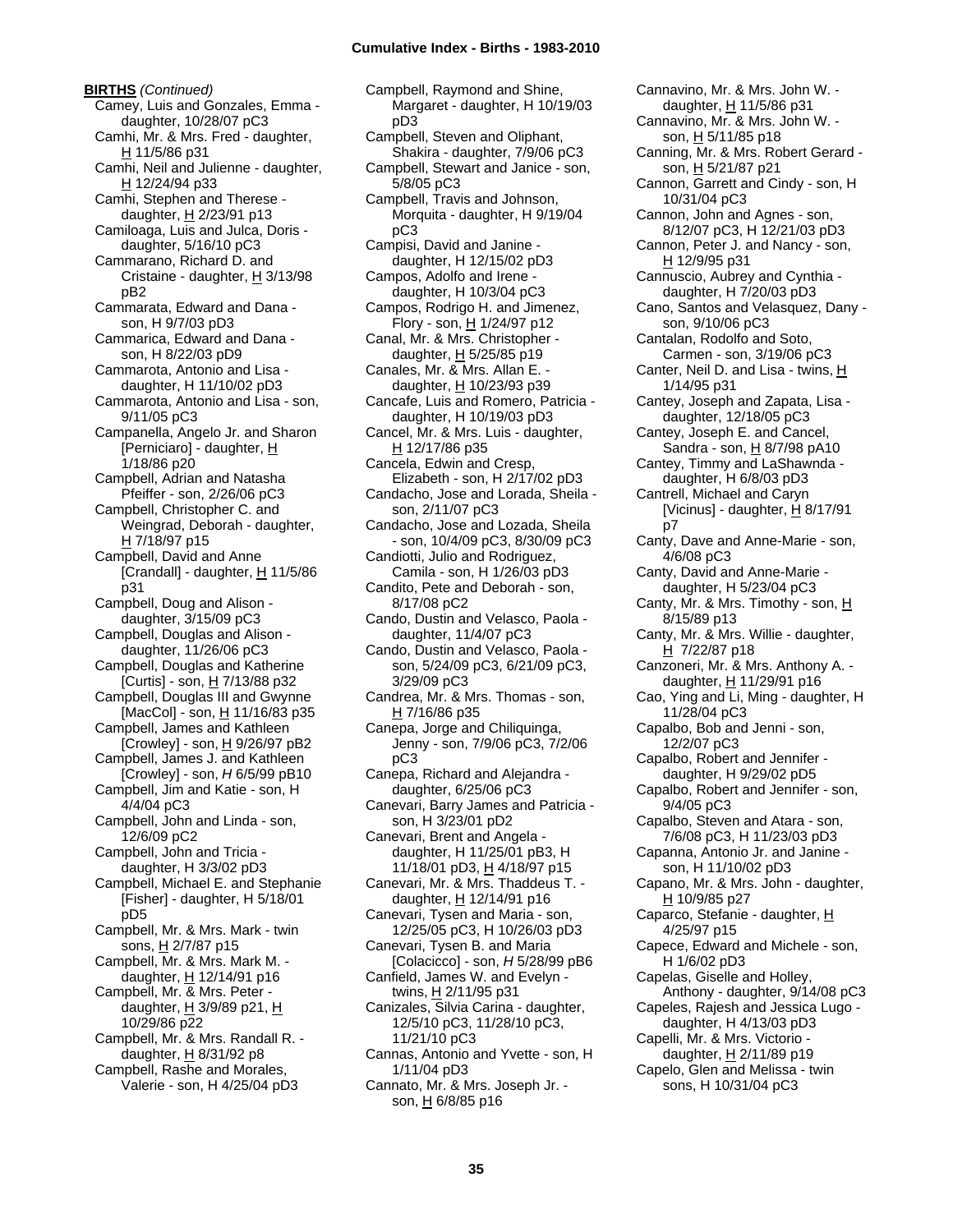**BIRTHS** *(Continued)* Capener, Simon and Nicole - twin sons, H 11/30/03 pD3 Caphas, John and Brown, Shanaya daughter, H 12/15/02 pD3 Capo, Mr. & Mrs. Thomas T. daughter,  $H$  9/20/91 p43 Capocci, Frank and Marissa daughter, H 9/1/02 pD3, H 8/25/02 pD3 Capocci, Jeremy and Shannon daughter, 2/11/07 pC3 Capodano, Mark A. and Karen [Bambach] - son, H 5/26/00 pC2 Capogrosso, Richard A. and Elliott, Beverly - son, H 7/14/00 pC2 Capomolla, Antonio and Stephanie son, 1/31/10 pD2 Capone, Jeffrey A. Sr. and Carolina [Cornejo] - son, *H* 8/6/99 pB4 Capone, Louis L. and Lisa daughter,  $H$  3/27/98 pB2 Capone, Louis L. and Lisa [Balazs] son, H 11/5/94 p31, H 8/20/94 p31 Caporale, Mr. & Mrs. William daughter,  $H$  10/15/94 p31 Caporale, Mr. & Mrs. William - son, H 9/5/97 pB2 Caporale, Mr. and Mrs. William R. son, H 2/18/00 pC3 Caporrino, Jason and Vanessa son, 9/11/05 pC3 Capozziello, Mr. & Mrs. Christopher son, H 1/30/93 p31 Capozzoli, Mr. & Mrs. Pasquale son, H 2/5/86 p27, H 6/23/84 p15 Cappadona, Russell C. and Maria [Kirouac] - son, *H* 5/28/99 pB6 Cappadona, Rusty and Maria - son, H 2/2/03 pD3, H 3/2/03 pD3 Cappadona, Thomas A. and Karen [Esposito] - son,  $H$  6/20/87 p20 Capparelli, Mr. & Mrs. Danny Sr. son, H 10/27/84 p16 Cappella, Claudio and Pam daughter, 5/27/07 pC3 Cappella, Claudio and Pamela daughter, 2/21/10 pC3 Cappelli, Mark and Kim - daughter, H 1/18/04 pD3 Cappelli, Philip and Sarah - son, H 9/26/04 pC3 Cappello, Brian D. and Kimberly daughter, H 1/21/95 p28 Cappello, Mr. & Mrs. Angelo daughter,  $H$  6/4/86 p34 Cappello, Mr. & Mrs. Pippino daughter, H 8/29/84 p30 Cappelo, Mr. & Mrs. Angelo daughter,  $H$  7/30/83 p14 Cappetta, John and Nancy Jo - son, H 8/4/02 pD3 Cappetta, John M. and Nancy Jo son, H 12/9/95 p31

Cappiali, Paul and Victoria - son, 6/13/10 pC3 Cappiello, John F. and Deborah [Perillo] - son, H 3/23/89 p27 Cappiello, Mr. & Mrs. John Jr. daughter, H 8/8/87 p18 Capriccio, Anthony and Parisi, Tiffany - daughter, 4/23/06 pC3 Capuano, Joseph A. and Ragin, Bernice - son, H 11/13/93 p29 Capuno, James and Somsanith Nith - daughter, 12/21/08 pC2 Caputo, Jeff and Jodi - son, H 1/27/02 pD3 Caputo, Mr. & Mrs. Carl - daughter, H 12/28/88 p19, H 12/28/87 p12 Caputo, Todd and Alison - twin daughter and son, H 8/4/02 pD3 Caraballo, Priscilla and Carlos - son, 10/24/10 pC3 Caragine, Philip and Christina [Musacchio] - daughter, H 2/10/02 pD3 Caram, Mr. & Mrs. Miguel - son, H 7/20/85 p17 Caratozzolo, Mimmo and Dawn son, 4/2/06 pC3, H 8/4/02 pD3 Caratozzolo, Mr. & Mrs. Carmelo daughter, H 9/24/87 p14 Carattini, Alexis and Aponte, Deanna - son, H 8/18/02 pD3 Caravakis, Mr. & Mrs. George G. daughter,  $H$  7/10/93 p29 Caravan, Mr. & Mrs. Barry - son, H 8/18/84 p16 Carbajal, Samuel and Rayes, Diana son, 2/18/07 pC3 Carbin, Jarlath and Celine daughter, H 7/6/03 pD3 Carbin, Jarlath and Celine - son, 12/17/06 pC3 Carbone, Mr. & Mrs. Garry daughter,  $H$  10/29/88 p15 Carbone, Mr. & Mrs. James - son, H 10/18/89 p23 Carbone, Mr. & Mrs. Lewis P. - son, H 6/8/85 p16 Carbonneau , Henri Paul III and Lori Jo - son, 10/16/05 pC3 Carbonnier, Frederic and Joanne son, H 7/11/04 pC3 Carchidi, Daniel and Lisa - daughter, H 3/3/02 pD3 Carcoran, Roger and Carol daughter, H 7/4/04 pC3 Card, Everett F. Jr. and Patricia [Masi] - son, H 7/19/96 p14 Card, Everett Jr. and Patricia [Masi] daughter, H 12/23/92 p9, H 12/5/92 p37, H 12/19/92 p37 Cardamone, James M. and Wendi daughter, H 10/31/97 pB2 Cardamone, James M. and Wendi son (sic), H 10/10/97 pB2 Cardamone, John P. and Jill [Gentry] - son, H 5/12/02 pD3

Cardamone, Joseph and Wendy son, H 2/2/96 p12 Carde, Javier and Plescia, Michelle son, 5/16/10 pC3 Cardenas, Jaime H. and Luz daughter, H 12/24/94 p33 Cardenas, Javier and Teresa daughter, H 3/12/94 p31 Cardenas, Jorge I. and Maria Gladys - daughter, H 1/13/02 pD3 Cardenas, Juan and Corona, Maria Ochoa - son, 6/26/05 pC3 Cardenas, Luis R. and Moreno, Janneth - son, H 12/16/01 pD3 Cardenas, Mr. & Mrs. Luis L. daughter, H 6/26/93 p29 Cardillo, Joseph and Cindy [Giannitti] - daughter, H 11/22/83 p11 Cardillo, Mr. & Mrs. Arthur - son,  $H$ 1/14/84 p18 Cardillo, Pasquale and Slattery, Jennifer - daughter, 8/21/05 pC3 Cardinale, Peter and Mary - son, H 2/6/98 pB5 Cardona, Carlos and Christina [Ruiz] - daughter, H 10/14/87 p19 Cardona, David and Susan daughter, H 4/15/95 p28 Cardona, Jimmy and Caroline daughter, 7/2/06 pC3 Cardona, Jose D. and Martinez, Ana - daughter, H 2/2/01 pC3 Cardona, Mr. & Mrs. David daughter, H 1/30/93 p31 Cardona, Mr. & Mrs. Victor - son, H 7/6/88 p14 Cardone, Robert and Kari daughter, 10/8/06 pC3 Cardoso, Aurelio and Catherine son, 3/15/09 pC3 Cardoza, Andrew and Jessica Moon - son, 11/29/09 pC3 Cardozo, Martin and Elizabeth - son, H 8/4/02 pD3 Careccia, Frank P. and Rosa - son, H 9/30/95 p35 Careccia, Mr. & Mrs. Frank P. - son, H 10/23/93 p39 Carella, David and Angela - son, 9/16/07 pC3 Carelli, Salvatore J. and Vanessa son, H 1/26/03 pD3 Carello, William M. and Jennifer [Jeffrey] - son, H 1/28/00 pC3 Carey, James and Robin - twin sons, H 2/15/04 pA6, H 2/29/04 pD3 Carey, Marlon and Margaret - son, H 4/14/02 pD3 Carey, Michael and Sheila - twin daughters, H 12/1/02 pD4 Carey, Michael G. and Sheila (Killion) - son, *H* 1/29/99 pB9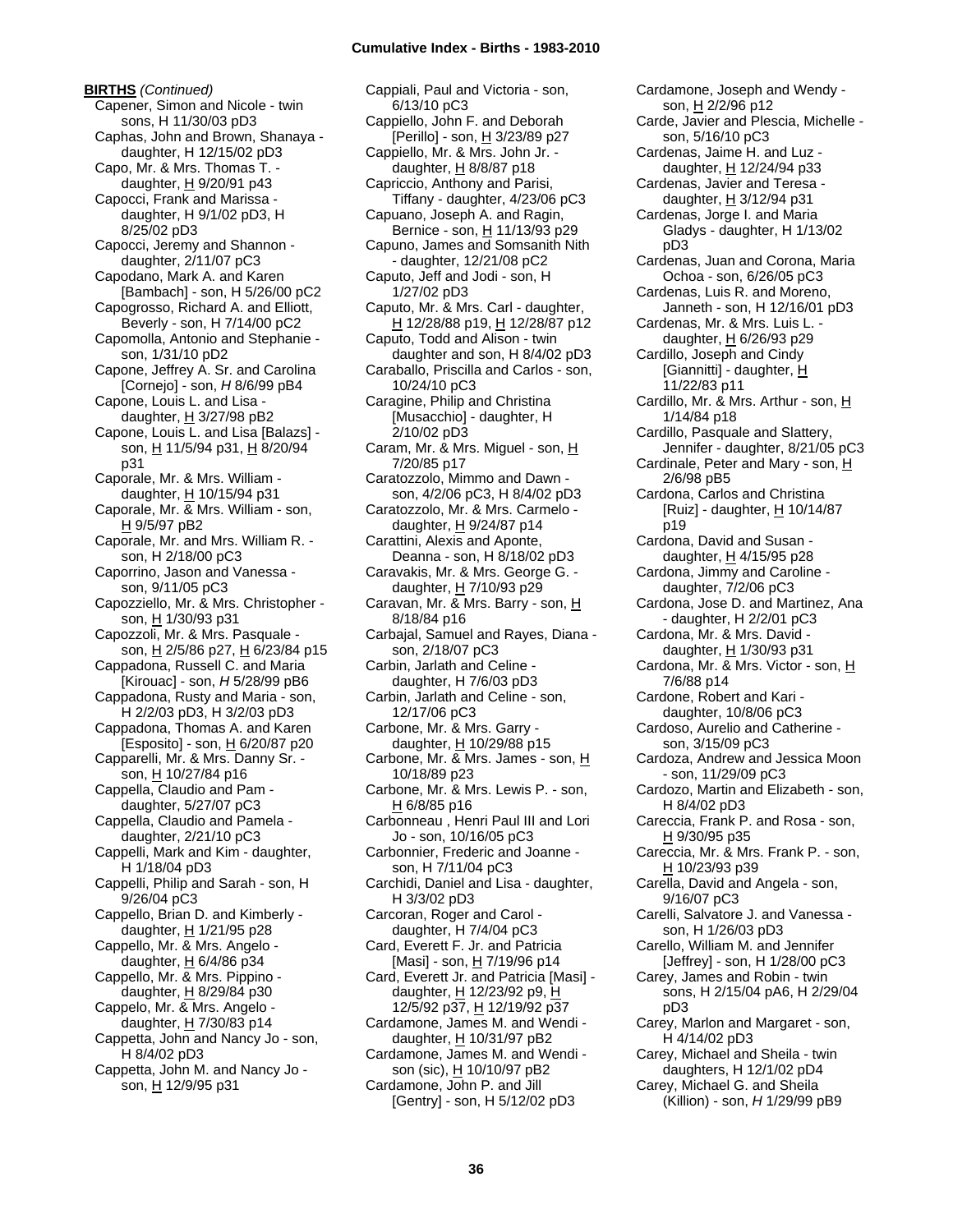**BIRTHS** *(Continued)* Carey, Mr. & Mrs. Harold H. daughter,  $H$  3/7/92 p10 Carey, Mr. & Mrs. Thomas daughter,  $H$  4/4/85 p14,  $H$ 11/28/87 p18 Carey, Paul and Elizabeth - son, H 10/6/02 pD5 Carford, Ernie and Emmy daughter, H 7/4/04 pC3 Carias, Carlos and Norma daughter, H 9/1/02 pD3, H 8/25/02 pD3 Carias, Ehio and Ramos, Amanda daughter, 8/19/07 pC3 Carias, Enio and Ramos, Amanda daughter, H 9/26/04 pC3 Carias, Jose Alejandro and Castillo, Deildre A. - son, 4/17/05 pC3 Carias, Omar and Godoy-Carias, Monica - son, 4/25/10 pC3 Carias, Witter Augusto and Contreras, Sandra J. - son, 7/26/09 pC3 Caricchia, Elio and Patti - son, H 4/6/03 pD3 Carignan, Paul and Diane [Guerrette] - daughter, H 3/21/87 p20 Carillo, John and Arroyo, Mayra daughter, H 12/9/01 pD3 Carillo, Miguel and Diaz, Mirta daughter, 2/14/10 pC3 Carimbocas, Russell M. and Rachel [Hercules] - daughter, H 2/11/00 pC3 Carioto, Mark and Davtyah, Melie son, 9/16/07 pC3 Carioto, Mark and Davtyan, Meline son, 1/24/10 pC3 Carioto, Mark and Meline [Davtyan] daughter, H 8/15/04 pC3 Carlan, John and Jennifer Donahue son, 1/30/05 pC3 Carlan, John Jr. and Jennifer - son, 2/18/07 pC3 Carlberg, Roy and Tara - daughter, 6/19/05 pC3, H 12/7/03 pD3 Carlin, Brian and Dona - son, 7/27/08 pC2 Carlo, John and Joan - daughter, 2/26/06 pC3 Carlo, John and Joan - son, 8/16/09 pC3 Carlo, Mr. & Mrs. Anthony - son, H 11/20/92 p14 Carlo, Richard and Mary - daughter, H 4/7/02 pD3 Carlo, Richard and Mary - son, H 12/12/04 pC3 Carlon, James P. and Levesque Anne-Marie - son, H 2/2/03 pD3, H 2/23/03 pD3 Carlos, Juan and Cabrera, Michele daughter, 3/30/08 pC3

Carlotti, Mr. & Mrs. Louis - daughter, H 7/22/87 p18 Carlquist, Mr. & Mrs. Stephan S. daughter, H 6/27/92 p11 Carlson, Alex and Laura - daughter, 7/10/05 pC3 Carlson, Brian and Laurel - son, 4/17/05 pC3 Carlson, Mark and Mellys - son, H 4/13/03 pD3 Carlson, Matthew and Dina - son, 1/25/09 pC3 Carlson, Mr. & Mrs. Dean - son, H 11/16/83 p43 Carlton, Peter and Sandra - son, 7/29/07 pC3 Carlucci, Leonard and Tina - son, H 9/19/04 pC3 Carlucci, Peter A. and Anna Marie [Rotelli] - son, H 4/28/02 pD3 Carlucci, Peter and Susan daughter, 9/9/07 pC3, H 6/15/03 pD3 Carlucci, Tony and Lya - daughter, H 9/12/04 pC3 Carman, Richard B. and Renee daughter,  $H$  3/13/98 pB2 Carmichael, Donald Earl Jr. and Hancock, Katina - son, 1/16/05 pC3 Carmichael, Russell and Bryant, Chantal - son, 1/30/05 pC3 Carmichael, Sherwin and Armistead, Karen - daughter, H 7/27/03 pD3 Carmona, Gloria - son, H 5/26/00 pC2 Carnavalla, James and Nancy - twin sons, H 12/9/01 pD3 Carneglia, Michael and Barbara L. [Calzone] - son,  $H$  2/13/90 p24 Carner, Paul and Penny - son, 4/2/06 pC3 Carnes, Wilder D. and Pamela daughter, H 11/5/94 p31 Carnes, Wilder D. and Pamela son, H 3/22/96 p14 Carnes, Wilder D. and Pamela [McKean] - daughter, H 4/6/01 pD2 Carney, Andrew and Tammy daughter, 9/14/08 pC3 Carney, Autouio and Maucilla, Debora - daughter, H 5/2/04 pC3 Carney, Gregory W. and Laura [Hardy] - son, H 10/9/98 pB3 Carney, Sean and Elizabeth - son, H 5/16/04 pC3 Carney, Sean and Elizabeth Ann son, 9/30/07 pC3 Carney, Timothy and Donna - son, H 12/1/90 p21 Caro, Libio and Ramos, Ana daughter, 2/20/05 pC3 Carolona, Wilson and Hernandez, Karen - son, 8/6/06 pC3

Caron, Philip and Debra - daughter, H 8/19/95 p31 Carothers, Mr. & Mrs. John daughter,  $H$  5/28/83 p23 Carozza, Christopher and Kiki daughter, 11/29/09 pC3 Carozza, Greg and Jennifer daughter, 5/6/07 pC3 Carozza, Greg and Jennifer - son, H 7/4/04 pC3 Carozza, Gregory and Jennifer son, H 12/15/02 pD3 Carozza, Laura S. and Michael daughter, 6/27/10 pC3 Carpanzano, Carmine and Dawn Marie - daughter, 2/19/06 pC3 Carpenter, Jennifer and John daughter, 10/17/10 pC3 Carpenter, Mr. & Mrs. Michael daughter, H 5/21/87 p21 Carpenter, Steven and Liz daughter, H 4/6/03 pD3 Carpenter, William T. and Jill - son, H 12/30/95 p31 Carpenter, William Thomas and Jill Elizabeth [Taloni] - son, H 11/11/95 p31 Carper, Meredith Ann and Keith Allan - son, 12/5/10 pC3 Carpineto, Dara and Roma, Claudio daughter, 4/20/08 pC3 Carpiniello, Christopher and Anne daughter, H 8/21/98 pA13 Carpino, Carl J. III and Kristin [Luzzi] - daughter, H 5/19/00 pC3 Carpino, David and Janine [Pelletier] - son, H 10/8/88 p19 Carpino, David J. and Janine [Pelletier] - daughter, H 9/5/97 pB2 Carpio, Diana - son, H 4/20/03 pD3 Carpio, Mirna - daughter, H 6/9/02 pD3, H 6/16/02 pD3 Carporale, Steven P. and Amelia daughter, H 4/23/94 p33 Carr, John Houston and Deborah [Laginestra] - son,  $\underline{H}$  8/15/83 p13 Carr, Matt and Kelly - son, H 12/14/03 pD3 Carr, Mr. & Mrs. Kevin K. - son, H 7/17/93 p31 Carrasco, Gladys and Garcia, Lester Alexander Mejia - son, 11/29/09 pC3 Carrasghillo, Efrain and Sanchez, Carmen - daughter, H 10/27/02 pD5 Carrasquero, Humbert and Eva son, 12/10/06 pC3 Carravone, John and Jennifer daughter, H 8/11/02 pD3 Carrera, Mr. & Mrs. Joseph - son, H 11/5/86 p31 Carrera, Vendeo and Hernandez, Bertila - daughter, 2/22/09 pC3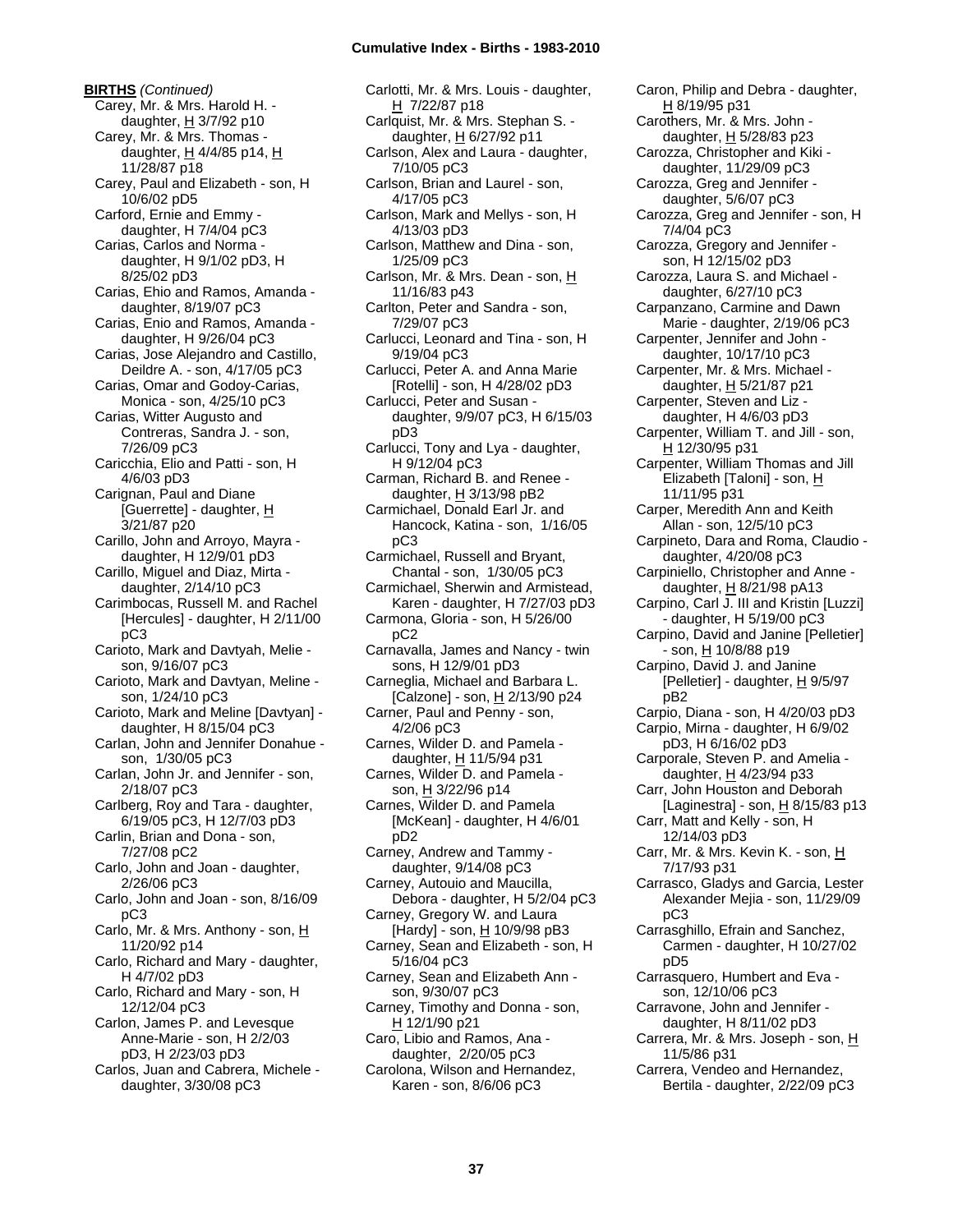**BIRTHS** *(Continued)* Carrera, Venedo and Hernandez, Bertila - daughter, H 8/8/04 pC3 Carrero, Odalis and Valencia, Miltong - daughter, 9/2/07 pC3 Carrero, Rafael Jr. and Eileen daughter,  $H$  4/25/97 p15 Carrero, Rafael Jr. and Eileen [Colon] - son, H 5/12/00 pC3 Carresca, David and Sarah daughter, 4/29/07 pC3 Carreso, Timothy and Suzanne daughter, 4/16/06 pC3 Carrier, James and Shannon daughter, H 1/19/03 pD3 Carrier, James and Shannon - son, H 1/25/04 pD3 Carriera, Christopher J. and Maryanne - daughter, H 10/4/96 p14, H 8/30/96 p26 Carriera, Christopher J. and Maryanne [O'Connell] daughter, H 1/28/00 pC3 Carriera, Mr. & Mrs. Joseph daughter, H 7/27/89 p17 Carriero, John and Leslie - son, H 9/17/94 p31 Carriero, Kevin M. and Mottolese, Cynthia - daughter, H 1/21/00 pC3 Carriero, Kristi and Michael daughter, 8/29/10 pC3 Carriero, Philip L. and Julie [Santora] - son, H 5/19/00 pC3 Carriero, Tony and Colleen - son, H 7/25/04 pC3 Carrillo, Jorge and Garrido, Wendy son, H 3/7/04 pC3 Carrillo, Neri and Cruz, Mayra - son, 8/21/05 pC3 Carrillo, Oscar and Sandra - son, 12/11/05 pC3 Carrillo, Santos C. and Hernandez, Iris N. - son, 10/21/07 pC3 Carrilo, Oscar and Sandra daughter, H 7/27/03 pD3 Carringon, Ryan and Patricia daughter, 2/28/10 pC3 Carriscia, David and Lawton - son, 1/18/09 pC3 Carroll, Brian and Amy - twin sons, 6/7/09 pC3, 7/12/09 pC3 Carroll, Cyril and Vanessa daughter, H 10/27/02 pD5 Carroll, Cyril and Vanessa - son, 12/10/06 pC3 Carroll, David and Malone, C. Nicole - son, 11/12/06 pC3 Carroll, Earl T. and Rodriguez, Monika - son, 12/14/08 pC2 Carroll, Fergus and Christine daughter, 10/25/09 pC3 Carroll, Frank and Susan - son, H 10/19/03 pD3 Carroll, James P. and Eileen M. [Faley] - son, H 5/23/97 p14

Carroll, John P. and Deborah daughter, H 2/2/96 p12 Carroll, Kenneth Michael and Mary Ellen - son, H 6/20/97 p14 Carroll, Michael and Carla - son, H 9/8/02 pD7, H 8/25/02 pD3 Carroll, Michael and Elisa [Bonanno] - son, H 3/31/84 p16 Carroll, Mr. & Mrs. David - son, H 7/30/83 p14 Carroll, Mr. & Mrs. James J. - son, H 7/10/93 p29 Carroll, Mr. & Mrs. John - daughter, H 11/5/86 p31, H 5/16/84 p35 Carroll, Mr. & Mrs. John - son, H 8/26/89 p22 Carroll, Mr. & Mrs. Richard daughter,  $H$  1/10/87 p15 Carroll, Mr. & Mrs. Richard - son, H 7/19/90 p24 Carroll, Robert E. and Elizabeth [Tulle] - son, H 12/23/01 pD3 Carroll, Terrance and Wendy daughter, 1/30/05 pC3 Carroll, Terry and Wendy daughter, 7/13/08 pC3 Carroll, Terry and Wendy - son, H 11/10/02 pD3 Carroll, Thomas and Jeanette daughter, H 3/19/94 p32 Carroll, Timothy and Jessica - son, H 2/1/04 pD3 Carroll, Tom and Robin - daughter, H 7/20/03 pD3 Carron, Arthur and Laura - son, H 3/14/91 p14 Carron, Mr. & Mrs. Arthur III - son, H 11/16/85 p18 Carron, Rob and Susan Beth [Marcus] - daughter,  $H$  11/8/90 p15 Carson, Francis and Karen - son, H 8/28/91 p17 Carson, Michael and Eliana daughter, H 1/12/03 pD3 Carson, Mr. & Mrs. Jerry J. - son, H 10/7/92 p10 Carson, Scott and Dawnya daughter, H 12/22/02 pD3 Carstanjen, William and Julia daughter, H 2/8/04 pD3 Carstensen, Curtis J. and Tamara [Simkowski] - daughter, H 2/2/01 pC3 Carta, Mr. & Mrs. Mark R. daughter,  $H$  3/9/89 p21,  $H$ 8/19/87 p25 Cartagena, Efrain and Katherine [Rodriguez] - daughter, *H* 7/9/99 pA12 Cartagena, Gabriella and Christopher - daughter, 11/7/10 pC3, 10/31/10 pC3 Cartagena, Reinaldo and Velez, Glormary - son, *H* 9/17/99 pB4

son, H 12/15/02 pD3 Carter, David D. and Evans-Carter, Florencia - son, H 11/29/91 p16 Carter, Eric and Lauren - daughter, 12/11/05 pC3 Carter, Harold Jr. and Turner, Alicia twins, H 11/18/95 p31 Carter, Jimmy E. and Paula [Griffin] son, H 2/12/87 p31 Carter, Joseph R. and Kukula, Katheryn - daughter,  $H$  4/8/95 p31 Carter, Lawrence Jr. and Tonya [Williams] - twin daughters, *H* 5/28/99 pB6 Carter, Lewis and Patricia - son, H 5/18/03 pD3 Carter, Mr. & Mrs. David Kent - son, H 11/6/91 p15 Carter, Richard and Jennifer daughter, H 5/4/03 pD3, H 4/20/03 pD3 Carter, Skylar and Teaetta daughter, H 9/8/02 pD7, H 8/25/02 pD3 Carter-Hasan, Alva and Hasan, Amin - son, 8/15/10 pC3 Cartiglia, James R. and Allard, Martha - daughter, H 11/20/98 pB5 Cartwright, John and Michelle - son, H 12/5/04 pC3 Cartwright, John M. and Michelle [Margo] - son, H 3/31/02 pD3 Caruso, Andrew S. and Rhonda [Desouto] - daughter, *H* 9/10/99 pB2 Caruso, John and Paula - daughter, 5/29/05 pC3 Caruso, John and Paula - son, 3/25/07 pC3 Caruso, John L. and Kelly [Longobardi] - daughter, H 12/23/01 pD3 Caruso, Joseph and Olga - son, H 1/26/01 pC2, H 9/26/90 p16 Caruso, Mr. & Mrs. Anthony - son, H 3/17/88 p38, H 3/19/86 p27 Caruso, Mr. & Mrs. Joseph daughter,  $H$  8/12/92 p10 Caruso, Nick and Maria - daughter, 1/14/07 pC3 Carusone, Joseph and Heather son, H 6/28/96 p14 Carusone, Mr. & Mrs. Joseph - son, H 7/1/89 p17 Carusone, Mr. and Mrs. James son, 4/18/10 pC3 Carusone, Mr. Joseph - daughter (sic), H 7/17/93 p31 Carusone, Salvatore and McKenna, Angela - son, H 11/7/04 pC3 Carvajal, Alvaro and Maria daughter, H 4/27/91 p11

Carter, Christopher and Jessica -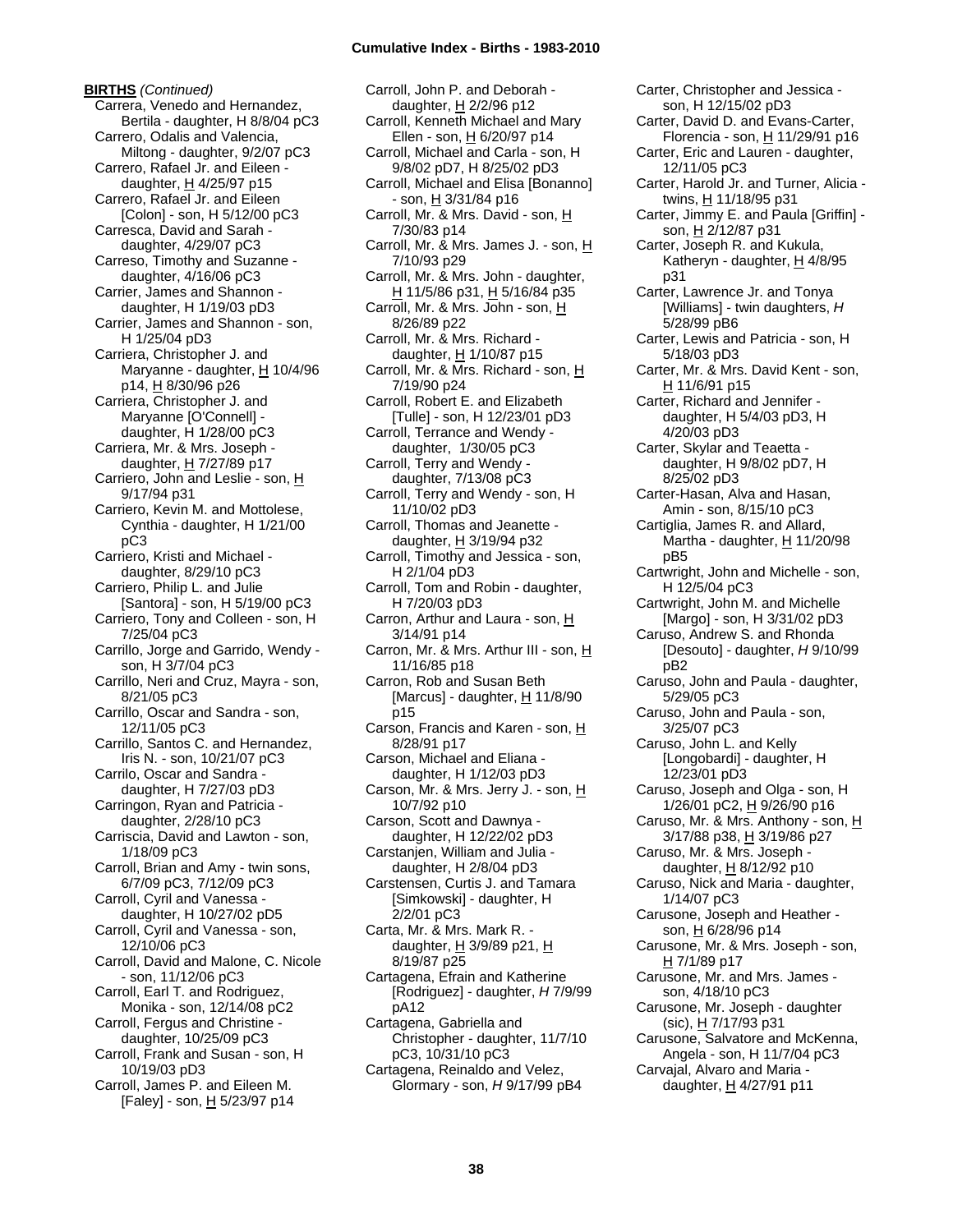**BIRTHS** *(Continued)* Carvajal, Enrique and Romero, Eva daughter, H 4/14/02 pD3 Carvajal, Huber L. and Claudia son, H 5/7/94 p30 Carvajal, Jader and Llentillin, Claudia - son, 4/25/10 pC3, H 6/22/03 pD3 Carvajal, John and Gloria - son, H 3/14/91 p14 Carvajal, John and Yolanda daughter, H 7/23/94 p30 Carvajal, John J. and Gloria daughter,  $H$  5/7/94 p30 Carvajal, Juan and Beatriz daughter, H 8/26/95 p32 Carvajal, Mr. & Mrs. Hugo daughter,  $H$  8/15/89 p13 Carvajal, Ronald and Justina daughter, 11/22/09 pC3 Carvalho, Rui and Fletcher, Janet son, 6/11/06 pC3 Carvalho, Rui and Flethcher, Janet son, H 7/4/04 pC3 Casa, Anthony S. and Shively, Jennifer - son, H 1/24/97 p12 Casagrande, Mr. & Mrs. John - son, H 3/23/88 p19 Casahuamanm, Uriel and La Torre, Liliana - daughter, 9/30/07 pC3 Casal, Jesus R. and Nazario, Sylvette - son, H 9/30/95 p35 Casal, Mr. & Mrs. Jesus J. daughter, H 7/8/92 p18 Casatelli, Luigi and Jennifer daughter, 7/19/09 pC3 Casavecchia, Anthony and Denise [Mete] - daughter,  $H$  12/13/89 p19 Cascante, Mr. & Mrs. Eddie - son, H 8/8/84 p27, H 12/10/86 p31 Cascella, Scott and Fratantonio, Wendy - son, 7/16/06 pC3 Cascello, Anthony and Zhanna son, H 9/15/02 pD7 Casciano, Anthony G. and Barbara [Davidson] - daughter, H 5/26/00 pC2 Casciari, David G. Sr. and Lucy daughter, H 1/17/97 p12, H 11/19/94 p31 Casciari, Mr. & Mrs. David - son, H 7/22/89 p19 Cascio, Mr. & Mrs. William daughter,  $H$  5/14/88 p15 Case, Renwick and Shanon [Carroll] - son, H 1/18/86 p20 Case, Scott and Leslie - son, H 5/26/02 pD3 Casella, Craig and Nancy daughter,  $H$  2/23/91 p13 Caseres, Julia - daughter, 2/28/10 pC3 Casey, Jayme and Kerry - daughter, 6/3/07 pC3, H 8/11/02 pD3

Casey, John M. and Kerry G. - son, 10/30/05 pC3 Casey, John S. and Rocio daughter, H 4/8/95 p31 Casey, Kerry and Jayme - son, H 6/6/04 pC3 Casey, Kevin and Rosemary - son, 9/2/07 pC3 Casey, Mr. & Mrs. Thomas IIIdaughter,  $H$  2/5/86 p27 Casey, TJ and Ali - daughter, 2/21/10 pC3 Cash, Mr. & Mrs. Timothy T. - son, H 8/26/92 p13 Casiano, David and Raquel daughter, 11/27/05 pC3 Casiano, Mr. & Mrs. Santos - son, H 4/8/89 p17, H 1/5/85 p18 Casillo, Anthony and Leslie daughter, 3/13/05 pC3 Casine, Michael P. and Anne [Baldwin] - daughter,  $H$  6/21/89 p18 Casinelli, Tony and Kathy - son, 2/13/05 pC3 Casio, Mr. & Mrs. William - son, H 6/29/85 p18 Casiraghi, Chris and Paula daughter, 3/6/05 pC3 Casole, Mr. & Mrs. Franco Ernesto daughter,  $H$  1/5/85 p18,  $H$ 1/23/85 p30 Casolino, Michael A. and Frances daughter, H 2/25/95 p28 Casolo, Joseph P. and Bernini, Lisa daughter, H 11/20/98 pB5 Casolo, Louis Anthony Jr. and Suzanne Elizabeth - daughter, H 1/5/03 pD3 Cassagnol, Cindy - daughter, 8/30/09 pC3, 10/11/09 pC3 Cassano, Mr. & Mrs. David daughter, H 6/28/90 p16 Cassano, Mr. & Mrs. David - son, H 9/10/88 p17 Cassavechia, Anthony and Denise [Mete] - son, H 2/22/86 p16 Cassel, Mr. & Mrs. Jules - daughter,  $H$  3/26/90 p10 Cassella, Mr. & Mrs. Paolo - son, H 6/29/85 p18 Cassese, Cristina and Christopher son, 10/10/10 pC3 Casseus, Jacques and Marline daughter, 1/2/05 pC3, H 4/13/03 pD3 Cassidy, Denis and Kristin - son, H 6/9/02 pD3, H 6/16/02 pD3 Cassidy, James and Frantz, Heather - daughter, H 9/7/03 pD3 Cassidy, Justin A. and Marianne daughter, H 8/27/94 p31 Cassidy, Justin and Marianne - son,  $H$  1/16/91 p11 Cassidy, Kevin and Susan - son, H 10/13/02 pD4

Cassidy, Mr. & Mrs. Raymond - son, H 12/28/87 p12 Cassidy, Mr. & Mrs. Roger daughter,  $H$  12/18/86 p31 Cassidy, Mr. & Mrs. Roger - son, H 7/14/83 p38 Cassidy, Richard and Kathy - son, H 12/12/90 p30 Cassie, David and Stevenson, Sherri - son, H 9/8/02 pD7, H 8/25/02 pD3 Cassie, David and Stevonson, Sherri - son, H 12/12/04 pC3 Cassone, Kerry - son, H 9/21/03 pD3 Castagna, Giuseppe and Gemma [Vitiello] - daughter,  $H$  11/6/91 p17 Castagna, Mr. & Mrs. Giuseppe daughter,  $H$  7/6/88 p14 Castagnazzi, Anthony A. and Leong, Kimkhwai - son, H 11/5/99 pB8 Castaldi, Matthew and Dawn daughter, H 7/20/03 pD3 Castaldi, Mr. & Mrs. Robert daughter,  $H$  1/14/84 p18 Castaldi, Mr. & Mrs. Robert - son, H 5/3/86 p17 Castamp, Jose J. and Trivino, Olga daughter, H 6/2/02 pD3 Castanaza, David A. and Lemus, Dora - daughter, 8/28/05 pC3 Castaneda, Erick and Chicoma, Sonia - daughter, 10/29/06 pC3 Castaneda, Joshua and Diana daughter, 1/18/09 pC3 Castaneda, Juan and Pasache, Gladys - daughter, H 3/24/02 pD3 Castaneda, Juan and Pasache, Gladys - son, H 9/28/03 pD3 Castaneda, Keiko - daughter, 1/14/07 pC3 Castaneda, Lesly and Orellana, Dixi - son, 7/5/09 pC3, 5/24/09 pC3 Castango, Melissa Ann - daughter, H 7/9/94 p28, H 7/16/94 p30 Castano, Lazaro and Leon, Brisa daughter, H 4/18/04 pC3 Castanza, Juan and Diaz, Zoila daughter, 8/27/06 pC3 Castel, Antonio and Myers, Shenetha - twin son and daughter, 11/5/06 pC3 Castellano, Anthony and Andrea son, H 5/26/02 pD3 Castellano, Mr. & Mrs. Michael son, H 8/16/89 p22, H 7/20/85 p17 Castellano, Nicholas and Sharon [Russell] - daughter,  $H$  2/26/87 p35 Castellano, Richard and Carol [DeLuise] - daughter, H 9/22/90 p18

Castellano, Thomas and Laurie son, H 4/20/91 p17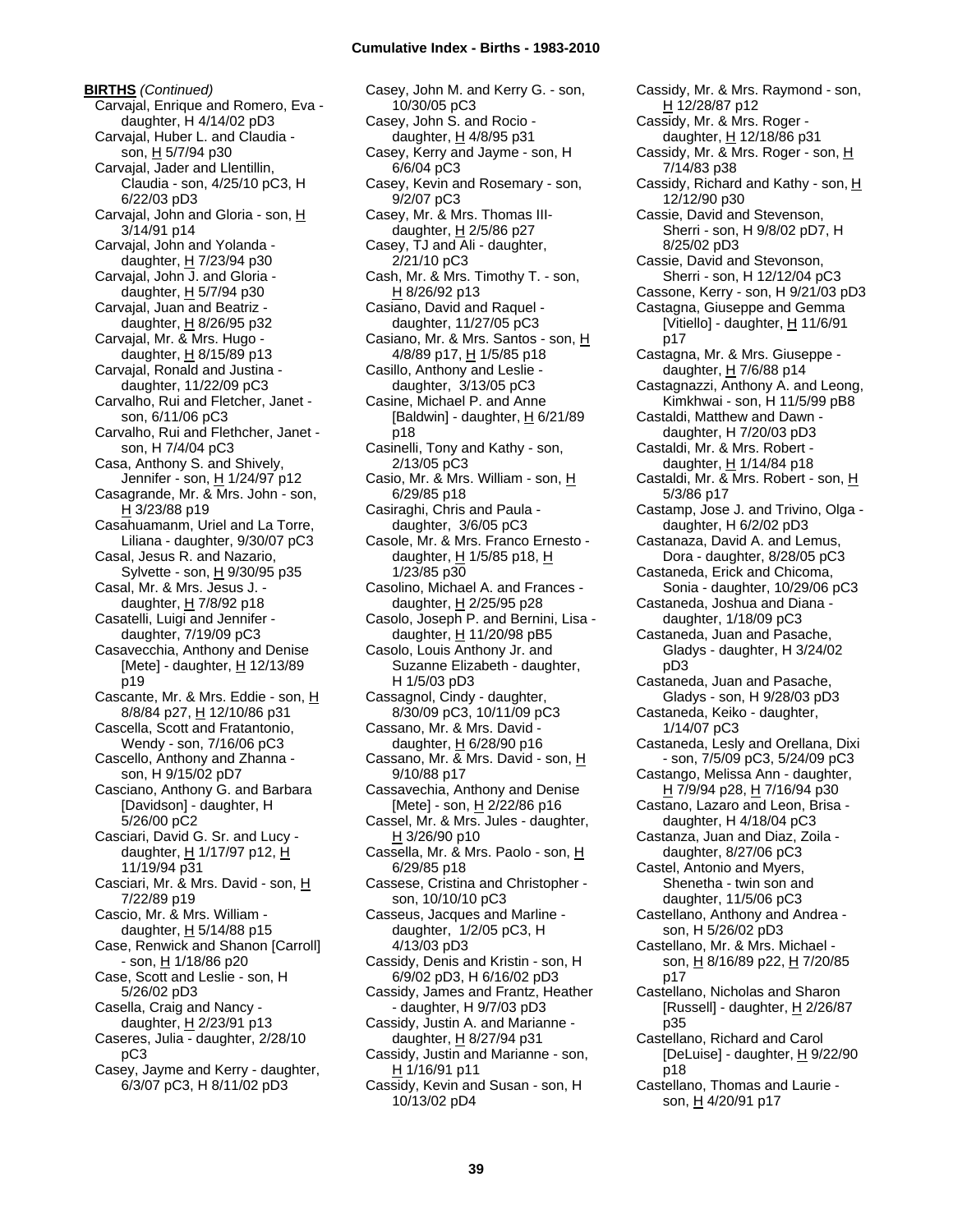**BIRTHS** *(Continued)* Castellanos, Manuel and Cambara, Sonia M. - daughter, 4/18/10 pC3 Castellanos, Ribelino Sandoval and Ajau, Margarita Diaz - daughter, 5/16/10 pC3 Castellucci, Eric and Maria daughter, 6/11/06 pC3 Castellucci, Eric and Maria - son, H 9/12/04 pC3 Castenada, Saul and Deirdre [Murphy] - daughter,  $H$  5/14/83 p13 Castiglioni, Mr. & Mrs. Richard daughter,  $H$  12/5/84 p37 Castiglioni, Mr. & Mrs. Richard son, H 9/17/86 p25 Castillejo, Carlos and Sanchez, Paola - daughter, H 2/3/02 pD3 Castillejo, Miguel and Diaz, Silvia daughter, 11/20/05 pC3 Castillo, Joel A. and Juana M. - son, 8/10/08 pC2 Castillo, Julio and Meryalise daughter, H 9/12/04 pC3 Castillo, Leonel B. and Meza, Angelica - son, 6/12/05 pC3 Castillo, Mr. & Mrs. Juan - daughter, H 3/23/88 p19 Castillo, Mr. & Mrs. Victor - son, H 7/22/87 p18 Castillo, Rick and Kathy [Majeski] daughter, H 2/9/91 p19 Castillo, Roberto and Mayer, Carla daughter, 10/28/07 pC3 Castillo, Ronald A. and Ana daughter,  $H$  8/26/95 p32 Castillo-Uribe, Andriana - son, 9/23/07 pC3 Castle, Grant and Madeira, Rebecca  $-$  son,  $\underline{H}$  4/13/88 p17 Castorina, Mr. and Mrs. Richard son, H 8/25/90 p19 Castorina, Richard and Keller, Lisa son, H 6/3/95 p28, H 4/8/95 p31, H 5/27/95 p32 Castorina, Richard and Lisa - son, H 10/10/97 pB2 Castorina, Richard and Usa - son, H 4/16/94 p30 Castravinci, Mr. & Mrs. Thomas son, H 12/20/86 p18 Castro Romero, Magdalena - son, H 1/28/00 pC3 Castro, Antonio and Richter, Maribeth - son, 3/27/05 pC3 Castro, Carlos and Newton, Corinne - daughter, H 6/9/02 pD3, H 6/16/02 pD3 Castro, Celimo and Alejandrina daughter, 8/14/05 pC3 Castro, Claudio and Buestan, Neli daughter, 9/30/07 pC3 Castro, David Galicia and Alarcon, Sandra - daughter, 4/26/09 pC3

Castro, Erick and Norma - daughter, 8/23/09 pC3 Castro, Erick and Nunez-Castro, Norma - son, 3/4/07 pC3 Castro, Fior and Barahona, Edwin son, 10/10/10 pC3 Castro, Javier Dionicio and Gil, Tania - son, 11/19/06 pC3 Castro, Johnny and Martinez, Monica - son, 2/3/08 pC3 Castro, Juan and Alvarado, Sandra Mendez - daughter, 7/31/05 pC3 Castro, Juan and Valentine, MaryKate - daughter, 7/8/07 pC3 Castro, Julio and Jennifer - son, 8/12/07 pC3, 4/19/09 pC3, 8/12/07 pC3 Castro, Osiris Astudillo - son, 8/10/08 pC2 Castro, Petra - daughter, H 6/9/02 pD3, H 6/16/02 pD3 Castro, Picdad - daughter, 1/23/05 pC3 Castro, Victor M. and Annemarie daughter,  $H$  2/2/96 p12 Castronuovo, Gregory J. and Kerstin [Chrisman] - daughter, H 12/23/01 pD3 Casturani, George and Veronica son, H 2/1/04 pD3 Casubolo, Anthony Joseph & Jeanette [DiCostanzo] daughter,  $H$  3/18/89 p22 Casubolo, Joseph and Alexandra daughter, H 11/2/03 pD3 Casubolo, Mr. & Mrs. Anthony daughter,  $H$  3/9/89 p21 Casubolo, Mr. & Mrs. Anthony - son, H 12/10/86 p31 Casulo, Mr. & Mrs. William daughter, H 4/22/89 p16 Casulo, Mr. & Mrs. William W. daughter, H 11/29/91 p16 Catalan, Gregorio and Rosa [Herlinda] - son, H 3/21/04 pC3 Catalan, Humberto and Griselda son, H 11/23/03 pD3 Catalan, Jose and Sandoval, Maria daughter, 4/22/07 pC3 Catalan, Juan C. and Grajeda, Cristina E.- daughter, 6/12/05 pC3 Catalan, Marvin and Franco, Luisa Nereida - daughter, 3/28/10 pC3 Catalan, Roberto and Vilma daughter, H 7/21/02 pD3, H 7/28/02 pD3 Catalano, Patrick Michael and Katie Jo - son, 6/15/08 pC3 Cataldi, Donald A. Jr. and Dana [Green] - daughter, H 4/21/02 pD3 Catanzaro, Mr. & Mrs. Peter daughter,  $H$  8/19/87 p25 Cataudo, Frank and Leigh daughter, 12/7/08 pC2

Catena, John and Jewell, Jessica son, H 1/7/95 p29 Catino, Joseph and Joann - son, 1/2/05 pC3, 1/9/05 pC3 Catino, Micahel and Ginger daughter, 2/15/09 pC3 Catino, Mr. & Mrs. Angelo daughter, H 12/28/88 p19 Catino, Mr. & Mrs. Angelo - son, H 6/16/90 p23 Catino, Mr. & Mrs. David - son, H 5/15/86 p42 Catlett, Demetrius and Holeyfield, Tysheena - daughter, 1/31/10 pD2 Cattature, Michael and Laurie daughter, H 10/12/03 pD3 Catterino, Leone and Enza [Calandrino] - son, H 2/17/02 pD3 Catucci, Peter T and Susan - son, H 12/2/95 p29 Caudill, Kim III and Mary Pat [Dunn] daughter, H 8/30/86 p18 Cauer, James R. and Karen daughter, H 4/23/94 p33 Cauffman, Mr. & Mrs. Robert - son, H 6/3/89 p17 Caurant, Marcelo and Gabriela daughter, 7/3/05 pC3 Caurant, Sebastian and Vera daughter, 10/4/09 pC3, 8/30/09 pC3 Causey, Mr. & Mrs. Willie - son, H 6/23/84 p15 Cavaliere, Mr. & Mrs. Frank Jr. son, H 12/12/84 p34 Cavaliero, Melissa and Jason - son, 12/5/10 pC3, 12/19/10 pC3 Cavallo, Douglas C. and Lisa E. [Hofmann] - son, H 5/7/86 p14 Cavanagh, Keith and Leslie [Corbett] - daughter, H 10/27/00 pC2 Cavanagh, Kevin B. and Gay Ann [Lametta] - son,  $H$  7/10/98 pA10 Cavanagh, Mr. & Mrs. Kevin daughter, H 7/16/86 p35 Cavanagh, Mr. & Mrs. Kevin - son, H 5/14/88 p15 Cavanagh, Mr. & Mrs. Scott daughter,  $H$  7/20/85 p17 Cavanaugh, Kevin and Gay [Lametta] - daughter,  $H$  7/24/93 p29 Cavanna, Kieran and Tiernan - son, 2/25/07 pC3, 7/19/09 pC3, 2/25/07 pC3 Cavazzi, Daniel and Sheila daughter, 7/16/06 pC3 Cavazzi, Daniel and Sheila - son, 2/17/08 pC3 Cavestany, Mario and Garcia Matres, Consuelo - son, H 2/2/01 pC3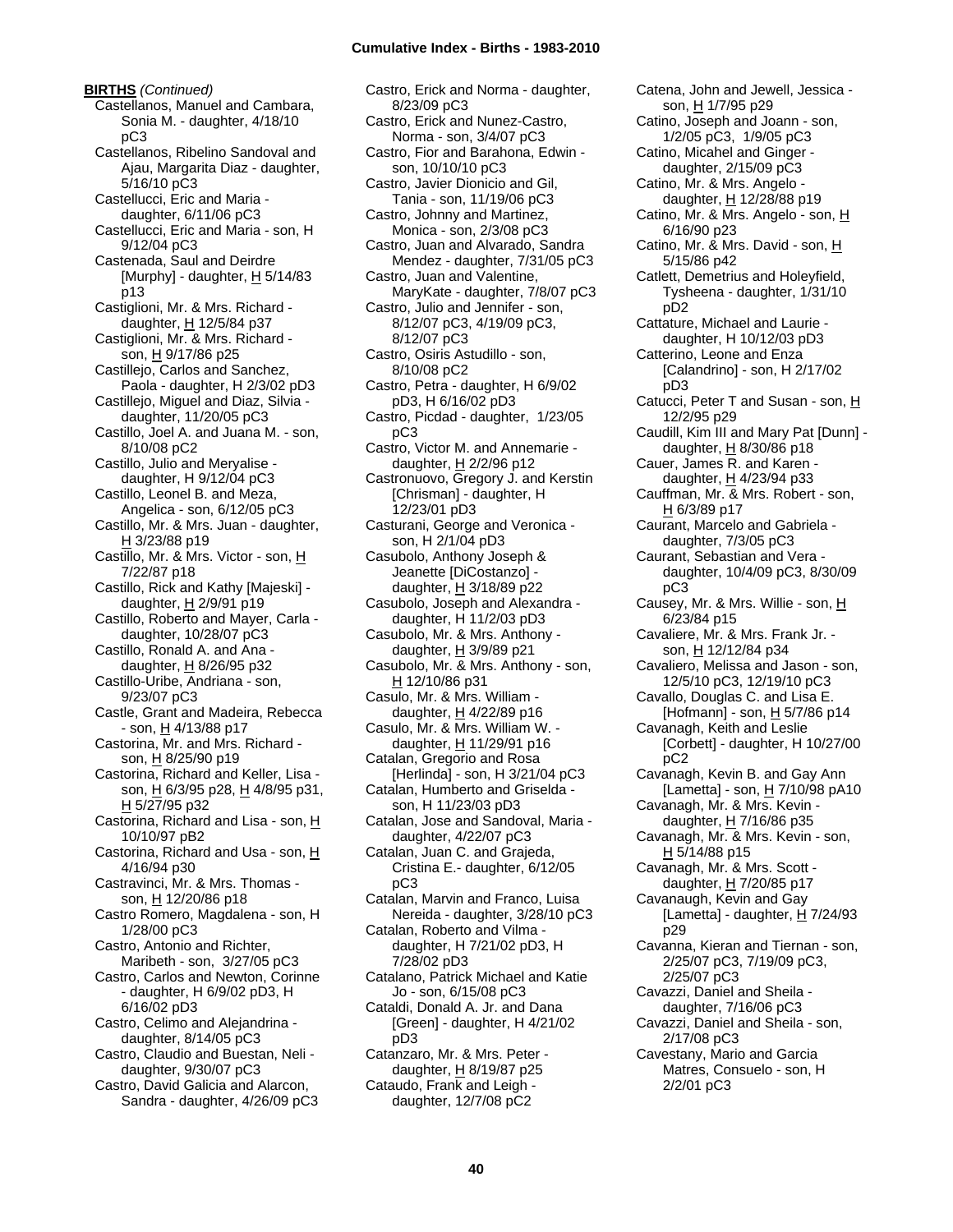**BIRTHS** *(Continued)* Caviola, Mr. & Mrs. John - son, H 1/14/84 p18 Caviola, Richard and Patrice [Bologna] - son, H 6/15/91 p8 Caviola, Rick and Patrice [Bologna] daughter,  $H$  9/16/95 p30 Cavoto, Dominick M. and Roxana daughter,  $H$  11/15/96 p15 Cavoto, Joseph M. and Arlene - son, H 8/27/94 p31 Cavoto, Joseph M. and Arlene [Dube] - son, H 11/5/99 pB8 Cavoto, Mr. & Mrs. Dominick D. son, H 9/20/91 p43 Cavoto, Mr. & Mrs. Joseph J. - son, H 11/29/91 p16 Cawley, John and Laurie [Scarcella] son, H 12/30/92 p10, H 12/19/92 p37 Cawley, John J. and Laurie [Scarcella] - son,  $H$  6/7/86 p16 Cawley, Mr. & Mrs. Peter - son, H 1/13/93 p18 Cayo, Elie and Christine - son, 10/23/05 pC3 Cayo, Frantz R. and Van Court-Cayo, Tanya - daugther, 7/3/05 pC3 Cayo, Mr. & Mrs. Elie - daughter, H 4/26/86 p18 Cayton, Paul E. and Lori - daughter, H 5/14/94 p30 Ceballos, Alberto and Chemorro, Luz Dary - son, H 3/30/03 pD3 Ceballos, Danny and Alicca, Viviana - son, 1/9/05 pC3 Ceballos, Victor and Irzarry, Adriana - son, H 7/20/03 pD3 Cebrian, Jennifer and Boo daughter, 12/16/07 pC3 Cebrian, Miguel and Benjamin, Teddi - daughter, 4/5/09 pC3, 5/17/09 pC3, 3/29/09 pC3 Cebrien, Boo and Jennifer daughter, 1/24/10 pC3 Ceccato, Francesco and Charlotte son, 5/3/09 pC3 Ceci, John A. and Adriana daughter, H 7/19/96 p14 Ceci, Mr. & Mrs. Frank - son, H 5/10/83 p18 Cedeno, Miguel and Noemi daughter, 10/9/05 pC3 Ceglarski, Paul and Eileen [Tully] daughter,  $H$  12/31/86 p25 Ceglarski, Paul and Eileen [Tully] son, H 7/7/84 p14 Ceglia, Paul and Sharon - daughter, H 9/8/00 pC3 Ceja, Javier and Maria [Garcia] son, H 1/21/00 pC3 Ceja, Jose A. and Lorena - son, H 10/18/96 p14 Ceja, Jose L. and Leticia - son, H 11/5/94 p31

Ceja, Roberto and Maria [Valencia] daughter, H 12/23/01 pD3 Celantano, Mr. & Mrs. Robert - son,  $H$  2/11/84 p19 Celentano, Mr. & Mrs. Richard J. daughter, H 11/13/93 p29 Celentano, Mr. & Mrs. Richard R. son, H 12/14/91 p16 Celentano, Mr. & Mrs. Robert daughter,  $H$  9/14/85 p18 Cella, Michael J. and Susan - son, H 5/2/97 p15 Cellini, Daniel J. and Elizabeth twins, H 11/5/94 p31 Celotto, Mr. & Mrs. Leslie W. - son,  $H$  4/6/85 p18 Celuch, Christopher and Peggy son, 12/2/07 pC3 Cembrzynski, Pawel and Anna daughter, 4/19/09 pC3 Cenatiempo, Alfred and Lauren daughter,  $H$  3/14/91 p14 Cenatiempo, Carmine V. and Sandra - son, H 7/11/97 p14 Cenatiempo, Mr. & Mrs. Alfred - son, H 7/6/87 p15 Cenatiempo, Mr. & Mrs. Carmine C. daughter,  $H$  8/26/92 p13 Cenatiempo, Mr. & Mrs. Luigi daughter, H 3/16/85 p15 Cenatiempo, Mr. & Mrs. Stefano son, H 4/8/89 p17 Cenatiempo, Salvatore and Marisa [Millica] - son, H 8/4/00 pC3, H 5/19/00 pC3 Cenatiempo, Salvatore and Marisa [Mollica] - son,  $\underline{H}$  10/9/98 pB3 Cenatiempo, Stephen and Cathy [Cavalieri] - son, H 1/21/88 p39 Cenatiempo, Teodoro Luciano and Cynthia Lynn [Kelly] - daughter, H 1/28/00 pC3 Cenovese, Charles and Joanna daughter, H 6/22/03 pD3 Centatiempo, Teodoro and Cynthia daughter, H 3/16/03 pD3 Centeno, Johnathan and Rodriguez, Janifsell - son, 11/19/06 pC3 Cepalia, Daniel A. and Bridget [Rannin] - son, H 2/25/00 pC3 Cephas, John and Brown, Shanaya daughter, 8/16/09 pC3 Cerbone, Mario and Kim - son, H 5/23/04 pC3, H 11/24/02 pD3, H 12/29/02 pD3 Cerbone, Mario and Kimberly daughter, 5/27/07 pC3 Cerra, John and Aimee - daughter, 6/25/06 pC3 Cerrentani, Mr. & Mrs. Nicholas daughter,  $H$  3/22/86 p18 Cerretani, Mr. & Mrs. Nicholas daughter, H 9/19/84 p29 Cerretani, Robert and Joann [LoRusso] - daughter,  $H$  5/23/84 p34

Cerretani, Robert D. and Joann [LoRusso] - son, H 4/15/87 p15 Cerrito, Christopher and Christina son, 10/30/05 pC3 Cerro, Francisco and Osorio, Helen daughter, H 6/9/02 pD3, H 6/16/02 pD3 Cerulli, Mark and Deborah [Lamb] daughter, H 6/8/91 p22 Cerulli, Robert A. and Lisa [Billings] daughter, H 6/2/02 pD3 Cerulo, Michael A. and Joann  $[McMullen] - son, H 11/10/84$ p18 Cervinka, Francis A. and DePeter, Sheilagh M. - son, 1/20/08 pC3 Cesar, Alfred and Lidy - daughter, H 1/5/03 pD3 Cesarczyk, Waldemar and Malgorzata - son, 6/13/10 pC3 Cesca, Richard Ianniello and Bethney - son, 6/12/05 pC3 Cetto, Bryan and Heather - son, 1/25/09 pC3 Chacko, Ginu and Anita - daughter, H 6/22/03 pD3 Chacko, Ginu and Anita - son, 7/17/05 pC3 Chacko, Juju and Correya, Merceleena Sonia - daughter, 11/22/09 pC3 Chacko, Tony and Marina daughter, H 1/5/03 pD3 Chacon, Mr. & Mrs. Carlos C. daughter, H 6/26/93 p29 Chacua, Mr. & Mrs. Oscar O. daughter, H 7/31/92 p14 Chaffee, Kip and Casandra - son, H 5/18/03 pD3 Chagares, Spiros and Mercedeh [Hashemi] - daughter, H 4/16/88 p17 Chagi, Vijaya and Gowd, Sreenivas son, H 9/7/03 pD3 Chaillou, Francois and Joy - son, 2/11/07 pC3 Chainani, Manoj and Bindu - son, 3/12/06 pC3 Chaisson, Mr. & Mrs. William - son, H 11/13/89 p19, H 10/18/89 p23 Chait, Robert and Elizabeth - son, 7/19/09 pC3 Chaklosh, Vitalli and Tatyanenko, Oksana - son, 7/19/09 pC4 Chakraboriy, Somnath and Swati daughter, H 9/19/04 pC3 Challe, Todd and Peggy - daughter, H 8/8/04 pC3, H 8/29/04 pC3 Challender, Christopher K. and Sheryl - daughter,  $H$  1/16/98 pB2 Challinor, Phillip Bruce and Sharon Edwards [Kells] - daughter, H 12/29/84 p16 Chaloux, David A. and Marcia daughter,  $H$  4/15/95 p28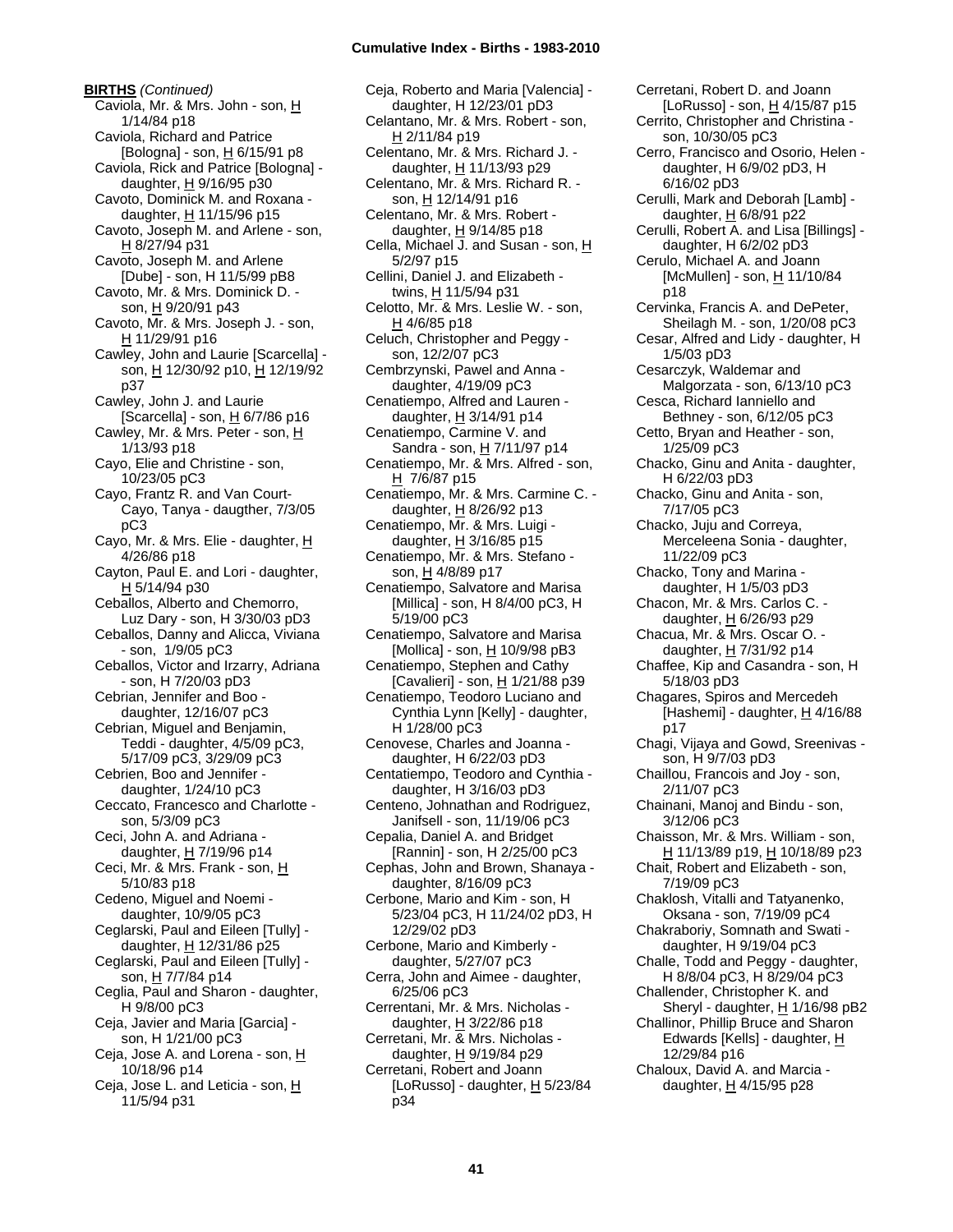**BIRTHS** *(Continued)* Chaltas, Thano and Alison daughter, H 6/9/02 pD3, H 6/16/02 pD3 Chamberlain, Richard and Laurie son, H 12/12/04 pC3 Chamberlian, Matthew and Rebecca - son, H 9/12/04 pC3 Chamberlin, Brooks and Angela [Leefe] - son,  $\underline{H}$  12/10/86 p38 Chamberlin, Joel and Melissa daughter, 1/17/10 pC3 Chamberlin, Joel and Melissa - son, 11/18/07 pC3 Chambers, Frank J. and Lisa [Whitney] - son, H 4/28/02 pD3 Chambers, Frank J. Jr. and Lisa daughter, H 2/25/95 p28, H 11/15/96 p15 Chambers, Frank J. Jr. and Lisa [Whitney] - son, *H* 9/10/99 pB2 Chambers, Michael and Katherine son, 5/15/05 pC3 Chambers, Michael and Kathy - son, 9/16/07 pC3 Champ, Ray and Nayr Inglesias twin daugthers, 11/29/09 pC3 Champagne, Marc and Diana - son, 8/9/09 pC3, 7/30/06 pC3 Champagne, Matthew and Elizabeth - daughter, H 5/30/04 pC3 Champion, Thomas A. and Leighanne - son, H 2/18/95 p32 Chan, Beno and Suetping daughter, H 9/15/02 pD7 Chan, Ka Wa and Wai-Ting So daughter, H 1/26/03 pD3 Chan, Mr. & Mrs. Ken - son, H 2/4/84 p18 Chan, Nelson and Annie Tu daughter, 11/11/07 pC3 Chan, Pak and Shao - daughter, H 6/21/96 p14 Chanana, Mr. & Mrs. Gurvinder daughter,  $H$  11/3/92 p17 Chandler, Bruce and Mary daughter, H 1/2/91 p17 Chandler, Mr. & Mrs. David - son, H 5/22/85 p35 Chandler, Mr. & Mrs. Jimmy - son, H 3/5/86 p26 Chandler, Scott and Rebecca daughter, H 9/21/03 pD3 Chandler, Scott and Rebecca - son, 5/29/05 pC3, 11/30/08 pC3 Chandom, Jeffrey and Claudio, Claribel - daughter, H 10/6/02 pD5 Chandra, Sumeet and Ashita daughter, 9/2/07 pC3 Chang, Chen Nai and Yang, Lin Xia daughter, 3/4/07 pC3 Chang, Thomas and Muilen - son, H 10/19/03 pD3

Chanler, William Astor III and Rosalie [Maury] - son, H 11/6/85 p40 Chaparro, Becky and Veliz, Jesus twin daugthers, 7/27/08 pC2 Chaparro, Carlos and Yellka E. son, 7/17/05 pC3 Chapell, Michael and Eileen - son, H 6/20/04 pC3 Chapello, John R. and Loretta - son, H 1/21/95 p28 Chapey, Michael J. and Maura daughter,  $H$  10/17/97 pB2 Chapman, Keith W. and Sunhwa son, H 1/17/97 p12 Chappa, Michael and Rachel - son, 2/14/10 pC3, 2/21/10 pC3 Chapparo, George A. and Sylvia son, H 7/23/94 p30 Chappell, Dale and Mary - son, H 2/8/04 pD3 Charamut, Bruce and Susan - son, H 9/28/03 pD3 Chard, Scott and Jennifer - son, H 1/19/03 pD3 Chard, Scott Randal and Jennifer McQuinn - son, 10/23/05 pC3 Chardain, Lisa Marie - son, 6/27/10 pC3 Charen, Donald and Joseph, Cachtelle - daughter, 9/6/09 pC3, 10/18/09 pC3 Chariott, Anthony and Kirchner, Lisa - daughter, H 11/10/02 pD3, H 12/29/02 pD3 Chariott, Arnold P. and Laureen daughter,  $H$  5/2/97 p15 Chariott, Joseph A. and Martha son, H 4/9/94 p34 Chariott, Mr. & Mrs. Donald daughter, H 12/10/86 p31 Charis, Mr. & Mrs. Matthew daughter, H 5/6/89 p15 Charise, Justin and Christy - son, 7/11/10 pC3 Charise, Mr. & Mrs. Alain - son, H 7/18/84 p41 Charkalis, Peter and Evelyn daughter, H 12/21/03 pD3 Charkrin, Mark and Michele daughter, H 6/9/02 pD3, H 6/16/02 pD3 Charles, Donfred and Suzette daughter, H 9/5/04 pC3 Charles, Gracia and Marie - twin sons, 4/29/07 pC3 Charles, Jean and Marie - son, H 10/19/03 pD3 Charles, Seauvele and Boyd, Janina - son, 1/21/07 pC3 Charles, Tigmann P. and Janie [Brown] - son, H 10/9/98 pB3 Charleston, Gensel and Lynda son, H 1/26/03 pD3 Charleton, Daniel H. and Marie daughter,  $H$  2/2/96 p12

Charleus, Amisaire - daughter, H 6/13/04 pC3 Charlot, Guy and Josiane - son, 3/15/09 pC3, 12/10/06 pC3 Charlot, Sauveur and Ellena - son, H 5/11/03 pD3 Charney, Mr. & Mrs. - daughter,  $H$ 4/8/87 p20 Charnin, David and Rochelle daughter, 8/27/06 pC3 Charpentier, John and Karen [Garfield] - daughter,  $H$  8/29/91 p18 Charpentier, John P. and Karen [Garfield] - daughter,  $H_0$  6/25/87 p17, H 2/16/85 p16 Charriot, Mr. & Mrs. James J. - son, H 11/14/92 p37 Chartier, Brian and Aimee daughter, H 1/18/04 pD3 Chase, David and Kristen - son, H 10/5/03 pD3 Chase, Dr. Samuel and Jane [Wattenberg] - son, H 11/9/83 p30 Chase, Mark and Tracy - daughter, H 11/25/01 pD3 Chase, Mike and Mia - son, H 11/9/03 pD3 Chase, Mr. & Mrs. Thomas - son, H 6/14/86 p18 Chase, Ted and Katie Smith - twin daughters, H 3/23/01 pD2 Chasin, Mr. & Mrs. Glenn daughter, H 6/17/91 p8 Chasin, Mr. & Mrs. Glenn - son, H 7/23/88 p15 Chasse, Mr. & Mrs. Patrick daughter, H 10/26/85 p19 Chasteen, Mr. & Mrs. Wayne daughter, H 5/9/84 p30 Chatelet, Mr. & Mrs. Jacques daughter, H 2/1/86 p16 Chatterjee, Mr. & Mrs. Anjan daughter,  $H$  4/15/87 p18 Chau, Duc Mon and Le, Quyen Nhu Chau - son, 11/8/09 pC3 Chaudhary, Maqsood and Robina daughter, H 4/27/91 p11 Chaudry, Mr. & Mrs. Shouket daughter, H 11/13/89 p19, H 10/18/89 p23 Chaudry, Naveed and Asifa - son,  $H$ 3/14/91 p14 Chavarria, Otoniel and Karina - son, 10/16/05 pC3 Chavarria, Raul and Jurado, Edith son, 1/9/05 pC3 Chaves, Carlos and Murcia, Patricia - daughter, 2/5/06 pC3, 10/25/09 pC4 Chavez, Carlos and Maria - son, 8/26/07 pC3 Chavez, Carolos and Maria daughter, H 1/11/04 pD3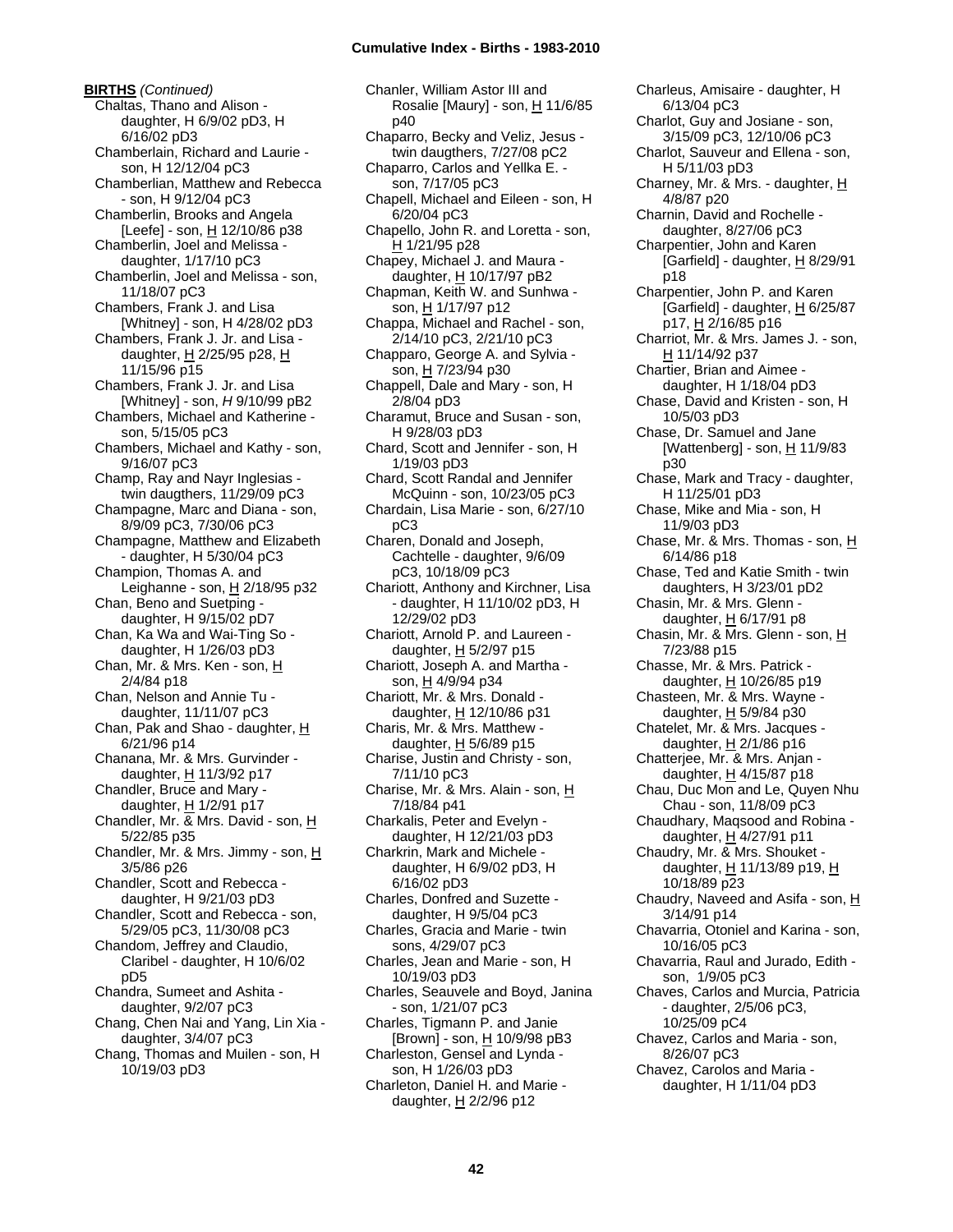**BIRTHS** *(Continued)* Chavez, Javier and Carmen - son, 8/14/05 pC3 Chavez, Jorge - son, H 7/4/04 pC3 Chavez, Luis A. and Terry [Scofield] - son, H 11/4/01 pD3, H 11/11/01 pD3 Chavez, Luis and Terry - daughter, H 6/20/04 pC3 Chavez, Mario and Danica daughter, H 7/21/02 pD3, H 7/28/02 pD3 Chavez, Mr. & Mrs. Luis - daughter, H 7/17/85 p42 Chavez, Norlin Osman and Hernnandez, Yuris Lizeth - daughter, 5/11/08 pC3 Chavies, Kendric and DelCastillo, Andrea - son, H 1/25/04 pD3 Chavis, Mr. & Mrs. James Jr. - son, H 10/23/93 p39 Chazen, Edward H. and Barbara [Cross] - daughter, H 1/2/85 p27 Cheatham, Roger A. and Susan M. [Frasca] - daughter,  $H$  3/17/88 p38 Cheesman, Mr. & Mrs. Douglas son, H 12/21/89 p17 Cheever, Dennis C. and Cheever-Quinn, Joan - son, H 3/12/94 p31 Chehime, Hassan and Tarraf, Mala son, 2/19/06 pC3, H 4/25/04 pD3 Cheifetz, Mr. & Mrs. David daughter, H 2/15/86 p22, H 9/12/83 p16 Cheifetz, Mr. & Mrs. Jonathan daughter, H 8/19/92 p10 Chein, Robert and Maria - twin son and daughter, 2/3/08 pC3 Chejin, Charver and Anna daughter, 6/19/05 pC3 Chejin, Charver and Anna - son, H 5/11/03 pD3 Chelednik, Michael R. and Corinne son, H 3/22/96 p14 Chen, Chengeeng and Binbin Wang - son, H 8/31/03 pD3 Chen, Chengfeng and Wang, Binbin - daughter, 4/24/05 pC3 Chen, Henry Y. and Wang, Lily daughter, H 2/2/96 p12 Chen, Hong and Zhirong - daughter, H 3/3/02 pD3 Chen, Hua and Ross, Daniel daughter, 10/24/10 pC3 Chen, Linng and Linna, Ru daughter, H 10/20/02 pD5 Chen, Liqun and Wang, Yanhua son, 10/10/10 pC3 Chen, Mr. & Mrs. Harry - son, H 3/5/86 p26 Chen, Yonghao and Ying - son, H 2/3/02 pD3

Chencharick, Allen and Christine [Bernschein] - daughter, H 6/19/93 p31 Cheney, James A. and Leslie [Black] - daughter, H 2/26/87 p35 Cheng, David and Hinsely, Sarina son, H 6/8/03 pD3 Cheng, Mr. & Mrs. Chikou - son, H 3/4/89 p16 Cheng, Mr. & Mrs. John - daughter, H 6/16/90 p23 Cheng, Mr. & Mrs. John J. - son,  $H$ 2/6/93 p32 Cherichetti, Lars and Alexis daughter, H 8/10/03 pD3 Cherico, Joseph and Beth - son, H 12/21/03 pD3 Cherkuri, Raju and Neelima daughter, H 6/16/02 pD3 Cherritto, Christoper and Christina daughter, H 12/21/03 pD3 Cherubini, Mr. & Mrs. Joseph - son, H 5/3/86 p17 Chery, Andre and Sylvan, Nadia daughter, H 9/5/04 pC3 Chery, Josue and Wilmide daughter, 11/8/09 pC3 Chery, Sadrac J. and Charleus, Magdala - son, 4/5/09 pC3, 5/17/09 pC3, 3/29/09 pC3 Chery, Wilmide and Josue - son, H 8/15/04 pC3 Chesley, Willoughby Jr. and O'Connor, Jean - daughter, H 6/9/02 pD3, H 6/16/02 pD3 Chesnard, Tomas and Marie daughter, H 7/20/91 p16 Chessen, Tadd and Courtney daughter, H 11/2/03 pD3 Chessen, Tadd and Courtney - son, 9/9/07 pC3, 1/30/05 pC3 Chester, Mr. & Mrs. Edwin - son, H 2/12/90 p15 Chester, Mr. & Mrs. Edwin Jr. - son, H 5/14/88 p15 Chester, Mr. & Mrs. Warren daughter, H 5/16/84 p35 Chetta, Mr. & Mrs. John - daughter, H 1/11/90 p32 Chetta, Mr. & Mrs. John J. - son,  $\underline{H}$ 9/20/91 p43 Chetta, Mr. & Mrs. Joseph - son, H 5/2/84 p40 Chevalier, James and Deborah daughter, 9/30/07 pC3 Chew, Frank and Lupinek, Gwendalyn - son, H 5/2/87 p21 Chiaia, Mr. & Mrs. Louis - son, H 8/17/87 p26 Chiappardi, Mr. & Mrs. Vincenzo daughter,  $H$  5/11/85 p18 Chiappetta, John and Conklin, Susanne - son, 12/10/06 pC3 Chiappetta, Mr. & Mrs. Pat - twin sons, H 12/28/87 p12

Chiappetta, Peter A. and Nancy [Romberg] - son, H 1/17/84 p12 Chiappetta, Rocco and Evelina daughter, H 11/4/95 p30 Chiaramonte, Jack A. and Dorothy son, H 1/17/97 p12 Chiaramonte, Nicolo S. and Serafina - son, H 8/12/95 p30 Chiavarria, Eric A. and Kulik, Eva daughter, H 7/18/97 p16 Chichester, Keith and Tracy daughter, H 1/26/03 pD3 Chichester, Peter and Patricia daughter, H 8/31/01 pC2 Chichester, Peter and Patricia - son, H 12/12/04 pC3 Chickballapur, Harsha and Sunkad, Jyothi - son, 11/22/09 pC3 Chico, Roberto and Allendra - son, H 4/14/02 pD3 Chieco, David and Karen - son, H 5/19/02 pD3 Chieffalo, Anthony and Kelly daughter, 9/30/07 pC3, H 12/22/02 pD3 Chieffalo, Anthony and Kelly - son, 1/16/05 pC3 Chieffalo, Mr. & Mrs. Franco daughter, H 4/4/85 p14, H 12/29/86 p12 Chieffalo, Mr. & Mrs. Salvatore son, H 6/4/83 p14 Chieffalo, Mr. & Mrs. Umberto daughter, H 3/26/90 p10 Chieffalo, Mr. & Mrs. Umberto - son, H 12/28/87 p12 Chieffalo, Salvatore and Patricia daughter, H 2/23/91 p13 Chien, Bob and Maria - son, H 3/7/04 pC3 Chigogidze, Zurab and Ninidze, Nona - son, H 5/25/03 pD3 Chikuni, Michael and Nadine [Wright] - twins, *H* 9/17/99 pB4 Chila, Mr. & Mrs. Christopher daughter,  $H$  7/2/87 p27,  $H$ 1/18/86 p20 Chila, Mr. & Mrs. Christopher - son, H 7/1/89 p17 Chila, Patrick and Heather - son, H 9/12/04 pC3 Chila, Richard and Murray, Jennifer son, 11/27/05 pC3 Childakos, Argyrios and Melissa son, 7/31/05 pC3 Childers, Mr. & Mrs. Alfred Thomas daughter, H 9/7/88 p18 Childs, Michael Brian and Renee [Aliberti] - son, H 9/15/83 p36 Chilton, Mr. & Mrs. Richard - son, H 4/22/89 p16 Chilton, Richard and Maureen daughter, H 7/20/91 p16 Chilton, Richard L. Jr. and Maureen -

daughter, H 9/30/95 p35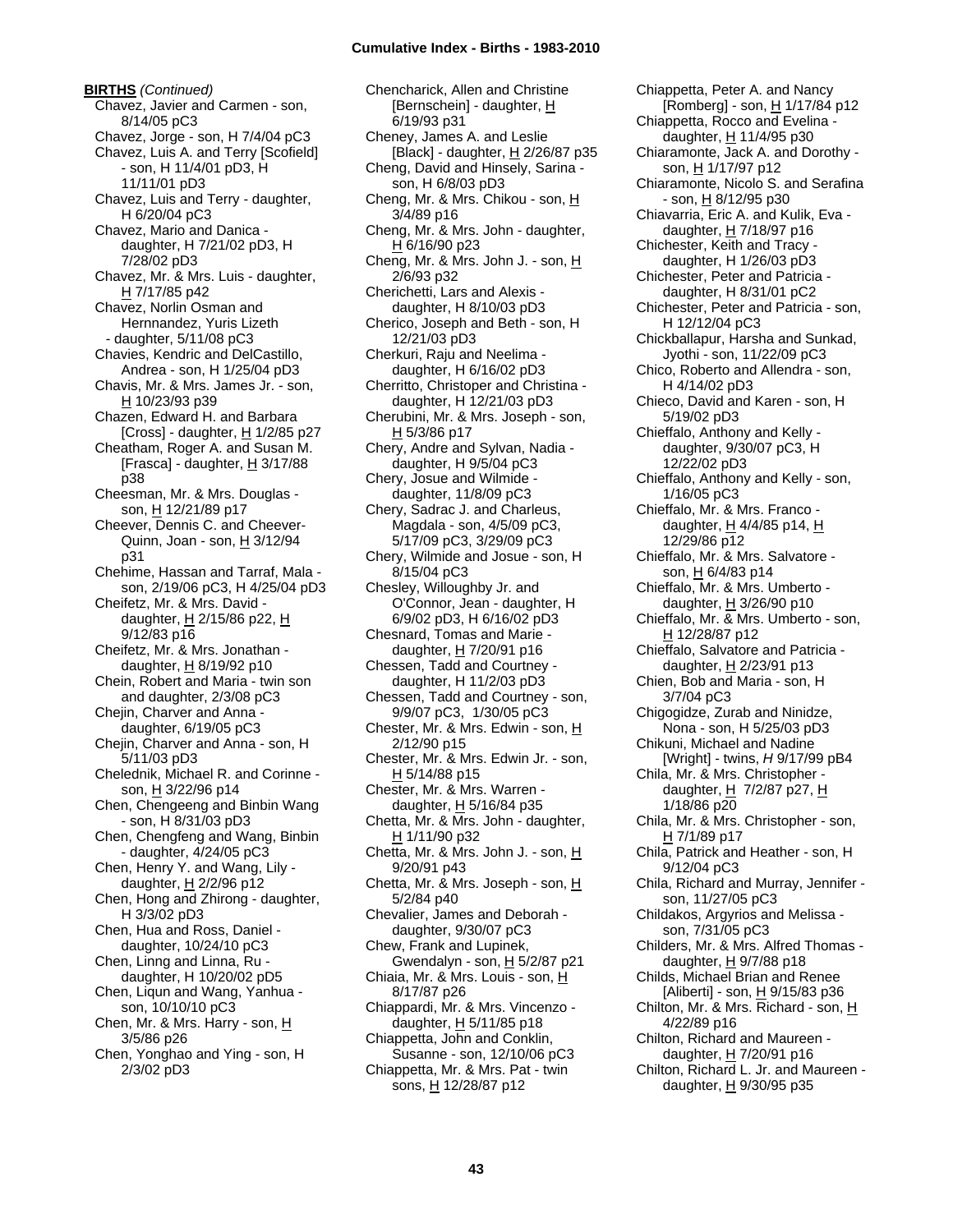**BIRTHS** *(Continued)* Chilton, Richard L. Jr. and Maureen [Kavanagh] - daughter, H 1/28/00 pC3 Chimento, Marc and Sheila daughter, 7/23/06 pC3 Chimento, Marc J. and Sheila - son, H 10/3/97 pB2 Chin, Fung W. and Pamela daughter, H 9/3/94 p34 Chin, Ian and Amy - son, 3/6/05 pC3 China, William and Arnold, Nyiesha daughter, 12/21/08 pC2 Chinchilla, Ludwin and Lopez, Rozana - son, H 11/24/02 pD3, H 12/29/02 pD3 Chinchille, Sender and Chacon, Milvia - son, 4/29/07 pC3 Ching, Carlos and Luz - son, H 10/12/03 pD3 Chinitz, Scott and Abbey - daughter, 12/18/05 pC3, H 2/24/02 pD3 Chinitz, Scott and Abbey - son, H 2/22/04 pC3, H 2/29/04 pD3 Chinnammagari, Pradyumna and Harithp, Moosani - daughter, H 4/4/04 pC3 Chioditti, Anthony J. Jr and Linda [Smith] - daughter,  $H$  6/24/87 p19 Chiribogo, Diego and Cindy daughter, H 11/9/03 pD3 Chirila, Daniel and Cornelia - son, H 6/16/02 pD3 Chironna, Jeffrey and Julie - son, 6/19/05 pC3 Chironna, Will and M.J. - twin daughters, H 6/27/04 pC3 Chirumamilla, Sivaprasad and Garapaty, Shantisree daughter, 2/18/07 pC3 Chirunomula, Mr. & Mrs. Rammurthy - son,  $H$  12/22/88 p18 Chisholm, Charmaine S. - son, 6/19/05 pC3 Chizinski, Mr. & Mrs. Thomas - son, H 6/3/87 p17 Chizinski, Thomas P. and Gale [Peterson] - son,  $\underline{H}$  3/7/84 p33 Chlebowski, Jon and Angela daughter, 12/31/06 pC3 Chmielinski, Mr. & Mrs. Peter P. son, H 3/8/89 p20 Cho, Edwin and Debra Ingcaham son, 12/31/06 pC3 Cho, Edwin and Debra Ingraham daughter, 10/25/09 pC4 Cho, Yongchim and Bokyong - son, H 5/5/02 pD3 Chodos, Adam and Natalie daughter, 12/28/08 pC2 Chodos, Adam and Natalie - son, 4/1/07 pC3, 6/26/05 pC3 Choi, Mr. & Mrs. Gavin - twins, H 8/7/93 p32

Choiniere, Lawrence M. and Lucinda - son, H 2/18/95 p32 Cholleti, Mr. & Mrs. Srinath daughter, H 7/1/89 p17 Cholleti, Srinath and Umarani [Komuravelli] - son, *H* 7/16/99 pA16 Cholnoky, Mr. & Mrs. I. John daughter,  $H$  6/18/88 p14 Choma, Andrew W. and Elizabeth [Davies] - son, H 11/5/86 p31 Choma, Andrew W. and Elizabeth Ann [Davies] - son, H 3/27/85 p31 Chopra, Akash and Risha daughter, 10/28/07 pC3 Choudhury, Sanjoy Roy and Banerjee, Adarajita - daughter, 10/16/05 pC3 Chowdharry, Naresh and Mala, Deep - son, 9/2/07 pC3 Chowdhury, Delowar and Rumana Yasmin - son, H 2/10/02 pD3 Chowdhury, Farid and Farzana Sonia - daughter, H 5/23/04 pC3 Chowdhury, Jahangir Q. and Rokeya [Akter] - daughter, H 2/16/01 pC2 Chowdhury, Sukumar and Chandana - daughter, H 8/19/95 p31 Chowdhury, Suman and Shammu daughter, H 12/30/95 p31 Chowdhury, Suman and Shammu son, H 1/16/98 pB2 Choyce, Michael W. and Lori - son, H 8/19/95 p31 Chriscoe, Mr. & Mrs. Larry daughter, H 8/26/89 p22 Christ, Colin and Jessica - daughter, 5/16/10 pC3 Christ, Colin and Jessica - son, 7/8/07 pC3 Christ, Colin W. and Jessica M. daughter, 5/1/05 pC3 Christakos, Elias and Eugenia - son, H 3/27/98 pB2 Christakos, Elias and Eugenia [Kirusis] - daughter, *H* 9/10/99 pB2 Christakos, Elias and Gina daughter, 9/11/05 pC3 Christel, Erik and Regina - daughter, H 8/11/02 pD3 Christel, Peter and Beth - triplets, H 1/26/93 p3, H 1/19/93 p3 Christel, Peter M. and Elizabeth daughter, H 11/5/94 p31 Christensen, Adam and Julie daughter, H 6/9/02 pD3, H 7/27/03 pD3, H 6/16/02 pD3 Christensen, Adam and Julie - son, 9/9/07 pC3 Christensen, Jeffrey L. and Karen son, H 12/30/95 p31

Christensen, Mr. & Mrs. Paul - son, H 9/24/87 p14 Christian, John M. and Susan [Davies] - daughter, H 10/6/84 p20 Christian, John M. and Susan [Davies] - son, H 6/24/87 p19 Christian, Mr. & Mrs. Paul daughter, H 7/22/89 p18 Christian, Mr. & Mrs. Thomas - son, H 8/31/83 p30 Christian, Paul and Karen [DiLeone]  $-$  son,  $\underline{H}$  10/5/91 p10 Christian, Robert G. and Ellen - son, H 8/7/98 pA10 Christiana, William and Cassandra son, 4/15/07 pC3 Christiannse, Mr. & Mrs. William son, H 7/17/85 p42 Christiansen, Euan and Caban, Bianca - daughter, H 7/18/04 pC3 Christianson, Eric and Monica - son, H 7/14/02 pD3 Christie, Brian G. and Adline - son, H 12/9/95 p31 Christie, James F. and Erin - son,  $H$ 5/14/94 p30 Christie, Sherard and McLellan, Shaquita - daughter, 5/20/07 pC3 Christie, Thomas and Monica - twin sons, H 11/24/02 pD3, H 12/29/02 pD3 Christman, Erik and Jacqueline son, H 7/25/04 pC3 Christofilis, Charles and Susan son, H 8/11/02 pD3 Christoforo, David and Patricia daughter, 3/27/05 pC3 Christopher, Mr. & Mrs. Donald son, H 7/14/83 p38 Christopher, William and Fry, Regina Frances - twin son and daughter, 10/16/05 pC3 Christophersen, Mr. & Mrs. Erling daughter, H 2/26/87 p35 Christophersen, Mr. & Mrs. John son, H 7/25/87 p18 Chrzanowski, Rafal and Aneta daughter, 12/31/06 pC3 Chu, Jeffrey Q. and Connie daughter, H 8/21/98 pA13 Chu, Jeffrey Q. and Connie [Mui] daughter, H 5/19/00 pC3 Chu, Shin T. and Seak - son, H 2/25/95 p28 Chuba, Michael and Alicia - son, H 7/6/03 pD3, H 8/31/01 pC2 Chuba, Michael and Janis [Glica] daughter, H 4/3/93 p31, H 3/27/93 p31 Chuba, Mr. & Mrs. Michael - son, H 8/6/86 p16

Christensen, Mr. & Mrs. James son, H 8/3/85 p18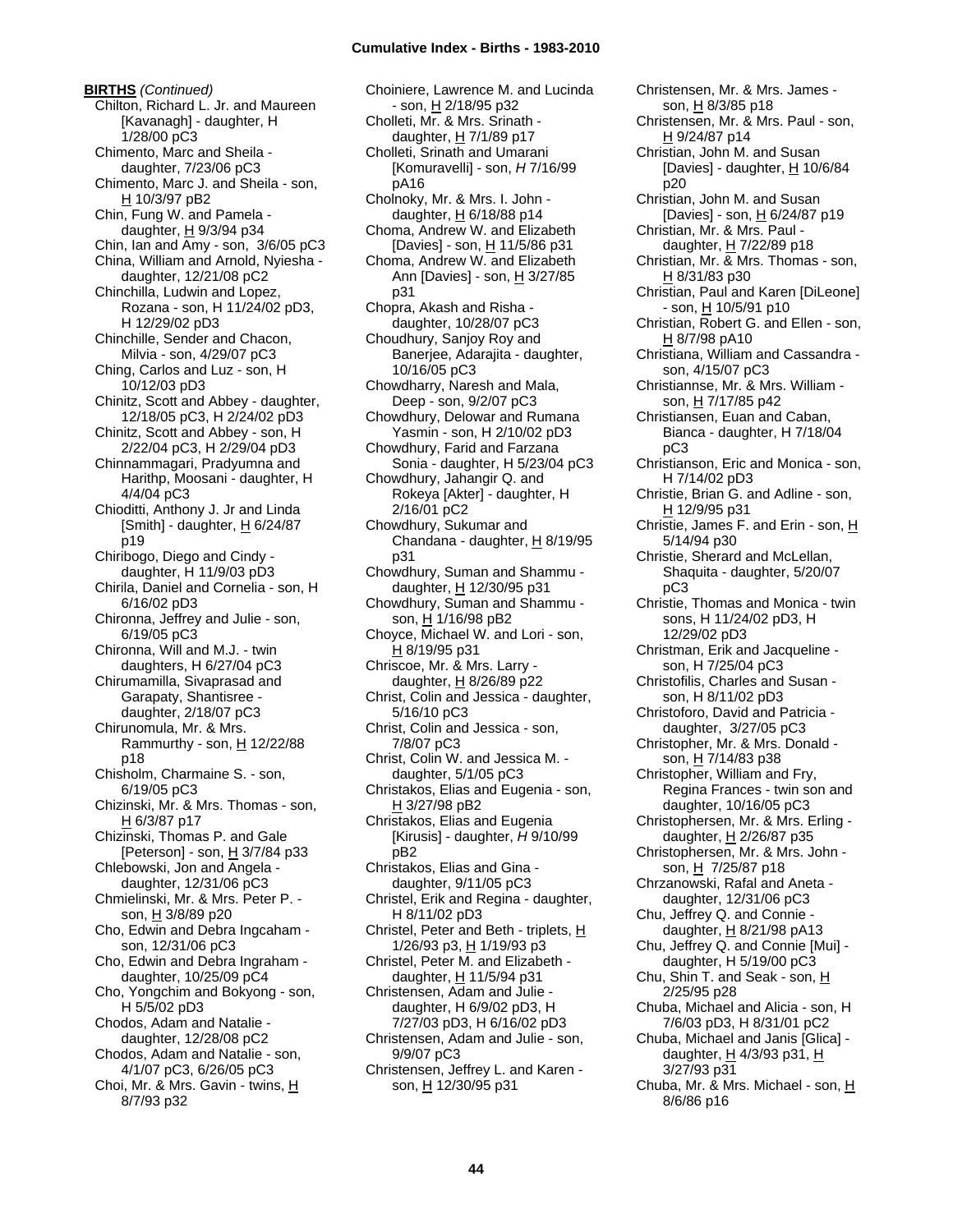**BIRTHS** *(Continued)* Chuckas, Andrew and Jill daughter, 2/20/05 pC3 Chuckas, Greg and Rubino, Dee Dee - daughter, H 10/27/02 pD5 Chuckas, Greg and Rubino, DeeDee - son, H 11/23/03 pD3 Chuckta, Mr. & Mrs. Thomas daughter, H 10/9/85 p27 Chuckta, Mr. & Mrs. Thomas - son, H 8/1/90 p18 Chudy, Mr. & Mrs. Edward daughter, H 11/6/85 p40 Chuhta, Mark and Rebecca - son, H 10/13/02 pD4 Chuhta, Mark E. and Rebecca [Nass] - son, *H* 6/5/99 pB10 Chung, Kevin L. and Lilith E. daughter,  $H$  9/3/94 p34 Chuquiano, Roberto and Tello, Gina - daughter, 11/20/05 pC3 Church, John and Sara - son, 10/24/10 pC3 Church, Mr. & Mrs. Lawrence - son, H 6/14/83 p17 Churyk, John and Tausif - son, 8/23/09 pC3 Chutan, Oscar and Garrido, Silva son, H 4/7/02 pD3 Chutan-Morales, Antonio and Breeze, Rachel - son, 1/4/09 pC2 Chuzas, Mr. & Mrs. David daughter, H 4/10/93 p31 Chysadakis, John and Jennifer daughter, H 6/13/04 pC3 Ciaccia, Mr. & Mrs. Wayne daughter,  $H$  3/22/86 p18,  $H$ 1/14/84 p18, H 10/18/89 p23 Ciacco, Mr. & Mrs. Anthony daughter, H 10/9/85 p27 Ciambriello, Mr. & Mrs. Augustine W. - son, H 6/29/89 p18 Ciarletto, Jack and Eileen [Kestenbaum] - daughter, H 10/2/93 p30 Ciarletto, John and Eileen [Kestenbaum] - daughter, H 8/3/91 p9 Ciasullo, Paul F. and Marie - son, H 4/9/94 p34 Ciccarello, Matthew L. and Kimberly [George] - son, H 5/18/01 pD5, *H* 6/5/99 pB10 Cicci, Mr. & Mrs. John Jr. - son, H 1/14/84 p18 Cichowicz, Mr. & Mrs. Troy daughter,  $H$  5/19/90 p19 Ciecida, Peter and Magdalena - son, 2/28/10 pC3 Cieciwa, Peter and Magdalena daughter, 3/25/07 pC3 Cielesz, Mr. & Mrs. Richard - son, H 7/30/83 p14

Cielesz, Richard and Krystyna [Olechnicka] - daughter, H 6/19/85 p32 Cieri, Mr. & Mrs. Robert R. Jr. daughter, H 6/27/92 p11 Ciferri, Mr. & Mrs. Benedict daughter,  $H$  8/26/89 p22,  $H$ 12/14/91 p16 Ciferri, Mr. & Mrs. Benedict - son, H 12/28/87 p12 Cifferelli, David R. and Asha [Jaglai] - daughter, *H* 5/28/99 pB6 Cimino, Gary R. and Charlene [Billlone] - son, H 10/17/87 p23 Cimino, Mr. & Mrs. Gary - daughter, H 2/15/86 p22 Cimino, Thomas and Valentina son, H 8/10/03 pD3 Cimitile, Mr. & Mrs. Robert - son, H 8/28/85 p36 Ciocci, Nicholas and Susan daughter, H 8/4/02 pD3 Ciocci, Nicholas and Susan - son, H 10/31/04 pC3 Cioffi, John and Elvia - daughter, 6/7/09 pC3, 7/12/09 pC3 Cioffi, Michael D. and Kathryn - son, H 2/11/95 p31 Ciotti, Andela A. Jr. and Malachowski, Alice - daughter, H 10/10/97 pB2 Cipollone, Claudio and Silvana daughter, 7/19/09 pC3 CiPollone, Claudio and Silvana son, H 5/23/04 pC3 Cipollone, Dominick R. and Dorothy daughter, H 4/16/94 p30 Cipollone, Mr. & Mrs. Dominick son, H 11/3/92 p17 Cipri, Richard and Lisa - son, H 6/22/03 pD3 Cipri, Rocco Jr. and DeLelle, Michele - daughter, 12/25/05 pC3 Ciprian, Nairobi and Sanches, Jorge - daughter, 12/5/10 pC3, 11/28/10 pC3 Ciquera, James and Eleanor daughter, 5/21/06 pC3 Cirasuolo, David and Alexandria daughter, 4/6/08 pC3 Cirifalco, Luigi and Nicole daughter, 10/30/05 pC3 Cirifalco, Luigi and Nicole [Calorossi] - daughter, H 4/21/02 pD3 Cirilli, Mark and Lisa - daughter, H 12/1/02 pD4 Cirillo, Gaetano S. and Kimberly twins, H 6/3/95 p28 Cirillo, Michael and Claudia - son, H 8/4/02 pD3 Cirillo, Sal and Tracy - daughter, 1/14/07 pC3, H 5/26/02 pD3 Citak, Hasan E. and Mehlika daughter,  $H$  6/28/96 p14

Citino, Frank and Nancy Ann [Palumbo] - daughter, H 11/16/83 p35 Citron, Mr. & Mrs. Noah - son, H 8/14/93 p30 Citrone, Robert K. and Cynthia daughter,  $H$  12/2/95 p29 Cius, Pierre and Roc, Marjorie - son, 2/21/10 pC3 Clack, Bennie F. Jr. and Arbedella [Jackson] - son, H 3/24/84 p16 Clamage, David and Sara daughter, 9/24/06 pC3, 1/23/05 pC3 Clancy, Mr. & Mrs. Harold - son, H 1/21/87 p30 Clancy, Mr. & Mrs. James - son, H 4/13/88 p15 Clapps, John and Connelly, Helen son, H 5/26/02 pD3 Clapps, John and Margo [Olshan] daughter,  $H$  6/4/88 p27 Claps, Christina and Joseph daughter, 11/7/10 pC3, 12/5/10 pC3, 11/28/10 pC3, 11/14/10 pC3 Claps, Gary and Michele - daughter, 11/9/08 pC4 Claps, Gary and Michele - son, H 11/24/02 pD3, H 12/29/02 pD3 Claps, Michael and Tracey [Mossop] - daughter, H 2/10/02 pD3 Clark, Cecil and Sarina - daughter, 3/1/09 pD3 Clark, Charles H. and Nancy [Barclay] - son, H 10/9/98 pB3 Clark, Charlie and Fortt, LaRhonda son, H 12/15/02 pD3 Clark, Christopher and Diane [Bonina] - son, H 4/9/91 p15 Clark, David A. and Oster, Robynne daughter, H 2/25/95 p28 Clark, Gregory M. and Elizabeth daughter, H 5/2/97 p15 Clark, Harry J. and Michele [Michek] - daughter, H 3/31/02 pD3 Clark, James R. and Elizabeth [Gerbracht] - daughter,  $H$  5/2/87 p21 Clark, Kevin J. and Susan daughter, H 11/5/94 p31 Clark, Lewis W. and Heidi [Eisener] daughter, H 3/3/84 p14 Clark, Michael and Christina - son, H 8/11/02 pD3 Clark, Mr. & Mrs. Hayes - daughter, H 9/25/85 p31 Clark, Mr. & Mrs. Hayes - son, H 10/24/87 p19 Clark, Mr. & Mrs. Jeffrey R. daughter,  $H$  8/3/88 p19 Clark, Mr. & Mrs. Lee - daughter, H 6/13/87 p19 Clark, Mr. & Mrs. Mark - daughter, H 11/4/85 p16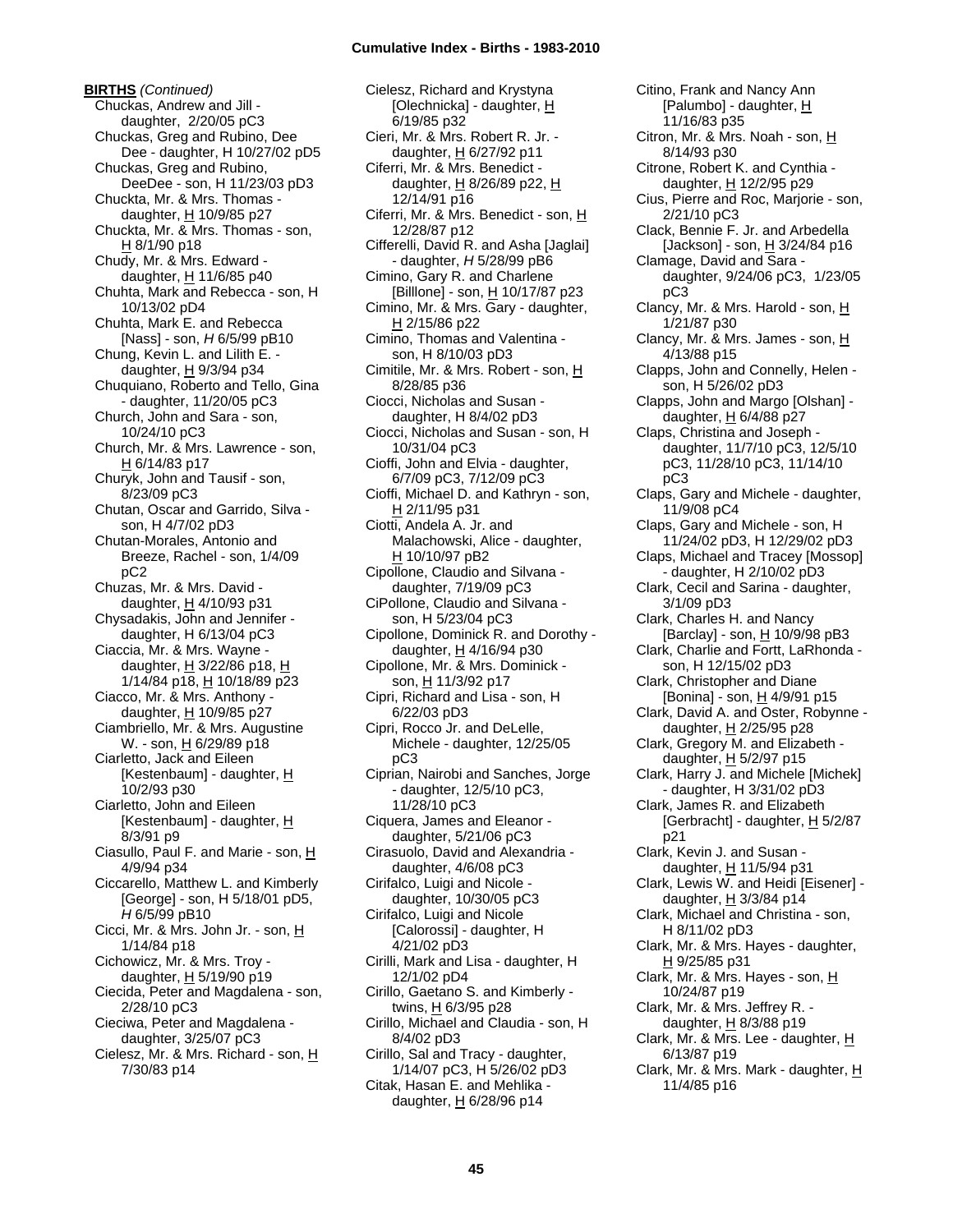**BIRTHS** *(Continued)* Clark, Mr. & Mrs. Reginald Sr. - son, H 7/21/84 p15 Clark, Mr. & Mrs. Richard daughter, H 12/28/87 p12 Clark, Mr. & Mrs. Richard - son, H 1/14/84 p18 Clark, Mr. & Mrs. Robert - daughter, H 5/3/86 p17 Clark, Mr. & Mrs. Robert - son, H 5/26/84 p20 Clark, Mr. & Mrs. Robert T. daughter,  $H$  11/6/85 p40 Clark, Mr. & Mrs. Samuel III - son, H 7/10/93 p29 Clark, Mr. & Mrs. William - daughter, H 12/10/86 p38 Clark, Mr. & Mrs. William - son, H 7/23/88 p15 Clark, Nicholas R. and Margaret [Cush] - son, *H* 5/28/99 pB6 Clark, Robert T. and June M. [Pratt] son, H 10/17/87 p23 Clark, Rorris and Katy - son, 5/23/10 pC3 Clark, Samuel and Diane - daughter, H 2/23/91 p13 Clark, Scott and Elaine - daughter, H 12/1/02 pD4, H 12/29/02 pD3 Clark, Thomas and Amy - daughter, H 9/19/04 pC3 Clarke, Curtis and Kathleen daughter, H 12/1/02 pD4 Clarke, Donald and Melissa Bochichio - daughter, H 4/27/03 pD3 Clarke, James and Dana - twin sons, H 8/1/04 pC3 Clarke, James and Susan daughter, H 3/2/03 pD3 Clarke, James F. and Susan [Ploder] - daughter, H 2/2/01 pC3 Clarke, James P. and Dana [Moore] son, *H* 9/10/99 pB2 Clarke, Jeffrey and Adams, Ivy son, 2/20/05 pC3 Clarke, Jim and Susan - daughter, 10/15/06 pC3 Clarke, Judd G. and Jill [Woodcock] daughter, H 2/2/01 pC3 Clarke, Maurice and Anna Marie daughter, H 8/31/03 pD3 Clarke, Michael Patrick and Kathleen Anne - son, 12/7/08 pC2 Clarke, Mr. & Mrs. Brian - daughter,  $H$  7/5/86 p18 Clarke, Mr. & Mrs. Christopher son, H 8/31/83 p30 Clarke, Mr. & Mrs. Nicholas daughter, H 3/8/84 p14 Clarke, Nicholas and Mary daughter,  $H$  5/30/91 p15 Clarke, Ronald and Jinel - daughter, 1/13/08 pC3

Clarke, Ronald C. and Susan - son, H 2/6/98 pB5 Clarke, Zeb and Dana - daughter, 1/17/10 pC3 Clasby, Mr. & Mrs. Robert - son, H 10/24/97 pB2 Class, Eric and Monique - daughter, H 4/27/03 pD3 Class, Ivan and Diaz, Madelene daughter, H 8/22/04 pC3 Classey, Mr. & Mrs. Arthur daughter, H 12/10/86 p31 Claudi, Mr. & Mrs. Jose - son, H 6/8/85 p16 Claudio, Carmelo and Teresita daughter,  $H$  2/6/98 pB5 Claudio, Carmelo and Teresita son, H 5/7/94 p30 Claudio, Carmelo and Teresita [Figueroa Rivera] - daughter, H 2/29/92 p13 Claudio, Edward and Zarate-Claudio, Sandra - daughter, 4/24/05 pC3 Claudio, John and Laura - daughter, H 1/25/04 pD3 Claudio, John and Laura - son, 3/4/07 pC3 Claudio, Mr. & Mrs. David daughter, H 12/20/84 p26 Claudio, Mr. & Mrs. David - son, H 3/19/86 p27 Claudio, Mr. & Mrs. Hector daughter, H 5/21/90 p13 Claudio, Mr. & Mrs. Jose - daughter, <u>H</u> 3/4/89 p16, <u>H</u> 3/8/84 p14 Claudio, Mr. & Mrs. Jose - son, H 10/7/87 p18 Clavelli, Victor and Susanna - son, H 4/4/04 pC3 Claveloux, Guy P. and Yvonne daughter, H 12/2/95 p29 Claveloux, Mr. & Mrs. Guy G. daughter, H 11/29/91 p16 Clavi, Andrew and Nancy daughter, 3/12/06 pC3, H 6/13/04 pC3 Clayton, Anthony and Elizabeth [Meacham] - daughter,  $H$  9/6/86 p18 Clayton, James and Barbara - son, H 7/20/91 p16 Clayton, Mr. & Mrs. James J. - son, H 7/17/93 p31 Clear, Tom III and Amanda daughter, 2/19/06 pC3 Cleaver, Mr. & Mrs. Clifford daughter,  $H$  5/19/90 p19 Cleaver, Mr. & Mrs. Clifford - son, H 7/22/87 p18 Clebert, Herold E. and Molene daughter, H 1/24/97 p12 Cledanor, Toussaint and Jeudy, Marleine - daughter, H 2/2/01 pC3

Clemens, Kevin and Alana - son, 10/12/08 pC3 Clemente, Mr. & Mrs. Anthony - son, H 6/29/85 p18 Clements, Christopher and Beatrice daughter, H 7/27/03 pD3 Clements, Frank and Lisa daughter, H 8/22/04 pC3 Clemmons, Joseph Sr. and Urso, Sarah - son, 7/1/07 pC3 Clemons, Derick and DeJesus, Inea - daughter, H 7/18/97 p15 Cleri, Eugene and Tracey daughter, 3/25/07 pC3, H 10/19/03 pD3 Clerkin, Mr. & Mrs. James Clark daughter, H 1/5/89 p16 Clermont, Jeff and Yanny daughter, 8/30/09 pC3, 10/11/09 pC3 Clermont, Jeff and Yanny - son, 10/29/06 pC3 Clermont, Suzehe and Jean daughter, H 7/11/04 pC3 Cleven, Todd and Cathi - daughter, H 11/4/95 p30 Clifford, BIll and Marie - daughter, H 12/15/02 pD3 Clifford, Mark and Catherine daughter, 9/25/05 pC3 Clifford, Mr. & Mrs. Dennis R. daughter, H 4/17/84 p11 Clifford, William and Lore daughter, H 4/20/03 pD3 Clinchy, Mr. & Mrs. Kenneth daughter,  $H$  6/3/89 p17 Clinchy, Mr. & Mrs. Kenneth - son, H 11/5/86 p31 Clingenpeel, Mr. & Mrs. Scott E. twin son and daughter,  $H$  3/8/89 p20 Clinton, John B. and Shannon [Doyle] - twin sons, H 5/9/84 p30 Clock, Brian and Mandy - son, 5/25/08 pC3 Clos, William J. and Martino, Kelly L. - son, H 8/5/95 p28 Closius, Mr. & Mrs. Peter - daughter, H 4/8/89 p17, H 11/5/86 p37 Closius, Mr. & Mrs. Peter - son, H 3/23/91 p9 Cloud, Craig and Kristen [O'Keefe] son, H 2/10/02 pD3 Cloud, Mr. & Mrs. Michael - son, H 6/11/86 p19 Coachman, Jonathan and Amy daughter, 7/27/08 pC3 Coaehit, Yolette - son, H 8/22/03 pD9 Coakley, Daniel E. and Makiko S. daughter, 6/26/05 pC3 Coakley, Daniel G. and Mary daughter, H 9/30/95 p35 Coakley, Mr. & Mrs. Daniel - son, H 6/27/92 p11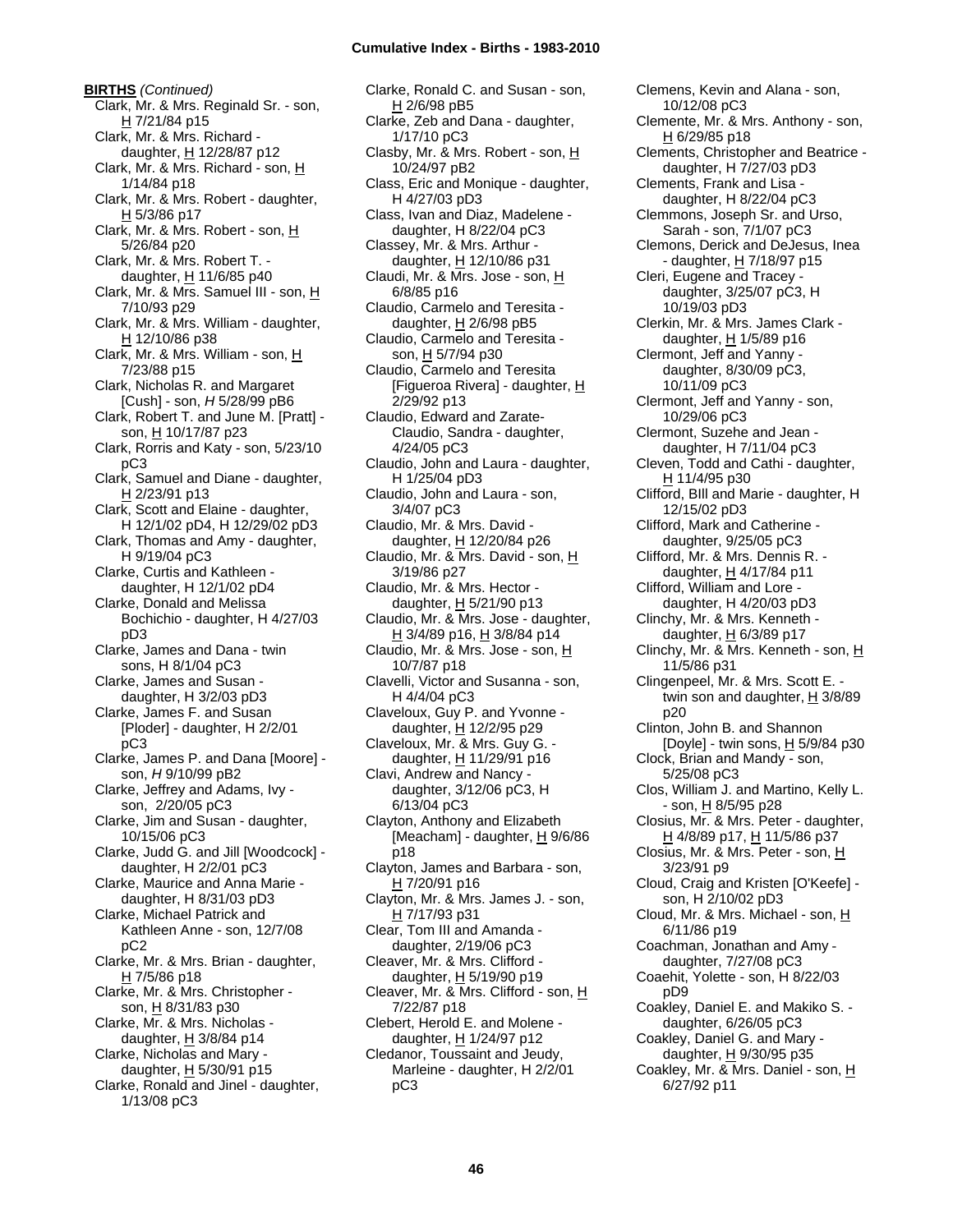**BIRTHS** *(Continued)* Coakley, Mr. & Mrs. Terrence daughter,  $H$  7/20/85 p17 Coale, James and Grayson - son, H 2/15/04 pC3 Coard , Christopher and Natalie triplets, daughter and two sons, 6/17/07 pC3 Coates, William and Beth - son, H 12/2/01 pD3 Cobb, David A. and Scoran, Lauri daughter, H 2/17/02 pD3 Cobb, David and Scoran, Lauri daughter, H 5/30/04 pC3 Cobb, Donnie and Marilyn daughter, H 8/3/03 pD3 Cobb, Terrence and Sistrusk, Tashi son, H 12/5/04 pC3 Cobbs, Mr. & Mrs. Karl - daughter, H 5/21/90 p13 Cobbs, Mr. & Mrs. Karl K. - son, H 2/6/93 p32 Coburn, Christopher T. and Fellingham, Christine daughter, H 2/2/01 pC3 Coca, Dean J. and Sara S. daughter, 11/16/08 pC3 Cocchia, Anthony Jr. and Lukas, Kathryn - daughter, H 3/17/02 pD3 Cocchia, Bob and Gagne, Denise daughter,  $H$  4/8/87 p20 Cocchia, Daniel and Lisa [Hughes] daughter, H 8/29/97 p15 Cocchia, Danny and Lisa - son, 2/20/05 pC3 Cocchia, David and Christine [Jarrett] - daughter, H 9/29/02 pD5 Cocchia, David and Christine Jarrett - daughter, 4/27/08 pC3 Cocchia, Dominic and Engel, Barbara - son, H 4/16/85 p13 Cocchia, Jeffrey A. and Tartaglia Gloria - son, H 3/31/02 pD3 Cocchia, Joseph and Scully, Kate daughter, H 3/2/03 pD3 Cocchia, Mr. & Mrs. Peter - son, H 7/25/87 p18 Coccia, Carla and Pervere, Robert daughter, 12/5/10 pC3, 11/28/10 pC3 Cochran, Charles P. and Tara - son, H 12/2/95 p29, H 10/7/95 p35 Cochran, Charles P. Jr. and Tara son, H 4/25/97 p15 Cochran, Mr. & Mrs. Charles - son, H 12/21/89 p17 Cochran, Mr. & Mrs. Charles C. daughter,  $H$  1/30/93 p31 Cochran, Timothy D. and Beverly son, H 4/16/94 p30 Cockcroft, Mr. & Mrs. Anthony - son, H 1/14/84 p18 Cockrell, Scot and Mary Kate daughter, H 1/19/03 pD3

Coco, Jose Alberto and Salvador, Pamela - son, 10/25/09 pC4 Coda, Michael and Lori - twins, H 9/3/94 p34 Coda, Tim and Melissa - daughter, 7/24/05 pC3 Cody, Brett and Cheryl - daughter, H 6/27/04 pC3 Cody, Mr. & Mrs. James - daughter, H 11/1/88 p20 Cody, Paul F. and Beth - son, H 6/21/96 p14 Coe, Mr. & Mrs. Stephen - daughter, H 7/26/90 p16 Coe, Nelson and Nancy [Wolfson] son, H 8/3/88 p19 Coelho, Dean C. and Stacia [Barrocas] - daughter, *H* 6/5/99 pB10 Coello, Luis and Greta - son, H 8/11/02 pD3 Coello, Miguel and Ingrid - son, H 6/22/03 pD3 Coffee, Mr. & Mrs. Michael daughter,  $H$  7/19/86 p20 Coffey, Michael and Kathleen - son, 3/20/05 pC3 Coffey, Michael and Nagle, Kathleen - son, H 4/6/03 pD3 Coffin, Jeffrey and Alecia - twin daugthers, 11/16/08 pC3 Coffman, James and Jennifer - twin sons, 6/15/08 pC3 Coffy, Hiram and Mapalit - son, 9/30/07 pC3 Coffy, Jean and Magalie - son, H 9/1/02 pD3, H 8/25/02 pD3 Coghlan, Alison and James daughter, 10/31/10 pC3 Coghlan, James and Alison daughter, 11/26/06 pC3 Cognetti, Joe and Christine daughter, 5/27/07 pC3, 9/18/05 pC3 Cognetti, Joseph and Christine daughter, H 5/2/04 pC3 Cogswell, Kenneth and Irene [DeRosa] - son, H 10/10/87 p22 Cogswell, Kenneth and Jerene [DeRosa] - son, H 6/2/90 p10 Cogswell, Kevin K. and Jamie [LoRusso] - daughter, H 7/13/88 p32 Cogswell, Mr. & Mrs. Ed - daughter,  $H$  7/25/87 p18 Cogswell, Mr. & Mrs. Kevin - son, H 4/22/87 p17 Cogswell, Steven and Iodice, Jaclyn -son, 6/15/08 pC3 Cohan, Walter E. and Lisa - son, H 9/30/95 p35 Cohen, Arthur L. and Maxine [Goldstein] - daughter, H 2/11/00 pC3 Cohen, Ephraim and Rachel daughter, 2/3/08 pC3

Cohen, Ephraim and Rachel - son, 1/30/05 pC3 Cohen, Garet and Nancy [Ely] daughter, H 3/27/93 p31 Cohen, Jonathan R. and Clara [Church] - daughter, H 2/2/01 pC3 Cohen, Matthew and Alyssa daughter, 3/16/08 pC3 Cohen, Matthew E. and Michele [Sharon] - son, H 11/20/98 pB5 Cohen, Mr. & Mrs. Andrew daughter,  $H$  11/1/88 p20 Cohen, Mr. & Mrs. Arthur A. - son, H 2/6/93 p32 Cohen, Mr. & Mrs. Edward - son, H 7/13/88 p32 Cohen, Mr. & Mrs. Howard - son, H 9/10/86 p30, H 7/14/83 p38 Cohen, Mr. & Mrs. Leslie - daughter, H 7/16/86 p35 Cohn, Mr. & Mrs. Steven - son, H 7/9/88 p14 Cohn, Mr. & Mrs. Thomas Jr. - son, H 8/28/85 p36 Coker, Craig and Kimberly [Soccie] daughter,  $H$  5/20/95 p28 Coker, Oscar and Letha - son, H 10/31/04 pC3 Cola, Eric and Julie - daughter, H 9/19/04 pC3 Colacicco, Mr. & Mrs. Denis - son, H 7/2/83 p16 Colandro, Daniel and Amy daughter, 7/8/07 pC3, 1/3/10 pC3, 7/8/07 pC3 Colangelo, Barry and Rosemary [Romanos] - son, H 12/29/84 p16 Colangelo, Mr. & Mrs. Barry L. - son, H 6/18/88 p14 Colasurdo, Joseph T. and Susan son, H 7/5/96 p12 Colasurdo, Mr. & Mrs. Joseph - son, H 8/26/89 p22 Colasurdo, Mr. & Mrs. Joseph J. son, H 6/27/92 p11 Colasurdo, Robert and Holly - twin sons, H 5/4/03 pD3 Colberg, Cris and Lisa - son, 4/5/09 pC3, 3/29/09 pC3, 5/17/09 pC3, 1/16/05 pC3 Colberg, Lisa and Cris - daughter, 7/30/06 pC3 Colbert, Joseph and Christina - son, H 4/27/03 pD3 Colbert, Joseph G. and Christina [Murach] - son, H 2/11/00 pC3 Colbert, Mr. & Mrs. Jonathan daughter,  $H$  4/22/89 p16 Colby, Brian and Christine daughter, H 12/21/03 pD3 Colby, Charles C. and Jennifer M. son, 1/20/08 pC3 Colby, James E. and Southcott, Lynn - son, H 10/23/93 p39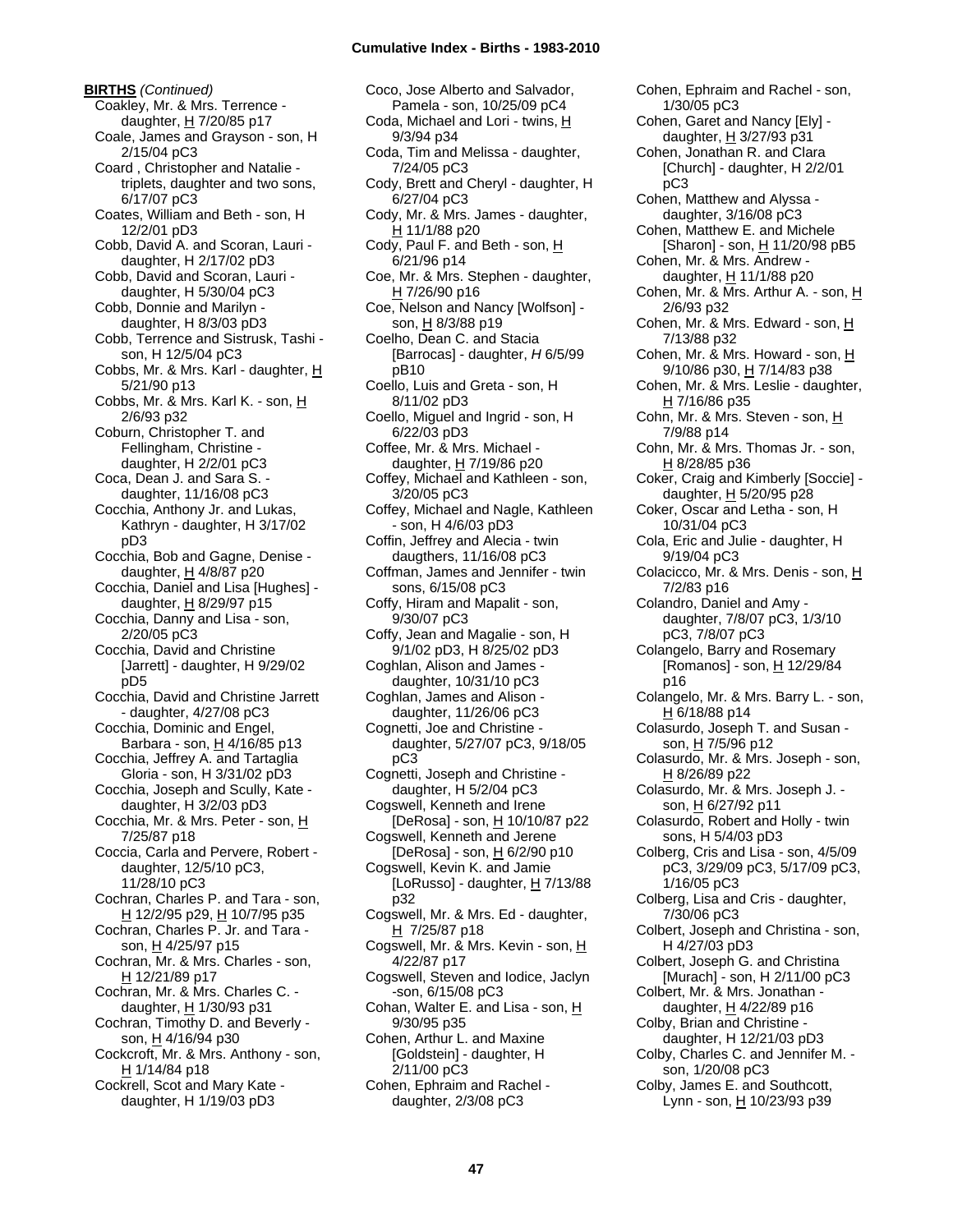**BIRTHS** *(Continued)* Colby, Mr. & Mrs. David - son, H 9/19/84 p29 Coldwell, Mr. & Mrs. Charles - son, H 8/11/84 p16 Cole, Brian and Pam - daughter, H 1/12/03 pD3 Cole, David and Elena - son, 7/19/09 pC4 Cole, Douglas B. and Cynthia [Miller] - son, H 1/28/00 pC3 Cole, Mr. & Mrs. John - daughter,  $\underline{H}$ 7/19/86 p20 Cole, Mr. & Mrs. John - son, H 12/28/88 p19 Cole, Mr. & Mrs. Paul P. - son, H 2/6/93 p32 Cole, Mr. & Mrs. Timothy- daughter, H 2/4/84 p18 Cole, Peter T. and Debbie [Greco] son, H 7/19/89 p18 Cole, Thomas and Claudia [Nash] daughter, H 7/19/86 p19 Coleman, Arthur and Renee [Gelineau] - daughter,  $H$  1/19/85 p18 Coleman, Christopher and Printemps, Kerline - daughter, 5/23/10 pC3 Coleman, Dwayne and Cameron, Tamara - daughter, H 1/5/03 pD3 Coleman, Eric and Heusch, Marina son, 6/18/06 pC3 Coleman, Lenny Jr. and Jaime son, 7/31/05 pC3 Coleman, Leonard and Jamie - son, H 2/29/04 pD3 Coleman, Mr. & Mrs. Robert L. daughter,  $H$  5/2/84 p40 Coleman, Samuel T. and Alicia [Perry] - son, H 10/9/98 pB3 Coleman, Sheldon N. and Marianna son, H 11/5/94 p31 Coley, James C. II and Deborah son, H 3/22/96 p14 Colgan, Mr. & Mrs. Robert daughter, H 5/19/90 p19 Colin, Mr. & Mrs. Jean-Francois son, H 12/26/85 p13 Colindres, Byron and Cardona, Euelin - daughter, 5/16/10 pC3 Colindres, Byron and Saida Cuellar daughter, H 4/13/03 pD3 Colinet, Alex and Collazo, Ashley daughter, 12/10/06 pC3 Collantes, David and Castro, Maribel - daughter, H 5/23/04 pC3 Collazo, Carlos and Capalbo, Toni daughter, 11/12/06 pC3 Collazo, Carlos Javier Rivera and Lacera, Jessica - son, 2/12/06 pC3

Collazo, Eveliss - son, 12/18/05 pC3

Collazo, Priscilla and Fodiman, Phillip - son, 8/15/10 pC3 Collazo, Roque and Patricia - son, H 7/14/02 pD3 Collen, Mr. & Mrs. Bruce - son, H 8/6/86 p16, H 4/16/84 p13 Coller, Stephen and Debbie - son, 2/3/08 pC3 Collett, Jonathan and Allison - son, H 11/23/03 pD3 Colley, Mr. & Mrs. D. - daughter, H 10/6/88 p19 Colley, Stephen G. and Hyland-Colley, Maureen - son, H 2/25/95 p28 Collias, Theodore J. and Jennifer son, H 2/2/96 p12 Collier, Charles and Kristin daughter, H 4/13/03 pD3, H 11/14/04 pC3 Collier, Claybrook and Jennifer (Conlon) - son, *H* 1/29/99 pB9 Collier, Njeri - son, *H* 2/19/99 pB7 Collier, Robert and Susan daughter, H 4/14/02 pD3 Collier, Timothy and Amanda daughter, 2/14/10 pC3 Collin, Phillip and Samantha - son, 5/3/09 pC3 Collins, Ben and Stifel, Megan daughter, 7/13/08 pC3 Collins, Garry and McDonald, Megan - daughter, 12/31/06 pC3 Collins, Gary and Megan - son, 2/17/08 pC3 Collins, James and Lauren - son, 9/16/07 pC3 Collins, John L. and Nancy - son, H 3/12/94 p31 Collins, Jude and Olga - son, H 1/25/04 pD3 Collins, Mike and Amy - son, 10/25/09 pC3 Collins, Mr. & Mrs. Anthony - son, H 9/20/86 p20 Collins, Mr. & Mrs. Gerald - son, H 9/2/89 p19, H 8/31/89 p24, H 9/10/86 p30 Collins, Mr. & Mrs. John J. - son,  $H$ 8/26/92 p13 Collins, Mr. & Mrs. Michael daughter, H 6/3/87 p17, H 7/30/83 p14 Collins, Mr. & Mrs. Michael - son,  $H$ 2/26/90 p10 Collins, Mr. & Mrs. Michael M. - son, H 8/26/92 p13 Collins, Mr. & Mrs. Patrick daughter, H 12/26/85 p13 Collins, Mr. & Mrs. Timothy - son,  $H$ 10/27/84 p16 Collins, Peter J. and Laurie - twin sons, H 7/26/96 p14 Collins, Peter J. and Laurie [Margies] - son, *H* 6/5/99 pB10

Collins, Robert D. and Jacqueline M. - daughter, H 5/30/97 p14 Collins, Sam and Russe-Bollins, Petra - son, H 4/25/97 p15 Collins, Sean and Tiffany - son, H 1/18/04 pD3 Collins, Stirling and Lisa - son, H 11/25/01 pD3 Collison, Charles Ryan and Valerie  $[Klop]$  - son,  $H$  12/10/86 p38 Colman, David and Mary Jo - son, 4/23/06 pC3 Cologero, Tony and Kim - daughter, H 12/2/01 pD3 Colombin, Byan G. and Siberon, Jennifer S. - son, 11/11/07 pC3 Colon, Felipe Jr. and Luz I. daughter, 6/5/05 pC3 Colon, Felipe Jr. and Luz I. - son, 8/17/08 pC3 Colon, Keith and Perkowski, Toni son, H 1/7/89 p10 Colon, Meryluz Serrano and Garcia, Noel Alberto - son, 12/12/10 pC3 Colon, Mr. & Mrs. Luciano - son, H 4/20/85 p18 Colon, Mr. & Mrs. Russell - son, H 4/22/89 p16 Colon, Mr. & Mrs. Tony - daughter, H 1/7/89 p11 Colon, Otilio and Joy - son, H 8/22/03 pD9 Colon, Paul and Wade, Theresa J. daughter, H 12/2/01 pD3 Colon, Rafael and Dina - son, 3/13/05 pC3 Colon, Victor J. and Deborah [Lindine] - son, H 2/11/00 pC3 Colon, William and Salvino, Carol son, *H* 2/19/99 pB7 Colon-Finley, Glenn and Colon, Yolanda - daughter, H 12/9/01 pD3 Colonna, Pat and Jeanne [DiBlasio] daughter, H 8/18/84 p16 Colonnello, Anthony and Gail [Mattioli] - daughter, H 11/5/86 p31 Colson, Darryl W. and Lisa - son, H 4/1/95 p28 Colthup, Bruce and Krista - son, 4/23/06 pC3 Colthup, Mr. and Mrs. Bruce daughter, 4/18/10 pC3 Colwell, Lance and Carol - son, H 3/14/04 pC3 Combatti, Mr. & Mrs. Richard - son, H 8/26/89 p22, H 12/7/85 p18 Comforti, Mr. & Mrs. Richard - son, H 5/25/85 p19 Comiskey, Devin and Julie - son, 4/19/09 pC3 Compas, Mr. & Mrs. Joseph daughter,  $H$  8/10/87 p35 Compean, Alberto and Sara - twin daughters, H 3/10/02 pD3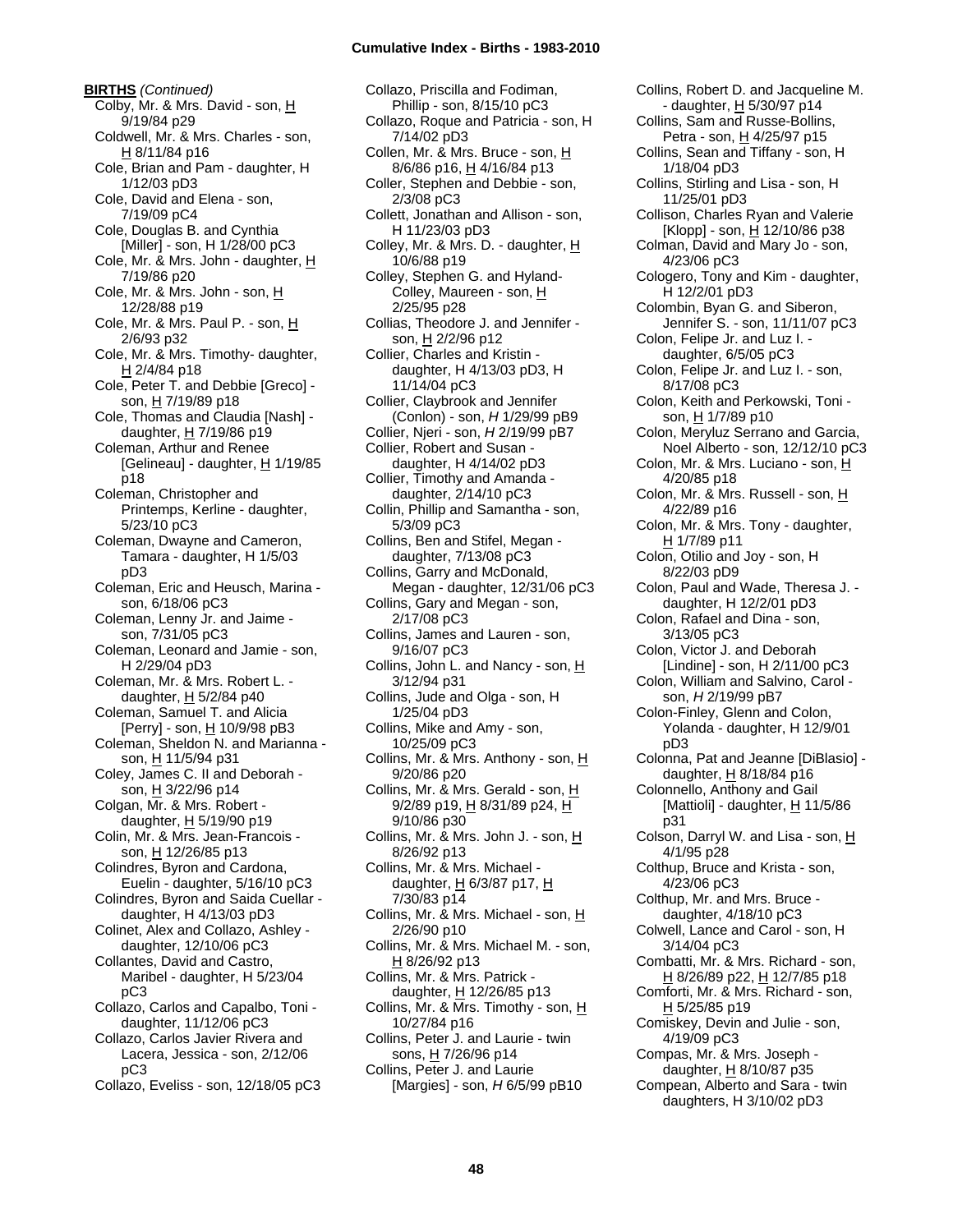**BIRTHS** *(Continued)* Compolattaro, Reed and Michelle daughter, 2/28/10 pC3 Compolattaro, Scott and Eva Marie daughter, 7/17/05 pC3, H 9/29/02 pD5 Compos, Jolman and Lopez, Akira daughter, 3/8/09 pD3 Compton, Mr. & Mrs. James - son, H 4/8/89 p17 Comstock, James and Aarti daughter, H 1/5/03 pD3 Conant, Mr. & Mrs. James - son, H 11/5/86 p31 Conca, Nicholas J. and Barbara son, H 9/2/95 p31 Concha, Jorge and Torres, Martinza - son, 5/23/10 pC3 Condlin, Jeffrey and Kara daughter, 4/22/07 pC3 Condo, Carlos and Roldan, Lupe daughter, H 7/6/03 pD3 Condo, Fernando and Malan, Monica - son, 7/12/09 pC3, 5/31/09 pC3 Condon, Mr. & Mrs. Steven daughter,  $H$  9/18/89 p15 Condori, Hector E. and Rojas, Ana S. - son, 6/12/05 pC3 Condors, Mr. & Mrs. Christopher daughter,  $H$  5/14/88 p15 Condos, Peter and Roberta daughter, H 5/25/03 pD3 Condy, William and Gumz, Jolande son, H 5/21/87 p21 Coneeny, Joseph J. and Marina son, H 9/20/91 p43 Conetta, Brett and Joy - daughter, 5/3/09 pC3 Conetta, Brett and Joy - son, H 10/3/04 pC3 Conetta, Joseph and Emily - son,  $H$ 10/12/88 p16 Conetta, Michael and Catalina - son, 10/25/09 pC4 Coney, Keith and Ursone, Tara daughter, 2/3/08 pC3 Coney, Keith and Ursone, Tara son, 12/3/06 pC3 Coneybear, Jay and Jill - daughter, H 10/13/02 pD4 Congdon, David J. and Margot son, H 11/15/96 p15 Congdon, David J. and Marlot [Bodine] - son, *H* 6/5/99 pB10 Congdon, Michael A. and Sharon daughter, H 6/10/95 p31 Conger, Mr. & Mrs. Tom - son, H 12/22/84 p25 Congliu, John and Susan daughter, H 10/6/02 pD5 Conklin, Charles and Eva daughter, 9/25/05 pC3 Conklin, Charles and Eva - twin sons, 10/29/06 pC3

Conklin, Lance and Janice [Muller] son, H 4/4/85 p14 Conklin, Mr. & Mrs. Norman - son, H 1/28/84 p16, H 1/14/84 p18 Conklin, Mr. & Mrs. Richard J. daughter, H 8/19/87 p25 Conklin, Robert W. and Cecilia (Newmann) - son, *H* 2/19/99 pB7 Conlan, Mr. & Mrs. John - daughter, H 9/10/86 p30 Conlan, Mr. & Mrs. John - son, H 11/28/87 p18 Conlan, Mr. & Mrs. Walter daughter, H 2/26/90 p10, H 11/28/87 p18 Conley, Christopher and Patricia [Weisner] - daughter,  $\underline{H}$  5/2/87 p21 Conley, Frank and Jennifer daughter, H 3/17/02 pD3 Conley, John J. and Susan daughter, H 1/21/95 p28 Conley, Kevin and Supple, Amy daughter, 8/21/05 pC3 Conley, Kevin R. and Deise [Arenholz] - son, H 12/30/01 pD3 Conley, Scott Alexander and Linnea Anne - son, 10/12/08 pC3 Conlin, Thomas A. and Livolsi-Conlin, Barbara - daughter, *H* 9/10/99 pB2 Connell, Kevin and Laura - son, 6/7/09 pC3, 7/12/09 pC3 Connell, Mr. & Mrs. John J. daughter, H 12/5/92 p37 Connelly, Michael J. and Emily son, H 8/26/95 p32 Connelly, Michael J. and Emily [Alexander] - son, H 2/11/00 pC3 Connelly, Mr. & Mrs. Stephen daughter, H 1/25/88 p17 Connelly, Mr. & Mrs. Stephen - son, H 2/26/90 p10 Connelly, Sean and Tao - daughter, H 3/2/03 pD3 Conner, Jamie and Laurie daughter, H 2/23/91 p13 Conner, Mr. & Mrs. Jamie - son, H 1/25/88 p17 Connolly, Chris and Katie daughter, 11/26/06 pC3 Connolly, Christopher and Kathryn son, H 12/29/02 pD3 Connolly, Justin and Jessica daughter, 3/23/08 pC3, 10/25/09 pC5 Connolly, Keven and Diane - son, H 12/12/90 p30 Connolly, Matthew P. and Maura daughter,  $H$  5/24/96 p14 Connolly, Michael G. and Mary son, H 10/18/96 p14 Connolly, Mr. & Mrs. Michael M. daughter,  $H$  6/27/92 p11 Connolly, Mr. & Mrs. Stephen - son, H 7/19/86 p20

Connolly, Mr. & Mrs. Thomas daughter, H 2/12/90 p15 Connolly, Robert and Maureen son, H 6/20/04 pC3 Connor, Morgan and Suzanne daughter, 10/25/09 pC5 Connor, Morgan and Suzanne - son, 11/11/07 pC3 Connor, Thomas and Kathy - twin son and daughter, 6/5/05 pC3 Connors, Paul L. and Lindsay daughter, H 11/12/94 p31 Connors, Paul L. and Lindsay - son, H 6/21/96 p14 Connors, William V. II and Margarita [Gelats] - daughter,  $H$  3/21/87 p20 Conopask, James M. and Tamberlyn [Chapman] - son, H 4/21/02 pD3 Conover, Michael J. and Kathleen daughter,  $H$  8/12/95 p30 Conover, Ryan and Rebecca - son, 1/17/10 pC3 Conrad, Kyle and MaryAnne - son, H 9/8/02 pD7, H 8/25/02 pD3 Conron, William and Kathleen daughter, 8/17/08 pC3 Conroy, Brendan J. and Karen [Renaud] - son, H 5/26/00 pC2, H 5/12/02 pD3 Conroy, James and Roberta - son,  $H$  7/20/91 p16 Conroy, John and Michele - son, H 4/14/02 pD3 Conroy, Mr. & Mrs. Scott - daughter, H 4/4/85 p14 Conroy, Mr. & Mrs. Thomas - son, H 3/24/86 p19 Conroy, Patrick J. and Ann-Marie [Alaimo] - daughter, H 2/16/01 pC2 Conroy, Patrick J. and Josephine (Alaimo) - son, *H* 1/29/99 pB9 Consavage, Alfred G. and Carol daughter, H 12/2/95 p29 Considine, Michael and Katherine [Seaman] - daughter,  $\underline{H}$  5/14/83 p13 Consioine, Thomas and Lisa - son, H 2/24/02 pD3 Consolati, Michael and Michelle son, 11/6/05 pC3 Constable, Mr. & Mrs. Brian daughter,  $H$  8/1/84 p30 Constandaki, Peter and Djoher son, 12/23/07 pC3 Constandaki, Peter and Gahia, Djoher - son, 10/22/06 pC3 Constane, Guido and Lucrece - son, H 3/22/96 p14 Constantine, Stuart and Lori daughter, H 5/5/02 pD3 Constantino, Bill and Kim daughter, H 3/16/03 pD3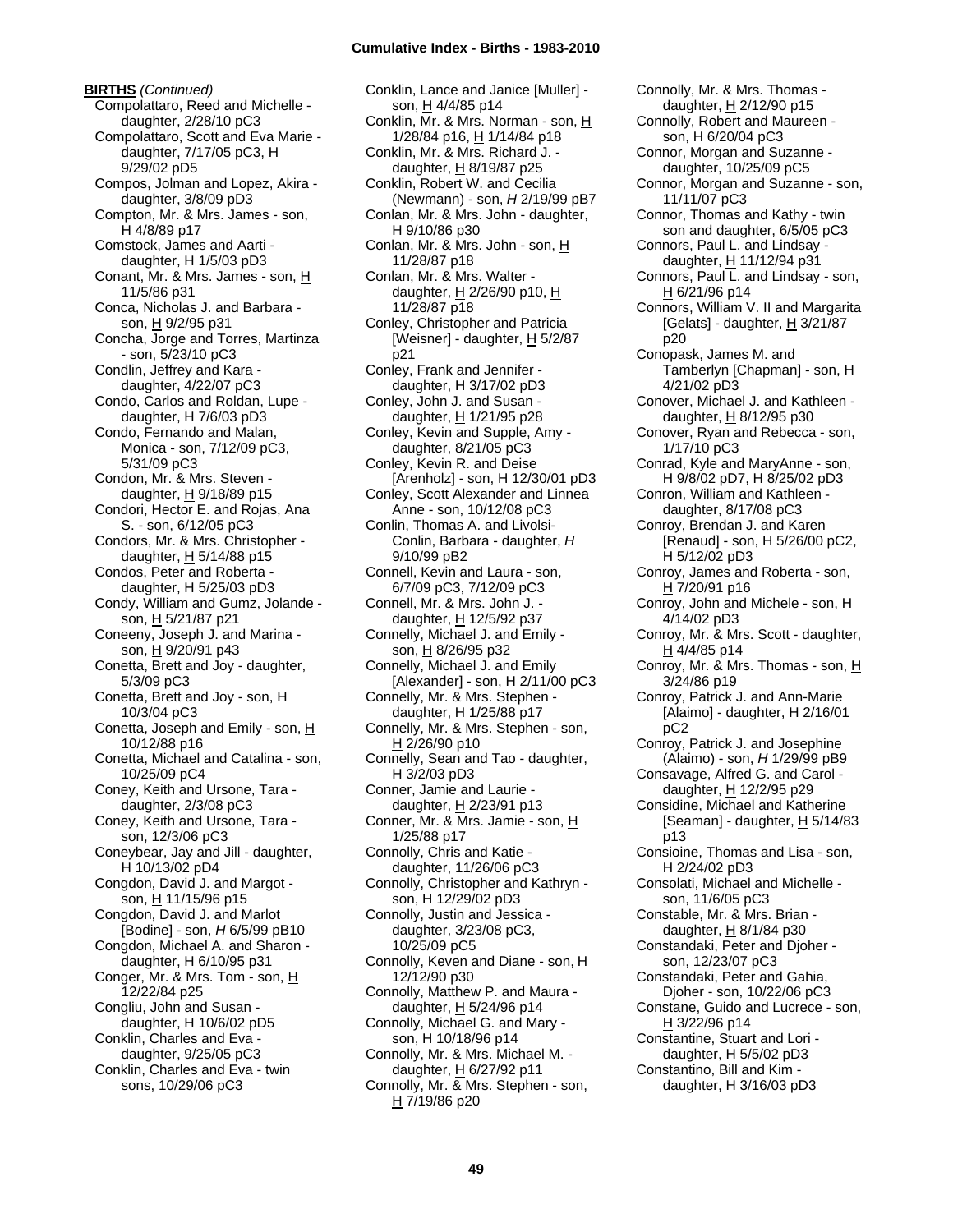**BIRTHS** *(Continued)* Constantino, Mr. & Mrs. Robert R. daughter, H 12/12/92 p35 Constantino, Ralph J. and Cynthia son, H 4/16/94 p30 Constatino, Thomas W. Jr. and Kim [Ryan] - daughter, H 1/28/00 pC3 Conte, Damon and Alanna [Buckley] - son, H 2/10/02 pD3 Conte, Fernando and Marlyn daughter, H 5/9/04 pC3, H 5/16/04 pC3 Conte, Fernando and Mary Lu - son, 11/18/07 pC3 Conte, Fernando and Marylu - son, H 9/22/02 pD5 Conte, Francesco and Debra - son, 4/19/09 pC3 Conte, Mario and Selma - son, 2/18/07 pC3 Conte, Michael and Christa - son, 5/18/08 pC3 Conte, Mr. & Mrs. Fred - son, H 12/22/88 p18 Conte, Mr. & Mrs. James - son, H 1/30/84 p14 Conte, Mr. & Mrs. Luigi - daughter, H 12/14/83 p39 Conte, Mr. & Mrs. Philip - daughter,  $H$  9/24/87 p14 Conte, Richard L. and Lisa [Tassone] - daughter,  $H$  1/5/89 p16 Conte, Tom and Collette - daughter, H 6/15/03 pD3 Conte, Tomasso and Collette [Lepine] - son, H 5/12/02 pD3 Conti, Charles III and Buchanan, Melissa Ann - son, 11/9/08 pC4 Conti, Chris and Debbie [Nameth] daughter,  $H$  9/30/95 p35 Conti, Thomas M. and Deborah son, H 11/5/94 p31 Contolini, Mr. & Mrs. Richard daughter, H 10/21/87 p21 Contreras, Fabiola and Octaviano daughter, 11/18/07 pC3 Contreras, Gustavo and Rebecca daughter, H 8/29/04 pC3 Contreras, Gustavo and Rebecca son, H 12/9/95 p31 Contreras, Jairo and Barbara - son, 7/31/05 pC3 Contreras, Jaun and Cabanas, Minerva - son, H 6/22/03 pD3 Contreras, Jorge V. and Rosario [Cabrera] - daughter, H 5/12/00 pC3 Contreras, Juan and Zencena, Lidia daughter, 7/2/06 pC3 Contreras, Juan C. and Dalmicia [Cabrera] - son, H 5/18/01 pD5 Contreras, Octaviano and Navarro, Fabiola - daughter, H 12/21/03

pD3

Contreras, Roman Medine and Leticia - daughter, H 11/5/94 p31 Conway, Christopher E. and Barbara - son,  $H$  3/4/95 p31 Conway, Clifton Jr. and Linda [Ferguson] - son, H 1/25/88 p16 Conway, Jayson and Jana - son, H 6/15/03 pD3 Conway, Mr. & Mrs. George daughter,  $H$  6/29/85 p18 Conway, Rich and Kim - daughter, 4/22/07 pC3 Conze, Michael and Russell daughter, 8/16/09 pC3 Cook, Clifford III and Lynne [Pepe] daughter,  $H$  2/29/92 p13 Cook, Doug and Mandi - daughter, 12/24/06 pC3 Cook, Douglas and Mandi daughter, 1/23/05 pC3 Cook, John and Pamela Joan [Leverich] - daughter,  $H$  6/19/93 p31 Cook, Joseph and Lauren daughter, 8/13/06 pC3 Cook, Mr. & Mrs. Clifford III - son, H 4/30/88 p16 Cook, Mr. & Mrs. Glenn - daughter, H 11/19/86 p17 Cook, Mr. & Mrs. Roddy - son, H 10/15/83 p16 Cook, Peter V. and Kimberly [Schwarzmann] - son, H 5/12/00 pC3 Cook, Roonie and Roche, Naderge son, 8/26/07 pC3 Cook, Thomas D. and Daphne [Lawder] - daughter,  $H$  10/15/88 p17 Cook, William and Debra - daughter, H 6/8/91 p22 Cooke, Emerson and Elaine daughter, H 2/8/04 pD3 Cooke, Mike and Julie - son, H 12/21/03 pD3 Cooke, Mr. & Mrs. Christopher daughter, H 10/9/85 p27 Cooke, Mr. & Mrs. Philip - daughter, H 10/9/85 p27 Cooke, Mr. & Mrs. Ray - son, H 2/22/86 p16 Cooke, Noel and Liza - son, 9/11/05 pC3, H 7/21/02 pD3, H 7/28/02 pD3 Cooke, Timothy A. and Catherine R. - son, 2/17/08 pC3 Cookston, Robert and Andrea daughter, H 11/24/02 pD3, H 12/29/02 pD3 Coomaraswamy, Francis N. and Ellen - daughter,  $H$  3/13/98 pB2 Coon, James and Sharon [Kolenda] daughter, H 9/22/02 pD5 Cooney, Brian and Gina - daughter, 8/23/09 pC3

Cooney, Gerard and Heather daughter, H 9/8/02 pD7, H 9/15/02 pD7 Cooney, James P. and Dana daughter, H 5/2/97 p15, H 8/26/95 p32 Cooney, John S. and Judith daughter, H 8/9/96 p14 Cooney, Richard and Jenmnifer A. daughter, H 2/1/04 pD3 Cooney, Richard and Jennifer - son, H 5/26/02 pD3 Coons, Bill and Mary - son, H 4/6/03 pD3 Coopchik, Mr. & Mrs. Scott S. - son,  $H$  3/7/92 p10 Cooper, Chris and Terry - son, H 8/8/04 pC3 Cooper, Edward and Michelle daughter, 1/14/07 pC3 Cooper, George F. III and Suzanne M. [Wingert] - son, H 12/31/86 p25 Cooper, Jim and Susan - son, H 2/23/03 pD3 Cooper, Jim and Susan Sherman son, H 2/2/03 pD3, H 2/16/03 pD3 Cooper, John and Rosamond - son, H 4/7/02 pD3 Cooper, Lawrence and Patricia daughter, H 8/11/02 pD3 Cooper, Michael and Ondina - twin son and daughter, 8/21/05 pC3 Cooper, Mr. & Mrs. Bradley daughter, H 11/4/85 p16 Cooper, Mr. & Mrs. Matthew M. son, H 6/18/91 p17 Cooper, Mr. & Mrs. Stanley - son, H 12/22/88 p18 Cooper, Patrick J. and Joanna - son, H 8/21/98 pA13 Cooper, Robert and Natasha - son, H 8/17/03 pD3 Cooper, Russell and Meg - son, H 9/24/90 p18 Cooper, Russell J. and Randi [Bochner] - son, H 5/12/00 pC3, H 12/16/01 pD3 Cooper, Wayne A. and Bennett, Denise - son, H 11/13/93 p29 Cooper, Wayne and Burden, Ivory son, 5/7/06 pC3 Cooperman, Mr. & Mrs. Martin daughter,  $H$  2/1/86 p16,  $H$ 7/1/89 p17, H 1/14/84 p18 Cooperstein, Richard B. and Tracey [Baker] - son, H 5/12/00 pC3 Coopskik, Mr. & Mrs. Scott - son, H 12/28/88 p19 Copeland, Todd Wilson and Pagnano, Katie - son, H 8/8/97 p14, H 8/15/97 p14 Copersino, Mr. & Mrs. Alber daughter,  $H$  8/31/83 p30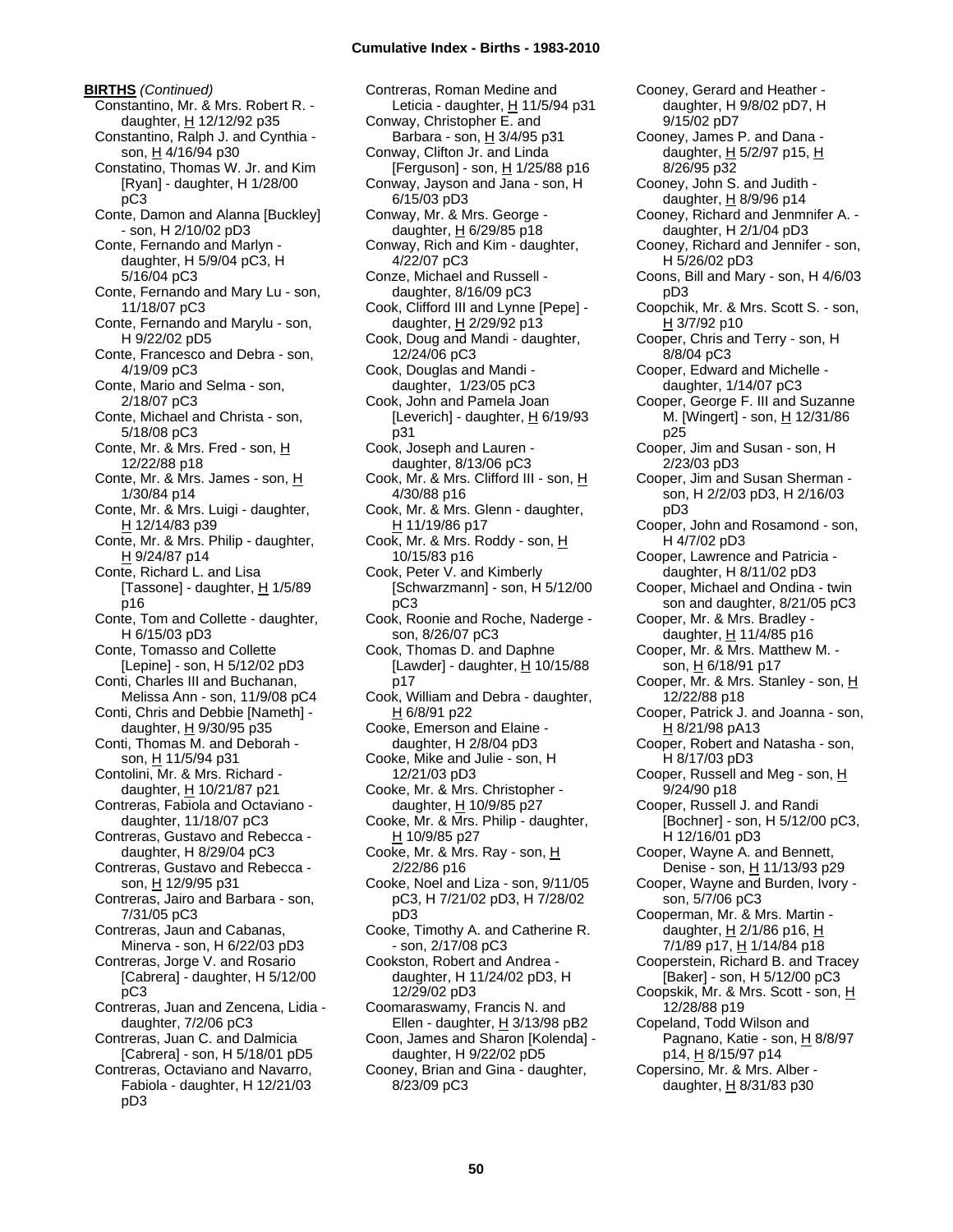**BIRTHS** *(Continued)* Coppock, Steven M. and Melissa daughter,  $H$  8/21/98 pA13 Coppock, Steven M. and Melissa [Shirk] - son, H 7/14/00 pC2 Coppola, Anthony and Debbie [Schaefer] - daughter,  $H_8$  8/18/84 p16, H 9/26/84 p29 Coppola, Captain & Mrs. Alfred son, H 1/7/89 p11 Coppola, John F. and Atlas, Jennifer - son, *H* 6/5/99 pB10 Coppola, Joseph and Elena daughter, 9/17/06 pC3, 10/12/08 pC3 Coppola, Joseph and Linda - triplets - one daughter and two sons, H 10/20/02 pD5 Coppola, Michael and Kerry daughter, 6/13/10 pC3 Coppola, Michael and Kerry daughter, 8/17/08 pC3 Coppola, Mr. & Mrs. Alfred A. - son, H 10/10/87 p22 Coppola, Mr. & Mrs. Anthony daughter, H 9/10/86 p30, H 11/13/89 p19, H 10/18/89 p23 Coppola, Mr. & Mrs. Mark daughter, H 7/3/90 p15 Coppola, Robert and Janelle daughter, 5/25/08 pC3 Coppola, Robert and Janelle - son, 8/2/09 pC3 Coppola, Terry and Kimberly [Ermo] - son, H 3/2/84 p14 Coppola, Victor and Jacqueline daughter, 12/9/07 pC3 Coppola, Victor and Jacqueline son, H 6/20/04 pC3 Coppolo, Angelo M. and Mary - son, H 4/23/94 p33 Coppolo, Mr. & Mrs. Angelo M. daughter, H 9/1/90 p26 Corapi, Christopher F. and Joy son, H 9/2/95 p31, H 7/18/97 p15 Corasaniti, Ralph P. and Laurie [Ward] - daughter, H 8/3/85 p18 Corb, Geoffrey and Jennifer daughter, H 4/27/03 pD3 Corbet, John J. and Kathleen - son, H 12/31/94 p31 Corbet, John R. and Kathleen - son, H 3/22/96 p14 Corbett, Charles and Miller, Valencia - daughter, H 1/26/03 pD3 Corbin, Kenneth and Barbara - son, H 11/9/03 pD3 Corbo, Mr. & Mrs. Anthony daughter,  $H$  10/3/84 p26 Corbo, Thomas and Patty [Buckley] son, H 2/12/94 p29 Corbo, Todd and Linda M. [Delaney] - daughter, H 7/18/92 p10 Corbo, Todd R. and Delaney, Linda son, H 4/1/95 p28, H 3/11/95 p29

Corcoran, John and Carrie - son, 1/21/07 pC3 Corcoran, Kevin K. and Lynn - son, H 9/20/91 p43 Corcoran, Kevin M. and Lynn - son, H 2/25/95 p28 Corcoran, Neil and Holly, Pam daughter, H 1/27/02 pD3 Corcoran, Roger and Carol - son, H 11/24/02 pD3 Cordas, Felix and Roata, Ililiana son, 8/6/06 pC3 Cordes, James and Tania daughter, 4/19/09 pC3 Cordon, Justin and Lee - daughter, 6/3/07 pC3 Cordone, John J. and Diane - son, H 9/20/91 p43 Cordone, Mr. & Mrs. John Jr. daughter, H 9/4/86 p14 Cordova, Jorge and Oralia - son, H 6/22/03 pD3 Corelli, Anthony and Kimberly - son, 7/16/06 pC3 Coren, Dennis and Wendy - son, H 1/28/84 p16 Corey, Mr. & Mrs. William daughter,  $H$  3/8/84 p14 Coriano, Ninflores and Llantin, Patricia - daughter, H 11/5/99 pB8 Coridon, Carlo and Samedi, Marie son, 7/19/09 pC3 Corjuc, Vasile W. and Cornelia daughter, H 10/4/96 p14, H 8/30/96 p26 Cork, Annmarrie - son, 10/14/07 pC3 Cormier, Mr. & Mrs. John - son, H 6/29/85 p18 Corn, Mr. & Mrs. Richard - daughter, H 3/18/89 p24 Corn, Richard and Amy [Crean] daughter, H 4/16/86 p29 Cornbrooks, Gary S. and Katherine daughter, H 7/5/96 p12 Cornbrooks, Mr. & Mrs. Gary - son, H 12/28/87 p12 Corneck, Graham and Martha - son, 4/10/05 pC3 Corneck, Graham R. and Martha [Phillips] - son, H 4/21/02 pD3 Cornell, Mr. & Mrs. Bradford B. son, H 3/20/93 p31 Cornell, Mr. & Mrs. Kevin - twin sons, H 2/26/90 p11 Cornell, Mr. & Mrs. Robert R. - son, H 12/14/91 p16 Cornish, Michael and Maria - son, H 10/27/02 pD5 Cornish, Mr. & Mrs. Cornell C. daughter,  $H$  6/3/92 p13 Cornish, Mr. & Mrs. Walter - son, H 5/31/83 p15 Cornwell, Andrew and Kimberly son, 6/29/08 pC3

Corona, Carlo and Alicia - son, H 1/21/95 p28 Corper, Douglas P. and Wendell son,  $H \overline{2/6}$ /98 pB5 Corper, Douglas P. and Wendell [Plumb] - son, *H* 9/17/99 pB4 Corpus, Alexander and Roselle daughter, H 4/25/04 pD3 Corpus, Franz and Emma daughter, H 12/7/03 pD3 Correa, Jesus and Lopez, Candida son, H 11/5/99 pB8 Correa, Mr. & Mrs. Luis L. - son, H 2/27/93 p34 Correa, Richard and Palmer, Morgan - daughter, 3/12/06 pC3 Correa, Sebastian and Soto, Mariluz - daughter, H 9/15/02 pD7 Correa, Zuleika and Charlie daughter, 12/5/10 pC3 Correll, Rich and Michelle - son, 9/3/06 pC3 Corrente, Mariano and Ersilia daughter, H 5/9/04 pC3, H 5/16/04 pC3 Correnty, Michael and Diane [Tier] daughter, H 9/11/93 p29 Corrigan, Gary and Leslie daughter, 8/16/09 pC3 Corrigan, Michael G. and Fiona son, H 12/2/95 p29 Corrillo, Antonio and Rodreguez, Norma - daughter, H 9/5/04 pC3 Corry, David R. and Felicia E. [Locher] - son, H 10/27/84 p16 Corry, Michael and Tracy daughter, 9/25/05 pC3 Corry, Michael and Tracy - son, 7/19/09 pC3 Corry, Mr. & Mrs. David - son, H 11/3/84 p16 Corsak, David and Lori [Craig] daughter,  $H$  11/12/91 p29 Corsi, Angelo A. and Dean-Corsi, Beverly - daughter,  $H$  1/17/97 p12 Corsilia, Andrew and Karen daughter, 1/7/07 pC3, H 9/26/04 pC3 Corsilia, Andrew and Karen - son, H 6/22/03 pD3 Cortell, Gary and Doreen - son, 4/20/08 pC3 Cortes, Eduardo and Jean - son,  $H$ 5/30/91 p15 Cortes, Eduardo L. & Jean [Harford] - son, H 3/18/89 p24 Cortes, Jorge and Cano, Hilda - son, H 10/6/02 pD5 Cortes, Mr. & Mrs. Nestor daughter,  $H$  1/14/84 p18 Cortes, Mr. & Mrs. Nestor - son, H 9/17/86 p25 Cortes, Rosa Paola Pastrana and Cortes Saldivar, Luis Fernando -

son, 12/26/10 pC3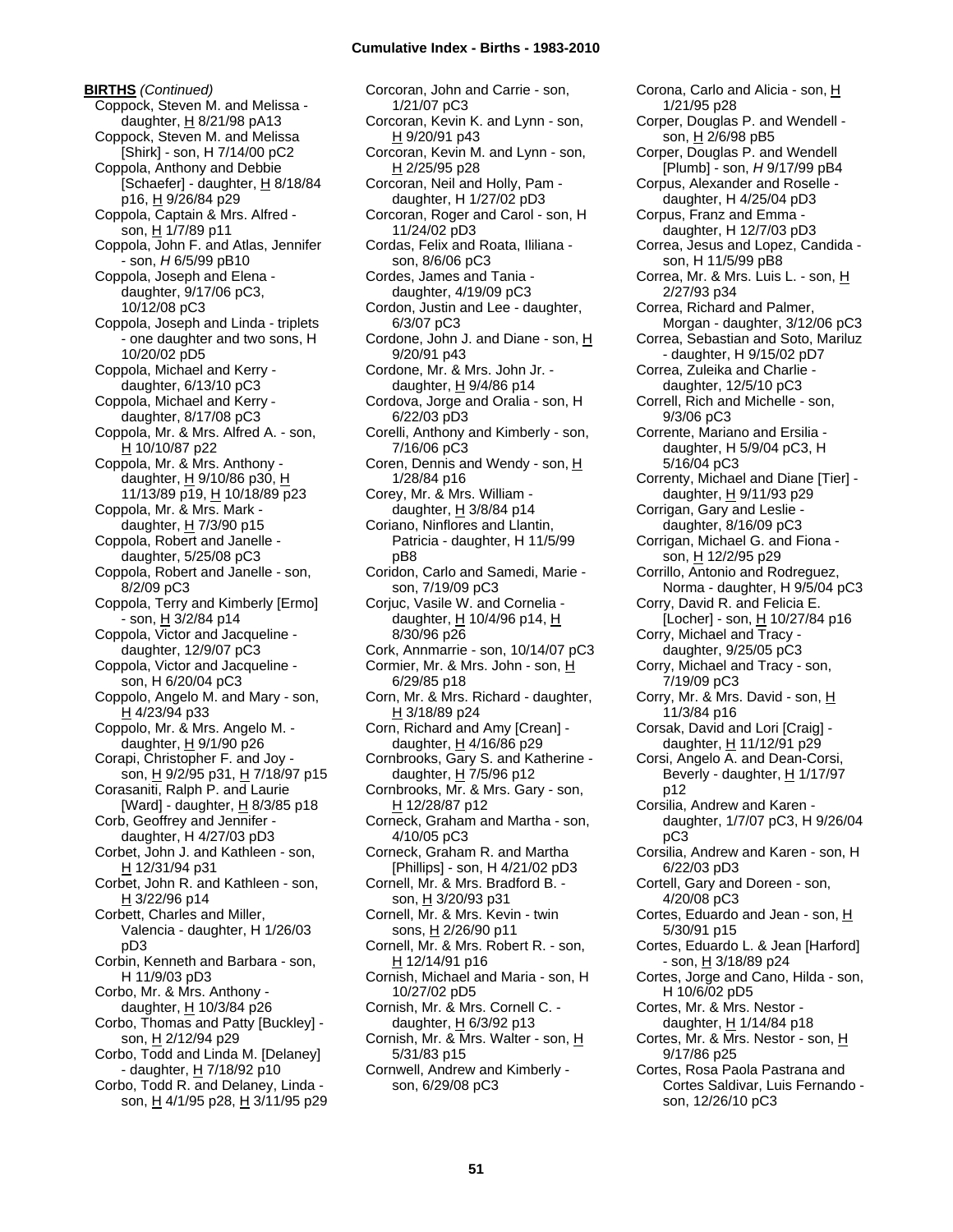**BIRTHS** *(Continued)* Cortez, Rony and Fanny - son, H 9/19/04 pC3 Coryell, Mr. & Mrs. Larry - daughter, H 2/24/88 p30 Coscia, Anthony A. and Elizabeth son, H 2/2/96 p12 Cosco, Peter and Elizabeth - son, H 3/2/03 pD3 Cosco, Peter B. and Elizabeth [Zabinski] - twins - daughter and son, H 2/2/01 pC3 Cosden, Christopher and Genne daughter, H 12/28/03 pD3 Coseglia, Michael and Lisa [Watson] - daughter, H 3/17/02 pD3 Cosgrove, Bradley J. and Kristen Wait - son, H 11/4/01 pD3, H 11/11/01 pD3 Cosme, Angel and Madeline - son, 6/24/07 pC3 Cosnar, Adnan and Kim [Birdsall] daughter, H 2/17/02 pD3 Cossuto, Mr. & Mrs. Thomas - son, H 1/3/85 p11, H 10/13/90 p20 Cossutto, Mr. & Mrs. Anthony - son, H 8/27/83 p14 Costa, George A. and Claudia [Cardinali] - son, H 2/2/01 pC3 Costa, John F. and Margaret daughter,  $H$  4/1/95 p28 Costa, Joseph and Carrie daughter, H 9/30/95 p35 Costa, Joseph P. and Beth [Cashman] - daughter, H 10/10/90 p16 Costa, Mr. & Mrs. John J. daughter, H 7/31/92 p14 Costa, Mr. & Mrs. Jose - son, H 12/29/86 p12 Costa, Mr. & Mrs. Joseph daughter,  $H$  2/6/93 p32,  $H$ 8/1/90 p18 Costa, Peter and Catherine - son, 11/13/05 pC3, H 9/28/03 pD3 Costanzo, Fred Jr. and Linda [Tanski] - son, H 8/3/88 p19 Costello, Francis R. and Jane [Dalrymple] - son, H 11/5/99 pB8 Costello, Kevin and Pamela daughter, 3/26/06 pC3 Costello, Kevin and Pamela - son, 12/28/08 pC2, H 7/21/02 pD3, H 7/28/02 pD3 Costello, Mike and Maria - son, 7/24/05 pC3 Costello, Mr. & Mrs. Jay J. - son, H 1/13/93 p18 Costello, Richard A. and Olsen, Linda - son,  $H$  5/7/94 p30 Costello, Shawn and Jennifer daughter, 1/25/09 pC3, 6/28/09 pC4, 9/18/05 pC3 Costenbader, James and Jodi daughter, H 6/15/03 pD3

Costeu , John and O'Sullivan-Costeuo, Martina - daughter, 9/10/06 pC3 Costeus, John and O'Sullivan-Costeus, Martina - daughter, H 12/12/04 pC3 Costich, Bernard W. and Helen son, H 4/15/95 p28 Costich, Mr. & Mrs. Bernard daughter,  $H$  6/18/91 p17 Cota, Alberto and Rattinger, Adriana - daughter, 12/24/06 pC3 Cota, Andrew and Rattinger, Adriana - daughter, H 5/23/04 pC3 Cotaling, Mr. & Mrs. Peter - son, H 5/21/90 p13 Cotaling, Mr. & Mrs. Peter P. daughter,  $H$  7/8/92 p18 Cote, David and Deborah daughter, H 11/1/96 p15, H 11/22/96 p15 Cote, David and Mary Elizabeth son, H 12/1/02 pD4 Cote, Michael and Bonnie [Tallman] son, H 8/29/97 p15 Cote, Robert and Caulmare, Judith daughter, H 4/20/91 p17 Cotillo, Daniel and Reyes, Brenda son, 10/28/07 pC3 Coto, Carlos and Nazira - son, H 10/25/96 p15 Cotrell, Raymond and Heather daughter, H 4/18/92 p10 Cotrello, Raymond F. and Heather twins, H 1/21/95 p28 Cott, Gary S. and Alexandra daughter, H 7/11/97 p14 Cotter, Mr. & Mrs. Edward - son, H 5/21/87 p21, H 10/6/84 p20 Cottle, Paul J. and Dawn - son, H 11/5/94 p31 Cotton, Leonard and Anne [Howard] - son, H 12/19/84 p42 Cottrell, Mr. & Mrs. James daughter,  $H$  7/2/83 p16 Cottrell, Raymond F. and Heather [Tamburri] - son, H 11/4/01 pD3, H 11/18/01 pD3 Cottrell, Ronald and Nancy [Luciano] - daughter,  $H$  8/30/86 p18 Coubrerou, Soundnov - daughter, H 1/12/03 pD3 Coughlin, Daniel and Natasha - son, H 8/4/02 pD3 Coughlin, Kevin and Rosanna daughter, 2/25/07 pC3 Coughlin, Mr. & Mrs. Urban - son, H 4/15/87 p18 Coughlin, Sean and Jennifer - son, H 9/28/03 pD3 Coughlin, Timothy and Nancy [Burnell] - son, H 8/4/02 pD3, H 6/23/02 pD3

Coughlin, Timothy N. and Nancy [Burnell] - daughter, H 1/28/00 pC3 Coulson, Brett and Amberlyn - son, H 8/10/03 pD3 Coulter, Scott N. and Kathleen daughter,  $H$  7/11/97 p14 Coulter, Scott N. and Kathleen [Michalski] - son, H 5/12/02 pD3, *H* 5/28/99 pB6 Coupe, William J. and Jeanne - son, H 9/30/95 p35 Court, Mr. & Mrs. Walter - son, H 7/9/88 p14 Court, Mr. & Mrs. Walter W. - son, H 11/13/93 p29 Courtney, Alan and Carolyn - son, H 3/2/03 pD3 Courtney, David and Moser, Ann daughter, 4/10/05 pC3 Courtney, Thomas P. and Ginette son, H 7/18/97 p15 Courville, Gerard G. and Janet daughter, H 11/15/96 p15 Cousins, Mr. & Mrs. Lorayne Licari son, <u>H</u> 4/4/92 p10 Cousins, William and Licari, Lorayne  $-$  son,  $H$  3/1/96 p12 Coutinho, Silvania Aparecida and Barbosa, Jose Gomes daughter, 8/15/10 pC3 Couture, Mr. & Mrs. Stephen A. daughter, H 7/20/85 p17 Covello, Mr. and Mrs. Philip - son, H 3/27/98 pB2 Covello, Ralph and Victoriya - son, H 11/7/04 pC3 Coveney, Mr. & Mrs. Peter daughter, H 11/13/89 p19, H 10/18/89 p23 Coventry, Gary and Donna - son, H 7/27/03 pD3 Covino, Christopher and Beth Ann daughter, H 8/31/01 pC2 Covino, Robert and Jennifer - son, H 2/1/04 pD3 Cowan, Sean and Amy - son, 7/2/06 pC3 Cowdry, Mr. & Mrs. Miles - son, H 11/13/89 p19, H 10/18/89 p23 Cowe, Richard and Eriko - daughter, H 6/27/04 pC3 Cowherd, Joseph E. and Cheryl daughter, H 10/10/97 pB2 Cowic, Bob and Kathy [Zenko] - son, H 12/8/92 p13 Cowic, Mr. & Mrs. Brian - daughter, H 7/16/86 p35 Cowic, Mr. & Mrs. Robert - son, H 2/7/87 p15 Cowie, Mr. & Mrs. Jack J. III daughter, H 11/29/91 p16 Cowperthwait, Mr. & Mrs. Arthur "Skip" - daughter, H 11/24/87 p15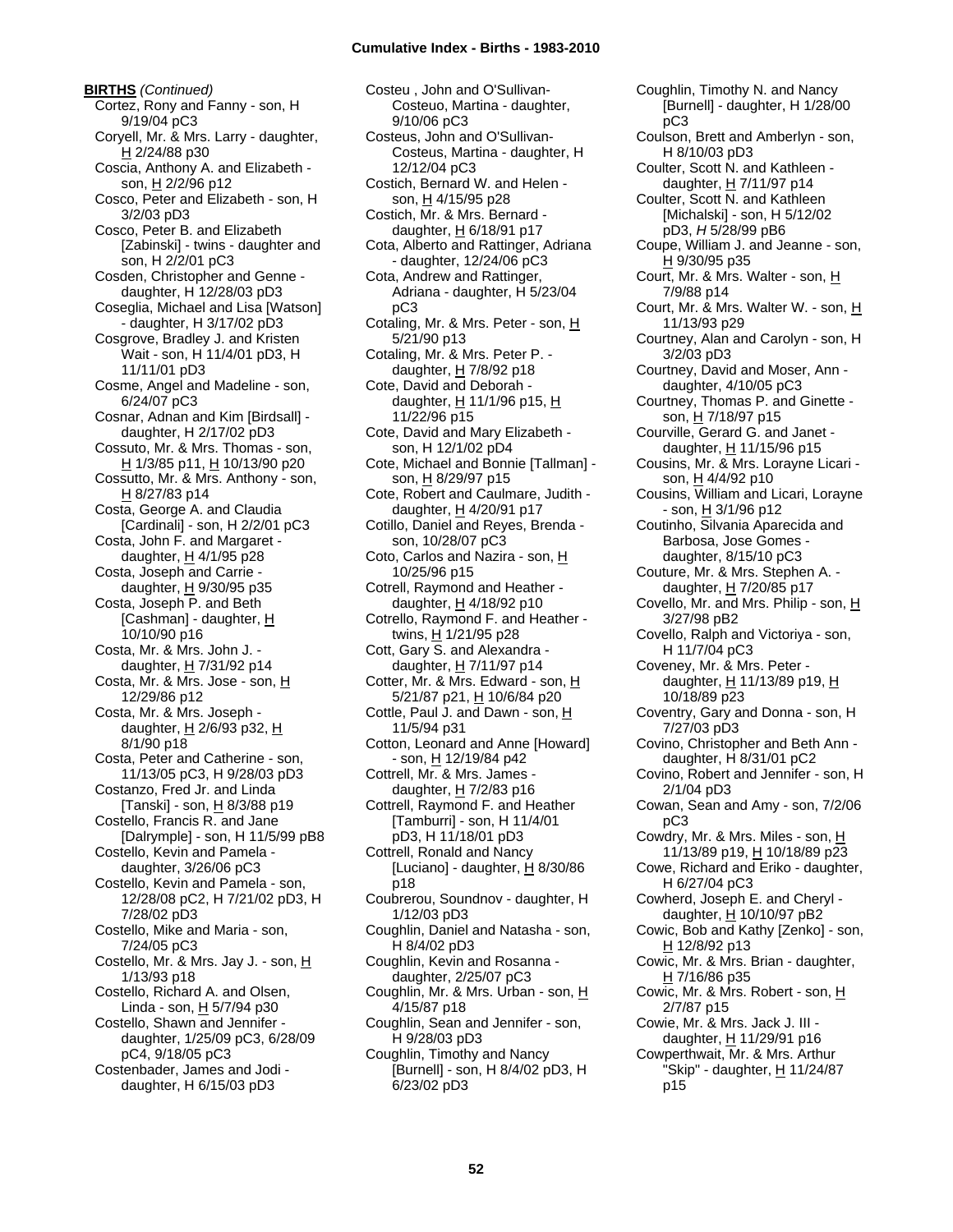**BIRTHS** *(Continued)* Cox, John E. Jr. and Nancy daughter, H 11/12/94 p31 Cox, Kathie and Gary - son, H 7/17/93 p31 Cox, Michael William and Wendy [St. Amand] - son,  $H$  5/27/89 p20, H 5/20/89 p22 Cox, Mr. & Mrs. Michael - daughter, H 10/31/97 pB2 Cox, Mr. & Mrs. Michael M. - son, H 1/30/93 p31 Cox, Mr. & Mrs. William - son, H 2/13/93 p36 Cox, Mr. & Mrs. William G. daughter,  $H$  4/3/93 p31 Coyle, Richard C. and Karen -twins, H 3/27/98 pB2 Coyle, Thomas F. and Elizabeth son, H 4/8/95 p31 Coyne Kevin and Susan - son, H 4/27/03 pD3 Coyne, John and Elizabeth - son, H 6/23/02 pD3 Coyne, Mr. & Mrs. Own - son, H 10/26/85 p19 Cracraft, Jim and Susan - son, H 12/15/02 pD3 Craft, Gerald A. and Autier - son, H 3/27/98 pB2 Craft, Jason and Heather - son, 8/13/06 pC3 Craft, Michael C. and Kossman, Kimberly - son, H 2/2/96 p12 Crafter, Mark L. Sr. and Robinson, Dawn - son, H 11/4/01 pD3, H 11/11/01 pD3 Craig, Mr. & Mrs. Kent - son, H 3/24/86 p19 Craig, Stuart G. and Margaret daughter, H 11/5/94 p31 Cramer, J.J. and Kathleen - son, H 6/1/03 pD3 Cramer, J.J. and Kathy - son, 4/16/06 pC3 Cramer, Jeff and Megin - triplet daughters, 7/15/07 pC5 Cramer, Paul and Rachel daughter, 2/20/05 pC3 Crampton, David and Marcia - twin daughters, H 7/21/02 pD3, H 7/28/02 pD3 Crane, Jeffrey Kemp and Mauzy, Grace Elizabeth - daughter, H 12/5/92 p37 Crane, Mr. & Mrs. James R. daughter,  $H$  10/15/88 p17 Crane, Robert III and Karen [Boudreau] - son, H 1/5/89 p16 Crannell, Melvin Y. Jr. and Watson, Susan - daughter,  $H$  3/17/88 p38 Craven, Mr. & Mrs. Edward E. - son, H 3/20/93 p31 Craw, Kenneth III and Lauren daughter, 4/2/06 pC3

Craw, Mr. & Mrs. Kenneth Jr. daughter, H 5/10/83 p18 Crawford, Ellis and Gayani daughter, H 1/12/03 pD3 Crawford, Kevin and Kim - son, H 5/5/02 pD3 Crawford, Mr. & Mrs. Thomas - son, H 12/13/89 p18 Crawford, Robert and Linda daughter,  $H$  2/23/91 p13 Crawford, William C. and Rebecca Y. - daughter, 11/2/08 pC3 Creach, Mr. & Mrs. James - son, H 1/2/86 p14 Creanza, Michele and Makoy, Alison - daughter, 6/13/10 pC3 Creaturo, Steven and Jennifer daughter, 12/11/05 pC3 Creaturo, Steven and Jennifer - son, 4/1/07 pC3 Credenburgh, Mr. & Mrs. George son, H 2/12/90 p15 Creedon, Christopher R. and Meghan - son, H 6/21/96 p14 Creiner, Richard and Alyce daughter, 6/11/06 pC3 Creiner, Richard and Alyce - son, H 12/22/02 pD3 Cremin, Richard and Christine - son, H 3/9/03 pD3 Cremin, Richard V. and Christine son, H 3/27/98 pB2 Crennan, Mr. & Mrs. Jeffrey - son, H 1/13/93 p18 Crescio, Ernest and Iris - son, H 12/7/03 pD3 Crespo, Agustin and Rodriquez-Crespo, Elizabeth - daughter, 4/20/08 pC3 Crespo, Augustin and Elizabeth son, H 12/14/03 pD3 Crespo, Edwin E. and Sonia - son,  $H$  4/1/95 p28 Crespo, Javier and Barcacel, Dahniris - son, 10/22/06 pC3 Crespo, Lilian C. and Luis H. - son, 12/5/10 pC3, 11/28/10 pC3 Crespo, Luis and Lilian - daughter, H 4/20/03 pD3 Crespo, Mr. & Mrs. Eligio - daughter, H 11/23/88 p46 Crespo, Roberto and Dao, Michelle son, 6/7/09 pC3, 7/12/09 pC3 Crevecoeur, Dordy and Adeline daughter, 1/9/05 pC3 Crews, Mr. & Mrs. Stephen daughter, H 6/3/89 p17 Crews, Mr. & Mrs. Stephen S. - son, H 7/31/92 p14 Crilly, Thomas and Wendy [Price] son, H 6/17/87 p14 Crimmins, John M. and Marry [Propper] - daughter, H 2/17/02 pD3 Crimmins, John M. and Mary daughter,  $H$  1/16/98 pB2

Crimmins, John M. and Mary [Propper] - daughter, *H* 9/17/99 pB4 Criollo, Pablo and Cueller, Yessenia - daughter, 7/12/09 pC5 Crisci, Ernest A. and Kristen [Howard] - son,  $\underline{H}$  4/13/88 p17 Criscuolo, Joseph M. and Agnes daughter, 11/15/09 pC3 Criscuolo, Matthew J. and Lislevand, Tone - son, H 1/21/00 pC3 Crisotomo, Carlos M. and Duran, Maria - son, H 12/31/94 p31 Critzman, Scott and Jeanne - son, 11/19/06 pC3 Croke, Liam and Terri-Anne daughter, H 5/26/02 pD3 Crolla, Alfred and Barbara daughter, H 11/8/90 p17 Cromwell, George L. Jr. and Shirley D. [Harris] - daughter,  $H$  7/13/88 p32 Cromwell, Jameel and Viesto, Karie son, 7/1/07 pC3 Cromwell, Jarvis and Shelby - son, H 3/19/94 p32 Cronin, Brian V. and Lavin, Lisa son, *H* 8/6/99 pB4 Cronin, Brian V. and Lisa [Lavin] daughter, H 10/28/01 pD3 Cronin, Mr. & Mrs. Richard daughter, H 12/28/88 p19 Cronk, Mr. & Mrs. David - son, H 2/22/86 p16 Crookenden, Charles and Michelle daughter, 2/13/05 pC3 Cropper, Bryan and Jammie - son, H 7/5/91 p14 Crosby, Mr. & Mrs. Duone daughter, H 5/14/88 p15 Cross, David M. and Andrea - son, H 8/26/95 p32 Cross, John and Angela - daughter, H 7/6/03 pD3 Cross, John and Jean [Buschbaum] son, H 6/24/83 p18 Cross, Mark and Anne - son, H 3/23/03 pD3 Cross, Mr. & Mrs. David - son, H 11/3/92 p17 Crossley, Mr. & Mrs. Leonard - son, H 3/23/88 p19 Crotti, Mr. & Mrs. William - daughter,  $H$  1/14/84 p18 Crovatto, Christopher and Ellen son, 6/24/07 pC3, 6/17/07 pC3, 6/24/07 pC3, 6/17/07 pC3 Crow, Mark P. and Jul's - son, H 11/15/96 p15 Crow, Mark P. and Juls - son, H 8/27/94 p31 Crowcroft, Mr. & Mrs. Ronald - son,  $H$  11/5/86 p37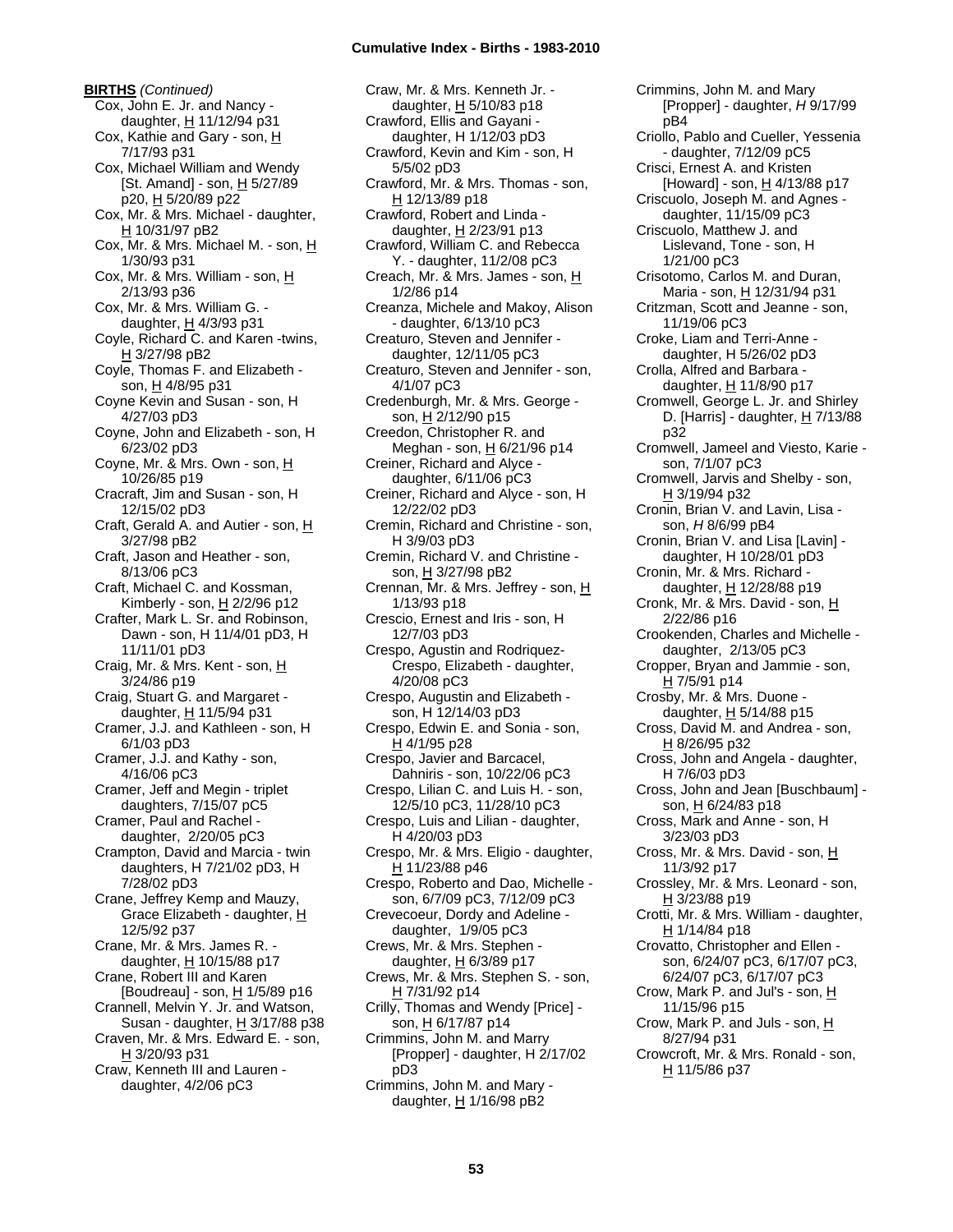**BIRTHS** *(Continued)* Crowe, Kevin M. and Bonnie [Weinstein] - daughter, H 2/2/01 pC3 Crowe, Miall and McCannon-Crowe, Margaret - son, H 6/22/03 pD3 Crowe, Niall and McCannon-Crowe, Margaret - daughter, 2/8/09 pD3, 11/4/07 pC3, 6/12/05 pC3 Crowe, Trevor and Samantha daughter, H 1/6/02 pD3 Crowel, Charles W. and Dawn daughter,  $H$  3/13/98 pB2 Crowel, Charles W. and Dawn - son, H 11/5/94 p31 Crowley, Jeremiah and Carla daughter,  $H$  3/14/91 p14 Crowley, Jonathan F. and Gretchen son, H 3/27/98 pB2 Crowley, Stephen A. and Louise son, H 6/3/95 p28 Crowley, Thomas K. and Mary [McDonald] - daughter, H 1/21/00 pC3 Crowley, William and Blair daughter, 5/22/05 pC3 Crudele, Ferdinanda and Zulmira [Soares] - son, H 4/15/87 p15 Cruess, Thomas and Karen Ruttramp - daughter, H 11/3/90 p12 Cruickshank, Brendan T. and Shannon S. - son, 5/1/05 pC3 Crum, Edwin and Carole - son, H 3/10/02 pD3 Crum, Ralph L. and Randi daughter,  $H$  2/6/98 pB5 Crump, Andre and Dickson, Lucrecia - daughter, 3/23/08 pC3 Cruz, Angel and Leticia - son, H 4/6/03 pD3 Cruz, Arturo and Pereira, Janet son, H 7/18/97 p15 Cruz, Cristian and Lina - daughter, 3/26/06 pC3 Cruz, Daniel and Perez, Wendy daughter, H 12/26/04 pC3 Cruz, Dennis and Martinez, Maria daughter, H 6/9/02 pD3, H 6/16/02 pD3 Cruz, Eno and Quintana, Apolonio daughter, H 3/3/02 pD3 Cruz, Fernando and Carino, Maria daughter, H 5/19/02 pD3 Cruz, George and Caldeira, Ana son, 1/22/06 pC3 Cruz, Jim and Ivonne - twin son and daughter, 2/4/07 pC3 Cruz, Joe and Donahue, Kelley son, H 10/1/90 p10 Cruz, Joe and Donohue, Kelley son, H 8/27/94 p31 Cruz, Joel and Angela - daughter, H 2/2/03 pD3, H 2/23/03 pD3

Cruz, Jose A. and Leveille, Fabienne - daughter, H 9/30/95 p35 Cruz, Jose S. and Jennifer [Vanscoy] - son, H 4/28/02 pD3 Cruz, Juan and Morales, Damariz daughter, 8/2/09 pC3 Cruz, Mr. & Mrs. Edwin - daughter, H 12/4/85 p37 Cruz, Mr. & Mrs. Efrain - daughter, H 9/25/85 p31 Cruz, Mr. & Mrs. Efrain - son, H 6/16/90 p23 Cruz, Mr. & Mrs. Jose - daughter, H 4/29/87 p19 Cruz, Omar and Cordero, Rebecca daughter, 10/14/07 pC3 Cruz, Pedro and Brenda - son, H 3/17/02 pD3 Cruz, Pedro and Gonzalez, Dianne son, H 1/6/02 pD3 Cruz, Pedro and Torres, Brendaliz daughter, H 9/21/03 pD3 Cruz, Rafael A. De La and Claribel daughter,  $H$  8/12/95 p30 Cruz, Sergio and Luna, Nancy - son, H 7/14/02 pD3 Cruz, Victor and Valdez, Maciel son, 7/8/07 pC3 Cruz, Willmar and Beltran, Carol daughter, H 6/9/02 pD3, H 6/16/02 pD3 Cruz-Scott, Ismael and Cynthia son, H 6/28/96 p14 Cry, Michael R. and Patrician - son, H 6/21/96 p14 Crystal, Tom and Jill - son, 2/3/08 pC3 Csejka, Steven and Beyer, Caron daughter, 6/13/10 pC3 Csordas, John J. and Lauren [Mcadam] - daughter,  $H$  5/8/93 p31 Csordas, Mr. & Mrs. Gabor daughter,  $H$  5/21/90 p13 Cuadros, Luis and Irene - son, H 8/29/04 pC3 Cuarino, Victor and Carolyn - son, 2/20/05 pC3 Cuautla, Hipolito and Garcia, Nudy son, H 7/4/04 pC3 Cubano, Mr. & Mrs. Edward E. daughter, H 11/29/91 p16 Cubelli, Rose and Peter - son, 10/29/06 pC3 Cuber, Mr. & Mrs. Wayne - son, H 9/24/87 p14 Cucco, Pat and Annette - son, H 9/19/97 pB2 Cucco, Salvatore and Paula - son, 11/27/05 pC3 Cuddy, Daniel J. and Jane [Romaniello] - son, H 5/7/86 p14 Cuellar, Alejandro and Riveros, Claudia - daughter, 8/23/09 pC3

Cuellar, Eduardo O. and Vasallo, Marlene [Tomasto] - daughter, *H* 8/6/99 pB4 Cuellar, Manuel and Beth - son, H 9/15/02 pD7 Cuellar, Rudy and Rojas, Rosario daughter, H 12/21/03 pD3 Cuellar, Victor and Ramirez, Ivette daughter, 12/24/06 pC3 Cuello, Carlos A. and Sandra Harris son, 10/2/05 pC3 Cueuas, Aynnis and Cordero, Ana daughter, 4/23/06 pC3 Cuevas, Jaycee and Angelica - son, H 9/30/95 p35 Cuevas, Jose and Owen, Isabel daughter, H 5/23/04 pC3 Cuevas, Mr. & Mrs. Jaycee J. daughter, H 6/27/92 p11 Cuevas, Mr. & Mrs. Jimmy daughter,  $H$  6/16/90 p23 Cuevas, Mr. & Mrs. Jimmy J. daughter, H 12/14/91 p16 Cuevas, Mr. & Mrs. Wilfredo - son, H 1/14/88 p37 Cuevas, Wilsredo and Joann daughter, H 1/16/91 p11 Cugno, Joseph R. and Giovanna [Camerota] - daughter, H 3/3/90 p13, H 12/24/94 p33, H 10/15/94 p31 Cugno, Mr. & Mrs. Joseph R. daughter,  $H$  6/12/93 p33,  $H$ 3/13/93 p33 Culhane, Mr. & Mrs. Jack daughter,  $H$  6/14/89 p23 Cullen, Lauren and Michael daughter, 12/5/10 pC3, 11/28/10 pC3, 11/14/10 pC3 Cullinan, James F. and Pam [Frank] - son, H 6/25/87 p17 Culver, Sara and Marc - twin son and daughter, 10/31/10 pC3 Cumming, David and Susanne daughter, H 2/24/02 pD3 Cummings, Bill and Christine - son, 10/16/05 pC3 Cummings, James and Jeffries, Tasia - son, H 5/25/03 pD3 Cummings, Mr. & Mrs. Michael son, H 4/8/89 p17 Cummings, Patrick and Kyle daughter, H 11/28/04 pC3 Cummings, Patrick and Kyle - twin sons, H 6/9/02 pD3, H 6/16/02 pD3 Cummings, Tony and Stadley, Melissa - son, H 4/25/04 pD3 Cummings, William and Christine son, H 11/24/02 pD3, H 12/29/02 pD3 Cundari, David A. and Tina - son, H 7/18/97 p16 Cundari, David and Tina [Mattera] daughter, H 11/20/98 pB5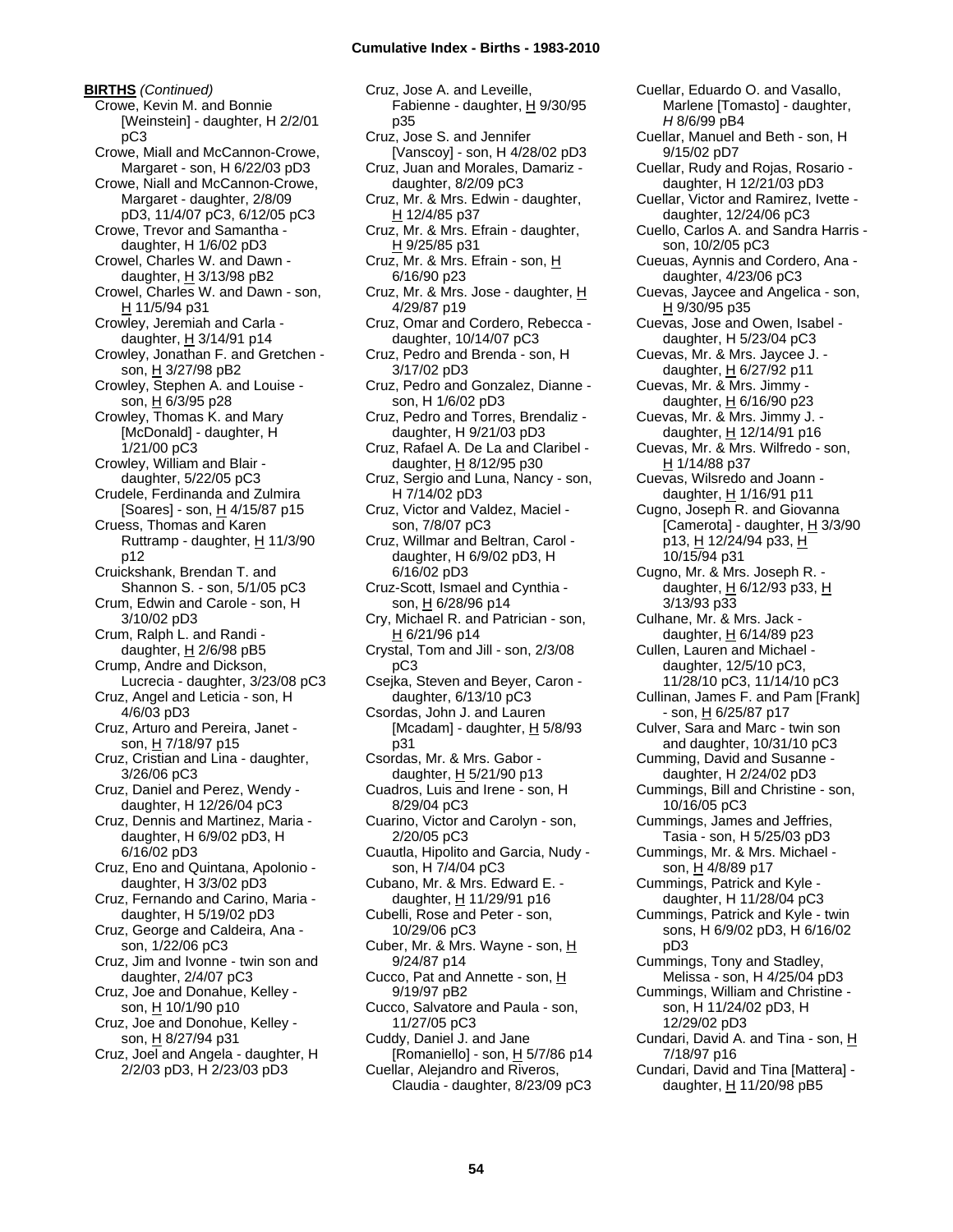**BIRTHS** *(Continued)* Cundari, David and Tina Marie daughter, H 10/6/02 pD5 Cundari, Mr. & Mrs. Rocco III - son, H 10/29/90 p14 Cundari, Mr. and Mrs. Louis Jr. daughter, *H* 1/29/99 pB9 Cundiff, Mr. & Mrs. Michael E. daughter,  $H$  7/3/90 p15 Cunduzie, Nick and Karen [McGarry] - daughter,  $H$  9/14/85 p18 Cunney, John and Wendy - son, H 7/25/04 pC3 Cunningham, Andrew M. and Mahoney, Adrienne M. daughter, H 10/13/88 p41 Cunningham, Andy and Adrienne [Mahoney] - daughter, H 12/16/91 p14 Cunningham, Brian and Theresa daughter, H 3/2/03 pD3 Cunningham, Charles E. III and Mary A. [Karmel] - son, H 1/23/85 p31 Cunningham, Eric and Susan daughter, H 1/26/03 pD3 Cunningham, James and Paula son, 1/25/09 pC3 Cunningham, John and Kathryn daughter,  $H$  3/14/91 p14 Cunningham, Mr. & Mrs. Brian daughter, H 6/14/86 p18 Cunningham, Mr. & Mrs. Brian - son, H 3/23/88 p19 Cunningham, Mr. & Mrs. Charles son, H 3/17/88 p39 Cunningham, Mr. & Mrs. Thomas J. son, H 10/23/93 p39 Cunningham, Mr. & Mrs. Victor daughter, H 10/24/97 pB2 Cunningham, Rich and Becky daughter, H 6/15/03 pD3 Cunningham, Richard and Barbara [O'Neil] - son,  $\underline{H}$  2/9/96 p14 Cunningham, Thomas and Diane son, H 12/12/90 p30 Cunningham, Thomas J. and Dianne - daughter, H 1/17/97 p12 Cunninghame, Gary and Amy - son, H 5/7/94 p30 Cunninghame, Gary M. and Amy (Pryor) - daughter, *H* 2/19/99 pB7 Cunninghamm, James III and Frances - son, 2/6/05 pC3 Cuomo, Thomas A. and Marisa [Rich] - son, H 9/18/85 p45 Curanovic, Palve and Liza - son, 5/6/07 pC3 Curci, Mr. & Mrs. Nicholas - twin son and daughter, H 4/8/89 p17 Curcio, Mr. & Mrs. Jerry - daughter,

H 11/16/83 p43

Curioli, Mr. & Mrs. Paul - son, H 7/15/89 p14 Curley, Brian and Jill - son, 7/17/05 pC3, H 12/21/03 pD3 Curley, Kevin and Liz - son, H 2/2/03 pD3, H 3/2/03 pD3 Curley, Mr. & Mrs. Anthony daughter, H 5/28/87 p38 Curley, William H. and Amy daughter, H 1/31/97 p12 Curley, William H. and Amy - son, H 5/14/94 p30 Curnan, Christopher J. and Robin daughter, H 7/5/96 p12 Curnan, Mr. & Mrs. Christopher J. son, H 11/13/93 p29 Curnyn, James Francis and Gail Ann - daughter, H 5/20/95 p28 Curran, James M. and Stacie [Derrin] - son, H 5/18/01 pD5 Curran, Jim and Stacie - daughter, H 3/16/03 pD3 Curran, Keir and Rica - daughter, H 9/19/04 pC3 Curran, Kevin and Tanya - son, 1/2/05 pC3 Curran, Kevin J. and Tanya [Connors] - son, H 5/18/01 pD5 Curran, Michael P. and Candace son, H 8/12/95 p30 Curran, Morgan and Rosanna daughter, 2/21/10 pC3 Curran, Mr. & Mrs. Steven daughter, H 7/6/87 p15, H 11/13/89 p19, H 10/18/89 p23 Curran, Robert and Hazel daughter, 1/25/09 pC3 Curran, Robert and Lum-Curran, Hazel - son, 7/15/07 pC5 Curran, Robert L. and Elaine M. [Swiderski] - son, H 8/8/97 p14, H 7/18/97 p15 Curran, William J. and Julie - son, H 6/28/96 p14 Curren, Steven M. and Margaret son, H 11/5/94 p31 Curren, William IV and Maccollum, Cynthia - daughter, H 10/27/02 pD5 Currie, Mr. & Mrs. Carl - son, H 2/26/87 p35 Currie, Mr. & Mrs. Richard daughter, H 12/26/85 p13 Currie, Mr. & Mrs. Timothy - son, H 11/4/85 p16, H 1/28/84 p15 Curry, Bridget and Tim - daughter, 12/21/08 pC2, 12/19/10 pC3, 12/21/08 pC2 Curry, Carlos M. and Johnson, Deshana - son, H 10/4/96 p14, H 8/30/96 p26 Curry, George and Kamberi, Leslie daughter, H 12/5/04 pC3 Curry, James and Susan - son, H 1/6/02 pD3

Curry, John T. and Eileen [O'Neill] son, H 10/26/85 p19 Curry, Micheal and Valdez, Cristina daughter, 10/30/05 pC3 Curry, Mr. & Mrs. Larry - daughter, H 12/4/85 p37 Curry, William and Susan - son, H 11/28/04 pC3 Curry, William J. and Pirjo [Soppi] daughter,  $H$  4/15/87 p15 Curt, Mr. & Mrs. Robert - son, H 3/4/85 p12 Curtin, John and Katherine daughter, 11/4/07 pC3 Curtin, Neil and Amy - daughter, H 5/30/04 pC3, H 8/11/02 pD3 Curtin, Ron and Jacqueline - son, 6/15/08 pC3 Curtin, Ronald Jr. and Jacqueline son, 7/30/06 pC3 Curtin, Ronals and Jacqueline - son, H 3/21/04 pC3 Curtis, Jeffrey and Dawn - daughter, H 10/6/02 pD5 Curtis, Jeffrey L. and Dawn [Decarli] - son, H 2/11/00 pC3 Curtis, Joseph G. and Alexis daughter, H 12/31/94 p31 Curtis, Scott and Tilton, Holly Ann daughter, 5/22/05 pC3 Curto, James and Gade, Nancy son, H 3/3/02 pD3 Curto, James and Nancy - daughter, 6/11/06 pC3 Cusa, David and Ninel - daughter, 7/30/06 pC3, H 9/7/03 pD3 Cusa, Jon and Cheryl - son, 9/20/09 pC4, 10/25/09 pC3 Cuscul, Jorge and Lima, Jessica son, 5/29/05 pC3 Cuscul, Jorge H. and Cima, Jessica A. - son, 5/16/10 pC3 Cuscuna, Rocco and Nicole - son, H 11/24/02 pD3, H 12/29/02 pD3 Cuseo, Mr. & Mrs. Thomas daughter,  $H$  3/25/89 p17 Cuseo, Mr. & Mrs. Thomas - son, H 8/6/86 p16 Cushing, Mr. & Mrs. Michael daughter, H 2/15/86 p22 Cushing, Mr. & Mrs. Thomas - son, H 11/28/87 p18 Cushman, William A. Jr. and Gina daughter, H 2/11/95 p31 Cusick, Jade C. and Constance [Petroff] - son, H 10/28/01 pD3 Cusick, John and Ciara - daughter, H 8/4/02 pD3 Cussen, Lucas and Allyson daughter, 11/5/06 pC3 Custer, John and Regina [DeAngelis] - daughter, H 1/21/87 p30 Custer, Mr. & Mrs. John - son, H 5/2/84 p40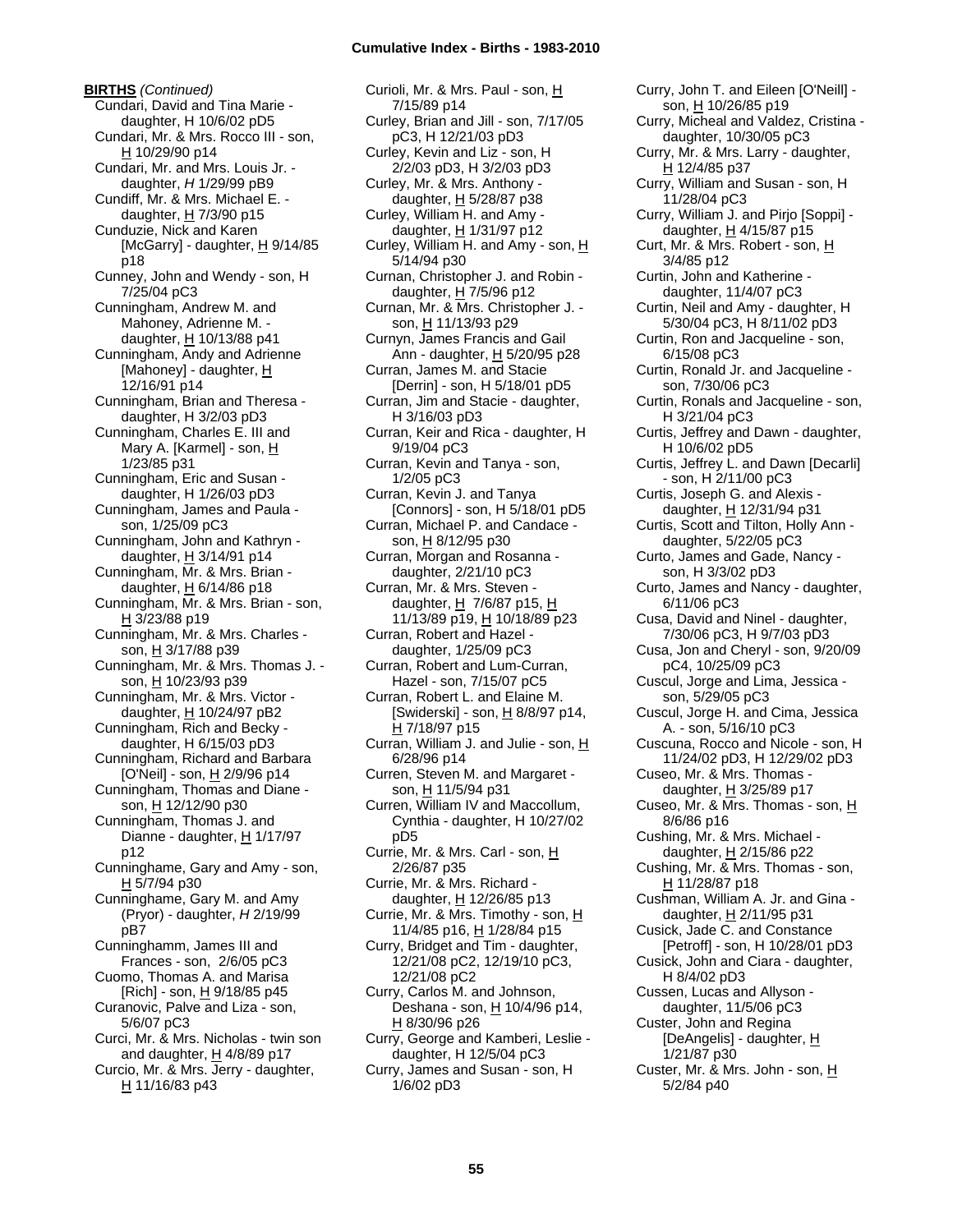**BIRTHS** *(Continued)* Custer, Mr. & Mrs. Mark - daughter, H 3/18/89 p24 Custer, Mr. & Mrs. Mark - son, H 1/23/85 p29 Cusumano, Robert F. and Jones, Leslie - daughter,  $H$  8/9/96 p14 Cutler, Douglas and Elena daughter, 2/28/10 pC3 Cutler, Earle IV and Melissa - son, H 4/20/03 pD3 Cutler, Jennifer - son,  $\underline{H}$  11/20/98 pB5 Cutler, Mr. & Mrs. - daughter, H 8/23/86 p17 Cutler, Mr. & Mrs. Howard daughter, H 12/10/83 p19 Cutler, Mr. & Mrs. Jason - daughter, H 3/25/89 p17 Cutler, Mr. & Mrs. Robert - daughter, H 5/19/90 p19 Cutler, Peter N. and Dana [Perfer] daughter, H 4/21/02 pD3 Cutler, Richard and Wendy - son, 7/19/09 pC3 Cutler, Rick and Wendy - son, H 5/26/02 pD3 Cutler, Seth and Christine daughter, H 9/29/02 pD5 Cutri, Giuseppe and Caterina daughter, H 1/16/91 p11 Cutrone, Mr. & Mrs. John J. III daughter,  $H$  3/20/93 p31 Cutrone, Mr. & Mrs. Joseph - twin daughters, H 5/16/84 p35 Cutting, Michael J. and Kathleen son, H 8/9/96 p14 Cuttner, Craig and Nancy daughter, H 7/20/91 p16 Cuttner, Mr. & Mrs. Craig - daughter, H 5/14/88 p15 Cutuli, John W. and Pamela [Miller] son, H 3/5/94 p29, H 1/22/94 p27 Cuveron, Douglas H. and Tina - son, H 5/7/94 p30 Cwikla, Czeslaw and Katarzywa P. son, H 5/30/04 pC3 Cybart, Gary and Melissa [Mastrianna] - daughter, H 10/10/92 p15 Cybart, Gary and Melissa Anne [Mastrianna] - son,  $H$  8/23/91 p14 Cymerman, Mr. & Mrs. Leonard B. son, H 11/13/93 p29 Cyr, Jimmy and Crane, Stacy A. daughter, H 2/1/04 pD3 Cyrgalis, Richard and Elise - son, H 10/6/02 pD5 Czaja, David and Charrisse - son, H 3/2/03 pD3 Czako, Thomas R. and Patricia son, H 7/5/96 p12 Czaykowski, Mariusz and Agnieszka - daughter, H 4/13/03 pD3

Czebiniak, Ronald and Olena - son, 12/10/06 pC3, H 4/6/03 pD3 Czeladka, Mr. & Mrs. Henry daughter,  $H$  8/10/87 p35 Czeleda, Stephen and Patricia quadruplets [photo], H 1/16/93 p1 Czernecki, Stephen and Elizabeth daughter, H 8/10/03 pD3 Czerwinski, Wojciech and Agnieszka - daughter, H 5/11/03 pD3 Cziglecki, Jan and Radi, Julianna daughter, 2/22/09 pC3 Czoch, Mariusz and Wioletta daughter, 10/25/09 pC4 Czukewicz, Donald and Ellie daughter, H 9/8/00 pC3 Czulewicz, Donald and Ellie - son, H 9/7/03 pD3 Czulewicz, Donald M. and Eleanor daughter,  $H$  11/1/96 p15,  $H$ 10/11/96 p14 Czulewicz, Donald M. and Eleanor [Freding] - daughter,  $H$  6/3/95 p28, H 4/15/95 p28 Czyzewski, Radek and Agnieszka son, H 5/30/04 pC3 Czyzewski, Radoskaw and Agnieszka - son, 9/3/06 pC3 Czyzewski, Robert and Czyzewska, Izabella - son, 9/23/07 pC3 D'Aaurora, Sebastian and Marjorie daughter, H 4/20/91 p17 D'Abundo, John and Tracy [Wasson] - son, H 1/25/88 p16 D'Acunto, Luigi G. and Cynthia daughter, H 2/25/95 p28 D'Acunto, Mr. & Mrs. John - son, H 8/18/84 p16 D'Adamo, James and Ann - son, H 2/2/03 pD3, H 2/9/03 pD3 D'Adamo, Mr. & Mrs. Peter daughter, H 5/11/91 p21 D'Agostino, Bob and Missy - son, H 7/27/03 pD3 D'Agostino, Bob and Missy [Cox] daughter, H 7/29/95 p29 D'Agostino, James and Susan daughter, 5/16/10 pC3 D'Agostino, Joseph and Kelley son, H 6/16/02 pD3 D'Agostino, Marina and Follo, Antonio - daughter, 10/17/10 pC3 D'Agostino, Robert P. and Melissa daughter,  $H$  6/28/96 p14,  $H$ 9/27/96 p14 D'Agostino, Robert P. and Melissa [Cox] - daughter, *H* 7/16/99 pA16 D'Agostino, Thomas and Cindy [Munrow] - son, H 3/31/84 p16 D'Agostino, Vincent and Nicolys son, H 2/23/91 p13

p38 D'Alessio, Philip V. and Kathleen [Kramer] - son, H 12/23/01 pD3 D'Allacco, Joseph and Luisa daughter, 7/8/07 pC3 D'Allaco, Joseph and Luisa - son, H 10/6/02 pD5 D'Alton, Paul and Amy - son, H 2/15/04 pC3 D'Amato, Gregg P. and Meagan [English] - daughter, H 12/30/01 pD3 D'Amato, John M. and Kimberly son, H 7/23/94 p30 D'Amato, Joseph Michael and Debra [Pace] - daughter,  $H$  10/15/88 p17 D'Amato, Michael and Susan [Jones] - daughter,  $H$  10/10/92 p15 D'Amato, Mr. & Mrs. Anthony J. daughter, H 7/9/90 p12 D'Amato, Mr. & Mrs. Daniel daughter, H 8/21/93 p28 D'Amato, Peter J. and Martha daughter, H 9/3/94 p34 D'Amato, Stephen G. and Susan [Gori] - daughter, H 11/5/99 pB8 D'Amelio, Marc and Heidi daughter, H 6/6/04 pC3 D'Andraia, Roccco and Jennifer daughter, 9/6/09 pC3, 10/18/09 pC3 D'Andraia, Rocco and Jennifer daughter, 2/12/06 pC3 D'Andrea, Anthony G. and Karen [Sekley] - son, *H* 9/17/99 pB4 D'Angelo, Francesco and Stacey daughter, 11/12/06 pC3 D'Angelo, Francesco and Stacy son, H 5/25/03 pD3 D'Angelo, George and Kerry - son, 10/29/06 pC3 D'Annolfo, Steven L. and Teresa son, H 12/31/94 p31 D'Antonio, John G. Jr. and Ivelisse son, H 8/26/95 p32 D'Aquila, Michael and Josie - son, H 10/31/04 pC3 D'Aquino, John and Perry, Ryann daughter, 2/12/06 pC3 D'Aquino, Robert and Yvonne daughter, H 5/23/04 pC3 D'Arbanville, William and Catherine son, H 3/19/94 p32 D'Arinzo, David and Joanne - son, H 9/26/04 pC3 D'Arinzo, David P. and Joanne [DeFavero] - son, H 4/28/02 pD3 D'Arinzo, Pasquale and Lee, Kelly daughter, H 4/14/02 pD3 D'Ascenzo, Anthony and Ellen [Genovese] - son,  $\underline{H}$  5/15/85 p39

D'Agostino, Vincent R. and Nicolys [Hesselman] - son, H 3/17/88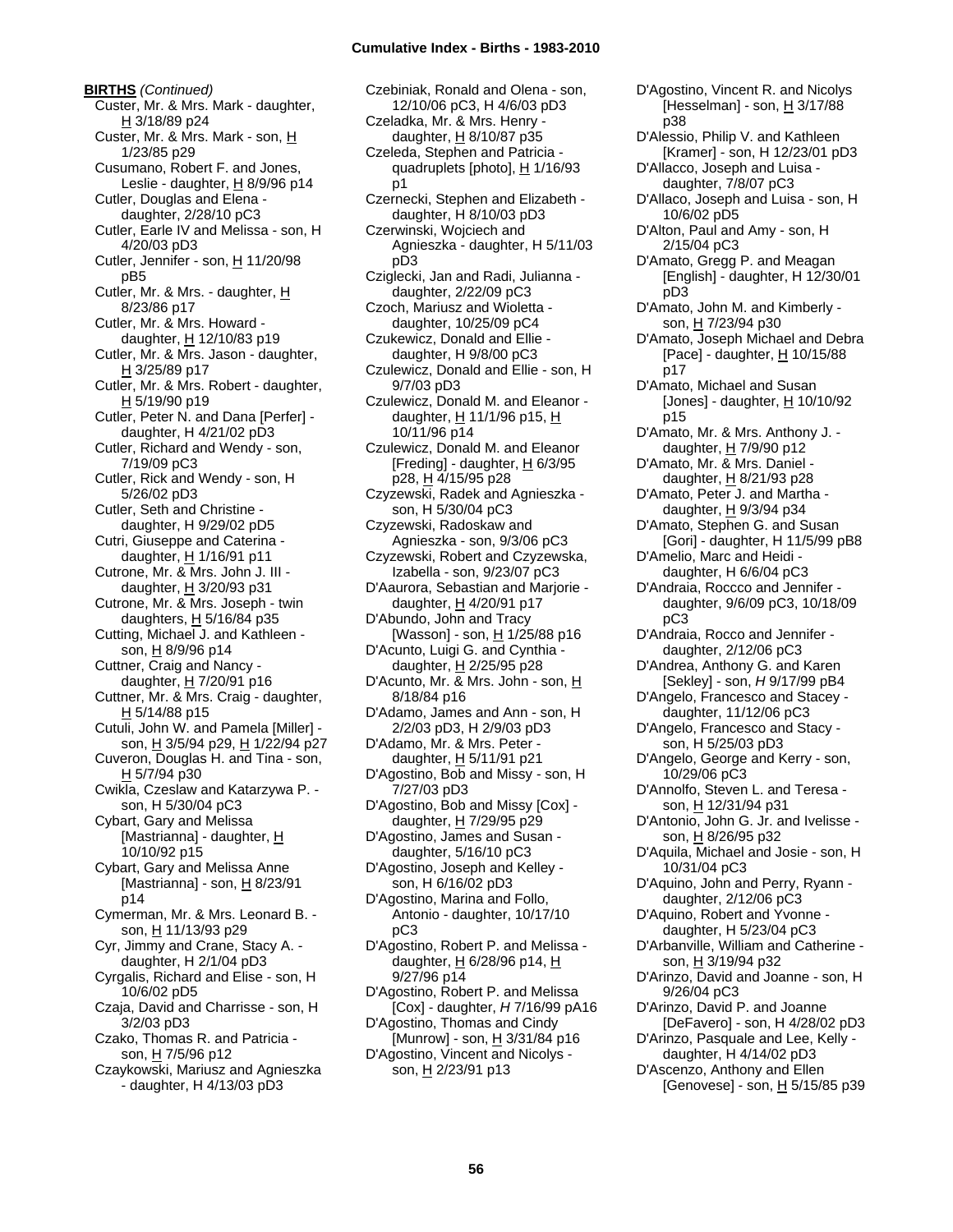Dacosta, Latoya and As-Samad,

**BIRTHS** *(Continued)* D'Attilo, Domenic and Cathy - son, H 4/13/03 pD3 D'Attilo, Giuseppe and Claudia daughter, 4/2/06 pC3 D'Attilo, Mr. & Mrs. Domenico daughter,  $H$  4/4/85 p14 D'Aurio, Frank and Jacqueline - son, H 1/27/02 pD3 D'Elia, Emilio and Rosemary daughter, H 3/28/04 pC3 D'Elia, Joe and Sherry - son, 2/18/07 pC3, 2/11/07 pC3, 2/18/07 pC3, 2/11/07 pC3 D'elia, Joseph and Anne Marie daughter, H 7/6/03 pD3 D'Elia, Joseph and Anne Marie [Della Vecchia] - daughter, H 8/6/94 p31, H 7/30/94 p28 D'Elia, Joseph and Sherry - son, H 4/25/04 pD3 D'Elia, Massimo and Alexandra son, H 5/11/03 pD3 D'Elia, Massimo and Alexandra twin daugthers, 2/12/06 pC3 D'Elian, Joseph and Anne Marie daughter,  $H$  6/25/94 p33 D'Elisa, John M. and Teresa [Callanan] - son, H 2/11/00 pC3 D'Eramo, John and Kimberly - son, H 10/13/02 pD4 D'Iorio, Marc V. and Claudia - son, H 10/25/96 p15 D'Onofrio, Greg and Jacqueline daughter, H 4/7/02 pD3 D'Onofrio, Jacqueline and Greg son, 7/23/06 pC3 D'Onofrio, Jeff and Melinda daughter, H 9/14/03 pD3 D'Onofrio, Jeff and Melinda - son, 5/7/06 pC3 D'Orazio, Mr. & Mrs. Thomas - son, H 12/13/89 p18 D'Orta, John and Jennifer daughter, 8/3/08 pC2, 12/24/06 pC3 D'Silva, Roshan and Patrick, Nicole daughter, 3/26/06 pC3 D'Souza, Tom and Jennifer daughter, H 5/9/04 pC3, H 5/16/04 pC3 D'Urso, Vincent J. and Robbin [Mikulak] - son, *H* 6/5/99 pB10 Da Costa, Vinicius and Sandra son, H 5/11/03 pD3 Da Silva, Emmanuel and Traci son, 1/4/09 pC2 Da Silva, Luciana Cristina and Nunes, Diego Esteche - son, 8/15/10 pC3 Dabhi, Paresh and Shah, Swati daughter, H 7/11/04 pC3 Dabiran, Amir and Michaela daughter, H 2/3/02 pD3

Wakil - son, 12/19/10 pC3, 12/12/10 pC3 Dadon, Mr. & Mrs. Rafael daughter, H 6/17/91 p8 Dadoun, Mr. & Mrs. Meir - daughter, H 9/14/85 p18 Dafinice, Othniel and Albertha F. son, H 1/5/03 pD3 Daflia, Voula and Kosta - daughter, H 1/18/04 pD3 Dagli, Suhrud and Chhaya daughter, H 2/3/02 pD3 Daher, Christopher and Carolyn daughter, H 3/5/94 p29 Daher, Christopher and Carolyn [Glynn] - son, H 12/30/01 pD3 Daher, John M. and Miley-Daher, Elizabeth - son,  $H$  4/25/97 p15 Daher, Michael and Carolyn daughter, H 8/28/91 p17 Daher, Mr. & Mrs. John - son, H 5/14/88 p15 Daher, Mr. & Mrs. Peter - daughter,  $H$  1/10/87 p15 Daher, Mr. & Mrs. Thomas T. daughter,  $H$  9/20/91 p43 Daher, Peter J. and Maryellen daughter, H 1/21/95 p28 Daher, Thom J. and Jodie (Henczel) - daughter, *H* 2/19/99 pB7 Dahlquist, Erik and Julie - daughter, H 4/27/03 pD3 Dahlquist, Erik and Julie - son, 4/2/06 pC3 Dahlstrom, John and Lisa daughter, 11/11/07 pC3 Dahm, Frank III and Evelyn daughter, H 8/28/91 p17 Dahncke, Jeff and Pasha daughter, 6/14/09 pC3 Daignault, Neal and Susan daughter, 7/17/05 pC3, H 12/1/02 pD4 Daileader, John and Heidi - son, 3/13/05 pC3 Dailey, Mark S. and Patricia [Lowman] - daughter,  $H$ 10/14/87 p19 Daiuto, Mr. & Mrs. Joseph daughter,  $H$  1/10/87 p15 Dalesio, Ray Jr. and Linda daughter, H 10/4/96 p14 Dalesio, Raymond P. Jr. and Linda M. - son, H 6/20/97 p15 Daley, Joseph A. and Barchilon, Jacqueline - son, H 4/16/94 p30 Daley, Omar and Hooper, Almarie daughter, H 1/27/02 pD3 Daley, Steve and Carol - son, H 9/7/03 pD3 Daley, Timothy E. and Susan [Orcutt] - son, H 5/12/02 pD3 Dalio, Mr. & Mrs. Raymond - son, H 2/11/84 p19

Dalling, Richard J. Jr. and Pamela (Mattern) - daughter, *H* 1/29/99 pB9 Dalton, Belvy and Lorraine [Charles] - son, H 11/5/86 p31 Dalton, Mr. & Mrs. Michael - son, H 3/4/89 p16 Daly, Adam and Trish - son, H 5/9/04 pC3, H 5/16/04 pC3 Daly, Gavena and Kendell - son, H 11/24/02 pD3, H 12/29/02 pD3 Daly, Gavin and Kendell - daughter, 4/9/06 pC3 Daly, Gavin and Kendell - son, H 6/27/04 pC3 Daly, Houssem and Ramla - son, 8/16/09 pC3 Daly, Mr. & Mrs. Joseph - son, H 11/5/86 p31 Daly, Patrick and Pamela daughter, H 5/19/02 pD3 Daly, Timothy M. and Lori - son, H 3/27/98 pB2 Daly, Vincent and Effie - son, H 5/5/02 pD3 Damassa, Mr. & Mrs. Joseph J. daughter, H 12/14/91 p16 Damato, Bryan and Kimberly daughter, 7/29/07 pC3, 5/23/10 pC3, 7/29/07 pC3 Damato, Donald and Cynthia [Petropoulos] - daughter, H 4/7/92 p14 Damato, Frederick and Mones, Deborah - daughter, H 8/21/93 p28 Damato, Mr. & Mrs. John - daughter, H 8/26/89 p22 Damato, Mr. & Mrs. Michael - son, H 10/15/83 p16 Damon, Michael and Pamela - twin daughter and son, H 9/22/02 pD5 Dana, James D. and C. Jean - son, 4/17/05 pC3 Dana, Jim and C. Jean - son, 7/22/07 pC3 Danaher, Mr. & Mrs. James daughter,  $H$  1/18/86 p20 Danaher, Patrick James and Frances Angela Gallagher son, 11/16/08 pC3 Dancy, Mr. & Mrs. Kevin - daughter, H 6/13/87 p19 Dancy, Tyrone and Boyd, Lorna daughter, H 2/10/02 pD3 Dancy, William and Marci daughter, H 4/14/02 pD3 Dangler, Kervel and Roach, Tamisha - son, H 5/26/02 pD3 Daniel, Alden and Crystal - son, H 2/23/91 p13 Daniel, Andrew S. and Sharon daughter, H 11/5/94 p31 Daniel, Charles and Gloria - son, H 3/2/03 pD3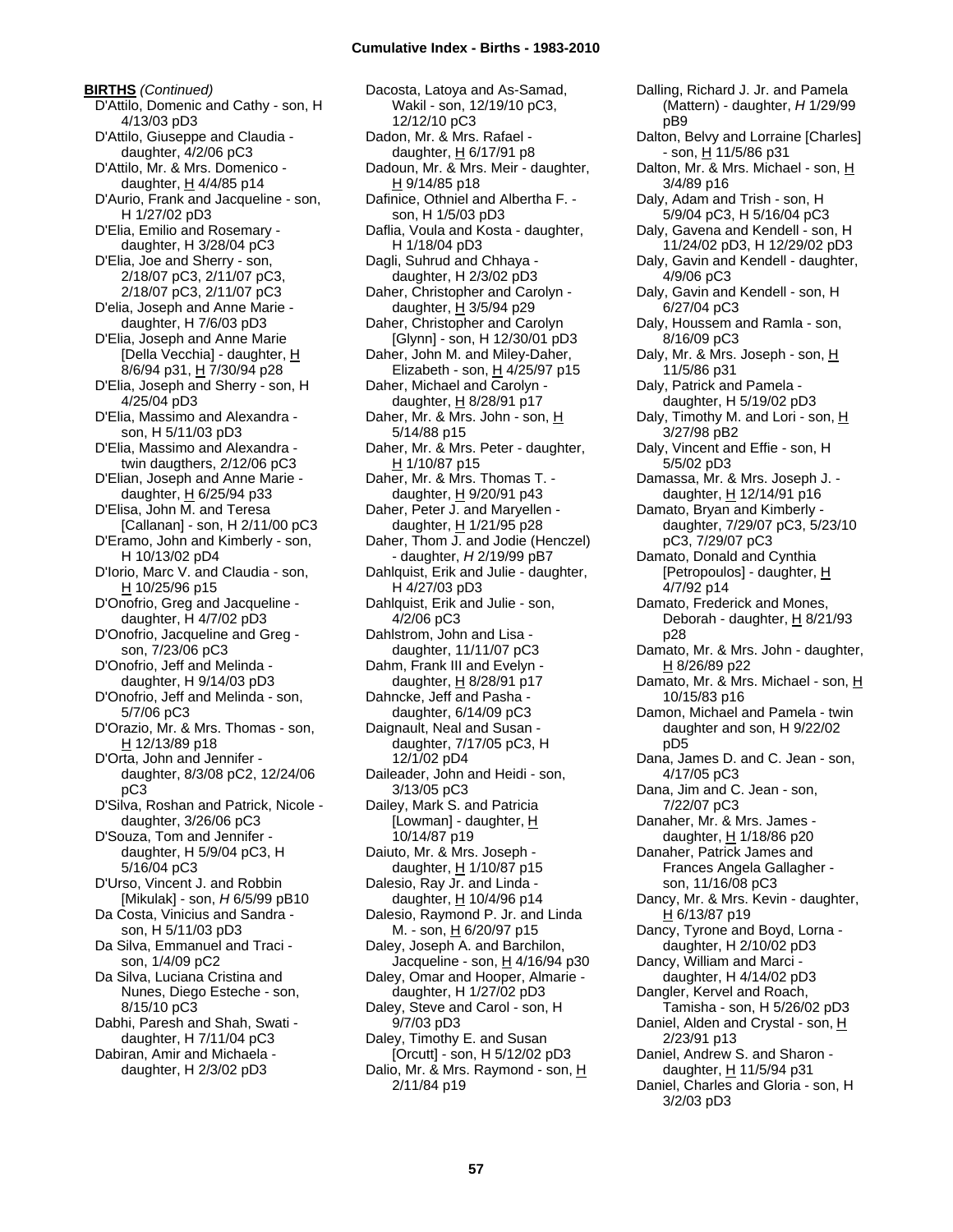**BIRTHS** *(Continued)* Daniel, Mr. & Mrs. Andrew - son, H 12/14/88 p18 Daniel, Mr. & Mrs. Peter S. daughter, H 3/8/89 p20 Daniel, Mr. & Mrs. Robert Jr. daughter,  $H$  10/6/84 p20 Daniel, Mr. & Mrs. Stilson daughter, H 1/11/90 p32 Daniel, Peter and Ali - son, H 6/16/02 pD3 Daniele, Frank and Melissa - son, H 9/28/03 pD3 Daniele, Larry and Vicki [Benincaso]  $-$  son,  $\underline{H}$  8/14/93 p30 Daniele, Mr. & Mrs. Larry - son, H 9/10/88 p15 Daniell, Keith and Lori - son, H 12/19/90 p26 Daniell, Mr. & Mrs. Patrick - son, H 7/19/90 p24 Daniello, Mr. & Mrs. Anthony daughter, H 5/16/83 p14 Daniello, Mr. & Mrs. Anthony - son, H 11/12/86 p36 Daniello, Tony and Cheryl [Scarpone] - daughter, H 6/15/83 p30 Daniello, Tony and Cheryl [Scarpone] - son, H 3/26/94 p30 Daniels, Alberto and Concepcion, Dolores - son, 9/16/07 pC3 Daniels, Christopher and Morgan daughter, 6/29/08 pC3 Daniels, Kelly and Iliev, Bonslav son, 11/29/09 pC3 Daniels, Kelly and Iliev, Boriflav son, 1/3/10 pC3 Daniels, Laurence - daughter, H 6/29/85 p18 Daniels, Mr. & Mrs. Laurence daughter,  $H$  5/16/83 p14 Daniels, Terrence and Washington, Ebony - son, 5/6/07 pC3 Danis, Ronald and Kathryn daughter, H 3/9/03 pD3 Danmeyer, Ken and Sue - daughter, H 3/2/03 pD3 Dann, Timothy and Angela daughter, H 6/16/02 pD3 Danylko, William and Suzanne son, 2/15/09 pC3 Dao, Peter G. and Sun, Joyce - son, 8/17/08 pC3 Dar, Athar and Nabila - son, H 2/2/03 pD3, H 2/16/03 pD3, H 2/23/03 pD3 Daraz, Bernard and Mary [Bove] son, H 7/13/89 p19 Darby, Brad and Courtney daughter, 6/5/05 pC3 Darby, Bradford and Courtney - son, H 4/7/02 pD3 Darcy, Aaron and Amy - son, H 9/5/04 pC3, H 10/27/02 pD5

Darcy, Matthew and Marybeth daughter, H 5/5/02 pD3 Darcy, Mr. & Mrs. Stephen daughter,  $H$  10/27/84 p16 Darden, Lorenzo and Newton, Shona - son, 9/18/05 pC3 Dardine, Mr. & Mrs. David daughter, H 1/3/85 p11 Dardis, Thomas R. and Lisa [Mansy] - son, *H* 6/5/99 pB10 Dardompre, Emmanuel and Sabine daughter, 2/21/10 pC3 Daring, Sean and Kristen daughter, H 6/8/03 pD3 Dario, Andres and Negrone, Carla son, H 10/27/02 pD5 Darling, Richard and Grady, Kelly son, 7/16/06 pC3, H 10/5/03 pD3 Darling, Sean and Kristen - son, H 4/14/02 pD3 Darling, William James Jr. and Kathleen Carmel - daughter, 11/18/07 pC3 Darmos, Mr. & Mrs. Frank daughter,  $H$  8/17/83 p31 Daroja, Mr. & Mrs. Charles - son, H 9/25/85 p31 Darr, Ronald J. and Holly [Sutton] son, H 2/15/92 p22 Darr, Ronald J. and Sutton, Holly daughter, H 9/24/94 p31 Das, Biswa and Lipika - daughter, 1/17/10 pC3 Das, Mr. & Mrs. Kumar - daughter, H 8/28/85 p36 Das, Mr. & Mrs. Kumar - twin daughters,  $H$  12/10/86 p31 Das, Nihar R. and Dash, Shreekanti P. - son, 8/10/08 pC3 Dash, Andre and Sheah - son, 3/26/06 pC3 Dash, John and Jarvies, Nicole son, H 4/25/04 pD3 Dash, Mary - daughter, H 8/1/04 pC3 DaSilva, Mr. & Mrs. Cesar daughter,  $H$  9/24/90 p18 DaSilva, Santiago and Hetu, Karine daughter, 6/1/08 pC3 Daskam, Mr. & Mrs. William - son, H 5/27/89 p20 Dasme, Jean B. and Louise Lauture - son, H 2/2/03 pD3, H 2/23/03 pD3 Dassouras, Nikolaos D. and Penelope [Karabatosos] - son, H 3/31/02 pD3 Dassouras, Nikolaos D. and Penelope [Karabatsos] daughter, *H* 7/16/99 pA16 Dastoli, Joseph III and Bethany daughter, H 7/4/04 pC3 Datoc, Emmanuel and Wendy - son, H 2/8/04 pD3 Dattellic, Mr. & Mrs. Andrew III son, H 10/23/93 p39

Dattolo, Carmine and Estelle - son, 7/17/05 pC3 Daube, Mr. & Mrs. William daughter, H 3/21/84 p30 Daugherty, Robert C. and Mary son, H 4/10/98 pB2 Dauk, Paul and Karen - son, H 8/31/03 pD3 Dauk, Paul and Karen [Henry] daughter, H 4/28/02 pD3, H 12/16/01 pD3 Dauman, Mr. & Mrs. Jan - daughter, H 7/6/88 p14 Dauplaise, David and Isidro [Guadalupe] - daughter, H 10/19/88 p19 Daus-Haberle, Mr. & Mrs. Peter son, H 8/1/90 p18 Dauser, Achim and Egerer, Claudia son, H 9/15/02 pD7 Davala, Mr. & Mrs. George G. - son, H 12/14/91 p16 Davay, Martin and JoAnn - son, H 3/23/03 pD3 Daven, Mr. & Mrs. Michael - twin sons, H 3/26/90 p10 Davenport, John Francis and Anne Bensel - son, 9/11/05 pC3 Daversa, Michael and JoAnne - son, 2/26/06 pC3 Daversa, Paul and Barbara daughter, H 2/2/96 p12 Daves, Thomas B. and Gabrielle son, H 8/19/95 p31 Davey, Keith and Marina - daughter, 2/4/07 pC3 Davey, Keith and Marina - son, 11/15/09 pC3 Davey, Martin and JoAnn - son, 4/30/06 pC3 David, Adam and Susan - daughter, H 12/2/95 p29 David, Bienvenido and Emeline son, 2/13/05 pC3 David, Bill and Kathy - son, H 7/25/04 pC3 David, Brian and Juanita - son, H 3/2/03 pD3 David, Christopher D. and Michelle [Armstrong] - daughter, H 2/11/00 pC3 David, Edward J. and Campbell, Lynn - daughter, H 11/12/94 p31 David, Jonathan D. and Michelle daughter,  $H$  3/27/98 pB2 David, Jonathan D. and Michelle [Tuttle] - daughter, H 5/18/01 pD5 David, Michael and Francesca - son, H 7/5/91 p14 David, Peter and Rivera, Hollas Purcell - son, 12/16/07 pC3 Davidson, Albert and Fernandez, Luana - son, 3/4/07 pC3 Davidson, Aron and Amy - son, 11/22/09 pC3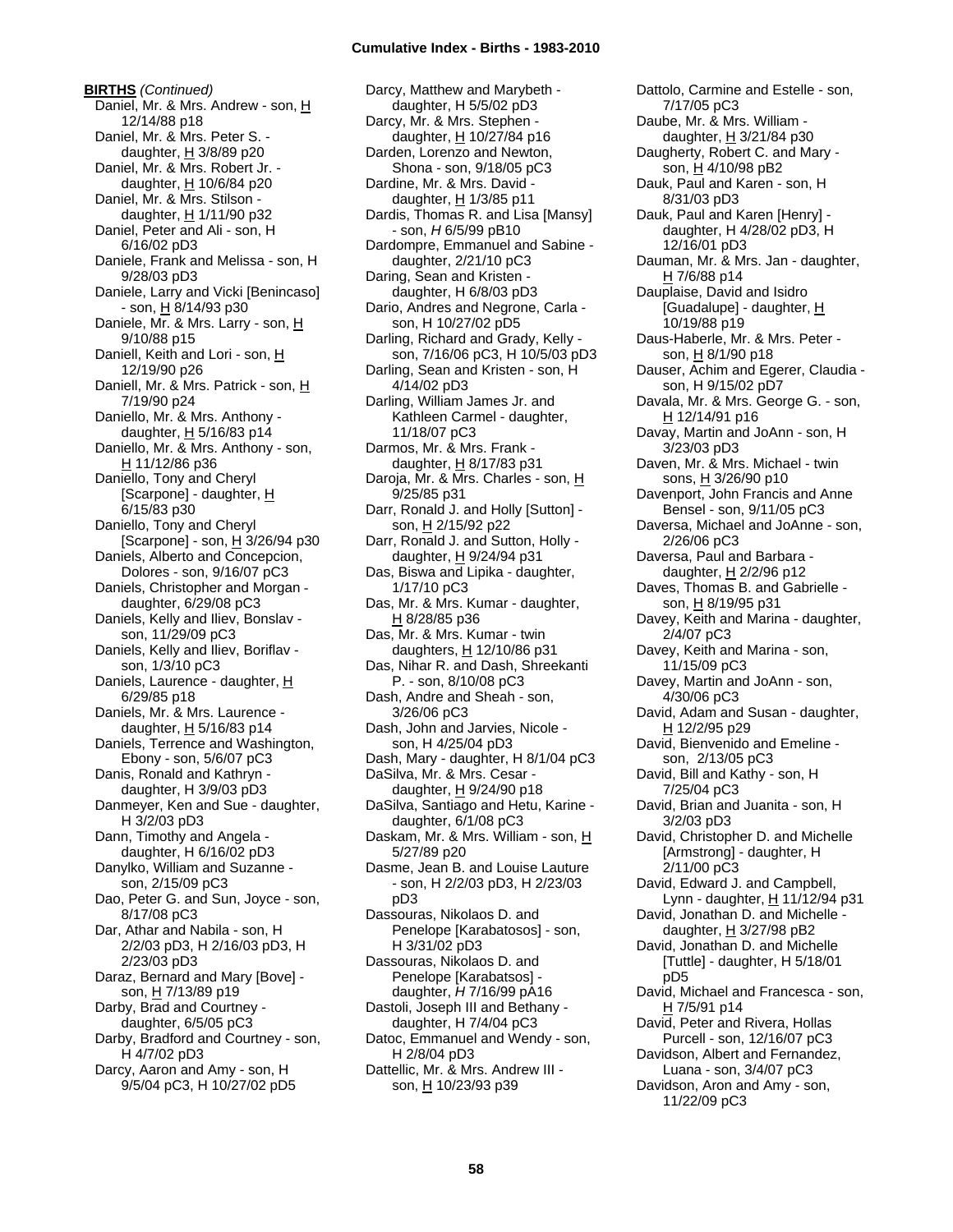**BIRTHS** *(Continued)* Davidson, Doug and Pauline - son, 12/4/05 pC3 Davidson, Henry and Kimberly [Bernier] - daughter,  $H$  6/24/95 p31 Davidson, Henry P. and Kimberly [Bernier] - daughter, H 8/19/95 p31 Davidson, Henry P. and Kimberry [Bernier] - daughter, *H* 7/16/99 pA16 Davidson, Kevin and Katherine [Mallellan] - daughter,  $H$  2/29/92 p13 Davidson, Mr. & Mrs. Thomas daughter, H 4/8/87 p20, H 11/3/84 p16 Davidson, Scott and Levine-Davidson, Dawn - daughter, 12/6/09 pC2 Davidson, Steven and Erica [Cahill] daughter, H 11/2/91 p11 Davidson, Steven C. and Shari daughter, H 8/26/95 p32 Davidson, Steven R. and Janine son, H 7/5/96 p12 Davie, Mr. & Mrs. Robert - son, H 11/26/88 p17 Davies, Brad and Joanne [Russo] daughter,  $H$  11/4/85 p16 Davies, Matt and Lucy - daughter, H 8/17/03 pD3 Davies, Michael Joseph and Katherine [Brubaker] - daughter, H 3/16/85 p15 Davies, Peter and Melanie daughter, H 5/18/03 pD3 Davies, Peter and Melanie - son, 2/20/05 pC3 Davies, Philip and Lynn [Rankin] son, H 1/21/88 p39 Davis, Abraham and Lowe, Caren daughter, 1/24/10 pC3 Davis, Andrew and Michele - twin sons, 1/17/10 pC3 Davis, Anthony and Todd, Lateesha son, 9/25/05 pC3 Davis, Brian and Annalisa - son, H 9/26/04 pC3 Davis, Brian and Schmidt, Ingrid daughter, 9/9/07 pC3 Davis, Clifton and Perez-Davis, Rebeca - daughter, 9/4/05 pC3 Davis, Curtis R. and Sandra - son, H 7/11/97 p14 Davis, Curtis R. and Sandra [Daniel] - son, H 11/20/98 pB5 Davis, David and Moore, Shaniya daughter, 10/25/09 pC3 Davis, David and Morales, Jessica son, 7/1/07 pC3, H 11/7/04 pC3 Davis, Dexter W. and McDowell, Yolanda - daughter, 5/8/05 pC3 Davis, Douglas and Maureen [Deering] - son,  $\underline{H}$  3/23/89 p27

Davis, Eddie and Angie - son, H 9/29/02 pD5 Davis, Edward F. Jr. and Maryellen daughter, 5/29/05 pC3 Davis, Erica A. - son, H 8/21/98 pA13 Davis, Eugene R. and Thompson, Ebony - son, *H* 7/16/99 pA16 Davis, George W. and Kinder, Dionne - daughter, H 7/23/94 p30 Davis, Ian and Bonnie - daughter, H 3/14/91 p14 Davis, John and Pat [Colgan] - son,  $H$  8/6/86 p16 Davis, Jonathan and Crawley-Davis, Alisha - daughter, H 9/7/03 pD3 Davis, Jordan and Heidi Susan son, 6/26/05 pC3 Davis, Jordy and Heidi - son, 7/1/07 pC3 Davis, Kehan and Jones, Ayisha son, H 11/30/03 pD3 Davis, Kenny and Lopez, Rose daughter, 11/19/06 pC3 Davis, Mark and Ricki - son, H 3/8/96 p12 Davis, Michael and Anissa daughter, 11/5/06 pC3, H 3/28/04 pC3 Davis, Michael and Betsy daughter,  $\underline{H}$  9/15/84 p18 Davis, Mr. & Mrs. Arthur C. Jr. daughter, H 6/9/84 p14 Davis, Mr. & Mrs. Christopher - son, H 7/3/90 p15 Davis, Mr. & Mrs. Dennis - son, H 11/16/83 p43 Davis, Mr. & Mrs. Derrick - son, H 12/28/87 p12 Davis, Mr. & Mrs. Frank - daughter, H 12/22/88 p18 Davis, Mr. & Mrs. Graham - son, H 1/25/88 p17 Davis, Mr. & Mrs. Graham Jr. - son,  $H$  11/29/91 p16 Davis, Mr. & Mrs. Jack H. - son, H 11/6/85 p40 Davis, Mr. & Mrs. Jeffrey - daughter, H 11/16/83 p43 Davis, Mr. & Mrs. John - daughter, H 2/18/87 p17 Davis, Mr. & Mrs. Larry - daughter,  $H$  3/14/87 p18 Davis, Mr. & Mrs. Mark W. - son, H 5/21/87 p21 Davis, Mr. & Mrs. Timothy T. daughter,  $H$  6/3/92 p13 Davis, Nicole - son, H 5/12/00 pC3 Davis, Ryan and Geraldine daughter, 2/26/06 pC3 Davis, Ryan and Heather - son, 8/17/08 pC3, H 8/3/03 pD3 Davis, Ryan Keefe and Heather Huisman - son, 7/3/05 pC3

Davis, Serome and Taylor, Neisha daughter, 1/22/06 pC3 Davis, Timothy and Allen-Davis, Debra - son, 10/25/09 pC3 Davis, Tyrone and Maria - daughter, H 4/18/04 pC3 Davis, Walter III and Delrita daughter, 2/22/09 pC3 Davison, Mr. & Mrs. Glen L. daughter, H 11/5/86 p31 Davitt, John and Andrea - daughter, H 4/11/04 pC3 Dawid, Frank II and Murphy, Chrystana - daughter, H 12/1/02 pD4 Dawood, Mr. & Mrs. Sulaiman S. son, H 10/7/92 p10 Dawood, Sulaiman A. and Najah son, H 8/12/95 p30 Dawson, John and Amanda daughter, H 9/26/04 pC3 Dawson, Medard C. and Sahossi, Marcelle O. - son, 8/17/08 pC3 Day, David and Clarke, Carol - son, H 3/16/03 pD3 Day, Jackson and Christian - son, H 5/26/02 pD3 Day, Jackson and Martinez, Christian - son, 1/30/05 pC3 Day, Mr. & Mrs. John - son, H 10/6/84 p20, H 10/29/88 p15 Day, Mr. & Mrs. Reid - son, H 3/9/89 p21 Daye, Mr. & Mrs. Ashbourne daughter, H 2/12/87 p31 Daye, Mr. & Mrs. Ashbourne - son, H 10/26/85 p19 Dayton, Christopher and Kristin daughter, 10/28/07 pC3 Dayton, Christopher and Kristin son, H 6/20/04 pC3 Dayton, Steven and Tatiana daughter, 10/25/09 pC5 De Angelis, Eugene J. and Ehlers, Traci A. - son, <u>H</u> 9/11/98 pB2 De Bree, Roger R. and Carine - son, H 9/2/95 p31 De Bree, Roger R. and Carine [Klerks] - twins, *H* 5/28/99 pB6 De Castro, Jose and Gutierrez, Marata - daughter, H 7/20/03 pD3 De Freitas, Everson Eneas and Aline Moizes de Sousa daughter, 3/2/08 pC3 De Jesus, Jean Carlos and Pagan, Liliana - son, 4/25/10 pC3 De Jesus, Marcos and Vaverde, Patricia - daughter, H 4/25/04 pD3 De La Cruz, Rafael M. and Claribel daughter, H 11/1/96 p15 De La Parra, Robert and Rincon, Javiera - son, H 6/13/04 pC3

De LaVega, Sergio and Mabel - son, 4/24/05 pC3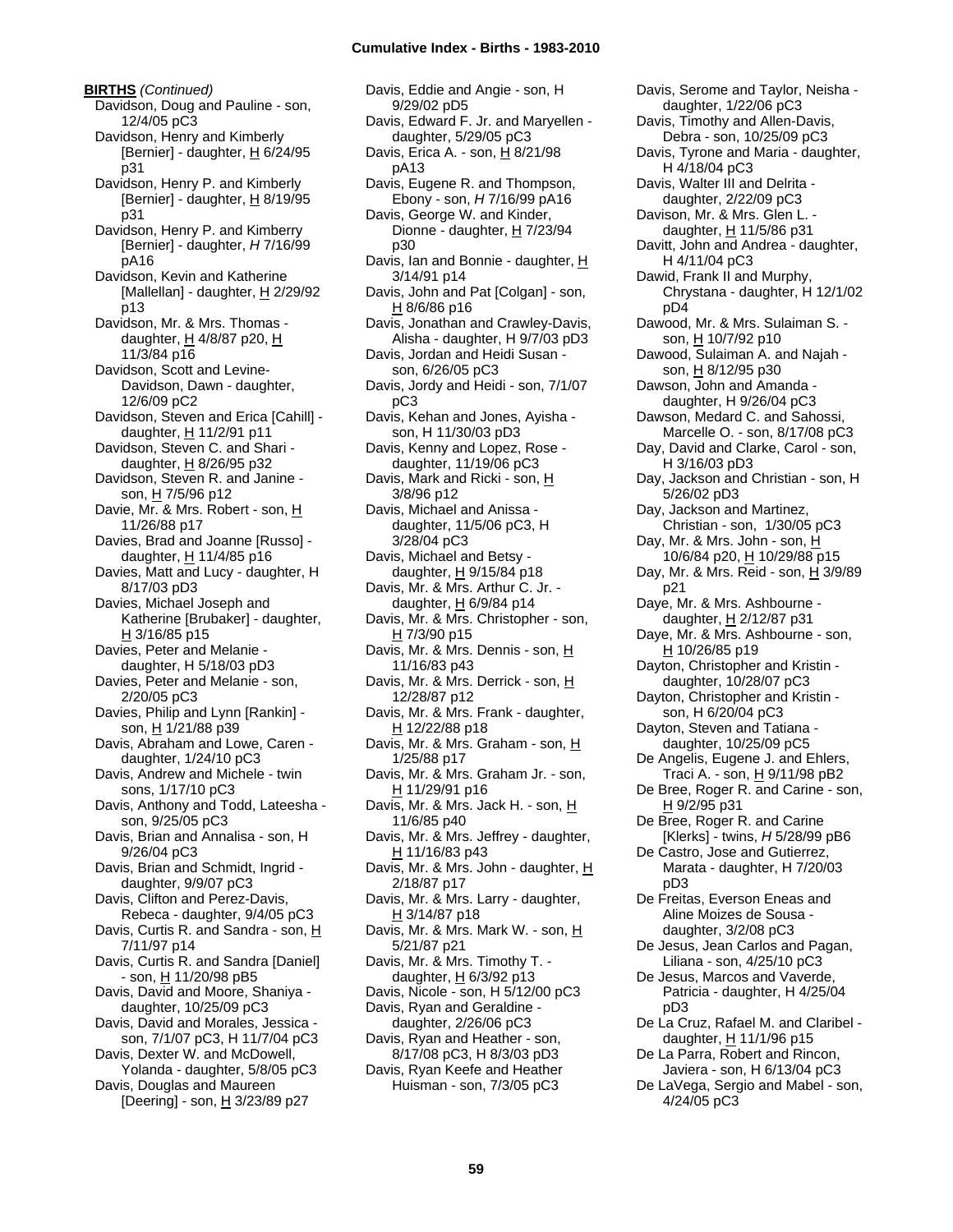**BIRTHS** *(Continued)* De Leon, Elodia and Sosa, Ender daughter, 12/10/06 pC3 De Leon, Oscar and Zuniga, Carla daughter, H 6/13/04 pC3 De Leon, Pedro and Michel Morales - daughter, H 4/20/03 pD3 De Leon, Pedro and Morales, Michel - daughter, H 5/25/03 pD3 De Oliveira, Clayton and Luciana daughter, 2/28/10 pC3 De Paiva, Gildacio and Eva daughter, H 11/28/04 pC3 De Tiliere, Geoffrey and Segolenu son, H 5/23/04 pC3 DeAcutis, John and Deborah daughter, 1/18/09 pC3 DeAcutis, John and Deborah - son, 11/19/06 pC3 Deacy, James and Colette - son, H 11/16/03 pD3 Deacy, Michael J. and Maureen daughter, H 12/9/95 p31 Deakins, Christopher and Elizabeth [Heald] - daughter,  $H$  10/14/87 p19 Dealmeida, Mr. & Mrs. Antonio daughter,  $H$  9/3/88 p16 DeAngelis Eugene and Traci - son, H 3/2/03 pD3 DeAngelis, Mr. & Mrs. Ralph daughter,  $H$  1/21/87 p30 DeAngelis, Mr. & Mrs. Ralph - son, H 3/23/88 p19 DeAngelis, Mr. & Mrs. Richard daughter,  $H$  6/1/83 p23,  $H$ 5/31/83 p15 Deangelis, Ralph and Maria - son, H 1/17/97 p12 DeAraujo, Heliovaldo and Edna [Ribeiro] - son, H 2/29/92 p13 Deardoff, Christopher J. and Elizabeth - daughter,  $H$  3/12/94 p31 Deardoff, Mr. & Mrs. Christopher daughter,  $H$  8/26/89 p22 Deasy, Julie and Sean - son, 10/17/10 pC3 Debano, Scott and Patty - daughter, 12/10/06 pC3 DeBeradinis, Marc and Tracy - son, H 4/27/03 pD3 DeBerandinis, David and Tracy Miller - son, H 4/13/03 pD3 DeBernardo, Gino and Amanda son, 7/27/08 pC3 Debiasi, Gerry and Patrice daughter, H 3/3/02 pD3 Debiasi, Gerry and Patrice - son, H 8/3/03 pD3 Deblanc, Harold J. and Julie daughter, H 3/22/96 p14 DeBlasi, Guy and Rica - daughter, H 9/16/95 p30 DeBlasi, Mr. & Mrs. Ralph - son, H 2/22/90 p15

DeBlasi, Ralph and Gina - son, H 9/20/91 p43 DeBlois, Mr. & Mrs. Mark - daughter,  $H$  4/23/90 p15 DeBoer, Mr. & Mrs. David - son, H 3/23/85 p18 DeBree, Roger R. and Carine daughter, H 10/10/97 pB2 DeCamillo, Ray and Wendy - son, 9/4/05 pC3 DeCaprio, Jason and Renae - son, 1/1/06 pC3, H 8/8/04 pC3 DeCaprio, Peter and Karin - son, H 8/11/02 pD3 Decarie, Mr. & Mrs. Richard daughter,  $H$  5/20/89 p22 DeCarlo, Jason and Michelle - son, 5/27/07 pC3 DeCarlo, Joseph and Jennifer - twin daughters, H 6/20/04 pC3 DeCarlo, Joseph Jr. and Jennifer [Denes] - son, H 2/10/02 pD3 DeCarlo, Louis and Karen [Altomaro] - son, H 10/1/86 p33 DeCaro, Fred III and Alice daughter, 2/21/10 pC3 Deck, Andrew and Camy - son, H 5/5/02 pD3 Decker, David Lawrence and Patricia Ann - son, H 1/19/03 pD3 DeClercq, Mr. & Mrs. Richard - son, H 7/23/88 p15 DeClerq, Mr. & Mrs. Richard daughter, H 9/19/84 p29 DeCooman, Johnny and Julie - son, 10/19/08 pC3 DeCruccio, Mark A. and Leslie daughter, H 1/17/97 p12 Decruccio, Mark A. and Leslie - son, H 6/3/95 p28 Dedeoglu, Bekir and Vivian [Reinhert] - son, H 3/17/02 pD3 Dedios, Alvaro B. and Bibiana - son, H 7/18/97 p15 Dedios, Javier F. and Ewa daughter, H 2/2/96 p12 Deecken, Mr. & Mrs. George G. daughter,  $H$  3/7/92 p10 Deegan, Mr. & Mrs. James daughter,  $H$  6/14/83 p17 Deegler, Matthew and Lisa - son, H 2/15/04 pA6, H 2/29/04 pD3 Deegler, Matthew and Lisa - twin sons, 12/18/05 pC3 Deeney, John and Jennifer - son, 7/3/05 pC3 Deenihan, Michael and Rachel daughter, 7/18/10 pC4 Deenihan, Michael and Rachel son, 12/10/06 pC3 Deering, Douglas and Stacey daughter, H 10/6/02 pD5 Deering, Douglas and Stacey - son, 6/5/05 pC3

Deering, Karl and Janine [DeLise] daughter, H 2/26/94 p29, H 2/19/94 p34 Deering, Karl M. and Janine daughter, H 1/16/98 pB2 Deering, Michael and Pam [St. Amand] - twins,  $H$  6/7/96 p14 Deering, Mr. & Mrs. Daniel daughter,  $H$  3/4/89 p16 Deering, Mr. & Mrs. Daniel F. - son, H 9/14/91 p19 Deery, John A. and Julie (Armstrong) - daughter, *H* 1/29/99 pB9 DeFelice, Daniel Jr. and Lyn [Lorenti] - son,  $H$  10/13/88 p41 Defelice, Jamie R. and Keri [Woods] - daughter, H 4/21/02 pD3 DeFelice, Kevin Paul and Serrano, Diana Enid - daughter, 2/15/09 pC3 DeFelice, Mr. & Mrs. Michael - son, H 5/15/86 p42 DeFelice, T.J. and Ericka - son, H 7/27/03 pD3 Defelice, Victor and Sandra daughter, H 12/1/02 pD4 Defeo, John E. and Margaret - son, H 8/21/98 pA13 DeFeo, Roberto and Debra Ann son, H 4/4/04 pC3 DeFilippis, Matthew and Sandra son, H 2/22/04 pC3, H 2/29/04 pD3 DeFinis, Fred and Joan [McDonald] daughter, H 5/4/92 p10 DeFinis, Mr. & Mrs. Frederick N. son, H 5/8/85 p33 DeFlorio, Mr. & Mrs. Gerald daughter,  $H$  7/2/83 p16 Deflorio, Mr. & Mrs. John - son, H 7/1/89 p17 DeFonce, Benjamin and Cara - son, 4/3/05 pC3 Defonce, Benjamin and Cara - son, H 8/3/03 pD3 DeFonce, Dave and Robyn - son, 11/27/05 pC3 DeFonce, David and Robin - son, H 4/20/03 pD3 DeForge, Kristen and Butler, Kenneth - son, 11/29/09 pC3 DeForge, Mr. & Mrs. William daughter, H 10/24/87 p19, H 10/26/85 p19 DeFrancesco, Daniel and Diane daughter, H 7/14/02 pD3 DeFrancesco, Mr. & Mrs. Louis Anthony - son, H 7/23/90 p13 DeGaetano, Marc and Roseann son, H 6/13/04 pC3 DeGaetano, Paul and Molly - son, 7/8/07 pC3, 12/27/09 pC3 DeGeorge, David and Sue daughter, 7/16/06 pC3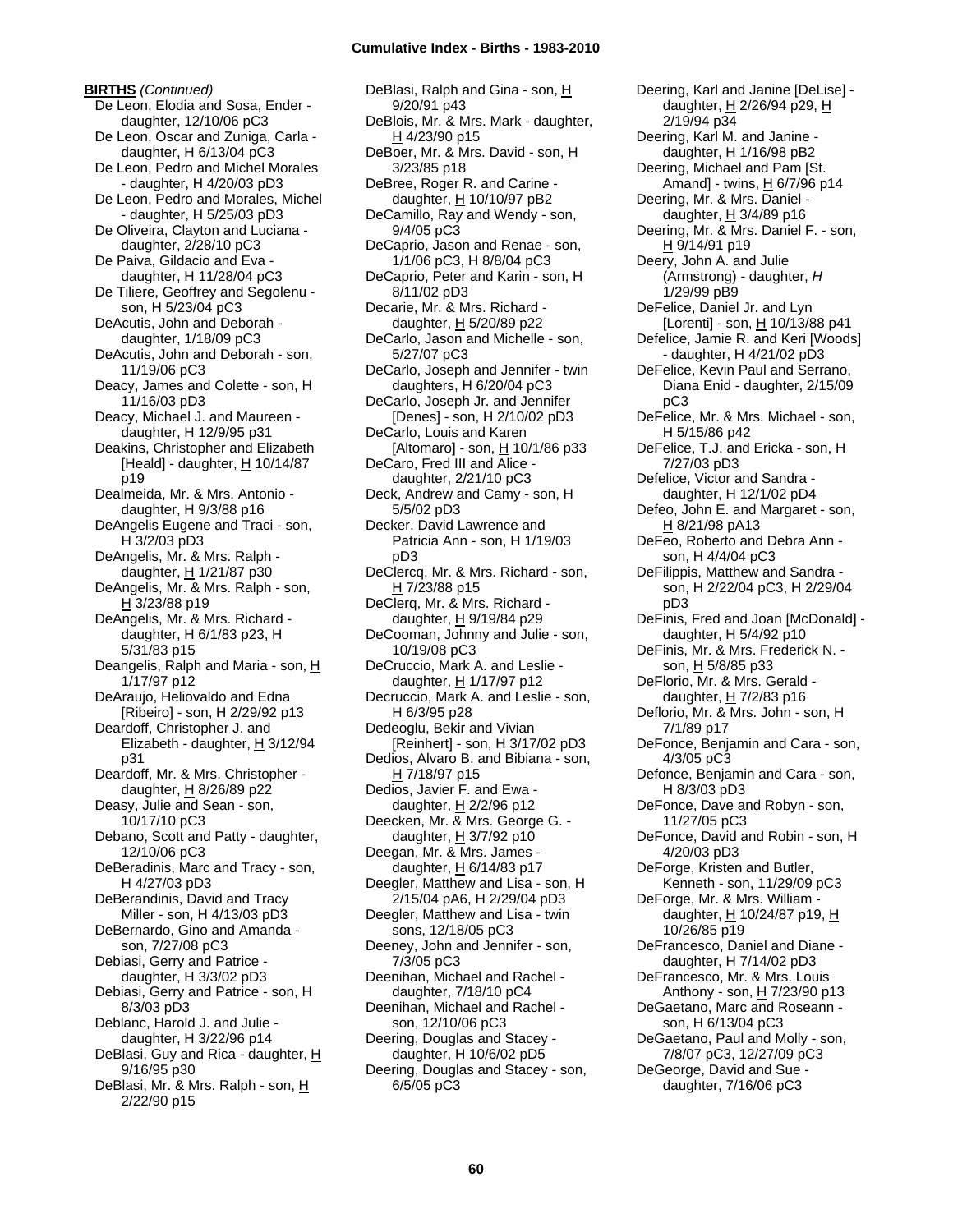**BIRTHS** *(Continued)* Degraffenried, Jamaal Sr. and Blake, Cherri - son, H 2/22/04 pC3, H 2/29/04 pD3 DeGrandi, Anthony and Stacia [Koukoulogiannis] - daughter, H 4/13/88 p17 Degregorio, Joseph and Heather daughter, 6/1/08 pC3 Degruttola, Danny and Brenda son, 1/20/08 pC3 Dehler, William and Ingrid - son, H 8/18/02 pD3 Deicke, Gerald W. & Carolyn [Greco] - daughter,  $H$  3/8/89 p20 Deicke, Mr. & Mrs. Gerald - son, H 11/5/86 p31 Deiter, Florian and Seeberger, Holly Marie - son, 4/2/06 pC3 Dejana, Mr. & Mrs. Michael A. - son, H 11/13/93 p29 DeJarnetta, Brian and Christian daughter, H 12/1/02 pD4 DeJesus, Amarylis K. and Mitchell, Mykell K. Sr. - son, 12/5/10 pC3, 11/28/10 pC3 DeJesus, Domingo and Carmen daughter, H 4/23/94 p33 DeJesus, Jimmy and Miller, Fanesha - son, H 3/24/02 pD3 DeJesus, Jose and Zelmira daughter, H 8/26/95 p32 DeJesus, Jose and Zelmira - twins, H 1/24/97 p12 DeJesus, Mr. & Mrs. Gerardo daughter,  $H$  4/20/85 p18 DeJesus, Mr. & Mrs. Noel daughter, H 6/26/93 p29 DeJesus, Roberto and Daniela son, H 9/26/04 pC3 DeJesus, Rudy and Boulet, Jade son, H 9/21/03 pD3 DeJesus, Vidal Jr. and Evelyn - son, H 12/2/95 p29 DeJoie, Nadine - son, H 7/31/92 p14 DeJounge, Carl J. and Nicola [Murray] - daughter, H 12/30/01 pD3 Dekraker, Mr. & Mrs. Glenn III daughter, H 4/8/87 p20 Del Ama, Jose and Liciana Ortega son, H 4/20/03 pD3 Del Cid, Jose and Ordonez, Marlyn son, H 8/15/04 pC3 Del Giudice, Philip R. III and Lisa [Besgen] - son, *H* 5/28/99 pB6 Delagado, Wilfred and Beatriz - son, 11/27/05 pC3 Delahanty, Mr. & Mrs. William daughter,  $H$  9/24/87 p14 Delahunta, Brian and Kathleen daughter, H 1/2/91 p17 DeLallo, Richard and Rebecca son, 11/27/05 pC3 Delallo, Santo A. and Kathryn daughter,  $H$  5/10/96 p14

Delan, Dalton and Stacey [Berson] son, H 1/5/89 p16 Delana, Charles B. and Patricia daughter, H 12/2/95 p29 Delaney, Mr. & Mrs. Michael daughter, H 6/3/89 p17, H 1/18/86 p20 Delaney, Mr. & Mrs. Michael M. daughter,  $\underline{H}$  8/26/92 p13 Delange, David and Andrea daughter, H 12/2/01 pD3 DelAngelo, Henry and Jennifer son, H 6/9/02 pD3, H 6/16/02 pD3 DeLapp, Mr. & Mrs. Paul - daughter, H 9/19/84 p29 DeLapp, Mr. & Mrs. Paul - son, H 7/25/87 p18 DeLauro, Danielle and Chris daughter, 10/17/10 pC3 Delay, Stephen Michael and Christine - son,  $H$  12/24/94 p33 Delbello, Mr. & Mrs. Richard daughter, H 10/29/88 p15 Delbene, Mr. & Mrs. Ronald - son, H 12/31/90 p16 DelBene, Ronald A. and Robin [Nemeth] - daughter,  $H$  12/4/93 p33 Delbene, Ronald and Robin - son, H 1/2/91 p17 Delcid, Luis and Chala, Wendy son, H 8/8/04 pC3 DeLelle, John Jr. and Auz-DeLelle, Angela - daughter, 7/3/05 pC3 DeLeo, James and Maureen daughter, H 11/9/03 pD3 DeLeo, Peter J. Jr. and Sheila daughter, H 2/7/97 p14 DeLeo, Robert Jr. and Kathleen [Gavaghan] - daughter, H 1/18/86 p20 DeLeo, Robert Jr. and Kathleen [Gavaghan] - son, H 1/19/91 p16 DeLeo, Thomas and Carla daughter, H 7/13/03 pD3 DeLeon Keith and Tasha - son, H 4/27/03 pD3 DeLeon, Arnie and Katrinka daughter, 6/13/10 pC3 DeLeon, Edgar and Vazquez, Angelina - daughter, 9/11/05 pC3 Deleouardis, Mr. & Mrs. Costantino daughter,  $H$  5/14/88 p15 Delevante, Eugene N. and Ramos daughter, H 7/18/97 p15 Delgado, Cesar and Hicks, Charlay son, 2/21/10 pC3 Delgado, Daniel R. and Kimberly Pendergast - daughter, H 10/14/87 p19 Delgado, Edgardo and Perez, Margaritta -, H 11/24/02 pD3 Delgado, Elmer and Patricia - son, H 8/4/02 pD3

Delgado, Eugenio and Carmen son, H 7/17/93 p31 Delgado, Gabriel and Jenny daughter, 4/17/05 pC3, H 2/3/02 pD3 Delgado, Hector and Ramos, Misty daughter,  $H$  5/3/96 p14 Delgado, Luis and Spears, Pilar daughter, H 11/28/04 pC3 Delgado, Rodolfo and Sanchez, Erika - son, 12/31/06 pC3 Delgado, Thomas and Michelo, Lisa - son, 5/18/08 pC3 Delgado-Canajal, Rodolfo and Sanchez, Ericka - daughter, H 1/25/04 pD3 Delgass, Michael and Spector, Jessica - daughter, 4/8/07 pC3 DelGuidice, Mr. & Mrs. Mark daughter, H 10/26/85 p19 Delia, Joseph and Terri - daughter, H 1/2/91 p17 Delia, Joseph L. Jr. and Terri - son, H 12/30/95 p31 Delia, Wladimir and Cadet, Jennifer son, 1/4/09 pC2 Delinski, Peter and Phyllis [Muller] son, H 10/17/87 p23 Delio, Samuel and Karen [Ross] son, H 1/13/02 pD3, H 1/27/02 pD3 Delio, Samuel Jr. and Karen - son, H 7/10/98 pA10 DeLise, Antonio "Tony" and Lori [McDonald] - daughter, H 5/11/91 p22 DeLise, Tony and Lori [McDonald] daughter, H 2/19/94 p34 Delissaint, Facheti and Longmire, Tisa Nyree - daughter, 7/27/08 pC2 DeLisser, Lance and Nielsen, Tammie - son, H 5/26/02 pD3 Delkaney, Mr. & Mrs. Michael - son, H 3/17/88 p38 Dell'Isola, Jerry and Karen daughter, H 10/20/02 pD5 Della Corte, Matthew Joseph and Lisa Marie - daughter, 7/27/08 pC2 Della Corte, Richard and Melissa son, H 3/9/03 pD3 Dellacorte, Mathew and Lisa daughter, 3/21/10 pC3 Dellaratta, John and Christina daughter, H 6/20/04 pC3 Dellibovi, Mr. & Mrs. William - son, H 9/14/85 p18 Dellisanti, John S. and Jacqueline son, H 1/17/97 p12 Dellorusso, Lorenzo and Dawn daughter, 6/29/08 pC3 Dellorusso, Lorenzo and Dawn son, H 8/8/04 pC3 Delmar, Daniel and Christine daughter,  $H$  3/14/91 p14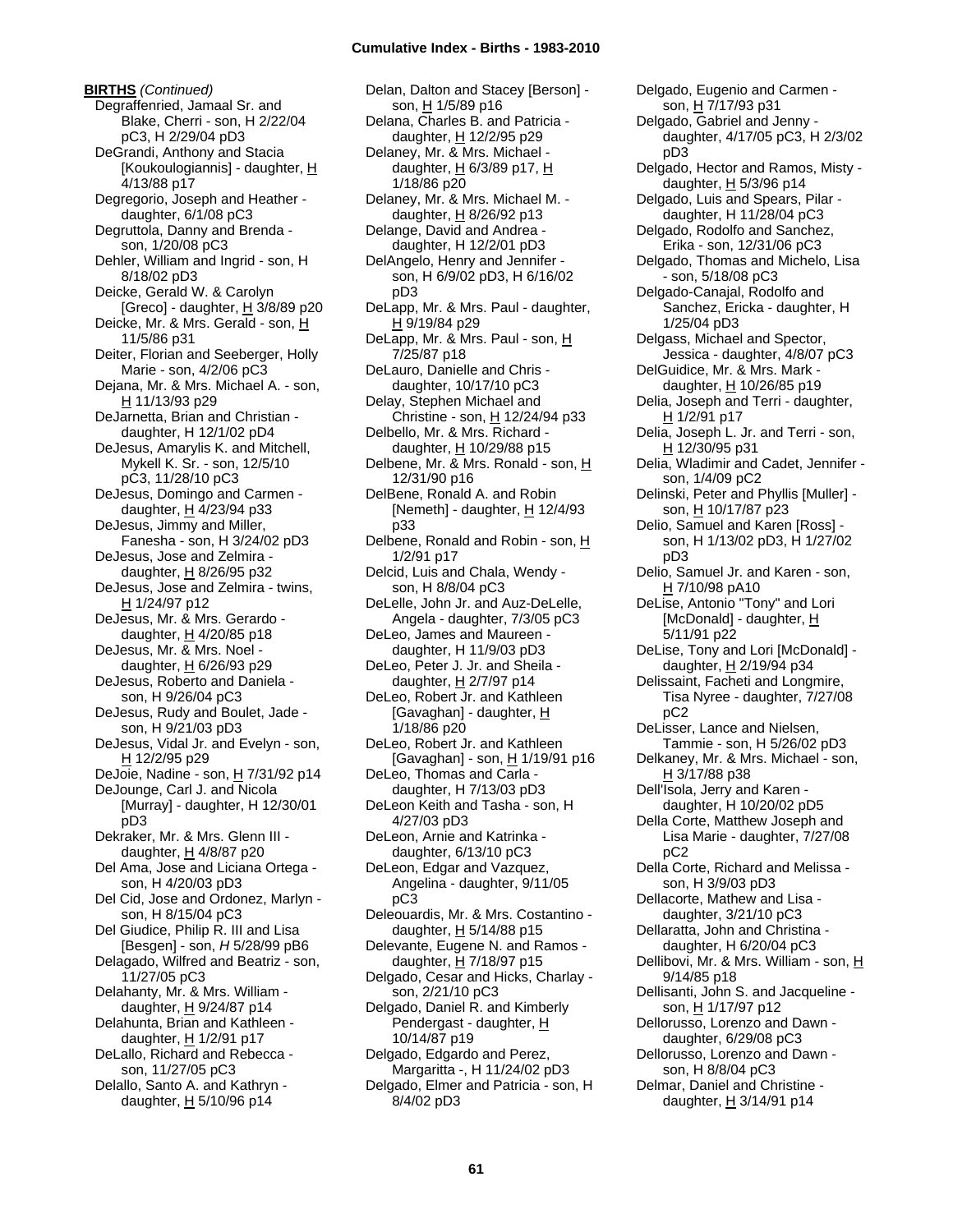**BIRTHS** *(Continued)* Delmar, Mr. & Mrs. Daniel - son, H 8/10/87 p35 DelMazio, Philip and Josephine [Macari] - son, H 12/20/86 p15 Delmerico, Joseph and Susan [Krawiec] - daughter,  $H$  5/7/86 p14 Delmonico, Marc W. and Carole [Martinelli] - daughter, H 12/29/84 p16 Delmonte, Mr. & Mrs. Warren - son, H 5/26/84 p20 Delmore, Mr. & Mrs. Courtney - son, H 11/18/92 p12 Deloach, Shon and Marily - son, 2/7/10 pC3 DeLoe, Dean and Jeanne - son, H 1/11/04 pD3 Delon, Anthony D. and Barbara son, H 7/18/97 p16 DeLong, Mr. & Mrs. Charles daughter, H 1/14/84 p18 Delong, Mr. & Mrs. John J. - twins,  $H$  8/5/92 p10 DeLong, Mr. & Mrs. William - son, H 4/2/90 p18 Delossantos, Rosa and Ishikawa, Miguel - daughter, 12/14/08 pC2 DelPrete, Dr. & Mrs. Salvatore - son, H 11/5/86 p31 DelPrete, Salvatore and Donna [Mirakay] - daughter,  $H$  12/5/84 p37 Deluca, Margaret Anne - daughter, 2/1/09 pC3 DeLuca, Mark and Betse - son, H 12/21/03 pD3 DeLuca, Mark and Betse - twin daugthers, 3/8/09 pD3 DeLuca, Mr. & Mrs. Gregory daughter,  $H$  1/14/84 p18 Deluca, R. Reed and Beverly [Sabia] - son, H 5/7/86 p14 Delva, Claude and Marjorie daughter, H 9/8/02 pD7, H 8/25/02 pD3 DelValle, Mr. & Mrs. Ramon daughter,  $H$  12/28/87 p12 Delvalle, Mr. & Mrs. Ramon daughter,  $H$  8/31/83 p30 DelValle, Mr. & Mrs. Santos - son, H 10/24/87 p19 Delvia, Ferdinand and Catalina son, H 2/24/02 pD3 Demace, Dominic and Sherry daughter, H 8/1/04 pC3 Demaio, Randal P. and Gail A. [Garand] - son, H 6/21/89 p18 Demar, Mr. & Mrs. David D. - son, H 6/27/92 p11 DeMar, Mr. & Mrs. Miller M. daughter, H 6/8/85 p16 Demarche, Burton L. and Tamara Sue [Anastasia] - daughter, H 5/26/00 pC2

DeMarche, Derick and Cindy - son, H 11/2/03 pD3 Demarco, Brian R. and Josephione twins, H 7/23/94 p30 Demarco, Michael A. and Kathleen daughter, H 11/12/94 p31 DeMarco, Mr. & Mrs. Jeffrey daughter, H 5/21/90 p13 DeMarco, Mr. & Mrs. Vincent - son, H 2/12/90 p15 Demarco, Steven S. and Lisa daughter, H 9/3/94 p34 DeMaria, Frank F. and Megan [Rearick] - daughter,  $H$  2/29/92 p13 DeMarkey, Philip Anthony and Deborah Susan - daughter, H 6/17/95 p28 DeMarris, Jeffrey and Straub, Susan - son, H 12/7/03 pD3 DeMartine, Scott E. and Kristin daughter,  $H$  8/26/95 p32 Demartine, Scott E. and Kristin son, H 7/11/97 p14 DeMartino, Mr. & Mrs. Dominick son, H 12/5/84 p37 DeMasi, Michael A. and Claire [Coviello] - daughter,  $H$  12/2/87 p20 DeMassa, Douglas and Heather daughter, H 3/9/03 pD3 Demassa, Douglas J. and Heather [Bradford] - daughter, H 4/6/01 pD2 DeMassa, Douglas J. and Heather [Bradford] - son, H 1/21/00 pC3 DeMassa, Robert and Marcy [Soriano] - daughter, H 5/19/02 pD3 Dematteo, Greg and Rosa daughter, 10/28/07 pC3 DeMatteo, Mr. & Mrs. Gene Jr. daughter, H 6/14/89 p23 DeMatteo, Rosa and Gregory daughter, 12/12/10 pC3 DeMattio, Karen and Arthur - son, H 9/30/95 p35 DeMattio, Mr. & Mrs. Arthur - son, H 9/18/91 p12 DeMattio, Mr. & Mrs. Michael - son, H 6/16/90 p23 DeMattio, Mr. & Mrs. Samuel - son, H 5/11/87 p23 Dembski, Matthew and Dana daughter, H 12/1/02 pD4 Demee, Peter and Natascha [Lee] daughter, *H* 9/10/99 pB2 DeMent, Phil and Gail [Rollinson] son, H 5/16/84 p30 Demers, Mr. & Mrs. Ronald - son, H 8/16/89 p22 DeMichael, Mr. & Mrs. Glen - son, H 10/18/89 p23 Deming, Jeffrey and Elizabeth daughter, H 3/16/03 pD3

Demmerle, Mr. & Mrs. Mark daughter, H 8/17/87 p26 DeMonico, Mr. & Mrs. Arnold - son, H 1/11/90 p32 Demonico, Mr. & Mrs. Arnold A. son, H 12/14/91 p16 Demoraes, Marco and Mirjana daughter, H 12/19/04 pC3 Demorest, Mr. & Mrs. Robert daughter,  $H$  10/27/84 p16 Demorizi, Ruben and Maria daughter, H 4/6/03 pD3 Demosthene, Renold and Marie [Constant] - son, H 11/6/91 p17 DeMott, Maria and Benjamin - son, 6/27/10 pC3 Dempsey, John and Nadine - son, 9/13/09 pC3 Dempsey, John J. and Shelley son, H 9/20/91 p43 Dempsey, Mr. & Mrs. John - son, H 7/6/88 p14, H 6/8/85 p16 Dempster, William and Alicia - twin daughters, H 3/9/03 pD3 Dempster, William C. Jr. and Alicia [Burtt] - daughter, H 5/19/00 pC3 DeMuth, Sol and Wood, Katherine daughter, H 12/14/03 pD3 Denaro, Joseph and Jean [Fasoli] daughter, H 3/21/87 p20 Denaro, Joseph and Jean [Fasoli] son, H 3/23/85 p18 Denerville, Odira and Marie daughter, H 5/11/03 pD3 DeNicola, Mr. & Mrs. Frank - son, H 7/27/89 p17 DeNigris, Mr. & Mrs. Fred daughter, H 4/20/85 p18 Denious, Peter L. and Kate [Everitt] son, H 5/18/01 pD5 Denis, Jacques A. and Paudlige daughter,  $H$  3/22/96 p14 Denis, Jayson and Wenz-Denise, Susan - son, H 9/29/02 pD5 Denison, Barry and Cara - son, 7/30/06 pC3 Denke, Donald D. and Sharon daughter,  $H$  9/20/91 p43 Denke, Mr. & Mrs. Donald D daughter, H 1/30/93 p31 Denkin, William and Wonah - son, 1/29/06 pC3 Dennehy, Neil and Kimberly daughter, 2/12/06 pC3 Dennen, Steve and Maura [Tierney] son, H 5/26/00 pC2 Denner, Derek Sr. and Keegan, Maggie - son, 1/24/10 pC3 Denner, Jerome P. and Kristen daughter,  $H$  7/18/97 p15,  $H$ 4/18/97 p15 Denner, Jerome P. and Kristen son, H 2/2/96 p12 Dennert, Frank Loren and Nancy [Hartsig] - son, H 6/11/87 p21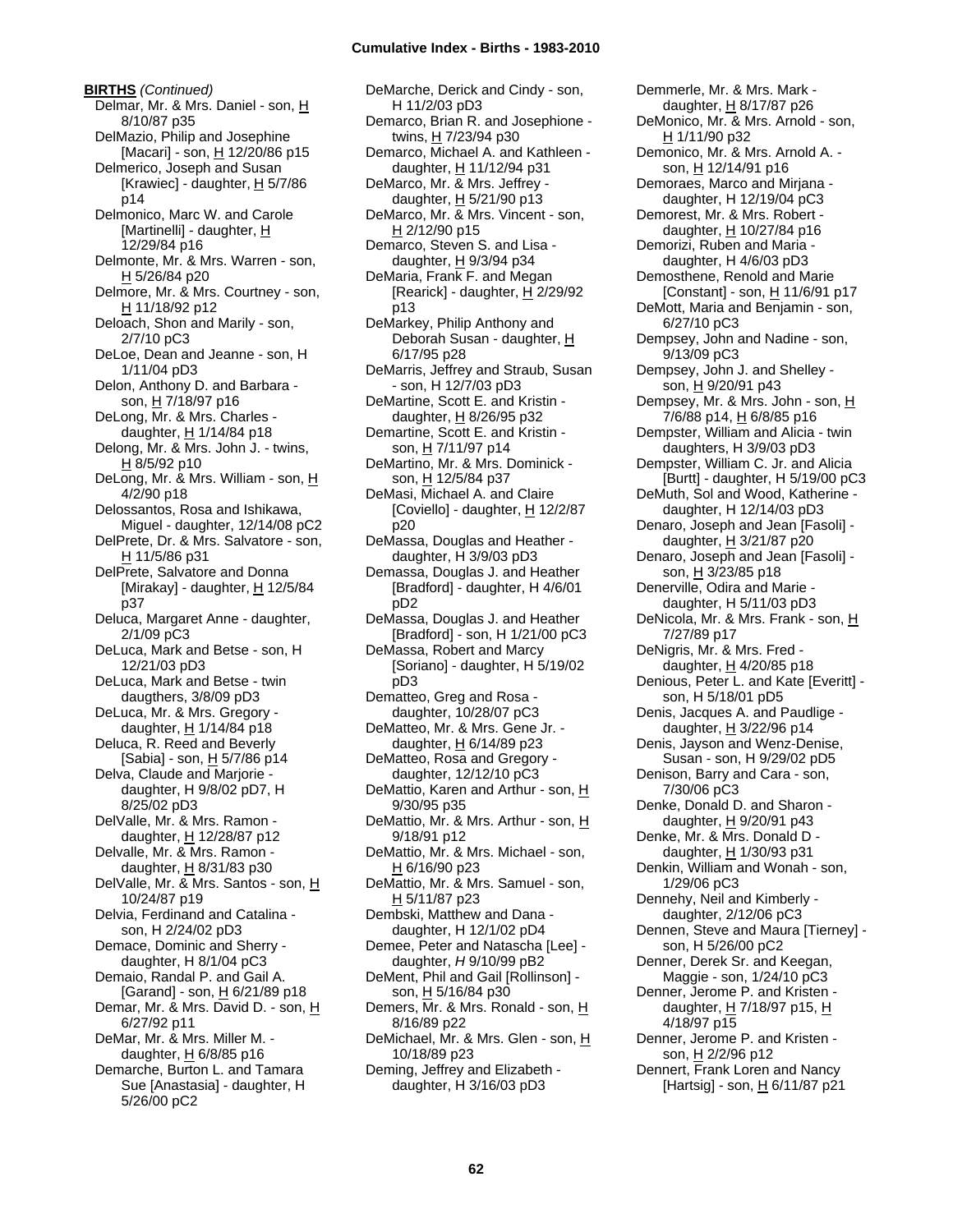**BIRTHS** *(Continued)* Denny, Mr. & Mrs. Russell daughter,  $H$  3/24/86 p19 Denny, Russell and Jaymie [Mulcahy] - daughter,  $H$  6/11/87 p21 DeNoue, Jehan S. and Leslie L. [Castle] - daughter, H 1/25/88 p16 Densky, Mr. & Mrs. Timothy G. son, H 4/13/85 p16 Densmore, Mr. & Mrs. Michael daughter,  $H$  11/4/85 p16 Densmore, Mr. & Mrs. Michael M. daughter,  $\underline{H}$  12/14/91 p16 Dentchev, Dragomir and Velitchka son, H 3/2/03 pD3 Denzel, William and Jo-Ann [Butryn] - son, H 3/17/02 pD3 Denzel, William E. and Jo-Ann [Butryn] - son, *H* 9/17/99 pB4 DeOreo, Matthew and Susanna daughter, 9/3/06 pC3 DeOreo, Matthew and Susanna son, H 4/20/03 pD3 Deorio, James and Kendall - son, H 12/1/02 pD4 Deorio, Jeffrey and Megan - twin son & daughter, H 9/13/96 p14 Deorio, Mr. & Mrs. John - daughter,  $H$  5/6/89 p15 Deorio, Mr. & Mrs. John - son, H 6/3/87 p17 DePalma, Anthony and Janice - son, H 6/16/02 pD3 DePanfilis, Anthony J. and Kathleen J. [Kelly] - daughter,  $H$  5/1/86 p16 DePanfilis, Michael and Sheryl daughter,  $H$  2/23/96 p14 DePanfilis, Michael and Sheryl son, H 8/3/03 pD3 DePanfilis, Michael and Sheryl [Zigmond], H 5/21/94 p30 DePanfilis, Mr. & Mrs. Joseph - son, H 4/8/87 p20 DePanfillis, Michael and Sheryl son, H 10/26/03 pD3 DePaoli, Mr. & Mrs. Brian daughter, H 9/19/84 p29 DePaoli, Mr. & Mrs. Brian - son, H 6/3/87 p17 DePasquale, James and Amy daughter, H 8/3/03 pD3 DePaz, Daniel and Reyes, Mildred daughter, H 11/23/03 pD3 DePaz, Daniel E. and Reyes, Mildred Y. - son, 3/30/08 pC3 DePeyster, Mr. & Mrs. Robert - son, H 10/21/87 p21 Depina, Dwight and Horton, Courtney - daughter, H 8/4/02 pD3 Deppen, Mr. & Mrs. Thomas daughter,  $H$  7/2/87 p27

Deppen, Mr. & Mrs. Thomas - son, H 11/26/88 p17 Deppen, Thomas and Valerie daughter, H 3/14/91 p14 Depree, Robert Michael and Lee, Linda - son, 6/14/09 pC3 DePreta, Dean and Nicoletta daughter, H 5/26/02 pD3 Derby, Michael and Jennifer - son, H 9/28/03 pD3 DeRegt, Mr. & Mrs. John - son, H 7/22/89 p19 Deren, Piotr and Dorota - daughter, 8/16/09 pC3, H 6/22/03 pD3 Derivan, Thomas A. and Suzanne (Gallo) - daughter, *H* 2/19/99 pB7 Derivan, Thomas A. and Suzanne [Gallo] - twin daughter and son, H 5/18/01 pD5 Derman, Bryan S. and Marina - son, H 3/12/94 p31 Dermot J., and Cowley, Laura - son, H 3/19/94 p32 Dernico, Paul and Julie - daughter, H 5/11/03 pD3 DeRosa, Alan A. and Darlene [Laureno] - daughter,  $H$  7/24/93 p29 DeRosa, Gary and Susan [Nandori] son, H 6/20/97 p15 DeRosa, Gary T. and Kathleen L. [Raymond] - son,  $\underline{H}$  9/15/84 p18, H 9/12/84 p39 Derosa, Jeffrey P. and Jeanne [Vallerie] - son, *H* 8/6/99 pB4 DeRosa, John and Carole [Gallo] daughter, H 12/19/92 p36 DeRosa, John C. and Carole daughter,  $H$  7/19/96 p14 DeRosa, John C. and Carole [Gall] daughter,  $H$  2/11/95 p31,  $H$ 1/14/95 p31 DeRosa, Michael and Meredith daughter, 9/30/07 pC3 DeRosa, Mr. & Mrs. Gary T. - son, H 2/27/93 p34, H 2/20/93 p34 DeRosa, Mr. & Mrs. John daughter,  $H$  4/2/90 p18 DeRosa, Mr. & Mrs. Louis - son, H 6/23/84 p15 Derosa, Mr. & Mrs. Louis - son, H 8/6/86 p16 DeRosa, Nicholas and Jayne, Mary son, H 3/21/97 p14 Derosa, Nicholas and Mary-Jayne son, H 7/11/97 p14 DeRosa, Nick and Mary-Jayne daughter, H 9/8/00 pC3 Derr, Joseph and Stephanie - son, 5/7/06 pC3 Derring, Karl M. and Janine daughter, H 4/9/94 p34 DeRubeis, Louis and Jennifer daughter, H 5/5/02 pD3

6/5/05 pC3 DeRubeis, Paul and Christine daughter, 7/31/05 pC3 DeRubeis, Paul and Christine - son, H 3/2/03 pD3 Derubeis, Vincent L. and Claudine [Defeo] - daughter, H 5/4/01 pD6 DeRubies, Paul and Christine daughter, H 9/19/04 pC3 DeRubis, Mr. & Mrs. Douglas - son, H 4/3/91 p13 Dervil, David and Albre, Marie - son, H 10/6/02 pD5 Derwin, William John and Lily Ann daughter, 12/14/08 pC2 Desai, Rupal and Chirag - son, H 7/27/03 pD3 DeSanti, Jeff and Alicia - daughter, 7/1/07 pC3 DeSanti, Jeff and Alicia - son, 7/12/09 pC3, 5/31/09 pC3 Desantiago, Jose and Garcia, Mariela - son, 4/19/09 pC3 DeSantis, David and Katina daughter, H 8/22/04 pC3 DeSantis, David and Katina - twin sons, H 2/3/02 pD3 DeSantis, Mr. & Mrs. Robert - son, H 1/18/89 p19, H 3/16/85 p15 DeScenza, Gianna Francis and Rachel Farnham - daughter, 8/17/08 pC3 Descenza, Gianni and Rachel - son, 3/18/07 pC3 Descoust, Vincent C. and Erika son, H 5/10/96 p14 Deshpande, Aditi and Aniruddha daughter, H 9/14/03 pD3 Desiano, Ai and Paul - son, 3/14/10 pC3 Desiano, Paul and Ai - daughter, 11/18/07 pC3 DeSimone, Glenn J. and Virginia [Goett] - son, <u>H</u> 4/15/87 p15 Desimone, Mr. & Mrs. Donald daughter, H 1/28/84 p15 DeSimone, Mr. & Mrs. Robert W. Jr. - daughter, H 4/2/94 p28 DeSimones, Mr. & Mrs. Robert J. son, H 4/6/91 p18 Desire, Claude and Maragriette son, H 3/24/02 pD3 Desire, Mr. & Mrs. Lionel - daughter, H 1/25/90 p19 Desjardin, Tony and Erin - daughter, 9/21/08 pC3 Desmarais, Fabiola and Malcolm, Robert A. - daughter, 11/7/10 pC3, 10/31/10 pC3 Desmaris, Christopher and Catherine - son, H 10/13/02 pD4 DesMarteau, Jacques and Lisa daughter, H 9/19/04 pC3 Desmond, Mr. & Mrs. James M. son, H 6/8/85 p16

DeRubeis, Louis and Jennifer - son,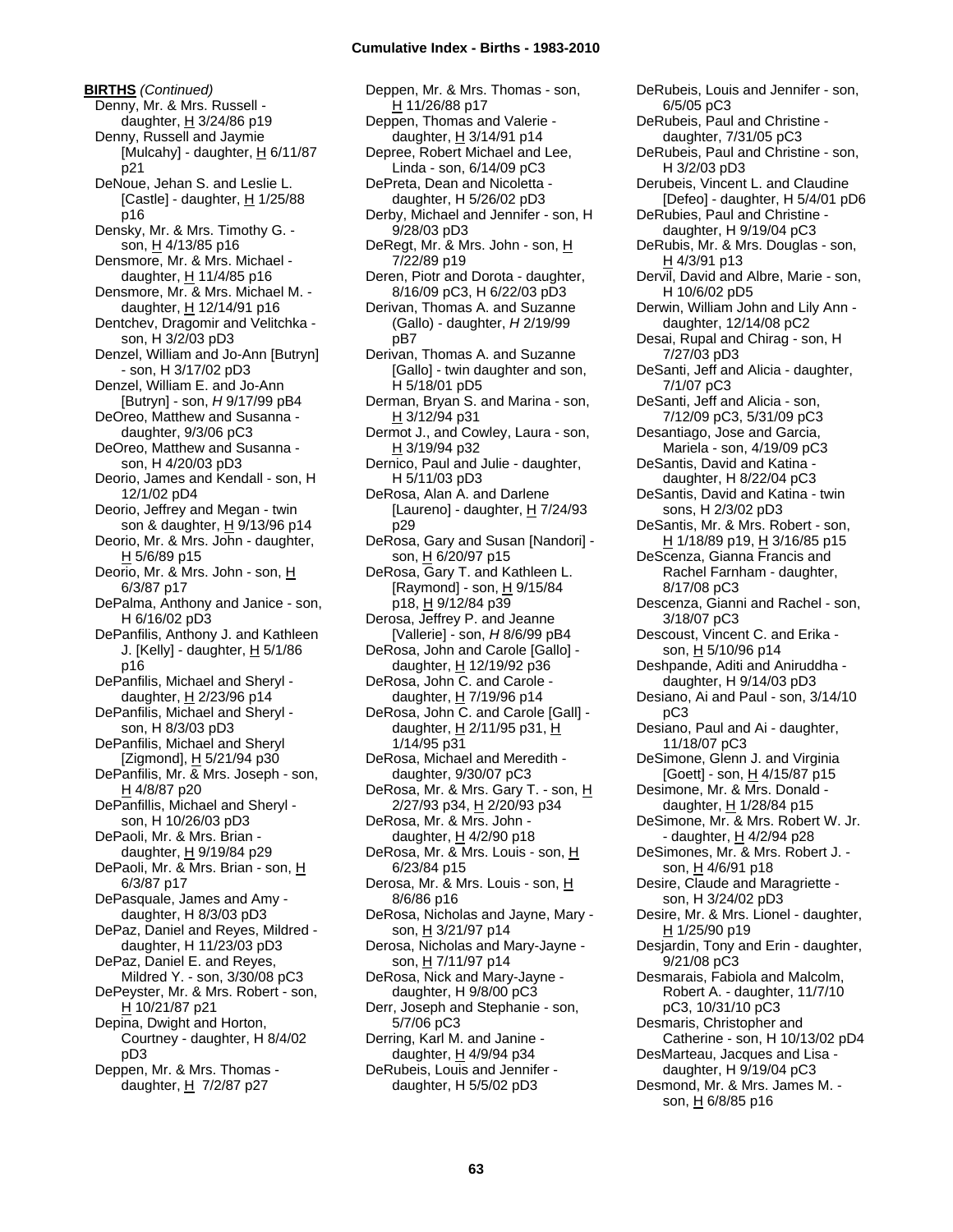**BIRTHS** *(Continued)* Desmone, Mr. & Mrs. Michael daughter,  $H$  8/14/85 p26 Desmone, Mr. & Mrs. Michael - son, H 12/13/89 p18 DeSouza, Clifford and Fogle, Suzanne - daughter, H 8/21/93 p28 Desravines, Francklyn and Nathalie son, 10/9/05 pC3 DesRochers , Mr. & Mrs. Ernest son, H 7/1/89 p17 DesRochers, Ernest and JeanMarie [DePanfilis] - son, H 1/17/92 p15 DesRochers, Ernest F. and JeanMarie - daughter, H 5/24/96 p14 Desrochers, Ernest F. and Jeanmarie - daughter, H 12/2/95 p29 Desronsins, Renel and Clarice [Velmani] - son, H 12/23/01 pD3 Desronvil, Memours and Mona son, H 6/21/96 p14 Desselberger, Jona and Kouri, Olga son, H 10/13/02 pD4 Desser, Jason and Christine daughter, 6/17/07 pC3, H 5/2/04 pC3 DeStefano, Harrison and Pamela daughter, 6/12/05 pC3, 12/24/06 pC3 DeStefano, Harrison and Pamela son, 4/27/08 pC3 DeStefano, Pamela and Harrison daughter, 10/17/10 pC3 DeStephano, Mr. & Mrs. Alan daughter, H 1/23/85 p31 DeStephano, Mr. & Mrs. Alan - son, H 9/24/87 p14 Detroy, Mr. & Mrs. Benjamin daughter, H 12/10/83 p19 Deura, Mohammad A. and Zahida [Chaudhrey] - son, *H* 9/17/99 pB4 Deura, Mohammad and Farnez daughter, H 11/1/96 p15 Deura, Mohammad and Zahida son, H 12/19/90 p26 Deura, Mr. & Mrs. Mohammad - son, H 9/17/86 p25 Deva, Purabi and Qajal B. - son, H 4/1/95 p28 Devaney, David and Deirdere - son, H 4/4/04 pC3 Devault, Todd and Cheryl daughter, H 1/12/03 pD3 Devault, Todd and Cheryl - twin sons, 4/16/06 pC3 DeVeaux, Frankie and Bennett, Mesha - son, H 5/11/03 pD3 DeVeaux, LaRhonda - son, H 4/14/02 pD3 DeVeaux, Yanira and Durall - son, 12/5/10 pC3

Devendorf, Mr. & Mrs. David daughter, H 1/25/88 p17 Devi, Radha and Thoyakkat, Unni daughter, 12/5/10 pC3, 11/28/10 pC3 Devin, Peter and Flounders, Anne son, 1/21/07 pC3 Devine, John B. and Catherine daughter,  $H$  2/6/98 pB5 Devine, Mr. & Mrs. John - son, H 12/14/83 p39 Devine, Mr. & Mrs. Timothy daughter,  $H$  4/23/88 p16 Devine, Mr. & Mrs. Timothy - son, H 5/27/89 p20 Devine, Richard T. and Susan daughter, H 3/13/98 pB2 Devine, Sean and Elizabeth - son, H 10/6/02 pD5 Devine, Sean F. and Elizabeth son, H 8/15/97 p14 DeVingo, Mr. & Mrs.Edward Jr. daughter, H 5/27/89 p18 DeVino, Jason and Buchholz-De Vino, Jamie - daughter, 10/21/07 pC3 Devis, Lawrence and Moore, Janel son, H 6/1/03 pD3 DeVita, Ennio and Melanie - son, H 5/30/04 pC3, H 1/19/03 pD3 Devito, Matthew and Maria daughter, 2/22/09 pC3 DeVito, Mr. & Mrs. Frank - daughter, H 9/3/88 p16 Devito, Mr. & Mrs. Frank - daughter,  $H$  6/17/91 p8 DeVito, Mr. & Mrs. Mark - daughter, H 5/25/85 p19 DeVito, Mr. & Mrs. Mark - son, H 10/14/87 p22 DeVito, Mr. & Mrs. Thomas daughter,  $H$  3/8/84 p14,  $H$ 8/10/87 p35 DeVivo, Mr. & Mrs. Leonardo daughter,  $H$  6/13/87 p19 Devlin, Michael and Katriena - son, 10/22/06 pC3 DeVos, Gregory and Michel [Salmon] - son, H 8/4/02 pD3, H 6/30/02 pD3 DeWalt, James and Stacy daughter, H 2/1/04 pD3 DeWalt, Todd and Elise - daughter, H 3/14/04 pC3 DeWalt, Todd and Elise - son, 12/6/09 pC2 Dewarey, Daryl and Arden - son, H 1/27/02 pD3 Dewey, Chauncey and Rachel daughter, H 12/15/02 pD3 Dewey, Mr. & Mrs. Patrick daughter, H 8/13/90 p17 Dewitt, David and Lorraine [White] son, H 3/2/92 p16 Dewitt, Gary P. and Ann Marie [Stair] - son, H 5/26/00 pC2

DeWitt, Jeffrey and Lori [LaSelva] daughter, H 6/21/86 p18 Dexheimer, John A. and Haugen, Carla - son, H 11/5/94 p31 Dexheimer, John A. and Jaugen, Carla - son, H 6/21/96 p14 Dexter, Jeffrey and Virginia - son, H 3/12/84 p12 Dexter, Mr. & Mrs. David - son, H 5/16/84 p35 Dey, Matthew and Shannon daughter, 7/2/06 pC3 Deysenroth, Peter and Maria [Nichols] - son, H 5/4/01 pD6 DeYulio, Joseph and Denise - son, 5/23/10 pC3 Dezso, Mr. & Mrs. Theodore - son, H 11/5/86 p37 Dhandayutham, Sridhar and Bhogvili, Bharathi - daughter, 3/27/05 pC3 Dhingra, Amer and Maria - son, 11/22/09 pC3 Di Noto, Gabe and Dawn [Cassella] son, H 4/15/95 p28 Di Taranto, Mark A. and Emily [Taravella] - daughter, H 5/12/00 pC3 Diaco, Vince and Florina - daughter, 9/2/07 pC3 Diaco, Vince and Florina - son, 5/1/05 pC3 Diacri, Mr. & Mrs. Anthony - son, H 2/15/86 p22 Dial, William and Heather daughter, H 8/15/04 pC3 Diallo, Abdoul Salam and Putaumata Siorisso - daughter, H 12/2/01 pD3 Diamandis, T.G. and Alexandra son, H 7/11/04 pC3 DiAmico, Stephen W. and Susan [Lonie] - daughter, H 6/2/02 pD3 Diamond, Mr. & Mrs. Jerome daughter, H 9/17/86 p25 Diamond, Richard B. and Ellen daughter, H 4/16/94 p30 Diamond, Richard B. and Ellen son, H 12/30/95 p31 Diamond, Seth and Liz - daughter, H 10/31/04 pC3 Diamond, Seth and Liz - son, 9/16/07 pC3 Diamond, Steven J. and Jennifer [Jackman] - daughter, H 4/28/02 pD3 Diaz , Victor and Garcia, Kathy daughter, 1/28/07 pC3 Diaz, Arturo H. and Flor - son, H 11/15/96 p15 Diaz, Arturo H. and Jimenez, Maria daughter, H 4/6/01 pD2 Diaz, Carlos and Lopez, Dora - son, 3/5/06 pC3 Diaz, Cesar and Crespo, Yesenia son, H 3/3/02 pD3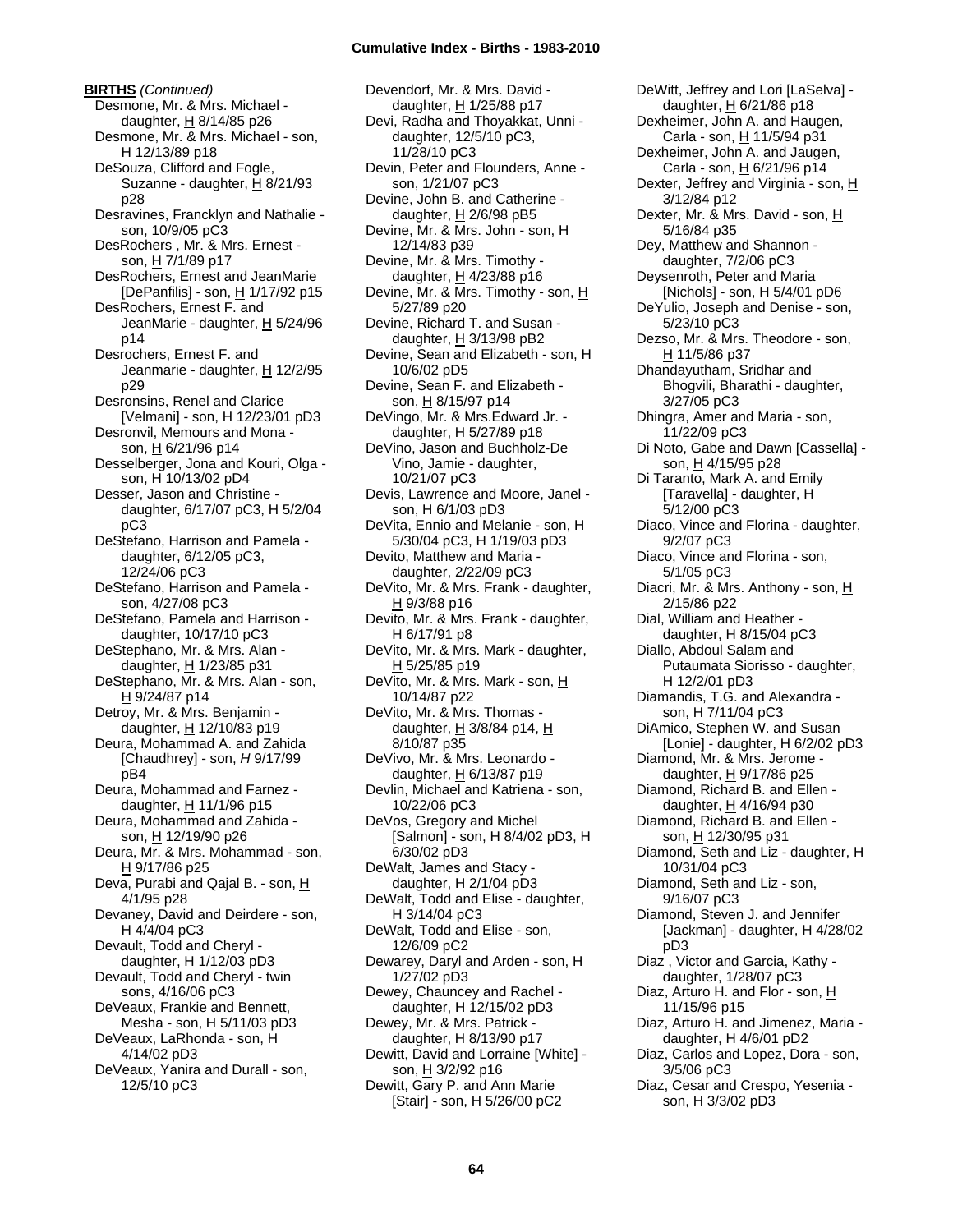**BIRTHS** *(Continued)* Diaz, Charlis and Tavarez, Meltra daughter, H 4/25/04 pD3 Diaz, Eliseo and Maribel - daughter, H 11/17/02 pD3, H 12/29/02 pD3 Diaz, Gustavo and Padilla, Karla daughter, 5/3/09 pC3 Diaz, Jose and Ofelia - son, H 9/5/04 pC3 Diaz, Jose V. and Ramirez, Gregoria - son, H 2/6/98 pB5 Diaz, Juan and Miller, Terisa daughter, 9/20/09 pC4 Diaz, Julian and Massa-Diaz, Ann son, H 6/3/95 p28 Diaz, Julio and Nurena, Rosita son, H 5/26/02 pD3 Diaz, Kieber and Vilma - daughter, 11/27/05 pC3 Diaz, Kishon and Alvarado, Nancy son, 5/27/07 pC3 Diaz, Manuel Jr. and Lori [Milici] son, H 10/6/88 p19 Diaz, Maritza - daughter, 12/17/06 pC3 Diaz, Maritza - son, 7/27/08 pC3 Diaz, Miguel and DeJesus, Mayra daughter, H 10/10/97 pB2 Diaz, Mr. & Mrs. Arturo - daughter, H 5/11/91 p21 Diaz, Mr. & Mrs. Diego - son, H 6/14/86 p18, H 7/25/87 p18 Diaz, Mr. & Mrs. Julian J. - daughter, H 1/13/93 p18 Diaz, Mr. & Mrs. Manuel Jr. - son, H 1/29/94 p29, H 7/20/91 p16 Diaz, Mr. & Mrs. Miguel - daughter, H 8/5/92 p10 Diaz, Ricard and Fowler, Tara - twin daugthers, 1/17/10 pC3 Diaz, Rony and Lucero, Sangeniz son, H 2/1/04 pD3 DiBartolomeo, Joseph and Patricia [Somma] - daughter, H 4/6/91 p18 DiBartolomeo, Joseph J. and Patricia [Somma] - son, H 5/8/93 p31 DiBattista, Daniel G. and Nania, Nancy - son, H 12/23/01 pD3 DiBeneditto, Mr. & Mrs. Thomas son, H 5/31/83 p15 DiBerandino, Walter and Eileen daughter, H 5/2/04 pC3 Diberardino, John A. and Michele (Henderson) - daughter, *H* 1/29/99 pB9 DiBerardino, John A. and Michele [Henderson] - daughter, H 4/6/01 pD2 DiBernardi-Albrecht, Jon and Danielle - daughter, H 11/16/03 pD3 DiBiasio, Mr. & Mrs. Dennis daughter,  $H$  3/17/90 p13

DiBiasio, Mr. & Mrs. Dennis - son, H 5/28/88 p28 Dibner, Mr. & Mrs. Daniel daughter, H 2/15/86 p22 Dicambio, Andrew and Sandra daughter, H 9/24/90 p18 DiCamillo, John and Lisa - son, H 10/20/02 pD5 DiCamillo, Mr. & Mrs. Jack - son, H 7/22/89 p19 DiCamillo, Tim and Lisa - daughter, H 5/5/02 pD3 DiCarlo, Mr. & Mrs. Hamilcar daughter, H 3/7/84 p27 Dicarlo, Mr. & Mrs. Hamilcar daughter,  $H$  1/18/86 p20 DiCarlo, Mr. & Mrs. Stephen daughter,  $H$  10/6/84 p20 DiCarlo, Nicholas and Amy daughter, H 1/5/03 pD3 Dicesare, Mr. & Mrs. Arthur daughter, H 10/24/90 p12 DiCesare, Mr. & Mrs. Arthur - son, H 11/28/87 p18 Dicesare, Mr. & Mrs. Arthur J. - son, H 10/23/93 p39 DiChiaro, Michael and Annette daughter, H 9/19/04 pC3 DiChiaro, Michael and Annette son, 1/8/06 pC3 Dicicco, Emilio J Jr. and Elizabeth daughter,  $H$  4/10/98 pB2 Dicicco, Emilio J. and Elizabeth son, H 6/21/96 p14 Dick, Mr. & Mrs. Alan - daughter, H 8/3/85 p18, <u>H</u> 12/10/83 p19 Dick, Mr. & Mrs. Steven - son, H 3/11/87 p18 Dick, Mr. & Mrs. Steven B. - son, H 10/6/88 p19 Dick, Mr. & Mrs. William Jr. - son, H 1/24/87 p26 Dick, Mr. & Mrs. William W. - son, H 7/10/93 p29 Dickens, Augusta and Hattie - son,  $H$  7/5/91 p14 Dickey, Mr. & Mrs. Gary - daughter, H 9/3/88 p16 Dickey, Sharita - daughter, H 6/12/93 p33 Dickinson, Mr. & Mrs. Paul - son, H 1/15/90 p12 Dickinson, Mr. & Mrs. William - son, H 9/15/90 p11 Dickoff, Mr. & Mrs. Gil G. - daughter, H 12/12/92 p35 Dickson, Jason and Dorsey, Carla daughter, H 5/12/02 pD3 Dickson, Jasone and Dorsey, Carla son, 1/14/07 pC3 Dickson, Robert and Kyoung-Hi daughter, H 4/20/03 pD3 DiConstanzo, Ralph Jr. and Joan [Gentile] - daughter,  $H$  12/15/90 p13

DiCosola, Mr. & Mrs. Leonard - son, H 7/6/88 p14 DiCostanzo, Mr. & Mrs. Biagio B. son, H 12/14/91 p16 DiCostanzo, Mr. & Mrs. Giacomo son, H 4/4/85 p14 DiCostanzo, Mr. & Mrs. Ralph - son, H 8/1/87 p15 DiCostanzo, Mr. & Mrs. Ralph Jr. daughter, H 7/21/88 p37 DiCostanzo, Nick and Sandra daughter, H 8/15/97 p14 DiCostanzo, Ralph and Monica daughter, 5/7/06 pC3 Dieffenbach, Dillon and Amy - son, 4/23/06 pC3 Diego, Ashley and Cindy - son, 12/18/05 pC3 Dieleman, Mr. & Mrs. Rick daughter, H 7/27/88 p15 Diem, Mike and Karen Anderson daughter, 9/28/08 pC3 Dietrick, Raymond and Difate, Tricia - son, H 5/26/02 pD3 Dietz, Bryan and Debra - son, 3/8/09 pD3, 4/2/06 pC3 Dietz, John W. and Hillary [Veeder] daughter, H 2/2/01 pC3 Dietz, Michael and Nana - son, 8/6/06 pC3 Dieudonne, Guerdy and Joseph, Tuzelley - daughter, 12/31/06 pC3 Diez, Luis and Martta [Ciro] - son, H 3/3/84 p14 Diez, Mr. & Mrs. Alvaro - son, H 1/23/85 p31 DiFranco, Peter and Barbara daughter, H 6/8/85 p14 Difulvio, John and Denise - son, H 1/2/91 p17 DiFulvio, Mr. & Mrs. John - son, H 6/3/87 p17 DiGiacomo, Anthony and Jamie daughter, 9/7/08 pC3 Digiorgi, Christopher L. and Cindy son, H 12/31/94 p31 DiGiorgio, Ray and Flurence - son, H 9/29/02 pD5 DiGiorgio, Raymond and Florencence - daughter, 1/16/05 pC3 DiGiovanni, Michael and Stacy daughter, H 6/13/04 pC3 Digirolamo, Daniel J. and Barbara daughter, H 3/5/94 p29 Digirolamo, Mr. & Mrs. Daniel D. daughter, H 6/18/91 p17 Digugliemo, Thomas A. and Irene son, H 10/3/97 pB2 DiGuido, George and Erin - son, 8/2/09 pC3 Dilorio, Giovan and Leslie - son, H 4/27/91 p11 Dilorio, Mr. & Mrs. Michael - son, H 1/19/85 p18, H 12/28/87 p12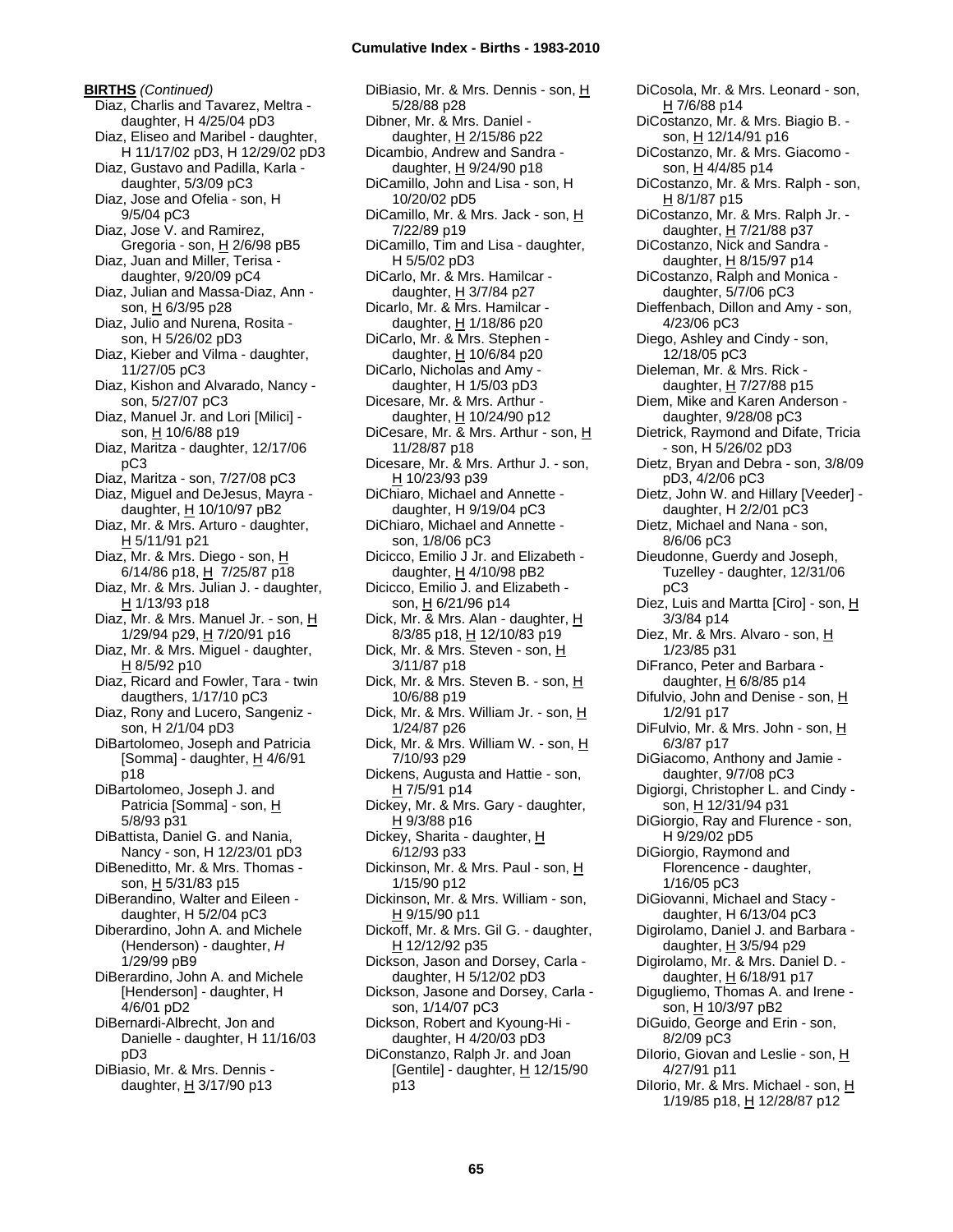**BIRTHS** *(Continued)* DiIorio, Mr. & Mrs. Vencenzo daughter,  $H$  9/3/88 p16 Dilorio, Mr. & Mrs. Vincenzo - son, H 7/21/84 p15, H 7/18/84 p41 Dilorio, Rinaldo and Diana daughter, 8/14/05 pC3 DiIorio, Rinaldo Jr. and Diana (Mattera) - son, *H* 2/19/99 pB7 Dilello, Mr. & Mrs. Paul - daughter, H 2/24/88 p30 Dilello, Mr. & Mrs. Paul - son, H 2/12/90 p15 DiLello, Mr. & Mrs. Paul P. daughter,  $H$  7/10/93 p29 DiLeonardo, Daniel and Susanne [Ofiero] - son, H 6/4/84 p12, H 5/26/84 p20 Dill, Michael and Sharon - daughter, H 4/7/02 pD3 Dilley, Jonathan and Melissa Lausten - son, 5/29/05 pC3 Dilley, Jonathon and Melissa - son, 12/2/07 pC3 Dillingham, Cale and Ashley - son, 9/3/06 pC3, 8/17/08 pC3 Dillon, Mr. & Mrs. Charles - son, H 5/16/84 p35 Dillon, Mr. & Mrs. Peter - daughter, H 5/16/83 p14 Dillulio, Daniel and Katerina daughter, H 6/15/03 pD3 Dilone, Alfred and Rivera, Edna son, H 7/14/02 pD3 DiLorenzo, Anthony Jr. and Jessica son, 6/13/10 pC3 DiLoreto, Andrew A. and Susan [Schaefer] - son, H 7/10/92 p14 Dilorio, Rinaldo and Diana - son, H 8/3/03 pD3 Dilorio, Rinaldo Jr. and Diana [Mattera] - son, H 5/12/02 pD3 Diluoffo, Vincenzo and Alice - son, H 7/20/91 p16 Dilworth, John and Linda [Vallerie] son, H 3/2/92 p16 Dimaio, Mark N. and Michelle [DeMarco] - son, *H* 9/17/99 pB4 DiMarco, Mr. & Mrs. Richard daughter, H 12/28/88 p19 DiMarco, Richard and Jennifer daughter, H 11/8/90 p17 Dimarco, Richard J. and Jennifer daughter,  $H$  11/5/94 p31 Dimarco, Richard J. and Jennifer [Schwab] - daughter, H 5/26/00 pC2 DiMarte, Mr. & Mrs. Joseph daughter, H 7/18/84 p41 DiMassi, Agazio and Michele [Symington] - daughter, H 2/17/02 pD3 Dimatteo, Taun and Deborah daughter, 12/17/06 pC3 DiMattia, John and Samara daughter, 2/25/07 pC3

DiMeglio, Angelo and AnnaMaria daughter, 9/2/07 pC3 DiMeglio, AnnaMaria and Angelo son, 12/5/10 pC3 DiMeglio, Mario and Vicki - son, 5/23/10 pC3 DiMeglio, Mr. & Mrs. John P. - son, H 3/21/84 p24 DiMeglio, Mr. & Mrs. Luigi daughter,  $H$  11/3/84 p16 DiMeglio, Mr. & Mrs. Luigi L. - son, H 1/30/93 p31 DiMeglio, Mr. & Mrs. Michael daughter, H 7/25/87 p18 Dimeglio, Mr. & Mrs. Richard daughter,  $H$  7/29/89 p13 DiMeglio, Mr. & Mrs. Richard R daughter, H 1/30/93 p31 DiMeglio, Mr. & Mrs. Richard R. daughter, H 9/20/91 p43 DiMeglio, Pasquale A. and Calderon, Alga - daughter, H 11/15/96 p15 DiMeglio, Ralph and Cynthia daughter,  $H$  5/30/91 p15 DiMeglio, Ralph J. and Cynthia daughter, H 8/7/98 pA10 Dimiceli, Eric C. and Sabrina [Smithers] - son, H 5/26/00 pC2 DiMiceli, Mr. & Mrs. Anthony - son, H 4/8/87 p20 DiMichele, Mr. & Mrs. Patsy - son, H 4/26/86 p18 Dimiroglou, Savva and IIoanna daughter, 12/27/09 pC3 Dimitru, George and Dumitru-Hines, Tammy - son, H 12/31/94 p31 Dimm, Wayne and Joanne daughter, H 10/27/02 pD5 Dimonekas, James and Sarah daughter, H 3/3/02 pD3, H 10/3/04 pC3 Dimono, Anthony Jr. and Meg [Fulton] - daughter, H 6/23/02 pD3 Dimuzio, Lino and Heidi [Yurgelun] daughter, H 8/3/88 p19 DiMuzio, Nicholas and Alana daughter, 2/11/07 pC3 Dinan, Terry and Andrea - son, 5/22/05 pC3 DiNapoli-Papadakos, Diane and Papadakos, Laki - twin son and daughter, 10/31/10 pC3 DiNardo, Robert and Denise [Rizzuti] - son, H 7/2/90 p16 Dineen, Martin P. and Laura - son, H 8/15/97 p14 Dineen, Martin P. and Laura [Krzeminski] - son, *H* 9/17/99 pB4 DiNello, Paul and Erin - daughter, H 12/19/04 pC3 Dinglasan, Oliver and Lisette - son, 9/24/06 pC3

Dingwall, Michael and Martine, Gabriel - son, H 9/15/02 pD7 DiNiro, Giuliano and Amy daughter, H 4/7/02 pD3 Diniz, Ronald and Amanda - son, H 10/27/02 pD5 Diniz, Ronald and Amanda - son, 5/18/08 pC3 Dinkins, Melissa - son, H 5/26/02 pD3 Dinoto, Gabriel Jr. and Dawn - son, H 8/12/95 p30 DiNoto, John and Mary Beth - son, H 3/14/91 p14 DiNoto, Mr. & Mrs. Gabriel - son, H 11/30/89 p34 Dinucci, Mr. & Mrs. Frank - son, H 3/22/86 p18 Dioicio, Javier and Gil, Tania daughter, H 8/29/04 pC3 Dion, Johnny and Cobb, Aeisaha twin sons, 2/6/05 pC3 Dionscoyni, Mr. & Mrs. Michael daughter, H 10/24/90 p12 DiOrio, Lt. Cmdr. David and Maria [Vuoso] - daughter,  $\underline{H}$  7/16/94 p30 DiOrio, Lt. and Mrs. David R. - son, H 8/20/88 p16 Diorio, Mr. & Mrs. Antonio - son, H 8/28/85 p36 Diorio, Mr. & Mrs. David - son, H 9/3/88 p16 DiOrio, Mr. & Mrs. David R. - son, H 12/19/92 p36 DiPalma, Robert and Michelle - son, 7/17/05 pC3 DiPalma, Robert and Sheri [Scappatura] - twin son and daughter, H 10/30/91 p15, H 10/19/91 p16 DiPaola, Ciro and Erika - son, H 3/2/03 pD3 DiPaolo, Mr. & Mrs. Albert daughter,  $H$  4/2/90 p18 DiPietro, Alan and Diane - son, H 7/8/91 p8, H 5/30/91 p15 DiPietro, Alan J. and Diane daughter,  $H$  3/22/96 p14 DiPietro, Alan J. and Diane [Bardos] - son, H 4/23/94 p33 DiPietro, Ernest and Macella [Dejongh] - son, H 12/23/01 pD3 DiPietro, Gary and Patricia - son, H 7/5/91 p14 Dipietro, Lana (sic) and Diane - son, H 5/7/94 p30 DiPippo, Mr. & Mrs. Lawrence daughter, H 1/25/88 p17 DiPreta, Alexis and Robert - son, 3/14/10 pC3 DiPreta, Michael and Lauri daughter, H 1/25/04 pD3 DiPreta, Michael and Laurie - son, 10/15/06 pC3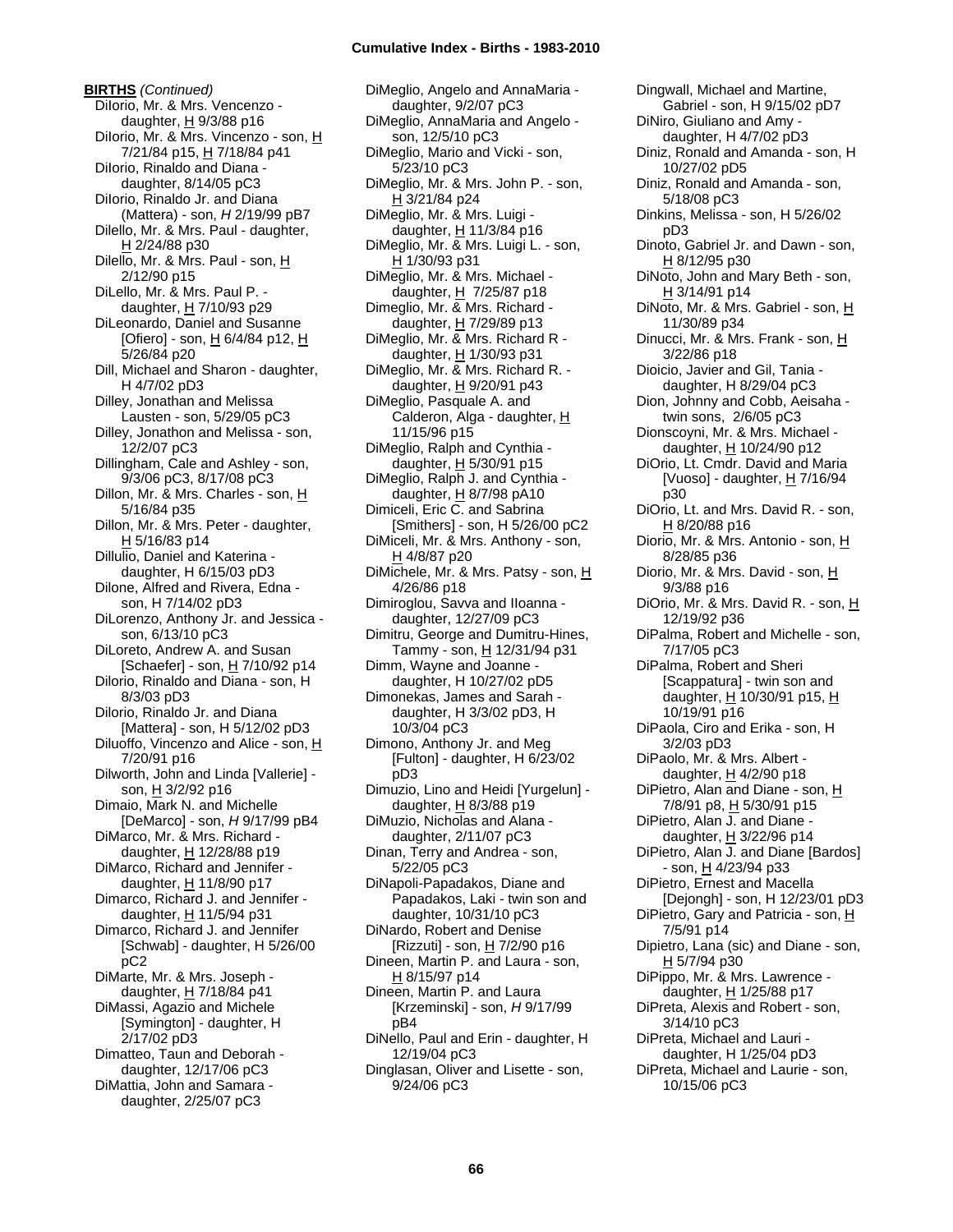**BIRTHS** *(Continued)* DiPreta, Richard and Cynthia - son, 7/12/09 pC5 DiPreta, Rocco and Joanne [Cardillo] - son, H 1/21/88 p39 DiPreta, Rocco P. & Joanne [Cardillo] - son,  $H$  3/9/89 p21 DiProspero, Mr. & Mrs. Arthur daughter,  $H$  3/14/87 p18 DiPuma, Joseph and Gloria daughter, H 10/12/03 pD3 DiPuma, Joseph and Gloria - son, 5/8/05 pC3 DiRocco, Arthur and Deborah daughter, H 3/30/03 pD3 DiRocco, Arthur and Deborah - son, H 9/5/04 pC3, H 4/7/02 pD3 DiRocco, Arthur Jr. and Deborah daughter, 6/24/07 pC3 DiRoma, Mr. & Mrs. Robert - twin son and daughter,  $H$  3/24/86 p19 Disarro, Mr. & Mrs. Patrick P. - son, H 7/10/93 p29 DiScala, Mr. & Mrs. David daughter,  $H$  6/4/86 p34 DiScala, Mr. & Mrs. David - twin son & daughter, H 12/3/87 p18 DiScala, Mr. & Mrs. George daughter, H 7/23/88 p15 DiScala, Mr. & Mrs. John - son, H 7/23/88 p15, H 12/10/86 p31 DiScala, Mr. & Mrs. Michael daughter,  $H$  9/14/85 p18 Discala, Mr. & Mrs. Michael daughter, H 1/25/88 p17 Discua, Carlos and Ada - son, 2/20/05 pC3 Discua, Irma - daughter, 4/13/08 pC3 Dishop, Shawn and Catherine daughter, 3/13/05 pC3 DiSilvestro, Eric and Sally [Cregan] daughter,  $H$  11/5/86 p31 Disseldorp, Mr. & Mrs. Leo - son, H 6/4/83 p14 Distefano, Jamie and Aimee [Milillo] daughter,  $H$  6/26/98 pC3 DiStefano, Jamie and Aimee [Milillo]  $-$  son,  $\underline{H}$  11/18/95 p31 Distler, Mr. & Mrs. John - daughter, H 1/11/90 p32 Distler, Mr. & Mrs. John - son, H 11/28/87 p18 Distler, Sharon and David - son, 12/28/08 pC2 DiSturco, John and Jean - son, 9/16/07 pC3 DiTaranto, Mark and Emily daughter, H 10/6/02 pD5 DiTeodoro, Jack and Amy daughter, H 12/26/04 pC3 Diteodoro, Jack and Amy - son, H 8/22/03 pD9 Ditkoff, Gil A. and Connie - son, H 8/21/98 pA13 Ditlevsen, Peter and Vermeer, Carolyn - son, 2/17/08 pC3

Ditmar, Mark and Nina - daughter, H 1/17/97 p12 Diurno, Frank and Gloria - son, H 9/19/04 pC3 Diutrio, Anthony and Curley, Karen son, H 1/2/91 p17 DiVico, Gary and Anne - son, H 1/19/03 pD3 Dixon, Alaica and Rosedom, Richard - daughter, 12/5/10 pC3 Dixon, Ashley - son, H 12/2/01 pD3 Dixon, George and Evans, Angel daughter, 2/20/05 pC3 Dixon, Jarah Mathews and Sara Mathews - son, 9/21/08 pC3 Dixon, Joseph E. and Sally daughter, H 9/30/95 p35 Dixon, La'Marr and Thompson, Lakeana - daughter, 2/26/06 pC3 Dixon, Mr. & Mrs. Edward daughter,  $H$  6/3/87 p17 Dixon, Mr. & Mrs. Randy - son, H 9/14/85 p18 Dixon, Mr. & Mrs. Stephen - son, H 7/16/86 p35 Dixson, James K. and Joann - son,  $H$  1/21/95 p28 Dixson, Mr. & Mrs. James - son, H 2/11/89 p19 Dizon, Julius and Cordula daughter, 4/22/07 pC3 Djimas, Zachary and Murray, Eileen son, H 9/29/02 pD5 Do, Charles and Allyson - daughter, 2/21/10 pC3 Dobbins, Jerome and Seward-Dobbins, Cynthia - daughter, 12/25/05 pC3 Dobbins, Tyrone and Johnson, Brittany - daughter, 3/19/06 pC3 Doble, Mr. & Mrs. William C. - son, H 3/11/87 p18 Dobles, Mario A. and Maria daughter, H 7/19/96 p14 Dobles, Mr. & Mrs. Luis - daughter, H 8/23/86 p17 Dobles-Vargas, Luis E. and Alice [Ramos] - son, H 6/4/88 p27 Dobos, Arthur E. Jr. and Janet - son, H 7/5/96 p12 Dobson, Brian and Heather daughter, 10/15/06 pC3 Dobson, Mr. & Mrs. William - son, H 6/8/85 p16 Dobson, Robert and Kerry daughter, 2/26/06 pC3, H 12/28/03 pD3 Dobson, Sean C. and Iwona [Arciszewska] - son, H 5/18/01 pD5 Docimo, Michael and Rebecca son, 1/3/10 pC3 Doctor, Mr. & Mrs. Rayfus - son, H 8/27/83 p14 Doctor, Nachell - son, H 5/26/00 pC2

2/13/05 pC3 Dodaj, Jeno and Christine daughter, 7/3/05 pC3 Dodaj, Jino and Christine daughter, 9/6/09 pC3, 10/18/09 pC3 Dodaj, Velson and Piroska daughter, 4/1/07 pC3 Dodaj, Velson and Piroska - son, H 12/22/02 pD3 Dodani, Ras and Amrita - son, 4/5/09 pC3, 5/17/09 pC3, 3/29/09 pC3 Dodard, Krist and Webb, M.Sue daughter, 1/30/05 pC3 Dodge, Mr. & Mrs. Bayard - son, H 11/1/88 p20 Doering, Mr. & Mrs. Patrick J. - son, H 1/31/90 p23 Doherty, James and Jennifer - son, H 3/21/04 pC3 Doherty, Mr. & Mrs. Robert R. - son, H 12/14/91 p16 Doherty, Robert and Ann [Taylor] daughter, H 8/3/85 p16 Doherty, Robert S. and Ann [Taylor] daughter, H 7/14/90 p10 Doherty, Robert S. and Ann [Taylor] son, H 1/25/92 p8, H 12/31/86 p26 Doherty, Shannon M. and Tamara [Retuccia] - daughter, *H* 5/28/99 pB6 Doherty, Timothy and Patricia - son, H 3/9/03 pD3 Dohme, Mr. & Mrs. William - son, H 9/24/87 p14 Dohme, William F. Jr. and Deborah  $[Slocomb]$  - son,  $H$  1/23/85 p31 Dolan, Brian F. and Elizabeth daughter, H 1/31/97 p12 Dolan, James J. Jr. and Mary [McGuire] - daughter, H 10/17/87 p23 Dolan, Joseph P. and Karen daughter,  $H$  5/7/94 p30 Dolan, Mr. & Mrs. James Jr. daughter, H 12/28/83 p22 Dolan, Mr. & Mrs. Ronald - son, H 1/10/87 p15 Dolan, Peter and Justine - son, 8/19/07 pC3, 7/22/07 pC3, 8/19/07 pC3, 7/22/07 pC3 Dolan, Timothy J. and Marylou daughter, H 9/2/95 p31 Dolan, Tom and Tara - son, H 6/9/02 pD3, H 6/16/02 pD3 Dolce, Glenn and Lori - daughter, H 3/3/02 pD3 Dolcetti, Richard Philip and Dana Susan - son, 5/25/08 pC3 Dolcetti, Rick and Dana - son, H 5/18/03 pD3

Dodaj, Carafin and Mimoza - son,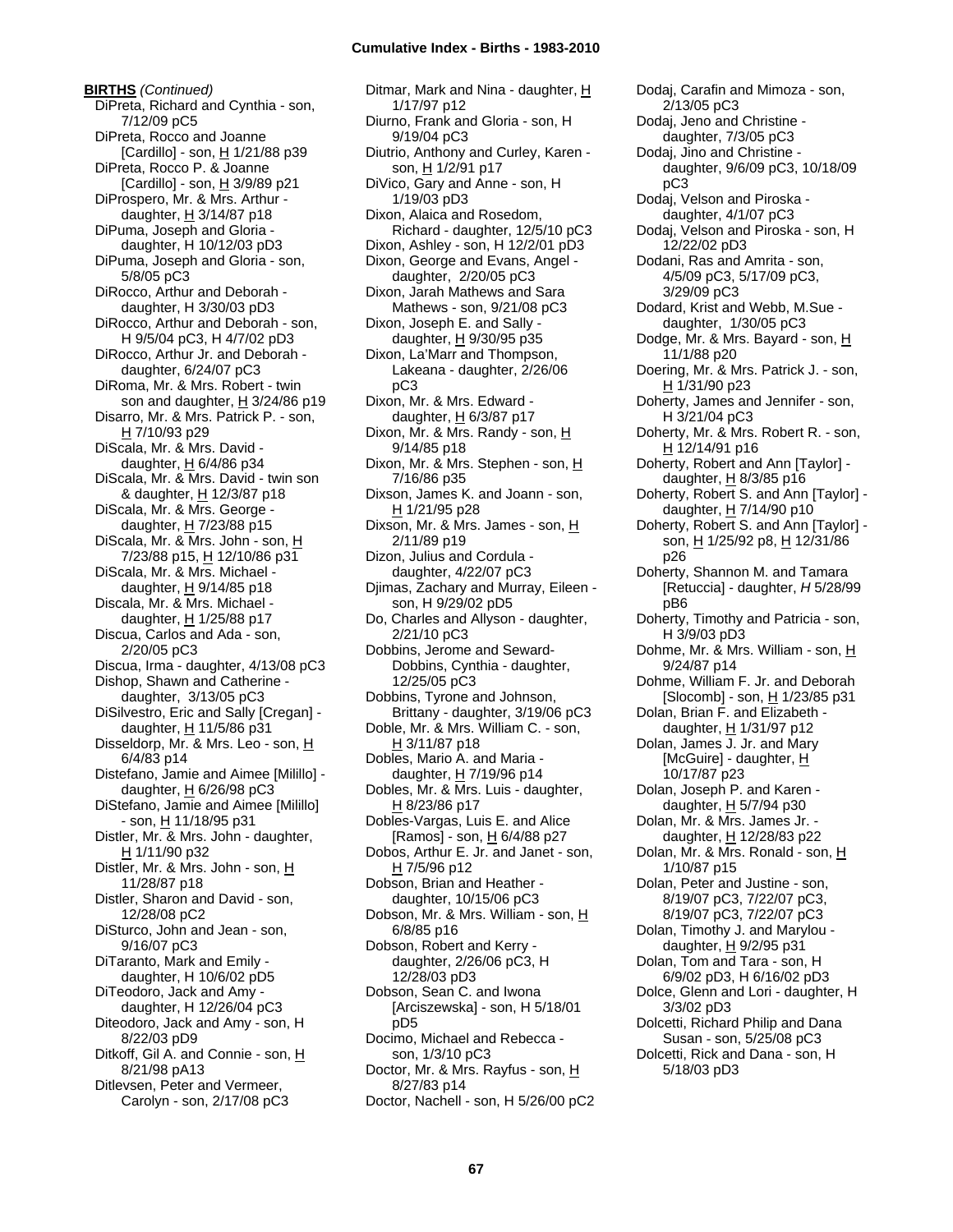**BIRTHS** *(Continued)* Dolidze, Georgi and Chigogidze, Tamara - daughter, H 12/22/02 pD3 Doling, Bill and Wendy [Misek] daughter, H 12/9/89 p21 Doling, Mr. & Mrs. William - son, H 5/21/87 p21 Domanick, Dr. & Mrs. Thomas M. son, H 1/8/88 p19, H 1/25/88 p17 Domanick, Thomas M. and Stephanie - son, H 3/5/94 p29 Dombakly, George and Diane [Reiter] - son, H 8/1/92 p10 Dombroski, Gunnar and Radesky, Laura - son, 9/11/05 pC3 Dombrowski, Mr. & Mrs. Robert S. son, H 5/10/90 p18 Dominguez, Carlos and Marsano, Patricia - daughter, H 7/21/02 pD3, H 7/28/02 pD3 Dominguez, Erick and Estela - son, H 2/2/03 pD3, H 2/23/03 pD3 Dominguez, Leopoldo and Maribel daughter, 3/27/05 pC3 Dominguez, Mr. & Mrs. Anthony son, H 2/15/86 p22 Domini, Anthony J. and Sofia C. son, 8/28/05 pC3 Dominici, Mr. & Mrs. David - son, H 8/26/89 p22, H 8/14/89 p22 Dominici, Mr. & Mrs. Ronald - son, H 11/5/86 p31 Dominick, Glen and Lori - daughter, H 7/4/04 pC3 Dominick, Mr. & Mrs. Charles daughter, H 7/30/83 p14 Dominick, Mr. & Mrs. John daughter, H 11/4/92 p14 Dominick, Randall A. and Diane son, H 3/13/98 pB2 Dominick, Richard and Lorraine son, H 2/21/97 p14 Dominick, Richard and Lorraine [Wessels] - daughter, H 10/22/94 p31 Domino, Anthony J. Jr. and Meg daughter,  $H$  3/12/94 p31 Domino, Anthony J. Jr. and Meg son, H 5/24/96 p14 Domino, Anthony J. Jr. and Meg [Fulton] - daughter, H 8/4/02 pD3 Domino, Mr. & Mrs. Anthony - son, H 4/2/90 p18 Domond, Edrice and Lauture, Marie daughter, H 11/10/02 pD3, H 12/29/02 pD3 Domotor, Franz Z. and Karen - son, H 10/4/96 p14, H 8/30/96 p26 Domotor, Mr. & Mrs. Frank - son, H 3/6/93 p31, H 3/13/93 p33 Domyan, Mr. & Mrs. Stephen - son, H 7/29/89 p13 Donahue, Christopher and Julie daughter, 11/16/08 pC3 pC3

Donahue, David and Arden daughter, H 6/8/91 p22 Donahue, John P. and Grattan, Leslie - daughter, *H* 5/28/99 pB6 Donahue, Jonathan and Jessica daughter, H 10/12/03 pD3, H 10/27/02 pD5 Donahue, Mr. & Mrs. David daughter,  $H$  4/13/88 p15 Donahue, Mr. & Mrs. Patric -son, H 7/22/87 p17 Donahue, Mr. & Mrs. Patrick J. daughter,  $H$  11/20/85 p38 Donahue, Mr. & Mrs. Peter S. - son, H 1/19/85 p18 Donahue, Peter S. and Marilyn [Gugginsberg] - son,  $\underline{H}$  11/5/86 p31 Donaire, Denia and Suscal, SiLuio son, H 9/19/04 pC3 Donaires, Jose and Lebron, Leomarys - son, H 9/26/04 pC3 Donald, Charod J. and Ramos, Maria - daughter, H 10/10/97 pB2 Donalds , Kevin and Nadine daughter, 1/25/09 pC3, 6/28/09  $nC<sub>4</sub>$ Donaldson, Aaron and Caviness, Chrissy - son, H 12/9/01 pD3 Donaldson, Chris and Joyner, Renee - daughter, H 5/26/02 pD3 Donarumo, Andrew Jr. and Lizeth son, 1/31/10 pD2 Donat, Samuel and Jennifer daughter, 10/25/09 pC3 Donch, John Jr. and Rosa-Donch, Marisa - daughter, 6/6/10 pD2 DoneFer, Jeremy and Amanda daughter, H 9/21/03 pD3 Doneit, Fred and McKellan, Clare daughter, 1/18/09 pC3 Donelan, James and Nicole - son, H 6/9/02 pD3, H 6/16/02 pD3 Donelan, Mr. & Mrs. Joseph P. daughter, H 5/22/85 p35 Donelan, Mr. & Mrs. Robert daughter,  $H$  8/3/88 p19 Dong, Jun and Han, Tao - son, 1/29/06 pC3 Doniger, Jonathan and Wendy son, H 12/12/90 p30 Donikena, Rajamouli and Barla, Kavitha - son, 4/5/09 pC3, H 12/26/04 pC3 Donis, Moises and Evelyn - son, 5/29/05 pC3 Donnell, Starr - daughter, H 7/11/04 pC3 Donnelly, Brian and Kellen - son, 5/13/07 pC3 Donnelly, David and Carol - son, H 10/31/04 pC3

pC3 Donnelly, Michael and Jane [Lewis] son, H 9/16/95 p30 Donnelly, Mr. and Mrs. - daughter, 10/17/10 pC3 Donnelly, Richard and Linda - son, H 1/5/03 pD3 Donnelly, Robert W. and Laura [Wyland] - daughter, H 2/26/90 p10 Donner, Mr. & Mrs. Kenneth - son, H 11/3/84 p16 Donofrio, Bruce and Christine - son, 8/28/05 pC3 Donofrio, Mr. & Mrs. Francis - son, <u>H</u> 12/29/86 p12 Donoghue, E.J. and Samantha son, H 2/2/03 pD3, H 2/23/03 pD3 Donoghue, Tom and Rachel - son, 7/30/06 pC3 Donogrio, Bruce and Christine - son, 12/24/06 pC3 Donohue, Mr. & Mrs. Bruce - son, H 4/16/86 p29 Donohue, Mr. & Mrs. James - son, H 12/19/92 p36 Donohue, Mr. & Mrs. Richard R. son, H 7/10/93 p29 Donohue, Richard and Kim - son, H 1/16/91 p11 Donohue, Terrence and Eddy, Irene - daughter, H 9/26/04 pC3 Donohue, Thomas Carl and Tina daughter, H 9/24/90 p18 Donohue, Troy and Daina - son, H 4/4/04 pC3 Donohue, William P. Jr. and Amy son, H 1/7/95 p29 Donovan, Aki and Sonia - son, 1/30/05 pC3, H 11/21/97 pB2 Donovan, Daniel J. and Nicole [Greenberg] - daughter, H 1/13/02 pD3 Donovan, Mark and Kathleen - son, H 11/24/02 pD3, H 12/22/02 pD3 Donovan, Mr. & Mrs. Edmund E. son, <u>H</u> 10/27/92 p11 Donovan, Mr. & Mrs. Edward - son, H 7/11/87 p29 Donovan, Mr. & Mrs. Kyle - son, H 4/30/88 p16 Donovan, William A. and Sonia son, H 1/16/98 pB2 Donovan, William A. and Sonia [Devine] - son, H 5/26/00 pC2 Dooley, Mr. & Mrs. Douglas - son, H 9/14/91 p19 Dooley, Mr. & Mrs. Michael daughter, H 9/3/88 p16 Dooley, Mr. & Mrs. Michael Jr. - son, H 12/4/85 p37 Dooley, Patrick and Chrisine daughter, H 10/19/03 pD3

Donnelly, David and Carol - triplets, two daughters and son, 8/13/06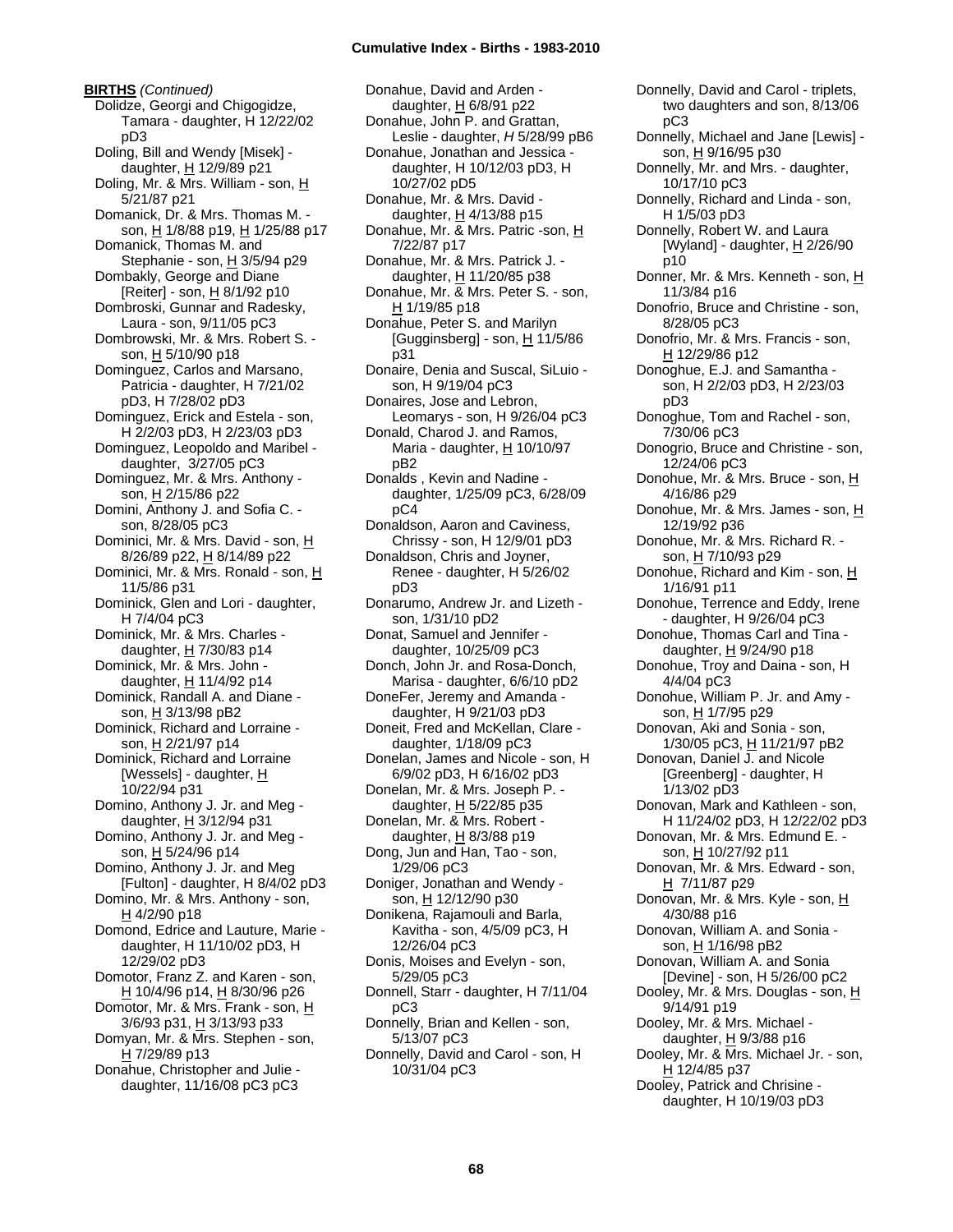**BIRTHS** *(Continued)* Dooley, Patrick and Christine - son, 6/5/05 pC3, H 3/3/02 pD3 Doran, Mr. & Mrs. Daryl - daughter, H 7/23/88 p15 Doran, Richard J. and Herman, Christine - daughter,  $H$  4/1/95 p28 Dorazio, Joe and Susan - son, H 11/14/04 pC3 Dorazio, Susan and Joe - son, H 12/29/02 pD3 Dorce, Phylipp and McDonald, Janette - daughter, H 5/11/03 pD3 Dorch, Michael and Anderson, Angelique - daughter, 1/24/10 pC3 Doreste, Emmanuel and Judith daughter, 9/16/07 pC3 Dorfman, Mr. & Mrs. Bruce daughter,  $H$  8/27/83 p13 Dorfman, Mr. & Mrs. Bruce - son, H 9/24/87 p14 Dorfman, Mr. & Mrs. Bruce B. - son, H 2/6/93 p32 Doria, Mr. & Mrs. Nicholas daughter,  $H$  9/12/83 p16 Doris, Michael M. and Joanne - son, H 4/18/92 p10 Dorman, Mark and Jacqueline daughter, 12/14/08 pC2 Dorman, Mark and Jacqueline - son, 5/22/05 pC3 Dornan, Mr. & Mrs. Brian - daughter, H 11/1/88 p20 Dornan, Mr. & Mrs. Brian - son, H 5/24/86 p20 Dorsaint, Charles and Dicheka daughter, H 4/20/03 pD3 Dorsett, Jeffrey S. and Elizabeth Anne [Gaffney] - daughter, H 6/4/88 p27 Dorso, Maria and Ciffone, Emily daughter, H 7/25/04 pC3 Dorta, Mr. & Mrs. Dana - son, H 11/13/89 p19 Dorta, Mr. & Mrs. Danan - son, H 10/26/85 p19 Dosdall, Mr. & Mrs. Michael daughter,  $H$  8/19/87 p25 Doshi, Neel and Susan McDevitt daughter, 5/22/05 pC3 Doshi, Neel and Susan McDevitt son, 8/17/08 pC2 Dostal, Henry J. III and Angela daughter, H 11/19/94 p31 Dostal, Jaroslav and Stefankova, Andrea - son, H 5/26/00 pC2 Dotson, Takeeya - daughter, H 4/25/04 pD3 Doubleday, F. William and Judy A. [Bowman] - son, H 11/8/86 p14 Douchette, Peter D. and Valerie son, H 8/14/98 pA10

Dougherty, Daniel and Alicia daughter, 4/6/08 pC3 Dougherty, Mr. & Mrs. Claude - son, H 2/5/86 p27, H 3/21/84 p30 Dougherty, Mr. & Mrs. John Jr. son, H 9/19/84 p29 Dougherty, Tom and Ellen - son, H 8/4/02 pD3 Doughman, James and Ko, Heej son, 3/8/09 pD3 Doughtery, Irene and Jonathan son, 12/19/10 pC3, 12/12/10 pC3 Doughtery, Robert and Sawzano, Pamelo - son, 8/6/06 pC3 Doughty, Thomas T. and Elizabeth [Wellacott] - son,  $H$  5/8/93 p31 Douglas, Charlie and Suzy daughter, H 2/22/04 pC3, H 2/29/04 pD3 Douglas, Craig and Marshall, Kristen Casey - daughter, 8/28/05 pC3 Douglas, Mark and Bonnie [Pelletier] - son, H 10/8/88 p19 Douglas, Mr. & Mrs. Carl - daughter,  $H$  8/15/89 p13 Douglas, Mr. & Mrs. Charles - son, H 1/28/84 p15 Douglas, Mr. & Mrs. Mark - son, H 10/27/84 p16 Douglas, Mr. & Mrs. Michael daughter,  $\underline{H}$  5/16/83 p14 Douglass, Keith and Katie daughter, 3/15/09 pC3 Douglass, Matthew J. and Melinda son, H 11/1/96 p15 Doukas, Armando and Georgia daughter, H 4/27/03 pD3 Dovolani, Risnik and Arbana - son, H 2/3/02 pD3 Dow, Charles and Bendo, Manuela daughter, 11/29/09 pC3 Dow, David A. and Colette C. - son, 9/18/05 pC3 Dowd, Michael P. and Regina [Hughes] - son, H 2/11/00 pC3 Dowd, Richard R. and Laura daughter,  $H$  9/20/91 p43 Dowding, Paul and Amy - son, H 10/13/02 pD4 Dowling, Mr. & Mrs. Thomas E. Jr. daughter,  $H$  11/5/86 p31 Downey, Todd and Katya - son, H 3/9/03 pD3 Downing, Dennis and Trine daughter, 12/31/06 pC3 Downing, Jeff and Christine daughter, H 5/11/03 pD3 Downing, Jeffrey and Graziano, Christine - daughter, H 2/24/02 pD3 Downing, Mr. & Mrs. James daughter,  $H$  2/11/84 p19 Downing, Mr. & Mrs. Keith - son, H 1/26/85 p18, H 12/13/89 p18

Dowty, Mr. & Mrs. John - daughter, H 12/28/87 p12 Doyle, James A. III and Malini [Balu] - daughter, H 11/4/01 pD3, H 11/11/01 pD3 Doyle, Jeffrey and Rondano-Doyle, Kimberly - son, 2/20/05 pC3 Doyle, Jerry and Kathleen daughter, H 4/27/03 pD3 Doyle, Jim and Patty - son, H 9/19/04 pC3 Doyle, Ken and Gail - son, H 7/14/02 pD3 Doyle, Kenneth and Silvia - son, 8/28/05 pC3 Doyle, Michael and Jenny - son, H 6/1/03 pD3 Doyle, Michael and Margaret daughter, 10/30/05 pC3 Doyle, Michael and Margaret - son, 8/26/07 pC3 Doyle, Paige - son, H 6/13/04 pC3, H 6/20/04 pC3 Dozier, Earl and Nuzzo, Dana - son, H 1/5/03 pD3 Drabczynski, Jacek and Beata - son, 3/9/08 pC3 Dragan, Roy and Tricia [Mete] - son, H 4/26/86 p18 Draghici, Florin and Michele daughter, H 6/6/04 pC3 Drago, Mr. & Mrs. Thomas T. - son, H 7/31/92 p14 Drago, William and Nancy daughter, H 11/14/04 pC3 Dragotta, Ron and Linda - daughter, 4/17/05 pC3 Drake, Ken and Heather - daughter, H 9/12/04 pC3 Drake, Mr. & Mrs. - daughter, H 1/13/90 p15 Drake, Mr. & Mrs. Daniel - twins, H 6/4/86 p34 Drake, Ron and Holly - son, H 4/18/04 pC3 Drake, Sean and Kathleen daughter, H 6/23/02 pD3 Dralle, Craig and Cosme - son, H 1/26/03 pD3 Draney, Dan and Dubourg, Maite son, H 4/15/87 p15 Draper, Mr. & Mrs. William IV - son, H 5/22/85 p35 Draper, Patrick and Peggy [Turcot] daughter,  $H$  3/3/84 p14 Dreher, Kristy and Michael daughter, 6/20/10 pC3 Dreizen, Jonathan and Shelley daughter, 12/10/06 pC3 Drennen, Thomas and Maryann [Salvo] - son, H 9/3/94 p34 Dressler, Peter E. and Sharon [Shriver] - daughter, H 2/18/00 pC3, H 11/4/01 pD3, H 2/11/00 pC3, H 10/28/01 pD3, H 11/18/01 pD3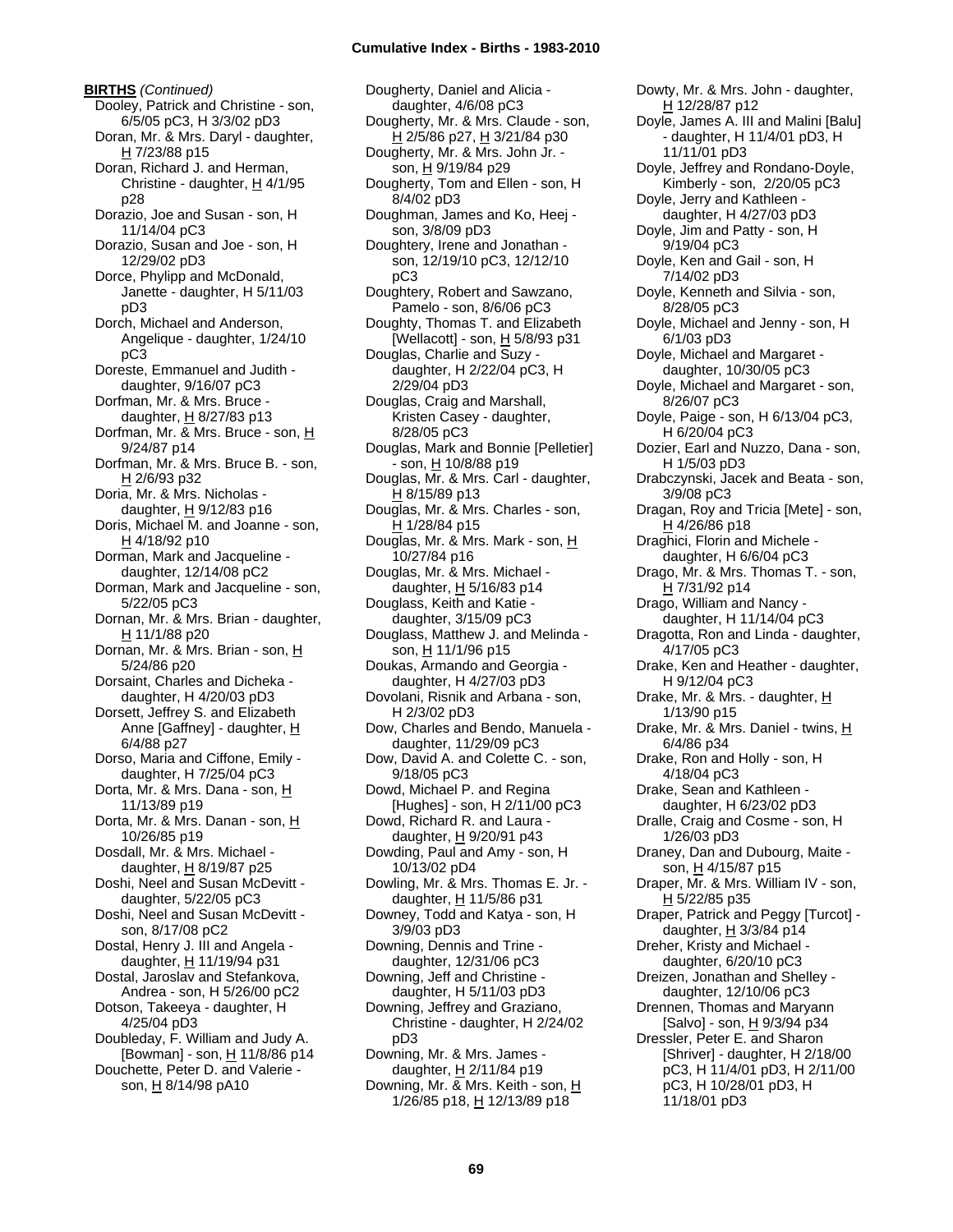**BIRTHS** *(Continued)* Drew, Derrick and Linda [Scopelliti] daughter,  $H$  9/2/95 p31 Drew, Mr. & Mrs. Gary D. daughter, H 7/27/89 p17 Drew, Mr. & Mrs. Robert - son, H 12/28/88 p19 Drew, Mr. & Mrs. Steven - son, H 4/22/87 p17 Drew, William and Lisa - son, H 2/2/03 pD3, H 2/16/03 pD3, H 2/23/03 pD3 Drew, William and Lise - son, H 6/27/04 pC3 Drexel, Jason and Cindy - daughter, 4/5/09 pC3 Dreyfuss, David D. and Tarshis, Lauren - son, H 7/10/93 p29 Driejma, Adam and Melgorrata son, 8/2/09 pC3 Driscoll, Justin L. and Suzanne son, H 8/19/95 p31 Driscoll, Michael J. and Cheryl [Arone] - daughter, H 12/30/01 pD3 Driscoll, Mr. & Mrs. John - son, H 8/27/90 p10 Driscoll, Mr. & Mrs. Terrence - son, H 6/14/83 p17 Driscoll, Philip K. and Natalie [Ramirez] - son, H 1/13/02 pD3 Driver, Mr. & Mrs. Ross - daughter, H 6/13/87 p19 Drobotiy, Andriy and Tymtso, Svitlana - daughter, 8/16/09 pC3 Droesch, Thomas Patrick and Vigee Hall [Seelen] - daughter, H 11/10/84 p18 Droney, Kieran and Lisa - daughter, 5/13/07 pC3 Droney, Kieran J. and Lisa daughter,  $H$  9/30/95 p35 Droogan, Corneliius and Catherine daughter, 11/4/07 pC3 Drosos, Mr. & Mrs. Ioannis - son, H 5/11/91 p21 Droughn, Doublas and Housey, Sa Ran - son, H 3/10/02 pD3 Drozecki, Marek and Tomasiewicz, Urszula - daughter, 7/17/05 pC3 Drugge, Rhett and Heather daughter, 2/3/08 pC3 Drugge, Rhett and Heather - son, H 4/27/03 pD3 Drukker, Austin and Jolene [Kelley] twins, H 11/20/93 p33 Drukker, Austin C. Jr. and Jolene son, H 7/11/97 p14 Drukker, Mr. & Mrs. Austin Crane son, H 3/28/97 p16 Druks, Mr. & Mrs. Neil - son, H 7/1/89 p17 Druks, Neil and Jeanette [Nolan] daughter,  $H$  1/18/92 p11 Drumgold, Kris and Tina - daughter, 1/16/05 pC3

Drumm, Andrew and Colleen - twin son and daughter, 5/16/10 pC3 Drummond, Mr. & Mrs. Chris - son, H 6/18/88 p14 Drury, Todd and Cathy Ann - son, H 9/8/02 pD7, H 9/15/02 pD7 Druzhinin, Alexei and Voitkevich, Tatiana - son, 12/31/06 pC3 Druzminin, Alexei and Tanya - son, H 10/5/03 pD3 Dryden, Mr. & Mrs. Thomas - son, H 4/26/86 p18 Du, Mangta and Wang, Fang - son, 3/12/06 pC3 Duane, Francis and Farmer, Catharine - daughter,  $H$  6/27/92 p11 Duane, Francis K. and Catharine son, H 4/9/94 p34 Duane, Mr. & Mrs. Francis daughter,  $H$  9/10/86 p30 Duane, Mr. & Mrs. Francis - son, H 11/23/88 p46 Duart, Carlos and Ana - daughter, H 11/9/03 pD3 Duarte, Alvaro and Lolli, Amanda daughter, 11/4/07 pC3 Duarte, Elvia Carina and Aguilar, Alvin Giovanni - son, 12/26/10 pC3 Duarte, Hugo and Torres, Viviana son, 6/7/09 pC3, 7/12/09 pC3 Duarte, Jose Alfredo and Martinez, Sandra Isavel - son, 7/30/06 pC3 Duarte, Joseph and Gutierez, Anam - daughter, H 10/8/88 p18 Duarte, Lauro B. and Canahui, Gloria - daughter,  $H$  6/3/95 p28 Duarte, Michael and Jennifer - son, 11/29/09 pC3 Dubay, David and Paula [Fetchet] daughter,  $H$  4/7/92 p14 Dube, Erik and Taina - daughter, 3/20/05 pC3 Dube, Erik and Taina - son, H 5/11/03 pD3 Dube, Jason and Granite, Kim - son, 3/4/07 pC3 Dube, Jason and Kim - daughter, H 6/22/03 pD3 Dube, Jeffrey and Karri - son, H 8/29/04 pC3 Dube, Jeffrey and Kerri - son, H 1/26/03 pD3 Dube, Jeffrey and Kerri [Piorkowski] daughter, H 12/8/00 pC2 Dube, Kevin and Melissa - son, 8/27/06 pC3, H 6/15/03 pD3 Dube, Mark W. and Jill - daughter, H 1/21/95 p28 Dube, Mark W. and Jill - son, H 3/22/96 p14 Dube, Mr. & Mrs. Mark W. daughter, H 10/22/94 p31 Dube, Scott and Jennifer - daughter, H 9/28/03 pD3

Dubin, Mr. & Mrs. Nevin - daughter, H 6/3/92 p13 Dubin, Richard J. and Maara [Rosen] - daughter,  $H$  6/18/83 p15 Dubois, Brooks and Mary - son, H 9/20/91 p43 Dubois, Carey J. and Delia - son, H 5/14/94 p30 Dubois, Robert and Jane [Williams] son, H 8/15/92 p11 Dubois, Roland and Patty [Tschopp] - daughter,  $H$  4/7/90 p21 Dubon, William and Alison - son, H 8/3/03 pD3 Dubon, William and Lee-Dubon, Alison - son, 11/20/05 pC3 Dubose, Mr. & Mrs. Robert R. - son, H 6/27/92 p11 DuBouver, Mr. & Mrs. Robert daughter,  $H$  9/3/88 p16 DuBrino, Frank and Caryn Joy [Collamore] - daughter, H 10/6/84 p20 Ducey, Mr. & Mrs. James - son, H 12/21/89 p17 Duchan, Dr. and Mrs. Brian - son, H 11/1/88 p20 Ducheane, Mr. & Mrs. Lauret daughter, H 11/28/87 p18 Duckworth, Scott A. and Sheila son, H 9/30/95 p35 Ducret, Marc and Maureen - son, H 1/19/03 pD3 Dudas, Mr. & Mrs. Joseph daughter, H 8/1/84 p30 Duddie, Mr. & Mrs. Richard daughter,  $H$  3/23/85 p18 Dudeczka, Robert A. and Merrilynn daughter,  $H$  1/24/97 p12 Dudeczka, Robert and Tammy daughter, 9/24/06 pC3 Dudek, Michael and Jackie - son, H 5/25/03 pD3 Dudek, Mide and Jackier - daughter, 7/22/07 pC3 Dudes, Mr. and Mrs. Kurt - son, 5/9/10 pC3 Dudley, Mr. & Mrs. Scott - daughter, H 12/28/87 p12 Dudley, Mr. & Mrs. Wayne - son, H 5/10/83 p18 Duemmler, Mr. & Mrs. Frank - son, H 5/28/83 p23 Dueno, Mr. & Mrs. Douglas - son, H 2/7/87 p15 Duer, David and Rae Ann - son, H 12/21/03 pD3 Duer, David and RaeAnn - daughter, 12/4/05 pC3 Duerden, John H. and Sarah daughter, H 3/13/98 pB2 Dufault, Paul and Nancy [Hern] son, H 7/28/86 p17 Duff, Bob and Tracey - son, 9/25/05 pC3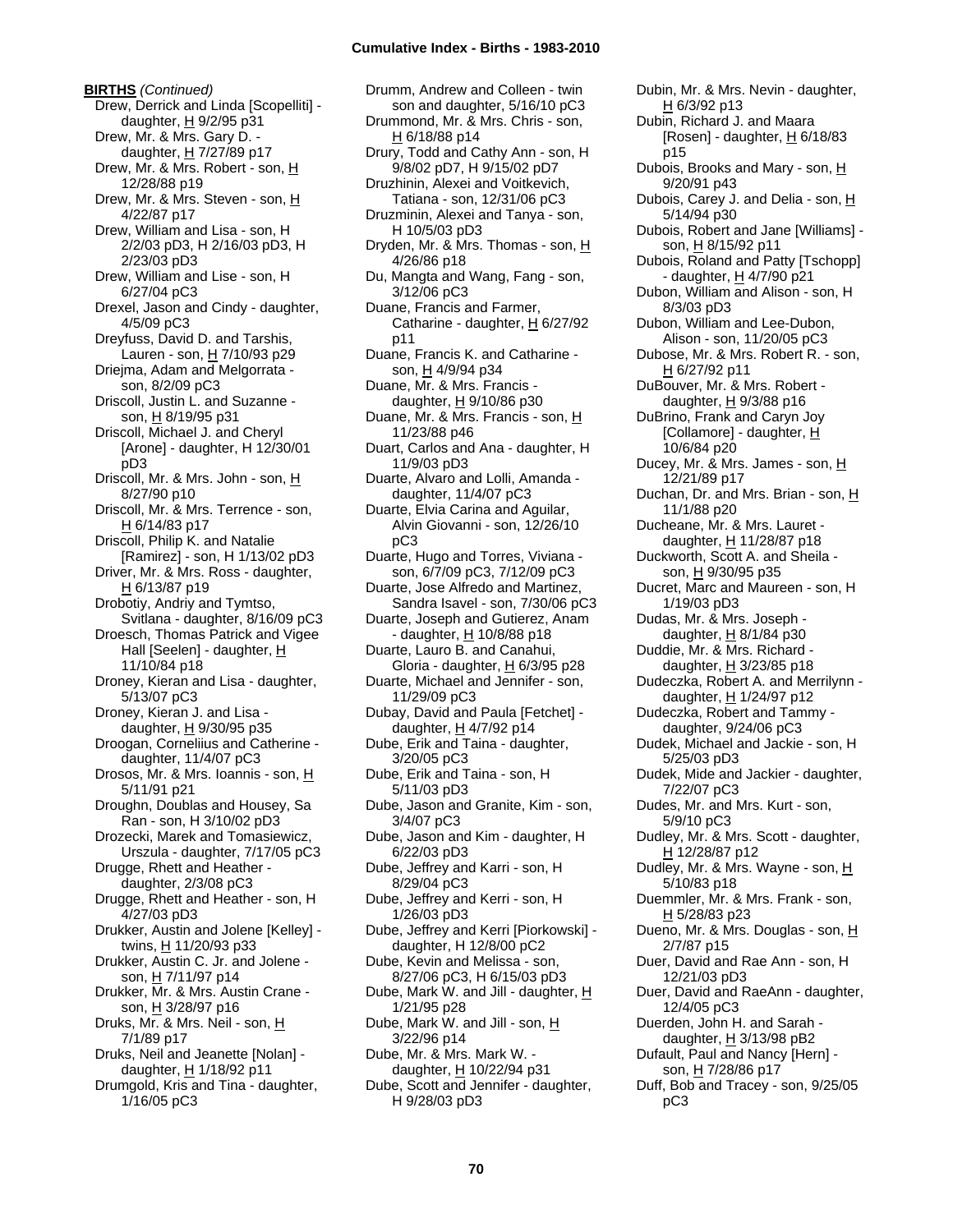**BIRTHS** *(Continued)* Duff, Bob and Tracy - son, H 12/1/02 pD4 Duff, Eric A. and Sharon [Dwyer] son, H 9/30/95 p35, H 9/23/95 p33 Duff, Eric and Sharon [Dwyer] - son, H 8/8/97 p14 Duff, Mr. & Mrs. Thomas - son, H 2/11/89 p19, H 4/26/86 p18 Duffey, B. Christopher and Kathleen [O'Brien] - daughter,  $H$  10/13/88 p41 Duffey, Christopher and Kathleen [O'Brien] - son, H 2/19/86 p36 Duffey, Gregory and Valerie daughter, 12/11/05 pC3 Duffey, Gregory and Valerie [Reda] daughter, H 6/9/02 pD3, H 6/16/02 pD3, H 6/23/02 pD2, H 1/22/94 p27, H 3/19/94 p32, H 6/15/92 p20 Duffey, Gregory and Valerie [Reda] son, H 8/4/00 pC3 Duffey, Gregory Lawrence and Valerie Elaine [Reda] - son, H 6/7/96 p14, H 6/21/96 p14 Duffield, Mr. & Mrs. Lindsay - son, H 8/21/93 p28 Duffin, March Jr. and Barbara [Mooney] - son, H 5/24/86 p20 Duffy, Aidan and Bridie - son, H 2/3/02 pD3 Duffy, Jack and Tara - son, 8/30/09 pC3, 11/11/07 pC3, 10/11/09 pC3, 11/11/07 pC3 Duffy, James E. and Lisa M. [Muro] son, H 2/2/96 p12, H 2/9/96 p14, H 9/11/93 p29 Duffy, Matt and Mary-Jo - son, H 3/24/02 pD3 Duffy, Mr. & Mrs. Christopher - son, H 5/3/86 p17 Duffy, Mr. & Mrs. James E. - son, H 8/22/92 p10 Duffy, Mr. & Mrs. James J. - son, H 7/8/92 p18 Duffy, Mr. & Mrs. Joseph - daughter, H 6/9/84 p14 Duffy, Patrick F. and Downing, Katherine - son,  $H$  1/17/97 p12 Duffy, Patrick F. and Katherine [Downing] - son, H 7/14/00 pC2 Duffy, William and Lyn - twin son and daughter, H 7/4/04 pC3 Dugan, Kevin C. and Ann daughter,  $H$  1/24/97 p12 Dugan, Mr. & Mrs. Jeffrey daughter, H 8/26/89 p22 Dugan, Mr. & Mrs. Kevin - daughter, H 7/22/89 p19 Duggal, Balwinder and Rita - son, H 12/7/03 pD3 Duggan, Ian and Jeanne - daughter, 1/4/09 pC2

Duggan, Ian and Jeanne - son, 6/10/07 pC3 Duggan, James and Perkins, Pat daughter, H 3/23/03 pD3 Duggan, Jamie and Coughlin-Duggan, Natalie - son, 11/5/06 pC3 Duggan, Jamie and Natalie daughter, 1/18/09 pC3 Duggan, Michael and Janice daughter, 11/5/06 pC3, H 3/23/03 pD3 Duggan, Michael and Janice - son, H 5/9/04 pC3, H 5/16/04 pC3 Duggy, John and Rachel - daughter, H 2/3/02 pD3 Dugon, John F. Jr. and Nancy [Tota] - son, H 1/2/85 p27 Duhart, Gregory D. and Kim - twins, H 7/11/97 p14 Duke, Alistair and Dana - son, 5/18/08 pC3 Duke, Stuart C. and Audrey daughter, H 12/31/94 p31 Dukes, David and Buchetto, Kamera - daughter, 6/26/05 pC3 Dukes, Martquice and Brittany - son, 2/1/09 pC3 Dukes, Trina Lavette - son, H 8/1/87 p15 Dul, Joseph and Tari - daughter, 9/30/07 pC3 Dulani, Bhupendra and Kalra, Disha - daughter, 6/28/09 pC3, 5/24/09 pC3 Dull, Eric M. and Lisbeth - daughter, H 8/12/95 p30 Dulski, Jared and Amy - son, 2/3/08 pC3 Dumarsais-Thermidor, Guesly and Gerdy - daughter, H 12/2/01 pD3 Dumas, Steve and Robyn [Mercer] son, H 11/20/98 pB5 Dumbroski, Gunnar and Radesky, Laura - son, H 11/17/02 pD3, H 12/29/02 pD3 Dumond, Daniel and Roselene son, 4/13/08 pC3, 10/29/06 pC3 Dumont, Christian and Julia [Garratt] - daughter, *H* 9/17/99 pB4 Dumont, Daniel and Roselene daughter, H 5/2/04 pC3 Dumont, Mr. & Mrs. Parnell daughter,  $H$  7/9/88 p14 Dumont, Mr. & Mrs. Paul - son, H 4/16/86 p29 Dunaway, Kevin and Bates, Wyteria twin daughters, H 11/17/02 pD3, H 12/29/02 pD3 Dunbar, Tony and Ross, Susan son, 9/23/07 pC3 Duncan, Mark and Deborah - son, H 10/27/02 pD5 Duncan, Mr. & Mrs. William daughter,  $H$  9/3/88 p16

Duncan, Sean and Serafina - son, 9/23/07 pC3 Duncon, Marvin and Guy, Shantee daughter, H 4/7/02 pD3 Dunlap, Donald and Brenda daughter, 7/11/10 pC4 Dunlap, Donald G. Jr. and Brenda daughter, H 9/2/95 p31 Dunlap, Mr. & Mrs. David daughter,  $H$  8/10/83 p23 Dunlap, Mr. & Mrs. David - son, H 9/12/83 p16 Dunleavy, Dan and Tracey - twin son and daughter, 10/14/07 pC3 Dunn, Albert and Michele - twin son and daughter,  $H$  2/23/91 p13 Dunn, Gabrielle and Cabral, Andrew - son, 10/31/10 pC3 Dunn, Kevin and Allison - daughter, H 2/1/04 pD3 Dunn, Mr. & Mrs. Michael daughter,  $H$  6/28/90 p16 Dunn, Paul and Laura - daughter, H 4/7/02 pD3, H 5/25/03 pD3 Dunn, Richard and Jill - son, 4/19/09 pC3 Dunn, Scott and Carrie - son, 2/7/10 pC3 Dunn, Steven P. and Jody daughter, H 12/2/95 p29, H 10/28/95 p31 Dunn, Steven P. and Jody [Ivanko] daughter, H 12/16/01 pD3 Dunne, Jason and Krakowski, Jeri daughter, 12/7/08 pC2 Dunne, Mr. & Mrs. Frank E. Jr. son, H 7/2/86 p34 Dunne, Mr. & Mrs. Timothy - son, H 6/2/84 p16, H 5/23/84 p34 Dunne, William Jr. and Marlise [Heidemann] - son, H 2/25/92 p21 Dunstan, Thomas S. and Amy-Jo daughter, H 8/12/95 p30 Duplain, Keith and Laura - twin daughters, H 7/21/02 pD3, H 7/28/02 pD3 Dupree, James and Alston, Phyliss son, 8/14/05 pC3 Dupree, James and Stroud, Shamara - son, 7/10/05 pC3 Dupree, James and Stroud, Shamara - twin daugthers, 2/25/07 pC3 Dupree, James T. Jr. and Chontamekia [Stevenson] daughter, H 4/21/02 pD3 DuPree, Re'Sean and Tumbaco, Cecilia - son, 3/12/06 pC3 Duque, Ervin and Marta - son, 10/9/05 pC3 Duque, Nelson A. and Elba [Hernandez] - son, H 11/5/99 pB8 Duque, Nelson and Hernandez, Elba - son, H 7/11/97 p14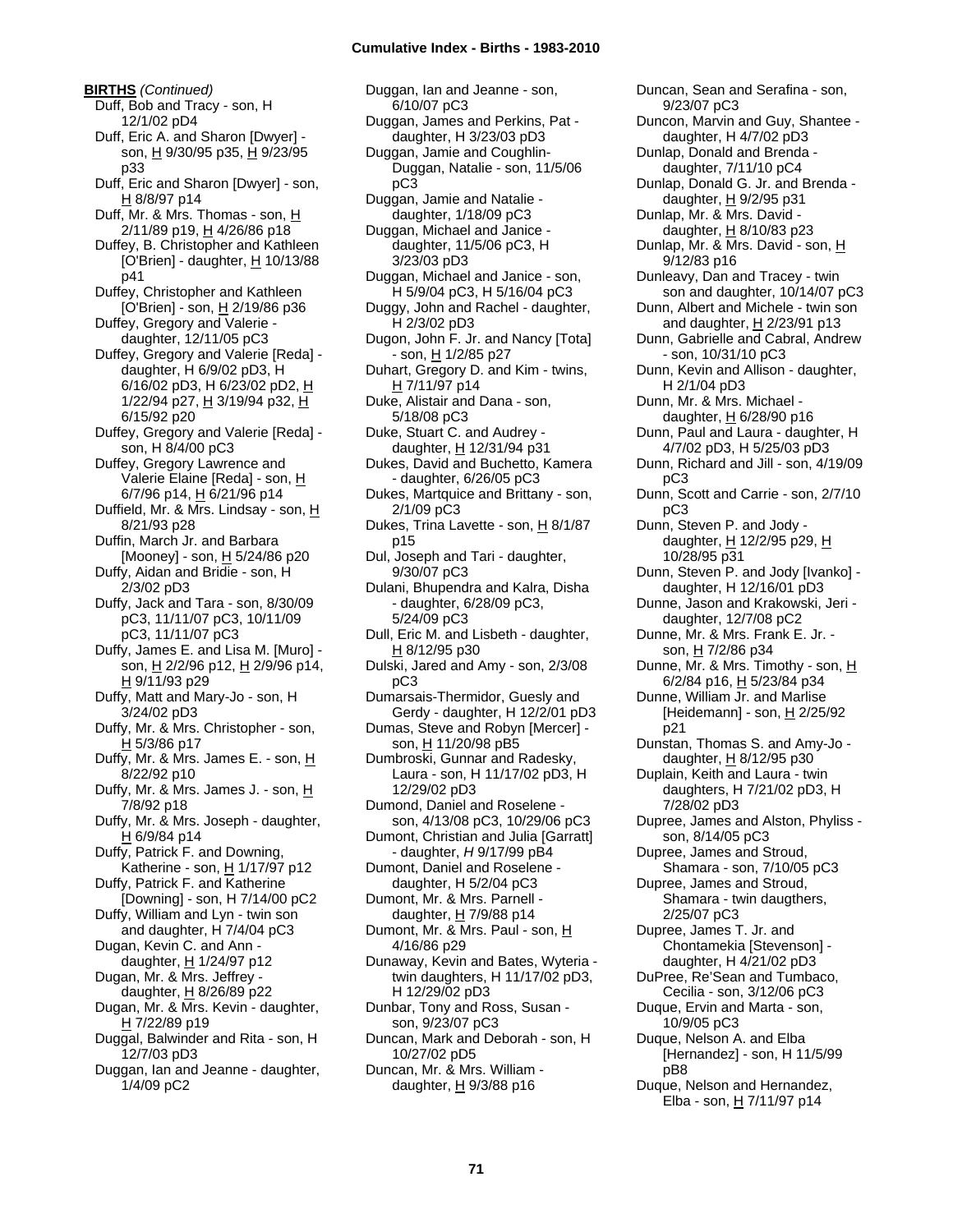**BIRTHS** *(Continued)* Duquene, Ceramy and N'Nahomie daughter, H 9/8/02 pD7, H 8/25/02 pD3 Duraes, Hugo and Ivanete daughter, H 6/13/04 pC3 Duraisingam, Sankar and Muthusamy, Deepa - daughter, H 12/16/01 pD3 Duran, Jim and Kristen - son, H 3/23/03 pD3 Duran, Mr. & Mrs. Aramis - son, H 7/5/86 p18 Duran, Mr. & Mrs. Max - son, H 8/10/83 p23 Durango, Anan and Betsy - son, H 8/31/01 pC2 Duranko, John E. and Elizabeth [Paris] - son, H 2/2/01 pC3 Durant, Terrance Audre and Watson, Latoya Mishan - son, H 12/2/01 pD3 Durante, Veronica A. Orellona - son, H 12/9/01 pD3 Durazzo, Mr. & Mrs. Richard R. son, H 11/14/92 p37 Durcovic, Damir and Anna - son, H 6/6/04 pC3 Durels, Thomas P. and Jacqueline son, H 1/7/95 p29 Durels, Thomas T. and Jacqueline daughter,  $H$  4/18/92 p10 Durham, Mr. & Mrs. Robert E. daughter, H 5/22/85 p35 Durkin, David and Mardi - daughter, 3/27/05 pC3 Duron, Rodolfo and Rodriguez, Denys - son, 7/10/05 pC3 Durrani, Mr. & Mrs. Adnan - son, H 8/7/93 p32 Durto, Carmine and Maya - twin sons, H 2/24/02 pD3 Dusenbery, Roger K. & Barbara [Galgano] - daughter, H 11/6/85 p40 Dusenbury, Mr. & Mrs. Vanwyck son, H 6/28/90 p16 Dushi, Pjeter and Aterdita - son, 1/8/06 pC3 Dushko, Ruslan and Olesia - son, 11/30/08 pC3 Dustin, Dennis and Heather - son, 9/13/09 pC3 Dustin, Mr. & Mrs. Michael - son, H 4/22/87 p17 Dutkowsky, Steve and Lisa - son, 1/22/06 pC3, H 2/24/02 pD3, H 12/21/03 pD3 Dutlinger, Layne and Donna daughter,  $H$  4/17/93 p31 Dutlinger, Layne and Donna [Geitz] son, H 4/29/95 p33 Dutlinger, Layne Y. & Donna Geitz daughter,  $H$  3/11/89 p18 Dutta, Chandrachur and Gargee daughter, 6/19/05 pC3

Dutter, Andrew A. and Carolyn Royce [Craig] - son, H 9/16/95 p30 Dutter, Andrew and Amy - son, H 10/13/02 pD4 Dutton, Jean and Yvette - son, 12/16/07 pC3 Duvall, Mr. & Mrs. Severn S. daughter, H 12/14/91 p16 Duvall, Severn P. and Elizabeth daughter, H 7/18/97 p15 Dvornek, Jerome and Linda [Smith] daughter,  $H$  1/18/86 p20 Dvornek, Jerome and Linda [Smith] son, H 3/3/84 p14 Dwinal, Benjamin W. and Angela [Morello] - daughter, H 6/2/02 pD3 Dwivedi, Amandeep and Gauri son, 2/25/07 pC3 Dwyer, Daniel and Susan daughter, 10/18/09 pC3 Dwyer, Patrick and Ouellette, Audra son, 2/5/06 pC3, H 3/10/02 pD3 Dwyer, Richard K. and Mary [Jensen] - son, H 4/28/02 pD3 Dwyer, Robert G. and Dawn [Voutsinas] - son,  $H$  10/16/98 pB4 Dwyer, Robert G. and Dr. Dawn [Voutsinas] - son,  $H$  11/25/95 p28 Dwyer, Stephen and Paula daughter, H 1/18/92 p11 Dyar, Mr. & Mrs. Hugh - daughter, H 4/5/90 p14 Dye, Mr. & Mrs. Kenneth - daughter, H 1/29/87 p19 Dyer, Robert and Lauren [Mendence] - son,  $H$  3/8/88 p23 Dyer, Stanley and Melissa - son, H 3/10/02 pD3 Dyke, George William and Elizabeth Ann [Fox] - son, H 3/21/87 p20 Dyson, Kevin M. and Deborah - son,  $H$  2/11/95 p31 Dziedzic, Barrtek and Karrwowski, Katanzyna - son, 6/24/07 pC3, 6/17/07 pC3, 6/24/07 pC3, 6/17/07 pC3 Dziemian, Dariusz and Beata - son, H 6/15/03 pD3 Dzijma, Adam and Sienko, Malgorzata - son, 9/2/07 pC3 Dzik, Steven and Veena - son, 7/9/06 pC3 Dziuba, Ivan and Natalie - daughter, 8/10/08 pC2 Dziurzynski, Stanislaw W. and Kathleen [Cunningham] daughter,  $H$  3/7/92 p10,  $H$ 7/13/88 p32 E'Elia, Dan and DiBella-D'Elia, Nancy - son, 11/5/06 pC3 E'Elia, Dan and Nacy - son, H 5/11/03 pD3

Eady, Eric and Alicea, Maria - son, 2/5/06 pC3 Eagen, Walter and Cathleen daughter, H 12/1/02 pD4 Eagen, Walter T. III and Cathleen [Wells] - son, H 2/11/00 pC3 Eager, Ron and Tracy - son, H 7/6/03 pD3 Earls, Gregory and Nancy - son, H 8/28/91 p17 Earnshaw, Mr. & Mrs. Scott S. - son, H 8/31/92 p8 Earzona, Max and Lilian - son, 1/18/09 pC3 Easley, Shanekwa - daughter, 5/21/06 pC3 Eason, Darrick and Karen - son, 6/29/08 pC3 Eason, Mr. & Mrs. David - son, H 4/20/85 p18, H 12/28/88 p19 Eason, Tony and Beth-Ann - son, H 6/9/02 pD3, H 6/23/02 pD3 East, John and Jeanne [Krenz] daughter, H 2/10/02 pD3 Eastman, Daran Z. and Cindy [Moatd] - son, H 5/19/02 pD3 Easton, Stanley and Whitney, Stacey - son, 4/4/10 pC3 Eastwood, Mr. & Mrs. Russell daughter, H 11/16/83 p43 Eaton, Mr. & Mrs. Dean D. - son, H 6/12/93 p33 Eaton, Mr. & Mrs. Norman - twin daughters,  $H$  4/13/85 p16 Eaton, Mr. & Mrs. Warren daughter, H 6/20/87 p20 Ebbott, John P. Jr. and Kathleen [Flaherty] - daughter,  $H$  3/17/88 p38 Ebel, Mr. & Mrs. Les L. - son, H 6/3/92 p13 Ebert, Douglas W. and Kathleen Marie [Pasquarella] - daughter, H 10/27/84 p16, H 11/14/84 p33 Eberts, Edward and Jean daughter, H 12/19/90 p26 Ebron, James and Duarte, Tristina daughter, 12/10/06 pC3 Ebron, Zenobia - son, H 5/26/02 pD3 Eccles, Mr. & Mrs. Warren - son, H 6/18/83 p15 Eccles, Warren and Debra [Hollingsworth] - daughter, H 12/10/86 p38 Echevarria, Michael and Cassandra daughter, H 12/21/03 pD3 Echevarria, Michael and Cassandra son, H 3/3/02 pD3 Echevarria, Richard and Myra - son, H 6/15/03 pD3 Echeverria, Francisco and Jenny daughter, 12/16/07 pC3 Eckart, James Q. and Melinda daughter,  $H$  4/25/97 p15,  $H$ 2/14/97 p10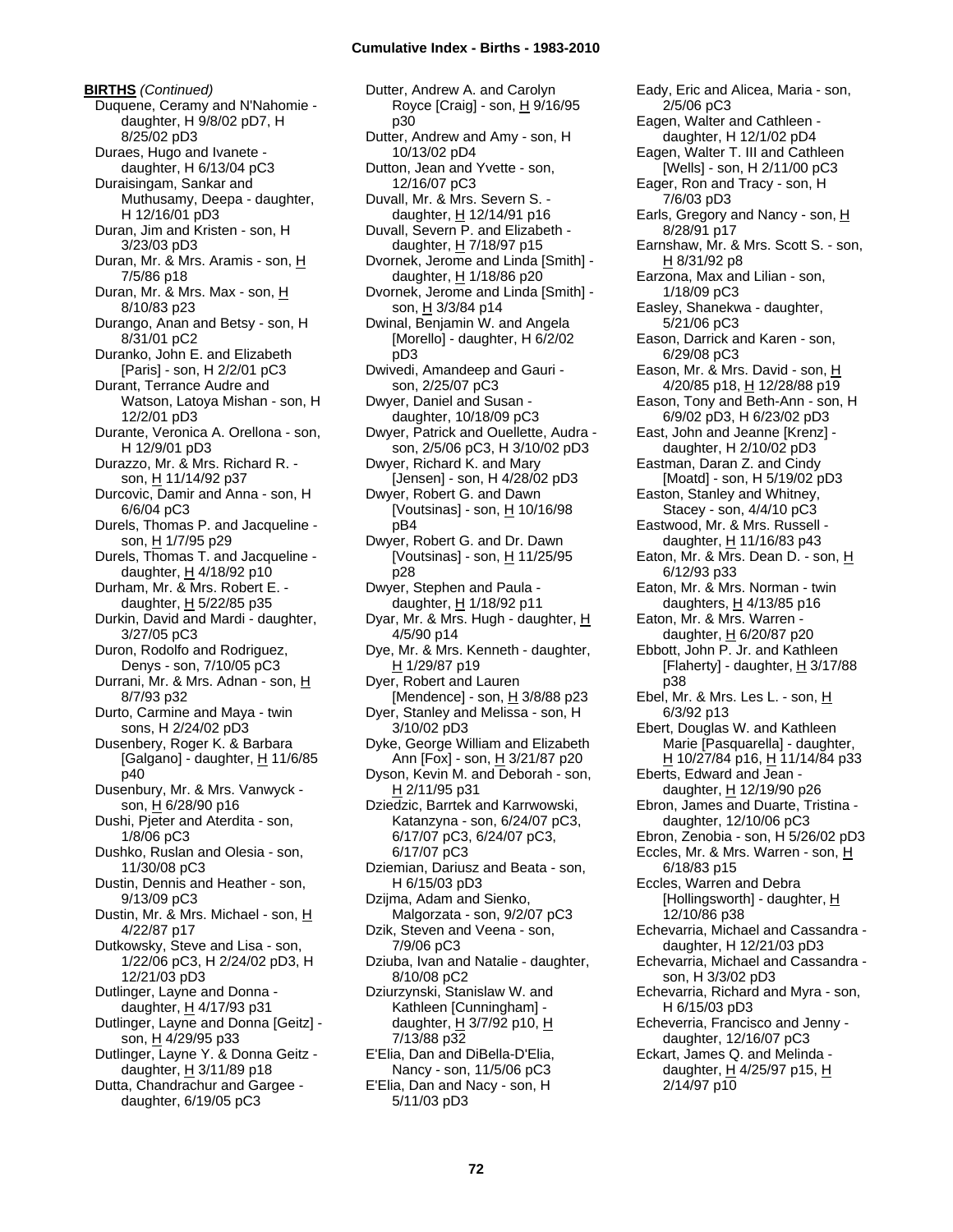**BIRTHS** *(Continued)* Eckenberger, Stephen and Megan twin daughters,  $H$  4/20/91 p17 Eckenrode, Mr. & Mrs. Robert daughter, H 3/21/87 p20 Eckenrode, Mr. & Mrs. Robert - son, H 8/1/90 p18 Eckersdorff, Mr. & Mrs. Ernest daughter,  $H$  12/10/83 p19 Eckert, Aaron and Hazzard, Mallory daughter, 3/4/07 pC3, 3/11/07 pC3 Eckert, Gary and Deborah [Schede] daughter, H 10/17/87 p23 Eckert, Glenn A. and Rosaria daughter, H 12/30/95 p31 Eckert, James and Melinda [Sixsay] daughter, H 8/27/94 p31 Eckert, James Q. and Melinda daughter, H 11/19/94 p31 Eckert, Mr. & Mrs. David - son, H 6/8/85 p16 Eckert, Mr. & Mrs. Glenn A. - son, H 10/23/93 p39 Eckert, Tracey and Brian - daughter, 10/10/10 pC3 Eckman, Mr. & Mrs. James daughter, H 1/7/89 p11 Eckman, Mr. & Mrs. Yossie - son, H 4/23/88 p16 Edala, Prabhakarrao and Sudarsana - daughter, H 8/29/04 pC3 Eddy, Mr. & Mrs. Alan - son, H 11/13/89 p19 Eder, Mr. & Mrs. Andrew - son, H 10/29/88 p15 Eder, Mr. & Mrs. William - son, H 2/26/90 p10 Ederlie, Stephen M. and Randi son, H 11/12/94 p31 Edkins, James and Cristine - son, H 2/15/04 pA6, H 2/29/04 pD3 Edminster, Joel and Kerry daughter, H 1/11/04 pD3 Edminster, Joel P. and McKay, Kerry - son, H 2/10/02 pD3 Edmondson, Derric and Cheressia son, H 6/15/03 pD3 Edmondson, Derrick L. and Cheressia - son,  $H$  6/21/96 p14 Edouard, Fequiere and Fritz, Vedette - daughter, 10/12/08 pC3 Edran, Benilo and Ivy - daughter, H 12/21/03 pD3 Edvardsen, John and JoAnne [Carlson] - daughter,  $H$  8/30/86 p18 Edvardsen, Mr. & Mrs. John daughter,  $H$  6/18/88 p14 Edvardsen, Mr. & Mrs. Stanley T. son, H 5/21/87 p21 Edward, Kevin Kelly and Daniela son, H 1/6/02 pD3

Edwards, Allen and Linda [Agius] son, H 12/30/92 p10, H 12/19/92 p37 Edwards, Allen R. and Linda M. [Agius] - son, H 1/12/96 p10 Edwards, Bradley and Melissa daughter, H 2/1/04 pD3 Edwards, Bradley and Melissa - son, 5/14/06 pC3 Edwards, Charif and Sherley - son, 1/17/10 pC3 Edwards, Dameon O. and Camacho, Belen A. - son, 9/7/08 pC3 Edwards, Eugene and Jennifer daughter, 10/23/05 pC3 Edwards, Gene and Jennifer - son, H 9/28/03 pD3 Edwards, Gene and Jennite - son, H 4/14/02 pD3 Edwards, James and Anna daughter, H 7/4/04 pC3 Edwards, James and Anna - son, 11/12/06 pC3 Edwards, James F. and Eileen daughter, H 9/3/94 p34 Edwards, James F. and Eileen [McMahon] - son, *H* 5/28/99 pB6 Edwards, Kenneth K Sr. and Grant, Kesha - daughter, H 7/10/93 p29 Edwards, Melissa - daughter, 8/17/08 pC3 Edwards, Michael and Beatriz daughter, H 5/30/91 p15 Edwards, Michael R. and Beatriz son, H 12/31/94 p31 Edwards, Mr. & Mrs. Bernard daughter, H 10/8/86 p17 Edwards, Mr. & Mrs. Ian - son, H 12/13/89 p18 Edwards, Neil L. and Anita daughter, H 10/18/96 p14 Edwards, Rob and Maurrero, Avelina - son, H 4/18/04 pC3 Edwards, Robert and Amanda - son, H 12/21/03 pD3 Edwards, Robert and Bryant, Shaneika - son, H 11/10/02 pD3 Edwards, Robert and Evans, Lucinda - daughter, H 9/29/02 pD5 Edwards, Robert and Rodriguez, Elizabeth - daughter, H 5/9/04 pC3, H 5/16/04 pC3 Edwards, Troy A. and Duncan, Deborah - son, H 11/19/94 p31 Edwardson, Scott and Danielle son, H 10/13/02 pD4 Effen, Adam and Michele - son, 7/13/08 pC3 Effren, Adam and Michele - son, 7/10/05 pC3 Efienne, Leon and Marie - son, H 4/20/03 pD3 Efstathiades, Larry and Maria - son, H 5/2/97 p15

Efstathiades, Mr. & Mrs. Harry daughter, H 7/6/88 p14 Efstathiades, Mr. & Mrs. Harry - son,  $H$  4/2/90 p18 Egan, Brian and Lynda [Riccio] daughter, H 5/20/95 p28, H 5/30/91 p15 Egan, John J. and Claire - daughter, H 1/7/95 p29, H 6/28/96 p14, H 8/21/98 pA13 Egan, John J. IV and Dawn daughter,  $H$  5/2/97 p15 Egan, John J. IV and Dawn - son,  $H$ 8/26/95 p32 Egan, John J. IV and Dawn [Beneditti] - son, H 2/2/01 pC3 Egan, Mr. & Mrs. Daniel - son, H 4/2/90 p18 Egan, Patrick and Virginia - twin daughters, H 1/27/02 pD3 Egege, Michael and Miriam - son, 7/5/09 pC3, 5/24/09 pC3 Egeland, Mr. & Mrs. Louis daughter, H 10/9/85 p27 Eggert, Joseph C. and Kathleen [McCaffery] - daughter, *H* 9/10/99 pB2 Eglinton, Mr. & Mrs. Robert II - son, H 1/23/85 p31 Egmont, Michael and Kristin daughter, H 6/13/04 pC3 Ehlers, Brinley and Terry - twin daughters, H 2/8/04 pD3 Ehlers, Mr. & Mrs. Richard daughter, H 8/16/89 p22 Ehlers, Mr. & Mrs. Richard - son, H 11/28/87 p18 Ehlers, Richard and Sandra - son, 12/18/05 pC3, H 10/6/02 pD5 Ehrhorn, Mr. & Mrs. William W. daughter, H 12/14/91 p16 Eible, Charles and Kerry - son, H 11/23/03 pD3 Eichenberger, Mr. & Mrs. Stephen son, <u>H</u> 8/15/89 p13 Eichrodt, Ethan D. and DiBianco, Gabrielle - daughter, H 2/16/01 pC2 Eichrodt, Ethan D. and DiBlanco, Gabrielle - son,  $H$  3/19/94 p32 Eidelman, Dmitriy and Olseja daughter, H 3/24/02 pD3 Eidt, Christian and Laurie daughter, 6/5/05 pC3 Eidt, Christian and Laurie - son, H 10/20/02 pD5 Eigen, David and Cindy - son, H 9/7/03 pD3 Eilertson, Robert D. and Barbara daughter, H 7/23/94 p30 Einarsen, Mr. & Mrs. Paul P. - son, H 6/27/92 p11 Einarsen, Paul D. and Pamela - son, H 5/14/94 p30 Einhorn, Mr. & Mrs. Stephen - son, H 11/16/83 p43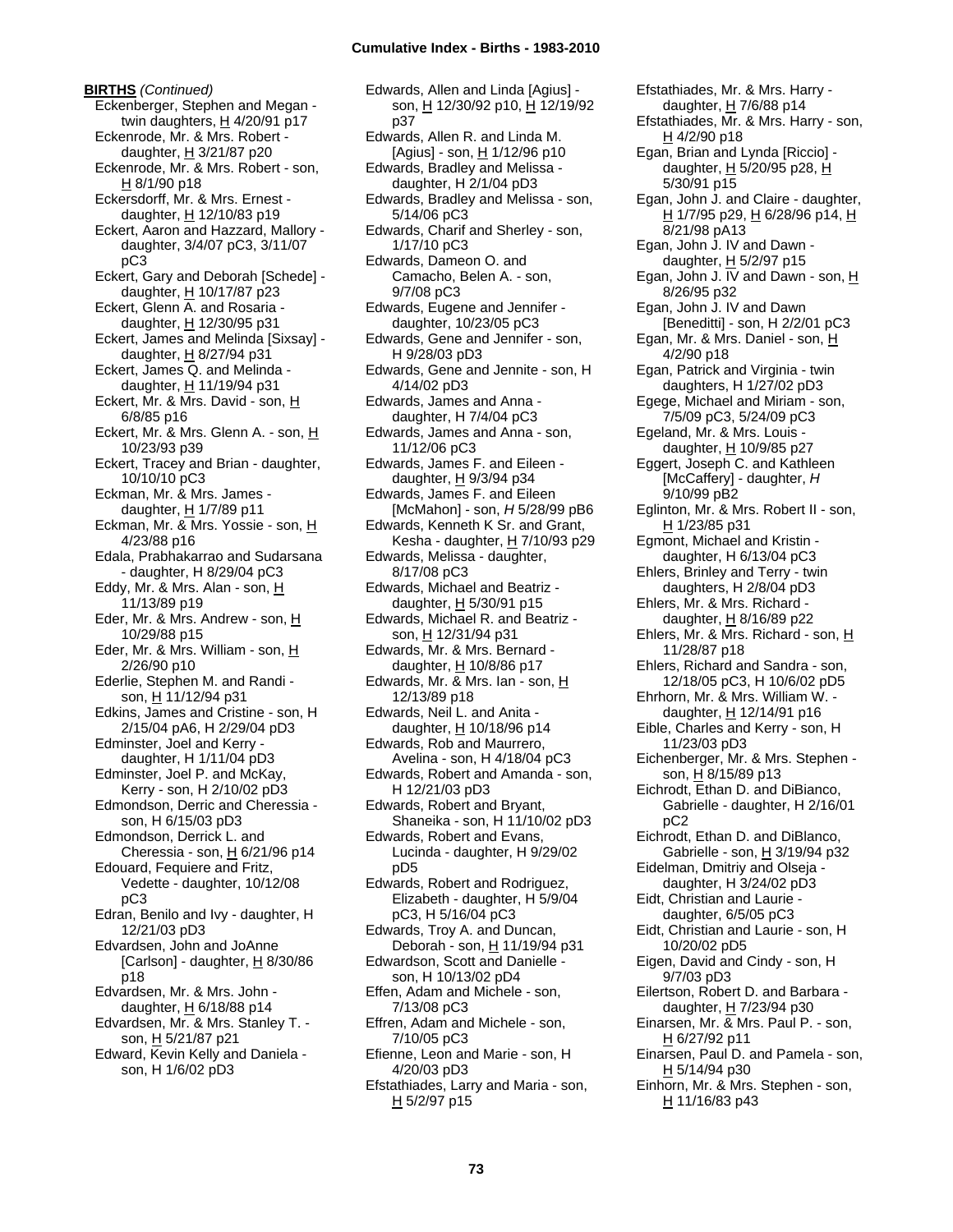**BIRTHS** *(Continued)* Einstein, Eric and Gruss, Claudia son, H 7/30/83 p14 Eisele, John and Michele - daughter, H 4/13/03 pD3 Eisenberg, Mark and Stiefel, Ann son, H 5/9/85 p16 Eisenberg, Matthew S. and Jill daughter,  $H$  4/10/98 pB2 Eisenman, Mr. & Mrs. Marx Jr.- son, H 12/10/83 p19 Eisenstein, Jonathon and Deborah son, 11/11/07 pC3 Ekeberg, Olav and Vermeesch, Isabelle - son, H 5/19/02 pD3 Ekstract, Steven and Janet - twin son and daughter, H 4/14/02 pD3 Ekstrand, Keith Lars and Rosemary [Shirey] - son, H 7/21/88 p36 Ekstrand, Mr. & Mrs. Keith daughter,  $H$  8/8/87 p18 Ekstrom, Carl and Susan - son, 12/4/05 pC3 El Hattab, Aziz and Aitchaf, Hanane son, 5/24/09 pC3 El Kababri, Abderrahman and Laila daughter, H 5/23/04 pC3 El Mardenly, Marim and Masson, Dina - son, H 12/12/04 pC3 El Wageeh, Khalid Mostafa and El Shazly, Salwa Mahmoud daughter, 11/11/07 pC3 El-Wardany, Hatem M. and Laura son, H 1/16/98 pB2 El-Wardany, Hatem M. and Laura [Kobetitsch] - son, H 2/2/01 pC3 Elarabi, Mr. & Mrs. Abdessedek daughter, H 1/2/86 p14 Elbagi, Riaha and Asmae daughter, 10/12/08 pC3 Elden, Serkan and Nexahat [Yuksel] - daughter, H 2/10/02 pD3 Elders, Brad and Karen - son, 4/15/07 pC3 Elders, Brad and Karen [Theall] daughter, H 12/30/01 pD3 Elders, David B. and Karen [Theall] daughter, H 1/13/02 pD3 Eldesousky, Mr. & Mrs. Mahmoud son, H 4/23/90 p15 Eldh, Mr. & Mrs. Richard - daughter, H 9/18/89 p15 Eldredge, Peter and Victoria daughter, H 4/20/03 pD3 Eldridge, Mr. & Mrs. Peter - son, H 10/29/86 p22 Eldridge, Peter and Marivic - son, H 8/31/01 pC2 Eleck, Mr. & Mrs. William - son, H 5/27/89 p20 Elett, Mr. & Mrs. Henry - son, H 6/8/85 p16 Eley, Mr. & Mrs. Antony - daughter,

H 4/8/89 p17

Elezi, Mergim and Alyson Toombs daughter, 3/1/09 pD3 Elghandour, Mr. & Mrs. Mahmoud son, H 12/28/87 p12 Elias, Christopher and Maura daughter, 3/22/09 pC2 Elias, Eugene Henry Jr. and Vanessa Hoffman - daughter, H 11/18/01 pD3 Elias, Junior and Person, Artia - son, 2/3/08 pC3 Elias, Mr. & Mrs. Jorge - daughter, H 12/18/86 p31 Eliason, Mr. & Mrs. Lars - son, H 11/3/92 p17 Eliasson, Magnus E. and Jane [Emery] - daughter, H 12/23/01 pD3 Elkovitch, Scott and Landy - son, 6/25/06 pC3 Ellenthal, Andrew and Katherine son, H 11/21/04 pC3 Ellenthal, Andy and Katherine - son, H 1/5/03 pD3 Elles, Tom and Kate - son, 9/13/09 pC3 Ellingsen, Mr. & Mrs. Frode F. - son, H 12/12/92 p35 Elliot, Andrew P. and Paula daughter, H 1/24/97 p12 Elliot, Koreen D. and Stephens, Anthony Jr - son, 6/27/10 pC3 Elliot, Robert and Michelle - twin sons, H 1/5/03 pD3 Elliott, Bently T. and Troy daughter, H 8/27/94 p31 Elliott, George and Natasha - son, H 9/19/04 pC3 Elliott, George Jr. and Natasha daughter, 6/17/07 pC3 Elliott, Micaela - son, H 2/24/02 pD3 Elliott, Mr. & Mrs. Frederic C. - son, H 3/18/89 p24 Elliott, Omar and Elizabeth daughter, H 6/9/02 pD3, H 6/16/02 pD3 Elliott, Omar and Elizabeth - son, 3/8/09 pD3 Ellis, Bradley and Stacy - daughter, 1/14/07 pC3 Ellis, Bradley and Stacy - son, H 10/27/02 pD5 Ellis, Brian and Holston, Katrina daughter, H 5/5/02 pD3 Ellis, David and Marcia - daughter, H 2/8/04 pD3 Ellis, Jerome and Kelley - daughter, 1/1/06 pC3 Ellis, Jerome and Kelley B. - son, 11/22/09 pC3 Ellis, Kenneth K. and Elizabeth [Kaijer] - son, H 7/10/92 p14 Ellis, Mark and Janet - son, H 8/11/02 pD3 Ellis, Mr. & Mrs. John - daughter, H 7/6/87 p15

Ellis, Simon and Sandy - son, H 9/12/04 pC3 Ellison, Arlo E. and Susan daughter, H 8/19/95 p31 Ellison, Julian Randal and Debbie daughter, 6/15/08 pC3 Ellison, Mr. & Mrs. Arlo - daughter, H 4/23/90 p15 Ellner, Jonathon and Lisa - son, H 6/8/03 pD3 Ellwanger, Mr. & Mrs. Richard daughter, H 7/29/89 p13, H 7/27/89 p17, H 7/29/89 p13, H 7/27/89 p17 Ellwanger, Richard and Kim [Hildreth] - son,  $H$  12/28/91 p11 Elman, Mr. & Mrs. Peter - son, H 7/14/83 p38 Elmore, Mr. & Mrs. William - twins, H 11/15/96 p16 Elmore, William S. and Wendy twins, H 1/17/97 p12 Elnahas, Mohamed and Moussa, Sherin - son, 9/16/07 pC3 Eloiseau, Stanley and Izauierdo, Jennifer - son, 2/21/10 pC3 Elrrachid, Ahmed and Chlihi, Nezha son, 9/23/07 pC3 Els, Mitchell Van Der and Lynn [Daniello] - daughter, H 9/27/96 p14 Elumba, Sean and Katie - daughter, 3/26/06 pC3 Elvir, Hector and Patria - daughter, 7/17/05 pC3 Elvir, Jose and Flor - son, 9/17/06 pC3 Elwell, John and Lisa - son, H 8/11/02 pD3 Ely, Alan D. and Elizabeth daughter, H 8/19/95 p31 Ely, Brian D. and Kimberly daughter, H 9/30/95 p35 Ely, Brian D. and Kimberly - son, H 7/18/97 p16 Ely, David J. and Dawn - son,  $H$ 7/18/97 p15 Ely, Mr. & Mrs. Alan A. - son,  $\underline{H}$ 7/17/93 p31 Ely, Mr. & Mrs. James III - daughter, H 10/27/92 p11 Ely, Mr. & Mrs. William - daughter, H 10/6/84 p20 Ely, Mr. & Mrs. William - son,  $\underline{H}$ 3/17/88 p38 Ely, W. Alexander L. and Gina [Santaniello] - daughter, H 5/19/00 pC3 Ely, William Alexande L. and Gina son, H 8/15/97 p14 Ely, William and Jill - son,  $H$  4/27/91 p11 Elzea, David and Tarvin, Channon daughter,  $H$  11/22/96 p15 Emanuel, Thomas H. and Turziano, Judith - son, *H* 8/6/99 pB4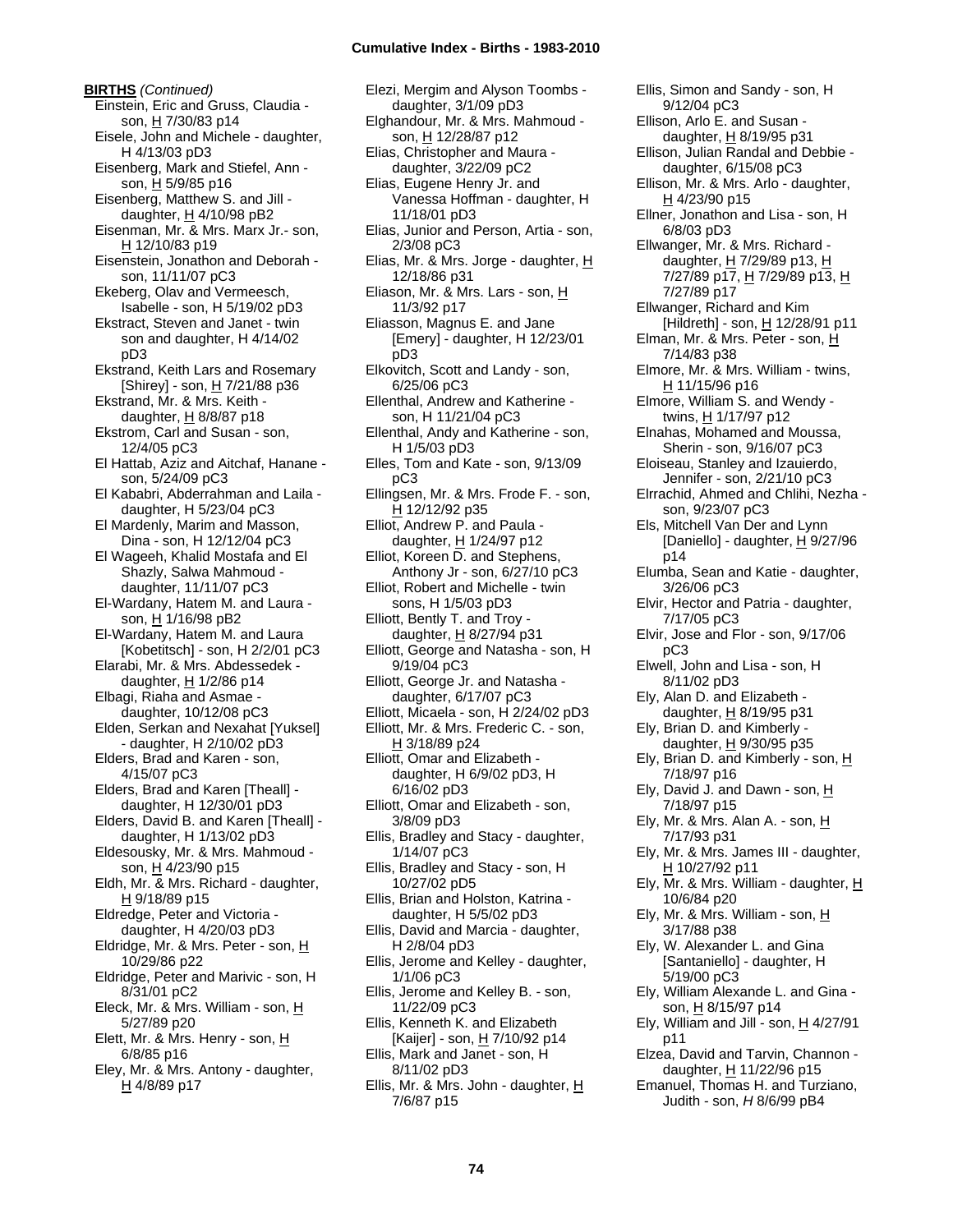**BIRTHS** *(Continued)* Embry, Mr. & Mrs. Wayne daughter,  $H$  6/2/84 p16,  $H$ 5/23/84 p34 Emel, Eric and Alison - son, 5/16/10 pC3 Emerick, Mark and Jackie [Vella] son, H 10/24/87 p20, H 10/17/87 p23 Emerick, Mark and Jacquelyn [Vella] - daughter, H 5/7/86 p14, H 5/19/86 p17 Emerson, Mr. & Mrs. Ralph - twin sons, H 4/4/85 p14 Emerson, Paul and Auna - son, 2/14/10 pC3 Emerson, Paula and Alina - twin daugthers, 12/17/06 pC3 Emerson, Willard I. III and Nathalie [Gram] - son, H 4/13/88 p17 Emge, Mark D. and Lori - son, H 8/21/95 p3, H 12/2/95 p29, H 8/27/94 p31 Emilio, Robert S. and Liza [Fisher] daughter, H 12/23/01 pD3 Emmanuel, Mr. & Mrs. Evens daughter,  $H$  9/19/84 p29 Emmert, Eric and Kelly - daughter, 9/18/05 pC3 Emmert, Eric and Kelly - daughter, 5/18/08 pC3 Emmet, Bradford and Kimberly son, 1/15/06 pC3 Emoe, Prentiss and Rosemeri daughter, H 4/27/03 pD3 Emond, Bruce R. and Tami [Quimby] - daughter, H 2/16/01 pC2 Emond, Raymond G. and Melodie [Campbell] - son,  $H$  9/5/90 p16 Emond, Raymond Jr. and Melodie [Campbell] - son,  $\underline{H}$  12/23/92 p9, H 12/19/92 p37 Emond, Robert and Lauren [Yaeger] - son, <u>H</u> 8/3/91 p9 Emond, Robert and Lauren [Yeager] - daughter,  $H$  9/18/85 p45 Emond, Robert F. & Lauren [Yaeger] - daughter,  $H$  3/8/89 p20, H 3/8/89 p19 Emro, Kevin and Rosemary [Mete] son, H 7/24/93 p29 Emro, Mr. & Mrs. Kevin - daughter, H 7/1/89 p17 Enamorado, Mr. & Mrs. Genaro daughter,  $H$  7/6/88 p14 Encarnacion, Jose A. Jr. and Conklin, Sandra - son, H 4/25/97 p15 Encarnacion, Jose and Delgado, Cassandra - son, H 1/19/03 pD3 Endri, Paul and Susan - daughter, H 8/14/98 pA10 Eng, Dan and Lynn - daughter, 11/8/09 pC3

Eng, Mr. & Mrs. Daniel - son, H 12/17/86 p35 Engel, Jeffery M. and Christine [Okerblom] - son, H 5/12/00 pC3 Engel, John A. III and Melissa twins, H 7/25/97 p14 Engel, John and Jennifer - daughter, H 2/6/91 p10 Engel, Kevin and Cami - son, 10/7/07 pC3 Engel, Kevin and Cami [Calka] daughter, H 10/6/02 pD5, H 10/20/02 pD5 Engel, Mark and Anne - son, H 2/2/03 pD3, H 2/23/03 pD3 Engelberg, Laurence A. and Judy [Brodsky] - daughter,  $H$  9/17/88 p18 Engelberg, Mr. & Mrs. Laurence A. daughter, H 1/22/87 p20 Engelbrechtsen, Tom Dahl and Betsy Bell - son, 5/18/08 pC3 Engelke, Mr. & Mrs. Ronald daughter, H 7/6/88 p14, H 3/21/87 p20 Engenito, Leah - son, H 2/22/04 pC3, H 2/29/04 pD3 England, Jeff and Cindy - daughter, H 10/13/02 pD4 England, Jeffrey and Cindy - son, 5/22/05 pC3 Englehart, Peter and Janice - son, 4/2/06 pC3, H 3/10/02 pD3 Englert, David and Jennifer - son, H 3/9/03 pD3 Englert, David R. and Jennifer [Murphy] - son, H 2/10/02 pD3 Englert, Mr. & Mrs. Robert daughter, H 1/16/91 p11 Englinton, Robert and Erin - son,  $H$ 12/12/90 p30 English, Christopher and Jennifer son, 7/27/08 pC2 English, Creighton and Kathryn daughter, H 1/2/91 p17 English, Creighton M. and Kathryn daughter, H 5/14/94 p30 English, Frederick M. and Laurie daughter,  $H$  5/2/97 p15 English, Mr. & Mrs. Creighton - son, H 4/8/89 p17 English, Mr. & Mrs. Frederick E. daughter,  $H$  8/31/92 p8 Englund, Carl and Jennifer [Sullivan] - daughter, H 6/13/92 p13 Englund, Mr. & Mrs. Sven daughter,  $H$  6/15/85 p16 Engongoro, Vincent and Emily - son, <u>H</u> 10/18/96 p14 Ennis, Bryan and Kelly - daughter, 12/2/07 pC3 Ennis, Bryan and Kelly - son, 2/21/10 pC3 Ennist, William F. Jr. and Robin son, H 6/28/96 p14

Eno, Steven and Hendricks, Irene daughter, 6/25/06 pC3 Enright, Thomas and Maura daughter, 8/28/05 pC3 Enright, Tom Jr. and Maura - son, H 5/11/03 pD3 Enriquez, Gregory M. and Bethann son, H 5/14/94 p30 Enriquez, Mr. & Mrs. Charles - son, H 3/4/89 p16 Ensign, Mr. & Mrs. Robert R. - son, H 8/5/92 p10 Entzminger, Ishwa D. and Dixon, Yolanda - son, H 5/12/00 pC3 Enz, Mark E. and Kellynn [Kirkwood] - daughter, *H* 9/17/99 pB4 Eoanou, John and Cathy [Vorotsis] daughter, H 6/30/84 p18 Epenit, Rock and Wu-Epenit, Charlotte - son, 1/15/06 pC3 Ephriam, Callistus and Hall, Eunice son, *H* 7/16/99 pA16 Epifano, John A. and Sonja [Radman] - daughter, H 12/30/01 pD3 Eppley, Kent and Lisa - son, H 8/31/01 pC2 Eppley, Mr. & Mrs. Kent - daughter, H 8/3/88 p19 Epps, Brian and Malachi, Amy - son, 4/24/05 pC3 Epps, Derrick and Ware, Mary - son, 11/4/07 pC3 Epps, Raven - son, H 10/6/02 pD5 Epstein, Mark and Janet - daughter, H 8/1/04 pC3 Epstein, Mr. & Mrs. Richard daughter, H 6/13/87 p19 Erardi, Mr. & Mrs. Joseph daughter,  $H$  5/6/89 p15 Erario, Mr. & Mrs. Richard - son, H 3/17/88 p38 Erario, Richard J. and Maria - son, H 12/24/94 p33 Erb, Mr. & Mrs. David - son, H 6/18/88 p14 Erb, Ryan and Stefani - son, 7/19/09 pC3 Erdmann, Mr. & Mrs. John F. - son, H 10/24/97 pB2 Erdo, Scott A. and Michelle - son, H 2/2/96 p12 Erenberg, Jeffrey and Jennifer daughter, H 12/1/02 pD4 Erickson, Jonathan and Deborah daughter, H 5/26/02 pD3 Erickson, Jonathan and Deborah son, H 8/3/03 pD3 Erickson, Mr. & Mrs. Joseph J. son, H 6/27/92 p11 Erickson, Mr. & Mrs. Keith daughter, H 6/23/84 p15 Erickson, Mr. & Mrs. Keith K. - son,  $H$  8/31/92 p8 Erickson, William E. and Mercedes -

son, H 6/10/95 p31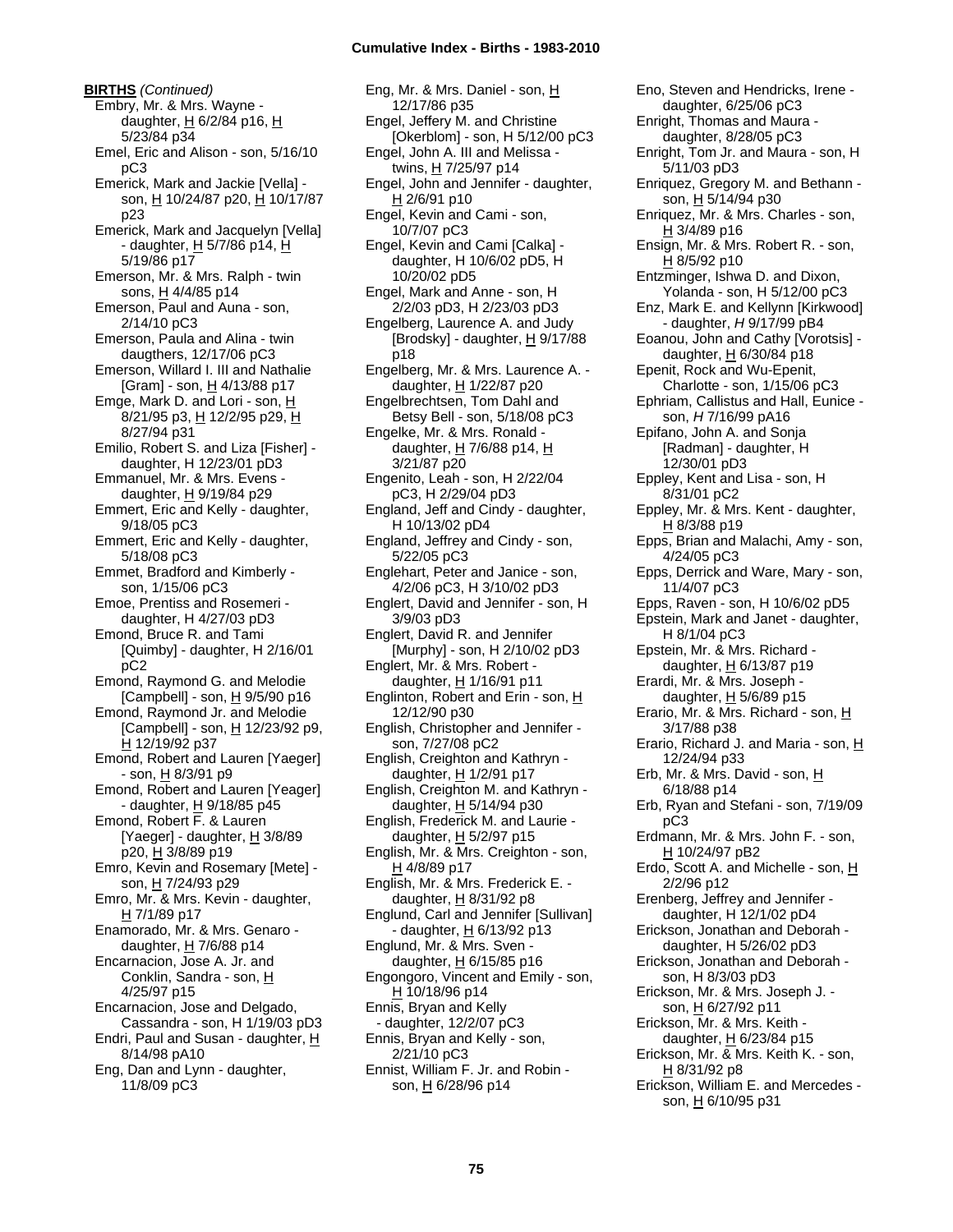**BIRTHS** *(Continued)* Ermark, Robert E. and Lapera, Shannon-son,  $H$  3/13/98 pB2 Ermo, Todd and Nicole - daughter, 9/13/09 pC3 Ermo, Todd and Nicole - son, 6/29/08 pC3 Ernst, Mr. & Mrs. David D. - son, H 10/23/93 p39 Ernst, Mr. & Mrs. Richard daughter, H 12/13/89 p18 Ersek, Peter and Louise - daughter, 4/16/06 pC3 Erwin, Mr. & Mrs. John J. Jr. daughter,  $\underline{H}$  9/20/91 p43 Erwin, Stuart P. and Sarah - son, H 8/21/98 pA13 Esaw, Isaac and Jerlene [Davis] daughter, H 1/18/86 p20 Escalante, Angel and Romero, Noelia - daughter,  $H$  5/20/95 p28 Escalante, Jonathan A. and Monzon, Laura D. - daughter, 5/8/05 pC3 Escalante, Saul Lopez and Archila, Claudia Lorena Orellana daughter, 2/5/06 pC3 Escalante, Sotero and Leticia [Mendoza] - daughter, H 5/12/02 pD3 Escalante, William and Martinez, Maria - son, H 6/9/02 pD3, H 6/16/02 pD3 Escobar, George and Sosa-Escobar, Zimena - daughter, 9/16/07 pC3 Escobar, Hector and Serrano, Gloria - son, H 6/27/04 pC3 Escobar, Marlon and Ortiz, Yenny daughter, 2/5/06 pC3 Escobar, Miguel Angel and Sosa, Iris - daughter, H 1/5/03 pD3 Escobar, Mr. & Mrs. Luis - son, H 5/2/84 p40 Escobar, Noe and Rodriguez, Silvia daughter,  $H$  10/10/97 pB2 Escobar, Rafael and Barbara - son, 7/15/07 pC5 Escobedo, Felipe and Pilar daughter, 11/5/06 pC3 Esmond, Robert W. III and [Mrs.] daughter, H 1/19/03 pD3 Esparza, Alex and Peralta, Karina son, 10/28/07 pC3 Espesito, Gerry and Rebecca - son, 12/10/06 pC3 Espinal, Edis and Garrido, Yeni daughter, H 6/16/02 pD3 Espinal, Federico and Luz daughter, H 7/20/03 pD3 Espinal, Jonathan and Rodriguez, Voskary - daughter, H 4/7/02 pD3 Espinal, Jose S. and Maria [Fuentes] - son, *H* 9/10/99 pB2

Espinel, Mr. & Mrs. Edison - son, H 10/24/90 p12 Espinosa, Jorge and Carrion, Dora son, 9/11/05 pC3 Espinosa, Peter C. and Jaime Lynn son, 8/28/05 pC3 Espinoza, Alvaro and Christian daughter, 7/19/09 pC3 Espiritu, Benjamin and Rachel daughter, 6/7/09 pC3, 7/12/09 pC3 Espiritu, Benjamin Jr. and Rachel son, 2/19/06 pC3 Esposito, Angelo and Annette - son, H 11/8/90 p17 Esposito, Barry and Claudia daughter, H 12/2/01 pD3 Esposito, George and Rosemary daughter, H 4/27/91 p11 Esposito, Gerry and Becky daughter, H 2/1/04 pD3 Esposito, John and Ferro-Esposito, Michelle - daughter, 4/4/10 pC3 Esposito, John and Michelle daughter, 6/14/09 pC3 Esposito, Mr. & Mrs. Angelo - son, H 5/14/88 p15 Esposito, Mr. & Mrs. John daughter, H 4/13/85 p16 Esposito, Mr. & Mrs. John - son, H 5/11/87 p23 Esposito, Mr. & Mrs. Louis daughter,  $H$  2/12/90 p15,  $H$ 11/23/88 p46 Esposito, Mr. & Mrs. Louis L. daughter,  $H$  6/12/93 p33 Esposito, Mr. & Mrs. Neal daughter, H 7/22/89 p19 Esposito, Mr. & Mrs. Neal - son, H 10/7/87 p18 Esposito, Mr. & Mrs. Robert - son, H 7/11/87 p29 Esposito, Mr. & Mrs. Thomas daughter, H 6/10/89 p15 Esposito, Paul and Michelle - son, H 1/6/02 pD3 Esposito, Ray and Laurie [Levine] daughter,  $\underline{H}$  3/28/92 p11 Esposito, Robert and Angelina [Palmieri] - son, *H* 9/10/99 pB2 Esposito, Robert and Angelina M. [Palmieri] - son, H 6/5/91 p20 Esposito, Thomas and Loretta [Cristaniello] - daughter, H 6/8/91 p22 Esquivel, Juan and Lopez, Yadira daughter, 11/19/06 pC3 Essenfeld, Eliot and Stacey - twin sons, H 1/27/02 pD3 Essoussi, Abdellah and Naoval, Halim - son, 2/18/07 pC3 Estes, Jennifer and Keven - son, 6/27/10 pC3 Estes, Kevin L. and Jennifer K. son, 4/20/08 pC3

Estes, Raymond and Jennifer Clark daughter, 5/1/05 pC3 Estrabrook, Steve and Traci daughter, 8/3/08 pC2 Estrada, Jose and Morales, Damariz - daughter, 4/16/06 pC3 Estrada, Mr. & Mrs. Zoroastro daughter, H 5/28/83 p23 Estrada, Nixon A. and Henriquez, Rosa - son, H 5/18/01 pD5 Estrada, Torri and Paracca, Sara daughter, H 12/26/04 pC3 Estrada, Torri and Peracca, Sara son, H 6/8/03 pD3 Estrada, Walter Luis and Jenny Lyn son, 9/21/08 pC3 Estrella, Carlos and Terri - son, H 1/11/04 pD3 Estrella, Hector and Ortiz, Astrid son, H 7/13/03 pD3 Estrella, Lincoln and Ramirez, Jessica - daughter, H 11/9/03 pD3 Estrella, Mr. & Mrs. Carlos daughter, H 12/28/87 p12 Estrella, Mr. & Mrs. Carlos C. daughter,  $H$  6/26/93 p29 Etienne, Andsivs and Marie daughter, H 9/28/03 pD3 Etinne, Guerlonde and Garmel son, H 5/11/03 pD3 Etrio, Jon and Carol - twin daughter and son, H 9/29/02 pD5 Ettari, Mr. & Mrs. Paul D. - daughter, H 7/13/88 p32 Ettari, Paul and Marlene [Hodges] son, H 10/6/84 p20 Etten, Christopher van and Ruggiero, Christina - son, 6/12/05 pC3 Etterbeek, Mr. & Mrs. Jeffrey daughter, H 4/22/89 p16 Ettinger, Mr. & Mrs. Heath daughter, H 7/23/88 p15 Ettinger, Mr. & Mrs. James daughter,  $H$  3/23/91 p9,  $H$ 11/13/89 p19, H 10/18/89 p23 Ettinger, Richard W. and Margaret daughter,  $H$  1/17/97 p12 Ettinger, Richard W. Jr. and Margaret [Holland] - son, H 5/4/01 pD6 Eudowe, Joshua and Kellie daughter, 2/13/05 pC3 Evanchik, Robert and Susan - son, 9/6/09 pC3, 10/18/09 pC3 Evangelista, Drew and Mary Ellen son, 7/19/09 pC3 Evanko, Fred and Denise daughter, H 4/13/03 pD3 Evanko, Frederick and Denise [Sileo] - son, H 2/2/01 pC3 Evanko, Paul and Shannon daughter, 5/30/10 pC3 Evanko, Richard M. Jr. and Maria son, 12/7/08 pC2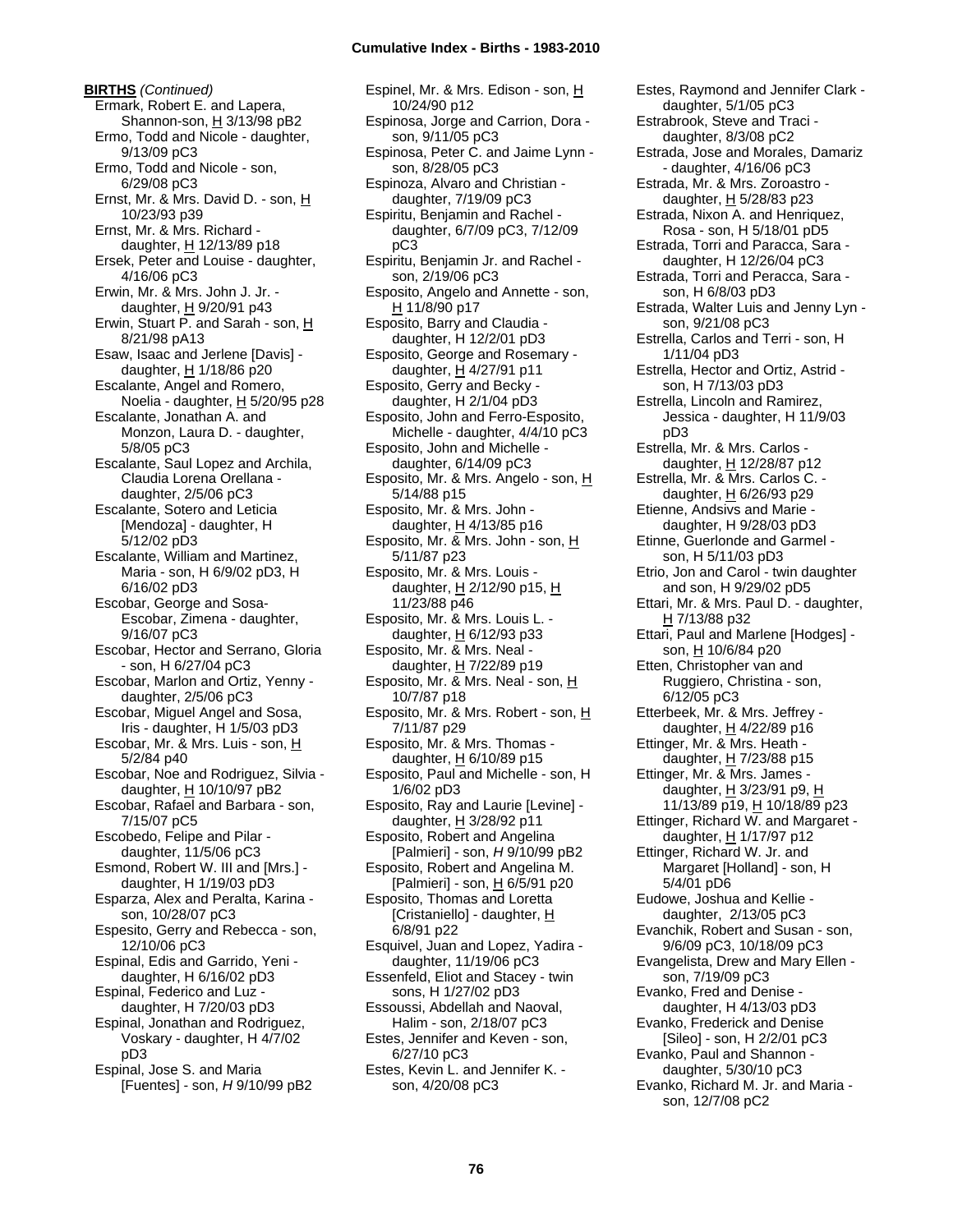**BIRTHS** *(Continued)* Evans, Jeffrey and Kim-Marie - son, 8/28/05 pC3 Evans, Jennifer - daughter, H 1/6/02 pD3 Evans, John and Jamie - daughter, 4/16/06 pC3 Evans, Jonathan H. and Julie - son, H 6/21/96 p14 Evans, Keal D. and Donna daughter, H 6/28/96 p14 Evans, Keith G. and Pamela daughter,  $H$  10/25/96 p15 Evans, Mr. & Mrs. Matthew daughter,  $H$  5/6/89 p15 Evans, Mr. & Mrs. Richard daughter,  $H$  9/18/85 p45 Evans, Richard and Mosley, Shadena - daughter, 3/22/09 pC2 Evans, Rondel and Billie Jo daughter, 4/22/07 pC3, H 9/7/03 pD3 Evans, William and Kirsta - son, 3/13/05 pC3 Evans, William E. and Joyce [Ofiero] - son, H 6/11/87 p21 Evans, William Jr. and Joyce [Ofiero] - daughter,  $H$  3/3/84 p14 Evaristo, Jose and Nunez, Luz daughter, 2/19/06 pC3 Evarts, Mr. & Mrs. Scott - daughter, H 3/4/89 p16 Evarts, Ryan and Siobhan - son, 11/15/09 pC3 Evarts, Scott and Annette daughter, H 8/28/91 p17 Everett, Mr. & Mrs. Richard A. daughter, H 10/8/88 p18 Everett, Peter and Sara - daughter, H 1/27/02 pD3 Evian, Neil and Barbara - daughter, 12/17/06 pC3 Evon, Francis J. Jr. and Laura [Solano] - daughter,  $H$  4/2/94 p28 Evon, Gary E. and Jane P. [Forte] son, H 12/31/86 p25 Ewart, Marlon K. and Nordia [Ashbourne] - son, H 4/6/01 pD2 Ewing, Morgan and Denise - twin daughters, H 10/27/02 pD5 Ewing, Mr. & Mrs. Scott A. daughter,  $H$  8/11/90 p18 Exantius, Andrevil and Annette C. daughter, 3/1/09 pD3 Exantus, Roseline - daughter, H 2/3/02 pD3 Excellent, Jean and Gabriel, Ketsia son, H 10/3/04 pC3 Exner, Mr. & Mrs. John - son, H 7/14/83 p38 Exum, Neil Armstrong and Ellen son, 12/31/06 pC3 Eyes, Marshall and Susan - son, H 7/5/91 p14

Ezzo, Mr. & Mrs. James - son, H 1/23/85 p31 Ezzo, Mr. & Mrs. John - daughter, H 5/16/84 p35 Ezzo, Mr. & Mrs. John - son, H 11/23/88 p46 Fabian, Mr. & Mrs. Dennis daughter, H 4/29/87 p19 Fabian, Mr. & Mrs. Dennis - son, H 12/28/88 p19 Fabian, Mr. & Mrs. Emery daughter, H 11/28/87 p18 Fabiano, Joe and Jean - daughter, H 10/12/03 pD3 Fabiano, Joe and Jeanne daughter, 7/2/06 pC3 Fable, John M. and Anna daughter, H 12/24/94 p33 Fabre, Jean Michael and Katia daughter, H 6/16/02 pD3 Fabrega, Richard and Gray, Jennifer L. - daughter, H 1/28/00 pC3 Fabricant, David and Sara Wallerstein - daughter, 10/30/05 pC3 Fabricatore, Perry and Rosanne son, H 11/14/04 pC3 Fabrico, Michael and Sylvia daughter, 9/16/07 pC3 Fabrizio, Jeffrey P. and Reed, Veronica - daughter, H 4/23/94 p33 Fabrizio, Mr. & Mrs. Brian daughter, H 3/24/86 p19 Fabrizio, Todd and Patricia daughter, H 6/22/03 pD3 Fabro, Christopher and Leslie - son, 5/22/05 pC3, H 9/8/02 pD7, H 8/25/02 pD3 Faccenda, John and Barbara triplets, H 2/21/96 p3 Faccenda, Leonard and Barbara twins,  $H$  3/25/96 [photo] p3 Faccio, John and Gina - son, H 4/20/03 pD3 Fafond, Christopher J. and Debra son, H 2/2/96 p12 Fagan, Mr. & Mrs. James daughter,  $H$  7/29/89 p13 Fagan, Thomas M. and Marilyn son, H 1/7/95 p29 Fagan, Todd Jr. and Goings, Crystal - daughter, 8/30/09 pC3, 10/11/09 pC3 Fagnano, Nicholas and Resiane daughter, H 6/22/03 pD3 Fahan, David and Ursone, Tricia son, 4/9/06 pC3 Fahan, Michael and Jeanne-Marie son, 2/20/05 pC3, 12/24/06 pC3, H 1/27/02 pD3 Fahey, James and Kimberlee - son, H 4/27/03 pD3 Fahey, Mr. & Mrs. David - daughter, H 11/13/89 p19, H 10/18/89 p23

Fahey, Mr. & Mrs. David - son, H 1/14/88 p37 Fahey, Mr. & Mrs. Dennis - son, H 8/18/84 p16 Fahey, Stephen and Lisa - son, H 11/23/03 pD3 Fahys, Joseph and Louise - son, H 3/3/02 pD3 Failla, Mr. & Mrs. Joseph - son, H 6/9/84 p14 Faiman, David and Elana daughter, 7/23/06 pC3 Fair, Mr. & Mrs. Walter - son, H 9/24/87 p14 Fairchild, John R. and Linda [Ferrara] - daughter,  $H$  5/15/91 p24 Fairchild, John R. and Linda [Ferrara] - son, H 7/5/96 p12, H 6/14/96 p15 Fairchild, Peter Talbot Jr. and Kari Townsend - daughter, 6/1/08 pC3 Fairty, Scott and Fiona - son, H 3/21/87 p20 Fajardo, Julio V and Veliz, Ricarda daughter, 4/1/07 pC3 Fajardo, Maurielo and Polo, Beatriz daughter, H 8/22/03 pD9 Fajardo, Oscar A. and Vanessa daughter, 10/21/07 pC3 Fajardo, Richard and Moncayo, Yadnesy - son, 8/9/09 pC3 Fajardo, Wilson and Giribaldo, Michelle - twin son and daughter, H 10/31/04 pC3 Fajkowski, Mr. & Mrs. Robert daughter, H 6/13/87 p19 Falanga, Timothy J. and Yellin, Leslie - son,  $H$  5/7/94 p30 Falbo, Anthony J. Jr. and Judith (Hoey) - son, *H* 2/19/99 pB7 Falbo, Michael and Janice daughter, H 9/30/95 p35 Falbo, Michael and Janice - son, H 7/18/97 p15 Falcioni, Ronald J. and Dana [Robinson] - son, H 2/7/86 p18 Falcioni, Ronald John and Dana [Robinson] - son,  $\underline{H}$  1/14/86 p15 Falco, Matthew and Andrea - son, 2/21/10 pC3 Falcon, Mr. & Mrs. John - daughter, H 2/27/93 p34 Falcone, Brittany and Melenndez, Hector - daughter, 12/2/07 pC3 Falcone, John L. and Gloria - son, H 8/19/95 p31 Falcone, Louis J. and Eileen daughter, H 1/17/97 p12 Falcone, Louis J. and Eileen - son, H 4/1/95 p28 Falcone, Mr. & Mrs. Frank E. - son, H 9/14/85 p18 Falcone, Mr. & Mrs. Louis L. daughter, H 12/5/92 p37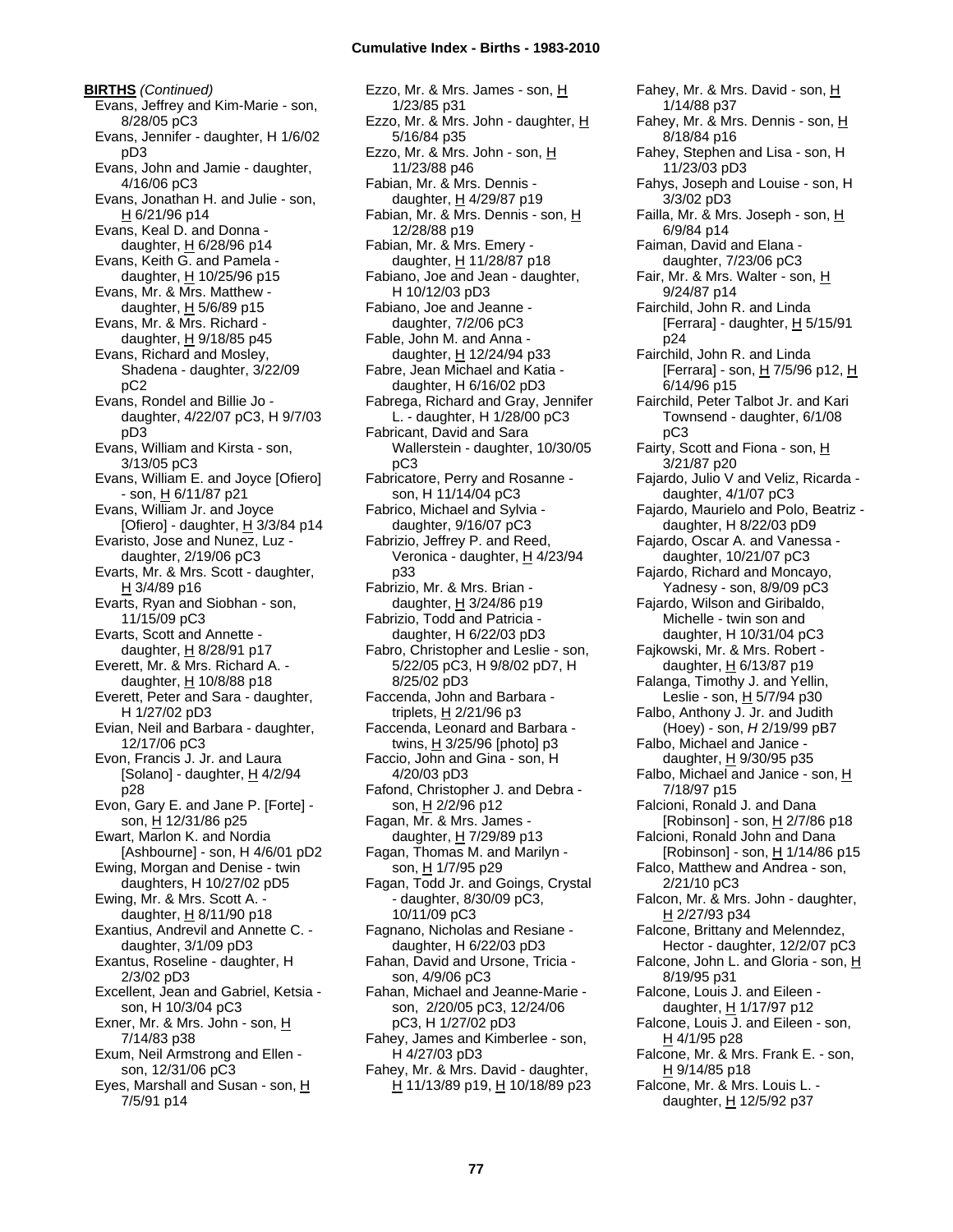**BIRTHS** *(Continued)* Falcone, Mr. & Mrs. Nicholas daughter, H 12/28/87 p12 Falcone, Nicholas and Tracy - son, H 11/8/90 p17 Falduto, Giuseppe Sr. and Maignan, Luz - son, 9/9/07 pC3 Falduto, Joe and Maignan, Luz son, 5/28/06 pC3 Fales, Michael and Regina - son, 11/20/05 pC3 Falk, Craig and Sarah [Mather] son,  $H$  5/5/83 p40 Fall, Fatou and Alioune, Cheikh daughter, H 5/25/03 pD3 Falla, Kathleen and Peter - son, 4/27/08 pC3 Falla, Peter and Kathleen - son, 7/24/05 pC3 Fallacaaro, Joe and Donna - son, H 11/2/03 pD3 Fallacaro, Joseph and Donna [Ruggiero] - son, H 2/2/01 pC3 Fallas, Victor E. and Karolyn [Kulish] - son, H 5/18/01 pD5 Faller, David D. and Eileen [Billings] daughter,  $H$  5/8/93 p31 Fallo, Mark and May - daughter, 10/1/06 pC3 Fallo, Mr. & Mrs. Russell - daughter, H 11/5/86 p37 Fallon, James T. and Pehbe - son, H 7/19/96 p14 Fallon, James T. and Phebe [Flaherty] - son, *H* 9/10/99 pB2 Fallon, Wesley and Karen [Scarso] daughter,  $H$  3/8/96 p12,  $H$ 3/1/96 p12 Fallon, Wesley E. and Karen - son,  $H$  8/7/98 pA10 Falquero, Chris and Alyssa - son, 9/20/09 pC4 Falterer, Christian and Dionne - twin daughters, H 2/2/03 pD3, H 2/9/03 pD3 Falzarine, Christopher A. and Lisa [Garcia] - daughter, H 2/11/00 pC3 Fama, Jim and Anne - daughter, H 1/6/02 pD3 Famous, Mark Andrew and Jennifer Marie - son, 8/17/08 pC3 Fanali, Mr. & Mrs. Raymond daughter,  $H$  6/8/85 p16 Fancher, Mr. & Mrs. Gary daughter, H 11/26/88 p17 Fanelli, Mr. & Mrs. Frank - daughter, H 1/14/88 p37 Fang, Henry and Michelle - son, H 1/26/03 pD3 Fanger, Michael J. and Sattel, Linda - son, H 9/3/94 p34 Fanning, Mr. & Mrs. William - twin son & daughter, H 12/10/83 p19

Fannon, Douglas F. and Garcia, Brenda - daughter, H 5/12/00 pC3 Fanwick, Eric and Tichauer, Michelle - daughter, H 12/5/04 pC3 Faragou, John and Ronna daughter, H 8/4/02 pD3 Farber, Jonathan C. and Czekaj-Farber, Anna - daughter, H 12/23/01 pD3 Farenga, Joseph and Kelly daughter, 12/11/05 pC3 Faretta, Antonio and Nancy - son, H 8/27/94 p31 Faretta, Mr. & Mrs. Antonio daughter, H 1/15/90 p12 Farfan, Hugo Jr. and Farfan, Mercedes - daughter, H 12/26/04 pC3 Farhi, Joseph and Andrea daughter,  $H$  8/21/98 pA13 Farhland, Mr. & Mrs. David - son, H 7/7/84 p14 Faria, Avelino and Lorena [Illescas] daughter, *H* 6/5/99 pB10 Farias, Dominic and Mireya - son, 12/7/08 pC2, 12/16/07 pC3 Farin, Lee and Antonelli, Barbara son, H 11/2/03 pD3 Farinas, Mr. & Mrs. Alberto daughter,  $H$  10/6/84 p20 Farinato, Mr. & Mrs. Raymond - son, H 9/17/86 p25 Farinella, Aristide and Elindia - son, H 1/17/97 p12 Farley, Christene - son, H 8/31/01 pC2 Farley, Gerard Andrew and Corsano, Jennifer Ann daughter, 11/11/07 pC3 Farley, Mr. & Mrs. Robert R. daughter, H 7/31/92 p14 Farley, Robert C. and Maribeth son, <u>H</u> 5/14/94 p30 Farmer, Anthony and Susan - son, H 2/8/04 pD3 Farmer, Chip and Sima - twin son and daughter, 5/21/06 pC3 Farmer, Jasper and Mrs. - daughter, H 4/25/04 pD3 Farmer, Sima and Chip - twin daugthers, 8/15/10 pC3 Farnworth, David and Trician - son, H 10/20/02 pD5 Faroni, Dean R. and Lisa [Kirkland] daughter, H 5/4/01 pD6, H 10/9/98 pB3 Faroni, Dean Rocco and Lisa Ann [Kirkland] - son, H 12/31/94 p31, H 10/15/94 p31 Farrell, Christopher and Aimee son, 11/26/06 pC3 Farrell, Christopher and Amy daughter, H 1/11/04 pD3, H 8/18/02 pD3

Farrell, Christopher and Barbara son, H 2/24/02 pD3 Farrell, Michael and Isabelle - son, H 9/12/04 pC3 Farrell, Mr. & Mrs. David - daughter, H 9/14/85 p18 Farrell, Mr. & Mrs. John - son, H 10/21/87 p21 Farrell, Mr. & Mrs. Karr - daughter, H 12/10/86 p31 Farrell, Peter L. and Georgina daughter,  $H$  12/30/95 p31 Farrell, Peter M. and Johanna [Behrens] - son, *H* 8/6/99 pB4 Farrell, Thomas and Kathleen daughter, H 4/27/03 pD3 Farrelly, Peter T. and Mary Jo [Ertola] - daughter,  $\underline{H}$  9/3/88 p16, H 7/30/88 p13, H 8/13/88 p16 Farrelly, Peter T. Jr. and Mary Jo  $[Ertola] - son, H$  4/16/84 p14 Farren, J. Michael and Mary Margaret - daughter, 11/15/09 pC3 Farrington, James and Karen Ruess - daughter,  $H_6/21/96$  p14 Farrington, James E. and Ruess, Karen - daughter, H 11/11/95 p31 Farrington, James F. and Susan daughter, H 1/7/95 p29 Farrington, Mr. & Mrs. William daughter, H 8/1/90 p18 Farrington, William and Mary [May] son, H 12/30/92 p10, H 12/19/92 p37 Farris, Robert and Laura [Miserendino] - son,  $\underline{H}$  3/22/96 p14 Farrow, Jack and Donna [Esposito] daughter,  $H$  11/16/83 p35 Farrow, Jack and Donna [Esposito] son, H 6/17/87 p14 Farrow, Patrick and Rebecca - son, H 9/28/03 pD3 Fasano, Ed and Kristin - daughter, 4/3/05 pC3 Fasano, Ed and Kristin - son, 11/29/09 pC3 Fasano, Edward and Kirsten - son, H 8/22/03 pD9 Fasciolo, Adam F. and Joanne son, H 2/2/96 p12 Fasoli, Steven J. and Kimberly daughter, H 2/25/95 p28 Fasoli, Steven J. and Kimberly son, H 7/18/97 p16 Fass, Michael G. and Sarah [Moore] - son, H 5/19/02 pD3 Fass, Mr. & Mrs. Harold H. daughter, H 7/10/93 p29 Fassarella, Joao Jr. and Cynira (Froes) - daughter, *H* 1/29/99 pB9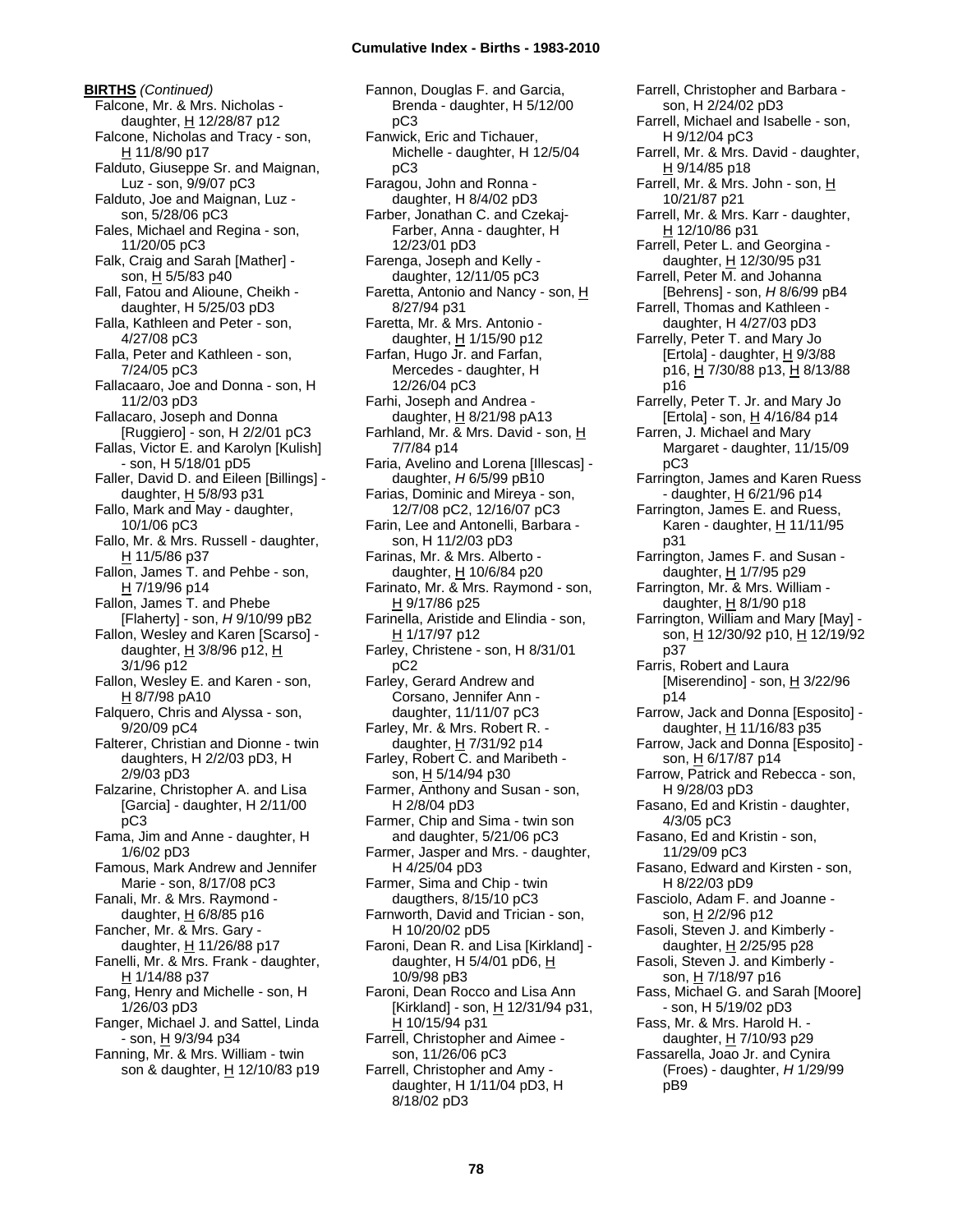**BIRTHS** *(Continued)* Fassnacht, Mr. & Mrs. David daughter,  $H$  5/21/90 p13 Fast Jeffrey born outside hospital, H 8/21/95 p3 Fast, Mr. & Mrs. Thomas - daughter, H 6/23/84 p15 Faticoni, Mr. & Mrs. Gerard daughter,  $H$  11/13/89 p19,  $H$ 10/18/89 p23 Faticoni, Mr. & Mrs. Theodore - son, H 12/5/84 p37 Fatone, Jeffrey and Nicole daughter, H 6/6/04 pC3 Fatone, Jeffrey and Nicole - son, 12/25/05 pC3 Fatovic, Robert J. and Tina daughter,  $H$  6/3/95 p28 Fattizzi, Mr. & Mrs. Vincent A. daughter, H 5/27/89 p20, H 5/22/89 p14 Fattizzi, Mr. & Mrs. Vincent A. - son, H 1/25/92 p7 Fattizzi, Mr. & Mrs. Vincent V. - son, H 12/14/91 p16 Fattoruso, Alexander and Delgado, Beatriz - son, 7/3/05 pC3 Faubel, Brian and Nicole - daughter, 6/24/07 pC3, H 5/18/03 pD3 Faucette, Tammy - daughter, H 1/18/04 pD3 Faucher, Jonathan and Maria daughter, 11/6/05 pC3 Faucher, Mr. & Mrs. Jean Luc daughter, H 12/23/88 p29 Faucher, Thomas and K. Melissa son, 11/5/06 pC3 Faucher, Thomas and Melissa daughter, 7/19/09 pC4, 2/20/05 pC3 Fauci, Joseph Jr. and Jessica daughter, H 2/24/02 pD3 Fauci, Joseph Jr. and Jessica - son, H 12/14/03 pD3 Faughnan, Mr. & Mrs. Kevin - son, H 11/20/85 p38 Faughnan, Mr. & Mrs. Thomas son, H 3/22/86 p18 Faugno, David and Lisa - daughter, H 1/27/02 pD3 Faugno, David and Lisa - son, H 8/17/03 pD3 Faugno, Joe Jr. and Sara Ann daughter, 6/26/05 pC3 Faugno, Michael A. and Boldrini, Nicole - son, H 5/18/01 pD5 Faulkner, Mack and Mary - son, 3/18/07 pC3 Faulkner, Michael B. Jr. and LeCount, Sandra D. - son, H 1/21/00 pC3 Faulkner, Mr. & Mrs. Keith daughter, H 12/26/85 p13 Faulkner, Mr. & Mrs. William Foster son, H 8/19/87 p25

Faust, Mr. & Mrs. Alvin - son, H 8/3/85 p18 Faust, Mr. & Mrs. Donald - daughter, H 9/24/87 p14 Faust, Mr. & Mrs. Gregory - son, H 4/8/89 p17 Favano, Frank T. and Rhonda - son, H 12/2/95 p29 Favoccia, Anthony Jr. and Goodwin, Elizabeth - son, H 5/11/03 pD3 Fawaliha, Mohammed and Khalil, Wesam - son, 2/21/10 pC3 Fawcett, Adrian and Nikola - son,  $H$ 1/17/97 p12 Fawcett, Mr. & Mrs. Roger daughter,  $H$  7/22/89 p19,  $H$ 5/11/87 p23 Fay, Eamonn and Mary - daughter, 6/18/06 pC3, H 5/5/02 pD3 Fay, Geoffrey and Lauren - son, H 8/4/02 pD3 Fay, Georggrey and Lauren - son, H 8/29/04 pC3 Fay, Mr. & Mrs. Tom T. - son, H 2/6/93 p32 Fay, Thomas and Janice - son,  $H$ 12/12/90 p30 Fazio, Mr. & Mrs. Christopher daughter, H 9/18/89 p15 Faziolo, Mike and Karen - son, H 8/18/02 pD3 Fazliu, Kimete and Luan - son, H 5/5/02 pD3 Feakins, Robert L. and Mary daughter, H 8/27/94 p31 Fealkovsky, Oleg and Alla - son, H 4/27/91 p11 Feary, Stephen and Bunting-Feary, Dina - daughter, 7/11/10 pC4 Featherston, John E. and Sheila daughter, H 11/12/94 p31 Featherston, Mr. & Mrs. John daughter, H 11/3/92 p17 Featherston, Paul G. and Kathleen son, <u>H</u> 8/12/95 p30 Featherston, Peter and Christine son, H 3/2/03 pD3 Featherstone, Mr. & Mrs. John son, H 3/26/90 p10 Febbraio, Ernest T. and Valerie daughter,  $H$  5/2/97 p15,  $H$ 5/14/94 p30 Febus, Ashley M. and Principe, Thomas L. - son, 8/15/10 pC3 Fech, Jon M. and Caruso-Fech, Suzanne - son, H 2/2/01 pC3 Fedeli, Frank and Carolyn - son, 7/31/05 pC3, H 5/5/02 pD3 Fedeli, Josh and Drysdale, Lauren son, 2/11/07 pC3 Fedeli, Joshua and Drysdale-Fedeli, Lauren - son, 11/15/09 pC4 Fedeli, Richard and Gretchen daughter, H 5/5/02 pD3, H 3/28/04 pC3

Feder, John K. and Gail [Schonning] - daughter, H 3/9/85 p21 Feder, Scott and Amy [Fass] daughter, H 8/4/02 pD3, H 6/30/02 pD3 Federici, David and Corinne - son, 11/29/09 pC3 Federici, Mr. & Mrs. Charles - son, H 11/1/88 p20 Federico, Mr. & Mrs. Robert - son, H 9/14/85 p18 Fedor, Allen and Jeri Anne - son, H 1/25/88 p16 Fedor, Allen D. and Andrea [Arndt] son, H 11/4/01 pD3, H 11/11/01 pD3 Fedor, Randy and Marlo - son, H 6/8/91 p22 Fee, Peter and Vanderlinden, Tira son, 1/2/05 pC3 Feeley, Brian Rainsford and Kimberly Anne - son, 6/29/08 pC3 Feeley, John and Michelle - son, 2/21/10 pC3 Feher, Robert E. and Andrea [Knapik] - daughter, H 4/6/01 pD2 Feigenson, Neal R. and Eisenberg, Ellen - son, H 12/31/94 p31 Feighery, Brian and Debbie [Strate] son, H 1/5/89 p16, H 1/21/88 p39 Feighery, Kevin and Aracely daughter, 3/28/10 pC3 Feighery, Kevin and Aracely - son, H 8/8/04 pC3, H 7/14/02 pD3 Feighery, Tim and Kim - daughter, H 1/11/04 pD3 Feighery, Todd and Erika daughter, H 5/5/02 pD3 Feinauer, John and Dana - son, H 6/22/03 pD3 Feinbert, Andrew W. and Randi daughter, H 7/23/94 p30 Feingold, James W. and Nichole daughter,  $H$  7/19/96 p14 Feingold, Jeff and Elizabeth [Heaphy] - daughter,  $H$  8/17/85 p18 Feingold, Jeff and Elizabeth [Heaphy] - son,  $H$  12/15/83 p39 Feinstein, Michael and Jenny - son, 6/25/06 pC3, H 3/2/03 pD3 Feinstein, Mr. & Mrs. Stephen S. son, H 3/7/92 p10 Feinstein, Scott J. and Elizabeth [Casi] - son, *H* 7/16/99 pA16 Feinstein, Scott J. and Elizabeth [Casl] - son, H 6/2/02 pD3 Feinstein, Stephen and Bonnie son, H 4/4/04 pC3 Feinstein, Stephen M. and Bonnie daughter, H 12/9/95 p31 Fejes, William and Donna [Smith] daughter,  $H$  3/1/90 p14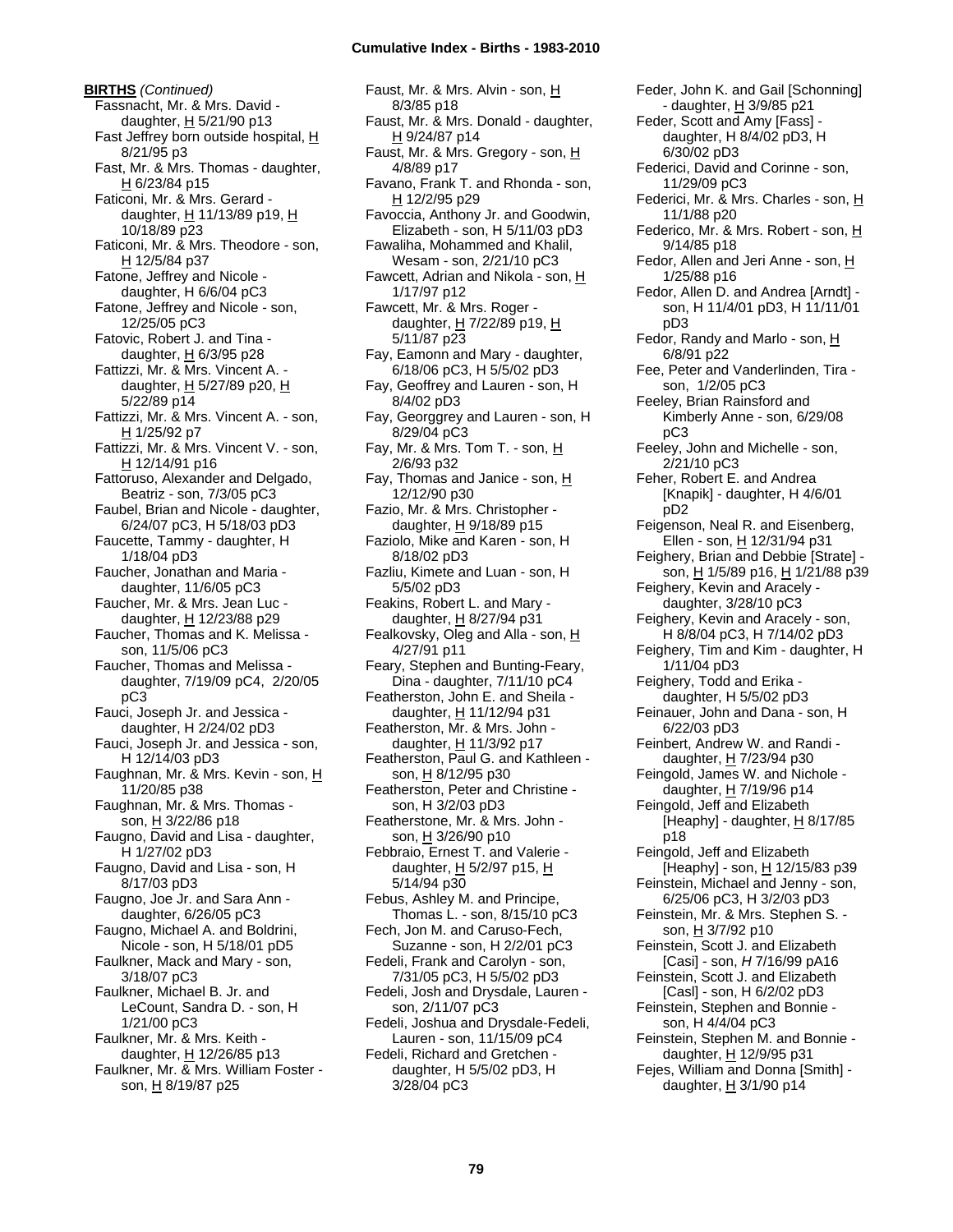**BIRTHS** *(Continued)* Fekete, Mr. & Mrs. Zsigmond daughter,  $H$  3/25/89 p17 Feldman, Greg and Amy - daughter, 2/7/10 pC3 Feldman, Gregg and Schlesinger, Lynn - daughter, 9/18/05 pC3 Feldman, Matthew A. and Chivily, Theanne - twins,  $H$  3/22/96 p14 Feldman, Mr. & Mrs. Paul - son, H 3/25/89 p17 Feldmann, Mr. & Mrs. Paul P. daughter,  $H$  12/5/92 p37 Feliciano, Hipolito and Blanco, Claudia - daughter, 2/19/06 pC3 Feliciano, Joshua and Rodriguez, Francia - son, 4/15/07 pC3 Feliciano, Mr. & Mrs. Augustin daughter,  $H$  3/19/86 p27 Feliciano, Noemie and Manginelli, Michael - daughter, 5/18/08 pC3 Felipe, Andres and Mesa, Jennifer son, H 5/23/04 pC3 Felius, Mona and Robert - daughter, 8/15/10 pC3 Felix, Fermin J. Jr. and Banks, Brenda - son, *H* 8/6/99 pB4 Felix, Junior and Banks, Brenda son, 11/13/05 pC3 Felmus, Ronald I. and Benita daughter, H 11/15/96 p15 Felsman, Mr. & Mrs. John daughter,  $H$  8/6/86 p16 Felsman, Mr. & Mrs. John - son, H 5/27/89 p20 Felt, Dudley P. III and Danridge, Nelda - daughter, H 1/24/97 p12 Felton, Corey and Moss, Shalan son, 10/1/06 pC3 Felton, Mitchell S. and Laura [Kall] son, H 2/16/01 pC2 Fenders, Jonathan and Johnston, Adrienne Morgan - son, 2/3/08 pC3 Feneque, Jose and Balta, Edith son, H 2/2/03 pD3, H 2/23/03 pD3 Fenezia, Anthony and Tabatha daughter, H 12/21/03 pD3 Fenis, Hector and Triana, Cecilia son, H 5/11/03 pD3 Fenn, Michael and Jacqueline - son, H 1/5/03 pD3, H 12/5/04 pC3 Fenn, Mr. & Mrs. Patrick - son, H 9/10/88 p17 Fennell, Andrew and Helen - son, H 4/6/03 pD3 Fenster, Joel and Natasha - son, 7/13/08 pC3 Fenton, Mr. & Mrs. Keith - daughter, H 4/8/89 p17 Feola, Mr. & Mrs. Amedo - daughter, H 11/16/83 p43 Fera, Brad and Andrea [Bifano] daughter,  $H$  11/20/93 p33

Ference, Dr. & Mrs. William - son, H 6/20/87 p20 Ference, Mr. & Mrs. Francis - son, H 7/16/86 p35 Ferencz, Mr. & Mrs. John Jr. - son, H 1/25/88 p17 Fergione, David M. and Amy - son, H 5/24/96 p14 Ferguson, Ainsworth O. and Kinseley, Christiane - daughter, H 5/18/01 pD5 Ferguson, Bruce and Pamela - son, 5/28/06 pC3, H 12/12/04 pC3 Ferguson, Eric W. and Kerry - son, H 11/12/94 p31 Ferguson, George P. and Donna [Taylor] - daughter,  $\underline{H}$  7/23/83 p13 Ferguson, Lindsey S. and Nicole daughter, H 2/6/98 pB5 Ferguson, Lindsey S. and Nicole [Manos] - son, H 12/23/01 pD3 Ferguson, Michael and Janice - son, 1/22/06 pC3, H 3/10/02 pD3 Ferguson, Mr. & Mrs. David daughter, H 10/18/89 p23 Ferguson, Mr. & Mrs. Eric daughter, H 2/26/87 p35 Ferguson, Mr. & Mrs. Eugene daughter, H 8/26/89 p22 Ferguson, Mr. & Mrs. Eugene - son, H 12/29/86 p12 Ferguson, Mr. & Mrs. George daughter, H 7/30/83 p14 Ferguson, Mr. & Mrs. Godfrey - son, H 2/24/88 p30 Ferguson, Mr. & Mrs. Milton III son, H 4/23/88 p16 Fergusson, Kenneth and Meg daughter,  $H$  8/2/96 p12,  $H$ 7/26/96 p14 Fern, Justin and Noel - daughter, 7/31/05 pC3 Fernandes, John G. and Courtney, Stacie - son, H 1/16/98 pB2 Fernandez, David E. and June [Vidart] - daughter, H 2/11/00 pC3 Fernandez, Francisco and Arce, Natalie - daughter, 2/21/10 pC3 Fernandez, Juan C. and Olivares, Brenda Palma - son, 1/20/08 pC3 Fernandez, Luciano and Cruz, Elizabeth - daughter, H 1/12/03 pD3 Fernandez, Martin and Rodriguez, Leticia - son, H 9/21/03 pD3 Fernandez, Miguel and Josefina daughter, H 5/26/02 pD3 Fernandez, Mr. & Mrs. Franklin son, H 8/10/87 p35 Fernandez, Mr. & Mrs. Jorge - son,  $H$  2/15/86 p22 Fernandez, Mr. & Mrs. Oswaldo daughter,  $H$  10/26/85 p19

son, 7/19/09 pC3 Fernandez, Santos and Oritz, Carolina - son, 11/5/06 pC3 Fernandez, Sergio Edgardo and Ana Dalia - daughter, 8/17/08 pC3 Fernandez, Victor and Natalia - son, H 12/5/04 pC3 Fernandez, Victor Jr. and Natalia son, 8/6/06 pC3 FerQuiere, Andal and Lisa - son, H 7/21/02 pD3, H 7/28/02 pD3 Ferracci, Stephen M. and Cynthia daughter,  $H$  3/5/94 p29 Ferrajina, Rocco and Tara - son, H 8/22/03 pD9 Ferrajina, Sal and Jeanette daughter, H 7/27/03 pD3 Ferrajina, Sal and Jeanette - son, 12/17/06 pC3 Ferrandino, Marc and Kim daughter, 4/19/09 pC3 Ferrandino, Patrick P. and Forero, Luz-Marina - son,  $H$  12/31/94 p31 Ferrante, James G. and Laurie daughter,  $H$  8/15/97 p14 Ferrante, James G. and Laurie [Robinson] - daughter, H 11/5/99 pB8 Ferrara, Alexis and Avery, Anthony G. Jr. - daughter, 11/7/10 pC3 Ferrara, Dean and Tracy - daughter, 3/30/08 pC3 Ferrara, Mr. & Mrs. Dale - son, H 10/7/87 p18 Ferrara, Mr. & Mrs. James - son, H 8/27/83 p14 Ferrara, Mr. & Mrs. Michael M. son, H 12/14/91 p16 Ferrara, Mr. & Mrs. Robert daughter,  $H$  9/24/83 p14 Ferrara, Mr. & Mrs. Thomas John son, <u>H</u> 5/22/85 p35 Ferrari, Jerrod and Karina - son, 3/8/09 pD3 Ferraro, Daniel and Jennifer - son, H 2/3/02 pD3 Ferraro, John and Deborah daughter, H 10/13/02 pD4 Ferraro, John P. and Deborah [Delcarmine] - daughter, H 5/26/00 pC2 Ferraro, Joseph J. and Lisa - son, H 1/16/98 pB2 Ferraro, Joseph J. Jr. and Lisa [Hussey] - son, H 1/13/02 pD3 Ferraro, Mr. & Mrs. Peter - son, H 4/22/89 p16 Ferraro, Peter J. and Rosemary son, H 6/28/96 p14 Ferreira, Emerson R. and Rawuel [Araujo] - son, H 5/4/01 pD6

Fernandez, Santos and Dominga -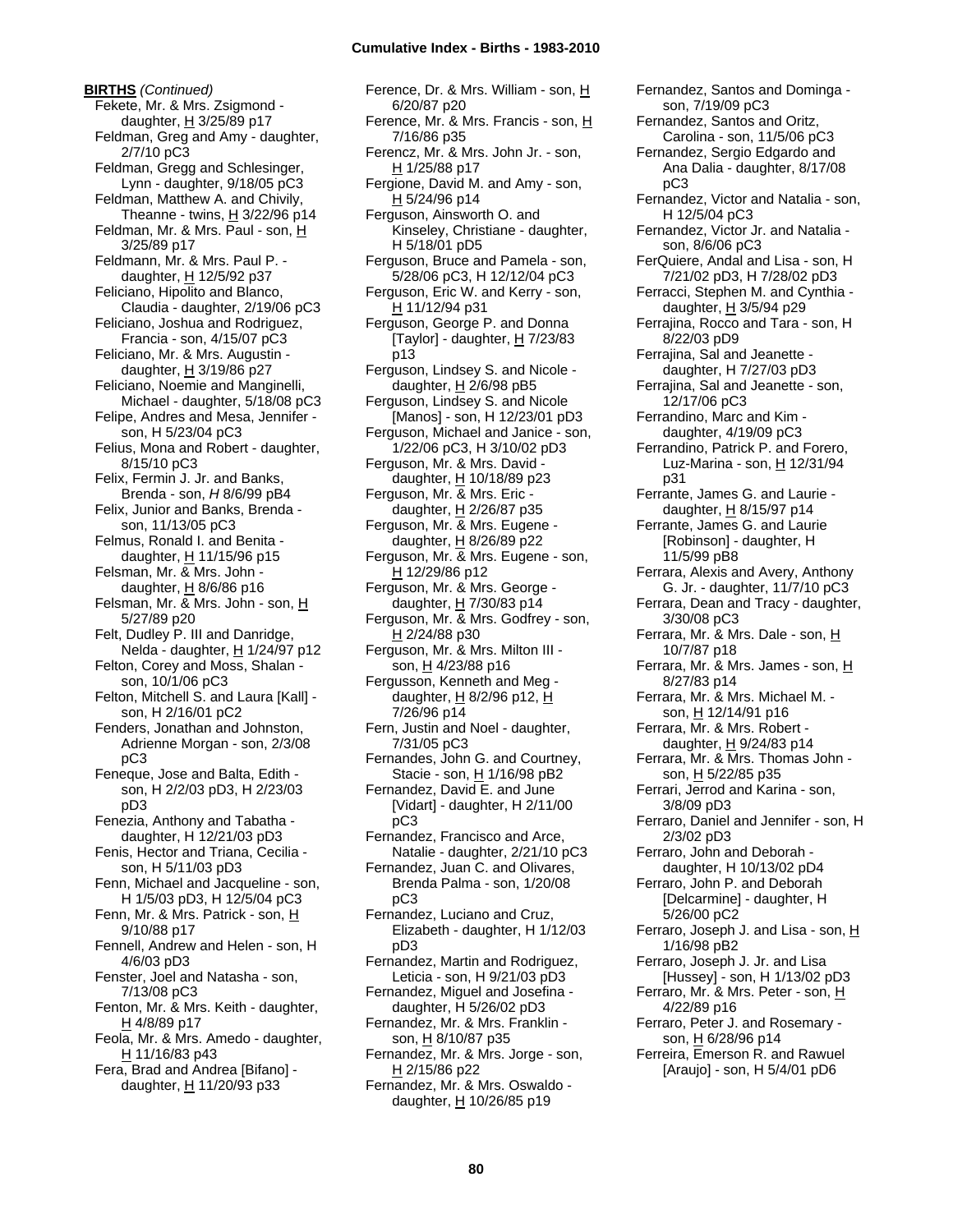**BIRTHS** *(Continued)* Ferreira, Joseph and Sandra  $[Colclough]$  - son,  $H$  11/20/98 pB5 Ferreira, Manuel and Angela daughter, H 8/14/98 pA10 Ferreira, Manuel and Angela [Agoglia] - daughter, H 2/17/02 pD3 Ferreira, Marcelo and Leiva, Tamara - son, H 9/12/04 pC3 Ferrell, Eric and Jackson, Rakumpheia - daughter, 7/17/05 pC3 Ferrente, Andrew J. and Richards, Jodi - daughter, H 4/25/97 p15 Ferrente, Angelo M. and Lori [Vollenweider] - son, H 11/5/99 pB8 Ferrera, Blanca and Reyes, Gilberto - son, 12/5/10 pC3, 12/19/10 pC3 Ferreras, Juana - daughter, 9/18/05 pC3 Ferreras, Maria - son, H 11/24/02 pD3, H 12/29/02 pD3 Ferrero, Daniel J. and Barbara Ann [Cieslinski] - son, H 10/10/87 p21 Ferrero, Gregory and Leslie daughter, H 4/27/91 p11 Ferretti, Frank and Lisa - son, 4/4/10 pC3 Ferretti, Frank Jr. and Lisa daughter, H 5/26/02 pD3 Ferri, Mr. & Mrs. Douglas - son, H 1/26/85 p18 Ferris, John Jr. and Laura - son, 7/2/06 pC3 Ferris, Mark and Judy [Vitti] daughter,  $H$  6/24/87 p19 Ferris, Paul and Peggy [Consavage] - daughter,  $H$  5/9/92 p11 Ferris, Paul R. and Peggy [Consavage] - son, H 10/19/88 p19 Ferris, Sean W. and Elaine - son, H 5/2/97 p15, H 4/1/95 p28 Ferro, Gaetano G. and Wileen [Small] - son, H 5/8/93 p31 Ferro, Mr. & Mrs. Gaetano - son, H 12/26/85 p13 Ferrone, Michael and Heather daughter, H 8/18/02 pD3 Ferrucci, Paul V. and Jennifer - son,  $H$  7/25/97 p14 Ferry, Mr. & Mrs. Merle - son, H 4/20/85 p18 Ferullo, Patrick A. III and Heather-Lynn [Zechman] - son, H 4/28/02 pD3 Ferullo, Patrick and Heather daughter, H 12/7/03 pD3 Fesh, Sean Michael and Margaret Olkoski - son, 8/28/05 pC3 Fessler, Mr. & Mrs. William - son, H 5/19/90 p19, H 1/14/88 p37

Fessler, Mr. & Mrs. William W. daughter, H 6/27/92 p11 Festa, Anthony T. and Sandra - son, H 7/23/94 p30 Festo, Bob and Kate [Kinsey] daughter, H 2/11/95 p31 Fetchin, Doughlas and Rafuel - son, H 4/6/03 pD3 Fetigan, Ian and Giselle - son, H 7/18/97 p15 Fetigan, Ian I. and Giselle [Scherr] son, H 5/8/93 p31 Feuer, Jack J. and Allison [Fritz] son, *H* 7/16/99 pA16 Feuerhake, Herbert G. and Laurel son, H 8/26/95 p32 Feuerhake, Mr. & Mrs. Frederick son, H 3/23/91 p9 Fiallo, Mr. & Mrs. Mario M. daughter, H 1/13/93 p18 Ficano, Stephen and Ellen daughter,  $H$  2/23/91 p13 Fichtner, Dean and Debra - son, H 4/7/02 pD3 Ficks, Mr. & Mrs. Robert III - son, H 9/25/85 p31 Fico, Michael and Karen - daughter, 1/20/08 pC3, H 9/29/02 pD5 Fico, Michael and Karen - son, 11/13/05 pC3 Ficorilli, Raymond P. and Patricia [Daley] - son, H 5/26/00 pC2 Fieber, Mr. & Mrs. James daughter, H 6/4/86 p34 Fieber, Robert J. and Susan [Coutermash] - daughter, H 10/8/88 p18, H 8/15/83 p13 Fiedler, John and Jaqueline - son, H 2/2/03 pD3, H 2/9/03 pD3 Field, Brian and Rosemary - son, H 8/15/04 pC3, H 12/1/02 pD4 Field, Michael and Rodriguez-Field, Maria - son, 9/24/06 pC3 Fielden, Jay and Yvone - daughter, 3/5/06 pC3 Fielder, Kenneth and Heidi [Jensen] daughter, H 12/10/94 p33 Fields, Henry and Sclafant, Brooke son, 6/26/05 pC3 Fields, Henry Jr. and Salafani, Brooke Nicole - daughter, H 1/12/03 pD3 Fields, Howard Jr.and Rocio - son, 3/20/05 pC3 Fierstein, Steve and Cindy daughter, H 9/8/02 pD7, H 8/25/02 pD3 Fierz, Marc and Myers-Fierz, Jody daughter, 12/24/06 pC3 Fiesel, James A. and Christine daughter,  $H$  1/21/95 p28 Fieto, Mr. & Mrs. Eduardo - son, H 10/29/86 p22 Fieweger, Timothy J. and Formica, Marcia - son, H 7/19/96 p14

son, H 7/18/04 pC3 Figieroa, William and Mattice, Jennifer - son, 6/13/10 pC3 Figueiras, Horacio Bernard and Theresa [Valiante] - son, H 6/19/93 p31 Figuerea, Juan and Elizabeth - son, 2/19/06 pC3 Figueroa, Carmelo and Margarita son, H 1/16/91 p11 Figueroa, Daniel and Ruiz, Marilu son, 12/24/06 pC3 Figueroa, Ernest and Thelusma, Judith - daughter, *H* 5/28/99 pB6 Figueroa, Freddy and Rodriguez, Cindy - son, 11/5/06 pC3 Figueroa, Glenda and Reyes, George - daughter, 10/5/08 pC3 Figueroa, Henry and Garcia, Jessica - daughter, *H* 6/5/99 pB10 Figueroa, Jason Evan Sr. and Estime-Figueroa, Mona - son, 7/3/05 pC3 Figueroa, Lee and Karen - son, H 8/8/04 pC3 Figueroa, Miguel A. and Janece daughter, H 4/1/95 p28 Figueroa, Mr. & Mrs. Carmen - son, H 5/22/85 p35 Figueroa, Mr. & Mrs. Francisco Jr. son, H 8/31/92 p8 Figueroa, Mr. & Mrs. Jose daughter, H 12/4/85 p37 Figueroa, Mr. & Mrs. Oscar daughter, H 12/14/88 p18 Figueroa, Ramon and Soledad son, 12/14/08 pC2 Figueroa, Victor and Dana - son, 5/21/06 pC3 Figueroa, Xavier and Lisa daughter, H 7/18/97 p16 Figuerua, Daniel and Ruiz, Marilu son, 7/13/08 pC3 Filak, Douglas A. and Jacqueline [Urban] - daughter,  $H$  8/5/95 p28, H 9/30/95 p35 Filanosky, Ms. Lou - daughter, H 10/14/87 p19 Filanowski, Mr. & Mrs. James - son, H 10/15/83 p16 Filardo, Ralph Jr. and Donna [Zarrilli] - son, H 2/26/87 p35 Filaski, Richard V. and Katherine [Curry] - son, H 5/18/01 pD5 Filc, Joseph and Emily - daughter, 1/4/09 pC2 Filgueira, Junio and Andrea daughter, 2/21/10 pC3, 12/10/06 pC3 Filgueira, Junio and Andrea - son, H 3/21/04 pC3 Fillare, Christopher and Sharon son, H 4/27/91 p11 Fillyaw, John R. and Lopoukhine, Natalia - son, H 2/17/02 pD3

Figaro, Pierre and Denis, Shirley -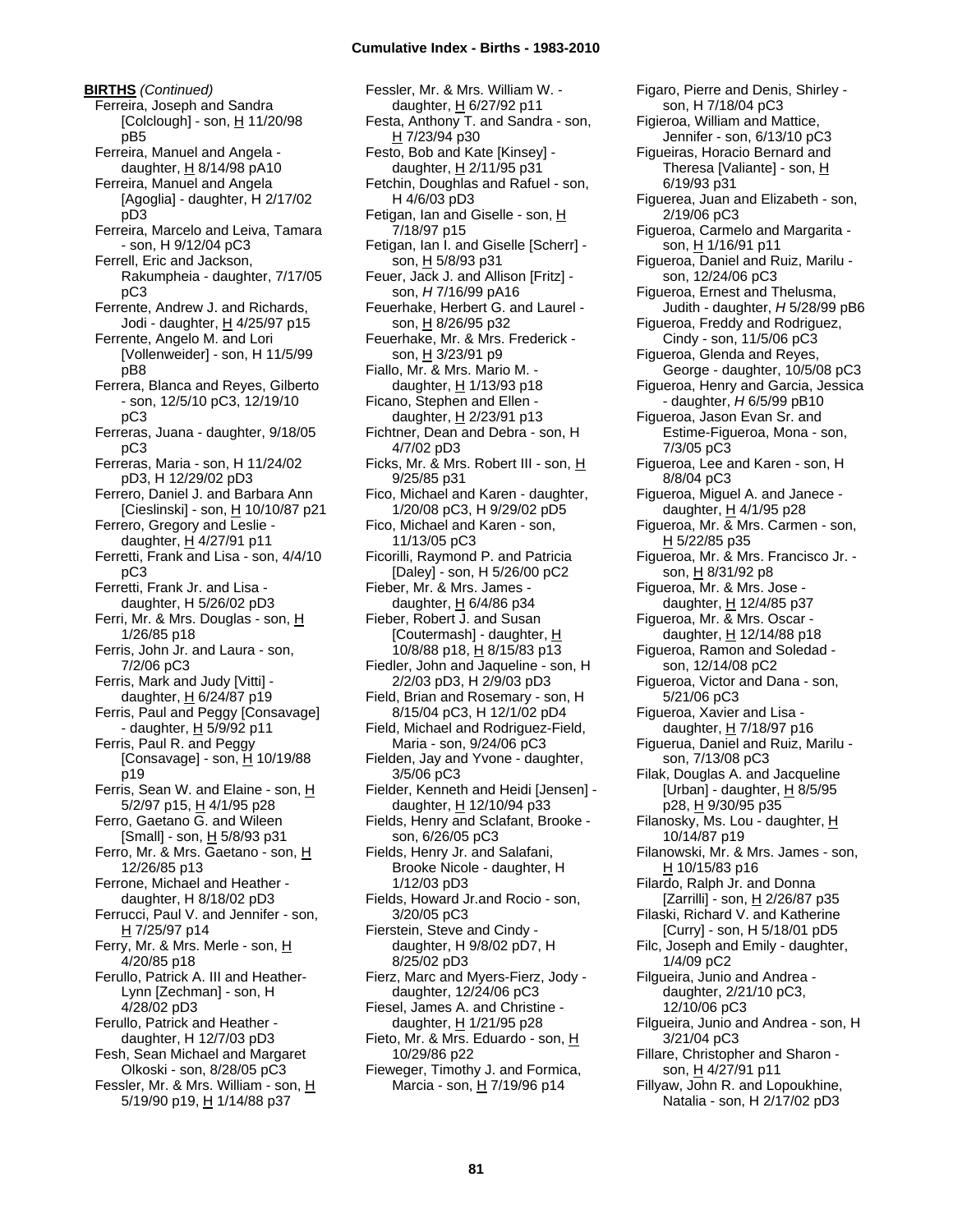**BIRTHS** *(Continued)* Finch, David and Lisa Ann [Mastropietro] - twin daughters, H 7/29/89 p13 Finch, David R. and Lesley - twins, H 10/25/96 p15 Finch, Fred E. Jr. and Cathi [Szuets] - son, H 11/5/86 p31 Finch, Gerard T. and Helen daughter, H 11/12/94 p31 Finch, Mr. & Mrs. Frederick Jr. son, H 12/28/83 p22 Finch, Mr. & Mrs. Kenneth - son, H 11/13/89 p19, H 10/18/89 p23 Finch, Robert and Kim - daughter, 7/16/06 pC3 Finchler, Evan and Nancy daughter, 3/30/08 pC3 Fine, Brett and Alana - daughter, H 1/5/03 pD3 Fine, David and Jennifer - daughter, 7/26/09 pC3 Fine, Mr. & Mrs. James - daughter, H 11/23/88 p46 Fine, Mr. & Mrs. Marc - daughter,  $H$ 11/13/89 p19, H 10/18/89 p23 Fineman, Mr. & Mrs. Robert R. son, H 8/26/92 p13 Finger, Mr. & Mrs. Steven - son, H 11/5/86 p31 Finik, Mr. & Mrs. Christopher daughter,  $H$  1/23/85 p31 Fink, Michael S. and Donna [Palo] daughter,  $H$  10/19/88 p19 Fink, Mr. & Mrs. Robert L. - son, H 1/6/88 p16 Finkelstein, David A. and Christine daughter,  $H$  8/12/95 p30 Finkelstein, David Andrew and Christine L. [Donohue] - son, H 2/10/92 p10 Finkelstein, Davis and Elaine - son, H 2/8/04 pD3 Finley, Caitlin and Chris - daughter, 8/15/10 pC3 Finley, Peter J. and Powers, Pamela - son, H 10/4/96 p14, H 8/30/96 p26 Finn, Karen and Thomas - daughter, 3/21/10 pC3 Finn, Kevin and Hope - son, 2/12/06 pC3 Finn, Mr. & Mrs. Howard H. daughter,  $H$  7/10/93 p29 Finn, Troy and Amanda - daughter, 6/26/05 pC3 Finnegan, Cornelius T. IV and Miller-Finnegan, Erin - son, 11/15/09 pC3 Finnegan, Jessica and Muñoz, Jesse - daughter, 5/11/08 pC3 Finnegan, Joseph and Caroline -

son, H 10/13/02 pD4 Finnegan, Joseph D. and Lela [Harmon] - daughter, H 5/26/00 pC2

Finnegan, Mr. & Mrs. Lawrence son, H 8/15/89 p13 Finneran, Michael and Julia - son, 4/1/07 pC3 Finney, Edward D. and Judith R. [Mulligan] - son, H 6/6/97 p16 Finnigan, John and Meghan - son, H 8/11/02 pD3 Fino, Mr. & Mrs. Leonardo daughter,  $H$  3/4/89 p16,  $H$ 10/8/83 p18 Fiore, Dan and Meg - daughter, H 8/22/03 pD9 Fiore, David and Bettina - son, H 3/16/03 pD3 Fiore, David and Fiore-Kollbrunner, Bettina - son, *H* 8/6/99 pB4 Fiore, Frank and Lisa Nelson - son, 6/26/05 pC3 Fiorita, Paul and Melissa - son, H 6/9/02 pD3, H 6/16/02 pD3 Firgeleski, Alison and Mike - son, 12/19/10 pC3, 12/12/10 pC3 Firman, William and Poulopoulos, Georgia - son, H 12/23/92 p9, H 12/19/92 p37 Firman, William W. and Poulopoulos, Georgia daughter, H 1/17/97 p12 First city baby of '85 is a nine-pound girl [photo], H 1/2/85 p1+ First of the Year: Paulina Pirquet,  $H$ 1/2/97 p1+ Fiscella, Anthony V. and Elizabeth (Soto) - son, *H* 2/19/99 pB7 Fischer, Brian P. and Barbara daughter,  $H$  2/6/98 pB5 Fischer, Mr. & Mrs. Brian - son, H 5/19/90 p19 Fischer, Mr. & Mrs. Ricardo - son, H 11/28/87 p18 Fischer, Philip and Stephanie daughter, 3/6/05 pC3 Fischer, Philip and Stephanie - son, H 10/5/03 pD3 Fish, Scott and Dezelin, Kara - son, 10/23/05 pC3 Fisher, Christopher and Dana - son, H 4/30/94 p35 Fisher, Christopher and Geriann daughter, H 4/20/03 pD3 Fisher, Daryl and Sheryl [Flash] daughter,  $H$  8/1/87 p15 Fisher, David E. and Judith - son,  $H$ 2/25/95 p28 Fisher, David J. and Fiona daughter, H 7/18/97 p16 Fisher, Gerald A. and Maria daughter, H 8/19/95 p31 Fisher, Mr. & Mrs. Clayton daughter, H 4/8/89 p17 Fisher, Mr. & Mrs. John - son, H 12/13/89 p18 Fisher, Mr. & Mrs. Joseph daughter, H 7/9/88 p14

Fisher, Mr. & Mrs. Joseph - son, H 3/22/86 p18 Fisher, Robert L. and Wendy L. [Selwitz] - son, H 3/11/95 p29 Fisher, Thomas and Shane daughter, H 12/9/01 pD3 Fisher, Thomas and Shane - son, H 9/28/03 pD3 Fisher, William and Joanne  $[DiMeglio] - twins, H. 9/23/95 p33$ Fitch, Steven N. and Katharine [Bennett] - son,  $H$  8/3/88 p19 Fitter, Mitchell S. and Barbara - son, H 3/5/94 p29 Fitton, David S. Jr. and Dorothy (LePage) - son, *H* 1/29/99 pB9 Fitton, David S. Jr. and Dorothy daughter, H 1/17/97 p12 Fitts, Cory and Lenline, Bridget son, 12/27/09 pC3 Fitzgerald, Brian and Stephanie daughter, 9/24/06 pC3 Fitzgerald, Daniel S. and Kathleen daughter, H 6/21/96 p14 Fitzgerald, Daniel S. and Kathleen son, H 2/6/98 pB5 Fitzgerald, Daniel S. and Kathleen [Barrett] - daughter, H 4/6/01 pD2 Fitzgerald, J. Scott and Bonnie [Worth] - daughter,  $H$  12/14/88 p20 Fitzgerald, Jennifer - daughter, H 7/22/87 p17 Fitzgerald, Mark and Christine daughter, H 9/8/02 pD7, 3/13/05 pC3, H 9/15/02 pD7 Fitzgerald, Mr. & Mrs. Michael daughter, H 3/18/89 p24 Fitzgerald, Mr. & Mrs. Raymond Jr. daughter, H 10/15/83 p16 FitzGerald, Robert and Tamara daughter, H 5/25/03 pD3 Fitzgerald, Robert and Tamara son, 4/2/06 pC3 Fitzgerald, Sam and Watt, Margaret son, H 2/2/03 pD3, H 2/9/03 pD3 Fitzgerald, Steven and Cindy daughter, 12/24/06 pC3, H 5/16/04 pC3 FitzGerald, Tynan and Nichole daughter, 3/4/07 pC3 Fitzgerald, Tynan and Nichole daughter, 4/5/09 pC3 Fitzpatrick, Daniel M. and Helen son, <u>H</u> 6/10/95 p31 Fitzpatrick, David and Bates, Adria son, H 6/27/92 p11 Fitzpatrick, Mr. & Mrs. David daughter,  $H$  3/17/88 p38 Fitzpatrick, Mr. & Mrs. Edward - son, H 10/15/88 p17, H 12/10/86 p38 Fitzpatrick, Mr. & Mrs. Robert daughter,  $H$  12/28/88 p19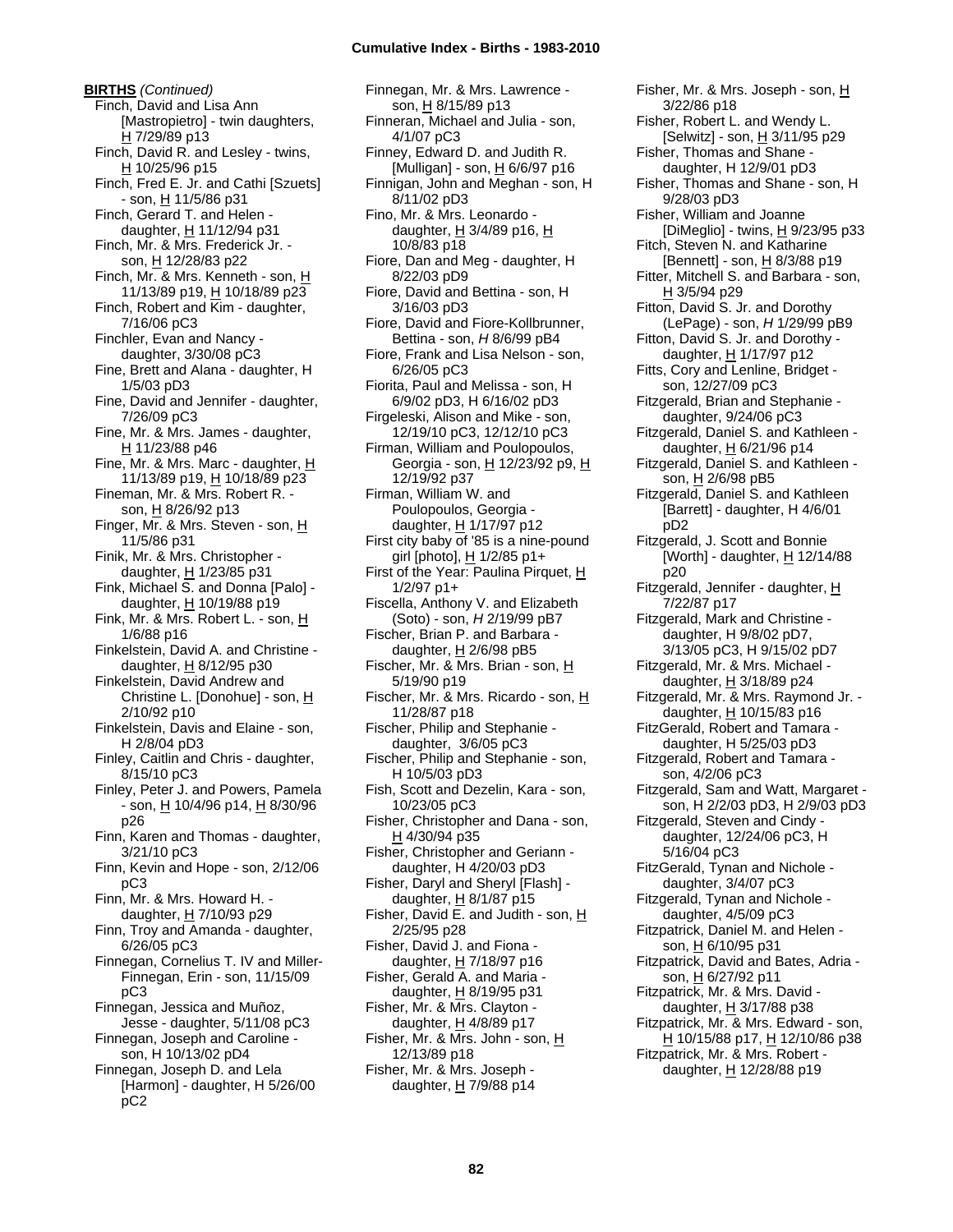**BIRTHS** *(Continued)* Fitzpatrick, Paul and Darlene Grabowski - daughter, 11/18/07 pC3 Fitzpatrick, Paul and Grabowski-Fitzpatrick, Darlene - daughter, 1/8/06 pC3 Fitzsimmons, Robert and Victoria daughter, 10/23/05 pC3 Fitzsimons, Tom and Kim [O'Neill] daughter, H 7/20/85 p18 Fizer, Charles and Katharine [Whitman] - son,  $H$  6/4/83 p12 Fjardo, Odelis R. and Aracely [Bacila] - son, H 2/2/01 pC3 Flachsbart, Mr. & Mrs. Stephen daughter, H 12/17/86 p35 Flagg, Gregory and Barillo, Madeline - daughter,  $H$  9/18/85 p45 Flaherty, Craig and Susie - son, 7/23/06 pC3 Flaherty, Frank and Joan - twin daughter and son, H 9/8/02 pD7, H 9/15/02 pD7 Flahery, Kevin J. and Nancy - son, H 6/14/96 p14 Flaig, Steven and Christine - son, 11/12/06 pC3 Flaker, Bill and Tina - twin daughter and son, H 1/12/03 pD3 Flamme, William and Elaine daughter, H 3/14/04 pC3, H 8/25/02 pD3 Flanagan, Jim and Cheryl [Fratarcangelo] - son, H 3/10/02 pD3 Flanagan, Timothy J. and Nancy daughter, *H* 9/17/99 pB4 Flanigan, Stewart and Jane daughter, 4/4/10 pC3 Flavin, Mr. & Mrs. Peter - daughter, H 12/4/85 p37 Flax, Mr. & Mrs. Lawrence daughter,  $H$  11/20/85 p38 Flaxman, Mr. & Mrs. Michael daughter, H 1/14/88 p37 Flayhan, David A. and Jacqueline son, H 8/9/96 p14 Fleeson, Leslie and Mary daughter, H 11/7/04 pC3 Fleischer, James and Allan, Regan daughter, 7/15/07 pC5 Fleischer, James and Allan, Regan son, H 8/1/04 pC3 Fleisher, Mr. & Mrs. Marc M. - son, H 7/17/93 p31 Fleming, David E. and Susan - son, H 12/9/95 p31 Fleming, John and Sandra - son, H 4/13/03 pD3 Fleming, Mark and Whitney - twin daugthers, H 11/7/04 pC3 Fleming, Mr. & Mrs. David daughter, H 9/20/86 p20

Fleming, Mr. & Mrs. David D. daughter, H 3/20/93 p31 Fleming, Mr. & Mrs. Robert - son, H 7/30/83 p14 Fleming, Mr. & Mrs. Robert Jr. - son, H 4/13/85 p16 Fleming, Mr. & Mrs. Thomas daughter, H 2/11/89 p19 Fleming, Tom and Teresa daughter, 11/15/09 pC4 Flesser, Mr. & Mrs. Brian - son, H 12/14/83 p39 Fletcher, Britt C. and Linda [Schultz] - son, *H* 5/28/99 pB6 Fletcher, David Allen and Michele [White] - son, H 9/20/86 p20 Fleurancy, Adlin and Rita daughter, H 8/11/02 pD3 Fleurancy, Eruque and Elena daughter, H 12/9/01 pD3 Fleurantin, Frantz and Marie daughter, H 12/7/03 pD3 Fleuriot, Guy and Sabrina - son, 9/24/06 pC3 Flewellyn, Scott and Gerri [Calka] son, H 10/31/97 pB2 Flint, Brilsford B. and Karen - son, H 9/30/95 p35 Flint, Mr. & Mrs. James - daughter, H 4/26/86 p18 Flocco, Bill and Leslie [Lafayette] son, H 8/31/89 p24 Flood, Brian and Rebecca - twin son and daughter, H 3/24/02 pD3 Flood, Gerard and Szetelze, JoAnne - daughter, 2/26/06 pC3 Floody, Mr. & Mrs. Thomas M. son, H 4/20/88 p21 Floody, Mr. & Mrs. Thomas M. Jr. son, H 6/22/85 p16 Flook, Anthony and Georgie - son, 9/6/09 pC3, 10/18/09 pC3 Flora, Christopher and Autumn daughter, 9/4/05 pC3 Flora, Mr. & Mrs. Christopher daughter,  $H$  1/15/90 p12 Flora, Mr. & Mrs. Christopher C. daughter,  $H$  3/7/92 p10 Floran, Benjamin and Robyn Griffith son, H 4/13/03 pD3 Florea, Angeli - son, H 12/30/01 pD3 Florek, Robert and Christina daughter, H 8/10/03 pD3 Flores, Alfonso and Juanita - twins,  $H$  1/24/97 p12 Flores, Daniel and Gomez, Alexandra - son, 2/28/10 pC3 Flores, Edward and Holly - son, 12/17/06 pC3 Flores, Esvin O. and Moreno, Sonia son, H 7/5/96 p12 Flores, Henry A. and Evelyn - son, H 5/2/97 p15 Flores, Heriberto and Rodriguez, Yolanda - daughter, *H* 2/19/99 pB7

Flores, Juan A. and Rodriguez, Yolanda - son, H 4/21/02 pD3 Flores, Julio C. Jr. and Marlen daughter, H 8/19/95 p31 Flores, Magno A. and Salazar, Magda P. - twin son and daughter, 4/24/05 pC3 Flores, Mario and Santa - son, 1/29/06 pC3 Flores, Mr. & Mrs. Jose - daughter, H 7/6/88 p14 Flores, Mr. & Mrs. Marco - son, H 9/24/87 p14 Flores, Mr. & Mrs. Roberto Jr. - son, H 4/23/88 p16 Flores, Natalie and Lewis, Sean daughter, 10/10/10 pC3 Flores, Omar and Vallecillo, Devon daughter, H 11/4/01 pD3, H 11/11/01 pD3 Flores, Oscar and Amador, Barbara son, H 10/18/96 p14 Flores, Oscar and Maria - daughter, 9/13/09 pC3 Flores, Persy and Maria - son, H 12/7/03 pD3 Flores, Porfirio and Diane - son,  $\underline{H}$ 1/17/97 p12 Flores, Porfirio M. and Diane daughter, H 8/19/95 p31 Flores, Ronny W. and Tania [Guzman] - son, H 4/28/02 pD3 Flores, Santiago J. and Mirian - son, H 3/22/96 p14 Flores, Santiago J. and Mirian [Garcia] - daughter, H 5/19/00 pC3 Flores, Victor and Ratsamy - son,  $H$ 2/4/95 p28 Flores-Rivera, Mr. & Mrs. Jose son, H 6/3/89 p17 Florian, Mario and Mariella - son, H 3/23/03 pD3 Florida, Mr. & Mrs. Biagio daughter, H 11/13/89 p19, H 10/18/89 p23 Florio, Joe and Robin [Burchard] daughter,  $H$  6/9/90 p12,  $H$ 8/13/88 p17 Florio, John J. and Robin [Roy] daughter, H 1/13/02 pD3, H 8/8/88 p15, H 11/26/88 p17 Florio, Michael and Samantha - twin daugthers, 5/3/09 pC3 Florio, Robert and Leslie - daughter, H 1/6/02 pD3 Florio, Robert and Leslie - son, H 7/6/03 pD3 Flournoy, Peter W. and Lawrence, Nancy - daughter,  $H$  2/11/95 p31 Flowers, Gary and Joy - daughter,  $H$ 4/18/97 p15 Flowers, Gary and Joy - son, H 1/2/91 p17 Flowers, Gary and Joy [Santagata] son, H 2/16/96 p14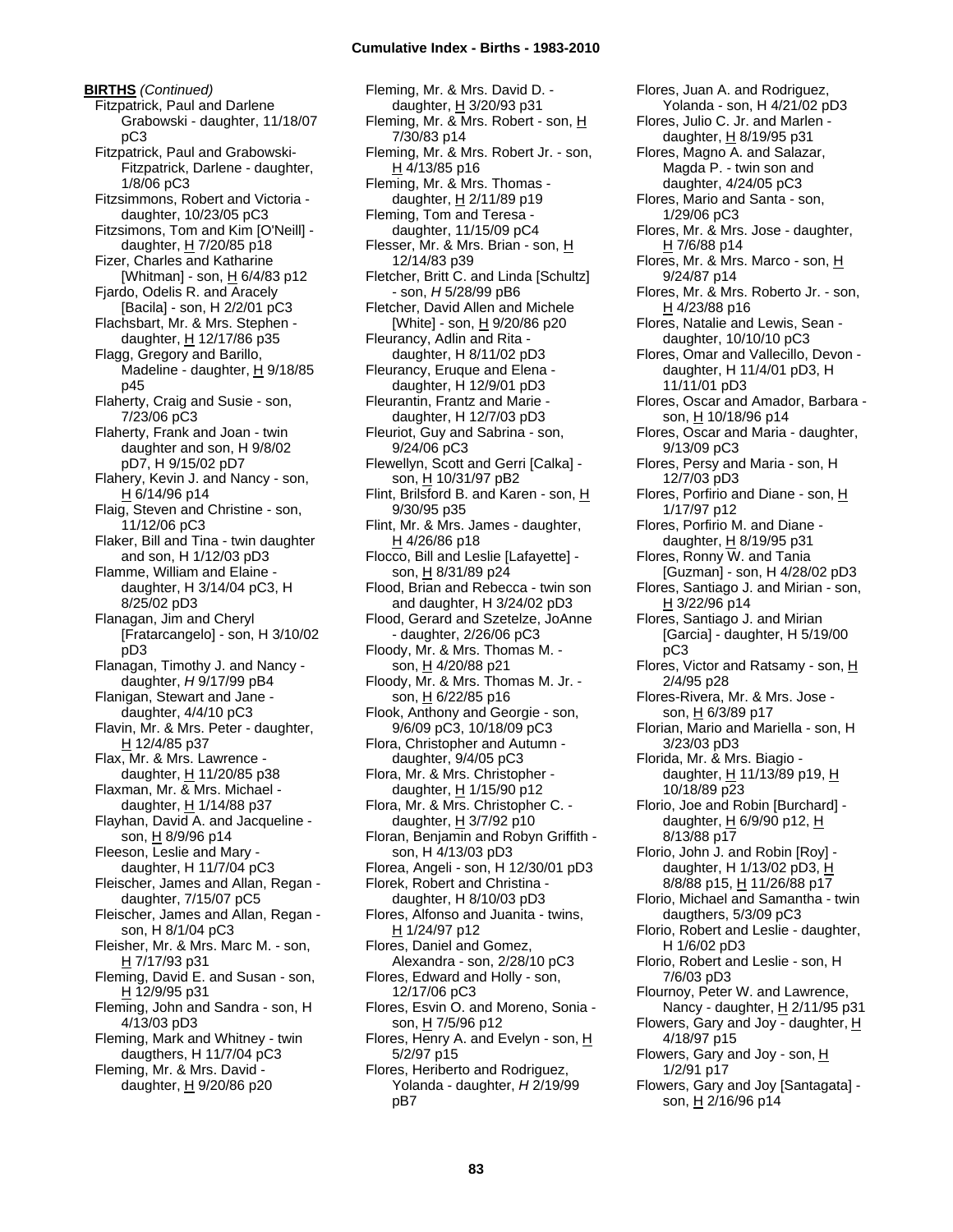**BIRTHS** *(Continued)* Flowers, Mr. & Mrs. Gary - son, H 12/29/90 p15 Floyd, Avarin - daughter, H 3/7/04 pC3 Floyd, Avarin - son, H 2/3/02 pD3 Floyd, LeQuan and Judkins, Paula daughter, 8/13/06 pC3 Floyd, Lequan Denee and Saez, Maria Elena - daughter, 6/1/08 pC3 Fludd, Mr. & Mrs. Byron - son, H 9/10/88 p17 Flynn, Brian E. and Mary - daughter, H 2/2/96 p12 Flynn, Daniel and Xiaohong Chen daughter, H 10/3/04 pC3 Flynn, David and Angela - daughter, H 8/22/04 pC3 Flynn, David and Yvette - son, 4/4/10 pC3 Flynn, David J. and Angela [Tosti] daughter, H 2/17/02 pD3 Flynn, Gregory D. and Pamela [Walther] - daughter, H 4/28/02 pD3 Flynn, James and Pnina - son, H 4/25/04 pD3 Flynn, James P. and Jennifer [Carlson] - daughter, H 4/27/85 p17 Flynn, John and Carmel - twin son and daughter, 10/21/07 pC3 Flynn, John and Christy [Kelly] son, H 6/24/83 p18 Flynn, Mr. & Mrs. John - daughter, H 11/5/86 p31 Flynn, Mr. & Mrs. Joseph - daughter, H 1/10/87 p15 Flynn, Mr. & Mrs. Joseph - son, H 12/28/83 p22 Flynn, Mr. & Mrs. Richard daughter, H 7/23/88 p15 Flynn, Mr. & Mrs. Richard - son, H 11/17/90 p26 Flynn, Mr. & Mrs. Robert - daughter, H 2/15/86 p22 Flynn, Robert D. Jr., and Vado, Maria - son, H 7/18/97 p15 Flynn, Sean and Tracy - daughter, H 10/31/04 pC3 Flynn, Sean and Tracy - son, H 4/6/03 pD3 Flynn, William and Courtney - son, 3/28/10 pC3 Flynn, William T. and Mary Ellen [Messina] - daughter, H 1/13/02 pD3 Flynn, William T. and Maryellin daughter,  $H$  9/2/95 p31 Foah, Mr. & Mrs. Lou - son, H 4/8/87 p20 Fogarty, Kevin M. and Lim, Diana Y.F. - son, H 12/22/02 pD3

Fogarty, Matthew and Meghan daughter, 8/30/09 pC3, 10/11/09 pC3 Fogarty, Mr. & Mrs. Dennis - son, H 3/22/86 p18 Fogelson, Jason and Lorin daughter, 2/11/07 pC3 Foggio, Richard S. and Climenson, Peggy - son, H 3/5/94 p29 Foglar, Esvin A. and Zaida [Mazariegos] - daughter, H 2/2/01 pC3 Fojardo, Maunricio and Perez, Beatriz - daughter, 1/30/05 pC3 Fokides, Aristotle and Elizabeth [Stevens] - son,  $H$  5/14/83 p13 Foley, James J. and Carol H. [Banfield] - son,  $H$  6/21/89 p18 Foley, John and Deidre - daughter, H 1/27/02 pD3 Foley, John J. and Christina [Rikhoff] - daughter,  $H$  5/8/93 p31 Foley, Michael and Terriann [Tegano] - son,  $H$  12/24/88 p17 Foley, Mr. & Mrs. Daniel - daughter, H 2/24/88 p30 Foley, Mr. & Mrs. Henry C. daughter, H 11/20/85 p38 Foley, Mr. & Mrs. Michael daughter, H 12/4/85 p37 Foley, Mr. & Mrs. Peter - daughter, H 12/14/88 p18 Foley, Tim and Monique - daughter, H 7/21/02 pD3, H 7/28/02 pD3 Foltopoulos, Mr. & Mrs. George daughter,  $\underline{H}$  4/4/85 p14 Fong, Conrad and Shirley A. [Liu] son, H 4/24/93 p31 Fonseca, Manual P. and Maxine son, H 10/4/96 p14, H 8/30/96 p26 Fontaine, Edward C. A. and Mary Ellen - daughter, H 4/1/95 p28 Fontaine, Jean and Battle, Angel daughter, 4/15/07 pC3 Fontaine, Johnson and Simeone, Honor - son, 6/12/05 pC3 Fontaine, Marc E. and Halina daughter, H 9/2/95 p31 Fontaine, Mr. & Mrs. Edward E. son, H 6/12/93 p33 Fontaine, Mr. & Mrs. Gerald daughter, H 1/14/88 p37, H 9/24/83 p14 Fontan, David and Kathy - son, 11/13/05 pC3 Fontana, Oliver and Tiffany [Shirley] - daughter, H 2/17/02 pD3 Fontana, Ryan and Halle - daughter, 5/10/09 pC3 Fontenot, Mr. & Mrs. Daniel - son, H 5/21/90 p13 Fonti, Cheryl and Patrick - daughter, 10/9/05 pC3

Foote, Jessie and Stephanie - three daughters and son, H 5/25/03 pD3 Foran, Mr. & Mrs. Brian - son, H 1/24/90 p24 Forbes, Alex and Nikki - daughter, 5/21/06 pC3, H 2/8/04 pD3 Forbes, Mr. & Mrs. Glenn daughter, H 12/7/85 p18 Forbes, Thomas and Anna - son, 10/29/06 pC3 Forcault, Stanley and Rachel - son, H 6/15/03 pD3 Forcellina, Mr. & Mrs. Glenn daughter,  $H$  9/10/88 p17 Forcellina, Mr. & Mrs. Robert - son, <u>H</u> 3/5/86 p26, <u>H</u> 10/21/87 p21 Forcellina, Randy and Jennifer son, H 2/15/04 pA6, H 2/29/04 pD3 Forcier, Edward and Michelle - son, H 9/24/90 p18 Forcier, Edward F. Jr. and Michelle son, H 12/24/94 p33 Forcier, Mr. & Mrs. Glenn - son, H 12/14/88 p18 Forcier, Mr. & Mrs. Thomas - son, H 3/4/89 p16 Forcier, Mr. & Mrs. Thomas T. daughter, H 8/26/92 p13 Forcier, Steven and Laura [Casale] son, H 2/12/94 p29 Forcier, Steven S. Sr. and Laura [Casale] - son, *H* 9/10/99 pB2 Forcier, Tom and Viriginia - son, 2/13/05 pC3 Forcier, Virginia and Thomas daughter, 11/7/10 pC3 Ford, Charles Jr. and Beth daughter, H 7/20/03 pD3 Ford, Charles W. Jr. and Beth [Williamson] - son, H 6/2/02 pD3 Ford, Daniel and Catherine E. [Curtin] - daughter, H 5/14/86 p34 Ford, Graig and Dricoll, Jessica daughter, H 5/11/03 pD3 Ford, Mr. & Mrs. Christopher - son,  $H$  4/20/85 p18 Ford, Mr. & Mrs. James J. daughter,  $H$  3/7/92 p10 Ford, Mr. & Mrs. Thomas daughter,  $H$  3/23/88 p19,  $H$ 7/17/85 p42 Ford, Richard and Mary Jane [Young] - daughter,  $\underline{H}$  10/26/85 p19 Ford, Thomas and Rebecca - son, H 9/24/90 p18 Fordham, Timmy and Joanne - son, 12/17/06 pC3 Fording, Timothy and Kathleen daughter, H 3/16/03 pD3 Fordyce, Keith and Barbra daughter, 1/17/10 pC3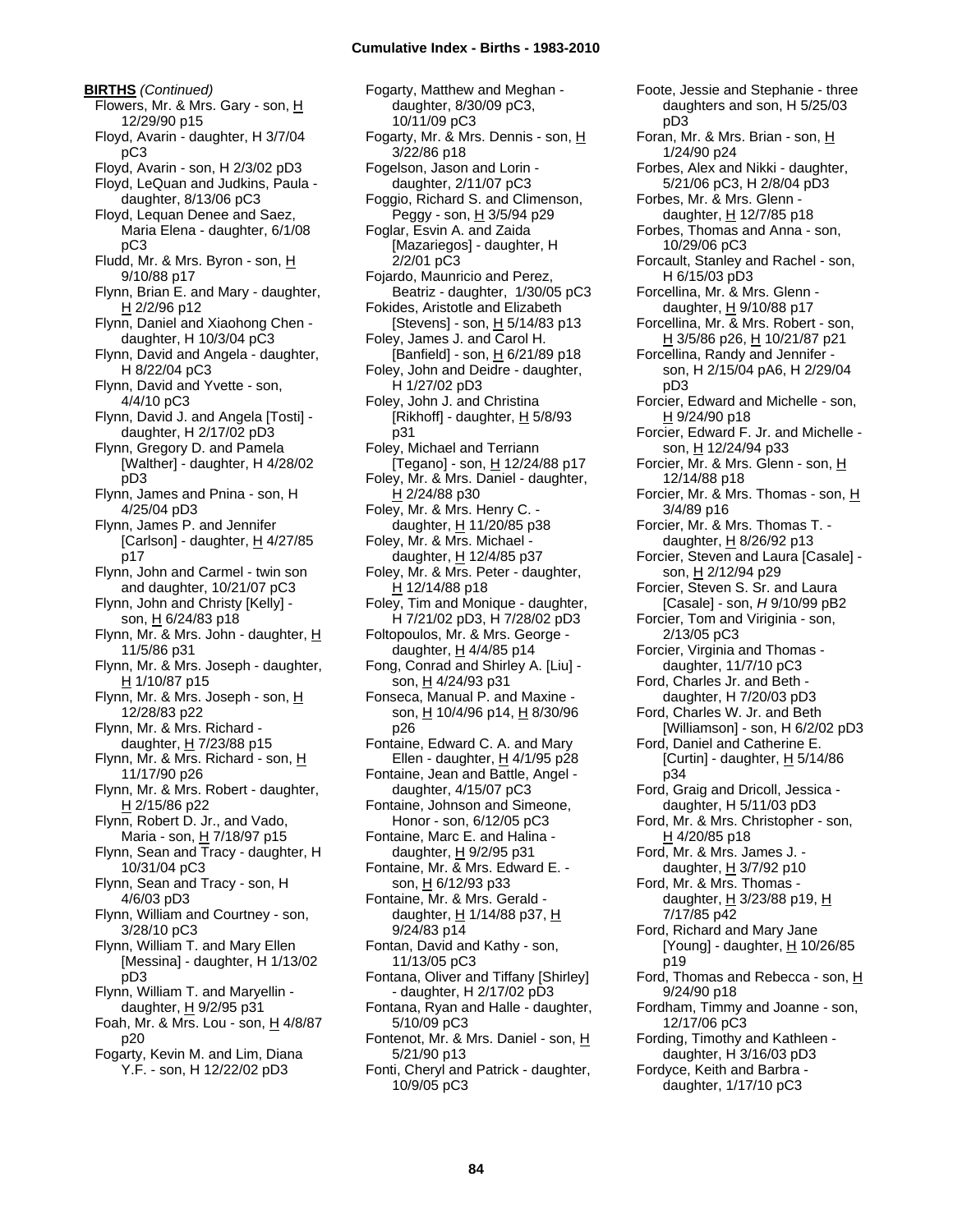**BIRTHS** *(Continued)* Fordyce, Mr. & Mrs. James J. - son,  $H$  3/7/92 p10 Foreman, Deon and Jones, Serdera - daughter, 6/26/05 pC3 Foreman, Ron and Irvine, Sharifa daughter, H 5/9/04 pC3, H 5/16/04 pC3 Forero, Edilson and Anyely daughter, 7/12/09 pC3, 5/31/09 pC3 Forero, John and Clark, Jaclyn daughter, 12/16/07 pC3, 10/21/07 pC3, 12/16/07 pC3, 10/21/07 pC3 Foresta, Brian and Jennifer - son, 12/10/06 pC3, H 2/15/04 pA6, H 2/29/04 pD3 Forger, Herb and Karen - daughter, H 6/22/03 pD3 Forget, Jay and Dawn - daughter,  $H$ 5/7/94 p30 Forget, Jay and Dawn [Armstead] daughter, H 5/26/00 pC2 Forgione, Renato and Beatrice twin daughter and son, H 8/18/02 pD3 Forker, Matt and Alyssa - daughter, 9/4/05 pC3 Forkner, Mr. & Mrs. Stanley daughter,  $H$  4/5/90 p14 Forlenzo, John and Karen - son, 12/18/05 pC3 Forlenzo, Philip and Carol [Hanley] daughter, H 1/18/86 p20 Forlivio, John O. and Wanda - son, H 12/31/94 p31 Forlivio, Mr. & Mrs. John J. daughter,  $H$  2/6/93 p32 Forman, Mr. & Mrs. Robert daughter,  $H$  4/8/89 p17,  $H$ 7/2/87 p27 Forman, Mr. & Mrs. Robert[photo] daughter, H 8/21/93 p28 Formanth, Mr. & Mrs. Steven daughter,  $H$  7/22/87 p17 Fornabia, Robert F. and Frances [Schinella] - daughter,  $\underline{H}$  6/25/87 p17 Fornshell, Mr. & Mrs. William W. son, H 7/10/93 p29 Fornshell, William and MaryJo daughter,  $H$  3/14/91 p14 Foroglou, John and Ronna - son, H 2/1/04 pD3 Forrest, Harold M. and Cari [Zimber]  $-$  son,  $\underline{H}$  5/7/86 p14 Forrest, Mr. & Mrs. Kirk - daughter, H 2/15/86 p22 Forrest, Steve and Tara - daughter, H 6/15/03 pD3 Forson, Mr. & Mrs. David Jr. daughter, H 2/7/87 p15 Forsyth, Gordon and Carla - son, H 11/9/03 pD3

Forsyth, Jon and Loralyn - son, H 6/8/91 p22 Forsyth, Thomas L. and Debra son,  $H_6$ /14/96 p14 Forsyth, Thomas L. and Debra [Brooks] - daughter, H 10/9/98 pB3 Forte, Lauren and Matthew - son, 10/24/10 pC3 Forte, Matthew and Lauren - son, 3/16/08 pC3 Forte, Mr. & Mrs. Lewis - daughter,  $H$  5/16/83 p14 Forte, Robert P. and Zilda A. daughter, 10/25/09 pC4 Forte, Stephen and Jennifer daughter, 3/23/08 pC3 Forte, Stephen and Scheffer, Jennifer - son, 1/22/06 pC3 Fortier, Guy and Pressley, Tara daughter, H 3/2/03 pD3 Fortier, Mr. & Mrs. Richard daughter,  $\underline{H}$  5/6/89 p15,  $\underline{H}$ 10/24/90 p12 Fortier, Richard R. and Rosa - son, H 1/21/95 p28 Fortmann, Jeffrey and Christine daughter, 3/18/07 pC3 Fortney, Mr. & Mrs. Ray - son, H 4/2/90 p18 Fortte, Ariel G. and Corgo, Barbara Veronica - daughter, 7/5/09 pC3, 1/25/09 pC3 Fortuna, Matthew and Paula daughter, H 10/27/02 pD5 Fortuna, Matthew and Paula - son, 4/2/06 pC3 Fortunatto, Nick and Cristy - son, H 7/20/03 pD3 Foskey, Antanisha - son, 2/3/08 pC3 Foss, Henry L. and Lynn [Mayer] son, H 1/21/00 pC3 Foster, Charles and Kathryn Ann [Boeano] - daughter, H 8/1/87 p15 Foster, Dulany III and Heather [Codey] - daughter,  $H$  6/6/92 p9, H 6/24/92 p15 Foster, Graham and Jennifer - son, H 7/18/04 pC3 Foster, Jeffrey C. and Susan [Creagh] - son, H 10/14/87 p19 Foster, Kevin and Pamela daughter, 3/27/05 pC3 Foster, Kevin and Shawn - son, H 10/6/02 pD5 Foster, Mark and Kelly - daughter, 11/5/06 pC3 Foster, Mark S. and Carla [Marcenaro] - daughter, H 11/6/93 p29 Foster, Mr. & Mrs. Dulany III - twin sons, H 5/22/89 p14 Foster, Mr. & Mrs. Mark - son, H 6/28/90 p16

Foster, Paul and Symone Mainwaring - daughter, H 3/17/02 pD3 Foster, Robert A. and Mary daughter, H 5/14/94 p30 Foster, Shawn L. and Karen [Lyons] - daughter, H 5/26/00 pC2 Fotinopoulos, Mr. & Mrs. Achileas daughter,  $H$  9/12/83 p16 Fotinopoulos, Mr. & Mrs. Achileas son, H 1/2/86 p14 Fotinopoulos, Mr. & Mrs. Nicholas daughter,  $H$  9/10/88 p17 Fouquart, Joel and Myrvet daughter, H 9/12/04 pC3 Foust, Sherrie - son, 9/30/07 pC3 Fox, Andrew and Amelia - daughter, H 9/14/03 pD3 Fox, Andrew and Giovanna daughter, H 10/26/03 pD3 Fox, Bryan and Kathleen - daughter, 10/28/07 pC3 Fox, Bryan and Kathy - daughter, 5/24/09 pC3, 6/21/09 pC3, 3/29/09 pC3 Fox, Carl K. and Maloney-Fox, Cheryl - son, H 1/26/03 pD3 Fox, Daniel and Bridget - daughter, 7/9/06 pC3 Fox, Gerald III and Kathleen daughter, H 4/14/02 pD3 Fox, Gerald III and Kathleen - son, 3/19/06 pC3 Fox, Jeffrey and Laura - daughter, 5/21/06 pC3 Fox, John C. and Janet [Romano] daughter,  $H$  6/21/89 p18 Fox, Mark and Toni - daughter, 9/18/05 pC3 Fox, Mark and Toni - son, 10/28/07 pC3 Fox, Michael and Karen - son, H 12/1/02 pD4 Fox, Michael and Stephanie - son, 3/27/05 pC3 Fox, Michael and Suzanne daughter, 3/27/05 pC3 Fox, Michael George and Stephanie Wiseley - daughter, 6/29/08 pC3 Fox, Mike and Sue - son, 9/30/07 pC3 Fox, Mr. & Mrs. Daniel - son, H 11/13/89 p19, H 10/18/89 p23 Fox, Mr. & Mrs. Robert - daughter, H 11/23/83 p62 Fox, Rebecca - son, H 7/18/97 p16 Fox, Ryan and Emily - son, H 3/30/03 pD3 Foy, Joseph and Julienne - son, H 12/28/03 pD3 Foy, Kevin and Carrie - daughter, 12/16/07 pC3 Foy, Mr. & Mrs. Michael - son, H 7/29/89 p13 Foy, Mr. & Mrs. Michael -son, H 1/14/88 p37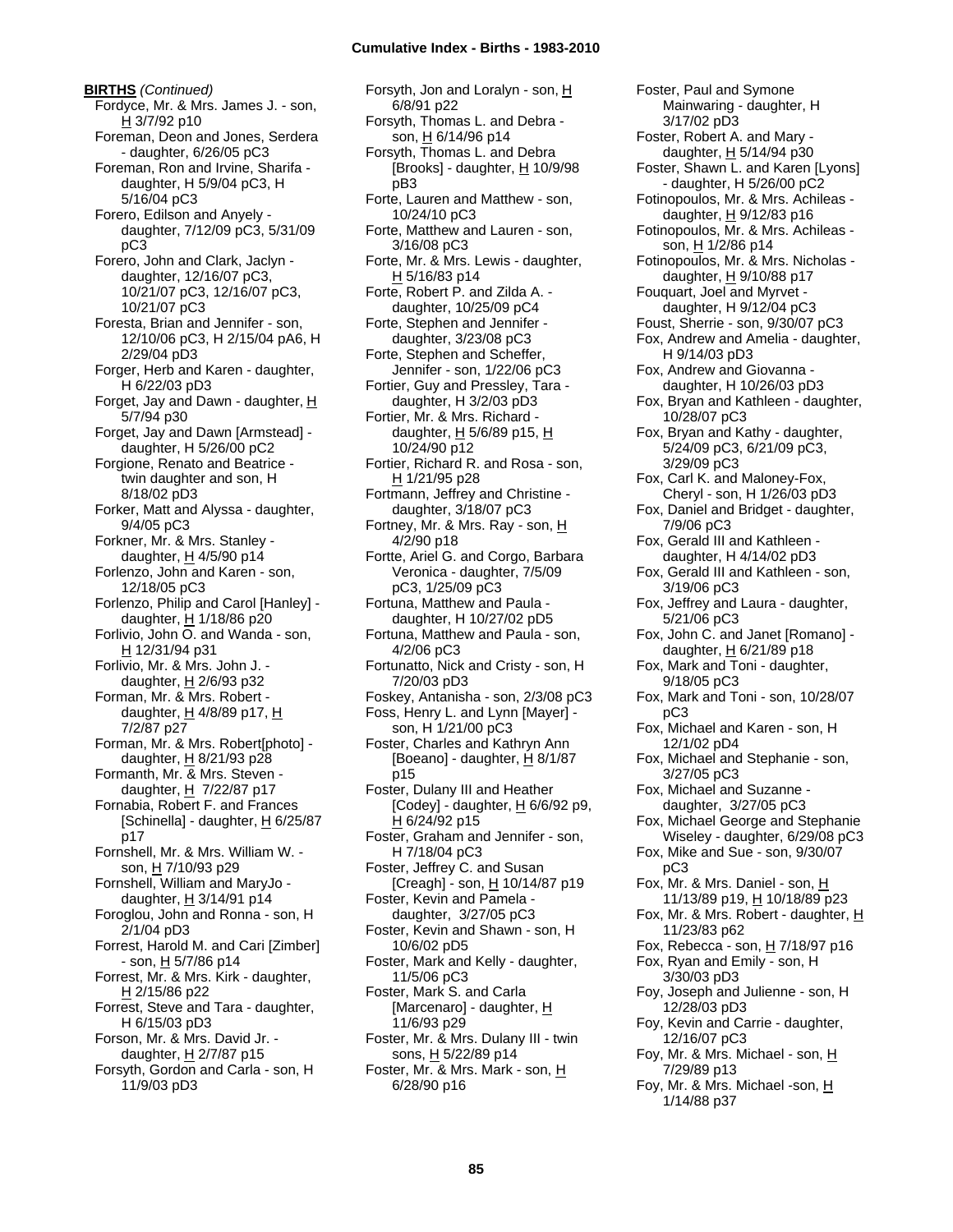**BIRTHS** *(Continued)* Fraccaroli, Anthony R. and Suzanne - son, <u>H</u> 3/22/96 p14 Fradkin, Sarah and Asa - daughter, 10/17/10 pC3 Fraioli, Claudio and Cindy [Mirizio] son, H 3/17/88 p38 Fram, Michael and Tara - daughter, H 6/27/04 pC3 Frame, David and Malia - son, 4/16/06 pC3 Francia, Michael and Jody [Valente] son, H 2/25/92 p21 Francis, Aaron and Suzanne - son, H 5/11/03 pD3 Francis, Derrick Jr and Charlton, Danielle - son, 7/11/10 pC3 Francis, Mark T. and Florence [Brown] - daughter, H 12/10/86 p38 Francis, Mr. & Mrs. Steven daughter, H 2/26/90 p10 Francis, Owen and Kegler, Syreeta daughter, 1/15/06 pC3 Francischiello, Mark and Heather daughter, H 6/9/02 pD3, H 6/6/04 pC3, H 6/23/02 pD3 Francisque, Laurent and Simone daughter, H 3/2/03 pD3 Franco, Anthony and Gina daughter, H 9/1/02 pD3, H 10/20/02 pD5 Franco, Anthony R. and Gina [Cutrone] - daughter, *H* 9/10/99 pB2 Franco, Cintya Ruiz - son, H 11/7/04 pC3 Franco, Mr. & Mrs. Michael M. - son, H 3/20/93 p31 Francoeur, James and Anna - son, H 4/14/02 pD3 Francois, Jean L. and Rocheline daughter, H 2/11/95 p31 Francois, Mr. & Mrs. Jean daughter,  $H$  5/21/87 p21 Francois, Mr. & Mrs. Jean J. - son, H 1/30/93 p31 Francois, Mr. & Mrs. Louisne daughter, H 12/10/83 p19 Francois, Mr. & Mrs. Marcel daughter,  $H$  2/12/90 p15 Francois-Fils, Yetnel and Laea, Keisha Marie - son, 7/3/05 pC3 Frangione, Anthony and Mejia, Diana - daughter, 2/4/07 pC3 Frangione, Mr. & Mrs. James J. Jr. daughter,  $H$  1/19/85 p18 Franjul, Christy - daughter, 9/6/09 pC3, 10/18/09 pC3 Frank, Daniel and Basheva daughter,  $H$  5/24/96 p14 Frank, G. Andrew and Joan [Vento] daughter, H 6/15/89 p20 Frank, Gary and Melissa - daughter, H 8/31/01 pC2

Frank, Gary and Melissa - son, H 11/23/03 pD3 Frank, George Andrew and Joan [Vento] - daughter,  $H$  1/16/91 p12 Frank, Jean and Augustin, Nancy son, 6/19/05 pC3 Frank, Mr. & Mrs. George - son, H 4/13/88 p15 Frank, Mr. & Mrs. Gerald - son, H 1/23/85 p31 Frank, Mr. & Mrs. Joseph - son, H 5/10/83 p18 Frank, Mr. & Mrs. Lawrence daughter,  $\underline{H}$  11/5/86 p31 Frank, Mr. & Mrs. Leo - daughter, H 11/4/85 p16 Frank, Walter J. III and Deborah [Ferrara] - daughter,  $H$  10/9/98 pB3 Frank, William G. and Tammy [Masten] - daughter,  $H$  9/20/90 p19 Frankel, David and Pauline daughter,  $H$  7/20/91 p16 Frankel, David D. and Pauline [Mnieckowski] - daughter, H 5/8/93 p31 Frankel, Mr. & Mrs. David daughter, H 4/5/90 p14 Franklin, Gabriel and Canty, Kristen son, 1/21/07 pC3 Franklin, Mr. & Mrs. Richard A. daughter, H 4/13/85 p16 Franklin, Mr. & Mrs. Richard A. son, H 5/21/87 p21 Franklin, Wayne and Anita daughter, H 1/12/03 pD3 Franklino, Mr. & Mrs. Richard daughter,  $H$  3/23/88 p19 Franko, Raymond and Jennifer son, H 5/23/04 pC3 Frankowski, Pawel and Elzbieta son, 4/1/07 pC3 Franks, Mr. & Mrs. Marc - daughter, H 5/14/88 p15 Frantz, Mr. & Mrs. Charton - son, H 9/17/86 p25 Frantzis, John and Angela daughter, 1/31/10 pD2 Franzen, Mark and Tracey [Howlett] son, H 1/13/02 pD3 Franzen, Mark and Tracy - son, H 7/6/03 pD3 Franzen, Mr. & Mrs. Peter daughter,  $H$  9/3/88 p16 Franzen, Mr. & Mrs. Peter Sr. - son, H 10/27/92 p11 Franzese, Dan and Sara - daughter, 3/21/10 pC3 Franzese, Daniel and Sara - twin sons, 3/30/08 pC3 Franzese, Jay R. and Lund, Mindi son, H 12/24/99 pC2 Franzino, Joe and Laurie - daughter, 9/25/05 pC3

Franzino, Joseph and Laurie - son, H 1/5/03 pD3 Frasca, Mr. & Mrs. Ralph G. III daughter, H 8/6/86 p16 Frascatore, Jon and Cielo daughter, 8/9/09 pC3 Frascino, Mr. & Mrs. Ambrose daughter, H 8/20/86 p36 Fraser, Chris and Karen - son, H 7/9/94 p28 Fraser, Christopher Thomas and Karen Cossuto - twin son and daughter,  $H$  4/24/93 p31 Fraser, Douglas and Arlene [Nilsen] daughter, H 11/29/90 p17 Fraser, Mr. & Mrs. Douglas - son, H 6/13/87 p19 Fraser, Reginald Sr. and Jackson-Fraser, Karen - son, 1/9/05 pC3 Frate, Roger and Donna - son, H 8/1/04 pC3 Frater, Thomas and Daniela - twin sons, 2/24/08 pC3 Fratino, Mr. & Mrs. Michael - son, H 12/28/88 p19 Frattallone, Mr. & Mrs. Anthony son, H 11/30/89 p34 Frattallone, Mr. & Mrs. Robert R. son, H 8/26/92 p13 Frattallone, Robert and Diana [Pascarelli] - son,  $H$  12/23/85 p14 Frattalone, Mr. & Mrs. Anthony son, H 2/1/86 p16 Frattaroli, Dan and Rosanna - son, 7/11/10 pC4 Frattaroli, David and Laura daughter, H 8/31/03 pD3 Frattaroli, John and Marion - son, 4/16/06 pC3 Frattaroli, Kevin and Jodi - daughter, H 4/4/04 pC3 Frattaroli, Kevin and Jodi - son, 6/18/06 pC3 Frattaroli, Kevin and Jodi - twin daugthers, 1/3/10 pC3 Frattaroti, Mr. & Mrs. Douglas P. son, H 11/30/89 p34 Frattorilo, Robert and Monica - son, H 11/23/03 pD3 Fraulo, Mr. & Mrs. Rick - daughter, H 12/14/91 p16 Frawley, Alex and Lisa - daughter, 12/10/06 pC3, H 3/21/04 pC3, H 7/14/02 pD3 Frawley, James D. and Donna [Forbis] - daughter, H 8/4/02 pD3, H 6/30/02 pD3 Frazier, Duane and Taisha daughter, 2/26/06 pC3 Frazzetta, John P. Jr. and Diane [Schmid] - son, *H* 8/6/99 pB4 Fred, George and D'Angelo, Kerry Elizabeth - son, 9/4/05 pC3 Fred, Mickey and Caldero, Janessa daughter, H 3/2/03 pD3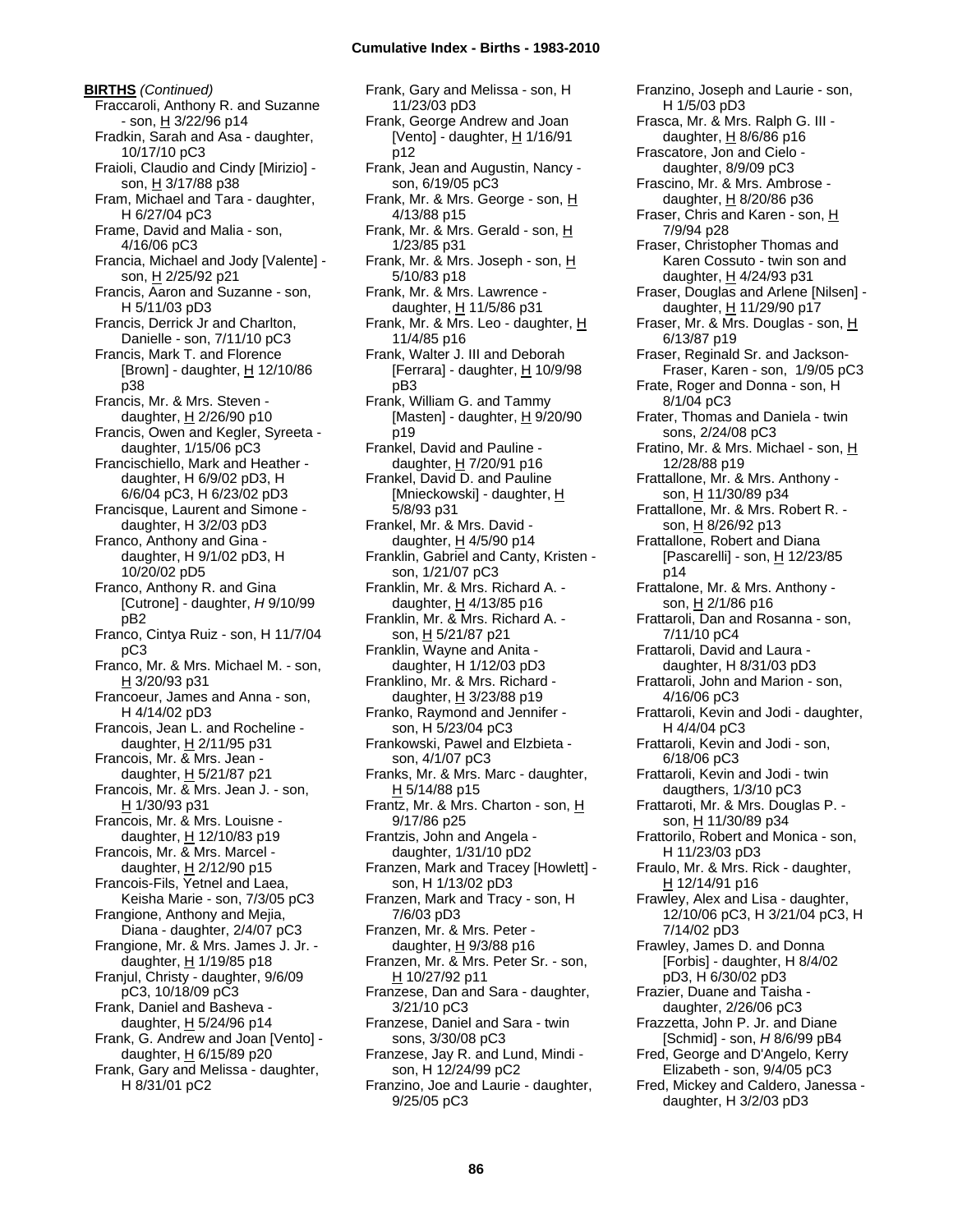**BIRTHS** *(Continued)* Frederic, Auguste and Silmonise [Marcellus] - daughter, *H* 9/17/99 pB4 Frederick, Kenneth and LaJoy - son, H 3/7/04 pC3 Frederick, Michael and Stephanie [Maydole] - daughter, H 3/26/94 p30 Frederick, Mr. & Mrs. Brian B. daughter, H 8/31/92 p8 Fredette, Darren and Carti, Danyelle - son, 7/15/07 pC5 Fredette, Stephen J. and Christine daughter, H 2/6/98 pB5 Fredrickson, Derek and Fabienne son, 8/28/05 pC3 Fredrickson, Fabienne and Derek son, 11/29/09 pC3 Freed, Mr. & Mrs. Thomas - son, H 3/23/91 p9 Freedgood, Charles O. and Susan son, H 3/27/98 pB2 Freedman, Alan and Martha [Fraser]  $-$  son, H 7/13/88 p32 Freedman, Alexander J. and Tucciarone, Leah - son, 11/8/09 pC3 Freedman, Michael and Tracy - twin daughters, H 10/27/02 pD5 Freedman, Yuri and Olga - son, 6/25/06 pC3, H 12/22/02 pD3 Freeman, Brad William and Dina Michelle - son, 10/12/08 pC3 Freeman, Donald and Mary Ann son, H 12/1/02 pD4 Freeman, Merritt and Tajmuletty daughter, H 1/6/02 pD3 Freeman, Mr. & Mrs. Adam - son, H 9/10/86 p30 Freeman, Randy and Linda daughter, H 2/24/02 pD3 Freeman, Timothy and Gilbertie, Heather - daughter, 12/10/06 pC3, H 3/14/04 pC3 Freidrechsen, Kenneth E. and Cindy - daughter, H 3/13/98 pB2 Freiheit, Michael and Janet daughter, H 8/11/02 pD3 Freitag, Donald and Sheila - son, H 7/5/91 p14 Freitag, Mr. & Mrs. Donald daughter, H 3/9/89 p21, H 11/6/85 p40, H 11/22/86 p17 Freitas, Everson and Aline - son, 4/16/06 pC3, H 5/12/02 pD3 Freitas, Rudy and Bueno, Valeria son, 10/9/05 pC3 French, Chris and Elizabeth daughter, H 9/15/02 pD7 French, Jack Jr. and Janice [Buzzeo] - son, H 8/14/85 p26 French, John and Matilda, Anat daughter, H 8/1/04 pC3 French, Tom and Cathy [Lewis] son, H 5/7/86 p14

French, Tony and Alisa - daughter, H 5/4/03 pD3, H 4/20/03 pD3 French, Ward and Annette daughter, H 3/7/04 pC3 Freshman, Steve and Nancy [Segore] - son, H 5/21/87 p21 Freshman, Steven and Nancy - son, H 4/20/91 p17 Freudenthal, Kevin E. and Carolyn [Papini] - son, H 1/28/00 pC3 Freund, Carl A. and Elizabeth daughter,  $H$  8/22/97 p14 Freund, Mr. & Mrs. Bela - son, H 4/13/88 p15 Frey, James and Chritine - son, H 3/9/03 pD3 Frey, Kevin and Danielle - son, H 3/9/03 pD3 Frey, Mr. & Mrs. Michael - daughter, H 6/27/92 p11, H 2/15/86 p22 Frey, Ned and Abby - son, 4/2/06 pC3 Frey, Steven and Jessica - son, 1/21/07 pC3 Freyer, Mr. & Mrs. Peter - son, H 11/1/88 p20 Freyer, Peter J. and Linda [Catalano] - daughter,  $H_8$  8/3/85 p18 Frias, Juan and Diaz, Marisela daughter, 7/22/07 pC3 Fried, Matthew and Tara - son, 4/5/09 pC3, 5/17/09 pC3, 3/29/09 pC3 Fried, Mr. & Mrs. Edward - daughter, H 4/8/89 p17 Fried, Mr. & Mrs. Edward - son, H 6/13/87 p19 Friedland, Mr. & Mrs. Richard R. son, H 2/27/93 p34 Friedman, James R. and Michele son, H 8/9/96 p14, H 6/15/96 p1+ Friedman, Jim and Melissa - son, H 7/27/03 pD3 Friedman, Mr. & Mrs. Alan - son, H 11/28/87 p18 Friedman, Mr. & Mrs. Bruce - son, H 12/28/88 p19 Friedman, Mr. & Mrs. Michael daughter, H 10/9/85 p27 Friedman, Mr. & Mrs. Peter P. - son, H 6/27/92 p11 Friedman, Mr. & Mrs. Ronald - son,  $H$  5/21/90 p13,  $H$  11/16/83 p43 Friedman, Mr. & Mrs. Steven daughter,  $H$  5/11/87 p23 Friedman, Steven J. and Kelly [Gallagher] - son, H 4/21/02 pD3 Friedman, Stuart and Shira - son, H 8/3/03 pD3 Friedrichsen, Kenneth E. and Cindy son, H 7/23/94 p30 Friedson, Mr. & Mrs. Charles daughter,  $H$  8/6/86 p16

Friend, Kenneth D. and Wessels-Friend, Gabrielle - daughter, H 10/18/96 p14 Friend, Kenneth D. and Wessels-Friend, Gabrielle - son, H 4/1/95 p28 Friend, Warren H. and Holly - son, H 1/16/98 pB2, H 12/31/94 p31 Fries, Douglas and Amanda - son, 3/20/05 pC3 Fries, Mr. & Mrs. Donald - daughter,  $H$  6/3/89 p17 Friese, Newton J. IV and Nicole [Fadner] - son, H 4/27/01 pD3 Friese, Nick and Nicole - daughter, H 4/13/03 pD3 Friezo, David C. and Victoria [Wood] - son, *H* 9/17/99 pB4 Frishberg, Brad and Amy - son, H 2/8/04 pD3 Frishberg, Brad and Amy Siegal daughter, 6/12/05 pC3 Fritz, Mr. & Mrs. Bruce - son, H 7/25/87 p18 Fritz, Walter and Teresa - daughter, H 2/3/02 pD3 Froehlich, Mr. & Mrs. Mark daughter, H 12/14/88 p18 Froehlich, Mr. & Mrs. Mark - son, H 11/28/87 p18 Froelich, Louis C. II and Jessica (Buckley) - daughter, *H* 1/29/99 pB9 Froment, Gauthier and Isabel daughter, H 2/3/02 pD3 Fromentin, Eric and Kimberly daughter, 11/4/07 pC3 Fronio, Jason and Lesley daughter, H 9/28/03 pD3 Fronzi, Jeff and Theresa - daughter, 1/20/08 pC3 Fronzi, Jeff and Theresa - son, H 6/9/02 pD3, H 6/16/02 pD3 Frosina, Mr. & Mrs. Gaetan G. - son, H 9/14/91 p19 Frost, Alan M. and Ilene - daughter, H 8/12/95 p30 Frost, Mr. & Mrs. Michael - son, H 3/18/89 p24 Fruge, David A. and Sandra - son, H 3/13/98 pB2 Fruhbeis, Todd M. and Jennifer [Gagnon] - son, H 4/27/01 pD3 Frumento, Stephen and Patricia daughter, H 12/21/03 pD3 Fry, William and Regina - daughter, H 2/2/03 pD3, H 2/23/03 pD3 Frydrych, Allen and Donna [Brantley] - daughter,  $H$  5/7/86 p14 Fuchs, Carlos A. and Alvarez, Paula - daughter, H 4/21/02 pD3 Fuchs, Gregoory and Jennifer - son, H 6/8/03 pD3 Fuchs, Gregory and Jennifer - twin sons, 4/29/07 pC3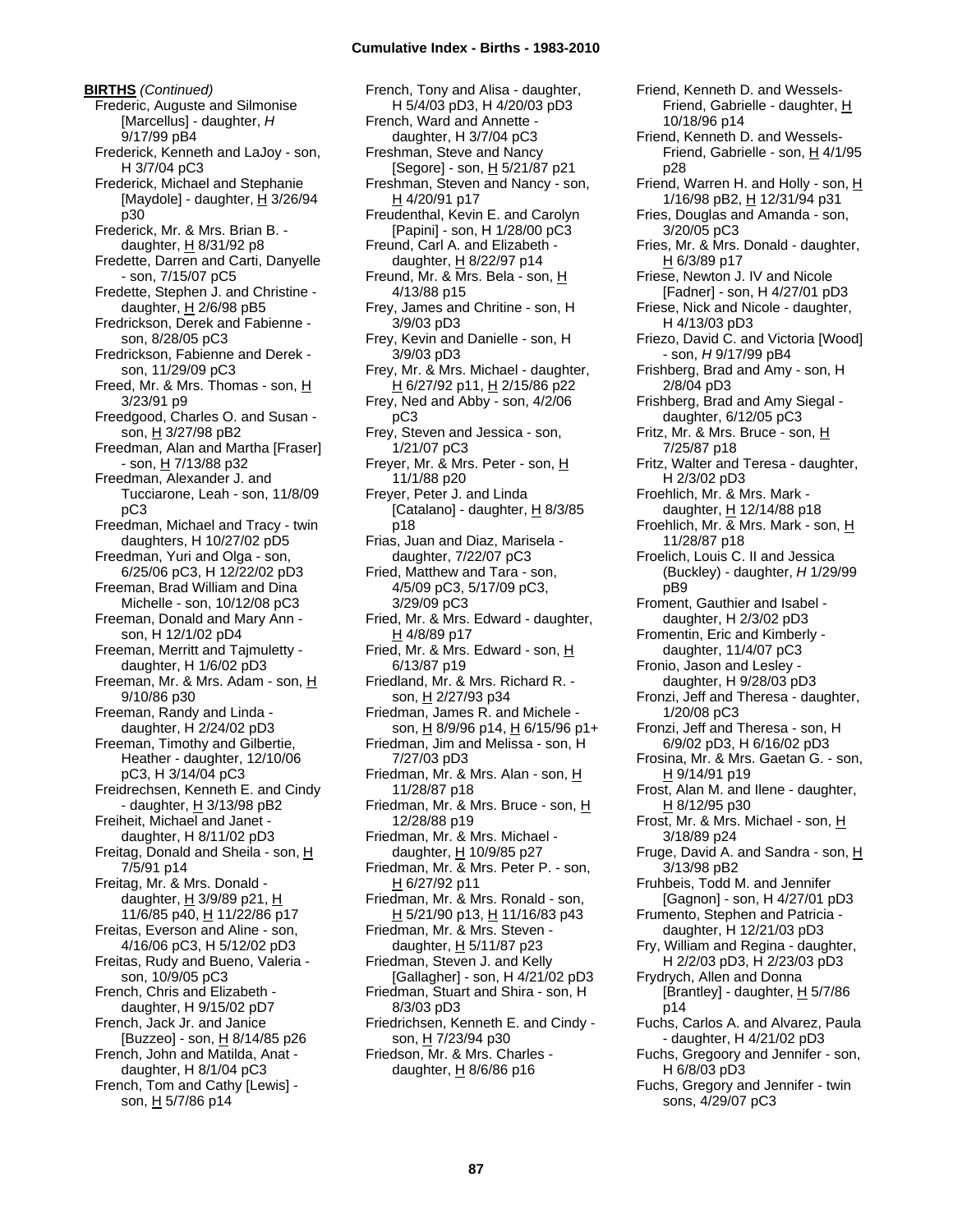**BIRTHS** *(Continued)* Fuchs, Michael and Stacie - twin sons, H 12/1/02 pD4 Fuda, Michael and Lori - son, 6/26/05 pC3 Fudale, Mark and Barbie - daughter, 12/9/07 pC3, 12/2/07 pC3, 12/9/07 pC3, 12/2/07 pC3 Fuentes, Daniel and Roseanne [Sanders] - daughter,  $H$  7/20/88 p28 Fuentes, Mr. & Mrs. Daniel daughter,  $H$  7/23/88 p15 Fuentes, Mr. & Mrs. Ricardo - son, H 9/24/83 p14 Fuentes, Osbeli and Lopez, Rosa A. - daughter, 8/17/08 pC3 Fuertado, Mr. & Mrs. Owen - son, H 10/8/83 p18 Fuerte, Alvero and Fabiana Galozo daughter, H 5/4/03 pD3 Fugleberg, Larry and Erika [Feinberg] - daughter,  $H$  7/12/96 p14 Fuhr, Sean and Laura - twin daugthers, 12/4/05 pC3 Fukushima, Mr. & Mrs. - son, H 3/8/89 p20 Fulbright, Peter F. and Juliana - son, H 7/23/94 p30 Fullam, Mr. & Mrs. Richard - son, H 10/7/87 p18 Fullam, Peter F. and Rosanne [Guccione] - son,  $H$  7/10/93 p29, H 1/16/91 p10 Fuller, Bryan and DeMitres [Lanmgley] - son, H 2/10/02 pD3 Fuller, David and Nancy - son, 2/7/10 pC3, 4/23/06 pC3 Fuller, Mr. & Mrs. Alan - son, H 11/20/85 p38 Fuller, Mr. & Mrs. Brian B. daughter,  $H$  11/29/91 p16 Fuller, Mr. & Mrs. Lloyd David - son, H 4/3/91 p13 Fuller, Mr. & Mrs. Richard daughter, H 6/14/86 p18 Fuller, Prentice and Robinson, Bonita - son, H 1/27/02 pD3 Fuller, Prentice ReSha and Robinson- Fuller, Bonita - son, 11/22/09 pC3 Fuller, Robert and Janelle - son, 12/17/06 pC3 Fuller, Tyree - daughter, H 4/27/03 pD3 Fullmore, Robert and Johnson, Jernca - son, 2/11/07 pC3 Fulton, Adolphus and Mims, Vera son, H 3/2/03 pD3 Fulton, Kenny and Bailey, Rashida son, 2/7/10 pC3 Fulton, Marcie - daughter, H 11/20/98 pB5 Fulton, Robert and Robin [Rich] son, H 9/18/85 p45

Fulton, Sean and Persico, Joanne daughter, 9/9/07 pC3 Fulton, Stuart W. and Linda daughter,  $H$  4/8/95 p31 Fumai, Mr. & Mrs. Michael - son, H 9/3/88 p16, H 8/3/85 p18 Fumega, James L. and Thane, Jennifer - son, *H* 2/19/99 pB7 Funaros, Maureen - son, H 1/6/02 pD3 Funchion, Mr. & Mrs. Matthew J. daughter,  $H$  11/6/85 p40 Funetes, Eduardo and Jennifer daughter, 2/15/09 pC3 Fung, Edward Y. and Stephanie [Lee] - son, H 5/26/00 pC2 Funkhouser, Jason and Carly - son, 2/7/10 pC3 Furbush, Mr. & Mrs. James daughter, H 11/28/87 p18 Furey, Mr. & Mrs. James J. daughter,  $H$  6/27/92 p11 Furey, Thomas and April - son, 9/13/09 pC3 Furgala, Mayuri and Robert daughter, 10/17/10 pC3 Furman, Bradley D. and Warren, Laura - daughter,  $H$  9/3/94 p34 Furman, Mr. & Mrs. Robert - son, H 5/16/83 p14 Furman, Nathaniel and Marjorie daughter, 6/25/06 pC3 Furman, Nathaniel Howell and Marjorie O'Connor - son, 11/16/08 pC3 Furmanek, Mr. & Mrs. Francis daughter,  $\underline{H}$  3/4/89 p16 Furnari, Robert and Linda daughter, H 9/12/04 pC3 Furneri, Joseph and Liliana [Merulla] - son, H 2/11/00 pC3, H 5/19/02 pD3 Furth, David S. and Pamela daughter, H 10/18/96 p14 Fusci, Frederick and Norma Ann [Lucente] - daughter,  $\underline{H}$  10/13/88 p41 Fusci, Joseph G. Jr. and Faugno, Joanne - son, H 5/22/85 p35 Fusci, Mr. & Mrs. Frederick F. daughter,  $H$  12/5/92 p37 Futie, Daniel and Angela - son, 10/22/06 pC3 Futie, DJ and Angela - son, 6/26/05 pC3 Futterman, Sam L. and Suzanne (Goldstrom) - son [photo], *H* 1/2/99 pA3, *H* 2/19/99 pB7 Gabagat, Glenn and Virginia daughter,  $H$  4/30/94 p35 Gabal, Mr. & Mrs. James - son, H 7/22/87 p18 Gaboriault, Mr. & Mrs. Peter daughter,  $H$  2/15/86 p22 Gaboriault, Mr. & Mrs. Peter - son, H 12/22/88 p18

Gabriel, Andrew and Campbell, Dayna - son, H 2/11/00 pC3 Gabriel, David and MaryAnn [Ruggiero] - daughter,  $H$  6/8/88 p31 Gabriel, Joseph and Nancy daughter, H 1/24/97 p12 Gabriele, Danny and Suzanne daughter, 6/12/05 pC3 Gabriele, John and Liesl - daughter, H 5/5/02 pD3 Gabriele, John and Liesl - son, H 3/7/04 pC3 Gabriele, Louis and Linda - son, H 9/24/90 p18 Gabrielson, Matthew R. and Jennifer [Winters] - son, *H* 7/9/99 pA12 Gacharna, Orlando and Nancy son, H 2/2/96 p12 Gaddam, Sridhar and Radhika son, H 11/17/02 pD3, H 12/29/02 pD3 Gaddy, Preston J. and Mariella daughter, H 2/2/96 p12 Gade, Michael and Regina daughter, H 5/30/91 p15 Gadoci, Mark and Suzanne [Chetko]  $-$  son,  $\underline{H}$  10/9/98 pB3,  $\underline{H}$  9/11/98 pB2 Gadsen, Lester and Baldwin, Keeva - daughter, 7/13/08 pC3 Gadson, Lester and Baldwin, Keeva - son, 10/4/09 pC3, 8/30/09 pC3 Gadupudi, Bhaskar and Potla, Swetha - daughter, 1/24/10 pC3 Gaete, Emelio and Corky - son, H 7/25/04 pC3 Gaete, Emilio and Corrine - son, H 11/24/02 pD3, H 12/29/02 pD3 Gaffery, William J. and Colleen [Marker] - daughter, *H* 7/16/99 pA16 Gaffney, Christopher J. and Carruthers, Melissa - son, H 11/20/98 pB5 Gaffney, Mr. & Mrs. John - daughter, H 9/17/86 p25 Gaffney, Mr. & Mrs. Paul - daughter, H 3/6/93 p31 Gaffney, Paul and Kate [Schaumann] - son,  $H$  7/29/95 p29 Gafor, Jahir and Begum, Rokchana son, 3/19/06 pC3 Gafor, Mohammed and Kaiser, Salma - daughter, H 5/23/04 pC3 Gage, Mr. & Mrs. Peter - son, H 12/17/86 p35 Gagliano, Mr. & Mrs. Louis - son, H 11/30/89 p34 Gagliardi, Michael and Lynn [Summers] - son, H 8/30/86 p18 Gagliardo, Mr. & Mrs. Jeff - twins,  $H$ 10/10/92 p15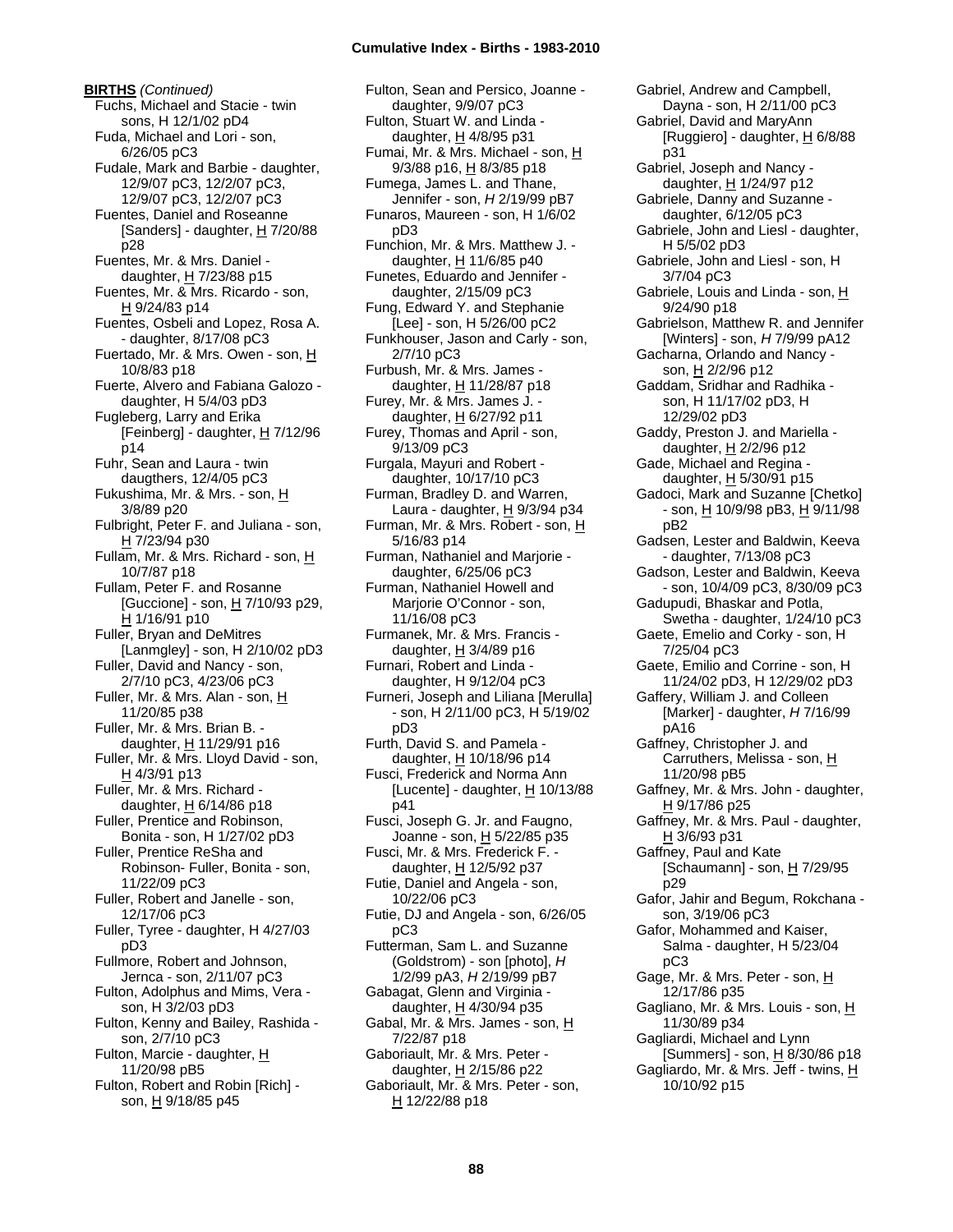**BIRTHS** *(Continued)* Gagne, Michael and Scott, Barbara daughter, H 5/4/01 pD6 Gagnon, Patrick S. and Wendy [Herbst] - daughter, H 4/21/02 pD3 Gagnon, Patrick S. and Wendy [Herbst] - son, H 1/28/00 pC3 Gagon, Mr. & Mrs. Paul - son, H 8/27/90 p10 Gagon, Paul-Daniel and Debra [Kaldon] - son,  $\underline{H}$  5/7/86 p14 Gagstetter, Mr. & Mrs. Richard daughter,  $H$  3/26/90 p10 Gagstetter, Mr. & Mrs. Richard Jr. son, H 10/7/87 p18 Gagstetter, Richard and Christina son, H 7/5/91 p14 Gagstetter, Thomas E. and Anna daughter, H 2/11/95 p31 Gairo, Joseph and Ruhrup, Sabine daughter, H 8/18/02 pD3 Gaislerova, Jaroslav Gaisler and Jana - daughter, H 12/2/01 pD3 Gaita, Mr. & Mrs. Joseph - daughter, H 8/21/93 p28 Gajdos, Martin and Gajdosova, Eva son, H 9/29/02 pD5 Gajewski, Mr. & Mrs. Wojciech daughter, H 10/13/88 p41 Gajewski, Mr. and Mrs. Artur - son, 4/18/10 pC3 Galage, Mr. & Mrs. Michael daughter, H 5/11/87 p23 Galakoutis, Chris and Michele daughter, H 7/25/04 pC3 Galambos, Mr. & Mrs. James - son, H 8/8/87 p18 Galang, Kearny and Debra daughter, 9/30/07 pC3 Galang, Kearny and Debra - son, H 3/7/04 pC3, H 4/14/02 pD3 Galant, Mr. & Mrs. Peter - daughter, H 6/28/90 p16 Galardi, Mr. & Mrs. Charles - son, H 6/13/87 p19 Galasinski, Thomas and Mary - son,  $H$  7/5/91 p14 Galassi, David F. and Desiree [Aydonopoulos] - daughter, H 12/16/01 pD3 Galaz, Mr. & Mrs. Salvatore - son, H 8/31/83 p30 Galazin, Robert Philip and Vecere, Jeanette Vera - son, H 3/19/94 p32 Galbo, Richard J. and Kristen daughter,  $H$  11/1/96 p15 Galdenzi, Jeffrey A. and Lori T. daughter, H 11/28/97 pB2 Gale, Andrew and Lorinda - son, H 4/27/03 pD3 Gale, Christopher and Krasteva, Denitza - son, 2/14/10 pC3

Galeano, Argelio and Claudia Orellana - daughter, H 5/4/03 pD3, H 4/20/03 pD3 Galeano, Darwin and Hernandez, Ana - son, 7/17/05 pC3 Galeano, Jorge H. and Serrano, Janned - daughter,  $H$  8/15/97 p14, H 8/12/95 p30 Galeano, Mario and Jennifer daughter, H 7/27/03 pD3 Galeano, Mr. & Mrs. Herman daughter, H 11/26/88 p17 Galeano, Mr. & Mrs. Iairo daughter, H 11/13/89 p19 Galeano, Mr. & Mrs. Paul - son, H 9/24/87 p14 Galeano, Victor and Monloya, Judith - son, H 2/24/02 pD3 Galella, Mr. & Mrs. Michael daughter, H 5/24/86 p20 Galella, Mr. & Mrs. Michael - son, H 7/25/87 p18 Galello, Richard and Paula - son, H 10/19/03 pD3 Galgano, Tom and Anmarie daughter, 9/10/06 pC3, H 11/21/04 pC3 Galicia, Allan and Angela - son, 5/4/08 pC3 Galicia, Angela and Allan - son, 11/7/10 pC3, 10/31/10 pC3 Galido, Argeo C. and Elaine [Chatto] - daughter, H 2/11/00 pC3 Galimi, Andrew F. and Adriana son, H 1/17/97 p12 Galindo, Mario and Zuniga, Gabriela - son, 4/1/07 pC3 Gall, David and Denise [Patella] daughter, H 12/21/85 p19 Gall, Mr. & Mrs. Stephen - daughter, H 12/28/88 p19 Gallace, Robert F. and Stacy - son, H 10/18/96 p14 Gallagher, Brian and Annie - son, 4/22/07 pC3 Gallagher, Gerald J. and Maria son, H 1/21/95 p28 Gallagher, James and Carolann daughter, 2/26/06 pC3 Gallagher, Kami and James - son, 11/7/10 pC3, 10/31/10 pC3 Gallagher, Keith G. and Jill - son, H 7/19/96 p14 Gallagher, Keith G. and Jill [D'Orio] daughter, H 11/20/98 pB5 Gallagher, Kevin and Jeannine son, H 6/22/03 pD3 Gallagher, Michael A. and Miras, Violet - daughter,  $H$  3/27/98 pB2 Gallagher, Mr. & Mrs. Frank daughter,  $H$  3/23/88 p19 Gallagher, Mr. & Mrs. John - son, H 10/24/87 p19 Gallagher, Mr. & Mrs. Thomas - son, H 6/3/89 p17

Gallagher, Scott and Karen daughter, H 12/2/01 pD3 Gallagher, William J. and Jackie daughter, H 7/25/97 p14 Gallagher, William J. and Jacqueline (Nazzal) - daughter, *H* 2/19/99 pB7 Gallagi, Frank and Allison daughter, 2/20/05 pC3 Gallagi, Jim and Mary - daughter, H 10/7/95 p35 Gallary, Michael and Regina daughter, H 9/15/02 pD7 Gallego, Luis and Martha - son, H 6/21/89 p18 Gallego, Margarita - daughter, H 10/9/98 pB3 Gallego, Mr. & Mrs. Miguel daughter,  $H$  4/29/87 p19 Gallegos, Benjamin and Celia [Vargas] - son, H 11/4/01 pD3, H 11/11/01 pD3 Gallegos, Cirino and Lopez, Angelina - son, H 1/5/03 pD3 Gallegos, Cirino annd Lopez, Angelina - daughter, 10/21/07 pC3 Galley, Mark R. and Kathleen [Wilson] - daughter, H 3/31/02 pD3 Gallo, Keith and Donna [Verrastro] son, H 7/13/88 p32 Gallo, Mr. & Mrs. Bruce W. daughter,  $H$  6/14/89 p20 Gallo, Mr. & Mrs. Richard R., M.D. son, <u>H</u> 7/10/93 p29 Gallo, Mr. & Mrs. Tad - son, H 6/8/85 p16 Gallo, Robert Jr. and Lorien daughter, 6/25/06 pC3 Gallo, William and Martha - son, 1/13/08 pC3 Gallois, Robert and Jennifer - son, H 6/9/02 pD3, H 6/16/02 pD3 Galloway, Beth and Elizabeth - son, H 6/27/04 pC3 Gallup, Robert C. and Sharon daughter, H 12/9/95 p31 Galusha, Deron and Firmery, Laura Anne - son, H 1/26/03 pD3 Galvan, Daniel E. and Courtney [Ravkind] - son, H 7/14/00 pC2 Galvin, Catherine and William - son, 10/17/10 pC3 Galvin, Joseph and Patricia [Hensey] - daughter,  $\underline{H}$  4/16/86 p29 Galvin, Mr. & Mrs. Joseph daughter, H 7/19/86 p20 Galvin, Mr. & Mrs. Joseph E. - son, H 10/8/88 p18 Galvin, William E. Jr. and Catherine C. - daughter, 7/3/05 pC3 Galviz, Pedro and Acuna, Cindy daughter, 4/4/10 pC3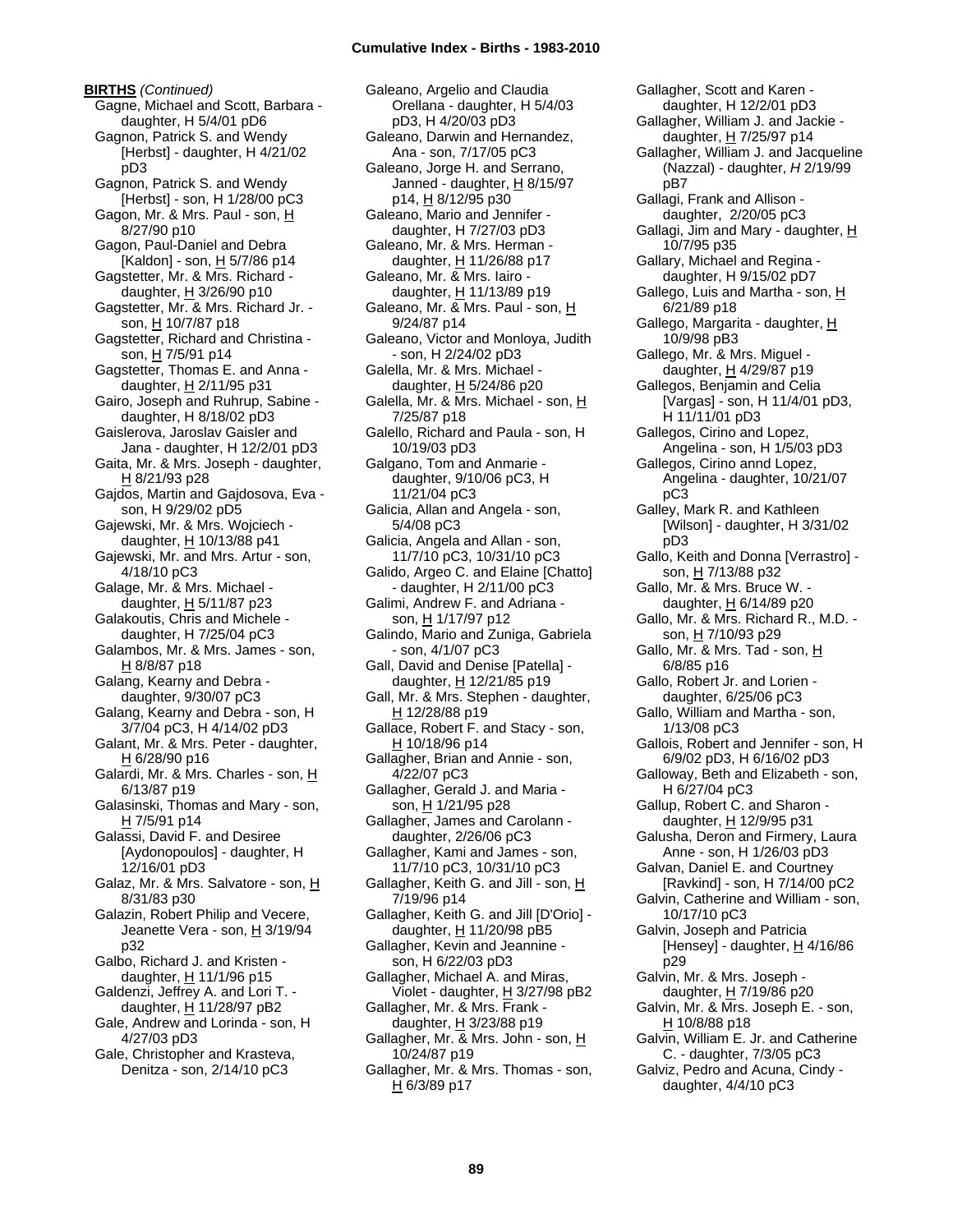**BIRTHS** *(Continued)* Galyas, Stephen and Linda [Milici] son, H 8/30/96 p26 Gamache, Mr. & Mrs. Richard - son, H 3/23/91 p9 Gambee, Mr. & Mrs. Peter P. - son, H 8/31/92 p8 Gambetta, Marcelo and Chain, Natalia - son, 10/22/06 pC3 Gambetta, Marcelo and Chain, Natalie - son, 10/12/08 pC3 Gambine, Joseph and Loredana son, 1/29/06 pC3 Gambir, Mr. & Mrs. Dalip - daughter, H 4/8/89 p17 Gambling, John A. Jr. and Patricia [White] - son, H 4/4/85 p14 Gamboa, Rodolfo G. and Franky, Bethzaida - son,  $H$  11/20/98 pB5 Gamscik-Uly, Mr. & Mrs. Robert son, H 5/21/90 p13 Gana, Manuel A. and Marie-Christine - daughter,  $H$  11/12/94 p31 Ganaway, Roderick and La Tanya Bennett - daughter, H 5/4/03 pD3 Ganaway, Roderick and LaTanya Bennett - daughter, H 4/20/03 pD3 Gance, Scott R. and Linda - twins, H 8/7/98 pA10 Gandelman, Mr. & Mrs. Perry - son, H 11/28/87 p18 Gandelman, Perry and Nanette daughter,  $H$  2/23/91 p13 Gandhi, Bhavesh and Dulce daughter, H 2/6/98 pB5 Gandhi, Himanshu and Sangita daughter, H 7/20/03 pD3 Gandulla, Mr. & Mrs. Eliud daughter,  $H$  4/13/88 p15,  $H$ 3/21/87 p20 Gandulla, Mr. & Mrs. Elivd daughter, H 1/5/85 p18 Ganesh, Ekambaram and Uma daughter, H 12/1/02 pD4, H 12/29/02 pD3 Gangan, Sudesh and Shirke, Shweta - daughter, 2/11/07 pC3 Gangatharan, Senthilnathan and Kuganesan, Anitha - son, 4/24/05 pC3 Gangi, Anthony and Lydia daughter, 12/17/06 pC3 Gangi, Anthony and Lydia - son, H 2/15/04 pA6, H 2/29/04 pD3 Gangi, Salvatore and Jennie daughter, H 4/27/03 pD3 Gannalo, Mr. & Mrs. David - son, H 3/25/89 p17 Gannon, Michael and Patricia daughter, 8/26/07 pC3 Gannon, Mr. & Mrs. James - son, H 10/13/88 p41

Gannon, Robert M. Jr. and Deirdre [Evens] - daughter, H 1/21/92 p12 Gannon, Thomas and Wendy daughter, H 5/30/91 p15 Gannon, Thomas K. and Wendy son, H 8/12/95 p30 Gannon, Thomas M. and Barbara son, H 1/24/97 p12 Gannu, Santosh and Zullurwar, Sonali - son, 6/25/06 pC3 Gantt, Bobby and Jeanette daughter, 2/26/06 pC3 Gantt, Reginald and Jacobs, Marlinda - son, H 2/25/95 p28 Garaffa, Mr. & Mrs. Michael daughter, H 1/3/85 p11 Garate, David and Sylvia - daughter, H 3/28/04 pC3 Garate, Luis and Martinez, Silvia daughter, 1/15/06 pC3 Garavel, Jerry and Sharon - son, H 7/14/02 pD3 Garay, Joel and Scott, Alina daughter, 2/12/06 pC3 Garay, Jose and Bohorquez, Claudia - daughter, H 9/8/02 pD7, H 8/25/02 pD3 Garbanzo, Mr. & Mrs. Luis daughter, H 12/21/89 p17 Garber, Mr. & Mrs. Mark - daughter, H 3/4/89 p16 Garcia, Ana and Aeias, Alejandro daughter, 10/17/10 pC3 Garcia, Angel and Awilda daughter, H 8/28/91 p17 Garcia, Angel and Qoila Alvarez daughter, 11/27/05 pC3 Garcia, Antonio and Deya Nira daughter, H 3/30/03 pD3 Garcia, Ariel E. and Nelda daughter,  $H$  6/21/96 p14 Garcia, Byron A. and Dawn Violet daughter, H 5/2/97 p15 Garcia, Carlos and Fanny daughter, H 4/7/02 pD3 Garcia, Ciara - son, 11/30/08 pC3 Garcia, Claudia and Monvoy, Henry daughter, 4/4/10 pC3 Garcia, Clemence and Gisela daughter, 8/10/08 pC2 Garcia, Clever and Navarro, Bette daughter, 9/30/07 pC3 Garcia, Danie and Christina daughter, H 7/20/03 pD3 Garcia, David and Cecilia - son, H 11/16/03 pD3 Garcia, Elmer and Rojas, Susan daughter, 7/1/07 pC3 Garcia, Endras and Sara - daughter, H 8/31/03 pD3 Garcia, Erik and Sosa, Maria - son, H 10/6/02 pD5 Garcia, Gustabo and Roselia daughter, H 9/8/02 pD7, H

Garcia, Harold and Heidi - son, 11/13/05 pC3 Garcia, Harold and Heidi [Kurensky] - son, H 2/17/02 pD3 Garcia, Hector and Claribel [Fontan] - daughter, H 2/15/92 p23 Garcia, Jesus and Hernandez, Migna - daughter, H 3/3/02 pD3 Garcia, Jose and Polanco, Lisbeth daughter, 12/10/06 pC3 Garcia, Jose and Ramirez, Zandra daughter, H 3/14/04 pC3 Garcia, Jose and Vass, Christi daughter, H 9/1/02 pD3, H 8/25/02 pD3 Garcia, Juan and Martha - daughter, H 1/2/91 p17 Garcia, Juan and Mish, Dawn daughter, 2/3/08 pC3, 10/29/06 pC3 Garcia, Juan J. and Norma - son, H 9/30/95 p35 Garcia, Julio and Mirtala - daughter, 2/12/06 pC3 Garcia, Lou and Christen - son, 10/9/05 pC3, H 11/30/03 pD3 Garcia, Luis F. and Ellen - daughter, H 8/15/97 p14 Garcia, Merlin and Risso, Carolina son, H 6/22/03 pD3 Garcia, Modesto and Frine daughter, H 5/24/96 p14 Garcia, Mr. & Mrs. Carlos - son, H 4/5/90 p14 Garcia, Mr. & Mrs. Carmello - son, H 9/3/88 p16 Garcia, Mr. & Mrs. Ramon - son, H 1/15/90 p12 Garcia, Mr. & Mrs. Roy - daughter, H 9/3/88 p16 Garcia, Mr. & Mrs. Victor - daughter, H 1/21/87 p30 Garcia, Mr. and Mrs. Lou - daughter, 4/25/10 pC3 Garcia, Oscar E. and Patricia daughter,  $H$  8/7/98 pA10 Garcia, Pazmira - daughter, 7/19/09 pC3 Garcia, Primo F. and Teresa - son, H 12/9/95 p31 Garcia, Ramiro and Nancy [Valdovinos] - daughter, H 1/13/02 pD3 Garcia, Ramon and Luz - daughter, H 2/7/97 p14, H 12/31/94 p31 Garcia, Randy and Dorothy [Hoyt] daughter,  $H$  5/22/85 p34 Garcia, Raul and Angela - daughter, H 7/27/03 pD3 Garcia, Roy Jr. and Taroc, Crystal son, 2/7/10 pC3 Garcia, Santiago and Maria - son, H 3/16/03 pD3 Garcia, Santos and Rosalba daughter, 7/3/05 pC3

8/25/02 pD3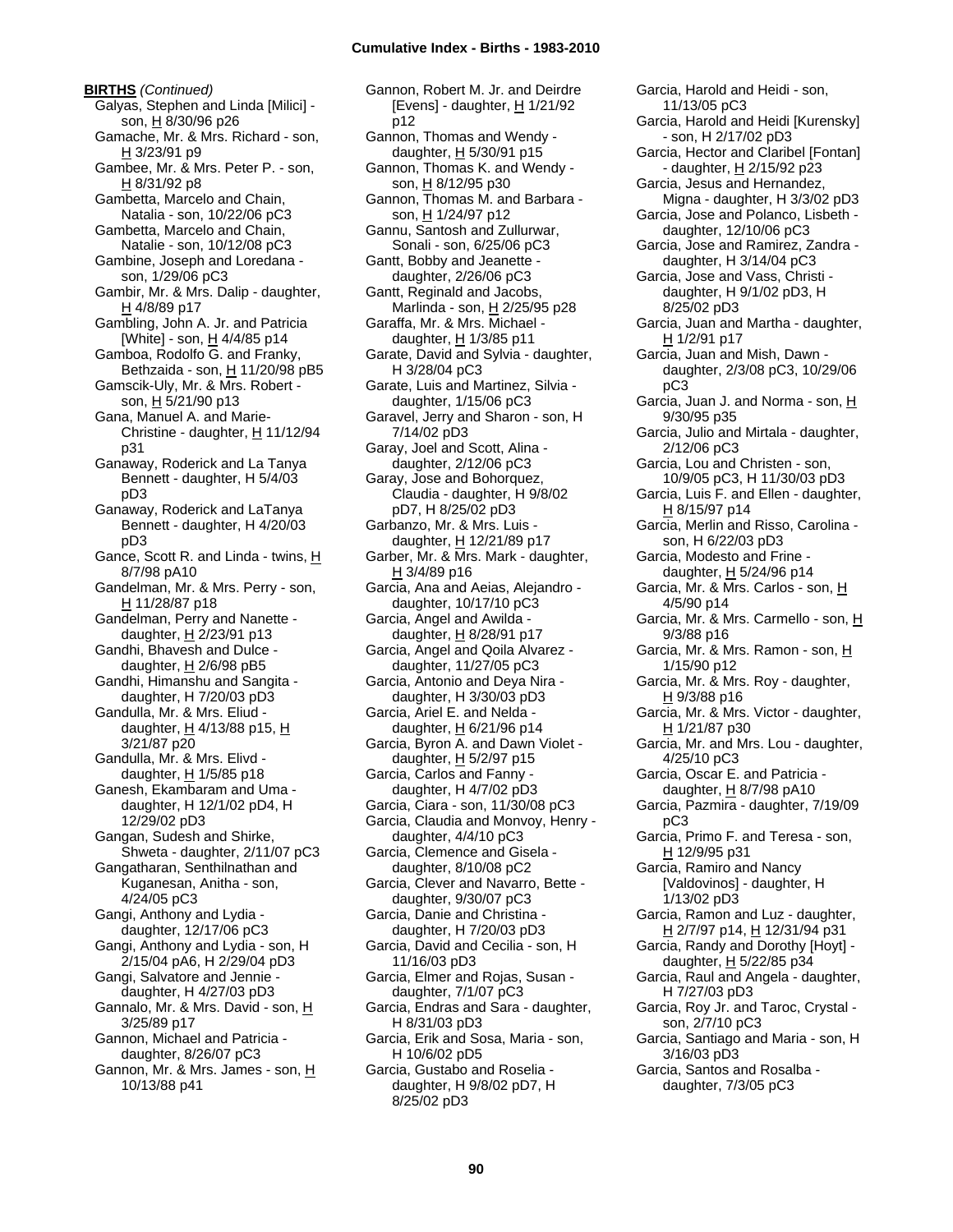**BIRTHS** *(Continued)* Garcia, Sergio G. and Inciarte, Maiba - son, *H* 7/16/99 pA16 Garcia, Trinidad and Hernandez, Maribell - daughter, H 3/19/94 p32 Garcia, Wilder and Johna daughter, H 8/4/02 pD3 Garcon, Luthernex Henry and Lesperance, Magalie - son, 8/3/08 pC2 Gardell, Mr. & Mrs. John - son, H 9/10/88 p17 Gardella, George C. and Jessica [Hellqvist] - son, *H* 7/16/99 pA16 Gardella, James R. and Cynthia son, H 1/16/98 pB2 Gardella, James R. Jr. and Cynthia [Dominick] - daughter, H 5/12/02 pD3 Gardella, John L. and Joann daughter, H 12/30/95 p31 Gardella, John L. and Joanne daughter, H 7/18/97 p15 Gardella, Joseph and Haffey, Janet daughter, H 7/20/03 pD3 Gardella, Mr. & Mrs. Lealand - son,  $H$  3/22/86 p18 Gardella, Mr. & Mrs. Thomas daughter, H 3/5/86 p26 Gardella, Mr. & Mrs. Thomas - son, H 11/13/89 p19, H 10/18/89 p23 Gardella, Mr. & Mrs. Thomas Jr. son, H 12/28/87 p12 Gardella, Mr. & Mrs. William - son, H 2/26/90 p10 Gardella, Skip and Kristen [Reynolds] - daughter, H 10/22/94 p31 Gardella, William T. Jr. and Susan son, H 8/22/97 p14 Gardiner, Bryan and Cheryl - son, H 3/3/02 pD3, H 3/21/04 pC3 Gardner, Allen and Cruz, Katie son, H 10/31/04 pC3 Gardner, Brian J. and Renee [Hudson] - daughter, H 1/21/87 p30 Gardner, Mr. & Mrs. Michael - son, H 4/26/86 p18 Gardone, George and Terry - son, H 6/9/02 pD3, H 6/16/02 pD3 Garduno, Mr. & Mrs. Porfirio daughter,  $H$  1/13/93 p18 Garey, Allan R. and Tracy [Frick] son, H 1/17/87 p21 Garey, Mr. & Mrs. Allan - son, H 8/20/86 p36 Garfinkle, Mr. & Mrs. Jeff - son, H 12/17/86 p35 Garfunkel, Andrew and Lynn [Calzone] - son, H 9/1/90 p25 Garfunkel, Mr. & Mrs. Andrew - son,  $H$  11/12/86 p36 Gargagliano, Len and Betsy - son, H 9/1/02 pD3, H 8/25/02 pD3

Gargon, Mark and Donna [Kohl] son, H 4/15/87 p15 Garikipati, Srinivas and Suneetha daughter, 8/12/07 pC3 Garippa, John F. and Thomas, Traci - son, H 1/16/98 pB2 Garma, Mr. & Mrs. Jorge - son, H 12/5/84 p37 Garner, Jason D. and Linda [Christiano] - son, *H* 8/6/99 pB4 Garner, John L. Sr. and Jones, Demetria L. - son, 6/1/08 pC3 Garner, Mr. & Mrs. George - son, H 2/12/90 p15 Garnett, Jason and Noora - son, 9/2/07 pC3 Garnett, Kenneth Jr. and Enette [Osborne] - daughter, H 10/12/88 p16 Garnett, Matthew and Jessica - son, 6/11/06 pC3 Garni, Doug and Karen - son, 6/24/07 pC3 Garnier, Laurent and Sophie - son, H 1/2/91 p17 Garofalo, Dr. & Mrs. John - son, H 2/12/90 p15, H 6/13/87 p19 Garofalo, John M. and Marie daughter, H 9/2/95 p31 Garofalo, Mr. & Mrs. John daughter,  $H$  5/22/85 p35 Garofalo, Mr. & Mrs. Joseph - son, H 7/23/88 p15 Garr, Malgorzata and Stephen - son, 12/5/10 pC3 Garrett, John and Erin - son, H 5/23/04 pC3 Garrett, Mr. & Mrs. Michael daughter, H 10/3/84 p26 Garrido, Alejandio and Pinto, Melbia - son, H 4/6/03 pD3 Garrison, Gary and Vellotti, Tonya son, 10/8/06 pC3, 10/15/06 pC3 Garrison, Mr. & Mrs. Stephen S. daughter, H 7/17/93 p31 Garry, Brian and Maureen - son, H 9/24/90 p18 Garry, Brian J. and Maureen [Carboni] - son, H 3/11/95 p29, H 2/11/95 p31 Garst, Raymond and Particia - twin daughters, H 4/27/03 pD3 Garst, Stephen and Lori Ann - son, H 4/20/03 pD3 Gartland, Paul and Holly - daughter, H 6/16/02 pD3 Garvey, John P. and Gloria daughter, H 12/2/95 p29 Garvey, John W. and Moore, Jennifer - daughter, H 7/18/97 p15 Garvey, Michael and Susan daughter, H 11/22/96 p15 Garvey, Mr. & Mrs. Keith - son, H 9/24/87 p14

Garvin, Kevin and Drews, Lori - son, H 1/17/90 p23 Garvin, Mr. & Mrs. James Patrick daughter, H 5/2/84 p40 Gary, Robert and Elizabeth daughter, H 3/9/03 pD3 Gashi, Florim and Drita - son, 12/3/06 pC3 Gashi, Gzim and Diedrich, Diana son, H 8/4/02 pD3 Gashi, Lon and Leonora - daughter, H 8/8/04 pC3 Gashi, Lon and Leonora - son, 10/7/07 pC3 Gaskin, Carl and Shanda - son, 4/19/09 pC3 Gaskin, Carl and Shaunda - son, H 1/11/04 pD3 Gasner, Camille - son, H 8/17/03 pD3 Gasparro, Vito A. and Donna - son, H 1/21/95 p28 Gasparro, Vito A. and Donna [Fava] daughter, H 5/12/02 pD3 Gasper, Reyna - son, H 4/20/03 pD3 Gass, Phil and Anna - daughter, 9/9/07 pC3 Gaston, Fulton and Putzig, Christina - daughter, 10/25/09 pC3, H 6/20/04 pC3 Gaston, Fulton and Putzig, Christina - son, 6/12/05 pC3 Gaston, Louis and Poulard, Katia son, 6/13/10 pC3 Gaston, Mr. & Mrs. Bradford daughter,  $H$  6/4/86 p34 Gasway, David M. and Susan [Lake] - son, H 10/9/98 pB3 Gates, Mr. & Mrs. Gary - daughter,  $H$  3/14/87 p18 Gatta, Gregory and Amy - daughter, 9/2/07 pC3 Gatta, Gregory and Amy - son, 7/26/09 pC3 Gatto, Stephen B. and Carla [Taylor] - son, H 11/4/01 pD3, H 11/18/01 pD3, H 10/9/98 pB3 Gattuso, Michael and Karen - son, H 8/8/04 pC3 Gau, Verne J. and Jeanne daughter, H 11/5/94 p31 Gaucher, David P. and Jacqueline daughter, H 6/3/95 p28 Gaudiano, David and Josephine daughter, H 8/31/01 pC2 Gaudiano, William and Angie - son, H 2/3/02 pD3 Gaudino, Mr. & Mrs. Michael - son, H 2/4/84 p18 Gaudreau, Mr. & Mrs. Maurice - son, H 4/4/85 p14 Gaulke, Mark Andrew and Nancy [Alrekson] - son, H 4/15/87 p15 Gault, Mr. & Mrs. Robert - daughter,  $H$  8/3/85 p18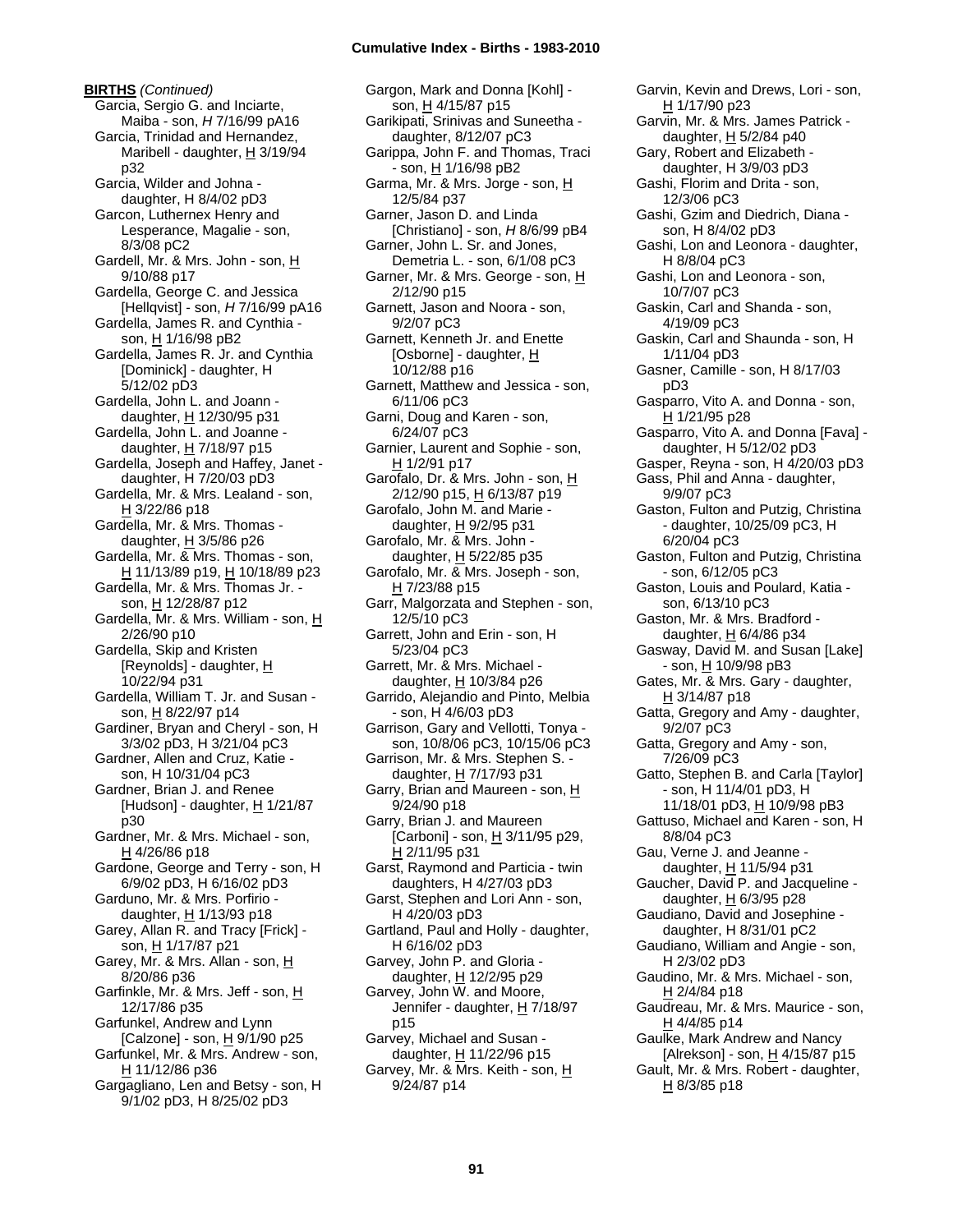**BIRTHS** *(Continued)* Gausepohl, Mr. & Mrs. John daughter, H 10/24/90 p12 Gausepohl, Mr. & Mrs. John - son, H 12/3/87 p18 Gautrau, Alfred III and Jennifer Dawn - daughter, 7/30/06 pC3 Gavilanes, Mr. & Mrs. John - son, H 1/25/88 p17 Gavilanes, Mr. & Mrs. Johnny daughter, H 8/1/90 p18 Gaviloines, Milton and Giraldo, Luz son, 1/2/05 pC3, 1/9/05 pC3 Gaviria, Elvis and Sandra - son, 7/9/06 pC3 Gavlick, Scott Patrick and Erin Michelle - twin sons, 12/6/09 pC2 Gavr, Ashish and Manali - son, 11/8/09 pC3 Gavrielidis, Mr. & Mrs. Emilios daughter,  $H$  9/10/88 p17 Gawande, Sandesh and Smita son, H 6/27/04 pC3 Gay, Robert and Nitza - daughter, 2/15/09 pC3 Gay, Rodney and Springer, Darlene daughter,  $H$  7/18/97 p16 Gayanilo, Ludwig and Ashley daughter, 1/4/09 pC2 Gaydayerno, Sergiy and Sobolivska, Lyudmila - son, H 5/5/02 pD3 Gaydos, Christopher and Nora son, H 5/11/03 pD3 Gayeski, Troy and Hada, Jennifer son, 9/9/07 pC3, 8/23/09 pC3 Gayle, Aloysius and Uray daughter, 5/1/05 pC3 Gayle, Mr. & Mrs. Jeffrey - daughter,  $H$  12/10/83 p19 Gayle, Mr. & Mrs. Trevor - son, H 4/2/90 p18 Gaylord, Mr. & Mrs. Bruce - son, H 6/20/87 p20, H 9/19/84 p29 Gaynor, Hugh and Yvette - son, H 12/5/04 pC3 Gaynor, Paul and Ketterer, Karen son, H 10/12/03 pD3 Gaytan, Jose and Anamaria daughter, H 12/22/02 pD3 Gazdzicki, Pawel and Agata - son, 2/4/07 pC3 Gazdzicki, Pawel and Poreba, Agata - daughter, 4/4/10 pC3 Gazerro, Mr. & Mrs. Jay - daughter, H 2/26/90 p10 Gazerro, Robert and Debbie - twin sons, H 5/25/03 pD3 Gazzero, Mr. & Mrs. Jay - daughter, H 3/21/87 p20 Geane, Mr. & Mrs. Geoffrey daughter, H 4/29/87 p19, H 1/26/85 p18 Gearhart, Justin and Megan daughter, 1/11/09 pC2

Geary Jr., Harry and Mrs. daughter, 1/2/05 pC3 Geary, Peter and Kristin - daughter, 2/6/05 pC3 Gebhardt, Christopher and Celeste daughter, H 3/3/02 pD3 Geca, Krzysktof and Anna daughter, 3/5/06 pC3 Gecinceis, Mr. & Mrs. John daughter,  $H$  7/2/87 p27 Geddes, Tiffanie - son, H 11/10/02 pD3, H 12/29/02 pD3 Gedling, Mr. & Mrs. Thomas daughter, H 9/3/88 p16 Gedney, Michael and Michele daughter, H 10/19/03 pD3 Gedney, Mike and Michele - son, 9/20/09 pC4 Gedney, Rex B. and Laura daughter, H 8/9/96 p14 Geelan, Daniel A. and Resabel [Riego De Dios] - daughter, *H* 8/6/99 pB4 Geffrard, Gerald and Suky daughter, 9/16/07 pC3, H 3/7/04 pC3, H 12/2/01 pD3 Gehan, Mr. & Mrs. Kevin - son, H 12/21/89 p17 Geiger, Craig N. and Christine - son, H 9/3/94 p34, H 6/14/96 p14 Geis, Michael and Kim, Minna - son, 1/11/09 pC2 Geislinger, Stephen and Paul, Alison - son, H 11/9/91 p12 Geist, Stephen and Lisa - daughter, H 4/27/03 pD3 Geist, Stephen and Lisa - son, 1/28/07 pC3 Geitz, Mr. & Mrs. Robert R. - son, H 12/14/91 p16 Geitz, Robert and Barbara [LaGuardia] - son,  $H$  11/30/91 p16 Geitz, Robert E. and Barbara [LaGuardia] - daughter, H 12/21/88 p14 Geitz, Timothy A. and Susan daughter,  $H$  6/28/96 p14 Geitz, Timothy and Susan [Miller] daughter, H 2/10/02 pD3 Gekas, Mr. & Mrs. Peter - son, H 2/12/90 p15, H 5/11/87 p23 Gelardi, Christophe and Maria daughter, 6/7/09 pC3, 7/12/09 pC3 Gelb, Mr. & Mrs. Lawrence daughter,  $H$  6/13/87 p19 Gelb, Mr. & Mrs. Robert Jr. daughter, H 12/17/86 p35 Gelhaus, Stephen and Maryalice daughter, H 3/2/03 pD3 Gelhaus, Stephen V. and Maryalice son, H 3/13/98 pB2 Gelin, Claude and Shawn - twin son and daughter, 4/26/09 pC3

Geller, Joel and Deborah - daughter, 12/18/05 pC3 Gelles, Adam and Karie - son, 4/19/09 pC3 Gelman, Daniel H. and Ellyn - twins, H 10/4/96 p14, H 8/30/96 p26 Gencarelli, Joseph and Angela [Cicoria] - son,  $H$  4/15/87 p15 Gendal, Mr. & Mrs. Leonard daughter,  $H$  6/30/84 p18 Gendels, Joel M. and Stacy - son, H 1/31/97 p12 Gendels, Mr. & Mrs. Joel - son, H 8/7/93 p32 Gendreau, Daniel & Donna [Schuetz] - son,  $H$  3/8/89 p20 Gendreau, Mr. & Mrs. John daughter,  $H$  4/8/87 p20 Gendron, Mr. & Mrs. William daughter, H 1/15/90 p12 Generalis, Dean and Karen - son, 7/12/09 pC5 Generoso, Carl and Marissa daughter, 3/12/06 pC3, H 4/13/03 pD3 Generoso, Carl T. and Matarazzo, Marissa - son, *H* 7/16/99 pA16 Generoso, Mr. & Mrs. Frank daughter, H 6/12/93 p33, H 6/28/90 p16 Genest, Andre and Orla - daughter, 6/24/07 pC3 Genest, Andre and Orla - son, 8/7/05 pC3, 7/31/05 pC3 Genetti, Tom H. and Sharon daughter, H 8/19/95 p31 Gengo, Sarah and John - daughter, 10/17/10 pC3 Genovese, Josh and Melissa daughter, 11/9/08 pC4 Genovese, PJ and Melissa daughter, H 3/14/04 pC3 Genovese, PJ and Melissa - son, H 3/30/03 pD3 Gentile, Anthony and Kerri daughter, 7/31/05 pC3 Gentile, Anthony and Kerri - son, 11/18/07 pC3 Gentile, Anthony J. and Jeannette [Schreiber] - daughter, H 5/29/86 p15, H 1/17/84 p12 Gentile, Anthony J. and Jeannette [Schreiber] - son, H 10/17/87 p23 Gentile, David P. and Jane [Newman] - twins, H 2/7/97 p14 Gentile, Frankie and Jamie - son, H 6/9/02 pD3, H 6/16/02 pD3 Gentile, Giovanni and Casado, Celina - daughter, 6/22/08 pC3 Gentile, Richard and Maria daughter, H 5/4/03 pD3, H 4/20/03 pD3 Gentile, Rick and Maria - daughter, 8/27/06 pC3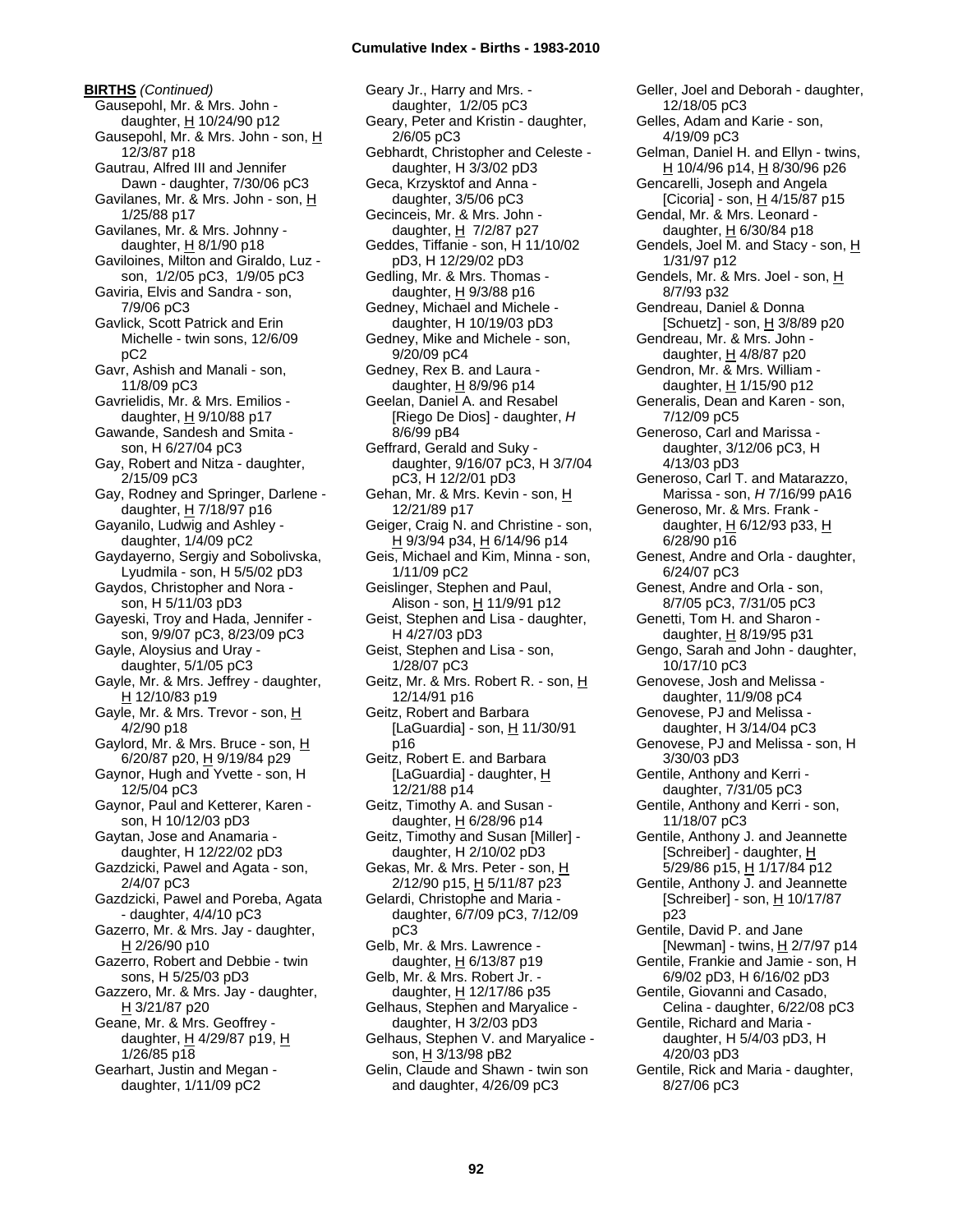**BIRTHS** *(Continued)* Gentle, Mike A. and Carmona, Maria - son, 2/10/08 pC3 Gentle, Mike and Maria - daughter, 7/30/06 pC3 Gentle, Patrick and Kathryn - twin son and daughter, 11/16/08 pC3 Gentle, Patrick and Kathy - son, 5/14/06 pC3 Genuario III, George and Margaret daughter, 1/2/05 pC3 Genuario, George and Margaret son, H 1/11/04 pD3 Genuario, Gregory and Pamela daughter, H 12/15/02 pD3 Genuario, Mr. & Mrs. Robert - son, H 1/14/88 p37, H 3/25/89 p17, H 2/15/86 p22 Genuario, Robert L. and Mary Ann son, H 6/11/93 p2 Geoghegan, Mr. & Mrs. Timothy son, H 3/18/89 p24 George, Bobby and Joseph, Nitty son, 6/3/07 pC3 George, Michael and Macdonald, Kimberly Ann - daughter, 6/19/05 pC3 George, Mr. & Mrs. Ricky - son, H 3/26/90 p10 George, Rickey R. and Patricia daughter, H 12/2/95 p29 Georges, Clervoy and Wiline - son, 12/19/10 pC3 Georges, Gerald and Barreau, Gina daughter, H 4/14/02 pD3 Georges, Shunter - daughter, H 12/2/01 pD3 Georgiades, Mr. & Mrs. Haralampos - daughter, H 6/3/89 p17 Georgiades, Mr. & Mrs. Vasilios son, H 2/11/84 p19 Georgieff, William and Monica daughter, H 4/14/02 pD3 Georgiev, Georgi and Kalmykova, Liudmyla - son, 2/24/08 pC3 Gera, Neerai and Ritika - daughter, 9/9/07 pC3 Gerace, Mr. & Mrs. Vincent - son, H 11/17/87 p24 Gerace, Mr. and Mrs. Joseph A. son, H 1/12/03 pD3 Gerace, Vincent and Margery [Bloom] - daughter,  $H$  6/14/86 p17 Geraci, Glenn and Michelle - son, 8/17/08 pC2, H 6/15/03 pD3 Geraci, Glenn Jr. and Michelle daughter, 3/19/06 pC3 Geraghty, Stephen and Fitzgerald-Geraghty, Irene - daughter, H 10/18/96 p14 Gerald, Alan and Sheryl - daughter, H 5/25/03 pD3 Gerancon, Betty - son,  $H$  3/27/98 pB2

Gerard, Brian and Donna daughter, 2/25/07 pC3 Gerard, Brian and Donna - son, H 12/15/02 pD3 Gerard, Mr. & Mrs. Scott - daughter, H 3/11/87 p18 Gerardi, Bart and Frinee - son, 11/19/06 pC3 Gerardi, Bart and Frinée Marie daughter, 3/1/09 pD3 Gerardi, John and Sharon [Frasca] daughter,  $H$  6/4/88 p27 Gerardi, Joseph and Kim - daughter, 7/6/08 pC3 Gerardi, Joseph and Socci, Patrizia daughter, 1/7/07 pC3 Gerardi, Mr. & Mrs. (sic) - son, H 6/9/84 p14 Gerardi, William and Nancy - son, 1/30/05 pC3 Gerber, Nelson Jr. and Tyler, Jessica - daughter, 2/12/06 pC3 Gerber, William A. and Jessica [Ballantyne] - son, H 4/6/01 pD2 Gerber, William and Jessica daughter, H 3/9/03 pD3 Gerbert, Jeffrey and Alicia - son, H 5/5/02 pD3 Gerbert, Peter and Tomczyk, Nichole - daughter, 3/20/05 pC3 Gerdesmeier, Mr. & Mrs. Kenneth son, H 5/21/87 p21 Gergely, Dennis M. and Joanna [Aslandidis] - son, H 5/12/02 pD3 Geriak, Kenneth James Sr. and Havens, Susan Julia - son, H 10/15/94 p31 Gerig, Michael and Carin - daughter, H 9/22/02 pD5 Gerken, Henry and Loretta Lowell daughter, H 10/24/90 p12 Germain, Cliff and Meghan daughter, 5/7/06 pC3 Germain, Diderot and Conserve son, 2/25/07 pC3 Germaine, Alexander and Janney, Elizabeth - daughter, 8/16/09 pC3 Gerner, Mark and Garkusha, Yelena - daughter, H 6/16/02 pD3 Gerner, Mark and Helena - son, 1/8/06 pC3 Gerolimatos, Robert and Pamela son, 5/27/07 pC3, H 7/21/02 pD3, H 7/28/02 pD3 Geronimo, James and Marybeth [Yarde] - son, H 1/2/93 p29 Geronimo, Mr. & Mrs. James - son, H 6/6/90 p16 Geronimo, Mr. & Mrs. William daughter,  $H$  4/13/88 p15,  $H$ 1/26/85 p18 Gerster, Brennan and Molly daughter, 2/18/07 pC3 Gerster, Brennan and Molly - son, 3/8/09 pD3

Gerster, Molly and Brennan - son, 8/29/10 pC3 Gervisi, Richard and Stephanie daughter, 10/28/07 pC3 Gerweck, James R. and Karen son, H 2/25/95 p28 Gerweck, Mr. & Mrs. James - son, H 6/17/91 p8 Gesauldi, Angelo and Valerie daughter, 1/25/09 pC3 Gessinger, Paul R. and Robin daughter, H 8/12/95 p30 Gessner, Chris and Sherry daughter, 12/13/09 pC3 Geter, Mr. & Mrs. Ralph R. Jr. - boy, H 12/14/91 p16 Geter, Ralph A. and Ann - daughter, H 5/10/96 p14 Geter, Ralph A. Jr. and Ann daughter, H 7/25/97 p14 Getlik, Stephen and Silva, Tracy daughter, H 9/7/03 pD3 Getner, Aaron and Amy - son, H 9/19/04 pC3 Getner, Amy and Aaron - son, 8/3/08 pC2 Getner, Jasen and Laurie - son, H 5/9/04 pC3, H 5/16/04 pC3 Gettler, Amy and Samuel - son, 10/17/10 pC3 Gettler, Bryan and Gail [Malis] daughter, H 8/3/85 p18 Gettler, Bryan W. and Gail [Malis] daughter, H 11/26/83 p14 Gettler, Samuel and Amy daughter, 9/7/08 pC3 Geyer, John J. and Dawn [Muniz] son, H 7/10/92 p14 Geyer, Walt and Johnson, Dashinda - son, H 10/6/02 pD5 Gharekhanian, Mr. & Mrs. Wazgen son, H 9/18/85 p45 Ghee, Christopher A. and Carolanne [DiSalvo] - daughter, H 1/28/00 pC3 Ghee, Christopher and Carolanne [DiSalvo] - daughter, H 2/10/02 pD3 Ghetia, Ronak and Urvashi - son, 5/18/08 pC3, 5/11/08 pC3, 5/18/08 pC3, 5/11/08 pC3, 5/18/08 pC3, 5/11/08 pC3 Ghoyh, Soumitra and Swati - son, H 9/28/03 pD3 Giallati, Chris and Jean - son, H 8/11/02 pD3 Giambalvo, David and Susan - son, H 3/7/04 pC3, H 3/3/02 pD3 Giambruno, Mr. & Mrs. Balthazar son, H 1/3/85 p11 Giampaolo, Aldo and Giffard, Marianik - daughter, 11/15/09 pC4 Giamundo, John and Jennifer - son, 8/5/07 pC3, 1/2/05 pC3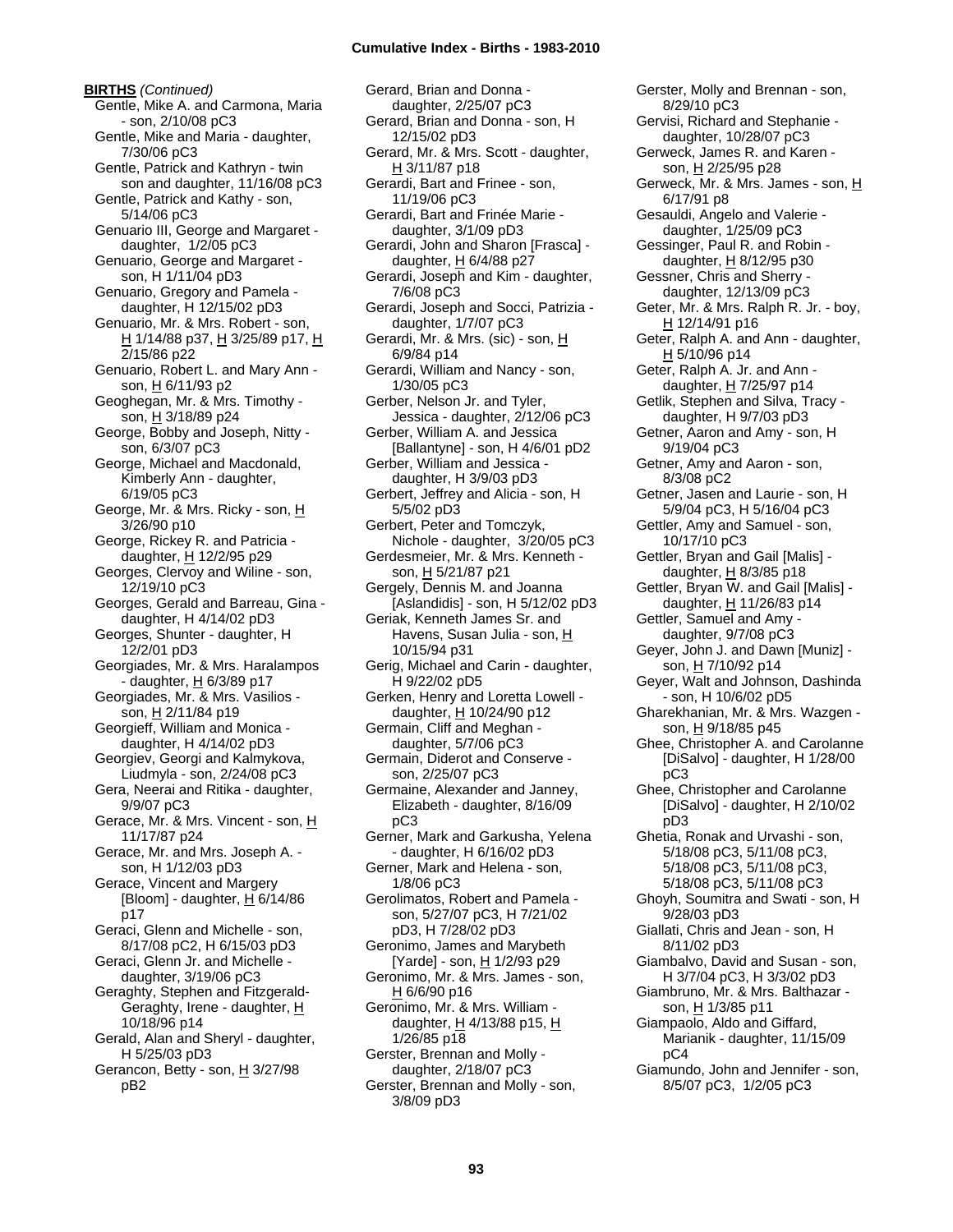**BIRTHS** *(Continued)* Giancaspro, Joe and Kim daughter, H 4/25/04 pD3 Giankos, Mr. & Mrs. Apostolos daughter, H 11/30/89 p34 Giannahopoulos, Christos and Patricia - daughter, 10/28/07 pC3 Giannakopoulos, Chris and Patricia daughter, 10/25/09 pC3 Giannakopoulos, Christos and Patrica - son, 1/7/07 pC3 Giannattasio, John M. Sr. and Nancy - daughter, H 3/19/94 p32 Giannattasio, Lauren - son, 1/31/10 pD2 Giannattasio, Mr. & Mrs. John - son, H 4/13/88 p15 Giannelli, Mr. & Mrs. John - son, H 11/28/87 p18 Giannini, Mr. & Mrs. Rollo - son, H 7/2/83 p16 Giannitti, Lawrence and Kathleen [Duncan] - daughter, H 3/24/84 p16 Giannitti, Mr. & Mrs. George daughter, H 7/19/90 p24, H 8/14/85 p26 Giannitti, Mr. & Mrs. George - son, H 10/7/87 p18 Giannotto, Louis and Lisa [Chrisman] - daughter, H 11/5/86 p31 Gianos, Edward and Maria daughter, 12/11/05 pC3 Giansanti, Carla-Lisa and Daula, Joseph - son, 8/15/10 pC3 Giantomidis, Bill and Lena - son, H 5/9/04 pC3, H 5/16/04 pC3 Giaquinto, James and Karissa daughter, H 12/1/02 pD4 Giarratana, Mark D. and Becker, Anne - daughter, H 8/27/94 p31 Giarruso, Paul and Tracy - daughter, H 12/1/02 pD4 Gibbin, Michael and Debra - son, 5/21/06 pC3 Gibbons, John and Victoria Lowell [Reavis] - daughter,  $H$  1/15/86 p24 Gibbons, Mr. & Mrs. Kevin daughter, H 2/27/85 p24 Gibbs, Jason F. and Jeanne [Nochella] - daughter, H 4/28/02 pD3 Gibbs, Kenneth and Thea [James] daughter, H 2/25/92 p21 Gibbs, Mr. & Mrs. Kenneth - son, H 7/19/86 p20 Gibbs, William and Michelle [Parenty] - daughter, H 8/9/89 p25, H 8/31/91 p13 Gibek, Martin and Monika daughter, 7/19/09 pC3 Gibek, Piotr and Ewelina - daughter, 2/18/07 pC3

Gibian, Andrew and Sayuri daughter, H 2/2/03 pD3, H 2/16/03 pD3, H 2/23/03 pD3 Gibian, Andrew and Sayuri - son, H 1/6/02 pD3 Gibson, Alphanzo G. and Stephanie  $[Jones] - son, H 10/26/85 p19$ Gibson, Charles C. and Lois [Havlena] - daughter,  $H$  5/8/93 p31 Gibson, Edward and Linda - son, 5/20/07 pC3 Gibson, Giv and Lisa - son, H 11/21/04 pC3 Gibson, John and Lisa - son, H 7/14/02 pD3 Gibson, Robert Christian Jr. and Lisa Beth - daughter, 8/3/08 pC2 Giddiens, John W. Jr. and O'Neil, Sharon L. - son, H 6/20/97 p15 Gidley, E. Fenton and Caroline [Tankoos] - daughter, H 10/17/87 p23 Giella, Peri and Daniel - son, 12/6/09 pC2 Giers, Eric and Cheryl - daughter, H 7/13/03 pD3 Giesen, Mr. & Mrs. Richard - son, H 4/8/89 p17 Gifford, David and Laura - son, H 9/1/02 pD3, H 8/25/02 pD3 Gifford, Ken and Dorothy - son, H 3/3/02 pD3 Gifford, Matt and Joy - son, H 9/26/04 pC3 Gifford, Matthew and Joy - son, 5/13/07 pC3 Gifford, Mr. & Mrs. Alexander daughter, H 6/3/89 p17 Gigante, Mr. & Mrs. Arthur daughter, H 2/1/86 p16 Giglio, Al and Patricia - daughter, H 10/6/02 pD5 Giglio, John and Maria - son, 9/3/06 pC3, 10/15/06 pC3, H 7/13/03 pD3 Giglio, Larry and Gina - daughter, H 12/1/02 pD4 Giglio, Mr. & Mrs. Anthony - son, H 1/11/90 p32 Giglio, Salvatore J. and Patricia daughter, H 1/16/98 pB2 Gigliotti, Greg and Kristine daughter, 5/22/05 pC3 Gigot, Mr. & Mrs. Gary - daughter, H 1/17/84 p12 Gil, Henry and Orozco, Martha son, 3/20/05 pC3 Gilbert, Francis B. III and Jenifer son, H 7/18/97 p16 Gilbert, Mr. & Mrs. Daniel - son, H 11/28/87 p18 Gilbert, Mr. & Mrs. Richard - son, H 9/24/83 p14 Gilbert, Mr. & Mrs. Roland - son, H 4/22/87 p17

Gilbert, Mr. & Mrs. Stephen daughter, H 10/14/87 p19 Gilbert, Shaun C. and Lund, Kristin son, H 1/13/02 pD3 Gilbertie, Heather and Freeman, Timothy - daughter, 12/6/09 pC2 Gilbertie, Jay and Lynn [Kapitan] son, H 7/11/88 p16 Gilbertie, Jay T. and Lynn [Kapitan] daughter, H 4/13/85 p14 Gilbertie, Mario M. "Marty" and Dorothy L. - daughter, H 6/10/89 p18 Gilbertie, Mr. & Mrs. Mario daughter,  $H$  5/17/83 p12 Gilbertie, Mr. & Mrs. Marty M. daughter, H 3/29/86 p15 Gilbertie, Thomas and Anne - son, H 10/20/02 pD5 Gilbody, Raymond C. and Jodi son, H 8/12/95 p30 Gilchrist, Chad and Melissa daughter, 10/2/05 pC3 Gilchrist, Chad and Melissa - son, 3/15/09 pC3 Gilcrist, Charles and Melissa - son, H 6/22/03 pD3 Gildae, Robert and Dawn [Andrews] daughter, H 8/13/87 p21 Gildea, John A. and AnnMarie [Haley] - daughter,  $H$  3/24/84 p16 Gildea, Mr. & Mrs. John W - son,  $H$ 4/16/88 p17 Gilhooley, David M. and Erica daughter, H 4/8/95 p31 Gilio, David and Beth - daughter, H 12/21/03 pD3 Gilio, David and Elizabeth - son, H 8/18/02 pD3 Giliotti, Greg and Kristine - son, H 7/6/03 pD3 Gill, Bernard and Ford, Angel - son, 11/11/07 pC3, H 9/26/04 pC3 Gill, Christopher and Brown, Mikikko - daughter, 6/7/09 pC3, 7/12/09 pC3 Gill, Douglas J. and Leanne daughter,  $H$  9/30/95 p35 Gill, Douglas J. and Leanne - son, H 7/23/94 p30 Gill, Harrison and Patricia - son, H 4/18/97 p15 Gill, Harrison W. III and Patricia daughter,  $H$  2/25/95 p28 Gill, Patrick and Kristen - daughter, H 7/4/04 pC3 Gillepsie, Mr. & Mrs. Peter - son, H 12/26/85 p13 Gillert, Mr. & Mrs. Christopher P. son, H 5/28/86 p19 Gillespie, Brian and Carla daughter, 12/4/05 pC3 Gillespie, Charles J. and Claudia daughter, H 11/12/94 p31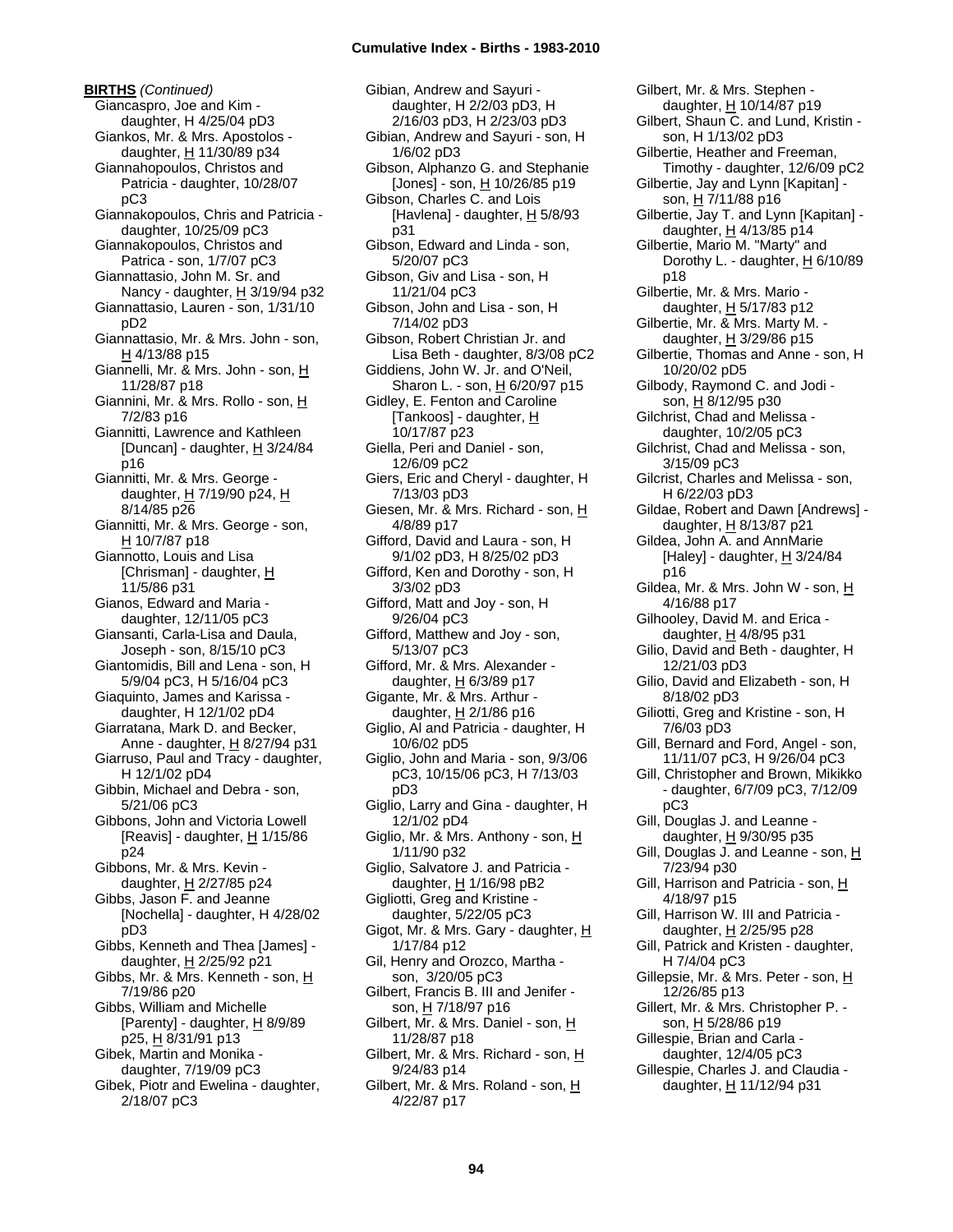**BIRTHS** *(Continued)* Gillespie, Michael E. and Miguel, Nelyda - son, H 10/9/98 pB3 Gillespie, Mr. & Mrs. Charles J. daughter, H 10/15/94 p31 Gillespie, Mr. & Mrs. Robert - son, H 3/21/87 p20, H 11/16/83 p43 Gillham, Donald Robert and Denise [Gerbertj] - son,  $\underline{H}$  6/24/87 p19 Gillies, Jonathan T. and Nancy daughter, H 1/7/95 p29 Gillies, Jonathan T. and Nancy B. [High] - daughter,  $H$  10/14/87 p19 Gillies, Jonathan T. and Nancy H. son, H 3/9/91 p11 Gilligan, Thomas and Kelley Arnone - daughter, 2/17/08 pC3 Gillin, Brian and Beth Hatterman son, 9/14/08 pC3 Gilman, Charles and Nicole - son, 2/28/10 pC3 Gilman, Eamon and Lisa - son, H 4/7/02 pD3 Gilman, Matthew and Malia - son, H 10/13/02 pD4 Gilmore, Christopher J. and Laurentz - daughter,  $H_8$  8/19/95 p31 Gilmore, Mr. & Mrs. Richard - son, H 6/3/89 p17 Gilmore, Richard and Mikiko daughter,  $H$  2/23/91 p13 Gilronan, Brian and Deborah daughter, 8/3/08 pC2 Gilroy, Charles F. and Camille daughter,  $H$  7/18/97 p16 Gilsenan, Mr. & Mrs. Peter daughter, H 4/8/89 p17 Ginel, Hector and Manco, Natalia son, 1/23/05 pC3 Ginolfi, Daniel and Georgette daughter, H 7/13/03 pD3 Ginolfi, Daniel and Georgette - son, 1/28/07 pC3 Ginsberg, Adam and Hildy daughter, 9/18/05 pC3 Ginsberg, Mr. & Mrs. Allen A. daughter,  $H$  7/31/92 p14 Ginsberg, Mr. & Mrs. Raymond son, H 3/14/87 p18 Ginsburg, Dan and Jami - son, 9/3/06 pC3 Ginsburg, Daniel and Jami daughter, H 7/14/02 pD3 Ginter, Mr. & Mrs. Robert daughter, H 6/2/84 p16 Ginter, Mr. & Mrs. Robert - son, H 11/16/85 p18 Gioffre, David and Jennifer daughter, H 6/22/03 pD3 Gioffre, Michael and Kristen - son, H 4/20/03 pD3 Giogione, Mr. & Mrs. Ronald - son, H 12/28/87 p12

Gioia, Richard and Cindi - daughter, H 7/11/04 pC3 Gionnone, Gerald J. and Roberta son, H 8/9/96 p14 Giordano, Charles S. and Theresa [Clancy] - daughter, H 5/19/00 pC3 Giordano, Kenneth A. and Kathleen E. [Costabile] - son,  $\underline{H}$  9/18/91 p10 Giordano, Mr. & Mrs. Alan daughter, H 1/21/87 p30, H 2/20/85 p28, H 10/18/89 p23 Giordano, Mr. & Mrs. Bruno daughter,  $H$  6/29/85 p18 Giordano, Mr. & Mrs. James - son, H 11/20/85 p38, H 11/16/83 p43 Giordano, Mr. & Mrs. Richard - son, H 4/29/87 p19 Giordano, Phillip and Roberta [Hushion] - son, H 12/5/84 p37 Giorgio, Berand and Lisa [DiDia] son, H 2/25/88 p14 Giorgione, Mr. & Mrs. Ronald daughter,  $H$  5/14/86 p33 Giorgione, Mr. & Mrs. Ronald - son, H 7/30/83 p14 Giorlando, David and Jodie daugther, 4/2/06 pC3 Giorlando, Jodi and David daughter, 11/29/09 pC3 Giottas, Mr. & Mrs. Dimitrios - son, H 8/8/84 p27 Gioundalkar, Lakshmeenarayana G. and Arikkala, Ramya - daughter, 10/21/07 pC3 Giovanelli, Mr. & Mrs. Philip daughter, H 12/28/87 p12 Giovannini, Ed and Tricia daughter, H 7/11/04 pC3 Giraldo, Christian and Ayaga, Maritza - son, H 3/3/02 pD3 Giraldo, Marino A. and Marybel son, 9/10/06 pC3, 8/20/06 pC3 Giraldo, Mr. & Mrs. Carlos daughter,  $H$  1/5/85 p18 Giraldo, Randy and Kristen - son, 1/17/10 pC3 Girdhari, Mr. & Mrs. Rabindranath son, H 11/13/89 p19 Girdvainis, Gary and Patricia daughter, 6/5/05 pC3 Giron, Miguel and Maritza - son, H 7/5/91 p14 Giron, T. Osulaldo and Perez, Maria - daughter, 2/1/09 pC3 Giron, Tomas and Paola - daughter, 9/16/07 pC3 Girovainis, Gary and Patricia - son, H 10/6/02 pD5 Gisolfi, Mr. & Mrs. Rudolph - son, H 12/28/87 p12 Gisolfi, Rudolph and Carla [Buonerba] - daughter, H 1/30/93 p31, H 12/30/92 p10 Gisondi, Dana - son, H 5/12/02 pD3

Gist, Melanie - daughter, H 12/23/01 pD3 Gist, Mr. & Mrs. Lawrence daughter,  $H$  9/20/86 p20 Giuliano, Mr. & Mrs. Michael daughter, H 10/6/84 p20 Giunta, Mr. & Mrs. Richard - twins, H 8/7/93 p32 Givens, Evelyn - daughter, H 1/14/84 p18, H 1/5/84 p1+ Gjelevic, Alex and Victoria - son, 7/19/09 pC3 Gjini, Adnan and Colleen - son, 6/13/10 pC3 Gjonaj, Sander and Violeta - son, H 9/22/02 pD5 Gjuraj, Viktor and Leonora daughter, 9/4/05 pC3 Gjuraj, Viktor and Leonora - son, H 7/18/04 pC3 Gjuraj, Wilson and Joycelyn daughter, 8/14/05 pC3 Gjuraj, Wilson and Joycelyn - son, 4/22/07 pC3 Gladstone, Jon M. and Laura - son, <u>H</u> 11/19/94 p31 Gladstone, Robert J. and Galton, Ronda - daughter, *H* 6/5/99 pB10 Glander, Robert and Dana - son, H 3/23/03 pD3 Glascott, Mr. & Mrs. Jeffrey daughter, H 1/14/88 p37 Glaser, Kelly and James - son, 10/17/10 pC3 Glasgow, Shawn and Wallace, Neisha - daughter, H 6/6/04 pC3 Glass, Daniel and Braus, Jessica daughter, H 3/7/97 p14 Glass, Daniel and Braus, Jessica son, H 1/11/90 p32 Glass, Mr. & Mrs. William daughter, H 6/14/89 p23 Glassmeyer, Edward and Carol daughter, H 5/5/02 pD3 Glassmeyer, Shedd and Jane - son, 7/16/06 pC3 Glassmeyer, Ward and Carol - son, H 5/9/04 pC3, H 5/16/04 pC3 Glaude, Gesner and Joseph, Saintana - son, 7/26/09 pC3 Glaudin, Raynold and Marie daughter, H 4/1/95 p28 Glazebrook, Jerome H. and Katherine - daughter,  $H$  2/11/95 p31 Glazebrook, Jerome H. and Katherine [Perry] - daughter, H 1/28/00 pC3 Glazer, Mr. & Mrs. J. Andrew daughter,  $H$  8/17/87 p26 Glazer, Mr. & Mrs. Joel - son, H 11/16/83 p43 Glazer, Mr. & Mrs. Peter - daughter, H 8/1/90 p18, H 9/3/88 p16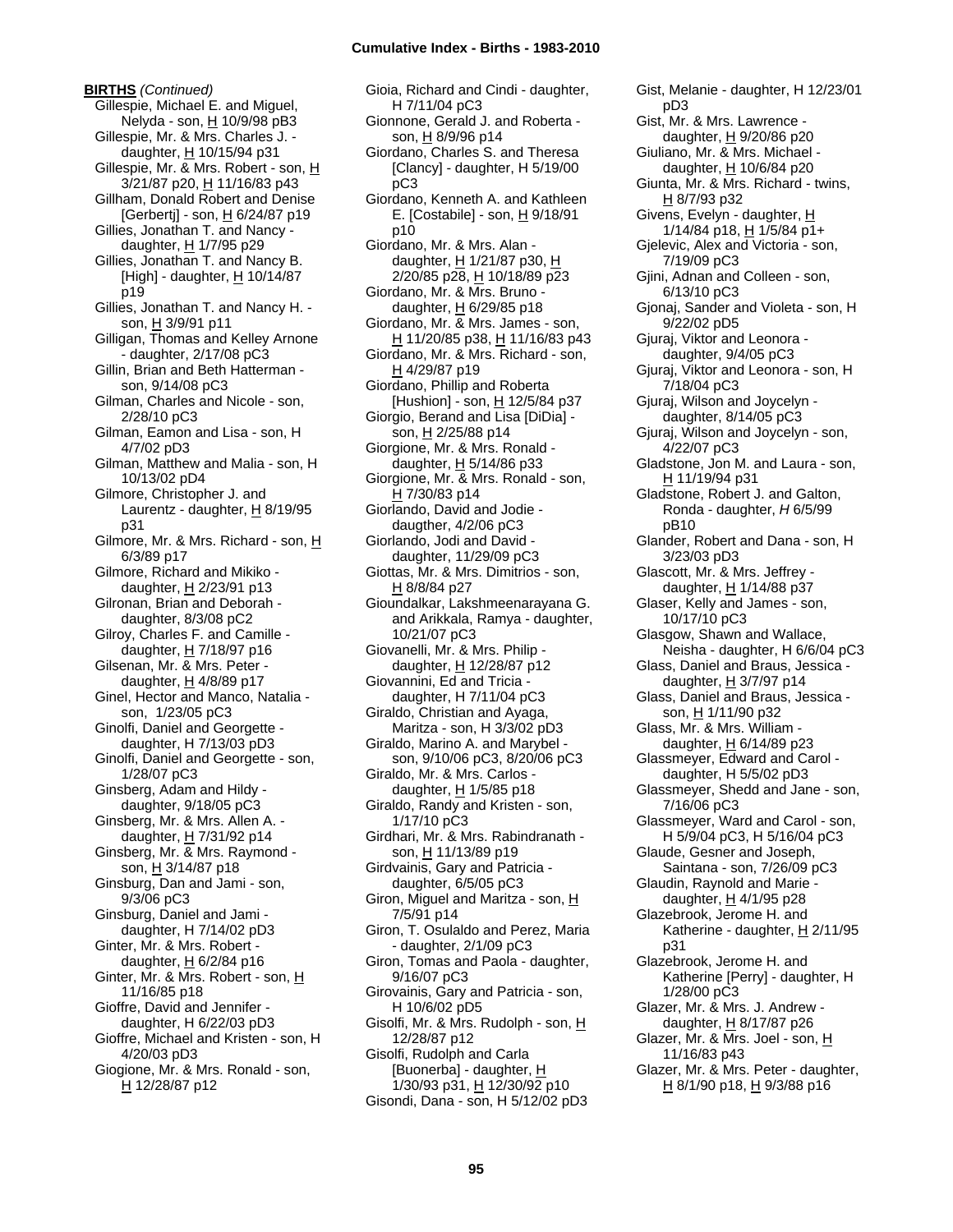**BIRTHS** *(Continued)* Glazer, Peter D. and Kristine - son, H 8/27/94 p31 Gleason, James T. and Sarah - son, H 11/12/94 p31 Gleason, Mark E. and Nancy L. [Winslow] - daughter,  $H$  7/20/85 p17 Gleason, Mark E. and Nancy L. [Winslow] - son,  $\underline{H}$  12/10/86 p38 Gleason, Mr. & Mrs. James J. - son, H 1/30/93 p31 Gleeman, Andrew and Davis, Elizabeth - son, H 4/20/91 p17 Gleen, Jeff and Moira [Davidson] son, H 6/24/89 p18 Gleim, Gilbert W. and Theresa daughter,  $H$  9/30/95 p35 Gleim, Gilbert W. and Theresa son, H 7/18/97 p16 Glekas, Dimitrios and Nikki - son, 5/16/10 pC3 Glenday, Greg and Jenny Randazzo - son, 11/8/09 pC3 Glenn, Mr. & Mrs. Richard R. daughter, H 6/27/92 p11 Gliga, Cosmin and Luciana daughter, 6/29/08 pC3, H 2/2/03 pD3, H 2/16/03 pD3, H 2/23/03 pD3 Glines, Charlie and Linda Hutcheon twin son and daughter, 10/7/07 pC3 Glinski, Michal and Katarzyna - son, 8/12/07 pC3 Glosson, John & Donna Marie [Salvato] - daughter, H 5/6/89 p15 Glosson, John and Donna Marie [Salvato] - daughter,  $H$  10/19/91 p15 Glover, Marcus and Cosby, Tiffany daughter, 7/27/08 pC2 Glover, Mr. & Mrs. John - twin sons, H 10/6/84 p20 Glover, Thomas E. Sr. and Profit, Shante - son, *H* 7/16/99 pA16 Glowania, Jacek and Beata daughter, 5/24/09 pC3, 6/21/09 pC3, 3/29/09 pC3 Glushchenko, Oleg and Mariya son, H 2/22/04 pC3, H 2/29/04 pD3 Gluz, Christopher and Theresa daughter, H 5/27/95 p32 Glynn, Kevin and Rebecca daughter, H 8/22/04 pC3, H 9/15/02 pD7 Glynn, Michael William and Hamon, Sara Christina - daughter, 8/17/08 pC3 Glynn, Richard B. and Lourbeth [Torres] - son, H 4/21/02 pD3 Goclek, Christopher and Staci - son, H 2/22/04 pC3, H 2/29/04 pD3

Godbee, Fred and Many - son, H 10/6/02 pD5 Goder, Christopher and Staci - son, 8/27/06 pC3 Godeski, Tom and Tammy - son, H 6/12/93 p33 Godfrey, Douglas and Nancy [Nelson] - son, H 7/6/83 p20 Godfrey, Guitana - daughter, H 12/16/01 pD3 Godfrey, Mr. & Mrs. John daughter,  $H$  11/5/86 p31 Godin, Mr. & Mrs. David - son, H 8/14/93 p30 Godlewska, Arthur and Kowalewska, Ewa - daughter, 8/2/09 pC3 Godoi, Rodrigo S. and Guil, Arabella - daughter, H 11/19/94 p31 Godoy, Ludwin and Ruth - son, 7/1/07 pC3 Godoy, Ludym and Mellado, Mayra daughter, H 6/22/03 pD3 Godsman, David and Karyn - son, 4/17/05 pC3 Godsman, William John and Moore, Rachael L. - daughter, 10/2/05 pC3 Godwin, Pam - daughter, H 8/15/04 pC3 Godzeno, Mr. & Mrs. Robert daughter,  $H$  3/21/84 p30 Goebel, Timothy H. and Choosri [Lorenson] - son, H 2/2/01 pC3 Goehringer, Eric and Bryn [Hilton] twin son and daughter, H 1/17/84 p12 Goeller, Mr. & Mrs. Robert R. III son, H 11/14/92 p37 Goethe, Quentin and Thompson, Anitra - son, H 7/18/04 pC3 Goggins, Mr. & Mrs. Peter - son, H 1/3/85 p11 Goham, Ephraim and Lashayla daughter, H 2/24/02 pD3 Goico, Mr. & Mrs. Luis - daughter, H 7/6/88 p14 Gois, Fernando and Aureli Rosa daughter, H 7/9/94 p28 Gola, Guy John and Schub, Stacey daughter, H 3/11/95 p29 Gold, Brett and Natasha - daughter, 12/4/05 pC3, 12/16/07 pC3 Gold, Jonathan and Amy - daughter, H 9/29/02 pD5 Gold, Mr. & Mrs. Gerry - daughter, H 5/7/86 p14 Gold, Mr. & Mrs. Steven - daughter, H 5/14/88 p15 Gold, Mr. & Mrs. Steven - son, H 11/3/84 p16 Goldberg, Adam and Riccardo, Kerri - daughter, 8/20/06 pC3 Goldberg, Bart and Myra - son, H 2/23/91 p13 Goldberg, Gary and Amy - son, H 6/16/02 pD3

Goldberg, Jonathan and Deidre son, 2/25/07 pC3 Goldberg, Micah and Sooo. Z - son, H 6/6/04 pC3 Goldberg, Micah and Sooz daughter, H 9/29/02 pD5 Goldberg, Mickey and Sheri daughter, H 2/3/02 pD3 Goldberg, Mr. & Mrs. Bart daughter,  $H$  9/17/86 p25 Goldberg, Todd A. and Lisa daughter,  $H$  6/14/96 p14 Goldberger, Steven J. and Katherine [Dell] - son, H 6/2/02 pD3 Goldblatt, Marc and Angelica - son, H 12/28/03 pD3 Goldcamp, James and Nedda [Noren] - son, H 11/20/85 p38 Goldemen, Dan and Alice [Potts] daughter, H 11/18/89 p13 Goldemen, Daniel and Potts, Alice daughter,  $H$  5/30/91 p15 Golden, Joseph and Nicole daughter, H 9/1/02 pD3, H 8/25/02 pD3 Goldenberg, Mr. & Mrs. Richard daughter,  $H$  7/17/93 p31,  $H$ 12/28/88 p19 Goldenberg, Mr. & Mrs. Richard son, H 12/17/86 p35 Goldman, Joshua and Savage, Kevin - son, H 8/22/04 pC3 Goldman, Mr. & Mrs. Harris daughter, H 3/21/84 p30 Goldman, Mr. & Mrs. Harris - son, H 12/28/87 p12 Goldman, Robert and Good, Jennifer - son, H 3/9/03 pD3 Goldsberry, Mr. & Mrs. Mark - son, H 4/8/89 p17, H 8/27/90 p10 Goldstein, Rabbi Jay and Cindy [Donen] - daughter,  $H \frac{3}{27/93}$ p31 Goldstein, Ben and Percy daughter, 9/16/07 pC3 Goldstein, Ben and Precy daughter, 2/28/10 pC3 Goldstein, Carig and Beth daughter, H 12/12/04 pC3 Goldstein, Greg and Margaret daughter, 1/30/05 pC3 Goldstein, Gregory M. and Magee, Margaret - son, H 3/27/98 pB2 Goldstein, Mr. & Mrs. Mark - son, H 4/29/87 p19 Goldstein, Scott and Nancy - son, 7/27/08 pC2 Goldstein, Seth Jason and Michelle Antonelli - daughter, 12/6/09 pC2 Goldstone, Daniel Charles and Patricia Lynn - daughter, 6/1/08 pC3 Golger, Bob and Denise - daughter, H 4/14/02 pD3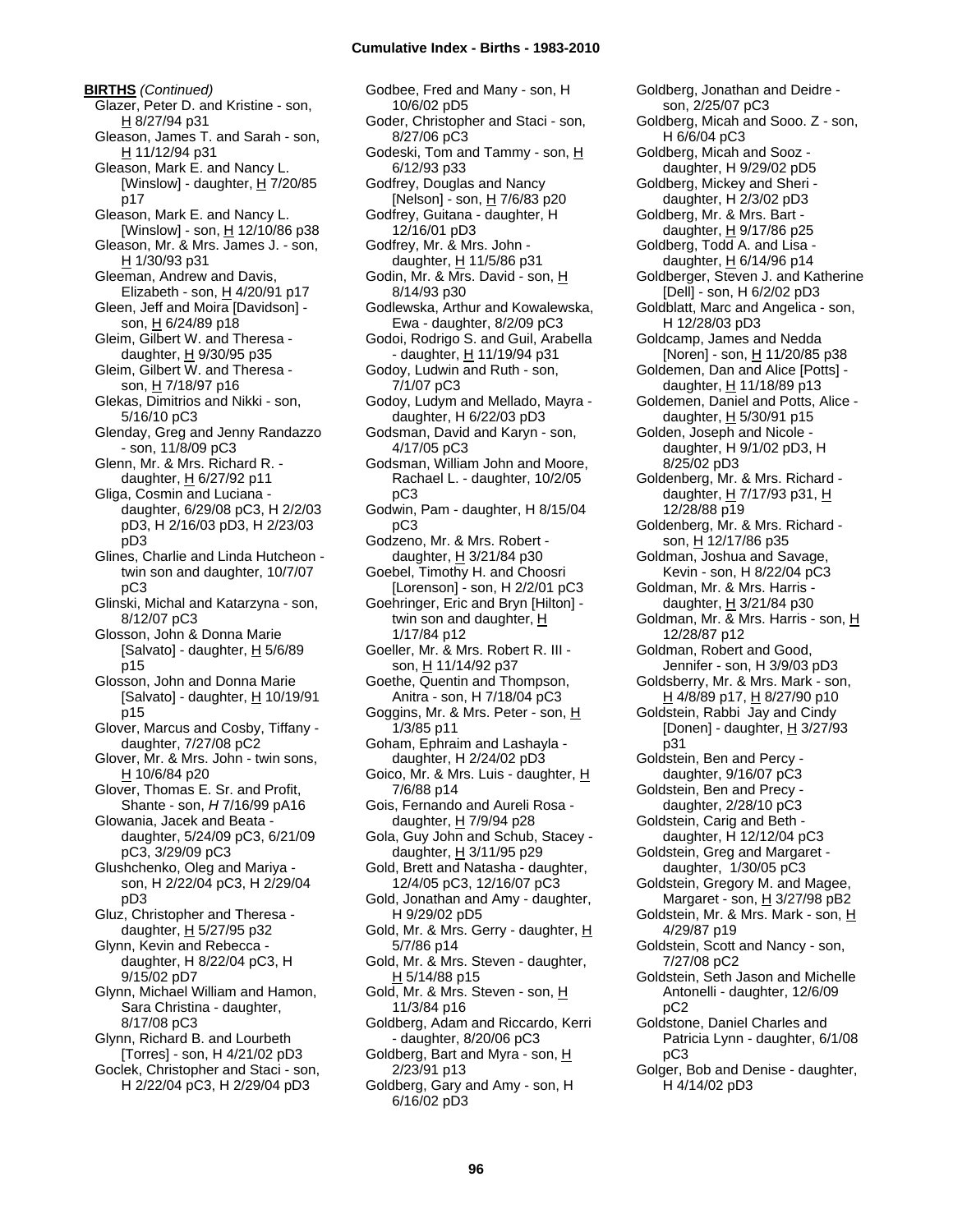**BIRTHS** *(Continued)* Goli, Malikarjuna and Nadam, Suneeth - son, H 12/2/01 pD3 Golia, Nicholas and Erin - son, 4/8/07 pC3 Goll, James J. and Debra [Martindale] - daughter, H 2/17/02 pD3 Golla, Nicholas and Erin - son, H 12/9/01 pD3 Golodinski, Miroslav and Mastanova, Kamilla - daughter, 12/7/08 pC2 Golodinski, Miroslav and Mastanova, Kamilla - son, 7/11/10 pC4 Golodinskii, Vasil and Hanna - son, 6/29/08 pC3 Goltzer, Mr. & Mrs. Seth S. - son, H 9/14/91 p19 Gombos, Jeffrey R. and Kathleen [Bernardino] - son, H 2/16/01 pC2 Gomes, Austin and Medjane - son, H 6/1/03 pD3 Gomes, Elvis and Jeannene - son, H 2/23/91 p13 Gomes, Elvis T. and Jeannene son, H 7/11/97 p14 Gomes, Mr. & Mrs. Elvis - daughter,  $H$  8/11/84 p16 Gomez, Austin and Cruz, Marlin daughter,  $H$  11/15/96 p15 Gomez, Erica - son, H 5/23/04 pC3 Gomez, Francisco and Herniquez, Joseline - daughter, 10/29/06 pC3 Gomez, George and Robalino, Elizabeth - son, H 1/18/04 pD3 Gomez, Hendrik and Jamie daughter, H 5/23/04 pC3 Gomez, Hendrik and Jamie Lynn son, H 12/2/01 pD3 Gomez, Isis and Lemus, Luis - son, 10/19/08 pC3 Gomez, Jeffrey and Defilippis, Lindsey - daughter, 11/4/07 pC3 Gomez, John and Fenick, Tami daughter, 3/28/10 pC3 Gomez, Jorge A. and Luz [Lizano] daughter, H 5/19/02 pD3 Gomez, Jorge J. and Luz - son, H 9/20/91 p43 Gomez, Juan and Martinez, Jennyfer - daughter, 2/11/07 pC3 Gomez, Julia - son, H 2/6/98 pB5 Gomez, Leon and Daliris - son, H 9/9/95 p30 Gomez, Liz and George - daughter, 6/27/10 pC3 Gomez, Mr. & Mrs. Guillermo - son, H 10/18/89 p23 Gomez, Rafael and Lopez, Blanca daughter, 4/15/07 pC3

Gomez, Rafael Jr. and Smith-Gomez, January - son, 7/3/05 pC3 Gomez, Victor and Tabeira, Giovanna - daughter, H 4/18/04 pC3 Gonazalez, Carlos and Melissa [Monahan] - son, H 12/23/92 p9, H 12/19/92 p37 Goncalves, Paul and Maria - son, H 12/19/04 pC3 Goncalves, Paul and Maria - twin sons, H 1/11/04 pD3 Goncalves, Shasha Fe - son, 12/17/06 pC3 Goncharova, Irene and Kundin, Alexander - daughter, 10/17/10 pC3 Gonda, Bronislaw and Joanna daughter, H 11/17/02 pD3, H 12/29/02 pD3 Gonella, Jose Matias Perez and Yekaterina N. - son, 11/30/08 pC3, 11/16/08 pC3, 11/30/08 pC3, 11/16/08 pC3, 11/30/08 pC3, 11/16/08 pC3 Gong, Dewey and Nancy Pun - son, H 2/2/03 pD3, H 2/9/03 pD3 Gong, Dewey and Pun, Nancy daughter, 7/1/07 pC3 Gongora, Gustavo and Damasi, Daniela Bartuccio - daughter, 3/15/09 pC3 Gongora, John and Tatiana daughter, H 9/29/02 pD5 Gonsalez, Maria and Jose - son, 11/18/07 pC3 Gontowski, Kevin and Danielle daughter, H 12/19/04 pC3 Gonzalee, Mr. & Mrs. Elkin daughter, H 11/30/89 p34 Gonzales, Alexi and Castaneda, Ofelia Castillo - daughter, 12/18/05 pC3 Gonzales, Andy and Olivo, Hildonia Coste - daughter, 8/9/09 pC3 Gonzales, Anibal and Rivera, Erica son, 9/20/09 pC4 Gonzales, Armondo Zepeda and Espina, Marta Godoy - son, 5/20/07 pC3 Gonzales, Avelino and Troncelliti, Phyllis - son, H 10/23/93 p39 Gonzales, Carlos and Cristy - son, 7/30/06 pC3 Gonzales, Jose and Ford, Angel son, H 6/9/02 pD3, H 6/16/02 pD3 Gonzales, Luis and Telesco, Jennifer - daughter, H 11/23/03 pD3 Gonzales, Maynor and Castillo, Ana - daughter, 10/4/09 pC3, 8/30/09 pC3 Gonzales, Mr. & Mrs. Arturo - son, H 12/5/92 p37

Gonzales, Victor and Milla, Mirian son, H 4/14/02 pD3 Gonzalez, Anibal and Rivera, Erica son, 10/25/09 pC4 Gonzalez, Anibal Jr. and Lorena daughter, H 1/12/03 pD3 Gonzalez, Aracely - daughter, 10/25/09 pC3 Gonzalez, Belinda - son, 4/29/07 pC3 Gonzalez, Carlos and Gladys daughter, H 1/12/03 pD3 Gonzalez, Christopher and Christina - son, 1/10/10 pC3 Gonzalez, Daniel and Catherine daughter, H 9/19/04 pC3 Gonzalez, Dany Vinicio Jimenez and Rivas, Norma Rebeca Cruz - daughter, 10/23/05 pC3 Gonzalez, Edgar and Mancilla, Norma - son, H 8/22/04 pC3 Gonzalez, Edgar and Mirna daughter, H 3/24/02 pD3 Gonzalez, Edwin and Ellen daughter, 11/13/05 pC3 Gonzalez, Edwin Jr. aand Muca, Ellen - daughter, H 5/25/03 pD3 Gonzalez, Enit - son, H 5/19/02 pD3 Gonzalez, Francisco and Alvarez, Guillermo - son, H 8/15/04 pC3 Gonzalez, Gil Jr. and Yvonne [Sanchez] - son, H 11/4/01 pD3, H 11/11/01 pD3 Gonzalez, Giovanni and Sylvia daughter, H 10/3/97 pB2, H 12/30/95 p31 Gonzalez, Heineman and Ana - son, H 10/6/02 pD5 Gonzalez, Iggy and Maxi - son, 9/25/05 pC3 Gonzalez, Jaime and Lorena daughter, H 7/20/91 p16 Gonzalez, James and Olive [Cogswell] - son, H 2/10/02 pD3 Gonzalez, Jason and Cruz, Yashira son, H 2/16/01 pC2 Gonzalez, Jerry and Gladys daughter, 4/3/05 pC3 Gonzalez, John and Nella daughter, 9/11/05 pC3 Gonzalez, John Jr. and Nella - son, 5/6/07 pC3 Gonzalez, Jorge and Jennifer daughter, 3/13/05 pC3 Gonzalez, Julio and Jarleam - son, H 10/12/03 pD3 Gonzalez, Leonel and Lesvia - son, H 7/5/96 p12 Gonzalez, Lois and Ramirez, Alma son, H 4/7/02 pD3 Gonzalez, Manuel and Monica daughter, 7/30/06 pC3 Gonzalez, Maywor and Ruth daughter, H 4/14/02 pD3 Gonzalez, Miguel A. and Cheryl son, H 7/19/96 p14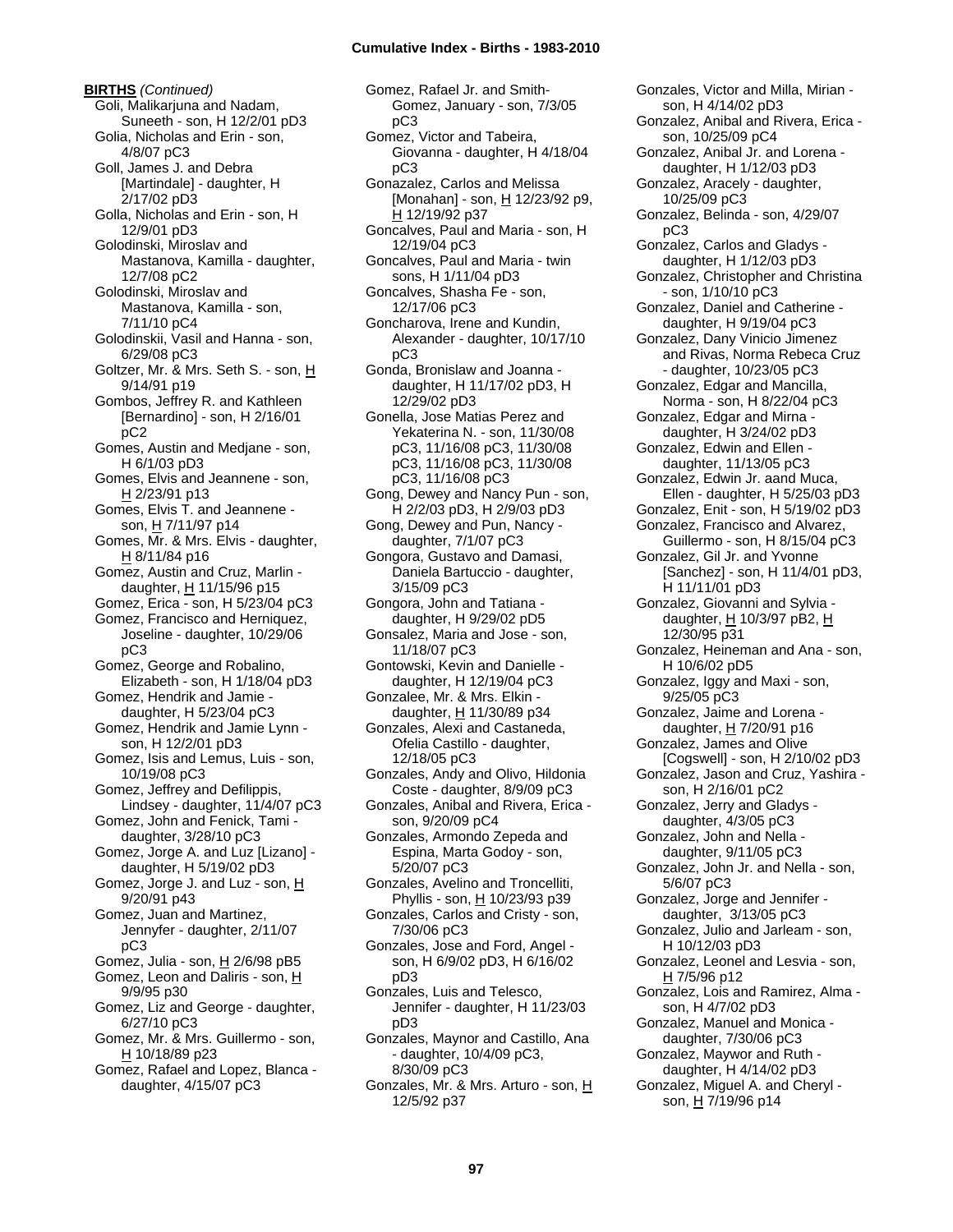**BIRTHS** *(Continued)* Gonzalez, Mr. & Mrs. Avelino daughter,  $H$  9/15/90 p11 Gonzalez, Mr. & Mrs. Emile daughter, H 11/30/89 p34 Gonzalez, Mr. & Mrs. Giovanni daughter,  $H$  9/14/91 p19 Gonzalez, Mr. & Mrs. Jaime daughter,  $H$  7/16/86 p35,  $H$ 12/28/87 p12 Gonzalez, Mr. & Mrs. John daughter,  $H$  1/10/87 p15 Gonzalez, Mr. & Mrs. Ralph - son, H 12/14/88 p18 Gonzalez, Mr. & Mrs. Roberto daughter, H 1/11/90 p32 Gonzalez, Mr. & Mrs. Roberto - son,  $H$  3/7/92 p10 Gonzalez, Mr. & Mrs. Roger - son, H 10/8/88 p16 Gonzalez, Mr. & Mrs. Thomas - son,  $H$  3/23/85 p18 Gonzalez, Nelson and Susan [VanWert] - daughter, H 5/24/86 p20 Gonzalez, Oswal and Lieticia, Vilma - daughter, H 11/17/02 pD3, H 12/29/02 pD3 Gonzalez, Rafael and Green, Elizabeth - son, 5/23/10 pC3 Gonzalez, Randall A. and Correa, Arline - son, H 1/28/00 pC3 Gonzalez, Randall and Correa, Arline - son, H 5/23/04 pC3 Gonzalez, Richared and Elouis son, H 1/25/04 pD3 Gonzalez, Victor M. and Araceli [Corona] - daughter, *H* 7/16/99 pA16 Gonzalez, William and Miriam - son, 11/29/09 pC3 Gonzalez, Yohn M. and Elizabeth [Meaney] - son,  $H$  10/9/98 pB3 Gonzalez, Yuhn M. and Meaney, Elizabeth - daughter,  $H$  5/7/94 p30 Gonzalez-Randolph, Erika and Cartagena, Amores - daughter, 12/5/10 pC3 Gonzialez, Armando and Padilla, Yaritza - son, H 3/10/02 pD3 Good, Andrew and Susan daughter, H 4/13/03 pD3 Good, Todd and Audra - son, H 7/25/04 pC3 Goodarzi, Mr. & Mrs. Afshin - son, H 6/18/91 p17 Goodchild, John and Carol daughter, H 8/15/04 pC3 Goodchild, John C. and Hariklia daughter,  $H$  7/18/97 p16 Goodhouse, Brendan and Pham, Quynh - daughter, 6/6/10 pD2 Gooding, David and Capucine daughter, H 6/22/03 pD3

Goodman, Adam and Alyse - son, H 9/26/04 pC3 Goodman, Adam and Alyse [Frankenberg] - son, H 2/10/02 pD3 Goodman, Frank J. and Patricia Wright [Ahern] - daughter, H 8/26/85 p20 Goodman, Mr. & Mrs. Jeffrey daughter,  $H$  6/3/89 p17 Goodman, Mr. & Mrs. John - son, H 10/15/88 p17 Goodnow, Daniel and Stacey - son, H 10/6/02 pD5 Goodrich, Tucker and Patricia daughter, H 11/10/02 pD3 Goodspeed, Mr. & Mrs. Jonathan son, H 8/28/85 p36 Goodwin, Jovan and Reed, Tricia daughter, H 6/9/02 pD3, H 6/16/02 pD3 Goodwin, Kharis L. and Roberts, Stephanie - daughter, H 5/12/02 pD3 Goodwin, Mr. & Mrs. Brett - son, H 7/7/90 p15 Goodyear, Jake and Polly - son, 5/11/08 pC3 Goodyear, Laurence and Polly daughter, 1/31/10 pD2 Goodyear, Mody - daughter, H 2/7/97 p14 Googe, Mr. & Mrs. Charles C. Jr. daughter, H 7/10/93 p29 Goomrigian, Mr. & Mrs. Stephen daughter, H 11/5/86 p37 Goomrigian, Mr. & Mrs. Stephen son, H 3/9/89 p21 Goranov, Atanas and Nina - twin sons, H 8/11/02 pD3 Gordon, Alan and Supak-Gordon, Carol - daughter,  $H$  9/4/91 p9 Gordon, David and Giselle daughter, H 6/8/03 pD3 Gordon, Howland and Michelle daughter, 4/22/07 pC3 Gordon, Howland and Michelle son, H 4/11/04 pC3 Gordon, Jonathan and Karen daughter, H 11/21/04 pC3 Gordon, Jonathan and Karen - son, H 5/25/03 pD3 Gordon, Michael and Jennifer - son, H 5/9/04 pC3, H 5/16/04 pC3, H 6/16/02 pD3 Gordon, Michael and Ximena - son, 5/1/05 pC3 Gordon, Mr. & Mrs. Keith - son, H 7/25/87 p18 Gordon, Mr. & Mrs. Kenneth daughter,  $H$  8/1/90 p18 Gordon, Mr. & Mrs. Peter - son, H 7/23/88 p15, H 10/26/85 p19 Gordon, Mr. & Mrs. Scott - son, H 8/8/87 p18

Gordon, Paul and Melissa daughter, H 9/15/02 pD7 Gordon, Richard S. and Martina son, H 4/10/98 pB2 Gore, Mr. & Mrs. John - son, H 3/22/86 p18 Gorgan, Ted and Anne - daughter, 1/21/07 pC3 Gorham, Ricky and Alexander, Erin daughter, H 6/9/02 pD3, H 6/16/02 pD3 Gorman, Chris and Mortiff, Michelle daughter, 9/14/08 pC3 Gorman, Michael and Vatell, Dana daughter, H 5/5/02 pD3 Gorman, Terrence and Kate daughter, H 6/13/04 pC3 Gormley, Bruce and Margaret - son, H 4/20/91 p17 Gosar, Himanshu and Nehal - son, 1/3/10 pC3 Gosden, Mark R. and Elaine daughter, H 7/18/97 p15 Goss, William and Janine daughter, H 5/25/03 pD3 Gosukonda, Raghavendra V. and Manorama [Pera] - daughter, H 4/21/02 pD3 Goswami, Vikram and Kunwar, Mandavi - son, 2/21/10 pC3 Gottfried, Lt. Russell and Lisa [Wolf] - daughter, H 2/7/90 p15 Gotthelf, Tom and Debra - son, *H* 6/28/99 pA10 Gottlieb, Andrea and Nathan daughter, 10/10/10 pC3 Gottlieb, Steven and Susan - son, H 7/13/03 pD3 Gottliels, Daniel and Shari daughter, H 3/28/04 pC3 Gough, Brian G. and Karen - son, H 8/7/98 pA10 Gough, Mr. & Mrs. Brian B. - son, H 2/6/93 p32 Goulart, Charles J. and Ruth daughter,  $H$  4/9/94 p34,  $H$ 1/24/97 p12 Goulart, Mr. & Mrs. Charles daughter,  $H$  10/9/85 p27 Goulbourne, Vera - son, H 1/18/04 pD3 Gould, Robert and Jennifer daughter, H 9/21/03 pD3, H 11/24/02 pD3, H 12/22/02 pD3 Gould, Robert and Jennifer - son, H 11/7/04 pC3 Gould, Robert and Jennifer - twin son and daughter, 11/5/06 pC3 Gould, Robert T. and Tanya - son, H 8/21/98 pA13 Goulet, Lucien and Theresa daughter, H 7/4/04 pC3 Gourdet, Antonio P. and Yuesenia son, H 2/6/98 pB5 Gouveia, John and Ashley - son, 2/4/07 pC3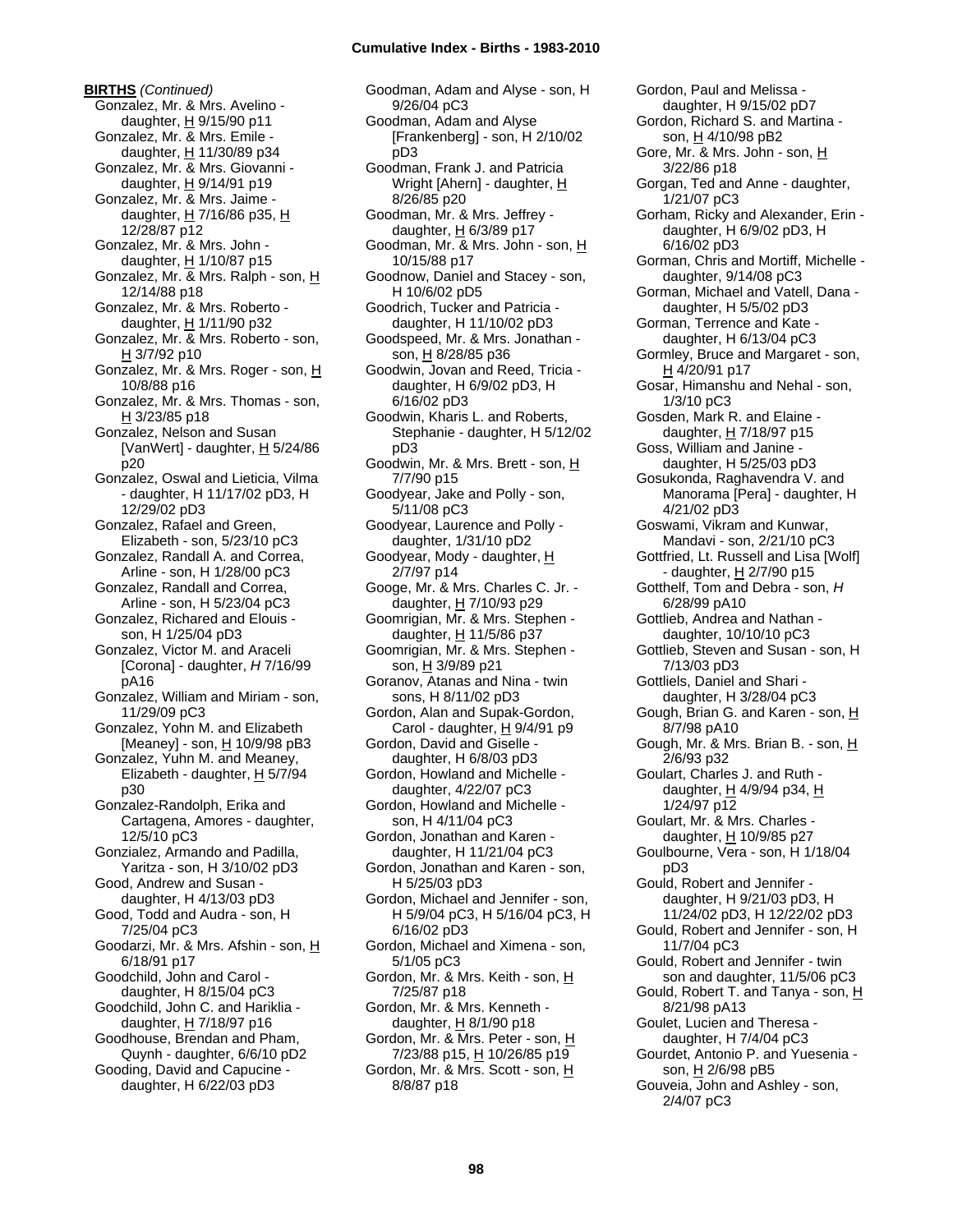**BIRTHS** *(Continued)* Govender, Mr. & Mrs. Par Mantham son, H 7/27/89 p17 Govil, Mr. & Mrs. Pradeep - son, H 6/15/85 p16 Govil, Mr. & Mrs. Pradeep K. daughter,  $H$  10/8/88 p18 Govil, Pradeep K. and Monique [Van Hall] - daughter,  $H$  9/20/90 p19 Gow, Mr. & Mrs. William IV daughter, H 11/14/92 p37 Gow, Peter and Melissa - daughter, 7/8/07 pC3 Grabarz, Theodore T. and Conron-Grabarz, Margery - daughter, H 7/10/92 p14 Graber, Christopher and Erica - son, 1/24/10 pC3 Graber, Neal and Cobie - son, 11/12/06 pC3, H 4/20/03 pD3 Grable, Raul D. and Cantor-Grable, Marcia - daughter,  $H$  2/14/97 p10 Grabner, Lee and Tammy - twin daughters, H 3/9/03 pD3 Grace, Mr. & Mrs. Kenneth daughter,  $H$  8/31/83 p30 Grace, Tom and Linda - son, H 11/17/02 pD3 Graceffa, Andrew and Suzanne daughter, 1/22/06 pC3 Gradebo, Olasupo and Abigail - son, H 4/13/03 pD3 Gradia, Joseph F. Jr. and Sheri-Ann [Hoyt] - daughter,  $H$  2/4/95 p28, H 2/18/95 p32 Graflund, Scott R. and Adriana daughter,  $H$  2/6/98 pB5 Graham, Erik and Kimberley - son, H 7/13/03 pD3 Graham, Erik and Kimberly - son, H 12/5/04 pC3 Graham, Mr. & Mrs. Roger daughter, H 9/3/88 p16 Graham, Rob and Harringon, Tara daughter, H 8/4/02 pD3 Graham, Stephen and Cheryl - son, 9/14/08 pC3 Graham, William C. and Caroline [Siderowf] - son, *H* 8/6/99 pB4 Grahame-Smith, Mr. & Mrs. Christopher - son,  $H$  5/10/83 p18 Grainger, Mr. & Mrs. Richard - son, H 12/28/87 p12 Grainger, Mr. & Mrs. Richard R. twins, H 1/13/93 p18 Grambs, Peter and C. - daughter, H 12/1/02 pD4 Grammaticas, William and Nancy [Duquette] - daughter,  $H$  1/18/86 p20 Grammaticas, William and Nancy [Duquette] - son, H 8/15/83 p13 Gramps, Stephen A. and Nancy [Bowling] - daughter,  $H$  10/17/87

p23

Gramps, Stephen Allyn and Nancy [Bowling] - daughter, H 10/26/85 p19 Grams, Wolfgang and Dawn - son, H 9/24/90 p18 Granados, Alonzo and Laurel - son, H 8/3/03 pD3 Granados, Henry Mora and Leon, Ivette Flores - daughter, H 1/26/03 pD3 Granata, Ennis and Diana [Pinto] son, *H* 9/10/99 pB2 Granata, Mr. & Mrs. John J. daughter, H 7/10/93 p29 Granata, Mr. & Mrs. Michael daughter,  $H$  7/8/92 p18 Granata, Mr. & Mrs. Michael - son, H 2/1/86 p16, H 6/23/84 p15 Granata, Mr. & Mrs. Rudy daughter, H 12/14/91 p16 Granata, Mr. and Mrs. William C. [Weiner] - son, H 6/23/02 pD3 Granata, Rudy and Lynn [Braddon] daughter, H 2/26/94 p29 Grand Pre, Paul and Laurie [Hawkes] - daughter,  $H$  8/6/94 p31 Grand, Arhro and Sinja - son, H 4/27/03 pD3 Grande, Robert and Lisa - son, 7/31/05 pC3 Grandin, Richard M. and Marianne son, H 8/27/94 p31 Grandon, Barry and Katherine daughter, H 4/27/03 pD3 GrandPre, Paul and Laurie [Hawkes] - daughter,  $H$  8/7/91 p18 Gransee, Mr. & Mrs. David H. daughter,  $H$  9/6/86 p18 Granskog, Brian and Nicole daughter, 7/12/09 pC3, 5/31/09 pC3 Grant, Daniel R. and Lily [Wilkinson] - son, H 2/2/96 p12 Grant, Dominic and Naomi - son, 9/16/07 pC3 Grant, Edmond and Kathleen daughter,  $H$  3/14/91 p14 Grant, Herbert A. and Brenda [Peters] - daughter,  $H$  1/17/84 p12 Grant, Jason and Othen, Leanne son, 11/27/05 pC3, H 4/4/04 pC3 Grant, Jermaine and Allison - son, 3/9/08 pC3 Grant, Mr. & Mrs. Edmond daughter, H 5/27/89 p20 Grant, Mr. & Mrs. Jordan - son, H 4/3/91 p13 Grant, Mr. & Mrs. P. - daughter, H 12/29/84 p16 Grant, Mr. & Mrs. Philip - daughter,  $H$  7/13/88 p32 Grant, Pete and Lisa - daughter, H 3/24/02 pD3

Grant, Shawn D. and Beatrice - son, H 8/15/97 p47 Graseck, Peter and Jocelyn - son, 4/27/08 pC3, 7/18/10 pC4, 10/1/06 pC3 Grasso, Anthony and Celeste - son, H 6/9/02 pD3, H 6/16/02 pD3 Grasso, John and Shari - daughter [photo],  $H$  11/17/97 pA3 Grasty, Mr. & Mrs. Andrew daughter, H 9/14/85 p18 Grathwohl, Paul and Jessica - son, 7/11/10 pC4 Grau, Christian and Anne daughter, H 3/16/03 pD3 Grau, Mr. & Mrs. Steven - son, H 1/26/85 p18 Grauberd, Allan and Caroline [Nieuwenhuis] - daughter, H 2/17/02 pD3 Gravanis, Arthur and Caroline - son, H 4/6/03 pD3 Gravereaux, William and Stacie daughter, H 3/2/03 pD3 Gray, Eric and Dumont, Melissa daughter, H 1/22/94 p27 Gray, Eric and Jennifer - son, H 8/29/04 pC3 Gray, Eric J. and Jennifer [Pallarino] - son, H 6/2/02 pD3 Gray, Mr. & Mrs. David - son, H 9/15/84 p18 Gray, Mr. & Mrs. David D. daughter, H 12/14/91 p16 Gray, Mr. & Mrs. Garry Sr. daughter, H 10/26/85 p19 Gray, Mr. & Mrs. Kerry - daughter, H 3/8/84 p14 Gray, Mr. & Mrs. Kim - son, H 12/28/87 p12 Gray, Mr. & Mrs. William - daughter,  $H$  8/6/86 p16 Gray, Peter and Alissa - son, 12/23/07 pC3 Gray, Shane and Van Norden, Asya - son, 3/16/08 pC3 Graziano, Robert and Laurie - son, H 4/6/03 pD3 Greaney, John W. and Cartas-Greaney, Yolanda - son, 8/21/05 pC3 Greatrex, Mr. & Mrs. Mark M. daughter, H 2/27/93 p34 Greaves, Eamonn and Karen daughter, H 9/19/04 pC3 Grecco, David and Wendy daughter, H 3/2/03 pD3 Grecco, Gerard and Jennifer daughter, H 9/29/02 pD5 Grecco, Richard M. and Sandra daughter,  $H$  4/16/94 p30 Greco, Arthur and Barbara [Coutermash] - son, H 6/21/89 p18 Greco, Chris and Tina - son, 7/22/07 pC3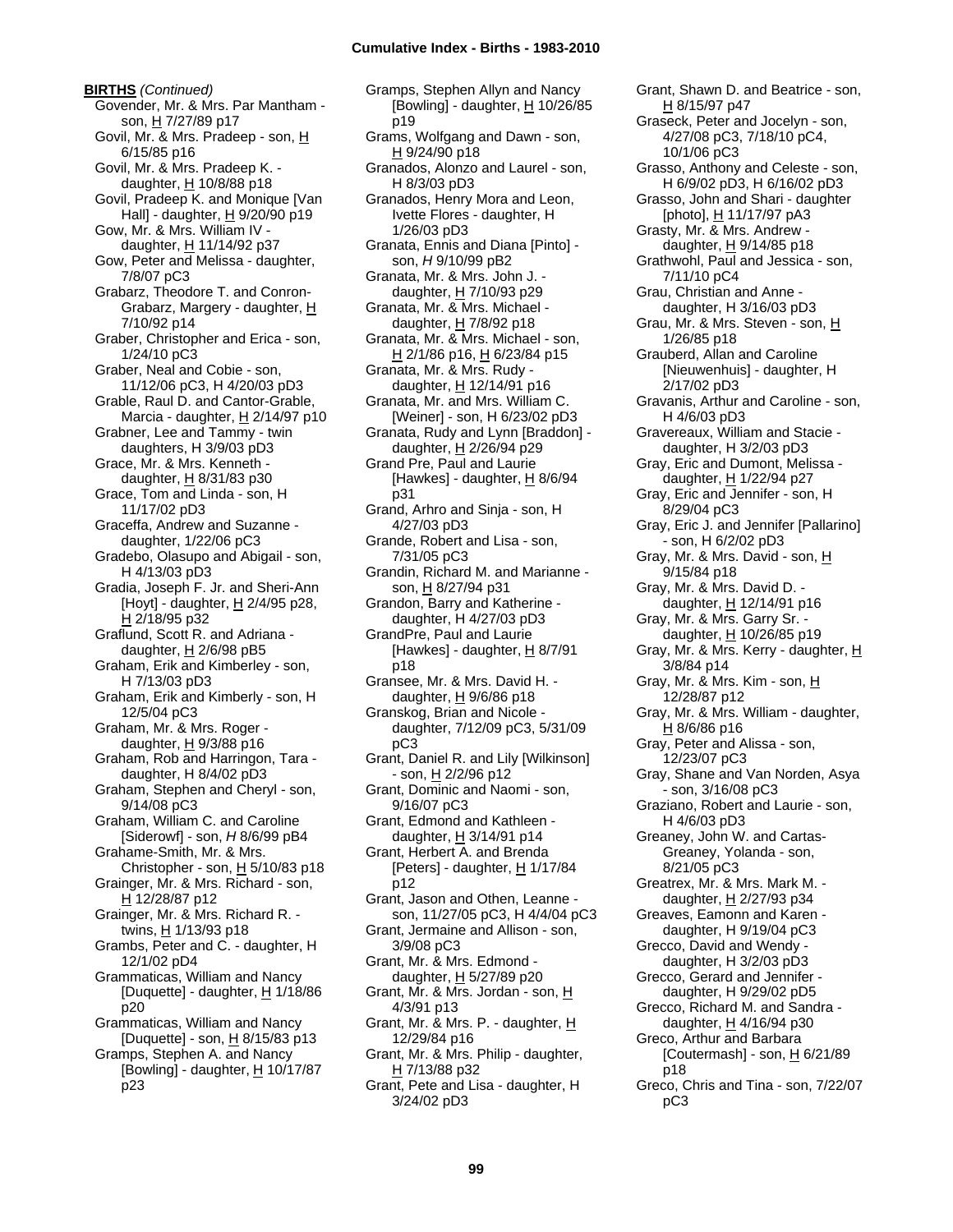**BIRTHS** *(Continued)* Greco, Christopher and Elizabeth daughter, H 4/4/04 pC3 Greco, Daniel and Wendy - son, 6/26/05 pC3 Greco, John and Adele - daughter, H 9/8/02 pD7, H 9/15/02 pD7 Greco, Matthew and Dawn - twin sons, H 3/14/04 pC3 Greco, Michael and Catherine daughter, H 5/23/04 pC3 Greco, Michael and Dana - twin sons, H 12/9/01 pD3 Greco, Mr. & Mrs. Fiorentino F. daughter,  $H$  6/27/92 p11 Greco, Mr. & Mrs. Richard daughter, H 7/19/90 p24 Greco, Peter and Rosa - daughter, H 4/25/97 p15, H 1/21/95 p28 Greeff, Robert and Kerry - daughter, H 10/19/03 pD3 Greeff, Robert and Kerry - son, 1/4/09 pC2 Green Gregory H. and Elise - twin son and daughter, H 11/18/01 pD3 Green, Adam and Armitage, Heidi daughter, H 12/1/02 pD4 Green, Anthony and Jennifer - son, 5/30/10 pC3 Green, Brent and Gamble, Lanette son, H 12/1/02 pD4 Green, Bruce and Anne - daughter, H 6/22/03 pD3 Green, Darrin and Stacy - son, H 8/11/02 pD3 Green, Frank and Cruz, Jessica daughter, H 6/15/03 pD3 Green, Gregory and Elise daughter, H 5/16/04 pC3 Green, Ichar and Veronica [Casserley] - daughter,  $H$ 2/29/92 p13 Green, Jeffrey and Kara - daughter, H 7/11/04 pC3 Green, John & Karen - son, H 3/18/89 p24 Green, Juanita - daughter, H 10/10/97 pB2 Green, Kenneth and Makeda - son, H 12/19/04 pC3 Green, Lennon and Frazier, Vanessa - daughter, H 5/26/02 pD3 Green, Michael and Mary - son, H 7/4/04 pC3 Green, Mr. & Mrs. Douglas daughter,  $H$  10/3/84 p26 Green, Mr. & Mrs. Hubert H. Jr. daughter, H 12/5/92 p37 Green, Mr. & Mrs. John - son, H 3/11/87 p18 Green, Mr. & Mrs. Richard - son, H 5/14/88 p15 Green, Mr. & Mrs. Sheldon - son, H 6/8/85 p16

Green, Mr. & Mrs. William W. daughter, H 7/10/93 p29 Green, Sean and Debra - son, H 1/5/03 pD3 Green, Wayne and Chauarria, Guadalupe - son, H 12/15/02 pD3 Green, William and Kyla - daughter, 7/26/09 pC3 Green, William and Kyla - son, H 4/27/03 pD3 Green, William R. and Duakis, Linda - daughter,  $H$  7/11/97 p14 Green, William R. and Durakis-Green, Linda - daughter, H 8/12/95 p30 Green, Willie Jr. and Grant, Erica daughter, H 10/3/04 pC3 Greenberg, Brett and Deborah daughter, H 6/23/02 pD3 Greenberg, Michael and Janice son, H 1/25/04 pD3 Greenberg, Michael and Karin daughter, H 9/12/90 p11 Greenberg, Mr. & Mrs. Michael son, H 3/17/88 p38 Greenberg, Seth D. and Adele (Droblas) - son, *H* 1/29/99 pB9 Greenberg, Steve and Liz daughter, H 7/8/95 p32 Greenbert, Michael S. and Amy son, H 5/14/94 p30 Greene, Andrew and Kimberly - son, 1/15/06 pC3 Greene, Christopher K. and Michelle [Flores] - daughter, H 2/16/01 pC2, *H* 5/28/99 pB6 Greene, Darrell Sr. and Tanya Brown - son, H 4/27/03 pD3 Greene, Edward and Tarasica, Sharon - son, H 12/2/01 pD3 Greene, Jeffrey M. and Susan [Barati] - son, H 2/16/85 p16 Greene, Michael B. and Susan [Best] - son,  $\underline{H}$  6/4/88 p27 Greene, Mr. & Mrs. Richard - son, H 9/3/88 p16 Greene, Mr. & Mrs. Walter daughter,  $H$  4/23/90 p15 Greene, Mr. & Mrs. Walter N. - son,  $H$  2/16/85 p16 Greene, Ted and Taraska, Sharon daughter, H 4/25/04 pD3 Greene, Thomas R. and Laurie (Walters) - daughter, *H* 2/19/99 pB7 Greene, Thomas R. and Laurie son, H 3/22/96 p14 Greene, Walter Jr. and Suzanne [Brown] - daughter,  $H$  2/18/95 p32 Greene, Walter N. and Susan [Meacham] - daughter, H 7/13/88 p32

Greenhalgh, Paul R. and Noreen daughter, H 3/5/94 p29, H 10/4/96 p14, H 8/30/96 p26 Greenhalgh, Paul R. and Noreen [Chiu] - son, H 5/26/00 pC2 Greenig, Douglas S. and Alison [Wu] - twin daughters, H 11/4/01 pD3, H 11/18/01 pD3 Greenlaw, Dana P. and Melissa daughter, H 1/24/97 p12 Greenleaf, John and Anne - son, 2/20/05 pC3 Greenman, Saam and Kimberly son, 2/5/06 pC3 Greenman, Sam and Kimberly daughter, H 7/11/04 pC3 Greenspan, Andrew and Andrea son, H 4/8/95 p31 Greenwald, David and Erin daughter, H 4/27/03 pD3 Greenwald, David B. and Erin [Johnson] - son, *H* 6/5/99 pB10 Greenwald, Mr. & Mrs. Jay J. daughter, H 7/8/92 p18 Greenwald, Thomas D. and Utz, Cathy - son,  $H$  8/9/96 p14 Greenwood, Galen J. and Johanna son, H 11/12/94 p31 Greenwood, Mr. & Mrs. David F. daughter, H 8/23/89 p14, H 12/18/86 p31 Greenwood, Mr. & Mrs. Gary daughter, H 7/27/89 p17 Greenwood, Mr. & Mrs. Gary G. daughter, H 12/14/91 p16 Greer, Craig S. and Patricia Morse son, H 1/12/03 pD3 Greer, Don and Jana - daughter, 9/7/08 pC3 Greer, Mr. & Mrs. Robert - daughter, H 1/21/87 p30 Grega, Robert and Kimberly [Lescovich] - son,  $H$  7/13/88 p32 Gregg, Gordon and Jodi - son, H 2/24/02 pD3 Gregoire, Matthew J. and Nancy [Violanti] - daughter, H 2/16/01 pC2 Gregor, Bruce and Christine - son, H 3/9/03 pD3 Gregor, William and KarenSue [Anderson] - daughter, H 3/29/96 p14 Gregory, Brian and Kristina - son, 8/17/08 pC2, 10/22/06 pC3 Gregory, Donald W. and Diane son, H 4/9/94 p34 Gregory, Giby and Giby, Jaya - son, 11/26/06 pC3 Gregory, Mark and Kara - daughter, H 9/12/04 pC3 Greisman, Harvey W. and Susan son, H 11/5/94 p31 Gremse, Kevin and Melinda daughter, H 4/7/02 pD3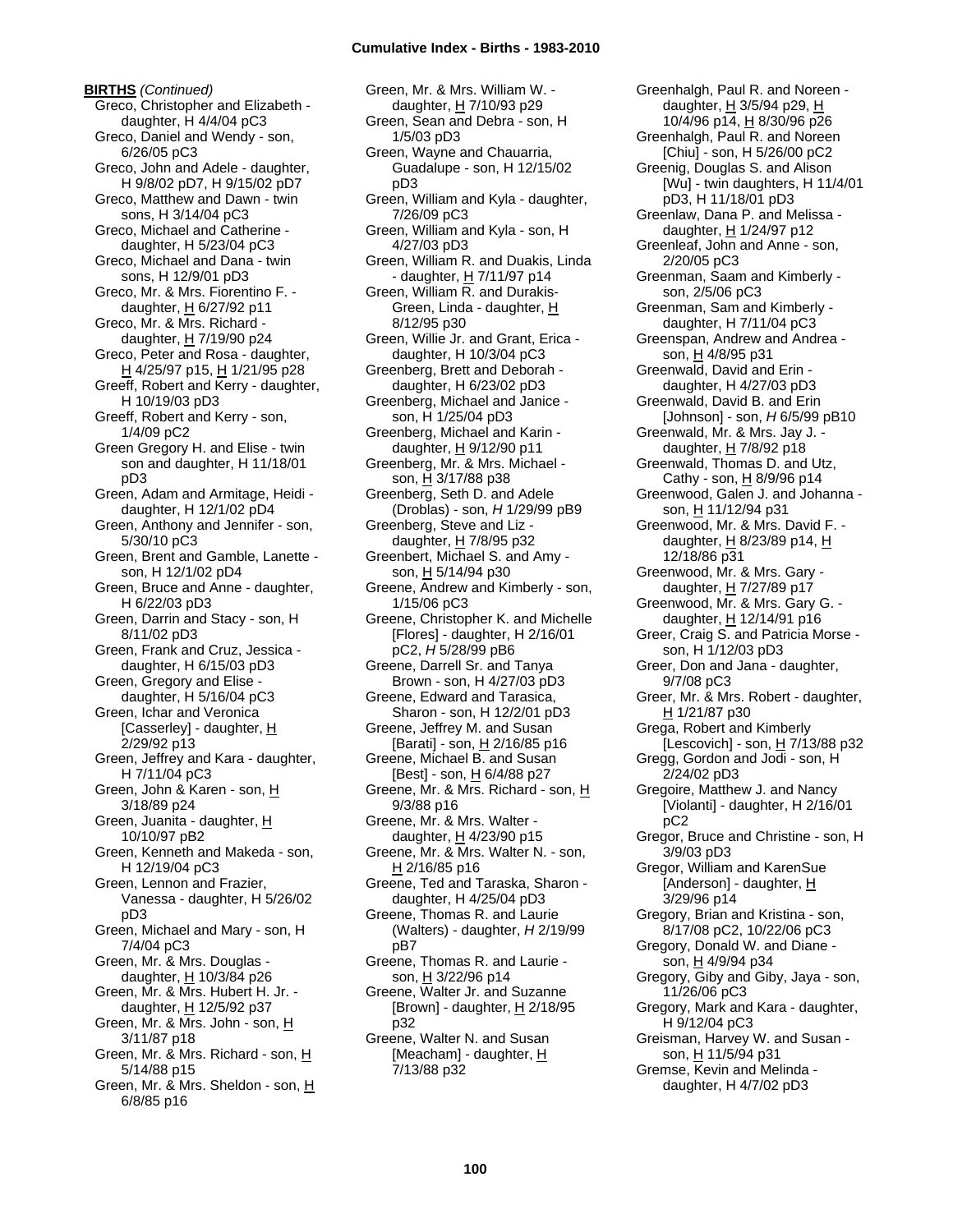**BIRTHS** *(Continued)* Gremse, Kevin and Melinda - son, H 7/6/03 pD3 Gremse, Kevin and Melinda Montoro - son, 3/26/06 pC3 Grenauer, Mark and Elizabeth daughter, H 8/3/03 pD3 Grenier, Jamie and Patti - daughter, 1/24/10 pC3 Grenier, Jason and Lindsay - twin daugthers, 2/21/10 pC3 Grenier, Jason D. and Combis, Christina - daughter,  $H$  11/15/96 p15 Grenwald, Jay T. and Karen daughter,  $H$  4/9/94 p34 Grettler, Jeffrey and Ann - son, H 9/12/04 pC3 Grewal, Gurbachan and Amritpal son, H 1/7/95 p29 Grey, Christine and Michael daughter, 10/12/08 pC3 Grey, Michael and Christine daughter, 7/11/10 pC4 Gribin, Eric M. and McBride, Maureen - daughter, H 5/5/02 pD3, H 4/21/02 pD3, H 4/28/02 pD3 Grice, Edward Sr and Griggs, Gwendolyn - son, 8/30/09 pC3, 10/11/09 pC3 Grieco, Edward J. and Christine [Sara] - twins - daughter and son, H 2/2/01 pC3 Grieg, Edward Burbank and Lucinda Holmes - son, 12/21/08 pC2 Griff, Lawrence and Christine - son, 3/13/05 pC3 Griff, Lawrence and Christine - twin son and daughter, H 7/20/03 pD3 Griffen, Jack and Wendy - son, H 3/9/03 pD3 Griffen, William and Lungariello, Denise - son, H 9/22/02 pD5 Griffin, Chris and Margot Vacheron son, H 4/20/03 pD3 Griffin, David and Janel - son, H 12/15/02 pD3 Griffin, Mr. & Mrs. Randy - twin son and daughter,  $H$  7/19/89 p20 Griffin, Mr. & Mrs. William daughter,  $H$  1/28/84 p15 Griffin, Rebecca and Brian - son, 12/30/07 pC3 Griffith, Russell W. and Laura [Dolphin] - daughter, H 4/28/02 pD3 Griffith, Timothy and Davies, Stephanie - son, 9/30/07 pC3, 12/21/08 pC2 Griffiths, Nikeisha - daughter, H 10/6/02 pD5 Grig, David and Suzanne - twin daughters, H 4/27/03 pD3

Grigffin, Franklin Jr. and Hemenway, Christine - son, H 10/3/04 pC3 Griggs, Alton and Melba - daughter, *H* 2/19/99 pB7 Griggs, Ronnie and Gwendolyn son, H 5/25/03 pD3 Grillo, Christian and Carol [Soderquist] - son, H 12/16/01 pD3 Grillo, Mr. & Mrs. Vincent - son, H 11/4/85 p17 Grillo, Vincent S. and Sally Ann [Cerulli] - son,  $H$  5/2/87 p21 Grills, Jeff and Tracey - daughter, 10/30/05 pC3 Grills, Jeff and Tracey - son, H 1/5/03 pD3 Grills, Joseph F. and Joan [Moreno] daughter,  $H$  6/4/88 p27 Grills, Joseph Jr. and Joan [Moreno] - son, H 11/5/86 p31 Grimaldi, Gennaro J. Jr. and Deborah - daughter, H 11/12/94 p31 Grimaldi, Gennavo and Deborah daughter, H 2/23/91 p13 Grimm, Leon and Nancy - daughter, H 2/22/04 pC3, H 2/29/04 pD3 Grimm, Mr. & Mrs. Edwin E. - twins, H 7/17/93 p31 Grimm, Richard and Angie daughter, 11/6/05 pC3 Grindrod, Edward and Denise daughter, H 8/11/02 pD3 Grinter, Mr. & Mrs. Donald daughter, H 7/19/86 p20 Grispo, Scott T. and Melissa [Sullivan] - daughter, H 5/18/01 pD5 Grissa, Marouan and Horchant, Souad - daughter, 4/6/08 pC3 Griswold, Heather and Mike daughter, 9/20/09 pC4 Grob, Jeremy and Ashley daughter, H 12/12/04 pC3 Groensmit, Frans and Tanja - son, H 1/12/03 pD3 Groff, Ike and Lesley - son, 1/16/05 pC3 Grogan, John and Kimberely - son, H 10/13/02 pD4 Grogan, Ted and Anne - daughter, H 2/1/04 pD3 Grogin, Mr. & Mrs. Daniel daughter,  $H$  10/24/97 pB2 Grogins, Daniel and Silvers, Deborah - son, H 1/12/03 pD3 Groglio, Mr. & Mrs. Robert R. - son, H 3/7/92 p10 Gromley, Randal and Diane - son, H 1/11/04 pD3 Grooms, James Christopher and Sara Wright - daughter, 11/22/09 pC3 Grooms, Seamus and Sara - son, 9/16/07 pC3

Grosby, Mark and Suzanne [Nelson] - son, H 10/19/83 p37 Grosner, Mr. & Mrs. William - son, H 7/2/83 p16 Gross, Harry and Addison, Unay son, 2/26/06 pC3 Gross, Henry S. and Ellen daughter, H 6/3/95 p28 Gross, Michael M. and Amy daughter,  $H$  3/13/98 pB2 Gross, Mr. & Mrs. George daughter, H 7/19/90 p24 Gross, Mr. & Mrs. William - son, H 8/20/86 p36 Gross, Scott and Christie - daughter, 4/6/08 pC3 Grossman, Ken and Jackie daughter, 6/15/08 pC3 Grossman, Kenny and Jackie - son, H 6/20/04 pC3 Grossman, Mr. & Mrs. Robert daughter,  $H$  8/3/85 p18 Grosso, John and Maureen - son, H 6/15/03 pD3 Grotto, John and Viktoria - son, 5/25/08 pC3 Grover, George "Doug" Jr. and Maureen [Ashman] - son, H 6/1/85 p14 Grover, Robert and Smeriglio, Tricia - daughter, H 12/8/90 p26 Gruber, Ed and Grace - daughter, H 4/20/03 pD3, H 11/25/01 pD3 Grudzinski, Robert and Christie son, H 9/21/03 pD3 Gruen, David and Jennifer - son, H 11/24/02 pD3, H 12/29/02 pD3 Grullon, Franklin A. and Mahoney, Suzanne - daughter, H 7/18/97 p15 Grumbly, Mr. & Mrs. William daughter, H 5/30/92 p11 Gruner, John A. and Michele A. son, 3/27/05 pC3 Gruner, Mr. & Mrs. Jerry - daughter,  $H$  5/25/85 p19 Gruner, Roy Jr. and Melissa daughter, 1/7/07 pC3 Gruner, Roy Jr. and Melissa - son, H 12/19/04 pC3 Grushkin, Joseph H. and Pamela daughter, H 2/2/96 p12 Grynchac, Bogohn and Nadiya son, 11/15/09 pC4 Grzybowski, Thomas and Theresa (Punjim) - daughter, *H* 1/29/99 pB9 Gu, Philip and Judy - son, H 4/14/02 pD3 Guadarrama, Michael and Trammi Nguen - son, H 11/7/04 pC3 Guaglion, John and Diana daughter, H 3/2/03 pD3 Guaglione, John and Diana daughter, H 7/4/04 pC3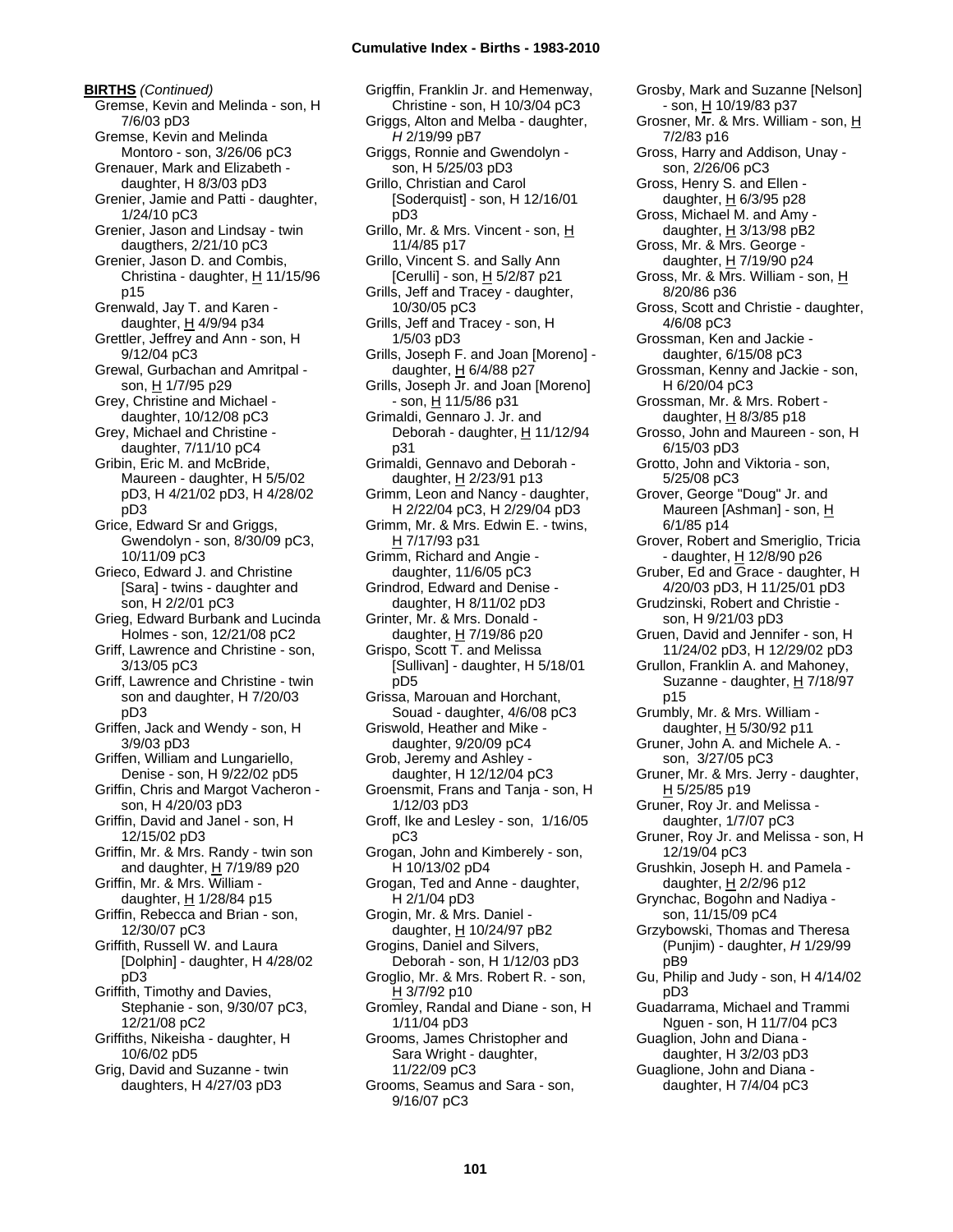**BIRTHS** *(Continued)* Guaman, Jorge A. and Stefania daughter, 12/14/08 pC2 Guarcello, Mr. & Mrs. Thomas James - daughter, H 8/3/88 p19 Guarcello, Thomas James and Susan J. [Schlitz] - son, H 10/26/85 p19 Guardado, Mr. & Mrs. Jose - son, H 1/28/84 p15 Guarente, Jessica - daughter, 2/7/10 pC3 Guarente, Michael and Luz - son, 4/19/09 pC3 Guarini, Mark and Krista - son, H 11/16/03 pD3 Guarino, A.G. and Tamara daughter, H 6/22/03 pD3 Guarino, Ag and Tamara - daughter, 11/4/07 pC3, H 4/14/02 pD3 Guarino, Charles Anthony Sr. and Anna - son, 10/5/08 pC3 Guarino, Mr. & Mrs. Pasquale daughter, H 6/8/85 p16, H 6/13/87 p19 Guarino, Sam and Jessica - son, 7/27/08 pC2 Guarino, Victor and Carolyn daughter, H 1/19/03 pD3 Guarna, Salvatore and Joanna daughter, H 1/18/04 pD3 Guastella, David and Suzette daughter, 9/21/08 pC3, 11/11/07 pC3 Guay, Mr. & Mrs. Richard - son, H 3/4/89 p16 Guccio, Christopher and Hyde, Tracey - son, H 5/5/02 pD3 Guda, David M. and Wendy [Welch] son, H 2/16/85 p16 Gude, Karl-Erik and Dorsey - son, H 7/23/94 p30 Gudger, Robin - son, H 5/18/01 pD5 Gudiel, Elio and Marinez, Laura son, 3/13/05 pC3 Guerin, Patrick J. and Julie daughter, H 12/9/95 p31 Guerra, Carlos B. and Geraldine [Palutis] - daughter,  $H$  11/16/83 p35, H 12/15/83 p39 Guerra, John F. and Fanny (Zamora) - daughter, *H* 1/29/99 pB9 Guerra, Kevin and Sanchez, Lina son, 3/19/06 pC3 Guerra, Tatiana - son, H 6/9/02 pD3, H 6/16/02 pD3 Guerreiro, Dennis and Veronica daughter, 11/19/06 pC3 Guerrero, Mauricio and Echeuerri, Adriana - daughter, H 12/19/04 pC3 Guerrero, Maximo and Espinoza, Gloria - daughter, 7/15/07 pC5 Guerrero, Mr. & Mrs. Arthur daughter,  $H$  5/19/90 p19

Guerrero, Mr. & Mrs. Arthur - son, H 7/6/87 p15 Guerrier, Percie and Roseline daughter, 2/21/10 pC3 Guerrieri, Robert and Amy - son, H 11/24/02 pD3, H 12/22/02 pD3 Guevara, Jose and Castillo, Lonia son, H 8/31/03 pD3 Gugeme, Sherly - son, H 9/8/02 pD7, H 9/15/02 pD7 Guglielmo, Dominick and Marylinn [Cacciotti] - son,  $\underline{H}$  6/21/89 p18 Guha, Richard S. and Schimenz, Marlene - son, H 1/18/86 p20 Guidi, Donald A. and Carol [Scarbeau] - son, H 2/2/01 pC3 Guido, Brian and Kimberly - son, H 12/2/01 pD3 Guiffreda, Peter and Elaine - son, 6/11/06 pC3 Guilfoyle, Denis and Bernie daughter, H 6/22/03 pD3 Guilfoyle, Edward and Bernie triplets two sons and daughter, 1/15/06 pC3 Guilfoyle, Edward Denis and Bernie son, 11/16/08 pC3 pC3 Guilfoyle, Richard and Mary - son, H 12/2/01 pD3 Guillaume, Miguel and Myilande daughter, H 7/11/04 pC3 Guillaume, Mr. & Mrs. Harold H. daughter, H 9/20/91 p43 Guillen, Franklyn and Figueroa, Katharine - daughter, H 4/18/04 pC3 Guillen, Luis R. and Luz M. - son, H 2/9/96 p14 Guillermo, Nilo and Hermila - son, 7/16/06 pC3 Guillet, Jacques and Weldon, Claudia - daughter, H 5/30/04 pC3 Guilmette, Ed and Carla - daughter, H 9/15/02 pD7 Guimond, Mr. & Mrs. Gerard daughter, H 12/18/86 p31 Guimond, Mr. & Mrs. Gerard - son, H 9/10/88 p17 Guinta, Dave and Jennifer - son, 3/15/09 pC3 Guirand, Jean Francois and Clotilde - daughter, H 6/25/94 p33 Guitirrez, David and Estrada, Amy daughter, 4/11/10 pC3 Gul, Zahoor A. and Nishat - son, H 8/21/98 pA13 Gula, Mr. & Mrs. Gary - son, H 11/16/83 p43 Gulappa, Premkumar and Pammi, Shalini N. - daughter, H 1/5/03 pD3 Gulden, Mr. & Mrs. Gregory daughter, H 12/4/93 p33 Guldiel Valdez, Fredy R. and Jinnette - son, H 11/1/96 p15

10/19/88 p19 Gulemi, Gerald and Michele daughter, H 8/10/03 pD3 Gulemi, Gerald and Michele - son, H 6/21/96 p14 Gulick, Bruce and Maria - son, H 5/11/03 pD3 Gulick, Michael and Tracy daughter, 1/8/06 pC3, H 9/5/04 pC3 Gulick, Steven J. and Maren daughter, H 2/7/97 p14 Gulick, Steven J. and Maren [Hansen] - son, *H* 8/6/99 pB4 Gullans, John and Kimberly daughter, 12/16/07 pC3 Gullans, John and Kimberly - son, 9/18/05 pC3 Gullickson, Mr. & Mrs. Steven S. daughter, H 11/14/92 p37 Gulyas, Chris and Bernadette - son, 4/22/07 pC3 Gulyas, Paul P. and Debbie [Valenzano] - daughter, H 5/2/87 p21 Gumacho, Hector and Perez, Carmenza - daughter, H 5/26/02 pD3 Gumbus, Jimmie and Rosanna daughter, H 3/28/04 pC3 Gumbus, Jimmie and Rosanna son, 7/10/05 pC3 Gumina, Richard M. and Frances [Paoletta] - daughter,  $H$ 12/29/84 p16 Gumins, Samuel P. and Dina - son, H 12/30/95 p31 Gumins, Samuel P. and Dina [Portnoy] - daughter, H 11/4/01 pD3, H 11/18/01 pD3 Gummer, Daniel J. and Lloyd, Geraldine - son, H 5/26/00 pC2 Gunderson, Barry and Cathryn [Petri] - daughter,  $H$  11/5/86 p31 Gunderson, Mr. & Mrs. Barry daughter, H 1/28/84 p15 Gunderson, Mr. & Mrs. Barry - son, H 5/19/90 p19 Gunnell, Mr. & Mrs. Richard daughter, H 6/20/87 p20 Gunnell, Mr. & Mrs. Richard Jr. son, H 12/14/83 p39 Gunnell, Richard and Elizabeth daughter, H 4/20/91 p17 Gunstensen, Andrew K. and Sheilagh - son,  $H$  3/13/98 pB2 Gunther, David and Williams, Aubrey - daughter, H 7/21/02 pD3, H 7/28/02 pD3 Guo, Qiang and Si Chen - daughter, H 5/25/03 pD3 Gupta, Abhisher and Mittal, Kangan son, H 4/4/04 pC3

Gulemi, Gary J. and Margaret Day [Scribner] - daughter, H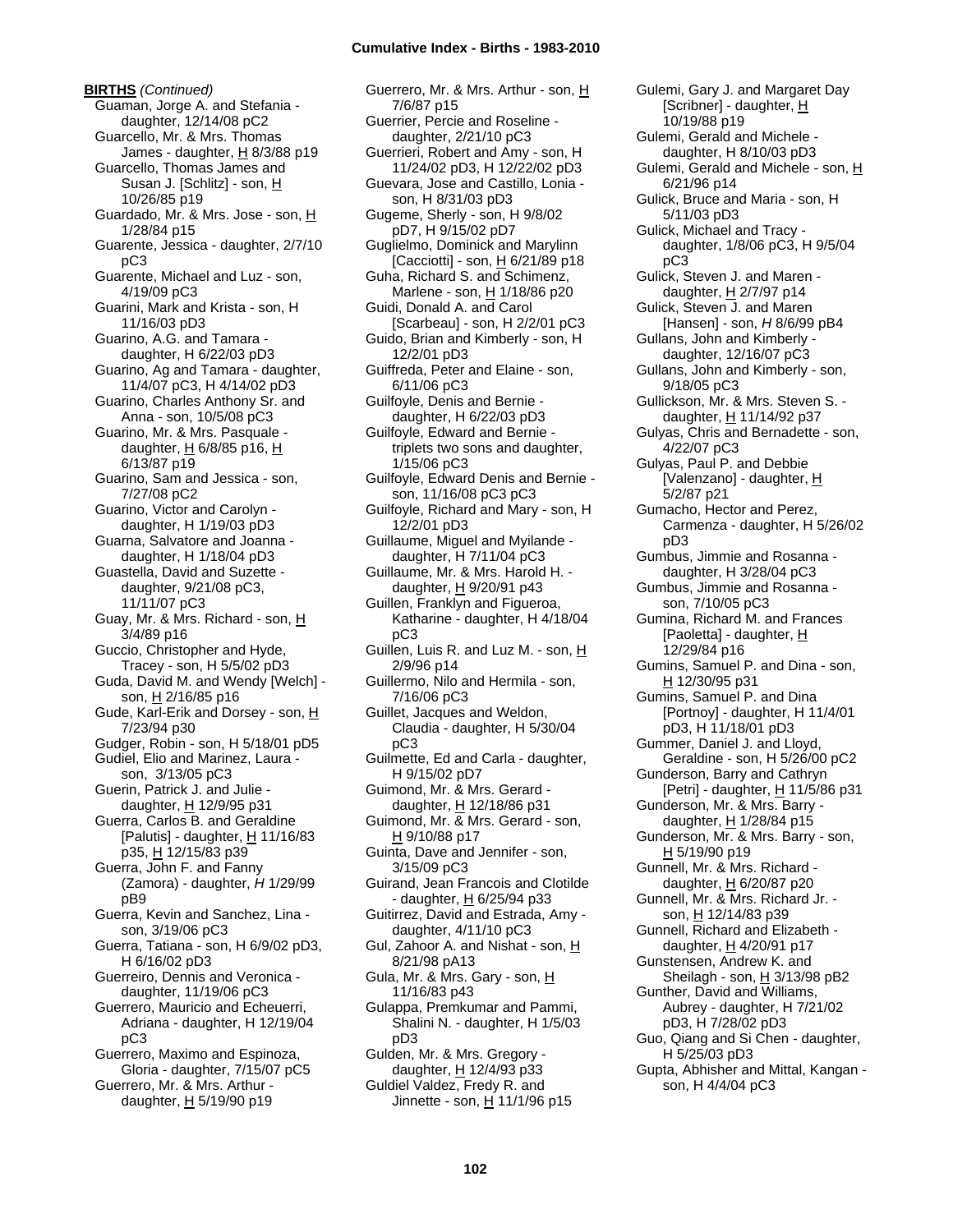**BIRTHS** *(Continued)* Gupta, Deepender and Aearwal, Rakhee - daughter, H 9/22/02 pD5 Gupta, Manish and Reena - son, 7/31/05 pC3, H 4/20/03 pD3 Gupta, Pankaj and Pummy - son, H 12/26/04 pC3 Gupta, Praveen and Neeraj - son, H 12/9/01 pD3 Gupta, Sanjiv and Ritu - son, H 3/3/02 pD3 Gureara, Edwin and Hernandez, Maria - daughter, H 2/24/02 pD3 Gurekian, Ian and Rebecca - son, 4/19/09 pC3 Gurley, Rasheed and Burnes, Demetria Keturah - son, 1/22/06 pC3, 3/27/05 pC3 Gurliacci, Domenico and AyBar, Jannette - daughter, 1/16/05 pC3 Gurnari, Anthony and Kyle daughter, 12/30/07 pC3 Gurnari, Anthony and Kyle - son, 1/24/10 pC3 Gurrieri, Gustavo A. and Schauer, Tracy - daughter, H 12/30/01 pD3 Gurrieri, Gustavo and Schauer, Tracy - son, H 2/15/04 pA6 Gusitsch, Amy and Dave - daughter, 9/2/07 pC3 Gusitsch, David and Amy daughter, 4/3/05 pC3 Gusitsch, David and Amy - son, 12/5/10 pC3 Guss, Mr. & Mrs. Mark - daughter, H 8/26/89 p22 Guss, Mr. & Mrs. Mark - son, H 4/29/87 p19 Guss, Mr. & Mrs. Mitchell - son, H 2/26/90 p10 Gussen, Mr. & Mrs. Joseph daughter,  $H$  9/3/88 p16 Gustafson, Mr. & Mrs. Donald daughter, H 11/12/86 p36 Gustafson, Mr. & Mrs. Donald - son, H 5/16/84 p35 Gustafson, Mr. & Mrs. Robert - son, H 11/1/88 p20 Gustaitis, Ken and Crystal - son, 7/18/10 pC4 Gustavo, Carlos and Aspiazu, Catina Elizabeth - son, 7/17/05 pC3 Guthman, Mr. & Mrs. Franklin - son, H 7/22/89 p19 Guthman, Mr. & Mrs. Franklin F. Jr. son, H 3/20/93 p31 Guthman, Mr. & Mrs. Franklin Jr. son, H 12/28/87 p12 Guthrie, Keith and Margot daughter, 2/24/08 pC3

Guthrie, William Jr. and Kara - twin son and daughter, H 12/21/03 pD3 Guthrie, William V. Jr. and Kara [Beauregard] - daughter, H 2/11/00 pC3 Gutierrez, Carmen and Torres, Jose - son, 10/17/10 pC3 Gutierrez, Cesar and Kari daughter, 1/11/09 pC2 Gutierrez, Hugo and Sara daughter, H 4/20/03 pD3 Gutierrez, Ismael and Denise - son, H 2/15/04 pC3 Gutierrez, Jean and Patrick daughter, 1/15/06 pC3 Gutierrez, Jose and Julia - daughter, H 8/11/02 pD3 Gutierrez, Jose D. and Maria [Valdovinos] - daughter, *H* 8/6/99 pB4 Gutierrez, Josse and Julia - son, 4/9/06 pC3 Gutierrez, Manuel and Aguilar, Ada son, H 12/19/04 pC3 Gutierrez, Martha - daughter, H 8/22/03 pD9 Gutierrez, Mr. & Mrs. Orlando - son, H 6/8/85 p16 Gutierrez, Nelson and Shay - son, 1/16/05 pC3 Gutierrez, Nestor and Diana - son, H 2/1/04 pD3 Gutierrez, Wilfredo P. and Jill daughter, H 10/3/97 pB2 Gutman, Adam H. and Laura daughter, H 8/12/95 p30 Gutowski, Mr. & Mrs. Richard Z. daughter, H 10/15/88 p17 Gutowski, Mr. and Mrs. Tomasz daughter, 5/2/10 pC3 Guttman, Rob and Amy - daughter, H 6/15/03 pD3 Guy, Cedric and Lamouille, Lauren Elizabeth - daughter, 7/3/05 pC3 Guyton, Mr. & Mrs. Kurt - daughter, H 12/18/86 p31 Guyton, Peter and Maier, Penny son, 7/10/05 pC3 Guyton, Peter Scott and Penny Maier - son, 12/28/08 pC2 Guza, John and Patricia - son, 2/17/08 pC3 Guzda, Mr. and Mrs. Timothy - twin sons, 4/18/10 pC3 Guzda, Todd and Maria - daughter, 5/1/05 pC3 Guzman, Al and Susette - daughter, H 8/11/02 pD3 Guzman, Al and Susette - son, 10/16/05 pC3 Guzman, Idaura - daughter, H 1/5/03 pD3 Guzman, Julio and Sonia - son, H 7/5/91 p14

Guzman, Marco and Sandra Ospina - daughter, H 4/13/03 pD3 Guzman, Mario and Lucero, Haydee - daughter, 8/21/05 pC3 Guzman, Rodrigo and Angela - son, H 6/15/03 pD3 Guzney, Scott L. and Dawn daughter, H 2/2/96 p12 Guzpa, Tod and Maria - son, H 5/18/03 pD3 Gwaltney, Mr. & Mrs. Shelton daughter,  $H$  3/23/85 p18 Gwartz, Daniel M. and Maria [Silver] - son, H 5/19/00 pC3 Gwizak, Joseph Alan and Susan [Rich] - daughter,  $H$  6/18/83 p15 Gwizdak, Mr. & Mrs. Joseph Alan daughter, H 11/21/87 p19 Gwtieerez, Nelson and Shay - son, 10/25/09 pC3 Gwynn, Michelle and Merritt, Rondell - son, 7/23/06 pC3 Gyenes, Mr. & Mrs. Laszlo - son, H 2/18/87 p17 Gyves, Andrew W. and Maureen daughter, H 10/18/96 p14 Haas, James and Bailey - son, H 3/14/91 p14 Haase, Richard and Nancy [Taloni] son, H 1/21/00 pC3 Haba, John and Gau, Ruyin - son, 4/6/08 pC3 Habasinski, Christopher and Lisa daughter, H 2/23/91 p13 Habdas, Matthew and Danielle son, 7/13/08 pC3, 12/10/06 pC3 Haberek, Edward and Maureen daughter, H 4/18/04 pC3 Haberman, Brian and Tracy - son, H 3/2/03 pD3 Habisinski, Christopher J. and Lisa son, H 7/2/94 p31, H 5/7/94 p30 Habrecht, George and Chandra daughter, 8/26/07 pC3 Hackel, Andrew C. and Susan [Thorpe] - daughter, *H* 6/5/99 pB10 Hackett, Michael M. and Michele son, H 11/1/96 p15 Hackett, Mr. & Mrs. Dennis - son, H 5/11/85 p18 Hackett, Mr. & Mrs. Michael - son, H 3/23/91 p9 Hackett, William III and Gina daughter, 3/20/05 pC3 Hackney, Reid and Laura [Cohen] daughter, H 12/2/87 p20 Hadad, Ibrahim and Marleara daughter, 8/3/08 pC2 Haddad, David and Sarah daughter, 7/26/09 pC3 Haddadi, Adnane and Megan daughter, 3/5/06 pC3 Haddock, Gary K. and Miller-Haddock, Tammy - daughter, H 9/30/95 p35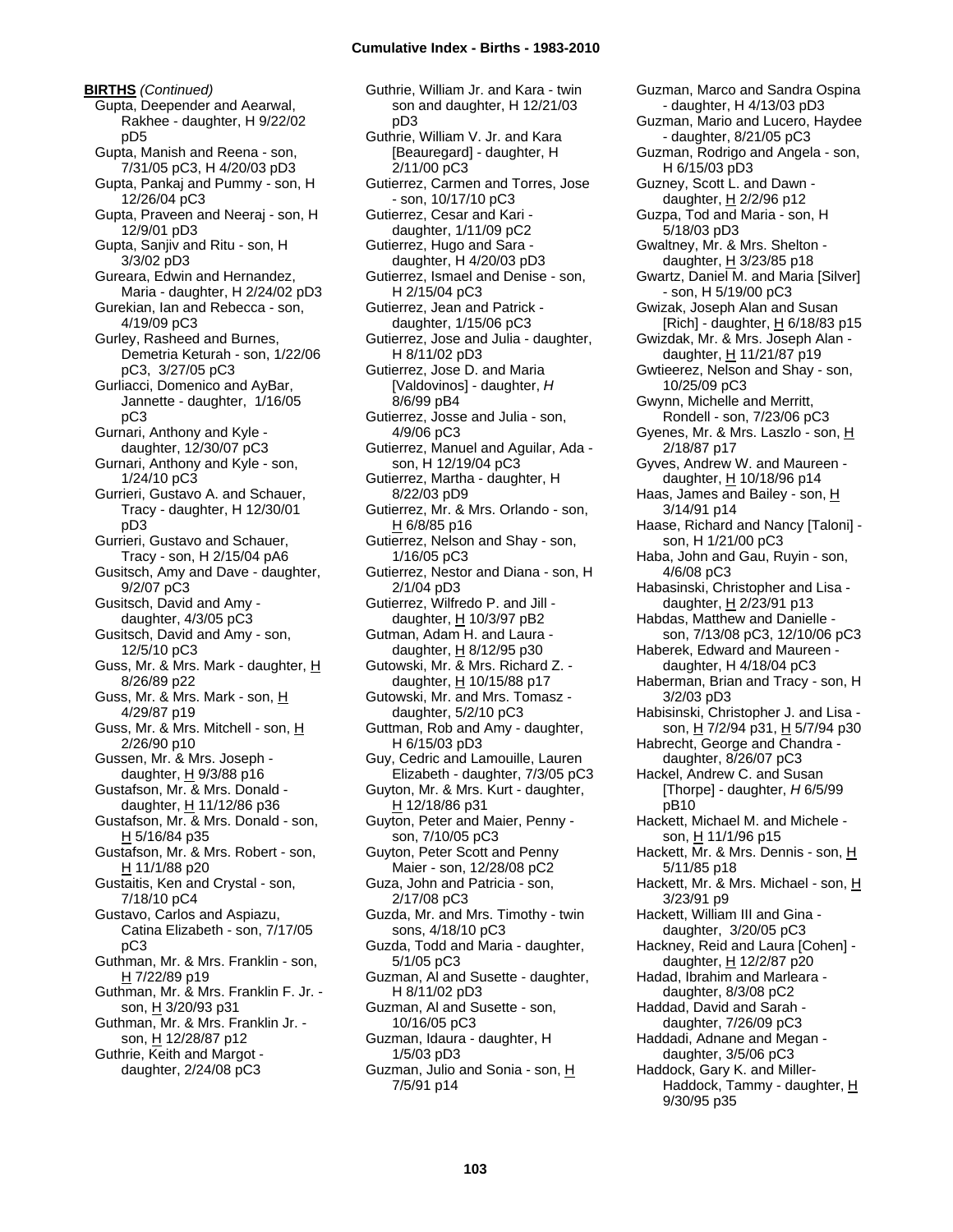**BIRTHS** *(Continued)* Hadge, Shane and Jodi - twin daughters, H 7/13/03 pD3 Hadin, Christopher and Emily daughter, H 6/9/02 pD3, H 6/16/02 pD3 Hadshian, Paul and Perez-Vazquez, Elisha - daughter, 9/6/09 pC3, 10/18/09 pC3 Haefele, Mr. & Mrs. David - son, H 12/26/85 p13 Hafey, John and Katherine daughter, H 10/2/91 p11 Haffey, Mr. & Mrs. John - son, H 9/15/90 p11 Haffey, Mr. & Mrs. John W. - son, H 3/25/92 p13 Hagan, Bob and Kerri - son, H 8/22/04 pC3, H 5/26/02 pD3 Hagander, Alan and Elizabeth Womack-Hagander - daughter, H 4/6/03 pD3 Hagel, Mr. & Mrs. Thomas daughter, H 5/27/89 p20 Hagey, Hank and Johanna daughter,  $H$  10/24/97 pB2 Haggarty, Daniel and Cecila - son, H 2/3/02 pD3 Haggarty, Daniel and Cecilia - son, H 7/4/04 pC3 Haggerty, Mr. & Mrs. James - son,  $H$ 11/19/86 p17 Haggerty, Patrick and Nixon, Maribeth - son, H 10/20/02 pD5 Hagopian, Thomas L. and Cynthia son, H 7/18/97 p15, H 8/12/95 p30 Hahn, Arthur A. and Leslie - son, H 8/19/95 p31 Hahn, Arthur R. and Leslie - son,  $H$ 10/18/96 p14 Hahn, Bruce and Ann - daughter,  $H$ 4/18/92 p10 Hahn, Peter and Caroline daughter, 2/24/08 pC3 Hahn, Petter and Caroline - son, 1/24/10 pC3 Hahn, S. Kevin and Remi - son, 3/13/05 pC3 Haid, James and Laura - son, H 12/15/02 pD3 Haid, Jim and Laura - daughter, H 9/19/04 pC3 Haider, Sara - son, H 8/29/04 pC3 Haight, Mr. & Mrs. Leighton - son,  $H$ 7/30/83 p14 Haight, Mr. & Mrs. Leighton II daughter,  $H$  7/25/87 p18 Haimoff, Michael and Kathleen daughter, 6/17/07 pC3 Haimoff, Michael S. and Kathleen H. - son, 8/28/05 pC3 Haims, Randy and Nicole daughter, H 12/2/01 pD3 Hajian, Toni and Frederika - son, H 7/5/91 p14

Hajian, Tony and Bikakis-Hajian, Frederika - son, H 6/21/96 p14 Hajiathanasiou, Mr. & Mrs. Antonios - daughter, H 3/14/87 p18 Haldonado, Fernando and DeQueira, Kelia - daughter, 5/30/10 pC3 Hale, Mr. & Mrs. Christopher - son, H 1/2/86 p14 Hale, Mr. & Mrs. Dean Edward son, H 6/23/90 p19 Halim, Anthony K. and Regina daughter,  $H$  1/24/97 p12 Halka, Mr. & Mrs. Peter - son, H 5/11/87 p23 Hall, Alan C. and Rosemarie [Derry] daughter, H 4/16/88 p17 Hall, Brandon and Blair - son, 11/26/06 pC3 Hall, Brandon Porter and Blair Penske - daughter, 8/3/08 pC2 Hall, Brandon Porter and Blair Penske - son, 5/15/05 pC3 Hall, Bruce and Kim - daughter, H 3/7/04 pC3 Hall, Charles and Celia - daughter, H 3/22/96 p14 Hall, Chris and Stacey - daughter, 2/14/10 pC3 Hall, Dixon and Carrie - twin sons, H 7/14/02 pD3 Hall, Donnie and Katie - daughter, H 3/2/03 pD3 Hall, Eban and Tanja - son, H 10/20/02 pD5 Hall, James J. and Teresa daughter, H 1/16/98 pB2 Hall, James J. and Timony Hall, Susan - son, H 11/20/98 pB5 Hall, Jason A. and Sanchez, Diana son, *H* 2/19/99 pB7 Hall, Jason and Lucia - son, 1/21/07 pC3 Hall, Jason and Sanchez, Diana son, <u>H</u> 7/18/97 p15 Hall, Jeffrey D. and Lisa - daughter, H 9/2/95 p31 Hall, Jim and Theresa - daughter, H 8/3/03 pD3 Hall, Latoya S. - daughter, H 6/6/04 pC3 Hall, Mr. & Mrs. Bruce - son, H 8/18/84 p16 Hall, Mr. & Mrs. Charles - son, H 9/14/91 p19 Hall, Mr. & Mrs. Malcolm Jr. daughter,  $H$  4/16/86 p29 Hall, Mr. & Mrs. Robert - son, H 4/8/89 p17, <u>H</u> 9/10/86 p30 Hall, Mr. & Mrs. Robert Jr. daughter,  $H$  8/14/85 p26,  $H$ 7/11/87 p29 Hall, Thad and Karyn - daughter, H 3/9/03 pD3 Hallack, Mr. & Mrs. Elais - son, H 5/14/88 p15

Hallacy, Michael J. and Allison daughter, H 7/23/94 p30 Hallak, Mr. & Mrs. Elais - son, H 1/5/85 p18 Hallbaver, Linda K. - twin sons, H 10/23/85 p38 Haller, Paul and Dona - daughter, H 8/1/04 pC3, H 7/14/02 pD3 Halliday, Mr. & Mrs. William daughter, H 10/24/90 p12 Hallock, Mr. & Mrs. James daughter, H 10/18/89 p23 Hallock, Mr. & Mrs. James J. - son, H 8/31/92 p8 Halloran, Laurence and Dianedaughter, H 11/17/00 pC2 Halloran, Laurence J. and Diane son, H 10/3/97 pB2, H 8/29/97 p15 Halloran, Laurence J. and Diane [Kopcik] - son, H 2/25/95 p28, H 1/14/95 p31 Halloran, Lawrence and Diane [Kopcik] - son, H 6/6/92 p9 Halloran, Mr. & Mrs. Laurence - son, H 2/11/89 p19 Halloway, R. M. and Leslie - son,  $H$ 9/2/95 p31 Halls, Jones, Burton L. J. and Sherry [Carmichael] - daughter, H 5/8/93 p31 Halpern, Steven and Wendy - son, H 10/13/02 pD4 Halsey, W. Isaac and Erin (McNeil) son, *H* 2/19/99 pB7 Halsey, W. Isaac and Erin E. [McNeil] - daughter,  $H$  2/9/96 p14 Halsey, William I. and Erin daughter,  $H$  12/30/95 p31 Halter, Tracy and Heather - son, 12/17/06 pC3 Halvorsen, Christopher and Andrewa - daughter, 8/30/09 pC3, 10/11/09 pC3 Halvorsen, Mr. & Mrs. Richard daughter,  $H$  9/11/85 p30 Halvorsen, Mr. & Mrs. Richard - son, H 3/11/87 p18 Ham, Mr. & Mrs. Robert - son, H 9/3/88 p16 Haman, Timothy D. and Sheryl daughter, H 8/12/95 p30 Hambley, Marc A. and Pamela son, H 7/5/96 p12 Hamburg, Eric and Susan - son, H 12/15/02 pD3 Hamel, James and Rainona daughter, H 5/5/02 pD3 Hamernick, Mr. & Mrs. Richard son, H 8/6/86 p16 Hamernick, Richard and Joy [McElwee] - son, H 4/13/88 p17 Hamilton, Adrian and Schambeck, Ulrike - son, 2/20/05 pC3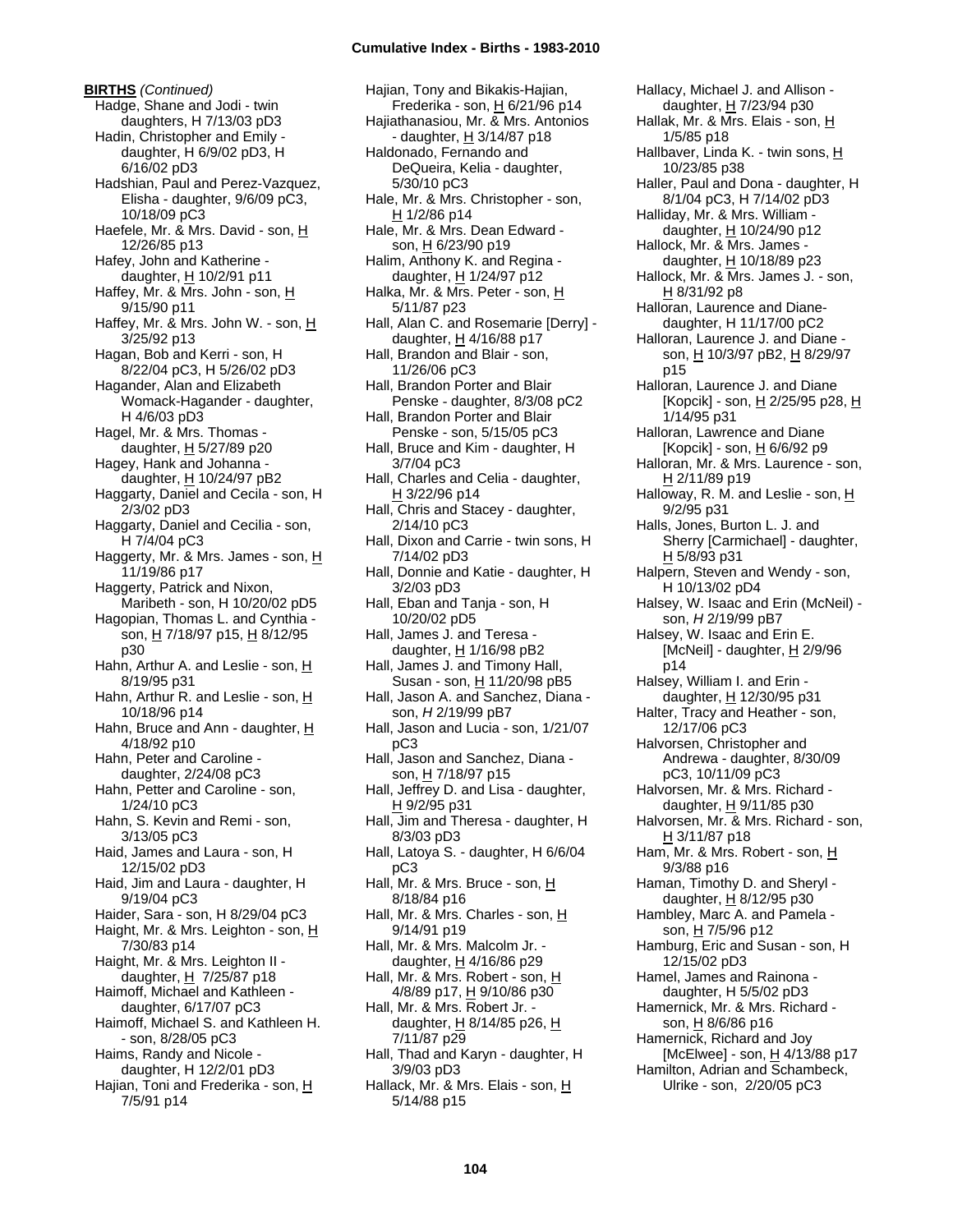**BIRTHS** *(Continued)* Hamilton, Alex and Joanna - son, 9/6/09 pC3, 10/18/09 pC3 Hamilton, Colin James and Marian Nadine - son, H 2/2/03 pD3, H 2/23/03 pD3 Hamilton, Jason and Agnieszka daughter, 12/10/06 pC3 Hamilton, Kenneth T. and Smeaton, Flora - son, H 3/13/98 pB2 Hamilton, Mark A. and Laura - son, H 12/31/94 p31 Hamilton, Matthew and Monika daughter, H 7/20/03 pD3 Hamilton, Matthew and Monika son, 5/13/07 pC3 Hamilton, Mr. & Mrs. Norman daughter,  $H$  5/19/90 p19 Hamilton, Mr. & Mrs. Thomas - son, H 10/9/85 p27 Hamilton, Mr. & Mrs. Thomas T. daughter,  $H$  7/31/92 p14 Hamilton, Mr. & Mrs. William - son, H 9/19/84 p29 Hamilton, Ted and Carolyn - son, H 1/25/04 pD3 Hamilton, Thomas S. and Terri daughter, H 12/30/95 p31 Hamilton, Torrance and Sanyet, Marilyn - daughter, 1/1/06 pC3 Hamlet, Fredson and Sharon daughter, H 8/31/01 pC2 Hamlet, Riginald and Joslynne son, H 6/8/03 pD3 Hamm, Mr. & Mrs. Robert - son, H 2/5/86 p27 Hammel, Mr. & Mrs. John J. daughter, H 12/14/91 p16 Hammer, Mr. & Mrs. Daniel D. daughter,  $H$  2/27/93 p34 Hammer, Steven A. and Lori - son, H 2/18/95 p32 Hammond John R. and Kristen [Ash] - daughter, H 11/4/01 pD3, H 11/18/01 pD3 Hammond, Mr. & Mrs. Jon daughter, H 12/28/88 p19 Hammond, Mr. & Mrs. Peter daughter,  $H$  8/31/89 p24,  $H$ 3/21/87 p20 Hammonds, Tiffanie - son, H 7/4/04 pC3 Hampikian, Paul and Judy [Vida] daughter,  $H$  10/30/91 p15 Hampikian, Paul and Judy Vida son, H 2/20/93 p34 Hampton, Kent and Harrison, Jamie son, 8/26/07 pC3 Hamway, Geoffrey and Mary - son, H 5/8/91 p20 Hanan, Mr. & Mrs. Rupert daughter, H 7/6/88 p14 Hanaway, Richard D. and Elizabeth daughter,  $H$  8/22/97 p14 Hancock, Cliff and Carolyn daughter, 7/2/06 pC3

Hancock, Clifford and Carolyn daughter, H 4/20/03 pD3 Hand, David J. and Catherine [Braun] - daughter, *H* 7/16/99 pA16 Hand, Todd Michael and Christine Mitchell - daughter, 7/27/08 pC2 Hand, Todd Michael and Christine Mitchell - son, 10/16/05 pC3 Handel, Michael and Marni daughter, 10/8/06 pC3 Handler, Eric and Elisa - twin daugthers, 3/4/07 pC3 Handler, Robert and Susan - son, H 2/24/02 pD3 Handles, Eric and Elisa - son, H 7/13/03 pD3 Handrinos, Nikolaos and Joann son, H 1/11/04 pD3, H 11/23/03 pD3 Handrinos, Nikolas N. and Joann [Tzanakakis] - daughter, H 4/21/02 pD3 Hanig, Elizabeth and Paul - son, 12/5/10 pC3, 11/28/10 pC3 Hanig, Paul Michael and Elizabeth Crane - son, 9/14/08 pC3 Hanington, John and Christine [Ferriter] - son, H 4/9/91 p15, H 4/24/93 p31 Hanley, Mark and Shannon daughter, H 9/14/03 pD3 Hanley, Mr. & Mrs. Terrance daughter, H 11/19/88 p16 Hanlon, Mr. & Mrs. Patrick daughter,  $H$  10/7/87 p18 Hanna, Bassem and Mariana- son, 8/13/06 pC3 Hanna, Kevin G. and Mary daughter, H 12/30/95 p31 Hanna, Nicholas C. and Duffy, Ann son, H 12/9/95 p31 Hanna, Nicolas N. and Duffy, Ann daughter, H 6/27/92 p11 Hanna, Raymond and Simona daughter, H 5/18/03 pD3 Hanna, Tim and Marcy - son, 1/13/08 pC3, H 5/5/02 pD3 Hannah, Chris and Halsey, Betsy daughter, H 7/8/95 p32, H 6/5/92 p16 Hannigan, Mr. & Mrs. Francis E. son, H 10/23/93 p39 Hannon, Greg and Janet - daughter, H 8/11/02 pD3 Hannsz, John E. and Janice [Randolph] - son,  $H$  11/5/86 p31 Hanocka, Jacob and Kayla - son, H 9/30/95 p35 Hanrahan, Andrew J. and Cheryl [Cunningham] - son, H 5/12/00 pC3, H 5/19/02 pD3 Hanrahan, Andrew J. and Cherylann [Cunningham] - son,  $\underline{H}$  11/20/98 pB5

Hansen, Mr. & Mrs. Guy - daughter, H 8/26/89 p22 Hansen, Mr. & Mrs. Guy - son, H 10/24/87 p19 Hansen, Mr. & Mrs. Mark - daughter, H 7/1/89 p17 Hansen, Mr. & Mrs. William daughter, H 8/26/89 p22 Hansen, Patrick and Perrault, Julia son, H 12/12/04 pC3 Hansen, Stephen B. and Michelle daughter, H 7/18/97 p15 Hansen, Tom and Christine - son, 8/10/08 pC2 Hanson, Barbara - twin daughters, H 2/23/91 p13 Hanson, Gregory C. and Shari [Fumo] - son, H 6/16/92 p13 Hanson, Gregory W. and Shari son, <u>H</u> 9/9/95 p30, <u>H</u> 9/2/95 p31 Hanson, James and Christi - twin sons, H 6/15/03 pD3 Hanson, James Benvold and Browne, Christie - son, H 11/18/01 pD3 Hanson, John T. and Amy [Endy] son, H 12/30/01 pD3 Hanson, Kevin and Elizabeth - son, 12/3/06 pC3 Hanson, Mr. & Mrs. Gregory - son,  $H$  6/24/95 p31 Hanson, Mr. & Mrs. Hans daughter,  $H$  1/5/85 p18 Hanson, Mr. & Mrs. Kenneth daughter, H 3/9/89 p21 Hanson, Mr. & Mrs. Kenneth - son, H 10/8/83 p18 Hanson, Mr. & Mrs. Stephen - son, H 6/29/85 p18 Hanton, Mr. & Mrs. James daughter, H 10/29/88 p15 Hanyecz, Zoltan and Salvatore, Amalia - daughter, 4/1/07 pC3 Hanzik, Stanley Jr. and Kim - son, H 2/24/02 pD3 Hao, Xuelei and Zhong, Qi daughter, 12/5/10 pC3 Hapoienu, Spender and Barbara daughter,  $H$  10/26/85 p19 Happ, Benjamin and Amy daughter, 7/30/06 pC3 Haq, Anwar Ul and Zaman, Amber son, 11/7/10 pC3 Harahap, Indra - son, H 8/17/03 pD3 Haralambidis, Antoni and Camille daughter, H 5/26/02 pD3 Haranzo, Mark E. and Gilda [Romanelli] - son, H 5/4/01 pD6 Harasiuk, John and Marilynn daughter, 12/11/05 pC3 Harasuik, John and Marilynn - son, H 7/6/03 pD3 Harbaugh, Gregory and Deborah son, H 3/23/85 p18

Hard, Robert and Jeanne Taylor son, H 10/11/96 p14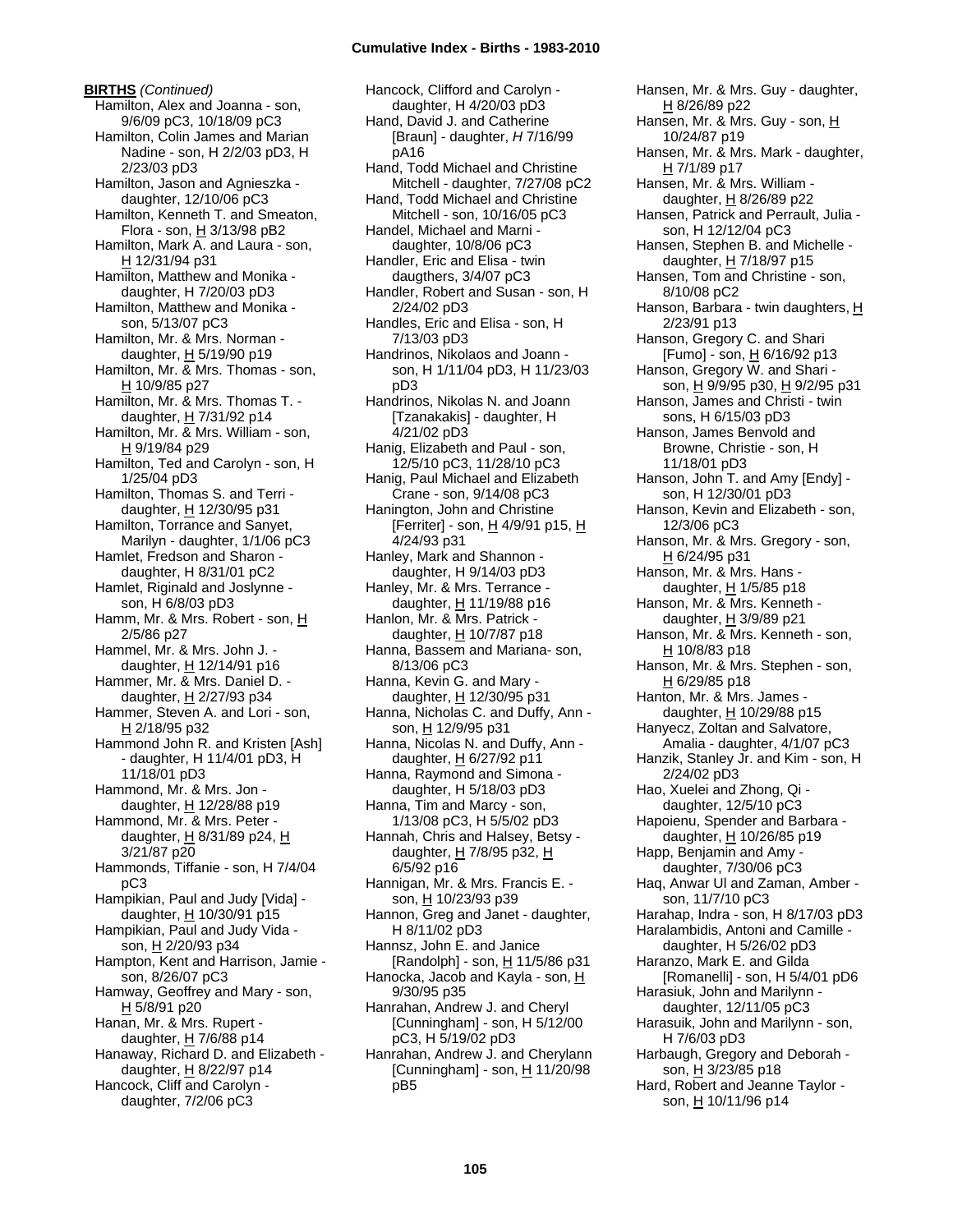**BIRTHS** *(Continued)* Harden, William and H. Valerie daughter, 2/8/09 pD3 Hardie, Kevin S. and Whitby, Tamara - daughter,  $H$  7/18/97 p16 Harding, Mark and Marylina [Baes] daughter, H 2/29/92 p13 Harding, Michael and Sally [Stone] son, H 1/18/86 p20 Harding, Mr. & Mrs. Peter daughter,  $H$  6/3/89 p17,  $H$ 1/18/86 p20 Harding, Mr. & Mrs. William daughter, H 12/28/87 p12 Harding, Mr. & Mrs. William II daughter,  $H$  6/8/85 p16 Harding, Phil and Breese, Melody daughter, 3/5/06 pC3 Harding, Thomas and Bridget daughter, H 10/6/02 pD5 Harding, William J. II and Anne H. [Heald] - son, H 2/26/87 p35 Hardison, Freeman and Sandra [Jackson] - son,  $H$  4/4/85 p14 Hardman, Ian and Jennifer daughter, H 3/24/02 pD3 Hards, Simon and Lorna - son, 5/8/05 pC3 Hardy, Mr. & Mrs. George daughter,  $H$  7/26/86 p18 Hare, Timothy and Monica - son, H 11/16/03 pD3 Hargrove, Dayshawna - son, 10/29/06 pC3 Hargrove, Hector and Melissa daughter, 10/7/07 pC3 Hargrove, Mr. & Mrs. Mark daughter, H 9/24/87 p14 Hariharan, Sathish and Vijay, Sangeetha - daughter, 5/27/07 pC3 Harke, Peter and Juliet - son, H 10/20/02 pD5 Harkins, Cleveland and Sommer daughter, H 4/7/02 pD3, H 3/23/03 pD3 Harkness, Curley and Ginette - son, H 4/6/03 pD3 Harkness, Curley Jr. and Ginette daughter, 11/4/07 pC3 Harlow, Duane and Karen [Beirne] daughter,  $H$  10/29/88 p15 Harman, Douglas C. and De Lys Diane [Brown] - daughter, H 7/16/88 p23 Harman, Mr. & Mrs. David daughter, H 11/28/87 p18 Harman, Mr. & Mrs. James - son, H 7/22/87 p18 Harmon, Karsheem and Erika - son, H 12/1/02 pD4 Harmon, Richard and Stacy daughter, H 8/11/02 pD3 Harms, Ronald R. and Barbara [Rick] - son,  $\underline{H}$  11/20/85 p38

Haron, Mohammed and Khaton, Laila - daughter, H 4/18/04 pC3 Haron, Yoav and Meg - son, 6/29/08 pC3 Haron, Yoav and Meghan daughter, 7/30/06 pC3 Haroun, Robert M. and Julie daughter, H 11/1/96 p15 Harper, Charles William and Rebecca Nicole - daughter, 3/1/09 pD3 Harper, Garry and Retana, Laura son, H 10/31/04 pC3 Harper, Glenn and Lilien-Harper, Amy - daughter, 7/22/07 pC3 Harper, Matt and Alais - daughter, H 5/5/02 pD3 Harrahy, Mark and Johanna daughter, 3/19/06 pC3 Harrahy, Mark. M and Johanna M. son, 1/20/08 pC3 Harrell, Brent and Leigh [Pollock] son, H 2/10/02 pD3 Harrell, Randolph K. and Hummel, Heather - son, H 2/11/00 pC3 Harrick, Kenneth and Diane daughter,  $H$  2/23/91 p13 Harrick, Mr. & Mrs. David - son, H 5/21/87 p21, H 11/16/83 p43 Harrick, Mr. & Mrs. Kenneth daughter, H 7/23/88 p15 Harrick, Mr. & Mrs. Michael daughter,  $H$  10/7/87 p18 Harrick, Mr. & Mrs. Thomas daughter, H 2/21/87 p25 Harrick, Mr. & Mrs. Vincent - son, H 11/16/83 p43 Harrigan, Francis Jr. and Kennedy, Paula - daughter, 9/16/07 pC3 Harrigan, Jeffrey and Shannon son, H 3/10/02 pD3 Harrigan, Mr. & Mrs. Patrick daughter,  $H$  7/27/89 p17,  $H$ 7/6/87 p15 Harrigan, Mr. & Mrs. William W. daughter,  $H$  6/27/92 p11 Harrington, Andre and Renne - son, H 7/18/97 p15 Harrington, Damon and Ruffin, Michelle - son, 3/9/08 pC3 Harrington, James and Sheri daughter, H 4/14/02 pD3 Harrington, Mark and Elizabeth son, H 10/12/03 pD3 Harrington, Mr. & Mrs. John J. daughter, H 2/27/93 p34 Harrington, Sean and Ellen - son, H 6/9/02 pD3, H 6/16/02 pD3 Harrington, Todd and Lisa - son, 7/26/09 pC3 Harrington, Todd and Schmidt, Lisa daughter, 5/25/08 pC3 Harriott, Mario G. and Lucy daughter,  $H$  7/18/97 p16 Harriott, Rohan and Sophia - son, 11/16/08 pC3

Harriott, Sophia and Rohan - son, 12/5/10 pC3, 11/28/10 pC3 Harris, Aaron Q. and Jennifer - son, H 10/18/96 p14 Harris, Antonio L. and Sandra - son, H 3/27/98 pB2 Harris, Blake B. and Jana [Williams] son, H 2/6/98 pB5 Harris, Brock T. and Carole daughter, H 12/9/95 p31 Harris, Charles S. and Carrol daughter,  $H$  5/7/94 p30 Harris, David and Kim - son, H 5/24/96 p14 Harris, David and LaForrest daughter, 1/1/06 pC3 Harris, David S. and Sabina daughter,  $H$  7/5/96 p12 Harris, Douglas and Katherine daughter, 9/28/08 pC3 Harris, Eric L. and Nelson, Marsha son, H 7/11/97 p14 Harris, Gary and Valentine, Erica daughter, H 12/22/02 pD3 Harris, Griffith and Daniela - son, 7/31/05 pC3 Harris, J'von and Kisha - daughter, 2/21/10 pC3 Harris, Jackson and Guiffra, Megan son, 1/18/09 pC3 Harris, James V. and Lyn daughter, H 2/25/95 p28 Harris, Mark and Diana - son, 7/19/09 pC3, 7/12/09 pC3 Harris, Marlon R. and Barbara - son,  $H$  5/2/97 p15 Harris, Maurice and Horton, Desiree - son, 12/7/08 pC2 Harris, Mr. & Mrs. David - daughter, H 9/20/86 p20 Harris, Mr. & Mrs. David - son, H 9/3/88 p16 Harris, Mr. & Mrs. Dean - daughter, H 7/6/87 p15 Harris, Mr. & Mrs. Elieth - daughter,  $H$  12/14/83 p39 Harris, Mr. & Mrs. John Jr. - son, H 6/4/86 p34 Harris, Mr. & Mrs. Mark - son, H 11/28/83 p13 Harris, Mr. & Mrs. Stanley - son, H 6/20/87 p20 Harris, Nicholas and Lori - daughter, H 4/20/03 pD3 Harris, Nick and Lori - son, H 9/5/04 pC3 Harris, Ojay S. and Schlotterrhausen, Jessica - son, H 5/12/02 pD3 Harris, Paul C. and Sitta - daughter,  $H$  1/17/97 p12 Harris, Sean and Brooke - son, 8/2/09 pC3 Harris, Steven B. and Ashley [Jeffreies] - twins - daughter and son, H 12/23/01 pD3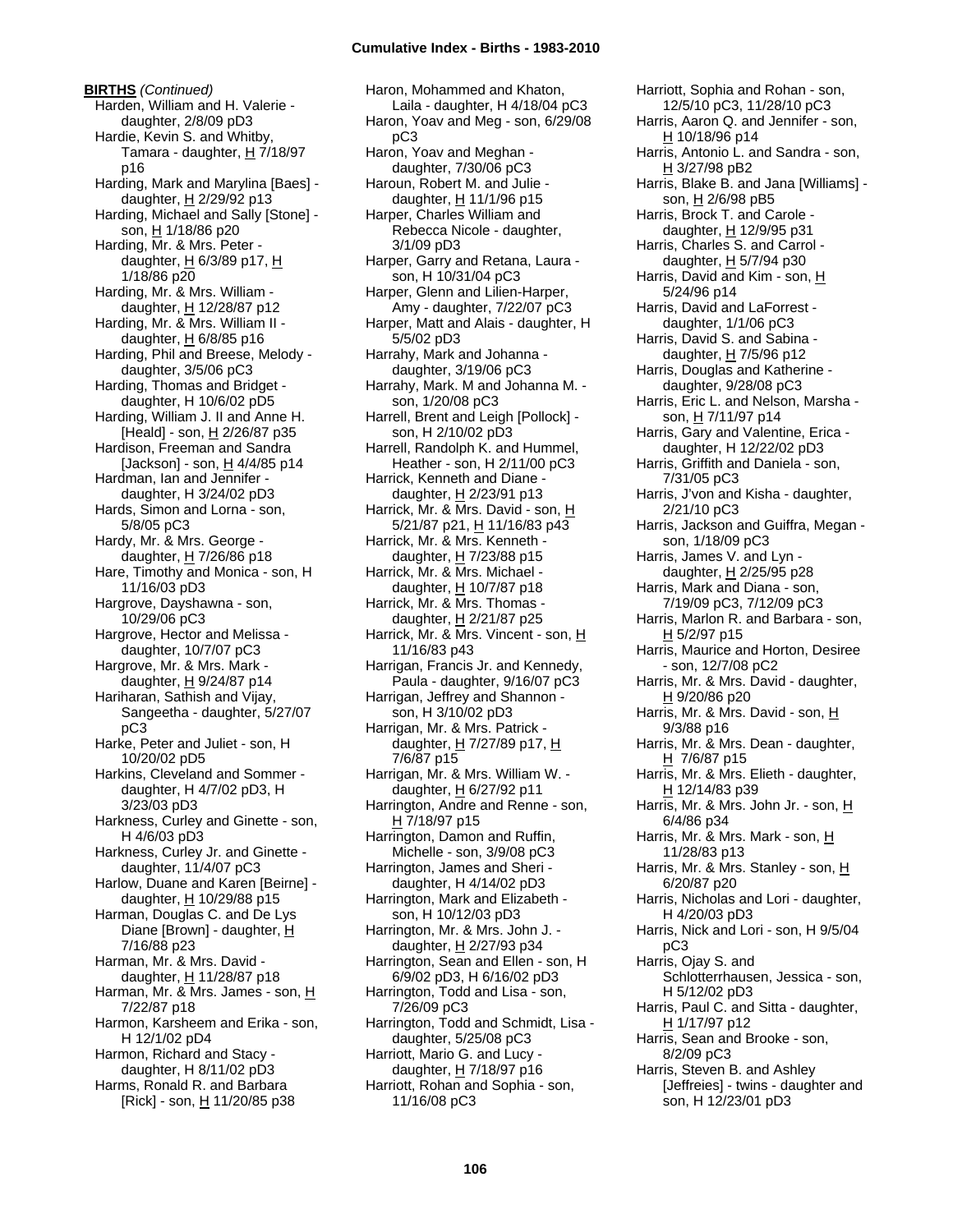**BIRTHS** *(Continued)* Harris, Tashica - son, H 8/31/01 pC2 Harrison, David and Mary - son, H 3/3/02 pD3 Harrison, Howard and Linda [Alston] - daughter, H 1/17/84 p12 Harrison, Howard and Linda [Alston] - son, H 1/21/88 p39 Harrison, John and Suzanne - son, 12/10/06 pC3 Harrison, John W. and Suzanne J. son, 11/4/07 pC3 Harrison, Kenneth Jr. and DeLuca, Alyson - son, 9/16/07 pC3 Harrison, Michael J. and Nina [Lucas] - daughter, H 4/27/01 pD3 Harrison, Michal and Michelle - son, H 2/24/02 pD3 Harrison, Mr. & Mrs. Arthur daughter,  $H$  3/22/86 p18,  $H$ 1/30/84 p14 Harrison, Mr. & Mrs. Mark - son, H 1/28/84 p15 Harrison, Mr. & Mrs. Peter daughter,  $H$  7/5/86 p18 Harrison, Neil and Janice [Hilloe] daughter,  $H$  10/23/85 p38 Harrison, Thomas A. and Donna son, H 9/2/95 p31 Harrit, Mr. & Mrs. Richard - son, H 9/25/85 p31 Harrod, Mr. & Mrs. Thomas Jr. son, H 4/17/84 p11 Harron, John and Paula - son, 7/27/08 pC2, H 6/27/04 pC3 Harry, Dave and Elizabeth - son, 1/24/10 pC3 Harry, David and Elizabeth - son, 10/7/07 pC3 Harshbarger, Grant E. and Kelly daughter,  $H$  10/10/97 pB2 Hart, Christopher and LeVine, Erin Pender - son, H 1/12/03 pD3 Hart, David and Toni - daughter, 7/23/06 pC3, H 2/1/04 pD3 Hart, Derrick and Cindi - daughter, H 4/4/04 pC3 Hart, Derrick and Cindi - son, H 5/12/02 pD3 Hart, Hanif and Byrd, Taquia - son, 2/25/07 pC3 Hart, Jake and Michelle - daughter, H 6/8/03 pD3 Hart, John B. and Dawn - daughter, H 10/18/96 p14 Hart, Karl C. and Christina daughter,  $H$  10/10/97 pB2 Hart, Karl C. and Christina [Hauer] daughter, H 5/4/01 pD6 Hart, Lawrence D. and Mary Ellen [Bachman] - daughter, H 5/31/83 p15 Hart, Mr. & Mrs. Lawrence daughter, H 7/17/85 p42

Hart, Mr. & Mrs. Lawrence - son, H 12/14/83 p39 Hart, Mr. & Mrs. William - son, H 11/1/88 p20 Hart, William K. and Stacey daughter, H 12/30/95 p31 Harten, Rune - daughter, 7/16/06 pC3 Harter, Mr. & Mrs. John - daughter, H 7/22/89 p19 Harter, Mr. & Mrs. John - son, H 3/11/87 p18 Hartlett, Mr. & Mrs. Ted - daughter,  $H$  11/5/86 p31 Hartlett, Theodore and Ibel [Bonzalez] - son,  $H$  1/25/88 p16 Hartman, Larry and Mindy - son, 4/22/07 pC3 Hartnett, Sean and Robin daughter, 5/29/05 pC3 Hartog, Marc E. and Cynthia daughter,  $H$  4/10/98 pB2,  $H$ 11/5/94 p31 Hartog, Mr. & Mrs. Douglas daughter,  $H$  11/12/86 p36 Hartong, Henk and Susan - son, H 11/25/01 pD3 Hartwell, Mr. & Mrs. Thomas - son, H 9/10/86 p30 Hartwell, Mr. & Mrs. William daughter, H 7/19/90 p24, H 11/5/86 p31 Harun, Mohammed and Khaton, Laila - son, 6/5/05 pC3 Harun, Mohmmed and Khatun, Laila - daughter, H 5/26/02 pD3 Harvan, Reggie and Carey, Antoinette - daughter, H 10/23/93 p39 Harvey, Darrell and Robin [Bailey] daughter, H 6/9/84 p14 Harvey, David and Constance - son, 8/23/09 pC3 Harvey, David D. and Carol [Apy] son, H 5/8/93 p31 Harvey, John and Karen - daughter, H 3/3/02 pD3 Harvey, Mr. & Mrs. David - son, H 6/28/90 p16 Harvey, Tim and April - son, H 5/11/03 pD3 Harvey, Timothy and April - son, 2/19/06 pC3 Harwelick, Edward and Jessica daughter, H 2/1/04 pD3 Harwood, Dean and Kathleen daughter,  $H$  7/5/91 p14 Harwood, Mr. & Mrs. Dean daughter, H 1/15/90 p12 Harwood, William S. and Karyn daughter,  $H$  4/10/98 pB2 Harwood, William S. and Karyn [Priestly] - daughter, H 5/19/02 pD3

[Shtufaj] - daughter, H 8/31/01 pC2 Hasapis, Tony and Dawn daughter, H 5/30/04 pC3 Hasbrouck, Caleb and Jodi daughter, 5/21/06 pC3 Haselmann, Guy and Anna - son, H 9/7/03 pD3 Haskell, William R. Jr. and Elizabeth - daughter, H 2/6/98 pB5 Haslam, Larry and Mary Lou - son,  $H$  4/18/97 p15 Haslam, Larry and Marylou - son, H 9/11/98 pB2 Haslam, Lawrence M. and Maria [Distasio] - daughter, H 2/17/02 pD3 Haslett, Harry W. and Erica daughter, H 2/25/95 p28 Haslett, Mr. & Mrs. James III - son, H 1/14/88 p37 Haslun, Erik and Carol - twin sons, H 8/29/04 pC3 Hass, David and Suzanne daughter, H 12/1/02 pD4 Hass, Mr. & Mrs. James - son, H 11/13/89 p19 Hassan, Mr. & Mrs. Elsqyed daughter, H 1/11/90 p32 Hassantalebi, Farzad and Anita daughter, H 8/31/01 pC2 Hasselrot, Mr. & Mrs. Karl - son, H 10/18/89 p23 Hasson, Mr. & Mrs. Barouh daughter, H 4/30/86 p24 Hastings, Donald and Laura [Barr] son, H 3/17/02 pD3 Hastings, Donald T. and Laura [Barr] - daughter,  $H$  10/9/98 pB3 Hastings, Matt and Sarah - twin sons, 2/12/06 pC3 Hastings, Peter and Kim - daughter, 7/31/05 pC3 Hastings, Peter H. and Kimberly [Andren] - daughter, H 12/30/01 pD3 Hatch, Benjamin and Christine daughter, H 12/1/02 pD4 Hatch, David D. and Kristine daughter,  $H$  9/3/94 p34 Hatch, Steven and Jane [Puskas] son, H 10/21/89 p16 Hatfield, Roger E. and Gayle [Larabee] - son, H 9/25/85 p28 Hatharasinghe, Roger A. and Sriyani - son, H 2/11/95 p31 Hathaway, Carl N. and Sarah [Yohe] - son, H 2/16/01 pC2 Hathaway, Meghan and Brent daughter, 7/30/06 pC3 Hatsis, Georgios and Sofia - son, H 7/5/91 p14 Hatsis, Mr. & Mrs. George daughter,  $H$  8/5/92 p10

Hasani, Ylber and Elizabeth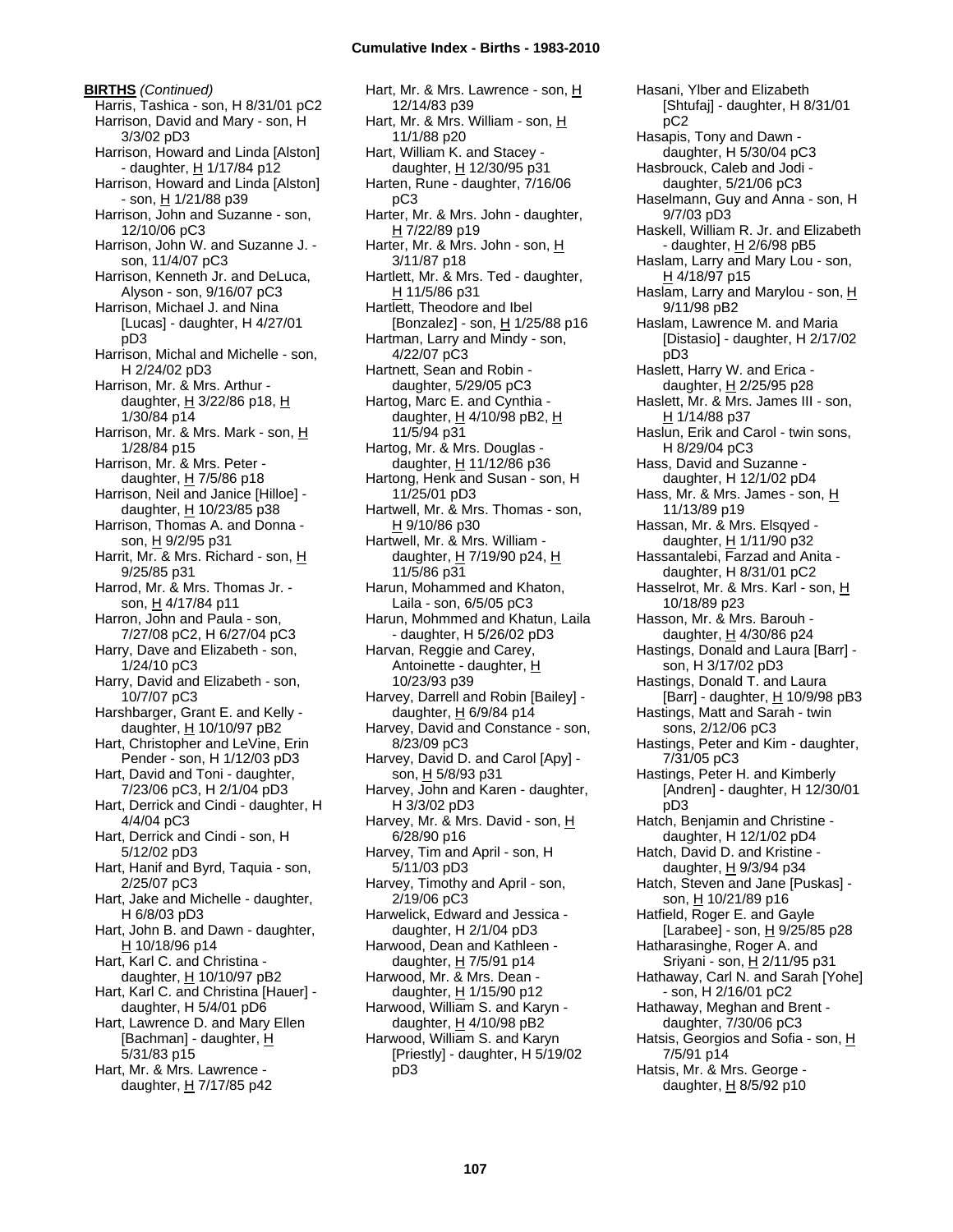**BIRTHS** *(Continued)* Hatsis, Mr. & Mrs. Georgios - son, H 4/8/89 p17 Hatstad, Phillipe and Cindy daughter, H 7/13/03 pD3 Hattab, Aziz El and Aitchaf, Hanane son, 6/21/09 pC3, 3/29/09 pC3 Hattar, Majid and Rhonda - son, H 9/16/95 p30 Hattar, Mr. & Mrs. Majid - daughter, H 4/3/93 p31 Hattenbach, Charles and Laime daughter, H 7/4/04 pC3 Hattenbach, Charles and Laime son, H 9/11/98 pB2 Hattenbach, Charles and Laime [Vaitkus] - son, H 12/30/01 pD3 Hatzi, Bobby and Carolyn [Conklin] son, H 2/2/96 p12 Hatzidimitriou, Mr. & Mrs. George son, H 8/14/89 p22 Hatziioannidis, Mr. & Mrs. Anastasioa - daughter, H 2/15/86 p22 Hauck, Brian and Wiggan, Nancy Jo - son, H 10/27/02 pD5 Hauck, Brian and Wiggin, Nancy daughter, H 8/1/04 pC3 Hauer, Walt and Jennifer - son, H 5/4/03 pD3 Haug, Richard and Lisa - son, H 3/23/03 pD3 Haughton, Alden and Ghant, Robin daughter, 1/3/10 pC3 Haughton, Alden and Glenn, Robin daughter, 1/23/05 pC3, H 12/21/03 pD3 Haughton, Matthew and Laudo, Lisa - son, 2/3/08 pC3 Haughton, Matthew and Lavdo, Lisa - son, H 1/19/03 pD3 Hauser, Michael and Petror, Daisy son, 1/25/09 pC3 Hauser, Mr. & Mrs. Edward daughter,  $H$  7/16/86 p35,  $H$ 8/29/84 p30 Havard, Michael J. and Judith [Peterson] - son,  $\underline{H}$  10/9/98 pB3 Haven, Mr. & Mrs. Alan - daughter, H 12/21/89 p17 Haven, Mr. & Mrs. Kevin - son, H 1/18/86 p20, H 6/23/84 p15 Haven, Mr. & Mrs. Kevin - twin sons, H 12/3/87 p18 Havens, John and Suzanne - son, H 4/20/03 pD3 Haverl, Scott and Karen - daughter, H 10/5/03 pD3 Havey, David Edward and Lisa Kayson, H 1/10/97 p12 Haviland, Walter J. and Dana [Culpepper] - twins, H 9/30/95 p35, H 10/14/95 p31 Havlicek, Mr. & Mrs. John - son, H 3/17/88 p38

Hawe, David E. and Patricia daughter, H 2/25/95 p28 Hawe, David E. and Patricia [Galazin] - son, *H* 7/16/99 pA16 Hawe, Mr. & Mrs. David Jr. - son, H 9/28/89 p15 Hawes, David and Holly Bradford [Saunders] - son, H 5/10/84 p16 Hawes, Mr. & Mrs. Gregory G. - son, H 6/27/92 p11 Hawkes, Ronald and Kulcsar, Sandee - daughter,  $H$  5/11/83 p26 Hawkins, Raymond J. Jr. and Charlene - daughter, H 7/23/94 p30 Hawley, Henry Burton and Lisa-Beth [Levine] - son, H 3/23/89 p27 Hawley, Mr. & Mrs. Henry B. daughter, H 5/21/87 p21 Hawley, Mr. & Mrs. Joseph daughter,  $H$  8/23/86 p17 Hawley, Mr. & Mrs. Joseph - son, H 1/25/88 p17 Haworth, Mr. & Mrs. Donald daughter, H 9/28/83 p38 Hayden, Marco and Garcia, Molly daughter, H 11/14/04 pC3 Hayden, Mr. & Mrs. Don - son, H 2/3/84 p15 Haye, Marvin and Reid, Kareen son, H 9/8/02 pD7, H 8/25/02 pD3 Haye, Marvin and Reid, Karen daughter, H 7/11/04 pC3 Haye, Merlon and Gillian - daughter, H 3/14/04 pC3 Hayes, Brian Jr. and Marissa - son, 6/13/10 pC3 Hayes, Charles G. Jr. and Kimberly Donohue - daughter, H 9/5/92 p13 Hayes, David T. and Margaret daughter, H 8/22/97 p14 Hayes, Harry and Miller, Tatum daughter, 4/10/05 pC3 Hayes, James and Idroro-Hayes, Teresa - daughter, H 12/21/03 pD3 Hayes, James and Idrovo-Hayes, Teresa - son, H 2/3/02 pD3 Hayes, Joseph G. and Christine son, H 8/15/97 p14 Hayes, Michael A. and Wendy daughter, H 7/16/99 pA16 Hayes, Milford L. and Miles, Bernadette - son, H 1/21/00 pC3 Hayes, Mr. & Mrs. Gregory Sr. - son, H 9/24/87 p14 Hayes, Mr. & Mrs. John - daughter, H 6/4/86 p34 Hayes, Mr. & Mrs. Timothy T. - son, H 12/14/91 p16 Hayes, Patrick and Monica daughter, H 5/26/02 pD3

p34 Hayes, Senan and Kresta - son, H 7/21/02 pD3, H 7/28/02 pD3 Hayes, Timothy and Cindy - son, H 7/3/95 p1+ Haygood Jr., Mr. & Mrs. Harrison David - son, H 10/8/88 p18 Haymes, Bruce and Jill - son, H 6/8/03 pD3 Haynes, Carol and Hazel - son, H 9/29/90 p11 Haynes, Michael and Rebecca son, H 4/20/03 pD3 Haynes, Peter J. and Elizabeth son, <u>H</u> 8/26/95 p32 Haynie, Mr. & Mrs. Joseph - son, H 8/10/83 p23 Hayo, Carl T. Jr. and Linda [Secchi] daughter, H 6/21/89 p18 Hayo, Carl T. Jr. and Linda [Secchi] son, H 11/20/85 p38 Hays, Todd and Victoria - daughter, H 4/6/03 pD3 Haythorn, Gregg and Jennifer daughter, H 1/18/04 pD3 Haythorn, Gregg and Jennifer - son, 6/26/05 pC3 Hayward, Mr. & Mrs. Lester daughter, H 7/27/89 p17 Haywood, Doug and Kimberly [Rossetti] - son, H 12/1/02 pD4 Hazelton, David and Barb daughter, 2/22/09 pC3, 11/11/07 pC3 Hazelwood, Stuart W. and Ilsa daughter, H 3/5/94 p29 Hazen, Robert and Sheila daughter, H 6/9/02 pD3, H 6/16/02 pD3 Hazzard, Mr. & Mrs. Charlton daughter, H 2/26/90 p10, H 10/27/84 p16 Hazzard, Mr. & Mrs. Philip - son, H 11/13/89 p19, H 10/18/89 p23 Hazzard, Philip E. and Maureen daughter,  $H$  6/21/96 p14 Hazzard, Philip E. and Maureen son, H 8/21/98 pA13 Hazzard, Ralph and Diane [Baril] daughter,  $H$  2/22/90 p15 He, Werner and Chen, Jill daughter, H 11/30/03 pD3 Head, Alec, and Webb, Marguerite son, H 1/2/86 [photo] p1+ Headly, Joe and Lisa - daughter, H 9/29/02 pD5 Healey, Andrew and Bridget daughter, H 9/29/02 pD5 Healey, Andrew and Bridget - son, H 4/18/04 pC3 Healey, James and Karen - son, H 5/16/04 pC3 Healy, Brian and Kim - daughter, H 3/9/03 pD3

Hayes, Richard D. and Linda J.

[D'Amato] - daughter, H 2/20/93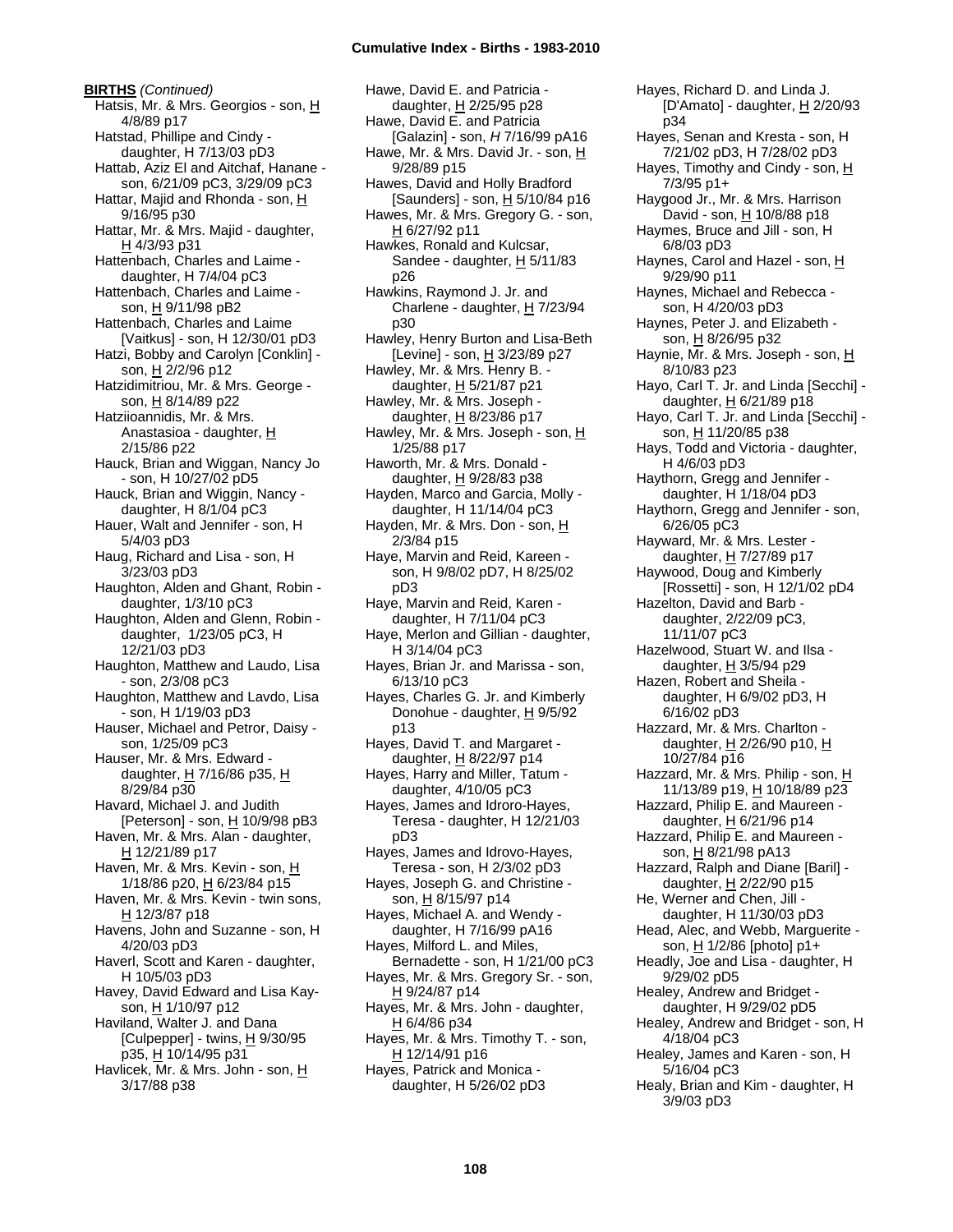**BIRTHS** *(Continued)* Healy, Erin and Matthew - daughter, 10/17/10 pC3 Healy, Mr. & Mrs. Christopher - son, H 8/27/90 p10 Healy, Mr. & Mrs. Michael - son, H 7/19/90 p24 Healy, Sean and Patty - son, H 11/24/02 pD3, H 12/29/02 pD3 Healy, Thomas and Sally (Tychanich) - daughter, *H* 1/8/99 pB3 Healy, Thomas Joseph Jr. and Sally [Tychanich] - daughter,  $H$  7/5/96 p12, H 6/21/96 p14 Healy, Todd and Wendy - son, H 9/14/03 pD3 Heaslip, Mr. & Mrs. Bruce B. - son, H 2/6/93 p32 Heath, Jeffrey C. and Jennifer [Parrett] - daughter,  $\underline{H}$  4/16/86 p29 Heatly, Gavin and Jennifer daughter, 1/14/07 pC3 Heatly, Gavin and Jennifer - son, H 12/15/02 pD3 Heaton, Kris and Lisa [Whalen] son, H 1/16/91 p10 Heaton, Kristopher B. and Lisa son, H 1/16/98 pB2 Hebeler, Marcus and Rose - son, H 1/27/02 pD3 Heber, James and Vicki - daughter, H 6/9/02 pD3, H 6/16/02 pD3 Hebert, Mr. & Mrs. Richard - son, H 11/19/86 p17 Hecht, Mr. & Mrs. Thomas - twin sons, H 11/25/89 p13, H 11/13/89 p19 Hecht, Mr. & Mrs. Yehoshua daughter, H 7/16/86 p35 Hecht, Mr. & Mrs. Yehoshua - son,  $H$  1/26/85 p18 Hecht, Mr. & Mrs. Yehoshua Y. daughter,  $H$  11/29/91 p16 Hecht, Rabbi & Mrs. Yehoshua daughter, H 7/6/88 p14 Hecht, Rabbi and Mrs. Yehoshua daughter, H 1/15/90 p12 Hecht, Yehoshua S. and Freida daughter,  $H$  8/12/95 p30,  $H$ 8/21/98 pA13 Hedgepeth, Mr. & Mrs. Richard son, H 6/30/84 p18 Hedges, David and Gretchen - son, H 12/1/02 pD4 Hedrick, Mr. & Mrs. Paul - son, H 11/13/89 p19 Heeks, Mr. & Mrs. Michael Robert son, H 4/5/90 p14 Heeks, Mr. & Mrs. Robert R. - son, H 11/14/92 p37 Heery, Bill and Mary - son, H 10/14/87 p19 Hefferan, Mr. & Mrs. Michael T. son, H 5/15/92 p14

Hefferan, Stephen and Kelley - son, H 6/17/95 p28 Heffernan, Brian and Leigh - son, H 10/3/04 pC3 Hegar, Michael and Diane [Mola] son, H 8/20/94 p31 Hegar, Mr. & Mrs. Michael - son, H 8/15/89 p13 Hegarty, David and Susan - son, H 6/8/03 pD3 Hegedus, Michael D. and Linda daughter, H 8/26/95 p32 Hegedus, Mr. & Mrs. Frank - son, H 11/23/88 p46 Hegedus, Mr. & Mrs. Laszlo daughter,  $H$  9/15/83 p36 Hegedus, Mr. & Mrs. Stephen T. daughter, H 11/19/90 p17 Hehr, Mr. & Mrs. Randall - daughter, H 9/24/87 p14 Heibeck, Donald E. Jr. and Catherine [Trotta] - daughter, H 2/16/01 pC2 Heibeck, Mr. & Mrs. George daughter,  $H$  9/25/85 p31 Heibeck, Mr. & Mrs. Martin daughter,  $H$  7/16/86 p35 Heibeck, Mr. & Mrs. Martin - son, H 4/4/85 p14 Heibeck, Mr. & Mrs. Thomas daughter,  $H$  2/18/84 p26 Heibler, Mr. & Mrs. Richard - son, H 1/2/86 p14, H 3/21/84 p30 Heid, Mr. & Mrs. Blaise B. - son, H 7/17/93 p31 Heidemann, Mr. & Mrs. Lee - son, H 12/3/87 p18 Heigel, David and Tanya - daughter, 6/1/08 pC3 Heimann, Mr. & Mrs. James daughter, H 4/13/85 p16 Heimendinger, Larry and Sharlene [Martin] - daughter,  $H$  4/11/87 p29 Heimer, Mr. & Mrs. Owen - son, H 12/28/88 p19 Heine, Mr. & Mrs. Roger - daughter, H 11/28/87 p18 Heinhold, George R. and Deirdre son, H 8/19/95 p31 Heinold, Mr. & Mrs. George - son, H 6/16/90 p23 Heins, Mr. & Mrs. William F. - son, H 10/15/88 p17 Heirtzler, Mr. & Mrs. Mark daughter, H 12/21/89 p17 Heisinger, Mr. & Mrs. Frank - son, H 11/20/85 p38 Heit, Mr. & Mrs. Steven - daughter, H 12/4/85 p37 Heit, Mr. & Mrs. Steven S. daughter, H 12/14/91 p16 Heit, Stephen A. and Robin daughter, H 1/17/97 p12 Heitmann, Rob and Mary - daughter, H 5/25/03 pD3

Held, Richard and Julie - son, 3/13/05 pC3 Helfand, Meffrey (sic) and Marcia twins,  $H_6/21/96$  p14 Heller, Douglas and Janis [Weiner] son, H 1/18/86 p20 Heller, Grant G. and Joanne daughter, H 5/14/94 p30 Heller, Peter and Stacy - son, H 3/9/03 pD3 Heller, Peter T. and Stacy daughter,  $H$  5/24/96 p14 Hellier, Scott and Andrea - son, H 12/2/01 pD3 Hello, Mr. & Mrs. Scott - son, H 4/13/88 p15 Helt, Mr. & Mrs. Peter P. - son, H 9/20/91 p43 Helwig, George and Lisa - son, H 12/1/02 pD4 Heman, Gregory and Toro, Clara daughter,  $H$  10/18/96 p14 Hemdan, Ali and Soliman, Ingi daughter, 12/3/06 pC3 Hemenway, Thomas James Jr. and Shelley Lange - son, 6/1/08 pC3 Hemingway, Joseph M. and Maribeth [Magner] - daughter, H 10/10/87 p22 Hemingway, Michael and Ramirez, Lorena - son, H 9/14/03 pD3 Hemingway, Mr. & Mrs. Ewald daughter,  $H$  5/3/86 p17 Hemingway, Mr. & Mrs. Wayne son, H 9/24/87 p14, H 1/14/84 p18 Hemmings, Denise and Robert A. Sr. - son, 10/5/08 pC3 Hemnes, Keith and Bartlett, Sandra daughter, H 10/27/90 p24 Hemphill, Ronald A. and Barbara Ann [Henry] - daughter, H 11/11/95 p31 Hempstead, Jonathan and Jennifer son, 2/28/10 pC3 Hempstead, Mr. & Mrs. Douglas son, H 10/6/84 p20, H 9/12/83 p16 Hemson, Mr. & Mrs. William III daughter, H 4/8/87 p20 Henao, Jairo and Luz Elda [Giraldo] son, H 6/21/89 p18 Henao, Joseph and Isabel daughter, H 10/12/03 pD3 Henao, Juan and Carreras, Graciela - daughter, 1/18/09 pC3 Henault, Donald and Jo-Ann [Black] daughter, H 11/16/85 p18 Henck, Mr. & Mrs. Thomas - son, H 6/30/84 p18 Hendel, Douglas and Lautenberg, Leen - daughter, H 8/21/98 pA13 Hender, Timothy G. and Alana [Nero] - daughter, H 2/17/02 pD3 Henderson, Daniel and Kristy - son, 9/11/05 pC3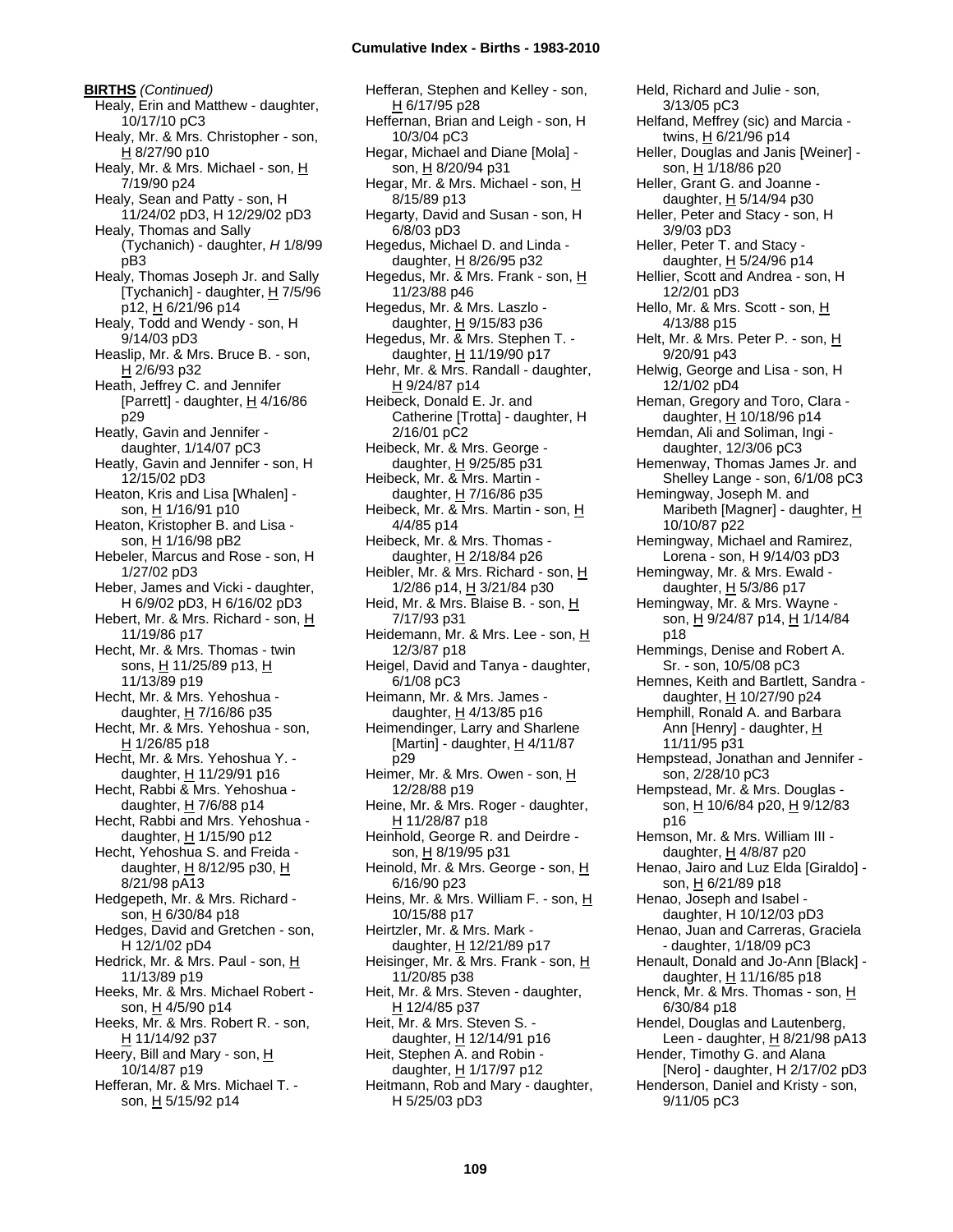**BIRTHS** *(Continued)* Henderson, John R. and Lisa - son, H 11/19/94 p31 Henderson, Shermaih and Dotson, Takeeya - daughter, 12/3/06 pC3 Henderson, Shermaih Sr. and Felicia - daughter, H 11/10/02 pD3, H 12/29/02 pD3 Hendizadeh, Pendram and Bita daughter, H 2/15/04 pA6, H 2/29/04 pD3 Hendrick, Mr. & Mrs. John daughter, H 3/21/92 p11 Hendricks, Kenneth and Geneve daughter, H 3/7/04 pC3 Hendrickson, M. Edmund and Jeanne - daughter, H 11/14/04 pC3 Hendriz, Paul M. and Cynthia daughter,  $H$  5/7/94 p30 Hengahis, Robert and Evelyn daughter, H 4/7/02 pD3 Henion, Mr. & Mrs. Gregory - son, H 9/3/88 p16 Henley, Ronald B. and Marie - son, H 8/15/97 p14 Henneberrry, William H. and Sandra M. [Farrell] - daughter, H 1/25/88 p16 Henneghan, Monta and Fawnia son, 5/1/05 pC3 Hennemuth, Bruce W. and Caroline daughter, H 6/21/96 p14 Hennessey, James M. and Janis son, H 9/30/95 p35 Hennessey, Mr. & Mrs. William daughter,  $H$  5/14/88 p15 Hennessey, Terence and Gail Aussenhofer - son, H 7/2/94 p31 Hennessy, Brian and Therese [Belden] - son, H 11/5/86 p31 Hennessy, David and Jackie daughter, H 1/2/91 p17 Hennessy, Dr. Brian and Therese [Belden] - son, H 7/13/88 p32 Hennessy, Terrence and Gail [Aussenhofer] - son,  $H$  4/8/92 p13 Henny, Peyton D. and Olden, Christine - son,  $H$  12/9/95 p31 Henriquez, Alexander and Maritza son, 6/28/09 pC3, 5/24/09 pC3 Henriquez, Moises and Jannece daughter, 7/11/10 pC4 Henriquez, Moises G. and Jannece daughter, 5/25/08 pC3 Henry, James L. Jr. and Burrows, Melissa - daughter,  $H$  11/1/96 p15 Henry, Leslie L. and Paulk, Laguanda - daughter, H 12/16/01 pD3 Henry, Mr. & Mrs. James - daughter, H 11/13/89 p19, H 10/18/89 p23

Henry, Robert and Maria - son, 1/8/06 pC3, H 8/1/04 pC3, H 6/9/02 pD3, H 6/16/02 pD3 Henry, Thomas T. and Poliszczuk, Nadine - daughter, H 5/8/93 p31 Hensel, Scott and Beth - daughter, H 7/27/03 pD3 Hensel, Scott C. and Beth A. - son, 11/6/05 pC3 Hensinger, Michael and Jeannette [Cotter] - daughter, H 2/10/02 pD3 Hensley, Michael and Michelle daughter, 2/25/07 pC3 Hepburn, Barry and Carelys daughter, 2/19/06 pC3 Hepburn, Barry and Carelys - son, H 3/14/04 pC3 Hepfer, Matthew W. and Julia [Stelling] - daughter, H 12/30/01 pD3 Hepler, Tagg W. and Megan [Double] - daughter, H 11/5/99 pB8 Hepner, Mr. & Mrs. Larry - son, H 2/11/84 p19 Heppner, Mr. & Mrs. Douglas daughter,  $H$  5/16/84 p35 Hepworth, Mr. & Mrs. David daughter, H 6/27/92 p11 Herandez, Mr. & Mrs. Michael daughter, H 10/7/87 p18 Herbert, Christopher and Greta son, 6/7/09 pC3, 7/12/09 pC3 Herbert, Christopher Michael and Greta Eloise Simmons- son, 12/16/07 pC3 Herbert, George C. and Sheri daughter, H 10/18/96 p14 Herbert, Joshua and Elizabeth - son, H 12/22/02 pD3 Herbert, Joshua Sr. and Lange, Elizabeth - daughter, H 12/5/04 pC3 Herbert, Mr. & Mrs. Richard - son, H 7/9/88 p14 Herbig, Thomas and Carol daughter, 8/10/08 pC2, 5/21/06 pC3 Herbst, Robert and Eggleston-Herbst, Lenore - son, 4/12/09 pC3 Herckis, Scott and Karen - daughter, H 2/24/02 pD3 Herde, Mr. & Mrs. Charles - son, H 6/14/83 p17 Heredia, Flavio and Rosario daughter, H 7/14/02 pD3 Herge, Mr. & Mrs. Henry Jr. daughter, H 10/9/85 p27 Herget, Joseph A. Jr. and Carolyn son, H 11/19/94 p31 Herkimer, Bob and Julie Allen - son, 4/24/05 pC3 Herlihy, Brendan and Jessica - son, 2/28/10 pC3

Herling, Michael J. and Nancy [Campbell] - son, H 6/24/87 p19, H 1/18/86 p20 Herman, Bill and Heather - son, H 8/10/03 pD3 Herman, Bill and Heather [Gilchrist] daughter, H 12/30/01 pD3 Herman, Jeffrey and Robin [Holson] daughter,  $H$  2/20/88 p27 Herman, Mr. & Mrs. Thomas daughter, H 7/22/89 p19, H 11/5/86 p31 Herman, William J. and Heather [Gilchrist] - daughter, H 2/17/02 pD3 Hermann, Peter W. and Beverly [Surowiec] - son, H 7/14/00 pC2 Hermans, Joerg and Robin daughter, H 3/24/02 pD3 Hermanson, Todd Alan and Susan Cooper - daughter,  $H_6$  6/20/97 p14 Hermel, Leoncio and Rojas, Lisa Hughes - son, 2/22/09 pC3 Hermenze, David R. and Rosanne daughter, H 8/22/97 p14 Hermenze, David R. and Rosanne [Eke] - son, H 2/11/00 pC3 Hermenze, Mr. & Mrs. Richard R. daughter, H 8/31/92 p8 Hermes, Harold and Christie - son, H 3/2/03 pD3 Hermes, Harold and Christine daughter, 5/29/05 pC3 Hermes, Harold J. and Sekelsky, Christine - daughter, *H* 1/29/99 pB9 Hernandes, Pedro and Maria Mejia daughter, H 4/27/03 pD3 Hernandez Morales, Elizabeth twins, H 1/21/00 pC3 Hernandez, Aaron and Gonzalez, Dianne - son, 2/22/09 pC3 Hernandez, Alfonso and Elisabeth daughter, H 5/26/02 pD3 Hernandez, Alfonso and Guevara, Elizabeth - son, 7/11/10 pC3 Hernandez, Bartola and Benitez, Sharon - twin sons, H 10/6/02 pD5 Hernandez, Carlos and Haaker, Mariella - son, 8/10/08 pC3 Hernandez, Carlos and Helda daughter, H 2/24/02 pD3 Hernandez, Chris and Guerrero, Edna - son, 9/30/07 pC3 Hernandez, Eber and Soto, Sandra P. - son, 9/14/08 pC3 Hernandez, Edgar and Delgado, Alba - daughter, 10/4/09 pC3, 8/30/09 pC3 Hernandez, Edwin and Aliola daughter, 10/25/09 pC3 Hernandez, Faustino and Sanchez, Reyna - son, H 10/6/02 pD5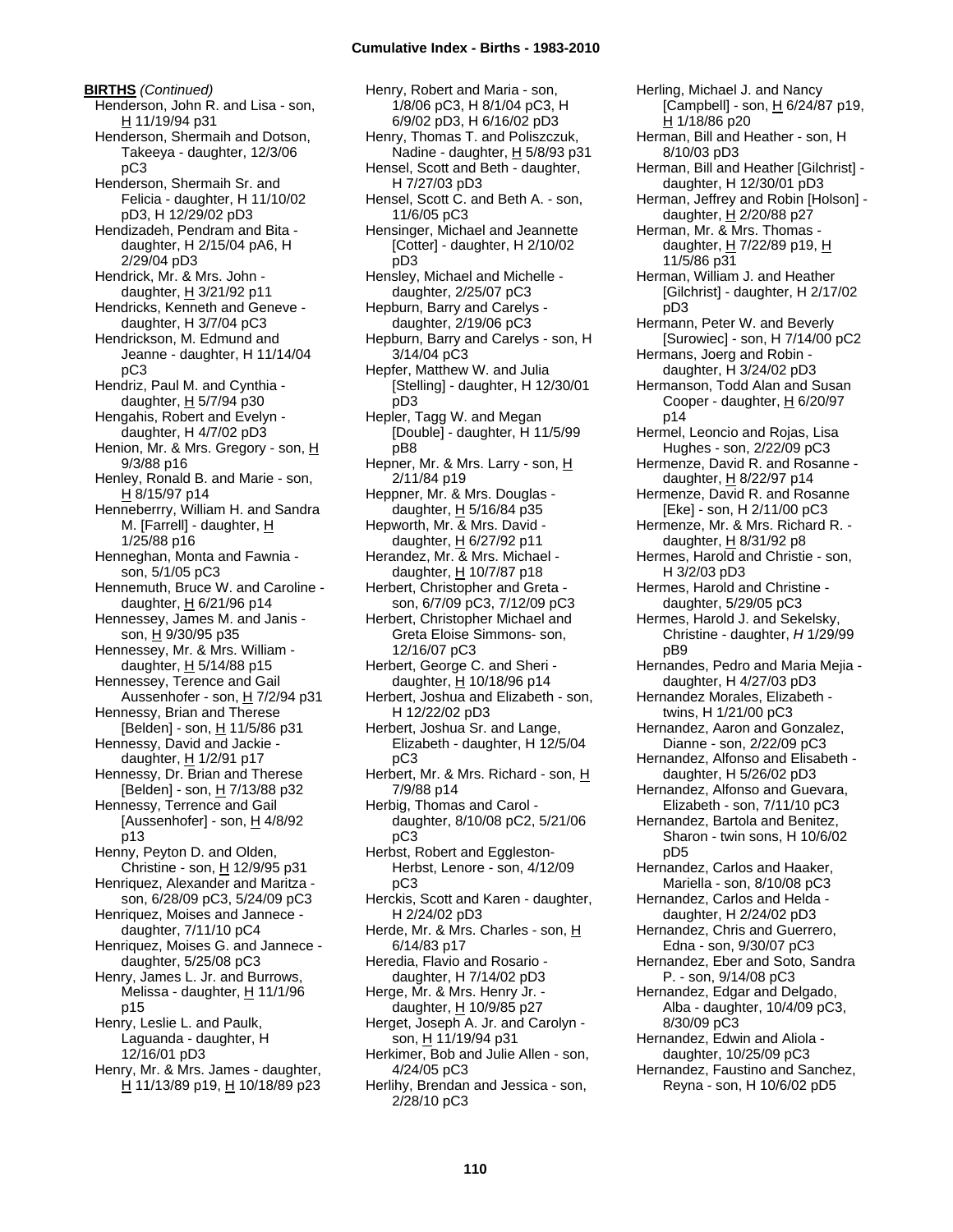**BIRTHS** *(Continued)* Hernandez, Francisco and Fajardo, Sorma - daughter, H 10/27/02 pD5 Hernandez, Graciela and Ramon son, 8/15/10 pC3 Hernandez, Hector and Jimenez, Mileidy - son, H 2/10/02 pD3 Hernandez, Jopse M. and Silvia son, H 8/14/98 pA10 Hernandez, Jorge L. and Ana M. son, 9/4/05 pC3 Hernandez, Jose and Maria Garcia son, H 4/20/03 pD3 Hernandez, Jose M. and Silvia daughter,  $H$  3/22/96 p14 Hernandez, Jose R. and Garcia, Maria E. - son, 8/28/05 pC3 Hernandez, Juan and Ninfa daughter, 8/10/08 pC2 Hernandez, Julio and Menoza, Sindy - son, 1/3/10 pC3 Hernandez, Luis and Velasquez, Juana - son, 9/6/09 pC3, 10/18/09 pC3 Hernandez, Luis L. and Luz - son, H 9/20/91 p43 Hernandez, Luz - son, 6/17/07 pC3, 6/24/07 pC3, 6/17/07 pC3, 6/24/07 pC3 Hernandez, Manuel and Gomez, Amada - daughter, 6/12/05 pC3 Hernandez, Manuel and Gomez, Amanda - daughter, H 12/22/02 pD3 Hernandez, Martin and Martinez, Dinora - daughter, H 9/29/02 pD5 Hernandez, Melanie - son, H 5/19/00 pC3 Hernandez, Melquicedex and Cabrera, Blanca - son, H 2/2/01 pC3 Hernandez, Michael and Spaulding, Tara - daughter, 6/13/10 pC3 Hernandez, Miguel and Andrade, Erica - son, H 6/22/03 pD3 Hernandez, Mr. & Mrs. Antonio Jr. daughter,  $H$  3/31/84 p16 Hernandez, Mr. & Mrs. Jorge - son, H 4/5/90 p14 Hernandez, Mr. & Mrs. Juan daughter,  $H$  7/21/84 p15 Hernandez, Mr. & Mrs. Julio - son, H 6/12/93 p33 Hernandez, Mr. & Mrs. Luis daughter, H 7/6/88 p14, H 10/18/89 p23 Hernandez, Mr. & Mrs. Michael son, H 6/30/84 p18 Hernandez, Mr. & Mrs. Rafael daughter, H 11/16/83 p43 Hernandez, Mr. & Mrs. Ronald son, H 12/20/84 p26 Hernandez, Orestila and Cubas, Omar - daughter, 12/14/08 pC2

Hernandez, Oscar G. and Cynthia son, H 9/3/94 p34 Hernandez, Pedro and Villa, Inosencia - son, H 4/11/04 pC3 Hernandez, Rangel and Zuniga, Ana - daughter, H 11/14/04 pC3 Hernandez, Raul and Marina daughter, H 7/5/91 p14 Hernandez, Roberto and Alicia daughter, H 2/24/02 pD3 Hernandez, Rolando and Karyn twin sons, 1/30/05 pC3 Hernandez, Ruben D. and Marina son, H 6/3/95 p28 Hernandez, Santiago and Sarah [Chavez] - daughter, H 1/13/02 pD3 Hernandez, Santiago and Sarai daughter, H 12/31/94 p31 Hernandez, Tony and Chrys daughter, 2/15/09 pC3 Hernandez, Victor and Garcia, Gladys - son, 10/25/09 pC4 Herne, Peter and Ariane - son, 5/20/07 pC3 Herold, Jay M. and Ann [Ruta] daughter,  $H$  8/30/86 p18 Herold, Jay M. and Ann [Ruta] - son, H 6/21/89 p18 Heron, Mr. & Mrs. Christopher daughter, H 10/23/93 p39 Herr, Monika and Joachim daughter, 8/15/10 pC3 Herrara, Edgar and Elaine daughter, H 8/22/03 pD9 Herrera, Henry and Deyaniya - son, 6/3/07 pC3 Herrera, Ricardo and Victoria - son, H 11/14/04 pC3 Herrera, William and Ana - son, H 7/18/04 pC3 Herrera, William and Ann Judith son, H 1/12/03 pD3 Herriman, Leonard Earl and Rosa [Del-Pilar Garces] - son, H 1/21/88 p39 Herring, Mr. & Mrs. Louis - son, H 9/15/90 p11, H 12/17/86 p35 Herring, Peter E. and Pamela S. [Dingwall] - son, H 8/30/86 p18 Herrington, Ryan and Lisa daughter, 10/25/09 pC3 Herrmann, Robert W. Jr. and Susan [Bria] - daughter, H 1/28/00 pC3 Hersam, John and Megan daughter, H 6/21/96 p14 Hersam, Martin V. and Beth daughter,  $H$  8/7/98 pA10 Hersey, Mr. & Mrs. Kimball III - son, H 11/12/86 p36 Herson, George and Madel - son, H 5/26/02 pD3 Hertz, John and Debra - daughter, H 8/3/88 p19 Herz, Jeff and Nancy - son, 9/2/07 pC3

Herzog, Chad and Kelly - son, 10/21/07 pC3 Herzog, Harold K. and Mary - son, H 8/7/98 pA10 Herzog, Holger and Anke [Voelker] daughter, H 10/9/98 pB3 Hesemeyer, David H. and Barbara daughter, H 9/2/95 p31 Hesemeyer, David H. and Barbara son, H 7/25/97 p14 Heslin, Tim and Sandi - daughter, 9/28/08 pC3 Hess, John and Patty - daughter, H 7/14/02 pD3 Hess, Mr. & Mrs. William E. Jr. daughter,  $H$  11/5/86 p31 Hess, Mr. & Mrs. William E. Jr. son, H 6/8/85 p16 Hess, Robert B. and Salli-Ann daughter, H 5/14/94 p30 Hetherington, Brian J. and Jane daughter,  $H$  5/24/96 p14 Heuston, Laurance and Joan - son, H 7/21/02 pD3, H 7/28/02 pD3 Hewson, William B. III and Kim son, H 1/16/98 pB2 Hey, Rob and Elaine - daughter, H 10/13/02 pD4 Heydt, Brandie and Foster, Kent Jr. daughter, 5/11/08 pC3 Heydt, Mr. & Mrs. Peter - son, H 7/2/83 p16 Heymann, Andrew and Kathleen (McCabe) - son, *H* 2/19/99 pB7 Heymann, Andrew and Kathleen [McCabe] - son, H 6/9/02 pD3 Heyst, Dirk van and Amanda daughter, 4/17/05 pC3 Heywood, Christopher and Christie son, 9/24/06 pC3 Hibbert, Mark and Kristen daughter, 6/11/06 pC3 Hibbert, Mark and Kristen - son, 9/21/08 pC3 Hickey, John and Leigha - daughter, H 9/16/95 p30 Hickey, John D. and Susan - son, H 7/19/96 p14, H 8/19/95 p31 Hickey, John M. Sr. and Mary [Besegai] - son, H 5/26/00 pC2 Hickey, Kevin M. and [Cooley] daughter,  $H$  10/14/87 p19 Hickey, Vincent and Vanessa daughter, H 7/11/04 pC3 Hickok, Burdin and Jane - son, H 4/20/91 p17 Hickok, Mr. & Mrs. Burdin - son, H 7/11/87 p29 Hicks, Adrian and Tyner, Deirdre daughter, 2/12/06 pC3 Hicks, Donald N. and Sandra daughter, H 7/18/97 p16 Hidalgo, Paul A. and Duffy-Hidalgo, Bobbi - son, H 10/28/01 pD3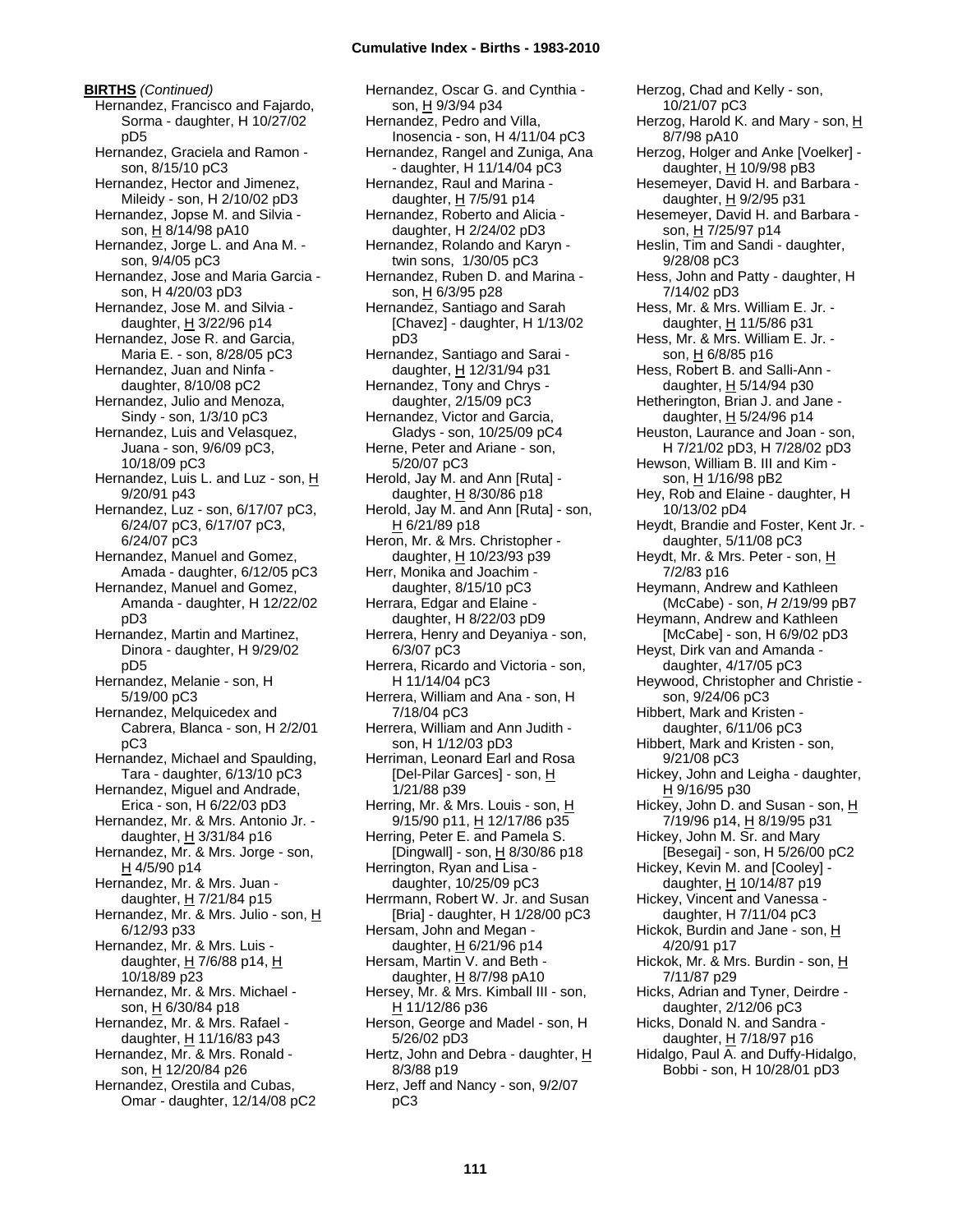**BIRTHS** *(Continued)* Hidalog, Byron and Orellana, Delmy son, H 11/24/02 pD3, H 12/29/02 pD3 Hiden, John H. and Janine [Jung] son, H 4/21/02 pD3 Hidges, Tom and Kelly - daughter, H 11/28/04 pC3 Hieronymus, Mr. & Mrs. Klaus - son, H 1/10/87 p15 Hiestand, Robert H. and Gail daughter,  $H$  3/22/96 p14 Higareda, Mr. & Mrs. Enrique daughter,  $H$  8/31/92 p8 Higgins, Brian and Molly - daughter, H 3/3/02 pD3, H 10/26/03 pD3 Higgins, Edward and Kelly - son, H 4/14/02 pD3 Higgins, Edward and Theresa [Post] - son, H 2/25/92 p21 Higgins, James F. and Mary daughter,  $H$  3/13/98 pB2 Higgins, James J. and Elke daughter, H 1/31/97 p12 Higgins, James J. and Elke - son, H 6/10/95 p31 Higgins, Jay and Kit - son, H 2/3/02 pD3 Higgins, Mr. & Mrs. Edmund C. daughter, H 12/26/85 p13 Higgins, Mr. & Mrs. Edward daughter, H 5/21/87 p21 Higgins, Mr. & Mrs. Sean - daughter, H 8/26/89 p22 Higgins, Raymond and Susan daughter, H 2/2/03 pD3, H 2/23/03 pD3 Higgins, Todd and Jeanine daughter, 11/12/06 pC3 Higgs, Alan R. and Karen [Hansen] daughter,  $\underline{H}$  4/16/88 p17 Higgs, Mr. & Mrs. Alan R. - son, H 3/24/86 p19 Higuita, Carlos M. and Monica - son, H 7/11/97 p14 Hilaire, Mr. & Mrs. Robert S. - son, H 8/17/87 p26 Hilboldt, James Jr. and Wendy son, H 7/20/91 p16 Hildebrand, Mr. & Mrs. William W. daughter, H 11/14/92 p37 Hill, Charles and Menon, Sunita daughter, 8/17/08 pC2 Hill, Charles and Menon, Sunita son, 9/10/06 pC3 Hill, Eddie and Cyndi - son, 5/3/09 pC3, H 12/2/01 pD3 Hill, Edward and Cynthia - son, 9/9/07 pC3 Hill, LaShaun and Harris, Genevieve - twin sons, 8/14/05 pC3 Hill, Mr. & Mrs. Andrew - daughter, H 8/10/83 p23 Hill, Mr. & Mrs. Daniel - son, H 10/15/83 p16

Hill, Mr. & Mrs. Jeffrey - daughter, H 3/11/87 p18 Hill, Mr. & Mrs. Vido - daughter,  $H$ 6/2/84 p16, H 5/23/84 p34 Hill, Peter and Holly - daughter, H 3/28/04 pC3 Hill, Peter and Holly - son, 3/13/05 pC3 Hiller, Paul M. and Guia - daughter, H 2/6/98 pB5 Hilliard, Andrew C. and Silvia Arce De - son, H 2/9/96 p14 Hilliard, Calvin E. and Gomez, Maria - daughter, H 4/21/02 pD3 Hilliard, Cheneta - son, H 10/3/97 pB2 Hillman, Henri and Denise - son, 4/22/07 pC3 Hillman, Mr. & Mrs. Peter N - son, H 10/6/88 p19 Hillman, Mr. & Mrs. Peter N. daughter, H 2/18/84 p26 Hillman, Robert G. and Charlene [Chiang] - son, H 9/14/83 p30 Hillmann, Henri and Denise - son, 9/6/09 pC3, 10/18/09 pC3 Hilts II, Mr. & Mrs. Robert daughter,  $H$  10/7/87 p18 Himmel, Mr. & Mrs. Jefrey J. - twins, H 12/5/92 p37 Hinchcliffe, Mr. & Mrs. Jeffery - son, H 7/26/86 p18 Hinchcliffe, Mr. & Mrs. Jeffrey A. son, H 1/25/84 p26 Hinderliter, Joel H. and Paula daughter, H 10/3/97 pB2 Hinds, Cyvon C. and Neil-Hinds, Olga - daughter, H 2/2/96 p12 Hine, Kenneth and Sonia - son, 7/27/08 pC2 Hiner, Ronald W. and Sarah daughter, H 8/27/94 p31 Hines, James W. and Maureen son, H 12/30/95 p31 Hines, Mr. & Mrs. Michael daughter,  $H$  4/15/87 p15,  $H$ 7/18/84 p41 Hines, Mr. & Mrs. William - son, H 12/28/88 p19 Hines, Mr. & Mrs. William W. daughter,  $\underline{H}$  12/12/92 p35 Hines, Quincy D. and Jenkins, Angel - daughter, H 1/17/97 p12 Hines, Ryan and Brown, Kamilah son, H 9/21/03 pD3 Hines, Ryan and Henry, Kadian daughter, 10/9/05 pC3 Hines, Ryan Sr. and Brown, Kamilah - son, 8/26/07 pC3 Hines, William and MaryBeth daughter,  $H$  9/24/90 p18 Hingorani, Ramesh and Dimple daughter, H 6/25/87 p17 Hingst, Jeffrey M. and Patricia - son, H 3/13/98 pB2

Hinman, Robert and Lisa - daughter, H 9/19/04 pC3 Hinson, Michael and Dawn [DeLeo] daughter,  $H$  4/16/86 p29 Hinson, Ron and Tracy - son, 8/14/05 pC3 Hinton, Dante and Garnett, Anissa daughter, 10/28/07 pC3 Hinton, Keon and Hicks, Antekia daughter, 7/9/06 pC3 Hinton, Mr. & Mrs. Wilbur daughter,  $H$  8/3/85 p18 Hinton, Timothy D. and Reed, Virgie - son, H 7/11/97 p14 Hintz, Adam and Naomi - daughter, 8/28/05 pC3 Hintze, Adam and Namoi - daughter, H 6/1/03 pD3 Hios, Peter and Jennifer - daughter, H 6/22/03 pD3 Hios, Theodore and Amy - twin sons, H 7/4/04 pC3 Hirai, Douglas and Sheila daughter, 6/19/05 pC3, H 9/1/02 pD3, H 8/25/02 pD3 Hirani, Upasana Jain and Hemant daughter, 12/12/10 pC3 Hires, Mr. & Mrs. R. Byard - son, H 12/29/84 p16 Hirsch, Mr. & Mrs. Mitchell - son, H 8/14/93 p30 Hirsch, William D. and Melissa [Abresky] - daughter,  $H$  6/24/89 p18 Hirten, Mr. & Mrs. Marc - daughter, H 8/7/93 p32 Hiscook, Mr. & Mrs. Willis - son, H 8/19/87 p25 Hisey, Chris and Junet - son, H 6/6/04 pC3 Hisey, Christopher and Janey daughter, H 4/27/03 pD3 Hisey, William S. and Suzanne daughter, H 12/24/94 p33 Ho, Joseph and Yoo, Lisa daughter, 5/9/10 pC3, 11/4/07 pC3 Ho, Joseph and Yoo, Lisa - son, 10/30/05 pC3 Ho, Martin D. and Kathleen daughter, H 11/5/94 p31 Ho, Mr. & Mrs. Martin M. - son, H 7/31/92 p14 Hoadley, Garrick L. and Sarah [Deacon] - son, H 2/2/01 pC3 Hoagland, Robert R. and Lori [Bergman] - son, H 2/25/92 p21 Hoban, Thomas L. and Kristen [Connolly] - daughter, H 7/14/00 pC2 Hobar, Jim and Marcia [Napoleon] son, H 10/6/00 pC3, H 12/15/02 pD3 Hobar, Jon and Patty - daughter,  $H$ 10/11/96 p14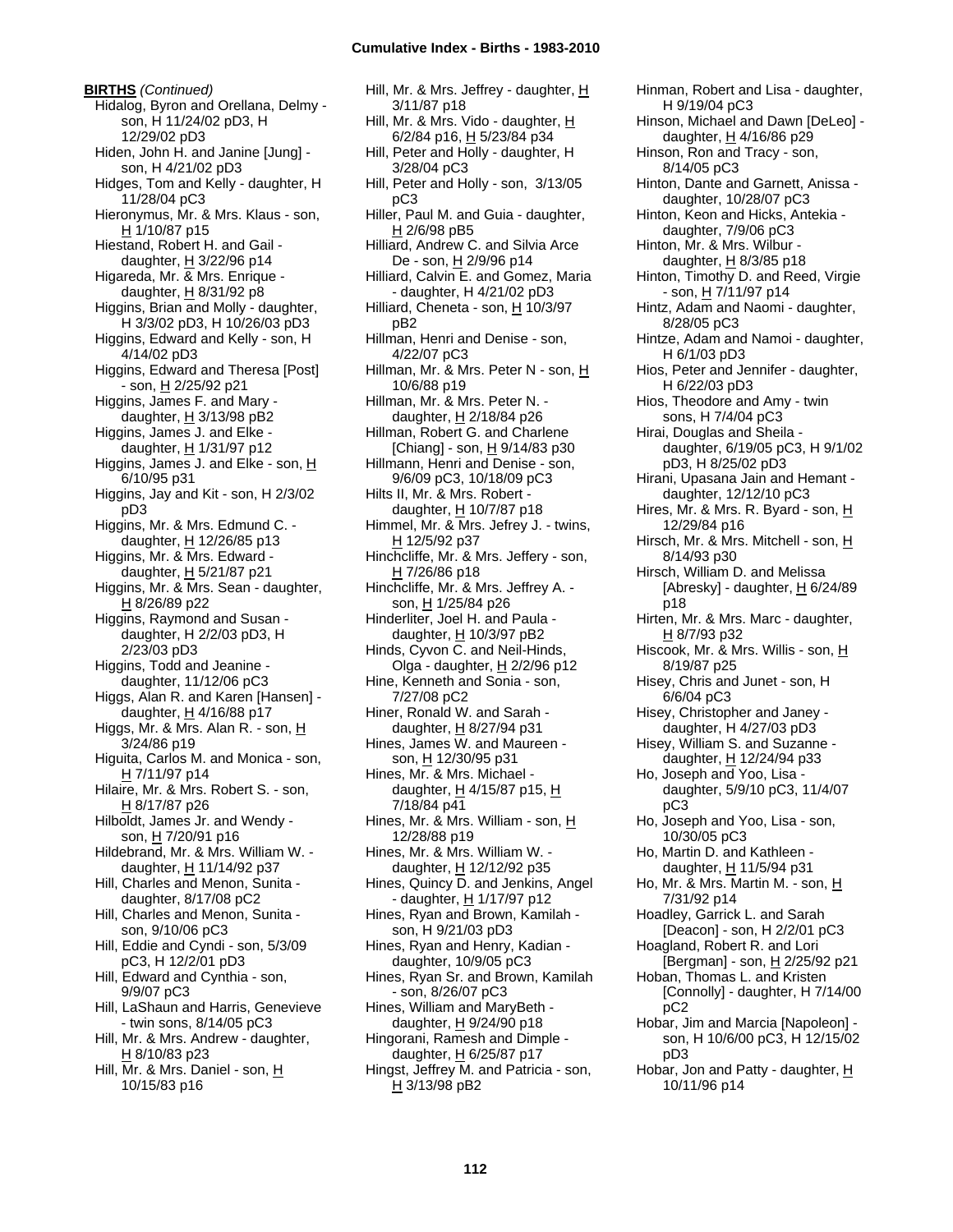**BIRTHS** *(Continued)* Hobar, Mr. & Mrs. Jon - son, H 2/12/94 p29 Hobayan, Mr. & Mrs. Archimedes daughter, H 6/27/92 p11 Hobbs, Christian and Landel daughter, H 3/23/03 pD3 Hobbs, Frederick M. and Rebecca [Wester] - daughter, H 4/21/02 pD3 Hobbs, Mr. & Mrs. Gustavus - son, H 7/1/89 p17 Hoben, Michael and Ashley - son, H 9/7/03 pD3 Hobson, Chris and Goodspeed, Mary Todd - son, 3/21/10 pC3 Hobson, Christopher R. and Goodspeed, Mary Todd - son, H 3/13/98 pB2 Hoch, Jonathan and Melissa - son, 6/19/05 pC3, H 6/22/03 pD3 Hockspiel, Michael and Joni [Brown] - daughter, H 2/11/00 pC3, H 12/24/99 pC2 Hockspiel, Michael and Joni [Brown] - son, <u>H</u> 3/11/95 p29 Hodel, William and Regina - son, H 3/30/03 pD3 Hodenfield, Mr. & Mrs. Chris C. daughter, H 7/8/92 p18 Hodge, Ch'khan and Washington, Keneeta - daughter, 12/18/05 pC3 Hodge, Mr. & Mrs. Jerrick - son, H 6/16/90 p23 Hodge, Mr. & Mrs. Kenneth daughter,  $H$  7/21/84 p15 Hodge, Mr. & Mrs. Kenneth - son, H 8/28/85 p36 Hodges, Mr. & Mrs. Daniel daughter, H 10/3/84 p26 Hodges, Tim and Kelly - daughter, H 9/29/02 pD5 Hodges, Tim and Kelly - son, 6/15/08 pC3 Hodgson, Mr. & Mrs. Graeme - son, H 1/18/86 p20 Hodson, Mr. & Mrs. Thomas daughter,  $H$  9/15/90 p11 Hodson, William C. and Michelle son, H 2/2/96 p12 Hoefer, Jason E. and Arevalo-Hoefer, Alison - daughter, H 1/13/02 pD3 Hoefling, Mr. & Mrs. Francis - son,  $H$ 1/25/88 p16 Hoelle, Mr. & Mrs. Thomas daughter,  $H$  9/10/86 p30 Hoelle, Mr. & Mrs. Thomas - son, H 6/9/84 p14 Hoermann, Joseph L. III and Amy son, H 7/26/96 p14 Hoermann, Mr. & Mrs. Joseph - son,  $H$  7/23/88 p15 Hofer, Mr. & Mrs. Johannes - son, H 5/28/87 p38

Hoffman, D. K. and Karen [Brown] son, H 1/18/86 p20 Hoffman, Elizabeth and Ellis Jr. son, 6/15/08 pC3 Hoffman, Glenn and Patricia daughter, H 6/1/03 pD3 Hoffman, Glenn H. and Patricia [Riley] - daughter, H 5/26/00 pC2 Hoffman, Hunter and Johnson, Jamie - twin son and daughter, H 9/26/04 pC3 Hoffman, Laurie and Jason daughter, 12/19/10 pC3, 12/12/10 pC3 Hoffman, Michael and Sandra daughter, H 2/3/02 pD3 Hoffman, Mr. & Mrs. John daughter,  $H$  5/3/86 p17 Hoffman, Mr. & Mrs. Matthew daughter, H 1/18/89 p19 Hoffman, Mr. & Mrs. Udo - son, H 2/22/84 p33 Hoffman, Robert A. and Eliza - son, H 2/25/95 p28 Hoffman, Robert E. and Anja [Meyer] - daughter,  $\underline{H}$  10/27/84 p16, H 10/20/84 p17 Hoffmann, Andreas and Ursula son, H 12/19/90 p26 Hoffmeister, Perry and Hilary - son, H 7/21/02 pD3, H 7/28/02 pD3 Hogan, Andrew and Patricia daughter, H 8/4/02 pD3 Hogan, James and Leah - son, H 2/1/04 pD3 Hogan, Jim and PJ - daughter, H 7/6/03 pD3, H 8/31/01 pC2 Hogan, Kevin and Mary Beth daughter, H 9/15/02 pD7 Hogan, Mr. & Mrs. Arthur - daughter, H 3/17/88 p38 Hogoboom, Mr. & Mrs. David - son, H 8/8/84 p27 Hoisington, Michael and Rene [Bergeron] - son, H 2/25/00 pC3 Holaday, Charles and Jennifer daughter, H 4/13/03 pD3 Holcomb, Douglas C. and Dialtha [Billings] - daughter, H 2/17/02 pD3 Holcomb, Matthew and Elizabeth daughter, 2/28/10 pC3 Holcomb, Michael and Mary [Pagano] - son,  $\underline{H}$  8/24/88 p16 Holcomb, Mr. & Mrs. Glenn - son, H 3/5/86 p26 Holden, Gergory G. and Diane [Harris] - son, H 5/8/93 p31 Holdfield, Marshall R. and Carla son, H 7/19/96 p14 Holdsworth, William J. and Phyllis [Thibeault] - daughter, H 1/25/88 p16 Holdsworth, William J. and Phyllis [Thibeault] - son,  $H$  9/6/86 p18

Holgerson, Scott T. and Davidson, Leah - daughter, H 6/2/02 pD3 Holgerson, Todd and Dana - son, H 6/6/04 pC3 Holiday, Charles R. and Deborah J. [Gesualdi] - daughter, H 7/13/88 p32 Holina, Jorge and Samaniego, Martha - son, 6/25/06 pC3 Holland, Anthony J. and Dupree Holland, Debra - daughter, H 1/21/00 pC3 Holland, Chris and Susan daughter, 6/11/06 pC3 Holland, Daniel and Lindsay daughter, 9/10/06 pC3, 8/20/06 pC3 Holland, Mr. & Mrs. Glen - daughter, H 11/30/89 p34 Holland, Mr. & Mrs. Robert daughter,  $H$  7/6/88 p14 Hollerbach, Mr. & Mrs. Raymond son, H 7/28/90 p17 Holley, Dante and Ill, Patricia - son, 4/4/10 pC3 Holley, Mona - son, H 6/22/03 pD3 Holley, Nicole - daughter, 12/4/05 pC3 Hollingsworth, Mr. & Mrs. William son, H 6/3/89 p17, H 12/5/84 p37 Hollingsworth, Wiliiam and Billie Sue - son, <u>H</u> 2/6/91 p10 Hollingsworth, William D. and Billie Sue - son, H 1/17/97 p12 Hollingworth, Mr. & Mrs. William son, <u>H</u> 4/30/86 p24 Hollis, James M. and Nicole [Anastasia] - son, H 12/30/01 pD3 Hollis, Mr. & Mrs. William - daughter, H 12/28/87 p12 Hollis, Mr. & Mrs. William - son, H 9/2/89 p19 Hollis, Mr. and Mrs. Paul-daughter, H 12/22/00 pC3 Holloway, Mr. & Mrs. Gary F. - son, H 6/21/89 p18 Holloway, Mr. & Mrs. John - son, H 7/29/89 p13 Holloway, Mr. & Mrs. John J. - son, H 8/31/92 p8 Hollyday, James Jr. and Geraldine daughter, H 4/1/95 p28 Hollyway, Jerry and Halina daughter, H 12/19/90 p26 Hollyway, Mr. & Mrs. Jerry daughter, H 11/13/89 p19, H 10/18/89 p23 Holman, Nakia and Lilly - daughter, 7/24/05 pC3 Holman, Nakia L. and Ilia [Vasquez] son, H 5/18/01 pD5 Holmes, Mr. & Mrs. Kleason daughter, H 4/13/84 p20 Holmes, Stephen W. and Mary son, H 2/4/95 p28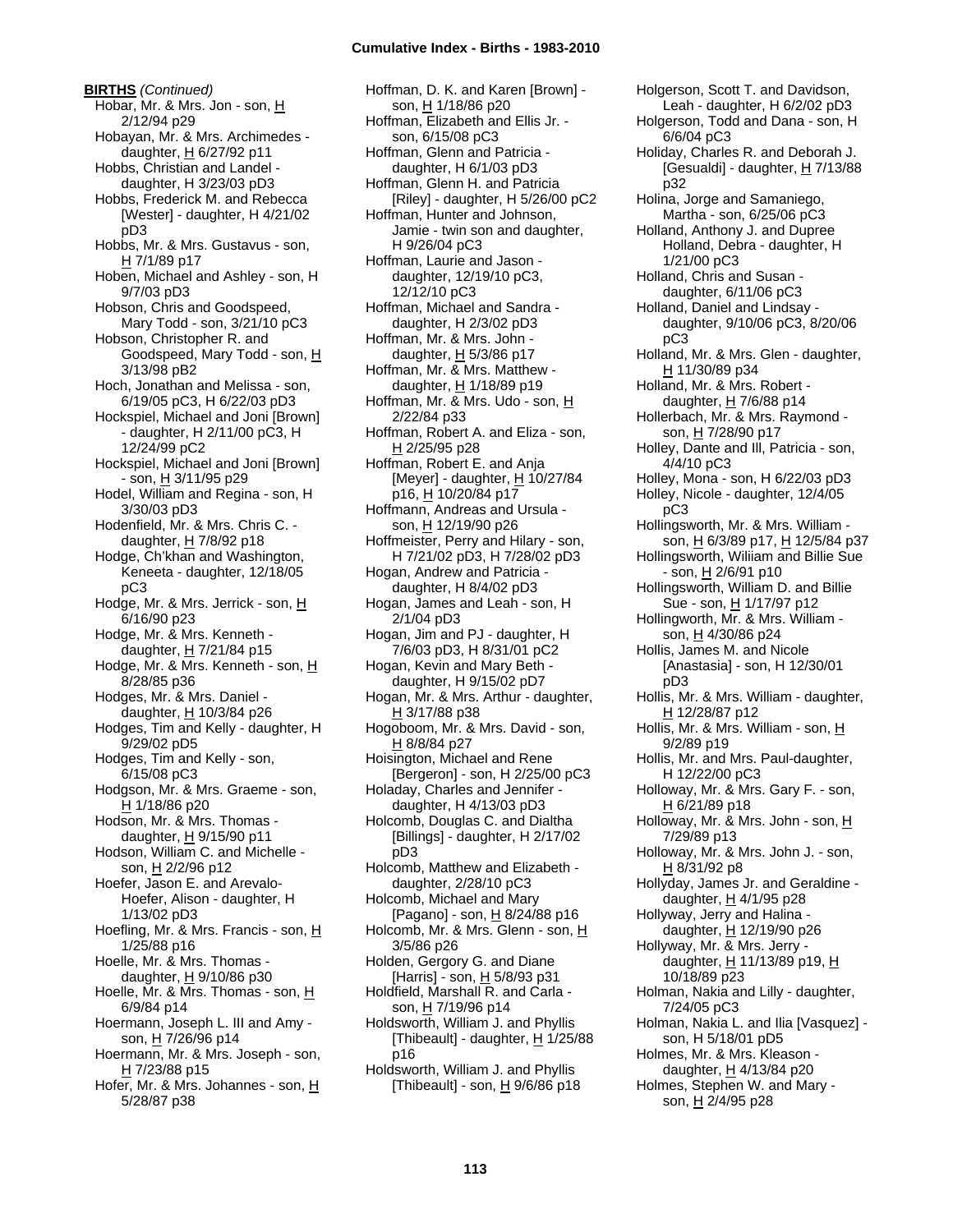**BIRTHS** *(Continued)* Holmes, Stephen W. Sr. and Mary son, H 10/18/96 p14 Holmes, Wayne and Justine [O'Brien] - daughter,  $H$  11/26/83 p14 Holmgren, Michael and Nina daughter, 7/24/05 pC3 Holness, Shauna and Blanding, Terrence - daughter, 9/14/08 pC3 Holomakoff, George and Rosemary [Cundari] - daughter,  $H$  5/18/91 p10 Holomakoff, George and Rosemary [Cundari] - son,  $H$  7/23/94 p30, H 4/30/94 p35 Holomakoff, Mr. & Mrs. Gregg - son, H 2/15/86 p22 Holson, Mr. & Mrs. Todd - daughter, H 12/28/88 p19 Holson, Todd and Karen [Dannenberg] - daughter,  $H$ 11/9/85 p16 Holt, Douglas and Corey, Jane daughter, H 11/15/96 p16 Holt, Mr. & Mrs. Barry - daughter, H 3/16/85 p15 Holz, John and Veronica - son, H 6/21/89 p18 Holzweiss, Mark and Shiela daughter, H 4/20/03 pD3 Homa, Mr. & Mrs. William - son, H 5/14/88 p15, H 10/27/92 p11 Homan, John and Kara - son, H 3/7/04 pC3 Homiak, Steven J. and Stabell, Laura - daughter, H 12/23/01 pD3 Hone, David and Sheri - son, H 7/13/03 pD3 Honegger, Arthur L. and Carolyn [Barclay] - daughter, H 5/12/00 pC3 Hong, Mr. & Mrs. Glenn - son, H 8/17/87 p26 Honorat, Antoine and Nelta - son, H 12/1/02 pD4 Hood, James E. and Annalea daughter, H 3/19/94 p32 Hood, Mr. & Mrs. David - son, H 8/6/86 p16 Hood, Mr. & Mrs. Robert - son, H 8/27/83 p14 Hood, Thomas B. Jr. and Mary Jane - daughter, H 11/1/96 p15 Hook, Mr. & Mrs. Patrick - son, H 9/19/84 p29 Hooker, Samuel and Nell - son, H 1/24/97 p12 Hooper, Steven E. and Elizabeth son, H 7/5/96 p12 Hope, Gregory A. and Michele - son,  $H$  1/16/98 pB2 Hope, Katherine - daughter, H 6/6/04 pC3

Hope, Mr. & Mrs. William Jr. - son, H 11/5/86 p31 Hopkins, Gene and Meghan daughter, 7/30/06 pC3 Hopkins, Gene and Meghan - son, 11/30/08 pC3 Hopkins, Michael and Johnson, Jamie - daughter, 9/2/07 pC3 Hopkins, William and Lisa - twin daughter and son, H 11/10/02 pD3, H 12/22/02 pD3 Hopkinson, John and Christine son, H 10/13/02 pD4 Hopp, David and Kimberly - son, H 9/7/03 pD3 Hopp, Ronnie and Cheryl [King] daughter, H 4/10/91 p18 Hopp, Ronnie and Cheryl [King] son, H 6/15/89 p18 Hoppel, Bruce and Erin [Kleifield] daughter, H 7/22/95 p33 Hopper, David and Susan - son, 1/14/07 pC3 Hopper, David W. and Susan daughter, H 2/2/03 pD3, H 2/9/03 pD3 Hopper, Forbes and Patty - son, 11/13/05 pC3 Hopper, Louis and Manjothi, Saira son, 1/24/10 pC3 Hopper, Mr. & Mrs. Robert - son, H 7/1/89 p17, H 7/16/86 p35 Hopper, Rob and Wendy - daughter, 6/29/08 pC3 Hopper, Robert and Wendy - son, 6/25/06 pC3 Hopper, Scott A. and Monteiro-Hopper, Linda - daughter, H 5/19/00 pC3 Hoque, Faisal and Christine - son, H 9/8/02 pD7, H 8/25/02 pD3 Horch, Christian and Lisa - son, H 9/29/02 pD5 Hordos, Thomas S. and Cassandra [Franceskino] - daughter, H 2/17/02 pD3 Horelick, April - son, H 9/5/04 pC3 Horelick, Daniel M. and Janet - son,  $H$  4/16/94 p30 Horelick, Mr. & Mrs. Jonathan - son, H 6/22/85 p18 Horelik, Mr. & Mrs. Daniel daughter,  $H$  9/13/89 p20 Horicka, Roman and Desanty, Melissa - daughter, H 11/4/01 pD3, H 11/18/01 pD3 Horkachuck, Gregory D. and Jacquelyn - son,  $H$  7/18/97 p15 Horkel, Mr. & Mrs. John - son, H 8/14/89 p22 Horkings, Mr. & Mrs. Timothy - son, H 5/19/90 p19 Horn, Albert and Susan - daughter, 9/3/06 pC3 Horn, Mr. & Mrs. Herbert - son, H 4/23/88 p16

Horn, Mr. & Mrs. Jay - daughter, H 6/28/90 p16 Horne, David and Elizabeth daughter, 1/21/07 pC3 Horne, Eugene and Toni [LaGuardia] - daughter, H 12/9/89 p21 Horne, Eugene E. and Toni [LaGuardia] - son, H 11/6/91 p17 Horne, Mr. & Mrs. Eugene daughter, H 11/13/89 p19 Horne, Mr. & Mrs. Ronald - son, H 10/8/83 p18 Horne, Mr. & Mrs. Ronald R. - son, H 12/14/91 p16 Horner, Charles and Cheryl daughter, 11/4/07 pC3, 11/18/07 pC3 Horner, James and Ruthann - son, H 4/27/91 p11 Hornung, James S. and Margaret daughter, H 12/24/94 p33 Hornyak, Mr. & Mrs. William Jr. son, H 5/11/87 p23 Horron, Nicole Krausse and Aurelio son, 12/6/09 pC2 Horten, Ruth - daughter, H 4/20/03 pD3 Horton, Jose and Iowe, Shelley daughter, 11/15/09 pC3 Horton, William and Emily daughter, H 3/16/03 pD3 Horvath, Joseph and Christina - son, 1/30/05 pC3 Horvath, Joseph and Curtis-Horvath, Christina - son, 10/25/09 pC3 Horvath, Mr. & Mrs. Frank daughter, H 1/14/88 p37 Horvath, Stephen and Lynn - twin sons, 9/18/05 pC3 Horvin, Azmer and Wilson, Evette son, 3/6/05 pC3 Horwath, David and Joann [Scapeccia] - daughter, H 11/14/92 p37, H 12/12/90 p29 Hosack, Mr. & Mrs. Lawrence daughter, H 10/27/84 p16 Hoskins, David L. and Shelley - son, H 10/17/97 pB2 Hoskins, Mr. & Mrs. David,  $H_8/1/90$ p18 Hosokawa, Koji and Silvia - son, H 1/24/97 p12 Hospital changes on birth notices: Single moms, except minors, to get forms, H 5/25/96 p1+ Hossain, Ahamed and Mukta, Jobiada - son, 7/30/06 pC3 Hossain, David and Villagomez, Linda - son, 11/12/06 pC3 Hossain, Mohammed and Jannatara - daughter, 12/25/05 pC3 Hostage, Jeffrey S. and Dana M. [Nyman] - son, H 3/23/01 pD2 Hottenstein, William and Katrina son, H 10/13/02 pD4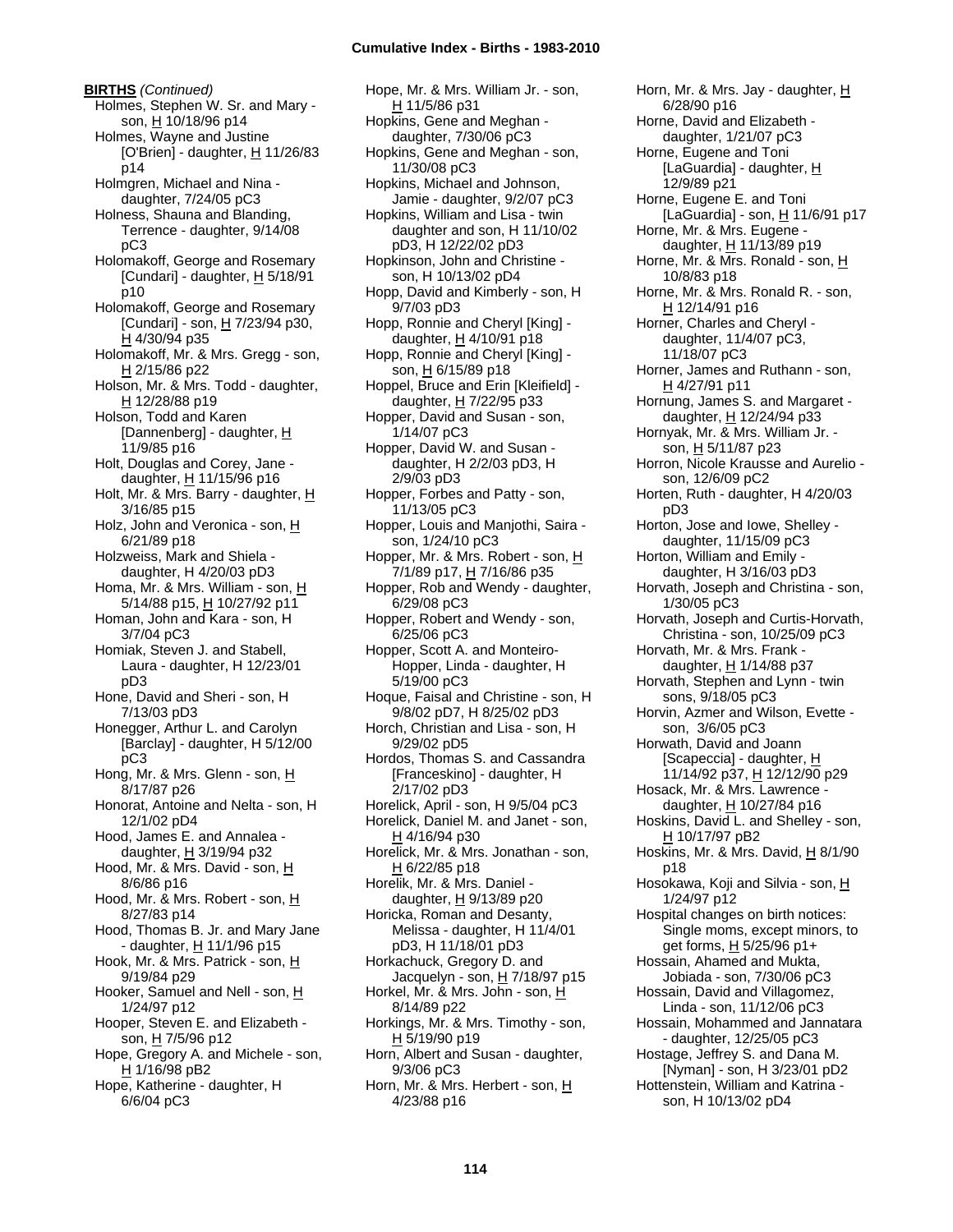**BIRTHS** *(Continued)* Hottenstein, William T. and Katrina [Delp] - daughter, H 5/12/00 pC3 Hotvedt, Mr. & Mrs. Roy R. - son, H 12/14/91 p16 Houck, Glenn and Mindy - daughter, H 10/6/02 pD5 Houck, Glenn W. and Melinda - son,  $H$  5/2/97 p15 Houck, William and Jennifer - son, 12/31/06 pC3 Hough, Kai - son, H 10/25/96 p15 Hough, Mr. & Mrs. Christopher daughter,  $\underline{H}$  3/25/89 p17 Hough, Mr. & Mrs. Christopher son, H 12/18/86 p31 Hough, Mr. and Mrs. Gregory - son, H 12/29/02 pD3 Houghton, Richard A. and Fiona daughter, H 4/8/95 p31 Houston, Mr. & Mrs. John - son, H 11/23/88 p46 Hovey, Mr. & Mrs. Peter T. - son, H 12/10/86 p38 Hovstadius, David and Kimberly son, H 6/22/03 pD3 Howard, Gerald and Julianne daughter, H 12/1/02 pD4 Howard, Gerald K. and Julianne [Schmidt] - son, H 7/14/00 pC2 Howard, Matthew and Christine son, H 4/11/04 pC3 Howard, Mr. & Mrs. John - son, H 3/8/84 p14 Howard, Mr. & Mrs. Michael daughter,  $H$  3/11/87 p18 Howard, Mr. & Mrs. Peter P. daughter,  $H$  6/27/92 p11 Howard, Mr. & Mrs. William daughter,  $H$  9/24/87 p14 Howard, Mr. & Mrs. William - son, H 11/13/89 p19, H 10/18/89 p23 Howard, Philip S. and Giannina J. son, 2/17/08 pC3 Howard, Rhonda - daughter, H 8/1/04 pC3 Howard, Thomas Y. and Marion [Sherman] - daughter, H 12/30/01 pD3 Howard, Walter S. and Christelle [Dupuis] - daughter, H 11/5/99 pB8 Howe, John and Sarah - daughter, H 2/6/91 p10, H 1/16/91 p11 Howe, Rob and Laurel - son, 7/31/05 pC3, H 5/11/03 pD3 Howell, Carlton and Dawkins, Cynthia - son, 2/26/06 pC3 Howland, Jeffrey and Josephine [DiMaio] - son, H 12/16/91 p14 Howland, Mr. & Mrs. Thomas - son, H 11/12/90 p24, H 10/23/90 p20 Hoy, P. Kevin and Kathleen [Russo] son,  $H$  6/18/83 p16 Hoye, Trent G. and Janes-Hoye, Jean - son, H 5/10/96 p14

Hoyt, Mr. & Mrs. Alan - son, H 2/11/84 p19 Hoyt, Mr. & Mrs. Mark - daughter, H 9/12/83 p16 Hoyt, Mr. & Mrs. Mark - son, H 4/13/88 p15 Hoyt, Mr. & Mrs. Richard - son, H 5/22/85 p35, H 6/24/83 p18 Hoyt, Mr. & Mrs. Robert - son, H 2/26/87 p35, H 1/28/84 p15 Hoyt, Rich and Jessica - daughter, H 4/25/04 pD3 Hoyt, Richard and Jessica - son, H 9/8/02 pD7, H 9/15/02 pD7 Hoyt, Robert and Beth - son, 3/13/05 pC3 Hrabushi, George and Borgeson, Cara - daughter, H 1/2/91 p17 Hracs, Alan and Debra [Felter] daughter, H 4/16/86 p27 Hrisafis, Mr. & Mrs. Dimitrios daughter,  $H$  1/26/85 p18 Hrozenchik, Mark and Kimberly [Gerhardt] - daughter, H 2/19/94 p34 Hrusa, Mr. & Mrs. Thomas daughter,  $H$  11/16/83 p43 Hruskar, Zoran and Rogers, Holly son, H 1/21/00 pC3 Hryb, Andriy and Nataliya - son, 9/21/08 pC3 Hsu, Yanzhi and Chi, Jing daughter, H 8/4/02 pD3 Hu, Robert and Zhou, Kemin - son, H 8/4/02 pD3, H 6/23/02 pD3 Hua, William Tan Choon and Cobonpue, Yvonne - twin daughters, H 4/7/02 pD3 Huacho, Cesar and Miriam - son, 12/4/05 pC3 Huang, Chen-Ting and Hsu, Wan-Ping - daughter, 7/29/07 pC3 Huang, Eugene W. and Pamela son, H 6/3/95 p28 Huang, Hai and Zhang, Wei - son, H 1/12/03 pD3 Huang, Mr. & Mrs. Eugene - son, H 1/11/90 p32 Hubbard, John P. and Monte-Hubbard, Lori - daughter, H 1/31/97 p12 Hubbard, Mr. & Mrs. Philip daughter,  $H$  3/16/85 p15 Huber, Jeffrey and Elizabeth daughter, 1/23/05 pC3 Hubli, Mr. & Mrs. Richard R. daughter, H 6/27/92 p11 Hudson, John G. Jr. and Penny [Fleming] - daughter,  $H$  10/14/87 p19 Hudson, Richard G. Jr. and Susan son, H 6/21/96 p14 Hudson, Robert L. and Leslie, Keesha L. - son, 9/7/08 pC3 Hudson, Robyn L. and Young, Joel Jerome Jr. - son, 11/4/07 pC3

Huebner, Charles J. and Lucy - son, H 8/9/96 p14 Huebner-Defejervar, Charles J. and Lucy - son,  $H$  5/14/94 p30 Huempfner, John and Frare, Suzanne - son, H 6/27/04 pC3 Huempfner, John and Suzanne son, 12/11/05 pC3 Huerta, Mr. & Mrs. Modesto C. son, H 10/23/93 p39 Huertas, Edwin and Denise - triplets, H 7/10/98 pA10 Huertas, Hector L. and Quinlan, Joyce - son, H 11/5/99 pB8, H 2/6/98 pB5 Huertas, Jorge and Andino, Marienne - son, 1/29/06 pC3 Huertas, Jorge and Marienne - son, H 2/3/02 pD3 Huezo, Victor and Katya - son, 2/10/08 pC3 Huff, Stephen O. and Smith, Kathryn - son, H 6/21/96 p14 Huffine, Mr. & Mrs. Steve - son, H 10/3/84 p26, H 7/14/83 p38 Huffman, Bill and Angela - son, 2/13/05 pC3 Hughes, Bernard J. and Diane twins, H 4/16/94 p30 Hughes, Iwan and Margaret - son, 7/1/07 pC3 Hughes, Jeraimee and Cheryl [Palmer] - daughter,  $H$  12/30/92 p10, H 12/19/92 p37 Hughes, Jonathan P. and Magy daughter,  $H$  4/25/97 p15 Hughes, Martin and Janette - twin daughter and son, H 9/8/02 pD7, H 9/15/02 pD7 Hughes, Michael J. and Maria - son, H 3/22/96 p14 Hughes, Michael J. Sr. and Maria son, H 9/3/94 p34 Hughes, Mr. & Mrs. Daniel daughter, H 11/20/85 p38 Hughes, Mr. & Mrs. Daniel - son, H 5/28/83 p23 Hughes, Mr. & Mrs. Gregory - son, H 3/23/88 p19, H 9/17/86 p25 Hughes, Mr. & Mrs. Randy daughter, H 11/16/83 p43 Hughes, Mr. & Mrs. Richard daughter, H 9/13/89 p20 Hughes, Mr. & Mrs. William T. - son, H 8/3/85 p18 Hughes, O. David and Kathryn daughter, H 4/6/03 pD3 Hughes, Thomas and Emily - son, H 10/27/02 pD5 Hugo, Scott and Amy - son, H 11/7/04 pC3 Hui, Lawrence H. and Helen (Chen) daughter, *H* 2/19/99 pB7 Hukill, Mr. & Mrs. Jeffrey - daughter,  $H$  3/2/87 p22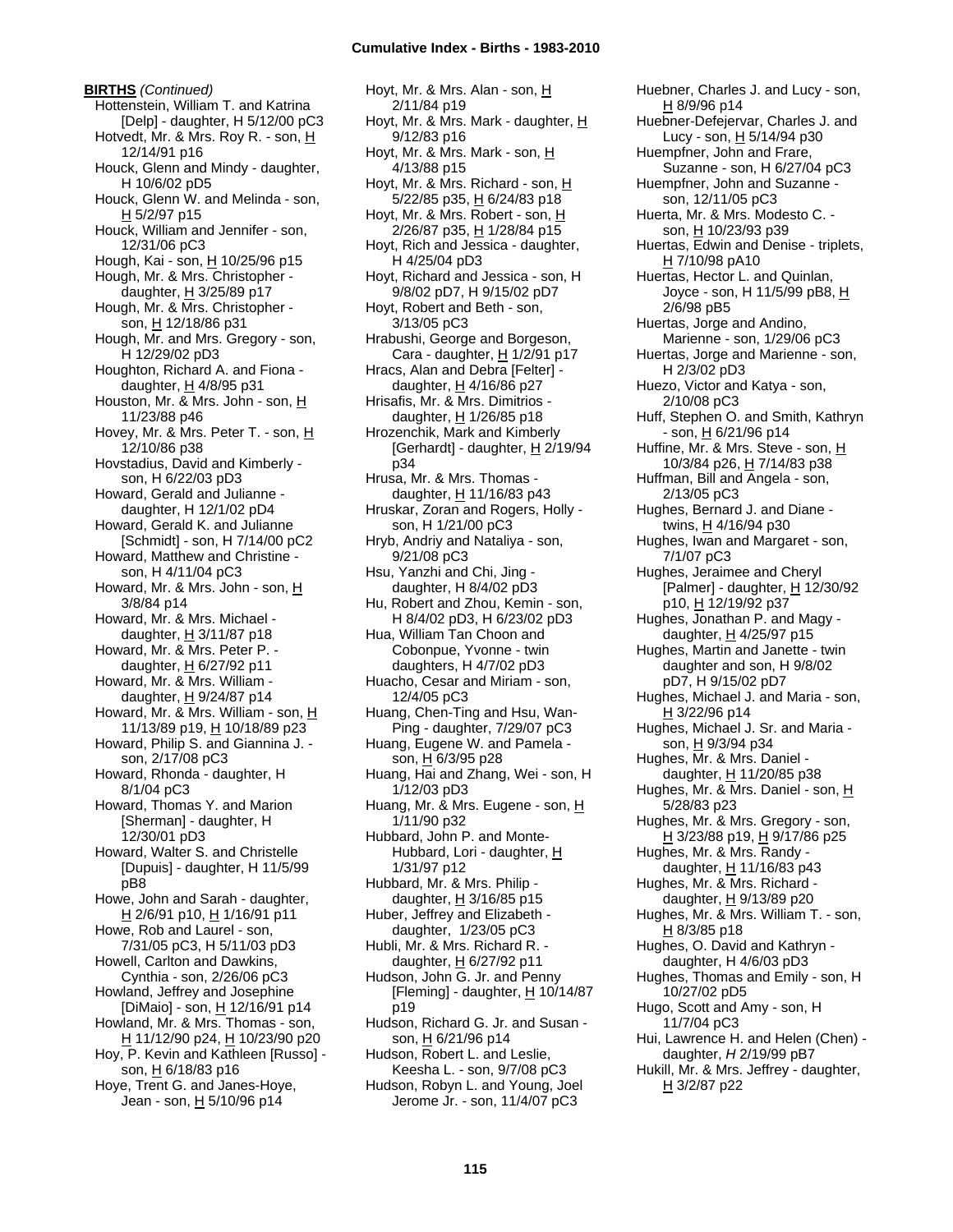**BIRTHS** *(Continued)* Hukill, Mr. & Mrs. Jeffrey B. - son, H 6/27/84 p27 Hulce, Margaret Elizabeth and Smith, Robert LeBrun daughter, 12/12/10 pC3 Hulit, Mr. & Mrs. Richard H. Jr. daughter,  $H$  10/13/88 p41 Hulit, Mr. & Mrs. Richard Jr. daughter,  $H$  8/6/86 p16 Hull, Aaron and Emily - daughter, H 8/22/04 pC3 Hull, Mr. & Mrs. David - son, H 8/15/89 p13 Hulse, Christopher P. and Jennifer [Stevenson] - daughter, H 12/30/01 pD3 Humbert, Dennis and Pam daughter, H 8/3/03 pD3 Huminski, Mr. & Mrs. Stanley Jr. son, H 9/12/83 p16 Hummel, Mark and Tracy - son, 5/21/06 pC3 Hummerstone, James and Anna Maria [Lotuaco] - son, H 10/28/01 pD3 Humphrey, Scott and Maureen daughter, H 11/17/02 pD3, H 12/29/02 pD3 Humphrey, William K. Jr. and Saipe, Nancy - daughter, H 4/8/95 p31 Humphrey, William W. Jr and Saipe, Nancy - son, H 5/8/93 p31 Hungerford, Jay R. and Christine [Imazzone] - son, H 3/31/02 pD3 Hunt, Christopher N. and Susan daughter,  $H$  4/8/95 p31,  $H$ 4/25/97 p15 Hunt, Mr. & Mrs. Donald - son, H 7/6/87 p15 Hunt, Mr. & Mrs. Frank - daughter,  $H$  3/11/87 p18 Hunt, Mr. & Mrs. Mark - daughter, H 1/10/87 p15 Hunt, Simon and Carol - daughter, 4/22/07 pC3, 4/11/10 pC3, 4/22/07 pC3 Hunt, Simon J. and Lee, Carol - son, 8/17/08 pC3 Hunter, Jamie and Joan - daughter, H 4/27/03 pD3 Hunter, Mr. & Mrs. Paul - daughter, H 3/23/85 p18 Hunter, Mr. & Mrs. Paul - son, H 11/30/89 p34 Hunter, Mr. & Mrs. Ralph - daughter, H 9/24/87 p14 Hunter, Steven D. and Tonya [Warnke] - daughter, H 5/12/02 pD3 Hunter, Trip and Julie - daughter, 4/2/06 pC3 Hunter, Trip and Julie - son, 2/15/09 pC3 Hunter, William and Ava - daughter, H 8/31/01 pC2

Hunting, Will and Shawna - son, H 3/16/03 pD3 Huntley, John and Nagor - son, 2/4/07 pC3 Hurd, Bruce W. and Lucille - son, H 4/8/95 p31 Hurd, Mr. & Mrs. Richard R. Jr. daughter,  $H$  7/10/93 p29 Hurkala, John and Shana daughter, 5/6/07 pC3, 1/24/10 pC3 Hurlburt, Clifford & Paula [Preston] son, H 10/26/88 p14 Hurlburt, Mr. & Mrs. Clifford - son, H 8/12/92 p12 Hurley, Jonathan and Jennifer daughter, H 11/9/03 pD3 Hurley, Jonathan D. and Jennifer [Duff] - son, H 2/2/01 pC3 Hurley, Michael and Cynthia - son, 1/11/09 pC2 Hurst, Anders and Carolyn daughter, 1/1/06 pC3 Hurst, Mr. & Mrs. John - daughter, H 3/23/88 p19 Hurwitz, Mr. & Mrs. Alan - daughter, H 11/13/89 p19 Hurwitz, Robert G. and Lisa - son, H 4/8/95 p31 Hurwitz, Robert G. and Lisa [Broder] - daughter, *H* 9/17/99 pB4 Hushion, Michael and Linnea daughter, 8/2/09 pC3, H 2/1/04 pD3 Huskins, Mr. & Mrs. Dennis daughter, H 12/18/86 p31 Hussain, Mofakhar and Sohana son, H 6/16/02 pD3 Hussein, Mr. & Mrs. Ahmed - son, H 11/26/88 p17 Hussey, Christopher and Anna daughter, H 3/2/03 pD3 Hutchinson, James and Norien son, H 1/27/02 pD3 Hutchinson, Mr. & Mrs. Clarence daughter,  $H$  2/11/89 p19 Hutchinson, Mr. & Mrs. Conlin daughter,  $H$  2/26/90 p10 Hutchinson, Mr. & Mrs. James daughter,  $H$  3/4/89 p16 Hutchinson, Mr. & Mrs. Mark M. twins, H 12/5/92 p37 Hutchinson, Mr. & Mrs. Robert daughter, H 7/30/83 p14 Hutchinson, Mr. & Mrs. Robert - son, <u>H</u> 9/24/87 p14 Hutchinson, Mr. & Mrs. Robert Sr. son, H 9/12/83 p16 Hutchinson, O'Neille and Lorrius, Gina - daughter, H 4/25/04 pD3 Hutter, James D. and Audrey daughter, H 1/14/95 p31 Hutter, Mr. & Mrs. Paul - daughter,  $H$  4/13/88 p15 Hutter, Mr. & Mrs. Paul - son, H 12/26/85 p13

Hutton, Jason and Tate - daughter, H 4/20/03 pD3 Huxman, Mr. & Mrs. David - son, H 5/10/83 p18 Huyhua, Lady - son, H 4/13/03 pD3 Huzina, John A. and Pamela Hollywood - son, 10/21/07 pC3 Huzina, John and Pamela daughter, H 12/17/99 pC6 Huzina, John and Pamela L. [Hollywood] - son, H 3/28/97 p16, H 3/21/97 p14 Hwang, Dennis and Mauro, Marissa daughter, 4/10/05 pC3 Hwang, Mr. & Mrs. Kevin - son, H 7/22/87 p18 Hwang, Thomas and Victoria daughter, 2/25/07 pC3 Hyatt, Alan and Laura - daughter, H 4/6/03 pD3 Hyatt, Mr. & Mrs. Michael - son, H 4/20/85 p18 Hyatt, Mr. & Mrs. Randy - son, H 10/24/90 p12 Hyatt, Mr. & Mrs. Randy R. - son,  $H$ 6/3/92 p13 Hyatt, Mr. & Mrs. William - daughter, H 5/26/84 p20 Hyatt, William J. III and Tracy daughter, H 5/7/94 p30 Hyde, Dr. & Mrs. Douglas daughter,  $H$  6/24/83 p18 Hyla, Brian and Jaclyn - daughter, 4/20/08 pC3, 3/30/08 pC3, 4/20/08 pC3, 3/30/08 pC3, 4/20/08 pC3, 3/30/08 pC3 Hynes, Aldon and Kimberly daughter, H 1/27/02 pD3 Hynes, Joseph E. and Hayne daughter,  $H$  11/12/94 p31 Hynes, Mr. & Mrs. Edward daughter,  $H$  5/25/85 p19 Hynes, Sean and Meghan daughter, 6/12/05 pC3 Hynes, Thomas and Christine - son, H 10/6/02 pD5 Hypolite, Troy and Lauren V. daughter, 7/10/05 pC3 Hyppolite, Jrvelt and Florence - son, H 5/2/04 pC3 Hyzy, Chris and Karin - son, H 3/3/02 pD3 Hyzy, Chris and Karin - twin sons, H 5/30/04 pC3 Iaconis, Anthony and Beckman, Dr. Karen - son, H 8/22/04 pC3 Iaconis, Anthony and Beckman, Karen - son, H 12/15/02 pD3 Iacono, A.J. and Colleen - son, 12/21/08 pC2 Iacono, Antonio C. and Angela - twin daughters, H 2/7/97 p14, H 1/10/97 p12 Iacono, Bruno and Lucy - son,  $H$ 7/18/97 p16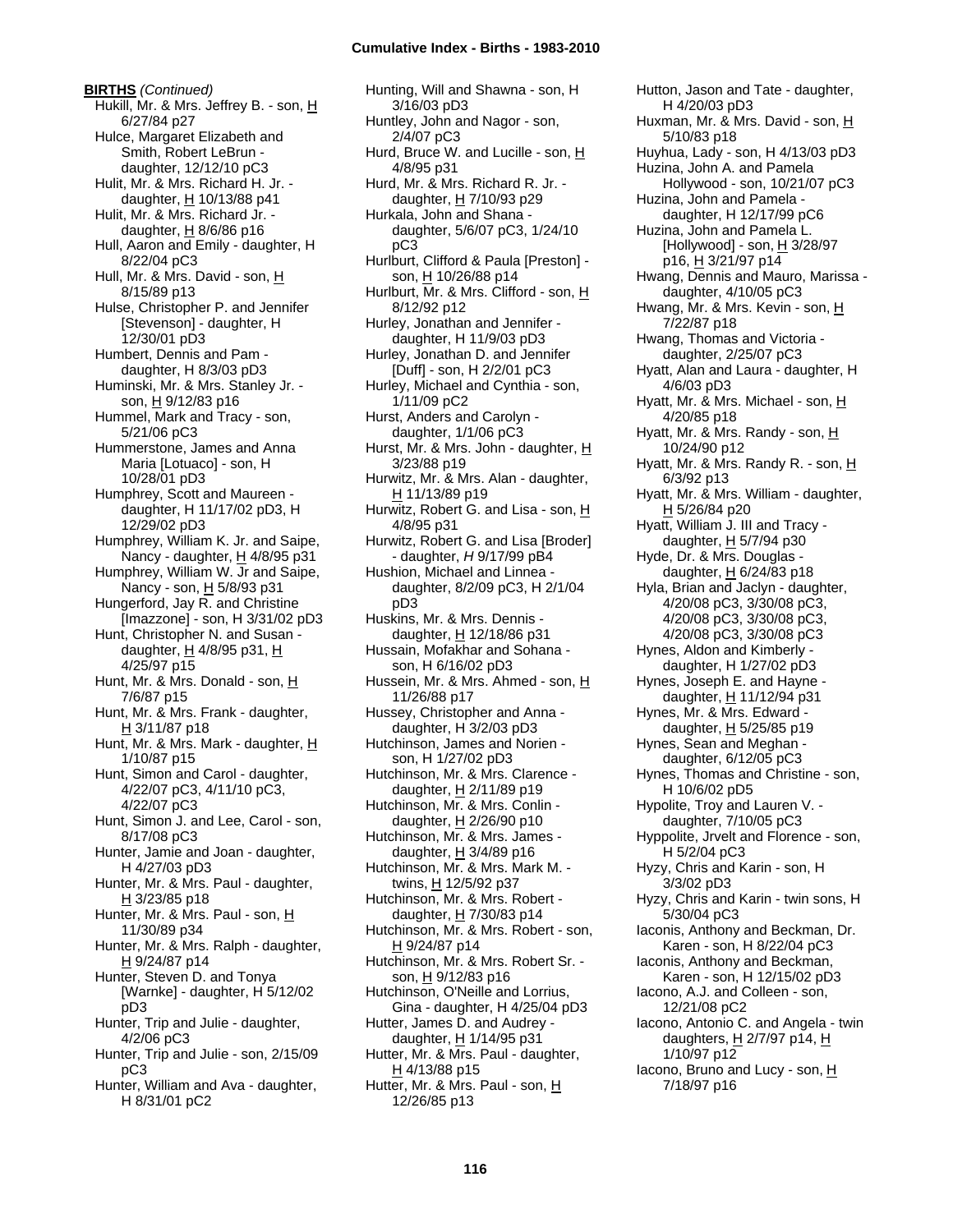**BIRTHS** *(Continued)* Iacono, Ludovico A. and Louise [Bennett] - son,  $\underline{H}$  9/27/96 p14, H 10/4/96 p14, H 8/30/96 p26 Iacono, Mr. & Mrs. Antonio A. daughter, H 2/27/93 p34 Iacono, Mr. & Mrs. Ludovico L. daughter, H 8/5/92 p10 Iacono, Mr. & Mrs. Samuel daughter,  $H$  10/24/90 p12 Iacono, Sam and Tracy - son, 6/25/06 pC3, H 1/25/04 pD3 Iandoli, Mr. & Mrs. Louis - daughter, H 4/23/90 p15 Iandoli, Robert and Carothers-Iandoli, Melissa - son, H 6/27/92 p11 Iannaccone, Mr. & Mrs. Glenn - twin daughters,  $H$  1/26/85 p18 Iannacone, Paul and Ormsbee, Jaime - daughter, 4/24/05 pC3 Iannacone, Salvatore Joseph III and Patricia [Hegedus] - son, H 3/5/86 p24 Iannacone, Shawn and Kristen daughter, 2/10/08 pC3 Iannacone, Shawn and Kristen son, 9/20/09 pC4 Iannazzo, Kevin J. and Doris daughter, H 8/26/95 p32 Iannazzo, Mr. & Mrs. Stephen - son, H 7/22/89 p19 Iannazzo, Stephen and Kathleen daughter, H 1/2/91 p17 Iannone, Roberto and Kristen daughter, 6/1/08 pC3, H 10/13/02 pD4 Iannone, Roberto and Kristen [Faller] - daughter, H 5/12/00 pC3 Iannone,, Mr. & Mrs. Vicenzo daughter,  $H$  7/6/88 p14 Iannottie, Joseph and Kathryn daughter, H 9/24/90 p18 Iannuzzi, Mr. & Mrs. Robert daughter,  $H$  5/11/87 p23 Iantorno, Bonnie and Iorfino, Pasquale - son, 8/15/10 pC3 Iasillo, Donald and Andrea [Wahnowsky] - daughter, H 2/2/96 p12 Ibach, Mr. & Mrs. George daughter, H 7/27/89 p17 Ibanez, Daniel and Vargas, Raquel son, H 11/10/02 pD3, H 12/29/02 pD3 Ibarguen, Anthony A. and Susan twins, H 2/18/95 p32 Ibarrondo, Adrian Jr. and Esquillin, Jennifer - daughter, H 5/12/02 pD3 Ibraj, Haxhi and Dardani - son, 4/5/09 pC3, 10/14/07 pC3 Icatar, Roneil and Julianna daughter, H 9/14/03 pD3

Idemudia, Emmanuel and Christie son, 10/30/05 pC3 Idrovo, Hugo G. and Suarez-Acevedo, Valentina - daughter, 7/12/09 pC3, 5/31/09 pC3 Ierardi, Robert A. and Beryl [Barnes] - daughter, H 6/4/88 p27 Igoe, Andrew and Maura - daughter, 2/20/05 pC3 Ilao, Jeffrey Hermosura and Lorely Medes - son, 11/13/05 pC3 Ill, Mr. & Mrs. Brian - daughter, H 9/12/83 p16 Illyn, Mr. & Mrs. Gregory - son, H 4/25/89 p27, H 4/22/89 p16 Imarata, Stephen and Sarah daughter, 1/11/09 pC2 Imbalzano, John D. and Nancy son, H 7/23/94 p30 Imber, Michael E. and Legow, Nancy - twins, H 8/26/95 p32 Imbrogno, Mario and Cruz, Denise daughter, H 1/28/00 pC3 Imbrogno, Mario and Denise daughter, H 12/12/04 pC3 Imhoff, Peter H. and Teresa - son, H 7/5/96 p12 Imperato, Louis G. Jr. and Kathryn M. [Slattery] - son, H 5/24/86 p20 Imperato, Mr. & Mrs. Louis Jr. daughter,  $H$  7/2/87 p27 Imperato, Mr. & Mrs. Louis Jr. - son, H 4/30/86 p24 Improta, Jeffrey C. and Diana [Vallerie] - son, H 11/12/94 p31 Improta, Paul K. and Susan C. [Boyle] - son, H 12/30/95 p31, H 11/18/95 p31 Impy, Mr. & Mrs. James - daughter, H 11/1/88 p20 Incao, Daniel and Lupinacci, Valerie - son, H 10/27/02 pD5 Incerto, Mr. & Mrs. Dominick daughter, H 8/27/83 p14 Inch, Mr. & Mrs. Anthony - son, H 7/23/88 p15 Inciarte, Hikember J. and Garcia, Rocio - daughter, H 5/26/00 pC2 Incorvaia, Joseph M. and O'Neil, Kathleen A. - son, H 2/18/84 p26 Indenbaum, Mr. & Mrs. John daughter,  $H$  8/8/84 p27 Indyk, Mr. & Mrs. Robert - daughter,  $H$  6/17/91 p8 Infante, Ruben Martinez and Karayiannis, Afrodite - daughter, 7/29/07 pC3 Ingber, David A. and Judith - son,  $H$ 11/1/96 p15 Ingersoll, Eric and Jenine daughter, 2/12/06 pC3 Ingersoll, Mr. & Mrs. Richard - son, H 6/27/92 p11 Ingersoll, Mr. & Mrs. Richard A. daughter, H 10/23/93 p39

Inghilleri, Mr. & Mrs. Leonardo - son, H 11/17/90 p26 Inglis, Ross and Jennifer - daughter, 8/14/05 pC3 Ingraham Robert S. and Lisa [Laaksonen] - daughter, H 10/19/88 p19 Ingraham, Robert Sears and Lisa [Laaksoven] - son, H 7/7/84 p14 Ingram, Johnathan and Fields, Stephanie - son, 5/27/07 pC3 Ingram, Jonathan and Fields, Stephanie - son, 12/18/05 pC3, H 6/20/04 pC3 Ingram, Phillip and Rosaida - son, 2/12/06 pC3 Inman, Mr. & Mrs. Robert daughter,  $H$  8/10/87 p35 Inman, Mr. & Mrs. Ronald - son, H 9/3/88 p16 Innis, Rohan and Foster, Reneice daughter, 8/2/09 pC3 Innis, Shomar and Seborune, Shahanna - daughter, H 10/13/02 pD4 Innocent, Dagobert and Fabienne son, H 8/31/01 pC2 Inocente, Christain and Abad, Gladys - son, 4/4/10 pC3 Insalaco, Raymond and Maureen son, H 5/5/02 pD3 Interiano, Julio C. and Martha daughter, H 2/2/96 p12 Interlandi, Michael and Jill [Crichton] - daughter, H 4/16/86 p29 Interlandi, Paul and Emily - son, 5/28/06 pC3 Intieri, Thomas and Elizabeth - son, H 11/24/02 pD3 Intrieri, Thomas and Elizabeth - son, H 12/22/02 pD3 Inverno, Thomas and Harding, Martiecita - daughter, 12/16/07 pC3 Ioli, Marc E. and Lisa - daughter, H 2/18/95 p32 Iorfino, Michael and Annunziata son, 3/20/05 pC3 Iorfino, Michael and Kerri - son, H 6/8/03 pD3 Iorfino, Pasquale and Iantorno, Bonnie - son, 8/21/05 pC3 Iosifides, Mr. & Mrs. James -twin son & daughter, H 11/28/83 p13 Iosifidis, Mr. & Mrs. James daughter, H 12/7/85 p18 Iossa, Mr. & Mrs. Luigi - son, H 8/26/89 p22 Iovinelli, Robert C. and Elizabeth daughter, H 10/4/96 p14, H 8/30/96 p26 Ippolito, Mr. & Mrs. Peter - son, H 2/19/86 p36, H 2/15/86 p22 Iraheta, Roberto Carlos and Ramirez, Vilma Susana daughter, 12/16/07 pC3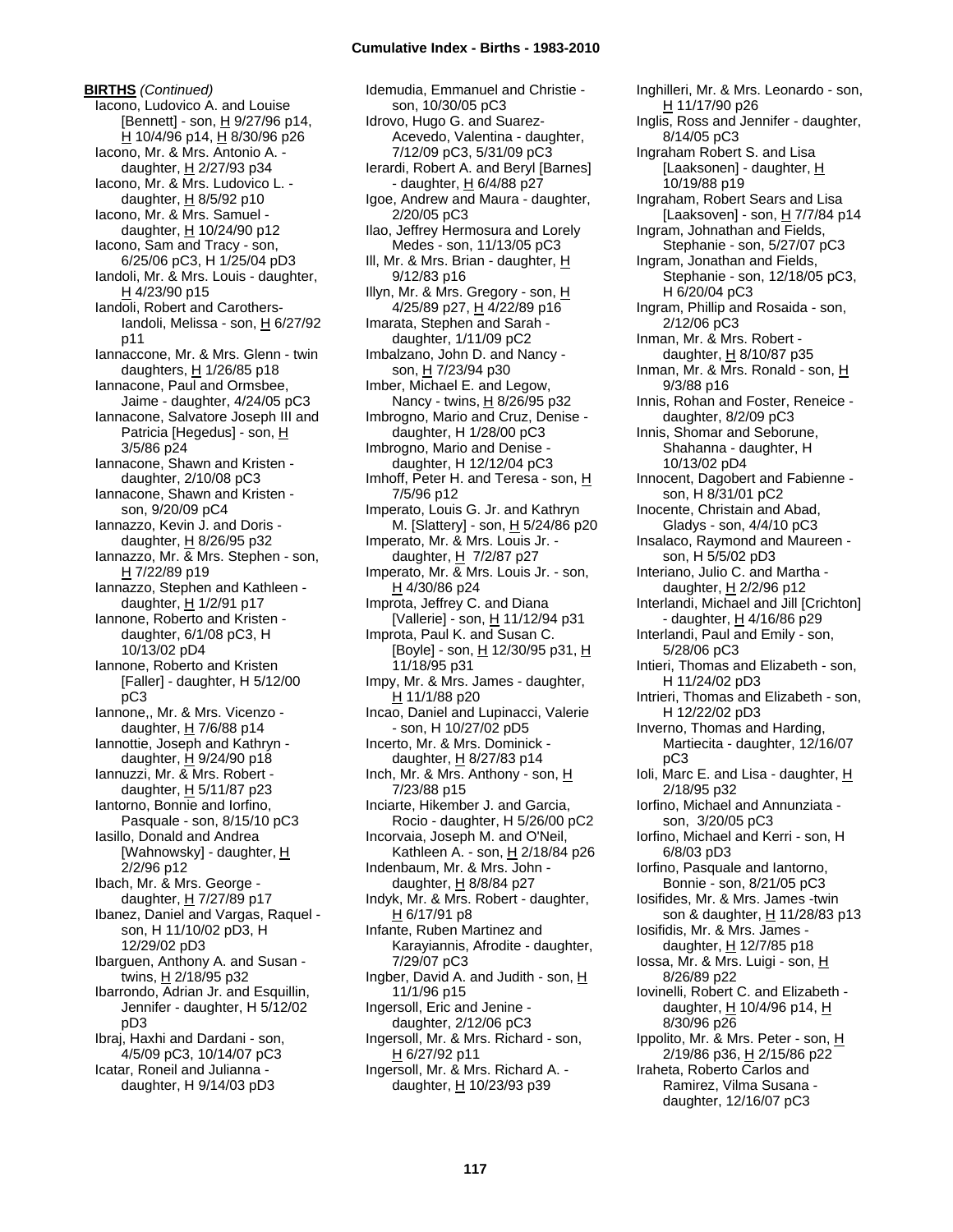**BIRTHS** *(Continued)* Irahota, Carlos and Aloman, Rose son, H 10/6/02 pD5 Iraxarry, Joseph and Elisa daughter, H 3/14/04 pC3 Irazo, Pablo and Borja, Mariafernanda - son, H 7/4/04 pC3 Ireland, Donald A. and Dana - son, H 12/30/95 p31 Ireland, Mr. & Mrs. John - daughter, H 2/21/87 p25 Ireland, Mr. & Mrs. John P. daughter, H 7/12/91 p17 Ireland, Paul R. and Joan [Slavinsky] - daughter, H 10/28/01 pD3 Ireland, Robert Douglas and Carol [Finkenstadt] - son, H 2/4/84 p17 Ireland, William and Maureen - son, H 10/6/02 pD5 Iriarte, Daniel and Cabrera, Patricia son, H 12/22/02 pD3 Irias, Jose A. and Evelin [Cortez] daughter, H 11/5/99 pB8 Irias, Mr. & Mrs. Carlos - daughter,  $H$  6/3/89 p17 Irizarry, Joseph and Elisa daughter, H 12/1/02 pD4 Irving, Andrew and Cristen - son, 9/3/06 pC3 Irving, Drew and Cristen - daughter, H 3/3/02 pD3 Irving, Marlon and Henry, Natalie son, H 10/12/03 pD3 Isaacs, Edwin and Marybeth - son, H 7/20/91 p16 Isaacs, Mr. & Mrs. Edwin - daughter, H 11/13/89 p19, H 10/18/89 p23 Isaksen, Kjell and Renee [Fraguada] - son, H 12/23/92 p9, H 12/19/92 p37 Isaza, Mr. & Mrs. Diego - daughter, H 6/12/93 p33 Isenstein, Lee and Rebecca - son, H 8/8/04 pC3 Isfahani, Kazim and Jennifer daughter, 4/23/06 pC3 Isfahani, Kazim and Jenny - son, H 1/25/04 pD3 Isham, Mr. & Mrs. Duane - son, H 4/4/85 p14 Ishibe, York and Masumi - daughter, 7/12/09 pC5 Iskyan, Mr. & Mrs. John - son, H 4/22/89 p16 Israel, David and Shara - son, H 9/1/02 pD3, H 8/25/02 pD3 Israel, James C. and Gwendolyn son, H 8/7/98 pA10 Isselee, Mr. & Mrs. Mark - son, H 8/27/90 p10 Istahani, Kazim and Jennifer daughter, 3/9/08 pC3 Istona, John W. and Deborah daughter,  $H$  10/3/97 pB2

It's a girl, H 4/10/92 p1+ Itin, Damon and Andrea - son, H 1/5/03 pD3 Ito, Hiroshi and Hitomi - son, H 3/3/02 pD3 Iturriaga, Marcos and Santos, Flavia - daughter, H 5/26/02 pD3 Itzkovics, Mr. & Mrs. Hal - daughter, H 1/7/89 p11 Iulo, Michael and Jeanne - daughter, 12/3/06 pC3 Ivan, Mr. & Mrs. Stephen - son, H 8/26/89 p22 Ivan, Mr. & Mrs. Stephen Jr. - son, H 6/27/92 p11 Ivan, Stephen M. III and Sharon son, H 11/5/94 p31 Ivangyel, Mr. & Mrs. Stephen S. son, H 6/3/92 p13 Ivanov, Penko and Jennifer - son, H 6/9/02 pD3, H 6/23/02 pD3 Ives, David and Lisa - son, H 11/10/02 pD3 Ives, Mr. & Mrs. Michael - son, H 3/25/89 p17 Ivey, Justin W. and Pamela [Finch] son, H 8/4/00 pC3, H 2/25/00 pC3, H 5/12/02 pD3 Iwanowiec, Marek and Anna - son, H 1/26/03 pD3 Iyer, Prasad and Suma - daughter, 2/20/05 pC3 Izaguirre, Emilio and Ruano, Rubilia - daughter, H 7/11/04 pC3 Izaquirre, Osman and Moreno, Ibis son, H 2/15/04 pC3 Izzaguire, Rigobasto and Moreno, Gloria Celina - daughter, H 2/1/04 pD3 Izzi, Mr. & Mrs. Donald - daughter,  $H$ 1/7/89 p11 Izzi, Savino and Jennifer - daughter, 9/7/08 pC3 Izzo, Mr. & Mrs. Patrick A. Jr. daughter,  $H$  8/3/88 p19 Izzo, Stephen J. and Karen - son, H 7/26/96 p14 Jaber, Kevin and Tracie - son, H 12/21/03 pD3 Jabiles, Salomon and Sicat, Joy son, H 11/17/02 pD3, H 12/29/02 pD3 Jachimowicz, Mirek and Aneta son, 2/7/10 pC3 Jack, Bradley H. and Karin daughter, H 2/11/95 p31 Jack, Mr. & Mrs. Bradley B. daughter, H 7/10/93 p29 Jack, Mr. & Mrs. Bradley B. - son, H 12/14/91 p16 Jack, Tristan and Fernandez, Joanna - daughter, 3/30/08 pC3 Jackman, Mr. & Mrs. Gary daughter, H 12/22/88 p18

Jackowski, Edward Jr. and Skara-Jackowski, Laura - son, 6/3/07 pC3 Jacksits, Mr. & Mrs. Louis - son, H 7/14/83 p38 Jackson, Aaron and Michelle - son, 1/28/07 pC3 Jackson, Alan and Lynne [Nowack] son, H 9/6/86 p18 Jackson, Barbara - daughter, H 4/16/88 p17 Jackson, Ben and Hillory - son, 10/1/06 pC3 Jackson, Benjamin and Hillary - son, 7/27/08 pC2 Jackson, Charles L. and Paula twins, H 12/24/94 p33 Jackson, Hugh K. and Diane [Hesselback] - daughter, H 3/24/84 p16 Jackson, Hugh K. Jr. and Diane [Hesselbach] - daughter,  $H$ 11/20/85 p38 Jackson, Jeff and Ismenia - son, H 3/2/03 pD3 Jackson, Mary and Mark - daughter, 7/27/08 pC2 Jackson, Mr. & Mrs. Douglas daughter,  $H$  10/7/87 p18 Jackson, Mr. & Mrs. Guy - son, H 8/1/84 p30 Jackson, Mr. & Mrs. Jeffrey - son, H 1/18/89 p19 Jackson, Mr. & Mrs. Robert daughter, H 8/10/83 p23 Jackson, Mr. & Mrs. Robert C. daughter,  $H$  6/18/88 p14 Jackson, Robert C. and Mary Anne [Ribes] - son, H 5/31/86 p18 Jackson, Shane and Jarah - son, H 4/13/03 pD3 Jackson, William and Laura [Gasbarri] - son, H 2/18/84 p23 Jackyra, Mr. & Mrs. Michael - son, H 2/11/84 p19 Jacob, Michael T. and Barbara [Kennedy] - daughter, H 5/19/00 pC3 Jacob, Mr. & Mrs. Kurt - son, H 7/15/95 p31, H 9/26/92 p12 Jacob, Sam and Annie - son, 10/28/07 pC3, 1/16/05 pC3 Jacobs, Andrew and Linda daughter, H 11/4/95 p30 Jacobs, Brian and Valerie daughter, H 7/18/04 pC3 Jacobs, Chad A. and Karen daughter,  $H$  11/1/96 p15 Jacobs, Chad A. and Karen [Frey] son, H 2/2/01 pC3 Jacobs, Dan and Renea - son, 7/24/05 pC3 Jacobs, Jeffrey and Rath, Deborah daughter, H 4/20/91 p17 Jacobs, Mark and Nancy - daughter, H 2/23/91 p13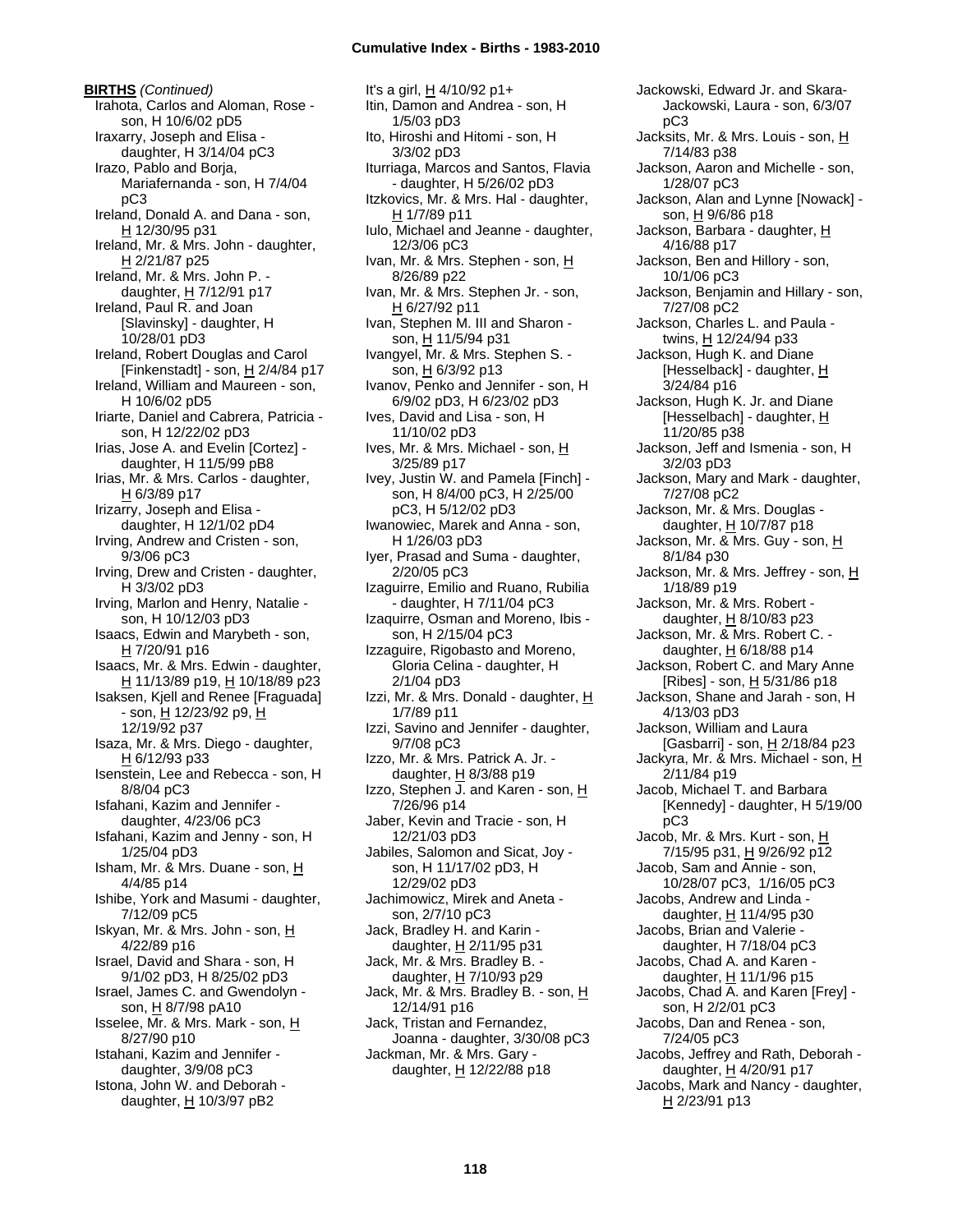**BIRTHS** *(Continued)* Jacobs, Mr. & Mrs. Mark - son, H 6/13/87 p19 Jacobs, Robert and Nomi - son, H 8/28/91 p17 Jacobs, William M. and Pennings-Jacob, Stacia - son, H 7/18/97 p15 Jacobsen, Gary A. and Sue Ellen [Prival] - daughter,  $H$  8/3/85 p18 Jacobsen, Jonathan K. and Athena son, H 8/7/98 pA10 Jacobsen, Mr. & Mrs. Gary A. - son, H 4/16/88 p17 Jacobson, Dave and Shri daughter, H 5/26/02 pD3 Jacobson, Gregory and Sheri - son, H 1/5/03 pD3 Jacobson, Haskell and Elizabeth son, H 8/15/04 pC3 Jacobson, Mr. & Mrs. Gary daughter,  $H$  4/22/87 p17 Jacobson, Mr. & Mrs. Gary - son, H 11/16/83 p43 Jacobson, Mr. & Mrs. Henry daughter,  $H$  3/5/86 p26 Jacoby, Brian and Ann - son, H 2/23/91 p13 Jacoby, Lewis P. IV and Minear-Jacoby, Jennifer - son, H 8/22/97 p14 Jacoby, Mr. & Mrs. Brian - daughter,  $H$  12/14/88 p18 Jacoby, Mr. & Mrs. Paul P. daughter, H 12/14/91 p16 Jacoby, Paul and Teri [Deering] daughter, H 11/9/91 p12 Jacomini, Luciano and Rosiane son, 5/21/06 pC3 Jacques, Conrad and Michelle - son, 2/25/07 pC3 Jacques, Sandy and Rogers, Cheryl - daughter, H 12/1/02 pD4 Jaefer, Kevin and Anan - daughter, H 12/1/02 pD4 Jaeger, Stephen and Janine - son, H 10/13/02 pD4 Jaffe, Michael and Sabrina - son, H 2/2/03 pD3, H 3/2/03 pD3 Jafri, Halai H. and Sakina [Jaffery] son, H 12/2/87 p20 Jager, Mr. & Mrs. Steven - son, H 8/27/90 p10 Jagger, David D. and Kate [Psilopoulos] - daughter, H 5/26/00 pC2 Jahn, Mr. & Mrs. Warren - son, H 4/29/87 p19 Jaime, Walter and Berrios, Rosario son, 1/20/08 pC3 Jain, Guarav and Monita - son, 5/30/10 pC3 Jain, Kamal K. and Gupta, Mitali son, H 5/19/02 pD3 Jain, Nitin and Glynis - son, 3/12/06 pC3

Jain, Upasana and Hirani, Hemant daughter, 12/19/10 pC3 Jaisarre, Rakeash R. and Patrina daughter, H 12/9/95 p31 Jaisiree, Ricardo and Moklund, Paula - daughter, H 8/17/03 pD3 Jakab, Michele and Tibor daughter, 10/10/10 pC3 Jakab, Miroslav and Urbanova, Alena - daughter, 12/7/08 pC2 Jakubcin, Dusan and Zuzana daughter, H 11/28/04 pC3 Jalbert, Michael M. and Sheridan, Elizabeth - daughter, H 2/29/92 p13 Jalbert, Mr. & Mrs. Patrick daughter, H 3/31/84 p16 Jalbert, Mr. & Mrs. Patrick - son, H 12/11/85 p40 Jamadagnt, Usharani and Suresh son, H 12/2/01 pD3 Jamaitis, Keith and Christine - son, H 6/6/04 pC3, H 2/24/02 pD3 James, Brendan and O'Grady, Karen Elizabeth - son, 5/1/05 pC3 James, Brian & Renee McIntyre daughter,  $H$  3/18/89 p24 James, Calvin and Edie - daughter, H 11/1/96 p15 James, De'Lance and Toliver, La Tara - daughter, H 2/2/03 pD3, H 2/16/03 pD3, H 2/23/03 pD3 James, Mr. & Mrs. Calvin - son, H 12/28/87 p12 James, Mr. & Mrs. Michael daughter, H 7/21/84 p15 James, Mr. & Mrs. Robert daughter, H 4/2/90 p18 James, Mr. & Mrs. Robert - son, H 1/18/89 p19 James, Mr. & Mrs. Robert R. Jr. daughter, H 12/14/91 p16 James, Owen G. and Jacqueline son, H 6/3/95 p28 James, Peter H. and Helen [Koutsoumbis] - daughter, H 8/1/87 p15 James, Ponce and Greta - son, 1/2/05 pC3 James, Randall L. and Male, Anne twins, H 11/1/96 p15 James, Robert T. and Karen - son, H 4/25/97 p15 James, Sean and Jean - son, 4/2/06 pC3 James, Vincent and Hickey, Vanessa Jean - daughter, 10/14/07 pC3 James, Wayne and Kimberly - son, H 7/27/03 pD3, H 2/24/02 pD3 James, William R. and Jennifer daughter, H 1/17/97 p12 Jamie, Walter and Berrios, Rosario son, H 6/9/02 pD3, 12/18/05 pC3, H 6/16/02 pD3

Jamieson, Mary and Hugh - son, 10/10/10 pC3 Jamieson, Mr. & Mrs. James daughter,  $H$  3/23/85 p18 Jamieson, Mr. & Mrs. James - son, H 4/29/87 p19 Jamieson, Roger and Burton, Tisheana - daughter, H 2/22/04 pC3, H 2/29/04 pD3 Jamison, Roger and Burton, Tisheana - son, 12/23/07 pC3 Jamnadas, Mr. & Mrs. Pradipkumar daughter,  $H$  11/5/86 p31 Jamsy, LaGout Pierre and Mathurin, Sylvia - daughter, 4/22/07 pC3 Jancin, Donald J. Jr. and Michelle daughter, H 2/18/95 p32 Jandia, Cyril and Ann - son, 2/7/10 pC3 Jandovitz, Thomas and Jocelyn twin sons, 2/26/06 pC3 Janik, Frank and Megan - daughter, 11/5/06 pC3, 12/21/08 pC2 Janik, Marek and Sylwia - daughter, 12/14/08 pC2 Janik, Marek and Sylwia - son, H 5/23/04 pC3 Jankins, Mr. & Mrs. Russell L. Sr. daughter, H 11/5/86 p31 Jankovic, Mr. & Mrs. Edward M. son, H 11/26/83 p14 Jankovic, Thomas P. and Ranolfa son, H 3/27/98 pB2 Jankowski, Maciej and Katarzyna daughter, 6/19/05 pC3 Jankowski, Maciej and Spurgeon, Katarzyna - son, H 6/1/03 pD3 Jankowski, Sebastian and Aneta daughter, 4/11/10 pC3 Jannelle, Mr. & Mrs. David daughter, H 11/5/86 p31, H 12/20/84 p26 Janney, Daryl Lee and Susie - son, 7/24/05 pC3 Jansen, Gary W. and Tracee daughter,  $H$  7/23/94 p30 Jansen, John and Meredith - son, 12/18/05 pC3 Jansen, John and Merideth daughter, H 7/11/04 pC3 Janssen, Edvard D. and Rebecca A. [Weimer] - son, H 3/17/88 p38 Janzaruk, Matt and Jill - daughter, H 3/2/03 pD3 Jara, Guillermo and Diana daughter, H 7/4/04 pC3 Jara, Miguel and Sonia - daughter, 12/27/09 pC3 Jara, Patricio and Nelly - daughter, H 1/12/03 pD3 Jaramillo, Johann and Karen daughter, 4/6/08 pC3 Jaramillo, Juan and Maria daughter, 8/28/05 pC3 Jaramillo, Karen and Johann - son, 8/15/10 pC3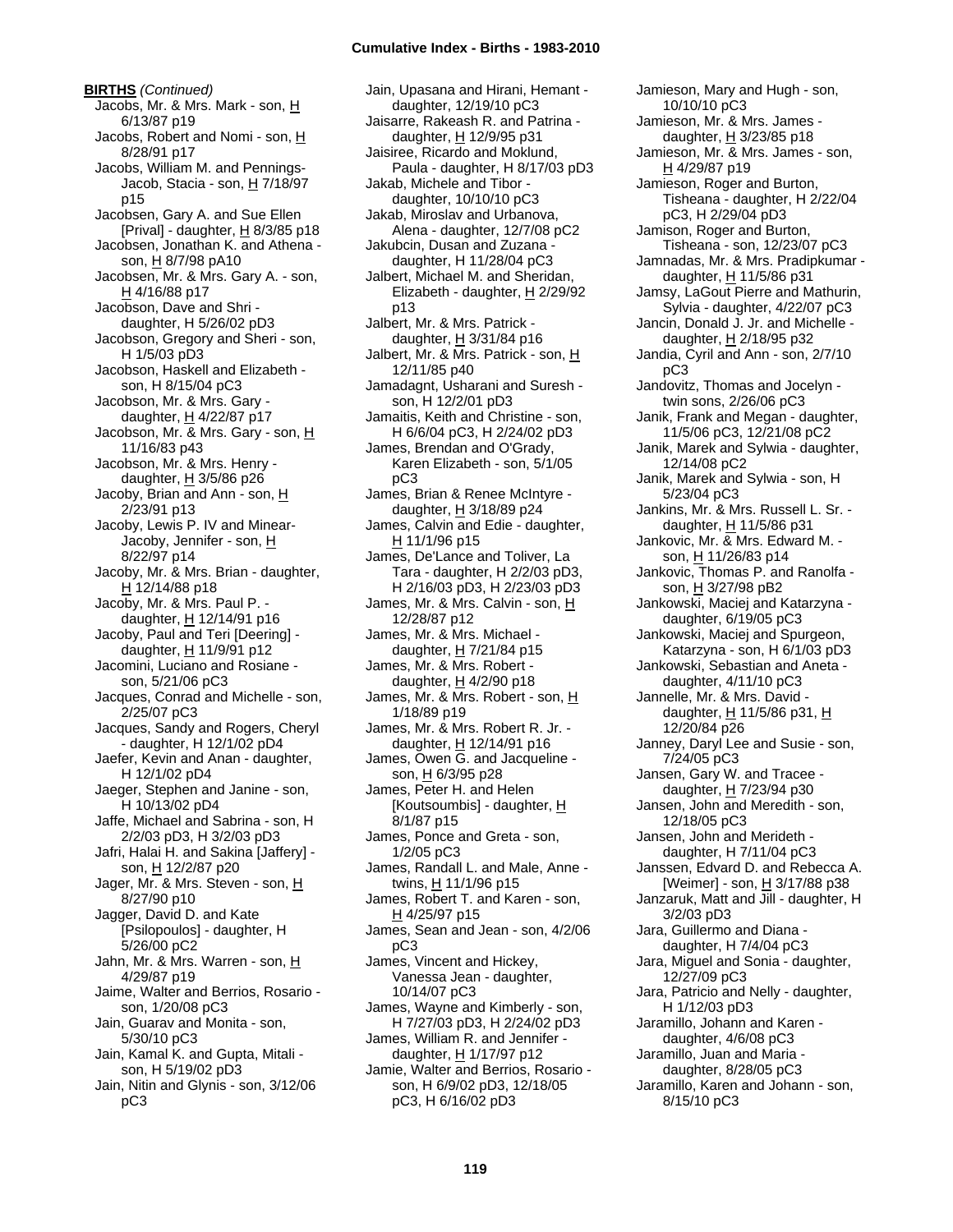**BIRTHS** *(Continued)* Jaramillo, Martha and Jaime daughter, 12/26/10 pC3 Jarboe, Dr. William and Barbara [DeLallo] - son, H 6/20/87 p20 Jarboe, Matthew and Kimberly daughter, 2/12/06 pC3, H 5/19/00 pC3, H 10/28/01 pD3 Jarboe, Matthew and Kimberly son, H 3/21/04 pC3 Jarboe, Mr. & Mrs. Paul - daughter, H 4/8/89 p17 Jarboe, Mr. & Mrs. Paul - son, H 2/7/87 p15, H 3/23/85 p18 Jarin, Roderick Sr. and Rosana son, 2/3/08 pC3 Jarka, Kenneth G. and Avanel [Payne] - son, H 7/14/00 pC2 Jarmond, Mr. & Mrs. James daughter, H 12/14/88 p18 Jaroch, Christopher and Deborah daughter, 12/16/07 pC3 Jaroch, Deborah and Christopher son, 8/15/10 pC3 Jaros, Mr. & Mrs. Richard daughter,  $H$  9/10/88 p17 Jarrett, Chalton - twin daughter and son, H 8/18/02 pD3 Jarrett, Dwight and Jacqueline daughter, H 4/13/03 pD3 Jarvis, Stephen S. and Sandra son, H 2/6/98 pB5 Jarvis, Timothy and Catherine - twin daugthers, 2/21/10 pC3 Jasinski, Mr. & Mrs. Ronald - son, H 7/26/86 p18 Jasko, Paul G. and Kate - son, H 1/16/98 pB2 Jasmin, Evinson and Andrea daughter, 10/25/09 pC4 Jasmin, Evinson and Andrea - son, 12/31/06 pC3 Jason, Matthew and Wood, Dawn Douglas - son, 1/13/08 pC3 Jaukus, Mr. & Mrs. Joseph daughter, H 12/5/84 p37 Jaume, Juan and Maria - son, 1/24/10 pC3 Javaar Dashawn Rene and Mariam K. Gonzalez Estrada - twin sons, 2/22/09 pC3 Jawad, Mohammed A. and Venus son, H 8/12/95 p30 Jaworoski, Brian and Tamara - son, 12/13/09 pC3 Jaworski, Dennis and Laura daughter, H 12/15/02 pD3 Jay, Rob S. and Elizabeth [Calise] daughter, H 2/17/02 pD3 Jean Louis, Manasse and Josette son, 12/7/08 pC2 Jean, Allrich and Martine - son, H 5/23/04 pC3 Jean, Brian and Maureen G. - son, 11/7/10 pC3

Jean, Diavicia and Sally - daughter, H 5/7/94 p30 Jean, Mr. & Mrs. Daly - daughter, H 11/23/88 p46 Jean, Mr. & Mrs. Occy - daughter, H 10/18/89 p23 Jean-Baptiste, Dapheney - son, 8/9/09 pC3 Jean-Baptiste, Jean-Nedy and Bonheur, Marie Josee daughter, H 1/6/02 pD3 Jean-Baptiste, Micheline - son, H 9/7/03 pD3 Jean-Baptiste, Mr. & Mrs. Hector daughter,  $H$  11/28/87 p18 Jean-Charles, Herns and Regine son, H 5/5/02 pD3 Jean-Charles, Judebert and Marie daughter, 2/11/07 pC3 Jean-Charles, Judebert and Marie son, H 6/9/02 pD3, H 6/16/02 pD3 Jean-Guillaume, Elie and Noble, Denise - son, 2/20/05 pC3 Jean-Pierre, Anthony and Laina son, H 6/9/02 pD3, H 6/16/02 pD3 Jean-Pierre, Luigi and Fabius, Barbara - daughter, 9/11/05 pC3 Jeanty, Gerard Jr. and Sandra - son, 10/25/09 pC3 Jeanty, Gerard-Claude Jr and Sandra L. - son, 10/28/07 pC3 Jednorowicz, Thomas E. and Kerrily [Mansi] - daughter, H 2/11/00 pC3 Jeffay, Mr. & Mrs. Jason - son, H 12/12/92 p35 Jefferson, Mr. & Mrs. Frederick son, H 5/28/83 p23 Jeffrey, Mr. & Mrs. Douglas daughter,  $H$  10/18/89 p23 Jeffrey, Scott Donald Huard and Thormahlen, Karen - son, H 12/17/94 p31 Jeffries, Dwayne Dion Sr. and Crowell, Cassandra - son, H 1/26/03 pD3 Jellerette, Troy K. and Diana - son, H 12/24/94 p33 Jemeson, Oneil and Shepherd, Francine - son, H 4/6/01 pD2 Jemiolo, Mike and Candace - son, H 6/15/03 pD3 Jenkins, Autrey F. Sr. and Sandra son, H 5/7/94 p30 Jenkins, Brad Jr. and Spooner, Naeemah - son, 1/24/10 pC3 Jenkins, Frank W. and Kristen daughter, H 7/23/94 p30 Jenkins, Jacob and Rena - son, H 4/13/03 pD3 Jenkins, James C. and Cateena daughter,  $H$  3/13/98 pB2 Jenkins, Mr. & Mrs. Frank - son, H 6/16/90 p23

Jenkins, Mr. & Mrs. Frank F. daughter, H 9/14/91 p19 Jenkins, Mr. & Mrs. Ronald daughter,  $H$  8/20/86 p36 Jennings, Michael P. and Cynthia son, H 2/14/97 p10 Jennings, Mr. & Mrs. Douglas - son, H 12/4/85 p37 Jennings, Peter and Ruth daughter, H 3/19/88 p30 Jennings, Ryan and Mandi daughter, 9/20/09 pC4 Jennings, Ryan and Mandi - son, 4/10/05 pC3 Jennings, Sylvester and Bridgette son, H 6/28/96 p14 Jennings, Sylvester and Stewart, Wendy [Rodgers] - son, H 4/21/02 pD3 Jennings, William and Lee - son, 11/27/05 pC3 Jensen, Craig and Marina - son, 2/22/09 pC3 Jensen, Mr. & Mrs. David daughter,  $H$  11/23/88 p46 Jensen, Mr. & Mrs. Joseph daughter,  $H$  9/14/85 p18 Jenson, Peter and Magdelena daughter, H 10/20/02 pD5 Jerome, Dayard and Jecrois, Marie son, 9/30/07 pC3 Jerome, Dayard and Jercrois, Geraldine - daughter, H 12/5/04 pC3 Jerrild, Mr. & Mrs. Ole - son, H 1/18/89 p19, H 12/14/91 p16 Jeudy, Mr. & Mrs. Joseph daughter, H 6/4/86 p34 Jeune, Markins and Marie daughter, H 7/27/03 pD3 Jewell, Jeffrey and Dianne [Walsh] son, H 12/23/92 p9, H 12/19/92 p37 Jewell, Jeffrey D. and Dianne daughter,  $H$  9/2/95 p31 Jewett, Mr. & Mrs. Edgar - twin sons, H 4/23/90 p15 Jeyes, Mr. & Mrs. Alan - daughter, H 8/10/83 p23 Jeyes, Mr. & Mrs. Alan - son, H 12/28/87 p12 Jha, Ashok and Bipul - son, H 11/28/04 pC3, H 12/15/02 pD3 Jha, Pankaj and Rajshree - son, 3/15/09 pC3 Jia, Chongmao and Zheng, Yan daughter, H 5/9/04 pC3, H 5/16/04 pC3 Jia, Yan Zheng and Chong-Mao son, H 11/25/01 pD3 Jiemack, John and Paige daughter, H 11/2/03 pD3 Jiemback, John L. III and Paige [Kaplin] - son, H 5/19/00 pC3 Jimanez, Roqualino and Couzman, Judith - daughter, 12/25/05 pC3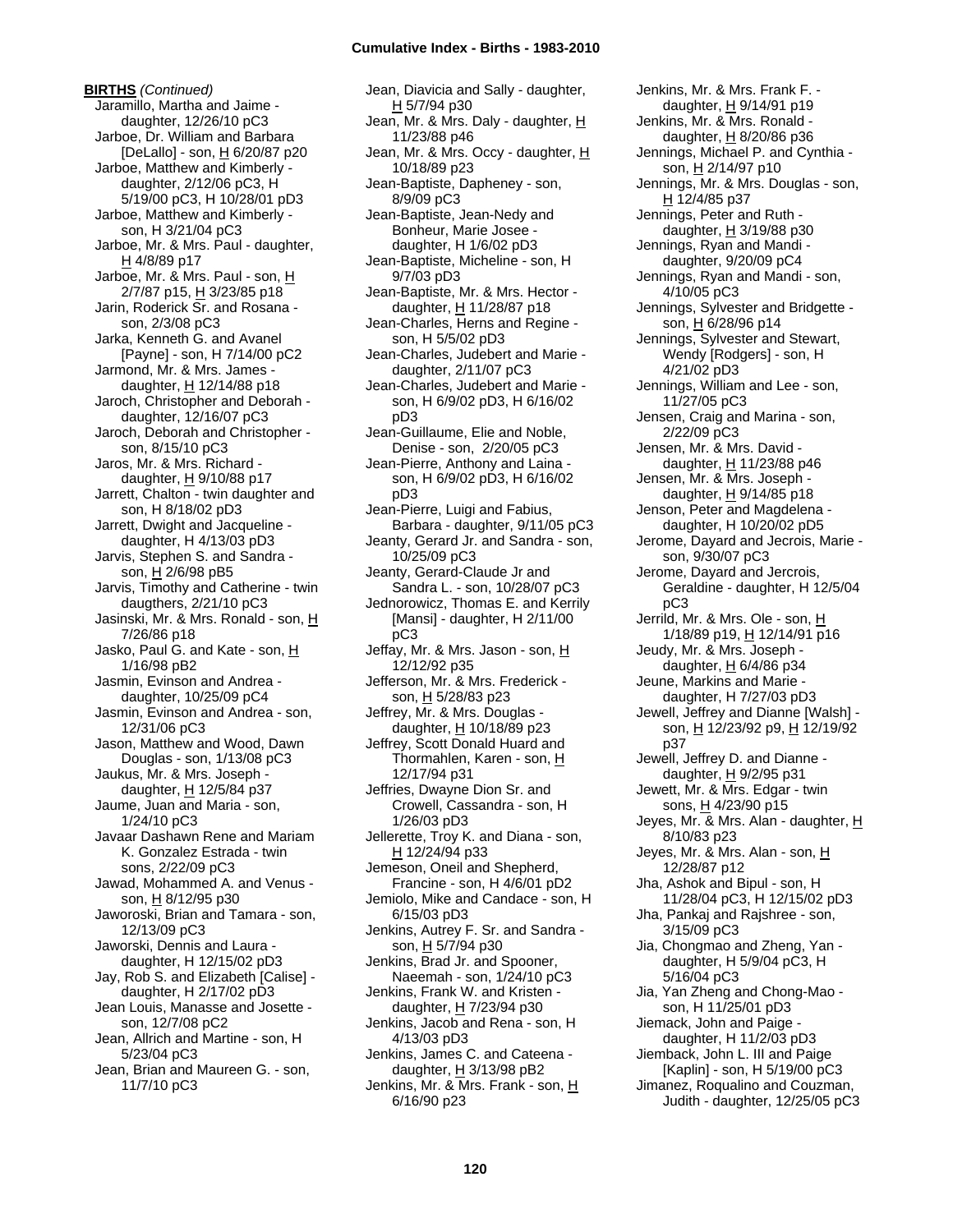**BIRTHS** *(Continued)* Jimenez, Abel and Anllely - son, H 5/2/04 pC3 Jimenez, Aldemis - son, H 5/25/03 pD3 Jimenez, Allan and Kelly - son, H 4/25/97 p15 Jimenez, Carlos and Lopez, Yamile daughter, H 6/8/03 pD3 Jimenez, George and Jennifer [Fitch] - daughter, H 5/15/91 p21 Jimenez, Leonel and Peruz, Feticia son, 6/24/07 pC3 Jimenez, Mr. & Mrs. Albert daughter,  $H$  12/14/91 p16 Jimenez, Mr. & Mrs. Gustavo - son, H 12/3/87 p18 Jimenez, Mr. & Mrs. Roberto daughter, H 10/7/87 p18, H 10/27/84 p16 Jimenez, Nelson and Nubia daughter, 12/7/08 pC2 Jimenez, Nelson and Nubia - son, H 12/12/04 pC3 Jimenez, Rudy and Cynthia - twins, H 10/18/96 p14 Jimenez, Wilson and Rosa - son, 7/9/06 pC3 Jiménez, Wilson G. and Rosa M. daughter, 3/30/08 pC3 Jiminez, Weimar and Rada, Francy son, H 7/18/97 p15 Jing, Michael and Brigitte - son, H 12/21/03 pD3 Jinishian, Alexander and Nora - son, H 5/30/91 p15 Jinu, Nasima Kader - son, H 7/4/04 pC3 Jiraban, Michael Angelo and Pulanco-Jiraban, Mona M. daughter, 11/13/05 pC3 Joaquin, Ana - daughter, 12/27/09 pC3 Job, Tony and Gail Richardson daughter, 12/24/06 pC3 Joerman, Scott and Darice - son, H 4/6/03 pD3 Joesph, Godwin and Pearly daughter, 7/22/07 pC3 Joffrion, Clarence and Pope-Joffrion, Elaine - son,  $H$  8/27/94 p31 Joffrion, Mr. & Mrs. Clarence - son, H 11/30/89 p34 Joglekar, Ashutosh and Uiwala son, H 4/14/02 pD3 Johannessen, Jon and Susan [Vallencroll] - daughter, H 1/18/86 p20 Johansson, Erik and Hannah daughter, H 10/6/02 pD5 John, David and Silvia, Megan Bassett - son, 6/26/05 pC3 John, Manju - son, 3/5/06 pC3 John, Thomas A. and Deborah son, H 9/3/94 p34

Johns, Philip and Kari - son, H 2/8/04 pD3 Johns, Randall S. and Pamela [Elliott] - son, H 4/16/88 p17 Johnsen, Mr. & Mrs. Robert - son, H 1/10/87 p15 Johnson, Allen and Goss, Rebecca daughter, H 10/23/93 p39 Johnson, Arena D. and Ramos, Alexis Jr. - son, 8/15/10 pC3 Johnson, Bertram and Paulette twin daughter and son, H 8/18/02 pD3 Johnson, Brittany - son, 12/13/09 pC3 Johnson, Charles and Janet - son, H 4/18/92 p10 Johnson, Charles and Maria daughter,  $H$  3/22/96 p14 Johnson, Charles and Maria - son, H 2/11/95 p31 Johnson, Charles and Maria [Brunetto] - son, H 4/6/01 pD2 Johnson, Charles L. and Janis [Ortiz] - son, H 12/16/01 pD3 Johnson, Christian and Wahl, Wendy - daughter, 10/29/06 pC3 Johnson, Christian and Whal, Wendy - daughter, 9/28/08 pC3 Johnson, Courtney and Sharon son, H 10/19/03 pD3 Johnson, Curtis and Brown, Angella daughter, H 9/5/04 pC3 Johnson, Curtis and Sabrina daughter, H 11/16/03 pD3 Johnson, David and Cox, Cindy son, 12/4/05 pC3 Johnson, David and Robin [Russo] son, H 1/18/86 p20, H 6/18/83 p15 Johnson, David C. and Cynthia Cox son, H 5/26/00 pC2 Johnson, David E. and Karen [Smith] - son, H 12/23/01 pD3 Johnson, David W. and Catherine son, H 3/12/94 p31 Johnson, Douglas and Kimberly daughter, H 12/1/02 pD4 Johnson, Eads and Margaret [Benge] - son, H 7/10/92 p14 Johnson, Edward and Khoo, Florence - son, 8/26/07 pC3 Johnson, Eric and Sandra daughter, 3/5/06 pC3, 2/17/08 pC3 Johnson, Farlin (Tim) Jr. and Linda [Gavin] - daughter,  $\underline{H}$  3/23/88 p21 Johnson, Farlin Jr. "Tim" and Linda [Gavin] - son, H 1/16/91 p12 Johnson, Guy and Germain, Islande - son, H 9/12/04 pC3 Johnson, Howard and Jordan, Tammy - son, H 7/25/04 pC3

Johnson, Howard P. Jr. and Nora Louise [Ryan] - son, H 8/11/88 p19 Johnson, Jaime and Kristin - son, H 12/29/02 pD3 Johnson, James and Stella - son, H 12/12/90 p30 Johnson, Jeff and Eila - son, H 4/20/03 pD3 Johnson, Joshua and Pribanic, Heather - daughter, H 12/29/02 pD3 Johnson, Kolleen and Douglas daughter, 10/10/10 pC3 Johnson, Krister F. and Malinda son, H 7/26/96 p14 Johnson, Latisha - son, H 2/10/02 pD3 Johnson, Lowell R. and Karen - son, H 7/25/97 p14 Johnson, Michael and Michelle daughter,  $H$  8/28/91 p17 Johnson, Michael C. and Lane, Tracy N. - son, H 7/6/92 p8 Johnson, Michael C. Sr. and Lane, Tracy N. - daughter, H 10/1/94 p35 Johnson, Michael W. and Schmitz, Pamela - son, H 5/19/02 pD3 Johnson, Mr. & Mrs. Albert daughter,  $\underline{H}$  6/4/83 p14 Johnson, Mr. & Mrs. Charles daughter,  $H$  8/29/84 p30 Johnson, Mr. & Mrs. Charles E. daughter, H 10/23/93 p39 Johnson, Mr. & Mrs. Charlie daughter,  $H$  4/16/84 p13 Johnson, Mr. & Mrs. Craig daughter, H 8/20/86 p36 Johnson, Mr. & Mrs. Dean - son, H 6/30/84 p18 Johnson, Mr. & Mrs. Don - daughter, H 7/6/88 p14 Johnson, Mr. & Mrs. Douglas - son, H 5/21/90 p13 Johnson, Mr. & Mrs. Eugene - son, H 7/6/88 p14 Johnson, Mr. & Mrs. James daughter,  $H$  9/10/86 p30 Johnson, Mr. & Mrs. Jeffrey P. - son, H 1/5/89 p16 Johnson, Mr. & Mrs. Kenneth - son, H 7/16/86 p35 Johnson, Mr. & Mrs. Paul daughter,  $H$  5/2/84 p40,  $H$ 11/4/85 p16 Johnson, Mr. & Mrs. Peter - son, H 7/6/87 p15 Johnson, Mr. & Mrs. Phillip - son, H 3/25/92 p13 Johnson, Mr. & Mrs. Richard daughter, H 10/23/85 p38 Johnson, Mr. & Mrs. Robert - son, H 5/3/86 p17 Johnson, Mr. & Mrs. Steven K. son, H 3/18/89 p24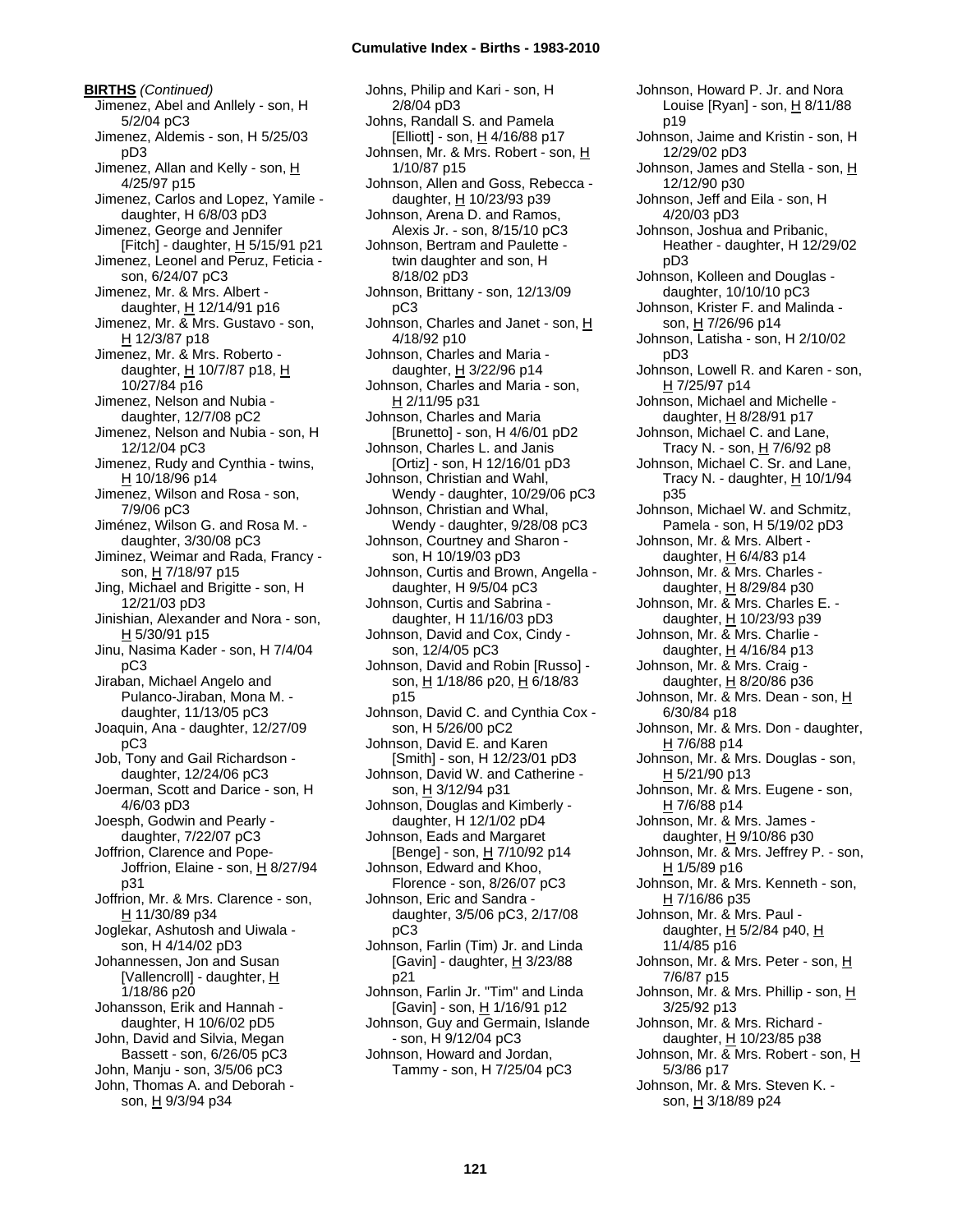**BIRTHS** *(Continued)* Johnson, Mr. & Mrs. Tracy T. daughter,  $H$  12/14/91 p16 Johnson, Mrs. Yolanda - daughter, H 7/22/87 p17 Johnson, Paul and Stacy - daughter, 9/7/08 pC3 Johnson, Rob and Esther daughter, 3/23/08 pC3 Johnson, Robert B. and Margie G. [Raymond] - daughter, H 12/17/86 p39 Johnson, Robert T. and Dianne [Grasso] - twin sons, H 4/27/01 pD3 Johnson, Roderick M. and Jacqueline [Willmott] - daughter, H 2/25/00 pC3 Johnson, Roderick M. and Jacqueline [Willmott] - son, H 6/2/02 pD3 Johnson, Scott and Sarah daughter, H 11/14/04 pC3 Johnson, Shaquille and Miller-Richardson, Zabria - son, 2/8/09 pD3 Johnson, Shelleyce and Roberts, Brandon - son, H 3/30/03 pD3 Johnson, Stephen and Lynne [Stizel] - son, H 1/26/85 p17 Johnson, Steven and Sandy - twin daughters, H 6/15/03 pD3 Johnson, Steven N. and Katharine [Bennett] - son, H 8/3/85 p18 Johnson, Terrell A. and Demetris daughter, H 7/19/96 p14 Johnson, Terrell A. and Memetris twins, H 11/12/94 p31 Johnson, Wayne and Bennett, Myra son, H 8/8/04 pC3, H 8/29/04 pC3 Johnston, Damien and Lori - son, H 4/27/03 pD3 Johnston, Douglas and Linda [McCoy] - daughter,  $H$  2/25/92 p21 Johnston, Michael and Weaver, Trinda - son,  $H$  1/2/85 p27 Johnston, Mr. & Mrs. Thomas daughter,  $H$  3/17/88 p38 Johnston, Mr. and Mrs. William son, H 3/3/02 pD3 Jones, Arthur H. and Shari - son, H 1/24/97 p12, H 1/10/97 p12 Jones, Brian and Justine - son, H 4/25/04 pD3 Jones, Cedric and Suzanne - son, 10/8/06 pC3 Jones, Christopher and Glaucia daughter, 12/25/05 pC3 Jones, Christopher and Penelope daughter, 7/1/07 pC3 Jones, David R. and Jean Marie [Fagan] - son, H 10/26/85 p19 Jones, David R. Jr. and Jean Marie [Fagan] - son, H 5/2/87 p21

Jones, Demond and Mendez, Yesenia - daughter, 8/21/05 pC3 Jones, Dennis and Analisa - son, H 12/12/04 pC3 Jones, Derrick and Burr, Danielle daughter, H 3/21/04 pC3 Jones, Derrick and Burr, Danielle son, 10/14/07 pC3 Jones, Donald and Mulvey, Shaiha son, H 8/22/03 pD9 Jones, Douglas K. and Susan - son, H 4/10/98 pB2, H 1/21/95 p28 Jones, Edward H. and Leslie (Anderson) - daughter, *H* 1/29/99 pB9 Jones, Eric and Jennifer - daughter, H 3/3/02 pD3 Jones, Eric and Jennifer - son, H 12/21/03 pD3 Jones, Evan O. and Mitchell-Jones, Margaret - daughter,  $H$  12/9/95 p31 Jones, Evan R. and Judith - son, H 2/14/97 p10 Jones, Gordon and Claire daughter,  $H$  1/2/91 p17 Jones, Gordon L. III and Claire son, H 4/9/94 p34 Jones, Gordon L. III and Claire [Shafer] - son, H 2/11/00 pC3 Jones, Gregory and Melissa Mewborn - daughter, H 8/31/01 pC2 Jones, Ian and Ellis, Kadiah daughter, 2/28/10 pC3 Jones, Jessica Ann and Smith, Richard William - son, 12/26/10 pC3 Jones, Lamar and Carter, Tiffany daughter, H 3/2/03 pD3 Jones, Mr. & Mrs. Alan - son, H 5/16/83 p14 Jones, Mr. & Mrs. Burton - daughter, H 5/14/86 p33 Jones, Mr. & Mrs. Burton - son, H 3/8/84 p14, H 5/16/83 p14 Jones, Mr. & Mrs. Michael daughter,  $H$  3/8/84 p14 Jones, Mr. & Mrs. Paul - son, H 4/2/90 p18, H 6/14/86 p18 Jones, Mr. & Mrs. Ransom daughter, H 5/27/89 p20 Jones, Mr. & Mrs. Raymond daughter, H 7/1/89 p17 Jones, Mr. & Mrs. Raymond - son, H 4/30/86 p24 Jones, Mr. & Mrs. Robert - daughter, H 12/28/87 p12 Jones, Mr. & Mrs. Robert - son, H 1/3/85 p11, H 12/14/88 p18 Jones, Mr. & Mrs. Warren daughter, H 4/22/89 p16 Jones, Patrick and Rebecca - son, 5/10/09 pC3 Jones, Robert and Donna daughter, H 12/19/90 p26

Jones, Russell and Jessica daughter, 7/26/09 pC3 Jones, Shamone and Faust, Tassanee - daughter, H 1/19/03 pD3 Jones, Steve and Merced, Crystal daughter, H 7/6/03 pD3 Jones, Steven B. and Cheryl daughter,  $H$  9/30/95 p35 Jones, Thomas and Maureen - son, H 10/26/03 pD3 Jones, Todd and Cheryl - son, H 3/23/03 pD3 Jones, Todd and Stephanie daughter, 9/7/08 pC3 Jones, Troy and Ligon, Deborah son, H 1/12/03 pD3 Jones, Veldee and Hodge, Shakeema - son, 8/20/06 pC3 Jonson, Randy and Jenifer - twin son and daughter, 12/31/06 pC3 Jonsson, Eric K. and Amy daughter, H 8/21/98 pA13 Jopling, John C. and Caroline [Brown] - son,  $H$  9/6/86 p18 Jopling, John Corry and Caroline [Brown] - daughter,  $\underline{H}$  6/18/83 p15 Jordan Carnell and Mrs. - daughter, H 10/3/04 pC3 Jordan, Alex and Mullins, Keisha daughter, 7/22/07 pC3 Jordan, Alex and Roberson, Candace - daughter, 5/15/05 pC3 Jordan, Alex C. and Boitano, Carla F. - daughter, 2/24/08 pC3 Jordan, Anthony and Muhammed, A'Alyia - daughter, 8/21/05 pC3 Jordan, Carnell and Renee daughter, H 1/27/02 pD3 Jordan, David and White, Amy son, 6/11/06 pC3 Jordan, David R. and White, Amy F. - son, 2/10/08 pC3 Jordan, Demitris and Colon, Laures daughter, 12/3/06 pC3 Jordan, Jessica and Ogunkoya, Kunle - daughter, 8/24/08 pC3 Jordan, Joseph and Kristen - son, H 11/9/03 pD3 Jordan, Joseph J. Dallas and Kristin Elizabeth - son, 9/25/05 pC3 Jordan, Keith and Shanon daughter, H 11/10/02 pD3, H 12/22/02 pD3 Jordan, Kern A. and Lenore daughter,  $H$  11/1/96 p15 Jordan, Kern A. and Lenore - son, H 11/19/94 p31 Jordan, Kevin M. and Janice daughter, H 12/24/94 p33 Jordan, Leighton S. and Mary daughter, H 4/9/94 p34 Jordan, Michael and Nicole daughter, 8/3/08 pC2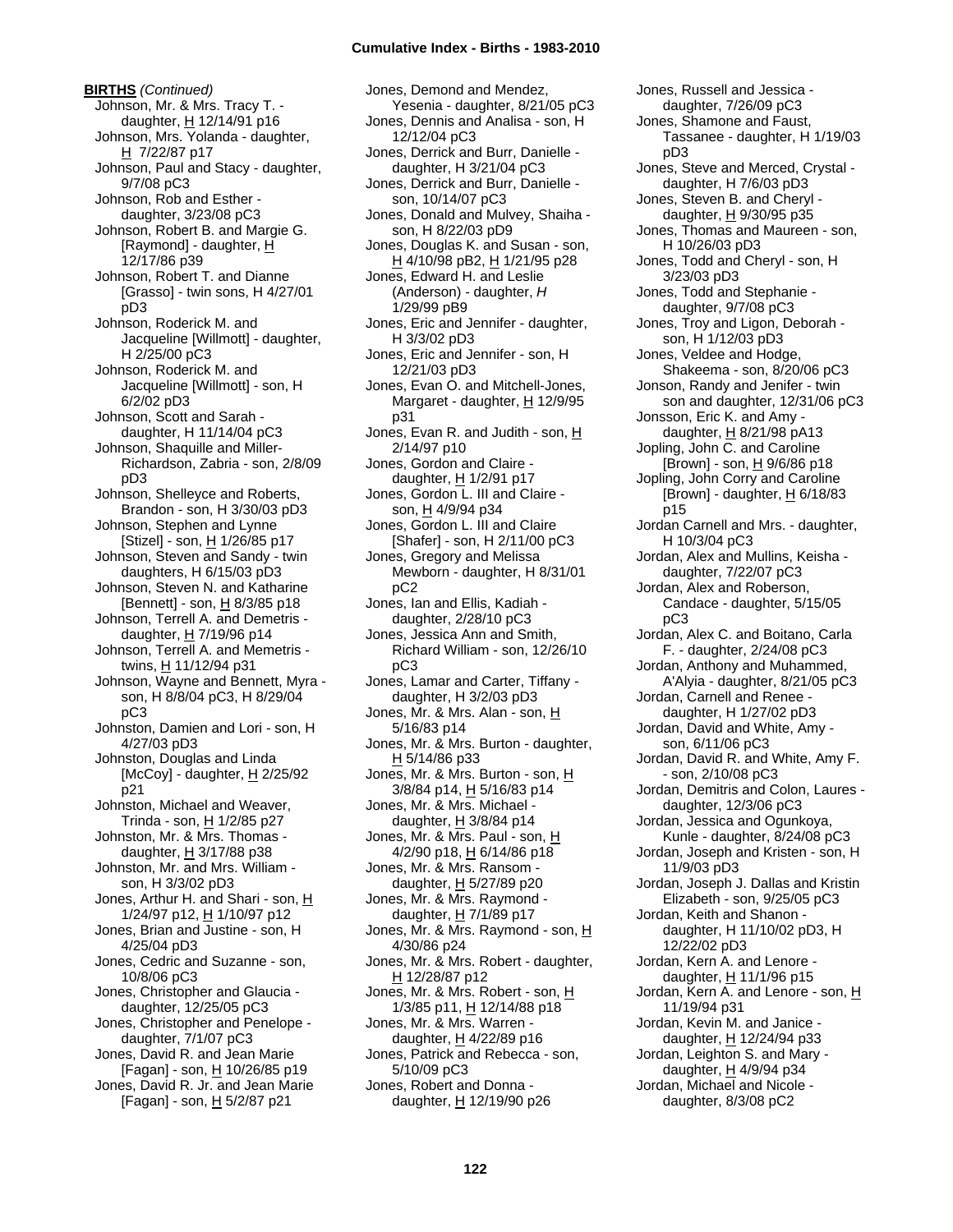**BIRTHS** *(Continued)* Jordan, Mr. & Mrs. George daughter,  $H$  8/15/89 p13 Jordan, Mr. & Mrs. Neal - daughter, H 7/29/89 p13 Jordan, Mr. & Mrs. Norman - son, H 4/8/87 p20 Jordan, Mr. & Mrs. Robert - son, H 3/18/89 p24 Jordan, Robert J. and Michele [Cooke] - daughter,  $H$  11/10/84 p18 Jordan, Rodney and Perry, Neqwaunia - son, 1/14/07 pC3 Jordan, Tammy - daughter, 5/6/07 pC3 Jordan, Tom and Nanette - son, H 5/12/92 p10 Jordan, Tristan and Jennifer daughter, 6/27/10 pC3 Jordan, Tristan and Jennifer - son, 1/20/08 pC3 Jordanopoulos, Paul and Jamya son, 11/5/06 pC3 Jorge, Jessica - son, H 6/27/04 pC3 Jorgensen, Matthew and Elizabeth [Driscoll] - son,  $\underline{H}$  8/3/88 p19 Jorgenson, Jeffery and Katie - son, 2/12/06 pC3 Josaphat, Val and Donohoe, Heather - son, 9/27/09 pC3 Josef, John and Catherine daughter, 7/12/09 pC5 Josef, John and Catherine - son, 5/27/07 pC3 Josefsson, Mr. & Mrs. Mats daughter,  $H$  5/21/90 p13 Josefsson, Mr. & Mrs. Mats M. son, H 7/10/93 p29 Joseph Pierre, Carl-Henry and Charles, Marie J. - son, 8/17/08 pC3 Joseph, Alexandria - daughter, 1/13/08 pC3 Joseph, Clifford and Hill, Letisha daughter, 1/16/05 pC3 Joseph, Edvard and Sandra daughter, H 6/22/03 pD3 Joseph, Ernso and Cadet, Marie son, 12/10/06 pC3 Joseph, Fred A. and Benjamin, Cynthia - daughter, H 8/7/98 pA10 Joseph, Godwin and Loudrdraj, Pearly - son, H 10/27/02 pD5 Joseph, Jean G. and Cencia daughter, 6/15/08 pC3 Joseph, Magalie and Garcon, Lutherney - son, 12/19/10 pC3 Joseph, Mr. & Mrs. Clarence - son, H 9/10/86 p30, H 11/13/89 p19 Joseph, Mr. & Mrs. Jean - daughter, H 9/12/83 p16 Joseph, Mr. & Mrs. Jean-Francois daughter,  $H$  11/6/85 p40

Joseph, Mr. & Mrs. Johny daughter, H 7/14/83 p38 Joseph, Nester and Britt, Whitney daughter, 7/8/07 pC3 Joseph, Shewold and Saint Louis, Annette - son, 6/19/05 pC3 Joseph, Thomas and Koester, Nicole Cantore - daughter, 11/11/07 pC3 Joseph, Umberto and Stella, Mary Ellen - son, 3/27/05 pC3 Joseph, Vladimer and Ruffin, Sheena - son, 11/29/09 pC3 Josephs, Jason H. and Tobias, Barbara - daughter, H 2/11/00 pC3 Josephs, Jason H. and Tobias, Barbara - son, H 8/14/98 pA10 Josephs, Ostiane and Metelus, Naomi - daughter, 5/16/10 pC3 Joshi, Ashish and Sima - son, H 9/19/04 pC3 Joshi, Kirit and Haussler, Christa daughter, 9/3/06 pC3 Joslyn, Richard A. and Nancy [Wittenbecker] - son, *H* 9/10/99 pB2 Joubert, Mr. & Mrs. Phillip - son, H 12/21/89 p17 Joubert, Phillip C. Sr. and Gala daughter,  $H$  11/5/94 p31 Joubert, Phillip C. Sr. and Gala twins, H 3/22/96 p14 Jourdain, Dujour and Richardson, Tiara - son, 1/28/07 pC3 Journick, John and Missy daughter, H 12/5/04 pC3 Jouvelakas, Mr. & Mrs. Gary daughter, H 3/7/84 p27 Jouvelakas, Mr. & Mrs. Gary - son, H 11/28/87 p18 Joy, Mr. & Mrs. Keith - son, H 2/12/90 p15 Joy, Paul and Jessica - daughter, 6/26/05 pC3 Joy, Paul M. and Jessica W. - son, 6/15/08 pC3 Joyal, Mr. & Mrs. Raymond daughter,  $H$  7/23/88 p15 Joyce, Brian and Marla - son, 12/18/05 pC3 Joyce, Kenneth and Amy - son, H 10/27/02 pD5 Joyce, Mark and Mary [Rogus] son, H 10/17/87 p23 Joyce, Mr. & Mrs. Joseph - son, H 9/24/83 p14 Joyce, Stephen and Lawrence, Paige - daughter, 4/5/09 pC3, 5/17/09 pC3, 3/29/09 pC3 Joyce, Timothy M. and Margaret son, H 11/1/96 p15 Joyner, Anthony and Laud, Lucienne - son, H 11/17/02 pD3, H 12/29/02 pD3

Joyner, Carl Jr. and Deirdre [Burks] son, H 8/3/88 p19 Joyner, Christopher W. and Tawana - son, H 3/19/94 p32 Joyner, Damon and Adams, Jawueline - daughter, H 9/19/04 pC3 Joyner, Kemale and Sullins, Daralyne - daughter, H 3/2/03 pD3 Joyner, Mr. & Mrs. Douglas - son, H 4/30/86 p24 Joyner, Travis and Whitley, Takara daughter, H 11/28/04 pC3 Jozef, Aneta and Sylwester - son, 8/15/10 pC3 Juan, Frank and Tang, Jean daughter, H 3/3/02 pD3 Juarez, Andres and Sulma - son, H 12/14/03 pD3 Juarez, Angel and Kenya daughter, H 3/14/04 pC3 Juarez, Cesar and Gill, Nancy daughter, 8/30/09 pC3, 10/11/09 pC3 Juarez, Dora - daughter, H 6/8/03 pD3 Juaréz, Santiago and Gonzalez, Silviana - daughter, 3/1/09 pD3 Jubrey, Brandon and Licethy - son, 9/16/07 pC3 Jubrey, Brandon Scott and Licethy daughter, 12/28/08 pC2 Jubrey, Licethy and Brandon - son, 10/17/10 pC3 Judice, William and Michelle - son, H 5/5/02 pD3 Judson, Mark and Andrea [Stoll] son, H 7/1/87 p16 Judway, Penny - daughter, H 1/8/88 p19 Juhl, Dan and Lisa - son,  $H$  2/7/97 p14 Juleau, Rony and Poulard, Naderge daughter, H 4/25/04 pD3 Juleson, Mr. & Mrs. Kevin - son, H 11/16/83 p43 Julier, Mr. & Mrs. Kevin K. - son, H 8/5/92 p10 June, Walter W. and June daughter,  $H$  4/23/94 p33 June, Walter W. and Laura - son, H 12/30/95 p31 Junior, Jean and Vernet, Marie Variola - son, 6/5/05 pC3 Jurado, Manuel and Zorina - son, H 4/25/04 pD3 Jurado, Zayury and Montenegro, Elmer U. - son, 5/25/08 pC3 Jurcik, Alois S. and Lally - daughter, H 2/18/95 p32 Jurgenson, Curt and Tamara - son, H 12/5/04 pC3 Jusino, Elvin and Karyn [Jaeger] son, H 7/14/00 pC2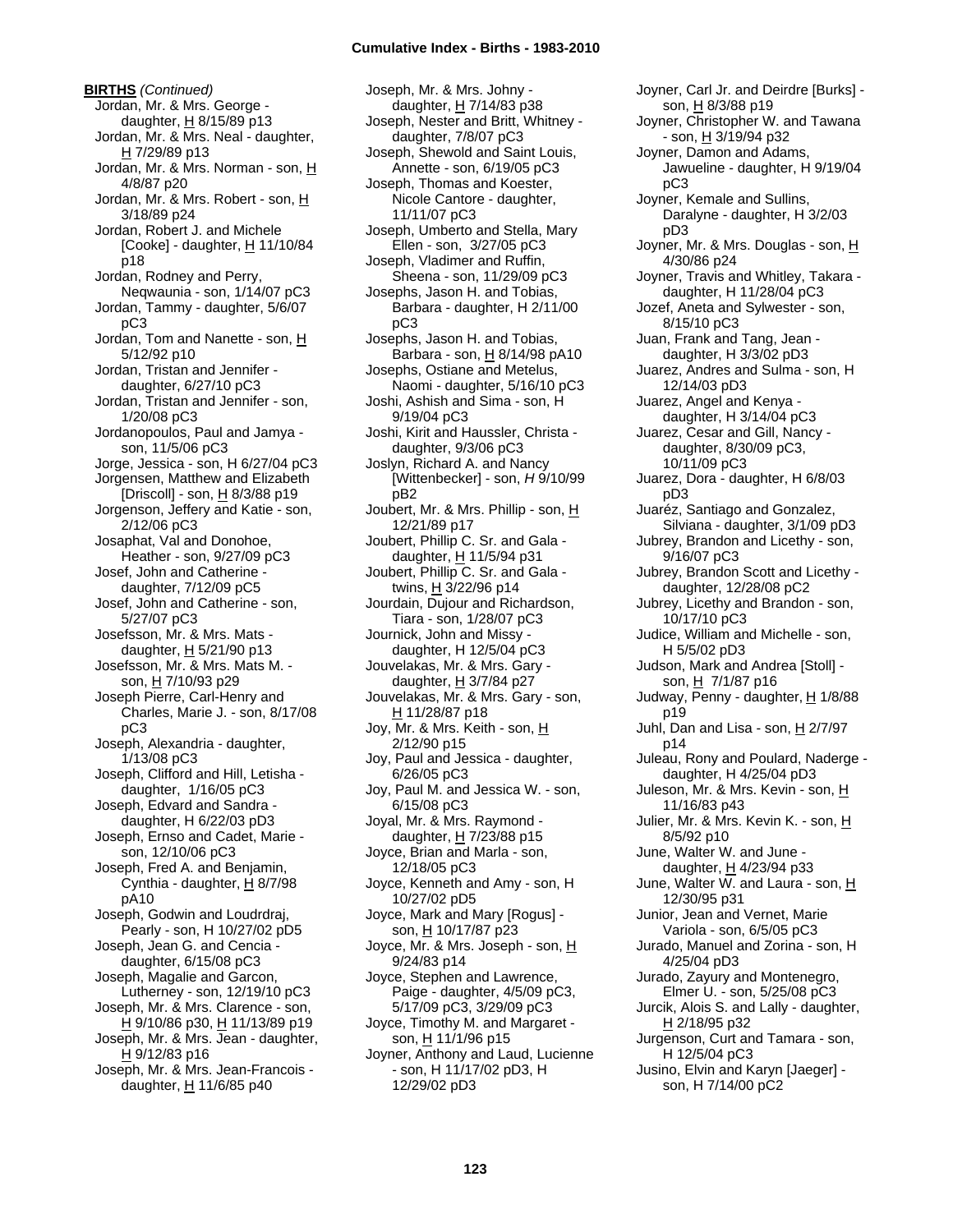**BIRTHS** *(Continued)* Justis, Mr. & Mrs. Lance - daughter, H 9/18/89 p15 Juterbock, Thomas and Cynthia son, H 4/20/91 p17 Juterbock, Thomas M. and Cynthia son, H 2/2/96 p12 Juthnas, Karl and Karen - daughter, H 5/5/02 pD3 Juviler, Mark S. and Allyson - son, H 12/9/95 p31 Kaaz, Scott and Lermayer, Lisa son, 7/3/05 pC3 Kaba, Dashnor and Juliet daughter, H 4/20/03 pD3 Kaba, Ndrigim and Marjeta daughter, 6/12/05 pC3 Kaba, Shpetim and Ulirelo daughter, 6/25/06 pC3 Kabir, Syed and Akter, Nargis - son, 7/19/09 pC4 Kachegere and Mudugere, Chandra - son, H 7/13/03 pD3 Kachian, Gary and Ari - son, H 10/27/02 pD5 Kackowski, Christopher J. and Kristine [Schif] - daughter, *H* 5/28/99 pB6 Kacou, George and Sharon daughter, 6/11/06 pC3 Kaczynski, Jadwiga and Wieslaw daughter, H 5/5/02 pD3 Kadagian, Dikran J. and Deborah daughter, H 7/23/94 p30 Kade, Mr. & Mrs. Charles - son, H 8/27/90 p10 Kadlick, Robert and Lisa - daughter, H 8/17/03 pD3 Kadri, Mr. & Mrs. Hussein S. - son, H 5/14/83 p13 Kadri, Nazima and Suhail daughter, H 2/1/04 pD3 Kaergel, Kenneth and Barbara son, 4/2/06 pC3 Kaestli, Mr. & Mrs. Urs - daughter, H 11/13/89 p19, H 10/18/89 p23 Kaestner, S. Terry and Cynthia [Whittemore] - son,  $H$  11/26/83 p14 Kagan, Joshua C. and Cahill, Abigail - son, H 5/12/00 pC3 Kahal, David and Shawn [Gillespi] son, H 2/10/02 pD3 Kahan, Mr. & Mrs. Sheldon - son, H 5/21/90 p13 Kahan, Mr. & Mrs. Sheldon R. - son, H 11/13/93 p29 Kahi, Antonie and Hama, Hilda daughter, 2/19/06 pC3 Kahi, Tonu and Hanna, Hilda - son, H 5/11/03 pD3 Kahlden, Mr. & Mrs. Dale daughter, H 1/10/87 p15 Kahlden, Mr. & Mrs. Dale - son, H 11/5/88 p16, H 1/19/85 p18

Kahmann, Mr. & Mrs. Michael M. son, H 6/3/92 p13 Kahn, Daniel E. and Diane - son, H 12/9/95 p31 Kahn, Mr. & Mrs. Ali - daughter, H 11/5/86 p31 Kahn, Mr. & Mrs. Robert - daughter, H 4/17/84 p11 Kahn, Uswah and Ayub - daughter, H 4/27/03 pD3 Kaighen, Daniel and Sharon - son, H 4/9/94 p34, H 8/28/91 p17 Kaighen, Daniel B. and Sharon son, H 8/26/95 p32 Kaiko, Mr. & Mrs. Robert - daughter, H 9/24/87 p14 Kain, Mr. & Mrs. Thomas - son, H 6/14/83 p17 Kaine, Ken and Lori - daughter, H 8/4/02 pD3 Kairouz, Joseph and Christina [Reboulleau] - son, H 3/17/02 pD3 Kaiser, Mr. & Mrs. James daughter,  $H$  9/2/89 p19,  $H$ 8/31/89 p24 Kaiser, Paul and Sarah - daughter, 3/18/07 pC3, H 9/26/04 pC3 Kaiser, Sarah and Christopher - son, 12/27/09 pC3 Kakaletris, Carlos and Ioanna - son, H 11/17/02 pD3, H 12/29/02 pD3 Kalamarides, John J. and Diana son, H 1/17/97 p12 Kalapala, Suman and Elizabeth son, H 10/19/03 pD3 Kalapir, Erik and Lopez-Kalapir, Janet - daughter, H 8/11/02 pD3 Kalb, Thomas J. and Suzanne daughter,  $H$  7/26/96 p14 Kalidas, Sivaram and Swaminathan, Arthi - son, 11/27/05 pC3 Kalif, Mr. & Mrs. Lionel - daughter, H 1/30/93 p31 Kalin, Jeffrey and Judy [Rink] - son, H 3/23/88 p14 Kalin, Steve and Sally - daughter, H 12/1/02 pD4 Kalish, Andrew Edward and Suzanne Jillian - daughter, H 6/20/97 p14 Kallas, Mr. & Mrs. Christopher daughter, H 10/17/90 p12 Kallesten, Erik and Amy - daughter, 2/28/10 pC3 Kallins, Bruce and Karen - daughter, H 4/13/03 pD3 Kalmanides, Mr. & Mrs. Daniel daughter, H 8/14/85 p26 Kalmanides, Mr. & Mrs. Konstantinos - daughter, H 5/16/84 p35 Kalmanidis, Mr. & Mrs. John - son, H 1/21/87 p30, H 2/27/85 p24 Kalmans, Richard L. and Joan - son, H 8/19/95 p31

Kalotai, John and Lenore [Mehr] daughter, H 2/6/85 p24 Kalra, Disha and Dulani, Bhupendra - daughter, 10/17/10 pC3 KaMamos, Konstantinos and Penny son, H 4/13/03 pD3 Kame, Bob and Tracy - daughter, H 6/16/02 pD3 Kamedulski, Gregory and Connie [Packard] - son, H 10/17/87 p23 Kamens, Michael and Joan [Herz] daughter,  $H$  3/8/86 p17 Kaminsly, Mark and Debbie daughter, H 11/15/96 p16 Kammerer, Charlie R. and Leslie [Clark] - son, H 1/28/00 pC3 Kammerer, David and Lovejoy, Kindra - son, H 8/4/02 pD3, H 6/30/02 pD3 Kammerer, Mark and Robyn - son, 7/29/07 pC3 Kammerer, Mr. & Mrs. Edward E. son, H 8/31/92 p8 Kammler, Frederick K. and Susan son, H 7/18/97 p15 Kammler, Frederick K. and Susan [Montgomery] - son, *H* 6/5/99 pB10 Kanaris, Nicolas and Papadakis-Kanaris, Christine - daughter, 1/15/06 pC3 Kanchanavally, Sreepad and Marupaka, Kranthi - daughter, 2/28/10 pC3 Kanchanavally, Sreepad and Maupaka, Kranthi - daughter, 10/28/07 pC3 Kancherla, Sreenivasa and Kalyani son, H 5/11/03 pD3 Kane, Bob and Tracy - twin daugthers, H 11/21/04 pC3 Kane, Christopher and Laurie daughter, H 4/27/03 pD3 Kane, David and Rita - son, H 12/26/04 pC3 Kane, Jason and Jennifer daughter, 2/21/10 pC3 Kane, John and Catherine - son, H 3/9/03 pD3 Kane, Matthew J. Jr. and Tracey Dubois - twin son and daughter, 4/24/05 pC3 Kane, Michael and Deborah [Gattuso] - daughter,  $H$  8/3/88 p19 Kane, Mr. & Mrs. Brian - daughter, H 8/21/93 p28 Kane, Mr. & Mrs. John Jr. - son, H 8/31/83 p30 Kane, Roy C. and Josephine - son, H 3/13/98 pB2 Kane, Thomas P. and Patricia - son, H 8/15/97 p14 Kanios, Michael J. and Susan - son, H 9/2/95 p31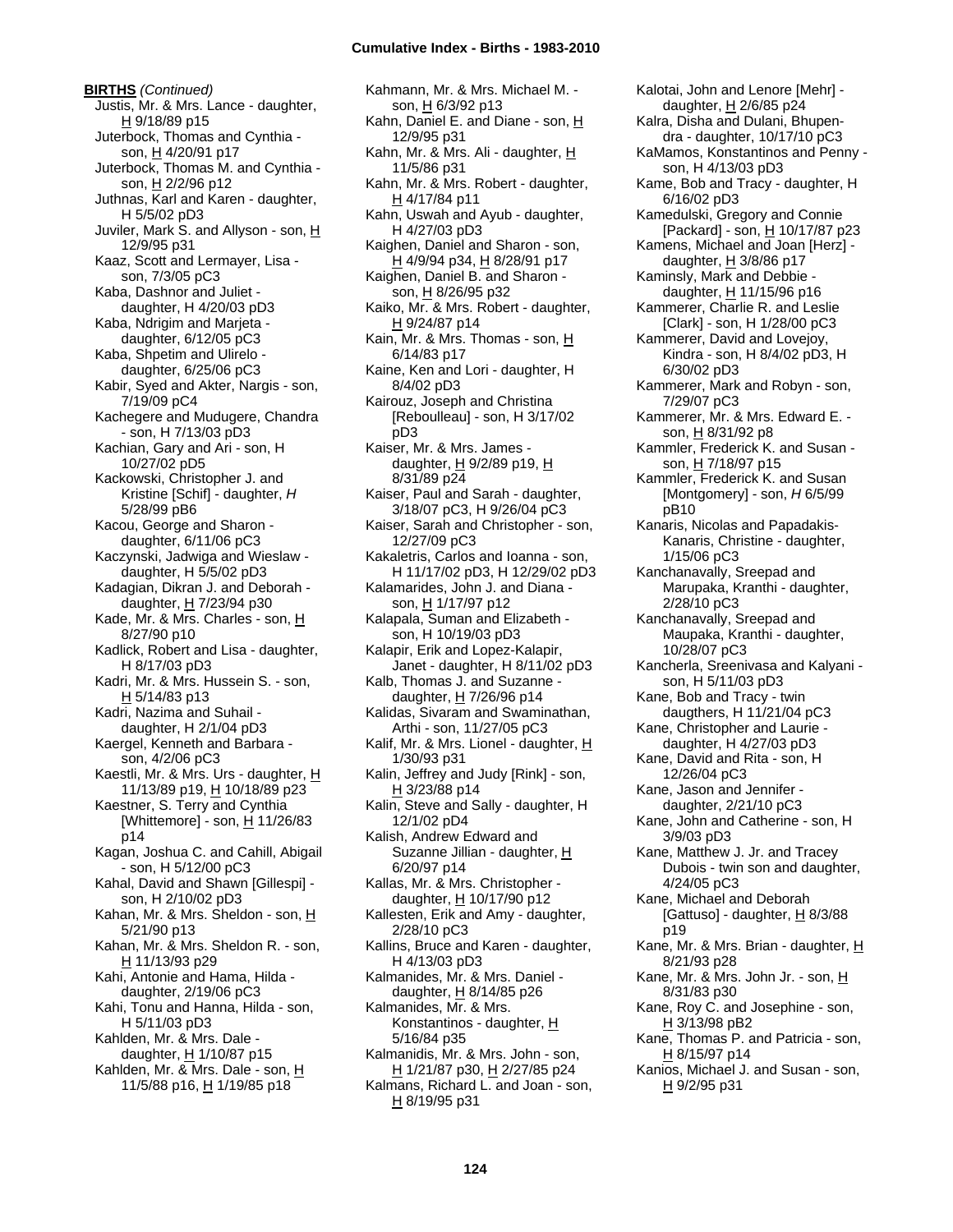**BIRTHS** *(Continued)* Kankaria, Manof and Bharati - son, H 7/11/04 pC3 Kanner, Mr. & Mrs. Daniel daughter, H 4/13/88 p15 Kant, Ravi and Beri, Ashima - son, 9/6/09 pC3, 10/18/09 pC3 Kantor, David and Lisa - daughter, H 10/6/02 pD5 Kantor, Judah L. and Nechama [Gorovitz] - daughter, H 2/16/01 pC2 Kantor, Ted and Susan - daughter, H 4/14/02 pD3 Kantzas, Mr. & Mrs. Nicholas - son, H 4/22/87 p17 Kanzler, James J. and Karen - son, H 1/16/98 pB2 Kanzler, James J. and Karen [Lemay] - daughter, H 2/16/01 pC2 Kao, Hilary and Ja Lee - son, 5/3/09 pC3 Kaoud, Fred Jr. and Cindy R. daughter, 2/17/08 pC3 Kapadwala, Babita and Mushtaq son, 10/10/10 pC3 Kapec, Mr. & Mrs. Erik Stephen son, H 1/14/88 p37 Kapec, Mr. & Mrs. Jeffrey Bryn daughter,  $H$  6/4/86 p34 Kapitan, Shawn Sr. and Nicole daughter, 3/9/08 pC3 Kapitan, Shawn Sr. and Nicole son, 4/29/07 pC3 Kaplain, Eric and Faye - son, H 3/9/03 pD3 Kaplan, Eric and Michele Collier daughter, 9/25/05 pC3 Kaplan, Michael and Meryl [Fox] son, H 1/25/88 p16 Kaplan, Mr. & Mrs. Stuart daughter,  $H$  6/4/86 p34,  $H$ 12/16/89 p17 Kaplan, Seth and Elizabeth - son, H 6/9/02 pD3, H 6/16/02 pD3 Kaplin, Samuel and Julie [Springer] daughter, H 6/9/02 pD3 Kaplove, Jules H. III and Sharon [Ginsberg] - son,  $\underline{H}$  5/14/94 p30 Kaplowitz, Rich and Marji daughter, H 4/13/03 pD3 Kapoor, Bajat and Donoso, Cristina daughter, 6/1/08 pC3 Kapoor, Chandan and Shruti daughter, H 10/26/03 pD3 Kapp, Mr. & Mrs. James - son,  $H$ 3/25/89 p17 Kappor, Jatin and Norma - son, H 7/25/04 pC3 Karaban, Christopher and Tracey daughter, H 3/16/03 pD3 Karabatur, Murat and Diem [Nakiboglu] - daughter, H 5/18/01 pD5

Karabin, Mr. & Mrs. Christopher son, H 3/23/85 p18 Karagiannis, Mr. & Mrs. George son,  $H = 3/31/84$  p16 Karahalios, Mr. & Mrs. John daughter, H 12/18/86 p31 Karas, Gregg and Kimberly daughter, H 8/22/03 pD9, H 3/10/02 pD3 Karcher, Mr. & Mrs. Robert daughter, H 3/4/89 p16, H 9/14/85 p18 Karczewski, Raymond and Shaileen - daughter, 2/13/05 pC3 Karczewski, Raymond and Shaileen - son, 9/16/07 pC3 Kardos, William Jr. and Dawn daughter, 2/11/07 pC3 Karimi, Cyrus and Christine daughter, 10/28/07 pC3 Karipides, Lazaros and Stacey daughter, 8/9/09 pC3, H 11/16/03 pD3 Karipides, Lazaros and Stacey son, 10/23/05 pC3 Karl, Chris and Reed - daughter, H 9/14/03 pD3 Karl, Christopher and Reed - son, 5/28/06 pC3 Karl, Mr. & Mrs. Robert R. - son, H 8/26/92 p13 Karl, Mr. & Mrs. Stephen - son, H 6/16/90 p23 Karl, Robert and Susanne daughter, H 7/20/91 p16 Karl, Robert Stephen and Gaylene [Johnson] - son, H 3/17/88 p38 Karl, Stephen J. and Tracy - son, H 7/18/97 p15 Karlehag, Fredrik and Beth Ann daughter, 1/15/06 pC3 Karlson, Jim and Kathleen - son, H 3/22/96 p14 Karoczkai, Mr. & Mrs. Peter daughter, H 10/29/88 p15 Karoubalis, Mr. & Mrs. Periklis daughter, H 5/27/89 p20 Karpel, David and Yolanda daughter, 9/11/05 pC3 Karpen, Andrew M. and Pamela son, H 12/2/95 p29 Karpen, Peter and Kristin [Fougner] son, H 6/30/84 p18 Karpowich, Matthew and Linda daughter, H 5/25/03 pD3 Karr, Paul W. and Michele [Tiller] son, H 11/4/01 pD3, H 11/18/01 pD3 Karthik, Sriram and Chandrashekhar, Ramya daughter, 3/1/09 pD3 Karvelis, Mr. & Mrs. Gary daughter, H 10/7/87 p18 Karwowski, Jerzy and Maria [Blaszczyk] - daughter, H 11/26/83 p14

Kasaru, Narasimhulu and Tanuja daughter, 1/14/07 pC3 Kaseff, Fred E. and Metz, Lisa son, H 7/26/96 p14 Kashetta, Mr. & Mrs. William - son, H 12/26/85 p13 Kashyap, Amit and Arpita - son, 2/4/07 pC3 Kasinski, Grzegorz and Anna - son, H 9/12/04 pC3 Kaskey, Steve and Elizabeth daughter, H 7/14/02 pD3 Kasparis, Mr. & Mrs. Andronikos daughter,  $H$  8/6/86 p16 Kasprzyk, Walter and Roberta [Norton] - daughter,  $H$  9/21/83 p28 Kasprzyk, Walter and Roberta [Norton] - son, H 8/16/86 p18 Kassab, Michael and Shaw - son, 8/17/08 pC2 Kassen, Mr. & Mrs. Joel - son, H 8/27/90 p10 Kassimis, Aristotle J. and Janice daughter,  $H$  3/22/96 p14,  $H$ 8/21/98 pA13 Kaster, David and Garrigan, Kathy son, 11/27/05 pC3 Kataria, Amit and Sangeeta daughter, H 12/24/94 p33 Kateen, Barbara and Daniel daughter, H 11/10/02 pD3 Katis, Tarquin and Woolwine, Dani daughter, 5/20/07 pC3 Katsiris, Chekesha Phoenix and Katsiris, George Eleutherios daughter, 11/14/10 pC3 Kattler, William and Aimee - son, 11/30/08 pC3 Kattler, William D. and Aimee daughter, 5/15/05 pC3 Katuntsera, Yuri and Elena daughter, H 7/14/02 pD3 Katz, Craig D. and Heather [Orr] daughter, H 2/17/02 pD3 Katz, Daniel and Laura - son, H 12/2/01 pD3 Katz, Mr. & Mrs. Andrew - son, H 5/14/86 p33 Katz, Mr. & Mrs. Jeffrey - son, H 6/4/83 p14, H 2/27/85 p24, H 12/18/86 p31 Katz, Mr. & Mrs. Roger - daughter, H 10/8/86 p17 Katz, Noah and Ewa - twin son and daughter, 3/23/08 pC3 Katz, Russell and Marie - twin daugthers, 4/12/09 pC3 Kaufer, Matthew and Hillary daughter, H 7/14/02 pD3 Kauffman, David S. and Jody daughter, H 1/7/95 p29 Kauffman, John J. and Christine [Wilk] - twin daughters, *H* 8/6/99 pB4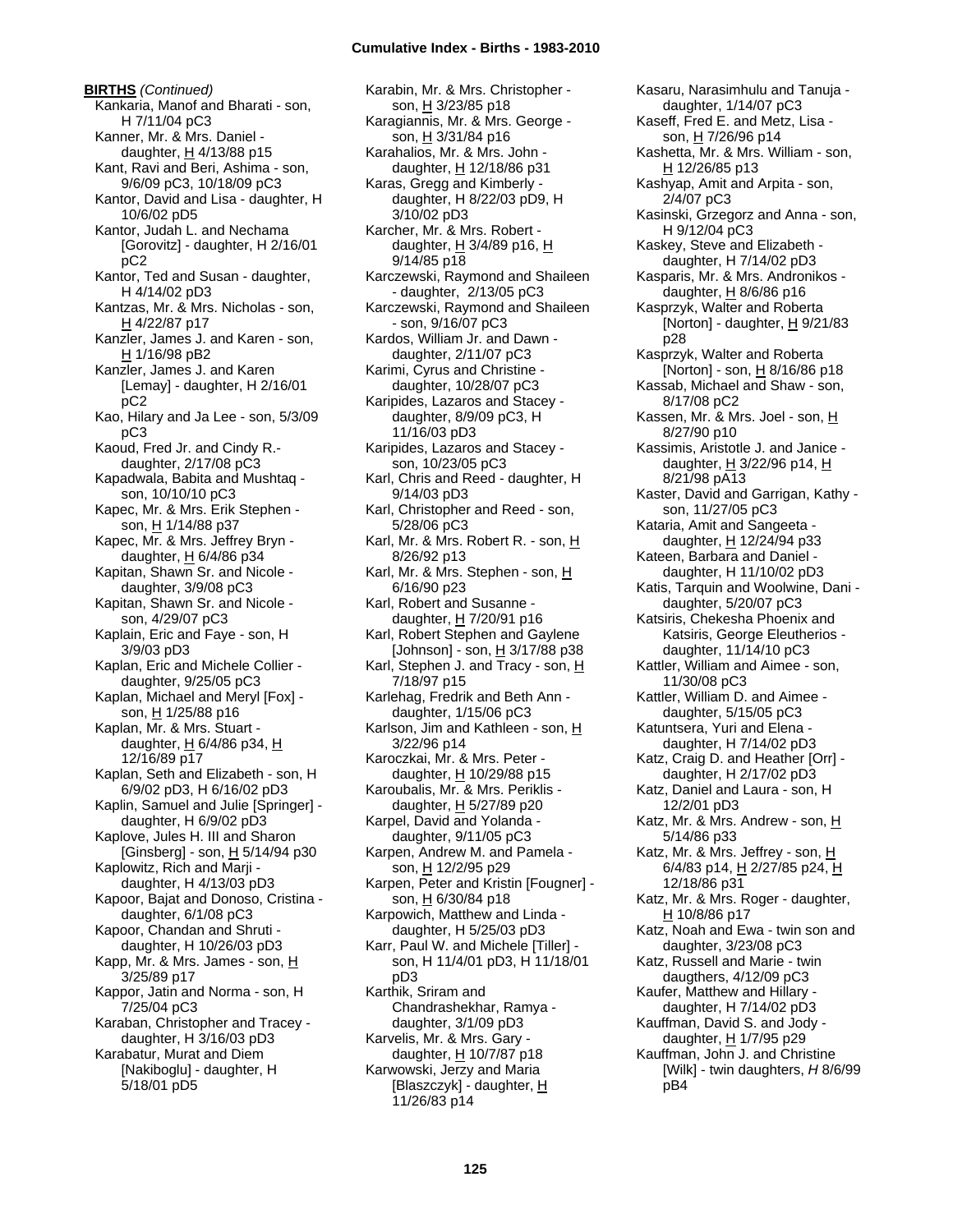**BIRTHS** *(Continued)* Kaufman, Geoffrey and Eva - son, H 1/27/02 pD3 Kaufman, Mr. & Mrs. James D. son, H 8/29/92 p10 Kaufman, Mr. & Mrs. John daughter,  $H$  5/11/91 p21 Kaufman, Mr. & Mrs. Michael J. daughter,  $\underline{H}$  3/24/86 p19 Kaufman, Mr. & Mrs. Roger - son, H 3/24/84 p15 Kaufman, Mr. & Mrs. Sak - son, H 10/7/87 p18 Kaufmann, Mr. & Mrs. Charles - son, H 11/30/89 p34 Kaufmann, Mr. & Mrs. Paul P. - son, H 2/27/93 p34 Kavanaugh, Christina and Robert daughter, 6/27/10 pC3 Kavanaugh, Craig and Nancy [Kirk] daughter,  $H$  11/5/86 p31 Kavanaugh, Mark and Lara daughter, H 6/8/03 pD3 Kave, Jimmie R. Sr. and Snider, Sandra - daughter,  $H$  7/11/97 p14 Kavookjian, Haik G. and Kavookjian-Davenport, Lynn - son,  $H$  3/5/94 p29 Kavuru, Rajesh and Uppalapati, Radhika - daughter, 12/16/07 pC3 Kavuru, Rajesh and Uppalapati, Radhika - son, 7/12/09 pC3, 5/31/09 pC3 Kay, Mr. & Mrs. Edward - son, H 6/7/89 p12, H 5/27/89 p20 Kay, Stuart A. Jr. and Jordy [Perry] son, H 8/15/83 p13 Kayal, Ronald and Deneedn - son, H 12/1/02 pD4 Kayal, Ronald and Deneen daughter, H 9/11/98 pB2 Kaye, Carl abnd Grace - son, H 9/8/02 pD7, H 9/15/02 pD7 Kaye, Mr. & Mrs. William Samuel son, H 10/6/88 p19 Kaye, Ward and Dawn - daughter, H 3/14/04 pC3 Kaye, William M. and Hillary - son,  $H$ 3/22/96 p14 Kays-Henry, Mr. & Mrs. Gregory son, H 10/26/85 p19 Kazaklaris, Tommy and Furnaros, Dawn - daughter, H 1/5/03 pD3 Kazan, Christopher and Mandy triplets, daughter and two sons, 12/28/08 pC2 Kazantsides, Mr. & Mrs. Kyriako daughter,  $H$  2/24/88 p30 Kazantsidis, Kuriato and Alexandra son, H 12/19/90 p26 Kazazes, Tom and Christina - son, H 5/9/04 pC3, H 5/16/04 pC3 Kazi, Ronald B. and Julie - son,  $\underline{H}$ 11/12/94 p31

Kealy, J.P. and Annamarie daughter, H 2/24/02 pD3 Keane, John J. Jr. and Susan E. [Bachman] - son, H 9/6/86 p18 Keane, Mr. & Mrs. John F. - son, H 6/18/88 p14 Keane, Mr. & Mrs. John J. Jr. daughter, H 6/18/88 p14 Keane, Mr. & Mrs. Timothy - son, H 10/7/87 p18 Keane, Mr. & Mrs. Timothy T. daughter,  $H$  9/14/91 p19 Keane, Patrick M. and Christine [Schweickart] - daughter, H 6/2/02 pD3, H 1/28/00 pC3 Keane, Robert and Cathleen - son, 2/4/07 pC3 Keaney, John and Milca - son, 4/5/09 pC3, 7/3/05 pC3 Kearney, Clarence and Davis, Laqueira - son, 4/11/10 pC3 Kearney, Clearance and Wilson, Evette - daughter, 7/8/07 pC3 Kearney, Kevin T. and Christina (Volek) - daughter, *H* 2/19/99 pB7 Kearney, Mr. & Mrs. James - son, H 7/22/87 p18 Kearns, Michael and Sheila daughter, H 6/8/91 p22 Kearns, Mr. & Mrs. John - son, H 5/6/89 p15 Kearns, Mr. & Mrs. Richard daughter, H 6/16/90 p23 Keating, Chris and Hughes, Tracy daughter, H 11/30/03 pD3 Keating, Mr. & Mrs. Michael daughter, H 8/27/90 p10 Keating, Mr. & Mrs. Michael - son, H 8/1/84 p30 Keating, Stuart M. and Beth [Grace] daughter, H 2/16/01 pC2 Keatley, Brendan and Suzanne son, 11/5/06 pC3 Keaton, Mr. & Mrs. Gary - daughter,  $H$  1/14/84 p18 Keddo, Gary and Sheena daughter, 4/5/09 pC3, 5/24/09 pC3, 6/21/09 pC3, 3/29/09 pC3 Keddo, Gary and Whitley, Sheena daughter, H 7/6/03 pD3 Kedersha, Michael and Freitag-Kedersha, Anna - daughter, 10/29/06 pC3, 10/15/06 pC3 Kedzierski, Tom and Denise daughter, H 11/23/03 pD3 Keefe, David and Jonna - daughter, H 3/2/03 pD3 Keefe, Dr. & Mrs. Jeremiah III - son,  $H$  6/4/83 p14 Keefe, Raymond E. and Heidi [Ashworth] - son, H 10/9/98 pB3 Keegan, Brian and Jennifer - son, 1/16/05 pC3, H 1/6/02 pD3 Keegan, Jeffrey J. and Maureen daughter, H 9/30/95 p35

Keegan, John and Barbara - son, H 4/27/03 pD3 Keegan, Mr. & Mrs. Thomas daughter,  $H$  11/13/89 p19,  $H$ 10/18/89 p23 Keegan, Mr. & Mrs. Thomas - son, H 3/17/88 p38 Keegan, Tom and Lori - daughter, H 5/16/04 pC3 Keel, Dwayne L. and Motley, Ingrid son, *H* 5/28/99 pB6 Keeler, Allen H. III and Wiehe, Amy son, *H* 7/16/99 pA16 Keeley, Bobby and Nancy - son, H 9/26/04 pC3 Keely, Daniel and Carol Anne - son, H 7/20/91 p16 Keely, Mr. & Mrs. Daniel - daughter, H 2/11/89 p19 Keen, Frank G. Jr. and Knowlton-Keen, Sally [Knowlton] daughter,  $H$  3/17/88 p38 Keena, John A. and Sarah (Lexow) son, *H* 1/29/99 pB9 Keena, John A. and Sarah daughter, H 6/10/95 p31 Keena, Peter and Alison - daughter, 6/29/08 pC3, 11/13/05 pC3 Keenan, Charles J. III and Caroline son, H 7/18/97 p16 Keenan, Dave and Lisa - daughter, 9/14/08 pC3, 3/21/10 pC3, 9/14/08 pC3 Keenan, David and Lisa - daughter, 7/30/06 pC3 Keenan, Michael K. and Catherine R. - son, 4/6/08 pC3 Keeney, Bret and Viviana daughter, 4/1/07 pC3 Keeney, Bret D. and Viviana - son, 8/28/05 pC3 Keeney, Brett and Viviana daughter, 8/3/08 pC2 Keeney, Mr. & Mrs. Raymond daughter, H 12/28/88 p19 Keeney, William M. and Heidi - son, H 11/15/96 p15 Keeney, William M. II and Heidi son, H 11/12/94 p31 Keeping, Mr. & Mrs. Graeme - son, H 8/26/89 p22 Keers, Malcolm M. and Nicki [Davis]  $-$  son,  $\underline{H}$  7/10/92 p14 Kegler, Mr. & Mrs. Paul P. - son, H 12/14/91 p16 Kehagias, Mr. & Mrs. Nick - son, H 9/10/88 p17 Kehagias, Mr. & Mrs. Nikolas - son, H 8/31/92 p8 Kehl, Robert and Cieslar, Olga daughter, 12/16/07 pC3 Keilty, Mr. & Mrs. Thomas daughter, H 11/20/85 p38 Keiser, Mr. & Mrs. Peter Camp daughter, H 11/14/83 p15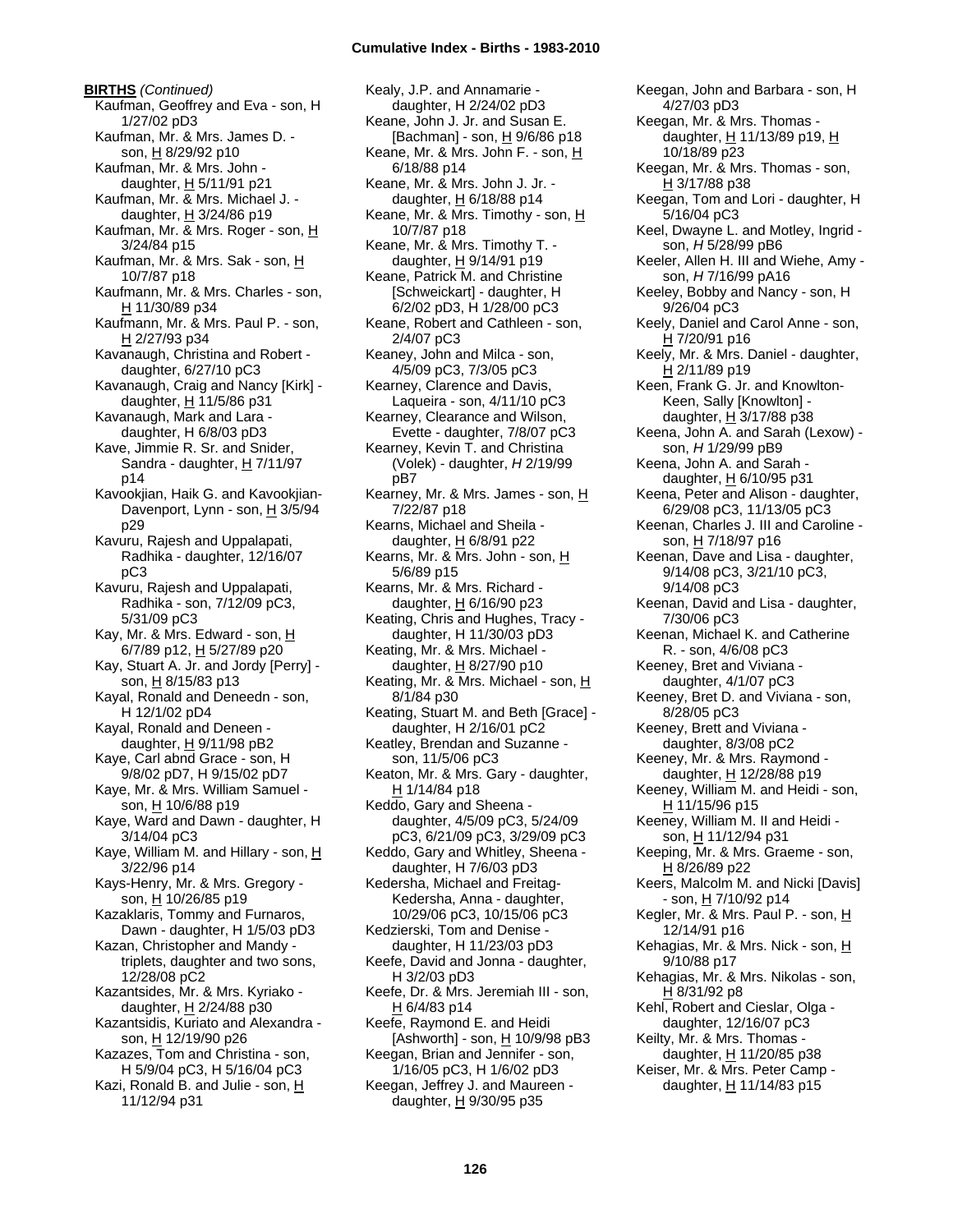**BIRTHS** *(Continued)* Kekelik, Mr. & Mrs. Thomas - son, H 5/19/90 p19 Kelesidis, Savvas and Rebecca son, 3/16/08 pC3 Keliehor, William C. and Kimberly (Tunnell) - daughter, *H* 1/29/99 pB9 Keliehor, William C. and Kimberly daughter,  $H$  6/21/96 p14 Kelkar, Mr. and Mrs. Shailesh daughter, 5/2/10 pC3 Kellar, Scott P. and Barbara [Barnes] - son, H 9/3/94 p34, H 11/12/94 p31 Keller, Frank and Ali - son, H 9/5/04 pC3 Keller, Jonathan and Julie - son, 8/16/09 pC3 Keller, Mr. & Mrs. Thomas - son, H 9/18/90 p10 Keller, Terrence M. and Glardon, Nanette - daughter, H 8/15/97 p14 Kelley, Kevin O. and Kathryn [Chambers] - daughter,  $H$  1/5/89 p16 Kelley, Mr. & Mrs. Brian J. - son, H 5/26/84 p17 Kelley, Mr. & Mrs. Donal - son, H 1/26/85 p18 Kelley, Mr. & Mrs. Frederick daughter,  $\underline{H}$  12/31/88 p16 Kelley, Mr. & Mrs. Joseph - son, H 12/26/85 p13 Kelley, Robert and Williams, Dana daughter,  $H$  2/1/86 p16 Kelley, William R. Jr. and Carolina son, H 6/21/96 p14 Kellner, John Jr. and Sherry - son, 2/21/10 pC3 Kells, Kevin J. and Elizabeth [Waters] - son, H 4/6/01 pD2 Kelly , Michael and Patricia - son, 5/22/05 pC3 Kelly, Brian and Kristina - son, 6/24/07 pC3, 3/26/06 pC3 Kelly, Charles and Molly - daughter, 6/26/05 pC3 Kelly, Christopher and Michele daughter, 3/5/06 pC3 Kelly, Clive and Aarons, Marsha daughter, 10/28/07 pC3 Kelly, Colin and Adrienne daughter, 11/18/07 pC3 Kelly, Colin and Adrienne - son, 8/9/09 pC3 Kelly, Colin and Andrea - daughter, 9/13/09 pC3 Kelly, Colm and Kate - daughter, H 2/2/03 pD3, H 9/19/04 pC3, H 2/23/03 pD3 Kelly, David B. and Thornton-Kelly, Amy - daughter,  $H$  7/23/94 p30

Kelly, Devin P. and Tricia [Hausman] - daughter, *H* 6/5/99 pB10 Kelly, Devin P. and Tricia [Hausman] - son, H 5/4/01 pD6 Kelly, Ian and Debra - daughter, H 3/25/95 p33 Kelly, John F. and Elizabeth - son, H 12/31/94 p31 Kelly, Kevin and Betty - son, 7/10/05 pC3 Kelly, Kevin and Daniela - son, H 7/20/03 pD3 Kelly, Kevin and Deborah daughter, 6/3/07 pC3 Kelly, Michael and Jeffress, Keishaana - son, 1/4/09 pC2 Kelly, Mr. & Mrs. Bruce - son, H 11/13/89 p19, H 10/18/89 p23 Kelly, Mr. & Mrs. David - son, H 5/14/88 p15 Kelly, Mr. & Mrs. Edward - son,  $H$ 7/23/88 p15 Kelly, Mr. & Mrs. James B. - son, H 11/6/85 p40 Kelly, Mr. & Mrs. John J. - son, H 12/14/91 p16 Kelly, Mr. & Mrs. Joseph E. Jr daughter, H 3/18/89 p24 Kelly, Mr. & Mrs. Keith Glenn - son, H 8/19/87 p25 Kelly, Mr. & Mrs. Robert - daughter, H 3/9/89 p21 Kelly, Mr. & Mrs. Robert R. - son, H 12/14/91 p16 Kelly, Mr. & Mrs. Ronald - daughter, H 3/4/89 p16 Kelly, Mr. & Mrs. Ronald R. daughter, H 9/20/91 p43 Kelly, Mr. & Mrs. Thomas - son,  $H$ 1/14/84 p18 Kelly, Mr. & Mrs. William W. daughter, H 12/5/92 p37 Kelly, Scott and Julie - son, 6/6/10 pD2 Kelly, Stephen C. and Jennifer [Szabo] - son, H 1/28/00 pC3 Kelly, Thomas and Susan [Crowley] son, H 2/25/92 p21 Kelly, Thomas and Victoria - son,  $H$ 1/16/91 p11 Kelly, Thomas P. and Susan - son, H 6/28/96 p14, H 3/19/94 p32 Kelsey, Dante and Melissa daughter, H 9/21/03 pD3 Kelsey, Ronte and Garcia, Rosario son, 8/5/07 pC3 Kelvin, Tommy and Knight, Karen Patrice - daughter,  $H$  11/25/95 p28 Kemens, Michael and Joan [Herz] daughter, H 11/4/89 p24 Kementzidis, Mr. & Mrs. William son, H 6/22/85 p18 Kemp, Darren and Lewis, Clare son, H 3/3/02 pD3

Kemp, Travis J. and Susan daughter, 8/10/08 pC2 Kempa, John and Kathryn daughter,  $H$  10/24/97 pB2 Kenaga, Mr. & Mrs. John - daughter, H 4/16/86 p29 Kendrick, Jason and Andrews, Andreana - daughter, 2/22/09 pC3 Kendrick, Jason and Andrews, Andreana - son, 9/16/07 pC3 Kenez, Tracey and Pia, Kenneth daughter, 12/26/10 pC3 Kenna, Mr. & Mrs. Joseph Edward daughter, H 3/24/86 p19 Kennard, Mr. & Mrs. Samuel IV daughter, H 4/22/87 p17 Kennard, Samuel and Cynthia daughter, H 9/24/90 p18 Kennedy, Austin A. and Elizabeth [Rogers] - son,  $H$  5/8/93 p31 Kennedy, Austin R. and Elizabeth son, H 8/27/94 p31 Kennedy, Clint and Lea - daughter, H 4/6/03 pD3 Kennedy, Clint T. and Graner Kennedy, Lea - son, H 2/16/01 pC2 Kennedy, David and Christine daughter, 11/19/06 pC3 Kennedy, Jack and Jaimi - daughter, 10/28/07 pC3 Kennedy, Michael and Leah daughter, H 10/27/02 pD5 Kennedy, Michael and Leah - son, 1/11/09 pC2 Kennedy, Morgan P. and Jennifer son, H 8/21/98 pA13 Kennedy, Mr. & Mrs. Hugh - twin sons, H 10/14/87 p19 Kennedy, Mr. & Mrs. Mark - son, H 8/16/89 p22 Kennedy, Mr. & Mrs. Mark M. - son, H 2/6/93 p32 Kennedy, Mr. & Mrs. Patrick - son, H 5/11/85 p18 Kennedy, Sam and Christine daughter, 1/7/07 pC3 Kennedy, Shawn and Smith, Keecha - son, H 4/18/04 pC3 Kennedy, Stephen and Marie [Canoro] - son,  $H$  1/17/90 p23 Kennedy, Stephen S. and Marie [Canoro] - daughter,  $H$  5/8/93 p31 Kenner, Robert J. and Sue [Yoder] daughter, H 12/16/01 pD3 Kennerly, Charles and Charlene [Lake] - daughter, H 12/10/94 p33 Kenneth, Booth A. and Dearo, Karen [Seeley] - daughter, *H* 8/6/99 pB4 Kenneth, Booth A. and Seeley, Karen - daughter, H 5/18/01 pD5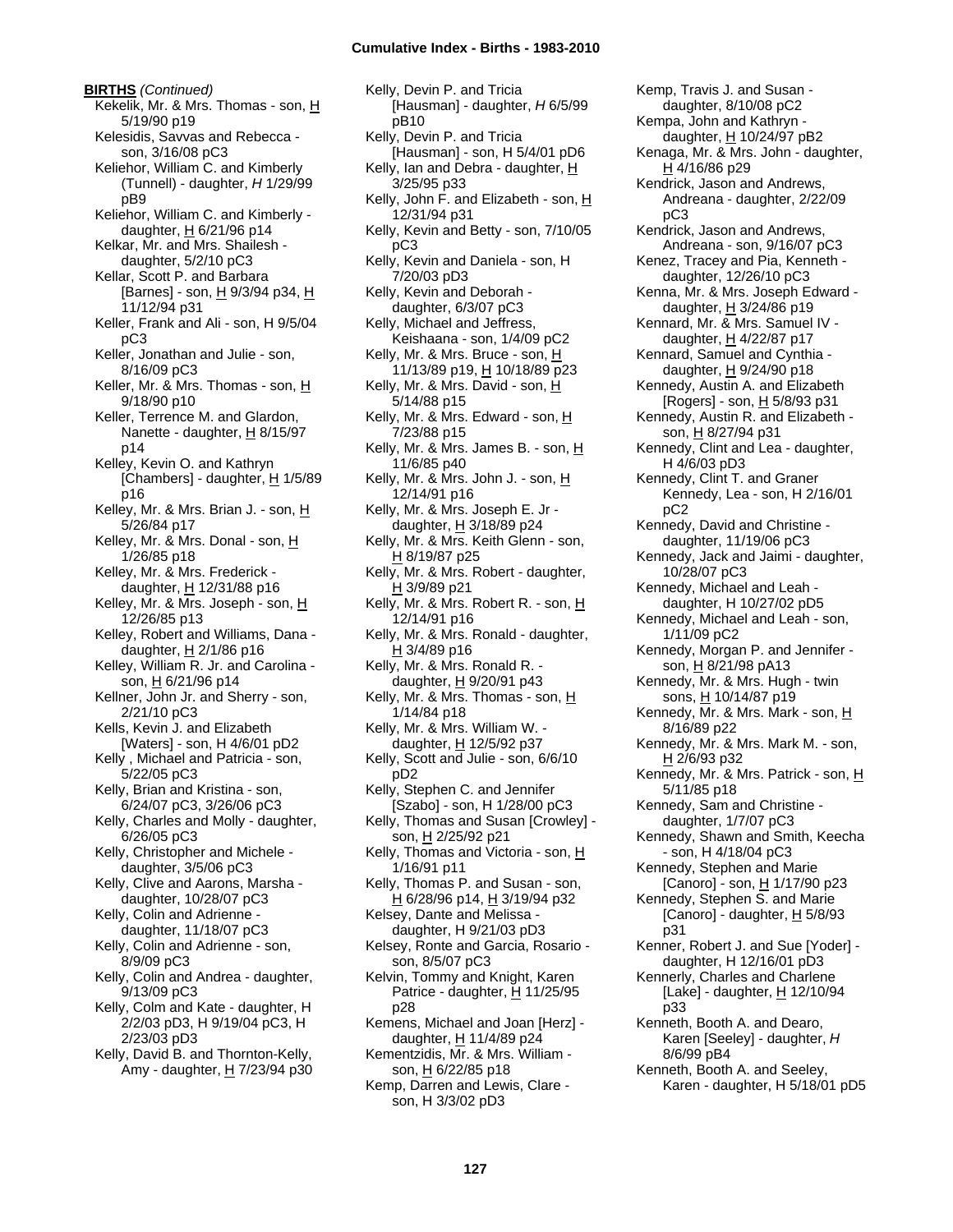**BIRTHS** *(Continued)* Kenny, James and Elizabeth - son, H 5/2/04 pC3 Kenny, John and Howland, Jennifer daughter, H 8/9/89 p27 Kenny, John J. and Jennifer [Howland] - daughter,  $H$ 12/31/86 p26 Kenny, Matthew and Erica - son, 1/10/10 pC3 Kent, Shane and Nicole - daughter, 4/2/06 pC3 Kenton, Jonathan W. and Elizabeth son, H 10/4/96 p14, H 8/30/96 p26 Kenworthy, Jason C. and McElween, Tracie - son, H 7/23/94 p30 Keogh, Daniel and Grainne daughter, H 12/15/02 pD3 Keogh, Kyle and Liz - daughter, 9/7/08 pC3 Keogh, Mr. & Mrs. Stephen S. - son, H 2/6/93 p32 Keogh, Mr. & Mrs. William - twin daughters,  $H$  3/4/89 p16 Keogh, Stephen B. and Eisenberg, Lesley - son,  $H_6/3/95$  p28 Keogh, William A. and Lorraine son, H 5/7/94 p30 Keohnke, Todd and Throndson, Carol - daughter, 2/14/10 pC3 Kepelsky, Mr. & Mrs. James daughter, H 3/26/90 p10 Keplesky, Mr. & Mrs. James - son, H 7/11/87 p29 Kerbs, T.J. and Jennifer - daughter, H 4/13/03 pD3 Kermoal, Valerie - daughter, H 5/18/01 pD5 Kern, Herbert A. and Julia - son, H 10/25/96 p15 Kern, Herbert A. and Julia [Price] son, *H* 9/17/99 pB4 Kerner, Brad and Tara - son, 12/9/07 pC3 Kerr, David S. and Karen - son, H 7/18/97 p16 Kerr, Kevin and Katizin - daughter, 4/1/07 pC3 Kerr, Kevin and Robin - son, 1/28/07 pC3, 1/2/05 pC3 Kerr, Michael and Carla Gutierrez son, 12/16/07 pC3 Kerr, Mr. & Mrs. Gavin - daughter, H 2/26/87 p35, H 10/3/84 p26 Kerr, Mr. and Mrs. Kevin - daughter, 5/2/10 pC3 Kerrigan, Mr. & Mrs. Stephan - son,  $H$  3/22/86 p18 Kerrigan, Mr. & Mrs. Thomas - son, H 2/24/88 p30, H 12/4/85 p37 Kerrisk, Mr. & Mrs. Jerry - daughter,  $H$  4/16/88 p17 Kerschner, Mr. & Mrs. Steven - son, H 1/14/88 p37

Kerseey, William M. and Elizabeth son, H 1/16/98 pB2 Kershaw, Mr. & Mrs. Nicholas - son, H 5/3/86 p17, H 2/4/84 p18 Kery, Timothy F. and Dana [Lake] daughter, H 5/12/02 pD3 Keslow, Marc and Kristen - son, 10/29/06 pC3 Kesney, Mr. & Mrs. John - daughter, H 11/16/83 p43 Kesselman, Brian and Amy - son, H 4/27/03 pD3 Kesselman, Brian and Rebecca son, H 4/13/03 pD3 Kessler, Michael H. and Lisa daughter,  $H$  7/19/96 p14 Kessler, Michael H. and Liza - son, H 10/3/97 pB2 Kessler, Mr. & Mrs. Andrew A. - son, H 7/17/93 p31 Kessler, Mr. & Mrs. Gregory daughter,  $H$  7/22/87 p18 Kessler, Mr. & Mrs. Michael daughter, H 4/2/90 p18 Kessler, Mr. & Mrs. Michael M. daughter, H 11/14/92 p37 Keteyian, Mr. & Mrs. Armen daughter,  $H$  3/18/89 p24 Ketley, Mr. & Mrs. Mark - son, H 8/8/90 p17, H 3/23/85 p18 Ketonis, Philippos and Souzana son, H 2/8/04 pD3 Ketover, Craig and Susan daughter, H 6/27/04 pC3 Kettlewell, Mr. & Mrs. James daughter, H 6/27/92 p11 Ketzner, Mr. & Mrs. Alan - daughter, H 7/22/87 p17 Kewer, Mr. & Mrs. David - son, H 11/23/88 p46 Keyes, Daryl and Jessica daughter, H 10/6/02 pD5 Keyes, Robert and Heidi - daughter, H 8/22/03 pD9 Keyes, Robert and Heidi [Karcher] son, H 11/15/96 p16 Keyt, Jim and Rhonda - son, H 5/11/03 pD3 Kezema, Mr. & Mrs. William daughter,  $\underline{H}$  3/25/89 p17 Khadijah-Hajdu, Francis P. and Khadijah, Ebony - son, H 2/11/00 pC3 Khalid, Musa A. and Michella - son, H 12/9/95 p31 Khalid, Sabahat - son, H 5/19/02 pD3 Khaliq, Fazal W. and Ara, Jehan son, H 2/2/01 pC3 Khammouch, Youseef and Tania daughter, 10/8/06 pC3 Khammouch, Youssef and Tania daughter, 3/21/10 pC3 Khan, Abdul R. and Farha daughter,  $\underline{H}$  8/15/97 p14

Khan, Adil and Asaduddin, Azra daughter, 7/22/07 pC3 Khan, Adil and Asaduddin, Azra son, 9/13/09 pC3 Khan, Ayub and Uswah - daughter, 12/18/05 pC3 Khan, Dilshard and Shahnaaz daughter, 2/21/10 pC3 Khan, M. Ejaz and Fahmidah - son, H 1/25/88 p16 Khan, Mohammed Yumar and Aman, Zeenat - son, H 2/1/04 pD3 Khan, Mr. & Mrs. Abdul - son, H 3/14/87 p18, H 9/15/84 p18 Khan, Mr. & Mrs. Afzal Ali daughter, H 10/6/88 p19 Khan, Mr. & Mrs. Farooq - daughter, H 2/15/86 p22 Khan, Mr. & Mrs. Farooq - son, H 4/13/84 p20 Khan, Mr. & Mrs. Muhammad - son, H 3/16/85 p15 Khan, Mr. & Mrs. Robert - son, H 9/24/87 p14 Khan, Pervez and Darakhshan son, 3/5/06 pC3 Khanna, Rohit and Sonia - daughter, H 12/21/03 pD3 Khanna, Sunil and Susan - son, H 8/11/02 pD3 Khannovchi, Hafid and Boudad, Aadra - son, 5/30/10 pC3 Khattar, Suman and Ajay - son, H 10/3/04 pC3 Khatun, Jahana - daughter, H 8/17/03 pD3 Khatun, Samanara and Sheikh, Mohammed - son, 10/10/10 pC3 Khawaja, Shahzad and Shahzad, Freha - daughter, 5/25/08 pC3 Khazadian, Garen Friedrich and Theresa Mary - daughter, 8/17/08 pC3 Khessibi, Sabri and Michelle Lehaney - daughter, 9/27/09 pC3 Khessibi, Sabri and Michelle Lehaney - son, 9/2/07 pC3 Khongmany, Mr. & Mrs. Phouvong son, H 4/8/87 p20 Khougas, Michael and Linda daughter, H 1/2/91 p17 Khougaz, Michael M. and Linda [Hewitt] - son, H 5/8/93 p31 Kiani, Amnah K. and Hamid K. son, 8/15/10 pC3 Kibbery, Benjamin and Cristina son, 9/3/06 pC3 Kibbey, Benjamin and Cristina daughter, 7/26/09 pC3 Kibue, Gregory and M. Pisile - son, H 9/5/04 pC3 Kickham, Jim and Leslie - daughter, H 10/12/03 pD3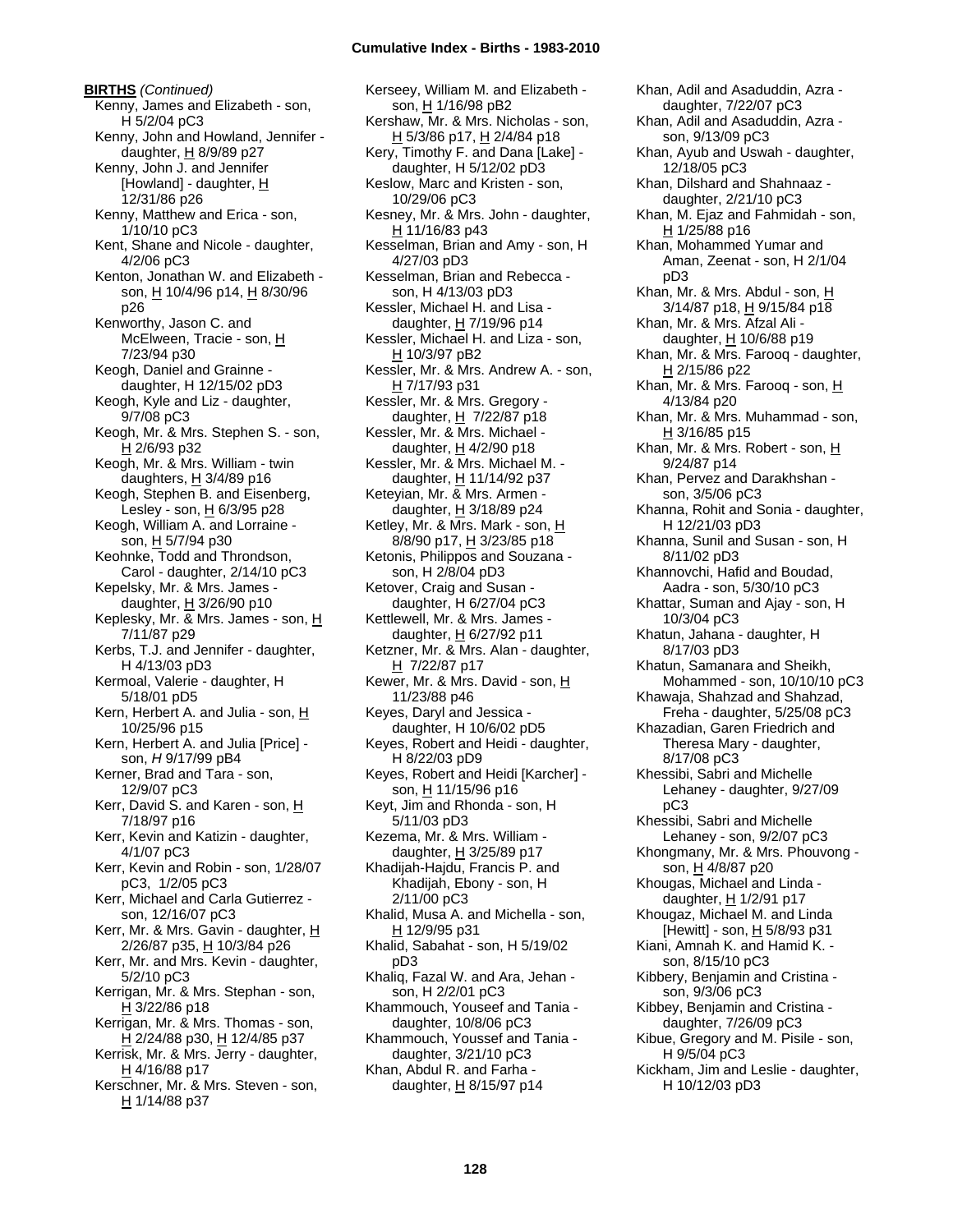**BIRTHS** *(Continued)* Kidwell, Rodney and Angela - son, H 5/26/02 pD3 Kielhack Aaron and Diana daughter, H 8/22/03 pD9 Kielhack, Aaron and Diana daughter, 4/30/06 pC3 Kielhack, Aaron and Diana - son, 3/1/09 pD3 Kiely, Mr. & Mrs. Barry - daughter,  $H$ 9/3/88 p16, H 11/13/89 p19, H 10/18/89 p23 Kiely, Mr. & Mrs. Barry - son, H 6/23/84 p15 Kiely, Robert G. and Andree [Ross] daughter,  $H$  1/17/84 p12 Kienzle, Albert P. III and Christine son, H 11/12/94 p31 Kiernan, Peter and Natalie - son, H 6/16/02 pD3 Kiggins, Mr. & Mrs. Donald daughter,  $H$  6/16/90 p23 Kijek, John and Franco, Amanda son, H 10/27/02 pD5 Kijek, Mr. & Mrs. Michael - daughter, H 6/9/84 p14 Kijek, Mr. & Mrs. Michael D. daughter,  $H$  5/21/87 p21 Kilbane, Christopher and Janet son, H 1/2/91 p17 Kilcoyne, Brian J. and Carol daughter,  $H$  2/2/96 p12 Kilcullen, Robert and Alice - son, H 9/8/02 pD7, H 9/15/02 pD7 Kilkenny, Mr. & Mrs. Jay F. - son, H 3/24/86 p19 Killinger, John A. and Cremona daughter, H 1/24/97 p12 Killinger, John A. and Cremona, Charlene - son,  $H$  3/19/94 p32 Killion, Chris and Sherry [Carmichael] - son,  $H$  7/15/95 p31 Killion, T. Christopher and Sherry [Carmichael] - daughter, H 3/20/93 p31 Kim, Chinhyan T. and Hyunsook [Han] - daughter,  $H$  1/26/85 p17 Kim, Jimmy and Borni - daughter, H 5/11/03 pD3 Kim, Robert C. and Ann [Joo] daughter, H 6/2/02 pD3 Kiman, Pete and Sandy - son, 8/26/07 pC3 Kimball, David and Meghan - son, H 7/20/03 pD3 Kimball, Mr. & Mrs. Mark - daughter, H 4/16/86 p29 Kimball, Mr. & Mrs. Michael daughter,  $H$  2/11/84 p19 Kimball, Timothy Howard Sr. and Bonitz, Myra Frances - son, H 3/4/95 p31, H 7/20/91 p16 Kimberly, William O. and Carolyn daughter, H 8/22/97 p14, H 9/30/95 p35

Kimmer, Robert K. and Johanna P. daughter, 12/16/07 pC3 Kimmestad, Mr. & Mrs. Peter - son,  $H$  3/31/84 p16 Kimsey, Darren and Leslie daughter, 7/23/06 pC3 Kimsey, Darren and Leslie - son, 7/19/09 pC3 Kinahan, Edward V. and Giovanna (Gilsenan) - daughter, *H* 2/19/99 pB7 Kinahan, Shane and Mia - daughter, H 9/5/04 pC3 Kinahan, Shane and Mia - son, H 9/29/02 pD5 Kinder, Mr. & Mrs. RogerW daughter,  $H$  7/6/88 p14 Kinder, Mr. & Mrs. Tommy daughter,  $H$  3/9/89 p21 Kindle, Jeffrey and Mary - son,  $H$ 12/31/94 p31 Kindt, Andrew and Ashley daughter, 12/30/07 pC3 Kine, Mr. & Mrs. Harrison H. daughter,  $H$  10/7/92 p10 King Michael and Yasmin - son, H 3/2/03 pD3 King, Bobby and Molly - son, 10/29/06 pC3 King, Bryan and Katherine daughter, H 3/30/03 pD3 King, Chris and Kelly - son, 12/28/08 pC2 King, Christopher and Angela [Salvino] - daughter, H 7/24/93 p29 King, Christopher R. and Angela son, H 2/2/96 p12, H 8/27/94 p31, H 6/11/94 p30 King, Earle and Brown, Angelique daughter, 12/27/09 pC3 King, Greg and Lisa - son, H 4/25/04 pD3 King, Greg and Pilar - daughter, H 8/10/03 pD3 King, James and Katherine daughter, 3/6/05 pC3 King, Jeffrey H. and Diane daughter, H 11/5/94 p31 King, John and Joanne - son,  $H$ 4/20/91 p17 King, John F. Jr. and Margery [Parker] - son, H 8/3/85 p18 King, Kenneth and Lisa - daughter, H 11/23/03 pD3 King, Mark M. and Joann - son,  $\underline{H}$ 3/5/94 p29, H 12/9/95 p31 King, Michael C. and Yasmin [Holmes] - son, H 2/11/00 pC3 King, Mr. & Mrs. David Jr. - son,  $\underline{H}$ 10/21/87 p21 King, Mr. & Mrs. Denis M. - son, H 6/16/90 p24 King, Mr. & Mrs. Jeffrey J. daughter, H 3/20/93 p31

King, Mr. & Mrs. John S. - son, H 10/23/93 p39 King, Mr. & Mrs. Kevin - daughter, H 1/2/91 p17 King, Mr. & Mrs. Lloyd - daughter,  $H$ 2/15/86 p22 King, Mr. & Mrs. Peter - daughter, H 3/22/86 p18 King, Mr. & Mrs. Ronald - son, H 8/20/86 p36 King, William and Cynthia - son, H 10/6/02 pD5 King, William and Julie - son, H 2/3/02 pD3 Kingsley, Tom and Dawn - daughter, H 2/29/04 pD3, H 3/14/04 pC3 Kingsley, Tom and Dawn - son, 5/14/06 pC3 Kingsley, Tom and Dawn [Scaglione] - son, H 11/17/02 pD3 Kingwood, Owen and Hall, Amber daughter, 9/20/09 pC4 Kinlock, Mr. & Mrs. Howard daughter,  $H$  7/6/88 p14 Kinney, Patrick and Sandra [Zurzuski] - daughter, H 8/4/02 pD3, H 6/30/02 pD3 Kinsley, Ken and Stacey - son, H 3/2/03 pD3 Kinsley, Kenneth and Stacy - son, H 9/26/04 pC3 Kinsley, Mr. & Mrs. Kenneth daughter, H 7/17/85 p42 Kinsley, Mr. & Mrs. Kenneth - son, H 3/21/84 p30 Kipphut, Thomas III and Carla Bataguas - son, 5/15/05 pC3 Kirby, Stephen and Kimberly daughter, H 3/21/04 pC3 Kirchen, Mr. & Mrs. Christopher P. son, H 12/10/87 p32 Kirchner, Steven and Laura - son, 8/26/07 pC3 Kiriadides, Mr. & Mrs. Kiriakos daughter,  $H$  11/13/89 p19 Kiriakides, Kiriakos G. and Anna daughter,  $H$  11/1/96 p15,  $H$ 12/9/95 p31 Kiriakidis, Mr. & Mrs. Theodore son, H 1/19/85 p18 Kiriazidas, Nikos and Maria - son, H 3/16/03 pD3 Kiriazidis, Nikos and Maria - son, H 3/2/03 pD3 Kiriazidis, Nikos ands Maria daughter, H 2/8/04 pD3 Kirkpatrick, Jack and Tina - son, H 10/3/04 pC3 Kirn, Steven and Vickie - daughter, H 3/10/02 pD3 Kirsch, Mr. & Mrs. Andrew - son, H 3/21/87 p20 Kirshnan, T. Ramachandran and Bhama - daughter, H 6/9/02 pD3, H 6/16/02 pD3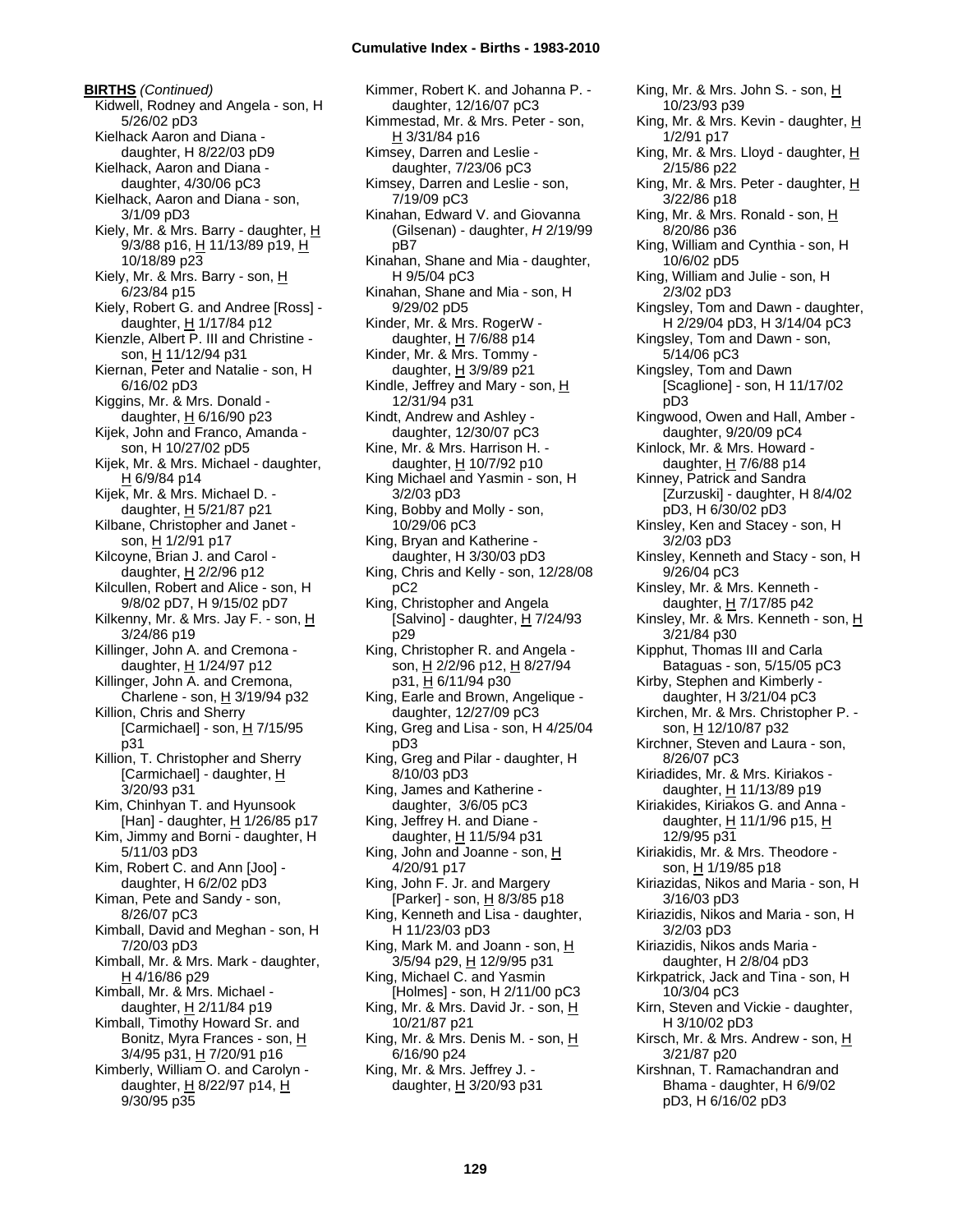**BIRTHS** *(Continued)* Kirton, Raymond E. and Bonita [Innes] - daughter, H 11/4/01 pD3, H 11/18/01 pD3 Kirwan, Mr. & Mrs. Laurence - son, H 8/26/89 p22 Kiser, Chris and Amy - daughter, 6/11/06 pC3 Kiser, Christian and Amy - son, 8/5/07 pC3 Kish, Joseph T. and Leann - son, H 11/12/94 p31 Kish, Michael A. and Marilyn daughter, H 2/22/90 p15 Kish, Paul J. and Wilson, Tatanya son, H 1/24/97 p12 Kish, Virginia and Neil - daughter, 9/21/08 pC3 Kishore, Ashish and Colleen - son, 5/22/05 pC3 Kiska, Mr. & Mrs. Jeffrey - daughter,  $H$  7/6/87 p15 Kiska, Mr. & Mrs. Thomas - son, H 8/10/83 p23 Kiska, Pina and Jason - daughter, 11/14/10 pC3 Kiska, Stephen S. and Marsha daughter, H 9/20/91 p43 Kissel, Lawrence Jr. and Megan son, 2/28/10 pC3 Kissinger, Thomas V. and Annette [Stancliffe] - daughter, H 5/19/00 pC3 Kitay, Marc and Liz - son, H 11/24/02 pD3, H 12/29/02 pD3 Kitchell, Mr. & Mrs. Mark - daughter, H 7/19/90 p24 Kitchell, Mr. & Mrs. W. W. daughter, H 7/10/93 p29 Kitchens, Mr. & Mrs. John N. - son, H 7/9/88 p14, H 8/10/84 p18 Kitmiridis, Panagoitis and Maria daughter, 4/8/07 pC3 Kitsleman, Buddy and Mrs. daughter, H 10/10/04 pC3 Kitt, Frederick III and Gilmore-Kitt, Karen - daughter, H 11/4/01 pD3, H 11/11/01 pD3 Kittredge, Mr. & Mrs. William W. son, H 7/31/92 p14 Kitzerow, Mr. & Mrs. Donald daughter,  $H$  7/2/83 p16 Kivits, Mark and Susan - daughter, H 7/20/03 pD3 Kizhekkeveettil, Jayakumar and Keezhuveetil, Sangeetha T. daughter, 6/12/05 pC3 Klahr, Mr. & Mrs. Gary - son, H 7/17/85 p42 Klamperk, Jeffrey and Christine daughter, H 9/21/03 pD3 Kleban, Mr. & Mrs. Kenneth daughter, H 8/16/89 p22 Kleemichen, Mr. & Mrs. Roger - son,  $H$  4/4/85 p14

Klein, Dana F. and Sonya daughter, H 5/7/94 p30 Klein, David S. and Puskas, Lisa son, H 1/21/95 p28, H 1/14/95 p31 Klein, Eric S. and Jamie - daughter, H 12/24/94 p33 Klein, Eugene Michael and Shirley Elaine [Smith] - son,  $H$  6/4/83 p13 Klein, Jason P. and Caroline [Choisez] - son, H 12/30/01 pD3 Klein, Mr. & Mrs. Carlton - daughter, H 9/3/88 p16 Klein, Mr. & Mrs. David - son, H 3/17/88 p38 Klein, Mr. & Mrs. Eric E - daughter, H 12/14/91 p16 Klein, Mr. & Mrs. Eugene - daughter, H 12/17/86 p35 Klein, Mr. & Mrs. Eugene - son, H 5/16/83 p14 Klein, Mr. & Mrs. R. D. - daughter, H 3/8/89 p20 Klein, Mr. & Mrs. Robert - son, H 5/3/86 p17 Klein, Oren and Elise - daughter, H 6/1/03 pD3 Klein, Tom and Camilla - son, 11/27/05 pC3 Klein, Tomber and Camilla - son, H 12/21/03 pD3 Klem, Jordan and Michelle - son, H 10/6/02 pD5 Kliegl, James and Shari [Sibiskie] daughter,  $H \frac{7}{25}$ /87 p18 Kliegl, James and Shari [Sibiskie] son, H 9/24/90 p18 Klimala, Mariusz and Czeremuga, Dorota - daughter, 11/13/05 pC3 Klimo, Thomas II and Kaufman-Klimo, Robin - son, 2/5/06 pC3 Kline, Doug and Madden-Kline, Annette - daughter, 4/16/06 pC3 Kline, Doug and Madden-Kline, Annette - son, H 6/15/03 pD3 Kline, Mr. & Mrs. Wilson - daughter, H 9/3/88 p16 Kline, Robert and Sarah - son,  $H$ 3/14/91 p14 Kling, Mr. & Mrs. Kevin K. daughter,  $H$  6/27/92 p11 Klinga, Thomas and Maria - son, H 12/1/02 pD4 Klinga, Thomas and Maria [Monteleone] - son, *H* 7/16/99 pA16 Klinge, John and Mary Lynne - son, H 10/20/02 pD5 Klinger, Michael K. and Schine, Lindsay - daughter,  $H$  1/31/97 p12 Klinkowize, Ronald and Donna daughter, H 7/14/02 pD3 Klitgaard, John and Maria [Stewart] daughter,  $H$  8/17/88 p16

7/2/87 p27 Klotz, Mr. & Mrs. Armin A. daughter,  $H$  8/26/92 p13 Klotz, Mr. & Mrs. Robert - son, H 6/9/84 p14 Kloud, Daniel and Siri - daughter, H 3/14/04 pC3 Klucik, Mr. & Mrs. Rodney daughter,  $H$  2/1/86 p16,  $H$ 11/23/88 p46 Klukojc, John and Beth [Ferriter] son, H 6/11/94 p30 Kluykas, Rodney A. and Mary [Huhtanen] - son, H 1/28/00 pC3 Knapp, John and Elizabeth daughter, H 8/11/02 pD3 Knapp, Mr. & Mrs. John - daughter, H 11/10/84 p18 Knapp, Mr. & Mrs. Robert daughter, H 10/6/84 p20 Knapp, Mr. & Mrs. Steven - son, H 10/7/87 p18, H 3/31/84 p16 Knapp, Rosemary - son, 2/11/07 pC3 Knapp, William and Lorenzut, Diane - daughter, H 8/22/04 pC3 Knauf, Michael D. and Hanine [Schweickart] - daughter, H 12/23/01 pD3 Knebel, Robert and Charlotte [Franks] - daughter,  $H$  3/21/87 p20, H 1/19/85 p18 Kneeland, Michael J. and Amy daughter, H 8/12/95 p30 Kneen, Alfred and Sally - son, H 9/29/90 p11 Knees, Dimm and Dana - son, H 6/9/02 pD3, H 6/16/02 pD3 Kneip, Robert and Bagnara, Angela son, 5/25/08 pC3 Kneissl, Douglas and Cheryl - son, H 4/18/04 pC3 Knies, Erik and Cathy [DeFinis] daughter, H 8/12/92 p12, H 10/29/90 p15 Kniffen, Gary and Kaitlin Cavanna daughter, 2/26/06 pC3 Kniffen, Gary and Kaitlin Cavanna son, 12/14/08 pC2 Kniffen, Jennifer - son, 2/21/10 pC3 Kniffin, David and Amy - daughter, H 1/5/03 pD3 Kniffin, David W. and Amy W. - son, 11/4/07 pC3 Kniffin, Mr. & Mrs. Douglas - son,  $H$ 2/12/90 p15 Knight, Bill and Susan - son, H 4/20/03 pD3 Knight, Christopher and Lillian daughter, 5/6/07 pC3 Knight, James and Khadeja - son, H 10/19/03 pD3 Knight, John and Meade, Pauline son, H 3/2/91 p16 Knight, Kevin A. and Theresa daughter, H 12/24/94 p33

Kloo, Mr. & Mrs. Juergen - son, H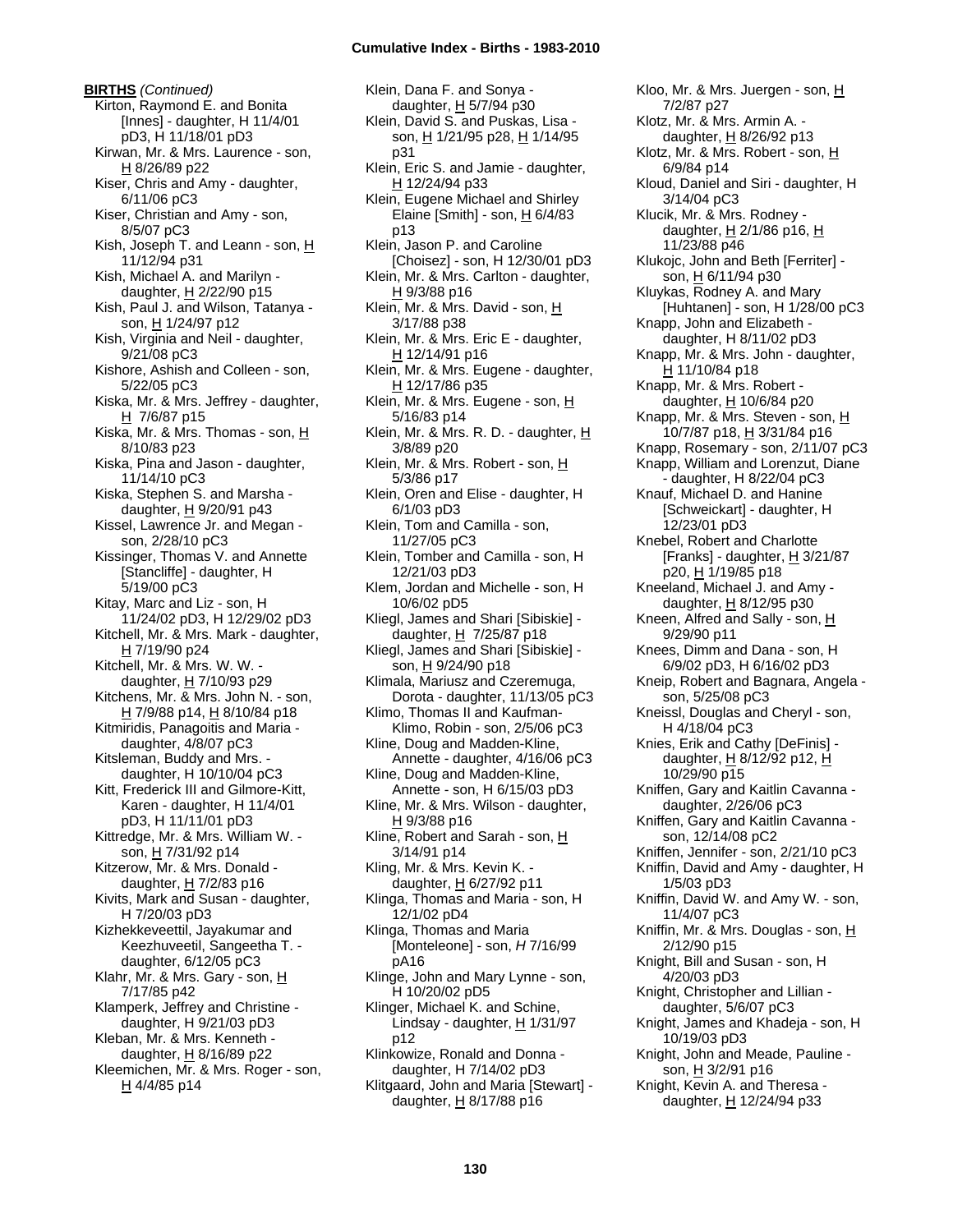**BIRTHS** *(Continued)* Knight, Kevin A. and Theresa - son, H 7/11/97 p14 Knight, Roger A. and Evelyn - son, H 12/2/95 p29 Knise, David J. and Levieff, Caroline - daughter, H 1/28/00 pC3 Knize, Francis C. and Waverly daughter,  $H$  6/14/96 p14 Knize, Mr. & Mrs. Frederick - son, H 1/10/87 p15 Knobhe, Joseph and Patricia daughter, H 1/16/91 p11 Knoche, Mr. & Mrs. Joseph daughter, H 4/8/89 p17 Knoche, Mr. & Mrs. Joseph Jr. son, H 3/14/87 p18 Knocks, Anthony Sr. and Knox, Rhonda - daughter, 6/3/07 pC3 Knofla, Mr. & Mrs. Jeffrey daughter,  $H$  4/13/85 p16 Knopoff, Alejandro and Brookler, Jill daughter, H 6/9/02 pD3, H 6/16/02 pD3 Knopp, Alex and Bono, Bette - son, H 3/25/89 p17 Knopp, Mr. & Mrs. Alex A. daughter,  $H$  5/28/87 p38 Knotts, Mr. & Mrs. Albert A. - son, H 7/10/93 p29 Knowe, Douge and Michelle daughter, 6/11/06 pC3 Knowles, David R. and Laurie - son, H 6/21/96 p14 Knowles, Mr. & Mrs. David D. daughter, H 11/14/92 p37 Knowles, Mr. & Mrs. Leon daughter, H 9/24/83 p14 Knowles, Tim and Jessica daughter, 10/18/09 pC3 Knox, Mr. & Mrs. Stephan - son, H 3/31/84 p16 Knuckles, Robert and Valerie daughter, 9/16/07 pC3 Knutson, Craig and Suzanne [McAfee] - son,  $H$  3/2/92 p16 Knutson, Craig L. and Suzanne daughter,  $H$  7/5/96 p12 Koba, Philip and Nancy - daughter, 7/23/06 pC3 Koba, Philip R. and Nancy [Pensiero] - daughter, H 6/2/02 pD3 Kocerha, Maros and Lazurova, Maria - daughter, 12/24/06 pC3 Koch, Christopher and Deanna daughter, H 10/19/03 pD3 Koch, David and Stacy - daughter, H 8/4/02 pD3 Koch, David H. and Linda [Edwards] - daughter, H 11/4/01 pD3, H 11/18/01 pD3 Koch, Mr. & Mrs. Robert - son, H 10/27/84 p16 Kochian, Mirjan M. and Yevgenia

[Poghosyan] - son, H 2/2/01 pC3

Kochman, David and Sarah daughter, H 3/14/04 pC3 Kochol, Brian and Diane - daughter, H 3/21/04 pC3 Kocot, Christopher and Pastiva-Kocot, Diana - son, 10/18/09 pC3 Kocot, John and Rosetta - son, 12/3/06 pC3 Kocot, John Peter and Rosetta daughter, 8/17/08 pC3 Kocsis, Gabor and Giannina - son, H 12/21/03 pD3 Kocum, Mr. & Mrs. John R. daughter,  $H$  5/26/90 p21 Koczanski, Mr. & Mrs. Gregory J. daughter, H 6/21/89 p18 Koczko, Michael and Jennifer daughter, H 12/1/02 pD4, H 12/29/02 pD3 Koda, Phil and Kate - son, 9/6/09 pC3, 10/18/09 pC3, H 7/11/04 pC3 Kodzodziku, Harun and Fatbardha daughter, H 12/19/04 pC3 Kodzodziku, Harun and Fatbardha son, H 1/12/03 pD3 Koeck, Carl and Mary Jo - daughter, H 10/13/02 pD4 Koehler, Bruce and Betsey [Fenn] son, H 6/9/84 p14 Koehler, Herbert Jr. and Antoinette son, 4/16/06 pC3 Koellmer, Michael and Stacey daughter, 10/29/06 pC3 Koellmer, Mr. & Mrs. William daughter, H 10/9/85 p27 Koellmer, Mr. & Mrs. William - son, H 8/15/89 p13 Koemer, Mr. & Mrs. Vincent J. Jr. daughter, H 10/13/88 p41 Koenigsberg, Stewart B. and Jane son, H 11/12/94 p31 Koennecke, Glenn P. and Deborah daughter,  $H$  5/2/97 p15 Koeppl, Bryan Thomas and Suzanne Marie - son, 11/30/08 pC3 Koester, Nicole Cantore and T.J. son, 10/31/10 pC3 Koffsky, Bruce and Paula daughter,  $H$  1/2/91 p17 Koh, Franklin and Ellen - daughter, H 3/14/91 p14 Kohanski, John and Susan - son,  $H$ 8/16/96 p14 Kohanski, John and Susan [Buchta] son, H 5/21/94 p30 Kohler, Gary and Chavez, Janinna daughter, 3/30/08 pC3 Kohler, Mr. & Mrs. Mark - daughter, H 7/29/89 p13 Kohler, Mr. & Mrs. Mark - son, H 12/10/83 p19 Kohler, Mr. & Mrs. Mark M. daughter, H 9/14/91 p19

Kohli, Dr. & Mrs. Dalip - son, H 8/15/83 p13 Kohn, Mr. & Mrs. Peter - daughter, H 7/23/88 p15 Kohn, Steven A. and Yvette - son, H 10/17/97 pB2 Kohut, Imre L. and Jennifer [Sotire] son, H 2/25/00 pC3 Kohutka, Victor and Jennifer daughter, H 7/20/91 p16 Koirala, Deepak K. and Poota L. son, 5/18/08 pC3 Koizumi, Mr. & Mrs. Yuichi daughter, H 7/6/88 p14 Kokias, Mr. & Mrs. Peter - daughter,  $H$  7/6/88 p14 Kola, Prenke and Violeta - daughter, H 7/20/03 pD3 Kolakowski, Michael and Julia daughter, H 11/24/02 pD3, H 12/29/02 pD3 Kolaski, Mr. & Mrs. Thomas - son, H 6/3/89 p17 Kolek, Jacek and Majowicz-Kolek, Edyta - son, 3/16/08 pC3 Kolenberg, Thomas and Olga daughter, 2/25/07 pC3 Kolenik, Steven A. and Kara daughter, H 10/17/97 pB2 Koleszar, Alex and Jill - twin sons, H 9/14/03 pD3 Koleszar, Mr. & Mrs. L. R. daughter,  $H$  3/23/91 p10 Koletsos, Mr. & Mrs. Dino daughter, H 9/14/85 p18 Kolf, Peter R. and Colleen [Anderson] - son, H 5/19/00 pC3 Kolff, Mr. & Mrs. Albert - daughter, H 11/6/85 p40 Kolich, Anthony and Cavone, Patrizia - son, 11/26/06 pC3 Kolich, Mihaela and Anthony George - son, 8/15/10 pC3 Kolier, Mr. & Mrs. Mark - daughter, H 10/23/93 p39 Kolin, Paul and Deborah - daughter, H 1/12/03 pD3 Kollmorgen, Matthew H. and Judith daughter, H 12/2/95 p29 Kolman, Jonathan and Kimberly son, 2/28/10 pC3 Kolman, Jonathon and Kimberly son, 2/17/08 pC3 Kolodziej, Richard A. and Sanabria, Maribel - daughter, H 4/6/01 pD2, H 1/21/00 pC3 Kolokowski, Mr. & Mrs. Daniel - son, H 3/24/86 p19 Kolotylo, Jerry and Iwona - son, H 9/19/04 pC3 Komani, Hile and Lushe - son, 2/11/07 pC3 Komatreddy, Smitha Syamala and Anil Kumar - son, 11/29/09 pC3 Konak, Moti and Neeley - son, H 4/7/02 pD3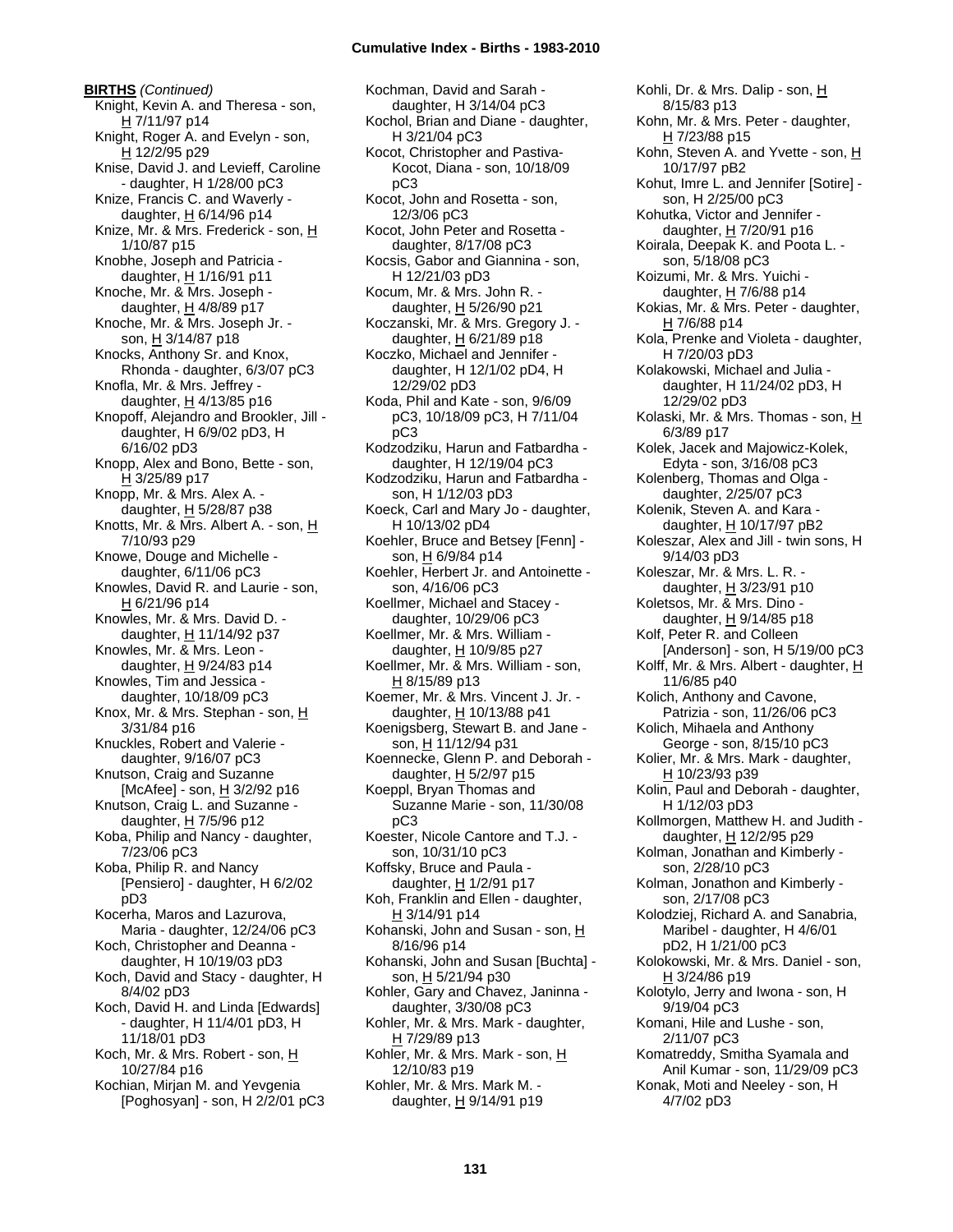**BIRTHS** *(Continued)* Kondub, Joseph and Laura - son, 10/29/06 pC3 Kondub, Joseph J. Jr. and Laura [Anderson] - son, H 2/16/01 pC2 Kondub, Joseph Jr. and Laura daughter, H 5/30/04 pC3 Kondur, Sanketh and Saritha - son, 4/4/10 pC3 Konidaris, Jason and Janie - son, 7/2/06 pC3 Koniecko, Przemyslaw and Beata daughter, 3/21/10 pC3 Konitshek, Ronald E. and Maria [Japon] - daughter,  $\underline{H}$  6/18/83 p15 Konitshek, Ronald E. and Maria [Japon] - son, H 4/13/88 p17 Konkos, Kenneth and Doreen [Buzzeo] - son, H 1/26/85 p17 Konover, Mr. & Mrs. Daniel - son, H 1/14/84 p18 Konover, Mr. & Mrs. Donald daughter, H 11/1/88 p20 Konowitz, Adam R. and Stacey daughter,  $H$  8/12/95 p30 Konrfeld, (sic) Mark S. and Dawn son, H 6/21/96 p14 Konspore, Jeffrey M. and Ellen daughter, H 11/14/97 pA3 Konspore, Matthew L. and Lisa [Bucciarelli] - son, H 11/5/99 pB8 Konspore, Mr. & Mrs. Jeffrey J. daughter, H 9/14/91 p19 Konstantin, Neal A. and Catherine daughter,  $H$  7/18/97 p16 Konstantin, Neal A. and Catherine son, H 7/23/94 p30 Konstantin, Neal A. and Catherine [Wilkinson] - daughter, H 5/19/00 pC3 Konstantinis, Robert and Christina daughter, 10/1/06 pC3 Konstantinis, Robert H. and Christina C. - son, 10/25/09 pC5 Konstanty, Jim and Maribeth - son, H 10/12/03 pD3 Kontor, David and Lisa - daughter, H 10/6/02 pD5 Kooi, Suresh and Chandra - son, H 3/3/02 pD3 Koons, Andrea and Jerome - son, 8/15/10 pC3 Koons, Mr. & Mrs. Charles - son, H 2/1/86 p16 Koosed, Mr. & Mrs. Martin daughter, H 11/1/88 p20 Koosed, Mr. & Mrs. Martin - son, H 4/26/86 p18 Kopack, James M. and Troy-Kopack, Pamela - son, H 7/23/94 p30 Kopack, Mr. & Mrs. James J. daughter, H 7/31/92 p14 Kopas, David G. and Mary daughter,  $H$  2/25/95 p28

Kopczewski, Grzegorz and Agnieszka - son, H 6/8/03 pD3 Kopec, Thomas and Marisa daughter, H 2/24/02 pD3 Kopezewski, Grzegorz and Kopezewska, Agnieszka - son, 2/11/07 pC3 Kopfmann, Craig E. and Michelle [Provencal] - daughter, H 6/2/02 pD3 Koppy, Mr. & Mrs. Douglas daughter,  $H$  4/13/88 p15 Koproski, Chester and Viola daughter, 7/23/06 pC3, 10/25/09 pC3 Koproski, Richard A. and Simone daughter, H 2/18/95 p32 Koptiuch, Mr. & Mrs. John - son, H 6/9/84 p14 Kordas, Susan and Robert daughter, 3/21/10 pC3 Kordusic, Stan and Kay - daughter, 9/7/08 pC3 Koren, Edward F. and Linda [Abate] daughter,  $H$  3/24/84 p16 Kores, Mr. & Mrs. Adam - son, H 10/7/87 p18 Korevaar, David J. and Elizabeth son, H 7/25/97 p14 Korevaar, Mr. & Mrs. David D. daughter,  $H$  9/20/91 p43 Korfin, Mr. & Mrs. Arthur - daughter, H 11/16/83 p43 Korin, Kenneth H. and Theresa son, H 9/30/95 p35 Kornblum, Jeffrey M. and Sandra [Friedberg] - son, H 2/16/01 pC2 Kornblut, Mr. & Mrs. Jeffrey H. - son, H 11/13/93 p29 Kornblutt, Mr. & Mrs. Jeffrey - son,  $H$ 6/16/90 p23 Korniloff, Melissa C. - son, 4/17/05 pC3 Kornutick, Richard and Georgia [Kydes] - daughter,  $H$  5/1/90 p27, H 5/10/90 p19 Koromvokis, Angelos and Stackhouse, Amy - daughter, 2/28/10 pC3 Kortchmar, Daniel J. and Maggie daughter,  $H$  5/24/96 p14 Korteraas, Mark and Marina - twin son and daughter, H 4/7/02 pD3 Korthoff, Mr. & Mrs. Herbert daughter,  $H$  1/10/87 p15,  $H$ 11/30/89 p34 Korzenik, Peter and Jennifer daughter, H 5/26/02 pD3 Korzenik, Peter B. and Jennifer B. daughter, 6/12/05 pC3 Kosakowski, James and Denise son, H 10/13/02 pD4 Kosciuk, Przemyslaw M. and Agata [Dziatkiewicz] - daughter, H 2/17/02 pD3

Kosinski, Robert P. and Janice daughter, H 1/17/97 p12, H 8/21/98 pA13 Kosior, Mr. & Mrs. Winslow W. daughter, H 6/3/92 p13 Kosior, Winslow C. and Davis, Laurie - son, H 2/25/95 p28 Koskorelos, Michael and Hariklia, Carol [Christoforidis] - daughter, H 8/20/94 p31 Koskorelos, Michael U. and Hariklia daughter, H 11/5/94 p31 Koskorelos, Mr. & Mrs. Michael daughter,  $H$  7/6/88 p14 Kosonocky, Stephen and Susan son, H 8/11/02 pD3 Kostohryz, Kelvin L. and Kathryn [Takacs] - son, H 2/11/00 pC3 Kostopoulos, James and Julia (Hurlock) - son, *H* 1/29/99 pB9 Kostowski, Edward Phillip and Susan [Lodato] - son,  $H$  8/3/88 p19 Kostowski, Mr. & Mrs. Edward P. son, H 6/8/85 p16 Koteen, Daniel A. and Barbara S. son, 5/29/05 pC3 Koteyko, Viktoriya - son, 2/25/07 pC3 Kotha, Sudha and Prashanth daughter, 12/5/10 pC3, 11/28/10 pC3 Kothari, Vijay F. and Aruna Vijay daughter, 6/7/09 pC3, 7/12/09 pC3 Kotick, Jordan and Sutton, Tamara twin son and daughter, H 10/12/03 pD3 Kotikalapudi, Krishna and Appana, Venkata - son, 10/18/09 pC3 Kotulsky, Paul and Keri - daughter, H 6/8/91 p22 Kotz, Richard and Jennifer Woods daughter, 11/15/09 pC3 Kotzageridis, Mr. & Mrs. Cristos daughter,  $H$  6/2/84 p16 Kouachi, Nadjim and Ahmarerras, Khadija - son, 1/11/09 pC2 Kouble, Tim and Heidi - son, 12/18/05 pC3 Koufidis, Peter and Diana daughter, H 12/24/94 p33 Koukides, Mr. & Mrs. Peter daughter, H 5/11/87 p23 Koukidis, Mr. & Mrs. John - son, H 4/16/84 p13 Koumasidis, Mr. & Mrs. Dimitrios daughter, H 11/28/83 p13 Koures, Bill and Kristi - son, H 1/5/03 pD3 Kourpouanides, Mr. & Mrs. George son, H 9/24/87 p14 Kourpouanides, Renita and Obando, Brian - son, 12/16/07 pC3 Kousar, Rubina - son, H 3/24/02 pD3 Kousidis, Mr. & Mrs. Panagiotis son, H 9/3/88 p16, H 1/15/90 p12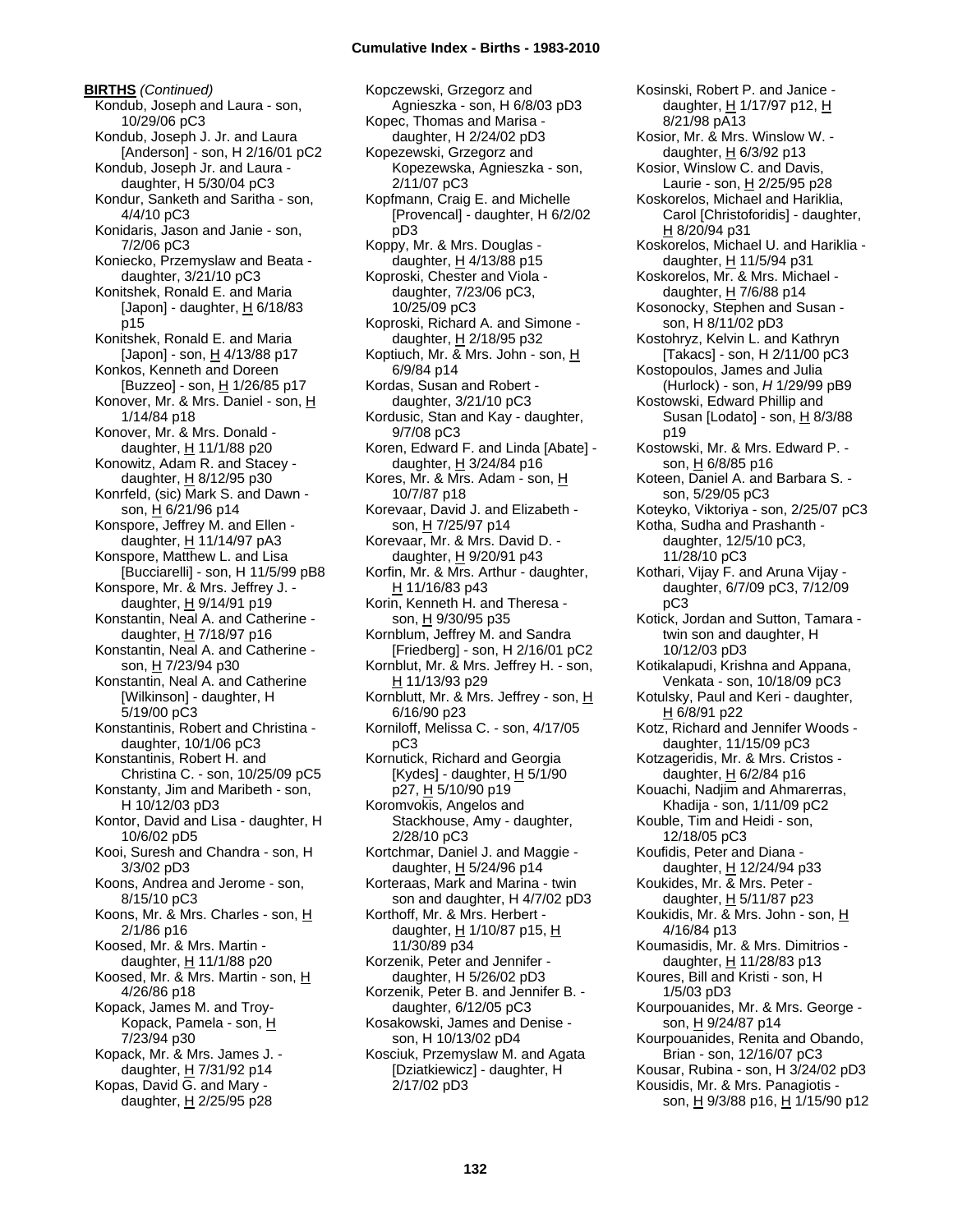**BIRTHS** *(Continued)* Koutoufaris, Marc and Dee daughter, H 10/6/02 pD5 Koutroubis, Mr. & Mrs. Kostas - son, H 4/4/85 p14 Kouvoris, Louis and Nicole - son, H 12/1/02 pD4 Kovac, Frank and Christine - son, 4/2/06 pC3, H 10/27/02 pD5 Kovach, Brad and Shalini daughter, 7/17/05 pC3, H 10/12/03 pD3 Kovach, Robert L. and Koszti-Kovach, Timea - son, H 5/19/00 pC3 Kovachev, Kiril and Kellie daughter, 8/21/05 pC3 Kovack, Mr. & Mrs. Mark M. daughter, H 9/20/91 p43 Kovbel, Lev and Grabar, Lyubov daughter, H 2/3/02 pD3 Kowalski, Bogdan and Boho, Beata son, 3/4/07 pC3 Kowalski, Ron and Karen - son, H 11/14/04 pC3 Kowalsky, Daryle J. and Susan daughter,  $\underline{H}$  8/22/97 p14 Kozak, Frank J. and Susan daughter, H 8/26/95 p32 Kozak, Jeffrey and Cathy Ann [Coughlin] - daughter, H 7/12/89 p19 Kozak, Mr. & Mrs. Jeffrey daughter, H 2/24/88 p30 Kozak, Troy S. and Andrea - son, H 8/21/98 pA13 Kozakiewicz, Francis P. and Robin daughter, H 12/9/95 p31 Kozar, Jacob Jr. and Debra - son, H 1/16/91 p11 Kozloski, Mark and Patrina daughter, H 10/6/02 pD5 Kozlowski, Alan W. and Linda [Tilley] - son, H 2/16/01 pC2 Kozlowski, Damian and Jennifer son, H 12/22/02 pD3 Kozlowski, Damien and Jennifer son, H 8/29/04 pC3 Kozma, William S. Jr. and Pamela [Toss] - daughter,  $H$  4/25/90 p14,  $\frac{1}{2}$  3/19/86 p23 Kraemer, Brian and Lambert, Cathy daughter, 5/27/07 pC3 Krafick, Mr. & Mrs. William Jr. - son, H 5/11/87 p23 Kraft, Mr. & Mrs. Alan - son, H 10/7/87 p18, H 2/15/86 p22 Kraft, Mr. & Mrs. Phillip - daughter, H 4/16/86 p29 Kraft, Mr. & Mrs. Phillip - son, H 6/16/90 p23 Krahe, Michael and Holly - daughter, 10/25/09 pC3 Krajeski, Cary and Gina - daughter, 5/13/07 pC3

Kralic, Joseph and Karen [Budin] daughter, H 9/18/85 p40 Kramer, John C. and Barbara [Czako] - daughter,  $H$  1/29/86 p27 Kramer, Michael B. and Lisa [Ross] son, H 10/28/01 pD3 Kramer, Mr. & Mrs. Michael daughter,  $H$  5/16/83 p14 Kramer, Mr. & Mrs. Robert T. Jr. son, H 10/6/84 p20 Kramer, Mr. & Mrs. William J. - son,  $H$  4/20/92 p16 Kranzlin, Steven A. and Mary (Duffy) - daughter, *H* 2/19/99 pB7 Krasilovsky, Mr. & Mrs. Gary - son, H 4/29/87 p19 Krasinski, Mr. & Mrs. Joseph daughter,  $H$  6/4/83 p14 Kratky, Mr. & Mrs. John Michael daughter,  $H$  10/15/88 p17 Kratky, Zdnek and Nikola - son, H 5/23/04 pC3 Kraus, Bill and Plath, Jennifer twins, H 12/8/00 pC2, H 10/27/00 pC2 Kraus, Mr. & Mrs. James - son, H 7/18/84 p41 Kraus, Mr. & Mrs. Kenneth daughter, H 11/1/88 p20 Kraus, Robert and Catherine - son, H 10/13/02 pD4 Krause, Mr. & Mrs. John - daughter, H 12/28/88 p19 Krause, Richard P. and Kathleen son, <u>H</u> 7/5/96 p12 Kraushaar, Carl E. Jr. and Betsy daughter,  $H$  3/28/97 p16,  $H$ 1/17/97 p12 Krauss, David and Ashley - son, 6/13/10 pC3 Krauss, Jason and Susan - son, 10/12/08 pC3 Krausse, Mr. & Mrs. Thomas - son, H 5/11/87 p23 Krausse, Thomas and Linda - twins, H 2/9/96 p14 Kravar, Joseph and Johanna - son, H 8/1/04 pC3 Kravar, Joseph and Villalobos, Alicia - son, 1/18/09 pC3 Kravitz, Mr. & Mrs. Daniel - son, H 6/15/85 p16 Krein, Mr. & Mrs. Michael - son, H 7/30/83 p14 Kreitler, James S. and Fiona daughter, H 11/12/94 p31 Kreitler, John M. and Heather - son, H 7/23/94 p30 Kresge, Mr. & Mrs. Ronald daughter,  $H$  6/28/90 p16,  $H$ 10/7/87 p18 Kresge, Mr. & Mrs. Ronald - son, H 12/14/83 p39

Kresmery, Louis G. Jr. and Ellen [Franzen] - daughter, H 10/2/84 p16 Kresmery, Louis G. Jr. and Ellen [Franzen] - son, H 9/15/84 p18 Kress, Mr. & Mrs. Jeffrey - son, H 5/14/86 p33 Kress, Stephen and Weinstein-Kress, Evie H. - son, H 4/20/85 p18 Kress, Stephen W. and Weinstein-Kress, Evelyn - son,  $H$  11/15/86 p18 Kreter, Mr. & Mrs. Stephen daughter,  $H$  5/28/87 p38 Kretschman, Patrick and Marcia daughter, H 4/27/03 pD3 Kretschmann, Klaus and AnnMarie daughter,  $H$  9/24/90 p18 Kreuch, Matthew and Michelle daughter, H 1/27/02 pD3 Kreuch, Mitchell K. and Alison - son, <u>H</u> 3/13/98 pB2, <u>H</u> 5/24/96 p14 Kreuch, Mitchell K. and Alison [Pollard] - son, *H* 8/6/99 pB4 Kreuzkarnp, August J. III and Kristen [Zilling] - son, H 1/28/00 pC3 Krieg, James L. and Elizabeth [Taburas] - daughter, H 2/11/00 pC3 Kriewalk, Mr. & Mrs. Rand Frazerson, H 11/5/86 p31 Kriger, Dmitriy and Inna - daughter, 9/30/07 pC3, H 5/25/03 pD3 Krigsman, Richard and Oostermeijer, Karin - daughter, H 7/21/02 pD3, H 7/28/02 pD3 Kriney, Todd and Deena - son, 3/13/05 pC3 Krinsley, Dr. James and Maureen [Renahan] - daughter,  $H$  7/16/88 p23 Krishna, Anand and Sweta - son, 6/18/06 pC3 Kriskey, Rick and Kathy - daughter, 6/26/05 pC3 Krist, Mr. & Mrs. Robert - son, H 4/23/90 p15 Krist, Mr. & Mrs. Robert R. - son, H 8/5/92 p10 Kristof, Stephen and Lorie [Barnes] son, H 6/13/87 p19 Kristoff, Mr. & Mrs. Mark - daughter, H 8/21/93 p28 Krivoshik, Mr. & Mrs. William daughter, H 7/11/87 p29 Krivoshik, Mr. & Mrs. William - son, H 12/22/88 p18 Krizek, Robert and Naurelle - son, 1/4/09 pC2 Kroll, Mr. & Mrs. Thomas - daughter, H 2/1/86 p16 Krollman, Richard and Andrea - son, 5/1/05 pC3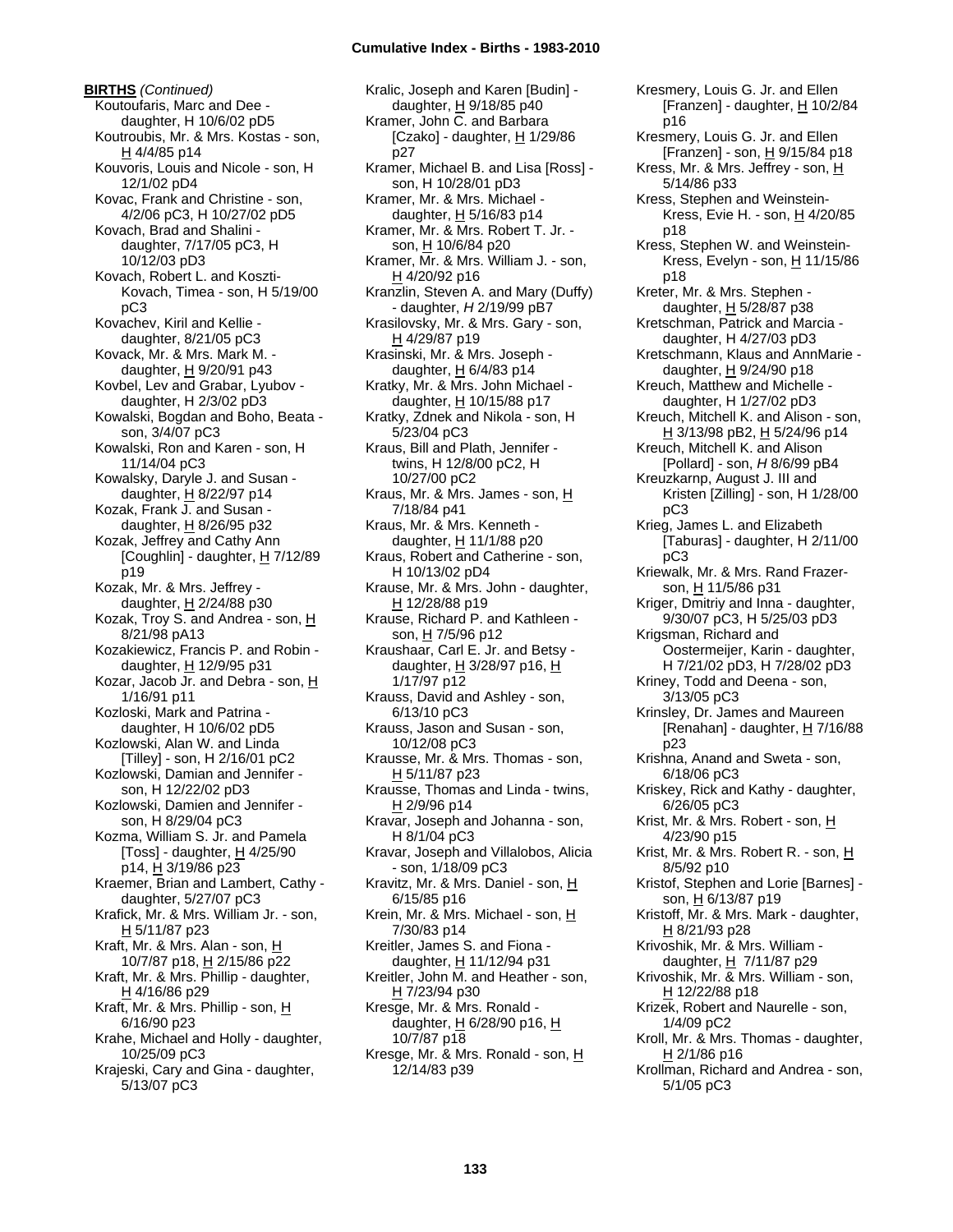**BIRTHS** *(Continued)* Krom, Charles and Patricia daughter, H 9/19/04 pC3 Krom, Darrell and Linda [Gallagi] daughter, H 12/10/86 p38 Kronauer, Brad J. and Lisa daughter,  $H$  2/2/96 p12 Kronberg, Kenneth V. and Helene son, H 8/12/95 p30 Kronberg, Kenneth V. and Helene [Nygren] - son, *H* 9/10/99 pB2 Kronberg, Mr. & Mrs. Kenneth K. daughter, H 12/5/92 p37 Kronick, Mr. & Mrs. John - son,  $\underline{H}$ 8/20/86 p36 Kross, Korey and Koren - daughter, 7/13/08 pC3 Krosse, Mr. & Mrs. Mark M. - son, H 7/10/93 p29 Krostof, Stephen and Laurie D. [Barnes] - son, H 9/1/90 p26 Krouse, Mr. & Mrs. Victor Jr. daughter,  $H$  6/8/85 p16,  $H$ 12/28/87 p12 Krubski, Mr. & Mrs. John - daughter, H 10/9/85 p27 Krubski, Mr. & Mrs. John - son, H 12/14/88 p18 Kruczkowski, Roman and Katarzyna - son, H 4/7/02 pD3 Krug, Jamie and Scott - daughter, 10/19/08 pC3 Kruger, Keith and Regina daughter, H 6/27/04 pC3, H 5/26/02 pD3 Kruger, Thomas and Williams, Danielle - daughter, 4/1/07 pC3 Krumbein, Mr. & Mrs. Richard daughter, H 8/28/85 p36 Krupnik, Mr. & Mrs. Michael M. son, H 1/13/93 p18 Krupp, Mr. & Mrs. Fred - son, H 7/22/87 p17 Krupp, Mr. & Mrs. Robert R. daughter,  $H$  3/20/93 p31 Kruseski, David and Mary - son, 9/3/06 pC3, 9/10/06 pC3 Kruy, Daniel D. and Martha daughter,  $H$  8/15/97 p14 Kryser, Bob and Annette - son, H 9/28/03 pD3 Krysiuk, Mr. & Mrs. John - son, H 7/27/89 p16 Krysiuk, Mr. & Mrs. John K. Jr. daughter,  $H$  7/10/93 p29 Krysiuk, Mr. & Mrs. Mark - daughter, H 6/21/89 p18 Kryspin, Theodore J. and Sandra [Woods] - son, H 2/2/01 pC3 Kryszczynski, Chris and Ewa - son, H 3/10/02 pD3 Kuban, Mr. & Mrs. David - son, H 11/23/83 p62

Kube, Marc A. and Barbara [Dankenbring] - twins, H 12/9/95 p31, H 12/23/95 p35, H 10/14/95 p31 Kubelle, Frank and Fran [Bailey] daughter, H 9/24/94 p31 Kubolek, Peter and Jaroslava - son, 5/4/08 pC3 Kuchma, Thomas Dominick and Seeley, Toni Ann - son, H 3/16/03 pD3 Kuczo, Andrew P. and Mary [Mooney] - daughter, H 4/28/02 pD3 Kuczo, Jim and Kristen - son, 4/23/06 pC3 Kudey, Eric C. and Courtney L. daughter, 10/21/07 pC3 Kudey, Erik and Courtney daughter, 11/5/06 pC3 Kudlicki, Mr. & Mrs. Frank daughter,  $H$  9/10/88 p17,  $H$ 5/14/86 p33 Kudrak, James and Judy [MacGregor] - son,  $H$  7/21/84 p15 Kuechenmeister, Mr. & Mrs. Karl son, H 12/22/84 p25 Kueffner, Mr. & Mrs. Paul S. daughter, H 8/18/84 p16 Kuehn, Mark and Linda - daughter, H 9/22/02 pD5 Kugler, David and Dwyer, Dedelia daughter, H 9/7/03 pD3 Kuhn, Jonathan and Herman, Michele - son,  $\underline{H}$  5/20/95 p28,  $\underline{H}$ 4/29/92 p10 Kuhnen, Mr. & Mrs. Roger daughter, H 9/24/87 p14 Kuhr, Mr. & Mrs. Thomas daughter, H 1/23/85 p31 Kulaga, Mark and Ellen - daughter, 7/30/06 pC3 Kulak, Kevin and Erin - son, H 10/27/02 pD5 Kulgevich, Mr. & Mrs. Yury - son, H 1/10/87 p15 Kulhay, Jeffrey N. and Lisa [DiCarlo] - son, H 3/31/02 pD3 Kulis, John and Malgorzata daughter, 8/28/05 pC3 Kulis, John and Malgorzata - son, H 7/20/03 pD3 Kulis, Keith and Sandy - daughter, H 6/9/02 pD3, H 6/16/02 pD3 Kulish, Robert J. and Sandra [Rotante] - son,  $H$  3/23/88 p19 Kulkarni, Nilkanth and Nisha daughter, H 10/19/03 pD3 Kulscar, Craig C. and Liz [Cerreta] daughter,  $H$  4/22/92 p13 Kulscar, Craig D. and Elizabeth [Cerreta] - daughter, H 12/2/95 p29, H 11/4/95 p30 Kumar, Ajay and Jha, Bihjta - son, 2/15/09 pC3

Kumar, Husmukh and Jain, Pinky son, H 7/21/02 pD3, H 7/28/02 pD3 Kumar, Naga Praveen and Vutukuri, Varalakshmi - daughter, 11/29/09 pC3 Kumar, Nanda and Darlene [Bedell] daughter, *H* 9/17/99 pB4 Kumar, Narahari and Pilendla, Aarati - daughter, H 9/26/04 pC3 Kumar, Naresh and Dhurra, Sarita daughter, 5/11/08 pC3 Kumar, Soundari and Shiv daughter, H 2/1/04 pD3 Kumar, Surinder R. and Seema [Kataria] - daughter, H 7/14/00 pC2 Kumar, Varinder and Bhandari, Monika - son, H 7/11/04 pC3 Kumra, Jay and Naresh - son, H 5/18/03 pD3 Kundamal, Hitesh and Nikki daughter, H 5/26/02 pD3 Kunetz, Dan and Sarah - daughter, H 5/18/03 pD3 Kunetz, Daniel J. and Sarah - son, H 7/25/97 p14, H 9/30/95 p35 Kunhardt, Francisco A. and Emmy [Rodriquez] - daughter, H 10/9/98 pB3 Kunichetty, Nageshwar Rao and Pappalavenkatramana, Rekha daughter, 11/18/07 pC3 Kunkel, Bruce J. and Nancy daughter, H 12/30/95 p31 Kunkel, Mr. & Mrs. Bruce - daughter, H 6/11/94 p30 Kunkel, Mr. & Mrs. Garrett - son, H 2/11/89 p19 Kunkel, Mr. & Mrs. Lawrence daughter, H 8/8/84 p27 Kunkel, Mr. & Mrs. William IV - son, H 11/3/84 p16 Kunschner, John and Emily - son, 7/27/08 pC2 Kunz, Andrew J. and Jennifer daughter, H 8/12/95 p30 Kunz, Mr. & Mrs. Kyle - son, H 6/4/86 p34, H 3/23/88 p19 Kunz, Oliver H. and Ethel daughter,  $H$  3/13/98 pB2 Kuper, Mr. & Mrs. George - son, H 3/22/86 p18 Kuppuswamy, Anand and Raman, Arti - son, *H* 9/17/99 pB4 Kuranko, Laurence C. and Lofthus, Diane - daughter, H 5/7/94 p30 Kurek, Wieslaw K. and Joanna [Blaszkiewicz] - daughter, H 5/19/00 pC3 Kuri, Victor and Campos, Adrianna daughter, 7/17/05 pC3 Kurmai, Ferenc and Brenda - son, H 6/28/96 p14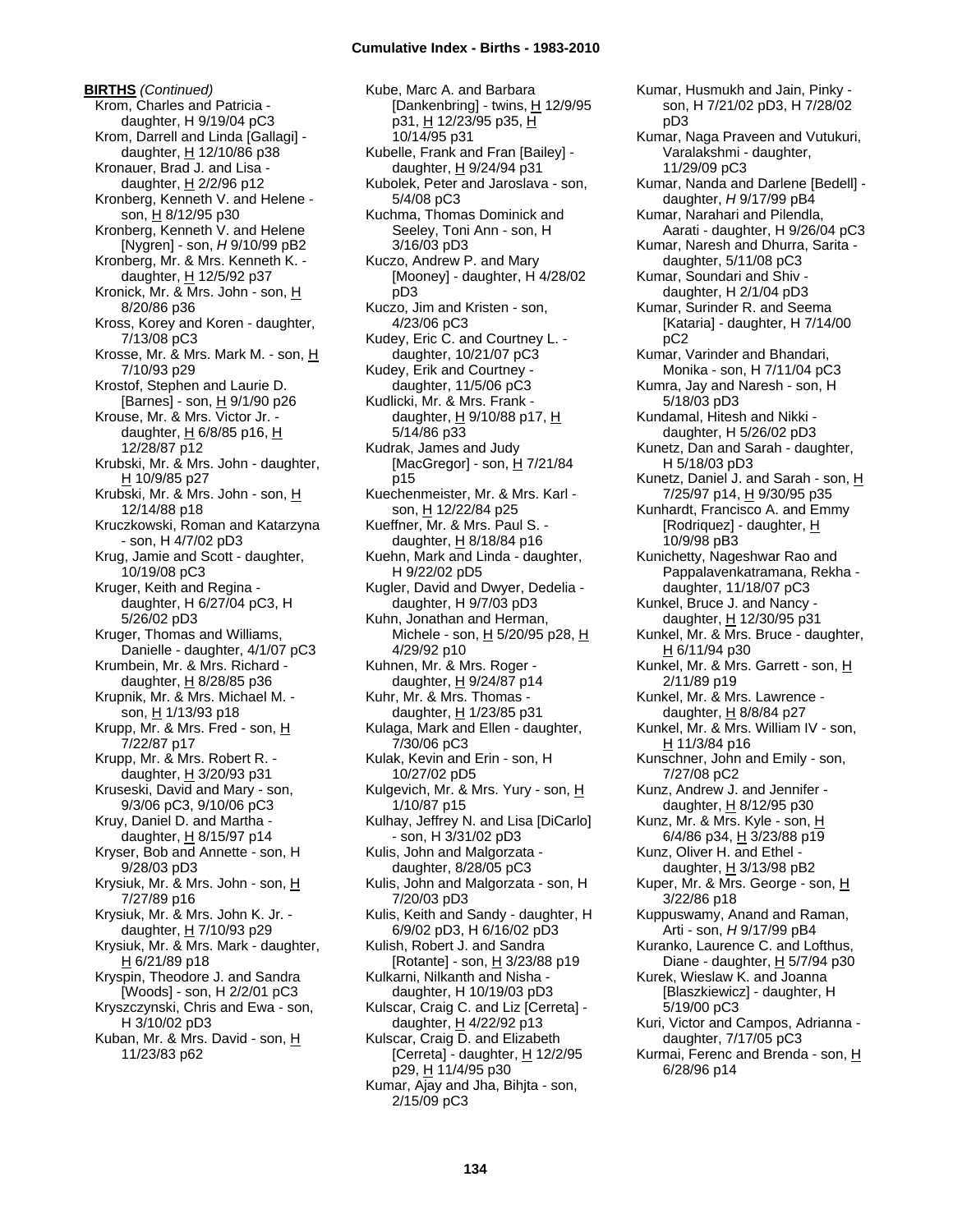**BIRTHS** *(Continued)* Kurmai, Ferenc and Brenda [Churchill] - daughter, H 2/11/00 pC3 Kurose, Mr. & Mrs. Edward daughter, H 3/26/90 p10 Kurpeawski, Peter and Virginia son, H 7/9/94 p28 Kurtessis, Mr. & Mrs. Stephen S. son, H 8/26/92 p13 Kurth, Mr. & Mrs. John - twins, H 9/10/86 p30 Kurtz, Matthew and Kimberly - son, H 6/27/04 pC3 Kurtzman, Meghan and Jason - son, 10/10/10 pC3 Kuryla, Mr. and Mrs. Kevin daughter, 4/18/10 pC3 Kurzbacher, Bill and Cathy [Otremba] - son,  $H$  8/13/91 p9 Kurzer, Greg and Shari - daughter, H 12/15/02 pD3 Kurzer, Greg and Shari - twin daugthers, 9/2/07 pC3 Kurzweil, David and Julie daughter, H 9/5/04 pC3 Kush, Theodore and Ann - daughter, H 9/8/02 pD7, H 8/25/02 pD3 Kusters, Mr. & Mrs. Detley - son, H 8/14/85 p26 Kutrubis, Panagiotis and Doula son, H 7/27/03 pD3 Kwok, Chun Yiu and Cheung, Mei Ling - daughter, H 12/22/02 pD3 Kyasa, Ganesh and Siva, Suhasini son, 1/31/10 pD2 Kydd, Albert and Taber, Maxine son, 9/16/07 pC3 Kydees, Christo and Marilyn - son,  $H$  5/8/91 p20 Kydes, George and Joanne - son, H 3/9/03 pD3 Kydes, John and Nancy [Vado] son, H 1/21/00 pC3 Kydes, Mr. & Mrs. Christo - son, H 7/23/88 p15, H 6/14/86 p18 Kydes, Mr. & Mrs. Philip - daughter, H 10/7/87 p18, H 11/7/87 p17 Kydes, Mr. & Mrs. Tracey daughter, H 12/17/86 p35 Kyker, Robert  $\overline{M}$ . and Sally daughter,  $H$  5/10/83 p18 Kyle, Kevin J. and Melissa [Combin] - son, H 11/4/01 pD3, H 11/18/01 pD3 Kyle, Mr. & Mrs. James - daughter, H 12/21/89 p17 Kyprios, Carlo and Bolter-Kyprios, Cecilia - daughter, 5/15/05 pC3 Kyriakides, Carol and Nicolaos daughter,  $H$  11/5/88 p16 Kyriakides, Nicholaos D. and Carol [Mayhew] - daughter, H 1/5/89 p16

Kyrkos, Zikos and Paraskevoula [Koletsos] - daughter, H 5/12/00 pC3 La Bady, Manouash - daughter, H 12/28/03 pD3 La Bella, Michael and Suzanne daughter, 8/20/06 pC3 La Hines, Nicholas and Marzano, Kari - son, 11/8/09 pC3 La Vecchia, Pasquale M. and Kris son, H 12/31/94 p31 La Vecchia, Pat and Kris - daughter, H 12/22/02 pD3 Laad, Jayesh and Vinita - daughter, H 9/15/02 pD7 Labady, Sony and Charles, Margaret - daughter, H 5/12/02 pD3 Labalbo, Al and Stephanie - twin daughters, H 11/23/03 pD3 Labarge, David L. and Dawn - son, H 10/17/97 pB2 Labella, Mr. & Mrs. Joseph daughter, H 11/13/89 p19, H 10/18/89 p23 LaBella, Mr. & Mrs. Joseph - son, H 8/21/93 p28 Labonte, Mr. & Mrs. Norman - son, H 3/26/90 p10 LaBonte, Norman and Antonia daughter, H 6/8/91 p22 LaBorie, Mr. & Mrs. E. E. - daughter, H 10/7/92 p10 Laboy, Christopher and Cornelio, Yahaira - son, 9/7/08 pC3 Labozzo, Joseph M. and Susan son, H 8/19/95 p31 Labozzo, Joseph M. Jr. and Susan [McDermott] - son, *H* 9/10/99 pB2 Labraga, Mr. & Mrs. Mario M. - son, H 7/10/93 p29 Labrosciano, Melissa and Dennis daughter, 8/15/10 pC3 Labrosciano, Pablo and Angela daughter, 2/7/10 pC3 Lacasse, Mr. & Mrs. Bruno B. daughter,  $H$  2/27/93 p34 LaCava, Mr. & Mrs. John - son, H 11/12/86 p36 Laccona, George and Kelly daughter, H 3/21/04 pC3 Lacera, Jessica - son, H 12/21/03 pD3 Lacerenza, Mr. & Mrs. James daughter,  $H$  6/13/87 p19 LaChance, Mr. & Mrs. Jerry daughter,  $H$  2/25/89 p14 LaChapelle, Mr. & Mrs. Joseph daughter,  $H$  5/10/90 p18 Lachapelle, Mr. & Mrs. Joseph J. daughter, H 1/30/93 p31 LaCombe, John and Julie daughter, H 8/3/03 pD3 Lacomis, Mr. and Mrs. Richard daughter, 4/18/10 pC3

daughter, 8/10/08 pC3 Lacovara, Joseph A. and Angela son, H 7/11/97 p14 Lacovera, Joseph A. and Angela daughter, H 6/3/95 p28 LaCroix, Mr. & Mrs. Christopher daughter, H 10/7/87 p18, H 4/30/86 p24 LaCroix, Mr. & Mrs. Christopher son, H 6/3/89 p17 Lacuesta, Mark and Victoria - son, 1/1/06 pC3, 6/28/09 pC4, 1/25/09 pC3 Laczko, Mr. and Mrs. Jeffrey daughter, 5/9/10 pC3 Ladenheim, Mr. & Mrs. Mitchell son, H 11/13/89 p19, H 10/18/89 p23 LaDolce, Dennis and Dana - son, H 11/19/94 p31 LaDouceur, Jude and Romaine, Laura - daughter, H 3/24/02 pD3 Ladrigan, Bruce B. and Ann Marie son, H 9/20/91 p43 Ladrigan, Mr. & Mrs. Bruce B. - son, H 7/10/93 p29 LaDue, Thomas and Stephanie son, 5/16/10 pC3 Ladwig, Shauna and Pritchard, Thomas - daughter, 12/5/10 pC3, 11/28/10 pC3, 11/14/10 pC3 Ladyka, Mykola and Vorotilina, Elena - daughter, 2/18/07 pC3 Laffey, Mr. & Mrs. Stephen - son, H 3/4/89 p16 LaFlamme, Ed and Oriana - son, H 1/11/04 pD3 Lafleur, Cianciulli and Isabelle LaFranc - son, H 8/31/01 pC2 LaFontant, Stanley and Kettline son, 5/10/09 pC3 Laforest, Amir and Simpson, Jasmine - daughter, 11/9/08 pC4 LaForte, Peter and Judy Ratner daughter, H 1/12/03 pD3 LaForte, Peter and Ratner, Judy son, H 10/31/04 pC3 Lafrenier, Wayne A. and Kimberly (Bailey) - daughter, *H* 2/19/99 pB7 LaFrenier, Wayne and Kim [Bailey] daughter, H 6/2/02 pD3 LaFrenier, Wayne and Kimberly daughter, H 10/6/02 pD5 LaFroest, Sanley and Marie daughter, 1/17/10 pC3 Lagana-Dewey, Mr. & Mrs. W. Patrick - daughter,  $H$  6/14/86 p18 Lagarce, Jeffrey P. and Susan - son, H 11/19/94 p31 Lagarde, Michel and Marlous daughter, 7/10/05 pC3

Lacomis, Richard and Joanna -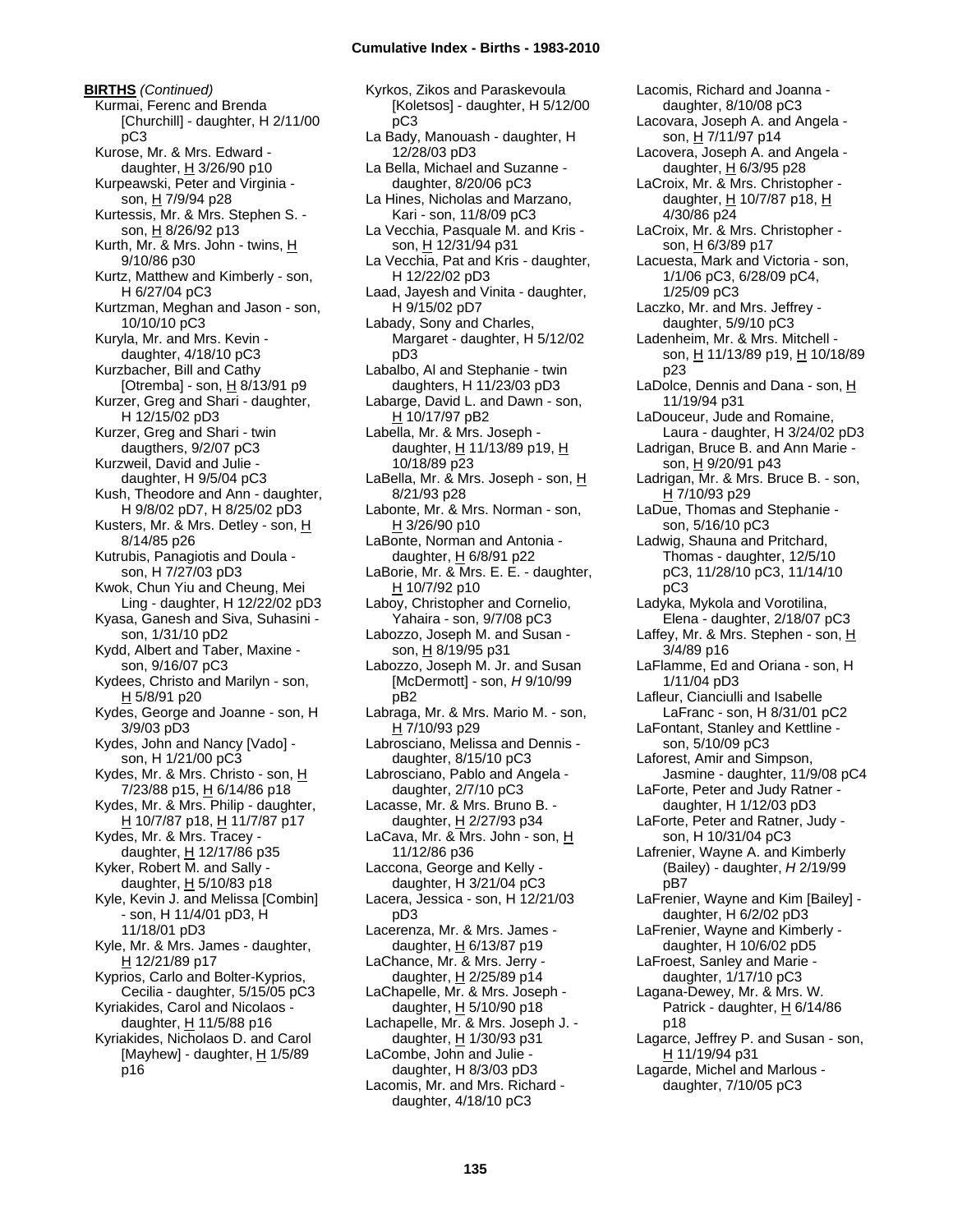**BIRTHS** *(Continued)* Lageman, Jason and Randi - son, H 1/19/03 pD3 Lagerloef, Warren and Lisa daughter, H 9/24/90 p18 Lagerloff, Warren F. and Lisa twins,  $H$  7/5/96 p12 Laglaise, Natalie and Beckles, Conrad - son, 10/12/08 pC3 Lago, Michael F. and Geraldine daughter, H 3/5/94 p29 Lagos, Mario A. and Solorsano, Sandra L. - son, 10/25/09 pC5 LaGreca, Nick and Jen - daughter, 7/29/07 pC3 LaGreca, Nick and Jen - son, H 8/11/02 pD3 Lagu, Maira and Castaneda, Nolvin daughter, 8/15/10 pC3 Laguan, Pedro and Ramirez, Zaida son, H 6/27/04 pC3 LaGuardia, David and Melissa - son, 4/17/05 pC3, H 10/27/02 pD5 LaGuardia, James E. and Annamarie [Treglia] - daughter, H 12/16/01 pD3 LaGuardia, Ryan and Allison - son, H 10/13/02 pD4 Laguerre, Dieumatre and Clervil, Jacqueline - son, 1/10/10 pC3 Lahiri, Vandana and Sudip - son, H 1/5/03 pD3 Lahuatte, Jacob N. and Loja, Karina - daughter, H 1/17/97 p12 Lai, Jonathan and Ang, Yong-Gek son, H 8/22/03 pD9 Lainez, Angel E. and Benitez, Rose son, H 2/17/02 pD3 Lainez, Carlos and Cruz, Suyapa daughter, H 1/11/04 pD3 Laist, Frederick and Nancy daughter, 10/15/06 pC3 Laitala, Christopher and Lara - son, 12/10/06 pC3 Laitala, Christopher Matthew and Lara Muir - son, 6/1/08 pC3 Laivgley, Joseph and Torres, Lissette - son, H 7/14/02 pD3 Lajendran, Bobby and Sivasubramanian, Balamurugan - son, 10/17/10 pC3 LaJoie, Mark A. and Tracey - son, H 4/25/97 p15 LaJoie, Randy and Lisa - son, H 10/5/91 p10 Lajoie, Russell and Leslie - son, H 1/18/92 p11 LaJoie, Russell and Leslie [Keller] daughter,  $H$  8/8/90 p16 Lajoie, Russell and Leslie [Keller] son, H 12/24/94 p33 LaJoie, Russell R. and Leslie - son, H 1/7/95 p29 LaJoie, Russell R. and Leslie [Keller] - daughter,  $\underline{H}$  5/2/97 p15, H 6/20/97 p15

Lake, Jaron and Gjiui, Vlora daughter, H 9/19/04 pC3 Lake, Javon and Gjini, Vlora daughter, 2/22/09 pC3 Lake, Jonathan R. and Judith daughter, H 1/14/95 p31 Lake, Mark A. and Autrey, Gretchen - twins, H 12/31/94 p31 Lake, Matthew and Colleen - son,  $H$ 9/3/94 p34 Lake, Mr. & Mrs. Matthew daughter,  $H$  7/22/89 p19 Lake, Mr. & Mrs. William - daughter, H 12/29/86 p12 Lakhotia, Manish and Lakhodtia, Varsha - son, H 6/13/04 pC3 Lakovsky, Jan and Monika - son, 2/7/10 pC3 Lalani, Mr. & Mrs. Wazir W. daughter, H 10/7/92 p10 Lalanne, Ronald and Nerlande son, H 2/15/04 pC3 Lalime, Bucky and Lori [Norchese] son, H 3/23/91 p9 Lalime, Ken and Kathy [Wasilition] daughter, H 8/14/93 p30 Lalime, Paul D. and Lori - son, H 4/10/98 pB2 Lall, Sanjay and Varsha - son, 7/3/05 pC3 Lalli, James and Christine - son, H 3/9/03 pD3 Lally, Kevin K. and Nancy [Fellman] son, H 7/10/92 p14 Lally, Michael W. and Diane daughter,  $H$  4/23/94 p33 Laloi, Mr. & Mrs. Julus - daughter,  $H$ 3/9/89 p21 Lalvani, Mr. & Mrs. Pravin P. daughter,  $H$  1/13/93 p18 Lamagna, Michael and Nina daughter, 11/29/09 pC3 LaMagna, Michael and Nina Marie daughter, 10/2/05 pC3 Lamb, Mark C. and Amy [Stuts] son, H 2/11/00 pC3 Lamb, Mr. & Mrs. Gregory - son, H 8/14/89 p22, H 8/23/86 p17 Lambert, Leonard E. and Domenici-Lambert, Kristen - twin son and daughter, 11/13/05 pC3 Lambert, Mark and Tara - twin sons, 6/25/06 pC3 Lambert, Mark J. and Warner, Susan - daughter, H 1/17/97 p12 Lambros, John and Roseann daughter, H 1/2/91 p17 Lamendola, John and Benedetto, Kimberly - son, 2/20/05 pC3 Lametta, Adam F. and Mills, Sunny Ann - son, 9/11/05 pC3 Lametta, Mr. & Mrs. Albert Jr. - son, H 1/25/88 p17 Lametta, Mr. & Mrs. Joseph daughter,  $\underline{H}$  3/23/88 p19

Lametta, Mr. & Mrs. Ronald R. daughter, H 7/17/93 p31 Lametta, Mr. & Mrs. Thomas - son, H 9/24/87 p14 Lametta, Thomas and Kathleen son, H 12/12/90 p30 Lamont, Darrell and Washington, Juenara Danielle - son, 1/20/08 pC3 Lamont, Terrell and Lewis, Lana LaToya - son, 9/11/05 pC3 LaMonte, Marc A. and Cara - son, H 3/19/94 p32 Lamoreaux, Stephen and Johnson, Stephanie - daughter, H 1/26/03 pD3 Lamorte, Mr. & Mrs. Daniel daughter,  $H$  8/6/86 p16 Lamorte, Mr. & Mrs. Richard - son, H 10/7/87 p18 LaMorte, Ron and Caroline - son, H 1/5/03 pD3 Lamotta, Clifford P. and Jane - son, H 9/2/95 p31 LaMotta, Jerry and Debbie - son,  $H$ 1/2/91 p17 Lamotta, Mr. & Mrs. Clifford C. daughter, H 4/3/93 p31 Lamotta, Mr. & Mrs. Jerry J. daughter, H 8/26/92 p13 Lamour, Mr. & Mrs. Raymond daughter,  $H$  5/22/85 p35 Lamour, Ricardo and Alphonse, Magdalah - daughter, H 1/13/02 pD3 Lamoville, Cedric and Edelman, Lauren - son, H 6/6/04 pC3 Lamp, Robert R. and Jeanne - son, H 9/20/91 p43 Lamparski, Michael and Alyssay daughter, H 8/11/02 pD3 Lampert, Mitchell M. and Jean [Crane] - son, H 7/10/92 p14 Lampley, Brian and Nielsen, Carrie son, H 8/22/04 pC3 Lampley, Brian D. and Craig, Anna daughter, H 4/6/01 pD2 Lampman, Tom and Lori - daughter, 10/28/07 pC3 Lancaster, Mr. & Mrs. George daughter,  $H$  10/9/85 p27,  $H$ 10/15/83 p16 Lancaster, Mr. & Mrs. James daughter,  $H$  10/15/88 p17 Lancaster, Neville Jr. and Whitney son, H 2/8/04 pD3 Lanci, Vincent and Karey - son, H 6/27/04 pC3 Landau, Alan E. and Andrea - son, H 4/1/95 p28 Landau, David E. and Jennifer - son, H 1/21/95 p28, H 10/18/96 p14 Landauer, Robert S. and Nancy daughter, H 5/14/94 p30 Lander, Joshua M. and Jill [Colborne] - son, *H* 9/10/99 pB2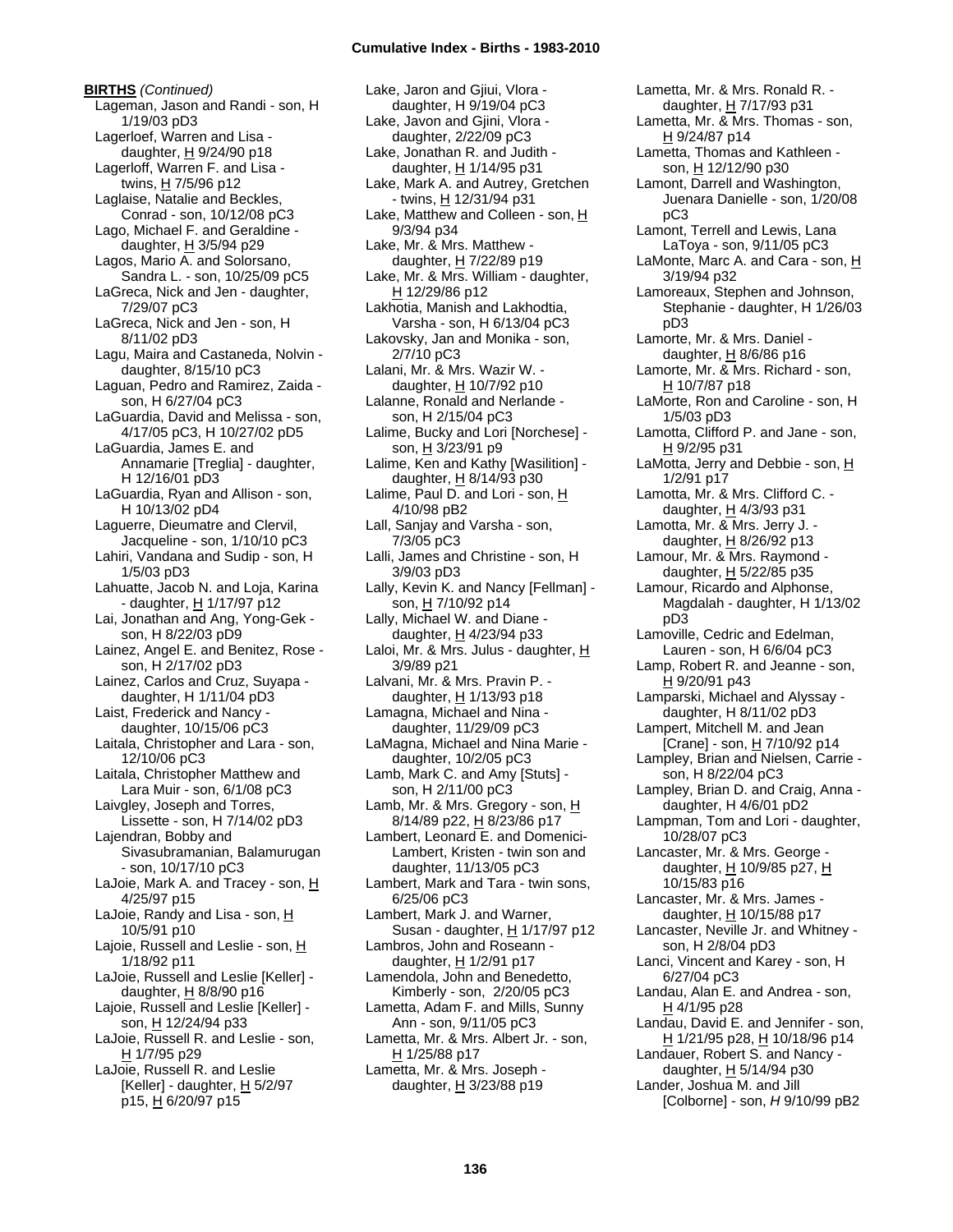**BIRTHS** *(Continued)* Landers, Patrick J. and Susan daughter, H 8/27/94 p31 Landesman, Keith and Evelyn - son, 4/16/06 pC3, H 8/10/03 pD3 Landesman, Kevin and Dana Ann daughter, 10/28/07 pC3 Landis, Eric T. and Kristin [Olsen] son, *H* 9/10/99 pB2 Landis, Howard C. and Tezanos, Suzanne - son, H 10/23/93 p39 Landon, David Sage & Janet  $[Guider] - son, H 3/18/89 p24$ Landon, Mr. & Mrs. - son, H 1/13/90 p15 Landon, Mr. & Mrs. Victor V. daughter, H 9/14/91 p19 Landon, Victor and Ann-Marie daughter,  $H$  9/16/95 p30 Landowne, Steven M. and Stacey daughter,  $H$  5/2/97 p15 Landry, Mark R. and Jane - son,  $H$ 1/16/98 pB2 Landry, Mr. & Mrs. Conrad daughter,  $H$  3/23/88 p19 Landsiedel, John C. and Deborah [Pope] - son, H 1/21/00 pC3 Landy, Marc E. and Walkoff-Landy, Judith - son, H 10/17/97 pB2 Lane, Alexander and Elizabeth daughter, 1/25/09 pC3 Lane, Jason and Shaunasey - son, H 4/20/03 pD3 Lane, Jim and Patty - daughter, H 7/4/04 pC3 Lane, Mr. & Mrs. Edward - son, H 11/5/86 p37 Lane, Mr. & Mrs. Ronald - daughter, H 11/16/83 p43 Lane, Peter and Lisa - daughter, 10/25/09 pC3, H 7/21/02 pD3, H 7/28/02 pD3 Lane, Robert and Cibulskas-Lane, Kathy - triplets, two daughters and son, 8/30/09 pC3, 10/11/09 pC3 Lane, William and Tricia - daughter, 1/21/07 pC3 Laney, Robert C. and Alison daughter,  $H$  7/18/97 p15 Lang, John and Kelly, Courtney son, 1/17/10 pC3 Lang, Paul and Laura - son, 3/13/05 pC3, H 8/11/02 pD3 Langan, Glenn and Susan - son, H 5/12/02 pD3 Langdo, Kenneth E. Jr. and Joanne [Martinelli] - son,  $H$  10/9/98 pB3 Langdon, Ryan and Lori [McCreary] daughter, H 2/10/02 pD3 Langeveld, Nicholas and Kerrie daughter, 1/23/05 pC3 Langeveld, Nick and Kerrie daughter, 7/1/07 pC3 Langford, Mr. & Mrs. Ronald R. son, H 12/12/92 p35

Langguth, , Mr. & Mrs. Rory - son, H 6/11/91 p12 Langhorn, Larry and Teri [McCready] - daughter, H 2/17/02 pD3 Langhorn, Mr. & Mrs. Larry daughter,  $H$  1/13/93 p18 Langley, Johnny and Lesley - son,  $\underline{H}$ 2/23/91 p13 Langley, Mr. & Mrs. Curtis - son, H 1/2/86 p14 Langrin, David and Taryn - son, H 1/26/03 pD3 Langrin, David E and Taryn - son, H 7/11/97 p14 Langrin, Garthh Jr. and Sarrazien, Tara - daughter, 2/15/09 pC3 Langrin, Mr. & Mrs. Garth - son, H 9/24/83 p14 Langston, Rahemm and Delva, Francesse - daughter, 2/21/10 pC3 Langyel, William J. and Michele T. son, 9/25/05 pC3 Lanlois, Guy and Joseph, Elsie daughter, 2/25/07 pC3 Lanphier, Mr. & Mrs. Robert R. son, H 11/14/92 p37 Lanser, John III and Jennifer daughter, 8/23/09 pC3 Lantier, Anthony and Stephanie daughter, H 10/20/02 pD5 Lanxon, Robert and Jennifer Ellenberg - daughter, H 4/27/03 pD3 Lanza, Amilcar and Angela - son, H 3/7/04 pC3 Lanza, Claudio and Andino, Lucy son, 9/18/05 pC3 Lanza, Louis and Eloria - daughter, 6/7/09 pC3, 7/12/09 pC3 Lanzaro, Mr. & Mrs. James - son, H 4/22/89 p16 Lanzaro, Mr. & Mrs. James J. - son, H 11/29/91 p16 Laos, Diana - daughter, H 2/3/02 pD3 LaParra, Yuvini and Cubur, Sharon daughter, 9/10/06 pC3 Lapin, Brad and Julie - son, 4/22/07 pC3 Lapine, Joseph and Linda daughter, 5/1/05 pC3 Lapine, Noah and Holly - daughter, 4/24/05 pC3 Lapine, Noah and Holly - son, 1/3/10 pC3 Lapine, Seth and Eve - son, H 12/29/02 pD3 Lapnow, Jeffrey and Rachel - son,  $H$ 8/28/91 p17 Lapointe, Jason and Donnelly, Candace - daughter, 2/13/05 pC3

Lapolla, Anthony and Cynthia [Dunlop] - daughter, H 9/3/88 p14 Lapolla, Frank A. and Kimberly daughter, H 5/7/94 p30 Lapolla, Frank A. and Kimberly [Katshir] - daughter, *H* 7/16/99 pA16 Lapolla, Shannon E. and Tina [Anselm] - daughter, H 3/31/02 pD3 Lapommeray, Mr. & Mrs. Gesner daughter, H 12/21/89 p17 Lappas, Christopher and Michelle son, H 7/21/02 pD3, H 7/28/02 pD3 Lara, Leonidis and Matco, Mirsa daughter, H 9/19/04 pC3 Lara, Mark and Davida - daughter, 10/9/05 pC3 Lara, Merbin and Confesora daughter, H 9/15/02 pD7 Lara, Nelger and Jazmin - son, H 11/21/04 pC3 Laracca, Mr. & Mrs. Vincenzo V. daughter, H 6/27/92 p11 Laracca, Paul and Lisa - son, H 3/2/03 pD3 Laramee, Jean - son, H 2/24/02 pD3 Laramie, Vincent and Susan daughter, H 12/21/03 pD3 Lareau, Scott and Janice - daughter, 10/16/05 pC3 Large, Thomas and Nancy - twins, H 7/20/91 p16 Large, Thomas M. and Nancy daughter, H 1/14/95 p31 Laria, Saverio and Sara [DeCotiis] son, H 11/26/83 p14 Larkin, Alexander and Nancy daughter, H 7/20/91 p16 Larkin, James and Jean [Sussmanm] - daughter, H 1/30/93 p31 Larkin, James and Jean [Sussmann] - daughter,  $H$  12/30/92 p10 Larkin, Ken and Joanna - son, H 12/2/01 pD3 Larkin, Steven and Julia - daughter, H 1/27/02 pD3 Larm, Arthur and Debra - son, H 2/14/97 p10, H 11/22/96 p15 Larm, Mr. & Mrs. Arthur - son, H 2/18/95 p32 Larobina, Mark and Ellen - son, H 4/6/03 pD3 Larocca, Biagio A. and Keith, Maureen - son, H 2/7/97 p14 LaRocca, Mr. & Mrs. John P. - son, H 6/21/89 p18 Larochelle, Lee M. and Guiliana daughter, H 12/2/95 p29 LaRochelle, Ray and Cherie - son, H 12/12/04 pC3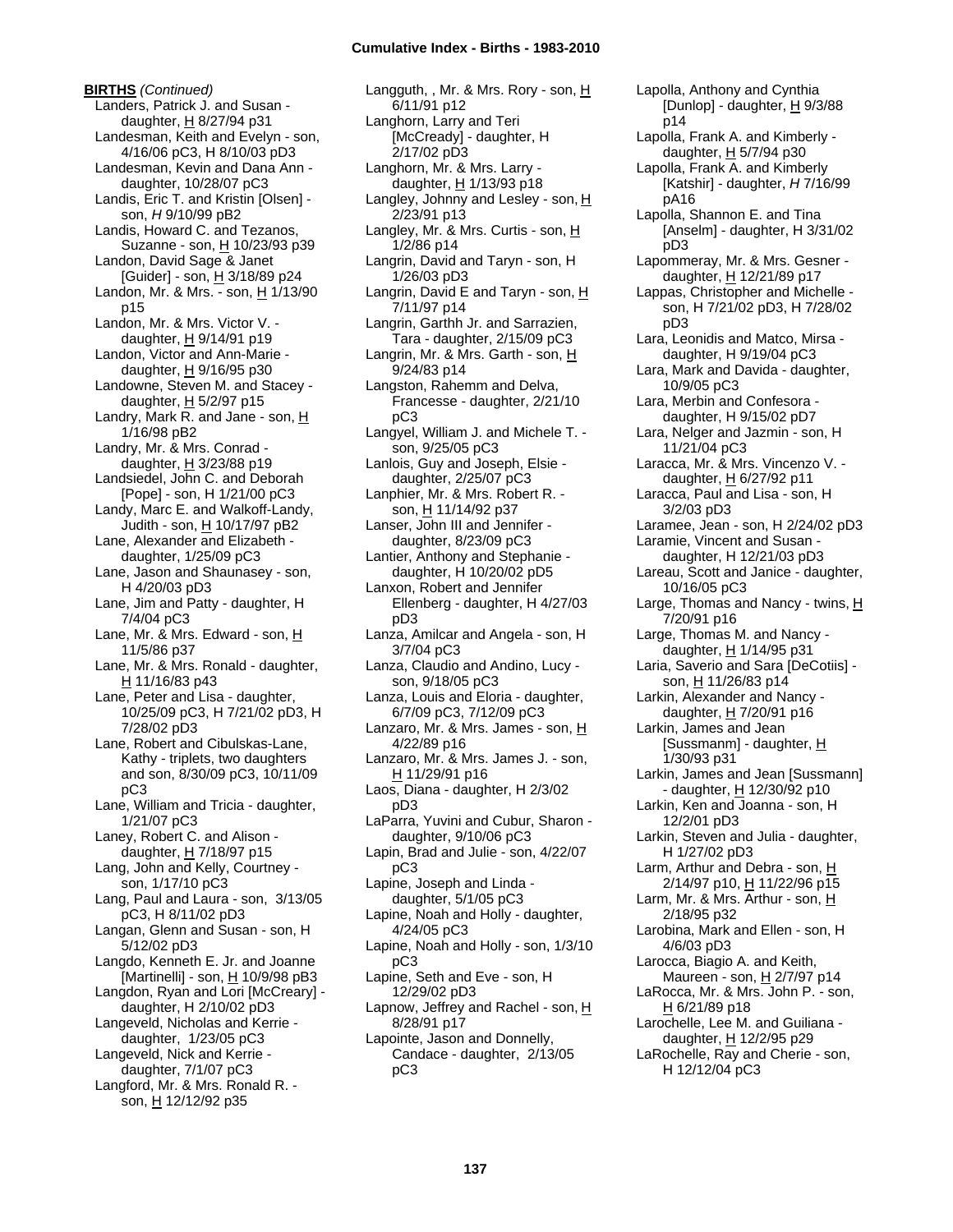**BIRTHS** *(Continued)* LaRosa, Robert P. and Nancy daughter,  $H$  7/18/97 p16,  $H$ 10/18/96 p14 LaRosa, Ronald and Eschweiler, Krisann - daughter, H 3/9/03 pD3 Larosa, Thomas A. and Julia [Krause] - son, H 2/10/02 pD3 LaRose, Mr. & Mrs. Robert daughter, H 5/14/88 p15, H 2/15/86 p22 Larose, Paul and Victor, Betty daughter, 12/16/07 pC3 Larrabee, Brian T. and Janis [Anderson] - daughter, H 6/2/02 pD3 Larriviere, Johnny E. and Munoz, Hemory Z. - son, 9/11/05 pC3 Larrosa, Rafael and Correa, Paola son, H 2/1/04 pD3 Larsen, Clayton T. and Susan [Beavers] - son, *H* 6/5/99 pB10 Larsen, Gil and Stephanie daughter, H 8/11/02 pD3 Larsen, Gil and Stephanie - son, 1/30/05 pC3 Larsen, Klaus and Jennifer - twin sons, 5/28/06 pC3 Larsen, Lance and Marie - son, H 1/5/03 pD3 Larsen, Mr. & Mrs. Ed - daughter, H 11/20/85 p38 Larsen, Paul C. and Gay [Kinney] son, H 4/13/88 p17 Larson, Christopher and Kristy daughter, H 10/13/02 pD4 Larson, Michael and Kristina - son, 6/26/05 pC3 Larson, Mr. & Mrs. Richard R. daughter, H 6/27/92 p11 Larson, Mr. & Mrs. Stephen S. daughter,  $H$  1/13/93 p18 Larson, Stephen and Kate daughter, H 12/12/90 p30 LaRusso, Mr. & Mrs. Richard J. son, H 10/10/87 p22 LaRusso, Richard J. and Valerie son, H 12/30/95 p31 Lasagne, Thomas and Rosemary son, H 3/3/02 pD3 Lasala, Joseph G. and Evans, Mary daughter, *H* 7/9/99 pA12 LaSala, Stephen H. and Marianne daughter,  $H$  2/6/98 pB5 Lasala, Stephen H. and Marianne son, H 8/19/95 p31 Lascano, Manuel and Pastora daughter,  $H$  6/3/95 p28 Lascio, Mr. & Mrs. Frank Jr. - son, H 10/9/85 p27 Lash, James and Aiello- Lash, Teresa - son, 5/14/06 pC3 Lash, Teresa and James - son, 11/7/10 pC3

Lasicki, George and Deborah daughter, H 6/9/02 pD3, H 6/16/02 pD3 Laskos, Peter and Jeanet [Figueroa] - daughter, H 4/15/92 p15 Laskovsky, Jan and Monika - son, 12/16/07 pC3 Lasky, Mitchell E. and Randi - son, H 4/1/95 p28 Lasky, Mr. & Mrs. Mitchell M. daughter, H 3/7/92 p10 Lasprogato, Arthur and Debra [Hood] - son, H 8/31/89 p24H 8/31/89 p24 Lasprogato, Mr. & Mrs. Arthur - son, H 9/25/85 p31 Lassegue, Peguy P and Lorgea, Randy H. - daughter, 12/28/08 pC2 Lassen, Mr. & Mrs. Richard daughter,  $H$  7/2/87 p27 Lassow, David H. and Lisa Marie [Pinto] - daughter, H 10/8/94 p33, H 12/31/94 p31 Lassow, Mr. & Mrs. David H. daughter, H 3/27/93 p31, H 4/10/93 p31, H 3/20/93 p31 Lategui, Carlos and Maria daughter, H 6/9/02 pD3, H 6/16/02 pD3 Latella, Mr. & Mrs. Salvatore - son, H 10/23/93 p39 Latella, Salvatore and Marie - son, H 4/1/95 p28 LaTerra, Dante and Agata - son, 5/14/06 pC3 Latham, Chris and Hilary - daughter, 4/24/05 pC3, 12/17/06 pC3 Latham, Julius A. and Delphine twins, H 11/5/94 p31 Latham, Maichal and Deborah daughter, 7/30/06 pC3 Latham, Michael Todd and Ahlers, Deborah - son, H 2/1/04 pD3 Lathan, John and Karen [Timmerman] - daughter, H 7/20/91 p15 Lathrop, Christopher and Brandi, Brittany - daughter, 2/28/10 pC3 Latimer, William and Barbara daughter, H 7/4/04 pC3 Latingua, Simon and Abigail daughter, H 12/12/04 pC3 Latkowski, Brien and Sheila - son, H 8/3/03 pD3 Latnam, Paul Kevin and Robare, Debora - son, 8/30/09 pC3, 10/11/09 pC3 Lato, Mr. & Mrs. Anthony P. - son, H 3/21/92 p11 Lato, Mr. & Mrs. Dominick - son, H 8/20/86 p36 Latorre Ramos, Eduardo S. and Piedad - daughter,  $H$  3/5/94 p29 LaTronica, Michael R. and Susan  $[Large]$  - son,  $H$  10/6/88 p19

Latte, John A. and Paula - son, H 10/18/96 p14 Latte, John A. and Paula [Rinkavage] - son, H 12/16/01 pD3 Lattimer, Darrel and Mislaine - son, H 6/13/04 pC3 Lature, Katlyna - son, H 1/5/03 pD3 Lau, Mr. & Mrs. Chong - son,  $H$ 8/23/86 p17 Laub, George T. and Heidi - son, H 11/1/96 p15 Laub, Mr. & Mrs. George T. - son,  $H$ 11/13/93 p29 Lauber, Steven M. and Melissa [Ryerson] - daughter, H 2/16/01 pC2 Laudieri, Christopher and Regina son, 12/13/09 pC3 Lauer, Eugene R. and Mariann son, H 7/19/96 p14 Laughlin, Mr. & Mrs. Neal daughter, H 8/20/86 p36 Laughlin, William M. and Claudia [Didana] - son,  $H$  5/14/83 p13 Laughlin, William M. and Claudia [Didona] - son,  $H_8/24/85$  p15,  $H_8$ 12/10/87 p32 Laughton, Mr. & Mrs. Douglas daughter, H 1/25/88 p17 Laughton, Mr. & Mrs. Douglas - son, H 9/12/83 p16 Laughton, Mr. & Mrs. Richard R. son, H 6/27/92 p11 Laukevicz, Charles and Gerolynn [Fleetwood] - daughter,  $\underline{H}$ 5/27/89 p20 Lauricella, Marc and Kyle - son, 11/27/05 pC3 Lauro, Randy and Denise [Pucci] son, H 2/24/02 pD3 Lauten, Mr. & Mrs. Steven - son, H 11/28/87 p18 Lautenslager, Chris J. and Cynthia daughter, H 9/3/94 p34 Lauttenbach, John and Jeanine daughter, H 3/2/03 pD3 Lauttenbauch, John F. and Jeanine son, H 3/5/94 p29 Lauture, John and Boccuzzi, Courtney - daughter, H 12/26/04 pC3 Laux, Mr. & Mrs. Edward - son, H 9/5/92 p15 Laux, Mr. & Mrs. John J. - daughter, H 7/31/92 p14 Lavalette, Stephen and Litake, Joella - son, 2/8/09 pD3 Lavanda, Richard and Lopez, Iris daughter, H 7/13/03 pD3 Lavatori, Matthew and Alysh - son, 7/11/10 pC3 Lavatori, Matthew and Alysha daughter, 4/12/09 pC3 Laveau, Marcklin and Geneus, Clamene - son, 3/12/06 pC3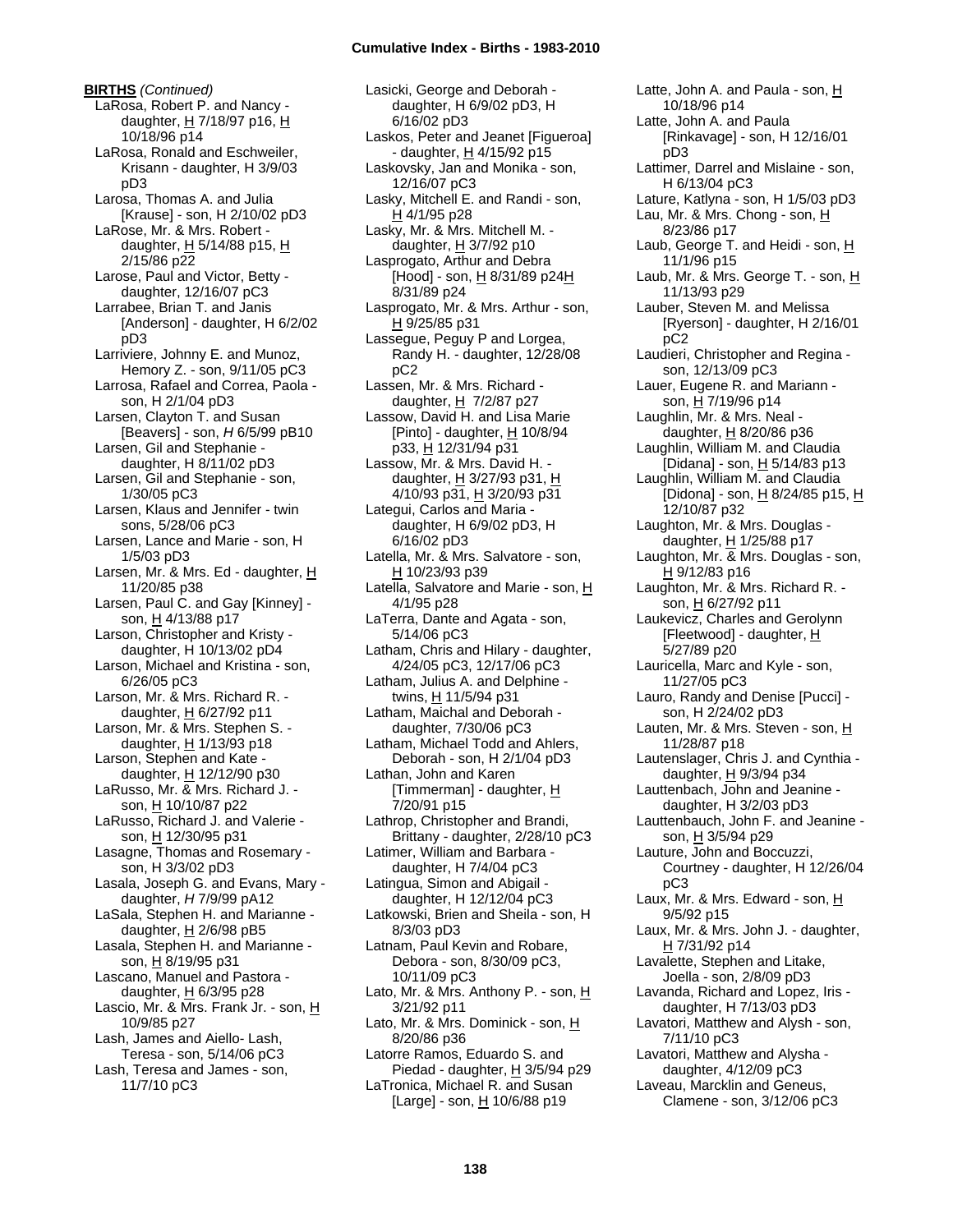**BIRTHS** *(Continued)* LaVecchia, Pat and Kris - daughter, H 11/24/02 pD3 Lavelle, William and Fiona - son, H 6/15/03 pD3 Lavender, Mr. & Mrs. Wayne - son, H 7/22/87 p17 Laverty, Keith and Tina - daughter, 2/11/07 pC3 Laverty, Keith John and Linden, Sari Tiina - son, 9/25/05 pC3 Lavery, John D. and Kathryn [Hunt] daughter,  $H$  6/11/87 p21 Lavin, Brian P. and O'Malley-Lavin, Maureen - daughter, H 6/21/96 p14 Lavin, James and Yingmei daughter, 6/28/09 pC3, 5/24/09 pC3 Lavin, James and Yingmei - son, 9/24/06 pC3 Lavin, Mr. & Mrs. Mark - son, H 6/15/85 p16 Lavin, Sean and Christine - son, 5/28/06 pC3, 10/21/07 pC3, 12/12/10 pC3, 12/19/10 pC3, 10/21/07 pC3 LaViola, Dominick and Donna [DeCost] - son, H 7/28/88 p33 Laviola, Mr. & Mrs. Dominick - son,  $H$  6/27/92 p11 Lavorgna, Mr. & Mrs. Paul P. - son, H 1/30/93 p31 Lavorgna, Paul P. and Kathleen son, H 11/12/94 p31 Lawes, Vernal and Terry, Tisa - son, H 11/28/04 pC3 Lawler, Mike and Allie - son, H 11/16/03 pD3 Lawless, John and Susan daughter, H 5/12/02 pD3 Lawlor, Brian J. and Mary Ann [Hoffman] - daughter,  $H$  5/23/83 p15, H 5/10/83 p16 Lawlor, David and Lisa - daughter, *H* 9/10/99 pB2 Lawlor, Donald and Jennifer - son, 5/29/05 pC3 Lawlor, Matthew and Tracy daughter, 8/7/05 pC3 Lawlor, Matthew and Tracy - son, 4/4/10 pC3, H 5/11/03 pD3 Lawlor, Philip and Labate, Christine daughter, 2/4/07 pC3 Lawlor, Philip and Labate, Christine son, H 10/12/03 pD3 Lawrence, George S. and Trish [McGuinn] - son, *H* 7/16/99 pA16 Lawrence, Jason and Lisa daughter, H 11/25/01 pD3 Lawrence, Mr. & Mrs. George G. Jr. son, H 7/10/93 p29 Lawrence, Richard P. and Denise [Prado] - son, H 5/31/86 p18

Lawrence, Thomas and Marianne twins -daughter and son, H 1/27/02 pD3 Lawrence, Tracy and Kathleen daughter, H 12/19/90 p26 Lawrence, Tracy and Kathleen [Stuart] - daughter,  $H$  2/20/91 p17 Lawrence, Tracy T. and Kathleen [Stuart] - son, H 7/24/93 p29 Lawrie, Mr. & Mrs. Peter - daughter, H 7/22/87 p17 Lawson, Mr. & Mrs. Donald Jr. - son, H 4/15/87 p15 Lawson, Richard and Karen [Young] - son, H 7/10/85 p26 Lawton, Peter and Kimberly daughter, 7/17/05 pC3 Layana, Jennifer R. and Rojas, Johan Jebos - son, 11/7/10 pC3, 10/31/10 pC3 Laychak, Joseph C. III and Wendy [Grosso] - daughter, H 2/17/02 pD3 Lazar, Paul and Virginia - son, H 1/26/03 pD3 Lazarides, Mr. & Mrs. John daughter,  $H$  2/24/88 p30,  $H$ 6/29/85 p18 Lazarus, Mr. & Mrs. Thomas daughter,  $\underline{H}$  3/22/86 p18 Lazarus, Mr. & Mrs. Thomas - son, H 3/25/89 p17 Lazd, Pedro and Ojeedis, Katy daughter, 11/9/08 pC4 Lazo, Josse and Olivares, Clara son, 5/28/06 pC3 Lazo, Tony and Rodriguez, Karla daughter, 10/29/06 pC3 Lazzaro, Mr. & Mrs. Stephen - son, H 9/25/85 p31, H 10/26/85 p17 Lazzaro, Mr. & Mrs. Stephen P. daughter,  $H$  6/23/88 p42,  $H$ 7/23/88 p15 Lazzaro, Mr. & Mrs. Stephen P. son, H 7/23/90 p13 Le Blanc, Michele and Jennifer son, 8/23/09 pC3 Lea, Anthony and Susan - son, H 3/3/02 pD3 Lea, Clifford and Diana - twins, *H* 5/7/99 pB3 Lea, Clifford and Rosemary [Jones] daughter, H 12/30/92 p10, H 12/19/92 p37 Lea, Clifford B. and R. Diana daughter, H 2/13/93 p36 Lea, Mr. & Mrs. Thomas - son,  $H$ 9/15/90 p11 Lea, Mr. & Mrs. Thomas II - son,  $H$ 12/17/86 p35 Leach, Mr. & Mrs. Amos - daughter, H 5/27/89 p20 Leach, Mr. & Mrs. Richard daughter,  $\underline{H}$  5/14/88 p15

Leach, William and Catherine daughter, H 5/21/87 p21 Leader, Mr. & Mrs. Lawrence L. daughter, H 6/27/92 p11 Leal, Ederson and Nazareth, Rosilene - son, H 10/6/02 pD5 Leal, Jose F. and River, Felicitas daughter, H 2/2/01 pC3 Leary, Edward and Amy - daughter, 6/25/06 pC3, 5/22/05 pC3 Leath, Steven and Kristina daughter, 12/31/06 pC3 Leatherman, Mark and Amanda son, 2/28/10 pC3 Leatherwood, Peter D. and Kelly [Donahue] - daughter, *H* 8/6/99 pB4 Leavay, Christopher and Kerri - son, H 12/12/04 pC3 Leavay, Christopher and Kerri Anne son, 11/11/07 pC3 Lebeck, Erik and Lillian - daughter, H 8/8/04 pC3 Lebek, Erik and Lillian - son, H 4/14/02 pD3 LeBel, Mr. & Mrs. Yvon - daughter, H 7/23/83 p13 Lebl, John and Elizabeth - daughter, H 7/13/03 pD3 LeBlanc, Glen W. and Eugenia daughter, H 10/4/96 p14, H 8/30/96 p26 Leblanc, Mary Jane and Ryan daughter, 10/10/10 pC3 Leblanc, MJ and Ryan - daughter, 5/11/08 pC3 LeBlanc, Mr. & Mrs. Alfred daughter, H 3/4/89 p16 Leblanc, Mr. & Mrs. Brian B. - son, H 6/12/93 p33 LeBlanc, Mr. & Mrs. Glen G. daughter, H 11/14/92 p37 LeBlanc, Mr. & Mrs. J. Norman Jr. daughter, H 4/23/88 p16 LeBlanc, Mr. & Mrs. Joseph daughter,  $H$  3/23/91 p9 LeBlanc, Mr. & Mrs. Joseph Jr. son, H 5/3/86 p17 LeBlanc, Mr. & Mrs. Lawrence - son, H 2/26/87 p35 LeBlanc, Mr. & Mrs. Raymond daughter, H 1/18/89 p19 LeBlanc, Mr. & Mrs. Raymond - son, H 2/26/87 p35 LeBlanc, Val and Melissa [Grimaldi] son, H 8/23/96 p14 Lebowitz, Paul and Ingrid daughter,  $H$  7/23/94 p30 Lebowitz, Steven and April daughter, 6/17/07 pC3 Lebreton, Michael and Heather daughter, 8/6/06 pC3 Lebreton, Michael and Heather son, 8/13/06 pC3 Lebreton, Mr. & Mrs. Dominique son, H 11/16/83 p43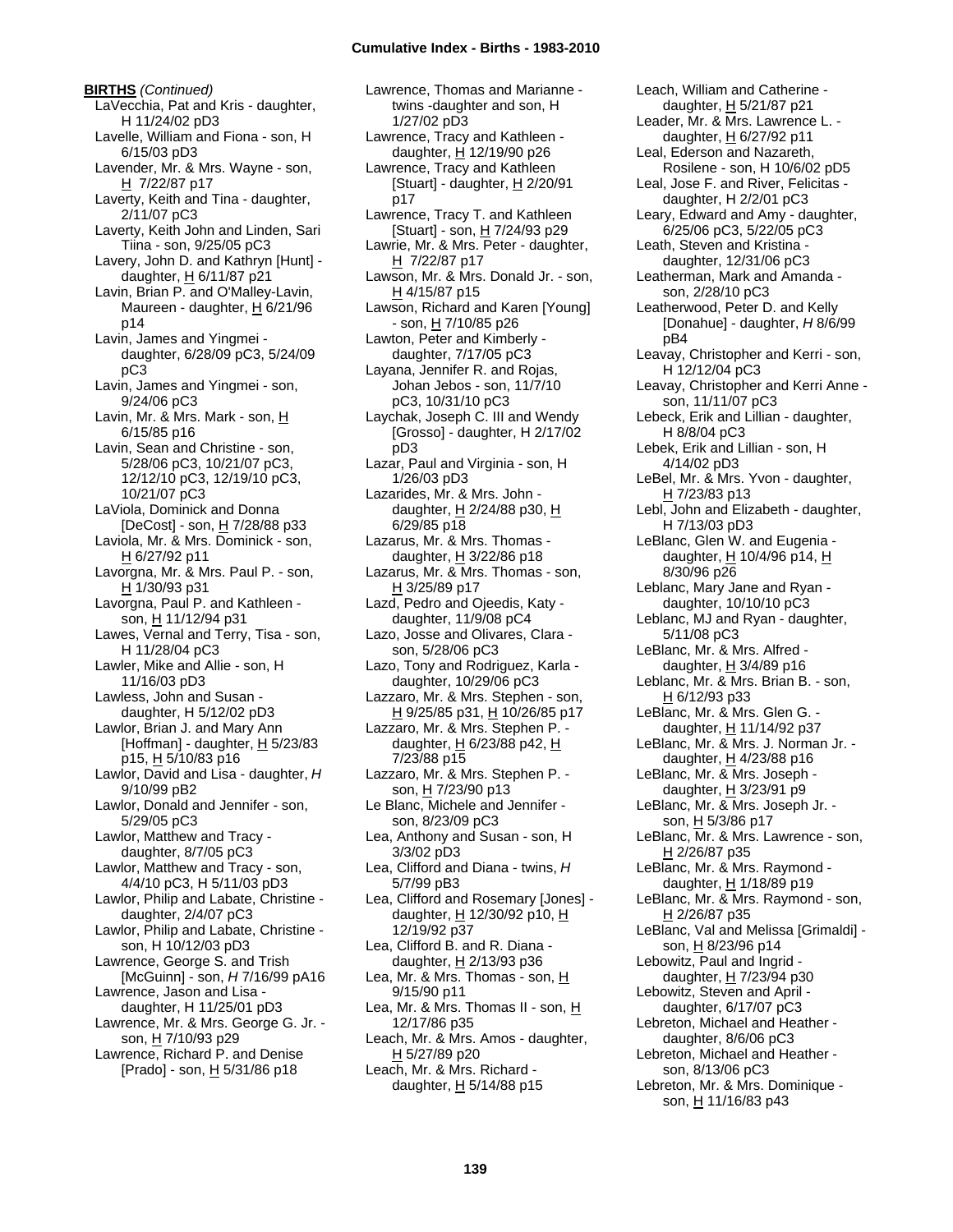**BIRTHS** *(Continued)* Lebron, Angel Jr. and Torres, Darlene - son, H 12/9/01 pD3 LeBrun, Robert A. and Karen [Kimbell] - son, H 12/28/91 p11 LeBrun, Robert and Karen [Kimbell] daughter,  $H$  8/9/89 p27 Lech, Darek and Anna - daughter, 11/15/09 pC3 Lecher, Mathew and Wendy daughter, H 10/13/02 pD4 Lechick, Mr. & Mrs. Robert - son, H 11/22/97 pC6 Lecky, Christopher and Fields, Angel - daughter, 6/26/05 pC3 Lecky, Mr. & Mrs. Victor - daughter, H 12/28/88 p19 Lecky, Stacy Ann - son, H 11/23/03 pD3 Leclerc, Real and Tara - daughter, 10/25/09 pC3 Leclerc, Real and Tara - twins, H 8/4/02 pD3 Leddy, Will and Bethina - daughter, H 11/24/02 pD3, H 12/29/02 pD3 Lederer, Jeff and Wendy - son, 9/27/09 pC3, 6/12/05 pC3 Lederer, Jeffrey and Wendy daughter, 5/27/07 pC3 LeDuc, Chris and Kristen - daughter, 4/5/09 pC3, 5/24/09 pC3, 6/21/09 pC3, 3/29/09 pC3 LeDuc, Raymond J. Jr. and Deborah - daughter, H 2/11/95 p31 Leduc, Raymond R. and Deborah daughter,  $H$  9/20/91 p43 Lee, David and Robyn - daughter, 2/26/06 pC3, H 9/7/03 pD3 Lee, Donald and Shelly [Gin] daughter, H 3/17/02 pD3 Lee, Edward W. and Amy daughter, H 11/12/94 p31 Lee, Emmett S. and Jill - son, H 6/26/98 pC3, H 8/21/98 pA13 Lee, Emmett S. and Jill [Rutherford] son, H 11/15/96 p16, H 11/15/96 p15 Lee, Floyd III and Pickett, Janice daughter, *H* 9/10/99 pB2 Lee, Gerry and Cory - daughter, 3/20/05 pC3 Lee, Jason K. and Cho, Gabrielle daughter, 11/22/09 pC3 Lee, Mei-Tung and Lin, Chang-Li son, H 5/12/02 pD3 Lee, Ming and Sandy - daughter, 2/25/07 pC3 Lee, Mr. & Mrs. James J. - son, H 11/14/92 p37 Lee, Mr. & Mrs. James Jr. - son, H 11/19/86 p17 Lee, Mr. & Mrs. John - daughter, H 6/4/83 p14 Lee, Mr. & Mrs. John - son, H 9/14/85 p18

Lee, Mr. & Mrs. Marcel M. daughter, H 2/27/93 p34 Lee, Mr. & Mrs. Randal R. daughter,  $H$  8/31/92 p8 Lee, Rudy and Jessica - son, H 12/21/03 pD3 Lee, Samuel and Little, Bonneita son, H 7/18/04 pC3 Lee, Sharnon and Cooke, Nadine daughter, 8/17/08 pC3 Lee, Sharnon and Cooke, Nadine son, H 6/22/03 pD3 Lee, Soo Y. - daughter, H 1/5/03 pD3 Lee, Terry B. and Little, Rhonda twins, H 10/23/93 p39 Lee, Thomas Jr. & Janet [LeBrun] daughter,  $H$  5/6/89 p15 Lee, Thomas  $Jr$ . and Janet [Lebrun] daughter,  $H$  5/8/91 p20 Lee, Young and Suzanne daughter, 5/20/07 pC3 Lee, Young and Suzanne - son, H 5/5/02 pD3 Leedom, Mr. & Mrs. Robert - son, H 9/24/83 p14 Leeker, Joseph and Kimberly - son,  $H$  1/25/88 p16 Leess, Mr. & Mrs. Douglas daughter, H 7/6/88 p14 Leet, Jonathan R. and Tracy [Cross] - daughter, H 10/8/88 p18 Leevwen, Sander van and Grant, Karen - daughter, 6/19/05 pC3 Lefebvre, Eric and Trace - daughter, H 10/6/02 pD5 Lefebvre, Marc and Kristine daughter, 2/1/09 pC3 Leffers, Jonathon and Jennifer son, 8/9/09 pC3 Lefort, Louis and Patricia - son, H 4/13/03 pD3 LeFort, Louis and Vukson, Patricia son, H 12/2/01 pD3 Legenzowski, Lee s. and Robyn [Bonder] - son, H 5/26/00 pC2 LeGreca, Nick and Jen Monahan son, 1/18/09 pC3 Lehaney, John and Debbie daughter, H 1/6/02 pD3, H 6/20/04 pC3 Lehberger, Benjamin J. and Sarah A. - son, 11/16/08 pC3 Lehberger, Benjamine and Sarah daughter, 5/21/06 pC3 Lehning, William and Joanne [DiMeglio] - son, H 7/3/93 p31 Lehning, William and Joanne [DiMeglio] - twins,  $H$  9/30/95 p35 Lehrman, William and Lynn [Blackwedel] - son,  $H$  10/17/87 p23 Lei, Huang - son, H 8/31/01 pC2 Leibowits, David and Susan daughter, 3/4/07 pC3, H 7/25/04 pC3, H 8/11/02 pD3

Leister, Kathryn and Douglas daughter, 6/20/10 pC3 Leister, Kellen and MaryEllen [Smith] - daughter, H 1/21/88 p39 Leister, Kellen and MaryEllen [Smith] - son,  $\underline{H}$  9/6/86 p18 Leite, Renato and Molina, Yezenia daughter, 2/18/07 pC3 Leite, Renato and Yezenia - son, 3/28/10 pC3 Leite, Renato George and Molina, Yezenia - daughter, 5/18/08 pC3 Leite, Rubens and Oliveira, Romaria - son, H 8/4/02 pD3, H 11/2/03 pD3 Leith, Mr. & Mrs. Bruce - daughter, H 7/30/83 p14 Leiva, Edwin and Sandoval, Mirna daughter, H 12/14/03 pD3 Lejeune, Alex and Pardo, Claudia son, 4/6/08 pC3 LeJeune, Alexandre and Pardo, Claudia - son, H 3/21/04 pC3 Lelle, Mr. & Mrs. Peter - daughter,  $H$ 2/24/88 p30 Lelusic, Walter F. and Kathryn [Blamble] - son, H 4/21/02 pD3 Lelvi, David and Michal [Shabtay] daughter, *H* 8/6/99 pB4 Lemak, ShaKiva - daughter, H 5/5/02 pD3 LeMay, Douglas S. and Lori J. [Thompson] - son,  $\underline{H}$  6/24/95 p31 Lemberg, Paul A. and Leslie daughter, H 5/10/96 p14 Lemberger, Michael and Sharon son, 12/16/07 pC3 Lemberger, Michael and Sharon Servidio - daughter, 3/14/10 pC3 Lemieux, Mr. & Mrs. Michael daughter, H 6/29/85 p18 Lemons, Mr. & Mrs. David - twins, H 9/10/86 p30 LeMoult, Mr. & Mrs. Michael - son, H 8/20/86 p36 Lems, Jeff and Robina - son, 5/20/07 pC3 Lemus, Bryon and Gonzales, Juana son, 1/15/06 pC3 Lemus, Milton and Cinthya - son, 3/14/10 pC3 Lemus, Sherley Carola and Chiroy, Jorge Mario - daughter, H 2/2/03 pD3, H 2/23/03 pD3 Lenahan, Mr. & Mrs. Peter - son, H 3/17/88 p38 Lenahan, Peter D. and Cynthia son, H 7/23/94 p30 Lencyk, George and Beth - son, H 3/10/02 pD3 Lendrum, Peter B. and Elizabeth daughter, H 11/12/94 p31

Leibowitz, Scott and Lori - son, 4/6/08 pC3, 2/19/06 pC3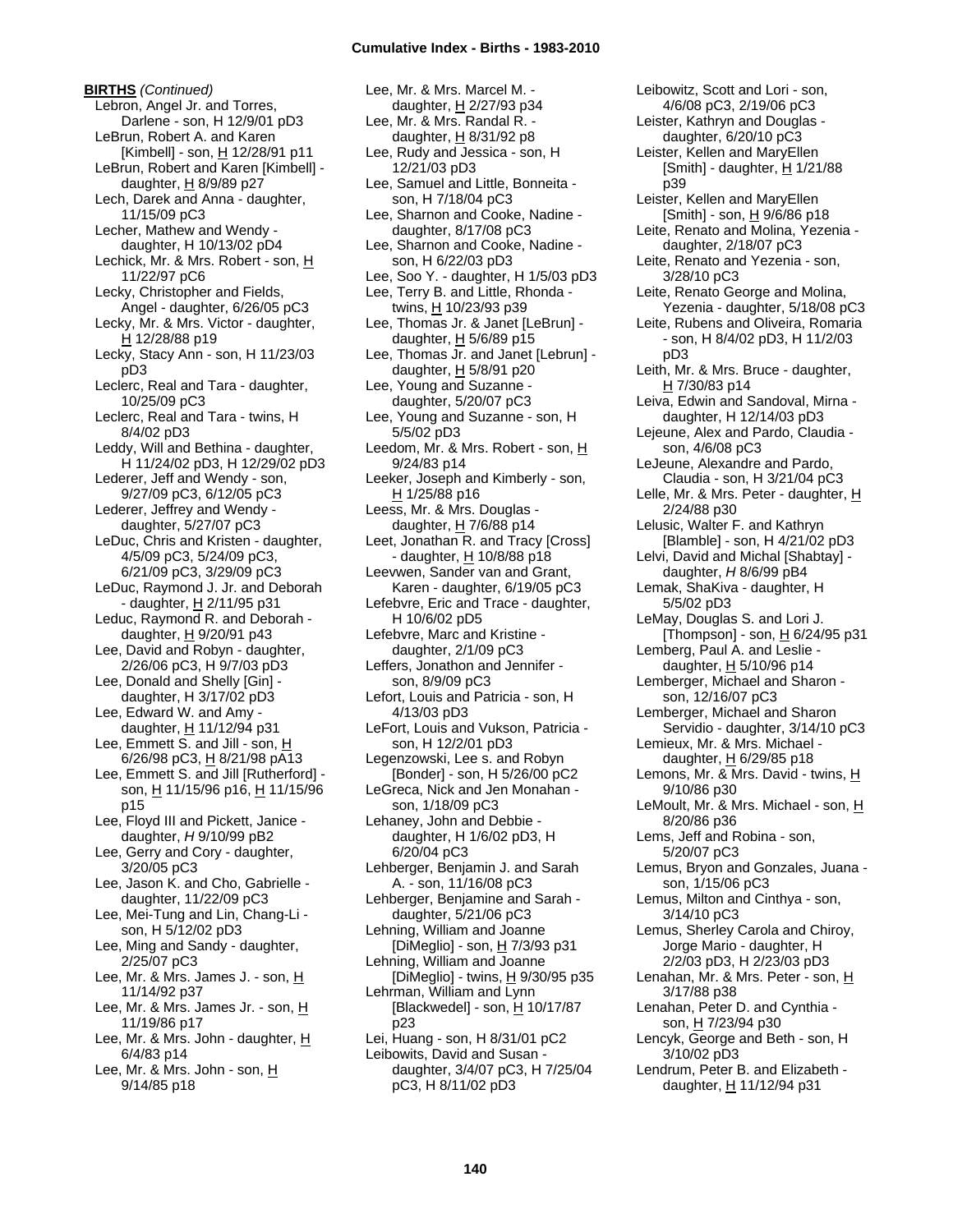**BIRTHS** *(Continued)* Lenehan, Thomas and Julie - son, 2/19/06 pC3 Lengyel, Mr. & Mrs. Perry - son, H 3/25/89 p17 Lengyel, Mr. & Mrs. Perry P. - son, H 6/3/92 p13 Lenhart, Daniel Joseph and Jill [Voutsinas] - son,  $H$  10/1/94 p35 Lenihan, Mr. & Mrs. Edward - son, H 8/3/85 p18 Lenihan, Robert and Carol - son, 9/2/07 pC3 Lenkowsky, Steven and Diane [Hartwell] - son, H 12/31/86 p25 Lenne, Anthony and Jennifer - son, H 5/5/02 pD3 Lenskold, Andrew and Lisa - son, H 1/11/04 pD3 Lent, Eric and Melissa - daughter, H 10/5/03 pD3 Lent, Jim and Barbara - son, 4/23/06 pC3 Lent, William and Jennifer - son, 3/13/05 pC3, H 4/7/02 pD3 Lenz, Carl and Christina - daughter, 3/4/07 pC3 Lenz, Carl and Christina - son, 10/25/09 pC3 Leo, Joseph and Jill - son, H 9/29/02 pD5 Leo, Michael M. and Ursula - son, H 4/18/92 p10 Leo, Mr. & Mrs. Douglas D. daughter, H 2/6/93 p32 Leon, Adriano Yesenia - daughter, 2/4/07 pC3 Leon, Eddy and Gamarra, Veronica son, 7/23/06 pC3 Leon, Edwin V. and Dina [Castellano] - son, H 11/5/99 pB8 Leon, Everloy and Dawkins, Dorothea - son, H 11/24/02 pD3, H 12/29/02 pD3 Leon, Gabino and Osorio, Nesly son, 2/4/07 pC3 Leon, Santiago and Guadalupe daughter,  $H$  3/13/98 pB2 Leon, Vicente Atemiz and Lopez, Cecilia Jiminez - daughter, H 7/25/97 p14 Leon, Xavier and Jonsson, Sandra son, 3/16/08 pC3 Leonard, Dennis and Fiona - son, 11/4/07 pC3 Leonard, Fiona and Dennis - twin son and daughter, 12/19/10 pC3, 12/12/10 pC3 Leonard, Greg and Ruta - son, H 4/27/03 pD3 Leonard, Jonathan and Kimberly daughter, H 3/28/04 pC3 Leonard, Mr. & Mrs. Thomas daughter, H 7/6/88 p14, H 6/13/87 p19

Leonard, Richard C. Jr. and Amy son, H 4/25/97 p15 Leonard, Robert G. and Jacqueline daughter,  $H$  7/5/96 p12 Leonard, Vladimir and Dassou, Rachel - daughter, H 6/8/03 pD3 Leonard, Vladimir and Dossou, Rachel - daughter, 5/8/05 pC3 Leonardelli, Nathan and Samantha son, H 3/10/02 pD3 Leone, Carlo and Karen - son, H 8/22/04 pC3 Leone, Daniel and Melissa -son, 6/15/08 pC3 Leone, Danny and Melissa daughter, H 2/8/04 pD3 Leone, Donald J. and Mary [Trudel] daughter,  $\underline{H}$  8/21/89 p15 Leone, Douglas and Jessica - son, H 9/15/02 pD7, H 11/14/04 pC3 Leone, Dr. and Mrs. Donald J. daughter,  $H$  6/18/91 p17 Leone, Tom and Wendy - daughter, H 3/24/02 pD3 Leong, Edmund Y. and Elizabeth daughter, H 11/5/94 p31 Leong, Mr. & Mrs. Ronald daughter, H 12/5/84 p37 Leopold, David R. and Terri [Laughlin] - son,  $\underline{H}$  11/6/85 p40 Leopold, William and Kristen daughter, H 5/19/02 pD3 Lepisto, Brad and Carlucci, Katharine - daughter, 1/15/06 pC3 Lepisto, Brad and Carlucci, Katherine - daughter, H 7/11/04 pC3 Leporati, Georgiana and Michael daughter, 12/12/10 pC3 Lepore, John F. and Jean daughter,  $H$  12/9/95 p31 Lepore, Mr. & Mrs. Michael daughter, H 7/19/90 p24 Lepore, Mr. & Mrs. Michael - son, H 11/5/86 p31 Lepoutre, Clement J. and Jennifer [Greene] - son, *H* 5/28/99 pB6 Leppones, Michael and Kristen daughter, 10/16/05 pC3, H 4/20/03 pD3 Lermayer, Scott and Lisa - son, H 10/13/02 pD4 Lert, Mr. & Mrs. John - son,  $H$  1/2/86 p14, H 12/21/89 p17 Lesch, Mr. & Mrs. Brendan B. - son, H 12/12/92 p35 Leskin, Barry S. and Lorraine daughter, H 3/22/96 p14 Leskin, Barry S. and Lorraine - son, H 11/5/94 p31 Leskin, Mr. & Mrs. Barry B. daughter, H 7/31/92 p14 Lesko, Michael and Cathleen - son, H 2/15/04 pA6

Leskow, Robert and Debra daughter, H 3/19/94 p32 Lesky, Mr. & Mrs. Glenn - son, H 11/23/88 p46 Leslie, Steven C. and Dorina [Doran] - daughter, H 6/2/02 pD3 Leslie, William R. and Lorena daughter, H 8/12/95 p30 Lesniak, Jeffrey M. and Barrelle, Lynne - son, H 8/27/94 p31 Lespenasse, Reynald and Police, Takia - son, 8/20/06 pC3 Lesperance, Jean and Colette daughter, 11/20/05 pC3 Lesperance, Jean and Colette - son, 7/22/07 pC3 Lesperance, Kevin and Lawrent, Wrsenite - son, H 3/14/04 pC3 Lespinasse, Patrick and Pereia, Danielle - son, H 8/31/03 pD3 Lesser, Mr. & Mrs. Stephen daughter,  $H$  6/3/92 p13 Lesser, Stephen and Burton, Carol son, H 10/24/90 p12 Lesser, Zach and Michelle - son, 7/12/09 pC5 Lesser, Zachary and Michelle daughter, 9/18/05 pC3 Lesser, Zachary and Michelle - son, 4/6/08 pC3 Lester, Jim and Terry - daughter, H 10/31/04 pC3 Lester, Mark and Michelle daughter, 5/10/09 pC3 Lester, Timothy and Anne - son, H 2/23/91 p13 Letizia, Louis A. Jr. and Donna [Christiano] - son, H 1/28/00 pC3 Letrich, Kalman and Angela - son, H 12/19/90 p26 Letrich, Kalman and Angie [Tartaglia] - son,  $\underline{H}$  11/22/89 p22 Letrich, Mr. & Mrs. Kalman daughter, H 5/25/85 p19, H 7/30/83 p14 Letts, Mr. and Mrs. George daughter, 4/18/10 pC3 Letzle, Ronald and Randy daughter,  $H$  7/5/91 p14 Leuiturn, Justine - son, H 12/14/03 pD3 Leung, Elliot and Elaine - son, H 6/16/02 pD3 Leung, Mr. & Mrs. Keith - son, H 4/26/86 p18 Leung, Roland Y. and Anne (Tsai) daughter, *H* 2/19/99 pB7 Levack, Mr. & Mrs. Thomas daughter, H 1/5/85 p18, H 10/7/87 p18 LeVan, David W. and Annamarie [Vella] - daughter, H 4/16/86 p29 Levan, William E. Jr. and Luz Angela [Rojas] - son, H 5/26/00 pC2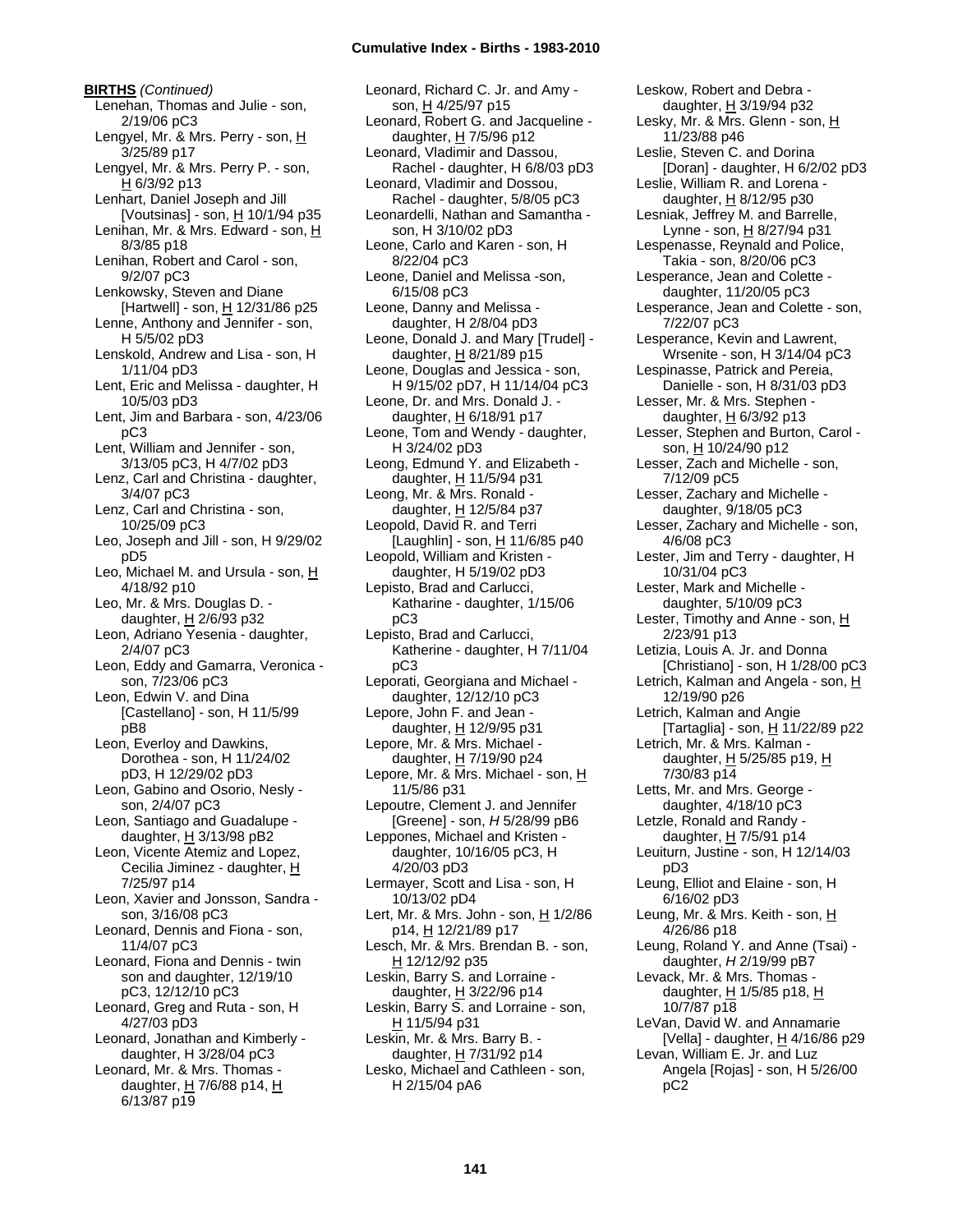**BIRTHS** *(Continued)* Levanat, Kari and Ami - son, 10/4/09 pC3, 8/30/09 pC3 Levanat, Karl and DeVylder-Levanat, Amy - son, 9/30/07 pC3 Leveillle, Macxime and Vilfranche, Alice - son, 4/6/08 pC3 Levens, Matthew Brian and Catherine Vinchiarello - son, 12/28/08 pC2 Leventhal, Peter and Christine [Eng] - son, H 10/17/87 p23 Levethan, Lance and Melissa daughter, H 10/13/02 pD4 Levey, Mr. & Mrs. Marc - son, H 1/11/90 p32 Levi, David and Mrs. - daughter, 9/3/06 pC3 Levin, Mr. & Mrs. Kenneth K. - son, H 6/27/92 p11 Levin, Roberto and Sarah - son, 11/4/07 pC3 Levine, Joshua P. and Luann daughter, H 12/9/95 p31 Levine, Mark and Chrissie - son, H 2/24/02 pD3 Levine, Mitchell H. and Fara daughter,  $H$  9/2/95 p31 Levine, Mitchell H. and Fara [Agrusa] - daughter, H 2/2/01 pC3 Levine, Mr. & Mrs. Richard - son, H 11/28/87 p18 Levine, Robert Jonathan and Eva Micheline [Szekeres] - son, H 9/6/86 p18 Levy, Kenneth and Barbara daughter, 10/9/05 pC3, H 4/27/03 pD3 Levy, Mr. & Mrs. Harold - daughter, H 2/26/90 p10 Levy, Mr. & Mrs. Rudolph daughter, H 9/4/86 p14 Levy, Mr. & Mrs. Stephen - son, H 9/24/87 p14, <u>H</u> 12/28/88 p19 Levy, Mr. & Mrs. Stephen S. - son, H 2/27/93 p34 Lew, Joshua and Glenn, Leslie son, 6/18/06 pC3 Lewis, Alan A. and Joyce - son, H 4/18/92 p10 Lewis, Christopher and Janice - twin son and daughter, 8/10/08 pC3 Lewis, Christopher and Maureen daughter, H 11/24/02 pD3, H 12/29/02 pD3 Lewis, Christopher Jordan and Rebecca A.D. - son, 12/13/09 pC3 Lewis, David F. Jr. & Maureen [Walsh] - daughter, H 3/8/89 p20 Lewis, Gary and Karen - son, H 6/8/91 p22 Lewis, Jarret and Ursula - twin sons,

4/19/09 pC3

Lewis, Jeremiah J. and Gennifer daughter, H 12/24/94 p33 Lewis, Kemp J. and Daphne daughter, H 9/30/95 p35 Lewis, Marc A. and Charlette daughter, H 11/5/99 pB8 Lewis, Marc and Charlette - son, H 5/2/04 pC3 Lewis, Michael and Armstrong, Valerie - daughter, H 8/8/04 pC3 Lewis, Mr. & Mrs. Alan - son, H 2/5/86 p27 Lewis, Mr. & Mrs. Michael - son, H 11/26/88 p17 Lewis, Mr. & Mrs. Robert - son, H 8/1/90 p18 Lewis, Mr. & Mrs. Stephen daughter,  $H$  8/10/87 p35 Lewis, Mr. & Mrs. Timothy - son, H 9/25/85 p31 Lewis, Mr. & Mrs. Timothy A. - son, H 12/24/83 p15 Lewis, Ottis Jr. and Kimberly [Wyatt] - son, H 5/12/00 pC3 Lewis, Robert and Egdalys daughter, H 1/12/03 pD3 Lewis, Robert and Maryann [Cavanagh] - daughter,  $H$ 10/7/95 p35 Lewis, Robert and Maryann [Cavanagh] - son, H 6/19/93 p31 Lewis, Timothy and Cynthia [Tigano]  $-$  son,  $\underline{H}$  6/4/88 p27 Lews, Marc and Charlette daughter, H 10/6/02 pD5 Lexander, Steven and Montague, Karyn - son, H 3/2/03 pD3 Lexow, Frederick R. II and Karen daughter, H 7/5/96 p12 Leydon, John Jr. and Stacey daughter, 6/29/08 pC3 Leydon, John Jr. and Stacey - son, 1/23/05 pC3, H 4/20/03 pD3 Lheureux, Mr. & Mrs. Gerald daughter,  $H$  7/14/83 p38 Li, Hui and Fan, WenQiong daughter, 3/26/06 pC3 Li, Hui and Wenggiong Fan - son, H 1/26/03 pD3 Li, Joshua and Melissa - daughter, 10/2/05 pC3 Li, Melissa and Dalton - daughter, 10/24/10 pC3 Li, Mr. & Mrs. Hung-Chyun - son,  $H$ 1/18/89 p19 Li, Mr. & Mrs. Jimmy - son, H 1/11/90 p32 Li, Mr. & Mrs. Robert - son, H 8/16/89 p22 Li, XiaoJun and Zheng, Baohua daughter, 7/19/09 pC3 Liankg, Kenan and Jin, Jie - son, 1/9/05 pC3 Liaskas, Mr. & Mrs. George daughter,  $H$  1/21/87 p30

Liaskas, Mr. & Mrs. George - son, H 9/3/88 p16, H 1/2/86 p14 Libbey, Mr. & Mrs. Theodore T. son,  $H = 10/7/92$  p10 Libby, Mr. & Mrs. Theodore - son,  $H$ 8/27/90 p10 Liberatore, John and Maria - son, H 11/17/02 pD3, H 12/29/02 pD3 Libertino, Domenico and Adalgisa [Gigliotti] - daughter,  $H$  12/30/92 p10, H 12/19/92 p37 Libertino, Mr. & Mrs. Salvatore daughter, H 6/27/92 p11 Libertino, Salvatore and Palmina [Brutto] - son, *H* 6/5/99 pB10 Libre, Dr. Peter and Ginsberg, Jennifer - son, H 9/3/94 p34 Libre, Peter and Ginsberg, Jennifer daughter,  $H$  6/27/92 p10 Licardi, Mr. & Mrs. Steven - son, H 8/14/89 p22, H 12/3/87 p18 Licari, John and Rosanne [Pastore] daughter, H 7/8/95 p32 Licari, Mr. & Mrs. John - daughter, H 7/18/92 p9 Licastri, Philip and Kathleen [Ryan] son, H 2/10/02 pD3 LiCastri, Phillip and Kathleen daughter, H 6/20/04 pC3 Liceaga, Juan and Fitzgerald-Liceaga, Melissa - son, 10/4/09 pC3, 8/30/09 pC3 Licursi, John and Vera [Funicella] daughter, H 11/26/83 p14 Liebowitz, John B. and Jennifer [Hille] - son, H 2/17/02 pD3 Liechti, Mr. & Mrs. Hans - son, H 11/4/85 p16 Lieder, Michael and Mary daughter, H 2/14/97 p10 Liell, Kevin and Murphy, Cordia Anne - daughter, 2/22/09 pC3 Lien, Fong and Wu, Ya-Hui - son, 5/6/07 pC3 Liepolt, Mr. & Mrs. Werner - son, H 8/6/86 p16 Lierley, Dayton and Gaye - son,  $\underline{H}$ 1/2/91 p17 Lierley, Mr. & Mrs. Dayton D. daughter, H 6/27/92 p11 Liescky, William and Mary - twin son and daughter, H 9/15/02 pD7 Liggett, Lawrence and Silk, Georgiana - son,  $H$  8/10/83 p23 Light, Matthew and Leslie - son,  $H$ 1/18/92 p11 Lightle, Brian and Tami - daughter, H 8/31/01 pC2 Ligi, Mark and Elizabeth - daughter, H 6/27/04 pC3 Ligi, William and Rachele daughter, H 1/12/03 pD3 Ligi, William and Rachele - son, 7/12/09 pC3, 5/31/09 pC3 Ligra, Slekhwinder and Jaswinder son, H 10/3/04 pC3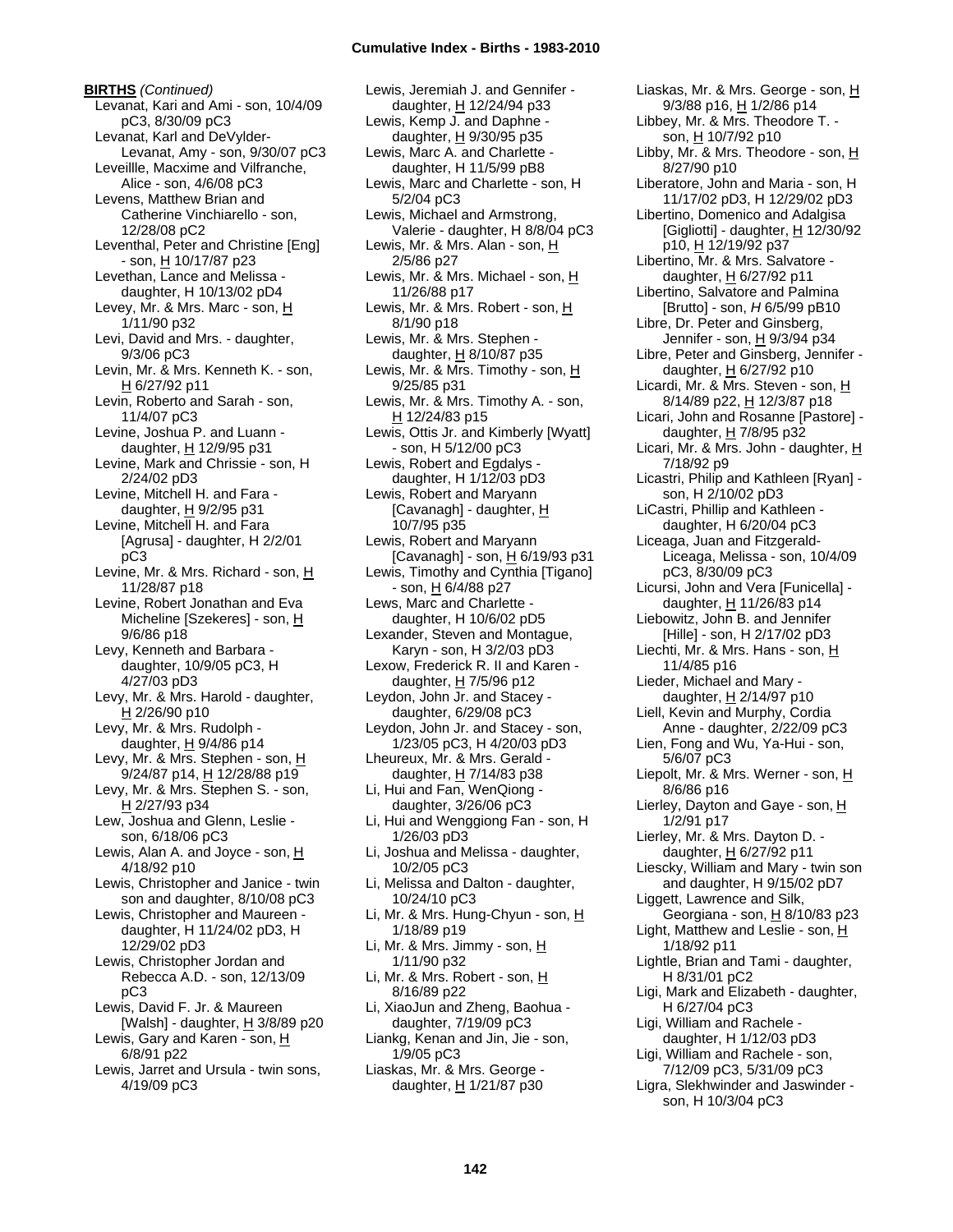**BIRTHS** *(Continued)* Liguori, Thomas and Lindsey daughter, 7/1/07 pC3 Liguori, Thomas and Lindsey - son, 5/24/09 pC3, 6/21/09 pC3, 3/29/09 pC3 Lilelka, Andrew and Browne-Lilelka, Marie - daughter, 2/11/07 pC3 Lilian, Mr. & Mrs. Alan - son, H 9/10/88 p17 Lilley, Larry and Shakeema daughter, 3/21/10 pC3 Lilliedahl, Mr. & Mrs. John daughter, H 12/17/86 p35 Lilliedahl, Mr. & Mrs. John - son, H 2/1/86 p16 Lilliedahl, Mr. & Mrs. Mark daughter, H 12/28/83 p22 Lillis, Mr. & Mrs. Richard R. - son, H 8/19/87 p25 Lilly, Daniel and Krista - son, 5/25/08 pC3 Lilly, Daniel Jr. and Krista daughter, 12/17/06 pC3 Lim, Michael Joseph Ramos and Tan-Lim, Catherine - son, 11/8/09 pC3 Lim, Mr. & Mrs. Gregory - daughter,  $H$  12/13/89 p18 Lima, Danilo and Torres, Vilma daughter, 2/12/06 pC3 Lima, Edgar and Gonzalez, Arelia son, H 4/7/02 pD3 Lima, Eno and Garcia, Hilda daughter, 10/25/09 pC3 Lima, Maynor and Aguilar, Eda Lima - son, 3/4/07 pC3 Limatola, Mario C. and Lorraine son, H 5/10/96 p14 Limiero, Mr. & Mrs. Robert - son, H 9/24/87 p14 Limone, Michael and Krissy daughter, H 1/27/02 pD3 Limone, William and Christine daughter, H 8/29/04 pC3 Limone, William and Christine [Rilling] - daughter, H 6/8/01 pD5 Limone, William C. and Christine [Rilling] - son, *H* 9/25/99 pB8 Lin, Ian and Creagh, Mary - son, 2/22/09 pC3 Lin, Ning and Hou, Mengjing - son, 4/4/10 pC3 Linares, Silda M. - daughter, 11/15/09 pC3 Linarte, Mr. & Mrs. Francisco - son, H 12/28/83 p22 Linask, Erik and Cathy - daughter, 6/5/05 pC3 Lincoln, Mr. & Mrs. Brian - daughter,  $H$  7/1/89 p17 Lincoln, Robert J. and Sheryl daughter, H 7/19/96 p14, H 8/21/98 pA13 Lincoln, Warren and Mary Eileen [Sturges] - son,  $\underline{H}$  6/29/83 p27

Lind, Mr. & Mrs. James - daughter, H 9/3/88 p16, H 3/16/85 p15 Lind, Mr. & Mrs. William - son,  $H$ 6/16/90 p23 Lindberg, Mr. & Mrs. Robert A. daughter, H 3/11/87 p18 Lindell, John and Heather daughter, 8/20/06 pC3, 2/13/05 pC3, H 10/27/02 pD5 Lindenberg, Jonathan B. and Susan - son, H 2/6/98 pB5 Linder, David and Karen - son, H 2/15/04 pC3 Linder, Mark and Ann - daughter, 2/1/09 pC3 Lindgren, John and Marlen daughter, H 6/8/91 p22 Lindgren, Mr. & Mrs. John daughter,  $H$  10/18/89 p23 Lindgren, Robert and Heather [Brotherton] - daughter, H 11/18/95 p31 Lindine, Gus and Linda [Kelley] daughter, H 6/21/89 p18 Lindo, Richard and Ann - daughter, H 7/14/02 pD3 Lindquist, Mr. & Mrs. Anders - son, H 6/13/87 p19 Lindsay, David and Lisa - son, H 10/18/96 p14 Lindsay, Michael A. and Valerie daughter, H 1/17/97 p12 Lindsay, Mr. & Mrs. David daughter, H 7/10/93 p29 Lindsey-Noble, Gareth and Jaclyn son, H 4/27/03 pD3 Lindskog, Kaija and Hakan P. daughter, H 5/14/94 p30 Lindstrom, Mr. & Mrs. Christopher daughter,  $H$  4/16/86 p29 Lindstrom, Mr. & Mrs. Kelly - son, H 10/9/85 p27 Lindwall, James S. and Karen daughter, H 8/15/97 p14 Lindwall, Mark W. and Mary Ann son, H 7/18/97 p15 Lindwall, Mark W. and Mary Ann [Dean] - son, H 6/2/02 pD3 Lindwall, William A. and Maureen [Callahan] - daughter,  $H$  5/12/86 p14 Linehan, Douglas and Madeline son, H 1/2/98 pA1 Linell, Tom and Beth Ann daughter, H 11/2/03 pD3 Liner, Rusell E. and Dayann M. son, 8/17/08 pC3 Liner, Russell and Dayann - son, 3/11/07 pC3 Ling, Mr. & Mrs. Dennis - son, H 4/16/86 p29, H 8/10/83 p23 Ling, Tsu and Osata, Neil daughter, 10/24/10 pC3 Link, John and Tammy - daughter, 8/9/09 pC3

Link, Jurgen W. and Barbara daughter, H 3/5/94 p29 Link, Richard E. and Greene, Kimberly - daughter,  $H$  10/9/98 pB3 Linkov, Jonathan and Carolyn daughter, 2/28/10 pC3 Linsak, Erik and Cathy - son, H 5/26/02 pD3 Linton, James and Michele - son, H 1/18/04 pD3 Linton, Michael A. and Deborah son, H 12/2/95 p29 Linton, Otis Sr. and Bonaparte, Bratrice - son, 4/5/09 pC3, 5/17/09 pC3, 3/29/09 pC3 Lints, Craig and Bri - son, H 1/27/02 pD3 Linwall, Christopher and Janice daughter, H 7/20/03 pD3 Lionette, Ted and Susan - daughter, H 12/19/04 pC3 Lionetti, Chris and Blumenthal, Laura - son, 5/4/08 pC3 Liotta, Brian and Debra - daughter, H 6/8/91 p22 Liotta, Brian K. and Debra - son, H 8/19/95 p31 Lipinski, Piotr and Gadomski, Ewa daughter, 11/27/05 pC3 Liporace, Mr. & Mrs. Anthony daughter, H 11/23/88 p46 Liporace, Mr. & Mrs. Anthony - son, H 1/29/87 p19 Lipp, Mr. & Mrs. Roman - son, H 12/28/88 p19 Lippert, Gregory W. and Annette [Jongsma] - daughter, H 5/26/00 pC2 Lippman, Lance and Jodi - son, 10/28/07 pC3 Lippmann, Lance and Jodi daughter, H 4/18/04 pC3 Lippmann, Lance and Jodi - son, H 1/27/02 pD3 Lipset, Alan and Jennifer - daughter, H 3/24/02 pD3 Lipset, Alan and Jennifer - son, H 2/15/04 pA6, H 2/29/04 pD3 Lipson, Matthew and Stone, Elizabeth - daughter, H 2/24/02 pD3, H 12/26/04 pC3 Lipson, Mr. & Mrs. Scott S. - son, H 7/31/92 p14 Liptak, Ken and Diana - son, H 4/7/02 pD3 Liptak, Ken and Diane - daughter, H 8/8/04 pC3 Liquori, Angelo and Debra daughter, H 7/20/91 p16 Liquori, Anthony and Anne Marie son, H 10/13/02 pD4 LiQuori, Bob and Anne - daughter, 1/21/07 pC3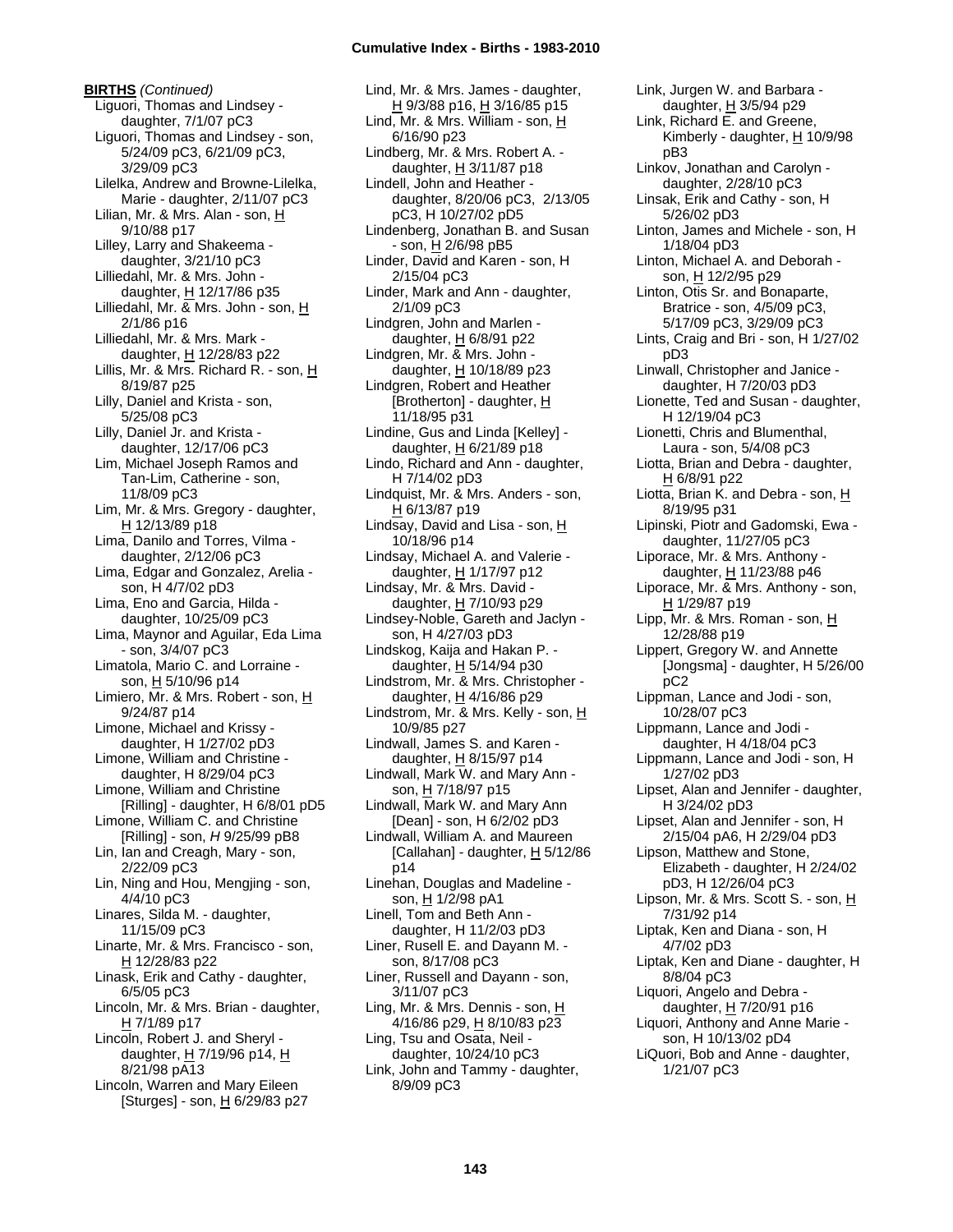**BIRTHS** *(Continued)* Liquori, Daniel and Carmela [Tartaglia] - daughter,  $H$  2/25/92 p21 Liquori, Mr. & Mrs. Angelo daughter, H 7/1/89 p17 Liquori, Mr. & Mrs. Daniel - son, H 1/18/89 p19 Liquori, Mr. & Mrs. Daniel D. daughter,  $H$  3/20/93 p31 Liquori, Tom and Mary [Rourke] son, H 2/9/96 p14 Liriano, Anthony and Maria daughter, 5/7/06 pC3 Liriano, Anthony and Maria - son, 3/2/08 pC3 Lirot, Mr. & Mrs. Gregory J. - son, H 10/23/93 p39 Lis, Andrew and Nwamu, Ndidi daughter, 9/30/07 pC3 Lis, Peter and Izabela - son, 3/27/05 pC3 Liscio, Richard Jr. and Colleen son, H 10/6/02 pD5 Liscio, Tony and Patricia - daughter, 2/8/09 pD3 Lisowski, Michael E. and Dawn daughter,  $\underline{H}$  6/21/96 p14 Lisowski, Michael E. Jr. and Dawn son, H 8/12/95 p30 Lister, Brett B. and Andrea [Griffin] daughter,  $H$  5/8/93 p31 Lister, Evan and Debbie - son, H 10/10/04 pC3 Lister, Evan and Gail - daughter, H 3/14/91 p14 Lister, Evan J. and Debra [Gross] daughter, H 3/31/02 pD3 Litchfield, John and Lytle, Robin daughter, 6/26/05 pC3 Litoff, David and Julie - daughter, H 10/18/96 p14 Litt, Marshall and Arlene - son, H 5/10/96 p14 Littell, Marc and Kim - daughter, H 3/2/03 pD3 Little, Charles Jay and Elliott, Lerona - daughter, 6/29/08 pC3 Little, Demetrius and Myra Ramiree son, H 4/20/03 pD3 Little, Lester R. and Logan, Candice - daughter, *H* 1/29/99 pB9 Little, Mr. & Mrs. Edward - daughter, H 5/14/88 p15 Little, Robert and McCurdy-Little, Lorraine - son, 1/15/06 pC3 Little, Robert W. and Loraine McCurdy - son, 11/22/09 pC3 Little, Thomas and Sandy [Busha] daughter, H 2/12/87 p31 Littlejohn, Robert and Pamela daughter, H 2/24/02 pD3 Litvak, Ricardo and Neda - twin sons, H 11/22/97 pC6 Liu, Chunhang and Chang, Lily son, H 6/8/03 pD3

Liu, David Xin and Xu, Helen Hui son, H 11/28/04 pC3 Liu, Mr. & Mrs. John J. - daughter, H 4/3/93 p31 Liu, Mr. & Mrs. Jong-Shang daughter, H 8/26/92 p13 Liu, Shao H. and Chilin [Chu] - son, H 6/4/88 p27 Liuingston, Omar and Tania daughter, H 8/8/04 pC3 Liven, David J. and Debbie - son, H 11/15/96 p15 Livesay, Darden R. Jr. and Stacy R. son, 11/15/09 pC4 Livesey, Mr. & Mrs. Robert daughter,  $H$  4/20/85 p18 Livigni, Mr. & Mrs. Dwayne D. - son, H 9/20/91 p43 Livingston, David and Kristen daughter, H 6/6/04 pC3 Livingston, David T. and Kristin [Allardyce] - daughter, H 2/17/02 pD3 Livingston, Omar and Tania daughter, 8/16/09 pC3 Livshits, Alex and Alla - son, H 7/14/02 pD3 Lizcano, David and Lopez, Maria son, 4/18/10 pC3 Ljuljdjurovic, Vasel and Linda - son, H 11/17/02 pD3, H 12/29/02 pD3 Llaguno, Jose and Velarde, Ivonne son, H 10/6/02 pD5 Llamanna, Benjamin and Mara [Sullivan] - son, H 2/10/02 pD3 Llamoctanta, Wilfredo and Maria son, 3/27/05 pC3 Llano, Victor and Arteaga, Mildred Dahiana - daughter, 5/16/10 pC3 Llantin, Javier and Maria - daughter, H 6/6/04 pC3 Llantin, Mr. & Mrs. Mariano - son, H 8/15/89 p13 Llantin, Patricia - daughter, H 2/6/98 pB5 Llewelyn, Alan D. and Kathryn Dearani - daughter, 10/9/05 pC3 Lloyd, John and Jennifer - daughter, H 11/21/04 pC3 Lloyd, Kevin R. and Leslie [Werner] son, H 12/10/86 p38 Lo Piccolo, Remy and Veronique son, H 8/10/03 pD3 Loaiza, Jorge and Mayhuere, Yenny - daughter, 6/26/05 pC3 Lobalbo, Alfred and Stephanie - son, 3/20/05 pC3 LoBalbo, Salvatore and Maryann son, H 10/19/03 pD3 Lobasz, Michael and Jennifer - son, 7/17/05 pC3 Lobdell, Paul and Lisa [Polan] daughter, H 4/20/91 p17 Lobdell, Paul H. and Polan, Lisa daughter,  $\underline{H}$  4/23/94 p33

Lobello, Mr. & Mrs. Giovanni daughter, H 6/3/92 p13 Lobello, Mr. & Mrs. Giovanni - son, H 12/28/88 p19 Lobuono, Joe and Lisa - son, 6/12/05 pC3 Local couple thanking science for arrival of healthy triplets [photo], H 12/2/86 p36 Local girl joins the leap year crowd, H 2/29/84 p1+ Lochard, Jean - daughter, H 3/24/02 pD3 Locher, Jeffrey H. and Tracy [Thomas] - daughter, H 2/16/01 pC2, *H* 9/10/99 pB2 Locke, Stanley and Anne - son, H 4/13/03 pD3 Locker, Mr. & Mrs. Jeffery J. - son, H 1/13/93 p18 Lockery, Terence and Melissa daughter, H 8/1/04 pC3 Lockey, Mr. & Mrs. Samuel - son, H 12/28/87 p12 Lockhart, Otis and Rhonda - son, H 7/6/03 pD3 Lockhead, Brian and Margaret M. [Duguay] - son, H 10/14/87 p19 Lockwood, John and Heidi - son, H 12/15/02 pD3 Lockwood, Michael and Christa daughter, H 2/1/04 pD3 Lockwood, Mr. & Mrs. William daughter, H 9/20/86 p20 Lodge, Andrew and Cari - daughter, 1/8/06 pC3 Lodge, Andrew and Cari - son, H 10/26/03 pD3 Lodge, Andrew Wiliams and Cari Coxe Berlage - daughter, 9/7/08 pC3 LoDolce, Dennis and Eleni - twin son and daughter, H 2/24/02 pD3 Lodye-Clark, Mr. & Mrs. John - son, H 5/3/86 p17 Loechner, Jeffrey and Lisa - son,  $\underline{\mathsf{H}}$ 3/14/91 p14 Loechner, Mr. & Mrs. Jeffrey - son, H 7/14/83 p38 Loen, Edwin V. and Dina [Castellano] - daughter, H 12/23/01 pD3 Loewenberg, David and Feldstein, Pamela - daughter, 2/4/07 pC3 Loffredo, Walter and Cary - son, 11/26/06 pC3 Lofton, Dewayne L. and Withers, Nicole - son, H 2/25/95 p28 Logan, David J. and Monika daughter,  $H$  8/14/98 pA10 Logan, Kevin V. and Leslie [Eryhardt] - son, H 1/13/02 pD3 Logan, Michael J. and Paula [Curtin] - son, H 9/16/95 p30, H 8/26/95 p32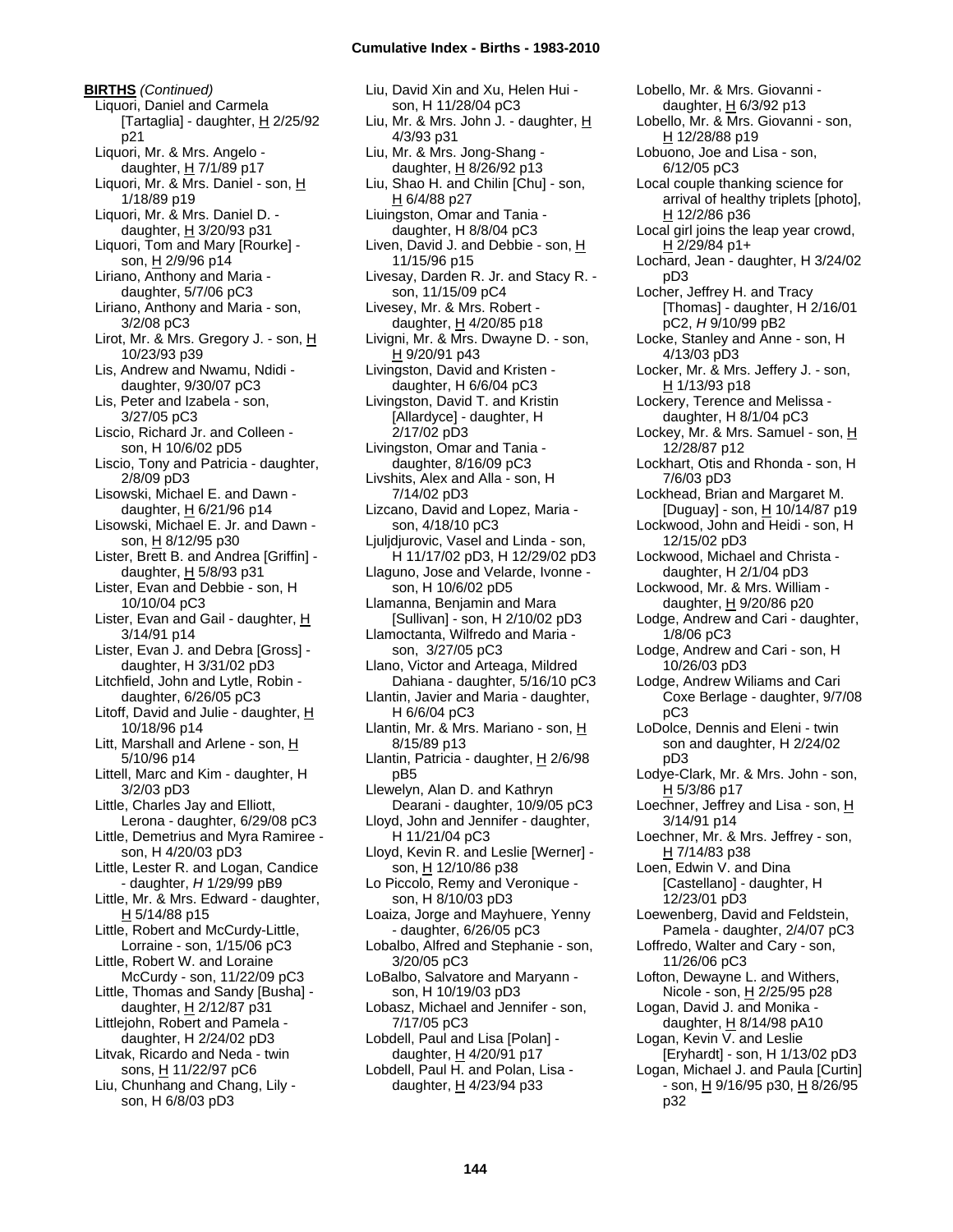**BIRTHS** *(Continued)* Logan, Mr. & Mrs. James daughter,  $H$  3/22/86 p18 Logan, Thomas P. and Cara [Raymond] - son, H 5/12/02 pD3 Logan, Tom and Cara - daughter, 1/30/05 pC3 Logan, William and Laura, 9/11/05 pC3 Logiurato, John M. and Joann [Gallo] - son, H 10/9/98 pB3 Loglisci, Andrew and Saima daughter, 12/17/06 pC3 Loglisci, Michael and Lynn - son, H 8/19/95 p31 Loglisci, Nick and Pina - son, 2/28/10 pC3 Logsdon, Phillip and Kistin - son, 2/13/05 pC3 Loguidice, Mark D. and Ellen - son, H 4/9/94 p34 Loh, Mr. & Mrs. Lester III - son, H 6/20/87 p20 Lohinska, Veniamin and Halina daughter, 10/30/05 pC3 Lohle, Mike and Sue - daughter, 6/26/05 pC3 Lohse, Mr. & Mrs. Frederick - son, H 7/22/89 p19 Loiacono, Anthony and Kathleen daughter,  $H$  1/31/97 p12 Loiseau, Stanley and Anaya-Loiseau, Kimberly - daughter, 12/2/07 pC3 Lom, Mr. & Mrs. Thomas - daughter, H 11/5/86 p31, H 7/30/83 p14 Lomacco, Joel J. and Pollansky, Corrinne - son, H 9/17/94 p31 Lomas, William and Gwendolen son, H 3/14/91 p14 Lomax, Myron and McDermott, Jennifer - daughter, H 5/11/03 pD3 Lomax, Myron and McDermott, Jennifer - son, H 4/7/02 pD3 Lombardi, Dominick A. and Nancy daughter, H 12/31/94 p31 Lombardi, Luigi and Rosetta [Falbo] son, H 6/24/87 p19 Lombardi, Mr. & Mrs. Anthony J. son, H 10/23/93 p39 Lombardi, Mr. & Mrs. John - son, H 5/6/89 p15 Lombardi, Mr. & Mrs. N. John daughter,  $H$  6/20/87 p20 Lombardia, Lane Michael and Roa, Astreid - daughter, 12/16/07 pC3 Lombardo, Lynette and Jason - son, 8/15/10 pC3 Lombardo, Mark and Nancy [Kuhn] son, H 3/17/02 pD3 Lombardo, Michael and Kelley daughter, 10/18/09 pC3 Lombardo, Michael and Kelley - son, 10/21/07 pC3

Lombardo, Michael and Suzanne daughter, H 1/6/02 pD3 Lombardo, Michael and Suzanne son, H 6/20/04 pC3 Lombardo, Michael R. and Swanson, Karen - son, H 8/12/95 p30 Lombardo, Mr. & Mrs. Robin daughter,  $H$  1/5/85 p18,  $H$ 4/29/87 p19 Lombardo, Peter and Guisela daughter, 6/18/06 pC3 Lombardo, Peter and Guisela - son, H 7/4/04 pC3 Lombardo, Peter and Guisella - son, H 3/10/02 pD3 Lombardo, Salvatore and Laura Schmidt - son, H 8/30/96 p26 Lomonosoff, Mr. & Mrs. James son, H 2/12/90 p15, H 1/24/87 p26 Lonaona, Carlos and Claudia daughter, H 1/18/04 pD3 Londa, Peter and Claire - daughter, 12/31/06 pC3 Londa, Peter and Claire - son, 12/6/09 pC2 London, Richard C. and Yvette [Kane] - daughter, H 12/23/01 pD3 Londona, Jeffrey and Kristen daughter, 5/7/06 pC3, H 3/2/03 pD3 Londoner, Kenneth L. and Jane daughter, H 7/11/97 p14, H 8/21/98 pA13 Londono, Harry and Elftheria [Christoforidis] - son, H 4/27/01 pD3 Londono, Mr. & Mrs. Hernan daughter, H 10/7/87 p18 Lonergan, Mr. & Mrs. Edward Jr. daughter, H 6/20/87 p20 Long, Darlene and David - son, 11/2/08 pC3 Long, David and Darlene - son, 2/14/10 pC3 Long, Edward and Elizabeth [Maitner] - daughter, H 2/10/02 pD3 Long, Michael S. A. and Lynn daughter,  $H$  8/26/95 p32 Long, Michael S. and Lynn - son,  $H$ 8/15/97 p14 Long, Michelle Anna and Anderson, Donald James - daughter, 11/7/10 pC3 Long, Mr. & Mrs. Frederick daughter, H 8/14/89 p22 Long, Robert and Steinorth, Kirsten daughter, H 7/21/02 pD3, H 7/28/02 pD3 Long, Robert Miles and Kristen daughter, H 5/23/04 pC3 Long, Winston and Michelle daughter, 7/24/05 pC3

Longbottom, Mr. & Mrs. Jay daughter, H 11/28/87 p18 Longbricco, Randy and Kathie [Van Cura] - daughter, *H* 6/28/99 pA10 Longley, John and Ann-Marie - son, 11/8/09 pC3 Longley, Matthew J. and Jennifer twins, H 10/4/96 p14, H 8/30/96 p26 Longman, Mr. & Mrs. Stuart daughter, H 12/28/83 p22 Longman, Mr. & Mrs. Stuart - son, H 11/4/85 p16 Longmire, Lachario Donte Sr. and Monique - son, 5/29/05 pC3 Longmuir, Robert and Jennifer [Fuentes] - son, H 2/10/02 pD3 Longmuir, Robert F. and Jennifer son, H 2/23/96 p14 Longo, Carmine V. Jr. and Laurie [Marotta] - son,  $H$  8/3/88 p19 Longo, Marc and Donna - son, H 8/31/03 pD3 Longo, Mr. & Mrs. Francesco daughter, H 2/15/86 p22, H 11/16/83 p43 Longo, Robert and Danielle daughter, 11/5/06 pC3 Longo, Salvatore III and Shri - son, 9/30/07 pC3 Longstreth, Mr. & Mrs. James daughter,  $H$  3/23/88 p19 Lonneman, Andrew and Jennifer daughter, H 6/15/03 pD3 Lopa, Michelle Daon and Gregory daughter, 10/5/08 pC3 LoParco, Anthony and Melissa daughter, 3/1/09 pD3 Lopes, Dorival and Lima, Viviane daughter, H 2/24/02 pD3 Lopes, Dorival Aravjo and Lima, Viviane Caetano - son, 11/11/07 pC3 Lopes, Fernando and Lisa daughter, 7/16/06 pC3 Lopes, Roshan and Teena daughter, 10/29/06 pC3 Lopes, Teena and Roshan daughter, 8/24/08 pC3 Lopes, Vitorino and Aline - daughter, H 2/1/04 pD3 Lopez, Abel and Gadi - son, 7/12/09 pC3, 5/31/09 pC3 Lopez, Abel and Gradi - daughter, 3/4/07 pC3 Lopez, Abimael and Idania - son, 5/28/06 pC3 Lopez, Adelmo and Lima, Sandra son, H 4/4/04 pC3 Lopez, Aldo and Jara, Jessenia son, 1/21/07 pC3 Lopez, Aldo and Shirley - daughter, H 1/12/03 pD3 Lopez, Amilcar and Garcia, Marta son, H 1/5/03 pD3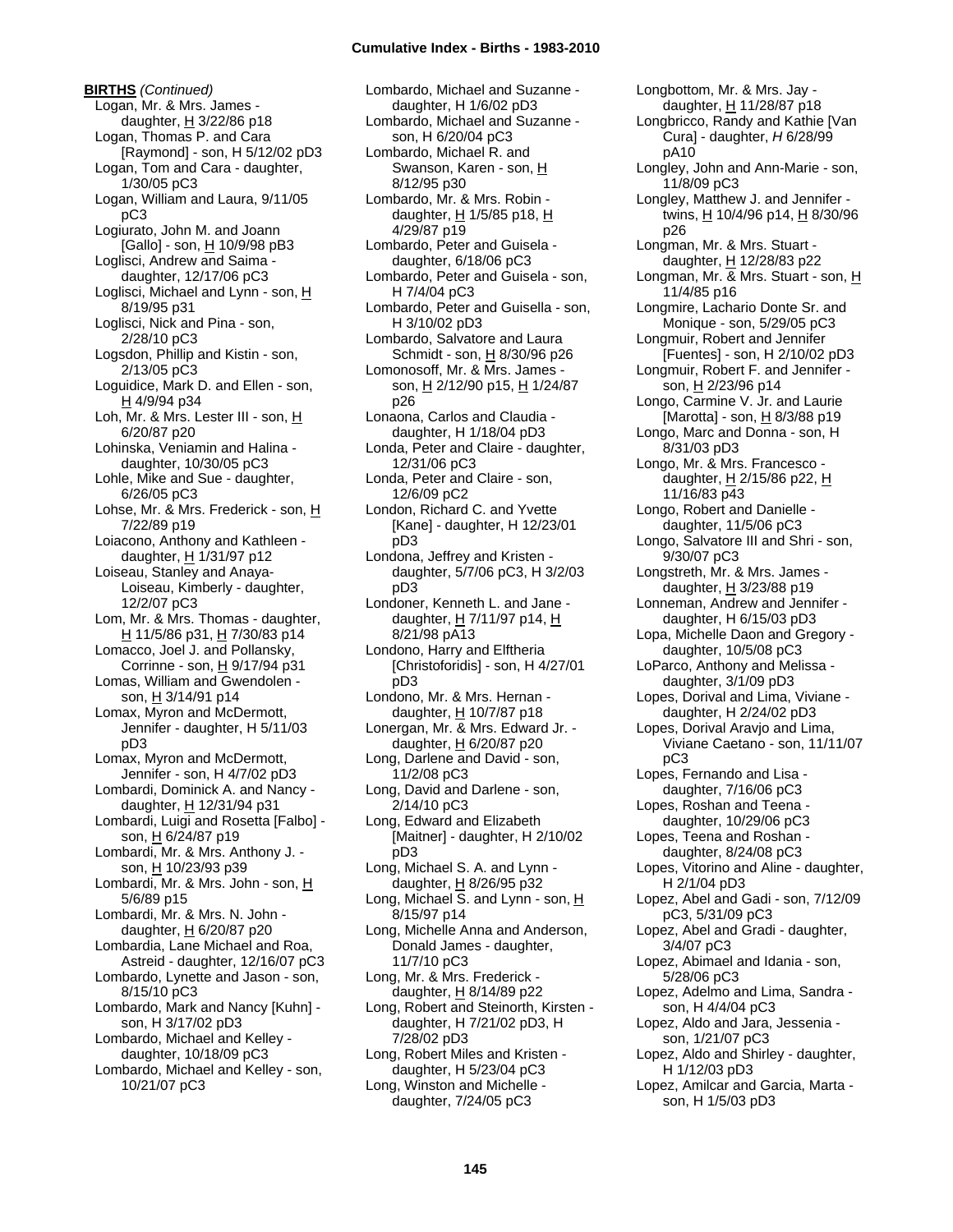**BIRTHS** *(Continued)* Lopez, Antonio and Avalos, Maria daughter, H 12/2/95 p29 Lopez, Antonio and Gladys daughter, H 3/2/03 pD3 Lopez, Arturo and Lorena [Cardenas] - son, H 12/23/01 pD3 Lopez, Benjamin and Luz [Ruiz] daughter, *H* 9/17/99 pB4 Lopez, Carlos - daughter, H 12/29/02 pD3 Lopez, Edgar and Gomez, Maria daughter, H 3/24/02 pD3 Lopez, Edgar annd Gomez, Maria daughter, 11/18/07 pC3 Lopez, Eduardo and Opal, Maureen daughter, H 4/25/04 pD3 Lopez, Eduardo and Velasquez, Irma - daughter, 2/19/06 pC3 Lopez, Erica and Pineiro, Renzo daughter, 12/19/10 pC3, 12/12/10 pC3 Lopez, Evelio and Ramirez, Irma Yolanda - daughter, H 9/19/04 pC3 Lopez, Evelyn - son, H 12/20/86 p15 Lopez, Felix and Vallejo, Andrea Lopez - daughter, 2/11/07 pC3 Lopez, Fernando and Emily - son, 2/14/10 pC3 Lopez, Francisco and Margarita daughter, H 7/13/03 pD3 Lopez, Frank and Sonia - daughter, 4/2/06 pC3 Lopez, German and Cruz, Karina son, H 8/11/02 pD3 Lopez, Goering and Rose daughter, H 9/21/03 pD3 Lopez, Gregorio C. and Carmen daughter, H 12/30/95 p31 Lopez, Henry and Ortiz, Loydi daughter, 5/30/10 pC3 Lopez, Hernan and Schverdt, Lorena - daughter, 8/27/06 pC3 Lopez, Huber A. and Dubon, Reina son, H 7/18/97 p15 Lopez, Joaquin and Sorviano, Maria - daughter, H 11/10/02 pD3, H 12/29/02 pD3 Lopez, Jonathan and Rogelio daughter, 2/28/10 pC3 Lopez, Jorge and Sonnia - daughter, 11/26/06 pC3 Lopez, Jorge M. and Shirley K. daughter, 10/16/05 pC3 Lopez, Jose and Cardenas, Paola daughter, 12/13/09 pC3 Lopez, Jose M. and Nellie - son, 7/31/05 pC3 Lopez, Juan A. Jr. and Angela daughter, H 12/31/94 p31 Lopez, Juan A. Jr. and Angela [Girardo] - daughter, H 2/11/00 pC3

Lopez, Juan C. and Valencia, Claudia - son, *H* 1/29/99 pB9 Lopez, Junior Analy and Recinos, Evelin - daughter, H 12/29/02 pD3 Lopez, Luis and Castro, Alejandra del Carmen - son, 11/20/05 pC3 Lopez, Luis and O'Garcia, Maria son, 6/7/09 pC3, 7/12/09 pC3 Lopez, Luis G. and Delta (Gavidia) daughter, *H* 1/29/99 pB9 Lopez, Marco and Cinthia - son, 7/19/09 pC4 Lopez, Marco and Maria - daughter, H 5/19/02 pD3 Lopez, Mario and Blanca - daughter, H 7/11/04 pC3 Lopez, Mario and Carmella daughter, H 9/1/02 pD3, H 8/25/02 pD3 Lopez, Mario and Jodi - son, 1/17/10 pC3 Lopez, Mario and Larages, Blanca son, H 5/5/02 pD3 Lopez, Martin and Torres, Teresa son, H 10/12/03 pD3 Lopez, Monica - son, 6/3/07 pC3 Lopez, Mr. & Mrs. Jose - daughter, H 7/1/89 p17 Lopez, Mr. & Mrs. Jose - son, H 10/24/90 p12 Lopez, Mr. & Mrs. Juan - daughter, H 10/9/85 p27 Lopez, Mr. & Mrs. Victor - daughter, H 4/8/89 p17 Lopez, Mr. and Mrs. Jorge daughter, 5/2/10 pC3 Lopez, Rodney and Moses, Hadiya son, 1/4/09 pC2 Lopez, Saul and de Leon, Anselina daughter, H 3/3/02 pD3 Lopez, Stephanie - son, 1/2/05 pC3 Lopez, Tomas and Maria J. daughter, 3/30/08 pC3 Lopez, Victor M. and Sonia - son, H 5/7/94 p30 Lopez-Balboa, Enrique J. and Daria daughter, H 8/19/95 p31 Lopez-Balboa, Mr. & Mrs. Enrique E. II - son, H 7/17/93 p31 Lopiano, Christopher M. and Jacquelyn [Jordan] - daughter, H 5/19/00 pC3 Lopiano, David and Julie - son, H 8/31/01 pC2 Lopiano, Gary and Wendy [Carruthers] - daughter, H 3/17/02 pD3 Lopiano, Mr. & Mrs. John daughter, H 2/27/85 p24 Lopiano, Vincent A. and Jacquelyn daughter, H 2/2/96 p12 LoPresti, David and Vergara, Alison daughter, 8/9/09 pC3 Lord, Jason and Mary Lou - son, 12/11/05 pC3

4/27/03 pD3 Lord, Keith and Menke, Elizabeth daughter, 3/4/07 pC3 Lord, Scott and Brennan, Lydia son, 9/2/07 pC3, 8/2/09 pC3, 9/2/07 pC3 Lorefice, Laurence and MaryEllen [Foulds] - daughter,  $H$  3/16/85 p15 Lorenz, Mr. & Mrs. Michael - son, H 6/14/86 p18 Lorenzetti, Mr. & Mrs. Daniel daughter, H 5/3/86 p17 Lorenzetti, Mr. & Mrs. Daniel - son, H 4/8/89 p17 Lorenzi, Gaetano and Anna daughter,  $H$  6/14/96 p15 Lorenzi, Gaetano and Anna - son, H 9/3/94 p34 Lorenzo, Antonio and Reddic, Naomi - daughter, 8/21/05 pC3 Lorenzo, Antonio and Reddic, Naomi - son, H 9/28/03 pD3 Lorenzo, Fredy Noe and Ordones, Lima Reina Leticia Zapata daughter, 9/18/05 pC3 Lorenzo, Naomi Reddie - daughter, H 12/2/01 pD3 Lors, Edner and Shirlee - daughter,  $H$  11/15/90 p16 Lorthe, JF and Myrtho - daughter, 3/6/05 pC3 LoRusso, James and JoAnn [Franz] son, H 8/1/87 p15 Lorusso, Michael and Lorraine [Barcello] - son, H 4/16/88 p17 LoRusso, Mr. & Mrs. James daughter,  $H$  8/16/90 p15 Lostumbo, Fior and Carmela daughter, 6/24/07 pC3 Lostumbo, Flor and Carmela daughter, 7/19/09 pC3 Lothson, Brian and Annemarie daughter, H 11/21/04 pC3 Lotierzo, Patric and Cammie daughter, 12/10/06 pC3 Lotstein, Steven and Linda [Speiser] - daughter,  $H$  6/4/86 p34 Lotstein, Steven and Linda [Speiser] - son, H 12/10/83 p19 Lott, Mr. & Mrs. Thomas - son, H 2/12/90 p15 Lott, Nicholas W. and Lauren - son, H 9/3/94 p34 Lott, Peter N. and Sandra - son, H 2/6/98 pB5 Lottri, Petter and Cambria daughter, H 11/30/03 pD3 Loudon, Mr. & Mrs. Michael - son, H 9/10/86 p30 Loughran, Kevin R. and Kersti [Hasler] - son, H 8/12/87 p16 Loughry, Sam and Kasey daughter, 10/28/07 pC3

Lord, Joshua and Sara - son, H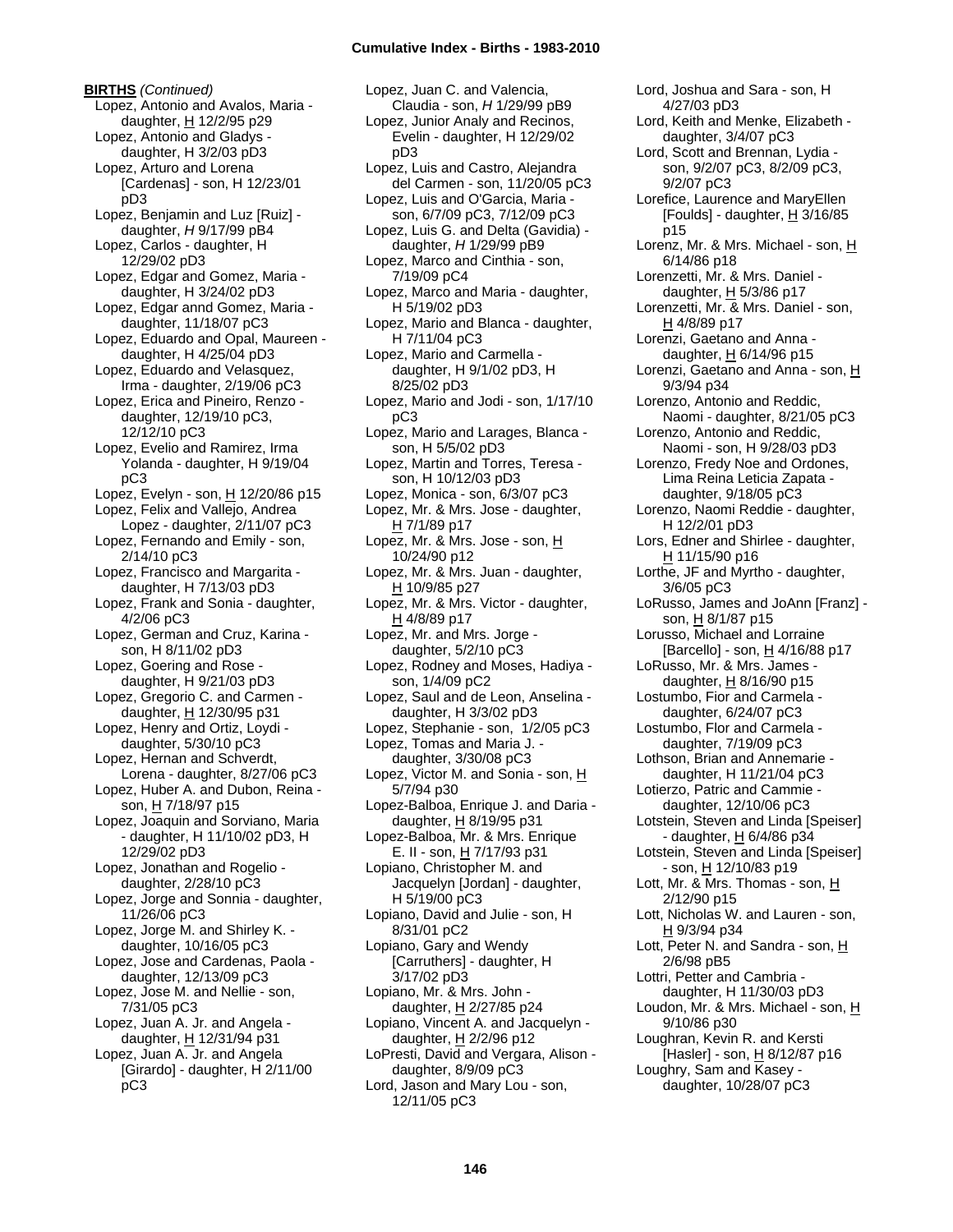# **Cumulative Index - Births - 1983-2010**

**BIRTHS** *(Continued)* Louis, Andre and Rutha - son, H 8/19/95 p31 Louis, Barry W. and Paula [Johnson] - daughter, H 1/21/00 pC3 Louis, Clemat and Rosena daughter, 5/2/10 pC3 Louis, Edwige Pierre and Ruthie son, H 10/19/03 pD3 Louis, Ernst and Marie Micheline daughter, 8/21/05 pC3 Louis, Jean and Natacha - son, H 7/25/04 pC3 Louis, Jean F. Pierre and Josette [Sette] - son, H 8/3/88 p19 Louis, Jimmy and Dorothy - son, H 1/6/02 pD3 Louis, Jimmy J. and Williams, Shyretta - son,  $H$  10/9/98 pB3 Louis, Joseph and Marie - daughter, H 4/14/02 pD3 Louis, Lionel and Police, Takia son, H 6/9/02 pD3, H 6/16/02 pD3 Louis, Natacha Pierre - son, 7/19/09 pC3 Louis, Rodney and Refuse, Dominique - son, 10/18/09 pC3 Louis-Jeune, Mr. & Mrs. Serge son, H 5/10/83 p18 Louisgene, Mr. & Mrs. - son, H 8/30/86 p18 Louisgene, Mr. & Mrs. Jean daughter, H 7/22/87 p17 Louisy, Mr. & Mrs. Gerard - son, H 2/26/90 p10 Louisy, Thomas V. and Valencia son, H 8/26/95 p32 Loura, David Q. and Ellen [D'Andrea] - daughter, H 1/21/00 pC3 Loura, Michael and Susan daughter, H 9/1/02 pD3, H 8/25/02 pD3 Louth, Robert and Irene - son, 2/28/10 pC3 Louverture, Vladimir and Carpio, Grace Veronica - son, 9/17/06 pC3 Louw, Adrian and Diana - son, H 11/17/02 pD3, H 12/29/02 pD3 Louw, Paul and Megan - daughter, H 12/15/02 pD3 Louzan, Robert A. and Connors, Madeleine - son, H 5/26/00 pC2 Lovallo, Bruce and Kari [Gregerson] daughter,  $H$  8/6/94 p31 Lovallo, Mark L. and Renate [Duksis] - daughter,  $H$  2/21/87 p24 Lovallo, Mr. & Mrs. Mark L. - twin daughters, H 7/14/90 p10 Lovas, Eric and Nancy - son, H 7/20/03 pD3 Love, Bruce J. & Mrs. - daughter, H 9/8/00 pC8

Love, Bruce J. and Katherine [Thomsen] - son, H 6/7/96 p14, H 3/26/94 p30 Love, James F. Jr. and Pamela [Barnum] - daughter, H 1/25/88 p16 Lovegrove, Brian C. and Sally - son, H 1/17/97 p12 Lovelace, Devon Joshua Sr. and Spam, Brittany - son, 4/6/08 pC3 Lovell, Michael and Brooke daughter, 1/21/07 pC3 Lovell, Michael and Brooke - son, H 1/11/04 pD3 Loveras, Ramon and Reyes, Mildred - son, 3/30/08 pC3 Lovett, David and Leonora daughter, 9/13/09 pC3, 8/20/06 pC3 Lovo, Jose O. and Campos, Sara son, H 7/14/00 pC2 Low, Steven and Andrea - daughter, H 7/9/94 p28 Lowden, Ed and Marla - son, H 6/6/91 p16 Lowden, Royce and Debra - son, H 4/13/03 pD3 Lowe, William and Theresa - son, H 4/18/04 pC3 Lowinger, Lloyd and Bonnie [Jayson] - twin sons,  $H$  11/29/91 p16 Lowitt, Michael and Jennifer - son, H 3/21/04 pC3 Lowman, Peter H. and Anna (Capuyta) - daughter, *H* 1/29/99 pB9 Lowne, Jon and Katrina - son, 6/12/05 pC3 Lownenbein, Edric and Tricia - son, H 10/6/02 pD5 Lozier, Mr. & Mrs. Peter - daughter, H 1/18/86 p20 Lu, Geoffrey Richard and Misun [Oak] - daughter,  $\underline{H}$  5/7/86 p14 Lubar, Scott J. and Shari [Bickel] daughter, H 7/23/87 p28 Lubbert, Mr. & Mrs. Eric J. - son, H 5/21/87 p21 Lublin, Kadi and Derek - daughter, 8/15/10 pC3 Lubliner, Douglas and Jordana daughter, 6/11/06 pC3 Lubliner, Douglas and Jordana son, H 8/31/01 pC2 Lubliner, Scott and Elizabeth - son, H 7/20/03 pD3 Lubochinski, Mr. & Mrs. Charles daughter, H 4/20/85 p18 Lubowe, David H. and Alexandra son, H 9/30/95 p35 Lubowe, Mr. & Mrs. David D. - son, H 7/10/93 p29 Lubowitz, Steven I. and Laurie [Doyle] - son, H 5/26/00 pC2

Lucas, Frederick and Pulane daughter, H 12/2/01 pD3 Lucas, James and Corine - son, 9/25/05 pC3 Lucas, Mr. & Mrs. Charles II - son, H 1/25/88 p17 Lucas, Robert and Amber - son, H 7/27/03 pD3 Lucas, Robert J. and Rebecca - son, H 8/15/97 p14 Lucas, Steven and Pam [Brindley] son, H 12/10/83 p19 Lucchesi, Joseph and Kathleen son, H 8/28/91 p17 Lucchesi, Mr. & Mrs. Joseph - son, H 10/24/87 p19 Lucchessi, Mr. & Mrs. James J. daughter, H 2/27/93 p34 Lucero, Andrew and Garkia, Leticia daughter, H 11/10/02 pD3, H 12/29/02 pD3 Lucero, Jamie and Jessica daughter, 2/13/05 pC3 Lucero, Norberto and Brito, Guadalupe - daughter, H 11/1/96 p15 Luchansky, Paul and Toni-Anne son, H 10/20/02 pD5, H 8/21/98 pA13 Luchetta, Angelo and Ann daughter, H 11/24/02 pD3, H 12/29/02 pD3 Luchette, Alan and Laura daughter, 12/24/06 pC3 Luchette, Alan and Laura - son, H 12/14/03 pD3 Lucia, David J. and Andrea [Belardi] - daughter, H 4/27/01 pD3 Lucia, Jonathan D. and Christin Joy daughter, 5/3/09 pC3 Lucia, Jonathon and Christin daughter, 5/25/08 pC3 Lucia, RJ Jr. and Jackson-Lucia, Stephanie - daughter, 5/27/07 pC3 Lucia, Ronald Jr. and Jackson-Lucia, Stephanie - son, 1/30/05 pC3 Luciani, Mr. & Mrs. Frank daughter, H 11/5/86 p37 Luciani, Mr. & Mrs. Frank - son, H 11/28/83 p13 Luciano, Adaljisa and Segura, Gerson A. - daughter, 11/7/10 pC3 Luciano, James J. and Carrie daughter,  $H$  9/30/95 p35 Luciano, Mr. & Mrs. Joseph J. - son, H 9/14/91 p19 Lucida, Robert and Jacqueline son, H 3/9/03 pD3 Lucien, Herlen and Parker, Jermaine - daughter, 11/29/09 pC3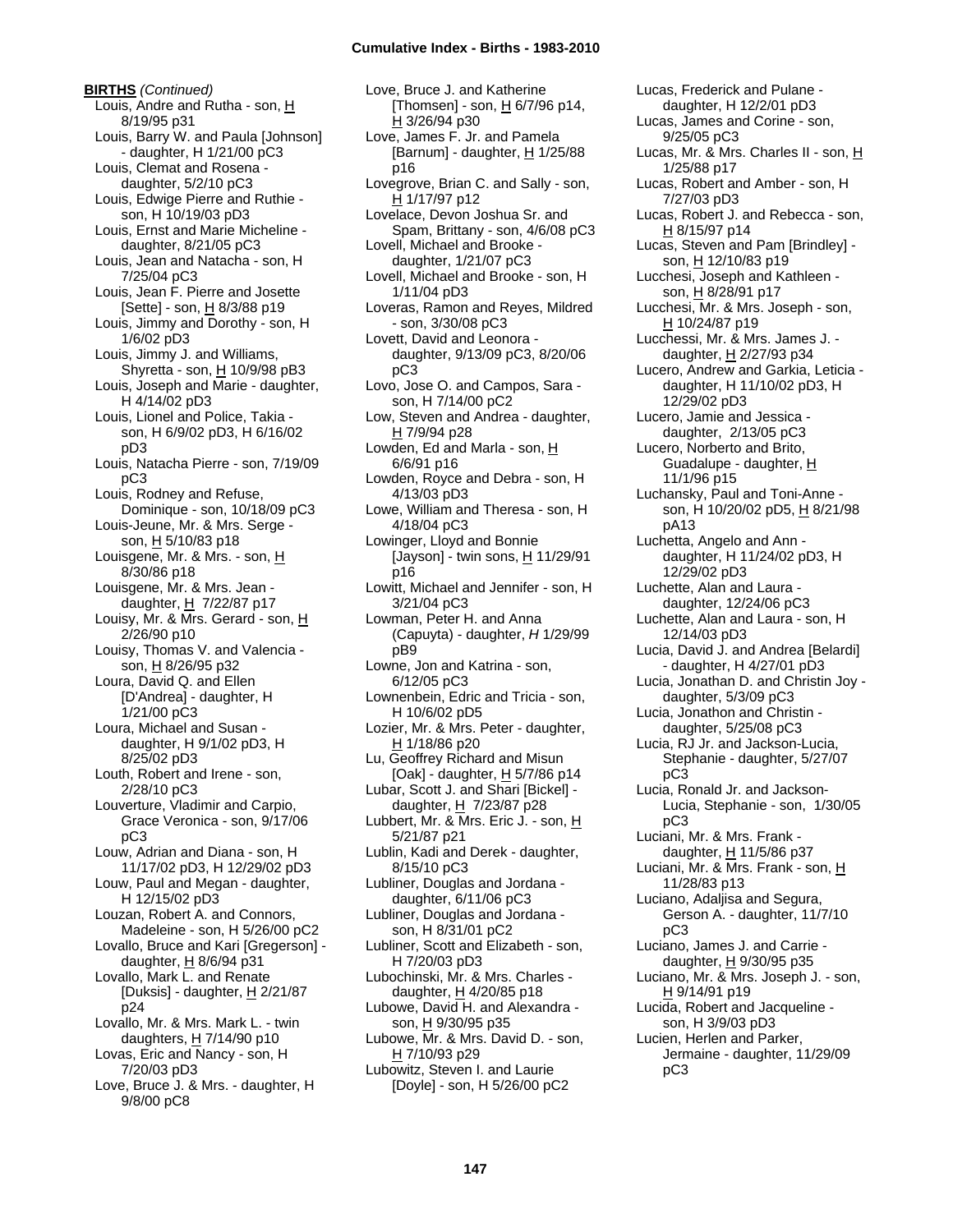**BIRTHS** *(Continued)* Lucien, Joelson and Estiverne, Gladys Marie - daughter, 7/19/09 pC3 Lucien, Randyno and Thompson, Shenequa - daughter, 5/25/08 pC3 Lucke, Kyle and Monica - daughter, 11/15/09 pC4 Lucke, Kyle and Monica - son, 5/11/08 pC3 Lucuo, Manuel and Alexandra daughter, 2/7/10 pC3 Lucyna, Graham and Vadim, Seredenko - son, H 7/13/03 pD3 Ludaescher, Chang and Romina daughter, 6/22/08 pC3 Ludaescher, Chang and Romina son, 6/26/05 pC3 Ludd, Roosevelt and Lopez, Denixza - son, 7/27/08 pC2 Luddy, Thomas M. and Janice [Hotra] - son, H 10/17/87 p23 Ludel, Andrew S. and Michelle son, H 2/6/98 pB5 Ludel, Andrew S. and Michelle [Morilla] - daughter, H 5/18/01 pD5 Ludemann, Mr. & Mrs. Richard daughter, H 10/26/85 p19 Ludemann, Mr. & Mrs. Richard son, H 9/3/88 p16 Ludger, Dudley and Rose-Kendy [Christolin] - son, *H* 7/16/99 pA16 Ludlow, Barry and Blais, Christine daughter, 6/13/10 pC3 Ludwick, Mr. & Mrs. Andrew Kennedy - son, H 11/20/85 p38 Ludwig, Mr. & Mrs. Michael - son,  $H$ 9/6/86 p18 Lueck, Mike and Rose - son, H 7/18/04 pC3 Luecke, Mark and Susan - son, 8/9/09 pC3 Lueders, Barry and Peggy [Anderson] - daughter, H 3/21/87 p20 Lueders, Matthew and Cathy - son, H 5/23/04 pC3 Lugo, Mr. & Mrs. Carmen Jr. - son, H 11/13/93 p29 Lugo, Mr. & Mrs. Gerardo daughter,  $H$  6/27/92 p11 Luis, Jose and Robalino, Mariela son, H 7/11/04 pC3 Luiz, Andre and Rizzo, Daniela Paiva - son, 12/30/07 pC3 Lujan, Alvaro A. and Carol Andrea daughter, 3/27/05 pC3 Lukach, George and Marie daughter, H 8/18/02 pD3 Lukaniec, Mr. & Mrs. William daughter,  $H$  6/4/86 p34 Lukaniec, Mr. & Mrs. William - son, H 4/8/89 p17

Luke, Mr. & Mrs. John J. Jr. daughter, H 11/29/91 p16 Luke, Peter and Kiernan, Natalie Ann - son, 5/29/05 pC3 Luksberg, Leslie and Josh - son, 12/26/10 pC3 Luna, Antonio E. and Sosa Luna, Luz - son, *H* 9/10/99 pB2 Lunberg, David and Anna daughter, 4/27/08 pC3 Lund, Mr. & Mrs. Jeffrey - son, H 9/10/88 p17 Lund, Mr. & Mrs. Leigh - son, H 1/15/90 p12 Lundberg, Anna and David daughter, 8/15/10 pC3 Lundberg, Lance B. and Alison Marie [Kaye] - daughter, H 7/13/88 p32 Lundine, Gus and Linda [Kelley] daughter, H 11/7/87 p18 Lundine, Ligia Rivera and John daughter, 6/1/08 pC3 Luniewski, Krzysztof and Agnieszka son, H 3/30/03 pD3 Lunn, Howell III and Kerry daughter, 10/16/05 pC3 Lunney, Michael and Yvonne daughter, 1/13/08 pC3 Lunney, Theodore and Melissa daughter, 3/30/08 pC3 Lunt, Jacob and Stephanie daughter, H 4/7/02 pD3 Luongo, Peter and Jocelyn - son, 9/16/07 pC3 Lupia, Mr. & Mrs. David - son, H 8/15/89 p13 Lupinacci, Mathew and Fodiman, Allison - daughter, 11/8/09 pC3 Lupinacci, Ronald and Ellen daughter, H 6/16/02 pD3 Lupinacci, Thomas and Jennifer daughter, H 2/3/02 pD3 Lupinacci, Tom and Jennifer daughter, 10/19/08 pC3 Lupinski, Thomas M. and Eugenia [Branca] - daughter, H 11/20/93 p33 Lupoli, Robert and Katheryn - son, H 10/20/02 pD5 Lusardi, Mr. & Mrs. Anthony daughter,  $H$  7/6/88 p14 Lusardo, Mr. & Mrs. Michael - son, H 12/28/87 p12 Lusardo, Richard E. and Brenna [O'Neill] - daughter, *H* 9/17/99 pB4 Lusardo, Rick and Brenna [O'Neill] daughter, H 11/11/95 p31 Lusardo, Roger and Jennifer - son, H 9/7/03 pD3 Lusniak, Mr. & Mrs. Richard - son, H 7/23/88 p15 Lustosa, Edmilson and Elizabeth son, H 5/26/02 pD3

Lutar, Stephen and Blanca Rosa daughter, H 9/9/95 p30 Lutar, Stephen and Rosa - son,  $H$ 2/6/91 p10 Luther, John W. III and Jenifer [Honan] - son, H 4/6/01 pD2 Luther, Rob and Dana - son, 11/12/06 pC3 Lutz, Mr. & Mrs. Eugene - daughter, H 8/14/93 p30 Lutz, Richard F. and Denise [Luciani] - daughter, H 5/19/00 pC3 Lutz, Robert and Sinead - daughter, 12/11/05 pC3 Luz, Robert and Cristina - daughter, H 10/6/02 pD5 Luz, Robert O. and Cristina - son, H 5/7/94 p30 Luzuriaga, Joseph and Myriam daughter, H 8/28/91 p17 Lyall, Mr. & Mrs. Richard - son,  $H$ 11/1/88 p20 Lyden, Peter and Angela - daughter, 8/2/09 pC3 Lyden, Stephen and Mary - son, 11/26/06 pC3 Lyden, Stephen and Mary Sass son, 12/28/08 pC2 Lyle, James J. and Lorna daughter,  $H$  7/5/96 p12 Lyles, Vincent and DaWanda - son, H 7/20/03 pD3 Lynch, Bill and Angenette daughter, H 9/26/04 pC3 Lynch, Charles and Kristen - son, H 12/1/02 pD4 Lynch, Chris and Laura - daughter, H 11/25/01 pD3 Lynch, Kevin and Carla - son, H 12/12/90 p30 Lynch, Liam and Munoz, Lily daughter, 2/28/10 pC3 Lynch, Mr. & Mrs. Charles daughter,  $H$  5/19/90 p19 Lynch, Mr. & Mrs. Craig - daughter, H 4/4/85 p14 Lynch, Mr. & Mrs. Mark M. - son,  $H$ 6/18/91 p17 Lynch, Mr. & Mrs. Timothy daughter,  $H$  7/26/86 p18 Lynch, Paul J. and Deborah [Hiller] daughter, *H* 7/16/99 pA16 Lynch, Stephen and Dawn daughter, 12/10/06 pC3, H 3/23/03 pD3 Lynch, Steve and Melanie - son, H 3/23/03 pD3 Lynfield, Michael A. and Lauren daughter,  $H$  5/2/97 p15 Lynn, Kevin and Rebecca daughter, H 9/22/02 pD5 Lyon, Mr. & Mrs. Christopher daughter,  $H$  3/17/88 p38 Lyon, Mr. & Mrs. David - son,  $H$ 1/11/90 p32, H 3/23/88 p19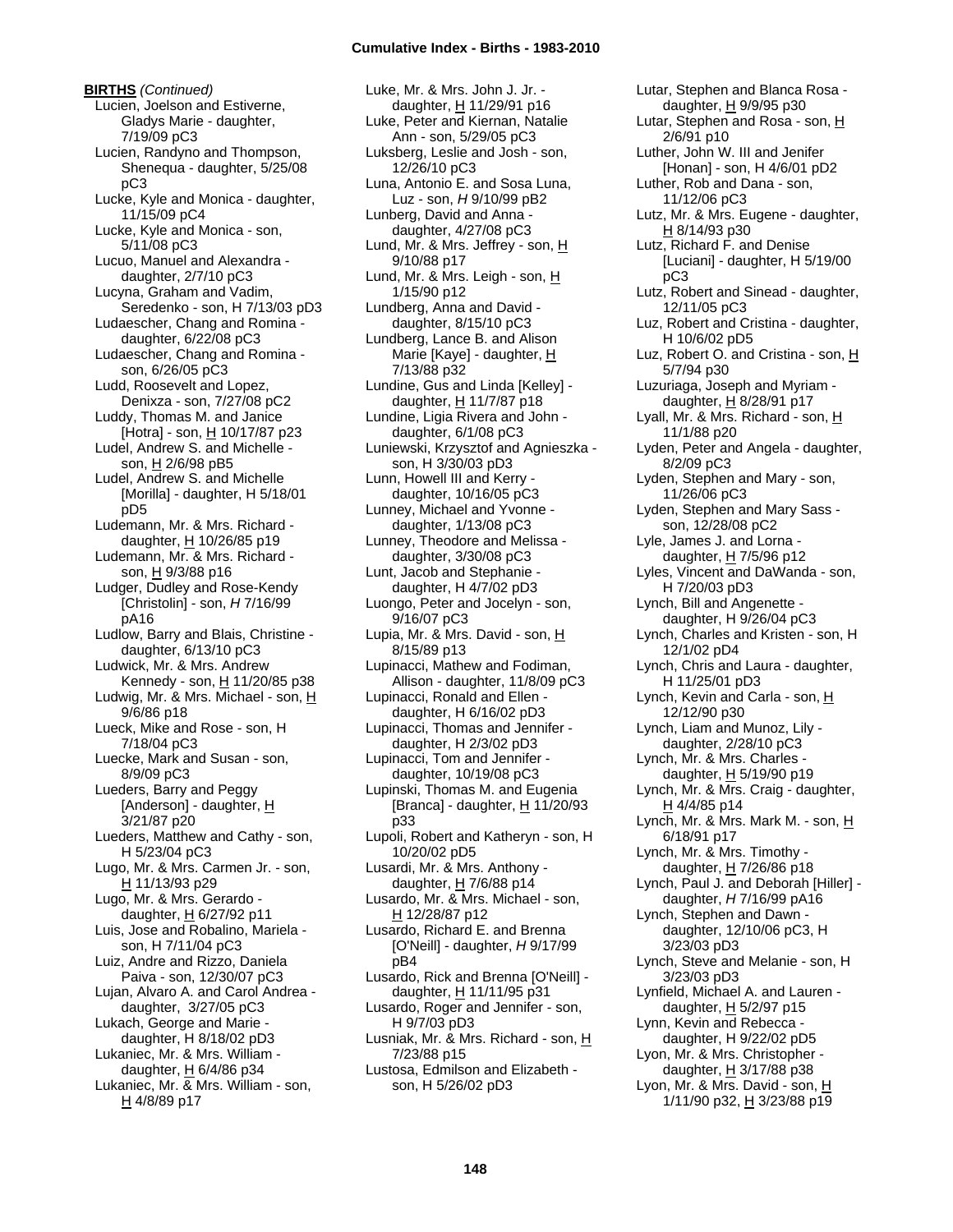**BIRTHS** *(Continued)* Lyon, Richard and Frances [Guerrere] - daughter, H 10/14/87 p19 Lyon, Sean and Cindy - daughter, H 11/7/04 pC3 Lyon, Sean and Cindy - son, H 11/25/01 pD3 Lyon, Tom and Alicia Dove - son, 6/1/08 pC3 Lyons, Brian and Nicole - son, 11/11/07 pC3 Lyons, Craig and Bonnie - daughter, H 1/27/02 pD3 Lyons, Frank and Cyndi [Blaney] daughter,  $H$  4/24/93 p31 Lyons, Frank and Cynthia [Blaney] daughter, H 12/30/92 p10, H 12/19/92 p37 Lyons, Ken and Nichole - daughter, H 5/9/04 pC3, H 5/16/04 pC3 Lyons, Kevin A. and Deborah daughter,  $H$  8/7/98 pA10 Lyons, Mr. & Mrs. James - daughter, H 5/28/87 p38 Lyons, Mr. & Mrs. Joseph daughter,  $H$  10/29/88 p15 Lyons, Mr. & Mrs. Michael - son,  $H$ 9/3/88 p16 Lyons, Mr. & Mrs. Michael M. daughter, H 9/14/91 p19 Lyons, Mr. & Mrs. Richard daughter,  $H$  4/13/85 p16 Lyons, Patrick and Maureen daughter, 8/21/05 pC3 Lyons, Patrick and Maureen - son, 7/22/07 pC3, 2/21/10 pC3, 7/22/07 pC3 Lyons, Peter and Susan - son, 9/18/05 pC3 Lyons, Richard and Tricia daughter, H 1/27/02 pD3 Lyons, Robert and O'Hern-Lyons, Catherine - daughter, 11/18/07 pC3 Lysak, Oleh and Mudra, Nadiya daughter, 2/11/07 pC3 Lysobey, Mr. & Mrs. John - son, H 11/6/85 p40 Mabee, Timothy and Linda Park daughter,  $H$  9/14/85 p17 Macaluso, Brian and Margaret daughter, 6/11/06 pC3 Macaluso, Brian and Peggy daughter, H 9/26/04 pC3 Macaraeg, Edwin Hilarion C. and Madulid-Macaraeg, Jennifer son, 2/1/09 pC3 MacArthur, Mr. & Mrs. Burton daughter, H 7/29/89 p13 MacArthur, Mr. & Mrs. Burton - son, H 9/24/87 p14 MacArthur, Mr. & Mrs. Fred daughter,  $H$  5/3/86 p17 MacArthur, Robert and Kelly - son, H 7/20/03 pD3

Maccarone, David and Amy - son, 5/18/08 pC3 Maccarone, Justin S. Jr. and Marie daughter, H 5/7/94 p30 Maccarone, Mr. & Mrs. Justin J. Jr. son, H 12/14/91 p16 Maccarrone, David and Amy daughter, 2/19/06 pC3 Macchia, John E. and Wendy - son, H 10/3/97 pB2 Macchia, Michael and Stacey - son, H 12/1/02 pD4 Macchiarulo, Mark T. and Lynne daughter, H 12/2/95 p29 Macchiarulo, Mark T. and Lynne [Thomas] - daughter, *H* 6/5/99 pB10 Macchiarulo, Mr. & Mrs. Anthony daughter,  $H$  7/25/87 p18 Macchiarulo, Mr. & Mrs. Anthony son, H 1/15/90 p12 MacClintock, Corey M. and Carole son, H 10/4/96 p14 Maccoll, Robert M. and Michaela daughter,  $H$  6/21/96 p14 MacCordy, Gregory W. and Wendy son, H 5/2/97 p15 MacCready, Scott G. and Loga daughter, H 11/12/94 p31 MacDonald, Brian and Nikole daughter, H 9/1/02 pD3, H 8/25/02 pD3 MacDonald, Brian and Nikole - son, H 7/11/04 pC3 MacDonald, James K. and Julie daughter,  $H$  2/6/98 pB5 MacDonald, James K. Jr. and Julie daughter, H 2/2/96 p12 MacDonald, Kames K. and Julie son, H 9/3/94 p34 MacDonald, Mr. & Mrs. Donald daughter, H 10/14/87 p22 Macdonald, Paul H. and Diana [Dudyshyn] - daughter, H 5/19/00 pC3 MacDonald, Scott and Karen daughter, H 2/2/03 pD3, H 2/16/03 pD3, H 2/23/03 pD3 MacDonald, Travis S. and Trefzger, Michelle - daughter, H 5/19/00 pC3 MacDonnel, Mr. & Mrs. Russell R. son, H 10/14/87 p19 MacDonnell, Mr. & Mrs. Russell B. son, H 3/24/86 p19 MacDougall, Darryl S. and Dina A. son, 10/30/05 pC3 Mace, Charles D. and Michele daughter, H 11/5/94 p31 Mace, James and Holloway, Denise son, H 5/11/88 p18 Mace, Mr. & Mrs. Charles C. - son, H 6/27/92 p11 Macedo, James and Wanda daughter, H 1/16/91 p11

Macedo, Mr. & Mrs. James J. - son, H 2/6/93 p32 Macedo, Robert A. and Wendy daughter, H 8/21/98 pA13 Macedo, Robert and Wendy - son, H 9/24/90 p18 Maceira, Jose A. and Michelle twins, H 11/1/96 p15 Maceluch, Christopher and Donahue, Riker - son, H 10/27/02 pD5 MacGregor, Murdock M. III and Jennifer [Brennan] - son, H 2/16/01 pC2 Machardo, Tennessee and Williams, Kimberly Ann-marie - son, 6/19/05 pC3 Machette, Marc T. and Elizabeth son, H 1/17/97 p12 Machinello, Mr. & Mrs. Frank daughter,  $H$  9/3/88 p16 Machiote, Mr. & Mrs. H. H. - son, H 11/14/92 p37 Maciag, Tomasz and Sylwia daughter, 3/30/08 pC3 Maciejewski, Kizysztof and Agnieska - daughter, 9/13/09 pC3 MacIntosh, Saville and Bernadette son, H 2/2/03 pD3, H 2/23/03 pD3 MacIntyre, Andrew and Catherine son, H 12/1/02 pD4 MacIntyre, Donald and Rocio - son, 5/29/05 pC3 MacIntyre, Michael and Fleuri M. [Meek] - son, H 1/29/92 p17 Maciulewiez, Christopher and Wendy - son, 7/2/06 pC3 MacIver, Scott and Jody - son, H 2/15/04 pC3 Mackay, Mr. & Mrs. David - son, H 11/28/87 p18 MacKenna, Christopher and Carla [Babcock] - daughter, H 12/30/92 p10, H 12/19/92 p37 MacKenna, Christopher J. and Carla - daughter, H 3/22/96 p14 MacKenna, Jason and Kristen - son, H 11/7/04 pC3 MacKenzie, Chris and Elaine - son, H 2/22/04 pC3, H 2/29/04 pD3 Mackenzie, Mr. & Mrs. Kenneth son, H 4/2/90 p18 Mackey, Mr. & Mrs. James daughter, H 12/21/89 p17 Mackimm, Daniel C. and Aimee [Van Thorre] - daughter, H 5/12/00 pC3 Mackin, Bruce and Maria - daughter, H 7/5/91 p14, H 6/29/91 p16 Mackinzie, Mr. & Mrs. Kenneth son, H 9/24/87 p14 Mackler, Mr. & Mrs. Paul - daughter, H 12/5/92 p37 Mackno, Mr. & Mrs. Thomas - son, H 6/16/90 p24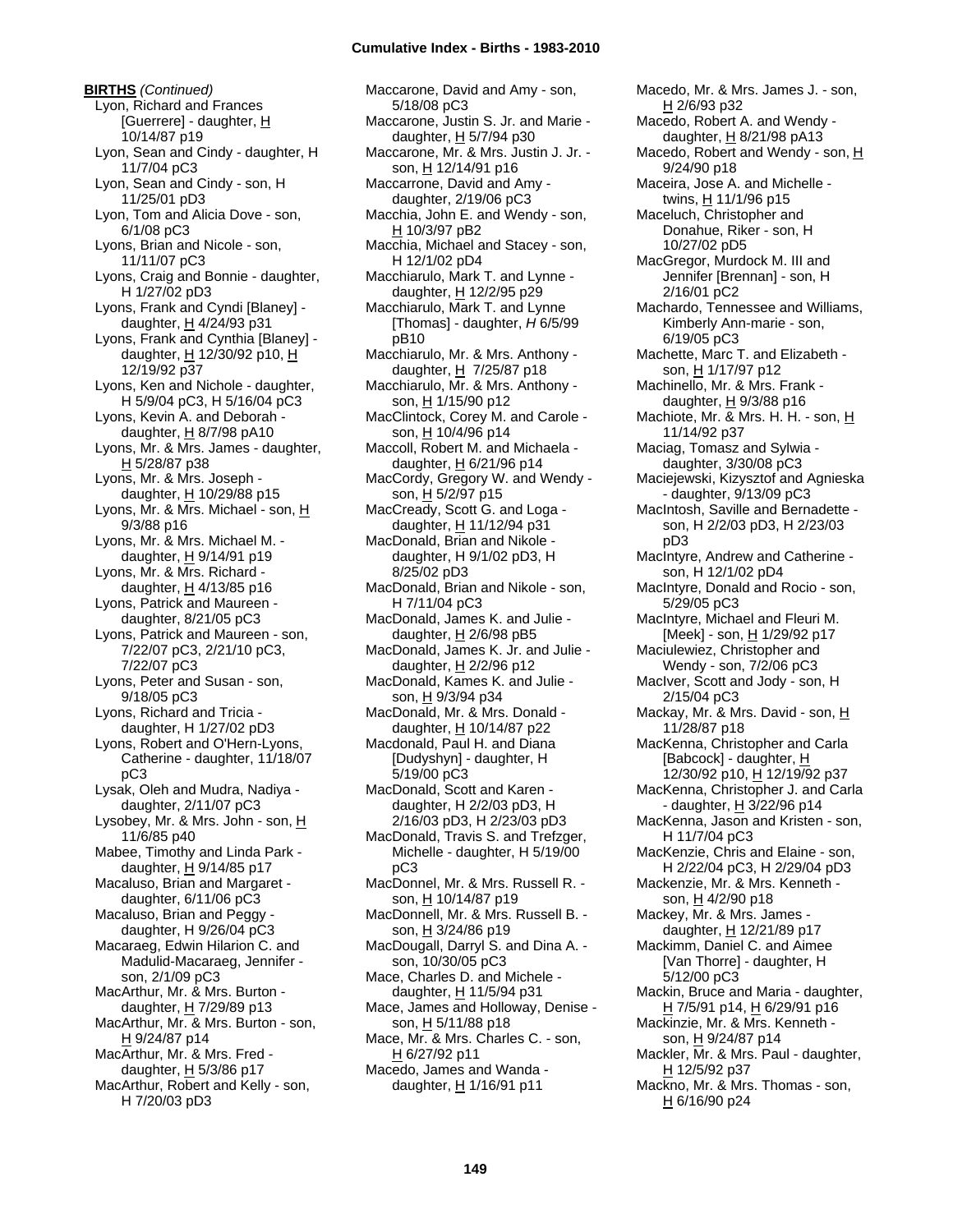**BIRTHS** *(Continued)* Mackno, Mr. & Mrs. Thomas M. daughter,  $H$  4/13/85 p16 MacLean, Richard and Troy, Julie daughter, H 7/30/83 p14 MacLean, Stephen J. and Tammie twins, H 10/4/96 p14, H 8/30/96 p26 MacLehose, Douglas and Suzanne son, 6/12/05 pC3, H 9/28/03 pD3 Maclehose, Douglas J. and Suzanne [Falcone] - son, H 3/31/02 pD3 Macleod, Alexander H. and Veralyn son, H 12/9/95 p31 MacMannis, Mr. & Mrs. Bertram Roberts Jr. - son, H 1/25/88 p16 MacNeal, Wendell P. IV and Cheryl (Flanders) - son, *H* 1/29/99 pB9 MacPhee, David and Marina - son, H 1/2/91 p17 MacQuarrie, Mr. & Mrs. Scott daughter, H 1/11/90 p32 Macquarrie, Scott R. and Debra daughter, H 12/2/95 p29 Macri, Joseph L. Jr. and Donna [Nielson] - son, H 10/28/01 pD3 Macri, Mr. & Mrs. Rocco - son, H 4/15/87 p15 Macri, Ralph and Kristin - daughter, H 7/18/04 pC3 Macri, Rocco and Giovanna daughter,  $H$  4/9/94 p34 Madaffari, Joseph P. and Eileen son, H 12/24/94 p33 Madaffari, Mr. and Mrs. Joseph Jr. daughter,  $H$  8/25/90 p19 Madan, Jamshed and Robin - son, H 12/12/04 pC3 Madden, Glen and Jennifer daughter, H 10/13/02 pD4 Madden, Jason and Walker, Jadean - daughter, H 11/9/03 pD3 Madden, Mr. & Mrs. Brian - son, H 1/21/87 p30 Madden, Mr. & Mrs. Christopher daughter, H 12/29/86 p12 Madden, Ross and Kathleen [DeMattio] - son, H 7/16/83 p13, H 7/14/83 p38 Maddi, Prakash and Gundla, Krishna - son, 5/30/10 pC3 Maddix, Jeffery and Kathleen [Reilly] - daughter, H 1/13/86 p13 Madera, Audrick and Villalva, Linda son, H 4/7/02 pD3 Madhukar, Manish and Singh, Sweta - son, 11/26/06 pC3 Madigan, James and Perin - son, H 5/5/02 pD3 Madison, Michael A. and Linda [Kadar] - son, H 1/26/01 pC2, H 2/16/01 pC2 Madison, Michael and Linda - son, H 11/23/03 pD3

Madra, Molshree and Ghai, Rohit daughter, 12/19/10 pC3, 12/12/10 pC3 Madrigal, Mr. & Mrs. Mario M. - son, H 2/27/93 p34 Madsen, Lars and Denise - son, H 12/15/02 pD3 Madsen, Michael and Cordero, Erika - daughter, 9/13/09 pC3 Maechling, Mary and Michael - son, 8/29/10 pC3 Maeda, Marielena - son, H 4/6/03 pD3 Maestre, Rodrigo and Ferraz, Pollyana - son, 1/23/05 pC3 Maestro, Joseph P. and Lynn daughter, H 8/9/96 p14 Maestro, Joseph P. and Lynn [Taylor] - son, H 11/19/94 p31, H 11/12/94 p31 Magalas, Henry J. and Janice [Vitello] - daughter,  $H$  6/3/89 p15 Magalik, Richard and Jennifer - son, 2/6/05 pC3 Magalnick, Jason and Alice - son, 12/13/09 pC3 Magarian, Michael and Colleen daughter, H 8/31/01 pC2 Magas, Jennifer and Ronald - son, 8/10/08 pC3 Magee, Clifton and Crystal daughter, 5/29/05 pC3 Magee, John E. and Elizabeth - son, H 3/22/96 p14 Magee, Michael and Charlene [Watson] - twin sons,  $H$ 11/30/91 p16 Magee, Mr. & Mrs. Edwin III daughter, H 2/21/87 p24 Magee, Mr. & Mrs. Edwin III - son, H 1/23/85 p31 Magee, Mr. & Mrs. Joseph - son, H 6/4/86 p34 Magee, Mr. & Mrs. Michael M. - son, H 1/30/93 p31 Magee, Mr. & Mrs. Stephen - son, H 5/11/85 p18 Magee, Mr. and Mrs. Arthur Jr. daughter, *H* 2/19/99 pB7 Magee, Richard and Lucrecia - son, 12/4/05 pC3 Magee, Sean and Lisa - son, H 11/24/02 pD3 Magennis, Fabian Daniel and Morris, Nailah Leete - son, 7/3/05 pC3 Mager, Benjamin and Mariah daughter, 12/2/07 pC3 Magggiore, Anthyony (sic) and Lisa [Foglia] - daughter,  $H$  3/23/88 p19 Magi, Bob and Kiefer, Dawn daughter, H 8/20/94 p31 Magida, Daniel and Nancy [Bolotin] daughter,  $H$  3/21/87 p20

Maglaris, Dean and Diane [Tucker] daughter, H 8/24/85 p15 Maglathlin, Mr. & Mrs. Peter daughter, H 3/11/87 p18 Magliaro, Mr. & Mrs. David - son, H 11/23/88 p46 Magliola, Mr. & Mrs. Raymond daughter, H 4/4/85 p14 Magliore, Guerino and Hunt, April son, H 10/19/03 pD3 Magliore-Constant, Roger and Bosquet, Lise A. - daughter, H 2/1/04 pD3 Magliulo, Marco and Kelly - son, 4/10/05 pC3 Magliulo, Patrick and Pamela daughter, H 8/31/01 pC2 Magnano, Joseph S. and Catherine [Lutkus] - daughter, *H* 9/10/99 pB2 Magnant, Richard R. and Helen [Hope] - daughter,  $H$  4/20/85 p18 Magner, Daniel and Kathleen - son, H 4/3/89 p17 Magner, Justin and Kelly - son, 3/28/10 pC3 Magner, Michael J. and Leslie [Sakson] - son, H 3/12/86 p22 Magner, Michael J. and Leslie B. [Sakson] - daughter, H 10/5/88 p18 Magner, Mr. & Mrs. Brian daughter,  $H$  3/22/86 p18 Magner, Mr. & Mrs. James daughter, H 10/18/89 p23 Magner, Mr. & Mrs. James Jr. daughter, H 6/20/87 p20 Magner, Mr. & Mrs. Kevin daughter, H 11/5/86 p31, H 11/4/85 p16 Magner, Mr. & Mrs. Kevin K. - son, H 7/31/92 p14 Magnifico, Frank and Elisabeth son, H 6/15/03 pD3 Magnifico, Frank and Lisa - son, H 1/27/02 pD3 Magnuson, Steven and Susan daughter, H 3/2/03 pD3 Magny, Fritz and Chrismene - son, H 4/14/02 pD3 Magovern, Mr. & Mrs. John III daughter, H 1/23/85 p31 Magrath, Mr. & Mrs. James daughter,  $H$  3/22/86 p18 Magrath, Mr. & Mrs. James - twin sons, H 9/2/89 p19 Maguire, Declan and Lisa - son, H 1/26/03 pD3 Maguire, Matthew J. and Christine son, H 7/5/96 p12, H 5/7/94 p30 Maguire, Mr. & Mrs. Alan A. daughter, H 6/27/92 p11 Magyar, Mr. & Mrs. Jeff - son, H 5/8/85 p33 Mahady, Steve and Nicole DeCarlo daughter, 9/21/08 pC3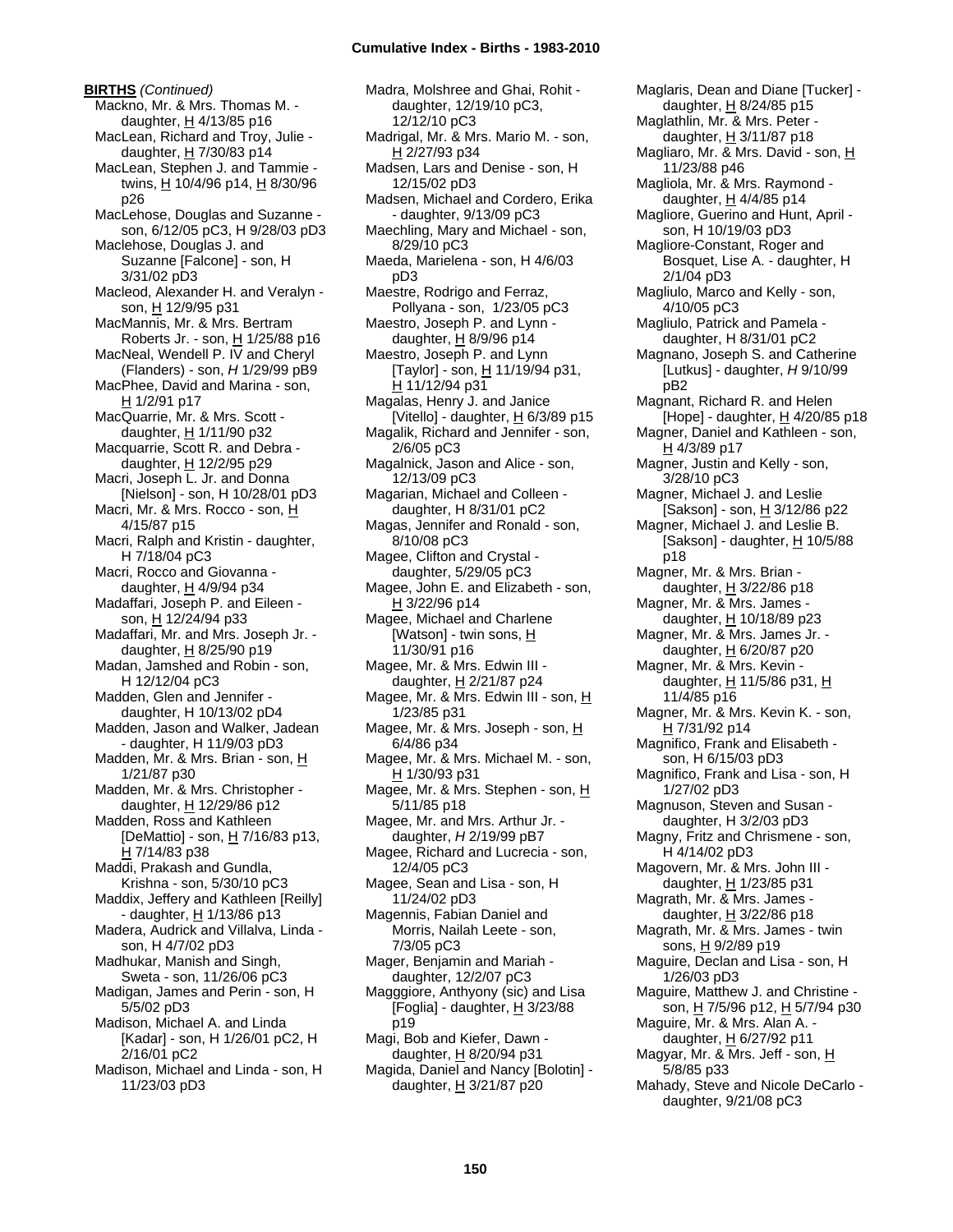**BIRTHS** *(Continued)* Mahady, Steve and Nicole DeCarlo son, 5/8/05 pC3 Mahajan, Manmohan and Khanna, Neetu - son, 9/21/08 pC3 Mahajan, Nikihil and Rashmi daughter, 12/17/06 pC3 Mahale, Raj and Monica - daughter, H 8/1/04 pC3 Mahar, Daniel J., Mr. & Mrs. daughter, H 12/13/90 p15 Mahar, Daniel W. and Kirsten - son, H 8/9/96 p14 Maher, Brian Joseph and Heather daughter, 8/17/08 pC2 Maher, Brian Joseph II and Heather son, 4/4/10 pC3 Maher, Brian M. and Deborah daughter, H 7/23/94 p30 Maher, Chris and Stephanie daughter, 7/2/06 pC3, H 1/11/04 pD3 Maher, Christopher L. and Nancy [Krawiec] - son, H 10/13/88 p41 Maher, Daniel J. and Albertson-Maher, Robin L. - son, H 4/8/92 p13 Maher, Kevin M. and Judith (Calienex) - daughter, *H* 1/29/99 pB9 Maher, Mr. & Mrs. Brian B. - son, H 12/14/91 p16 Maher, Mr. & Mrs. Gordon - son, H 4/8/89 p17 Mahesh, Sanjiv and Kamli daughter, H 4/14/02 pD3 Mahon, Joe and Beth - daughter, H 10/20/02 pD5 Mahon, Timothy J. and Pamela daughter,  $H$  2/7/97 p14 Mahoney, Brian and Kelly daughter, 4/4/10 pC3 Mahoney, Dennis and Betsy daughter, H 7/5/96 p12 Mahoney, Kevin F. and Leslie - son, H 7/11/97 p14 Mahoney, Mr. & Mrs. David - son, H 9/12/83 p16 Mahoney, Mr. and Mrs. Chip - son, 4/18/10 pC3 Mahoney, Richard Leo Jr. and Diane [Hripak] - son,  $H$  3/21/87 p20 Mahoney, William S. and Mary son, H 4/25/97 p15 Mahoney, William S. and Mary [Alexander] - daughter, H 5/12/00 pC3 Maier, Mr. & Mrs. Donald Jr. - son, H 11/28/83 p13 Maier, Raymond G. and Faye - son, H 11/5/94 p31 Maier, Richard and Laura daughter, H 7/18/97 p15, H 8/19/95 p31

Maignan, Patrick and Muguette daughter, 7/3/05 pC3, 1/11/09 pC2 Maignan, Patrick and Muguette Arenas - son, H 8/31/01 pC2 Mailhot, Michael and Jill - son, H 5/5/02 pD3 Mainieri, Vincent and Lisa daughter, 6/18/06 pC3 Maiorino, Mr. & Mrs. Michael daughter, H 8/27/90 p10 Mair, Gary and Kathrine - son, 1/21/07 pC3 Maisano, Mr. & Mrs. John - son, H 10/8/83 p18 Maisner, Mr. & Mrs. Paul - son, H 3/22/86 p18 Maisonet, Damian and Martinez, JoAnne - daughter, H 10/31/04 pC3 Maisonette, Ralph D. and Anderson, Tishie - son, H 10/23/93 p39 Majeski, Mr. & Mrs. William daughter, H 4/16/86 p29, H 7/25/87 p18 Majesti, Fritzner and Regine - son, H 11/9/03 pD3 Majewski, Arden and Marla daughter, 11/18/07 pC3 Majewski, Arden and Marla - son, 11/27/05 pC3 Majewski, Mr. and Mrs. Jaroslaw daughter, 4/18/10 pC3 Majia, Gregory R. and Sonia daughter, H 4/9/94 p34 Majia, Obed M. and Murcia, Carmen - son, <u>H</u> 8/26/95 p32 Majid, Osman and Nasima daughter, 12/28/08 pC2 Major, Johnthon and Brown, Erica daughter, 2/28/10 pC3 Major, Jonathan and Janice [Roberts] - daughter,  $H$  5/23/83 p15 Major, Michael and Jane [Weber] son, H 3/17/02 pD3 Major, Michael L. and Jane [Weber] son, *H* 9/10/99 pB2 Major, William G. and Elise daughter, H 2/6/98 pB5 Major, William G. and Elise - son,  $\underline{H}$ 9/2/95 p31 Makan, Sanjeev and Stephani - son, H 11/30/03 pD3 Maki, Matthew and Kathleen - son, H 3/19/94 p32 Makmale, Jacob and Alexis - son, 12/27/09 pC3 Makovsky, Steve and Belinda - son, H 6/22/03 pD3 Makowski, Chris and Melissa daughter, 1/21/07 pC3 Makszin, Mr. & Mrs. Ronald R. daughter,  $H$  6/27/92 p11 Makszin, Ronald J. and Pamela (Schwab) - son, *H* 2/19/99 pB7

Malachi, Earnest J. and Castillo, Candida N. - son, 1/20/08 pC3 Malachi, TyShawn and Powell, Marquia - son, 5/30/10 pC3 Malan, David and Shaffer, Lisa Ann daughter, 10/14/07 pC3 Malan, David and Shaffer, Lisa Ann son, H 11/21/04 pC3 Malangone, Mario and Dana [Luciano] - son,  $\underline{H}$  10/9/93 p34 Malaterra, Joseph D. and Susan [Herman] - daughter, H 4/21/02 pD3 Malaterra, Kenneth V. and Sheri son, H 6/28/96 p14 Malave, Candida and Garcia, Oscar daughter, 10/31/10 pC3 Malave, Mr. & Mrs. Eduardo daughter,  $H$  11/13/89 p19,  $H$ 10/18/89 p23 Malawicki, Joseph and Lorraine son, H 8/15/04 pC3 Malay, Tim and Megan - daughter, 11/30/08 pC3 Malbin, Gary G. and Donna Jo [Rudolf] - daughter,  $H$  9/28/91 p10 Malbin, Mr. & Mrs. Gary - son, H 9/3/88 p16 Malburg, Timothy and Mark, Alison twin daughters, H 9/29/02 pD5 Malcolm, Andre Shawn and Driscoll, Rachael M. - daughter, 10/30/05 pC3 Malcolm, Everton and Turner, Heidi son, <u>H</u> 6/15/89 p20 Malcolm, Mr. & Mrs. Andrew - son, H 9/3/88 p16 Malcolm, Robert Antonio and Desmarais, Fabiola - daughter, 10/25/09 pC5 Malcy, Robert and Wendy - son, H 1/16/98 pB2 Maldonado, Bartolo and Flynn, Dana - son, H 7/4/04 pC3 Maldonado, Gabe and Anderson, Danielle - son, H 11/16/03 pD3 Maldonado, Kerwin and Evelyn [Gamez] - son, H 5/19/00 pC3 Maldonado, Luis and Mariagrazia daughter, 8/2/09 pC3 Maldonado, Luis and Tejeda-Maldonado, Carolina - son, 9/11/05 pC3 Maldonado, Mr. & Mrs. Phillip daughter, H 1/2/86 p14 Maldonado, Patricio and Jessica daughter, 3/2/08 pC3 Maldonado, Patricio and Jessica son, 10/31/10 pC3 Maldonado, Samuel and Villafane, Elizabeth - daughter, H 7/19/96 p14 Maldonado, Tony and Wendy - son, 7/3/05 pC3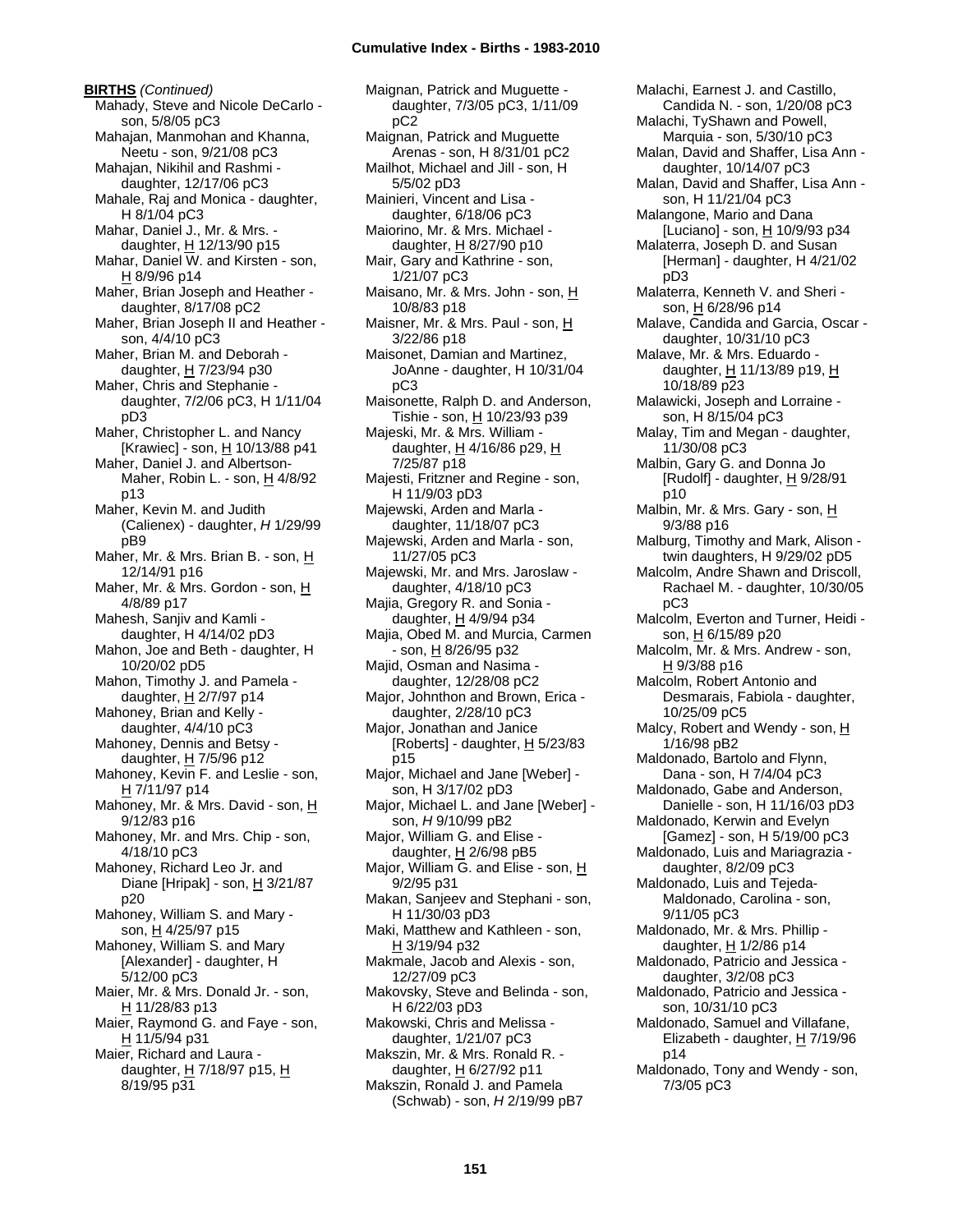**BIRTHS** *(Continued)* Malecky, William and Tara - son, 1/22/06 pC3 Malewicki, Joseph Jr. and Lorraine daughter, 7/22/07 pC3 Maley, Mr. & Mrs. Donald W. Jr. daughter,  $H$  11/5/86 p31 Maley, Robert A. and Sydney - son, H 9/2/95 p31 Maley, Robert T. and Sydney twins, H 1/16/98 pB2 Malhotra, Neem and Sanjay daughter, H 12/2/01 pD3 Malhotra, Pankaj and Shagon daughter, 9/7/08 pC3 Malik, Hasham and Zerina - son, H 8/17/03 pD3 Malik, Sandeep and Sunita - son, H 5/24/96 p14 Malin, Judd and Miaela - daughter, H 12/15/02 pD3 Malin, Judd and Micaela - son, 6/14/09 pC3 Malinovski,Yuri and Malinovskaya, Svetlana - son, 11/27/05 pC3 Maliszewski, Brian and Carrie daughter, 2/4/07 pC3 Malizia, Carmine and Lisa [Pratley] daughter, H 1/25/88 p16, H 12/16/89 p17, H 12/26/87 p16 Malizia, Carmine and Lisa [Pratley] son, H 1/23/93 p29 Malizia, Kenneth and Maureen [Winters] - daughter, H 7/13/88 p32 Malizia, Louis and Kathryn daughter, 2/18/07 pC3 Malki, Patrice and Tiffany daughter, 9/23/07 pC3 Malkin, Mr. & Mrs. Boyd - daughter, H 6/29/85 p18 Mallett, Marc and Lenore - daughter, 2/21/10 pC3 Mallon, Erik and Felice [Strong] daughter, H 10/28/01 pD3 Mallon, Mr. & Mrs. Kevin - daughter, H 3/21/87 p20 Mallory, Mr. & Mrs. Theodore daughter,  $H$  1/2/86 p14 Malloy, Bill and Liz - daughter, 11/5/06 pC3 Malloy, Bill and Liz - son, H 8/3/03 pD3 Mallozzi, Anthony J. and Stayci [Malachowski] - daughter, H 1/28/00 pC3 Mallozzi, Eugene and Alexandru, Diana - son, 8/5/07 pC3 Mallozzi, Joseph and Bridgenne son, H 2/2/03 pD3, H 2/23/03 pD3 Mallozzi, Mr. & Mrs. Angelo daughter, H 9/3/88 p16, H 11/6/85 p40

Mallozzi, Mr. & Mrs. Danny W. daughter,  $H$  10/23/93 p39

Mallozzi, Ralph and Keri - son, H 2/3/02 pD3, H 11/23/03 pD3 Mally, Edward and Julia - son,  $H$ 2/23/91 p13 Mally, Edward E. - son,  $H$  7/10/93 p29 Mally, Mr. & Mrs. Alfred - son,  $H$ 4/30/88 p16 Malone, Matthew and Melissa daughter, 7/29/07 pC3, 2/6/05 pC3 Malone, Mr. & Mrs. James daughter, H 12/28/88 p19 Malone, Mr. & Mrs. Julian - son, H 6/3/89 p17 Malone, Mr. & Mrs. Julian J. daughter, H 9/20/91 p43 Malone, R. Joseph and Diane [Vornkahl] - daughter, H 9/1/02 pD3 Malone, William J. and Bondatti, Michelle - son, *H* 1/29/99 pB9 Maloney, Andrew and Danielle daughter, 9/23/07 pC3 Maloney, Andrew and Danielle son, 7/9/06 pC3, H 4/4/04 pC3 Maloney, Brian and Leslie - son, H 11/14/04 pC3 Maloney, Jim and Karen - daughter, H 9/1/02 pD3, H 8/25/02 pD3 Maloney, Jim and Karen - son, H 10/19/03 pD3 Maloney, Joe and McCracken, Kathy - daughter, H 3/9/03 pD3 Maloney, John and Kim - daughter, H 12/2/01 pD3 Maloney, Michael and Hill, Sheila daughter, 10/19/08 pC3 Malowitz, Wesley M. and Soloff, Lauren - daughter,  $H$  5/2/97 p15 Malowitz, Wesley M. and Soloff, Lauren - son, H 5/12/00 pC3, H 1/14/95 p31 Malski, James J. and Kathy [Vietrogoski] - daughter, H 11/20/85 p38 Maltos, Felipe and Vincente, Heidi daughter, H 9/19/04 pC3 Malunowicz, Chris and Diane - son, 4/16/06 pC3 Malvasi, Mike and Williams, Julie son, H 10/13/02 pD4 Malvaso, Glenn and Linda daughter, H 11/15/90 p16 Malvaso, Mr. & Mrs. Glenn - son, H 9/24/87 p14 Malvicini, Greg and Kim - son, H 5/5/02 pD3 Malvicini, Greg and Kim [Salamon] son, H 10/14/87 p19 Malvicini, John Gregory and Kimberly Ann [Salamon] - son, H 4/9/94 p34 Malynovch, Andriy and Alla daughter, H 3/3/02 pD3

Malynovych, Alla and Andriy daughter, H 5/11/03 pD3 Mamale, Raj and Monica - daughter, H 12/15/02 pD3 Mamera, Jeffrey and Leisha - son, H 12/12/04 pC3 Mammoliti, Carlo and Mary Ellen (Cleary) - son, *H* 2/19/99 pB7 Mammone, Mr. & Mrs. Anthony daughter, H 2/21/87 p25 Manaise, Jasneet Singh and Sikand, Roopan - son, 9/14/08 pC3 Manapat, Christian Tiu and Corinne Brown - son, 3/8/09 pD3 Manby, John T. and Nancy - son, H 4/16/94 p30 Manchanda, Ajoy and Vibha daughter, H 3/7/04 pC3 Manchanda, Mohit and Shivali - son, 4/8/07 pC3 Mancini, Dennis and Andrea daughter, H 2/22/04 pC3, H 2/29/04 pD3 Mancini, Frank and Michele - son, 1/1/06 pC3, 9/30/07 pC3, H 7/4/04 pC3, H 7/27/03 pD3 Mancl, Jay and Melissa - son, H 10/26/03 pD3 Mandel, Joshua C. and Lucie H. son, 12/9/07 pC3 Mandel, Mr. & Mrs. Howard - son, H 8/27/90 p10 Mandel, Rollan and Shira daughter, H 8/8/04 pC3 Mandel, Rolland and Shira daughter, 7/23/06 pC3 Mandell, Mr. & Mrs. Benjamin - son, H 6/14/83 p17 Mandras, Christopher T. and Carol Ann [Batterson] - son, H 4/6/01 pD2 Mandrozos, Gus and Chila, Lauren son, 11/18/07 pC3 Mandujano, Javier and Rodriguez, Laura - daughter,  $H$  3/27/98 pB2 Mandujano, Jose and Arruyave, Clara - son, 7/30/06 pC3 Mandujano, Luis M. and Evangelina [Lopez] - son,  $H$  11/20/98 pB5 Mandy, Mr. & Mrs. Robert R. daughter, H 2/27/93 p34 Mandza, Ali and Aisha - daughter, H 5/5/02 pD3 Manea, Lulu and Patricia - son, H 1/19/03 pD3 Manea, Lulu and Patricia D. - son, 9/4/05 pC3 Manente, Ronald Sr. and Mela [Cerulo] - daughter,  $H$  11/10/90 p19 Manere, Mr. & Mrs. Robert - son, H 3/23/91 p9 Manere, Robert F. and Robyn daughter, H 2/2/96 p12 Manesiotis, Louis and Kyriaki - son, H 8/31/01 pC2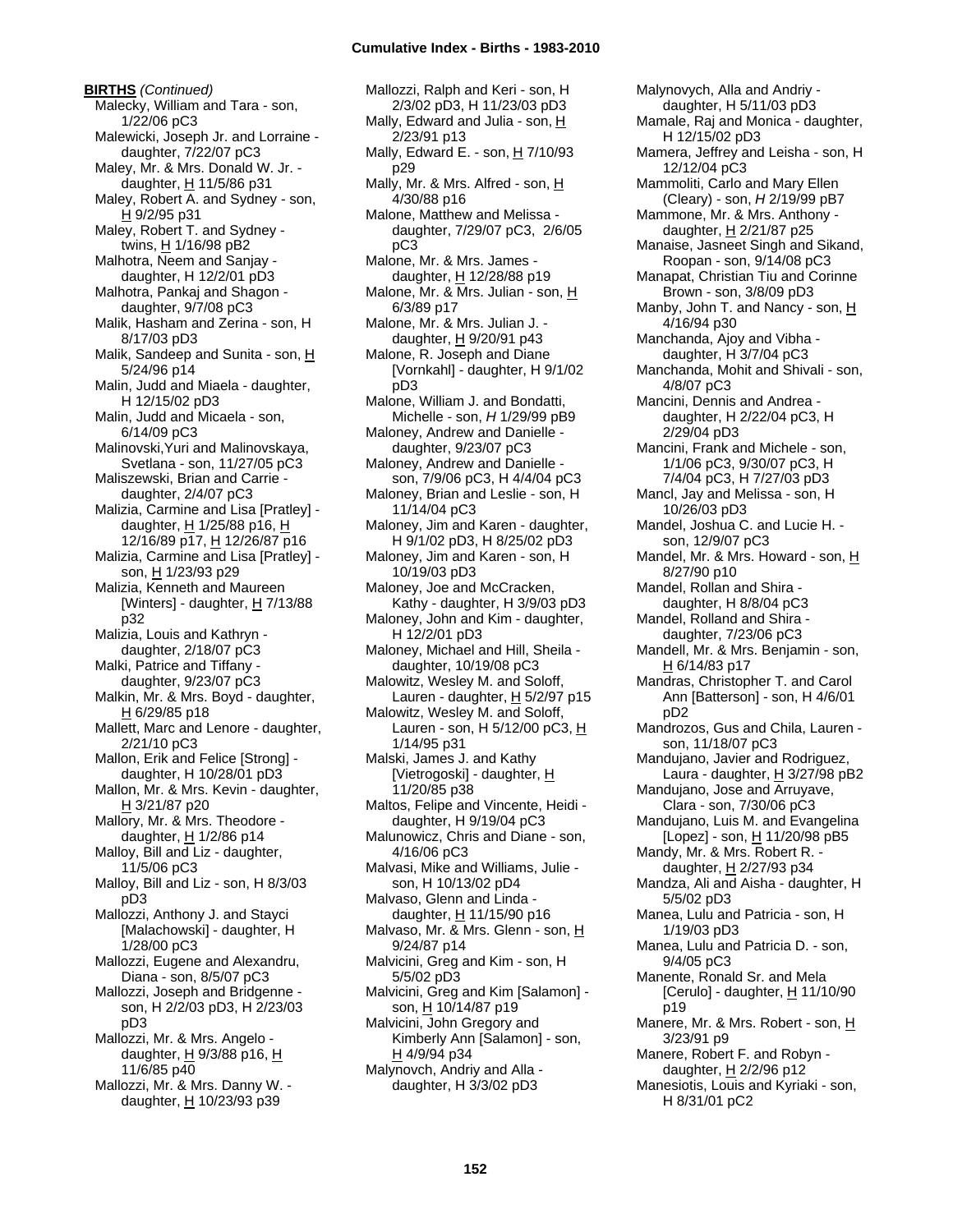**BIRTHS** *(Continued)* Manetta, Pia and Daniele - son, H 2/2/03 pD3, H 2/16/03 pD3, H 2/23/03 pD3 Manfredi, Mr. & Mrs. Leonard L. son, H 12/5/92 p37 Mangahis, Robert and Evelyn - son, H 3/14/04 pC3 Mangan, Daniel and Marsh, Lisa daughter, 8/7/05 pC3 Mangani, Ronald and June daughter, H 8/11/02 pD3 Mangels, Jeffrey S. and Jeanne [Iannitti] - daughter,  $H$  11/20/98 pB5 Mangieri, Mr. & Mrs. Christopher daughter,  $H$  6/28/90 p16 Manginelli, Frank and Jaimie daughter, 12/30/07 pC3 Manglani, Mr. & Mrs. Inderpal - son, H 1/25/88 p17 Mangone, Mr. & Mrs. Dominick son, H 6/28/90 p16 Mangone, Mr. & Mrs. Dominick D. son, H 7/31/92 p14 Mangone, Mr. & Mrs. Philip - son, H 2/22/86 p16 Mangones, Anthony and Maryellen [Falzone] - son, H 5/23/90 p17 Maniatty, Jeffrey Alexander Fabio and Meredith Anne - daughter, 8/21/05 pC3 Maniatty, Jeffrey Fabio Alexander and Meredith Anne - daughter, 3/9/08 pC3 Manieri, Vincent and Lisa daughter, H 5/26/02 pD3 Manigat, Angelucci and Damicia daughter, 2/26/06 pC3 Manigo, James D. and Hyde, Ann Marie - daughter,  $H$  8/14/98 pA10 Manion, John M. and Barbara - son, H 1/17/97 p12 Maniscalco, Anthony and Brandi daugther, 12/4/05 pC3 Manka, Mathew and Claudina daughter, 1/24/10 pC3 Manka, Matthew and Claudina son, 9/30/07 pC3 Manly, Jim and Light, Laura - son, 4/17/05 pC3 Manly, Mr. & Mrs. Mark - daughter, H 6/16/90 p23 Mann, Leeroy and Kisha - daughter, 12/17/06 pC3 Mann, Lindell and George, Quinyatta - daughter, 12/10/06 pC3 Mann, Lindell and George, Quinyatta - son, 10/5/08 pC3 Mann, Mr. & Mrs. Frederic - son, H 12/3/87 p18 Mann, Robert W. and Linda daughter, H 3/22/96 p14

Mann, Roger Jr. and Guevara, Kateri - son, 8/5/07 pC3 Mann, Russell E. and Losa - twins, H 12/2/95 p29 Manna, Vincent R. and Marra, Patrice - son, H 3/4/95 p31 Mannan, Abdul and Kamrun - son, 6/7/09 pC3, 7/12/09 pC3 Mannella, Christopher N. and Michelle - daughter, H 11/15/96 p15 Mannella, Jeff and Marilena daughter, H 6/9/02 pD3, H 4/18/04 pC3, H 6/16/02 pD3 Mannella, Jennifer and Squitieri, David - daughter, 10/17/10 pC3 Mannello, Mr. & Mrs. Michael daughter,  $H$  10/7/87 p18 Manners, Timothy and Beth daughter, H 2/6/91 p10 Manners, Timothy G. and Beth son, H 5/24/96 p14 Mannetti, Joseph and Diane [Martino] - daughter, H 8/3/85 p18 Manning, Eric and Kelly - son, H 7/25/04 pC3 Manning, James F. IV and Kimberly [Crowther] - son, H 7/14/00 pC2 Manning, Marques and Bennett, Brittney - son, H 3/21/04 pC3 Manning, Milton Junior and Ruben, Hyana - daughter, 11/2/08 pC3, 12/13/09 pC3 Manning, Mr. & Mrs. Gerald - son, H 7/5/86 p18 Manning, Mr. & Mrs. William J. III daughter,  $H$  2/16/85 p16 Manning, Tessie - daughter, 11/7/10 pC3, 10/31/10 pC3 Mannino, Rosario and Jeannine daughter, 5/22/05 pC3 Manojlovic, Neven and Edvina - son, 12/4/05 pC3 Manoujano, Jose and Arroyave, Clara - son, 4/5/09 pC3 Manousos, Anthony and Ruperta daughter, 2/24/08 pC3 Manousos, Anthony Jr. and Ruperta - daughter, 8/30/09 pC3, 10/11/09 pC3 Manousos, Mr. & Mrs. Anthony son, H 3/17/88 p38 Manrique, Fredy and Villanueva, Lucy - son, 11/22/09 pC3 Manser, Allen C. and Hyun daughter,  $H$  10/4/96 p14,  $H$ 8/30/96 p26 Mansilla, Tommy and Vazquez, Andrea - son, 11/18/07 pC3 Manson, Willie and Bass, Zina daughter, 4/9/06 pC3 Mansourian, Marc and Brigitte - son, 8/5/07 pC3, 3/13/05 pC3

Varsha - daughter, H 8/15/04 pC3 Mantilia, Peter and Rebecca daughter, H 12/19/90 p26 Mantilia, Robert and Susan [Allen] son, H 9/6/86 p18 Mantione, Mark and Laura Manno son, 5/29/05 pC3 Mantione, Mark and Marino, Laura son, H 4/11/04 pC3 Mantuszewski, Mr. & Mrs. Frank son, H 5/3/86 p17 Manuel, Juan and Cepeda, Arelis son, 6/19/05 pC3 Manuel, Mr. & Mrs. Charles daughter, H 1/18/86 p20 Manuel, Mr. & Mrs. Charles Jr. son, H 12/28/87 p12 Manuel, Mr. & Mrs. Thomas daughter,  $H$  2/5/86 p27 Manuel, Mr. & Mrs. Thomas - son, H 6/16/90 p23 Manusky, Andrew and Anne - son, H 10/13/02 pD4 Manzella, Frank and Carol Ann son, H 7/14/02 pD3 Manzella, Raymond P. and Susan [Deluca] - daughter, H 8/15/83 p13 Manzi, Mr. & Mrs. Michael - son, H 11/13/89 p19 Maorino, Mr. & Mrs. Michael M. son, H 8/26/92 p13 Mapes, William A. and Beverly [Kunkel] - daughter, H 5/19/00 pC3 Maple, Tavon and Charles, Deborah - son, 2/11/07 pC3 Maple, Tavon and Tolliver, Annie son, 2/11/07 pC3 Mapley, David J. and Hauge, Jacqueline - son,  $H$  3/22/96 p14 Mapp, Terrance and Johnson, Dezeree - son, H 10/13/02 pD4 Mappa, Mr. & Mrs. Christopher C. son, H 2/6/93 p32 Maradiaga, Edilberto and Hernandez, Gloria - son, H 11/24/02 pD3, H 12/29/02 pD3 Maradiago, Francisco and Maldonado, Mirna - daughter, H 7/13/03 pD3 Maragos, Angelo and Sophia daughter, H 9/2/95 p31 Marals, Alan and Marci - son, 12/25/05 pC3 Marasco, James and Erica daughter, 9/23/07 pC3 Marber, Mr. & Mrs. Philip P. daughter,  $H$  8/31/92 p8 Marbou, Driss and Nicole - son, H 4/13/03 pD3 Marcantonio, Roy and Cheryl [Corbin] - daughter,  $H$  6/7/86 p16

Mansukhani, Anish and Gidwani,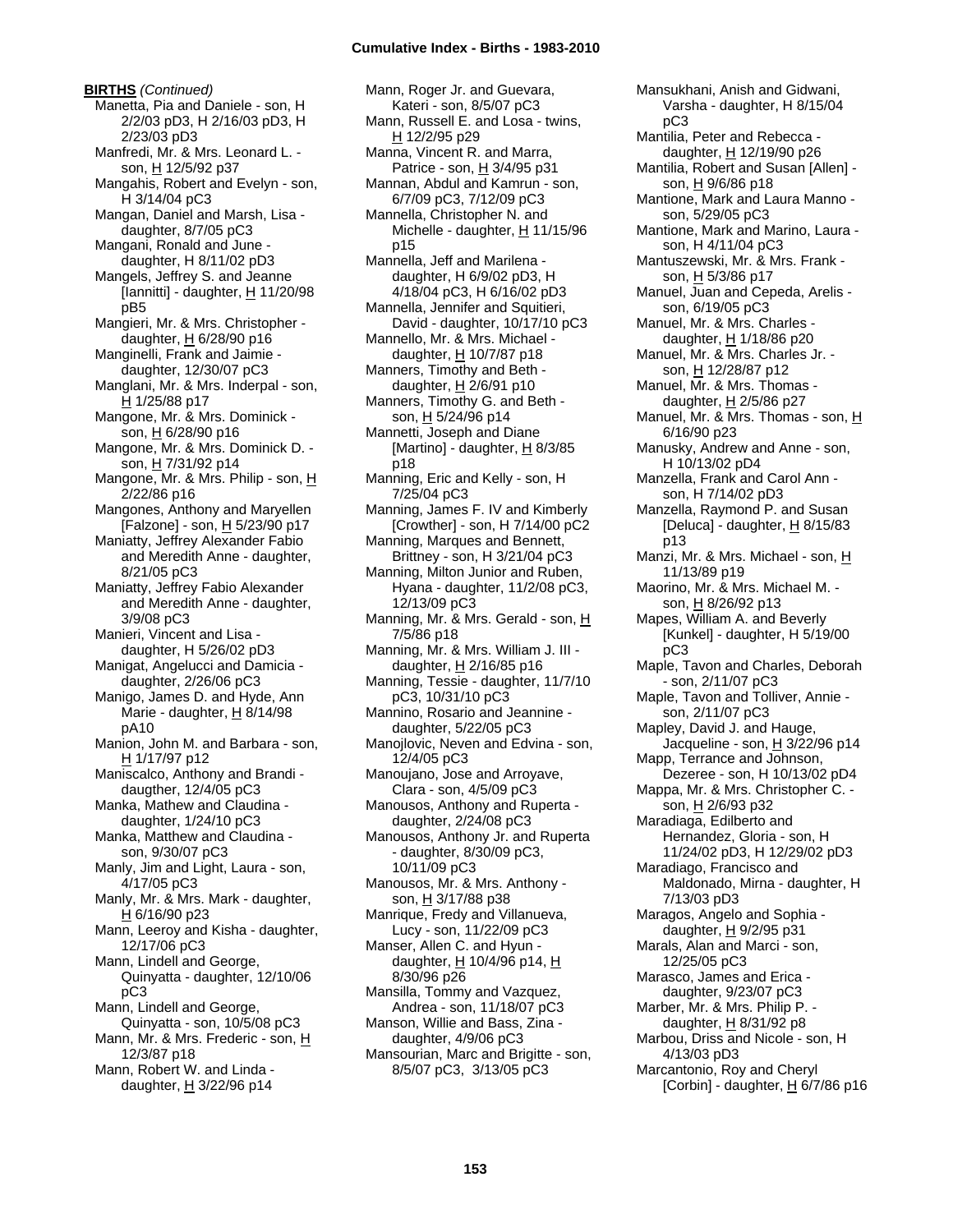**BIRTHS** *(Continued)* Marcarelli, Edmund R. and Dawn daughter,  $H$  7/19/96 p14 Marcarelli, Edmund R. and Dawn [Demarco] - son, H 10/10/97 pB2 Marcarelli, Edmund R. and DeMareo Marcarelli, Dawn - daughter, H 12/16/01 pD3 Marcella, Mr. & Mrs. Ed - daughter, H 7/6/87 p15 Marcellus, Jerry and Ketia daughter, 6/12/05 pC3 March, Mr. & Mrs. Jerrold daughter, H 4/8/89 p17 March, Mr. & Mrs. Jerrold J. - son, H 7/17/93 p31 Marchese, Frank and Cari - son, H 5/26/02 pD3 Marchese, Michael and Katie - son, H 12/31/94 p31 Marchese, Michael and Katir [Thompson] - daughter,  $H$ 4/8/87 p20 Marchese, Mr. & Mrs. Leonard daughter,  $H$  8/10/83 p23 Marchese, Steven and Paula - son, H 7/6/03 pD3 Marchetti, Douglas J. and Sheila [Dougherty] - daughter, H 3/31/02 pD3 Marchetti, Frank and Sharon daughter, 10/9/05 pC3 Marchetti, Frank and Sharon - son, 8/2/09 pC3 Marchetti, John and Angela daughter, 3/22/09 pC2 Marchetti, Michael and Jennifer daughter, 8/13/06 pC3 Marchetti, Michael and Jennifer son, 4/6/08 pC3, H 1/5/03 pD3 Marchetti, R.J. and Kristin - son, 5/16/10 pC3 Marchiony, Brian and Dana daughter, 9/4/05 pC3, 11/15/09 pC4 Marchiony, Brian and Dena daughter, H 4/13/03 pD3 Marcia, Yoris and Maldonado, Lesli daughter, 3/14/10 pC3 Marciano, Anthony and Krista - son, 4/23/06 pC3 Marciano, Anthony and Kristina son, 4/20/08 pC3 Marciano, Tony and Shannon daughter, H 2/3/02 pD3 Marcinko, Robert and Hillary - son, 1/24/10 pC3 Marcinxzyk, Jacek and Ewa daughter, H 7/27/03 pD3 Marcizkiewicz, Adam and Bozena daughter, 10/21/07 pC3 Marcoguese, Joseph and Brooke daughter, 1/4/09 pC2 Marcous, John and Hayley daughter, 9/25/05 pC3

Marcous, John and Hayley - son, H 5/23/04 pC3 Marcus, Adrew and Bonnie - son, H 4/27/03 pD3 Marcus, Arthur and Susan - son, H 8/16/96 p14 Marcus, Ben and Gabriela daughter, 8/10/08 pC3 Marcus, David and Hilary - son, H 7/21/02 pD3, H 7/28/02 pD3 Marcus, Kirsten and David daughter, 7/13/08 pC3, 6/29/08 pC3, 7/13/08 pC3, 6/29/08 pC3, 7/13/08 pC3, 6/29/08 pC3 Marcus, Mr. & Mrs. Mark - daughter, H 12/28/87 p12 Marcus, Mr. & Mrs. Steven - son, H 4/8/89 p17 Marcus, Mr. & Mrs. Steven S. - son, H 10/7/92 p10 Marcy, Bill and Tori Ann - daughter, H 8/4/02 pD3 Mareddy, Fatima and Vijay - son, 12/2/07 pC3 Marena, Anthony and Josephine son, 7/5/09 pC3, 1/25/09 pC3 Marena, Sal and Margaux - son, 2/24/08 pC3 Margerum, Brian and Lauryn - son, 9/7/08 pC3, 11/13/05 pC3 Margewicz, John and Elizabeth daughter, 4/24/05 pC3 Margewicz, John and Liz - daughter, 3/16/08 pC3 Margherio, Mr. & Mrs. John J. - son, H 4/3/91 p13 Margolies, Howard and Alice [Farrar] - son, H 2/10/02 pD3 Marhurin, Sandra - daughter, H 12/15/02 pD3 Marianacci, David and Denise [Hammond] - son, H 9/25/93 p27 Marianaccis, David James and Denise Ann [Hammond] daughter,  $H$  5/9/90 p15 Mariani, Jack and Letizia - daughter, H 2/2/03 pD3, H 3/2/03 pD3 Mariani, Jack and Liza - daughter, 6/1/08 pC3 Mariani, Jack III and Letizia - son, H 1/27/02 pD3 Mariani, John and Michelle [Clune] son, H 6/14/90 p17 Mariani, Thomas A. and Susan M. [Thomas] - daughter,  $H$  12/2/87 p20 Mariano, Mr. & Mrs. Michael daughter,  $H$  11/4/85 p16 Marin, Alejandro and Murillo, Anna son, H 10/6/02 pD5 Marin, Carlos and Martha - son, 12/24/06 pC3 Marin, Fabio and Gallo, Alejandra son, 4/22/07 pC3 Marin, Manuel J. and Maria - son, H 4/25/97 p15

Marin, William and Laureano, Alexandra - daughter, 1/1/06 pC3 Marini, Ed and Jackie - daughter, 2/19/06 pC3 Marini, Ed and Jackie - son, H 9/12/04 pC3 Marini, Edward and Jacqueline son, 9/23/07 pC3 Marini, Philip Jr. and Tina daughter, H 7/23/94 p30 Marino, Christopher J. and Marilyn son, H 2/2/96 p12 Marino, Dominick and Houchin, Sarah - son, H 6/13/04 pC3 Marino, Douglas O. and Karen [Nyberg] - daughter, H 2/16/01 pC2 Marino, Epifanio and Plasencia, Rosa - son, 8/27/06 pC3 Marino, Mr. & Mrs. Mark - daughter, H 12/28/88 p19 Marino, Mr. & Mrs. Mark M. - son, H 12/5/92 p37 Marino, Mr. & Mrs. Paul - daughter, H 10/23/93 p39 Marino, Nicholas and Erika Rogers daughter, 10/9/05 pC3 Marino, Nicholas and Evika Rogers daughter, 5/11/08 pC3 Marino, Paul and Kimberly daughter, H 9/2/95 p31 Marino, Paul and Kimberly [Bilodeau] - son, H 11/20/98 pB5 Marion, Matthew A. and Julie Day daughter, H 5/2/97 p15 Maris, James and Annastacia - son, H 8/11/02 pD3 Mark, Kenneth and Pond, Victoria Marguerite - son, 1/20/08 pC3 Mark, Shaun and Parkin, Gillian Mary - son, 6/19/05 pC3 Markanthony, T. and Johnson, Iliana - daughter, H 5/7/94 p30 Markelon, Michael and Michele daughter, H 5/28/94 p31 Markey, John Thomas IV and Acera-Markey, Jennifer - son, 1/24/10 pC3 Markin, Mr. & Mrs. Daniel - son, H 11/13/89 p19, H 10/18/89 p23 Markline, Christopher H.W. and Grandville, Mary T. - son, 7/17/05 pC3 Marko, Mr. & Mrs. Michael - son, H 7/22/87 p18 Markovych, Roman and Justina son, H 6/15/03 pD3, H 12/2/01 pD3 Markowitz, Mr. & Mrs. David daughter,  $H$  6/14/86 p18 Marks, Mr. & Mrs. George Jr. daughter, H 8/6/86 p16 Marks, Mr. & Mrs. Steve - daughter, H 10/7/87 p18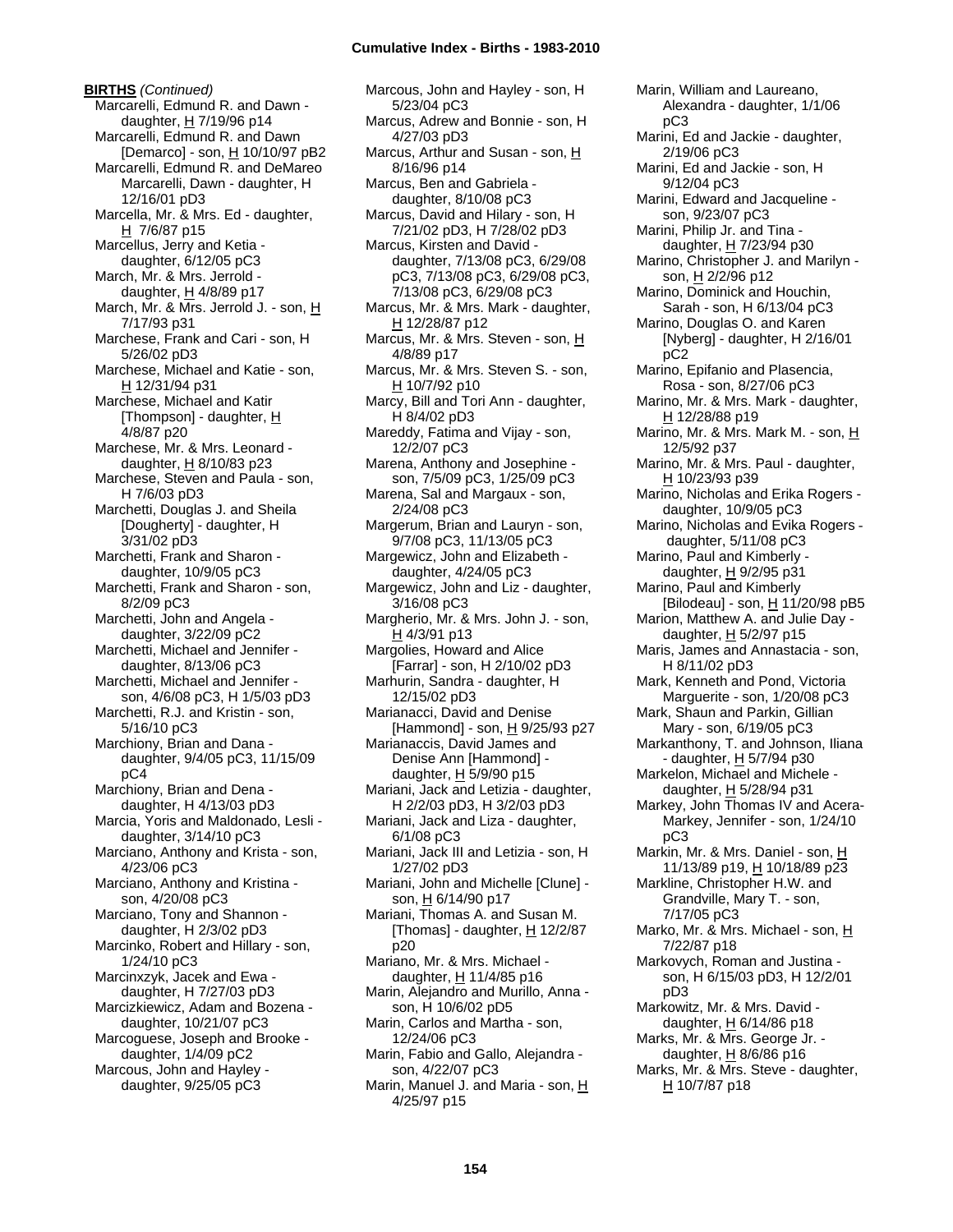**BIRTHS** *(Continued)* Markus, Mr. & Mrs. Steven daughter,  $H$  10/26/85 p19 Marlot, Jay and Debra - son, H 4/7/02 pD3 Marmelo, Roy and Maite - daughter, H 12/1/02 pD4 Marmo, Mr. & Mrs. Brent - son, H 10/21/87 p21 Marna, Pina and Ventrella, Nicholas - son, 10/10/10 pC3 Marotta, Joseph and Allison daughter, 4/15/07 pC3 Marotta, Mr. & Mrs. Michael M. daughter, H 6/12/93 p33 Marotto, Mr. & Mrs. Joseph - son, H 1/6/93 p18 Marotto, Mr. & Mrs. Michael daughter, H 12/13/89 p18 Marotto, Mr. & Mrs. Michael Jr. son, H 12/17/86 p35 Marquet, Christopher T. and Karen son, H 7/11/97 p14 Marquez, Mauro and Ismerai daughter, 4/1/07 pC3 Marquis, Mr. & Mrs. Robert - son, H 5/6/89 p15 Marquis, Peter J. and Kathryn Sue son, 2/3/08 pC3 Marra, Raymond C. and Laura daughter,  $H$  8/26/95 p32 Marrelli, Charles A. and Jennifer son, H 10/10/97 pB2 Marren, David S. and Caroline (Dillon) - son, *H* 1/29/99 pB9 Marren, David S. and Caroline daughter,  $H$  9/30/95 p35 Marrero, Mark A. and Mary [Deflorio] - son, *H* 8/6/99 pB4 Marrero, Mr. & Mrs. Miguel daughter, H 12/4/85 p37 Marrero, Mr. & Mrs. Raymond daughter, H 4/29/87 p19 Marrero, Mr. & Mrs. Raymond - son, H 4/8/89 p17 Marriott, Christopher S. and Lisa son, H 5/24/96 p14 Marriott, Mr. & Mrs. Christopher S. son, H 10/23/93 p39 Marriott, Rolando and Alexandra twin sons, 12/2/07 pC3 Marrit, Mr. & Mrs. Richard - son, H 9/25/85 p31 Marroguin, Eden and Arona, Mara son, 7/30/06 pC3 Marron, Mr. & Mrs. Keith - son, H 11/23/88 p46 Marroquin, Izabel and Silva, Marisol daughter, 1/11/09 pC2 Marroquin, Joselin and Montenegro, Huber - son, 4/26/09 pC3 Marroquin, Robin Antonio and Duarte, Aura Marina - daughter, H 2/15/04 pA6, H 2/29/04 pD3 Marsan, Mr. & Mrs. Duane - son, H 11/28/87 p18

Marsan, Mr. & Mrs. Ernest - son, H 4/16/86 p29 Marse, Eric and Ruffin, Melissa daughter, H 11/21/04 pC3 Marsh, Aaron and Aryn - son, 3/21/10 pC3 Marsh, Alan R. and Christele [Moutou] - son, H 2/2/01 pC3 Marsh, James Milton and Joanna son, H 2/2/03 pD3, H 2/9/03 pD3 Marsh, Michelle - daughter, *H* 9/17/99 pB4 Marsh, Ralph I. and Adella Martin daughter, H 11/4/01 pD3, H 11/11/01 pD3 Marsh, Ralph I. Jr. and Martin, Adela - daughter,  $H$  8/7/98 pA10 Marshall, Christopher and Darcy, Tiffany - daughter, H 7/6/03 pD3 Marshall, Christopher and Tiffany son, 10/28/07 pC3 Marshall, Craig and Kristen - son, H 10/12/03 pD3 Marshall, Curt and Sherri [Smith] daughter, H 7/23/94 p30, H 7/16/94 p30 Marshall, Dale D. and Dominica daughter,  $H$  9/20/91 p43 Marshall, Daryl and Candice - son, 2/21/10 pC3 Marshall, Daryl and Candice Chao son, 12/23/07 pC3 Marshall, Joseph and Cruz, Rosie twin daughters, H 7/18/04 pC3 Marshall, Milton A. Jr. and Newton, Shanita - son, 12/7/08 pC2 Marshall, Mr. & Mrs. Frank Jr. - son, H 10/7/87 p18 Marshall, Mr. & Mrs. Philip daughter,  $H$  7/22/87 p17 Marshall, Thomas and Joy daughter, H 5/26/02 pD3 Marshall, Thomas and Meredith daughter, H 4/13/03 pD3 Marsilio, Ronald and Kathleen - son, H 1/16/91 p11 Marsilio, Ronald S. and Kathleen son, H 8/22/97 p14 Martell, Joyce and James, Calvin daughter, 12/27/09 pC3 Martelli, John and Keiko - daughter, H 8/18/02 pD3 Marticorena, Robert and Gladys Angulo - daughter, H 1/26/03 pD3 Martignoni, JC and Anna - son, 6/21/09 pC3, 5/24/09 pC3 Martin, Brian and Laurie - son, H 7/18/04 pC3 Martin, Charles W. and Martha son, H 7/19/96 p14 Martin, Clyde G. and Reyes, Lillian son, 2/17/08 pC3 Martin, Clyde Gregory and Reyes, Lillian - son, 9/11/05 pC3

Martin, Dan and Rachel - daughter, H 9/15/02 pD7 Martin, Gene and Renee - son, 3/20/05 pC3 Martin, James and Christie daughter, 11/15/09 pC3 Martin, James and Christie Cummings - daughter, 11/4/07 pC3 Martin, James H. and Tammy (Goodale) - daughter, *H* 2/19/99 pB7 Martin, Jonathan C. and Valerie daughter, H 4/25/97 p15 Martin, Juan and Sauter, Elizabeth twin sons, H 2/8/04 pD3 Martin, Michael E. and Stacy - son, H 8/26/95 p32 Martin, Mr. & Mrs. Bruce - daughter, H 10/24/90 p12 Martin, Mr. & Mrs. Charles C. - son, H 10/7/92 p10 Martin, Mr. & Mrs. Christopher - son, H 11/30/89 p34 Martin, Mr. & Mrs. Donald Jr. - son, H 11/23/83 p62 Martin, Mr. & Mrs. James - son, H 7/14/83 p38 Martin, Mr. & Mrs. Ronald R. - son, H 1/30/93 p31 Martin, Mr. & Mrs. Sean - son, H 1/18/89 p19, H 9/10/86 p30 Martin, Mr. & Mrs. Steven daughter, H 7/23/88 p15 Martin, Mr. & Mrs. Steven - son, H 11/7/90 p23 Martin, Mr. & Mrs. William W. daughter, H 6/26/93 p29 Martin, Oliver and O'Neill, Lisa Christine - son, 3/27/05 pC3 Martin, Pete and Christy - son, H 3/17/02 pD3 Martin, Peter and Christine - son, H 11/2/03 pD3 Martin, Peter W. and Kimberly - son,  $H$  4/16/94 p30 Martin, Ross A. and Lisa - daughter, H 1/7/95 p29 Martin, Sean and Christina daughter, 2/28/10 pC3 Martin, Sean and Christina - son, 7/15/07 pC5 Martin, Wayne and Leslie daughter, H 6/22/03 pD3 Martin, Wesley and Martha [Merrifield] - son, H 11/4/92 p14 Martinek, Mr. & Mrs. Kenneth - son, H 2/1/86 p16 Martinez , Carmen and Ortiz, Eduardo - son, 12/23/07 pC3 Martinez , Rosemarie and Monegro, Pablo - son, 11/7/10 pC3 Martinez, Andres and Acosta, Jenny - son, 10/7/07 pC3 Martinez, Aquilina - daughter, H 6/2/02 pD3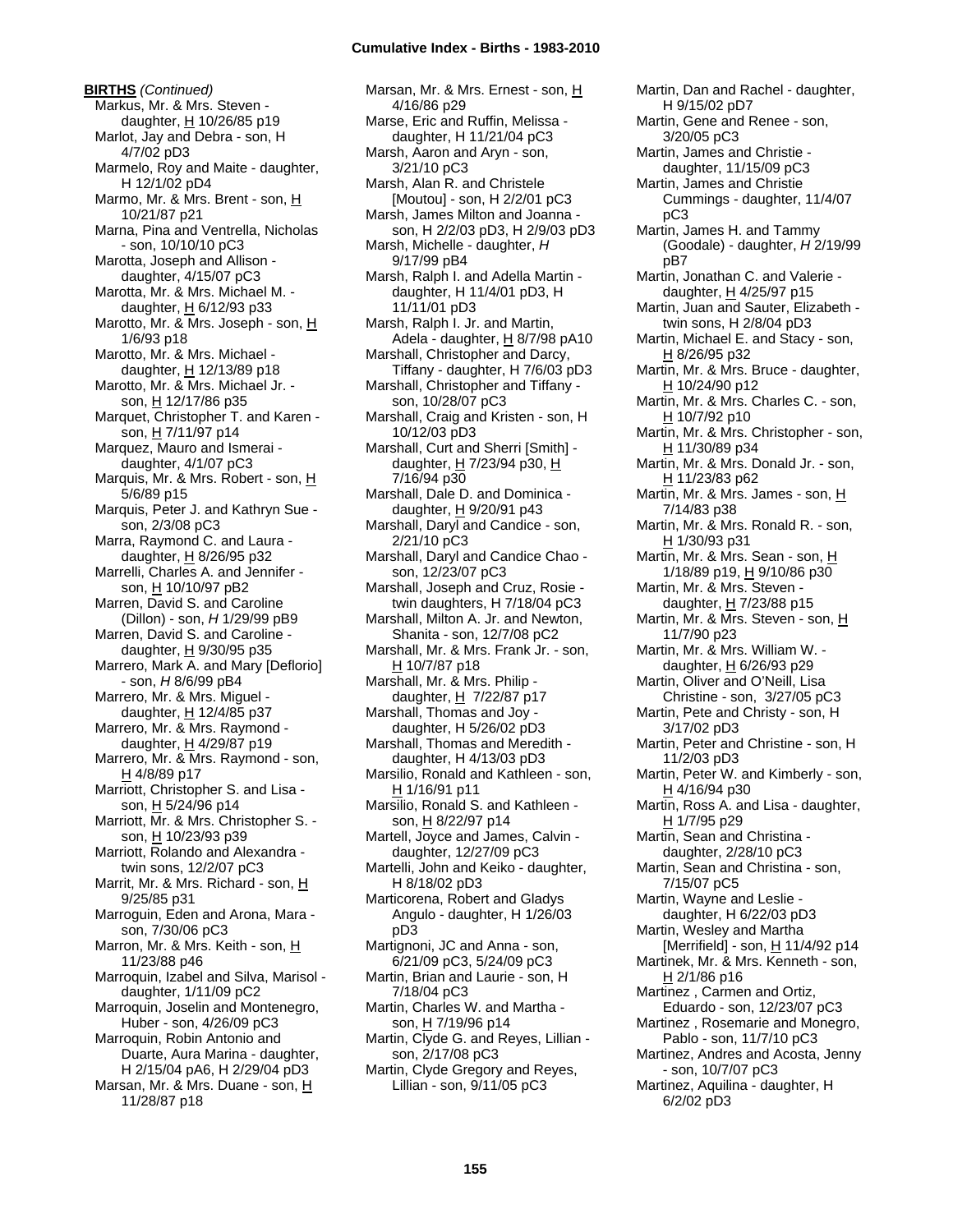**BIRTHS** *(Continued)* Martinez, Aura Gonzalez - son, H 1/12/03 pD3 Martinez, Blanca - son, H 11/16/03 pD3 Martinez, Carlos E. and Rachael [Palacios] - son, H 2/16/01 pC2 Martinez, Carmelo and Jenise - son, 4/29/07 pC3 Martinez, Catherine - daughter, 4/13/08 pC3 Martinez, Confis and Maura [Carranza] - daughter, H 5/12/00 pC3 Martinez, Cristina - daughter, 7/23/06 pC3 Martinez, David and Lisa - daughter, 1/23/05 pC3 Martinez, David J. and Suares, Jeneen - daughter, H 11/15/96 p15 Martinez, Donald and Lopez, Herlin daughter, 12/10/06 pC3 Martinez, Efrain Jr. and Josie Louise - son, 5/10/09 pC3 Martinez, Ever and Benguria, Hilde daughter, H 7/13/03 pD3 Martinez, Freddie and Greco, Ruthann - daughter, H 4/16/94 p30 Martinez, George O. and Laurel daughter, H 2/18/95 p32 Martinez, German and Rocio - son, H 8/22/03 pD9 Martinez, Gonzalo and Karla daughter, 5/23/10 pC3, H 11/21/04 pC3 Martinez, Gonzalo G. and Karla daughter, H 5/2/97 p15 Martinez, Guillermo and Grate, Linnea - son, 4/11/10 pC3 Martinez, Javier and Aleksandra son, 7/18/10 pC4 Martinez, Javier and Marilyn daughter, 4/2/06 pC3 Martinez, Jessica - daughter, 3/12/06 pC3 Martinez, Jessica - son, 3/1/09 pD3 Martinez, Jesus and Morales, Jasmine - daughter, H 1/28/00 pC3 Martinez, Jesus and Rosa - son, H 10/6/02 pD5 Martinez, Jhonny and Cristina - son, 12/14/08 pC2 Martinez, Joevanie and Hubbard, Jennifer - daughter, 7/29/07 pC3 Martinez, Jorge and Betsy R. daughter, 4/17/05 pC3 Martinez, Jorge D. and Amira - son, H 8/26/95 p32 Martinez, Jose and Efrain - son, H 9/28/03 pD3 Martinez, Jose and Guzman, Flor daughter, 5/8/05 pC3

Martinez, Jose and Laura - son, H 4/25/97 p15 Martinez, Jose and Maria - son, H 1/18/92 p11 Martinez, Jose and Pernia, Marylin son, 8/13/06 pC3 Martinez, Jose F. and Carrion, Moemi - daughter, H 2/6/98 pB5 Martinez, Jose R. and Voyeni - son, H 12/31/94 p31 Martinez, Moises and Valle, Maria son, H 12/2/01 pD3 Martinez, Moises and Valle, Maria L. - son, 4/26/09 pC3 Martinez, Mr. & Mrs. Eric - son, H 3/24/86 p19 Martinez, Mr. & Mrs. Evaristo - son, H 1/25/88 p17 Martinez, Mr. and Mrs. Paul daughter, 4/25/10 pC3 Martinez, Mynor and Quinteros, Lesuia - son, 9/24/06 pC3 Martinez, Neper - son, H 8/17/03 pD3 Martinez, Neper and Agurto, Leonor - son, 1/1/06 pC3 Martinez, Persio and Felicita - son, 3/6/05 pC3, H 1/5/03 pD3 Martinez, Raymond and Idania daughter, H 4/7/02 pD3 Martinez, Raymond and Idania son, H 7/11/04 pC3 Martinez, Riber and Aguilar, Janet daughter, 4/1/07 pC3 Martinez, Rosemarie and Monegro, Pablo - son, 10/31/10 pC3 Martinez, Ruviano and Rebecca son, H 4/20/03 pD3 Martinez, Salvador and Barrera, Dilla - daughter, H 7/14/02 pD3 Martinez, Sergio and Orsorio, Maria daughter, H 9/15/02 pD7 Martinez, Tito and Arevalo, Suni daughter, H 6/8/03 pD3 Martinez, Wilson and Elizabeth daughter, 4/19/09 pC3 Martini, Michael J. and Mary - son, H 11/1/96 p15 Martino, Joe and Soryay - daughter, 1/2/05 pC3 Martins, Carlos Alexandre Mello and Merli P.S. - son, 6/15/08 pC3 Martins, Tino and Meghan - son, 8/23/09 pC3 Martire, Deane and Maryanne daughter, 4/29/07 pC3 Martone, James J. and Susan - son, H 9/20/91 p43 Martone, Mr. & Mrs. James daughter,  $H$  9/3/88 p16 Martorella, Richard and Rebecca daughter, 2/8/09 pD3 Martorella, Richard and Rebecca son, H 1/5/03 pD3 Martucci, Mr. & Mrs. Joseph F. Jr. son, H 5/21/87 p21

Martylewski, Mr. & Mrs. Tyrone daughter, H 2/15/86 p22 Martylewski, Mr. & Mrs. Tyrone son, H 7/27/89 p17 Martylewski, Tyrone J. and Parks, Lisa - daughter, H 7/11/97 p14 Marucci, Michael A. and Jacqueline daughter, H 1/17/97 p12 Marucci, Mr. & Mrs. Michael Jr. daughter, H 11/3/92 p17 Marucci, Mr. & Mrs. Thomas - son, H 4/22/87 p17 Maruschack, Sergio and LeeAnne son, H 11/9/03 pD3 Marx, Allen J. and Charlene [McCutcheon] - daughter, H 1/21/88 p39 Mary, Steven and Christine daughter, 3/22/09 pC2 Maryott, Danielle and Andrew - son, 10/10/10 pC3 Marzullo, Jim and Jennifer daughter, H 5/26/02 pD3 Mascarinas, Christian and Sherryl daughter, 12/2/07 pC3 Mascarinas, Christian and Sherryl son, 2/5/06 pC3 Maschell, Mr. & Mrs. William - son, H 6/13/92 p12 Mascia, Eugene & Lori Ann - son, H 9/28/89 p16 Mascolo, Harry and Kathleen - son, 5/29/05 pC3 Mase, Mr. & Mrs. James - son, H 3/9/89 p21 Mashburn, Brian C. and Susan [Seabolt] - daughter, H 5/19/00 pC3 Masheck, Walter and Navarro, Luz son, H 9/14/03 pD3 Masi, Andrezza and Robert E. - son, 12/5/10 pC3, 11/28/10 pC3 Masino, Mr. & Mrs. Frank A. - son, H 1/21/87 p30 Maslan, Mr. & Mrs. Robert daughter,  $H$  4/2/90 p18 Maslan, Mr. & Mrs. Robert - son, H 11/3/92 p17 Maslar, Scott and Danielle daughter, H 12/1/02 pD4 Maslar, Scott and Danielle - twin sons, 2/18/07 pC3 Mason, Aaron J. and Cherly daughter, H 2/2/96 p12 Mason, Aaron J. and Cheryl daughter, H 1/16/98 pB2 Mason, Carl and Robin [Bates] son, H 8/4/02 pD3, H 6/23/02 pD3 Mason, Craig and Jennifer - son, H 4/27/03 pD3 Mason, Edgar D. III and Barbara [Gillette] - daughter, H 2/2/01 pC3 Mason, Michael W. and Gail - son, H 6/21/96 p14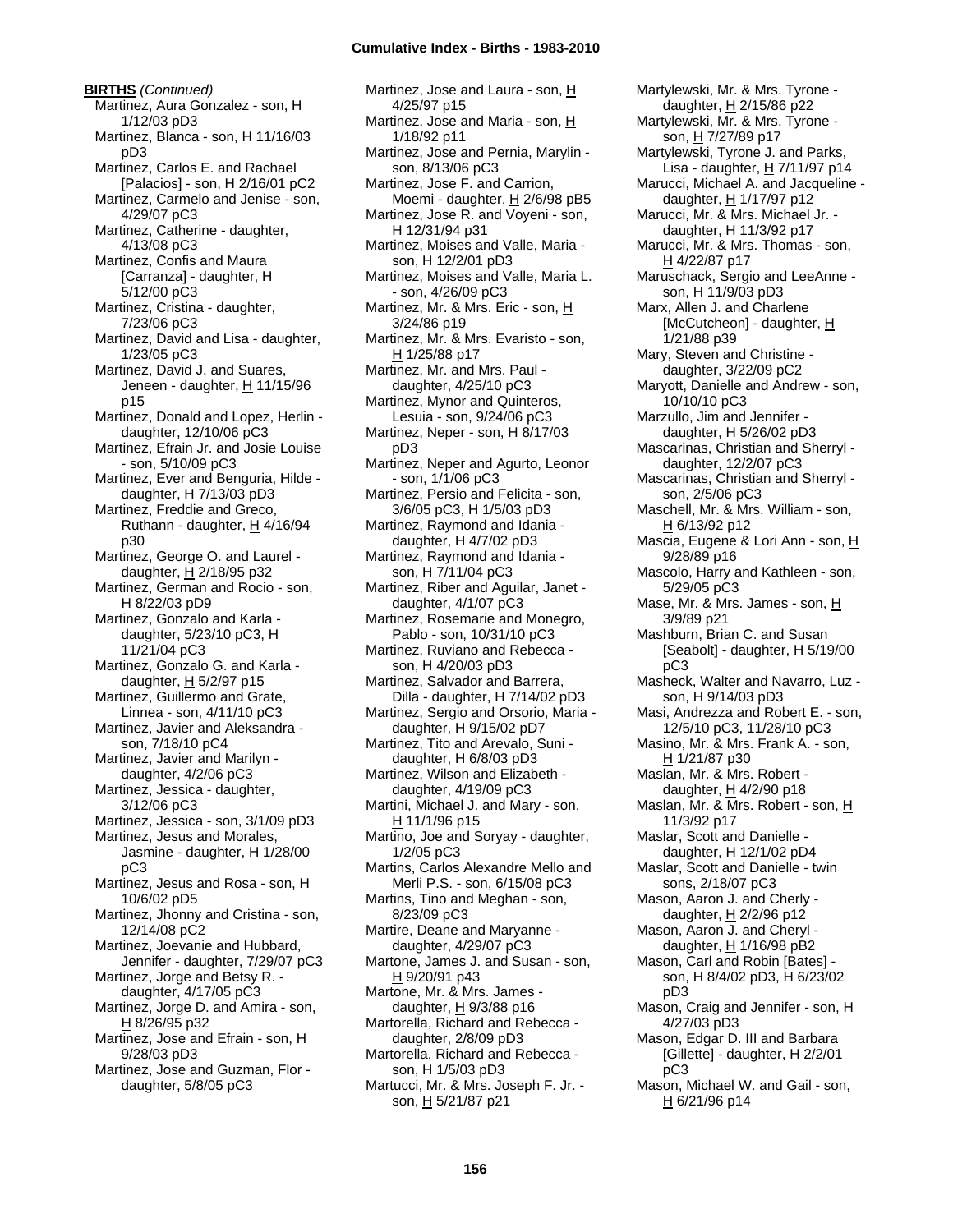**BIRTHS** *(Continued)* Mason, Mr. & Mrs. Dennis - son, H 11/5/86 p37 Mason, Mr. & Mrs. James - son, H 9/25/85 p31 Mason, Mr. & Mrs. Walker III - son, H 8/21/93 p28 Mason, Mr. & Mrs. Zachary daughter,  $H$  1/19/85 p18 Mason, Scott and Alexis - daughter, 7/26/09 pC3 Mason, Scott and Mary Wong - son, 3/1/09 pD3 Mason, Scott and Wong-Mason, Mary - son, 5/28/06 pC3 Mason, Scott John and Melissa [Voigt] - daughter,  $\underline{H}$  10/12/88 p16 Masone, James and Lorraine daughter, 9/4/05 pC3 Masone, Jana and Michael daughter, 6/22/08 pC3 Masotti, David and Lisa - twin sons, H 12/22/02 pD3 Massa, Michael and Pamela [Squires] - daughter,  $H$  6/19/93 p31 Massa, Rachel Blair and Peter Ryan - son, 8/15/10 pC3 Massad, Timothy and Hart, Charlotte - son, H 8/10/03 pD3 Massarani, Leonardo C. and Wendy  $-$  son,  $\underline{H}$  4/25/97 p15 Massaro, Joseph and Marie Flood daughter, H 10/7/95 p35 Massaro, Joseph James and Marie [Flood] - son, H 11/20/93 p33 Massey, Fred and Peterson, Debra son, H 10/6/02 pD5 Masso, Frank Joseph III and Karen Walsh - daughter, 6/28/09 pC3, 5/24/09 pC3 Masso, Jeffrey A. and Joanne daughter, H 10/17/97 pB2 Masson, Alfonso and Borja, Maria daughter, H 4/6/03 pD3 Masson, Alfonso and Brivio, Maria Borja - daughter, 8/20/06 pC3 Masson, Fritznel Jr. and Dorry Florestal-Masson - son, 8/30/09 pC3, 10/11/09 pC3 Mastandrea, Mr. & Mrs. Louis daughter,  $H$  4/8/87 p20,  $H$ 6/28/90 p16 Masti, Josh and Walleska daughter, 6/25/06 pC3 Mastrangelo, Philip M. and Kempf, Jodi - daughter, H 5/19/00 pC3 Mastranggello and Mendez, Mary daughter, H 10/12/03 pD3 Mastriani, David and Theresa - son, 11/15/09 pC3 Mastrianna, Mr. & Mrs. Ralph - son, H 6/5/92 p16, H 11/26/94 p29 Mastrogialomo, Michael and Ciarla, Emanuela - son, H 5/16/04 pC3

Mastroianni, Mr. & Mrs. James daughter, H 11/16/83 p43 Mastroianni, Mr. & Mrs. James son, H 5/25/85 p19 Mastroianni, Mr. & Mrs. Michael M. son, H 7/31/92 p14 Mastroiannis, Mr. & Mrs. Peter son, H 7/24/92 p14 Mastronardi, Don and Lisa - son, 3/22/09 pC2 Mastronardi, Michael A. and Marcella [LaSalva] - daughter, H 5/4/87 p19, H 2/13/91 p21 Mastropietro, Mark and Lisa - twin daughters,  $H$  7/5/91 p14 Mastrorocco, Ross and Bronwyn son, H 8/17/03 pD3 Mastrorocco, Ross and Bronwyn twin sons, 2/6/05 pC3 Mata, Pedro P. and Anne [Gaetano] son, H 12/30/01 pD3 Matamoros, Victor and Erika [Maya] son, *H* 9/17/99 pB4 Matarese, Frank and Eileen - son, 4/17/05 pC3 Matarese, Mr. & Mrs. Joseph daughter,  $H$  8/3/85 p18,  $H$ 8/15/89 p13 Maten, Estuardo Perez and Marin, Marianela - daughter, H 9/12/04 pC3 Mateo, Byron and Palma, Angelica daughter, 9/24/06 pC3 Mateo, Roberto Carlos Ortiz Lopez and Liliana - son, 3/16/08 pC3 Mathai, Geervarghese and Blossamma - son, H 2/24/02 pD3 Matheson, Malcolm and Isabel [Schaer] - daughter,  $H$  5/7/86 p14 Matheus, Mr. & Mrs. Michael - son, H 12/28/87 p12 Mathews, Mr. & Mrs. Kenneth daughter, H 10/8/86 p17 Mathews, William D. and Stephanie [Mandell] - son, H 3/31/02 pD3 Mathias, Jonathan A. and Gail [Healy] - daughter, H 5/19/00 pC3 Mathias, Jonathon and Gail - son, H 4/20/03 pD3 Mathis, Carl F. and Risa - son, H 2/6/98 pB5 Matias, Jose and Velasquez, Luz son, H 10/6/02 pD5 Matic, Caezar and Cynthia daughter, 3/8/09 pD3 Matic, Caezar H. and Stapleton, Cynthia - daughter, H 11/4/01 pD3, H 11/11/01 pD3 Matlak, Carl S. Jr. & Margaret [LaBonte] - son, H 3/18/89 p24 Matloub, Michael and Beth daughter, H 8/22/03 pD9

pC3 Matos, Raymond and Evelyn - son, H 1/18/04 pD3 Matos, Wamder and Dori - son, H 2/8/04 pD3 Matousek, Peter and Kristin - son, 4/2/06 pC3 Matregrano, Dennis and Ann [Kozma] - son, H 6/26/93 p29 Matregrano, Dennis C. and Ann [Kozma] - son,  $H$  8/6/86 p18 Matregrano, Vincent and Didi - son, 6/19/05 pC3 Matregrano, Vinny and Didi daughter, H 9/14/03 pD3 Matrick, James and Cheryl - son, H 10/13/02 pD4 Matson, Erik W. and Julia daughter, H 5/14/94 p30 Mattera, David and Maria daughter, 4/15/07 pC3 Mattera, Gino and Paula - daughter, 4/4/10 pC3 Mattera, Gino and Paula - son, 6/24/07 pC3 Mattera, John and Karen-son, H 12/8/00 pC2 Mattera, Larry Jr. and Patricia daughter, H 6/28/96 p14 Mattera, Mr. & Mrs. Thomas - son, H 4/29/87 p19 Mattera, Rick and Tracy - son, H 3/14/97 p16 Mattera, Sal and Tara - daughter, 5/11/08 pC3 Mattera, Ugo and Kellie - son, H 10/6/02 pD5 Mattera, Walter G. and Anna daughter,  $H$  12/30/95 p31 Matthew, Christopher and Jones, Glaucia G. - daughter, 11/11/07 pC3 Matthews, Edward and Leigh Ann daughter, H 12/7/03 pD3 Matthews, Gerald and Ellen - son, H 2/24/02 pD3 Matthews, Mr. & Mrs. Peter - son, H 3/17/88 p38 Matthews, Nicholas J. and Dawn [Oustafine] - daughter, H 2/11/00 pC3 Matthews, Richard and Janice [Bocchetta] - daughter, H 6/18/83 p15 Mattiolo, Harry and Sandy - son, H 11/9/03 pD3 Mattis, Daryl and Yolanda daughter, 5/7/06 pC3, H 8/22/04 pC3 Mattox, Michael and Kathleen - son, 2/21/10 pC3 Mattson, Allen and Lisa - daughter, 3/12/06 pC3 Matturro, Michael and Jill - daughter, 9/4/05 pC3, 8/12/07 pC3

Matos, Helea - daughter, 8/27/06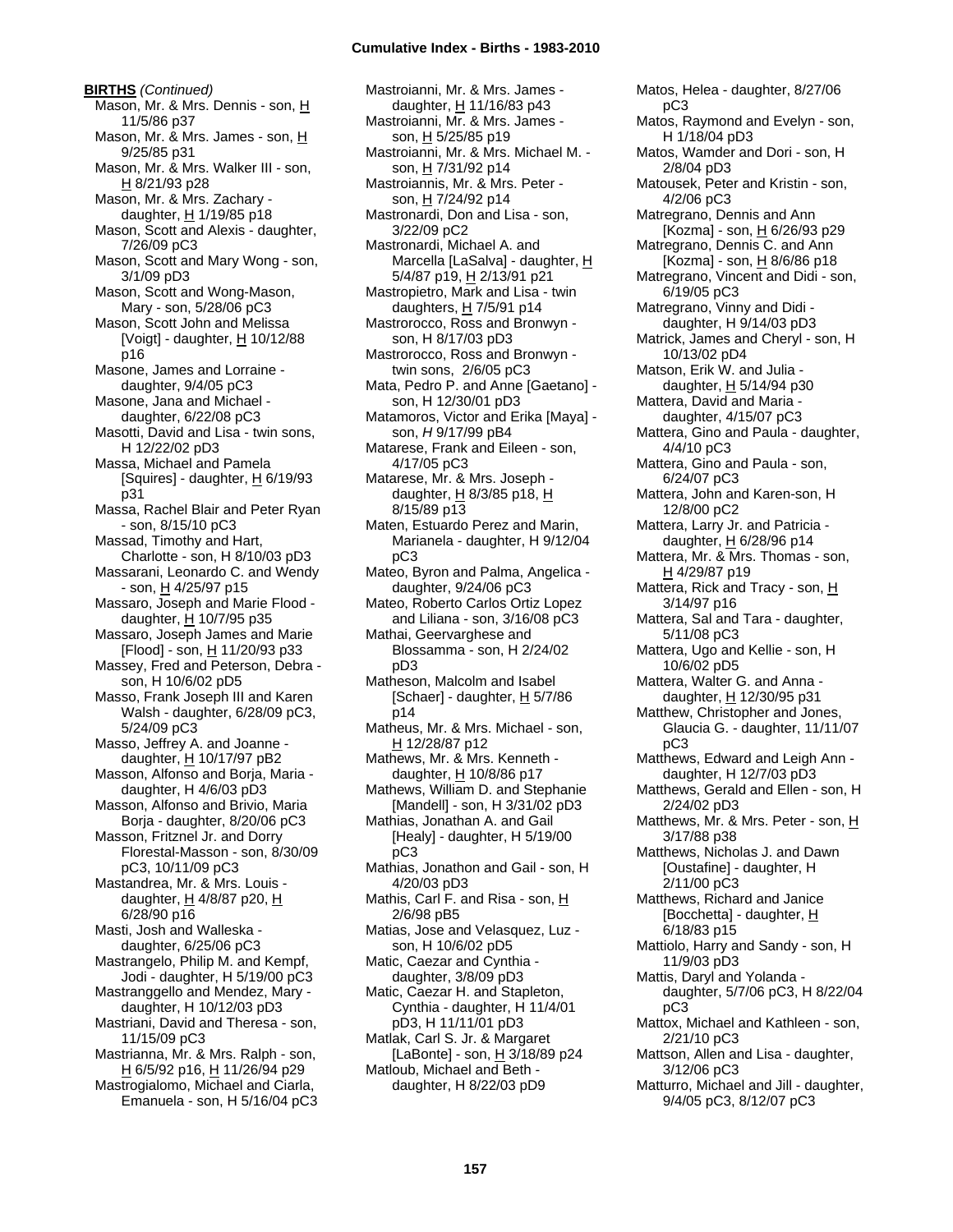# **Cumulative Index - Births - 1983-2010**

**BIRTHS** *(Continued)* Mattus, Paul and Sophia - daughter, 12/11/05 pC3 Mattus, Paul and Sophia - son, 2/11/07 pC3 Matula, Mr. & Mrs. George daughter,  $H$  11/26/88 p17 Matula, Mr. & Mrs. George Jr. daughter,  $H$  7/6/87 p15 Matula, Paul and Candace daughter, H 5/2/04 pC3 Matura, John and Danielle - son, H 7/14/02 pD3 Matute, Wendy - daughter, H 11/17/02 pD3, H 12/29/02 pD3 Matys-Rahbar, Ali and Elizabeth son, H 11/2/03 pD3 Matyszkowicz, Grzegorz and Eva son, 10/28/07 pC3 Matyszkowicz, Krzystof and Dorota son, H 11/16/03 pD3 Matzelle, Christian and Michelle son, 1/13/08 pC3, 10/25/09 pC3 Mauboussin, Michael and Michele daughter,  $H$  10/24/97 pB2 Maudsley, Frederick J. and Diane son, H 8/21/98 pA13 Mauk, D. Paul and Anne [Sprole] son, H 10/17/87 p23 Maurer, Mr. & Mrs. Robert - son, H 10/15/83 p16 Maurer, Ryan and Sally - daughter, 1/7/07 pC3 Maurice, Mr. & Mrs. Georges - son, H 5/11/85 p18 Maurice, Normand A. and Terry [Chmielinski] - daughter, H 3/21/90 p23 Maurice, Normand A. and Terry [Chmielinski] - son,  $H$  12/12/87 p18 Maurice, Normand A. Jr. and Terry [Chmielinski] - son,  $\underline{H}$  1/25/88 p16 Mauro, Mr. & Mrs. Scott - daughter,  $H$  8/1/90 p18 Mauro, Mr. & Mrs. Scott - son, H 6/3/89 p17 Maus, Bob and Beth - son, H 12/1/02 pD4 Maus, Robert J. Jr. and Beth daughter,  $\underline{H}$  4/25/97 p15 Maust, Dwayne J. and Juanita daughter,  $H$  3/22/96 p14 Mavelli, Mr. & Mrs. Jeff - daughter,  $H$  6/8/85 p16 Mavroleon, Mr. & Mrs. Elias daughter, H 12/14/88 p18 Mawakkil, Khalid and Zaid daughter, 1/2/05 pC3 Maxelix, Jean L. and Lolita daughter,  $\underline{H}$  6/21/96 p14,  $\underline{H}$ 3/12/94 p31 Maxfield, James and Rosemary daughter, H 8/8/04 pC3

Maximin, John and Vera - son, H 3/9/03 pD3 Maxwell, George S. and Patricia [Nailen] - son,  $H$  11/26/94 p29 Maxwell, James and Fequiere, Gisselle - son, 12/6/09 pC2 Maxwell, Mr. & Mrs. Calum daughter,  $H$  4/16/86 p29 Maxwell, Mr. & Mrs. Calum - son, H 9/12/83 p16 May, Mr. & Mrs. Michael - daughter, H 11/19/86 p17 Maya, Carlos A. and Lus - daughter, H 4/16/94 p30 Maya, Francisco J. and Luz - son, H 9/2/95 p31 Mayen, Sergio Efrain Carrillo and Ortiz, Maria Alicia Muralles daughter, 6/12/05 pC3 Mayer, Brad and Allison - son, H 6/8/03 pD3, H 9/19/04 pC3 Mayer, David J. and Marne [Berta] daughter, H 2/17/02 pD3 Mayer, E. Hale and Cheryl [Giannattasio] - son,  $H$  7/18/87 p35 Mayer, Frederick MacCasler and Kristen Ann [Fairey] - son, H 4/16/88 p17 Mayer, Mr. & Mrs. Charles - son, H 9/3/88 p16 Mayer, Mr. & Mrs. James J. daughter,  $H$  6/11/94 p30 Mayer, Will and Mary - daughter, 4/17/05 pC3 Mayer, WIlliam and Mary - son, H 9/29/02 pD5 Mayerick, Robert B. and Laurie daughter, H 8/15/97 p14 Mayglothing, Brian and Kathleen daughter, H 4/27/03 pD3 Mayle, Christopher G. and Kathleen (Clark) - son, *H* 1/29/99 pB9 Mayle, Christopher G. and Kathleen [Clark] - daughter, H 2/16/01 pC2 Maynen, William and Caballer, Rosemary - daughter, 7/16/06 pC3 Mayo, Mr. & Mrs. Paul - son, H 7/30/83 p14 Mayor, Michael and Angie daughter, 9/13/09 pC3 Mayorga, Leonel and Evelyn daughter, H 12/1/02 pD4 Mayorga, Lionel A. and Evelyn son, H 8/15/97 p14 Mayorga, Marvin and Ruth - son, H 4/27/03 pD3 Mayorga, Mr. & Mrs. Leolen daughter,  $H$  7/5/86 p18 Mazarakos, John and Heather - twin son and daughter, 6/17/07 pC3 Mazur, John J. and Debra [Iorio] son, H 5/8/93 p31

H 7/17/85 p42 Mazzello, Mr. & Mrs. Anthony - son, H 4/20/85 p18 Mazzeo, Michael John and Kimberly Marie Whitbread - daughter, 3/27/05 pC3 Mazzeo, Mr. & Mrs. John - son, H 8/7/93 p32 Mazzola, Mr. & Mrs. Bennett B. son, H 3/7/92 p10 McAdams, John and Rosemarie son, H 8/1/04 pC3 McAlarney, William and Jay daughter, H 4/14/02 pD3 McAleese, Eddie and Alina daughter, 10/7/07 pC3 McAllister, Mr. & Mrs. Craig - son, H 8/19/87 p25 McAllister, Nicole - son, 11/14/10 pC3 McAndrew, Mr. & Mrs. David - son, H 2/7/87 p15 McArdle, Brian and Judy [Matteis] daughter, H 2/12/87 p31 McArthur, George and Karen [Iannuzzi] - son, H 6/30/02 pD3 McArthur, George W. and Karen [Iannuzzi] - son, H 8/4/02 pD3 McAuliffe, Mr. & Mrs. Patrick daughter, H 11/17/90 p26, H 10/29/88 p15 McAuliffe, Mr. & Mrs. Patrick - son, H 4/8/87 p20 McAuliffe, Patrick and Virginia - son, H 6/13/04 pC3 Mcaveey, Vincent M. and Mary-Jo [Dorrian] - son, *H* 8/6/99 pB4 McBean, Alfred and Patricia - son, H 11/10/02 pD3 McBennett, Robert and Joan daughter, 1/3/10 pC3 McBennett, Robert and Joan - son, 7/8/07 pC3 McBeth, Mr. & Mrs. Joe - daughter, H 11/13/89 p19 McBride, Casey and Matthew - twin sons, 11/14/10 pC3 McBride, Charles F. and Judityh [Anderson] - son,  $\underline{H}$  3/25/89 p16 McBride, John and Cynthea daughter, H 4/13/03 pD3 McBride, John and Pulley, Cynthia daughter, 8/17/08 pC2 McBride, Kevin and Jane Dash daughter, H 4/13/03 pD3 McBride, Matthew and Casey - son, 10/14/07 pC3 McCabe, Christine and Keen, Beau George - son, 12/5/10 pC3 McCabe, Edward and Anna daughter, 5/4/08 pC3 McCabe, Edward III and Anna - son, 12/25/05 pC3 McCabe, Jack and Michaela - son, 3/27/05 pC3

Mazzella, Mr. & Mrs. Joseph - son,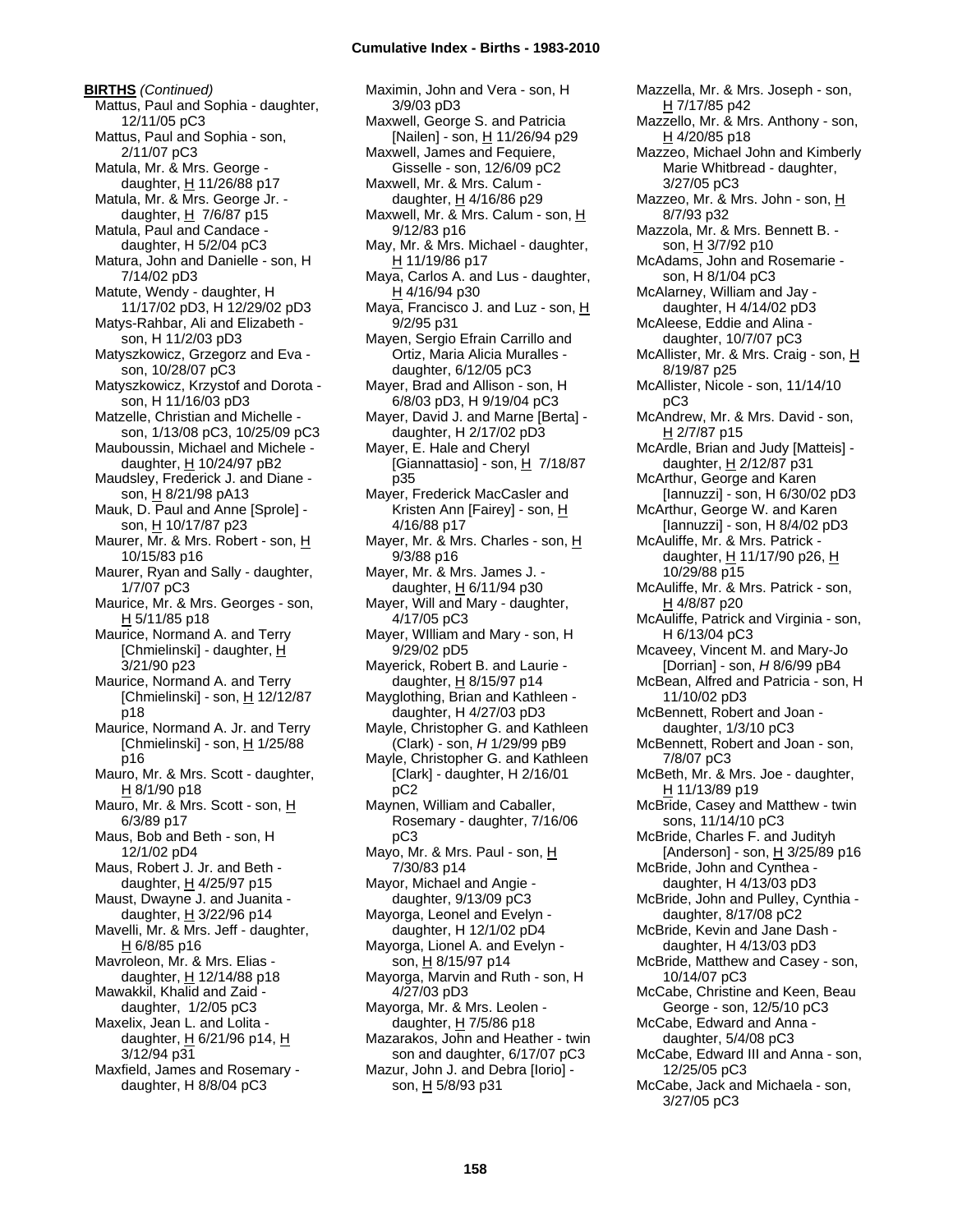**BIRTHS** *(Continued)* McCabe, John and Andrea - son, H 1/18/04 pD3 McCabe, John and Michaela daughter, 3/16/08 pC3 McCabe, Matthew and Leigh Ann son, H 11/4/95 p30 McCabe, Mr. & Mrs. John daughter, H 12/10/83 p19 McCabe, Mr. & Mrs. John - son, H 1/2/86 p14 McCabe, Mr. & Mrs. Michael daughter,  $H$  6/15/85 p16 McCabe, Mr. & Mrs. Patrick daughter, H 11/3/92 p17 McCabe, Patrick and Michelle - son, H 6/6/04 pC3, H 5/5/02 pD3 McCaffrey, Joe and Wendy - son, 6/11/06 pC3 McCaffrey, Joseph and Wendy daughter, H 3/3/02 pD3 McCaffrey, Marian and Jame daughter, 8/15/10 pC3 McCaffrey, Mark and Elizabeth daughter, 2/18/07 pC3 McCaffrey, Mark and Elizabeth son, H 10/12/03 pD3 McCaffrey, Mark Russell and Mary Elizabeth - son, 7/27/08 pC3 McCall, David and Sarah - daughter, 2/14/10 pC3, 12/17/06 pC3 McCall, Greg and Cecilia - daughter, 7/24/05 pC3 McCallum, Michael P. and Linda daughter, H 10/18/96 p14 McCandies, Anthony and Simmons, Porsha - son, 10/23/05 pC3 McCann, Mark L. and Susan [Schicke] - son, H 2/2/01 pC3 McCarthy James and Laura - son, H 3/9/03 pD3 McCarthy William and Cathy daughter, H 1/12/03 pD3 McCarthy, Brien and Alison [Clarke] daughter, H 2/25/92 p21 McCarthy, Kenneth and Karin - son, H 12/15/02 pD3 McCarthy, Kevin and Catherine daughter, 9/30/07 pC3 McCarthy, Kevin and Catherine son, H 10/10/04 pC3 McCarthy, Kevin and Holly - son, H 6/15/03 pD3 McCarthy, Michael P. and Jacqueline - daughter,  $H$  5/2/97 p15, H 12/31/94 p31 McCarthy, Mr. & Mrs. Daniel D. son, H 8/26/92 p13 McCarthy, Mr. & Mrs. Kevin daughter,  $H$  6/3/89 p17 McCarthy, Mr. & Mrs. Luke daughter, H 1/18/86 p20 McCarthy, Mr. & Mrs. Luke - son, H 7/25/87 p18 McCarthy, Mr. & Mrs. Michael daughter,  $H$  11/23/83 p62

McCarthy, Mr. & Mrs. Patrick daughter, H 5/3/86 p17 McCarthy, Mr. & Mrs. W. Barry Jr. son, H 10/8/88 p18 McCarthy, Patrick and Diana daughter, 1/11/09 pC2 McCarthy, Patrick and Diana - son, H 5/9/04 pC3, H 5/2/04 pC3, H 5/16/04 pC3 McCarthy, Timothy and Lisa [Romanchuk] - daughter, H 10/4/88 p19 McCarthy, Timothy and Lisa [Romonchuk] - son,  $\underline{H}$  9/18/85 p34 McCauliffe, Jennifer and Grant, Shawn - daughter, 6/29/08 pC3 McChord, Mr. & Mrs. Holt daughter,  $H$  8/19/87 p25 McChord, Mr. & Mrs. Holt - son, H 11/4/85 p16 McClain, John Jr. and Dawn daughter, H 8/27/94 p31 McClane, James and Kerry - son, 8/2/09 pC3, 6/10/07 pC3 McClane, Mr. & Mrs. William daughter,  $H$  4/16/86 p29 McClay, James J. III and Beth - son, H 8/9/96 p14 McClenahan, John and Glynn, Amy son, 11/27/05 pC3 McClenathan, Mr. & Mrs. Robertson, H 9/3/88 p16 McClendon, Eldridge and Hood, Karen - daughter, H 2/11/95 p31 McCleod, Steve and Carla - son, H 6/22/03 pD3 McClintock, Corey M. and Carole son, H 8/30/96 p26, H 5/14/94 p30 McClintock, Corey M. and Carole [Sause] - daughter, *H* 9/17/99 pB4 McClintock, Robert and Thivierge, Barbara - daughter, H 10/19/03 pD3 McClinton, Nettie - daughter, H 2/29/92 p13 McCloud, Samuel Howard and Christine Kendall - son, H 6/17/95 p28 McCloy, John Jay III and Stewart Schutz - son, 5/8/05 pC3 McClung, Michael and Kopaskie, Katya - daughter, H 8/29/04 pC3 McClung, Michael O. and Kopaskie, Katya - son, H 6/2/02 pD3 McCollum, Jonathan and Morahan, Jennifer - daughter, H 6/15/03 pD3 McCollum, Mr. & Mrs. Robert R. Jr. son, H 8/26/92 p13 McComiskey, Mark A. and Janet, Stephanie - daughter, 3/1/09 pD3

McConnaughey, Robert and Martha son, H 10/20/02 pD5 Mcconnaughey, Robert K. and Martha [Burke] - daughter, H 5/12/00 pC3 McConnell, Andrew R. and Katherine - daughter, H 8/9/96 p14 McConnell, Andrew R. and Katherine - son,  $H$  5/14/94 p30 McCord, Brian Sr. and Jackson, Dara - son, 3/11/07 pC3 McCormack, Christopher and Kathryn - son, 1/22/06 pC3 McCormack, Jon and Lisa - son, H 9/28/03 pD3 McCormack, Joseph and Patricia son, H 2/1/04 pD3 McCormack, William J. and Sophie Ann-Marie [Blondiau] - son, H 10/14/87 p19 McCormick, John and Kathy daughter, H 11/9/03 pD3 McCormick, Michael and Allison son, H 1/27/02 pD3 McCormick, Ted and Maggie - son, H 5/5/02 pD3 McCoy, Anthony and Motley, Jennifer - daughter, H 12/1/02 pD4 McCoy, G. WIlliam and Karen - son, H 5/26/02 pD3 McCoy, James and Bryant, Danielle daughter, 2/11/07 pC3 McCoy, Mr. & Mrs. John - daughter, <u>H</u> 5/11/91 p21 McCoy, Mr. & Mrs. John - son, H 8/23/86 p17 McCoy, Mr. & Mrs. Scott - daughter, H 5/10/83 p18 McCoy, Philece and Marc - son, 8/29/10 pC3 McCoy, Tyshawn and Arden, Ariana - daughter, 11/26/06 pC3 McCrae, Suzette - son,  $H$  10/23/93 p39 McCrea, Mr. & Mrs. Timothy daughter, H 2/5/86 p27 McCready, John E. and Shalonda [Bridtter] - daughter, H 11/5/99 pB8 McCreesh, Michael and Dana - son, H 10/13/02 pD4 McCreesh, Michael J. and Dana [Slifkin] - daughter, H 4/6/01 pD2 McCue, Brandon and Ellen - son, 5/6/07 pC3, H 5/23/04 pC3 McCulloch, Jay F. and Jennifer daughter, H 7/23/94 p30 McCullough, Robert E. and Marlene daughter,  $H$  8/7/98 pA10 McCullough, Stephen and Alicia son, H 2/22/04 pC3 McCurdy, Karr P. and Ann daughter, H 12/30/95 p31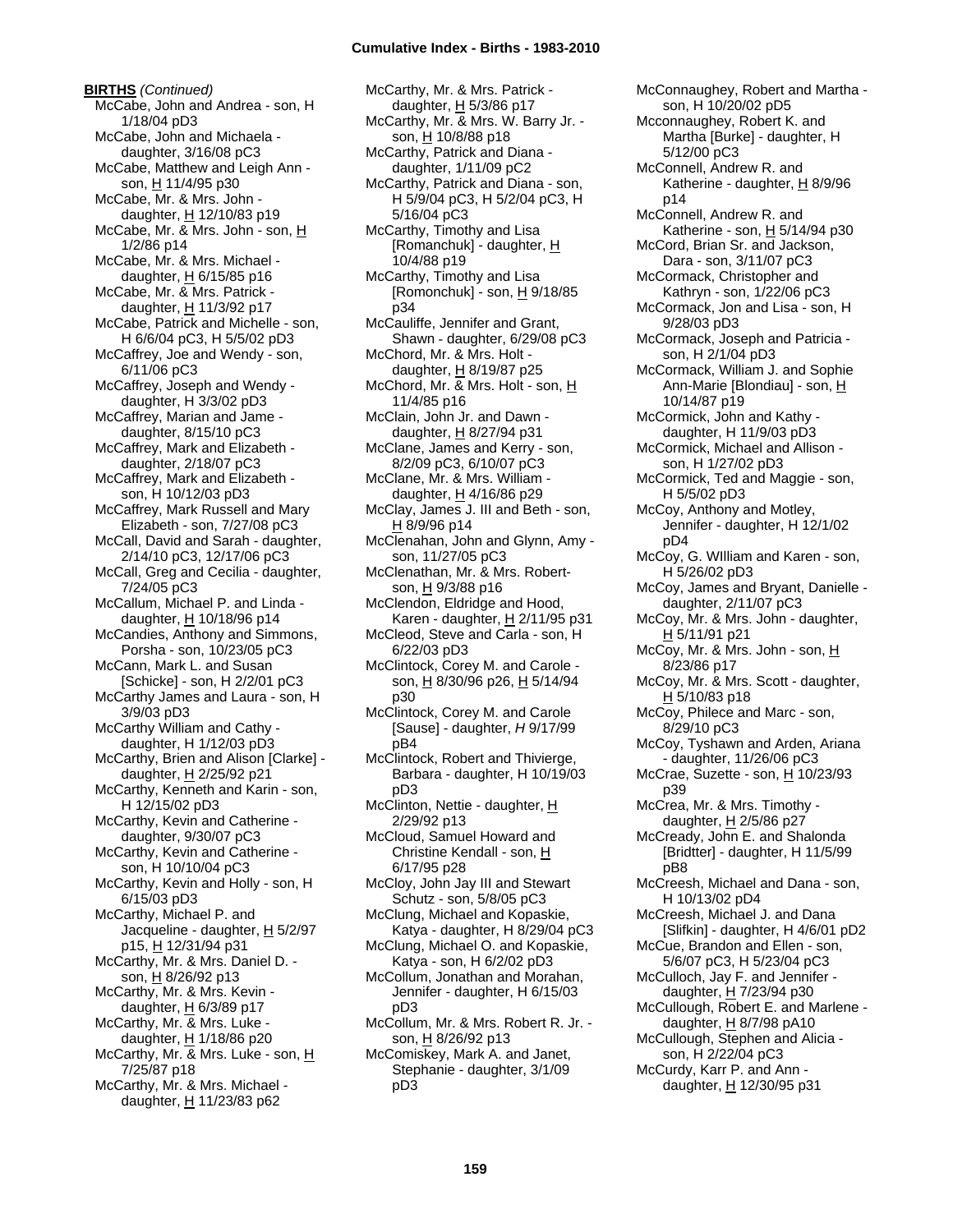**BIRTHS** *(Continued)* McCurdy, Mr. & Mrs. Robert - son, H 8/20/86 p36 McCurry, James F. and Brenda [Cihiy] - son, H 2/16/01 pC2 McDarren, Kyle W. and Deborah son, H 10/9/98 pB3 McDermott, J.R. and Allison - son, H 1/27/02 pD3 McDermott, Michael and Denise [Wilkinson] - daughter, H 3/28/92 p11 McDermott, Mr. & Mrs. William Jr daughter, H 1/14/88 p37 McDermott, Paul G. and Carol - son, H 4/16/94 p30 McDonagh, Mr. & Mrs. Thomas son, H 4/8/89 p17, H 6/16/90 p23 McDonald, Brian F. and Marianne son, H 8/19/95 p31 McDonald, Christopher T. and Cassandra - son,  $H$  12/2/95 p29 McDonald, James Michael and Maureen [O'Reilly] - twin sons, H 5/1/93 p31 McDonald, James W. and Yumiko H. [Hosono] - daughter, H 2/9/96 p14 McDonald, Jim and Maureen [O'Reilly] - daughter, H 6/8/91 p23 McDonald, Matt and Michele daughter, 9/27/09 pC3 McDonald, Matthew and Michele daughter, 10/1/06 pC3 McDonald, Matthew E. and Rachel [Freeland] - son, H 1/28/00 pC3, H 5/12/02 pD3 McDonald, Mr. & Mrs. Christopher daughter,  $H$  9/3/88 p16 McDonald, Mr. & Mrs. Christopher son, H 3/23/91 p9 McDonald, Mr. & Mrs. David D. daughter, H 6/26/93 p29 McDonald, Mr. & Mrs. William daughter,  $H$  3/23/88 p19 McDonald, Paul and Laura daughter,  $H$  1/18/92 p11 McDonald, Scott and Aimee daughter, H 6/15/03 pD3 McDonald, Scott and Aimee - son, 11/5/06 pC3, 1/16/05 pC3 McDonald, Scott R. and Aimee R. son, 7/27/08 pC2 McDonnell, Ian and Jill - daughter, 12/24/06 pC3 McDonough, Bart and Kristen - son, H 4/25/04 pD3 McDonough, Gary and Mary Jane son, H 6/16/02 pD3 McDonough, Stephen and Geraldine (Barron) - son, *H* 1/29/99 pB9 McDougall, Jay and Marcella - son, 2/12/06 pC3 McDougall, Jay and Marcy daughter, H 5/23/04 pC3

McDow, Janathan and Burga, Jessica - son, 12/17/06 pC3 McDowell, John and Rosemary Hudson - son, H 5/4/03 pD3, H 4/20/03 pD3 McDowell, Mr. & Mrs. Anthony - son, H 1/15/90 p12, H 7/11/87 p29 McDowell, Mr. & Mrs. Sean S. twins, H 7/17/93 p31 McDowell, Richard W. and Joanna son, H 8/27/94 p31 McEachern, Curtis Bernard and Laws, Edwige - daughter, 8/17/08 pC3 McEachern, Ian D. and Stephanie [McNamara] - son, H 1/21/00 pC3 McElaney, Keith and Anna daughter, 3/20/05 pC3 McElaney, Philip and Valerie - son, 1/8/06 pC3 McElaney, Philip G. and Valerie [McIntosh] - daughter,  $\underline{H}$  8/8/97 p14 McElaney, Philip G. and Valerie A. [McIntosh] - daughter,  $H$  9/19/97 pB2 McElderry, James and Kimberly daughter, H 9/21/03 pD3 McElderry, Jim and Kimberly - son, 11/19/06 pC3 McElhinney, Kevin and Michelle son, H 4/13/03 pD3 McElveen, Derek M. and Preston, Phyllis - son, H 10/23/93 p39 McElveen, Haywood Jr. and Sanford, Marion - daughter, H 10/17/87 p23 McElveen, Stacie - son, H 6/26/93 p29 McElwee, Todd and Mary daughter, H 4/27/03 pD3 McEvoy, Sean and Lisa - daughter, H 4/13/03 pD3 McEvoy, Sean M. and Lisa daughter,  $H$  2/6/98 pB5 Mcewan, Robert W. and Susan [Scinto] - son, H 10/9/98 pB3 McEwen, Mr. & Mrs. Gary L. daughter,  $H$  3/8/89 p20 McFadden, Efrem and Lennette daughter,  $H$  8/9/96 p14 McFadden, Mr. & Mrs. Efrem daughter,  $H$  3/25/89 p17 McFadden, Mr. & Mrs. John daughter, H 12/10/86 p31 McFadden, Roger III and Beverly [Davis] - daughter,  $H$  5/7/86 p14 McFadden, Travis and Leiva, Natalia - daughter, H 4/14/02 pD3 McFadden, Tyrone Lamont and Robinson, Renee Chiffon - son, H 1/26/03 pD3 McFarlane, Everol and Pageler, Tasha - son, 7/19/09 pC3

McGahren, Colin and Deborah son, 3/30/08 pC3 McGannon, Donald and Frederica son, 4/13/08 pC3 McGannon, Donald and Fredrica daughter, H 6/27/04 pC3 McGarrity, Erinn and Tiffany daughter, 1/29/06 pC3 McGarrity, Erinn and Tiffany - son, H 5/5/02 pD3 McGarry, John and Dawn - son, H 8/22/03 pD9 McGarry, John Jr. and Dawn - son, H 12/9/01 pD3 McGarty, Jamie and Bottex, Jeff daughter, 12/12/10 pC3 McGarty, Mr. & Mrs. James daughter,  $H$  8/6/86 p16 McGarty, Mr. & Mrs. James - son, H 3/23/88 p19, H 12/13/89 p18 McGarty, Tori and Morris, James Sr. - son, 11/29/09 pC3 McGary, Patrick and Joanna - son, 5/16/10 pC3 McGary, Patrick W. and Joanna Conte - son, 9/25/05 pC3 McGeachy, Stephen and Irene - twin daugthers, 11/26/06 pC3 McGee, Brendan and Christen son, 11/5/06 pC3 McGee, Kevin and Tammy - son, 9/6/09 pC3, 12/16/07 pC3, 10/18/09 pC3, H 8/8/04 pC3 McGee, Mr. & Mrs. Sean - daughter, H 7/6/87 p15 Mcgee, Robert E. and Heidi [Comish] - daughter, H 5/19/00 pC3 McGee, Robert E. and Heidi [Cornish] - son, H 12/23/01 pD3 McGee, Shawn and Cherrie daughter, 10/30/05 pC3 McGeeney, Steve and Diane - son, H 6/21/89 p18 McGehee, Mr. & Mrs. Mark - son, H 7/6/88 p14, H 5/11/91 p21 McGeough, Daniel and Lisa - son, H 4/20/91 p17 McGeough, Mr. & Mrs. Daniel D. son, H 7/10/93 p29 McGettigan, Kevin and Kimberly [Kennedy] - daughter, H 4/28/02 pD3 McGill, Charles and Diane [Sedita] daughter,  $H$  12/10/86 p38 McGill, Charles and Diane [Sedita] son, H 9/9/89 p17, H 11/4/95 p30 McGill, Keisha - son,  $H$  1/24/97 p12 McGill, Mark and Rosana daughter, 3/12/06 pC3 McGill, Mark and Rosana - son, 2/26/06 pC3 McGill, Mark R. and Rosana L. son, 12/2/07 pC3 McGill, Rosana and Mark - son, 12/5/10 pC3, 12/19/10 pC3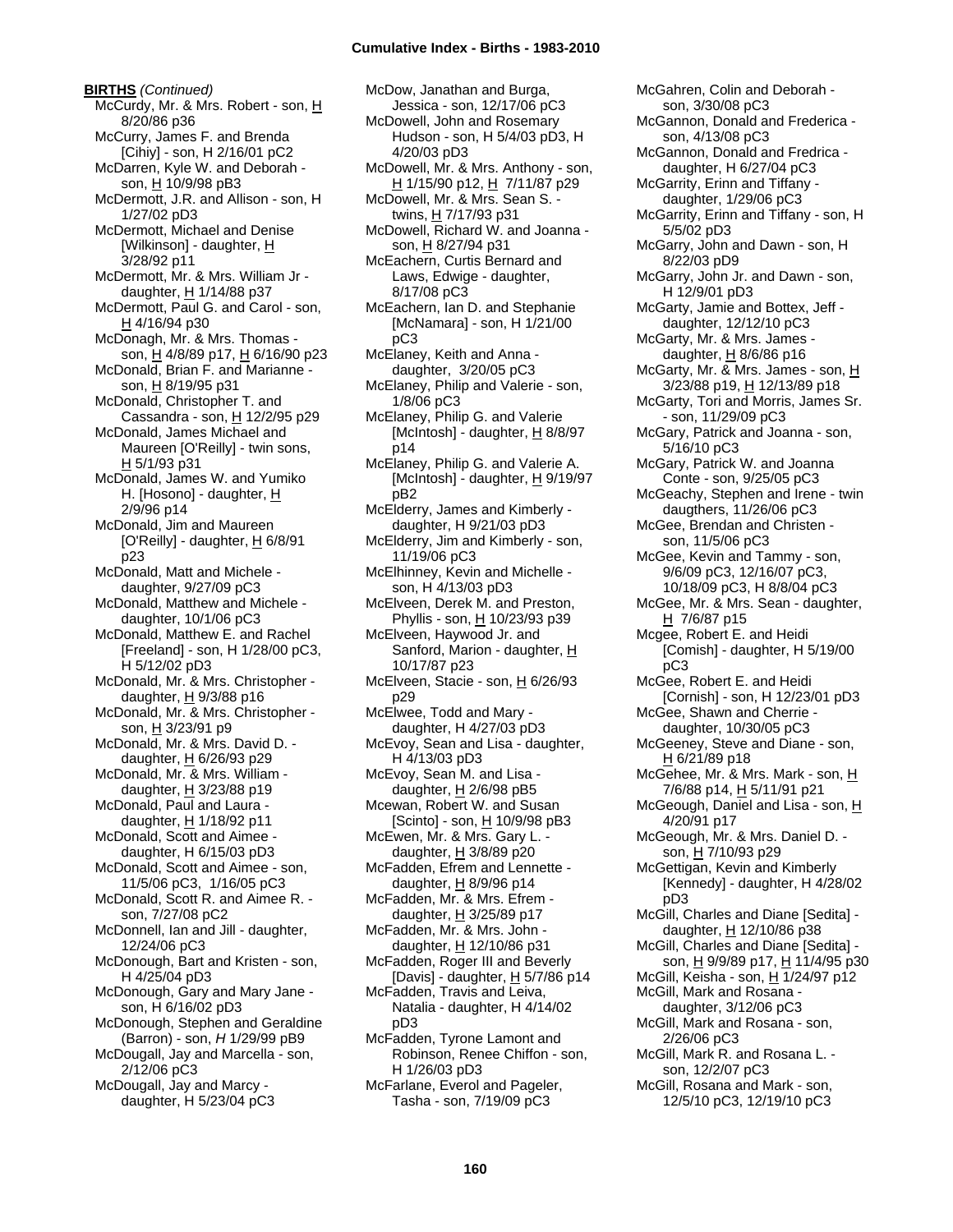**BIRTHS** *(Continued)* McGinley, Mr. & Mrs. John daughter,  $H$  3/23/88 p19 McGinnity, Erin and Veronica daughter, H 6/20/04 pC3 McGintty, Erin and Pasten, Veronica - son, 9/17/06 pC3 McGinty, Mark G. and Elizabeth daughter,  $H$  8/26/95 p32 McGinty, Mark M. and Elizabeth [Abong] - daughter, H 5/8/93 p31 McGlone, Michael G. and Susan son, H 9/2/95 p31 McGlynn, Mr. & Mrs. Michael - son, H 7/22/89 p19 McGoldrick, Mr. & Mrs. David - son, H 8/15/89 p13 McGonigle, Mr. & Mrs. Lawrence Joseph - son, H 4/3/93 p31 McGory, Dan and Carolina daughter, H 5/11/03 pD3 McGovern, Brian and Christine son, 4/2/06 pC3 McGovern, Brian and Christine [Bequary] - son, H 8/4/02 pD3, H 6/30/02 pD3 McGovern, Brian R. and Christine son, H 5/2/97 p15 McGovern, Brian R. and Christine [Bequary] - son, *H* 6/5/99 pB10 McGovern, Kevin and Patricia daughter, 2/6/05 pC3, H 5/26/02 pD3 McGovern, Kevin and Patricia Ann son, H 10/31/97 pB2 McGovern, Mark G. and Deidre son, H 6/21/96 p14 McGovern, Michael and Melissa daughter, 9/30/07 pC3 McGowan, John and Joanne - son, H 9/24/90 p18 McGowan, Mr. & Mrs. Frank - son, H 4/3/93 p31, H 2/6/93 p32 McGowan, Mr. & Mrs. John J. daughter,  $H$  3/7/92 p10 McGowan, Mr. & Mrs. Joseph daughter,  $H$  9/24/90 p18 McGowan, Sean and Agata - son, 5/16/10 pC3 McGrath, Christopher and Margaret son, H 1/27/02 pD3 McGrath, John E. and Vivienne daughter, H 5/2/97 p15 McGrath, Kevin and Beth daughter, 3/15/09 pC3, H 2/2/03 pD3, H 2/9/03 pD3 McGrath, Kevin and Jessica - son, H 3/9/03 pD3 McGrath, Maureen C. and Mark E. twin son and daughter, 8/15/10 pC3 McGrath, Michael and Kimberly son, 5/25/08 pC3

McGrath, Mr. & Mrs. David D. daughter,  $H$  7/10/93 p29

McGrath, Mr. & Mrs. Patrick daughter, H 10/7/87 p18 McGrath, Mr. & Mrs. Stephen daughter, H 11/17/90 p26 McGraw, Gene and Maritza - son, H 11/5/99 pB8 McGraw, Tim and Stephanie - son, 3/27/05 pC3 McGreevy, Mr. & Mrs. William J. son,  $H$  7/13/88 p32 McGuinness, Mr. & Mrs. James daughter, H 7/5/86 p18 McGuire, Danny and Stone, Jessica - son, 7/29/07 pC3 McGuire, Mr. & Mrs. Daniel - son, H 4/20/85 p18, H 11/28/87 p18 McHale, Dan and Jackie - daughter, 2/8/09 pD3 McHenry, Scott P. and Eileen [Wolf] daughter, H 5/31/86 p18 McHenry, Scott P. and Eileen [Wolf] son, H 12/2/87 p20 McHugh, Joseph and Leslie daughter, H 7/27/03 pD3 McHugh, Joseph and Leslie - son, 8/20/06 pC3 Mchugh, Maria and John - daughter, 3/14/10 pC3 McHugh, Mr. & Mrs. Brian Jr. daughter, H 4/2/94 p28 McHugh, Mr. & Mrs. David daughter, H 10/24/90 p12 McHugh, Patrick and Megan - son, H 5/2/04 pC3 McHugh, Patrick G. and Elaine daughter, H 11/5/94 p31 McHugh, Ryan Vincent and Heather Brown - twin son and daughter, 12/21/08 pC2 McInerney, James S. III and Denise son, H 12/2/95 p29 McIntosh, David A. and Theresa [Navarro] - daughter, H 2/17/02 pD3 McIntosh, David and Theresa daughter, 5/27/07 pC3 McIntosh, Howard and Kimberlin son, 8/16/09 pC3 McIntosh, Matthew and Chiaramonte, Christina - son, H 12/22/02 pD3 McIntosh, Matthew and Christina daughter, 7/22/07 pC3 McIntosh, Valton and Jennifer [Days] - son, H 11/5/86 p31 McIntyre, Alan and Maria - son, 12/3/06 pC3 McIntyre, Jonathan Bovat and Diane - son, 7/11/10 pC3 McIntyre, Mr. & Mrs. Lee - son, H 11/4/85 p16 McIntyre, Steve and Laurie - son, 6/24/07 pC3 McIntyre, Trinida - daughter, H 2/16/01 pC2

McKay, Brian P. and Cristina daughter, H 3/22/96 p14 McKay, Michael and Sharon - son, H 4/20/03 pD3, H 5/25/03 pD3 McKay, Robert and Amanda daughter, 12/7/08 pC2 McKay, Robert D. and Farrell, Roberta - son, H 5/4/01 pD6 McKay, Scott and Keri - twin son and daughter, H 2/24/02 pD3 McKean, Mark and Shawn daughter, H 5/5/02 pD3 McKeawn, Jerry and Jessica daughter, H 7/6/03 pD3 McKee, Kevin and Sheri [Garramone] - daughter, H 10/21/95 p31 Mckee, Todd and Cate - daughter, 10/7/07 pC3 McKeehan, Mr. & Mrs. Donald daughter,  $H$  6/15/85 p16 McKenna, Mr. & Mrs. Michael - son, H 12/26/85 p13 McKenna, Patrick and Stacey daughter, H 9/8/02 pD7, H 8/25/02 pD3 McKenna, Patrick and Toby daughter, H 12/21/03 pD3 McKenna, Patrick and Toby - son, 9/25/05 pC3 McKenzie, Chevon and Blair, Crystal - son, 7/17/05 pC3 McKenzie, Martin and Kalinowski, Holly - daughter, 2/24/08 pC3 McKenzie, Mr. & Mrs. Lynford daughter, H 10/18/89 p23 McKenzie, Mr. & Mrs. Lynford - son, H 7/23/88 p15 McKenzie, Mr. & Mrs. Marc - son, H 4/3/93 p31, H 2/6/93 p32 McKeon, Michael F. and Ellen (Heim) - daughter, *H* 2/19/99 pB7 McKeon, Paul and Nanette daughter, H 11/25/95 p28 McKeon, Steven and Martha daughter, 5/22/05 pC3, H 12/15/02 pD3 McKeough, Mr. & Mrs. Richard R. Jr. - son, <u>H</u> 8/31/92 p8 McKeown, Mark and Michelle - son, 10/25/09 pC5 McKeown, Thomas and Jessica son, 12/28/08 pC2 McKeown, William and Kerry daughter, H 3/2/03 pD3 McKiernan, Chris and Terri daughter, H 2/1/04 pD3 McKiernan, Chris and Terri - son, 1/13/08 pC3 McKiernan, Christopher and Terri daughter, H 12/15/02 pD3 McKiernan, Kevin and Kerry - son, H 8/31/03 pD3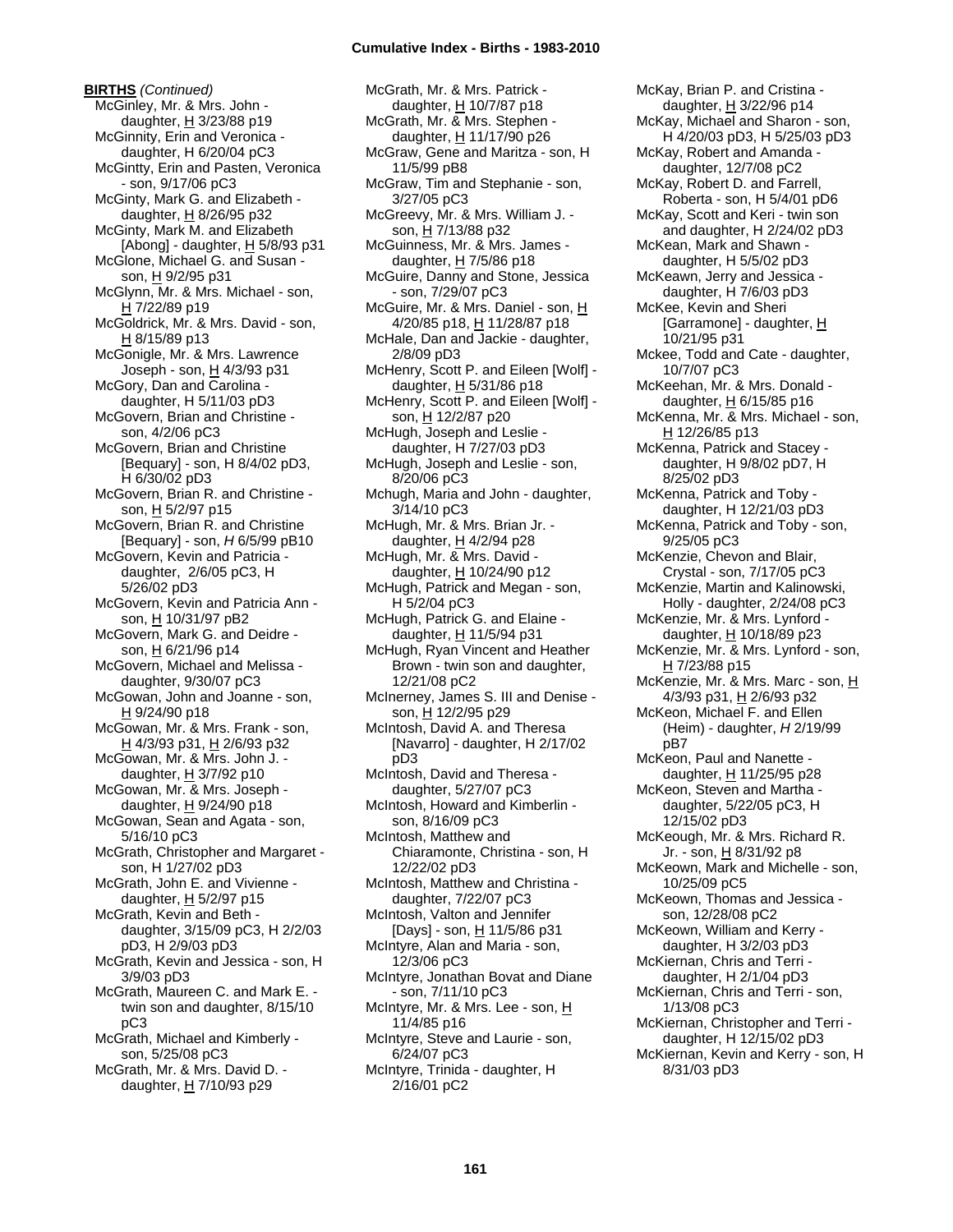# **Cumulative Index - Births - 1983-2010**

**BIRTHS** *(Continued)* McKinney, Arthur P. and Marlene Alta [Klouda] - daughter, H 12/2/87 p20 McKinnon, Porter and Dania daughter, 2/25/07 pC3 McKinnon, Porter and Dania - son, H 10/26/03 pD3 McKinnon, Robert and Tammy daughter, H 4/27/03 pD3 McKinstry, Anthony and Felix, Deyanira - son, H 12/29/02 pD3 McKoy, Anthony S. and Audrey [Huggins] - son, H 2/17/02 pD3 McKoy, Kieli - son, H 3/2/03 pD3 McLachlan, Mr. & Mrs. William son, H 11/13/89 p19, H 10/18/89 p23 McLachlan, Mr. & Mrs. William III son, H 9/24/83 p14 McLarney, Michael and Emily - son, 9/9/07 pC3, 10/25/09 pC5 McLauchlan, Mr. & Mrs. Shaun son, H 12/10/83 p19 McLaughlan, Mr. & Mrs. Shaun son, H 4/30/86 p24 McLaughlin, Harlan and Heather daughter, H 9/8/02 pD7, H 8/25/02 pD3 McLaughlin, Michael and Moore, Lara - daughter,  $H$  3/5/94 p29 McLaughlin, Mr. & Mrs. Kevin - son, H 1/10/87 p15 McLaughlin, Mr. & Mrs. Kevin K. daughter, H 6/27/92 p11 McLaughlin, Thomas and Karin daughter,  $H$  2/23/91 p13 McLean, James Jr. and Tara daughter, H 3/24/02 pD3 McLean, James W. and Goodwin, Tara - daughter, H 2/25/95 p28 McLean, James W. Jr. and Goodwin, Tara - daughter, H 7/18/97 p16 Mclean, Jennifer - son, H 2/11/00 pC3 McLean, John and Sue - son, H 10/26/03 pD3 McLean, Joseph and Tarver, Janell son, 8/26/07 pC3 McLean, Linford and Anleinette son, H 2/24/02 pD3 McLean, Mr. & Mrs. Wayne W. daughter, H 2/27/93 p34 McLellan, Derrick and KaRah - son, H 12/21/03 pD3 McLellan, Mr. & Mrs. George - son,  $H$  4/15/87 p15 McLennon, Jason and Lord-McLennon, Patricia - son, 2/21/10 pC3 McLeod, Bradley and Debra daughter, H 8/13/83 p15 McLeod, Keith and Maria - son, H 3/2/03 pD3, H 5/12/00 pC3

McLeod, Scott and Kateryna - son, 7/9/06 pC3 McLeod, Van and Brigita - twin son and daughter,  $H \overline{7}/14/02$  pD3 McLoughlin, Michael and Sarah daughter, 3/5/06 pC3, 2/22/09 pC3, 2/15/09 pC3 McLoughlin, Thomas J. Jr. and Michelle [Parady] - son, H 9/27/96 p14 McMahon, Brian and Karen - son, H 9/24/90 p18 McMahon, Kevin and Anne - son, 4/8/07 pC3, H 8/1/04 pC3 McMahon, Kevin and Mary Ellen son, 2/19/06 pC3 McMahon, Matt and Beth Anne daughter, 8/30/09 pC3, 10/11/09 pC3 McMahon, Matthew and Beth Ann daughter, 9/16/07 pC3 McMahon, Mr. & Mrs. Christopher son, H 3/23/91 p9 McMahon, Patrick and Josephine son, 7/16/06 pC3 McMahon, Patrick J. and Josephine T. - son, 8/3/08 pC2 McMahon, Terrence and Corinne son, 3/27/05 pC3 McManamon, John and Betty [Cullen] - son, H 9/22/83 p38 McManamon, Mr. & Mrs. John - son, H 2/16/85 p16 McManamon, William and Brianna daughter, 7/30/06 pC3 McManamy, Mr. & Mrs. Gerald daughter,  $H$  6/14/86 p18 McManigal, Mr. & Mrs. John - son, H 7/5/86 p18 McManus, Brian and Lynda [Britto] daughter, H 7/7/90 p15 McManus, Dawn and Bill - son, 12/28/08 pC2 McManus, Mitchell M. and Jessica [Freeman] - son, H 4/27/01 pD3 McManus, Mr. & Mrs. Frank - twin sons, H 1/26/01 pC2 McManus, Paul and Adrienne daughter, 1/9/05 pC3 McManus, Richard and Cheryl daughter, H 5/5/02 pD3 McMaster, Barry and Casaundra son, H 8/10/03 pD3 McMichael, Janae and Javon - son, 10/17/10 pC3 McMorris, James M. Jr. and Beth [Schneider] - son, H 10/9/98 pB3 McMorris, Mr. & Mrs. William W. Jr. daughter, H 12/12/92 p35 McMorris, William and Carol - twin daughters, H 5/25/03 pD3 McMorris, William J. and Carol daughter, H 6/21/96 p14 McMorris, William J. Jr. and Carol [McQuillings] - daughter, H 5/26/00 pC2

McMullan, Charles and Holly - son, 7/26/09 pC3 McMullan, Mr. & Mrs. Kevin daughter, H 9/4/86 p14 McMullen, J.R. and Janet daughter, H 2/3/02 pD3 McMullin, Peter and Trish daughter, 6/10/07 pC3 McMurray, James III and Erin - son, 5/28/06 pC3 McMurray, Kevin V. and Siobhan daughter,  $H$  8/7/98 pA10 McMurray, Richard and Sandra son, 2/3/08 pC3 McMurray, Vincent and Ingrid - son, H 6/8/91 p22 McNairn, Christopher Joseph and Harrison, Kendrah - son, 11/30/08 pC3 McNamara, Anthony P. and Maria daughter,  $H$  8/9/96 p14 McNamara, James and Eileen daughter, H 5/5/02 pD3 McNamara, James and Eileen - son, *H* 8/6/99 pB4 McNamara, Keith and Nicole - son, 6/11/06 pC3, H 4/27/03 pD3 McNamara, Kevin T. and Jennifer daughter, H 3/27/98 pB2, H 1/17/97 p12 McNamara, Michael S. and Denise son, H 11/15/96 p15 McNamara, Mr. & Mrs. Patrick P. son, H 8/31/92 p8 McNamara, Mr. & Mrs. Paul - son, H 6/13/87 p19 McNamara, Pat and Janice [Bloom] son, H 3/26/94 p30 McNamara, Rob and Michelle - twin son and daughter, 11/18/07 pC3 McNamara, Robert and Michelle daughter, H 4/25/04 pD3 McNaught, Leon F. and Hammond, Janet - son, *H* 1/29/99 pB9 McNaught, Leonard and Janet daughter, H 10/6/02 pD5 McNaughton, Marian and Jason daughter, 12/26/10 pC3 McNee, Mr. & Mrs. Robert R. daughter, H 2/6/93 p32 McNees, Mr. & Mrs. Donald - son, H 5/27/89 p20, H 8/20/86 p36 McNeil, Jeffrey and Maples, Sade daughter, 7/1/07 pC3 McNeil, Russ and Jasmine daughter, H 11/23/03 pD3 McNeill, Mr. & Mrs. Keith A. daughter,  $H$  3/8/89 p20 McNeish, Dr. Lee and Kathryn [Starkowski] - daughter, H 7/18/87 p37 McNeish, Lee W. and Kathryn C. [Starkowski] - son, H 1/14/89 p15 McNerney, Mr. & Mrs. Matthew daughter, H 12/28/87 p12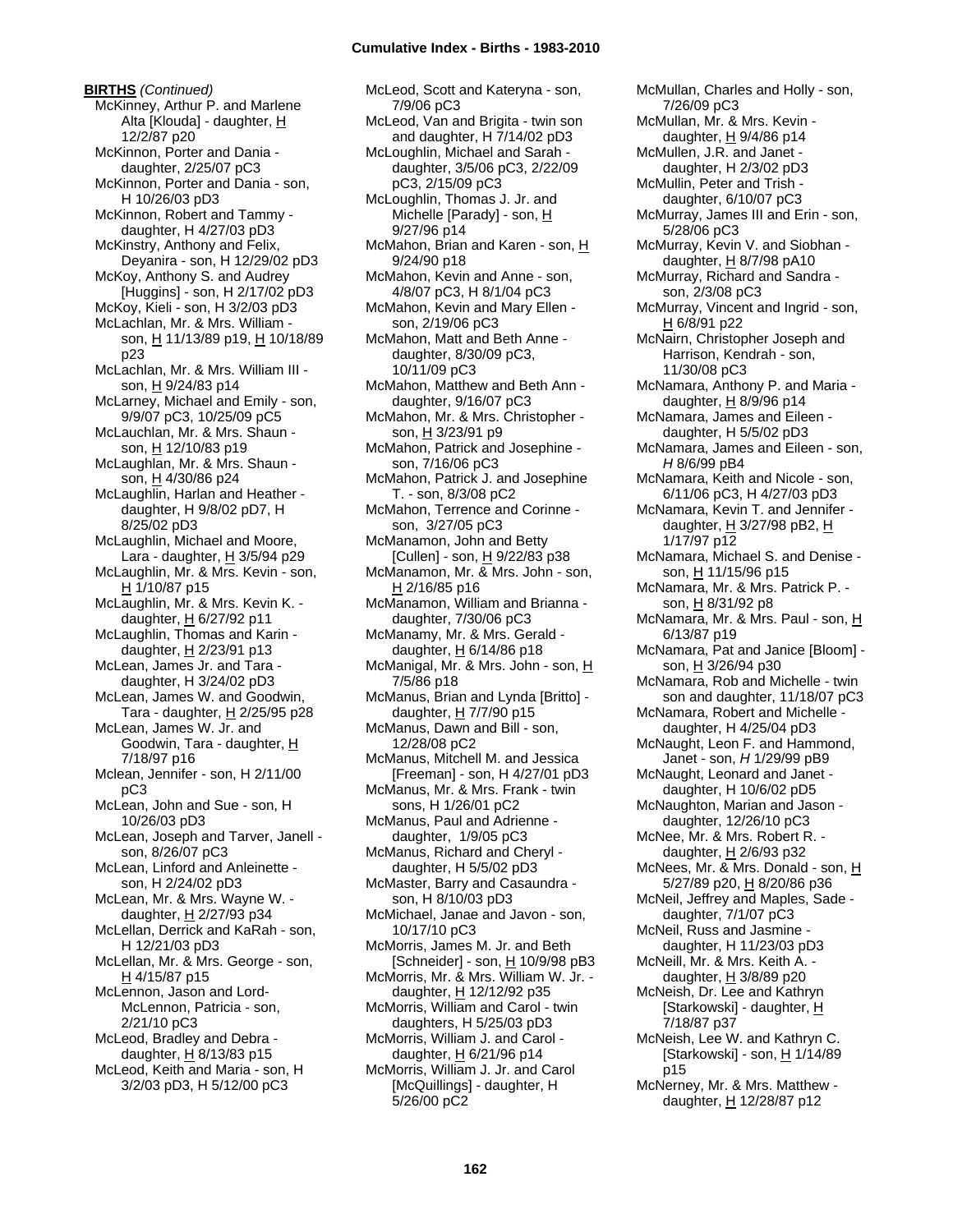# **Cumulative Index - Births - 1983-2010**

**BIRTHS** *(Continued)* McNerney, Mr. & Mrs. Matthew son, H 11/16/83 p43 McNerney, William E. and Elaine son, H 12/2/95 p29 McNeur, Mr. & Mrs. John - son, H 3/4/85 p12 McNichols, Mr. & Mrs. QWalter son, H 7/6/88 p14 McNichols, Walter W. and Debora son, H 9/20/91 p43 McNulty, John and Daniela [Serrano] - twin sons,  $H$  9/6/86 p18 McNulty, Mr. & Mrs. James J. daughter,  $H$  8/29/92 p10 McNulty, Paul and Julie - daughter, 1/16/05 pC3 McPartland, Christopher J. and Keren - daughter,  $H$  5/2/97 p15 McPheeters, Edward D. and Dawn son, H 8/14/98 pA10 McPherson, George G. Jr. and April son, H 12/24/94 p33 McPherson, Mr. & Mrs. James daughter,  $H$  7/25/87 p18 McQuaid, Jr., Donald F. and Margaret [Heigl] - daughter, H 12/16/01 pD3 McQuaid, Richard A. and Dawn [Scheck] - daughter,  $H$  2/26/94 p29 McQuaid, Richard A. and Dawn [Scheck] - son, H 11/30/91 p16 McQuaid, Richard and Alice daughter, H 5/9/04 pC3, H 5/16/04 pC3 McQuillan, Edward B. and Annette son, H 7/18/97 p15, H 1/21/95 p28 McQuillan, Kevin and Louise daughter, 6/25/06 pC3, H 8/11/02 pD3 McQuillan, Kevin and Louise - twin sons, 6/22/08 pC3 McQuillan, Paul and Keri - daughter, 3/15/09 pC3 McRamara, Noel and Coles, Debi daughter, H 12/12/04 pC3 McRedmond, C. Richard and Christine [Geiger] - son, H 1/25/88 p16 McReynolds, Mr. & Mrs. John J. son, H 2/27/93 p34 McSally, Mike and Judy - daughter, H 2/2/03 pD3, H 2/23/03 pD3 McSally, Thomas and Marianne [Samodel] - son,  $H$  1/25/88 p16 McShane, Mr. & Mrs. Bruce daughter,  $H$  9/10/86 p30 McVey, Mr. & Mrs. John - son, H 11/28/87 p18 McVey, Stephen and Lisette daughter, H 12/31/94 p31

McWhirter, Mark S. and Deborah [Warren] - daughter, H 2/17/02 pD3 McWilliams, Mr. & Mrs. John daughter, H 8/3/85 p18 Mead, Charles E. and Dawson, Franki - son,  $H$  2/25/95 p28 Mead, Mr. & Mrs. Dennis - son, H 3/26/90 p10 Mead, Mr. & Mrs. Dennis M. - son, H 11/13/93 p29 Meahan, Mr. & Mrs. Richard Jr. daughter, H 2/27/85 p24 Mealy, Joseph and Amy - son, H 7/20/03 pD3 Meant, Gethro M. and Simpson, Zinnia - son, H 2/7/97 p14 Meaven, Albert and Linda - son, H 8/18/02 pD3 Meckley, Stephan L. and Julie daughter, H 2/25/95 p28 Meckley, Stephen L. and Julie daughter, H 8/21/98 pA13 Mecozzi, Mr. & Mrs. Gary daughter,  $H$  4/30/86 p24 Mecozzi, Mr. & Mrs. Gary - son, H 7/22/87 p18 Mede, Mr. & Mrs. Murat - son, H 12/10/86 p31 Medeiros, Christopher M. and Karen (Taylor) - son, *H* 2/19/99 pB7 Medeiros, Michael and Camilla daughter, 2/21/10 pC3 Medel, Ivan and Barrios, Luz Carolina - daughter, 7/19/09 pC3 Medel, Marcelo and Veronica daughter, 2/14/10 pC3 Meder, Curtis H. and Jeanne - son, H 8/19/95 p31 Medero, Eddie and Broadus, Amanda - daughter, H 3/9/03 pD3 Medina, Abel D. and Jamily - son,  $H$ 1/16/98 pB2 Medina, Jose and Carmen daughter, H 7/20/91 p16 Medina, Julio and Pinto, Maria daughter, 12/11/05 pC3 Medina, Luis and Ravello, Elizabeth daughter, H 10/12/03 pD3 Medina, Maria - daughter, 12/28/08 pC2 Medina, Marilei and Julio - son, 3/15/09 pC3 Medina, Mynor and Maydi - son, 7/11/10 pC4 Medina, William and Jennifer daughter, 7/12/09 pC5 Medoff, Eric and Ardolino-Medoff, Patty - son, H 1/28/95 p28 Medoff, Mr. & Mrs. Eric - daughter, H 6/28/90 p16 Medoff, Mr. & Mrs. Eric E. daughter, H 12/14/91 p16 Medor, Ricardo and Derisme, Patricia - son, 7/16/06 pC3

5/29/05 pC3 Medor, Robert W. and Judith [Desjardins] - son, H 2/2/01 pC3 Medrano, Angel and Solares, Astrid daughter, 8/9/09 pC3 Meehan, Christopher and Jennifer [Bennett] - daughter, H 5/19/00 pC3 Meehan, Daniel J. and Heidi [Ehlers] - son, H 5/18/01 pD5 Meehan, John and Heather - son, 8/9/09 pC3 Meehan, Michael T. and Raquel [Garcia] - daughter, H 4/21/02 pD3, *H* 8/6/99 pB4 Meehan, Mr. & Mrs. Earl - son, H 10/9/85 p27 Meehan, Mr. & Mrs. Michael - son, H 4/8/89 p17 Meehan, Mr. and Mrs. Sean daughter, 4/18/10 pC3 Meehan, Patrick and Julie [O'Neil] son, H 11/9/91 p13 Meehl, Mr. & Mrs. Brian - daughter, H 11/30/89 p34 Meek, Bryan and Mary - daughter, 9/6/09 pC3, 10/18/09 pC3 Meeks, Mr. & Mrs. David - son, H 5/6/89 p15, H 2/18/87 p17 Meenan, Dan and Heidi - daughter, H 9/21/03 pD3 Meenan, Daniel J. and Heidi [Ehlers] - daughter, *H* 8/6/99 pB4 Megale, Joseph and Loren - son, H 11/9/03 pD3 Megherby, Richard T. and Charlein son, H 1/31/97 p12 Mehler, Robert and Danielle - son, H 1/26/03 pD3 Mehra, Vijeta and Thapa, Sachin son, 10/24/10 pC3 Mehta, Ashish and Kothari, Kirti daughter, 6/25/06 pC3 Meier, Douglas and Judith - twin daughters,  $H$  12/12/90 p30 Meier, Mr. & Mrs. Douglas daughter,  $\underline{H}$  3/4/85 p12 Meier, Mr. & Mrs. Douglas - son, H 11/13/89 p19, H 10/18/89 p23 Meier, Richard and Nancy - son, H 7/4/04 pC3, H 7/11/04 pC3 Meier, Seth and Darleen - son, 8/20/06 pC3 Meighan, Mr. & Mrs. Dennis daughter, H 12/14/83 p39 Meighan, Mr. & Mrs. Dennis D. daughter,  $H$  8/26/92 p13 Meinck, Christopher M. and Sharon [Abrams] - daughter, H 12/16/01 pD3 Meineke, Mr. & Mrs. Richard daughter, H 5/20/89 p22 Meinke, Alan K. and Lori - son, H 11/12/94 p31

Medor, Robert and Judith - son,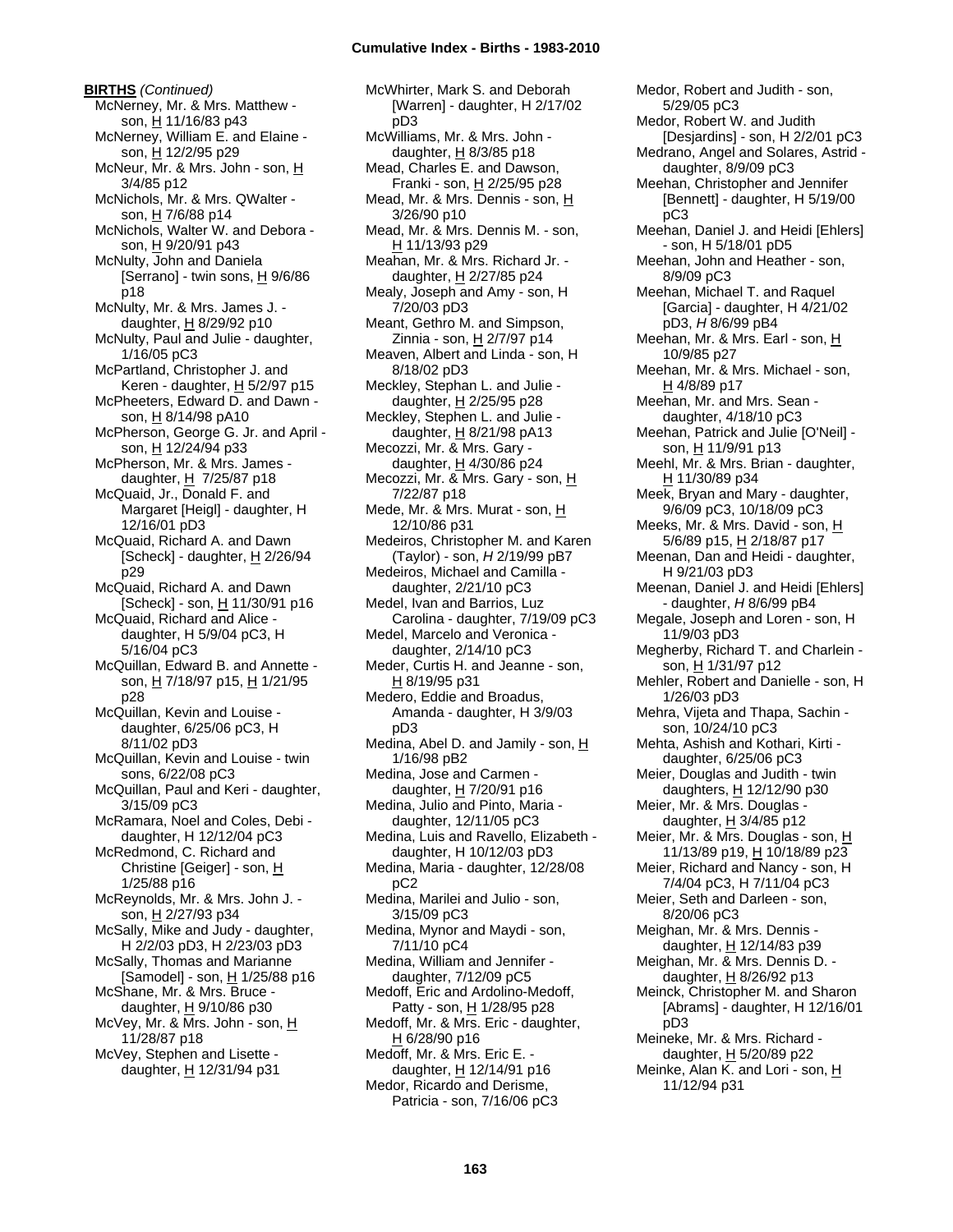**BIRTHS** *(Continued)* Meinke, Mr. & Mrs. Alan - daughter, H 7/19/90 p24 Meinke, Mr. & Mrs. Alan - son, H 6/13/87 p19 Meise, Christopher K. and Joyce [DelliBori] - son, H 10/17/87 p23 Mejia, Alejandro and Rodriquez, Janet - daughter, 6/1/08 pC3 Mejia, Alex and Arraxan, Gregoria son, H 12/26/04 pC3 Mejia, David and Alejandro, Roberta - son, H 7/25/04 pC3 Mejia, Diego and Dawn - son, 1/17/10 pC3 Mejia, Diego and Moran, Elizabeth daughter, 5/30/10 pC3 MeJia, Edison and Silvestre, Daria son, 10/25/09 pC3 MeJia, Estuardo and Siguenas, Enita - daughter, 11/5/06 pC3 Mejia, Fernando and Jiridiana daughter, H 12/19/04 pC3 Meija, Fernando and Viridiana daughter, H 3/10/02 pD3 Mejia, Juan Felipe and Bender, Sofia J. - son, 12/16/07 pC3 Mejia, Ricardo A. and Rodriguez, Yamilca - son, H 7/18/97 p15 Mejia, Ruben and Dilone, Denise son, H 9/29/02 pD5 Mejia, Saquec and Rono, Carmela son, H 7/13/03 pD3 Mekler, Moshe and Dana - son, H 10/18/96 p14 Melahn, Mike and Critzman, Kathleen - daughter, H 11/24/02 pD3 Melanson, Mark and Deborah - son, H 1/5/03 pD3 Melchor Ezequiel and Valle, Arcelki daughter, H 3/2/03 pD3 Mele, Mr. & Mrs. Frank Jr. daughter, H 6/13/87 p19 Melecio, Eddie and Jamie - son, 6/6/10 pD2 Melecio, Eddie and Jamie Kathleen son, 8/17/08 pC2 Melendez, David and Teresa - son, H 9/3/94 p34 Melfi, Edmond E. Jr. and Tanya [Pastores] - son, H 2/17/02 pD3 Melfi, Mr. & Mrs. Louis - daughter, H 4/8/89 p17 Melgar, Herberth and Ana - son, H 10/26/03 pD3 Melgar, Mose M. and Maria daughter,  $H$  6/3/95 p28 Melgoza-Ayaia, Hector and Gonzalez, Michelle-Marie - son, 2/21/10 pC3 Melia, John and Aleyda - daughter, H 8/3/03 pD3 Melia, John and Heather - daughter, H 5/25/03 pD3

Melia, Philip and Stacey - son, 10/29/06 pC3 Melia, Phillip and Stacey - daughter, H 6/22/03 pD3 Melia, Rocca F. and Cathy [MacKenzie] - daughter, H 5/23/83 p15 Melia, Rocco F. and Cathy [MacKenzie] - daughter, H 1/23/85 p31 Melia, Rocco F. and Cathy [MacKenzie] - son,  $\underline{H}$  6/11/87 p21 Melia, Vincent and Judie - son, 9/6/09 pC3, 10/18/09 pC3 Melia, Vincet and Judie - son, 7/11/10 pC3 Melito, David and Alison - daughter, H 7/4/04 pC3 Melitsanopoulos, Konstantinos and Martha [Sigalos] - son, H 5/31/86 p18 Mellers, Leroy and Watson, Nadine son, H 2/3/02 pD3 Mellers, Mr. & Mrs. Wilfred Lim daughter, H 10/17/90 p12 Mello, Mr. & Mrs. Carlos - son, H 11/29/91 p16 Mellott, Mr. & Mrs. Judson P. III daughter, H 11/13/93 p29 Mellow, Michael and Linda Miano-Mellow - son, H 6/22/88 p18, H 7/30/88 p15 Melnick, Dmitry and Loukitcheva, Olga - daughter, 7/9/06 pC3 Melo, Osvaldo and Ethel - son, H 11/14/04 pC3 Melody, Douglas and Heather [Bellesheim] - daughter, H 2/10/02 pD3 Melough, James and Nancy [Skillen] - son, H 12/3/87 p18 Melough, James S. and Nancy [Skillen] - son, H 5/22/85 p35 Melton, Barry and Ericka - daughter, H 5/19/02 pD3 Melton, Jim and Tomomi - daughter, 7/26/09 pC3 Melton, Joseph L. and Avery, Zina son, H 11/1/96 p15 Melton, Mr. & Mrs. Richard - son, H 7/6/88 p14, H 4/29/87 p19 Meltzer, Michael J. and Karin daughter, H 12/2/95 p29 Meltzer, Michael J. and Karin [Mulish] - daughter, H 2/17/02 pD3 Meltzer, Mr. & Mrs. Donald daughter, H 7/22/89 p19 Melvin, Mark and Jeanie - son, 5/29/05 pC3 Membreno, Rene I. and Forter, Suzanne - son, *H* 5/28/99 pB6 Memoli, Christopher and Bernini, Nicole - daughter, H 3/17/02 pD3

Memoli, Christopher and Nicole son, H 2/15/04 pA6 Memoli, Michael A. and Ellen [Mayshar] - daughter, H 12/31/86 p25, H 12/20/86 p18 Memoli, Michael A. and Lynn daughter,  $H$  3/22/96 p14 Menard, J. Bernadieu and Fameux, Marie - daughter, 3/20/05 pC3 Menard, Jean and Victorie - son, 2/21/10 pC3 Menard, Matthew and Michelle son, 9/7/08 pC3 Menard, Pierre D. and Wilda daughter, H 1/26/03 pD3 Menchaca, Anthony, Stephen M. and Anne - son, H 12/24/94 p33 Menchaca, Mr. & Mrs. Anthony son, H 6/16/90 p23, H 4/13/88 p15 Mencos, Israel and Castillo, Veronica - daughter, 11/8/09 pC3 Mendelson, Peter and Saltzman, Melani - daughter, H 2/10/02 pD3 Mendelssohn, David J. and Annelie [Hermes] - son,  $\underline{H}$  3/23/85 p18 Mendence, Albert and Jeanette [LiVolsi] - daughter, H 3/14/92 p13 Mendence, Albert and Jeanette [LiVolsi] - son,  $\underline{H}$  12/11/85 p50 Mendence, Dennis and Caroline [Anderson] - daughter, H 8/16/96 p14 Mendence, Dennis and Caroline [Anderson] - son,  $\underline{H}$  6/6/92 p10 Mendence, Lt. Albert and Jeanette [Livolsi] - son,  $H$  8/19/87 p25 Mendence, Philip and Francine [Tegano] - daughter,  $H$  6/16/83 p42, H 6/14/83 p17, H 12/14/88 p14 Mendez, Antonio and Lopez, Gloria daughter, 12/6/09 pC2 Mendez, Atagualpa and Yanerys daughter, 1/1/06 pC3 Mendez, Carlos and Mayra - son, 9/16/07 pC3 Mendez, Eddy and Yuvianna daughter, 1/21/07 pC3 Mendez, Elisen and Garcia, Yolanda - son, 1/3/10 pC3 Mendez, Eric and Jennifer - son, 5/13/07 pC3 Mendez, Erick A. and Veronica A. daughter, 12/14/08 pC2 Mendez, Gilbert and Maldonado, Janilka - son, 9/2/07 pC3 Mendez, Giovanni and Patricia son, H 7/6/03 pD3 Mendez, Laurie and Simon daughter, 8/15/10 pC3 Mendez, Miguel and Nieves, Samaria - son, 1/16/05 pC3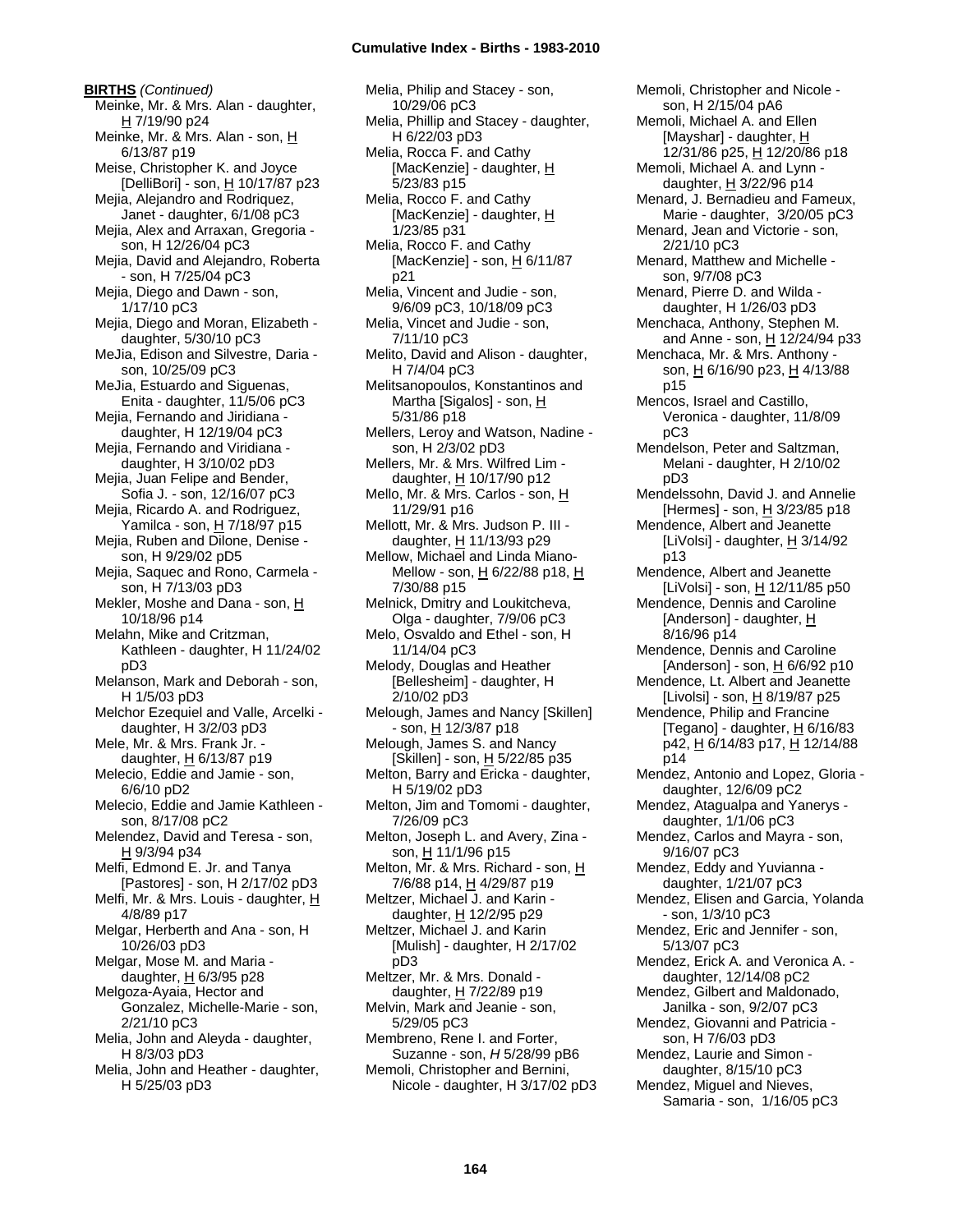# **Cumulative Index - Births - 1983-2010**

**BIRTHS** *(Continued)* Mendez, Mr. & Mrs. Jimmy daughter,  $H$  1/14/88 p37 Mendez, Mr. & Mrs. Marcos M. daughter, H 8/26/92 p13 Mendez, Simon and Laurie daughter, 10/5/08 pC3, H 12/5/04 pC3 Mendez, Ulises and Lilliana [Arguedas] - son, H 2/10/02 pD3 Mendez, Wagner and Restitoyo, Aylyn - son, H 1/5/03 pD3 Mendini, John and Emily - daughter, H 12/9/01 pD3 Mendizabac, Estela - daughter, H 11/2/03 pD3 Mendola, Mr. & Mrs. Timothy T. daughter,  $\underline{H}$  8/5/92 p10 Mendola, Tim C. and Kristin daughter, H 3/22/96 p14 Mendola, Tom and Kim - daughter, H 8/31/03 pD3 Mendonca, Jahnyl and McKenzie, Chevon - daughter, H 12/15/02 pD3 Mendoza Garcia, Hilario and Patricia - daughter, H 11/12/94 p31 Mendoza, Cesar and Odalys daughter, H 5/2/04 pC3 Mendoza, Jose D. and Milagros [Mercado] - son, H 3/17/02 pD3 Mendoza, Orlando and Jennifer daughter, H 1/5/03 pD3 Mendrala, Donald and Tammy [Miserendino] - son, H 8/5/95 p28 Menendez, Leonel and Sarceno, Evelyn - son, H 6/16/02 pD3 Menendez, Luis A. and Gladys son, H 2/2/03 pD3, H 2/23/03 pD3 Menendez-Aponte, Rafael and Sandra - daughter, H 7/21/02 pD3, H 7/28/02 pD3 Meneses, Victor and Sandra - son, 3/4/07 pC3 Menezes, Paulo and Carla daughter, H 10/13/02 pD4 Mengwall, Mr. & Mrs. Lennart daughter,  $\underline{H}$  4/16/88 p17 Mennitt, Mark P. and Allison (Wells) son, *H* 1/29/99 pB9 Menon, Rajeen and Deepthi R. daughter, 12/16/07 pC3 Menon, Ramesh and Lynne - son, H 8/4/02 pD3 Menon, Suresh and Prerna daughter, 7/23/06 pC3 Menoscal, Danny and Anne - son, 12/18/05 pC3 Menoscal, Mr. & Mrs. Johnny daughter, H 10/8/88 p18 Mensching, Mr. & Mrs. William son, H 12/22/88 p18

Menskey, Brent and Williams, Danielle - daughter, 2/5/06 pC3 Mentes, Michael and Jessica daughter, 7/11/10 pC4 Menzalde, Enrique and Zapata, Vanessa - daughter, 6/25/06 pC3 Merales, Kenir and Jakeline daughter, H 2/24/02 pD3 Mercado, Manuel Jr. and Maribel Anita - daughter, H 3/24/02 pD3 Mercado, Michael and Mathieson, Tracey - daughter,  $H$  8/7/98 pA10 Mercado, Michael and Tracy - son, H 11/23/03 pD3 Mercado, Mr. & Mrs. Rafael - son, H 1/26/85 p18 Mercado, Mr. & Mrs. Ramon daughter, H 1/11/90 p32 Merced, Mr. & Mrs. Fidel F. daughter, H 12/14/91 p16 Mercede, John J. Jr. and Lorraine [Smith] - daughter, H 8/3/88 p19 Mercer, Francine and Keith - son, 4/6/08 pC3 Mercer, Keith and Francine - son, H 2/15/04 pA6 Mercer, Robert and Tiffany daughter, 5/30/10 pC3 Merchan, Miguel and Jeaneth daughter, H 4/4/04 pC3 Merchant, Andre and Suckoo, Nickeisha - daughter, 10/22/06 pC3 Merchant, Mr. & Mrs. Dudley - son,  $H$  1/15/90 p12 Merchant, Mr. & Mrs. Jay - son, H 5/21/87 p21 Mercuri, Eugene and Rina [Butera] son, H 8/1/90 p16 Mercuri, Mr. & Mrs. Eugenio - son, H 7/2/83 p16 Mercuri, Mr. & Mrs. Vincenzo - son, H 6/4/86 p34 Mercurio, Rob and Shawn - son, H 4/18/04 pC3 Meregildo, Manuel L. and Martinez, Mirna - son, H 5/12/00 pC3 Mergy, Leroy J. and Giordano-Mergy, Michele - daughter, H 5/12/00 pC3 Mergy, Leroy J. and Giordano-Mergy, Michele - son,  $H$  12/2/95 p29 Merida, Carlos and Norma Ortega daughter, H 3/23/03 pD3 Merida, Gerson and Mendez, DeLia daughter, 8/14/05 pC3 Merino, Edgar and Prisilla Lara daughter, H 12/2/01 pD3 Merizalde, Enrique and Vanessa son, 11/8/09 pC3 Merkle, Dorota and Robert daughter, 10/31/10 pC3

Merlo, Avelino and Michelle daughter, 6/28/09 pC3, 5/24/09 pC3 Merlob, Mr. & Mrs. Michael - son, H 3/5/86 p26, H 8/27/90 p10 Merlozzi, James and Hitchcock, Anne - son, H 11/16/83 p35 Merluzzi, Thomas and Hitchcock, Anne - son, H 4/4/85 p14 Mero, Luis and Ortiz, Evelyn daughter, H 5/5/02 pD3 Merrell, John and Shari - daughter, 3/12/06 pC3 Merrill, John B. and Heather [Gray] daughter, H 10/17/87 p23 Merrill, Joseph W. and Tracy [Louis] - son, <u>H</u> 1/25/88 p16 Merrill, Mr. & Mrs. Noah - daughter, H 8/28/85 p36 Merriman, Keith N. and Lisa [Cooper] - daughter, *H* 8/6/99 pB4 Merritt, Duane A. Jr. and Moseley, Latisha - daughter, H 10/25/96 p15 Merritt, George Boyd III and Shiquanda Olivia - daughter, 12/21/08 pC2 Merritt, Michael and Turner, Danyelle - daughter, 11/29/09 pC3 Merritt, Mr. & Mrs. James daughter,  $H$  2/26/90 p10 Merritt, Mr. & Mrs. James - son, H 11/1/88 p20 Merritt, Mr. & Mrs. Tomothy - son,  $H$ 4/8/89 p17 Merritt, Timothy and Kimberly - son, H 6/8/91 p22 Merservey, Richard and Deborah Lynn [Hoyt] - son, H 3/6/85 p21 Merturi, Mr. & Mrs. Luz - son, H 4/23/88 p16 Merturi, Robert and Hana - son, 11/20/05 pC3 Mertz, Jeff and Leslie - son, 11/16/08 pC3 Mertz, Jeffrey and Leslie - son, 6/10/07 pC3 Merwin, Mr. & Mrs. Timothy IV daughter,  $H$  7/6/87 p15 Merwin, Mr. & Mrs. Timothy T. IV daughter,  $H$  3/7/92 p10 Mesa, Andres and Jennifer daughter, 2/12/06 pC3, 10/28/07 pC3 Mesa, Kelly - son, 7/11/10 pC4 Mesaros, Ronals and Trudy daughter, H 11/10/02 pD3 Meschi, George and Michele - twin son and daughter, 12/16/07 pC3 Mescia, Joseph and Celeste daughter, 7/1/07 pC3 Mesh, David and Patricia - son, H 7/19/96 p14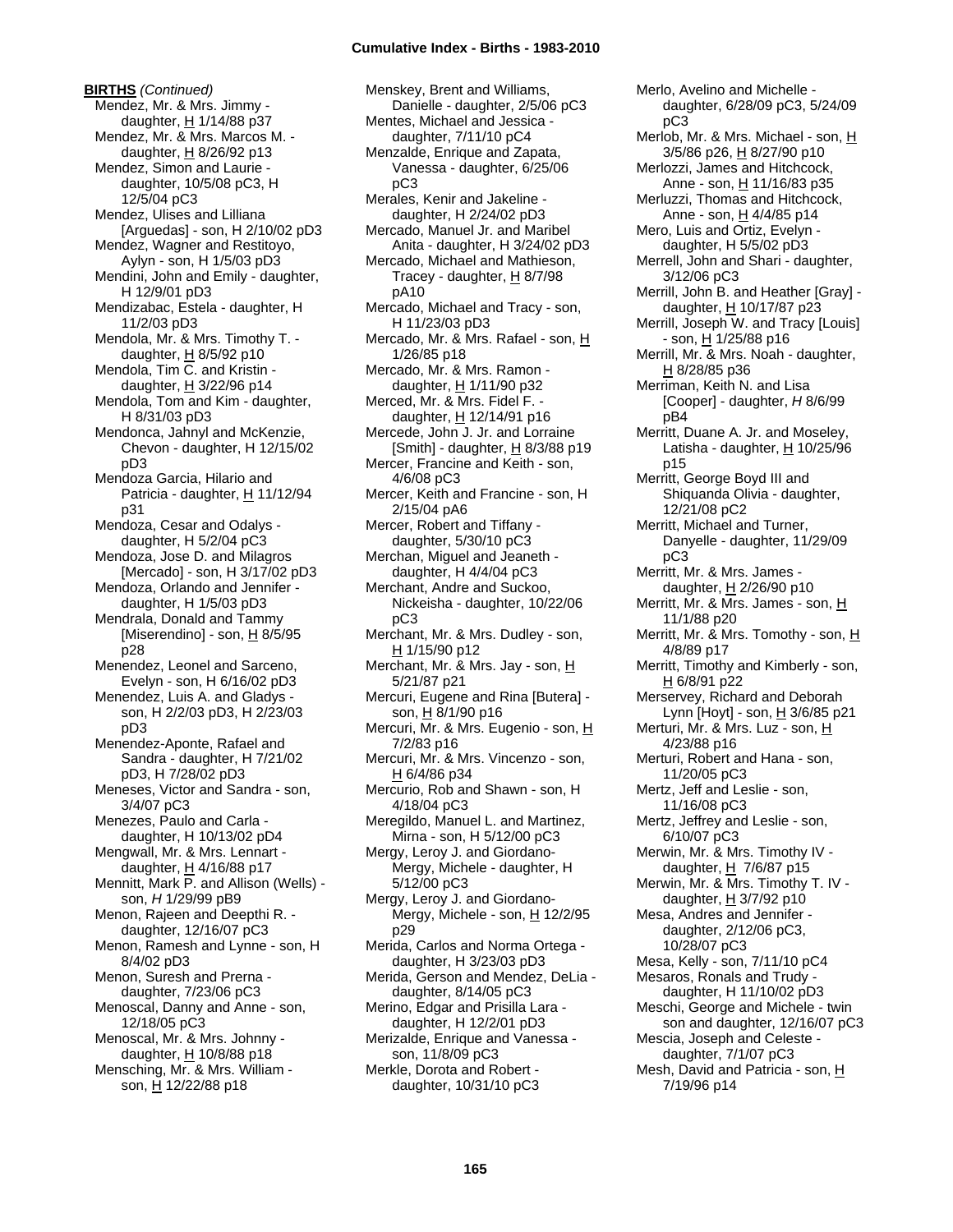**BIRTHS** *(Continued)* Meshberg, Mr. & Mrs. Ronald daughter,  $H$  5/24/86 p20 Messenger, David and Ana daughter, H 3/14/04 pC3 Messick, Roger C. and Palmer, June - son, H 12/31/94 p31 Messina, Michael and O'Grady, Shannon - son, 7/19/09 pC3 Messina, Richard & Laura [Macaluso] - son,  $\underline{H}$  3/8/89 p20 Messing, Mr. & Mrs. Robert - son, H 9/24/83 p14 Mete, Giovanni and Ann (Tatto) daughter, *H* 2/19/99 pB7 Mete, Giovanni and Ann [Tatto] daughter, H 4/6/01 pD2 Mete, John and Ann - daughter, H 6/15/03 pD3 Metelius, Alex and Johnson, Tamika - daughter, H 5/4/01 pD6 Metellus, Mirelais and Smith, Wendy - daughter, H 1/3/95 p3, H 4/1/95 p28 Methe, Thomas and Maria daughter, H 9/24/90 p18 Mettel, Kenneth B. and Linda - son, H 10/18/96 p14 Mettelus, Ronald and Jeanne daughter, H 7/11/04 pC3 Metter, Larry A. and Corine daughter, H 12/9/95 p31 Mettler, Stephen and Kathi daughter, H 5/11/03 pD3 Mettler, Stephen and Stacy daughter, 9/30/07 pC3, H 3/23/03 pD3 Mettler, Stephen and Stacy - son, H 12/26/04 pC3 Metviner, David C. and Jacqueline M. [Crownover] - daughter, H 9/1/90 p23 Metzgar, Mr. & Mrs. David - son, H 5/22/85 p35 Meuser, Mr. & Mrs. Joseph - son, H 7/6/88 p14 Meuser, Mr. & Mrs. Joseph E. daughter, H 11/13/93 p29 Meuser, Mr. & Mrs. Joseph Jr. daughter,  $H$  1/10/87 p15 Mewberry, David and Kerstin daughter, H 5/26/02 pD3 Mewborn Jeffrey and Teondra Holley - son, H 4/20/03 pD3 Meyer, David and Gail - son, H 12/9/01 pD3 Meyer, Eric and Mary Ellen daughter, H 6/9/02 pD3, H 6/16/02 pD3 Meyer, Frederick R. and Deborah daughter,  $H$  9/30/95 p35 Meyer, Jerry M. and Adrianne daughter, H 7/18/97 p15 Meyer, Les and Michele - daughter, H 9/24/90 p18

Meyer, Loren and Ridley, Paige son, 1/18/09 pC3 Meyer, Michael W. and Katayoun son, H 9/2/95 p31 Meyer, Mr. & Mrs. Henry III- son, H 2/24/88 p30 Meyer, Mr. & Mrs. Robert - son, H 9/12/83 p16 Meyer, Mr. & Mrs. Robert - twin daughters,  $H$  5/14/88 p15 Meyer, Mr. & Mrs. Robert B. daughter,  $H$  3/18/89 p24 Meyer, Preston and Teresa - son, 6/28/09 pC4, 1/25/09 pC3 Meyer, Rainer and Sonja - daughter, H 7/21/02 pD3, H 7/28/02 pD3 Meyer, Stephen C. & Audrey M. [Martinelli] - daughter,  $\underline{H}$  3/9/89 p21 Meyer, William and McCormick, Holly - daughter, H 9/22/02 pD5 Meyer- Mitchell, Merlin and Barbara daughter, 6/11/06 pC3 Meyerich, Mr. & Mrs. Robert daughter,  $H$  1/15/90 p12 Meyers, Christopher and Kerry son, H 4/25/04 pD3 Meyers, Mr. & Mrs. Scott - daughter, H 10/15/83 p16 Meyers, Zachary E. and Kozar, Alison - daughter, H 2/17/02 pD3 Meza, Marlon and Segura, Flor son, 2/11/07 pC3 Meza, Mr. & Mrs. Manuel M. daughter, H 6/26/93 p29 Mezidor, Jean B. and Claire Marie son, H 3/12/94 p31 Mezzullo, Mark and Lohner-Mezzullo, Linda - son, 2/1/09 pC3 Mhire, Tommy and Audra - son, 1/24/10 pC3 Mian, Arslan and Asima - son, H 8/10/03 pD3 Miceli, Christopher and Lawson, Helen - son, 3/16/08 pC3 Micha, Frederick A. and Nanci [Gross] - son, H 12/30/01 pD3 Michael, Dominick and Cingari, Lisa Marie - twin son and daughter, 11/11/07 pC3 Michael, Eric and Gribin, Maureen McBride - daughter, 6/12/05 pC3 Michael, Greg and Wendi - son, H 8/31/01 pC2 Michael, Keith and Kulis, Sandra Marie - son, 5/29/05 pC3 Michael, Matthew and Katherine daughter, 10/28/07 pC3 Michael, Steven and Anita daughter, H 4/20/03 pD3 Michaels, David and Christine daughter, 12/6/09 pC2 Michaels, Jason and Jaime daughter, 1/31/10 pD2

Michaelson, Deanna - daughter, H 9/7/91 p11 Michalek, Mr. & Mrs. Allyn R. - son, H 3/18/89 p24 Michalowski, Robert and Kristie [Barker] - son, H 9/9/88 p25 Michalski, Kevin and Alina - son, H 3/12/94 p31 Michalsky, Pete and Aimee - son, 9/21/08 pC3 Michalsky, Peter and Aimee - triplet daugthers, 5/16/10 pC3 Michaud, Andrew and McKeown, Jessica - son, 2/7/10 pC3 Michaud, Mr. & Mrs. Michael - son,  $H$  3/14/87 p18 Michaud, Pierre and Michele daughter, H 7/25/04 pC3, H 1/12/03 pD3 Michek, Robert and Tera - son, H 11/2/03 pD3 Michel, Appolinaire and Marleine daughter, H 3/7/04 pC3 Michel, Pierre - son, H 9/5/04 pC3 Michels, Mark and Elizabeth - son, 9/24/06 pC3 Michelson, John and Deborah - son, H 7/21/02 pD3, H 7/28/02 pD3 Michetti, Dino and Donna daughter, H 9/1/02 pD3, H 8/25/02 pD3 Micik, Emil and Diane - daughter,  $H$ 2/6/98 pB5 Micik, Mr. & Mrs. Emil - daughter, H 12/26/85 p13 Mickel, Stepehen J. and Gabriele daughter, H 7/23/94 p30 Mickens, Ahmad and Pau, Moyosore Pau - son, 2/12/06 pC3 Mickle, Mr. & Mrs. Freddie - son, H 12/4/85 p37 Mickune, Kevin and Cynthia daughter, H 12/5/04 pC3, H 5/25/03 pD3 Micolet, Marc and Stephanie daughter, 9/23/07 pC3 Middeleer, Mr. & Mrs. William P. Jr. daughter,  $H$  8/19/87 p25 Middlen, Mark and Lauren daughter, H 9/28/03 pD3 Middleton, Sherone and Jordan, Cindy - daughter, H 3/17/02 pD3 Midwives, local hospital at odds on need for birth center,  $H$  5/31/95 p1+ Midy, Malherne and Jean Guy - son, H 1/26/03 pD3 Mieczkowski, Jim and Sandy daughter, 11/27/05 pC3 Miers, Keith O. and Laurie [Schwartz] - daughter, H 5/26/00 pC2 Mighty, Glenford and Waite, Margaret - daughter, 1/17/10 pC3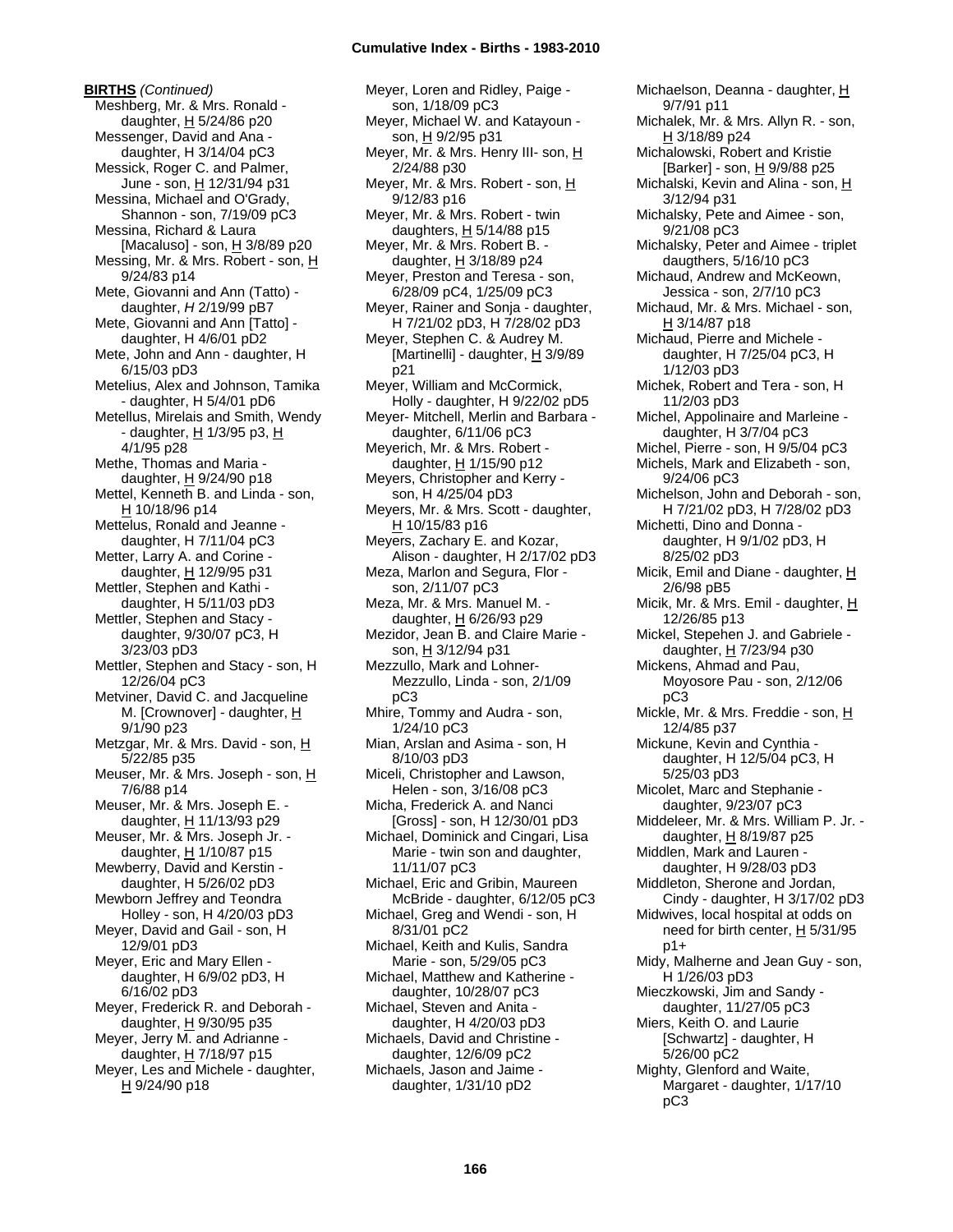**BIRTHS** *(Continued)* Mighty, Glenford and Waite, Margaret - son, H 11/10/02 pD3, H 12/29/02 pD3 Migliaccio, Mr. & Mrs. Silvio daughter, H 12/28/88 p19 Migliaccio, Thomas and Ellen daughter, H 5/12/02 pD3 Migliarese, John Jr. and Lisa - son, 1/8/06 pC3 Mignani, Paul and Lori - son, H 10/27/02 pD5 Miguel, Arnold and Lisa - daughter, H 3/7/04 pC3 Miguel, Arnold Keith and Lisa G. [Greco] - son, H 10/27/00 pC2 Mihai, Mr. & Mrs. Paul - son, H 8/6/86 p16 Mihailovich, Draggan and Elizabeth son, 5/13/07 pC3 Mihailovich, Draggan and Elizabeth twin son and daughter, 5/20/07 pC3 Mihailovich, Draggen and Hope son, H 8/22/03 pD9 Mihalik, George R. and Dorothea daughter,  $H$  5/7/94 p30 Mihalko, Mr. & Mrs. Gerald - son, H 3/24/86 p19 Mihok, John and Jennifer daughter, H 10/27/02 pD5 Mihok, John and Jennifer - son, 2/25/07 pC3 Mikael, Samuel and Iacono, Tracy Carroll - daughter, 11/11/07 pC3 Mikaiel, George and Loretta [Pastore] - daughter,  $H$  8/20/94 p31 Mikailonis, Mr. & Mrs. Michael Sr. daughter,  $H$  4/8/87 p20 Mikel, Antony G. and Victoria - son, H 8/26/95 p32 Mikita, Scott and Sarah - daughter, H 12/15/02 pD3 Miklave, Mathew T. and Sandra son, H 12/30/95 p31 Miklave, Matthew T. and Sandra son, H 3/27/98 pB2 Miklave, Mr. & Mrs. Matthew M. son, H 7/10/93 p29 Miklovich, Dean and Lorraine E. [Albin] - daughter, H 12/2/87 p20 Miklovich, Mr. & Mrs. Donald daughter,  $H$  5/31/83 p15 Milan, Fritz and Bel-Jean, Mutchama - son, 8/27/06 pC3 Milazzo, Matthew Shelli - son, 9/7/08 pC3 Milazzo, Michelle and Matthew daughter, 8/15/10 pC3 Milazzo, Mr. & Mrs. Louis - son, H 7/27/89 p17 Milbin, Mr. and Mrs. Chrisner - son, H 2/2/03 pD3, H 2/23/03 pD3 Milcahey, Robert J. and Carolyn son, H 12/30/95 p31

Mildner, Matthias and Samara - son, 12/17/06 pC3 Milec, William Martin Jr. & Patrice [Exnicios] - son, H 3/8/89 p20 Miles, Alton Leroy III and Beusch, Laura - son, H 12/22/02 pD3 Miles, David Bruce Sr. and Brown, Tanya Nichele - daughter, H 4/5/96 p14 Miles, Ian R. and Allison [Taylor] daughter, H 5/12/00 pC3 Miles, Mr. & Mrs. Allan - son, H 11/16/85 p18 Miles, Mr. & Mrs. Brian - son, H 8/27/90 p10 Milewski, Grzegorz and Agnieszka son, 10/28/07 pC3 Milfort, Fritz Jr. and Cineas, Marie daughter, 10/25/09 pC3 Milhaleas, Perry and Kim [Karl] daughter, H 3/23/89 p27 Milian, Dublas and Lidia - daughter, 2/4/07 pC3 Milian, Hugo and Galeano, Sonia son, H 6/9/02 pD3, H 6/16/02 pD3 Miljkovic, Goran and Dicovich, Silvia - son, H 5/26/02 pD3 Milkman, Mr. & Mrs. Harry - son, H 6/12/93 p33 Milla, Ernesto and Maria - son, H 5/2/04 pC3 Millar, James and Michele daughter, 11/15/09 pC3, H 5/23/04 pC3 Millard, Gregory J. and Andrea [Ribaudo] - son, H 1/21/00 pC3 Millay, Mr. & Mrs. Roger - daughter, H 4/22/87 p17 Miller, Alan and Sherri [Vars] daughter, H 12/1/90 p21 Miller, Barry Jr. and Rosa - son, 5/13/07 pC3 Miller, Brad and Erika - daughter, 11/27/05 pC3 Miller, Bradly and Erika - son, H 10/19/03 pD3 Miller, Brian and Giovanna - son, H 1/5/03 pD3 Miller, Bruce and Maria - daughter, 7/16/06 pC3 Miller, Bruce and Maria - son, H 2/3/02 pD3 Miller, Chris and Melissa - daughter, H 8/17/03 pD3 Miller, Christopher A. and Lori - son, H 1/31/97 p12 Miller, Christopher and Elaine [McConnell] - daughter, H 4/9/94 p34, H 7/5/91 p14 Miller, Christopher and Victoria daughter, H 11/25/01 pD3 Miller, Cleveland and Kevin - son, 10/17/10 pC3 Miller, Daniel and Christine daughter, 2/19/06 pC3

Miller, Daniel and Christine - son, 7/11/10 pC3 Miller, Daniel and Susan - daughter, 10/25/09 pC3 Miller, Daniel J. and Karis - son, H 1/17/97 p12 Miller, David and Virginia [Rondel] daughter, H 9/18/85 p45 Miller, Dr. Paul L. and Patricia [Magarian] - son,  $\underline{H}$  5/9/90 p16, H 12/23/87 p15 Miller, Edward and Rebecca daughter, 1/30/05 pC3 Miller, Edwin G. and Sharon daughter,  $H$  5/10/96 p14 Miller, Francis and Christine daughter, H 8/11/02 pD3 Miller, James and Lisbeth - son, 5/6/07 pC3, 8/21/05 pC3, H 6/9/02 pD3, H 6/16/02 pD3, H 12/21/03 pD3 Miller, James and Meghan - son, H 5/11/03 pD3 Miller, James G. and Denise - son, H 1/21/95 p28 Miller, Jasen and Koch, Alexis daughter, 9/2/07 pC3 Miller, Jeffrey and Cheryl - son, H 1/27/02 pD3 Miller, Jessica and Drew - son, 10/10/10 pC3 Miller, Jimmy and Lisa [Johnson] son, H 2/10/02 pD3 Miller, Jimmy L. and Lisa - son, H 10/3/97 pB2 Miller, John and Bernice - twin sons, H 1/2/91 p17 Miller, John and Jimenez, Diana daughter, H 12/15/02 pD3 Miller, Joseph H. III and Judith daughter, H 10/18/96 p14 Miller, Keith and Domenica daughter, 9/2/07 pC3, H 2/2/03 pD3, H 2/16/03 pD3, H 2/23/03 pD3 Miller, Kevin and Donna - daughter, 6/14/09 pC3, H 8/4/02 pD3, H 7/11/04 pC3 Miller, Martin and Susan [Weinstein] - son, <u>H</u> 5/14/83 p13 Miller, Matthew D. and Mae [Wong] daughter,  $H$  8/3/85 p18 Miller, Michael and Amy - son, 4/5/09 pC3, 5/17/09 pC3, 3/29/09 pC3 Miller, Mr. & Mrs. Barry - son, H 1/26/85 p18 Miller, Mr. & Mrs. Bruce B. - son, H 3/7/92 p10 Miller, Mr. & Mrs. Charles daughter,  $H$  11/5/86 p31 Miller, Mr. & Mrs. Charles - son, H 2/27/85 p24 Miller, Mr. & Mrs. Christopher A. son, H 10/23/93 p39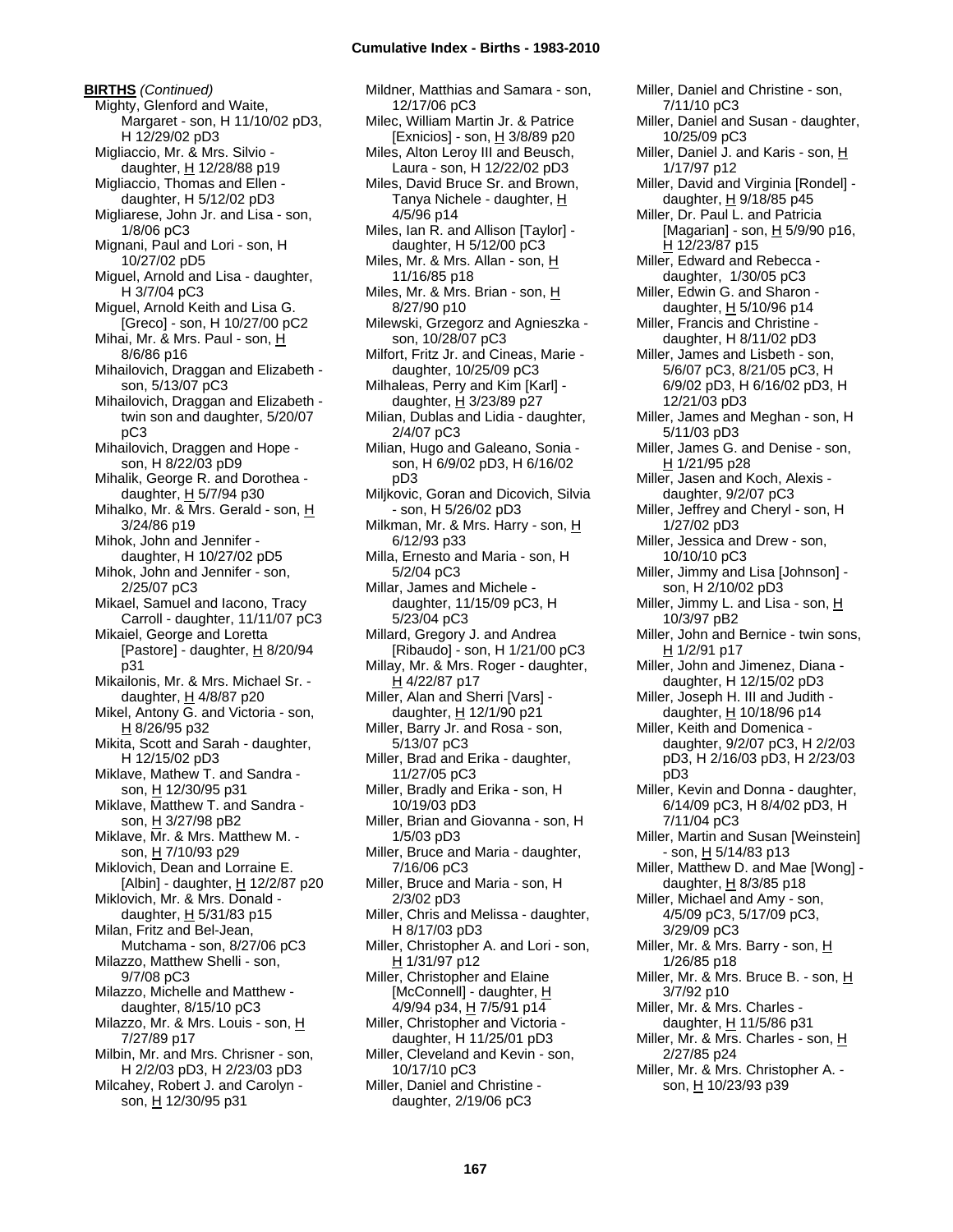**BIRTHS** *(Continued)* Miller, Mr. & Mrs. Daniel D. - son, H 11/14/92 p37 Miller, Mr. & Mrs. Edward III daughter, H 12/14/91 p16 Miller, Mr. & Mrs. Ernest - son, H 5/3/86 p17, H 12/14/83 p39 Miller, Mr. & Mrs. Harry - son, H 10/7/87 p18 Miller, Mr. & Mrs. Henry - son, H 7/20/85 p17 Miller, Mr. & Mrs. James Jr. daughter,  $H$  11/6/85 p40 Miller, Mr. & Mrs. Jay - daughter, H 4/15/87 p15 Miller, Mr. & Mrs. John - son, H 7/25/87 p18 Miller, Mr. & Mrs. Robert - daughter, H 5/11/91 p21 Miller, Mr. & Mrs. Russell R. - son, H 8/31/92 p8 Miller, Nicole - daughter, *H* 9/10/99 pB2 Miller, Peter and Julie [Ripley] daughter,  $H$  6/12/91 p11 Miller, Peter F. and Julie [Ripley] twins, *H* 9/17/99 pB4 Miller, Philip and Lee [Chernick] daughter, H 2/29/92 p13 Miller, Randolph and Doreen [Corvi] son, H 2/10/02 pD3 Miller, Rickie and Boone, Sherita son, 5/18/08 pC3 Miller, Robert K. III and Cathy - son, H 1/16/98 pB2 Miller, Russ and Cathy - daughter, 5/29/05 pC3 Miller, Russ and Cathy - son, H 7/27/03 pD3 Miller, Scott and Kristine - daughter, 9/30/07 pC3 Miller, Seth and Kim - son, H 12/21/03 pD3 Miller, Seth and Kimberly - daughter, 2/22/09 pC3 Miller, Stephen P. and Cristina son, H 11/1/96 p15 Miller, Thomas and Bonnie [Torpey] son, H 7/20/91 p16 Miller, Thomas J. and Bonnie daughter,  $H$  1/24/97 p12 Miller, Tommie and Hollerbach, Jodi - daughter, H 1/25/04 pD3 Miller, Tommie Jr. and Beard, Shawn - son, H 5/19/00 pC3 Miller, William D. and Catherine son, H 6/3/95 p28 Millman, Arthur and Yun, Xia daughter, H 8/22/04 pC3 Mills, Channin and Hidalgo, Yudith son, 1/31/10 pD2 Mills, David and Kelli - daughter, H 4/13/03 pD3 Mills, Donna - son,  $H$  2/14/97 p10 Mills, Glenn and Carol - son, H 5/30/97 p14

Mills, Mr. & Mrs. Daniel - son, H 9/24/87 p14 Mills, Mr. & Mrs. James Thomas Jr. daughter,  $\underline{H}$  1/7/89 p11,  $\underline{H}$ 4/13/85 p16 Mills, Mr. & Mrs. Ken S. - son, H 2/7/97 p14 Mills, Mr. & Mrs. Samuel - daughter,  $H$  8/27/83 p13 Mills, Richard and Sarah - son, 11/27/05 pC3 Mills, Robert and Kjirsten - daughter, H 1/16/91 p11 Millspaugh, Benjamin and Sandra daughter, H 1/11/04 pD3 Millspaugh, Benjamin and Sandra son, H 5/26/02 pD3 Milon, Teodoro and Nadia - son, H 11/10/02 pD3 Milone, Teodoro and Nadia - son, 9/9/07 pC3, 6/26/05 pC3 Milot, Jean and Anne - daughter,  $H$ 3/14/97 p16 Mimbacas, Raul and Angela - son, H 5/9/04 pC3, H 5/16/04 pC3 Mimnaugh, William V. III and Yvette son, H 5/7/94 p30 Mims, John and Ana - daughter, 4/2/06 pC3 Mims, Rasheida and Beard, Courtney - son, 1/30/05 pC3 Mina, Ashraf and Margreet daughter,  $H$  9/16/95 p30 Minaglia, Robert L. and Alison - son, H 4/8/95 p31, H 11/15/96 p15 Mincey, Glenn and Jennifer - twin son and daughter, 10/15/06 pC3 Minch, Kurt and Alyssa - son, H 4/6/03 pD3 Minch, Kurt D. and Alyssa [Skolnick] - son, H 4/27/01 pD3 Minchik, Dr. Daniel & Colleen Thompson - daughter,  $H$  4/8/89 p16 Minchillo, Jose and Brandi daughter, 5/23/10 pC3 Minchini, Stephen and Doris - son, H 2/15/04 pA6 Minella, John and Annette [Bryant] son, H 2/10/02 pD3 Minella, Mr. & Mrs. Keith - daughter, H 8/16/89 p22 Minella, Mr. & Mrs. Keith K. daughter, H 9/14/91 p19 Miner, Margaret - daughter, H 6/16/02 pD3 Miner, Mr. & Mrs. Thomas - son, H 1/25/88 p17 Miner, Timothy and Caroline - son, H 11/23/03 pD3 Miners, Mr. & Mrs. Laurence daughter, H 8/3/85 p18, H 12/28/87 p12 Miners, Mr. & Mrs. Laurence - son,  $H$  7/2/83 p16

Minerva, Christopher and Nancy [Siegel] - daughter, H 12/4/93 p33 Minerva, Christopher and Nancy  $[Siegel]$  - son,  $H$  10/19/91 p15 Mingo, Mr. & Mrs. Brian - daughter, H 12/21/89 p17 Minicucci, Mr. & Mrs. Robert - son, H 4/8/89 p17 Minicucci, Mr. & Mrs. Robert R. daughter, H 7/8/92 p18 Mink, T. T. Jr. and Elise - son,  $\underline{H}$ 2/4/95 p28 Minkler, Roger and Dara - son, 7/23/06 pC3 Minnerly, Barry H. and Denise daughter, H 6/3/95 p28 Minnich, James and Farrah - son, 1/9/05 pC3 Minnick, Thomas and Patricia - son, H 8/31/03 pD3 Minof, Jason and Jo-Anne daughter, H 10/31/04 pC3 Minoff, Jason and Jo-Anne - son, 12/2/07 pC3 Minogue, Martin and Michelle - son, H 7/27/03 pD3 Minor, Keith and Kathy - daughter, H 12/5/04 pC3 Minor, Kyle and Squiers, Pricilla daughter, H 10/13/02 pD4 Minor, Mr. & Mrs. H. Clay daughter,  $H$  12/26/85 p13 Minott, Roham and Keiah daughter, 5/28/06 pC3 Mintchev, Radoslav and Maria daughter, H 10/31/04 pC3 Minter, Mr. & Mrs. Donald - son, H 5/24/86 p20 Mintz, Douglas C. and Elaine - son, H 1/7/95 p29, H 1/24/97 p12 Mintz, Mr. & Mrs. Alan - daughter,  $H$ 7/23/83 p14 Mintz, Mr. & Mrs. Richard daughter,  $H$  3/17/88 p38 Mintz, Mr. & Mrs. Robert - daughter, H 9/12/83 p16 Mintz, Mr. & Mrs. Robert - son, H 8/6/86 p16 Mintz, Richard and Barbara - son, H 12/4/85 p29 Mioli , Mr. & Mrs. Carmelo - son, H 10/23/93 p39 Mioli, Carmelo and Carrie - son, H 1/18/92 p11 Miquel, Arnold and Lisa - son, H 12/1/02 pD4 Mir, Asma and Shahzad - son, 8/29/10 pC3, 10/10/10 pC3 Mir, Shahzad and Asma - daughter, H 3/2/03 pD3 Mirabel, Anthony and Michele - son, 3/18/07 pC3 Mirable, Mr. & Mrs. Matthew - son, H 9/14/91 p19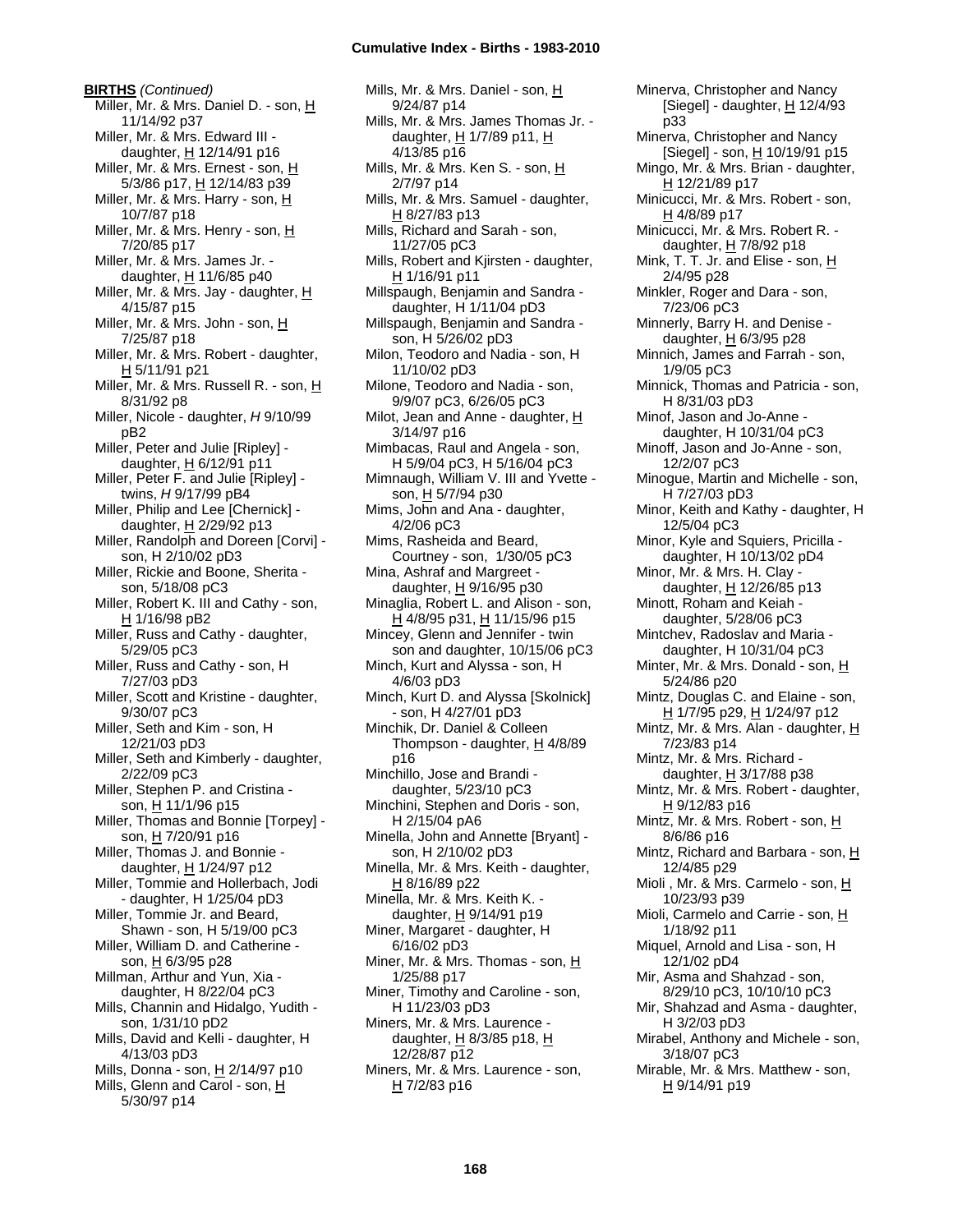**BIRTHS** *(Continued)* Miraliotis, Mr. & Mrs. Nicholas - son, H 8/26/89 p22 Miraliotis, Nickolaos and Naomi daughter, H 7/20/91 p16 Miranda, Bernard and Aileen - son, H 4/6/03 pD3 Miranda, Ian and Maura - son, 11/19/06 pC3 Miranda, Juan and Gomez, Erika daughter, H 7/18/04 pC3 Miranda, Juan and Gomez, Erika son, H 5/5/02 pD3 Miranda, Mr. & Mrs. Rafael daughter,  $H$  12/10/83 p19 Miranda, Nicanor and Castillo, Viviana - son, 3/6/05 pC3 Miressi, Mr. & Mrs. Donald - son, H 8/26/89 p22 Miressi, Mr. & Mrs. Robert daughter,  $H$  3/23/88 p19 Mirijan, M. Kochian and Poghosyan, Yeva - son, H 8/22/03 pD9 Mirizio, Jack F. and Lorrie - son, H 4/1/95 p28 Mirkin, Scott and Nash, Karen - son, 11/26/06 pC3 Mirkine, Andre and Ilene - son,  $H$ 9/30/95 p35 Mirkov, Mr. & Mrs. John - daughter,  $H$  10/8/83 p18 Mirkov, Mr. & Mrs. John - son, H 6/14/86 p18 Mirowski, Mr. & Mrs. Mark M. daughter, H 3/20/93 p31 Mirsky, Mark and Sara - daughter, 7/26/09 pC3 Mirtil, Enel and Olina - daughter, 5/6/07 pC3 Mirza, Mustafa and Elizabeth - son, H 1/18/92 p11 Mischinski, Paul and Eileen [Hansberry] - son,  $H$  2/29/92 p13 Mischkulnig, Arnold and Golara, Elika - son, 11/29/09 pC3 Mischkulnig, Arnold and Golara, Elrika - son, 3/16/08 pC3 Misercola, Mark A. and Nancy - son, H 1/16/98 pB2 Miserendino, Tammy - son, H 5/7/88 p14 Miseur, Daniel R. and Johanna [Jansseune] - daughter, H 2/11/00 pC3 Mishra, Prakash and Shweta daughter, 7/19/09 pC4 Mishra, Shweta and Prakash - son, 12/19/10 pC3, 12/12/10 pC3 Misiak, Miroslaw and Malgorzata daughter, H 11/10/02 pD3, H 12/29/02 pD3 Miska, Mr. & Mrs. Michael daughter, H 7/1/89 p17 Miska, Mr. & Mrs. Stanley - son, H 4/26/86 p18

Miska, Mr. & Mrs. Walter - daughter, H 10/18/89 p23 Misra, Bismrata and Douglass, William - daughter, 10/17/10 pC3 Misra, Mayank and Roopali - son, 9/21/08 pC3 Miszczuk, Grzegorz and Marta son, H 9/26/04 pC3 Mitaly, Scott and Barbara [Juhasz] son, H 9/3/83 p17 Mitarotonda, Richard and Maura son, H 1/2/91 p17 Mitas, Peter and Katerine daughter,  $\underline{H}$  1/21/95 p28 Mitas, Peter and Katherine daughter,  $H$  11/1/96 p15 Mitchel, Teresa - daughter, 1/30/05 pC3 Mitchell, Alexander and Angela son, H 1/6/02 pD3 Mitchell, Colin and Gaillard-Mitchell, Corinne - daughter, H 7/21/02 pD3, H 7/28/02 pD3 Mitchell, Dalton and Turner, Angella daughter, H 12/2/01 pD3 Mitchell, Dennis and Kathleen - son, H 1/16/91 p11 Mitchell, Dennis and Kathleen [Kurensky] - son, H 12/24/90 p10 Mitchell, George and Jessica - son, 2/14/10 pC3 Mitchell, Jeffrey S. and Bokyung son, H 11/1/96 p15 Mitchell, Jim and Nikki - daughter, H 1/19/03 pD3 Mitchell, Larry and Dauna daughter, 4/1/07 pC3 Mitchell, Mark and Marie [Cappello] son, H 9/24/94 p31 Mitchell, Michael and Amy - son, H 3/3/02 pD3 Mitchell, Montrell and Forte, Shehalara - son, H 4/7/02 pD3 Mitchell, Mr. & Mrs. Charles daughter, H 4/24/85 p24 Mitchell, Mr. & Mrs. Dennis - son, H 10/7/87 p18, H 10/10/87 p23 Mitchell, Mr. & Mrs. Howard - son, H 10/29/86 p22 Mitchell, Mr. & Mrs. Robert W. - son, H 6/11/87 p21 Mitchell, Reginald and Malinda son, H 11/9/03 pD3 Mitchell, Rob and Marcy - daughter, 1/16/05 pC3 Mitchell, Robert and Jennifer - son, H 1/18/04 pD3 Mitchell, Robert E. and Karen daughter, H 1/31/97 p12 Mitchell, Robert E. and Karen - son, H 8/27/94 p31 Mitchell, Ross and Marcy daughter, H 3/24/02 pD3 Mitchell, Seth and Hodge, He'Sheema - son, H 3/24/02 pD3

Mitchell, Steve and Roxanne daughter, H 11/23/03 pD3 Mitchell, Steve and Silver, Anna Sim - son, 11/4/07 pC3 Mitchell, Tapfuma and Roache, Lorraine - son, 1/13/08 pC3 Mitchell, Thomas and Karlene - son, H 3/14/91 p14 Mitchell, Thomas E. and Huang, Shashua - daughter,  $H$  6/3/95 p28 Mitchell, Timothy and Tracy [Urlacher] - son, H 2/10/02 pD3 Mitev, Filip and Landjeva, Pavleta son, 9/9/07 pC3 Mitnick, Mr. & Mrs. Bruce daughter, H 3/25/89 p17 Mitola, John and Michele - son, H 11/16/03 pD3 Miyazawa, Mr. & Mrs. Shoji daughter, H 10/13/88 p41 Mobley, Mr. & Mrs. Marshall - son, H 5/10/83 p18 Mocciola, Mr. & Mrs. Alan - son, H 2/15/86 p22, H 12/28/88 p19 Mock, Mr. & Mrs. Richard M. daughter,  $H$  1/21/88 p39 Mock, Mr. & Mrs. Richard R. - son, H 11/29/91 p16 Mockler, Eric and McElhatton, Shirley - twin son and daughter, H 7/21/02 pD3, H 7/28/02 pD3 Mocshella, Francis B. and Kristen [McDonnell] - son, H 11/4/01 pD3, H 11/11/01 pD3 Modi, Mr. & Mrs. Rajnikant R. - son,  $H$  6/12/93 p33 Modi, Rajnikant J. and Anita daughter, H 2/2/96 p12 Modi, Sandeer and Deepa daughter, 1/31/10 pD2 Modugno, Dominick and Michelle Orris - daughter, H 6/14/96 p15 Modugno, Frank and Maria [D'Achille] - twin daughters, H 11/17/02 pD3 Modugno, Louis J. and Catherine son, H 4/1/95 p28 Moeller, Michael and Erika - son, 7/17/05 pC3 Moeller, Mr. & Mrs. Edward E. daughter, H 8/26/92 p13 Moerler, Mr. & Mrs. Raymond daughter, H 2/24/88 p30 Moffett, John J. and Phyllis [LaRosa] - daughter, H 6/26/93 p29 Moffley, Jonathon and Elena daughter, H 4/27/03 pD3 Mofson, Paul C. and Kathleen daughter,  $H$  8/22/97 p14 Mogollon, Luis and Ninfa - daughter, H 6/6/04 pC3 Mogollon, Luis E. and Ninia G. son, H 3/23/03 pD3 Moh, Mr. & Mrs. Sung - daughter, H 12/12/92 p35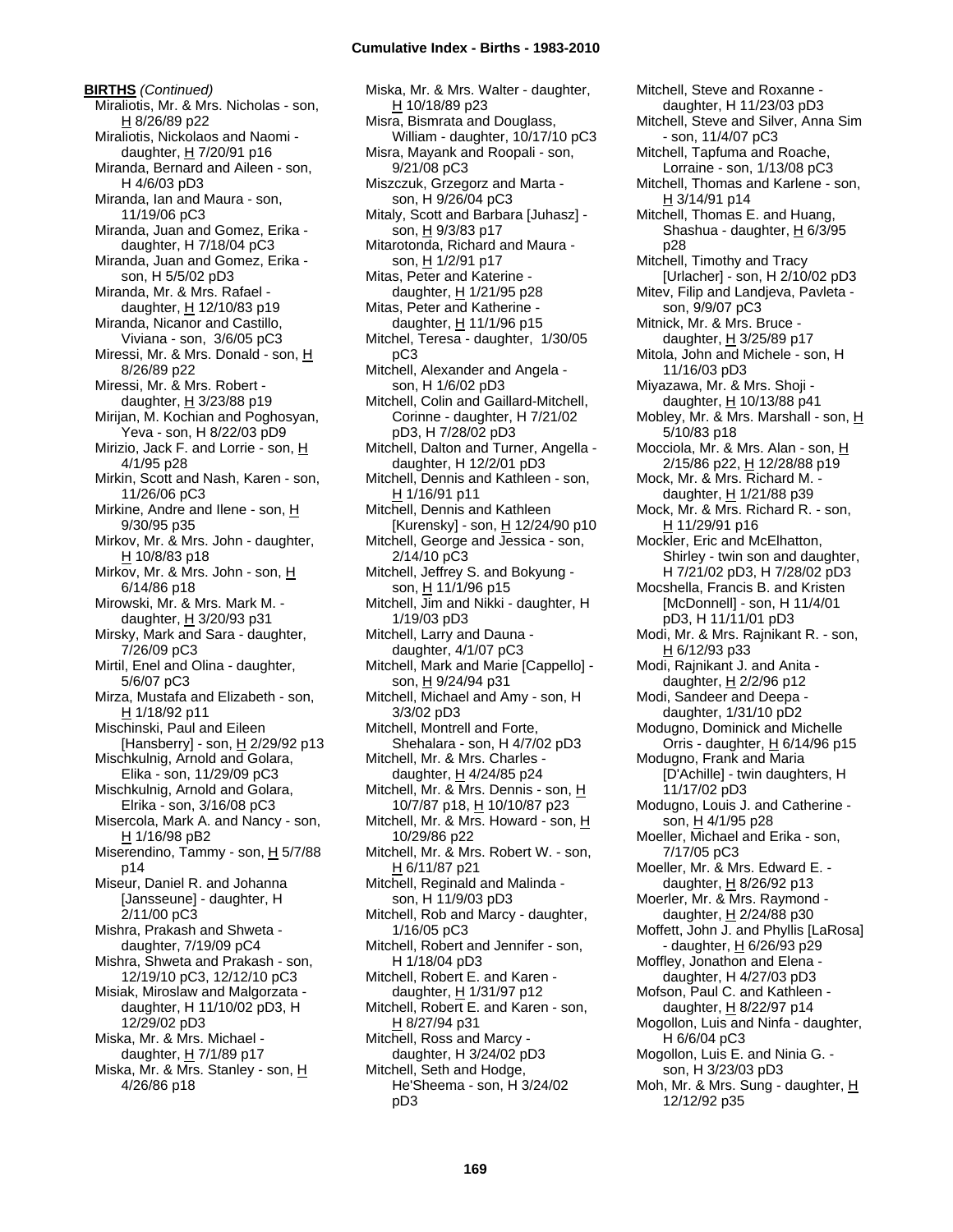**BIRTHS** *(Continued)* Moha, Gonzalo and Rosales, Lorena - son, 10/21/07 pC3 Mohamed, Hesham A. and Jennifer daughter, H 4/9/94 p34 Mohammed Nurul Musa and Bibi, Shahnaz - son, 2/24/08 pC3 Mohammed, Anil and Natalie daughter, H 8/3/03 pD3 Mohammed, Ryan and Harripersad, Savitri - daughter, H 6/22/03 pD3 Mohan, Terry and Renata - son, 5/6/07 pC3 Mohn, Mack and Press, S. Elizabeth - daughter, H 4/14/02 pD3 Mohring, John and Czel, Fiona daughter, 1/9/05 pC3 Mohring, John and Fiona - daughter, H 10/13/02 pD4 Mohseni, Mr. & Mrs. Ali - son, H 8/1/90 p18 Moise, Mr. & Mrs. Jean - daughter, H 12/21/89 p17 Moise, Roger and Duna - son, H 12/15/02 pD3 Moises, Mr. & Mrs. Francisco daughter,  $H$  8/3/85 p18,  $H$ 12/3/87 p18 Mojica, Tony and Roman, Dawn daughter, 11/26/06 pC3 Mok, Wai Lun and Shukria [Ng] daughter, *H* 9/17/99 pB4 Mokhiber, Samuel Edward and Holly Marie - daughter, 4/13/08 pC3 Mokos, Chris and Jane - son, 11/2/08 pC3 Mola, Brian and Penny - daughter, H 11/15/90 p16 Mola, David and Jill [Corey] daughter,  $H$  2/29/92 p13 Mola, David and Jill [Corey] - son, H 10/29/90 p15 Mola, Douglas J. and Pamela - son, H 8/27/94 p31 Mola, Jeff and Corrie - son, 12/17/06 pC3 Mola, Kevin M. and Samantha [Zarrelli] - son, H 5/4/01 pD6 Mola, Mr. & Mrs. Brian - daughter, H 3/11/87 p18 Mola, Mr. & Mrs. Brian - son, H 3/4/89 p16 Mola, Mr. & Mrs. David - daughter, H 10/7/87 p18, H 3/17/88 p38, H 8/28/85 p36 Mola, Mr. & Mrs. Richard - daughter, H 2/15/86 p22, H 12/28/88 p19 Molano, Walter Thomas and Mary Beth - daughter,  $\underline{H}$  6/21/96 p14 Molen, Thomas and Laura daughter, H 8/22/04 pC3 Moley, Patrick and Susan daughter, 1/1/06 pC3 Moley, Patrick and Susan - son, H 8/31/03 pD3

Molgano, Anthony J. and Kathryn [Yawney] - daughter, H 1/23/85 p31 Molgano, Anthony J. and Kathryn [Yawney] - son, H 1/25/88 p16 Molina, Andres D. and Gabriela [Brenes] - daughter, H 12/16/01 pD3 Molina, David and Palencia, Ana Maria - daughter, H 5/23/04 pC3 Molina, Efrain III and Gonzalez, Jenny - daughter, 5/4/08 pC3 Molina, Gustallo and Raquel daughter, 8/27/06 pC3 Molina, Jorge and Jovanny daughter, H 8/15/04 pC3 Molina, Jose C. and Dulia [Montero] daughter, H 12/23/01 pD3 Molina, Laurentino and Kathy - son, H 5/30/91 p15 Molina, Luis Jr. and Aquino, Angela daughter, 11/27/05 pC3 Molina, Luis Jr. and Boitano, Elizabeth Sabrina - daughter, 5/2/10 pC3 Molina, Osvaldo and Michelle daughter, 7/16/06 pC3 Moling, Luis and Aquino, Angela daughter, H 11/24/02 pD3, H 12/29/02 pD3 Molinuevo, Anthony and Juana daughter, 11/16/08 pC3 Molkenthin, Steve and Allison daughter, H 1/5/03 pD3 Mollina, Gustavo and Naranjo, Raquel - son, H 7/14/02 pD3 Mollo, Jason and Judy - daughter, 5/1/05 pC3 Molloy, Kevin and Sheila - daughter, H 10/13/02 pD4 Molloy, Kevin and Sheila - son, H 8/8/04 pC3 Molloy, Ross and Kimberly daughter, 10/23/05 pC3 Molloy, Ross and Kimberly - son, 2/17/08 pC3 Molloyh, David A. and Maria [Fritzsche] - son, H 5/19/00 pC3 Molter, Paul J. Jr. and Ellen [Zacavish] - son, *H* 9/17/99 pB4 Mombello, Michael M. and Julia [Pierson] - son, H 2/25/92 p21 Mompoint, Marc and Burl, Felicia daughter, 9/21/08 pC3 Mompremier, Mr. & Mrs. Jean - son, H 8/31/89 p24 Monaco Darren and Randi - twin sons, H 3/2/03 pD3 Monaco, Mr. & Mrs. Daniel D. daughter, H 12/5/92 p37 Monahan, Dennis and MaryEllen [Benincaso] - daughter, H 6/24/92 p15 Monahan, Dennis M. and Mary Ellen [Benincaso] - daughter, H 4/16/94 p30, H 3/12/94 p31

Monahan, Dennis Michael and MaryEllen [Benincaso] - son, H 9/3/87 p14 Monahan, Kevin and Nikoukari, Mondana - son, 9/27/09 pC3 Monahan, Mr. & Mrs. Dennis D. daughter,  $H$  7/8/92 p18 Monahan, Robin and Gregory - son, 8/15/10 pC3 Moncada, Gildardo J. and Ofelia son, H 1/17/97 p12 Moncado, Mr. & Mrs. William daughter,  $H$  4/20/85 p18 Moncayo, John and Derly - son, 4/24/05 pC3 Moncho, Lee and Karen - daughter, H 4/27/03 pD3 Moncrieffe, Mr. & Mrs. Claude daughter,  $H$  5/11/85 p18 Moncure, Alexander and Elizabeth daughter, H 8/28/91 p17 Moncure, Alexander P. and Elizabeth - daughter,  $\underline{H}$  8/27/94 p31 Moncure, Mr. & Mrs. Alexander daughter, H 1/15/90 p12 Mond, Daniel and Aophie - son, 3/21/10 pC3 Mondesir, Myrlande and Roody daughter, H 9/7/03 pD3 Mondonedo, Jamie and Ordonez, Yohanna - son, 1/22/06 pC3 Mondschein, Mr. & Mrs. Jeffrey daughter, H 9/24/83 p14 Mondschein, Mr. & Mrs. Jeffrey son, <u>H</u> 6/14/86 p18 Mones, Craig and Jean [Frieden] son, H 6/25/86 p32 Mones, Mark and Kim [Calzone] daughter,  $H$  6/14/91 p18 Mones, Mark and Kim [Calzone] son, H 6/25/86 p30 Mones, Mr. & Mrs. Glen - son, H 3/9/89 p21, H 8/6/86 p16 Mones, Randy and Grace - son, H 4/18/04 pC3 Monges, Bruce A. and Maria - son, H 12/9/95 p31 Mongillo, Brian and Imelda - son, 4/19/09 pC3 Monick, Mr. & Mrs. Michael - son, H 6/14/91 p18 Monies, Barry and Indira - son, H 9/12/04 pC3 Monin, Peter and Lauren - son, 7/13/08 pC3 Monk, Janae - son, 9/16/07 pC3 Monloya, Osbub and LePes, Amanda - son, H 11/9/03 pD3 Monopli, Jack and Dawn - daughter, H 8/22/97 p14 Monrad, Scott and Couture, Paule daughter, H 3/21/87 p20 Monro, Robert W. III and Francesca daughter, H 5/14/94 p30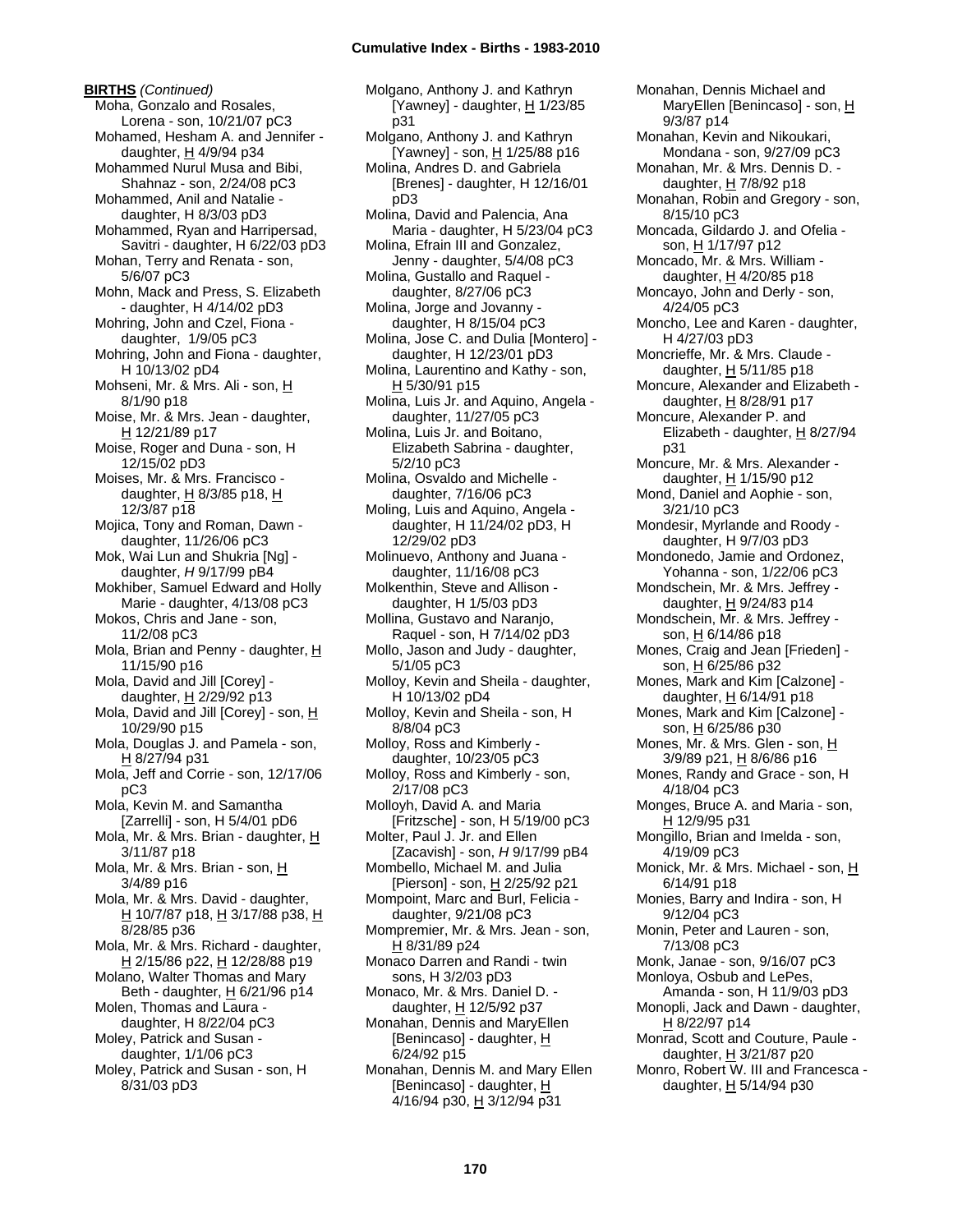#### **Cumulative Index - Births - 1983-2010**

**BIRTHS** *(Continued)* Monroe, Jennifer - son, H 4/25/97 p15 Monroe, Keith and Hudson, Ana Maria - son, 4/17/05 pC3 Monroe, Mark and Christine daughter, 8/27/06 pC3 Monroe, Michael C. and Andrea daughter,  $H$  7/11/97 p14 Monroe, Mr. & Mrs. Mark - daughter, H 8/27/83 p13 Monroe, Robert J. and Donna - son, H 1/16/98 pB2 Monroe, Robert W. and Francesca daughter, H 12/2/95 p29 Monroe, Ron and Eileen - daughter, 11/16/08 pC3 Monroe, William G. and Andrea [Monticchio] - daughter, H 6/24/87 p19 Monslave, Ivan D. and Correa, Adriana - daughter,  $H$  1/16/98 pB2 Montagna, Cliff and Laureen - son, 7/9/06 pC3 Montagnesi, Dante and Nieves, Maritza - daughter, 11/6/05 pC3 Montague, David and Stephanie daughter, H 5/9/04 pC3, H 5/16/04 pC3 Montague, Greg and Dina - son, 1/14/07 pC3 Montague, Gregory A. and Dina Marie - son, 8/17/08 pC2 Montague, Mr. & Mrs. Kevin - son, H 3/14/87 p18 Montague, Richard H. and Margaret - daughter, H 1/14/95 p31 Montaine, Michael P. and Lisa daughter,  $H$  6/3/95 p28 Montalto, Mr. & Mrs. Mark daughter,  $H$  1/19/85 p18 Montanari, Louis and Jennifer daughter, 4/16/06 pC3 Montanari, Louis and Jennifer - son, H 8/29/04 pC3 Montanaro, Michael and Sharon [O'Connor] - son, H 5/31/86 p18 Montanaro, Mr. & Mrs. David daughter, H 10/27/92 p11 Montanez , Juan Jr. and Dana daughter, 6/11/06 pC3 Montanez, Abel and Velez, Isabel son, 10/14/07 pC3 Montanez, Annalisa and Richard son, 10/10/10 pC3 Montanez, Julio J. and Cabral, Rosemarie - son,  $H$  8/31/92 p8 Montanez, Mr. & Mrs. Julio daughter,  $H$  7/1/89 p17 Montanez, Mr. & Mrs. Julio - son, H 9/10/86 p30 Montanez, Mr. & Mrs. Luis daughter, H 7/22/89 p19 Montanez, Mr. & Mrs. Miguel - son, H 11/5/86 p31

Montanez, Mr. & Mrs. Victor daughter, H 6/29/85 p18 Montanez, Mr. & Mrs. Zenon J. son, H 10/23/93 p39 Montano, Eugene and Marcy - son, H 5/10/96 p14 Montano, Jose and Diaz, Julia - son, H 3/3/02 pD3 Montaperto, Steven J. and Meg [Mackaronis] - son,  $H$  7/13/88 p32 Montas, Richardson and Caviness, Lisa - son, 3/9/08 pC3 Montavo, Orlando Jr. and Guglielmo, Shannon - daughter, H 5/5/02 pD3 Monte, Bruce G. Jr. and Robin [Stern] - daughter, H 5/19/00 pC3 Monteclaro, Ronald Allen B. and Miraquel Luz M. - son, H 2/1/04 pD3 Monteclaro, Ronald and Miraquel daughter, 10/29/06 pC3 Monteiro, Antonio and Anna daughter, 5/14/06 pC3 Monteiro, Antonio and Anna - son, H 2/8/04 pD3 Montellese, Mr. & Mrs. George son, H 12/28/88 p19 Monten, Charles and Rivera, Pamela - daughter, H 2/8/04 pD3 Montenagro, Lorenzo U. and Gloria son, H 5/7/94 p30 Montenegro, Elida - son, 9/27/09 pC3, 9/13/09 pC3 Montenegro, Lorenzo and Gloria daughter, H 4/18/92 p10 Montero, Anthony and Diana - twin daughters, H 3/2/03 pD3 Montero, Emilio and Nancy - son, H 7/13/03 pD3 Montero, James and Barbara - son, 1/24/10 pC3 Montero, Mr. & Mrs. Rolando R. daughter, H 8/26/92 p13 Montero, Rolando A. and Maria son, H 9/3/94 p34 Monterroso, Bryon and Urruita, Steycee - son, 1/14/07 pC3 Monterroso, Cesar and Mendez, Susana - son, 1/1/06 pC3 Monterroso, Mildred and Lopes, Jose - son, 5/3/09 pC3 Monterroso, Rose Elida - daughter, H 6/13/04 pC3 Montes, Oscar and Varga, Katherine - son, H 10/12/03 pD3 Montesano, Luis and Jocelyn daughter, 2/4/07 pC3 Montgelas, Mr. & Mrs. Mark - son, H 11/5/86 p31 Montgomery, Eric and Bermudez, Liza - son,  $H_8$  8/19/95 p31

Montgomery, Eric and Liza [Bermudez] - daughter, *H* 9/10/99 pB2 Montgomery, Eric and Liza [Bermudez] - son, H 2/17/02 pD3 Montgomery, Joseph S. and Celia [Congdon] - son,  $H$  10/19/88 p19, H 12/20/86 p18 Montgomery, Kristen - son, H 3/7/04 pC3 Monti, Chris and Glendalie - son, 3/8/09 pD3 Monti, Dean and Lynnae - son, 12/21/08 pC2 Montoni, John and Jennifer - son, H 2/22/04 pC3, H 2/29/04 pD3 Montoulieu, Carlos and Maija - son, 8/13/06 pC3 Montoya, Carlos E. and Cecelia son, H 12/2/95 p29 Montoya, Edison and Maria - son, 1/21/07 pC3 Montoya, Edison and Maria [Kleftoglannis] - son, H 12/30/01 pD3 Montoya, Gilma - son, H 5/23/04 pC3 Montoya, Javier and Leslie - son, 1/2/05 pC3 Montoya, Larry and Garcia, Nancy son, H 3/17/02 pD3 Montoya, Luis Carlos and O'Garces, Jacqueline - daughter, 1/30/05 pC3 Montrechio, Mr. & Mrs. Joseph daughter, H 7/5/86 p18 Montregrano, Mr. & Mrs. Dennis son, H 9/18/89 p15 Montreuil, Renaud and Rese - son, H 12/7/03 pD3 Montreuil, Renaud and Rose daughter, H 4/18/92 p10 Montross, Mr. & Mrs. Ronald daughter, H 7/6/88 p14 Montross, Mr. & Mrs. Ronald - son, H 1/29/87 p19 Montross, Ronald and Lorraine son, H 7/20/91 p16 Montufar, Walter and Monuz, Maria son, H 8/8/04 pC3 Montya, Edison and Maria - son, H 7/18/04 pC3 Monzoiv, Eduardo and Roman, Karla - son, 11/15/09 pC3 Moody, Bill and Barbara Jean - son, 8/10/08 pC2 Moody, Dwight and Colleen - son, H 11/23/03 pD3 Mooers, Morian C. and Sharon-Lee daughter, H 4/8/95 p31 Moon, Andrew and Roseann - son, 6/10/07 pC3 Moon, Michael and Bradley, Heather - son, 10/22/06 pC3 Moon, Michael and Tracy - son, 1/21/07 pC3, 12/14/08 pC2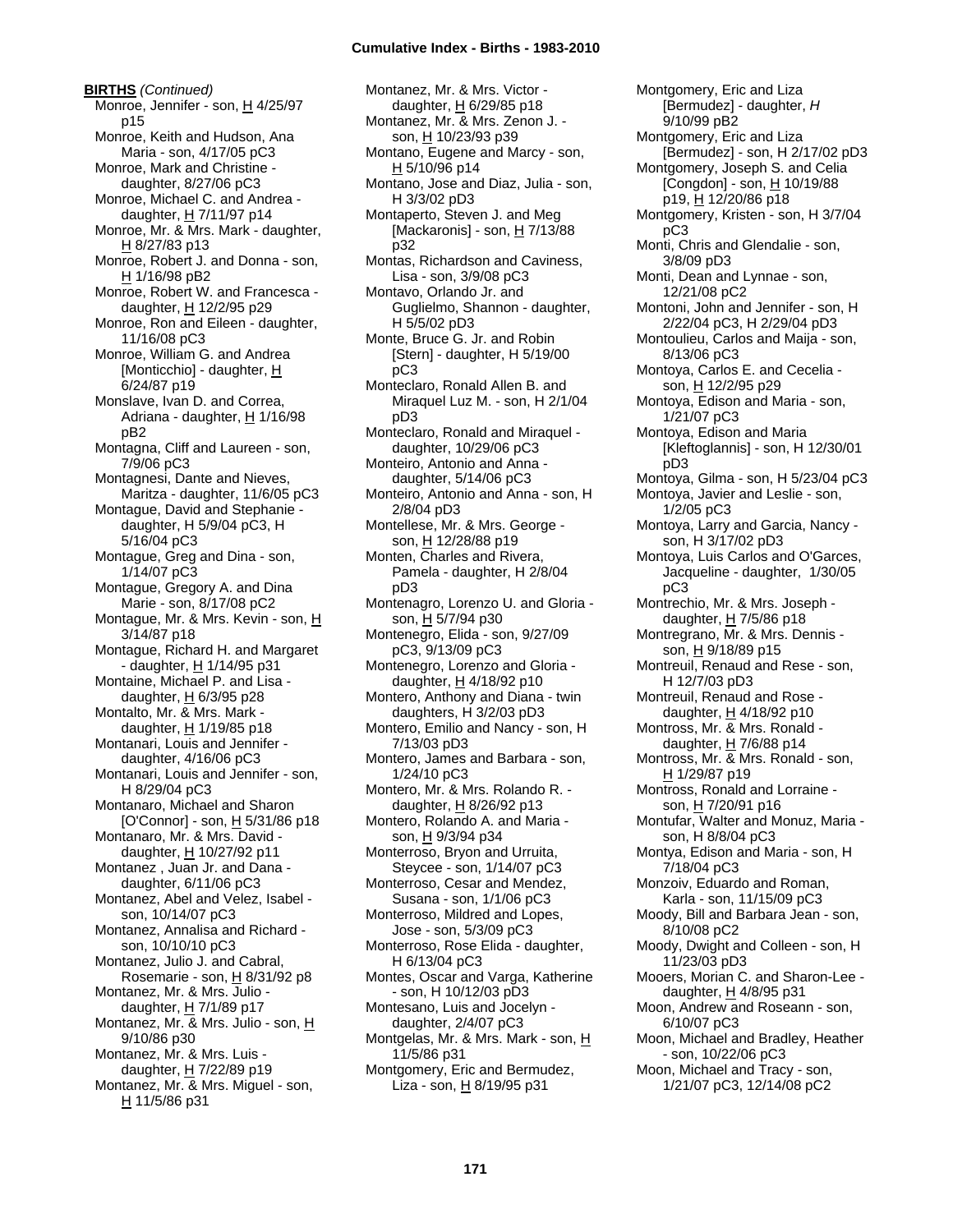**BIRTHS** *(Continued)* Moore, Brian D. and Rosemarie [Cerulo] - daughter,  $H$  6/3/95 p28, H 7/15/95 p31 Moore, Chris and Sara M. - son, 6/12/05 pC3 Moore, Donald and Denise - son, H 10/4/96 p14, H 8/30/96 p26 Moore, Edward and Jenny - son, H 10/19/03 pD3 Moore, Eergal and Sue - son, H 10/20/02 pD5 Moore, Henry and Binh - daughter, 7/15/07 pC5 Moore, Jerome and Galarza, Magaly - son, H 6/20/04 pC3 Moore, John and Barbara - son, H 3/14/91 p14 Moore, John and Marilyn - daughter, H 7/13/03 pD3 Moore, John T. and Joseph, Barbara - daughter,  $H$  12/10/88 p16 Moore, Joseph and Jennifer - son, H 8/14/98 pA10 Moore, Lewis and Sith, Leticia daughter, H 11/16/03 pD3 Moore, Martin and Thompson, Annette - daughter, H 10/5/03 pD3, H 10/12/03 pD3 Moore, Michael and Jeanette [Taloni] - son, H 2/21/87 p25 Moore, Morgan T. and Lynn - son, H 8/26/95 p32 Moore, Mr. & Mrs. Allen B. - son, H 10/23/93 p39 Moore, Mr. & Mrs. Gary - son, H 5/3/86 p17, H 8/6/86 p16 Moore, Mr. & Mrs. James - son, H 11/26/83 p14 Moore, Mr. & Mrs. John - daughter, H 3/17/88 p38 Moore, Mr. & Mrs. John - son, H 12/28/87 p12 Moore, Mr. & Mrs. Michael M. - son, H 7/8/92 p18 Moore, Peter B. and Katheryn daughter, H 1/24/97 p12 Moore, Quentin and Ellen - twin sons, H 10/24/97 pB2 Moore, Rob and Heather - daughter, H 4/13/03 pD3 Moore, Robert and Heather - son, 12/18/05 pC3 Moore, Robert and Monia daughter, 6/12/05 pC3 Moore, Taylor Hackett and Stacey Anne - daughter, 2/3/08 pC3 Moore, Terence and Rizzo, Claudia daughter, 10/7/07 pC3 Moore, Wesley and Lagona, Leighann - daughter, H 3/2/03 pD3 Moore, William Thomas and Young, Constance - son, H 10/15/88 p17 Moorehead, Mr. & Mrs. William son, H 3/25/89 p17 Moorer, Christopher and Sequeira, Jennifer - son, 4/1/07 pC3 Moorer, Mr. & Mrs. Victor daughter, H 1/19/85 p18 Moorer, Scott S. and Paige, Tanya daughter, H 7/10/93 p29 Moorer, Willie J. and Galarza, Magaly - son, H 4/6/01 pD2 Moquin, Joseph S. and Elizabeth daughter,  $H$  2/2/96 p12 Mora, Alexander and Amy daughter, H 9/8/02 pD7, H 3/14/04 pC3, H 8/25/02 pD3 Mora, Alexander and Amy - son, 11/13/05 pC3 Mora, Kenneth and Jenny - son, H 12/9/01 pD3 Mora, Luis and Gurly - son, H 8/8/04 pC3 Mora, Miguel and Carolina daughter, 3/13/05 pC3 Mora, Mr. & Mrs. Jorge - daughter, H 8/31/83 p30 Mora, Nelson I. and Marisol [Henao] - daughter, H 5/12/02 pD3 Morabito, Mr. & Mrs. Cosmo daughter, H 1/23/85 p31 Morabito, Mr. & Mrs. Joseph - son, H 8/6/86 p16, H 9/24/83 p14 Morabito, Richard and Denis daughter, H 4/13/03 pD3 Moraleda, Omar and Karen - son, H 2/1/04 pD3 Morales, Alexis and Lerona, Melissa - son, 3/23/08 pC3 Morales, Ali R. and Marla daughter, H 11/19/94 p31 Morales, Alvaro and Natalia - son, 12/21/08 pC2 Morales, Carmen - daughter, H 9/26/04 pC3 Morales, Edwin A. and Haydee [Garcia] - son, H 1/25/88 p16 Morales, Edwin and Portillo, Elizabeth - son, 6/25/06 pC3 Morales, Elio Noe Nova and Archila, Roxana Noemi Nova - daughter, 5/11/08 pC3 Morales, Enilda and Walfre - son, 12/5/10 pC3 Morales, Enrique and Mayra Flores son, H 4/13/03 pD3 Morales, Felix and Ashlund, Michele - daughter, H 11/24/02 pD3, H 12/29/02 pD3 Morales, Felix and Vasquez, Ingrid son, 8/13/06 pC3 Morales, Fernando and Perez, Patricia - son, 11/6/05 pC3 Morales, Geouany and Euelyn - son, 7/2/06 pC3 Morales, John and Tamayo, Alba daughter, H 11/21/04 pC3

Morales, Jose and Bellomo, Monica son, 3/13/05 pC3 Morales, Jose and Robin [Nazaro] son, H 1/28/91 p16 Morales, Jose H. and Angulo, Mileyda - daughter, *H* 6/5/99 pB10 Morales, Joseph and French, Julia son, 2/19/06 pC3 Morales, Joseph and French, Julian son, H 11/23/03 pD3 Morales, Kenir and Jakeline daughter, 8/16/09 pC3 Morales, Mario and Zauala, Hilda son, 5/16/10 pC3 Morales, Mario R. and Gaitan, Janeth - daughter, H 1/5/03 pD3 Morales, Marvin R. and Edith V. daughter, 8/21/05 pC3 Morales, Mr. & Mrs. Edwin E. - son, H 2/27/93 p34 Morales, Mr. & Mrs. Roberto daughter, H 10/15/83 p16 Morales, Mr. and Mrs. Ricardo daughter, 4/18/10 pC3 Morales, Raul Jr. and Mayo, Lisa daughter,  $H$  3/27/98 pB2 Morales, Rusty and Maria daughter, 8/28/05 pC3 Morales, Sergio and Delima, Norma son, H 9/15/02 pD7 Morales, Tiffany - son, H 9/28/03 pD3 Morales, Walfre and Enilda daughter, 4/22/07 pC3 Moralles, Fredy and Sanchez, Isabel - son, 1/20/08 pC3 Moran, Brian and Mary - son, H 7/20/91 p16 Moran, Fernando and Elizabeth daughter, 10/2/05 pC3 Moran, Fernando Luis and Slattery, Elizabeth - son, H 3/30/03 pD3 Moran, Frederick and Debora - son, H 8/11/02 pD3 Moran, Melissa - son, H 11/2/03 pD3 Moran, Michael and Margaret daughter, H 12/21/03 pD3 Moran, Michael and Margaret - son, 7/3/05 pC3 Moran, Mr. & Mrs. Brian - daughter, H 12/28/88 p19 Moran, Mr. & Mrs. Joseph daughter,  $H$  8/15/89 p13 Moran, Mr. & Mrs. Joseph J. daughter, H 8/26/92 p13 Morataya, Maria and Fajardo, William - son, 10/17/10 pC3 Moratoya, Hamilton and Reyes, Evelyn - son, H 8/17/03 pD3 Moreau, Gregory W. and Elizabeth [Farrelly] - son, H 5/19/83 p10 Moreell, Kurt and Maria - son, H 11/9/03 pD3 Morehouse, Mr. & Mrs. Raymond daughter, H 12/10/83 p19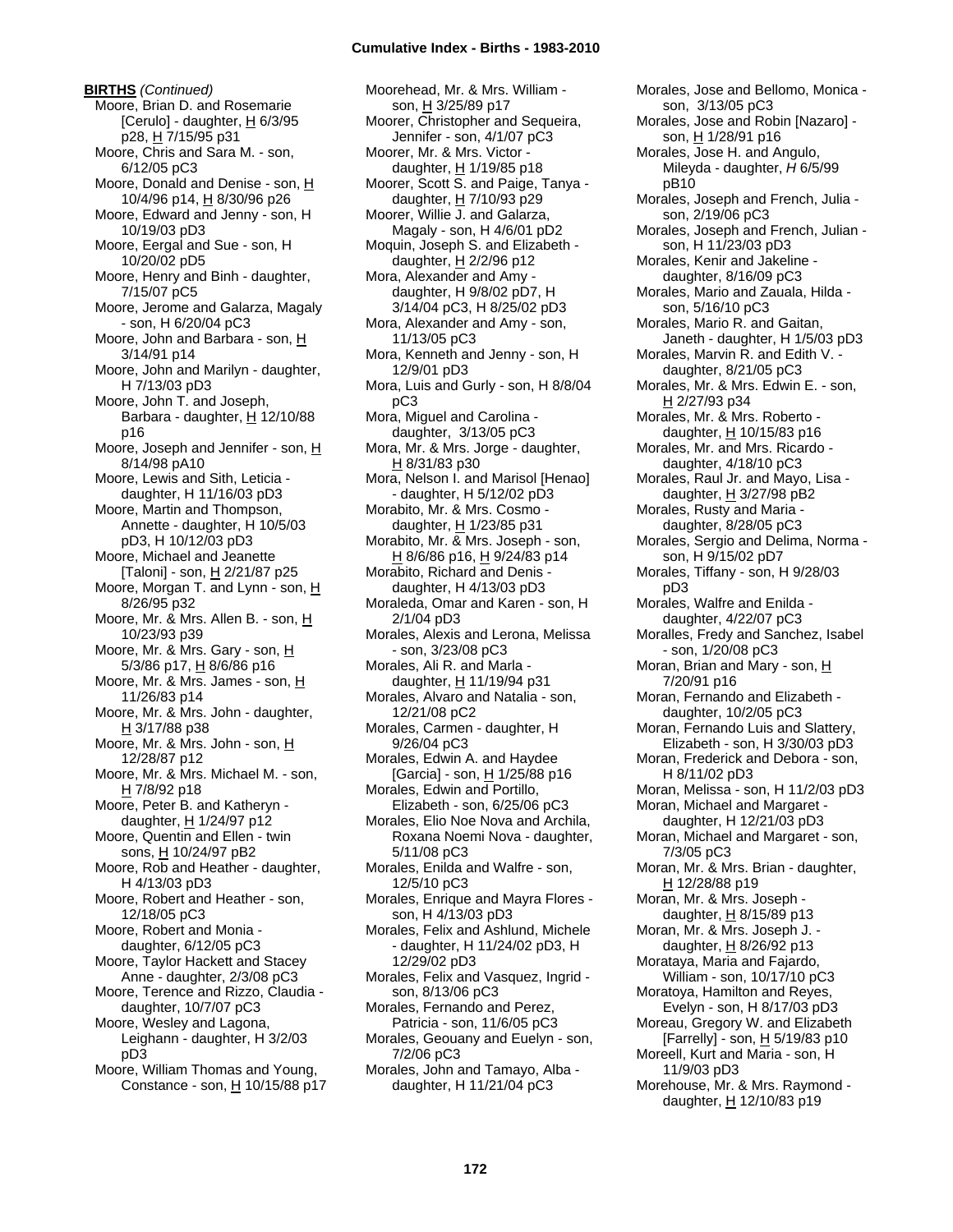**BIRTHS** *(Continued)* Moreira, Gilberto and Mendes, Vivian Silva - daughter, H 1/6/02 pD3 Morelli, Vince and Deb - son, 6/6/10 pD2 Morello, Paul J. and Karen [Falcone] - son, H 3/21/87 p20 Morenberg, Steven P. and Heather son,  $H$  7/25/97 p14 Morency, Pierre and Boiteux, Rosebine - son, 1/7/07 pC3 Morency, Termit and Jacqueline daughter, H 5/25/03 pD3 Moreno, Cesar and Bianca - son, 2/13/05 pC3 Moreno, Mr. & Mrs. Arturo daughter,  $H$  10/7/92 p10 Moreno, Mr. & Mrs. Thomas - son, H 4/2/90 p18, H 2/24/88 p30 Moreno, Orlando and Rodriguez, Jesenia - daughter, H 8/3/03 pD3 Moreno, Roberto and Rose Useche daughter, 12/17/06 pC3 Moreno, Saul and Milla, Melissa son, H 7/20/03 pD3 Moresca, Jean and Magguy - son, 2/5/06 pC3 Moretti, Christopher and Caroline son, H 8/17/03 pD3 Moretti, Frank Jr. and Janet [Perillo] son, H 5/7/86 p14 Moretti, Mr. & Mrs. Gene - son, H 11/1/88 p20 Morey, Keith and Maldonado, Sandra - son, H 4/27/03 pD3 Morgan, Anees and Jasmin daughter, H 1/19/03 pD3 Morgan, Brian and Posada, Claudia son, 1/24/10 pC3 Morgan, Garnie and Walden, Doris daughter, H 2/1/04 pD3 Morgan, Garnie R. and Walden, Doris E.C. - daughter, 8/21/05 pC3 Morgan, Jason and Jennifer daughter, 7/3/05 pC3, 11/19/06 pC3 Morgan, Jeffrey D. and Molly [Rohn] - son, H 4/13/88 p17 Morgan, Michael and Bernardeen [Bassett] - son,  $H$  12/3/94 p32, H 11/26/94 p29 Morgan, Mr. & Mrs. Charles daughter,  $H$  2/1/86 p16 Morgan, Robert Ashley and Gravengaard-Morgan, Kirsten son, 4/26/09 pC3 Morgan, Robert Lee and Hargrave, Annette - son, H 10/15/88 p17 Morgan, Roy and Jackie - son, H 1/5/03 pD3

Morgan, Ryan and Mindy - son, 3/22/09 pC2

Morgan, Sydney G. and Miles, Yvette - daughter, H 2/11/00 pC3 Morgan, Terrance and Gross, Joyia daughter, H 9/29/02 pD5 Morgan, Thomas and Lisa - son, H 11/29/91 p16 Morgan, Timothy and Mclellan, Shaquita - son, H 9/15/02 pD7 Moriarty, James and Kristy daughter, H 9/22/02 pD5 Moriarty, Mr. & Mrs. James daughter,  $H$  5/6/89 p15 Moriarty, Mr. & Mrs. James - son, H 4/23/88 p16 Morin, Andre and Brandy - daughter, 2/15/09 pC3 Morin, Chris and Kate - son, H 9/28/03 pD3 Morin, John R. and Sharon daughter, H 1/7/95 p29 Morin, Mr. & Mrs. Gerard - daughter, H 4/29/87 p19 Morin, Mr. & Mrs. Paul - daughter, H 4/30/86 p24 Morin, Paul and Mimi [Orell] daughter,  $H$  5/9/90 p15 Morin, Shawn J. and Aponte, Elizabeth - son,  $H$  3/27/98 pB2 Morina, Muharem and Azemaj, Shqipe - son, 11/22/09 pC3 Morley, Edward B. and Katheryn [Wagner] - son, H 5/18/01 pD5 Morlock, Jim and Linda - daughter, H 5/2/04 pC3 Morneau, John Joseph and Karen Ann - son, 8/17/08 pC2 Moroch, Todd and Cardieri-Moroch, Veronica - daughter, 2/4/07 pC3 Morosanu, Luca and Nicole - son, 11/16/08 pC3 Morrell, Gene and Patricia [Kallaway] - son, H 8/15/85 p17 Morrell, Kurt and Maria - son, 10/9/05 pC3 Morrell, Mr. & Mrs. Gene - daughter, H 7/22/87 p17 Morrell, Mr. & Mrs. Stephen - son, H 9/24/87 p14 Morrell, Steven and Sophia daughter, 7/24/05 pC3 Morrell, Steven and Sophia - son, 3/9/08 pC3 Morris, Brian and Sarah - son, H 8/11/02 pD3 Morris, Bruce Jr. and Bieler, Bridge daughter, 2/21/10 pC3 Morris, Christie and Matt - son, 10/10/10 pC3 Morris, Colin and Marrinan, Sile son, 1/13/08 pC3 Morris, David and Kimberly daughter, H 3/23/03 pD3 Morris, James and McGarty, Tori son, H 10/6/02 pD5

Morris, James D. and McGarty, Tori daughter, H 7/25/97 p14 Morris, Joel Sr. and Coker, Kennisha - daughter, 3/8/09 pD3 Morris, Michael and Sonali - son, H 11/16/03 pD3 Morris, Mr. & Mrs. Gray - daughter, H 5/14/88 p15 Morris, Mr. & Mrs. Jonathan - son, H 4/23/88 p16 Morris, Philip A. and Mary daughter,  $H$  9/2/95 p31 Morris, Renick and Jennifer - son, 8/14/05 pC3 Morris, Richard H. and Mary Graham [Walker] - son, H 5/14/83 p13 Morris, Simon and Jennifer daughter, 4/8/07 pC3 Morris, Simon and Jennifer - son, H 8/22/04 pC3 Morris, Timothy J. and Molly Smith son, 3/1/09 pD3 Morrison, Douglas R. and Jane son, H 3/13/98 pB2 Morrison, Jeffrey P. and Katherine [Van Acker] - daughter, H 5/18/01 pD5 Morrison, Mr. & Mrs. James J. twins, H 12/12/92 p35 Morrison, Mr. & Mrs. Robert daughter, H 10/27/92 p11 Morrison, Rodney M. and Patterson, Sophia - daughter, H 8/15/97 p14 Morrissette, Mr. & Mrs. Timothy T. daughter, H 11/14/92 p37 Morrissey, Charles R. Jr.and Carol L. [Yocum] - son, H 10/8/88 p19 Morrissey, Dane and Patricia - son, H 11/23/03 pD3 Morrissey, Dennis J. and Patricia son, H 9/3/94 p34 Morrissey, Kevin and Linda [Reeves] - son, <u>H</u> 10/15/88 p17 Morrissey, Mr. & Mrs. Dennis twins, H 11/3/92 p17 Morrissey, Mr. & Mrs. James daughter,  $H$  4/22/89 p16 Morrissey, Mr. & Mrs. James - son, H 1/29/87 p19 Morrow, Christopher and Maureen daughter, H 12/31/94 p31 Morrow, Mr. & Mrs. Bruce daughter,  $H$  3/5/86 p26,  $H$ 12/14/88 p18, H 11/16/83 p43 Morrow, Robert and Polly daughter, 6/24/07 pC3, 6/17/07 pC3, 6/24/07 pC3, 6/17/07 pC3 Morrow, Robert and Polly O'Brien daughter, 3/6/05 pC3 Morsanutto, Mr. & Mrs. Christian son, H 2/18/95 p32 Morse, Chris and Rowliegh daughter, 8/19/07 pC3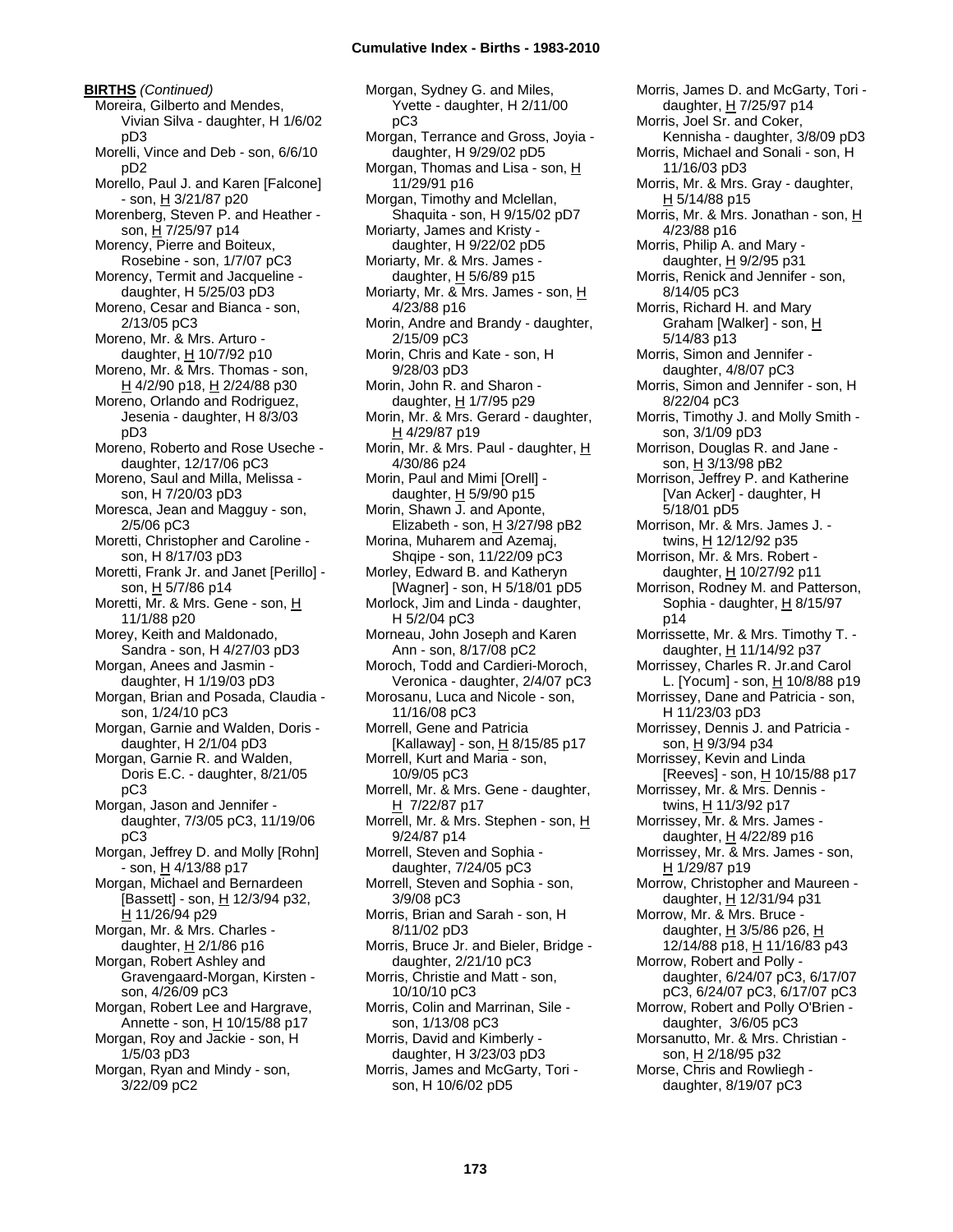# **Cumulative Index - Births - 1983-2010**

**BIRTHS** *(Continued)* Morse, Jessica and Ron - daughter, 3/14/10 pC3 Morse, Matthew J. and Susan [Ameen] - son, *H* 8/6/99 pB4 Morse, Ron and Silvana - daughter, H 7/11/04 pC3, H 10/27/02 pD5 Morshuk, Michael and Robin Chabero - daughter, H 2/7/97 p14 Morson, Eric and Michele daughter, 10/9/05 pC3 Morson, Eric and Michele - son, H 3/3/02 pD3 Mortenson, Erik and Staci - son, 7/30/06 pC3 Morton, Jake and Nadine daughter, 4/23/06 pC3, 10/14/07 pC3 Morton, Jake and Nadine - son, 10/25/09 pC3, H 11/2/03 pD3 Morton, Kevin J. and Dan [Santarella] - daughter, H 5/19/00 pC3 Morton, Mr. & Mrs. Alan - son, H 1/26/85 p18 Morton, Mr. & Mrs. Claude - son, H 10/24/90 p12 Mory, Mr. & Mrs. Robert - son, H 8/26/89 p22 Mosario, William and Barbara daughter, 2/19/06 pC3 Mosby, Benjamin and Murray, Tara son, 1/29/06 pC3 Mosby, Wayne A. and Karla daughter,  $H$  2/6/98 pB5 Mosby, Wayne A. and Karla [Schlotterhausen] - son, H 7/14/00 pC2 Mosch, Mark and Dawn - son, H 11/15/90 p16 Moschella, Mr. & Mrs. William daughter,  $H$  3/4/89 p16 Moschos, George and Kristen daughter, H 3/3/02 pD3 Moscoso, Luis and Chicaiza, Maria son, H 12/22/02 pD3 Moseley, Mr. & Mrs. Kevin - son, H 3/19/86 p27 Moses, Charles and Dona daughter, H 12/2/01 pD3 Moses, Morris and Nadine daughter, H 8/8/04 pC3 Moshback, Joe and Anna daughter, 5/27/07 pC3 Moskac, Eric and Lisa - daughter, 12/13/09 pC3 Moskal, Daniel and Czwartosz, Kinga - daughter, 2/7/10 pC3 Moskovitz, Robert A. and Jere - son, H 2/6/98 pB5 Moskow, Dr. & Mrs. Eric - son, H 12/28/87 p12 Mosley, Daniel and Heather daughter, H 8/11/02 pD3

Mosquea, Kenny and Fernandez, Yokaury - son, 5/28/06 pC3 Moss, Darryl and Campbell, Sekena - son, H 4/25/04 pD3 Moss, Doug and Deborah Kamlani son, H 10/13/88 p41 Moss, Jason and Kristie - daughter, 7/8/07 pC3 Moss, Jenifer - daughter, 2/4/07 pC3 Moss, M. Scott and Sarah [Shepherd] - daughter, H 5/24/86 p20 Moss, Shalan R. - son, H 4/20/03 pD3 Mossa, John and Maria - son, 10/29/06 pC3 Mossa, Rudy and Jane [Peters] son, H 1/13/02 pD3 Mossop, Robert S. Jr. and Karen (Soccie) - son, *H* 1/29/99 pB9 Mossop, Robert S. Jr. and Karen [Soccie] - son, H 7/5/96 p12, H 6/21/96 p14 Mossop, Scott A. and Mary E. daughter, H 7/9/94 p28 Mossop, William D. Jr. and Janet [Eyes] - daughter, H 2/2/01 pC3 Mostowy, Ben Jr. and Lynn [Lopiano] - daughter, H 9/14/83 p30 Mostowy, Mr. & Mrs. Benjamin daughter,  $H$  6/13/87 p19 Mostowy, Scott and Patty daughter, H 3/3/02 pD3 Mothers take advantage of hospital's free stay,  $H$  7/17/96 p3 Motkin, Alan and Patricia - daughter, H 8/22/03 pD9 Motley, Timothy D. and DeMartino, Coleen - daughter,  $H_8$  8/7/98 pA10 Mott, Mr. & Mrs. David - daughter, H 5/11/87 p23 Mottolese, Michael and Maura daughter, 9/18/05 pC3, H 4/14/02 pD3 Mottolese, Michael J. and Maura [Cahill] - daughter, H 5/19/00 pC3 Mottolesse, William and Jennifer daughter, 4/16/06 pC3 Moulton, Erica - son, 12/3/06 pC3 Moumene, Oussama and Digna son, H 4/20/03 pD3 Mount, Clyde and Sheri - son, H 8/1/04 pC3 Mount, Clyde J. and Sheri - son, H 9/2/95 p31 Mount, Jeff and Wendy - son, H 9/1/02 pD3, H 8/25/02 pD3 Mount, Mr. & Mrs. Clyde C. - son, H 12/14/91 p16 Mount, Mr. & Mrs. Douglas daughter,  $H$  9/3/88 p16 Mourouzidis, Mr. & Mrs. Elias daughter,  $H$  3/23/91 p9

Mourtides, Mr. & Mrs. George - son, H 2/18/87 p17, H 2/27/85 p24 Mouzon, Damyon and Tara - son, H 7/14/02 pD3 Mouzon, Fred and Tyra - daughter, H 5/19/02 pD3 Moy, Kenneth C. and Yuko [Utebi] son, H 12/23/01 pD3 Moya, Juan and Nancy - son, 3/12/06 pC3 Moye, Michael and Harrison, Amanda - son, 1/21/07 pC3 Moyssidis, Theodoros and Evanthia son, H 12/2/95 p29 Mozdean, Mr. & Mrs. Robert - son, H 5/11/91 p21 Mozer, Gary and Stacy - daughter, 7/24/05 pC3 Mozer, Gary and Stacy - son, H 5/11/03 pD3 Mozingo, Christopher and Michelle twin son and daughter, 10/25/09 pC3 Mozingo, Terri and Alex - son, 8/15/10 pC3 Msaad, Mr. & Mrs. Razak daughter, H 12/28/87 p12 Muchhal, Vaibhava and Arpita daughter, 11/4/07 pC3, H 12/15/02 pD3 Muchler, Mr. & Mrs. Gregory Robert son, H 1/5/89 p16 Mudd, Jason and Susan - daughter, H 10/13/02 pD4 Mueller, Adrian and Meredith - son, H 2/8/04 pD3 Mueller, David and Sheila - son, H 10/3/04 pC3 Mueller, Douglas C. and Aimee [McLaughlin] - son, H 2/11/00 pC3 Mueller, Edward Heflin and Tamja son, 1/4/09 pC2 Mueller, John M. III and Susan [McGlinn] - daughter,  $H$  1/21/88 p39 Mueller, Michael and Suzanne daughter, 3/18/07 pC3, H 9/19/04 pC3 Mueller, Mr. & Mrs. Robert - son, H 1/11/90 p32 Mueller, Mr. & Mrs. Stephen - son, H 4/13/88 p15 Muhammad, Bilal E. and Heather son, H 5/10/96 p14 Muhammad, Khadijah - daughter, H 4/21/02 pD3, *H* 1/29/99 pB9 Muhammad, Lut and Smith, Latasha - daughter, H 8/18/02 pD3 Muhammad, Mr. & Mrs. Bilal daughter,  $H$  7/22/89 p19 Muhammed, Kamran and Sookraj, Cassandra - daughter, H 12/28/03 pD3 Muirhead, Mr. & Mrs. Ezra E. Jr. daughter, H 7/17/93 p31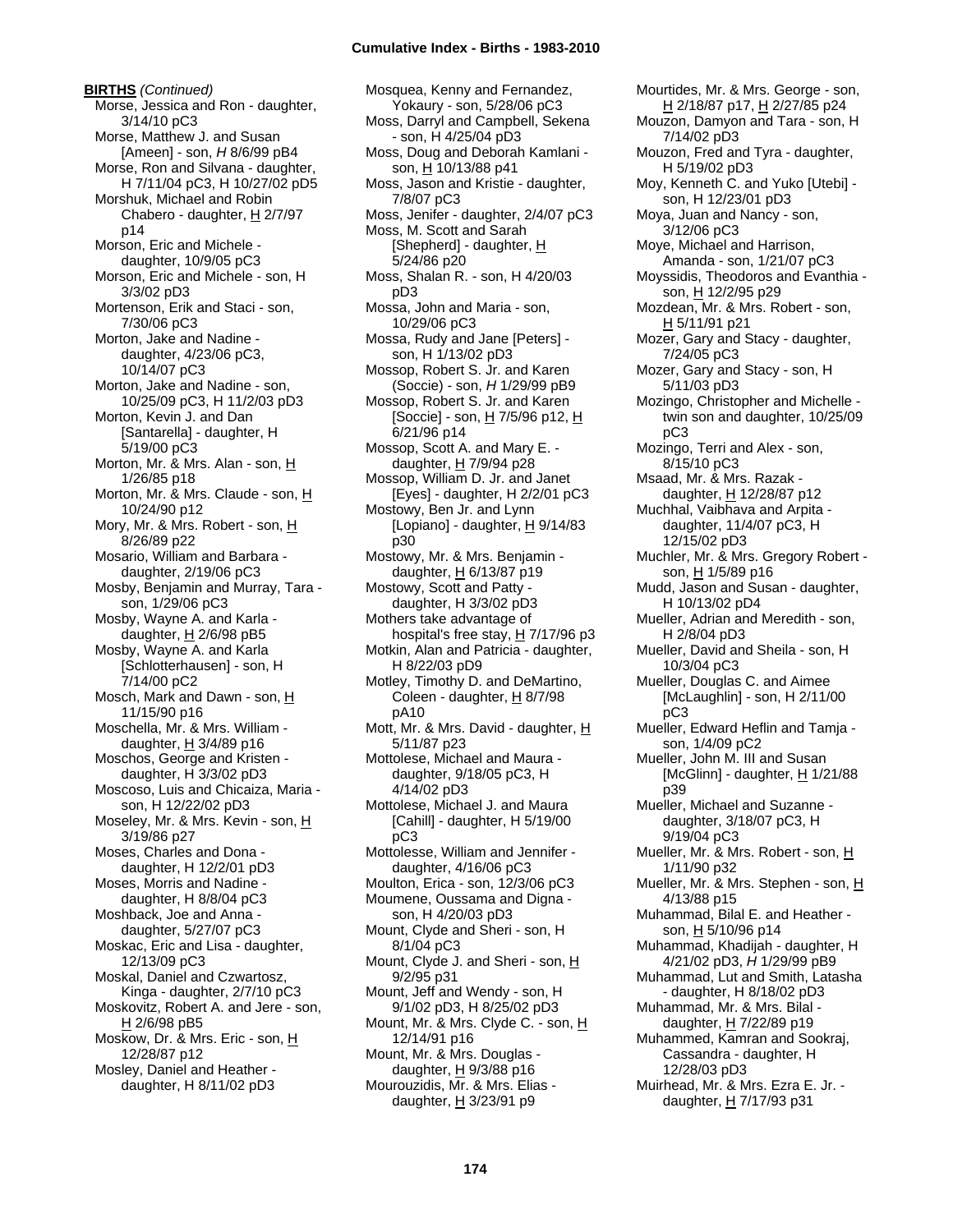**BIRTHS** *(Continued)* Mujumdar, Mr. & Mrs. Ghanshyam son, H 11/5/86 p37 Mukhametzyanov, Ihdar and Marin, Yilka - daughter, H 10/26/03 pD3 Mukund, Padmasani - daughter, 7/24/05 pC3 Mulcahey, Robert J. and Carolyn son, H 7/11/97 p14 Mulcahey, Sean and Tara - son, 1/14/07 pC3 Mulcahey, Sean and Tara - son, 5/18/08 pC3 Mulchahey, Robert J. and Carolyn [Armbrust] - daughter, H 7/14/00 pC2 Mulford, Mr. & Mrs. Clark - daughter, H 4/30/88 p16 Mulford, Ralph I. and Power-Mulford, Catherine - son, H 12/2/95 p29 Mulhem, Neil J. Jr. and Barbara [Gabriele] - daughter, H 7/14/00 pC2 Mulholland, John Mark and Jennifer Olivia - son, 9/11/05 pC3 Mullaney, Mr. & Mrs. Frank - son, H 9/20/86 p20, H 12/28/87 p12 Mulle, Tom and Frick, Caryn daughter, 9/2/07 pC3, 3/27/05 pC3 Mullen, Dave and Michelle - son, H 8/31/01 pC2 Mullen, John W. and Kimberly daughter, H 1/14/95 p31 Mullen, Mr. & Mrs. Robert R. daughter, H 12/14/91 p16 Mullen, Mr. & Mrs. Thomas T. daughter, H 3/7/92 p10 Mullen, Tom and Elaine - son, H 8/22/04 pC3 Muller, Brian and Eileen L. daughter, H 4/5/96 p14 Muller, Hunter and Sandra - son, H 6/22/03 pD3 Muller, Mr. & Mrs. Brian - son, H 12/13/89 p19 Muller, Mr. & Mrs. Edward daughter,  $H$  1/5/85 p18 Muller, Mr. & Mrs. Walter - daughter, H 9/12/83 p16 Mullet, Mark and Sabath Smith-Mullet - daughter, H 4/6/03 pD3 Mulligan, Chuck and Lori - daughter, 11/12/06 pC3 Mulligan, Chuck and Lori - daughter, 5/18/08 pC3 Mulloy, Scott and Tina - son, H 9/26/04 pC3 Mulqueen, Mr. & Mrs. Dennis daughter,  $H$  7/5/86 p18 Mulqueen, Scott and Rachel - son, H 8/1/04 pC3 Mulreed, Kenneth and Sheri - son, H 7/20/91 p16

Mulreed, Mr. & Mrs. Kenneth K. daughter, H 8/26/92 p13 Mulry, George C. and Carolyn - twin son and daughter, H 6/13/04 pC3 Multer, Kevin and Jodi - daughter, 1/20/08 pC3 Mulvey, Daniel B. and Patricia daughter,  $H$  4/9/94 p34 Mulvey, Mr. & Mrs. Norman daughter, H 7/24/92 p14 Mulvey, Norman and Mary Jo [Kelley] - daughter,  $H$  6/25/94 p33 Mulvey, Stanley F. and Marsha [Pine] - daughter,  $H$  12/17/83 p16 Mulvey, Stanley F. and Marsha [Pine] - son, H 6/22/91 p8 Muncey, Mr. & Mrs. James daughter, H 8/31/89 p24 Munchak, Mr. & Mrs. Stephen Charles - son, H 10/8/83 p16 Munez, Christopher and Vivian daughter, 1/9/05 pC3 Mungo, Mr. & Mrs. David - son, H 1/5/85 p18 Munive, Ali and Carola - son, 6/6/10 pD2 Muniz, Daniel and Quinones, Flor daughter, H 4/7/02 pD3 Munoz, Alex and Serrano, Nancy son, H 11/1/96 p15 Munoz, Carlos C. and Blanca daughter, H 4/18/92 p10 Munoz, Carlos M. and Blanca daughter,  $H$  8/26/95 p32 Munoz, Cesar and Betty - son,  $H$ 2/6/91 p10 Munoz, Cesar and Milagnos - son, 1/9/05 pC3 Munoz, Christopher and Vivian daughter, 11/2/08 pC3 Munoz, Gama and Margaret [Calone] - son, H 1/25/88 p16 Munoz, Mr. & Mrs. Jose - daughter, H 11/20/85 p38 Munoz, Mr. & Mrs. Miguel M. - son, H 9/14/91 p19 Munoz, Prospero and Adele Senese - son, H 11/11/95 p31 Munro, Mr. & Mrs. Ian - son, H 6/16/90 p23 Munroe, Cameron D. and Joy [Milhaven], *H* 7/9/99 pA12 Munrow, Jeff and Roseann daughter, 6/17/07 pC3 Munrow, Jeff and Roseann - son, H 8/8/04 pC3 Munsch, Paul and Gail - twin sons, 12/16/07 pC3 Munter, Edward III and Cara daughter, 2/7/10 pC3 Munyon, Mr. & Mrs. Todd T. - son, H 8/26/92 p13

Munzo, Mr. & Mrs. Hector daughter, H 11/28/87 p18 Murace, Vincent and Cami daughter, H 6/9/02 pD3, H 6/16/02 pD3 Murace, Vincent and Cami - son, H 9/19/04 pC3 Muralles, Oralia - son, H 4/4/04 pC3 Muralles, Rodrigo E. and Doris [Rosales] - son, H 12/23/01 pD3 Murawski, John and Renee daughter,  $H$  2/23/91 p13 Murawski, Joseph M. and Barbara son, H 8/9/96 p14 Murawski, Joseph M. and Barbara [Carroll] - son, H 12/23/01 pD3 Murawski, Mr. & Mrs. John - son, H 4/23/88 p16 Murawski, Mr. & Mrs. Joseph - son, H 8/21/93 p28 Murawski, Ryan and Lindsay daughter, 9/6/09 pC3, 10/18/09 pC3 Murcia, Alex and Arteaga, Veronica son, 12/25/05 pC3 Murdoch, Gordon and Gina - son, H 7/14/02 pD3 Murdock, Daniel and Ingrid - son, 2/3/08 pC3 Murdock, Ingrid and Dan - son, 10/24/10 pC3 Muriel, Anthonio J. and Munera, Luz - son, H 4/1/95 p28 Murillo, Disney and Maria - son, H 12/9/95 p31 Murillo, Mr. & Mrs. Robert daughter, H 9/20/86 p20 Murillo, Rene A. and Medrano, Sobeida - son, H 10/25/96 p15 Murillo, Rene A. and Medrano, Sobeyda - son, H 8/12/95 p30 Murillo, Richard and Sharers, Sha-Meeka - son, H 6/22/03 pD3 Murillo, Saul and Deyanira daughter, H 4/30/94 p35 Murmann, Claus and Sacha - son, H 4/6/03 pD3 Muro, Jon M. and Kathleen daughter, H 1/17/97 p12 Muro, Mr. & Mrs. Jon J. - daughter, H 7/17/93 p31 Murphy, Brack Jr. and Felicia [McClendon] - daughter, H 4/2/94 p28, H 3/12/94 p31 Murphy, Christopher and Karen daughter, H 6/22/03 pD3 Murphy, Dan and Heidi - daughter, 5/1/05 pC3 Murphy, Dan and Wendy - son, H 9/27/96 p14 Murphy, Daniel B. and Wendy daughter, H 8/9/96 p14 Murphy, Dr. & Mrs. Andrew daughter, H 1/5/85 p18, H 1/2/85 p26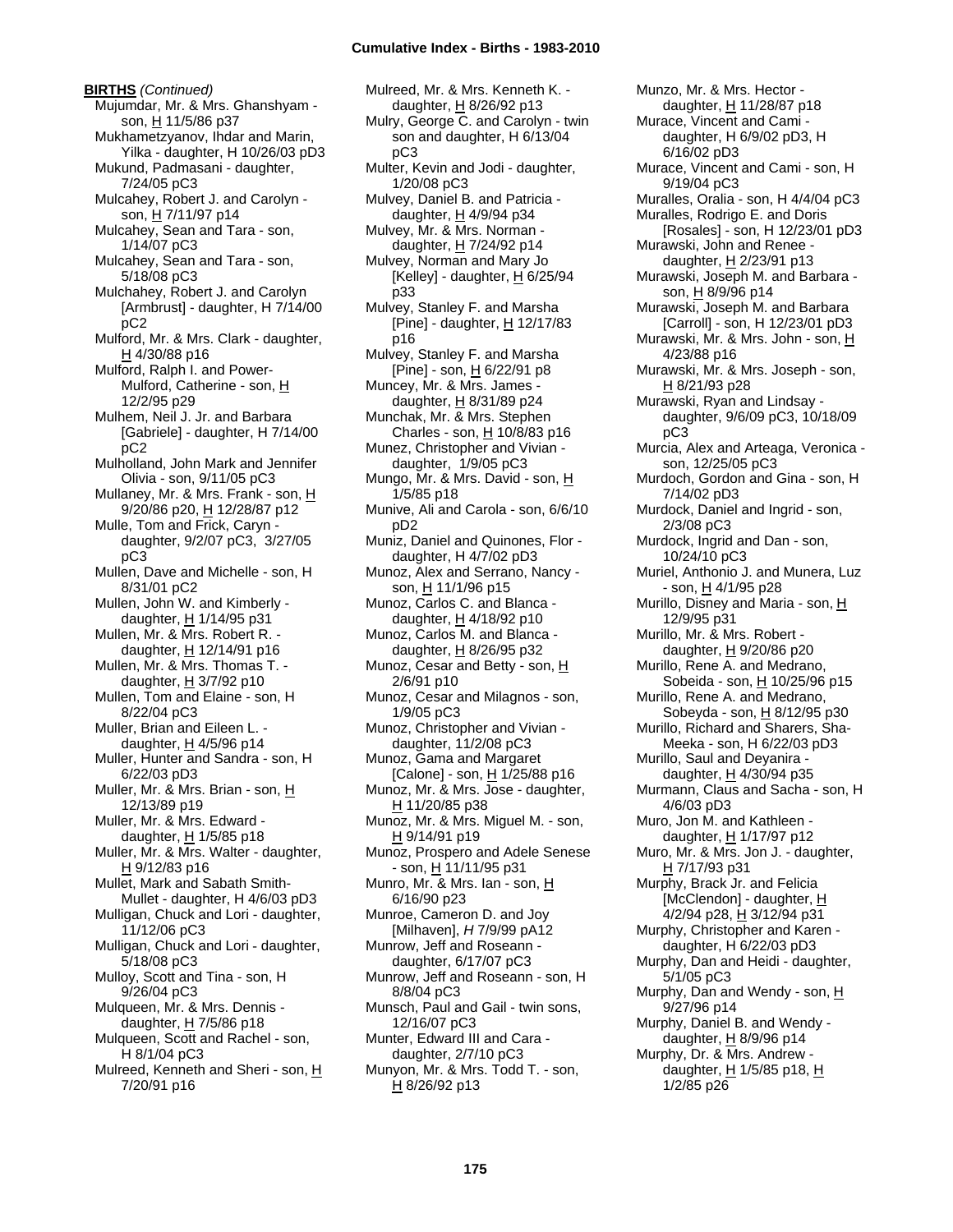**BIRTHS** *(Continued)* Murphy, Frank and Melissa daughter, 2/26/06 pC3 Murphy, Gregory and Cheryl daughter, H 11/15/90 p16 Murphy, Gregory D. and Cheryl daughter,  $H$  11/1/96 p15 Murphy, Gregory J. and Lisa - son, H 12/30/95 p31 Murphy, James A. and Donna daughter, H 11/5/94 p31 Murphy, James A. Jr. and Donna son, H 8/22/97 p14 Murphy, James and Melissa (LaJoie) - daughter, *H* 2/19/99 pB7 Murphy, James and Melissa daughter,  $H$  8/28/91 p17 Murphy, James Patrick and Melissa [LaJoie] - daughter, H 3/31/00 pC2, H 5/12/00 pC3 Murphy, Jason P. and Marion twins, H 11/15/96 p15 Murphy, Jim and Jenny - son, H 3/7/04 pC3 Murphy, Kevin and Pamela daughter,  $H$  3/14/91 p14 Murphy, Kevin P. and Jamey [Short] - daughter, H 10/6/88 p19 Murphy, Kevin Palmer and Jamey L. [Short] - daughter,  $\underline{H}$  12/20/86 p18 Murphy, Larry K. and Kimberly [Ledwig] - daughter, H 2/17/02 pD3 Murphy, Mr. & Mrs. Audie - son, H 7/2/83 p16 Murphy, Mr. & Mrs. Blake D. daughter, H 10/17/90 p12 Murphy, Mr. & Mrs. Brian - son, H 10/21/87 p21 Murphy, Mr. & Mrs. David D. daughter, H 11/29/91 p16 Murphy, Mr. & Mrs. James - son, H 6/20/87 p20, H 2/16/85 p16 Murphy, Mr. & Mrs. James F. - son, H 11/13/93 p29 Murphy, Mr. & Mrs. Kevin - son, H 2/18/87 p17 Murphy, Mr. & Mrs. Mathew M. daughter, H 11/14/92 p37 Murphy, Mr. & Mrs. Matthew daughter,  $H$  10/29/88 p15 Murphy, Mr. & Mrs. Michael - son, H 12/13/89 p18 Murphy, Mr. & Mrs. Steven - son, H 1/2/86 p14 Murphy, Mr. & Mrs. Thomas - son,  $H$ 4/22/87 p17 Murphy, Mr. & Mrs. Timothy daughter,  $H$  6/3/89 p17 Murphy, Mr. & Mrs. Timothy - son, H 1/2/86 p14, H 5/11/91 p21, H 6/28/90 p16 Murphy, Mr. & Mrs. Timothy T. son, H 3/20/93 p31

Murphy, Peter and Toni - daughter, H 8/16/96 p14 Murphy, Sean and Christin daughter, H 6/9/02 pD3, H 6/16/02 pD3 Murphy, Sean and Christin - son, H 9/26/04 pC3 Murphy, Stephen and Angelina son, H 10/6/02 pD5 Murphy, Thomas F. and Maestri, Michele - son, H 1/16/98 pB2 Murphy, Timothy D. and Dorothea daughter, H 1/21/95 p28 Murphy, Tom and Kelly - daughter, H 2/3/02 pD3, H 6/22/03 pD3 Murphy, Tom and Sherri - daughter, H 1/18/04 pD3 Murphy, Tom and Sophie - son, H 10/13/02 pD4 Murphy, William A. and Sterns, Kendra - daughter,  $\underline{H}$  3/13/98 pB2 Murphy, William and Susan [Jennings] - son, H 1/30/93 p31, H 12/30/92 p10 Murray, Edward and Carolyn daughter, H 8/22/03 pD9, H 4/14/02 pD3 Murray, Graham and Susan - son, H 12/28/03 pD3 Murray, James III and Rochelle [Becker] - daughter, H 2/11/00 pC3, H 3/17/02 pD3 Murray, Jonathan and Fleming, Dayna - son, 11/2/08 pC3 Murray, Kenneth F. and Debra [Kosmecki] - son, H 10/5/83 p39 Murray, Michael and Stephanie twin daughter and son, H 4/27/03 pD3 Murray, Mr. & Mrs. James daughter,  $H$  5/11/91 p21 Murray, Mr. & Mrs. Joshua daughter, H 9/24/83 p14 Murray, Paul and Stacey-Jo daughter, 7/27/08 pC2, 11/22/09 pC3 Murray, Robert and Anne daughter, H 12/2/01 pD3 Murray, Thomas and Lisa daughter, H 12/21/03 pD3 Murray, Thomas M. and Po daughter, H 7/19/96 p14, H 1/21/95 p28 Murzinski, Marek and Joanna daughter, 2/28/10 pC3 Murzinski, Marek and Joanna - son, 8/20/06 pC3 Musa, Mr. & Mrs. Walter W. daughter,  $H$  6/12/93 p33 Musa, Walter R. and Albania daughter, H 1/17/97 p12 Musat, Mr. & Mrs. Gheorghe - son,  $H$  7/19/90 p24 Muschett, James O. and Wendy [Braun] - son, H 12/23/01 pD3

Mushkin, Scott and Angela daughter, 1/11/09 pC2, H 5/23/04 pC3 Music, Mehmed and Sevdija daughter, 5/21/06 pC3 Music, Sabaheta and Sajo - son, 8/29/10 pC3 Music, Sanjo and Sabeleta daughter, 2/26/06 pC3 Musich, Richard J. and Catherine son, H 11/19/94 p31 Musilli, Dominick and Laurie daughter, H 2/3/02 pD3 Musilli, Dominick and Laurie - son, 6/12/05 pC3 Musitano, Robert II and Kristine son, H 5/5/02 pD3 Muskus, Mr. & Mrs. John - son, H 8/3/85 p18 Musthafa, Ghulam and Tonni, Farzana Jahan - daughter, 2/24/08 pC3 Muth, Bradley J. and Julie daughter, H 3/22/96 p14 Muthukumarswamy, Marai and Marai, Premadevi - son, 7/24/05 pC3 Mutti, Duane and Buffy - son, 11/29/09 pC3 Mutukuri, Pallavi and Palaparthi, Srinadh - daughter, H 12/5/04 pC3 Mydland, Brian K. and Natalie - son, H 3/22/96 p14 Myers, Conley and Rachael - son, H 8/11/02 pD3 Myers, Jeffrey and Jacqueline - son, 7/13/08 pC3 Myers, Joseph K. and Karen daughter,  $H$  7/26/96 p14 Myers, Lorenzo and Bridgette - son, H 8/31/01 pC2 Myers, Mr. & Mrs. Drew D. - son, H 12/14/91 p16 Mygatt, Peter and Deborah [Hill] son, H 8/3/88 p19 Myler, Mr. & Mrs. Kevin - daughter,  $H$  7/3/90 p15 Mylod, Bob and Heather - daughter, 10/16/05 pC3, H 11/24/02 pD3, H 12/22/02 pD3 Mylott, Andrew and Jennifer - twin sons, H 8/8/04 pC3 Mynyk, Mr. & Mrs. John - son, H 4/8/89 p17 Myrthil, Gerard and Nyar Daniel son, H 1/5/03 pD3 Mysliviec, Mr. & Mrs. Randy - son, H 3/9/89 p21 Na, David and Jennifer - son, H 1/6/02 pD3, H 4/20/03 pD3 Nachemson, Martin and Gallo-Nachemson, Claudia daughter, H 7/5/96 p12 Nachman, David J. and Martha daughter,  $H$  6/21/96 p14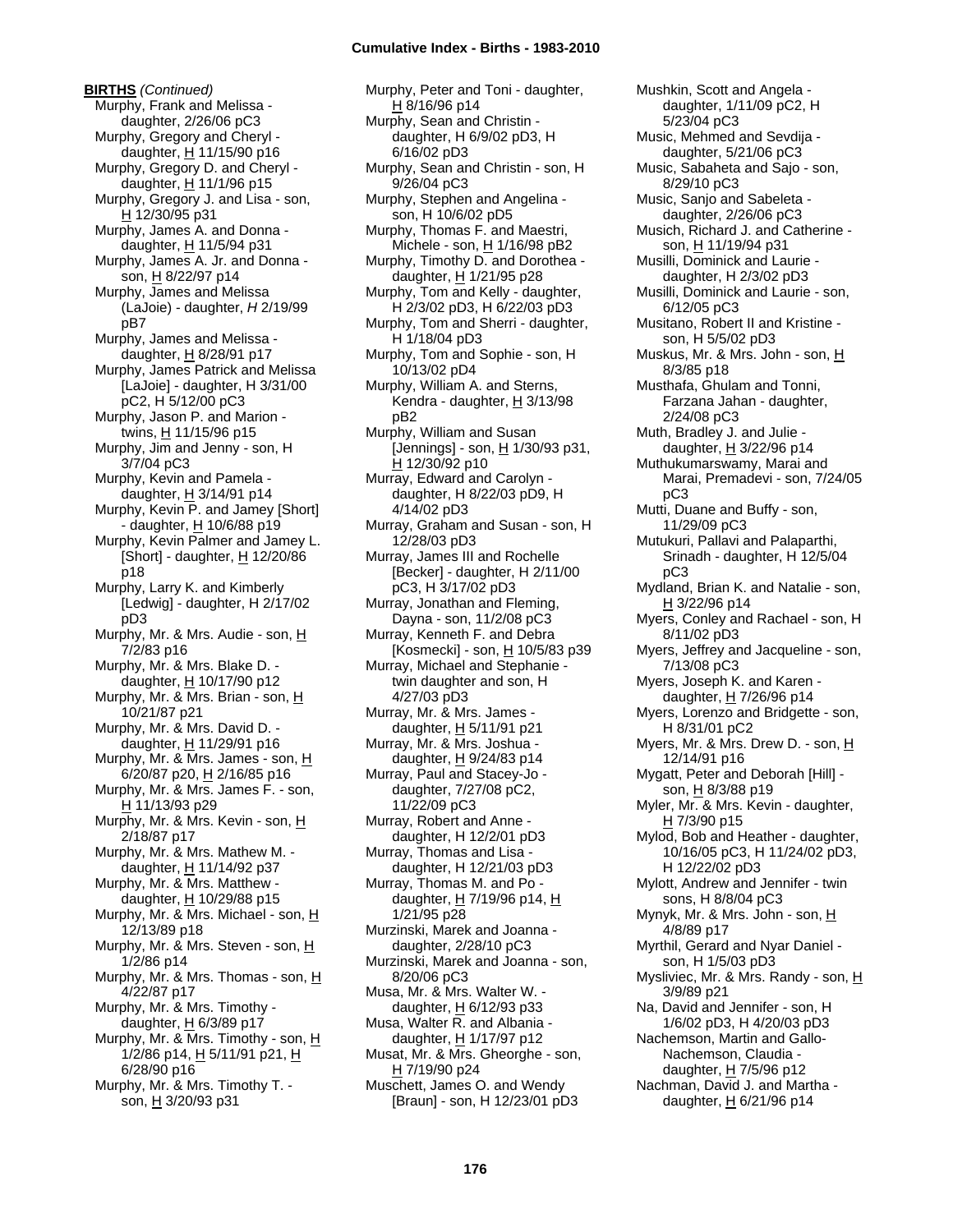**BIRTHS** *(Continued)* Nachman, Mr. & Mrs. David daughter,  $H$  10/7/87 p18 Nadella, Chandra and Pinni, Swapna - daughter, 6/25/06 pC3 Nadilo, Mr. & Mrs. Rudy - son, H 1/18/89 p19 Nadilo, Rudy and Holly - son, H 9/29/90 p11 Naeem, Mr. & Mrs. Syed - son, H 4/8/87 p20 Nagaraja, Sekhar and Chirunmula daughter, H 2/23/91 p13 Nagaraja, Srikant and Hariharan, Spipriya - son, 6/19/05 pC3 Nagelli, Venkata and Kotla, Aruna son, 6/1/08 pC3 Nagle, Jeffrey and Kelly - son, 3/18/07 pC3, 5/22/05 pC3 Nagle, William and Izabella daughter, H 11/24/02 pD3, H 12/29/02 pD3 Nahon, Michael and Susan - twin daugthers, 3/13/05 pC3 Naik, Bhavinkumar and Alpha daughter,  $H$  10/3/97 pB2 Nair, Dr. Larry and Dawn [Smith] son, H 10/7/95 p35 Nair, Balachandran G. and Sheela daughter, H 6/10/95 p31 Nair, Dr. & Mrs. Kesavan - son, H 3/19/86 p27 Nair, Mr. & Mrs. Balachandran - son, H 7/22/89 p19 Najera, Ditmar and Tax, Brenda daughter, 6/15/08 pC3 Najera, Victor and Lenus, Olga son, H 1/11/04 pD3 Nakata, Masayuki and Takako daughter, 7/13/08 pC3 Nakian, Christopher and Sue daughter, H 11/24/02 pD3, H 12/29/02 pD3 Nalbandian, Edward K. and Tracy son, H 7/18/97 p15 Nalvandian, Mr. & Mrs. Edward K. daughter, H 11/13/93 p29 Nambi, Arivudi and Sathya Bhama son, H 3/3/02 pD3 Nambi, Ariyudai and Sathya daughter, 11/5/06 pC3 Nambirajan Balakrishnan and Kariappa, Shruthi Midatala son, 1/11/09 pC2 Nanarello, David and Victoria - son, 12/28/08 pC2, H 5/4/03 pD3, H 4/20/03 pD3 Nance, David R. and Austin, Ebony son, H 1/24/97 p12 Nance, Dominique and Bullock, Jamal - son, 1/24/10 pC3 Nanda, Arup and Anindita - son, H 4/18/04 pC3 Nandanwar, Rajesh and Pradnya twin daughters, H 3/30/03 pD3

Nandori, Erno L. and Senta daughter, H 4/23/94 p33 Nandori, Erno L. and Senta [Higgins] - son, H 2/17/02 pD3 Nandori, Mr. & Mrs. Erno E. - son, H 3/20/93 p31 Nanian, Steve and Linda - twin son and daughter, 2/11/07 pC3 Nanos, Chris and Luisa - son, 3/15/09 pC3 Naopli, John and Barbara daughter, 9/30/07 pC3 Naphen, Mr. & Mrs. James daughter, H 4/23/90 p15 Napier, Mr. & Mrs. Richard - son, H 4/16/86 p29 Napol, Jean and Sheba Dorsey son, H 8/31/01 pC2 Napoleon, Mr. & Mrs. Gery daughter,  $H$  7/6/87 p15 Napoleone, Mr. & Mrs. Benedetto son, H 8/3/85 p18 Napoletano, Mr. & Mrs. Rudolph daughter,  $H$  4/8/89 p17 Napoletano, Mr. & Mrs. Rudolph Jr. daughter, H 11/3/92 p17 Napoletano, William and Paula [DeBartolomeo] - daughter, H 1/21/88 p39 Napoletano, William M. and Paula C. [DeBartolomeo] - daughter, H 8/12/89 p15 Napolitano, Frank and Antonette son, H 1/18/04 pD3 Nappa, Mr. & Mrs. Robert daughter, H 11/13/89 p19, H 10/18/89 p23 Nappa, Robert J. and Linda [Gordon] - son,  $H$  10/9/98 pB3 Nappi, Sean and Alisha - son, 7/30/06 pC3 Napurski, Mr. & Mrs. Gregory daughter, H 7/19/86 p20 Naranjo, Aurelio and Sandra daughter, H 6/9/02 pD3, H 6/16/02 pD3 Naranjo, John and Silvia - daughter, 3/19/06 pC3 Naranjo, Maurico and Rico, Elizabeth - son, 1/31/10 pD2 Narayanan, Ganesh and Barlaram, Anjana - son, H 8/22/03 pD9 Narcise, Jameelah - son, 7/9/06 pC3 Narcise, Mr. & Mrs. Wilson Jr. daughter,  $H$  7/5/86 p18 Narcisse, Kant Jr. and Morisseau-Narcisse, Rolande - son, H 10/25/96 p15 Narcisse, Paul and Sharlynn - son, 12/10/06 pC3 Narcisse, Willio and Florial, Camelia - son, 3/4/07 pC3 Nardella, Mr. & Mrs. Edward - son,  $H$  9/12/83 p16 Nardi, Philip J. and Jayne [Norman] son, H 2/17/02 pD3

Nardone, John C. and Mary [Altieri] son, H 2/17/02 pD3 Nares, Donald and Jenny daughter, H 4/27/03 pD3 Narsu, Kiran M. and Elisa [Giusti] son, H 10/9/98 pB3 Narvaez, Daniel and Rosa - son, 6/10/07 pC3 Narvaez, Freddy and Karina daughter, H 7/21/02 pD3, H 7/28/02 pD3 Narvaez, Freddy and Karina - son, 1/17/10 pC3 Nash, Derek and Baron, Julie daughter, 11/9/08 pC4 Nash, Don and Gaylen - daughter, 1/1/06 pC3 Nash, Evan and Kristina - daughter, 8/21/05 pC3 Nash, Evan and Kristina - son, 5/6/07 pC3 Nash, Evan and Kristina - twin son and daughter, 1/31/10 pD2 Nash, Gary and Claudette [Palfe] twin son & daughter,  $H_6/21/89$ p18 Nash, Mike and Eva - son, H 12/12/04 pC3 Nash, Wayne G. and Wendy - son, H 7/5/96 p12 Nasi, Michael L. and Christine - son,  $H$  8/26/95 p32 Nasi, Michael M. and Christine [Juhasz] - daughter,  $H$  5/8/93 p31 Nasser, Mr. & Mrs. Nathan daughter, H 9/12/83 p16 Nastasi, Mr. & Mrs. Louis daughter, H 1/19/85 p18 Nastasi, Mr. & Mrs. Louis - son, H 4/8/89 p17 Nastasi, Tom and Gabriella Eszter daughter, 10/25/09 pC5 Natale, Thomas D. and Nanci [Roth] - son,  $\underline{H}$  6/4/86 p24,  $\underline{H}$  5/24/86 p20 Natalie, Derek and Kristin - son, 2/5/06 pC3, H 5/25/03 pD3 Nathan, Mr. & Mrs. Robert daughter,  $H$  9/3/88 p16 Nathan, Senthil and Gobica - son, H 8/3/03 pD3 Nathanson, Jonathan and Jodi daughter, 8/21/05 pC3 Nathanson, Mitchell and Christina son, H 6/9/02 pD3, H 6/16/02 pD3 Nault, Louis A. and Onna - son, H 10/4/96 p14, H 8/30/96 p26 Nault, Louis and Donna - daughter, H 3/2/03 pD3 Navarrete, Josue and Lopez, Maria daughter, 7/1/07 pC3 Navarrete, Josue and Lopez, Maria son, 7/12/09 pC5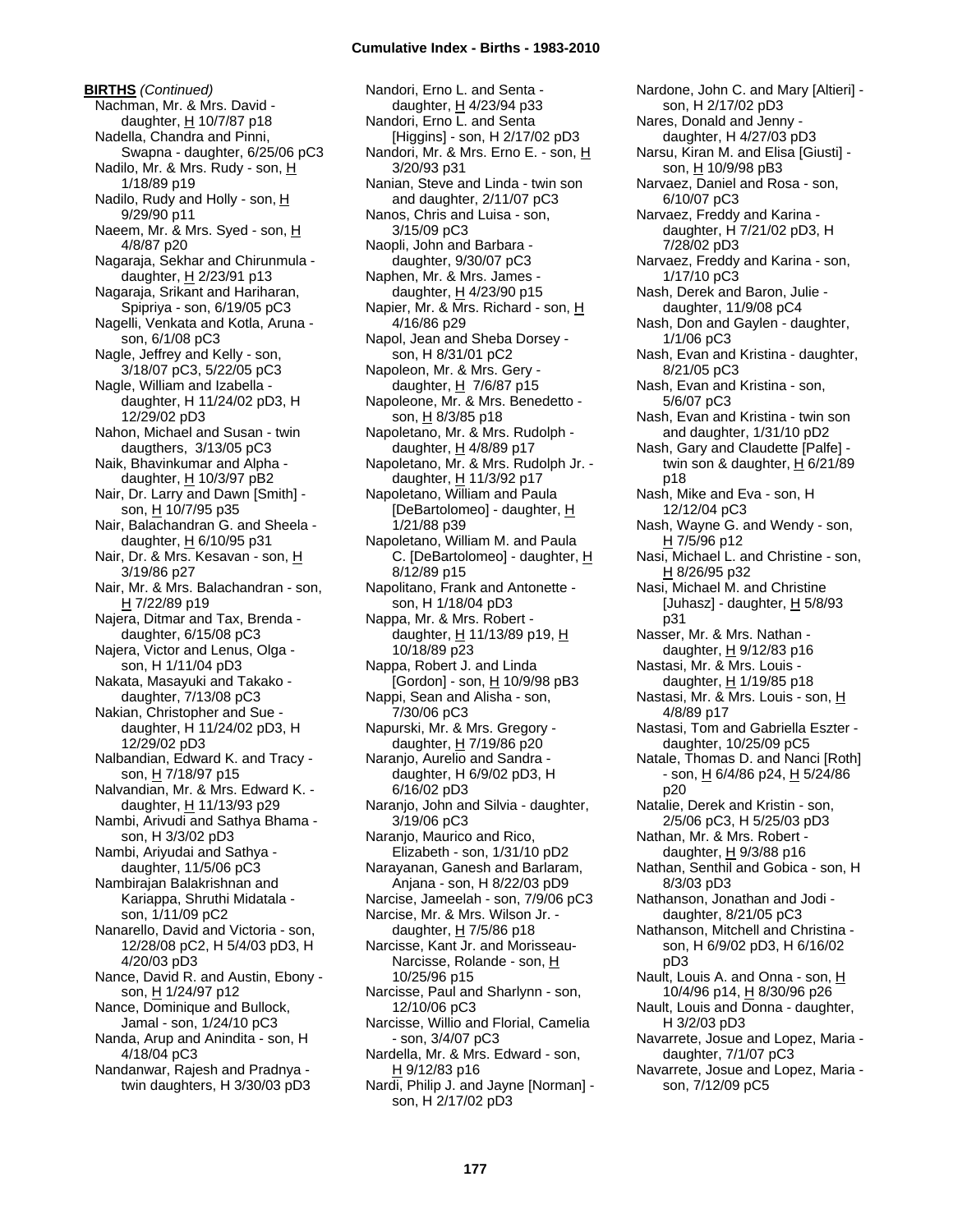**BIRTHS** *(Continued)* Navarrete, Juan and Quinones, Mabel - daughter, H 7/6/03 pD3 Navarro, Adan and Morales, Amelia daughter, H 7/14/00 pC2 Navarro, German and Terravuva, Marlene - son, H 5/5/02 pD3 Navarro, Hector A. and Guadalupe son, H 11/12/94 p31 Navarro, Israel and Milagros [Medina] - daughter, *H* 5/28/99 pB6 Navarro, Mr. & Mrs. Jose - son, H 6/13/87 p19 Navarro, Mr. & Mrs. Luis - daughter, H 7/22/89 p19, H 7/30/83 p14 Navarro, Mr. & Mrs. Osvaldo daughter,  $H$  8/26/92 p13,  $H$ 1/11/90 p32 Navarro, Mr. & Mrs. Paul - daughter, H 11/28/87 p18 Navarro, Mr. & Mrs. Raul - twin son and daughter, H 7/1/89 p17 Navarro, Mr. & Mrs. Teddy - son, H 12/14/83 p39 Navarro, Rafael and Duncan, Wendy - daughter, H 3/21/04 pC3 Navarro, Steven and Sharon - son, H 12/1/02 pD4 Navas, Ludio and Portillo, Elena son, H 4/7/02 pD3 Naveda, Jorge and Abanto, Yvana daughter, H 5/16/04 pC3 Nayak, Naren and Anitha - son, 3/19/06 pC3 Naylor, Mr. & Mrs. Barrett B. daughter, H 7/17/93 p31 Naylor, Mr. & Mrs. James - son, H 12/28/88 p19 Naylor, Randy and Kathleen [Kelly] son, H 12/10/83 p19 Naylor, Randy and Kathleen [Kelly] twin sons, H 3/24/86 p19 Neaderland, David and Jody daughter, H 6/6/04 pC3 Neaderland, David and Jody - son, 12/11/05 pC3 Neal, Mr. & Mrs. Michael - son, H 6/27/92 p11 Neal, Wayne and Kligler, Amy daughter, H 12/22/02 pD3 Neal-Noschese, Frank and Jennifer son, 4/24/05 pC3 Neary, Philip A. and Nancy daughter,  $H$  2/18/95 p32 Neave, Peter and Abigail - daughter, H 12/15/02 pD3 Nebel, Emil Blakely E. ands Sara [Drought] - daughter,  $H$  5/8/93 p31 Nebel, Mr. & Mrs. Emil - son, H 11/23/88 p46 Nebel, Robert and Linda - daughter, H 7/20/91 p16

Neblung, Mr. & Mrs. Ralph R. daughter, H 7/31/92 p14 Nedder, Ernest and Lauren - son, 7/9/06 pC3 Nedder, Michael and Jane daughter, H 12/26/04 pC3 Nedder, Michael and Jane - son, 12/23/07 pC3 Needer, Michael and Jane - son, H 7/6/03 pD3 Neelakanda, Usha and Thiagarajan, Siva - son, H 10/12/03 pD3 Neely, Dale and Kim - daughter, H 7/27/03 pD3 Neer, Jason and Amy - daughter, 5/20/07 pC3 Neer, Jason and Amy - son, 7/11/10 pC3 Nees, Erik E. and Jennifer [Fraleigh] - daughter, *H* 8/6/99 pB4 Neff, Deidre and Timothy - daughter, 3/8/09 pD3, 4/5/09 pC3 Neff, Jason ahd Heather - son, H 1/18/04 pD3 Neff, Timothy and Letitia - daughter, H 3/14/91 p14 Neff, Timothy T. and Letitia [Ingersoll] - son,  $H$  5/8/93 p31 Negron, Angel and Gutierrez, Gianela - daughter, 6/3/07 pC3 Negron, Efrain and Kimberly - son, 9/2/07 pC3 Negron, Efrain and Kimberly [Cogswell] - daughter, H 12/30/01 pD3 Negron, Eliezer and Almirakis, Christina - son, 7/10/05 pC3 Negron, Eliezer and Christina Almirakis - daughter, H 11/4/01 pD3, H 11/11/01 pD3 Negron, Felipe and Janet daughter, H 3/2/03 pD3 Negron, Gerardo and Monserrat son, H 2/3/02 pD3 Negron, Karina Marie and Dunmore, Curtis Lee - son, 11/7/10 pC3 Negron, Miguel A. and Carmen son, H 10/10/97 pB2 Negron, Mr. & Mrs. Miguel M. daughter, H 8/26/92 p13 Negus, David and Maimouna - son, H 9/29/90 p11 Negyesi, Richard and Adamaris daughter, H 8/4/02 pD3 Nehro, Gregory and Diana daughter, 2/14/10 pC3 Neil, Mr. & Mrs. Leroy - daughter, H 12/10/86 p31 Neilsen, Robert Jr. and Tiffany L. son, 10/21/07 pC3 Neimer, Mr. & Mrs. David - son, H 3/24/86 p19 Neisler, Anton and Debra [Wheeler] son, H 12/10/86 p38 Neisler, Mr. & Mrs. Anton R. - son, H 6/21/89 p18

Nellis, Joseph and Ann [Rose] daughter, H 2/25/92 p21 Nelsen, Mr. & Mrs. Craig - son, H 9/10/86 p30 Nelson, Andrew and Leslie - son, H 4/14/02 pD3 Nelson, Christopher A. and Deborah J. - son, 5/22/05 pC3 Nelson, Dan and Kerry - son, H 8/11/02 pD3 Nelson, Duane and Nancy Laner daughter, 2/26/06 pC3 Nelson, Duane R. and Laner, Nancy - son, H 4/6/01 pD2 Nelson, Jeffrey P. and Denise [Conway] - son,  $H \neq 10/10/87$  p22 Nelson, John and Nina - son, H 4/25/04 pD3 Nelson, Jonathon and Carolyn daughter, 6/7/09 pC3, 7/12/09 pC3 Nelson, Matthew H. and Heather [Cross] - daughter, H 5/19/02 pD3 Nelson, Mr. & Mrs. Jeffrey J. daughter, H 12/5/92 p37 Nelson, Stefan and Wendy daughter, H 1/12/03 pD3 Nelson, Tim and Julie - daughter, H 3/28/04 pC3 Nelson, V. Keith and Latasha - son, 7/23/06 pC3 Nelson, Varrick and Latasha daughter, H 9/19/04 pC3 Nemchek, Christopher and Sally daughter, H 2/24/02 pD3 Nemchek, Joseph and Wiesner-Nemchek, Jennifer - daughter, 2/12/06 pC3 Nemiroff, Peter G. and Diane - son, H 11/5/94 p31 Nerella, Bhavan and Maddula daughter, H 1/26/03 pD3 Nerette, Lesley and Marlyse daughter,  $H$  2/6/98 pB5 Nero, Thomas and Zimels, Elizabeth - son, 7/22/07 pC3 Nery, Jose and Catalan, Laura son, H 3/7/04 pC3 Nesbitt, Mr. & Mrs. Allen - son, H 4/2/90 p18 Nespoli-Nelson, Mr. & Mrs. Robert daughter, H 12/7/85 p18 Nesrallah, Michael and Kristel - son, 2/28/10 pC3 Nestor, Robert and Louise - son, H 7/5/91 p14 Nestor, Robert H. Jr. and Louise son, H 11/19/94 p31 Nestor, Salvatore S. and Barbara son, H 9/20/91 p43 Nestor, Tom and Ashlee - son, H 12/7/03 pD3 Nesvik, Morten and Damaris daughter, H 4/4/04 pC3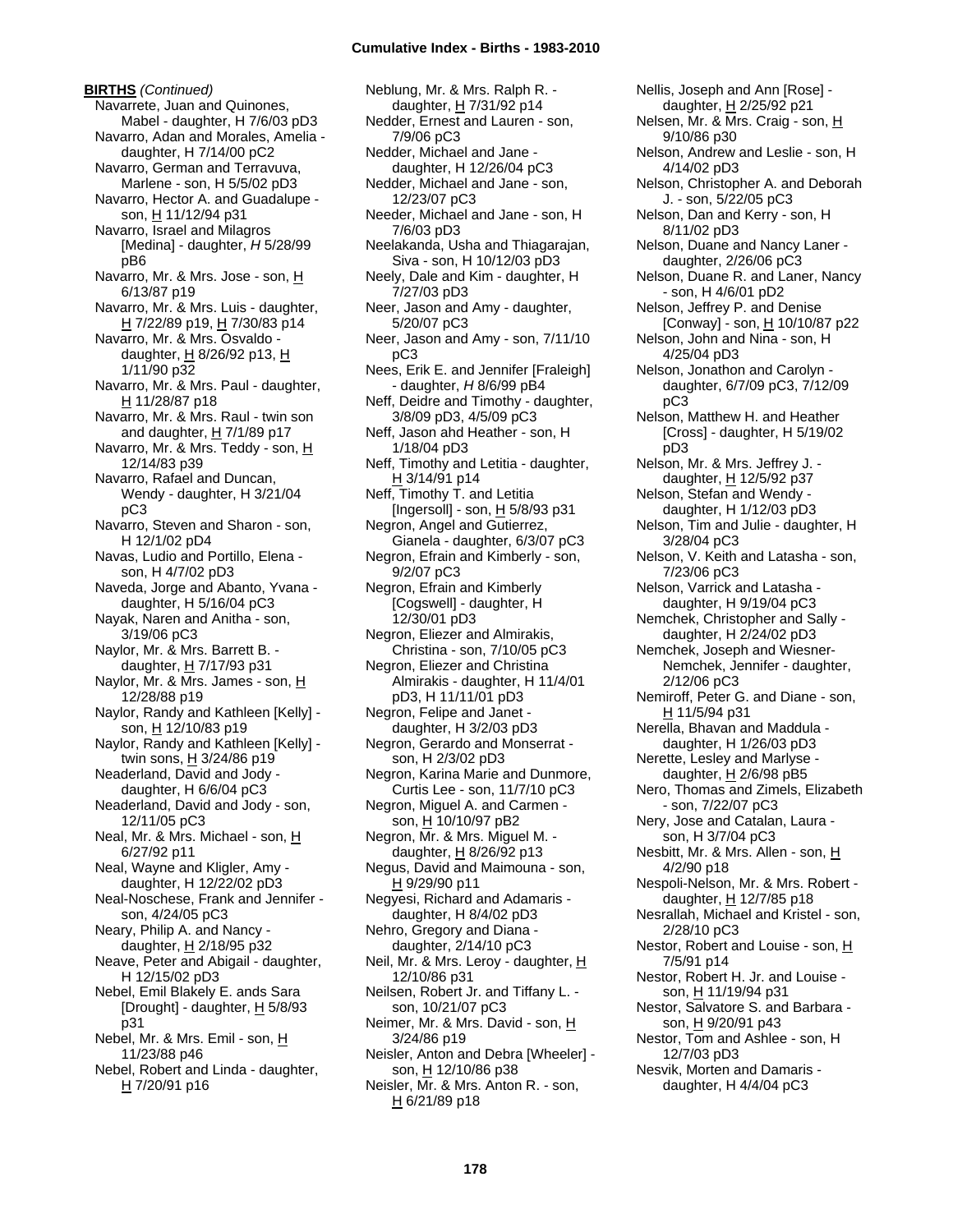**BIRTHS** *(Continued)* Nett, Mr. & Mrs. William - son, H 10/30/91 p17 Nette, William J. and Sonia [Pandelos] - son, H 10/15/88 p17 Neuberger, Michael J. and Barbara daughter,  $H$  4/23/94 p33 Neufeld, Scott L. and Brenda [Blotcky] - daughter, H 3/31/02 pD3 Neugebauer, Phil and Liz daughter, H 4/6/03 pD3 Neugebauer, Philip J. and Elizabeth [Koch] - son, H 5/12/00 pC3 Neuhaus, Todd W. and Christina son, H 1/7/95 p29 Neumann, James and Sarah Brown daughter, 2/6/05 pC3 Neuscheler, Carl and Lisa [Leone] son, H 4/26/86 p18 Nevas, Mr. & Mrs. Bernard - son, H 6/14/86 p18 Neves, Jose Jr. and Oliveira, Marilene - daughter, 9/25/05 pC3 Neville, Mr. & Mrs. Gary - daughter, H 1/19/85 p18 Nevins, Thomas S. and Michele [Ferguson] - son, H 5/26/00 pC2 New grad celebrates baby, too [photo], H 5/23/96 p1+ New, David W. and Alana - son, H 4/10/98 pB2 New, David W. and Alana [Brewer] son, H 2/11/00 pC3 Newbould, Mr. & Mrs. Arthur daughter,  $H$  1/11/90 p32 Newcomb, David Bennet and Lesley Davidson McBean - son, 11/13/05 pC3 Newcomb, Michael and Jennifer daughter, H 7/14/02 pD3 Newcomer, Andrew and Jill - son, H 2/2/03 pD3, H 3/2/03 pD3 Newell, David and Endra - daughter, H 6/13/04 pC3 Newkirk, Johnnie and Balestriere, Maria - daughter, H 9/29/02 pD5 Newkirk, Thomas and Lyon, Rachael - son, 12/31/06 pC3 Newman, Denise - daughter, H 7/18/97 p15 Newman, Eric and Amy - daughter, H 5/11/03 pD3 Newman, J. Robert and Theresa son, H 8/20/90 p6 Newman, James and Victoria daughter, H 10/27/02 pD5 Newman, James and Victoria - son, 6/12/05 pC3 Newman, Jim and Amy [Hoyt] - son, H 7/22/95 p33 Newman, Len and Christy - son, H 10/24/97 pB2 Newman, Michael A. and Debra twins, H 7/18/97 p15

Newman, Mr. & Mrs. James daughter, H 3/23/91 p9 Newman, Mr. & Mrs. James J. - son, H 7/10/93 p29 Newman, Peter M. and Linda - son, H 4/25/97 p15 Newman, Scott A. and Andrea R. son, 11/9/08 pC4 Newman, Scott and Andrea daughter, 6/13/10 pC3 Newmann, Robert M. and Gassman, Vittoria - son, H 2/7/97 p14 Newsome, Brian and Denise - son, H 3/16/03 pD3 Newsome, Edward Lee Jr. and Alvarez, Gina - son, 5/22/05 pC3 Newton, Bobby and Keitt, Jeanette daughter, H 7/13/88 p32 Newton, David A. and Canevari, Darcy E. - son, H 10/17/90 p12 Newton, Duane J. and Anne  $[DeBone] - son, H 3/12/90 p10$ Newton, Hubert and YeVette - son, 1/21/07 pC3 Newton, Mr. & Mrs. Richard - son, H 11/4/85 p16 Ney, William C. and Linda daughter, H 8/19/95 p31 Neyer, Scott and Carolyn - son, 4/5/09 pC3, 3/29/09 pC3, 4/17/05 pC3, 5/17/09 pC3, H 8/17/03 pD3 Ng, Cliff and Katherine - daughter, 11/8/09 pC3 Nguyen, Dunguyen and Tuoung-Vi daughter, H 2/22/04 pC3, H 2/29/04 pD3 Nguyen, Khoa and Kelly - daughter, 12/23/07 pC3, 12/11/05 pC3 Niche, Mr. & Mrs. Paul P. daughter, H 12/12/92 p35 Nicholas, Frank and Janice - son, H 6/15/03 pD3 Nicholas, Gordon and Jennifer Tucker - daughter, 4/15/07 pC3 Nicholas, Scott C. and Prager-Nicholas, Kerry - daughter, H 4/8/95 p31 Nicholls, Chris and Yvonne daughter, 3/13/05 pC3 Nichols, Donald A. Jr. and Elizabeth - daughter, H 2/2/96 p12 Nichols, Gordon V. and Tucker, Jennifer - daughter, H 2/11/00 pC3 Nichols, Kurrode and Taylor, Deborah - daughter, 5/7/06 pC3 Nichols, Mr. & Mrs. Bruce daughter, H 11/22/86 p17 Nichols, Nick and Jennifer - son, H 4/27/03 pD3 Nichols, Ryan and Camilla daughter, H 12/2/01 pD3 Nichols, Wayne and Valeria - son, H 9/26/04 pC3

Nicholson, Michael and Joan - son, H 2/1/04 pD3 Nickel, Christopher A. and Courtney - daughter, H 12/31/94 p31 Nickel, Mr. & Mrs. Christopher C. son, H 3/7/92 p10 Nickel, Scott and Joan [Voelker] son, H 7/20/85 p17 Nickerson, Mr. & Mrs. Alan daughter, H 7/19/86 p20 Nicolet, Marc and Stephanie - son, 11/22/09 pC3 Nicoll, Derek B. and Deanna M. son, 5/18/08 pC3 Nicoll, Ira J. and Wieslawa [Gawrych] - son, *H* 7/9/99 pA12 Nicolosi, Joseph and Dianne - son, H 6/22/03 pD3 Nicosia, Mr. & Mrs. Joseph daughter, H 4/23/90 p15 Niederer, Eric and Gloria - son, 7/27/08 pC3, 10/24/10 pC3 Niederhoffer, Mr. & Mrs. Victor V. daughter, H 3/7/92 p10 Niedzielska, Lukasz and Dana daughter, H 3/21/04 pC3 Nielson, David and Laura Decarlo daughter, 3/6/05 pC3 Nielson, Jason and Telesco, Jennifer - daughter, 6/7/09 pC3, 7/12/09 pC3 Nielson, Mr. & Mrs. Torben - son, H 11/1/88 p20 Nieporent, Mr. & Mrs. Herbert - son, H 7/7/90 p15 Nieto, Miguel and Valliant, Mery daughter, H 11/30/03 pD3 Nieves, Agapito and Juanita [Ortiz] son, H 6/24/87 p19 Nieves, Amador and Hardley, Vanessa - son, H 12/23/01 pD3 Nieves, Amanda E. - son, 11/22/09 pC3 Nieves, Joelle - son, 9/3/06 pC3 Nieves, Luis and Rivera, Maria son, H 1/23/93 p29 Nieves, Luis Raul and Soto, Amy son, 11/11/07 pC3 Nieves, Mr. & Mrs. Carlos - twins, H 8/21/93 p28 Nieves, Mr. & Mrs. Gilberto - son, H 1/24/87 p26, H 12/14/83 p39 Nieves, Mr. & Mrs. Virginio daughter, H 5/11/91 p21 Nieves, Mr. & Mrs. Virginio - son, H 6/28/90 p16 Nieves, Rafael and Michelle daughter, 9/6/09 pC3, 10/18/09 pC3 Nieves, Roberto and Garcia, Claudia - daughter, H 7/4/04 pC3 Nieves, Samuel and Gwen - son, 1/30/05 pC3 Nieves, Santos and Nancy daughter, H 4/18/04 pC3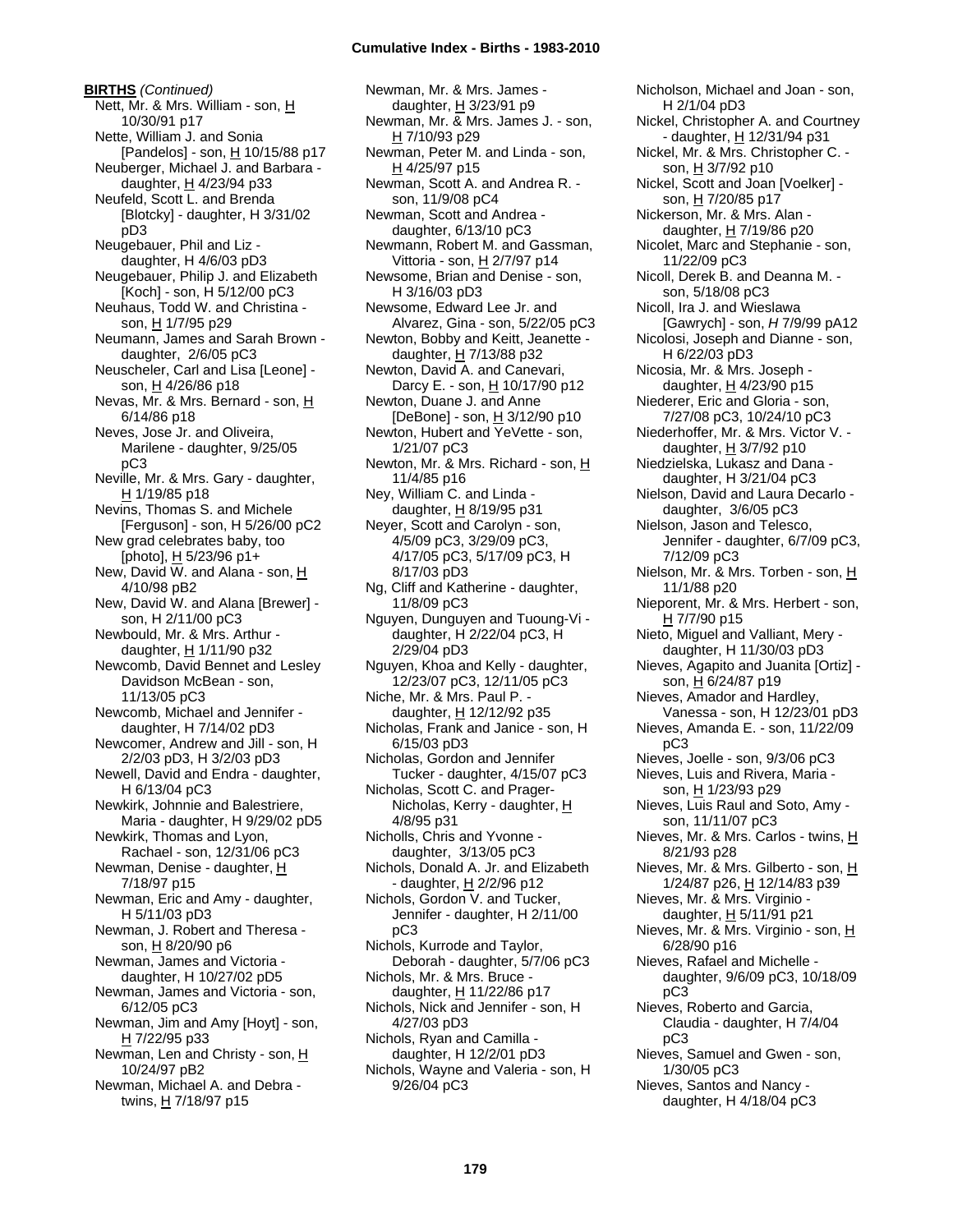**BIRTHS** *(Continued)* Nijhawan, Loveleen and Pooja - son, 2/21/10 pC3 Nikac, Paul and Vilma - daughter, 5/8/05 pC3 Nikazmerad, Mr. & Mrs. Nicholas daughter,  $H$  12/26/85 p13 Nikiforides, George and Sandra son, H 4/27/03 pD3 Nikiforos, Mr. & Mrs. Dimitrios daughter, H 7/27/89 p17 Nikolopoulos, Patricia and Rafaelides, Anthony - son, 10/17/10 pC3 Nilla, John J. and Teresa - son, H 8/19/95 p31 Nilla, Mr. & Mrs. John J. - son, H 8/26/92 p13 Nilsen, Karl and Ellen - daughter, H 5/23/04 pC3 Nilsen, Karl and Ellen - twin sons, 10/2/05 pC3 Nilsen, Mr. & Mrs. Robert - son, H 1/21/87 p30 Nilsen, Robert and Lisa - son, H 3/14/91 p14 Nimmo, Mr. & Mrs. Robert - son, H 1/25/88 p17 Ning, Kaz and Tao, Yauping - son, 12/7/08 pC2 Ninivaggi, Antonio and Elena daughter, H 4/20/03 pD3 Ninivaggi, Antonio and Elena - son, 1/20/08 pC3, 3/13/05 pC3 Nino, Edward and Martha - son, 3/25/07 pC3, 2/25/07 pC3, 3/25/07 pC3, 3/16/08 pC3, 2/25/07 pC3 Nino, Edward and Martha - twin sons, 5/6/07 pC3 Niquez, Jameson and April - son, 7/12/09 pC5 Niras, Dimitri and Korina - daughter, 1/21/07 pC3 Nirschel, Martin and Marcy daughter, H 5/11/03 pD3 Nisar, Shahid and Ahmad, Aisha son, 12/21/08 pC2 Nisco, Paul and Marybeth daughter, H 10/20/02 pD5 Nisenson, Peter and Megan daughter, 1/3/10 pC3 Nisi, Gerri - daughter, 1/7/07 pC3 Nitardy, Walter F. and Jacqueline [Robie] - daughter, H 12/30/01 pD3 Nitardy, Walter F. and Jill daughter,  $H$  4/1/95 p28 Nitta, Gregory H. and Diane H. [Ogata] - daughter,  $H$  9/6/86 p18 Niv, Alon and Lev-Niv, Irit daughter, 10/9/05 pC3 Nives, Jean and Helen - son, H 6/8/91 p22 Nivia, Leandro and Evelyn - son, 5/7/06 pC3

Nivicela, Carlos and Elizabeth daughter, H 7/14/02 pD3 Nivison, Andrew and Jennifer daughter, H 11/10/02 pD3 Nix, Christopher and Baccara daughter, 3/6/05 pC3 Nixon, James J. and Wendy daughter,  $H$  6/21/96 p14 Nixon, Mr. & Mrs. Thomas daughter,  $H$  8/7/93 p32 Nixon, Mr. & Mrs. Thomas - son, H 7/19/90 p24 Nixon, Raylee and Caroline daughter, 6/7/09 pC3, 7/12/09 pC3 Nixon, Shawn and DeAndre daughter, H 8/22/03 pD9 Nixon, Thomas and Tracie [Bell] daughter,  $H$  12/13/86 p17,  $H$ 12/10/86 p36 Nizolek, William and Judy [Santelle] daughter,  $H$  10/19/88 p19 Nizzardo, Jeff and Shannon - son, 10/9/05 pC3 Nobay, Rommel and Frances daughter, 2/28/10 pC3 Nobay, Rommel and Frances Wu son, 4/6/08 pC3 Nobileau, Eric and Elise - son, H 10/31/04 pC3 Noble, Charles D. and Andrea daughter, H 7/5/96 p12 Noble, Charles D. and Andrea [Behring] - daughter, *H* 6/5/99 pB10 Noble, David James and Katherine Kelly - daughter, 9/7/08 pC3 Noble, Mr. & Mrs. Robert - son, H 10/29/86 p22 Nobles, Kyle and Janet - daughter, H 12/1/02 pD4 Nocchi, Christopher S. and Amy [Arnout] - son, H 1/21/00 pC3 Noel, Fortune and Rose Marie daughter, 12/13/09 pC3 Noel, Fortune and Rose Marie - son, H 8/15/04 pC3 Noel, Nicholas and Branca, Stacia Elizabeth - son, 5/1/05 pC3 Nofio, Marco and Gregoria daughter, 5/22/05 pC3 Nogue, Jose and Juanita - daughter, 1/11/09 pC2 Noguera, Gelberth - son, H 11/9/03 pD3 Noguera, Gelberth F. and Barrientos, Dora A. - daughter, 5/3/09 pC3 Noisette, Guy Mekeithen and Jerome, Natacha - son, 8/3/08  $nC<sub>2</sub>$ Noivadhana, Mr. & Mrs. Karl daughter, H 5/28/83 p23 Noivadhana, Mr. & Mrs. Karl - son, H 6/14/86 p18

Nojiam, Paul and Barbi - son, H 12/5/04 pC3 Nolan, Christopher J. and Suzanne Z. - son, 5/22/05 pC3 Nolan, Edward A. Jr. and Rosemarie - son, H 9/17/94 p31, H 11/19/94 p31 Nolan, Jesse and Karen - son, 10/25/09 pC3 Nolan, Mr. & Mrs. Brian - daughter, H 7/6/88 p14 Nolan, Mr. & Mrs. Brian - son, H 10/9/85 p27 Nolan, Nils Alain and Tiffany Louise son, 3/30/08 pC3 Nolan, Nils and Tiffany L. daughter, 11/13/05 pC3 Nolan, Richard G. and Eileen [Brunner] - daughter, H 1/28/00 pC3 Nolan, Thomas S. and Angela - son, H 1/14/95 p31, H 10/18/96 p14 Nolin, Peter M. and Carol [Bateson] daughter, H 12/10/86 p38 Nomack, Stephen and Katherine daughter, H 10/19/03 pD3 Nomani, Khurram and Shafaq daughter, 3/22/09 pC2 Nomani, Munawar and Baig, Mirza daughter, H 11/7/04 pC3 Nonnenmacher, Andreas and Amy son, H 10/13/02 pD4 Noome, Michael, and Briony daughter, H 1/11/04 pD3 Noonan, Lee and Jennifer - son, H 2/8/04 pD3 Noonan, Michael P. and Doris [Dwyer] - daughter, H 1/21/00 pC3 Noonan, Mr. & Mrs. Charles daughter, H 10/24/90 p12 Noonan, Mr. & Mrs. Charles - son, H 2/24/88 p30 Nooney, Tom and Rosy [Miller] son, <u>H</u> 6/26/98 pC3 Norado, Anthony D. and Tara twins, H 11/5/94 p31 Nordstrom, Mr. & Mrs. Richard R. daughter,  $H$  2/6/93 p32 Nordstrom, Richard M. and Andrea son, H 12/31/94 p31 Nordyke, Harry L. and Deborah daughter, H 8/7/98 pA10 Norema, Diego and Diana - son, H 1/18/04 pD3 Norena, Diego A. and Mesa, Diana M. - daughter, 8/21/05 pC3 Norfleet, Christopher J. and Joan son, H 2/2/96 p12 Norfulus, Mr. & Mrs. Steven daughter, H 8/1/90 p18 Norrholm, Mr. & Mrs. Ralph - son, H 8/28/85 p36 Norrholm, Robert and Lisa - son, H 7/20/91 p16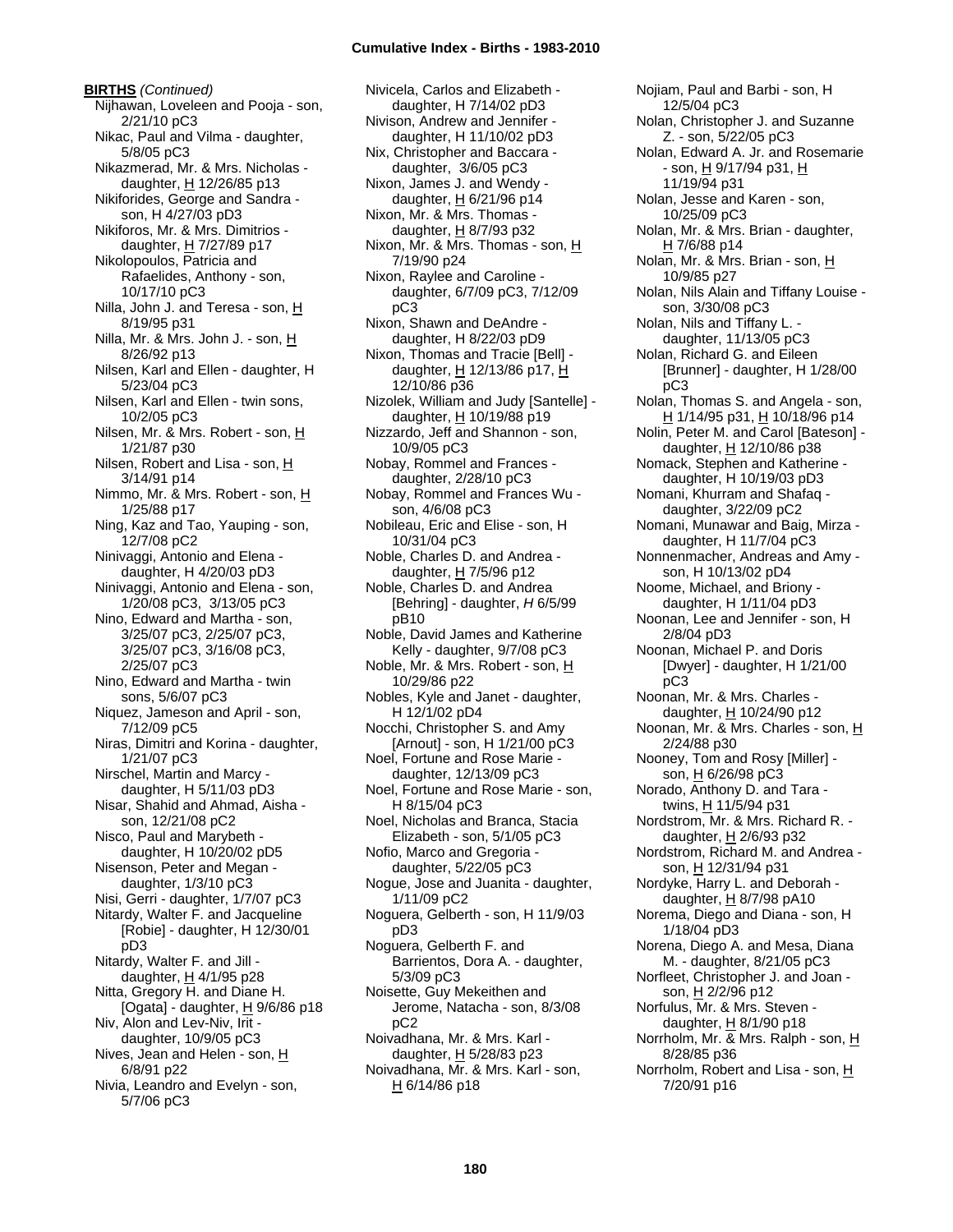**BIRTHS** *(Continued)* Norris, John III and Karla [Todd] son, H 2/25/92 p21 Norris, Mr. & Mrs. Rocky - daughter, H 11/19/86 p17 Norris, Mr. & Mrs. Rocky - son, H 12/28/88 p19 North, Brian and Sara - twin son and daughter, 3/16/08 pC3 North, Brian and Sara Nemeth daughter, 1/24/10 pC3 North, Kent C. and Patricia A. [Cretella] - son,  $\underline{H}$  3/12/86 p29 Northrup, Adam and Patricia daughter, H 11/9/03 pD3 Northrup, Samuel S. and Lynn, Cynthia - daughter,  $H$  11/15/96 p15 Norton, David and Pamela daughter, 3/12/06 pC3 Norton, David and Pamela - son, H 10/5/03 pD3 Norton, Mr. & Mrs. Charles daughter, H 11/16/83 p43 Nosenzo, Mr. & Mrs. Carl C. - son, H 6/27/92 p11 Nostro, Anthony and Maria - son, 2/3/08 pC3, H 7/13/03 pD3 Nostro, Anthony and Marie Perrone son, 9/11/05 pC3 Notaras, Paul J. and Martha daughter,  $H$  8/15/97 p14 Notice, Matthew and Tia - daughter, 2/4/07 pC3 Notley, Robert and Sheila - son, H 9/26/04 pC3, H 5/26/02 pD3 Noto, Michael and Amy - daughter, 7/12/09 pC5 Noto, Thomas and Gwendolyn daughter, H 5/2/04 pC3 Notter, David and Amy - son, 9/23/07 pC3 Nova, Elio Noe and Noemi, Roxana daughter, 7/23/06 pC3 Nova, Roxana and Elio - daughter, 8/15/10 pC3 Novak, John and Elizabeth daughter, H 11/7/04 pC3 Novak, Michael T. and Christiane daughter, H 7/19/96 p14 Novak, Tomas and Cibils-Novak, Ana Maria - son, 2/28/10 pC3 Novaky, Csilla and Nikolov, Bobrimir - son, 10/12/08 pC3 Noveck, Mr. & Mrs. Allen - son, H 9/3/88 p16 Novick, Mr. & Mrs. W. R. - son, H 5/21/87 p21 Novo, Mr. & Mrs. Robert R. daughter,  $H$  12/14/91 p16 Novo, Robert D. and Michelle daughter, H 5/14/94 p30 Novoa, Jose and Justina - daughter, 9/6/09 pC3, 10/18/09 pC3 Novotny, Milos and Regecova, Erica - son, H 12/26/04 pC3

Novotny, Mr. & Mrs. William - son, H 4/8/89 p17 Nowack, Mr. & Mrs. Robert daughter, H 8/21/93 p28 Nowack, Robert J. and Gina - son, H 10/3/97 pB2 Nowik, Peter and Maggie daughter, H 9/29/02 pD5 Nowinski, Albert III and Darlene daughter, H 4/4/04 pC3 Nowinski, Albert III and Darlene son, 10/9/05 pC3 Nowlin, Lorraine - daughter, 1/3/10 pC3 Nucci, Gregory and Mary - daughter, 2/19/06 pC3 Nucci, Gregory and Mary - son, H 7/11/04 pC3 Nugent, Mr. & Mrs. James - son, H 12/28/88 p19 Nugent, Mr. & Mrs. Richard - son, H 5/21/87 p21 Nugent, Richard and Cynthia [Duddie] - daughter, H 10/15/88 p17 Nulty, Bill and Jeri [Holtz] - daughter, H 10/22/94 p31 Numa, Frantrz and Cochran, Nicola son, H 4/21/02 pD3 Numez, Jose and Barrios, Veronica son, 2/18/07 pC3 Nummy, Ben and Joanna - son, H 6/8/03 pD3 Nunes, Mr. & Mrs. Joseph daughter, H 7/26/86 p18 Nunes, Mr. & Mrs. Joseph - son, H 8/27/90 p10 Nunez, Alejandro and Bermudez, Maria - son, H 5/9/04 pC3, H 5/16/04 pC3 Nunez, Hector and Cabrera, Aitza son, H 6/22/03 pD3 Nunez, Stephen and Forster, Beverly - son, 8/30/09 pC3, 10/11/09 pC3 Nuro, Frank T. and Wendy [Johnson] - son,  $\underline{H}$  8/31/88 p17 Nuro, Mr. & Mrs. Frank - son, H 2/5/86 p27 Nussbaum, Jason and Ilisa daughter, 4/3/05 pC3 Nussbaum, Ross T. and Heather L. daughter, 10/30/05 pC3 Nussbaum, Steven S. and Aronson-Nussbaum, Susan - son, H 9/20/91 p43 Nuta, Adrian C. and Tsai, Chenghsi daughter,  $H$  3/13/98 pB2 Nuttall, Paul and Nicole Smith daughter, H 4/27/03 pD3 Nuzum, Rich and Mari - daughter, 10/1/06 pC3 Nuzum, Rich and Mari - son, 7/13/08 pC3

Nuzzo, Daniel G. Jr. and Roseann [Silvester] - daughter, H 8/3/88 p19 Nuzzo, Jim and Lisa - son, H 4/27/03 pD3 Nuzzo, Michael J. and Kimberly daughter,  $H$  7/18/97 p16,  $H$ 12/2/95 p29 Nuzzo, Mr. & Mrs. Daniel Jr. - son, H 10/8/83 p18 Nuzzo, Mr. & Mrs. William daughter, H 7/19/90 p24 Nwakuche, Amaechi and Ifeyinwa twin daughters, H 7/27/03 pD3 Nwang, Dennis and Mauro, Marissa daughter, 4/3/05 pC3 Nyarady, Jerry S. and Cheryl [Schuelke] - son, H 4/6/01 pD2 Nyce, Mr. & Mrs. James - daughter, H 9/3/88 p16 Nygren, Mats and Adriana - son, H 4/14/02 pD3 O'Banner, Anthony and Brown, Renee - daughter, H 1/6/02 pD3 O'Boy, Joseph A. and Angie [Bonaddio] - daughter, H 5/23/97 p14 O'Boy, Joseph and Angie [Bonaddio] - daughter, H 1/21/00 pC3 O'Boy, Mr. & Mrs. William II - son, H 11/28/87 p18 O'Brasky, Jeffrey M. and Roxanne daughter, H 9/3/94 p34 O'Brien, Andrew and Katherine twin son and daughter, 11/2/08 pC3 O'Brien, Charels and Michelle - son, H 1/11/04 pD3 O'Brien, Charles and Michelle - son, H 6/9/02 pD3, H 6/16/02 pD3 O'Brien, Christian R. and Mary [Feron] - son, *H* 6/5/99 pB10 O'Brien, David Sean and Toni Ann [Patafio] - son, <u>H</u> 7/5/96 p12 O'Brien, Glenn and Sheri - son, H 7/6/03 pD3 O'Brien, Gregory and Kelly daughter, H 5/26/02 pD3 O'Brien, James and Bachman, Jennifer - two daughters and a son, H 1/6/02 pD3 O'Brien, James and Traci daughter, H 8/11/02 pD3 O'Brien, James S. and Dixie [Webb] - son, <u>H</u> 2/6/98 pB5 O'Brien, Jerry and Janice [Mola] daughter,  $H$  6/21/89 p18 O'Brien, Jim and Kerri - son, 11/27/05 pC3 O'Brien, John J. and Annemarie daughter, H 9/20/91 p43 O'Brien, Joseph P. and Phyllis [Corso] - son,  $H$  11/26/83 p14 O'Brien, Kenrick W. and Williams, Diane - son, H 4/1/95 p28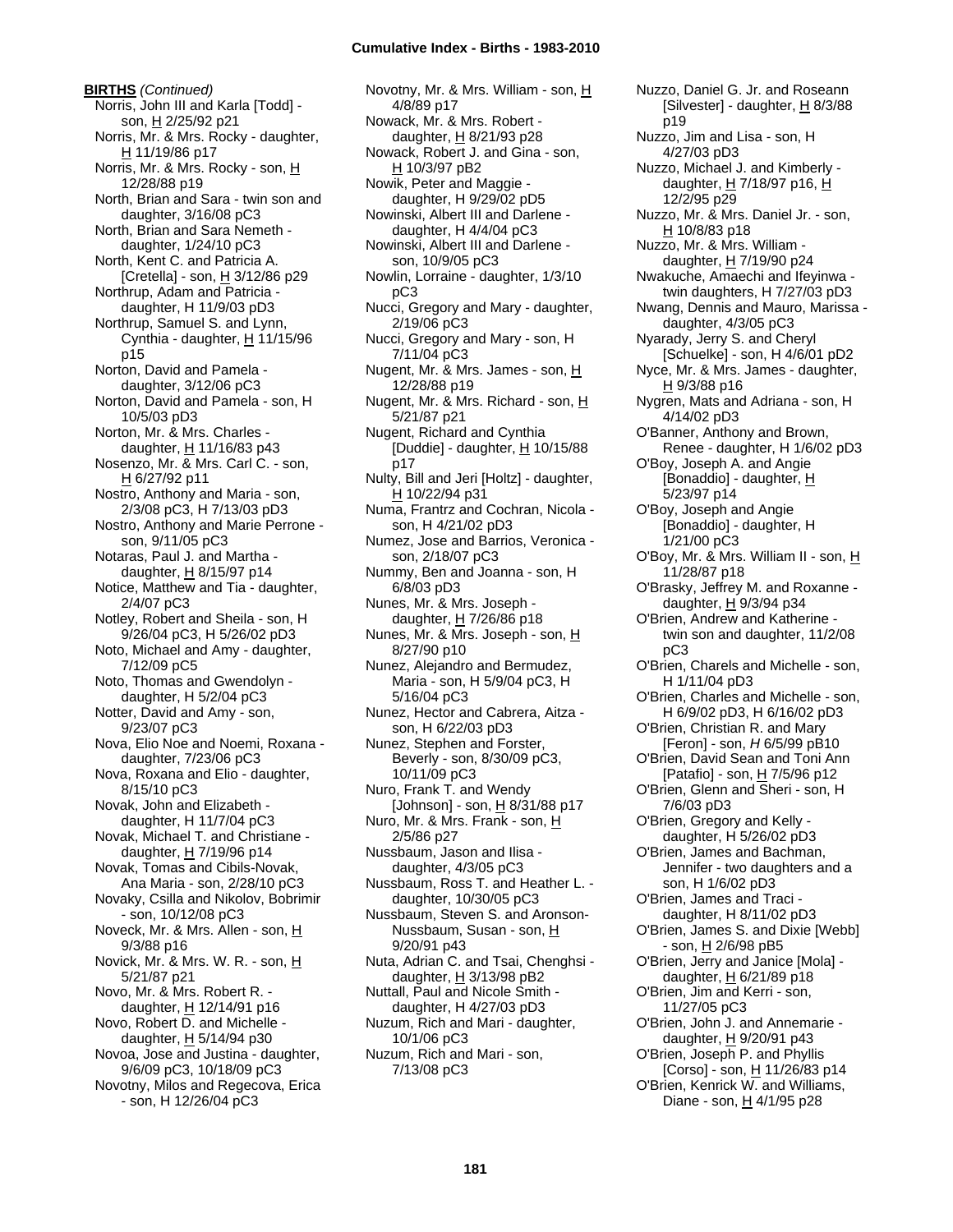**BIRTHS** *(Continued)* O'Brien, Kevin E. and Deidre - son, H 4/10/98 pB2 O'Brien, Matt and Nicole - daughter, 7/6/08 pC3, 6/29/08 pC3, 11/21/10 pC3 O'Brien, Michelle - daughter, 2/17/08 pC3 O'Brien, Mr. & Mrs. Bernard - son, H 9/14/85 p18 O'Brien, Mr. & Mrs. Charles daughter,  $H$  9/3/88 p16,  $H$ 6/3/87 p17 O'Brien, Mr. & Mrs. James S. Jr. son, H 10/23/93 p39 O'Brien, Mr. & Mrs. Kevin daughter, H 4/8/89 p17, H 7/16/86 p35 O'Brien, Mr. & Mrs. Kevin - son, H 4/8/87 p20, H 10/24/90 p12 O'Brien, Paul E. and Pauline daughter,  $H$  9/30/95 p35 O'Brien, Terrence Michael and Lindsay Harrison - son, 3/23/08 pC3 O'Brien, Thaddeus and Mary - son, 3/6/05 pC3, H 5/12/02 pD3 O'Brien, Thomas and Melinda [Merriam] - daughter,  $H$  6/13/87 p19 O'Brien, Tom and Mindy [Merriam] daughter,  $H$  8/15/88 p23 O'Brien, William and Eileen - son, H 12/21/03 pD3 O'Bryan, John and Brito de Abreu, Juraci - daughter, H 12/26/04 pC3 O'Callaghan, Daniel G. and Debora son, H 7/23/94 p30 O'Callaghan, Joseph and Daniela son, H 10/6/02 pD5 O'Collaghan, Joseph and Justine twin sons, 9/27/09 pC3 O'Connell, Brian and McGuirk, Elizabeth - son, 5/29/05 pC3 O'Connell, Dennis J. and Jodi [DeBartolo] - son, H 6/4/88 p27 O'Connell, John C. and Terri - son, H 12/9/95 p31 O'Connell, Kevin M. and Charlene (Sorvillo) - daughter, *H* 2/19/99 pB7 O'Connell, Mr. & Mrs. Andrew J. Jr. son, H 11/5/86 p31 O'Connell, Mr. & Mrs. John Jr. daughter, H 8/21/93 p28 O'Connell, Mr. & Mrs. Martin daughter,  $H$  4/30/88 p16,  $H$ 12/21/89 p17 O'Connell, Sean and Melanie [Dillon] - daughter,  $H$  3/12/94 p31 O'Connell, Sean and Melanie [Dillon] - son, H 1/28/89 p17

O'Connell, Thomas and Nancy [Pope] - daughter, H 12/12/90 p30 O'Connell, Thomas and Nancy [Pope] - son, H 8/21/89 p14 O'Connell, William and Cory - son, H 6/20/04 pC3 O'Connell, William and Cory Urban [Kocian] - son, H 2/3/02 pD3 O'Connor, Chris and M.E. daughter, 5/11/08 pC3 O'Connor, Christopher and Mary daughter, H 2/8/04 pD3 O'Connor, Eamon and Terri daughter, H 6/22/03 pD3 O'Connor, Gracelyn and Thompson, Marvin - daughter, 12/5/10 pC3 O'Connor, John Joseph and Jennifer Marie - daughter, 12/21/08 pC2 O'Connor, John P. and Julia [Flora] daughter, H 12/10/86 p38 O'Connor, Kevin and Sara [Dwyer] daughter, H 3/16/85 p15 O'Connor, Mark and Deidre daughter, H 6/13/04 pC3 O'Connor, Mr. & Mrs. Charles daughter,  $H$  4/2/90 p18 O'Connor, Mr. & Mrs. Daniel daughter, H 9/10/88 p17 O'Connor, Mr. & Mrs. Kevin M. son, H 11/13/93 p29 O'Connor, Mr. & Mrs. Patrick - son, H 6/3/89 p17, H 1/29/87 p19 O'Connor, Mr. & Mrs. Thomas T. daughter, H 8/26/92 p13 O'Connor, Patrick and Katharina son, H 3/3/02 pD3 O'Connor, Patrick J. and Catherine [Foust] - son, H 2/5/87 p34 O'Connor, Robert T. and Victoria [Perillo] - son, H 9/18/86 p14 O'Connor, Sean and Gina - son, H 6/22/03 pD3 O'Connor, Terrence M. and Karen daughter,  $H$  8/14/98 pA10 O'Dea, Thomas P. and Kerry [McCarthy] - daughter, H 10/28/01 pD3 O'Donnell, Mr. & Mrs. Kevin daughter, H 2/27/85 p24 O'Donnell, Phil and Jody - son, H 11/28/04 pC3 O'Donnell, Robert J. Jr. and Carol son, H 6/3/95 p28 O'Donnell, Stephen and Thompson, Jennifer - daughter, 7/19/09 pC3 O'Driscoll, Liam and Lori - son, 3/23/08 pC3 O'Farrell, Bill and Amina - son, H 1/6/02 pD3 O'Gorman, Mr. & Mrs. Kevin daughter, H 9/10/86 p30 O'Grady, Brendan and Karen - son, 8/23/09 pC3 O'Grady, Kevin and Kristyn daughter, 2/18/07 pC3

Lindsey - daughter, H 10/27/02 pD5 O'Grady, Ryan and Hubbard, Lindsey - son, 2/1/09 pC3 O'Grady, Tom and Allison daughter, H 7/18/04 pC3 O'Hagan, Mr. & Mrs. Robert daughter,  $H$  6/18/88 p14 O'Haire, Anthony and Lise [Nussbaum] - daughter, H 4/13/88 p17, H 8/30/86 p18 O'Hara, Christopher and Jennifer son, H 3/2/03 pD3 O'Hara, Edward J. and Melissa daughter,  $H$  1/21/95 p28 O'Hara, Kevin and Jennifer daughter, H 10/20/02 pD5 O'Hara, Kevin J. and Jennifer [McGoey] - son, H 2/11/00 pC3 O'Hara, Kieran J. and Caryl [Conlon] - son, H 1/21/00 pC3 O'Hara, Mr. & Mrs. James - son, H 9/15/90 p11 O'Hara, Mr. & Mrs. James Jr. daughter, H 6/5/93 p33 O'Hara, Mr. & Mrs. James Jr. - son, H 7/2/87 p27 O'Hara, Mr. & Mrs. Mark A. - son, H 5/22/85 p35 O'Hara, Mr. & Mrs. Robert daughter, H 1/18/89 p19, H 3/22/86 p18 O'Hare, Dick and Claire - daughter, H 10/19/03 pD3 O'Hare, Mr. & Mrs. Randall daughter, H 7/6/87 p15 O'Herron, William A. and Linda [Sypniewski] - daughter, H 1/21/00 pC3 O'Keefe, John and Karen - son, H 1/30/98 pB2 O'Keefe, John and Karen [Coniglio] daughter, H 6/4/94 p30 O'Keefe, Patrick and Elaine daughter, 10/25/09 pC5 O'Kelly, Michael J. and Maria - son,  $H$  1/14/95 p31 O'Kelly, Mr. & Mrs. Michael M. daughter, H 12/14/91 p16 O'Leary, Thomas J. and Maureen son, H 7/18/97 p15 O'Malley, Edward B. and Mary - son, H 8/14/98 pA10 O'Malley, John and Sarah daughter, 10/7/07 pC3, 2/21/10 pC3, 10/7/07 pC3 O'Malley, Linney and Vera-Ellen daughter, 11/12/06 pC3 O'Malley, Linney and Vera-Ellen son, H 7/4/04 pC3 O'Malley, Michael and Cynthia [Williams] - daughter, H 2/10/02 pD3 O'Malley, Mr. & Mrs. Patrick P. son, H 1/30/93 p31

O'Grady, Ryan and Hubbard,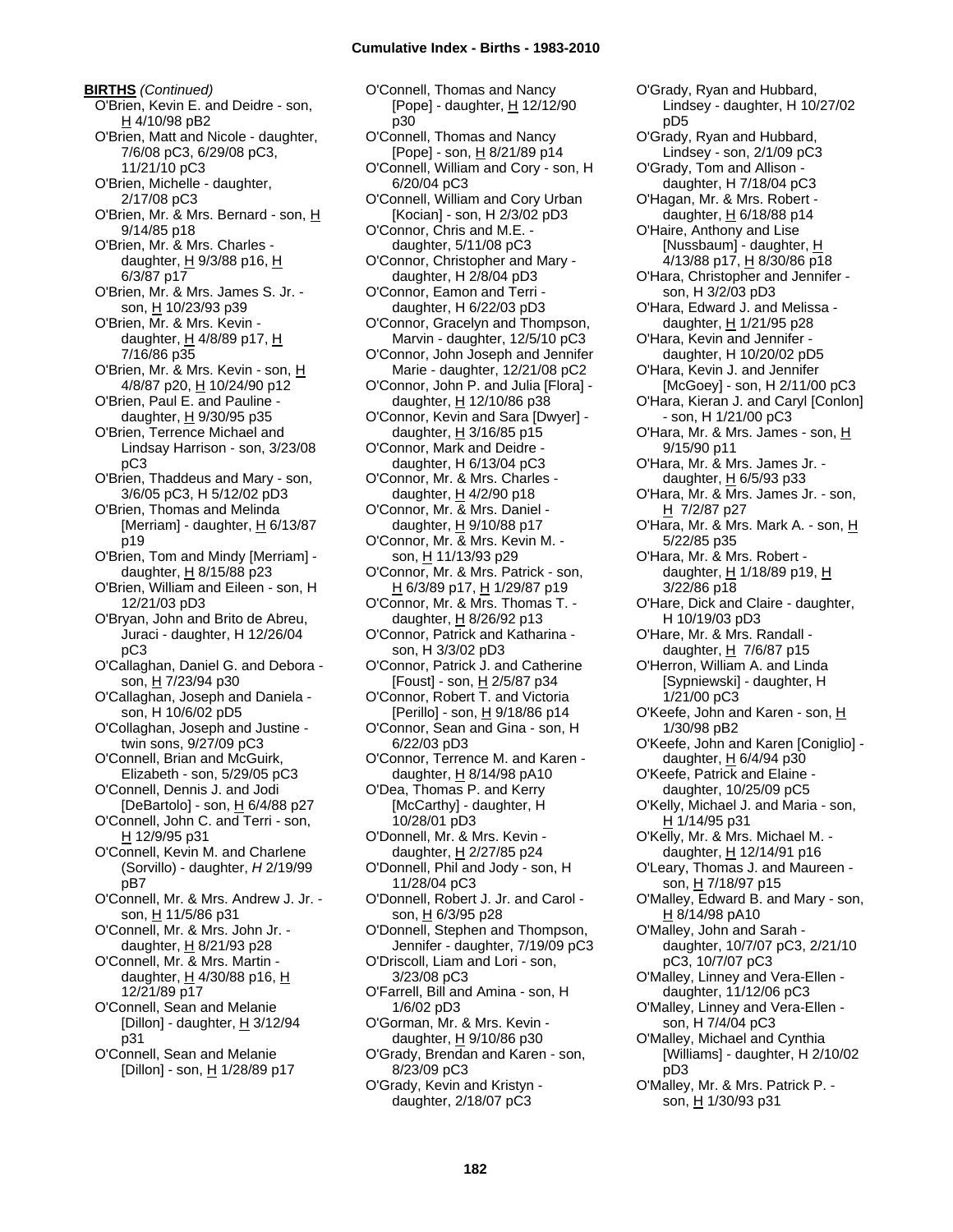**BIRTHS** *(Continued)* O'Malley, Mr. & Mrs.James III - son, H 9/24/87 p14 O'Malley, Patrick and Diane daughter, H 12/12/90 p30 O'Malley, Scott and Lisa [Festa] daughter,  $H$  7/12/96 p14 O'Malley, Scott and Lisa [Festa] son, H 6/11/94 p30 O'Malley, Thomas and Melanie daughter, 8/23/09 pC3 O'Meara, Edward F. III and Catherine - daughter, H 11/1/96 p15 O'Meara, John D. and Jennifer daughter, H 12/9/95 p31, H 10/21/95 p31, H 10/14/95 p31 O'Meara, John D. and Jennifer twins, H 7/18/97 p16 O'Melia, John R. and Lisa [Dorrian] daughter,  $H$  6/11/87 p21 O'Neal, Shawn and Kathleen daughter, H 5/12/02 pD3 O'Neil, Brian and Julie - daughter, 6/20/10 pC3 O'Neil, Brian and Trent, Julia - son, 2/8/09 pD3 O'Neil, Joseph and Kostina-O'Neil, Yana - daughter, 5/29/05 pC3 O'Neill, Anthony and Jamie - son, H 7/11/04 pC3 O'Neill, Christopher M. and Cameron - son, H 8/15/97 p14 O'Neill, Colin C. and Alicia [Windroth] - daughter, H 7/10/92 p14 O'Neill, Colin P. and Alicia daughter, H 9/2/95 p31 O'Neill, Dan and Cara - son, 11/18/07 pC3 O'Neill, Dan and Cara - twin daugthers, 5/21/06 pC3 O'Neill, Daniel P. Jr. and Tatiana daughter, *H* 9/4/99 pC4 O'Neill, David and Suzanne daughter, 5/22/05 pC3 O'Neill, Don Jr. and Melissa daughter, 12/6/09 pC2 O'Neill, Donald and Melissa - son, 1/1/06 pC3 O'Neill, Mark A. and Jennifer daughter, H 2/11/95 p31 O'Neill, Michael and Tracey daughter, 9/16/07 pC3 O'Neill, Mr. & Mrs. John - daughter, H 9/20/90 p18 O'Neill, Mr. & Mrs. Kevin - daughter, H 10/17/90 p10 O'Neill, Mr. & Mrs. Richard daughter,  $H$  5/4/83 p39 O'Neill, Mr. & Mrs. Timothy - son, H 4/8/89 p17 O'Neill, Mr. & Mrs. Timothy T. daughter,  $H$  12/14/91 p16 O'Neill, Oliver and Lisa - daughter, 9/10/06 pC3

O'Neill, Richard and Tina [Chapman] - son, H 1/26/85 p17, <u>H</u> 3/30/85 p16 O'Neill, Richard and Tina [Nichols] son, H 12/8/90 p26 O'Neill, Ted and Keri - daughter, 12/25/05 pC3 O'Niell, Anthony and Meyers, Jamie daughter, H 2/2/03 pD3, H 3/2/03 pD3 O'Niell, Glenn and Heather daughter, H 6/13/04 pC3 O'Reilly, David and Nicole - son, H 3/14/04 pC3 O'Shea, Stephen J. and Jill daughter,  $H$  8/26/95 p32 O'Shea, Tony and Stephanie - son, H 10/19/03 pD3 O'Sullivan, Clifford E. and Gretchen [House] - daughter, *H* 7/16/99 pA16 O'Sullivan, JoJo and Pattie daughter, 6/7/09 pC3, 7/12/09 pC3 O'Sullivan, Joseph S. and Cheryl son, H 7/18/97 p15 O'Sullivan, Mr. & Mrs. Clifford - son, H 11/1/88 p20 O'Sullivan, Mr. & Mrs. Patrick P. son, H 7/8/92 p18 O'Sullivan, Patrick J. and Stacey daughter, H 8/19/95 p31 O'Sullivan, Troy and Aileen daughter, 11/4/07 pC3 O'Connor, Patrick and Veronica daughter, 2/6/05 pC3 O'Keefe, Tim and Anne - daughter, 5/8/05 pC3 Oakes, Mr. & Mrs. James daughter,  $H$  5/14/88 p15 Oakford, Mr. & Mrs. Scott I. - son, H 1/5/89 p16 Oakford, Scott I. and Eileen [Smith] son, H 4/16/86 p29 Oakford, William B. and Kathryn  $[Smith] - son, H 7/13/88 p32$ Obando, Ricardo and Silvia daughter, H 2/1/04 pD3 Oberdorster, William John and Viggiano, Melissa Jayne - son, 12/16/07 pC3 Oberlin, Gary and Kate - daughter, H 6/21/89 p18 Oberman, Mr. & Mrs. Jeffrey - son, H 7/27/89 p17 Obregon, Jaime B. and Gianella daughter, 6/29/08 pC3 Obregon, Pedro and Tataje, Fabiola - daughter, 11/15/09 pC3 Ocampo, Adalberto Jesus and Castano, Luz Dary - son, H 4/5/96 p14 Ocampo, Cindy and Michael daughter, 10/10/10 pC3 Ocampo, Mr. & Mrs. Hernan - son, H 11/23/88 p46

Ocampo, Mr. & Mrs. Luis - son, H 4/23/88 p16 Ocana, Mr. & Mrs. Holger daughter,  $H$  1/18/89 p19 Ocana, Mr. & Mrs. Holger L. - son, H 3/24/86 p19 Occhicone, Lou and Jennifer - son, H 12/1/02 pD4 Occhiocone, Lou and Jennifer - son, 7/16/06 pC3 Ochalla, Kurt and Joanne [Luppino] daughter, H 9/29/02 pD5 Ochoa, Carlos A. and Hoyos, Maria son, H 5/19/02 pD3 Ochoa, Galo and Eleni - daughter, 9/18/05 pC3 Ochoa, Jose and Emperatriz - son, H 3/14/91 p14 Ochoa, Juan and Zapata, Kristin daughter, 1/15/06 pC3 Ochoa, Mr. & Mrs. Francisco daughter, H 11/29/91 p16 Ochoa, Mr. & Mrs. Francisco - son, H 6/13/87 p19 Ochoa, Mr. & Mrs. Jose - daughter, H 5/25/85 p19 Ochoa, Mr. & Mrs. Mario - son, H 4/8/89 p17 Ochpa, Rigoberto and Sinclair, Sinthia - son, H 7/6/03 pD3 Oden, Mr. & Mrs. Joseph - daughter, H 12/28/87 p12 Oden, Mr. & Mrs. Joseph - son, H 12/21/89 p17 Odfjell, Bernt D. and Monic [Johannessen] - daughter, H 5/12/00 pC3 Odfjell, Bernt D. and Monica [Johannessen] - daughter, H 12/23/01 pD3 Odierino, Craig A. and Lisa - son, H 10/10/97 pB2 Odierno, Craig A. and Lisa - son, H 1/21/95 p28 Odierno, Craig and Lisa [Tourigny] son, H 8/29/97 p15, H 11/26/94 p29 Odierno, Mr. & Mrs. Guy - son, H 7/6/87 p15 Odoms, Rafaiel and Tyner, Doniashay - daughter, H 2/29/92 p13 Oehler, Mr. & Mrs. Dale - son, H 3/23/85 p18 Oehmler, Richard and Tricia - son, H 11/25/01 pD3 Oelgoetz, Timothy J. and Julie - son, H 7/11/97 p14 Oelgoetz, Timothy J. and Julie [Wechter] - daughter,  $H$  10/9/98 pB3 Offei, Mr. & Mrs. Joseph - son, H 12/10/83 p19 Ofiero, Joseph and Amy - son, 2/11/07 pC3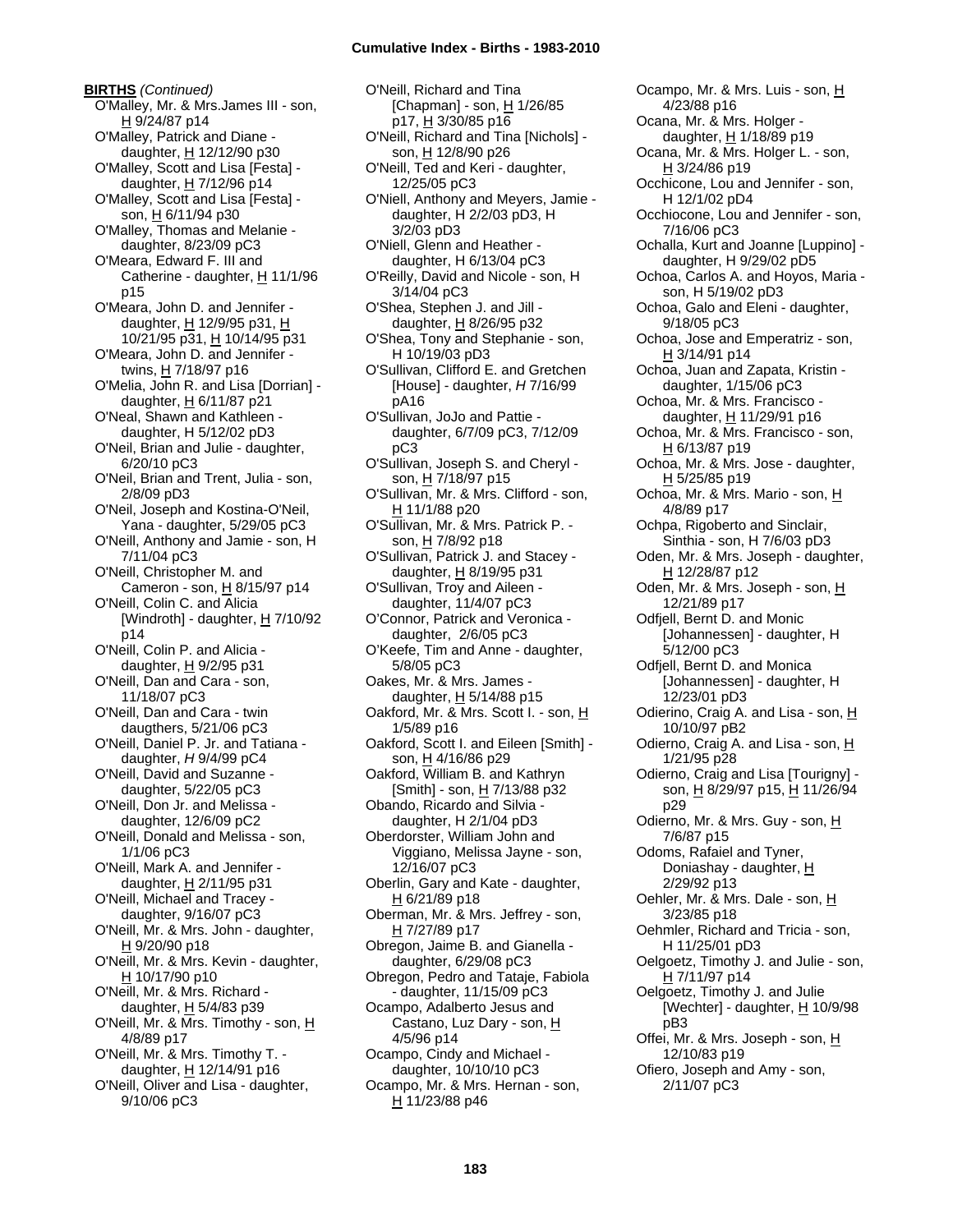**BIRTHS** *(Continued)* Ofiero, Michael and Paradis, Johnna - daughter, H 9/21/03 pD3 Ogale, Anand and Asmita - son, H 12/9/01 pD3 Ogbejesi, Mr. & Mrs. Paschal daughter,  $H$  5/19/90 p19 Ogilvy, Peter and Lynn [Virgilio] daughter,  $H$  5/4/91 p18 Ogrinc, John and Carol [Pekar] son, H 3/12/94 p31, H 1/18/92 p10 Ogur, Scott and Cathy - son, H 3/28/04 pC3 Oguzhan, Pelin and Onder daughter, 3/14/10 pC3 Ohl, Christopher and Diane - son, H 5/11/03 pD3 Ohrn, Mr. & Mrs. Frederick - son, H 4/4/85 p14 Ojeda, Alfonso and Raiza - son, H 2/23/91 p13 Ojo, Mr. & Mrs. Babatunji daughter, H 11/30/91 p15 Okie, William T. Jr. and Suzanne [Hubbard] - son,  $H$  12/10/83 p19 Okine, Edward A. and Yvette-Francoise [Lawson] - son, H 4/21/02 pD3 Okula, Tomas and Ena - son, H 6/6/04 pC3 Olan, Mr. & Mrs. William - son, H 5/3/86 p17 Olbrys, Dariusz and Maria - son, 8/23/09 pC3 Olbrys, James and Jennifer daughter, H 2/1/04 pD3 Oldrin, Courtney and Woody - son, 11/29/09 pC3 Olesen, Erik L. and Debra [Krayeski] - daughter, H 5/26/00 pC2 Olesen, Martin and Juul, Stine Aistrup - son, 2/25/07 pC3 Olgado, Dante and Eloisa - son, H 3/19/94 p32 Oliaroo, Pier and Lauren - daughter, H 2/6/98 pB5 Olin, Craig and Suzanne - daughter, H 3/10/02 pD3 Oliva, Arnoldo and Batres, Ofingilda daughter, H 7/21/02 pD3, H 7/28/02 pD3 Oliva, Carlos and Catalan, Clara daughter, 3/18/07 pC3 Oliva, Carlos and Dias, Clara Catalan - son, H 10/3/04 pC3 Oliva, David and Adaly - son, 12/27/09 pC3 Oliva, David and Rivera, Adaly daughter, H 12/21/03 pD3 Oliva, Juan and M. Sarvelia - son, H 5/25/03 pD3 Oliva, Mario D. and Maria daughter, H 2/7/97 p14 Oliva, Marvin and Albarado, Luvia son, 7/29/07 pC3

Oliva, Mr. & Mrs. Mario M. daughter, H 8/31/92 p8 Oliva, Nery and Posadas, Iris - son, H 6/1/03 pD3 Oliva, Ronal Arnulfo Santacruz and Caceres, Isabel - son, 8/6/06 pC3 Oliva, Uber and Dotel, July - son, 2/12/06 pC3 Oliva, William and Maria - daughter, H 4/4/04 pC3 Olivar, Antonio and Fidelia - son, H 6/8/03 pD3 Olivar, Antonio and Gonzalez, Fidelia - son, H 6/22/03 pD3 Olivares, Pedro and Romero, Elizabeth - daughter, H 6/9/02 pD3, H 6/16/02 pD3 Olive, Mr. & Mrs. Antonio A. daughter, H 11/29/91 p16 Olive, Tony Jr. and Christine [Luther] - daughter,  $H$  8/8/90 p16 Olivencia, Fransisco and Moss, Sharanda - daughter, 12/16/07 pC3 Oliver, Garrett and Hosein, Neisha daughter, 7/19/09 pC4 Oliver, Harry L. and Williams, Kathy daughter, H 4/9/94 p34 Oliver, Jeremy and Murray, Dana daughter, 8/10/08 pC3 Oliver, Mark and Doehla, Kathleen Mary - son, 1/13/08 pC3 Oliver, Michael and Christine - son, H 8/4/02 pD3 Oliver, Mr. & Mrs. Carl - daughter, H 10/8/86 p17 Oliver, Mr. & Mrs. George daughter, H 12/14/91 p16 Oliver, Mr. & Mrs. George Jr. - son, H 8/27/83 p14 Oliver, Mr. & Mrs. John - son, H 2/24/88 p30 Oliver, Mr. & Mrs. Wesley - son, H 9/15/90 p11 Oliver, Wesley and Lynn [Wise] son, H 2/29/92 p13 Oliver, William and Cynthia - twin son and daughter, H 4/13/03 pD3 Oliveri, Phil and Maria - son, H 2/3/02 pD3 Oliveri, Philip and Maria - son, 3/11/07 pC3 Olivetti, Berti and Alanna - son, 7/19/09 pC3 Olivia, Christopher and Adriane daughter, H 2/3/02 pD3 Olivieri, John and Jennifer daughter, H 5/16/04 pC3 Olivieri, Martin and Valerie - son, H 8/11/02 pD3 Olmeda, Jose Jr. and Arlene daughter,  $H$  5/30/87 p18 Olmeda, Mr. & Mrs. Jose - daughter, H 8/26/92 p13

Olmeda, Mr. & Mrs. Jose Jr. daughter, H 12/10/86 p31 Olmeda, Mr. & Mrs. Salvador - son, H 10/7/87 p18 Olmeda, Salvador Jr. and Betty [Henriquez] - son, H 12/30/01 pD3 Olsen, Kevin and Darlene [Chiravalli] - son, H 11/18/89 p14 Olsen, Peter and Debra - son, H 1/18/92 p11 Olsen, Roger and Astrid - son, H 5/25/03 pD3 Olsen, Sven and Mary [Vartuli] daughter,  $H$  3/16/85 p15 Olson, Jake and Carrie - daughter, H 3/24/02 pD3 Olson, Jake and Carrie Webb daughter, 11/13/05 pC3 Olson, Jonathan and Shelly - son, 1/22/06 pC3 Olson, Mr. & Mrs. Douglas - son, H 10/18/89 p23 Olson, Mr. & Mrs. James A. - son, H 5/21/87 p21 Olson, Peter Hull and Jean Bliss son, 11/8/09 pC3 Olstein, Erik K. and Kathleen [Mueller] - son, *H* 9/10/99 pB2 Olszewski, Joseph and Pia, Mary daughter, H 11/14/04 pC3 Olszewski, Joseph and Pia, Mary son, 11/9/08 pC4 Olufade, Abayomi O. and Connie (Malave) - daughter, *H* 2/19/99 pB7 Olufade, Abayomi O. and Connie [Malave] - son, H 2/16/01 pC2 Olvamy, Stephen and Sharon daughter, H 5/5/02 pD3 Olvany, Stephen and Sharon Cappelli - son, 11/13/05 pC3 Olzerowicz, Mr. & Mrs. Paul daughter, H 8/28/85 p36 Oman, Mr. & Mrs. Timothy daughter,  $H$  7/23/88 p15 Oman, Mr. & Mrs. Timothy - son, H 3/5/86 p26 Omotunde, Mr. & Mrs. Philip daughter, H 8/17/87 p26 Onaitis, Mr. & Mrs. Caksey daughter, H 11/30/89 p34 Onaran, Istemihan and Sebnem daughter, 3/12/06 pC3 Ondy, Chad and Connie - daughter, 2/19/06 pC3, H 6/6/04 pC3 Onetto, John Peter and Gina Marie [Brown] - daughter,  $H$  1/25/88 p16 Ongley, Jeffrey and Robyn [Johnson] - son, H 3/17/02 pD3 Onofrio, Anthony D. and Michelle Carey - daughter, 5/18/08 pC3 Onthank, Pierce and Susan - son, 11/22/09 pC3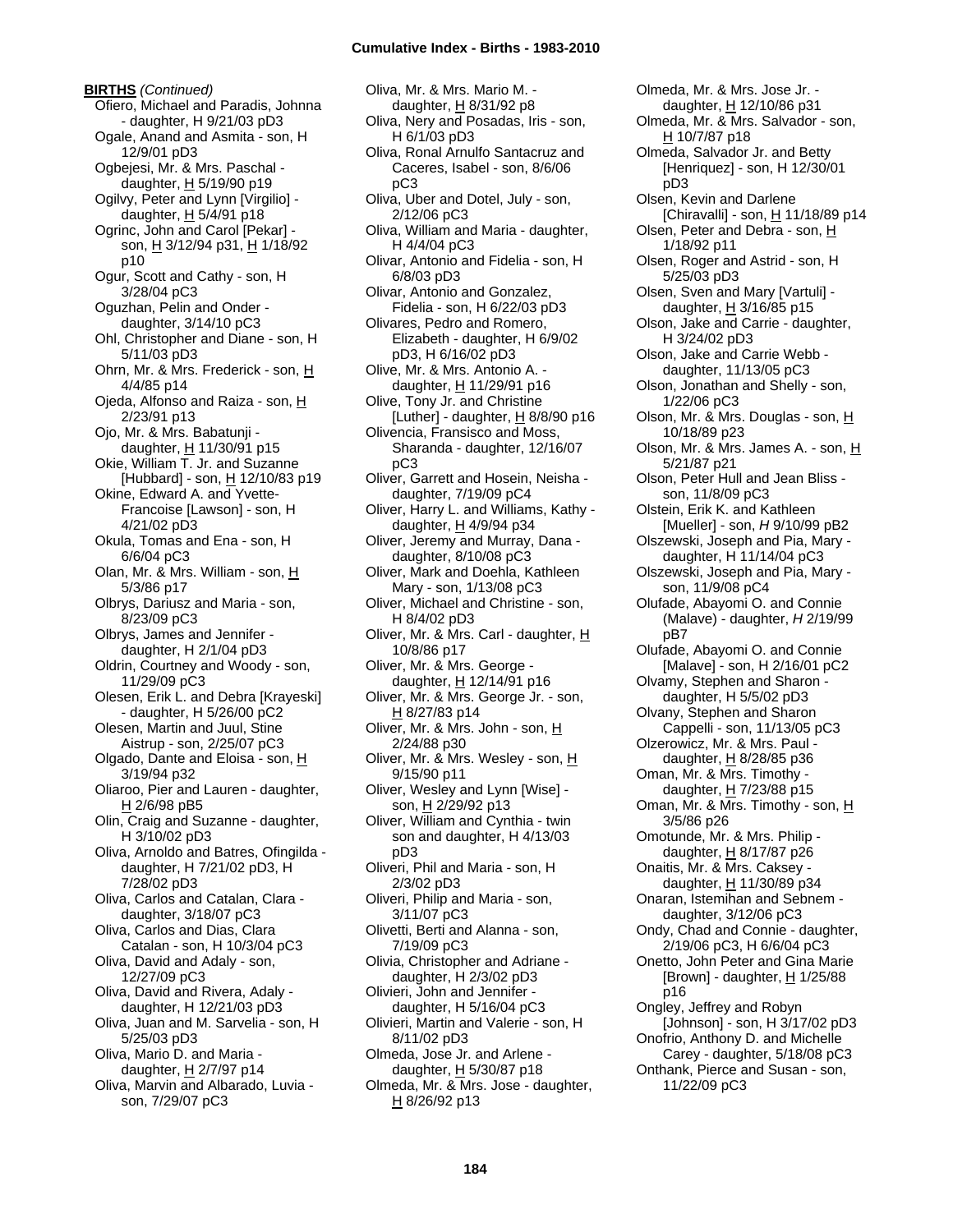**BIRTHS** *(Continued)* Oostlievense, Mr. & Mrs. Willem daughter,  $H$  8/3/85 p18 Opalinski, Joseph Jr. and Elizabeth [Giglio] - daughter, H 3/17/02 pD3 Opalinski, Joseph Jr. and Giglio-Opalinski, Elizabeth - son, 4/2/06 pC3 Opalinski, Thomas and Nicole daughter, H 1/19/03 pD3 Opalinski, Tom and Nicole - son, 11/13/05 pC3 Opalka, Peter and Karen - son, H 8/22/03 pD9 Opdahl, Darryl S. and Debra - son, H 3/19/94 p32 Opont, Jean-Roberto and Marlaine son, H 8/12/95 p30 Oppenheimer, Gordon E. and Sheila [Kenney] - son, H 2/11/00 pC3 Oppenhimer, Mr. & Mrs. John - son, H 6/16/90 p23 Oppenhimer, Mr. & Mrs. John Jr. daughter,  $H$  11/28/87 p18 Opper, Darren and Tricia - son, 3/13/05 pC3 Opper, Darren P. and Tricia [Marini] daughter, H 1/21/00 pC3 Oppermann, Jason and Mariana twin son and daughter, 11/9/08 pC4 Opsahi-ong, Beale and Lorinda daughter, H 9/8/02 pD7, H 9/15/02 pD7 Oquendo, Gilardo J. and Maria daughter,  $H$  8/26/95 p32 Oquendo, Gildardo and Maria daughter, H 4/27/91 p11 Oquendo, Jose and Giagkou, Thomi - daughter, 2/15/09 pC3 Oquendo, Mr. & Mrs. Gildardo - son,  $H 10/7/87 p18$ Oquewdo, Ronald and Yaeger, Kristi - son, H 8/22/04 pC3 Oraa, Ahlden and Edna - daughter, 8/7/05 pC3 Oram Simon and Elizabeth - twin son and daughter, H 5/11/03 pD3 Orbach, Gil and Cohen, Shani daughter, H 1/6/02 pD3, H 3/21/04 pC3 Orbach, Gil and Cohen, Shani - son, 10/28/07 pC3 Orban, John and Lorraine daughter, H 10/13/02 pD4 Orban, Mr. & Mrs. Steven daughter, H 8/26/89 p22 Orban, Steven S. and Gina [Siano] son, H 5/8/93 p31 Orbegoso, Johans and Katya - son, H 11/9/03 pD3 Ordonez, Angelina - son, 12/16/07 pC3

Ordonez, Edwin and Silva, Jacqueline - daughter, 4/18/10 pC3 Ordonez, Luis and Rosa - daughter, 9/4/05 pC3 Ordureau, Jean Francois and Marsha - son,  $H$  12/12/90 p30 Ordway, Jason and Taima - son, 3/18/07 pC3 Orecchio, Marco and Petrina - son, 3/6/05 pC3 Orell, Jarl and Barbara - son, H 6/20/04 pC3 Orellama, Marvin and Barientos, Elvia - daughter, H 3/3/02 pD3 Orellana, Claudio and Paca Palacios - son, H 4/13/03 pD3 Orellana, Edwin and Siguenza, Piedad - daughter, H 6/27/04 pC3 Orellana, Ludin and Katia - son, 2/22/09 pC3 Orellana, Manuel and Guinansaca, Monica - daughter, H 7/14/02 pD3 Orellana, Romeo and Martinwz, Edilma - son, H 2/1/04 pD3 Orellano, Luis R. and Rave, Mery son, H 2/25/95 p28 Orellona, Wilder and Glennys - twin son and daughter, 4/9/06 pC3 Orgera, Kristen and Michael - son, 12/26/10 pC3 Orgovan, Mr. & Mrs. Joseph daughter, H 11/5/88 p16 Orgovan, Mr. & Mrs. Peter - son, H 10/26/85 p19 Oricoli, Stephen A. and Michele [O'Reilly] - son, H 5/12/00 pC3 Orifici, Tom and Nancy - son, H 6/6/04 pC3 Orkins, Mr. & Mrs. Jeffrey daughter, H 5/10/83 p18 Orlando, Phillip and Dominique daughter, H 4/18/04 pC3 Orlando, Tony and Susanne daughter, H 1/19/03 pD3 Orlando, Tony and Susanne - son, 4/24/05 pC3 Orlik, Christian H. and Karen - son, H 8/9/96 p14 Ormiston, Matt and Anne - daughter, H 8/11/02 pD3 Ormond, Christopher and Mauro, Gloria - son, 12/18/05 pC3 Ormsbee, Scott and Lynn - son, 2/11/07 pC3, H 8/8/04 pC3, H 7/14/02 pD3 Ormsby, Daniel and Kirsty - son, 3/25/07 pC3 Ornelas, Aureo and Marie daughter, 1/2/05 pC3 Ornousky, Peter P. and Maureen daughter,  $H$  4/18/92 p10 Ornousky, Peter W. and Maureen daughter,  $H$  2/25/95 p28

Carolina - daughter, H 9/1/02 pD3, H 8/25/02 pD3 Orozco, Jose A. and Cano, Maria daughter, H 12/30/95 p31 Orozco, Mr. & Mrs. Roberto - son, H 8/31/89 p24 Orr, Craig and Gretchen - son, H 6/6/04 pC3 Orr, Mr. & Mrs. Bruce G. - son, H 3/11/87 p18 Orr, Timothy H. and Anne - son, H 2/18/95 p32 Orr, Timothy T. and Anna-Maria daughter, H 4/18/92 p10 Orrico, Keith and Lori - son, 7/23/06 pC3 Orriola, Luigi and Tortora, Cassandra - son, 8/2/09 pC3 Orsorio, Gabriel G. and Blanca [Mariano] - daughter,  $H$  5/8/93 p31 Ortega, Matthew and Sergia - son, H 9/5/04 pC3 Ortega, Mr. & Mrs. Moises - son, H 6/8/85 p16 Ortega, Pedro Mayra - daughter, 6/25/06 pC3 Ortega, Wilfredo and Rosario, Jennifer - son, H 5/30/04 pC3 Ortiz, Cristian and Gomez, Loida Salay - daughter, 3/19/06 pC3 Ortiz, Edor and Pamela Andrade son, 3/15/09 pC3 Ortiz, Felix and Guzman, Zulay son, 4/4/10 pC3 Ortiz, Felix and Montaluo, Clarissa son, H 6/22/03 pD3 Ortiz, Helmi and Rojas, Patricia Posello - daughter, 1/8/06 pC3 Ortiz, Huberto and Teresa daughter, H 3/10/02 pD3 Ortiz, Hugo and Bianco, Jennifer daughter, H 12/29/02 pD3 Ortiz, James and Angela - daughter, H 4/13/03 pD3 Ortiz, Jonathan and Ramirez, Cindy daughter, 9/21/08 pC3 Ortiz, Jonathan and Ramirez, Cindy son, 4/30/06 pC3 Ortiz, Jorge and Pierce, Marie - son, H 7/11/04 pC3 Ortiz, Jowie and Polanco, Ana - son, H 10/27/02 pD5 Ortiz, Juan and Carrasquillo, Sharri son, H 4/4/04 pC3 Ortiz, Juan and Taylor, Keisha daughter, H 9/29/02 pD5 Ortiz, Juan C. and Spignolio, Erika daughter, H 5/19/02 pD3 Ortiz, Juan D. and Taylor, Keisha son, H 2/22/04 pC3, H 2/29/04 pD3 Ortiz, Juan L. and Carrasquillo, Sharri - daughter, 5/11/08 pC3

Orosco, Sergio and Gorreta,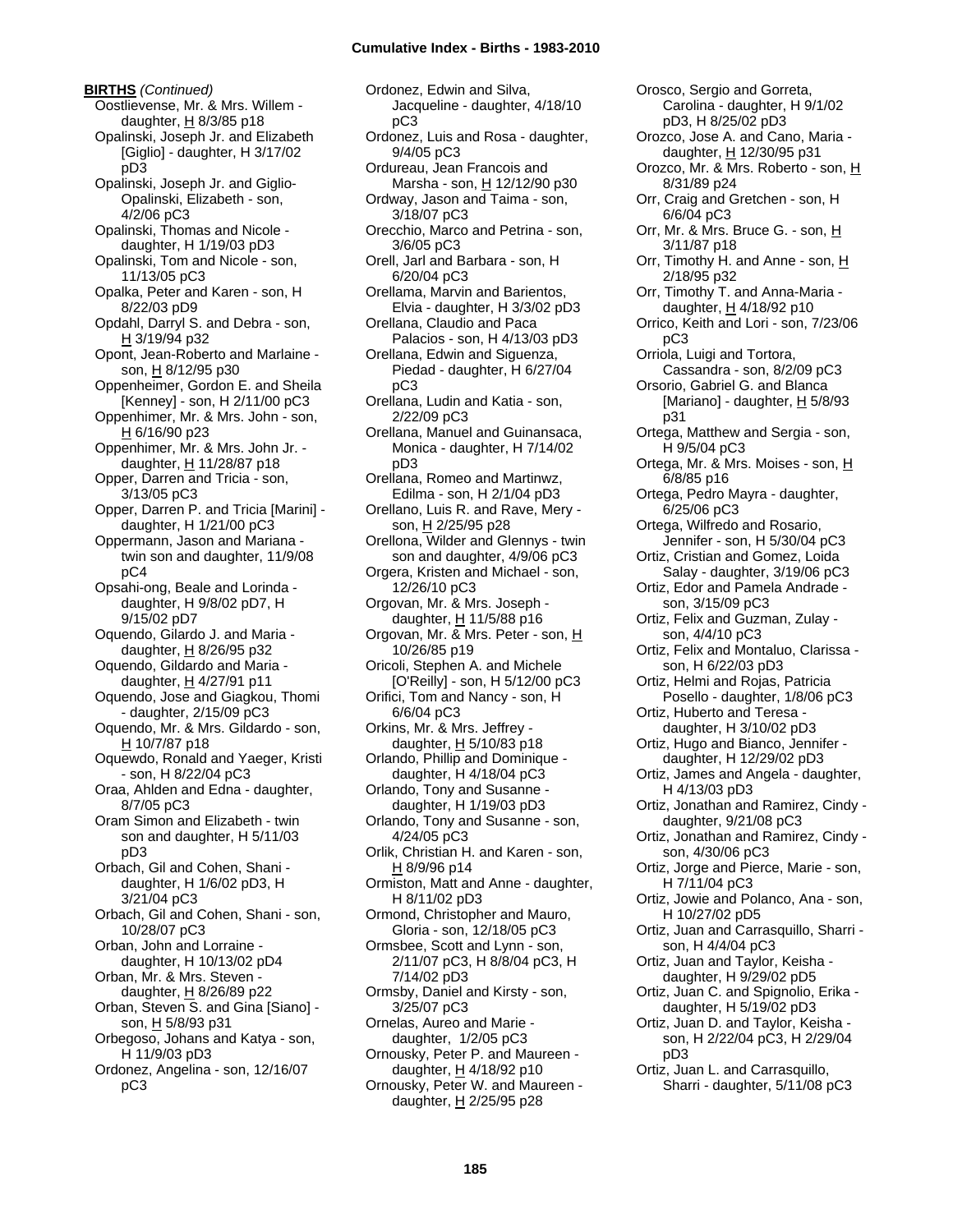**BIRTHS** *(Continued)* Ortiz, Marco and Espinoza, Jennifer daughter, 2/22/09 pC3 Ortiz, Mr. & Mrs. Hector - son, H 8/27/83 p14 Ortiz, Mr. & Mrs. Justino - daughter,  $H$  10/21/87 p21 Ortiz, Mr. & Mrs. Pedro - daughter,  $H$  5/3/86 p17 Ortiz, Mr. and Mrs. Christopher son, 4/25/10 pC3 Ortiz, Sergio and Milvia - daughter, H 12/12/04 pC3 Ortner, Mr. & Mrs. Robert daughter,  $H$  9/12/83 p16 Orvis, Jamie and Anne [Gluck] son, H 7/29/95 p29 Orwasher, Mr. & Mrs. David daughter,  $H$  6/16/90 p23 Orzechowski, Frank C. and Debra [Thibault] - daughter,  $H$  11/20/85 p38 Osborn, Dickson L. and Robin - son, H 3/19/94 p32 Osborn, Frank and Jody [Nelson] daughter, H 1/18/86 p20 Osborn, John and Lesley - daughter, H 9/26/04 pC3 Osborn, John and Lesley - son, 12/25/05 pC3 Osborn, Kenneth K. and Cheri - son, H 8/27/94 p31, H 7/30/94 p28 Osborn, Kenneth K. and Cheri [Ramsdell] - son, H 5/8/93 p31 Osborn, Mr. & Mrs. Dickson - son, H 5/21/90 p13 Osborn, Mr. & Mrs. Frank D. - son, H 1/25/88 p16 Osborne, Jay G. and Kimberly [Ralphs] - son, H 2/16/01 pC2 Osborne, John and Patricia [Cahalan] - daughter,  $H$  1/30/88 p15 Osborne, Matthew and Jacklyn son, 9/21/08 pC3 Osborne, Michael and Kimberly son, H 12/9/01 pD3 Osborne, Raymond K. and Susan [Krenicki] - son, H 10/15/88 p17 Oscarsson, Andreas and Vera, Jessica - daughter, 2/21/10 pC3 Osegueda, Rafael A. and Josefa daughter, H 12/31/94 p31 Osher, Seth and Julia - son, H 1/25/04 pD3, H 4/14/02 pD3 Osinloye, Paul A. and Lisa [Lewis] son, H 5/18/01 pD5 Osinski, Kevin and Donna daughter, H 5/11/03 pD3 Osinski, Mr. & Mrs. Christopher son, H 12/28/87 p12 Osland, Kevin and Kirsten - son, 5/6/07 pC3 Osler, David and Darce - daughter, 12/17/06 pC3

Osman, Ahmed F. and Saban, Jihan - son, H 8/12/95 p30 Osman, Asif and Noshin - daughter, H 11/14/04 pC3 Osmun, Matt and Jennifer daughter, 4/29/07 pC3 Osmun, Matthew and Jennifer daughter, H 12/19/04 pC3 Ospina, Abad A. and Sonia - son, H 1/17/97 p12 Ospina, Jair and Castano, Luz daughter, 12/10/06 pC3 Ospina, Jair and Luz Castano daughter, H 4/27/03 pD3 Ossa, Paulo and Mayra - daughter, 2/3/08 pC3 Ossa, Paulo and Mayra - son, 2/28/10 pC3 Ossi, Mr. & Mrs. James - son, H 3/18/89 p24 Ossio, Eduardo and Alfaro, Gianinna - daughter, 6/1/08 pC3 Ossurarodottir, Gudrun Ardis and Olafsson, Ovar - twin son and daughter, H 3/28/04 pC3 Ostasiewicz, George and Dorothy [Wilson] - daughter,  $H$  1/21/87 p30 Ostaszewski, Bozina and Norberi son, H 6/22/03 pD3 Ostaszewski, Thomas and Judith daughter, H 1/11/04 pD3 Ostberg, Asbjorn P. and Eileen son, H 8/7/98 pA10 Ostberg, Peter and Eileen - son, H 4/27/03 pD3 Osterberg, Eric C. and Michele [Ayres] - daughter, H 2/2/01 pC3 Ostreicher, Jon and Ginny [Avery] daughter,  $H$  10/14/87 p19 Ostreicher, Mr. & Mrs. Jay daughter,  $H$  4/8/87 p20 Ostroff, Paul P. and Maureen [Fitzgerald] - son, H 5/8/93 p31 Ostrovsky, Gene and Lana daughter, H 5/12/02 pD3 Osvath, Mr. & Mrs. Gabor daughter,  $H$  1/15/90 p12 Otalvaro, Mr. & Mrs. Oscar - son, H 1/2/86 p14 Otero, Brian and Natasha daughter, H 10/13/02 pD4 Otero, Edwin and Donohue, Shannon - daughter,  $H$  4/10/93 p31 Otero, Valerie - son, H 2/11/00 pC3 Otis, Mark and Maria - son, H 7/18/04 pC3 Otness, Mr. & Mrs. Richard - son, H 4/2/90 p18 Ottavi, Frederick C. and Rebecca [Winters] - son, H 12/23/01 pD3 Ottaviano, John and Cindy - son, H 12/28/03 pD3 Ottman, John and Margaret - son, H 4/20/91 p17

Ottman, Mr. & Mrs. John Jr. daughter, H 4/22/87 p17 Otto, Daniel and Felicia - daughter, 5/22/05 pC3 Oudeboon, Rudolph L. and Patricia [Verheij] - twin son and daughter, H 4/6/01 pD2 Ouellette, Frank L. and Elizabeth [Sciuto] - son, H 7/5/83 p14, H 10/14/87 p21 Ouellette, Jeremy and DiPisa, Jessica - son, H 5/12/02 pD3 Ouellette, Lawrence J. and Kelly [Thobodo] - son,  $H$  8/19/95 p31 Ouellette, Lawrence J. Jr. and Kelly [Thebodo] - son,  $H$  4/8/92 p13 Ouellette, Lawrence J. Jr. and M. son, H 9/2/95 p31 Ouellette, Mr. & Mrs. Kenneth K. son, H 3/7/92 p10 Ouellette, Mr. & Mrs. Russell daughter, H 11/1/88 p20 Ouellette, Mr. & Mrs. Russell - son, H 4/8/87 p20, H 6/16/90 p23 Oustafine, Darren and Ryle-Oustafine, Carol- Marie daughter, 7/2/06 pC3 Oustafine, Darren J. and Ryle-Oustafine, Carol Marie daughter, 8/24/08 pC3 Oustanfine, Darren and Carole-Marie - daughter, 6/25/06 pC3 Ousterhout, Mr. & Mrs. Andrew daughter, H 10/29/88 p15 Outlas, Martin IV and Corbett, Shaquanda - son, 8/19/07 pC3 Outlaw, Marty and Corbett, Shaquanda - daughter, 10/9/05 pC3 Outlaw, Tymar and Marroquin, Kimberly - daughter, 2/12/06 pC3 Ouzounidis, Mr. & Mrs. Georgios daughter, H 3/17/88 p38 Ouzwnidis, Lazaros and Ourania son, 1/31/10 pD2 Ovalle, Francisco and Polanco, Anny - son, H 2/15/04 pA6, H 2/29/04 pD3 Overbeeke, David and Tracy - son, H 4/20/03 pD3 Overland, Mr. & Mrs. Keith - son, H 9/17/86 p25 Overthrow, Daniel J. and Deicely daughter,  $H$  2/11/95 p31 Overton, George and Lisa - twin son and daughter, H 5/11/03 pD3 Oviedo, Pedro A. and Rossana [Villagran] - daughter, H 2/17/02 pD3 Owens, David R. and Lena [Diurno] daughter, H 11/5/99 pB8 Owens, Deborah - son, H 4/15/87 p15 Owens, Jamie and Kelly - daughter, H 8/10/03 pD3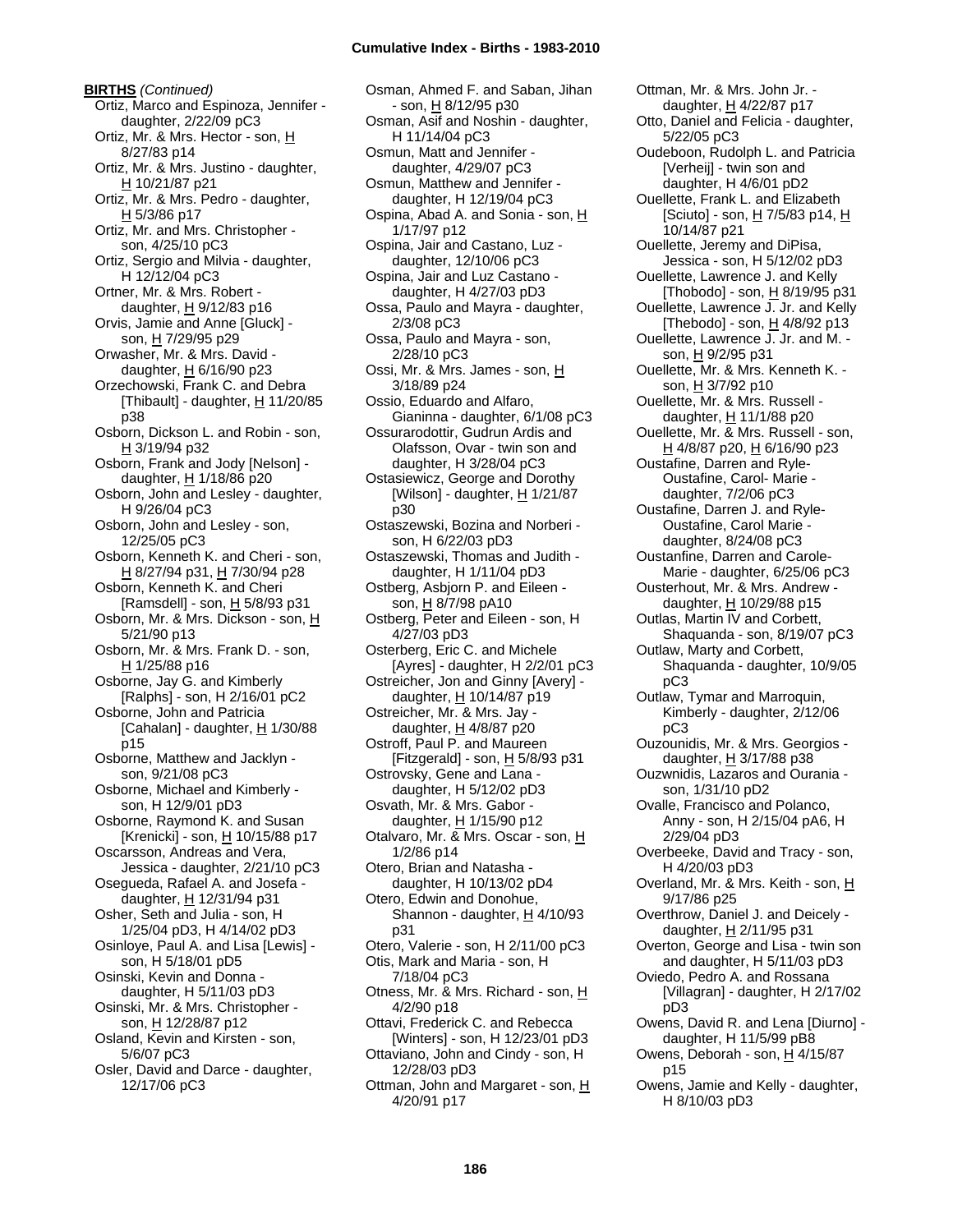**BIRTHS** *(Continued)* Owens, Mr. & Mrs. Russell daughter,  $H$  6/29/85 p18 Owens, Sherman and Laud, Lucienne - daughter, H 6/27/04 pC3 Owens, Steve and Tracey daughter, H 6/9/02 pD3, H 6/16/02 pD3 Oxer, Robert and Pati [DeYulio] son, H 1/18/86 p20 Oxer, Robert G. & Pati [DeYulio] daughter,  $H$  3/8/89 p20 Oyarvide, Rodolfo and Ortiz, Yesenia - daughter, 11/4/07 pC3 Oyola, Santos and Bowen, Simone son, H 2/11/00 pC3 Ozkan, Bulent and Necla - son, 8/28/05 pC3 Ozzano, Steven and Elizabeth daughter, H 1/16/91 p11 Pabon, Fredy and Sandra daughter, 11/5/06 pC3 Pabon, Wilson and Luz [Dandoval] son, H 2/29/92 p13 Pabon, Wilson F. and Luz daughter,  $H$  7/11/97 p14 Pace, Carl Jr. and Tracy - daughter, H 2/11/95 p31 Pace, Carl Jr. and Tracy [MacIntyre] - daughter, H 11/20/98 pB5 Pace, Gerald I. and Karen - son, H 12/2/95 p29 Pace, Leonard and Candace daughter, H 4/7/02 pD3 Pacelli, Michael and Darlene daughter, H 2/2/03 pD3, H 2/23/03 pD3 Pacelli, Mr. & Mrs. Richard Jr. - son,  $H$  8/21/93 p28 Pacelli, Richard J. and Jennifer son, H 5/10/96 p14 Pacewicz, Mr. & Mrs. Michael - son, H 11/30/89 p34 Pacheco, Bacilio and Rodriguez, Roxana - daughter, 11/4/07 pC3 Pacheco, Maria and Lopez, Juan daughter, 12/19/10 pC3, 12/12/10 pC3 Pacheco-Osebio, Marcelo Rodrigues and DaCosta, Fabiana - son, H 12/9/01 pD3 Pachew, Ricardo and Marina daughter, H 6/22/03 pD3 Pachkovsky, , Mr. & Mrs. Richard daughter, H 10/2/93 p30 Pachovsky, Richard & Elizabeth P. [Hager] - son, H 3/4/89 p17 Pacilio, Thomas A. and Ann-Marie son, H 7/26/96 p14 Pacioretty, Mr. & Mrs. Raymond daughter, H 2/1/86 p16 Pack, Jim and Nina - son, H 10/6/02 pD5 Packard, Ethan and Meagan daughter, 5/21/06 pC3

Packer, James R. and Wendy daughter, H 4/16/94 p30 Pacon, Jaroslaw and Anna - son, H 3/24/02 pD3 Paczek, Joe and Melissa - daughter, 7/11/10 pC4 Paczek, Joseph and Melissa - son, 5/8/05 pC3 Padhiyar, Sachita and Aakash - son, 12/9/07 pC3 Padilla, Alba and Alfaro, Algel - son, 12/17/06 pC3 Padilla, Carlos and Marilyn daughter, 5/16/10 pC3 Padilla, Edwin and Ismariel daughter, 7/12/09 pC3 Padilla, Edwin and Ismariel - son, 11/20/05 pC3 Padilla, Gladys - son, H 11/16/03 pD3 Padilla, Grevil and Hernandez, Sindy - son, 1/1/06 pC3 Padilla, Hector and Heidi - daughter, 4/19/09 pC3 Padilla, Heidi and Armando daughter, 7/23/06 pC3 Padilla, Javier and Teresa - son, H 10/6/02 pD5 Padilla, Javier and Teresa [Brito] son, H 1/21/00 pC3 Padilla, Jose and Galeois, Marta son, H 6/20/04 pC3 Padilla, Jose and Payana, Erica son, 2/21/10 pC3 Padilla, Sandro and Elva - son, H 4/14/02 pD3 Padilla, Yoni and Romero, Jennifer daughter, 7/26/09 pC3 Padillia, Orlando and Suzanne son, H 7/4/04 pC3 Padillo, Jorge and Yegleny daughter, 8/10/08 pC2 Paez, Luis and Yelina - twin son and daughter, H 10/6/02 pD5 Pagan, Angelika - daughter, H 2/8/04 pD3 Pagan, Armando and Morales, Maggie - son, H 1/17/97 p12, H 7/10/93 p29 Pagan, Haryel and Salvino, Kimberly - daughter, *H* 2/19/99 pB7 Pagan, Julio G. and Lobo, Jessica daughter,  $H$  11/20/98 pB5 Pagano, Alan R. and Evan - son, H 6/21/96 p14 Pagany, Brett and Allison daughter, H 3/28/04 pC3 Page, Frank and Danielle [Troiano] daughter, H 9/2/95 p31 Page, Fred and Maria - son, H 12/5/04 pC3 Page, Fred and Maria - twin daugthers, 4/4/10 pC3 Page, Mr. & Mrs. Matthew - son, H 11/13/89 p19

Page, Mr. & Mrs. Nathan - son, H 12/7/85 p18 Page, Nathan L. Sr. and Juliet - son, H 7/18/97 p15, H 6/20/97 p15 Page, Nathan L. Sr. and Juliet G. [Neil] - son, H 9/10/88 p16, H 10/29/88 p15 Page, Terrence P. and Lisa - son, H 8/12/95 p30 Page, Terrence P. and Lisa [Salerno] - daughter, H 11/4/01 pD3, H 11/11/01 pD3 Page, Terrence P. and Lisa [Salerno] - son, H 7/11/97 p14, H 5/23/97 p14 Page, Todd and Tracey - son, 1/30/05 pC3 Paglialunga, Dennis and Mary [Troshynski]-daughter, H 12/22/00 pC3 Pagliaro, Dominick and Heather son, 2/21/10 pC3 Pagliaro, James and Jennifer daughter, H 9/12/04 pC3 Pagliaro, James and Jennifer - son, <u>H</u> 9/11/98 pB2, <u>H</u> 10/16/98 pB4 Pagliaro, Jim and Jennifer daughter, H 3/17/00 pC2 Pagliarulo, Mr. & Mrs. Albert - son, H 10/9/85 p27 Pagnano, Amy - son, H 5/4/01 pD6 Paige, Jonathan and Jenifer daughter, 2/13/05 pC3 Paila, Toni Juhani and Hanne-Maria - daughter, 2/24/08 pC3 Paiz, Elder and Fabia - daughter, 4/15/07 pC3 Pajeski, William and Tina daughter, H 4/14/02 pD3 Pajolek, Mr. & Mrs. Thomas R. son, H 10/23/93 p39 Pajolek, Thomas R. and Marcie son, H 1/14/95 p31 Pakhayev, Vladimir and Cheryl daughter, H 2/3/02 pD3 Paktinat, Mr. & Mrs. - son,  $H$  1/7/89 p11 Pakutka, Stephen and Estela - son, H 8/31/01 pC2 Pakutka, Stephen and Pucheta, Estela - son, 7/8/07 pC3 Palacios, Jose E. and Herandez, Urania - daughter, H 4/1/95 p28 Palacios, Jose E. and Urania daughter,  $H$  3/27/98 pB2 Palacios, Jose E. and Urania [Hernandez] - daughter, H 2/11/00 pC3 Palacios, Luis and Julie - daughter, H 4/20/03 pD3 Paladino, Joseph and Lori - son, H 12/31/93 p33 Paladino, Joseph R. and Lori [Centner] - son, H 9/2/95 p31 Palaya, Ian and Annemarie - son, 10/9/05 pC3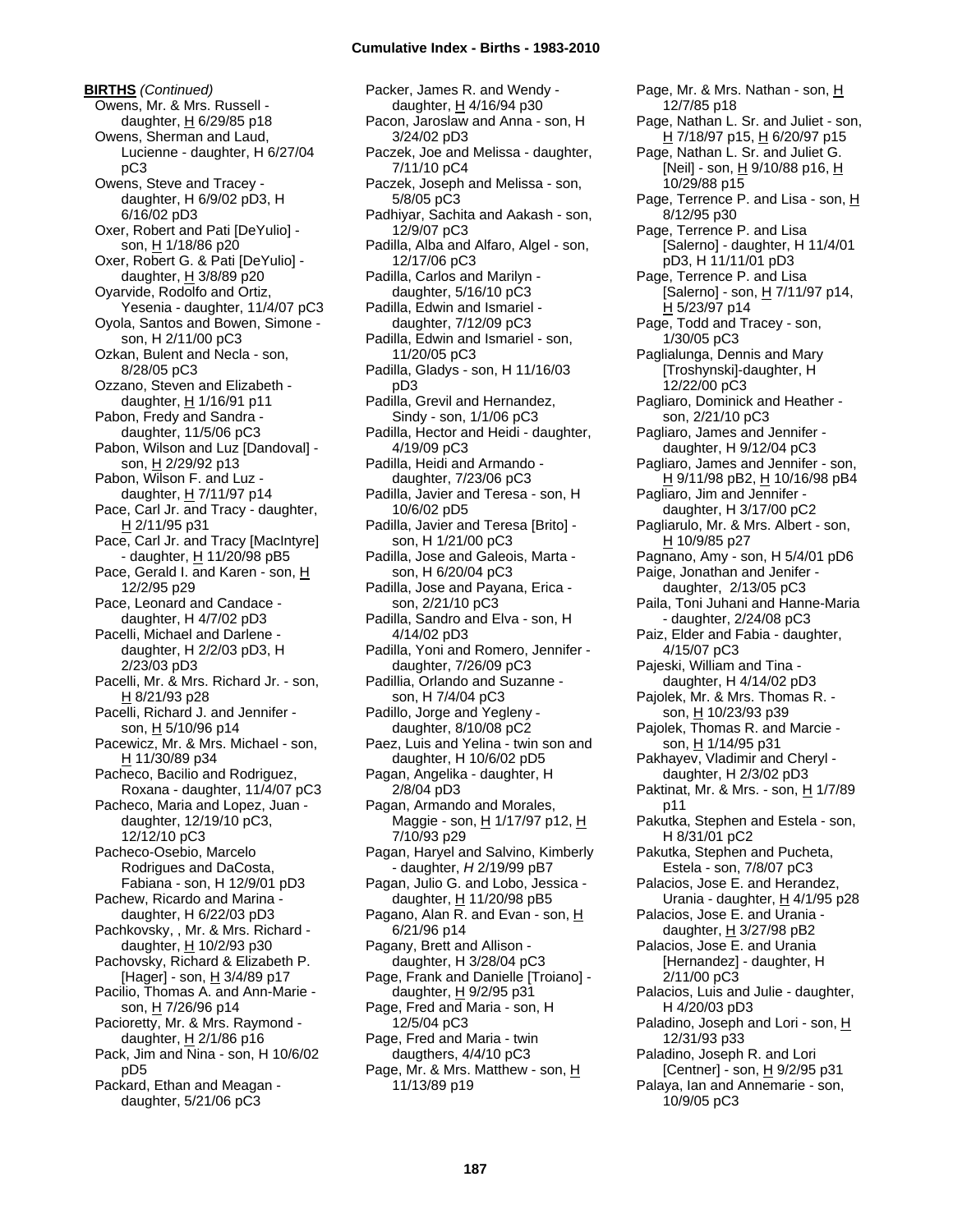**BIRTHS** *(Continued)* Palese, Mr. & Mrs. Angelo - son, H 11/20/85 p38 Paley, Cary and Donna - daughter, H 3/28/04 pC3 Palisi, Kevin and Maisa de Sa, Kellen - son, 9/13/09 pC3 Palla, Srikanth and Sankkayala, Suguna - son, 1/17/10 pC3 Palladino, Dario and Flora daughter, 7/19/09 pC3 Palladino, Jeffery and Gomez, Sandra - daughter, 3/12/06 pC3 Palladino, John and Jena - son, 11/4/07 pC3, 2/20/05 pC3 Palladino, Mr. & Mrs. Ralph daughter,  $H$  4/13/88 p15 Palladino, Mr. & Mrs. William daughter, H 2/24/88 p30 Palladino, Peter and Rosa [Conte] son, H 1/25/88 p16 Pallarino, James and Susan daughter, H 12/5/04 pC3, H 10/12/03 pD3 Pallarino, John J. and Patricia [Vento] - daughter,  $H$  5/8/93 p31 Pallarino, Mr. & Mrs. John daughter,  $H$  10/7/87 p18 Pallas, Christopher J. and Sandra [Fasano] - son, H 4/21/02 pD3 Palma, Guillermo and Hernandez, Silvia - son, 6/12/05 pC3 Palma, Jilmer and Yesica - son, H 5/16/04 pC3 Palma, Jose F. and Ligia K. daughter, 1/20/08 pC3 Palma, Marta and Jasinto, Julio daughter, 1/3/10 pC3 Palma, Marvin and Lesly - son, H 11/17/02 pD3, H 12/29/02 pD3 Palma, Patrick and Stephanie daughter,  $H$  3/14/91 p14 Palmer, Brian and Dina - daughter, 7/12/09 pC3, 5/31/09 pC3 Palmer, Brian and Dina - son, 8/19/07 pC3 Palmer, Bryan and Lisa-Anne - son, 1/25/09 pC3 Palmer, David and Lindsey - son, 2/19/06 pC3 Palmer, David Hoyt and Joy [Gibson] - daughter, H 10/14/87 p19 Palmer, Dudley III and Kelly daughter, H 2/24/02 pD3 Palmer, Michael and Tara - son, 1/15/06 pC3, H 11/23/03 pD3 Palmer, Mr. & Mrs. Gergory G. son, H 7/31/92 p14 Palmer, Mr. & Mrs. Gregory daughter,  $H$  6/28/90 p16 Palmer, Mr. & Mrs. Mark - son, H 9/3/88 p16 Palmer, Mr. & Mrs. Peter - son, H 11/16/83 p43

Palmer, Mr. & Mrs. Relford - son, H 1/25/88 p17 Palmer, Mr. & Mrs. William Sr. - son, H 11/20/85 p38 Palmer, P. Cole Jr. and Patti [Malone] - daughter, H 3/17/88 p38 Palmer, Rasel L. and Concepcion, Brenda L. - daughter, H 2/25/89 p14 Palmer, Ronald and Sealey, Avette daughter, H 5/11/03 pD3 Palmer, Scott and Aida - daughter, H 12/19/04 pC3 Palmer, Scott and Aida - son, 8/5/07 pC3 Palmieri, Denise and Anthony J. son, 12/30/07 pC3 Palmieri, Richard and Arlene [Comeau]- daughter,  $H$  7/21/83 p15 Palmisano, Mr. & Mrs. Wayne daughter, H 6/13/87 p19 Paloian, Mr. & Mrs. Mizing Jr. daughter,  $H$  2/24/88 p30 Palomino, Shirley and Flores, Marvin - son, 12/5/10 pC3, 12/19/10 pC3 Palomo, Lauren and Patrick - son, 8/15/10 pC3 Palomo, Patrick and Lauren daughter, 3/9/08 pC3 Palucci, Mr. & Mrs. Russell daughter, H 1/7/89 p11 Palumberi, James and Sharon [Ivory] - son, <u>H</u> 1/25/88 p16 Palumbo, Al Jr. and Noreen - son, H 5/11/03 pD3 Palumbo, Al Jr. and Noreen [Smith] daughter,  $H$  11/8/86 p14 Palumbo, Anthony William Jr. and Micalizzi-Palumbo, Lica - son, 11/30/08 pC3 Palumbo, Michael P. and Deborah son, <u>H</u> 7/11/97 p14 Palumbo, Michael P. and Deborah [Palmisano] - son, *H* 7/9/99 pA12 Palumbo, Mr. & Mrs. Alfred A. Jr. son, H 12/14/91 p16 Palumbo, Salvatore and Josephine [Battaglia] - son,  $\underline{H}$  12/10/87 p32 Palumbo, Todd and Marianna - son, H 10/27/02 pD5 Pampoukidis, Mr. & Mrs. George daughter, H 12/13/89 p18 Pampoukidis, Mr. & Mrs. George son, H 2/24/88 p30 Pampoukidis, Mr. & Mrs. Mike daughter, H 5/11/87 p23 Panagiotidis, Dimitrios and Matina son, 9/4/05 pC3 Panagiotidis, Nick and Vasiliki daughter, H 6/28/96 p14 Panagiotidis, Thomas and Aliki [Gakopoulos] - daughter, H 2/11/00 pC3

Panagiotidis, Vasilios and Danielle daughter, H 3/9/03 pD3 Panagos, Steven and Joan daughter, H 6/1/03 pD3 Panagos, Steven and Joan [Kwiatkoski] - daughter, H 2/10/02 pD3 Panagrosse, Robert and Catherine daughter, 5/3/09 pC3 Panapada, Don and Melinda daughter, H 6/20/04 pC3 Panarese, Grant and Kristi daughter, 10/7/07 pC3, 5/31/09 pC3, 7/12/09 pC3, 10/7/07 pC3 Panarese, Grant and Kristi - son, 10/30/05 pC3 Panasiuk, Mr. & Mrs. Robert R. daughter, H 7/17/93 p31 Panchal, Pushpendra Kumar and Agrawal, Neema - daughter, 7/13/08 pC3 Panda, Gopal Krishna and Rath, Sushmita - son, 5/14/06 pC3 Panda, Tapan and Jyotismita daughter, 12/11/05 pC3 Pandit, Manish and Preeti daughter, 11/13/05 pC3 Pandone, John and Debbie daughter, H 7/20/03 pD3 Pane, Andrew and Diane - son, H 5/30/91 p15 Pane, Mr. & Mrs. Andrew daughter, H 2/12/90 p15 Panella, Michael J. and Deidre Leigh [Smith] - daughter, H 11/16/83 p41 Pang, Boon and Ruan, Ching-Ching - daughter, 2/28/10 pC3 Pankau, Jason and Jennifer daughter, H 6/20/04 pC3 Pankonien, Mr. & Mrs. Glen A. son, H 10/10/87 p22 Pankosky, Jay R. and Jill [Obernier] son, H 1/5/89 p16 Pannikodu, Kuriakose and Sowmini [Koshy] - daughter, H 5/12/02 pD3 Pannone, Gregory and Mary daughter, 11/27/05 pC3 Panourgias, Ted and Kim - son, H 5/9/04 pC3, H 5/16/04 pC3 Pantaleon, Julio and Martinez, Yolanda - daughter, H 9/8/02 pD7, H 8/25/02 pD3 Pantanella, James and Jennifer daughter, 11/20/05 pC3 Panther, Frank J. Jr. and Annette [Luciano] - daughter, H 4/6/01 pD2 Panzan, Alessandro and Houghton, Daphne Eloise Angola daughter, 7/10/05 pC3 Paolini, Greg and Marianna - twin daughters, H 12/14/03 pD3 Paolini, Gregory and Marianna daughter, H 4/7/02 pD3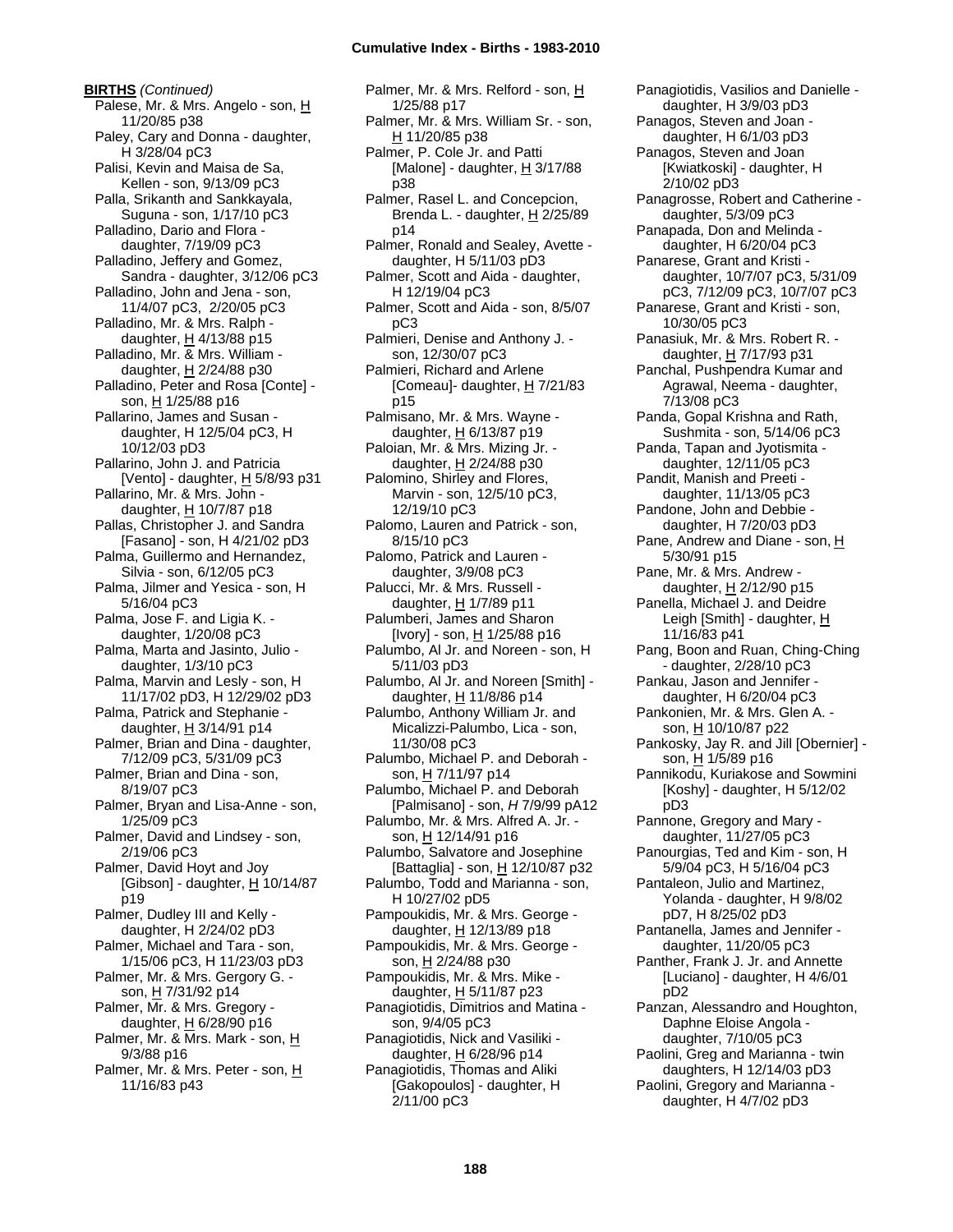**BIRTHS** *(Continued)* Papachristou, Mr. & Mrs. Konstantinos - son,  $H$  9/10/88 p17 Papachristou, Mr. & Mrs. Petros son, H 11/1/88 p20, H 9/10/86 p30 Papadakos, Efstradi and Mary daughter, H 5/25/03 pD3 Papadakos, Efstrati S. and Mary N. son, H 12/16/01 pD3 Papadatos, Andreas and Thickett, Brenda - son, H 7/27/03 pD3 Papademetriou, Costa and Katina son, H 12/21/03 pD3 Papadogonakis, Mr. & Mrs. George son, H 5/16/83 p14 Papadopolos, Mr. & Mrs. Theofilos son, H 12/4/85 p37 Papadopoulas, Steve and Meghan daughter, 7/17/05 pC3 Papadopoulos, Alexander and Renata - daughter, H 9/26/04 pC3 Papadopoulos, Efstathios and Meghan - son, 10/31/10 pC3 Papadopoulos, Mr. & Mrs. George son, H 4/30/86 p24 Papadopoulos, Mr. & Mrs. George G. - son, H 1/30/93 p31 Papadopoulos, Mr. & Mrs. Nico son, H 7/8/92 p18 Papadopoulos, Mr. & Mrs. Theodoulos - son,  $H$  11/20/85 p38 Papadopoulos, Mr. & Mrs. Theoharis - daughter,  $H$  4/29/87 p19 Papadopoulos, Mr. & Mrs. Zacharias - son, <u>H</u> 8/26/92 p13 Papadopoulos, Nico G. and Elizabeth - son,  $H$  5/7/94 p30 Papadopoulos, Steve and Meghan son, 9/23/07 pC3 Papaharis, Mr. & Mrs. Basil - son, H 11/28/87 p18 Papakosmas, Yanni and Brina daughter, H 5/23/04 pC3 Papakosmas, Yanni and Brina - son, 9/3/06 pC3 Papastathis, George and Dawn daughter, 7/26/09 pC3 Papay, Robert C. and Keely [Tighe] daughter, H 5/12/00 pC3 Papazian, William and Arpine daughter, 9/4/05 pC3 Papazian, William and Arpine - son, 2/24/08 pC3 Papen, Mr. & Mrs. Stephen daughter,  $H$  9/18/89 p15 Papen, Mr. & Mrs. Stephen - son, H 4/8/87 p20 Papp, , Mr. & Mrs. Michael - son, H 6/17/91 p8 Papp, Joseph and Julie - son, 9/14/08 pC3

Papp, Michael R. and Kathleen daughter, H 12/30/95 p31 Papp, Michael R. and Kathleen [Harrington] - son, H 3/31/02 pD3 Pappa, Michael and Rosemary daughter, 4/8/07 pC3, 10/5/08 pC3 Pappa, Mr. & Mrs. William - son, H 5/27/89 p20, H 3/19/86 p27 Pappas, Dean and Despina daughter, H 6/8/03 pD3 Pappas, Mr. & Mrs. Christopher daughter, H 7/6/88 p14, H 4/23/90 p15 Pappas, Nicholas and Donna [Zaccagnino] - son,  $\underline{H}$  12/11/85 p41 Papstein, Steven D. and Kathleen daughter, H 8/26/95 p32 Paquette, Bruno and Angie daughter, H 8/22/04 pC3 Paquette, Mr. & Mrs. Norman - son, H 7/6/88 p14 Parachriston, Mr. & Mrs. Petros daughter, H 10/26/85 p19 Paradis, Kevin J. and Robin [Cullen] - daughter, H 2/2/01 pC3 Paranese, Grant and Kristi - son, H 2/8/04 pD3 Parchinski, Christopher and Kathleen - daughter, H 4/20/03 pD3 Pardue, Mark and Christina - son, 2/19/06 pC3 Pare, David and Laurie - daughter, H 8/29/04 pC3 Pare, David and Laurie - son, H 3/2/03 pD3 Paredes, Luis F. and Sharon [Clukey] - daughter, *H* 6/5/99 pB10 Pareja, Dante and Gonzales, Nilda daughter, 7/26/09 pC3 Parent, Joseph and Cheryl [Mockler] - daughter,  $H$  5/3/86 p17 Parent, Mr. & Mrs. Francois daughter,  $H$  3/23/85 p18 Parente, Vincent and Jennifer daughter, 12/13/09 pC3 Parenteau, Michael and Capsis, Carol - son, H 12/30/92 p10 Pares, Ramon and Garcia, Melissa son, 11/20/05 pC3 Parese, Gary and Catherine [Wood] daughter, H 4/16/86 p29 Parese, Gary J. and Catherine son, H 9/3/94 p34 Parham, Torick and Graham, Kelly daughter, H 11/14/04 pC3 Parikh, Uptal and Parul - son, H 6/17/95 p28 Paris, Michael E. and Montgomery, Frantrudy - daughter,  $H$  7/19/96 p14

Paris, Mr. & Mrs. Gordon - daughter, H 5/21/87 p21 Paris, Paul and Valerie - daughter, 11/20/05 pC3 Paris, Paul and Valerie - son, 5/16/10 pC3 Parisi, Joseph and Hallett daughter, 1/16/05 pC3 Parisi, Joseph and Hallett - son, H 4/14/02 pD3 Parisi, Martin and Ursula [DePaulis] daughter,  $\underline{H}$  4/4/85 p14,  $\underline{H}$ 5/20/89 p22 Parisi, Mr. & Mrs. Carmen Jr. - son, H 2/24/88 p30 Parisi, Mr. & Mrs. Danny - daughter, H 1/18/89 p19, H 12/29/86 p12 Parisi, Mr. & Mrs. Martin - daughter, H 3/14/87 p18 Parisien, Michelle M. and Michael H. - daughter, 6/27/10 pC3 Parisot, Ricardo S. and Throckmorton, Katherine - son, H 11/5/94 p31 Parisot, Richardo and Throckmorton, Katherine daughter,  $H$  7/5/91 p14 Parisse, Mario and Kimberly daughter, 4/13/08 pC3 Park, Eunsik and Wu, Jie daughter, 4/16/06 pC3 Parker, James and Kimberly daughter, 8/10/08 pC3 Parker, James and Kimberly - son, 2/21/10 pC3 Parker, Kevin and Cheryl - son, 10/7/07 pC3, 12/18/05 pC3 Parker, Matthew and Susan - son, 12/10/06 pC3 Parker, Michael and Reed, Tica son, H 12/1/02 pD4 Parker, Robert and Janine - son, H 4/13/03 pD3 Parker, Robertson and Michele daughter, H 10/20/02 pD5 Parker, Royce and Spears, Nicole daughter, 7/19/09 pC3 Parker, Samuel III and Samantha [Moore] - son, H 2/10/02 pD3 Parker, Walter Kim and Gordon, Rhei - daughter,  $H$  9/16/95 p30 Parker, William III and Lasko, Laurie - son, 6/11/06 pC3 Parkin, Christopher and Rebecca daughter, 2/21/10 pC3 Parkin, Lloyd and Peeler, Brenda daughter, H 3/7/04 pC3 Parkington, Bruce and Laura [Acari] daughter, H 5/20/95 p28 Parkins, Phil and Joy N. [Whittingham] - daughter, H 8/24/85 p15 Parkosewich, Jeff and Lin-Parkosewich, Joanne P. - son, 11/15/09 pC3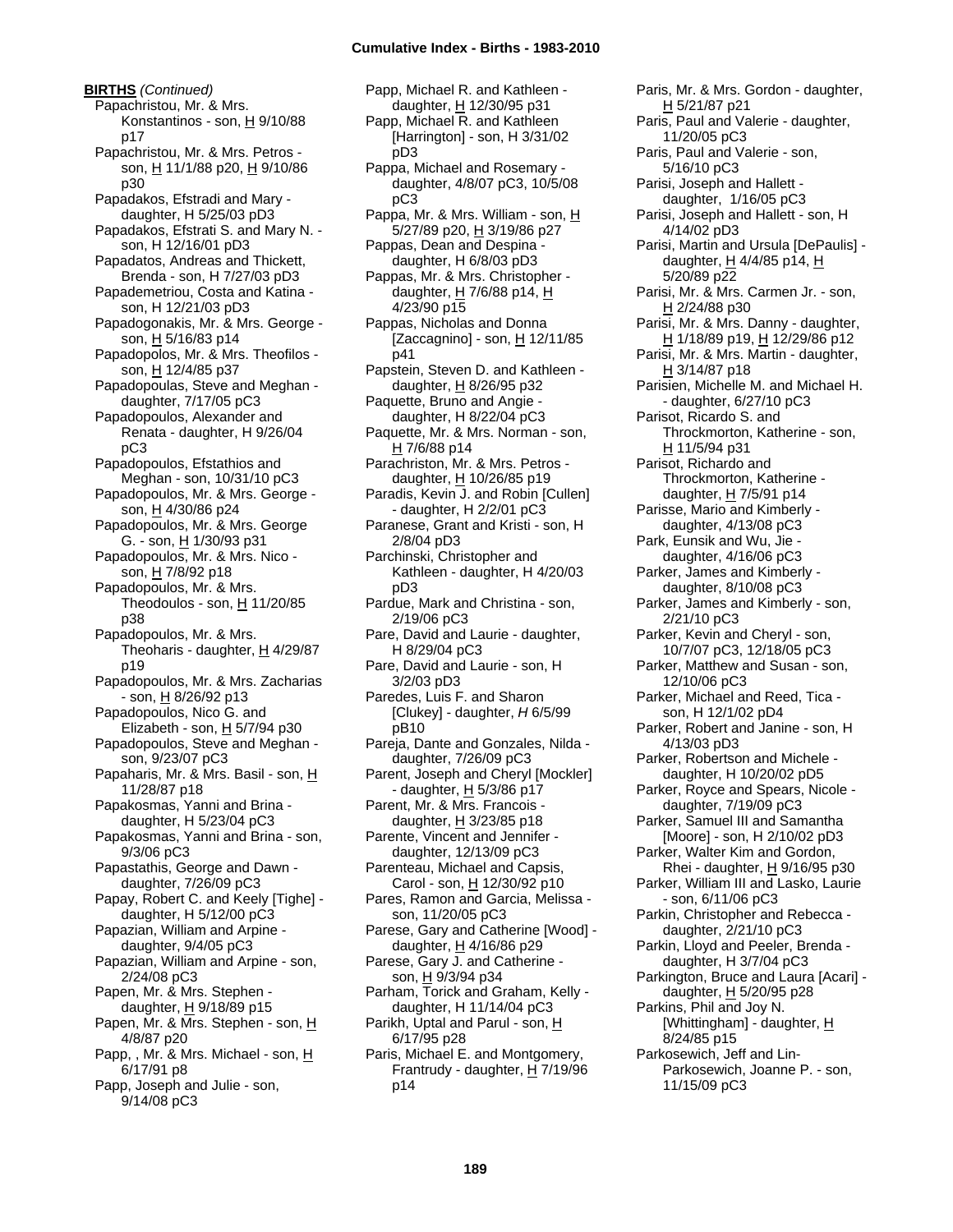**BIRTHS** *(Continued)* Parkosewich, Jeffrey and Joanne daughter, 5/20/07 pC3 Parks, Alan S. and Lisa - son, H 7/18/97 p16 Parks, Alan S. and Lisa [Salvato] daughter, H 5/19/00 pC3 Parks, Gary P. and Grace [Flores] daughter,  $H$  1/18/86 p20 Parks, George and Lynda daughter, H 5/26/02 pD3 Parks, Mr. & Mrs. Donald daughter,  $H$  11/5/86 p31 Parks, Mr. & Mrs. Gerald - son, H 3/23/91 p9 Parks, William K. and Tricia [O'Shea] - son, H 5/18/01 pD5 Parlanti, Joseph and Toni [Mansy] son, H 10/1/94 p35 Parmalee, Henry Jr. & Ann Marie [Andriopoulos] - daughter, H 3/8/89 p20 Parmalee, Mr. & Mrs. Henry daughter,  $\underline{H}$  12/4/85 p37,  $\underline{H}$ 11/23/83 p62 Parmelee, Jim and Holly - son, H 2/8/04 pD3 Parmelee, Steven and Alexander, Mary - son, H 1/25/88 p16 Parnas, David and Mrs. - daughter, 11/13/05 pC3 Parnas, David and Mrs. - son, H 2/15/04 pA6 Parnell, Scot and Michele - son, 10/16/05 pC3, H 11/10/02 pD3, H 12/22/02 pD3 Parnes, David E. and Diana daughter,  $H$  7/19/96 p14 Parnes, Mr. & Mrs. David D. - son, H 8/31/92 p8 Parower, Richard M. and Abby [Safirstein] - twins, *H* 9/17/99 pB4 Paroya, Nadeem and Anjum - son, H 8/11/02 pD3 Parra, Carlos and Ahumada, Claudia - daughter, 4/29/07 pC3 Parra, Michael and Christina - son, 7/8/07 pC3 Parra, Silvio and Gomez, Astrid daughter, 12/24/06 pC3 Parrent, Scotty and Gruppo, Jamie son, 10/14/07 pC3 Parrett, Mr. & Mrs. William - twin daughters,  $H$  11/28/87 p18 Parrillo, Alan and Donna - daughter, H 3/16/03 pD3 Parrillo, Mr. & Mrs. Robert - son, H 7/1/89 p17 Parrino, Mr. & Mrs. Thomas P. daughter,  $H$  11/13/93 p29 Parrino, Thomas P. and Sharon son, H 8/19/95 p31 Parris, Dion and Daniel, Natacha daughter, 1/1/06 pC3

Parrott, Jeffrey E. and Christina [Sununu] - son, H 3/31/02 pD3 Parrott, William and Kimberley - son, H 3/10/02 pD3 Parry, Albert and Bobbi Jo daughter, H 5/18/03 pD3 Parry, Albert and Bobbi Jo - son, 2/26/06 pC3 Parsons, Jan E. and Loren - son, H 10/18/96 p14 Parsons, Jed and Susan [Mihalik] daughter, H 4/13/88 p17 Parsons, Mark and Cari - daughter, 12/10/06 pC3 Parsons, Michael and Siri daughter, H 2/22/04 pC3, H 2/29/04 pD3 Parsons, Michael and Siri - son, H 11/25/01 pD3 Parsons, Mr. & Mrs. Jan - daughter, H 8/21/93 p28 Partenza, Jason and Kristin - son, 1/24/10 pC3 Parthasarathy, Muralikrishnan and Mohan, Sweatha - son, 11/2/08 pC3 Partida, Ricardo and Veronica - son, H 1/16/98 pB2 Pascal, Kenneth J. and Louise son, H 12/2/95 p29 Pascales, Michael and Marie [Soyland] - daughter,  $\underline{H}$  4/3/91 p12 Pascarella, Mr. & Mrs. Joseph - son, H 7/25/87 p18 Pascarella, Robert and Mary Beth son, 9/21/08 pC3, 7/23/06 pC3 Pascarelli, John and Obuchowski, Geraldine - son, H 10/13/88 p41 Pascarelli, Vincent and Jill daughter, H 1/16/91 p11 Pascariello, Mr. & Mrs. Chris C. son, H 8/5/92 p10 Pascente, Anthony and Marlene son, <u>H</u> 11/8/90 p17 Paschalidis, Mr. & Mrs. Pangiotis son, H 12/13/89 p18 Paseltiner, Philip and Linda - son, H 2/15/04 pA6, H 2/29/04 pD3 Pasham, Rampradeep and Chinthakuntla, Shravanthi - son, 2/22/09 pC3 Pasiak, Mr. & Mrs. Mark - daughter, H 7/29/89 p13 Pasiak, Scott and Beth - son, H 10/16/98 pB4 Pasiak, Scott and Beth [Huminski] daughter, H 10/9/93 p34 Pasiak, Scott and Elizabeth [Huminski] - daughter,  $H$  10/4/96 p14, H 8/30/96 p26 Pasiakos, George and Cindy - son, H 6/6/04 pC3 Pasierb, Mark and Mary - son, H 11/14/04 pC3

Pasquarella, Mr. & Mrs. Michael, H 12/10/94 p33 Pasquarella, Mr. & Mrs. Michael son, H 6/1/92 p8 Pasquarella, Ralph M. and Susan [Lanyon] - daughter, H 12/4/85 p29 Passaniti, Anthony and Joy daughter, H 9/12/92 p10 Passarelli, Paul and Anne - twin son and daughter, H 1/2/91 p17 Passaro, Mr. & Mrs. Ralph daughter,  $H$  5/14/88 p15 Passaro, Peter and Michelle - son, 2/6/05 pC3 Passeck, Jeff and Jennifer daughter, 1/17/10 pC3 Passeck, Jeffrey and Jennifer daughter, 8/10/08 pC2 Passeck, Jeffrey and Jennifer - son, H 12/12/04 pC3 Passero, Dr. Marino R. and Jackie [Prizio] - daughter, H 1/25/88 p16 Passero, Kenneth and Ellen - son, H 1/17/97 p12 Passero, Mitchell and Silvia daughter, 1/29/06 pC3 Passino, Mr. & Mrs. Lawrence daughter, H 5/14/86 p33 Pastiva, John and Karen - twin sons, 5/22/05 pC3 Pastor, Michael and Robin - son, 9/9/07 pC3 Pastore, Anthony and Becky - son, H 12/14/03 pD3 Pastore, Anthony and Rebecca son, 8/21/05 pC3 Pastore, Michael and Robin daughter, H 1/25/04 pD3 Pastoshan, Nicholas III and Allyson daughter, H 9/7/03 pD3 Pastrini, Leonardo A. and Rosas, Sheila A. - son, H 3/30/03 pD3 Pastushan, Nicholas and Allyson son, 9/18/05 pC3 Pastuszak, Gary S. and Vickie [Pustari] - daughter,  $\underline{H}$  9/6/86 p18 Pasupuleti, Sathish and Muthireddy, Lakshmi Madhavi - son, 3/21/10 pC3 Pataki, Jon and Jodi - daughter, 12/18/05 pC3 Patangy, Rajesh and Jain, Neelu daughter, H 9/15/02 pD7 Patashnik, David and Dayna - son, H 9/15/02 pD7 Patchen, Christopher and Danielle daughter, 9/11/05 pC3 Patchen, Christopher M. and Danielle [Barber] - daughter, H 5/19/02 pD3 Patchett, Bill and Melanie - son, H 12/12/04 pC3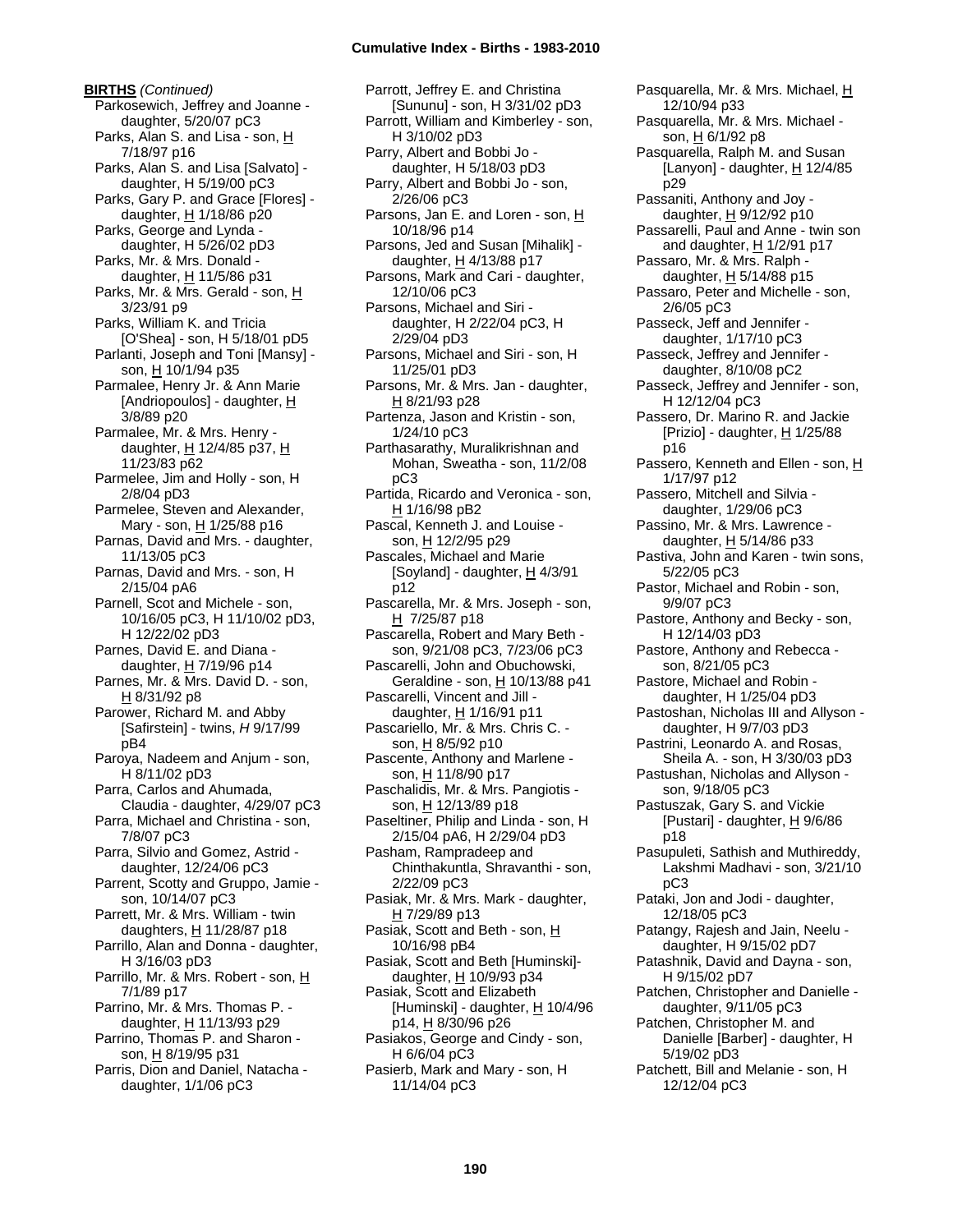**BIRTHS** *(Continued)* Patchett, William and Melanie - son, H 7/6/03 pD3 Patel, Amit and Parulben - son, H 7/25/97 p14 Patel, Dipesh and Nimita - son, 10/25/09 pC3 Patel, Hetal and Manish - son, H 7/21/02 pD3, H 7/28/02 pD3 Patel, Hitesh and Hetal - son, 2/12/06 pC3 Patel, Kalpesh and Bijal - son, 9/21/08 pC3 Patel, Mr. & Mrs. Ramesh R. daughter,  $H$  6/26/93 p29 Patel, Mukesh and Alna - son, H 5/12/02 pD3 Patel, Mukhtar and Anisha - son, 6/18/06 pC3 Patel, Mukti and Kartik - daughter, 11/29/09 pC3 Patel, Ram J. and Pravina daughter, H 1/24/97 p12 Patel, Samir and Reshma daughter, H 5/4/01 pD6, *H* 9/10/99 pB2 Patel, Sandeep and Savita - son, H 1/6/02 pD3 Patel, Sheetal - daughter, H 7/21/02 pD3, H 7/28/02 pD3 Patel, Suresh J. and Bhavna - son, H 9/2/95 p31 Patel, Wigam - daughter, H 8/18/02 pD3 Patino, Luis and Patricia - daughter, H 5/9/04 pC3, H 5/16/04 pC3 Patrick, Michael A. and Lisa [Fuentes] - son, H 4/16/88 p17 Patrick, Michael and Effie - son, 2/19/06 pC3 Patrie, Mr. & Mrs. Todd - daughter, H 11/4/85 p16, H 12/13/89 p18 Pattell, Carmen and Bradley daughter, 10/17/10 pC3 Patten, Marc and Andrea - daughter, H 5/2/04 pC3 Pattenkofer, Pascal and Esther twin sons, H 5/5/02 pD3 Patterson, Bridgette - son, 11/26/06 pC3 Patterson, Douglas H. and Pamela [Schueler] - son, H 2/4/87 p15 Patterson, James and Pamela daughter, H 6/22/03 pD3 Patterson, James and Pamela - son, H 8/8/04 pC3 Patterson, Kevin and Casey daughter, 5/10/09 pC3 Patterson, Mr. & Mrs. Jeffrey daughter,  $H$  11/5/86 p31 Patterson, Trina and Johnson, Selwyn - twin sons, H 10/8/88 p18 Patterson-Robinson, Karen - son, 8/24/08 pC3

Pattiag, Randy and Cristina daughter, 2/7/10 pC3 Pattinson, Peter P. and Lisa [Palanza] - daughter,  $H$  8/29/92 p10 Pattison, Keith W. and Amy - son, H 3/27/98 pB2 Patton, Andrew S. and Lorna - son,  $H$  6/3/95 p28 Patton, Gregory S. and Shannon daughter, H 6/3/95 p28 Patton, Mr. & Mrs. Stephen S. - son,  $H$  8/26/92 p13 Patton, Robert H. and Victoria [Zawacki] - son,  $H$  5/7/86 p14 Patzelt, Mr. & Mrs. Anthony C. - son, H 3/24/86 p19 Paul, Chapeleaine - daughter, H 3/14/04 pC3 Paul, Douglas S. Jr. and Amy [Snow] - daughter, H 1/28/00 pC3 Paul, Edward D. and Piper daughter, H 1/17/97 p12 Paul, Eric and Lovas, Nancy Anne son, 10/23/05 pC3 Paul, John and Soltesz, Tricia - son, 1/24/10 pC3 Paul, Mr. & Mrs. Andre - daughter, H 5/16/83 p14 Paul, Mr. & Mrs. John - daughter, H 7/25/87 p18 Paul, Mr. & Mrs. Karamjeet - son, H 1/18/89 p19 Paul, Mr. & Mrs. Michael - son, H 10/9/85 p27 Paul, Patrick and Sindy - daughter, H 7/25/04 pC3 Paul, Steve and Ebron, Angela son, 2/12/06 pC3 Paulding, Mr. & Mrs. Aaron - son, H 9/25/85 p31 Paulemon, Mr. & Mrs. Joseph - son, H 8/14/89 p22 Pauley, Daniel J. and Throupe, Allison [Jacob] - son, H 11/5/99 pB8 Paulin, Jeff and Lori - daughter, 7/27/08 pC2 Paulin, Mr. & Mrs. Fred - daughter, H 10/26/85 p19 Paulino, Jorge and Figueroa, Susy daughter, 2/3/08 pC3 Paulk, Mr. & Mrs. Larry L. - son, H 1/30/93 p31 Paulovic, Michael and Lynn [Terry] daughter, H 6/15/89 p20 Paulovic, Michael C. and Lynette [Terry] - son, <u>H</u> 7/18/97 p15, <u>H</u> 5/30/97 p14 Paulson, Donald A. and Anne [Parker] - daughter, H 8/6/86 p17 Paulsson, Mr. & Mrs. Erik - son, H 1/5/85 p18 Paulus, John and Angela - daughter, H 2/2/03 pD3, H 2/9/03 pD3

Paulus, Michael and Anna - son, H 4/14/02 pD3 Pavia, Anthony P. and Wendy [Mewing] - daughter, H 5/19/00 pC3 Pavlik, Mr. & Mrs. David - son, H 3/24/86 p19 Pavlik, Mr. & Mrs. William W. daughter, H 12/5/92 p37 Pavlik, Robert and Gretchen - son, H 9/12/04 pC3 Pavlik, Robert G. and Gretchen R. daughter, H 3/23/03 pD3 Pavliscsak, Greg Sr. and Winters, Deborah - son, 5/23/10 pC3 Pavlowski, Michael and Nely - son, 7/16/06 pC3 Payne, Jamey and Marlene daughter, H 1/11/04 pD3 Payne, John L. and Susan [Lukas] daughter, *H* 5/28/99 pB6 Payne, Mr. & Mrs. John - son, H 5/14/86 p33 Payne, Simeon D. and Pamela daughter,  $H$  9/2/95 p31 Payo, Gonzalo and Fernandez, Andrea - son, H 12/2/01 pD3 Payuk, Stephen R. and Tammy (Tierney) - son, *H* 1/29/99 pB9 Paz, Hector and Hererra, Edna daughter, 10/29/06 pC3 Pazmino, Alex and Laura daughter, 11/15/09 pC3 Pazmino, Juan and Maria daughter, 7/12/09 pC3, 5/31/09 pC3 Peace, Mr. & Mrs. James daughter, H 6/28/90 p16 Peace, Mr. & Mrs. James - son, H 3/17/88 p38 Peace, Mr. & Mrs. James J. daughter, H 12/5/92 p37 Peacock, Glen and Bonnie [Tuccinardi] - son, H 12/10/87 p32 Peacock, Mr. & Mrs. Paul - son, H 4/22/89 p16 Peak, Gary S. and Debra L. [Rubinstein] - daughter,  $H$ 1/25/88 p16 Peak, Mr. & Mrs. Michael - son, H 2/26/90 p10 Pearce, Gregory and Dana - son, 3/6/05 pC3 Pearl, Ken and Valerie - son, H 5/23/04 pC3 Pearl, Kenneth and Rahmani-Pearl, Valerie - son, 8/20/06 pC3 Pearl, Mr. & Mrs. Steve S. daughter, H 8/31/92 p8 Pearl, Stanley and Renee daughter, H 12/2/01 pD3 Pearl, Steve and Laurie J. [Spanik] son, H 10/14/87 p19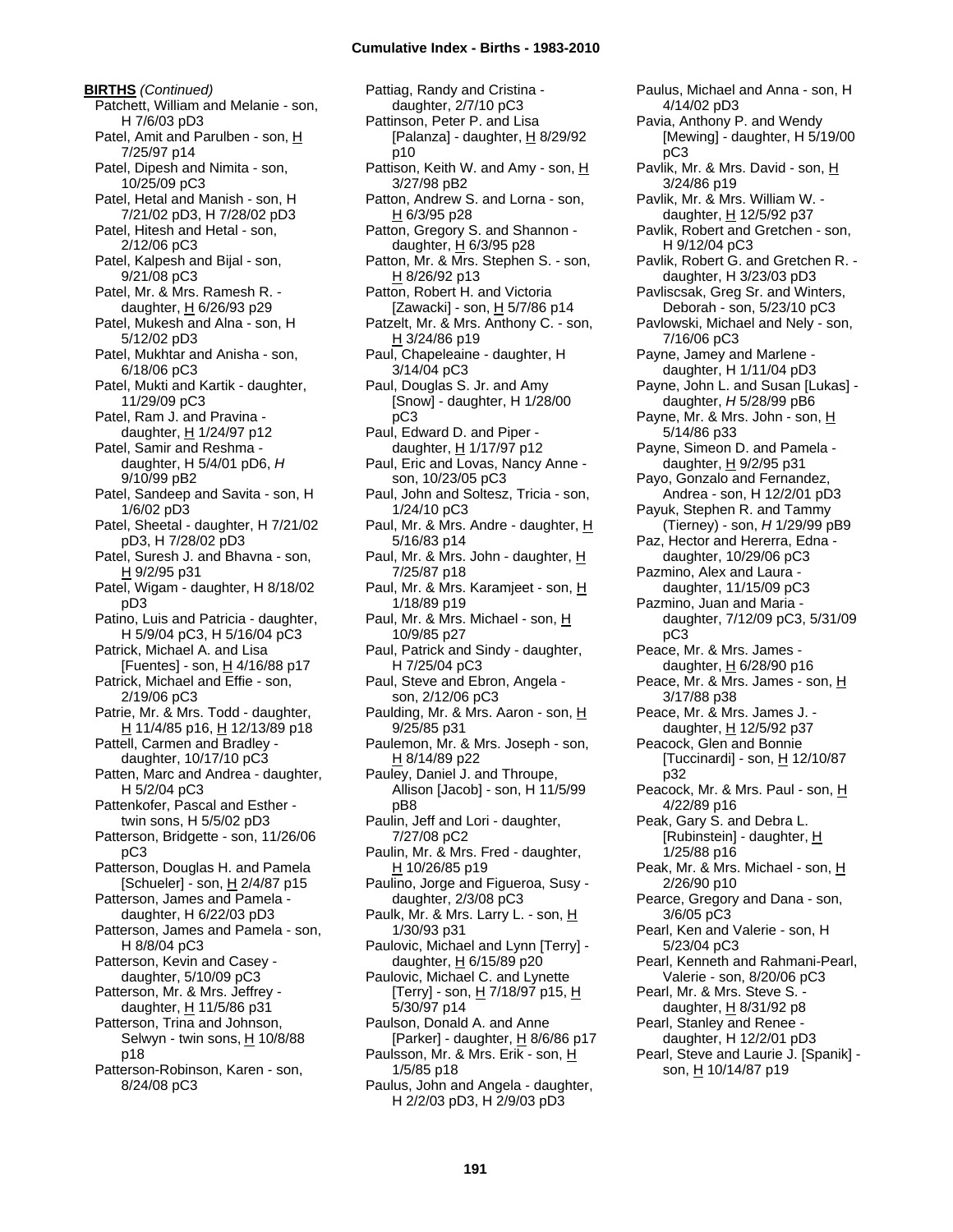**BIRTHS** *(Continued)* Pearson, James and Mary Mae [Treadway] - daughter,  $H$ 3/21/97 p14 Pearson, James M. and Mary Mae [Treadway] - son, H 7/16/94 p30 Pearson, John E. and Leslie [Goldschmidt] - daughter, H 3/31/02 pD3 Pearson, Mr. & Mrs. John - son, H 6/8/85 p16 Peburn, Mr. & Mrs. Richard daughter,  $H$  5/11/91 p21 Pechman, Matt and Angie - son, 1/7/07 pC3 Pechman, Matthew and Angela daughter, 10/12/08 pC3 Pechman, Matthew and Angela son, 3/13/05 pC3 Peck, Chris and Kacey - son, 3/18/07 pC3 Peck, Kevin and Amy - son, H 4/18/04 pC3 Peck, Mr. & Mrs. Griffith - daughter, H 3/8/89 p20 Peck, Tim and Kelly - son, H 3/14/04 pC3 Peck, Timothy and Kelly - daughter, 8/20/06 pC3, 8/27/06 pC3 Peckham, Gray and Stephanie daughter, H 2/1/04 pD3 Peckham, Gray and Stephanie son, 2/12/06 pC3 Pecuni, Mr. & Mrs. Gustavea C. son, H 7/22/87 p17 Peden, Harry IV and Andrews, Amy daughter, H 8/8/04 pC3 Peden, Mr. & Mrs. David - son, H 3/23/88 p19 Peden, Mr. & Mrs. David - twin son and daughter, H 1/11/90 p32 Pedergast, Daniel and Kelly - son, H 5/25/03 pD3 Pedersen, William S. III and Pamela - son, <u>H</u> 7/23/94 p30 Pedigo, Clay and Rivard-Pedigo, Stacie - daughter, H 11/23/03 pD3 Pedrick, Andrew M. and Majorie son, H 7/18/97 p16 Pedrick, Andrew M. and Majorie [Hoover] - daughter, *H* 9/17/99 pB4 Pedro, Tom and Eva - daughter, 10/28/07 pC3 Pedrosa, Andriana - daughter, H 10/18/96 p14 Pedrosa, Ashley - son, 1/31/10 pD2 Pedrosa, Jose Luis and Blas, Paola J. - daughter, H 3/30/03 pD3 Peele Jr., Frank and Smith, Yashema - son, H 10/31/04 pC3 Peele, Alphonzo and Gina daughter, H 1/6/02 pD3 Peele, Eric D. and McDowell, Filine daughter,  $H$  8/7/98 pA10

Peeples, Mr. & Mrs. Joel - daughter, H 8/10/87 p35 Peguero, Alberto and Gabriele, Jacki-Lyn - son, H 8/17/03 pD3 Peguero, Alberto and Jacki-Lyn twin sons, 12/6/09 pC2 Peischl, Greg and Rhonda - son, H 8/4/02 pD3 Peiser, Mark and Cynthia - son, H 7/13/03 pD3 Pekala, Mr. & Mrs. John - daughter, H 12/13/89 p18 Pekosz, Mr. & Mrs. Paul P. - son, H 11/29/91 p16 Pelaez, Marco and DeLeon, Zulma daughter, H 10/6/02 pD5 Pelaia, Peter and Ariela - son, 2/28/10 pC3 Pelerin, Marc and Katia - son, 4/22/07 pC3 Pelissier, Mirteuse and Patrice son, H 11/24/02 pD3, H 12/29/02 pD3 Pellagrino, Mr. & Mrs. Anthony daughter,  $H$  7/29/89 p13 Pellagrino, Mr. & Mrs. Dennis - son, H 10/23/93 p39 Pelle, Mr. & Mrs. Giuseppe daughter, H 5/14/88 p15 Pellegrino, Anthony and Stacey son, H 9/7/03 pD3 Pellegrino, Anthony R. and Stacey [Ienner] - daughter, H 1/21/00 pC3 Pellegrino, Michael and Patton, Jessica Rae - daughter, 11/4/07 pC3 Pelletier, Michael and Nicole - son, 3/8/09 pD3 Pelletier, Mr. & Mrs. Joseph - son, H 7/6/88 p14 Pelletier, Paul B. and Theresa M. [Meyer] - son, H 8/28/91 p17 Pelli, Joe and Gail - daughter, H 11/16/03 pD3 Pellicano, Anthony M. and Heidi daughter, H 5/2/97 p15 Pellicci, Joseph and Wendy - son, 10/4/09 pC3, 8/30/09 pC3 Peloso, Frank A. III and Susan daughter, H 2/7/97 p14 Peloso, Mr. & Mrs. John - son, H 9/17/86 p25 Pelton, Mr. & Mrs. Michael - son, H 5/14/88 p15 Peluso, Mr. & Mrs. Anthony - son, H 7/5/86 p18 Pelzing, Mr. & Mrs. Lawrence L. son, H 3/7/92 p10 Pemberton, Andrew J. and Margaret [Alexander] - son, *H* 9/17/99 pB4 Pemberton, Sam and Sue - son, 11/5/06 pC3, H 6/13/04 pC3 Pempleton, Stephanie - son, H 1/18/04 pD3

Pena, Edson and Martinez, Lesly daughter, H 12/1/02 pD4 Pena, Jesus and Erika - daughter, 2/21/10 pC3 Pena, Jesus and Ruiz, Erika - son, 3/13/05 pC3 Pena, Jose A. and Restituyo, Jennifer - son, 8/10/08 pC2 Pena, Mr. & Mrs. Candido - son, H 2/15/86 p22 Pencu, Alexander and Rachel daughter, 8/23/09 pC3 Pendergast, Christian and Meghan daughter, 5/1/05 pC3 Pendergast, James and Laura daughter, 2/7/10 pC3 Pendergrast, Geoffrey F. and Kortney - daughter,  $H$  2/6/98 pB5 Pendergrast, Geoffrey F. and Kortney [Dey] - son, *H* 9/17/99 pB4 Peninpede, Stephen and Marina [Palmieri] - son, H 5/8/93 p31 Penn, James Jr. and Tracy daughter, H 6/8/03 pD3 Pennatto, Vinnie and Christina daughter, H 4/6/03 pD3 Pennell, Mr. & Mrs. Brian - daughter, H 5/3/86 p17 Pennell, Mr. & Mrs. Neil - daughter,  $H$  4/15/87 p15 Pennell, Mr. & Mrs. Neil - son, H 1/18/89 p19 Pennella, Mr. and Mrs. Steven daughter, 4/18/10 pC3 Pennella, Steven and Simone - son, 2/24/08 pC3 Pennington, Mr. & Mrs. Philip daughter, H 9/14/85 p18 Pennington, Robert and Meghan son, 11/13/05 pC3 Pennino, Paul and Susan daughter, 3/19/06 pC3 Pennoyer, Mr. & Mrs. Scott - son, H 9/25/85 p31 Pennywell, Natasha - twin daughters, H 3/28/04 pC3 Penque, Michael J. and Jill [Rackett] - son, H 5/19/00 pC3 Penrod, Jennifer and Christopher daughter, 9/14/08 pC3 Pensa, Joe and Danielle - daughter, 4/19/09 pC3 Pensiero, Keith and Liz - daughter, H 6/27/04 pC3 Pensiero, Victor and Kelly daughter, 5/29/05 pC3 Pensiero, Victor U. and Kelly [Brown] - daughter, H 2/2/01 pC3 Pepa, Alben and Irenea - daughter, H 6/20/04 pC3 Pepe, Jarret and Rebecca daughter, 6/18/06 pC3 Pepe, Jarret and Rebecca - son,

12/23/07 pC3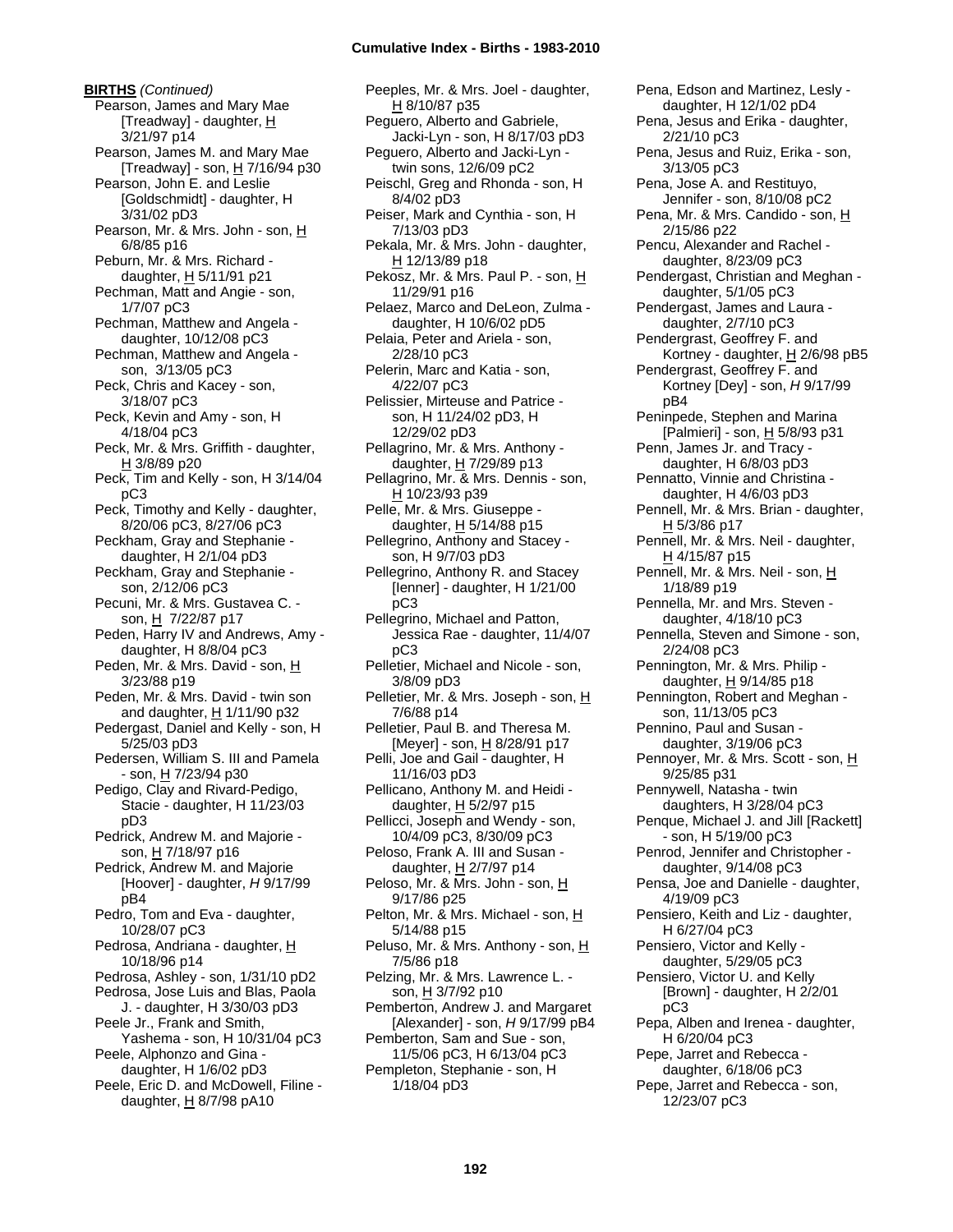**BIRTHS** *(Continued)* Pepe, Mr. & Mrs. Allan - son, H 5/11/91 p21 Pepe, Mr. & Mrs. Michael - son, H 3/26/90 p10 Pepe, Rebecca and Jarret - son, 6/27/10 pC3 Pepe, Richard and Lisa - son, H 8/31/01 pC2 Pepi, David and Lettie - daughter, 2/3/08 pC3 Pepi, David and Lettie - son, 9/6/09 pC3, 10/18/09 pC3 Pepin, Christopher and Martina son, H 3/2/03 pD3 Pepper, George W. and Evan [Sidel] - daughter, *H* 8/6/99 pB4 Pequero, Alberto and Gabriele, Jacki - daughter, 5/28/06 pC3 Peragallo, Mr. & Mrs. Joseph daughter,  $H$  11/28/87 p18 Peragine, Joe and Wendy - son, 1/9/05 pC3 Peragine, Joseph and Wendy daughter, 2/12/06 pC3 Perak, Milan and Bam - daughter, 6/10/07 pC3 Perak, Milan and Bam - son, H 12/5/04 pC3 Perakis, Mr. & Mrs. James - son, H 2/15/86 p22 Peralta, Juan and Polonia, Jessicca daughter, H 9/19/04 pC3 Peraza, Julio and Maribel - son, H 5/19/02 pD3 Perdomo, Henry and Gil, Martha daughter, H 11/21/04 pC3 Perdomo, Jose and Garabaldi, Gabriela - daughter, H 11/17/02 pD3, H 12/29/02 pD3 Perea, Rufo Jr. and Scarlet [Policar] - daughter, H 2/10/02 pD3 Pereca, Roland Michael and Janet [Morrissey] - son, H 1/25/88 p16 Pereira, Gloria and Sergio - son, 10/5/08 pC3 Pereira, Jorge and Rachel - son, H 3/2/03 pD3 Perelberg, Eugene and Shannon son, 5/14/06 pC3 Perella, Joseph and Iannacone, Melissa - daughter, H 3/28/04 pC3 Perella, Robert and Kelly [Anna] twin sons, H 6/23/02 pD3 Peres-Brown, Mr. & Mrs. Enrique daughter,  $H$  4/8/87 p20 Perez , Wilfredo and Torello, Tanya daughter, 11/26/06 pC3 Perez, Adel and Bernice - daughter, H 8/12/95 p30 Perez, Alejandro E. and Lopez, Morena - daughter, H 1/21/95 p28 Perez, Alex and Velasquez, Bianca daughter, 9/16/07 pC3

Perez, Angel D. and Coreano, Elizabeth - daughter, H 11/15/96 p15 Perez, Carlos and Blasio, Nancy daughter, 3/4/07 pC3 Perez, Carlos and Bridgeport, Carmen Romero - son, 2/5/06 pC3 Perez, Carlos and Carmen - son, H 11/10/02 pD3, H 12/29/02 pD3 Perez, Carlos and Maria - daughter, H 6/9/02 pD3, H 6/16/02 pD3 Perez, Cervando Jesus and Palacias, Gloria Amanda daughter, 8/17/08 pC2 Perez, Chinchilla and Ramiro, Edwin - daughter, 12/19/10 pC3, 12/12/10 pC3 Perez, Dana and Rodriguez, Oscar son, 12/26/10 pC3 Perez, Hector A. and Maria C. daughter, H 2/2/03 pD3, H 2/23/03 pD3 Perez, Herbert and Barrera, Elda daughter, H 5/19/02 pD3 Perez, Jorge and Jovanny - son, H 7/18/04 pC3 Perez, Jose and Elda - son, H 4/6/03 pD3 Perez, Jose and Vivar, Olga - son, 4/23/06 pC3 Perez, Juan and Nordman, Katherine - son, H 4/25/04 pD3 Perez, Lauren and Peterson, Scott daughter, 8/10/08 pC3 Perez, Luiggi and Paola - daughter, 5/20/07 pC3 Perez, Luiggi and Perez, Paola Messia - son, H 9/29/02 pD5 Perez, Luis and Ruano, Ana daughter, H 1/5/03 pD3 Perez, Mariano Vega and Astudiloo, Floviverta Benis - daughter, 1/16/05 pC3 Perez, Mario and Jennifer daughter, 6/14/09 pC3 Perez, Miguel and Jessica - son, H 2/24/02 pD3 Perez, Mr. & Mrs. Alexis A. daughter,  $H$  6/26/93 p29 Perez, Mr. & Mrs. Epifanio - son, H 1/10/87 p15 Perez, Mr. & Mrs. Felix - daughter, H 8/10/83 p23 Perez, Mr. & Mrs. Johnny daughter,  $H$  9/24/87 p14 Perez, Mr. and Mrs. Jose - son, 5/2/10 pC3 Perez, Oswaldo and Horne, Lorna Deigh - daughter, 9/7/08 pC3 Perez, Rene and Yessenia daughter, 11/5/06 pC3 Perez, Rina - daughter, H 5/2/97 p15 Perez, Rosa Amerlia and Hidalgo, Marcos Roberto - son, 11/7/10 pC3, 10/31/10 pC3

Perez, Sally Jane and Jason daughter, 12/5/10 pC3, 11/28/10 pC3 Perez, Saul and DeLeon, Eladyg son, H 6/27/04 pC3 Perez, Sergio and Maria [Bosanna] son, H 8/29/04 pC3 Perez, Walter and Juarez, Marta son, 10/7/07 pC3 Perez, Wendy and Liquori, Marcos son, 6/27/10 pC3 Perez, Wilfredo and Roos, Victoria son, H 1/5/03 pD3 Perez, Wilson and Yasmin daughter, 9/7/08 pC3 Perillo, Richard and Anastacia daughter, H 4/13/03 pD3 Perkes, Jonathan and Shari - son, H 7/23/94 p30 Perkiel, Mr. & Mrs. Mitchel daughter, H 8/19/87 p25 Perkins, Andre and Rosario, Jennifer - son, 5/7/06 pC3 Perkins, Cory and Elizabeth daughter, 9/14/08 pC3 Perkins, Frank and Toni - son, H 10/12/03 pD3 Perkins, Frank and Toni [Hinch] daughter, H 2/10/02 pD3 Perkins, John and Jennifer - son, 3/20/05 pC3 Perkins, Mark and Debbie - son, H 5/2/04 pC3 Perkins, Mark and Deborah daughter, H 4/7/02 pD3 Perkins, Marvin T. and Fagan, Nicole - daughter, H 8/21/98 pA13 Perlman, Douglas L. and Carol [Kemp] - son, H 10/28/01 pD3 Perna, Nichole R. and McGuirt, Casey L. - son, 11/29/09 pC3 Perna, Scot Richard and Heidi Lynn daughter, H 9/9/95 p30 Perna, Thomas F. and Christien [Silsby] - son, H 5/19/02 pD3 Perone, Anthony S. and Lisa daughter,  $H$  11/1/96 p15 Perone, Anthony S. and Lisa [Spadaccini] - son, H 5/26/00 pC2 Perone, Chris and Christy - son, H 9/26/04 pC3 Perone, Mr. & Mrs. Anthony A. son, H 1/30/93 p31 Perrin, Mr. & Mrs. Kim - son, H 6/14/89 p23 Perrin, Mr. & Mrs. Marshall daughter, H 7/14/83 p38 Perrortta, Matthew and Lisa daughter,  $H$  1/17/97 p12 Perrottelli, Mr. & Mrs. Robert - son, H 1/19/85 p18 Perry, Aaron and Amanda - son, 6/6/10 pD2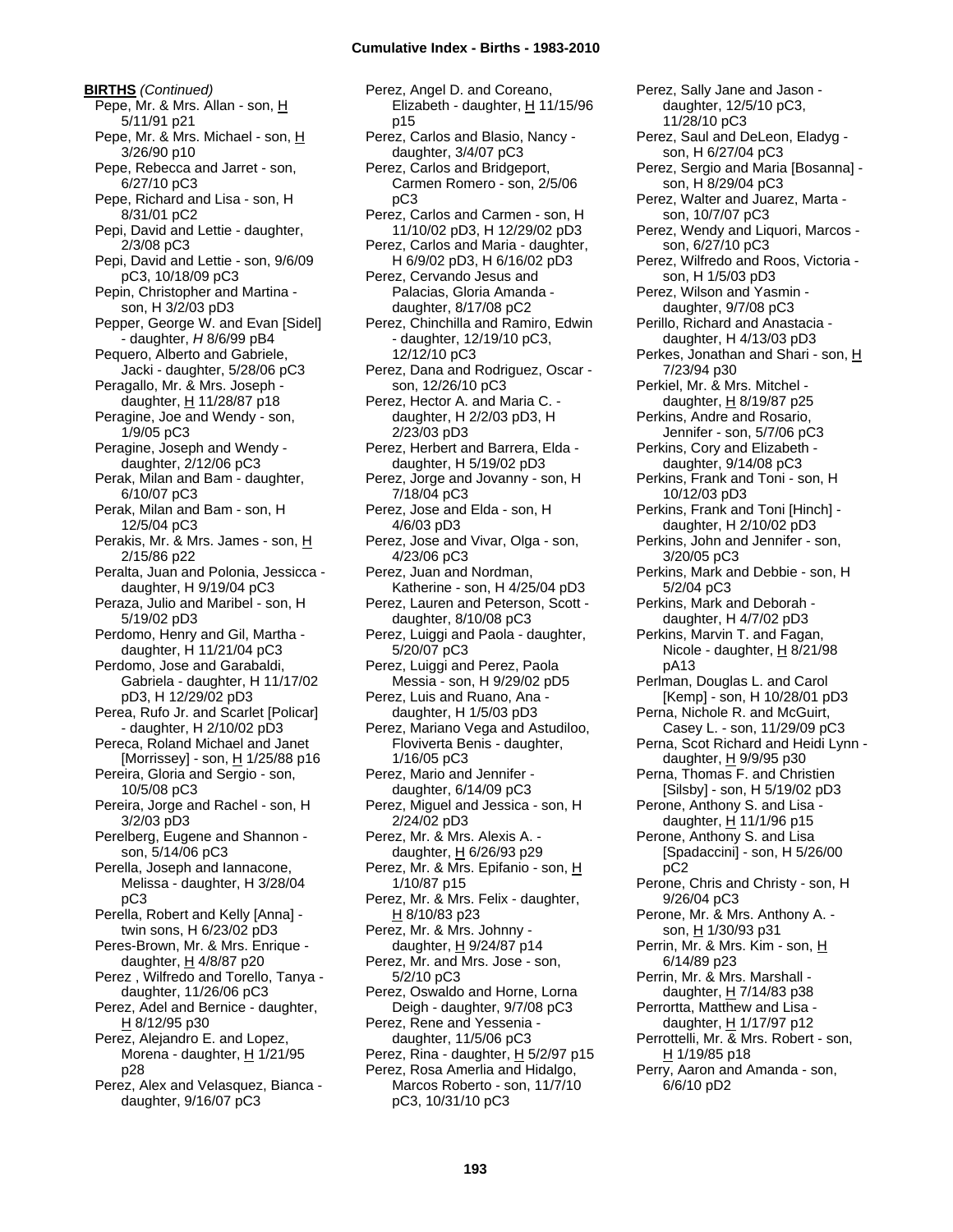**BIRTHS** *(Continued)* Perry, Christopher N. and Alison [Phelps] - daughter, H 7/14/00 pC2 Perry, Denise - son, H 9/21/03 pD3 Perry, Joseph and Heather daughter, 10/2/05 pC3 Perry, Joseph and Heather - son, 10/7/07 pC3 Perry, Joseph and Leitha - son, H 1/17/97 p12 Perry, Mark and Mills, Montie daughter, H 5/8/91 p20 Perry, Mr. & Mrs. Clifford - daughter, H 7/20/85 p17 Perry, Mr. & Mrs. David - son, H 4/22/87 p17 Perry, Mr. & Mrs. Gregory daughter,  $H$  3/25/89 p17 Perry, Mr. & Mrs. John J. - daughter, H 2/27/93 p34 Perry, Mr. & Mrs. Michael daughter, H 7/22/89 p19 Perry, Mr. & Mrs. Walter - son, H 5/14/83 p13 Perry, Vincent and Simone - son, H 8/22/03 pD9 Perschino, Glenn A. and Patricia [Tavella] - daughter, H 6/26/98 pC3, H 8/14/98 pA10, H 7/10/98 pA10 Perschino, Glenn A. and Patricia [Tavella] - son,  $H$  5/3/96 p14,  $H$ 5/10/96 p14 Persico, Mr. & Mrs. Francis F. daughter,  $H$  1/13/93 p18 Person, Jackie Jr. and Garner, Tracia - daughter, 2/22/09 pC3 Persone, David W. and LeBlanc, Lisa - daughter,  $H$  1/16/98 pB2 Persons, David W. Jr. and Leblanc, Lisa [D'Acunto] - son, H 7/14/00 pC2 Persons, David W. Jr. and Seaton, Lisa A. - daughter,  $H_8/19/92$ p12 Peru, Gianpicro and Marci daughter, 9/6/09 pC3, 10/18/09 pC3 Pervic, Nermin and Elvisa daughter, 3/4/07 pC3 Pesantes, Kleber and Jimenez, Maria Gabriela - daughter, 6/15/08 pC3 Pesantez, Danny and Coroner, Luis daughter, H 3/3/02 pD3 Pesce, Giovan and Lisa - daughter, H 10/6/02 pD5 Peskin, Michael W. and Ellen daughter,  $H$  8/9/96 p14 Peter, Moses A. and Justina - son, H 7/23/94 p30 Peter, Moses and Justine - son, H 12/12/90 p30 Peter, Mr. & Mrs. Moses M. - son, H 6/3/92 p13

Peter, Paul A. and Veni - son, H 9/2/95 p31 Peter, Paul A. and Veni [Sarathy] son, H 12/23/01 pD3 Peter, Paul and Veni - son, H 3/2/03 pD3 Peter, William and Skidd, Catherine Alcarez - daughter, 6/26/05 pC3 Peterman, Ronald J. and Rebecca [Hoffman] - son,  $H$  10/9/98 pB3 Peters, Craig and Jennifer daughter, H 3/9/03 pD3 Peters, Gregg and Tracey - son, 1/17/10 pC3 Peters, Mr. & Mrs. David - daughter,  $H$  7/6/88 p14 Peters, Mr. & Mrs. William D. III son, H 3/9/89 p21, H 8/3/85 p18 Peters, Robert E. and Patricia - son, H 7/18/97 p16 Peters, Sean and Heather - son, 7/1/07 pC3, 8/23/09 pC3 Petersen, Matthew and Rebecca daughter, 7/30/06 pC3 Petersen, Mr. & Mrs. Raymond son, H 7/2/87 p27 Peterson, Bob and Stacey [Vontobel] - daughter,  $H$  6/27/90 p17 Peterson, Bob and Stacey [Vontobel] - son,  $H$  2/10/92 p10 Peterson, Bradley E. and Mila - son, H 5/14/94 p30 Peterson, Christopher and Myrian daughter, H 10/6/02 pD5 Peterson, Christopher and Myrian [Ibarra] - daughter, H 9/29/02 pD5 Peterson, Christopher H. and Myrian [Ibara] - son, *H* 9/17/99 pB4 Peterson, Eric and Christine daughter, H 7/14/02 pD3 Peterson, Jeffrey and Sharon [DiMeglio] - daughter, H 6/25/94 p33 Peterson, Kurt and Mary Beth daughter, H 5/26/02 pD3 Peterson, Lee and Pileggi, Teischa son, H 2/3/02 pD3 Peterson, Michael E. and Maria [Davila] - son, H 1/13/02 pD3 Peterson, Mr. & Mrs. Brian daughter, H 12/14/88 p18 Peterson, Mr. & Mrs. Carl daughter,  $H$  12/7/85 p18 Peterson, Mr. & Mrs. Charles III daughter,  $H$  4/20/85 p18 Peterson, Mr. & Mrs. Jeffery daughter, H 3/21/92 p11 Peterson, Raymond J. Jr. and Patricia [LePage] - daughter, H 1/21/88 p39 Petion, Mr. & Mrs. Leslie L. daughter,  $H$  8/26/92 p13 Petion, Samuel and Hill, Niesha R. daughter, 10/12/08 pC3

son, 2/1/09 pC3 Petralito, Vincent and Jennifer - son, 8/23/09 pC3 Petri, Stephen Petri and Murphy, Patrice - daughter, H 1/6/02 pD3 Petrides, Mr. & Mrs. Panagiotis daughter,  $H$  8/21/93 p28 Petrides, Mr. & Mrs. Vasilios - son, H 1/18/89 p19, H 3/19/86 p27 Petridis, Ioannis and Triantafilia son, H 8/28/91 p17 Petridis, Ioannis and Trioantahilia [Aslanidis] - son,  $H$  11/20/98 pB5 Petridis, John and Phyllis daughter, 4/19/09 pC3 Petrini, Jerry and Georgette [Piro] "Gigi" - son, H 6/12/91 p12 Petrini, Jerry and Georgette [Piro] daughter,  $H$  5/22/85 p30 Petrini, Jerry E. and Georgette M. [Piro] "Gigi" - twin sons, H 7/8/87 p15 Petrino, Mr. & Mrs. Michael Jr. daughter,  $H$  6/3/87 p17 Petrizzi, Gerald and Oonagh daughter, 11/22/09 pC3, 12/11/05 pC3 Petrizzi, Richard S. and Laurie [Correa] - daughter,  $\underline{H}$  12/24/86 p12 Petrone, Arthur C. Jr. and Kimberly daughter, H 8/12/95 p30 Petrone, Mr. & Mrs. Arthur Jr. - son, H 6/27/92 p11 Petrone, Robert and Jeanne daughter, H 8/18/02 pD3 Petronella, Mr. & Mrs. Brian B. daughter, H 6/27/92 p11 Petropoulos, Dimitrios and Ekstrand, Amanda - son, 4/19/09 pC3 Petropoulos, James J. and Melissa (Lametta) - daughter, *H* 1/29/99 pB9 Petropoulos, Mr. & Mrs. Christos son, H 12/10/83 p19 Petropoulos, Mr. & Mrs. Konstantinos - daughter, H 11/1/88 p20 Petropulos, Mr. & Mrs. George daughter,  $H$  6/29/85 p18 Petrucci, Mr. & Mrs. Christopher daughter,  $H$  8/26/89 p22,  $H$ 10/21/87 p21 Petrucci, Mr. & Mrs. Leo Sr. - son, H 8/10/87 p35 Petruso, Brian and Liana - daughter, H 5/2/04 pC3 Petti, Mr. & Mrs. Arthur - daughter, H 10/26/85 p19 Petti, Mr. & Mrs. John G. III daughter,  $H$  3/8/89 p20

Petrafesa, Francesco and Geralyn daughter, H 10/5/03 pD3 Petraglia, Martin and Paula Fortte -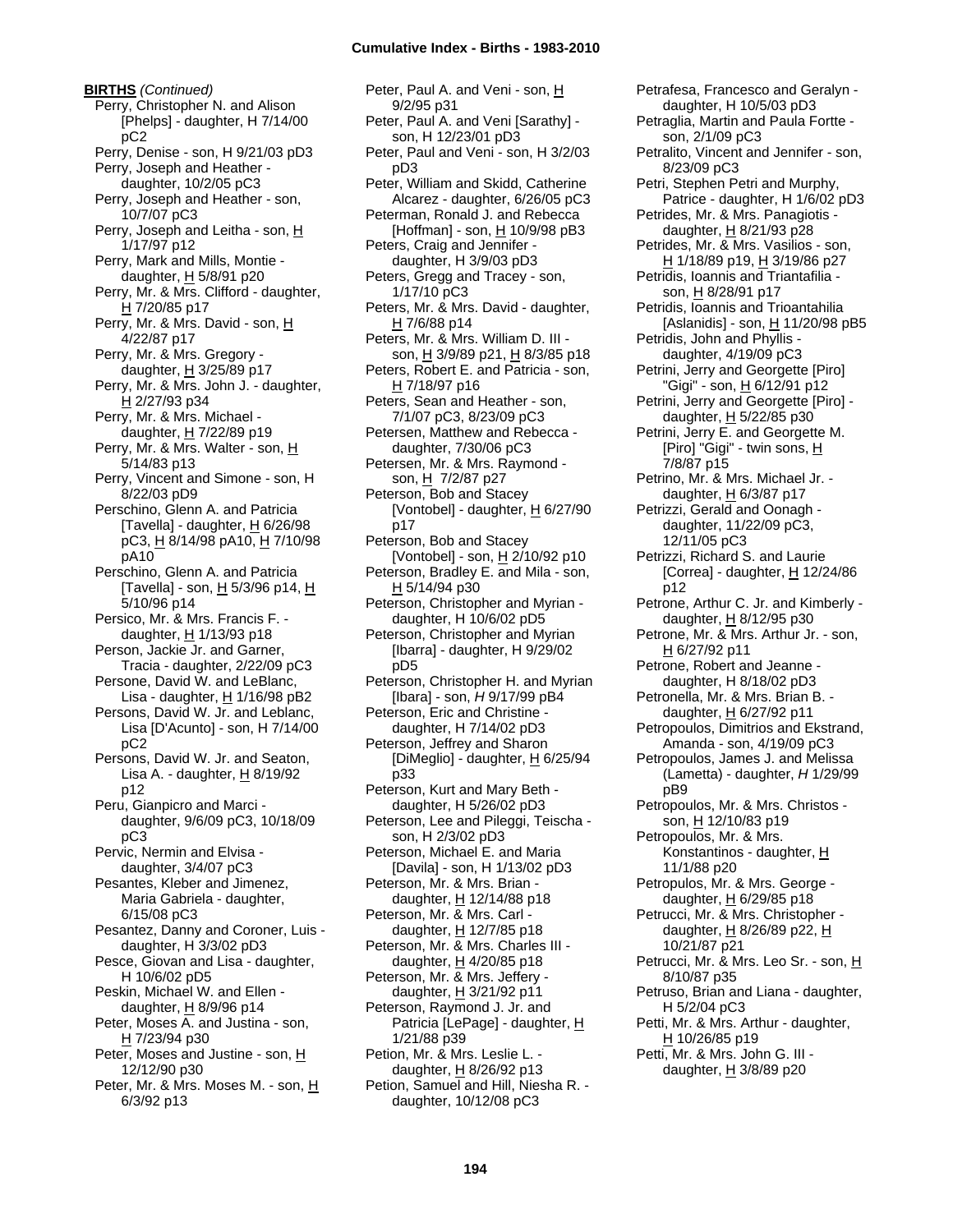**BIRTHS** *(Continued)* Petti, Terence and Bernier, Carrie daughter, H 9/1/02 pD3, H 8/25/02 pD3 Petti, Terrence and Bernier, Carrie daughter, 5/31/09 pC3, 7/12/09 pC3, H 4/4/04 pC3 Pettigrew, Corey and Casimir, Benji son, 2/13/05 pC3 Pettit, Thomas J. Jr. and Debra [Vagnone] - son, H 9/15/83 p36 Pettit, Thomas J. Jr. and Valerie daughter,  $H$  11/15/96 p15 Pettway, Irell S. Sr. and Banks, Cassandra - son, 6/19/05 pC3 Pettway, Irell Sr. and Banks, Cassandra - daughter, 12/10/06 pC3 Petulla, Mr. & Mrs. David - daughter, H 7/23/88 p15 Pfahl, Mr. & Mrs. Christopher daughter,  $H$  3/4/85 p12 Phang, Royston and Chen, Ying daughter, 4/19/09 pC3 Pharr, Daniel and Keondrea Brannon - daughter, H 5/4/03 pD3, H 4/20/03 pD3 Phelan, John and Michelle daughter, 7/19/09 pC3, H 1/25/04 pD3 Phelan, Scott R. and Helen (Sweet) daughter, *H* 1/29/99 pB9 Phelps, Bruce D. and Diana daughter, H 8/15/97 p14, H 11/5/94 p31 Phelps, Mr. & Mrs. Robert daughter,  $H$  7/26/86 p18 Phelps, Robert and Joan - son, H 8/28/91 p17 Phelps, Stan and Jennifer - son, 7/22/07 pC3 Phifer, Darnell James and Denis, Widlaine - son, 9/18/05 pC3 Philcox, Todd S. and Amy [Walter] daughter, *H* 9/17/99 pB4 Philcox, Todd S. and Amy [Walter] son, H 6/2/02 pD3 Philemon, Yves - daughter, H 4/7/02 pD3 Philipp, Edward and Bridget daughter, 2/7/10 pC3, 6/5/05 pC3 Philippe, Christian and Doratie son, 10/30/05 pC3 Philipps, Thomas J. and Lynn [Porter] - daughter, H 2/2/01 pC3 Philips, Tyrese T. and Mullins, Jacqueline - daughter,  $H$  8/7/98 pA10 Phillippe, Pierre and Leonard, Monique - son, 12/16/07 pC3 Phillips , Graham V.B and Karen L. son, 3/16/08 pC3 Phillips, Craig S. and Julie daughter, H 7/25/97 p14, H 11/12/94 p31

Phillips, Derek and Judy - twin sons, 9/3/06 pC3 Phillips, Jonathan and Marie - son, 4/15/07 pC3, H 12/5/04 pC3 Phillips, Mark and Claudia [Franco] son, H 2/24/02 pD3 Phillips, Mark and Donna - daughter, H 9/26/04 pC3 Phillips, Mark E. and Germano, Donna - daughter,  $H$  9/11/98 pB2, H 8/14/98 pA10 Phillips, Michael and Melissa daughter, H 6/6/04 pC3 Phillips, Mr. & Mrs. Alan - daughter, H 10/18/89 p23 Phillips, Mr. & Mrs. Anthony J. - son, H 11/13/93 p29 Phillips, Mr. & Mrs. Craig C. daughter,  $H$  3/20/93 p31 Phillips, Mr. & Mrs. Francis daughter,  $H$  2/7/87 p15 Phillips, Mr. & Mrs. Frank - son, H 9/10/88 p17 Phillips, Mr. & Mrs. Robert - son, H 3/17/88 p38 Phillips, Richard G. and Lynn - son, H 2/6/98 pB5 Phillips, Robert and Margaret daughter, H 2/23/91 p13 Phillips, Theodore and Heather son, 5/1/05 pC3 Phillis, Catherine M. [Catugno] daughter,  $H$  9/16/95 p30 Phills, Samuel and Tameeka daughter, 11/27/05 pC3, H 8/1/04 pC3 Phills, Samuel and Tameeka - son, 4/12/09 pC3 Philogene, Ricardy and Clerge, Paulette - daughter, H 6/23/02 pD3 Phippen, Charlie and Jeanine daughter, 2/10/08 pC3 Phippen, Oliver D. and Jennifer (Kelley) - daughter, *H* 2/19/99 pB7 Phol, Robert and Sheryl - son, 5/23/10 pC3 Pia, Peter V. and Angel - daughter, <u>H</u> 5/2/97 p15, <u>H</u> 2/7/97 p14 Pia, Renato and Prondergast, Kathleen - son, H 6/6/04 pC3 Piacenza, Michael and Linda daughter, H 8/15/04 pC3 Piacenza, Michael and Linda - son, H 1/6/02 pD3 Piacenza, Robert and Janet [Condon] - daughter,  $H_6$  6/26/93 p29 Piamirez, Jairo and de la Plosa, Oneyda - daughter, 1/24/10 pC3 Pianin, Michael and Carolyn daughter, 12/11/05 pC3 Pianin, Michael J. and Carolyn daughter, H 7/18/97 p16

Piascik, Andrzej and Anna - son, 1/28/07 pC3 Piatrevich, Andrei and Aksana daughter, 9/9/07 pC3 Piatt, Mr. & Mrs. Lawrence - son, H 11/1/88 p20 Piazzaroli, Elissa and Michael daughter, 10/17/10 pC3 Picanco, Michel and Rita - daughter, 10/9/05 pC3, H 11/17/02 pD3, H 12/29/02 pD3 Picard, Eric L. and Pamela [Sierpinski] - daughter, *H* 7/16/99 pA16 Picarello, Mr. & Mrs. Garmine - son, H 8/26/89 p22 Picci, Garrett and Carolyn daughter, 1/9/05 pC3 Picci, Garrett C. and Carolyn M. son, 8/10/08 pC3 Picci, Mark and Alison - son, H 7/17/93 p31 Picci, Mark R. and Alison [Dutlinger] - son, H 1/28/00 pC3 Picci, Mark R. and Alison Dutlinger son, H 11/5/99 pB8 Piccirillo, Edward M. Jr. and Griffin, Kimberly [Wieland] - daughter, H 10/9/98 pB3 Piccirrillo, James Sr. and Linda [Burnham] - son, H 12/8/90 p26 Piccolino, Ed and Tina - son, H 4/14/02 pD3 Pichardo, Chris and Jamie daughter, 7/30/06 pC3 Pichardo, Chris and Jamie - son, 10/5/08 pC3 Pickel, Alan and Elizabeth - son, H 12/2/01 pD3 Pickens, Michael M. and Adams, Michelle - daughter, H 5/2/97 p15 Pickering, Andrew W. and Jill daughter, H 11/5/94 p31 Pickering, Fred and Mary Beth son, 7/24/05 pC3 Pickering, Fred and MaryBeth - son, H 3/2/03 pD3 Pickering, Mr. & Mrs. John - son, H 3/9/89 p21, H 1/14/88 p37 Picon, Gabriel and Carlson, Denise daughter, H 6/22/03 pD3 Piedrahita, Johany A. and Echeverry, Judi - daughter, H 1/13/02 pD3 Piencka, Per and Kim [Roberto] daughter, H 4/21/02 pD3 Piencka, Per-Vegard and Kim - son, H 1/7/95 p29, H 1/28/95 p28 Piencka, Per-vegard and Kimberly [Roberto] - son,  $H$  8/8/97 p14,  $H$ 10/3/97 pB2 Piencka, Toe and MaryAnn daughter, 3/13/05 pC3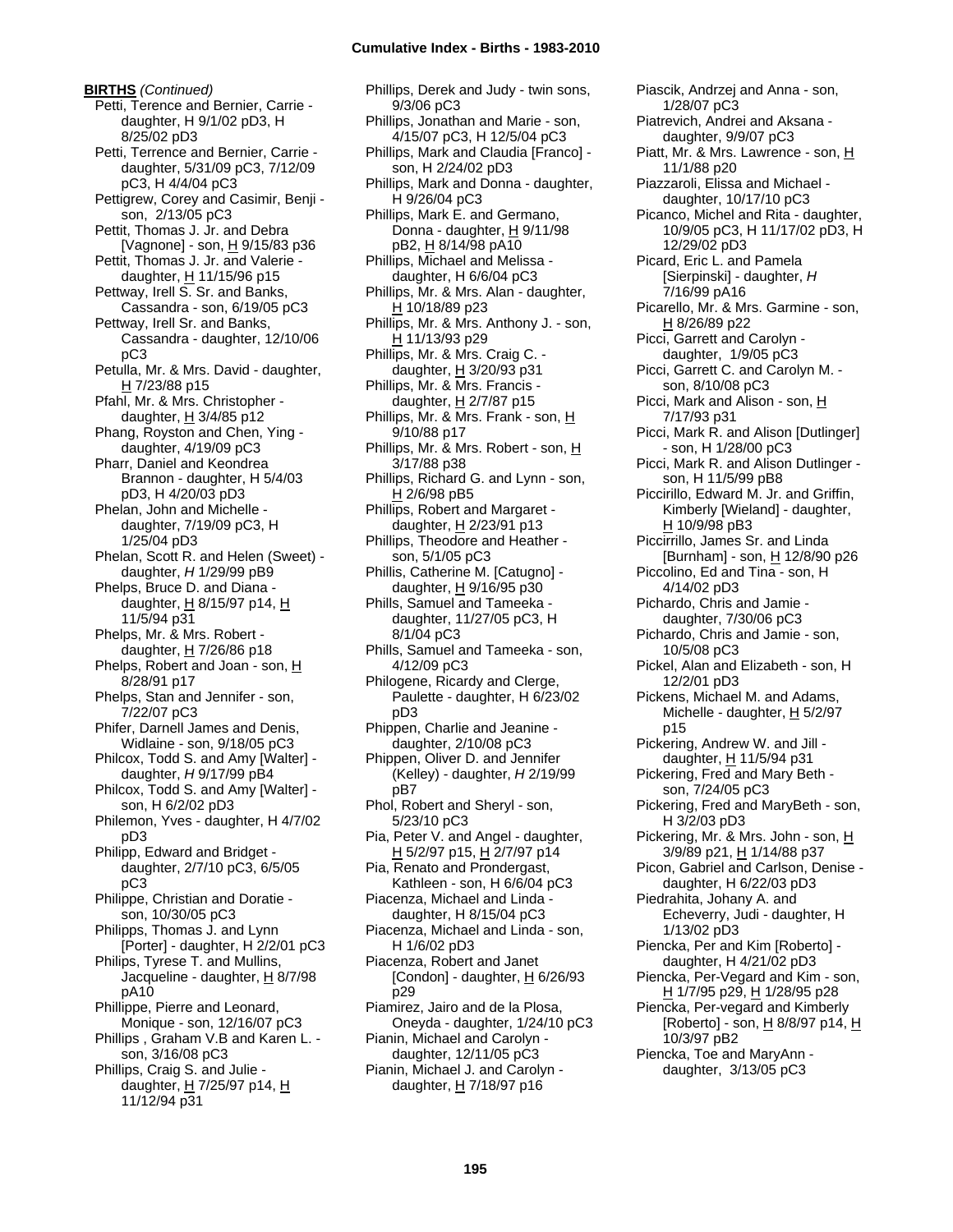**BIRTHS** *(Continued)* Pierce, Anthony and Rosemarie [Bullock] - daughter,  $\underline{H}$  6/21/89 p18 Pierce, Dana and Mary - daughter, H 5/5/02 pD3 Pierce, Mr. & Mrs. Reginald - son, H 11/26/88 p17 Pierce, Mr. & Mrs. Reginald III - son, H 10/14/87 p22 Pierce, Mr. & Mrs. Scott - daughter, H 8/27/90 p10 Pierce, Philip L. and Sharon [Sullivan] - son, H 3/17/02 pD3 Pierce, Webster and Holly daughter,  $H$  5/30/91 p15 Pierpont, John Jr. and Mary Kathryn - son, H 1/18/92 p11 Pierre, Antoine Evens and Sanon, Sherly - son, 4/17/05 pC3 Pierre, Carlos Jean and Denis Cundia - daughter, H 2/1/04 pD3 Pierre, Gordon and Clarke, Karen daughter, H 3/2/03 pD3 Pierre, Gordon L. and Clarke, Karen - son, H 5/12/00 pC3 Pierre, Pequey and Clipett Jean twin sons, H 9/7/03 pD3 Pierre, Philip V. and Donna [Assalone] - daughter, H 11/5/99 pB8 Pierre, Sherlyne and Jean Roland son, 12/6/09 pC2 Pierre, Winslord and Normil, Geraldine - son, 10/21/07 pC3 Pierre-Charles, Donald and Carmelie [Pauleus] - son, H 10/13/88 p41 Pierre-Charles, Mr. & Mrs. Jean Enoc - son,  $H$  12/28/88 p19 Pierre-Louis, Dieudonne and Dianick - son, 5/1/05 pC3 Pierre-Louis, Edwige and Quetant, Ruthe - twin daugthers, 7/3/05 pC3 Pierre-Louis, Fitzgerald and Yverline - daughter,  $H$  12/30/95 p31 Pierre-Louis, Lionel and Natalie daughter, H 7/25/04 pC3 Pierre-Louis, Windzer and Belizaire, Marline - son, H 8/21/98 pA13 Pierrette, Johame and Mackendy son, H 10/31/04 pC3 Pierrette, Mackendy and Johaul son, 1/29/06 pC3 Piersall, Brian and Wendy - twins, H 10/3/92 p11 Pierson, Matthew D. and Kittay-Pierson, Elizabeth - daughter, H 12/9/95 p31 Pietrantuono, Mr. & Mrs. John daughter, H 7/22/87 p17 Pietrantuono, Riccardo and Raechael [James] - son, H 12/16/01 pD3

Pietrez, Mr. & Mrs. William daughter, H 1/19/85 p18 Pietrobono, Michael F. and Marisha son, H 4/16/94 p30 Pietryka, Zbigniew J. and Szelga, Marzena Mara - son, 7/23/06 pC3 Pigeon, Mr. & Mrs. Russell E. - son, H 10/23/93 p39 Pignataro, Anthony S. and Kimberly son, H 5/7/94 p30 Pignatelli, Fabio and Sara - son, 2/21/10 pC3 Pigott, Joseph and Allegra daughter, H 4/20/03 pD3 Pike, Mr. & Mrs. Francis - daughter, H 12/14/91 p16 Pike, Mr. & Mrs. James - son, H 2/27/85 p24 Pike, Richard A. and Gigi [Grimshaw]- son, H 4/15/87 p15 Pike, Tod D. and Dawn [Raymond] son, H 3/17/88 p39 Pilia, Joe and Lisa - daughter, 5/7/06 pC3 Pilla, Vinod and Miriyappalli, Rama son, 9/24/06 pC3 Pils, Gary and Bonnie - daughter, 8/2/09 pC3 Pils, Gary and Bonnie - son, 10/1/06 pC3 Pilyngin, Alex and Tracmenko, Tanya - son, 11/19/06 pC3 Pina, Jose Antonio and Landivar, Sandra - daughter, 10/28/07 pC3 Pina, Raquel - daughter, 4/19/09 pC3 Pinaud, Cesar and Elsy - son, H 11/14/04 pC3 Pinckney, Mr. & Mrs. George daughter, H 1/25/88 p17 Pine, Arthur and Lisa - daughter, 10/7/07 pC3 Pine, Ronald and Linda [George] daughter, H 5/22/85 p29 Pineda, Baudilio and Carmen -son, 9/16/07 pC3 Pineda, Elias and Rosa - son, H 8/11/02 pD3 Pineda, Hilda - daughter, 1/16/05 pC3 Pineda, John Jairo and Jojoa, Sandra P. - son, 12/7/08 pC2 Pineda, Luis and Greis - son, 3/15/09 pC3 Pines, Jay and Joselyn - daughter, H 11/23/03 pD3 Piney, Edward and Melissa daughter, 1/4/09 pC2 Pinho, Gary and Lucia - daughter, H 7/20/03 pD3, H 11/14/04 pC3 Pinn, Voiese and Donna - son, 3/20/05 pC3 Pino, Guillermo and Lulma - son, H 10/12/88 p16

Pino, Mr. & Mrs. Eugene - son, H 8/3/83 p22, H 8/27/83 p13 Pinsky, Ronald H. and Karen [Williams] - daughter, H 2/11/00 pC3 Pinsonnault, Scott and Patty - son, H 7/27/03 pD3 Pintek, Jon and Michele - daughter, H 1/25/04 pD3 Pinto, Christopher and Laura - son, 8/14/05 pC3 Pinto, Frank and Kara - daughter, 8/23/09 pC3 Pinto, Gilberto and Banegas, Millie daughter, H 9/8/02 pD7, H 9/15/02 pD7 Pinto, Ignacio and Pamela daughter, H 10/31/04 pC3 Pinto, John C. and Tina [D'Urso] daughter, H 5/26/00 pC2 Pinto, Jonathan and Durrill [Wiltshire] - daughter, H 3/17/02 pD3 Pinto, Jun and Ana - daughter, 6/18/06 pC3 Pinto, Mr. & Mrs. Kenneth daughter, H 12/26/85 p13 Pinto, Richard & Sharon [Wininger] daughter, H 3/18/89 p24 Pinto, Richard and Sharon [Wininger] - daughter,  $H$  4/16/86 p29 Pinto, Victor and Joseph, Laquonda son, 4/24/05 pC3 Pinto, Walter Homar and Alarcon, Jenny Maria - daughter, 12/21/08 pC2 Pinto-Church, Adam and Marie son, 10/12/08 pC3 Piorkowski, Bobby and Cindy - son, H 7/6/03 pD3 Piorkowski, John and Susan daughter, H 3/30/03 pD3 Piorkowski, Paul and Katia - son, H 10/26/03 pD3 Piotrzkowski, Richard and Anne daughter, H 10/13/02 pD4 Piper, Dennis and Marissa - son, H 5/5/02 pD3 Piper, Kyle and Antonella - son, 12/4/05 pC3 Pipinis, Mr. & Mrs. Stavros daughter, H 1/10/87 p15 Pippitt, Mr. & Mrs. Douglas - son, H 1/7/89 p11 Pirch, Kevin and Linda - son, 7/3/05 pC3 Pires, Matthew and Nancy daughter, 1/15/06 pC3 Pires, Mr. & Mrs. Antonio - son, H 6/1/83 p23, H 6/14/86 p18, H 5/28/83 p23 Piriz, Richard and Maria - daughter, 2/17/08 pC3 Piro, Frank A. and Kathryne [Taylor]  $-$  son,  $\underline{H}$  5/1/93 p31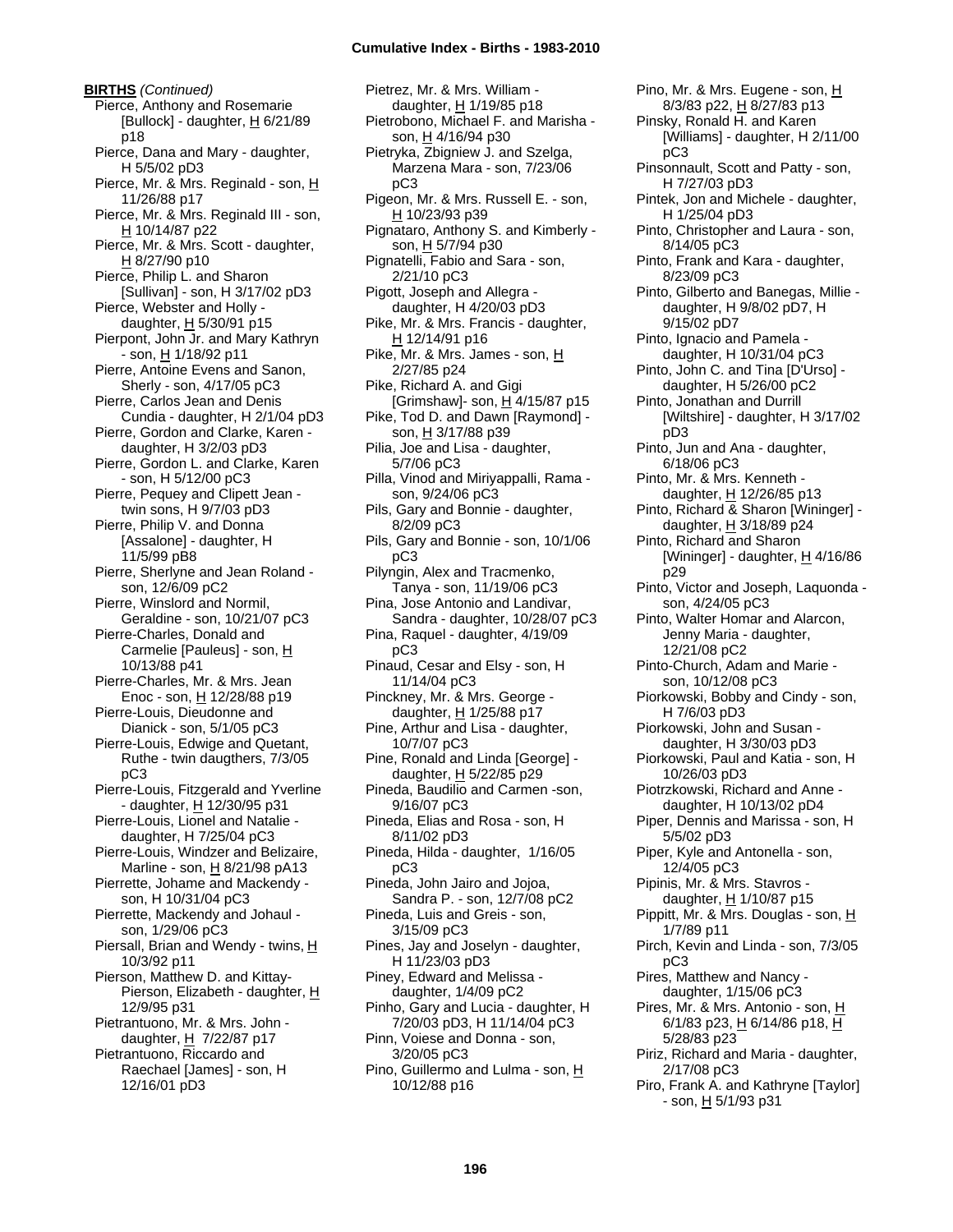**BIRTHS** *(Continued)* Piro, Frank and Paula - son, H 11/15/90 p16 Piro, John F. Jr. and Jeanne [Maltas] - son, H 1/28/00 pC3 Piro, Michele Colon and Flores, Victor - daughter, 11/29/09 pC3 Piro, Mr. & Mrs. Patsy - son, H 11/13/89 p19, H 10/18/89 p23 Piro, William and Barbara daughter, H 11/10/02 pD3, H 12/22/02 pD3 Pirok, Mr. & Mrs. Edward - daughter, H 2/26/90 p10 Pirone, Bill and Kerry - son, 8/6/06 pC3, H 11/7/04 pC3, H 7/27/03 pD3 Pirone, Brian and Elizabeth - son, H 7/21/02 pD3, H 7/28/02 pD3 Pirone, F.W. and Kerry - daughter, H 3/24/02 pD3 Pirquet, Anthony P. and Anne daughter,  $H$  5/2/97 p15 Pirri, Michael and Katherine - son, 4/22/07 pC3, 12/6/09 pC2, 4/22/07 pC3 Pirro, Ed and Tina - daughter, H 1/5/03 pD3 Pirrone, Jay and Donna - son, H 10/31/04 pC3 Pirrone, Jay and Donna - twin son and daughter, H 2/24/02 pD3 Pirrone, Joseph and Angela - son, 11/29/09 pC3 Pirrone, Terry J. and Deborah J. [Sharkany] - daughter,  $H$ 8/29/97 p15 Pisanelli, Benedetto and Dorianne son, H 4/7/02 pD3 Pisanelli, Manual and Lori - son, 1/13/08 pC3 Pisanelli, Matt and Lori - daughter, H 1/12/03 pD3 Pisani, Derek D. and Domenica twins, H 12/2/95 p29 Pisano, Nicholas A. and Ruth [Hurwitz] - daughter, H 1/21/00 pC3, H 8/8/97 p14, H 8/15/97 p14 Pisco, Mr. & Mrs. Luciano P. daughter,  $H$  11/13/93 p29 Piselli, Mr. & Mrs. Vincent daughter, H 5/19/90 p19 Piskun, Mathew and Melanie - son, H 12/22/02 pD3 Piskun, Matthew and Melanie daughter, H 6/6/04 pC3 Pissanidis, Ioannis and Ourania son, 11/5/06 pC3 Pita, Jorge and Laura - son, H 1/6/02 pD3 Pitasi, Thomas and Denise daughter, H 1/28/00 pC3 Pitasi, Thomas and Denise - son, H 1/26/03 pD3

Pitchat, Wilson and Christy, Mary daughter, 5/23/10 pC3 Piu, Raffaele and Emily - daughter, 3/25/07 pC3 Pivarnik, Troy Sr. and Ann Marie son, *H* 6/28/99 pA10 Pizarro, Christian and Elena - son, 2/6/05 pC3 Pjetri, Benny and Ruta - daughter, 7/11/10 pC4 Pjetri, Valentina and Mark daughter, 12/5/10 pC3, 11/28/10 pC3 Plaag, Tim and Brenda - son, 7/24/05 pC3, H 10/6/02 pD5 Plage, Michael and Marnie daughter, H 6/1/03 pD3 Plamer, Mr. & Mrs. Relford daughter,  $H$  7/30/83 p14 Plank, Gary and Barbara [Taracka] son, H 10/17/87 p23 Plank, Joseph T. Jr. and Roseann [Karagianes] - daughter, H 11/20/85 p38 Plante, Robert and Denise [Machinello] - daughter, H 3/15/86 p18 Plante, Robert and Denise [Machinello] - son, H 10/24/87 p20, H 10/17/87 p23 Plason, Mr. & Mrs. Joseph - son, H 7/23/88 p15 Platel, Simon and Parks, Melissa daughter, 11/5/06 pC3 Plateroti, Angela and Dominick son, 10/17/10 pC3 Plateroti, Dominick and Angela son, 7/22/07 pC3 Platow, David and Maura - son, H 7/5/91 p14 Platow, Mr. & Mrs. David - son, H 3/9/89 p21 Platt, Benjamin and Huntley - son, 9/11/05 pC3 Platt, Chris and Sue - son, H 7/6/03 pD3 Platt, Jeffrey M. and Laurie daughter,  $H$  2/18/95 p32 Platt, Scott and Sandra - son, 7/26/09 pC3 Platt, Shawn P. and Amy [Clark] son, H 3/31/02 pD3, *H* 8/6/99 pB4 Pleitez, Jose H. and Karina [Lopera] - son, H 2/11/00 pC3 Pleitz, Jose and Karina - daughter, 10/29/06 pC3 Plitnik, Mr. & Mrs. John - son, H 1/5/85 p18, <u>H</u> 12/28/87 p12 Pllumbi, David and Katrina daughter, 4/5/09 pC3, 4/23/06 pC3 Ploss, Richard E. A. and Laura daughter,  $H$  8/26/95 p32 Plotkin, Mr. & Mrs. Steven daughter,  $H$  6/28/90 p16

Plotzer, Mr. & Mrs. Sandy daughter, H 2/26/90 p10 Plouffe, John and Laura - son, H 9/24/90 p18 Plowright, Daniel and Lyon, Claire daughter, H 12/26/04 pC3 Plude, Leonard C. and Colleen [Buckley] - daughter, *H* 6/5/99 pB10 Plump, Mr. & Mrs. Steven Reed son, H 5/21/87 p21 Plunkett, Mr. & Mrs. Tim S. daughter,  $H$  10/30/91 p17 Plunkett, Tim and Mary Beth daughter, H 6/17/95 p28 Plunkett, Tim and Mary Beth [Gallacher] - son, H 5/11/85 p18 Plunkett, Timothy and Mary Beth [Gallacher] - son, H 1/21/88 p39 Pober, Mr. & Mrs. Richard - son, H 3/23/88 p19, H 7/16/86 p35 Pocius, Mr. & Mrs. Mark - daughter, H 7/22/89 p19 Pocius, Mr. & Mrs. Mark - son, H 4/8/87 p20 Pocock, Mr. & Mrs. David daughter,  $H$  4/30/88 p16 Podgaits, Felix and Inna - daughter, 12/4/05 pC3 Poeltl, John P. and Barbara - son, H 4/8/95 p31 Pogany, Bretty J. and Allison [Bosniak] - daughter, H 12/30/01 pD3 Pogorzelska, Joanna and Andrzej son, 12/26/10 pC3 Pogorzelski, Andrzej and Lenart, Joanna - son, 3/30/08 pC3 Pogosian, Natalia and Edward - son, 10/17/10 pC3 Pohlschroeder, Mr. & Mrs. Hans daughter,  $H$  7/30/83 p14 Poholek, Alex and Deirdre daughter, 2/3/08 pC3 Poholek, Alex and Deirdre - son, 8/27/06 pC3, H 10/12/03 pD3 Poirier, Guy A. and Colette daughter,  $H$  6/14/96 p14 Pojednic, Mr. & Mrs. Donald daughter, H 7/22/89 p19 Pokluda, William and Paula daughter, H 9/26/04 pC3 Pokorny, Frank William & Patricia A. [Nizolek] - son,  $\underline{H}$  3/18/89 p24 Pokorny, Jason and Pam daughter, 9/7/08 pC3 Pokorny, Jason and Pam - son, 4/17/05 pC3, H 8/3/03 pD3 Pokorny, John and Keri - son, 10/15/06 pC3, H 8/10/03 pD3 Pokras, Daniel P. and Laura [Gielman] - daughter, H 3/8/96 p12 Polacarz, Christopher and Agata daughter, 4/29/07 pC3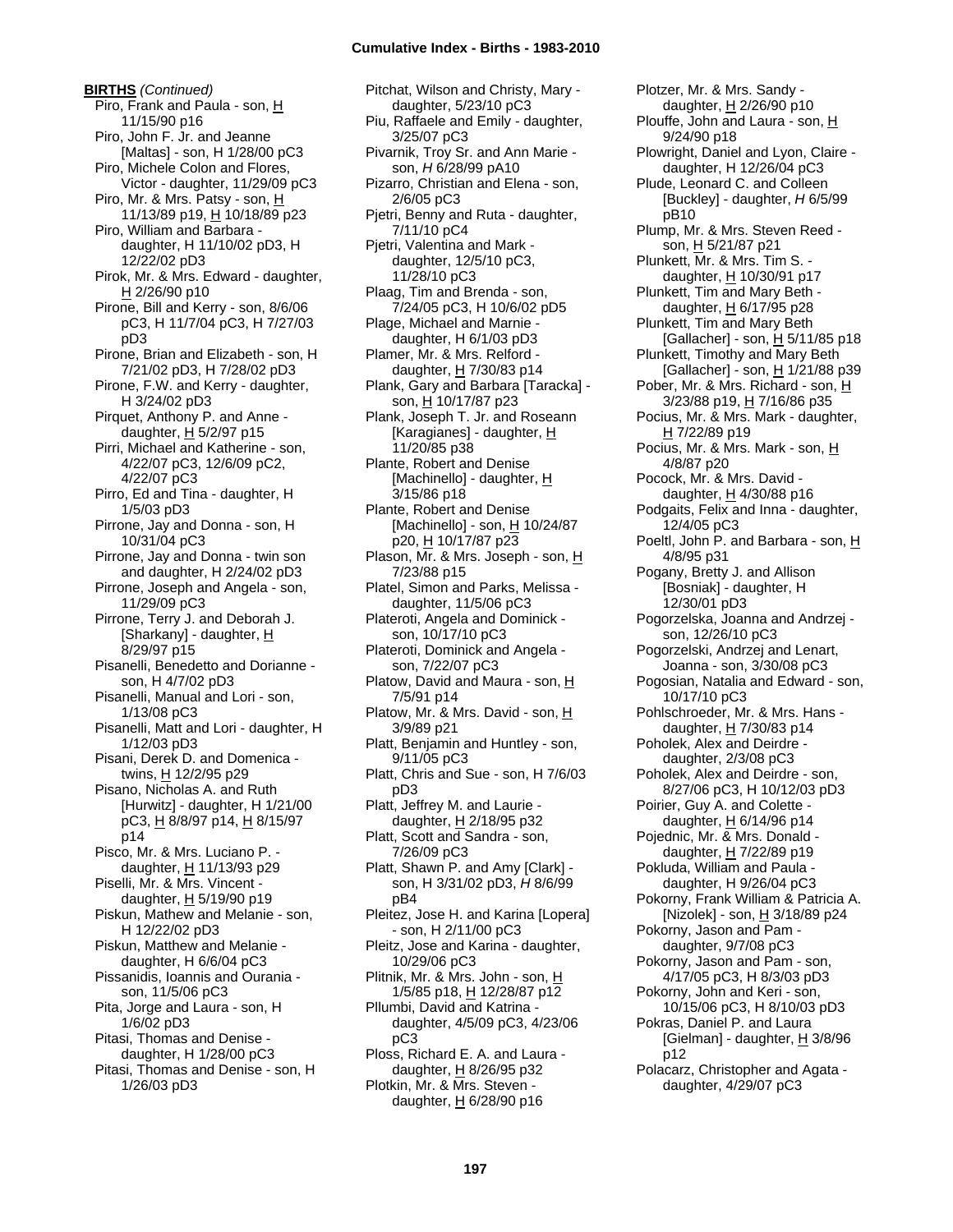**BIRTHS** *(Continued)* Polacarz, Zbigniew and Ewa - son, H 1/6/02 pD3 Polacek, Jerry and Molly - daughter, 9/14/08 pC3, H 12/5/04 pC3 Polacek, Jerry and Molly - daugther, 12/25/05 pC3 Polanco, Marvin and Maritza daughter, H 5/25/03 pD3 Polanco, Marvin and Milvia - son, 8/20/06 pC3 Polatsek, Scott and Erin - daughter, H 8/3/03 pD3 Polatsek, Scott and Erin Buchanan daughter, 6/26/05 pC3 Polda, Joseph M. and Susan [Denney] - son, H 2/17/02 pD3 Poleo, Ramon and Lugo, Melissa son, 8/2/09 pC3 Poler, Timothy E. and Sara [Johnson] - son, H 3/31/02 pD3 Polica, Francois and Sandy daughter, 2/5/06 pC3 Polica, Patrick and Johanne daughter, 5/29/05 pC3 Polica, Patrick and Johanne - son, H 8/18/02 pD3 Police Blotter: Officer helps deliver baby,  $H$  5/23/83 p8 Polifroni, Mr. & Mrs. Nicholas daughter,  $H$  2/5/86 p27 Polite, Charles A. and April daughter,  $H$  2/6/98 pB5 Polite, William and Collins, Nicole Hutchinson - son, H 3/3/02 pD3 Polito, Joseph and Christine - son, H 4/13/03 pD3 Polito, Joseph J. and Christine [Rowe] - son, H 2/17/02 pD3 Polizos, Mr. & Mrs. Traianos daughter, H 2/27/85 p24 Polizos, Mr. & Mrs. Traianos - son, H 8/31/83 p30 Polizzi, Stephen and Danielle daughter, 5/21/06 pC3 Polk, Derrick and Robinson, Latoya daughter, 12/11/05 pC3 Polk, Michael B. and Cheryl [Defelice] - daughter, H 5/19/00 pC3 Polk, Michael B. and Cheryll - son, H 9/3/94 p34, H 12/9/95 p31 Polka, Joe and Sue - daughter, H 2/8/04 pD3 Pollack, Brian and Colleen - son, 4/4/10 pC3, 1/15/06 pC3 Pollack, Gerry and Suzanna daughter, 4/16/06 pC3, 4/23/06 pC3 Pollack, Mr. & Mrs. Neal - daughter, H 7/20/85 p17 Pollak, Gerry and Suzanna D'Urso daughter, 12/16/07 pC3 Pollander, Mr. & Mrs. Stanley - son, H 10/8/86 p17

Pollard, Grant T. and Kelly [Frey] daughter, H 5/12/00 pC3 Polletta, Salvatore Jr. and Dian son, 11/8/09 pC3 Polley, Frank K. and Maureen (Ginley) - son, *H* 2/19/99 pB7 Pollino, Gerard P. and Elisa - son, H 11/1/96 p15 Pollio, Neil F. and Susan [Powell] daughter,  $H$  2/11/95 p31 Polo, Roberto and Roque, Mariane daughter, 12/6/09 pC2 Polokoff, Eric M. and Ellen daughter,  $H$  5/2/97 p15 Poltrack, James and Regina [Ferrara] - son,  $H$  9/6/86 p18 Polynice, Charline - daughter, H 6/27/04 pC3 Polynice, Hudson and Charline daughter, 3/18/07 pC3 Pombar, Carl and Alexandra daughter, 1/28/07 pC3 Pomer, Frank and Rosemary - son, H 10/13/88 p41 Pomerantz, Mr. & Mrs. Larence son, H 8/26/89 p22 Pomeroy, Robert Jr. and Minna daughter, 9/30/07 pC3 Pompa, Anthony and Larossa-Pompa, Laura - daughter, H 8/11/02 pD3 Pompa, John O. and Rosemary [Troisi] - son, H 1/21/88 p39 Pompa, Leonard A. Jr. and Victoria Anne [Cossitt] - daughter, H 7/13/88 p32 Pompa, Ronnie and Teresa - son, H 2/2/03 pD3, H 2/23/03 pD3 Pompa, Steve and Lisa - daughter, H 6/27/04 pC3 Pompori, Jeff and Bonnie - son, H 8/22/03 pD9 Ponce, Erkia and Torres, Dirceu daughter, H 9/12/04 pC3 Pond, Kenneth M. and Meredith son, H 8/7/98 pA10 Pond, Kyle and Sue - son, H 5/25/03 pD3 Ponger, Joseph R. Jr. and Theresa son, H 4/1/95 p28 Pongonis, Mr. & Mrs. Daniel - son, H 5/28/83 p23 Ponnambalam, A. Indrajit and Sybil R. - daughter, 12/2/07 pC3 Ponnusamy, Nallasamy and Kavitha - son, 2/21/10 pC3, H 7/4/04 pC3 Pons, Patrick and Brenda daughter, 4/15/07 pC3 Pons, Patrick and Brenda - son, 10/19/08 pC3 Poole, David and Patricia - son, H 10/31/04 pC3 Pooler, Mr. & Mrs. David W. - son, H

Pooya, Babak and Marria daughter, H 9/29/02 pD5 Pop, Razvan and Catalina daughter, 2/24/08 pC3 Pope, Brian Raymond and Jennifer Lynne - son, 4/4/10 pC3 Pope, Martin and Bekki - son, 3/27/05 pC3 Pope, Michael and Laura - son, H 6/27/04 pC3 Popielarczyk, Janusz and Marzena son, 7/27/08 pC2 Popiolek, Jacek and Malgorzata son, 12/28/08 pC2 Popp, Jim and Sheila - daughter, H 10/20/02 pD5 Porcarelli, Antonio G. and Ornella son, H 5/10/96 p14 Porcelli, William and Angela Seda daughter, 7/6/08 pC3 Porricelli, Mr. & Mrs. Francis daughter,  $H$  8/10/83 p23 Porricelli, Stephen and Debra daughter, H 12/12/90 p30 Portal, Mr. & Mrs. Jose - son, H 8/27/90 p10 Porter, Albert and Janet - son, H 4/20/91 p17 Porter, Darryl and Lizette - daughter, H 3/10/02 pD3 Porter, Harold and Carrie daughter, H 11/15/90 p16 Porter, Mr. & Mrs. Albert - daughter, H 4/22/89 p16 Porter, Mr. & Mrs. Raymond daughter,  $H$  5/14/86 p33 Porter, Mr. & Mrs. Walter - daughter, H 6/24/83 p18 Porter, Mr. & Mrs. William daughter,  $H$  11/23/88 p46 Porter, Patrick adn Lauren daughter, H 4/27/03 pD3 Porter, Patrick M. and Lauren [Macri] - son, *H* 9/10/99 pB2 Porter, Scott D. and Jennifer - son, H 6/21/96 p14 Porter, Sean and Kristen - son, H 4/6/03 pD3 Porter, Tajudeen and Ingrid - son, H 9/12/04 pC3 Portillo, Carlos and Palma, Emileny son, 9/11/05 pC3 Portillo, Dina and Castro, Edgar son, 10/24/10 pC3 Portillo, Dr. & Mrs. Martin A. - son, H 6/21/89 p18 Portillo, Noemy - son, 10/14/07 pC3 Poruban, Kevin and Debra - son, H 2/23/91 p13 Poruban, Kevin M. and Debra - son, H 8/6/94 p31, H 11/12/94 p31 Posada, Juan and Rodriguez, Brenda - son, H 9/7/03 pD3 Posner, Mr. and Mrs. Steven daughter, 5/2/10 pC3

3/17/88 p39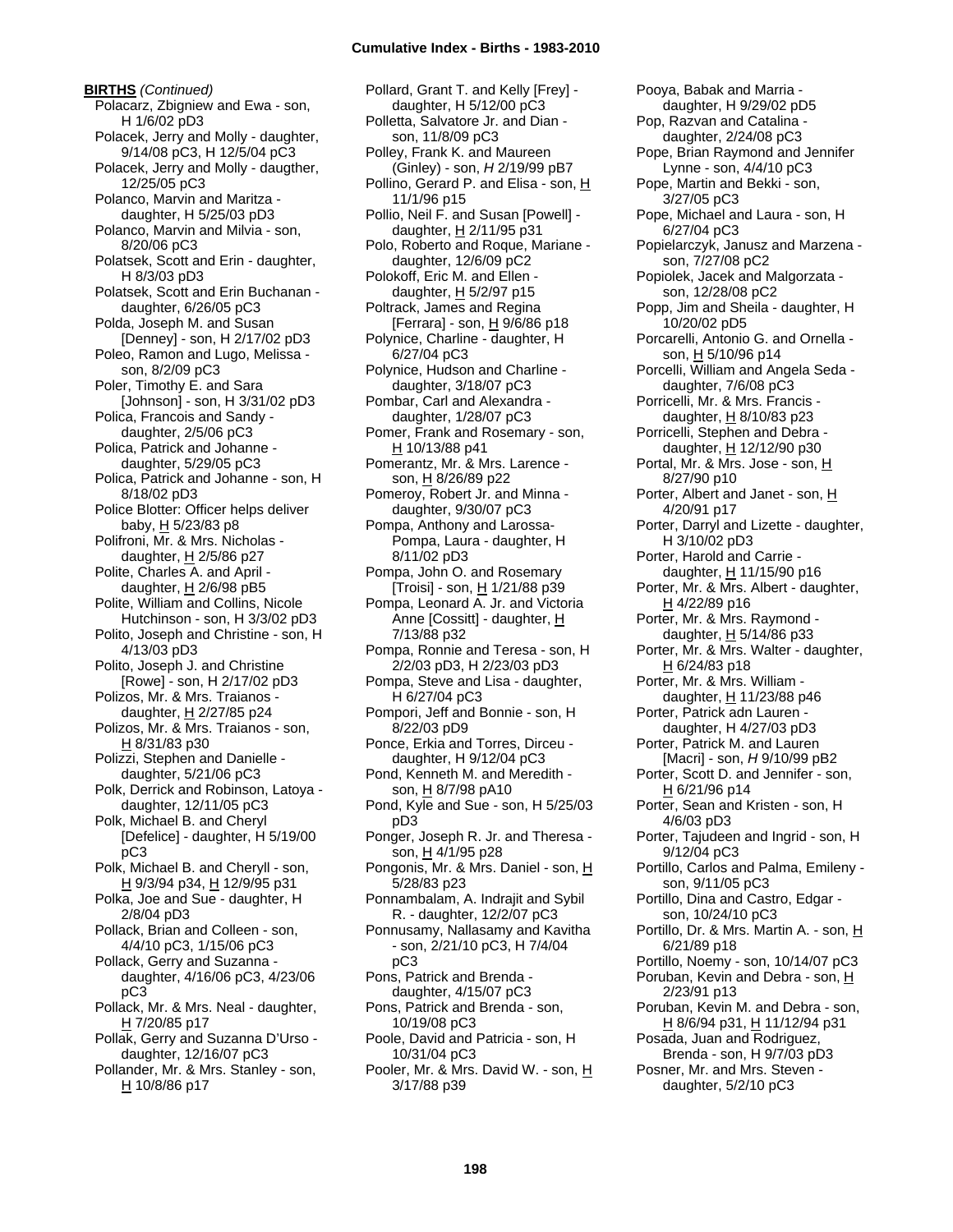**BIRTHS** *(Continued)* Pospisil, Mr. & Mrs. Charles daughter,  $H$  5/21/87 p21 Possidento, Danny and Pam - son, H 4/7/02 pD3 Possidento, Joseph and Cynthia [Re] - daughter,  $H$  8/3/88 p19 Post, Kenneth P. and Laurel daughter,  $H$  7/23/94 p30 Post, Kenneth P. and Laurel - son, H 12/9/95 p31 Post, Lee and Gail [Marino] - son, H 2/13/91 p18 Post, Mr. & Mrs. Frank F. - son, H 6/3/95 p28 Post, Mr. & Mrs. Joshua - daughter, H 9/3/88 p16 Post, Mr. & Mrs. Joshua - son, H 3/14/87 p18 Postmantier, Eric R. and Julie (Borhegyi) - daughter, *H* 1/29/99 pB9 Poston, Mr. & Mrs. Randall daughter, H 5/21/90 p13 Potdevin, Roger D. and Jacqueline (Sirois) - son, *H* 2/19/99 pB7 Potdevin, Roger D. and Jaqueline daughter,  $H$  11/1/96 p15 Pote, Eric A. and Luz Marie - son, 12/28/08 pC2 Pote, Eric Sr. and Luz Guerrero son, H 4/27/03 pD3 Pote, Mr. & Mrs. Thomas daughter, H 8/31/83 p30 Pote, Mr. & Mrs. Thomas - son, H 5/11/85 p18 Poteau, Gary and Edwidge - son, 10/9/05 pC3 Poteau, Yves-Rose and Eugene son, H 11/7/04 pC3 Potel, Ben and Elizabeth - son, H 3/9/03 pD3 Potel, Bertrand M. and Brothers, Elizabeth - daughter, H 2/16/01 pC2 Poteroba, Igor and Maria - son, 10/21/07 pC3 Pothukuchi, Prasad and Gangaraju, Prasanna - son, 1/20/08 pC3 Potluri, Mr. & Mrs. Venkateswara daughter,  $H$  3/4/89 p16 Pototsky, Mr. & Mrs. John - son, H 1/29/87 p19 Potter, Jeff and Catherine daughter, 1/10/10 pC3 Potter, Jeff and Catherine - son, 3/2/08 pC3 Potter, Louis and Lesli - son, H 4/20/03 pD3 Potter, Mr. & Mrs. Leonard P. Jr. son, H 11/13/93 p29 Potter, Thomas A. and Sharon [Sheedy] - daughter, H 7/20/85 p17 Potter-Escalante, Carlos and Lisa son, H 6/22/03 pD3

Potts, Tony and Fields, Stephanie son, H 11/24/02 pD3, H 12/29/02 pD3 Poulos, Jim and Carrie - son, H 6/6/04 pC3, H 4/20/03 pD3 Poulos, Paul and Georgia - son, H 8/22/03 pD9 Poulson, Eric and Suzanne - son, H 3/2/03 pD3 Poulson, Eric W. and Suzanne [Harrison] - son, H 11/5/99 pB8 Powe, Mr. & Mrs. Sholen - daughter, H 6/28/90 p16 Powell, Craig and Marie - son, 3/18/07 pC3, H 3/24/02 pD3 Powell, Kevin T. and Karen daughter, H 8/19/95 p31 Powell, Kevin T. and Karen - son, H 7/18/97 p15 Powell, Oriel and Patterso- Powel, Racque - daughter, 4/16/06 pC3 Powell-Dunmore, Tameisha and Dunmore, Jamal - son, 6/27/10 pC3 Power, Daniel and Arto, Jenna son, 7/27/08 pC3 Power, Henry B. and Lori [Spielman] - daughter, H 9/14/91 p19 Power, Henry B. and Lori [Spielman] - son, H 5/1/93 p31 Power, Stephen and Conner, Deborah - son, H 10/13/02 pD4 Powers, Christopher and Marie son, H 8/31/03 pD3 Powers, Jim and Jennifer [Meahan] daughter, H 10/26/85 p19 Powers, Maurice W. and Mellissa A. [Linde] - son, H 10/19/88 p19 Powers, Mr. & Mrs. Michael M. daughter,  $H$  7/10/93 p29 Powers, Richard and Elizabeth Lepore - daughter,  $H$  10/13/88 p41 Pozuelo, Juan and Mary - daughter, 3/18/07 pC3 Prackup, David and Meagan [Ancona] - daughter, H 10/2/93 p30 Prackup, David M. and Meagan M. [Ancona] - son,  $H$  9/15/90 p11 Prackup, Jeffrey T. and Ellen - son, H 3/22/96 p14 Prackup, Rihard J. and Leila - son, H 2/11/95 p31 Prado, Luis and Ma - daughter, H 1/18/04 pD3 Prakash, Ekalavya and Kavery daughter, 4/26/09 pC3 Pramer, David and Deidre [Daniels] son, H 2/29/92 p13 Pramer, Joseph A. and Maryann son, H 12/30/95 p31 Pramer, Mr. & Mrs. David - son, H 4/8/89 p17 Pramer, Mr. & Mrs. Joseph - son, H 9/3/88 p16

Pramer, Timothy J. and Kathleen [McCarthy] - son, H 10/15/88 p17 Prasanna, Sadashivaiah and Sahana - son, 12/3/06 pC3 Prastine, Robert and Linda [Kestenbaum] - daughter,  $H$ 7/2/83 p16 Pratt, Daniel L. and Uchenna [Orafu] - son, H 4/28/02 pD3 Pratt, Jason and Jamie - daughter, 7/10/05 pC3 Pratt, Mr. & Mrs. Andrew - son, H 4/22/89 p16 Pratt, William and Nancy [Hughes] son, H 11/12/88 p15 Pratt, William J. Jr. and Wendy [Valerie] - daughter, *H* 6/5/99 pB10 Pratt, William S. and Nancy [Hughes] - daughter,  $H$  8/3/91 p9 Prause, David and Tina - daughter, 4/24/05 pC3 Pravia, Ricardo and Krisztina daughter, H 5/11/03 pD3 Preciado, Diego and Cardina, Diana - daughter, H 1/25/04 pD3 Preciado, Diego and Diana Carolina - son, 10/16/05 pC3 Predergast, John and Gina daughter, H 9/5/04 pC3 Preepaiboon, Detchat and Grapski, Lisa - son, H 11/19/94 p31 Preinitz, Mr. & Mrs. William daughter, H 6/3/87 p17 Preiser, Jonathan and Debbie triplets, H 2/21/96 p3 Preiss, Donald and Jennifer daughter, 12/6/09 pC2 Preli, Mr. & Mrs. Thomas L. daughter, H 8/6/86 p16 Prendergast, Barry and Sherri - son, 11/18/07 pC3 Prendergast, Berry and Sherri daughter, H 11/17/02 pD3, H 12/29/02 pD3 Prendergast, John C. and Regina [Szenta] - son, H 4/21/02 pD3 Prenka, Danijela - daughter, H 9/7/03 pD3 Presbury, Charles and Cheryl [Arnold] - daughter,  $H$  10/17/87 p23 Prescott, Darrin and Edith - son, H 7/14/02 pD3 Prescott, Edie and Darrin - son, H 12/19/04 pC3 Prescott, Edward and Jennifer [Buonerba] - son, H 12/31/86 p26 Prescott, Edward and Jennifer [Buonerba]- daughter, H 10/9/93 p34 Prescott, Edward J. and Jennifer

[Buonerba] - son, H 9/24/94 p31, H 12/31/94 p31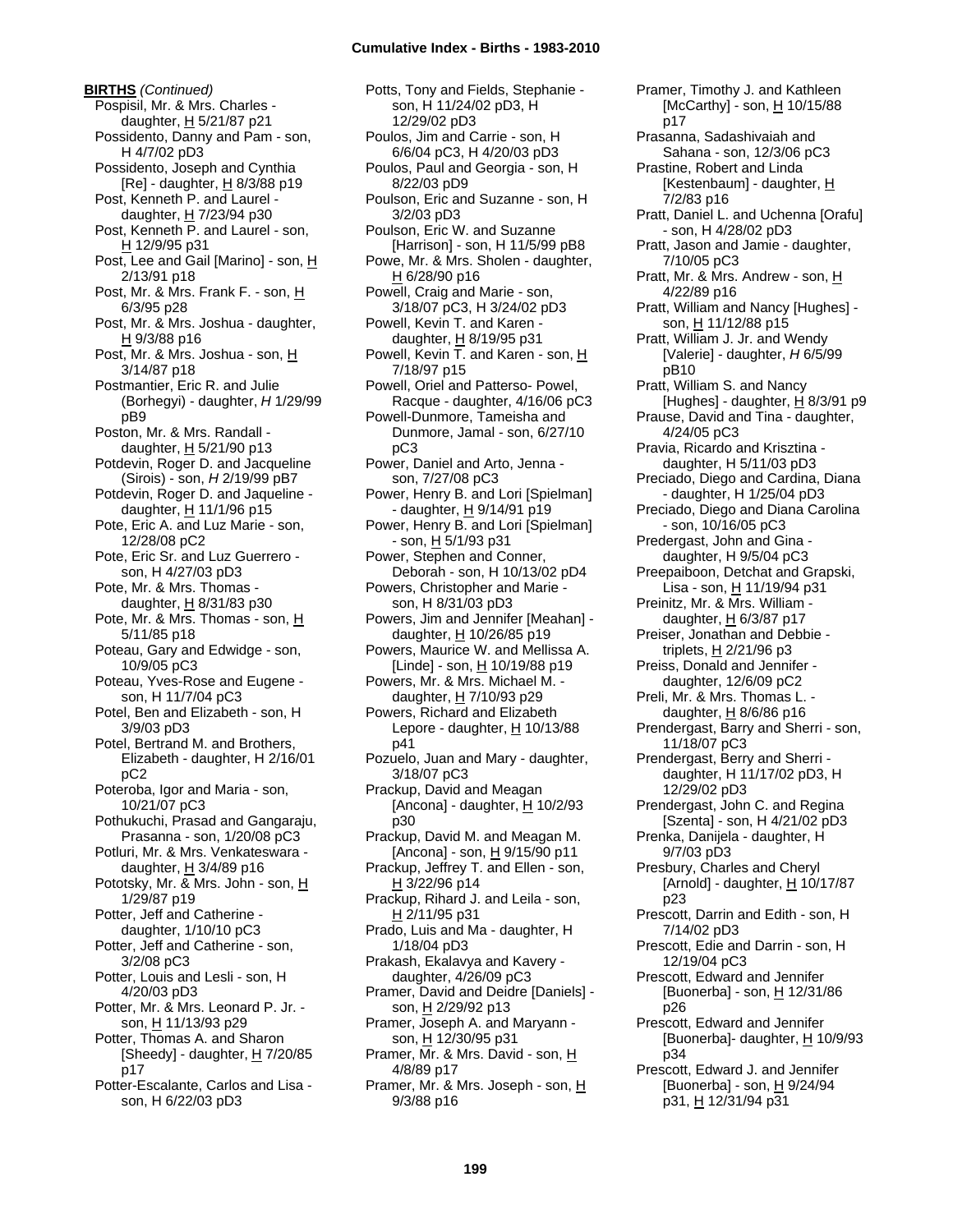**BIRTHS** *(Continued)* Prescott, Eric and Kathy [Uva] - son, H 11/20/93 p33 Prescott, Michael and Lynne [Belardinelli] - daughter, H 10/14/87 p19 Prescott, Michael and Lynne [Belardinelli] - twin sons, H 9/26/90 p17 Prescott, Mr. & Mrs. Edward daughter, H 2/16/85 p16 Prescott, Mr. & Mrs. Edward - son, H 11/1/88 p20, H 11/22/86 p17 Prescott, Richard Deane and Lambert, Linda Jeanne - son, H 5/7/94 p30, H 4/30/94 p35 Preskar, Lauren and James - son, 7/23/06 pC3 Presnard, Sandra - son, H 2/8/04 pD3 Press, Mr. & Mrs. David - daughter,  $H$  12/26/85 p13 Press, Mr. & Mrs. Steven daughter, H 1/2/86 p14 Press, Steven and Diana - daughter, H 3/14/91 p14 Pressat, Jimmy and Mirlande daughter, 1/20/08 pC3 Pressat, Mr. and Mrs. Jimmy daughter, 5/9/10 pC3 Presser, Richard and Lord, Avia son, 12/10/06 pC3 Pressley, Leroy M. & Reed, Wendy A. - son, H 1/2/88 p23 Pressley, Matthew M. and Fitzgerald, Karey - daughter, H 11/18/01 pD3 Pressley, Matthew M. and Fitzgerald, Karey - son, *H* 1/8/99 pB3 Presto, Ludvic and Debbie daughter,  $H$  7/30/94 p28 Presto, Ludvic T. and Deborah [Corbett] - daughter, *H* 9/17/99 pB4 Preston, P. Gilman Jr. and Berg, Anne V. - daughter,  $H$  3/21/87 p20 Presutto, Mr. & Mrs. John M. - son, H 4/3/91 p13 Preter, Lon and Lisa [Kleinman] son, H 6/4/88 p27 Prevatt, Jennifer Lynn - daughter, H 5/26/02 pD3 Previlus, Kweaunz and Desrosins, Emanise - daughter, *H* 9/17/99 pB4 Prevot, Joseph Jr and Cowart, Talisa - son, 4/6/08 pC3 Prevot, Ricardo and Menard, Monica - daughter, H 11/14/04 pC3 Prevot, Ricardo and Menard, Monica - son, 5/6/07 pC3 Prey, Christpher and Donna daughter, H 12/14/03 pD3

Preyer, William C. II and Nicole R. daughter, 7/23/06 pC3 Prezzi, Mr. & Mrs. Flavio - daughter,  $H$  7/11/87 p29 Prial, Mr. & Mrs. Frank - daughter, H 11/13/89 p19 Priatra, Jurij and Tania - daughter, H 12/14/03 pD3 Pribec, Ioah and Mariaha daughter,  $H$  2/11/95 p31 Price, Craig and Randi - daughter, H 6/6/04 pC3 Price, Daniel and Lori - son, H 9/29/90 p11 Price, David F. and Rosemarie daughter,  $H$  9/2/95 p31 Price, Idiis and LeBlanc, Carey son, H 3/2/03 pD3 Price, John and Linda [Swedlund] daughter,  $H$  9/14/85 p18 Price, Jonathan T. and Lisa - son, H 10/3/97 pB2 Price, Joseph and Lisa - son, H 3/3/02 pD3 Price, Keith and Joanne - son, H 10/27/02 pD5 Price, Mr. & Mrs. Andrew - son, H 3/4/85 p12 Price, Mr. & Mrs. Charles B. Jr. son, H 3/24/86 p19 Price, Mr. & Mrs. Daniel D. daughter, H 10/7/92 p10 Price, Mr. & Mrs. David - daughter, H 2/22/86 p16 Price, Mr. & Mrs. Harold - daughter, H 11/23/83 p62 Price, Richard A. and Dilys [Lloyd] daughter, H 11/5/99 pB8 Price, Richard A. and Dilys [Lloyd] son, H 11/4/01 pD3, H 11/18/01 pD3 Price, Robert and Susan - son, 6/3/07 pC3, 12/4/05 pC3 Prichard, Gavin and Brennan, Maura - daughter, 10/12/08 pC3 Pride, David and Jennifer - son, H 11/7/04 pC3 Priest, Robert G. and Barbara [Brown] - daughter,  $\underline{H}$  4/16/88 p17 Priest, Tommy and Figueroa, Diana son, H 3/2/03 pD3 Prieto, Christopher Nava and Gabriela Bueno - son, 5/16/10 pC3 Primps, Arthur and Lisa - daughter, 10/8/06 pC3 Prince, Herbert and Nicholson, LaShondra - son, 10/9/05 pC3 Prince, Herbert and Nicholson, Lashundra - son, 7/19/09 pC3, 7/12/09 pC3 Prince, Joshua S. and Emily [Grossman] - daughter, *H* 6/5/99 pB10

Prince, Kenneth A. Jr. and Patricia son, H 10/25/96 p15 Prince, Kenneth A. Jr. and Patricia [McCarthy] - son,  $H$  11/20/98 pB5 Prince, Mark M. and Patricia daughter,  $H$  1/18/92 p11 Prince, Martin and Rene - daughter, H 4/6/03 pD3 Prince, Mr. & Mrs. Kevin K. - son, H 2/6/93 p32 Prince, Mr. & Mrs. Mark M. daughter,  $H$  6/26/93 p29 Princy, Marc E. and Anna daughter,  $H$  6/28/96 p14 Pringle, Timothy and Barbara daughter, H 7/20/91 p16 Prinston, Josue and Dominique, Ande - son, 5/21/06 pC3 Printemps, Gary and Pascaze daughter, H 10/31/04 pC3 Printemps, Kerline Marie - daughter, 2/24/08 pC3 Prinz, Johanna and Strateman, Howard - daughter, 12/19/10 pC3, 12/12/10 pC3 Prion, Lenny and Jessica daughter, H 1/12/03 pD3 Prion, Leonard and Jessica daughter, 11/26/06 pC3 Prisco, Domenico and Katharine daughter, 11/20/05 pC3 Prisco, Domenico and Katharine son, 2/3/08 pC3 Prister, Timothy G. and Deborah [Donaldson] - daughter, H 2/11/00 pC3 Pritchard, Gavin and Brennan, Maura - daughter, 7/2/06 pC3 Pritchard, Jim and Karen - daughter, H 6/9/02 pD3, H 6/16/02 pD3 Pritchard, Mr. & Mrs. John daughter, H 7/27/89 p17 Privett, Michael and Lori - daughter, H 5/16/04 pC3 Proano, Diego and Maria - daughter, 4/5/09 pC3, 5/17/09 pC3, 3/29/09 pC3 Procaccini, Alejandra and Greg son, 10/17/10 pC3 Procaccini, Jack and Erika daughter, 2/25/07 pC3 Procaccini, Karl and Erika daughter, 3/4/07 pC3 Procaccini, Mr. & Mrs. Luciano Jr. son, H 7/6/87 p15 Procacini, Luciano and MaryEllen daughter, H 2/23/91 p13 Procopio, Brian and Mortimer, Alison - son, 2/21/10 pC3 Procopio, Brian Matthew and Mortimer, Alison Ellen daughter, 10/21/07 pC3 Proctor, Schuyler J. and Lorinda son, H 8/21/98 pA13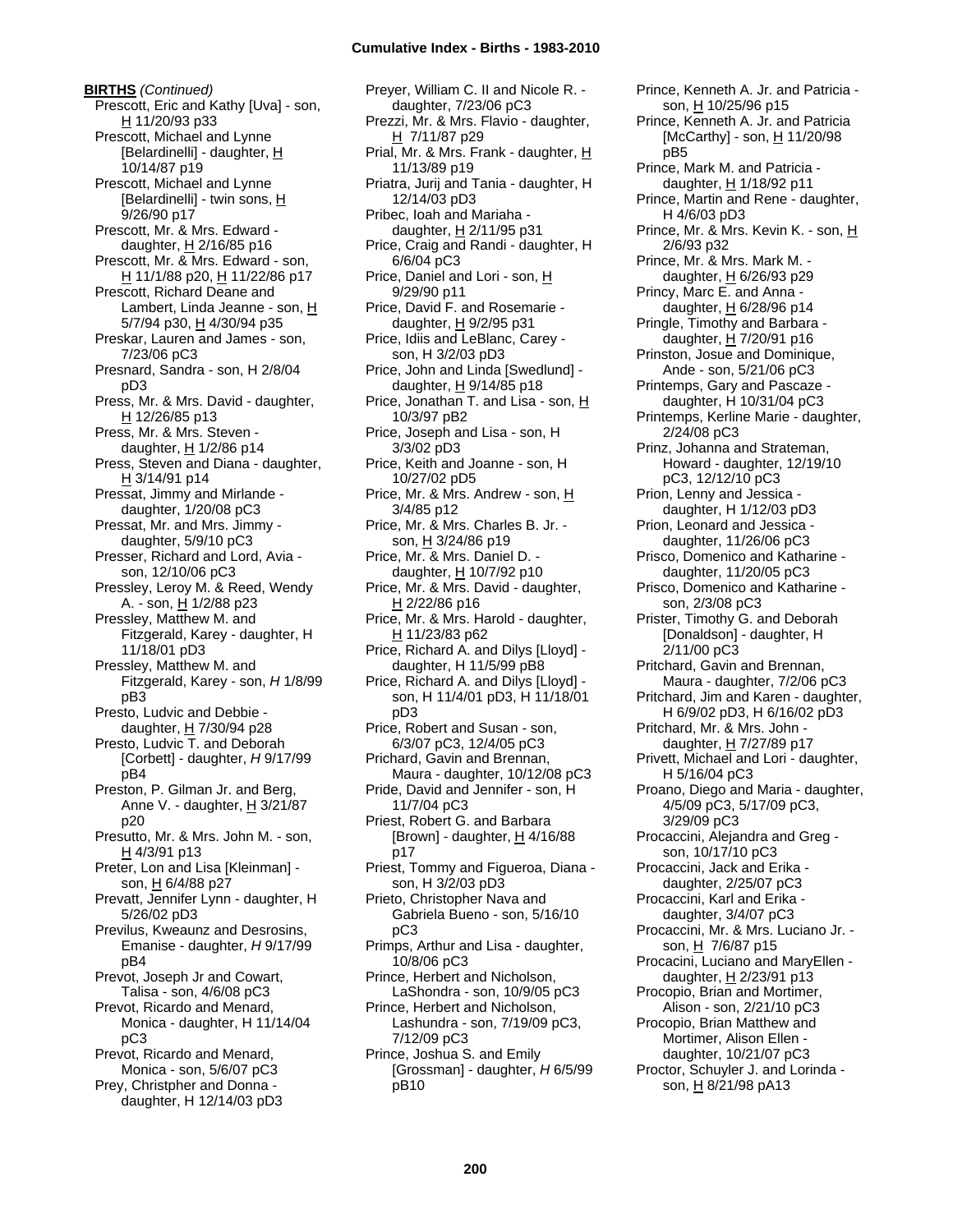**BIRTHS** *(Continued)* Profeta, Mr. & Mrs. Donald - son, H 5/11/85 p18 Proietti, Sante and Anne [Gibson] daughter, H 1/18/86 p20 Prom, John and Heidi - son, 4/10/05 pC3 Propp, Peter A. and Suzanne - son, H 7/18/97 p16 Prorokovic, Dajan and Danielle son, H 6/9/02 pD3, H 6/16/02 pD3 Prosper, Max E. and Milbin, Daphne - son, 1/20/08 pC3 Protacio, Edwin A. and Miravite Protacio, Marizen - daughter, H 2/16/01 pC2 Proulx, Matthew and Christine - son, H 10/13/02 pD4 Provato, Louis J. and Susan [DePanfilis] - daughter, H 5/31/86 p17 Provencal, Tom and Laura - son, H 6/13/04 pC3 Provenzano, Charles and Elaine son, H 9/24/90 p18 Provenzano, Mr. & Mrs. Charles son,  $H$  1/5/85 p18 Provenzano, Mr. & Mrs. Charles C. Jr. - son, H 7/31/92 p14 Prullage, Stephen and Ellen daughter, H 2/23/91 p13 Prunotto, Joseph and Alison daughter, 9/20/09 pC4, 10/25/09 pC3 Prunotto, Mr. & Mrs. Richard Sr. son, H 10/24/87 p19 Prusinowski, Adam and Magdalena daughter, 1/20/08 pC3 Pruszko, Bozena and Marek daughter, H 8/3/03 pD3 Prybliski, Gregory and Diane - son, H 1/16/91 p11 Pryde, Mr. & Mrs. David - son, H 8/23/86 p17 Pryor, Daryl R. and Valerie [Mendence] - son, H 6/4/86 p25 Przybisiki, Eric and Honig-Przybisiki, Jodi - daughter, 4/17/05 pC3 Psichapaidas, Dino and Levette son, H 5/5/02 pD3 Psichopaidas, Dino Levette - son, 1/7/07 pC3 Psichopaidas, James and Marcy daughter, H 6/8/03 pD3 Psichopaidas, James and Mary son, 1/9/05 pC3 Psichopaidas, Nick and Suzanne son, H 11/7/04 pC3 Pucci, Craig and Teresa - daughter, H 5/30/04 pC3 Puccinelli, Bruce and Jenny - son, H 5/11/03 pD3 Puchall, Abraham and Linda daughter, H 3/9/03 pD3

Puchall, Abraham J. and Linda [Ghersi] - daughter, H 2/16/01 pC2 Puente, Lourdes - daughter, H 3/31/02 pD3 Puerta, Leon and Sandra daughter, 11/27/05 pC3 Puffin, Kilbert and Williams, Lorraine - daughter, H 4/7/02 pD3 Pugh, Carl and Jeanne - daughter, H 4/27/91 p11 Pujalte, Rene J. and Susan - son, H 2/6/98 pB5 Pujol, Juan and Karen - daughter, H 1/18/92 p11 Pujol, Mr. & Mrs. Juan - daughter, H 9/15/90 p11 Pulido, Jesus and Maria - daughter, 11/18/07 pC3 Pulido, John and Dierdra - son, H 4/6/03 pD3 Pulipaka, Sheshu and Venkata twin son and daughter, 7/26/09 pC3 Pulkownik, Mr. & Mrs. Theodore T. daughter, H 6/27/92 p11 Pulkownik, Theodore C. and Kathy daughter, H 5/14/94 p30 Pullan, Mr. & Mrs. John - son, H 7/2/83 p16, H 7/2/87 p27 Pullen, Warren and Kelly [Hughes] daughter, H 8/11/02 pD3 Pullia, Joe and Lisa - daughter, 2/10/08 pC3, 5/14/06 pC3 Pulliam, Dallas L. and Nancy Naumer [Brown] - son, H 11/26/83 p14 Pullis, Mr. & Mrs. Timothy - son, H 3/21/92 p11, H 6/16/90 p23 Pulsifer, Bill and Kari - son, H 2/24/02 pD3 Punger, Bruce D. and Butler Punger, Erin - daughter, H 5/12/00 pC3 Purcell, Joseph C. and Lisa daughter,  $H$  7/26/96 p14 Purcell, Mr. & Mrs. Thomas - son, H 11/13/89 p19 Purcell, Peter and Linda [Esposito] son, H 3/13/86 p14 Purcell, Thomas E. and Mary [Wilcox] - daughter, H 5/3/86 p16 Purcell, Thomas F. and Michele daughter, H 7/23/94 p30 Purcell, Thomas Sr. and Nancy [Ballinger] - daughter,  $H$  7/9/94 p28, H 8/27/94 p31 Purcell, Timothy and Denise daughter, H 10/20/02 pD5 Purdie, Keith J. and Elizabeth - son, H 1/17/97 p12 Puritz, John and Tricia - son, H 4/27/03 pD3 Purnell, Barley and Deborah - son, H 1/6/02 pD3

Purvis, Paul R. and Deborah (Flannery) - son, *H* 1/29/99 pB9 Pusateri, Mr. & Mrs. Frank daughter, H 12/4/85 p37 Pusey, Elesia V. and Caver R. - son, 11/7/10 pC3, 10/31/10 pC3 Puterbaugh, William and Marisol daughter, H 4/6/03 pD3 Puterbaugh, William and Marisol son, H 8/8/04 pC3 Putterman, Neil and Suzie daughter, 7/15/07 pC5 Pyatt, Khaaliq and Andora - son, H 3/3/02 pD3 Pye III, Herman and Christina - twin daugthers, 3/20/05 pC3 Pyenson, Mr. & Mrs. Alan - son, H 6/8/85 p16 Pytel, Peter and Aneta - son, 7/19/09 pC3, 7/12/09 pC3 Qi, Kevin and Zan - daughter, H 3/7/04 pC3 Quade, Jerry A. and Ilka [Saavedra] son, H 1/21/00 pC3 Quade, Robert and Patrycya - son, 12/27/09 pC3 Quadri, Uzma Nida and Faisal Zubair - daughter, 11/29/09 pC3 Quadrini, William A. and Claudette daughter, H 4/23/94 p33 Quads are four A-OKs at hospital, H 1/9/93 p3 Quaglino, Louis and Kathleen - son, 2/25/07 pC3, 10/25/09 pC3 Quattroch, Mr. & Mrs. Charles - son, H 8/20/86 p36 Queale, Mr. & Mrs. Kenneth - son, H 1/29/87 p19 Queening, John and Karen [Bessette] - daughter,  $H$  4/23/94 p33, H 4/30/94 p35, H 8/26/92 p13 Queiros, Mr. & Mrs. Armenio A. son, H 9/14/91 p19 Quell, Jack and Terry [Tavella] daughter,  $H$  10/8/83 p18,  $H$ 11/16/83 p35 Quell, Jack and Terry [Tavella] son, H 6/24/87 p19, H 7/11/87 p29 Quell, Mr. & Mrs. Richard - son, H 12/14/88 p18 Quesada, Ademar and Valverde, Yessenia - daughter, H 4/27/01 pD3 Quesada, Amadar and Yessenia, Valverde - daughter, H 4/13/03 pD3 Quesada, Carlos and Olga - son, H 4/27/03 pD3 Quesada, Jose L. and Aleman, Haydee N. - son, 5/22/05 pC3 Quesada, Luis and Ninoska - son, H 6/27/04 pC3 Quezada, Gustavo J. and Daysi daughter,  $H$  3/13/98 pB2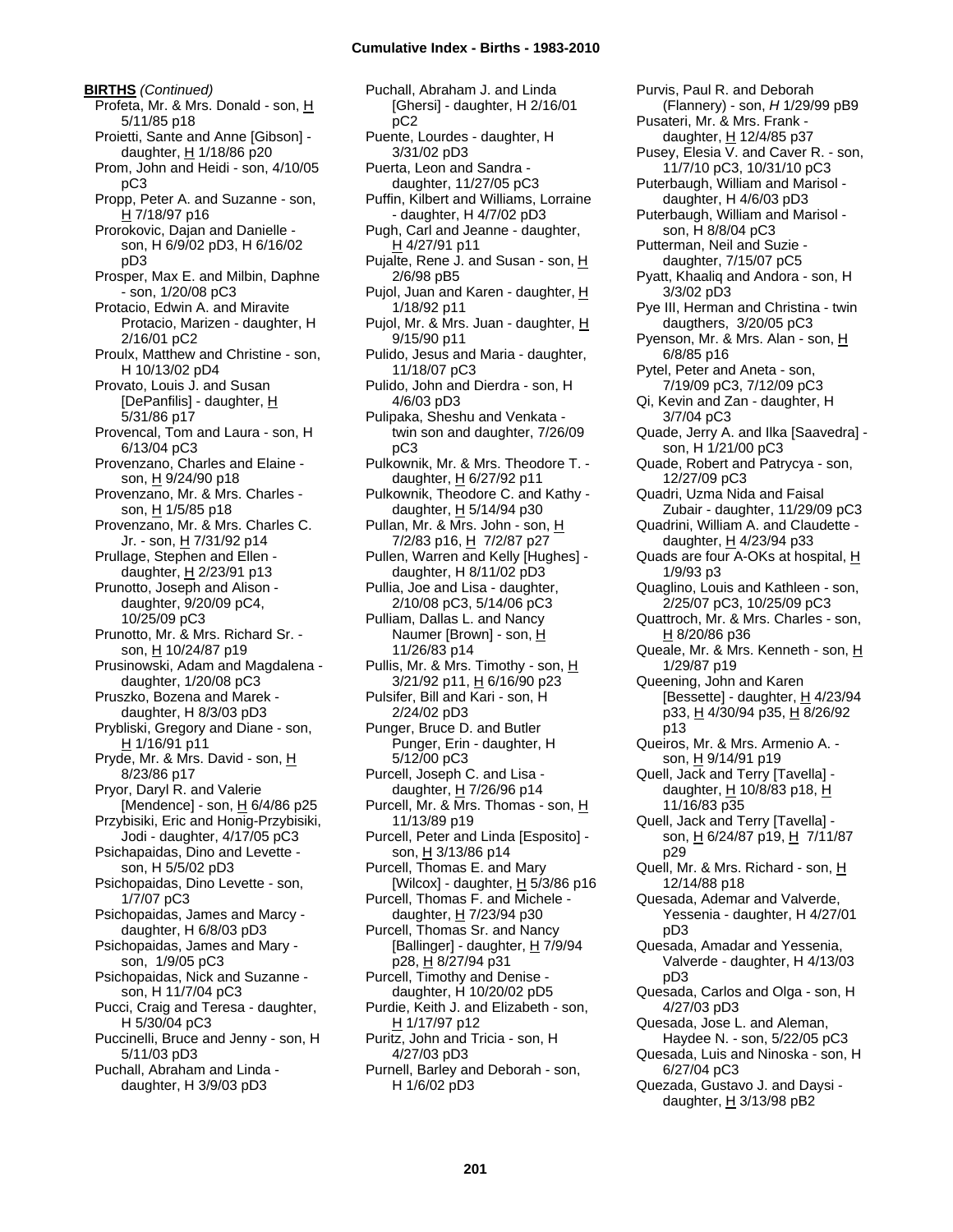**BIRTHS** *(Continued)* Quezada, Wilfredo and Salvador, Blanca - son, H 3/10/02 pD3 Quick, Dana and Jonathan - twin sons, 10/28/07 pC3 Quick, Jon and Dana - daughter, 5/23/10 pC3, 3/28/10 pC3 Quick, Mike and Susan [Arnold] daughter,  $H$  10/21/95 p31 Quick, Paul and Maureen daughter, 3/27/05 pC3, H 4/14/02 pD3 Quick, Paul and Maureen - son, H 3/21/04 pC3 Quigley, Carey H. and Patricia [Lynch] - daughter,  $H$  1/2/85 p27 Quigley, David L. and Evelyn daughter,  $H$  7/5/96 p12 Quigley, Mr. & Mrs. David Q. - son, H 7/10/93 p29 Quiles, Alberto and Andrade, Amelita - son, 7/2/06 pC3 Quiles, Mr. & Mrs. Edward - son, H 5/3/86 p17 Quiles, Roberto and Carolanne daughter, H 10/13/02 pD4 Quiles, Rolando and Tirado, Yasmin G. - twin daugthers, 9/7/08 pC3 Quinn, Brian and Susan - son, H 11/15/90 p16 Quinn, Brian Jr. and Susan [Weidig] son, H 2/25/92 p21 Quinn, Joseph and Sheelah - son, H 9/29/02 pD5 Quinn, Mark A. and Bonnie [Corrado] - son, H 7/13/88 p32 Quinn, Mark P. and Josephine - son, H 12/2/95 p29 Quinn, Mr. & Mrs. Daniel D. daughter,  $H$  8/5/92 p10 Quinn, Mr. & Mrs. Dennis D. daughter,  $H$  12/14/91 p16 Quinn, Mr. & Mrs. Karl - daughter, H 7/22/87 p17 Quinn, Mr. & Mrs. Terence - son, H 6/3/89 p17 Quinn, Mr. & Mrs. Terence T. daughter, H 12/14/91 p16 Quinn, Stephen and Donna Sue [Kent] - son, H 7/24/93 p29 Quinn, Stephen D. and Kathleen daughter,  $H$  2/6/98 pB5 Quinn, Thomas C. and Helen [O'Reilly] - son, H 6/2/02 pD3 Quinones, Adriana and Nicholas daughter, 12/19/10 pC3, 12/12/10 pC3 Quinones, Jose and Ruiz, Marisa daughter, H 4/9/94 p34 Quinones, Jose and Ruiz, Marisa son, H 8/19/95 p31 Quinones, Mr. & Mrs. Esteban daughter, H 10/8/86 p17 Quinones, Mr. & Mrs. Huberto daughter,  $H$  11/28/83 p13

Quinones, Mr. & Mrs. Jose - son, H 12/26/85 p13 Quinones, Mr. & Mrs. Rafael - son, H 2/24/88 p30 Quinones, Teodocio and Edith - son, H 7/6/03 pD3 Quinonez, Milciades R. and Nilda [Romero] - daughter, H 5/19/00 pC3 Quintana, Apolonio and Cruz, Ena son, 12/28/08 pC2 Quintanilla, Henry and Campos, Alma - daughter, H 7/21/02 pD3, H 7/28/02 pD3 Quintero, Diego and Lina - daughter, 11/29/09 pC3 Quintero, Mr. & Mrs. John - son, H 7/17/93 p31 Quinteros, Mariana - son, 7/5/09 pC3, 5/24/09 pC3 Quiros, Mr. & Mrs. Julio - daughter, H 1/25/88 p17 Quiroz, Juan C. and Sandra daughter, H 7/23/94 p30 Quiroz, Juan C. and Sandra - son, H 7/19/96 p14, H 5/23/96 [photo] p1+ Quirsfeld, John W. and Rebecca [Byers] - son, H 7/13/88 p32 Quispe, A. Gilberto and Gutierrez, Aida - son, 10/29/06 pC3 Quispe, Aluaro and Perez, Cynthia son, H 5/9/04 pC3, H 5/16/04 pC3 Qulia, Mr. & Mrs. Robert G. - son, H 6/21/89 p18 Raab, Gregory G. and Janice daughter, H 8/26/95 p32 Rabadi Murrad and Angela Rose son, H 1/26/03 pD3 Rabadi, Murrad and Angela daughter, H 1/6/02 pD3 Rabadi, Murrad and AngelaRose son, 4/29/07 pC3 Rabb, Norris and Debra - daughter, H 6/13/04 pC3 Rabbitt, IIan and Vartdi, Nicole daughter, 6/3/07 pC3 Rabin, Todd and Jennifer daughter, 6/11/06 pC3 Rabin, Todd and Jennifer - son, H 5/30/04 pC3 Rabinowitz, Mr. & Mrs. Marc daughter, H 11/28/87 p18 Rabinowitz, Mr. & Mrs. Marc - son, H 9/15/90 p11 Rabita, Sal and Genelle - daughter, H 9/15/02 pD7 Rabita, Sal and Genelle - son, 1/29/06 pC3 Racaj, Valdet and Susanne - son, H 5/12/02 pD3 Racaniello, Ronald and Edna - son, H 8/22/04 pC3, H 3/10/02 pD3 Rackey, David A. and Eisenlohr, Emily - son,  $H$  5/2/97 p15

Rackliffe, Mr. & Mrs. Dan - son, H 7/5/86 p18, H 10/7/87 p18 Rada, Mr. & Mrs. Eli - daughter, H 1/23/85 p31 Rada, Mr. & Mrs. Eli - son, H 1/18/89 p19 Radecki, Jay and Debbie - son, H 2/1/04 pD3 Radin, Mark and Missy - son, 1/11/09 pC2 Radin, Mr. & Mrs. Alan - daughter, H 12/7/85 p18 Radis, Chris and Paraskevi daughter, 2/11/07 pC3 Radis, Christos and Doufekias-Radis, Paraskevi - son, 7/19/09 pC3 Radley, Mr. & Mrs. Christopher daughter, H 12/4/85 p37 Radman, Daniel and Stephanie son, H 12/15/02 pD3 Radman, Daniel J. and Stephanie [Dick] - son, H 4/27/01 pD3 Radman, Daniel Joseph and Stephanie Baker - daughter, 7/17/05 pC3 Radman, Mike and Angie daughter, H 12/1/02 pD4 Radomski, Thomas and Boguslawa son, 11/5/06 pC3 Radoseavov, Ivan and Lula - son, H 10/26/03 pD3 Radtke, Lorin and Staci - son, 6/26/05 pC3 Radu, Deerel and Silyia - son, 2/4/07 pC3 Rae, Mr. & Mrs. David - son, H 3/11/87 p18, H 6/14/83 p17 Rae, Mr. & Mrs. Richard - son, H 1/2/86 p14 Raeder, Fredrick Jr. and Laura [DeMayo] - daughter,  $H \frac{3}{17/88}$ p38 RaFa, Ernie and Terri - daughter, H 8/15/04 pC3 Rafail, Mr. & Mrs. Richard daughter, H 11/4/85 p16 Rafalo, Krysatof and Aneto daughter, H 10/31/04 pC3 Rafalski, Mr. & Mrs. Kevin - son, H 1/2/86 p14, H 3/25/89 p17 Raffael, Bill and Kerry - daughter, H 7/14/02 pD3 Raggio, Mr. & Mrs. Reed - son, H 7/12/91 p14, H 2/15/86 p22, H 11/13/89 p19 Raghunath, Parthasarathi and Hemalatha - daughter, H 5/26/02 pD3 Ragin, Taka - daughter, 6/25/06 pC3 Ragin, William and Hayes, Kenyetta - son, 2/5/06 pC3 Ragin, William and Mullins, Tenicha daughter, 6/15/08 pC3 Ragland, Mr. & Mrs. Robert - son, H 4/16/86 p29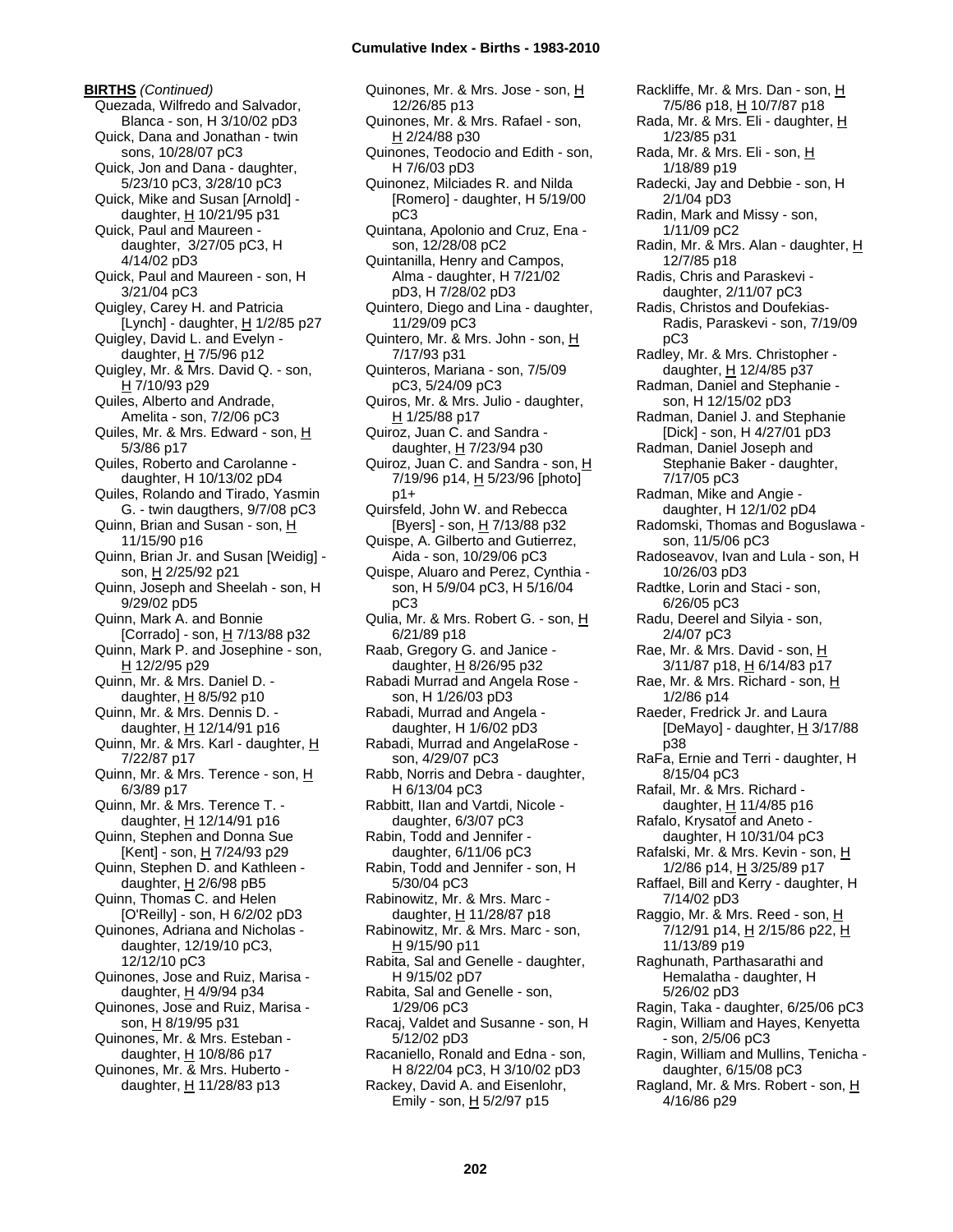**BIRTHS** *(Continued)* Ragsdale, Garth and Lisa - son, H 4/20/03 pD3 Ragsdale, Robert and Gurnari-Ragsdale, Sylina - daughter, H 3/28/97 p16 Ragusa, Gary J. and Pamela [Crissey] - son, H 4/28/02 pD3 Raguseo, Mr. & Mrs. Gerald daughter,  $H$  5/22/85 p35 Rahman, Jay and LaBerge, Laura son, 8/26/07 pC3 Rahman, Shaik Abdul and Mehraj, Rohaiya Yasmin - son, 11/18/07 pC3 Rai, Prithuiraj and Suhana - son, H 6/9/02 pD3, H 6/16/02 pD3 Raia, Christopher and Julia daughter, H 1/19/03 pD3 Raiker, Mr. & Mrs. Krishnakant K. daughter, H 7/17/93 p31 Railton-Jones, David and Barbara son, H 12/24/94 p33 Railton-Jones, David and Barbara twin daughters, H 4/13/03 pD3 Rainwater, Ronald and Marsha daughter, H 8/3/03 pD3 Rairan, Christopher H. and Paula daughter, H 12/30/95 p31 Rairan, Jeffrey and Melissa daughter, H 3/28/04 pC3 Raiu, Santhanaraja and Joseph, Marybrinda - daughter, 7/26/09 pC3 Rajagopalan, Rajesh and Nagarajan, Jayalakshmi - son, 10/25/09 pC3 Rajangam, Mahesh and Narayanan, Archana - son, H 9/19/04 pC3 Rajaram, Sellakaruppan and Sujalha - daughter, H 5/5/02 pD3 Rajaram, Sujatha and Sellan daughter, 3/20/05 pC3 Rajbhandari, Neeraj and Shrestha, Anju - son, 3/8/09 pD3 Raju, Ray Sr. and Santiago, Marily son, 2/26/06 pC3 Raker, Todd and Heather - son, H 4/11/04 pC3, H 8/31/01 pC2 Rakowicz, Jacek and Iwona - son, 4/16/06 pC3 Rakowski, Joseph and Yannetti-Rakowski, Terri - daughter, H 7/26/86 p17 Ralph, Mark A. and Cari [Cochran] son, H 7/16/88 p21 Ralph, Mr. & Mrs. Mark A. daughter, H 9/18/85 p45 Rama, Jason and Tanya - son, 10/29/06 pC3 Ramachand, Venkatesh C and Sampath, Harini - son, 12/14/08 pC2 Ramaciere, Mr. & Mrs. Mario daughter,  $H$  10/8/83 p18

Raman, Fredrick and Renee - son, 7/16/06 pC3 Ramasamy, Jayaganesh and Rajv, Nivetha - son, 10/25/09 pC4 Ramaswamy, Prasanna and Trisal, Aparna - son, 11/2/08 pC3 Ramierez, Juan G. and Angela daughter, H 2/2/96 p12 Ramierez, Sandra - son, H 7/11/97 p14 Ramirez, Armando and Carpio, Sandra - son, 7/27/08 pC2 Ramirez, Carlos and Jessica daugther, 7/3/05 pC3 Ramirez, Edson and Medina, Soledad - daughter, 9/27/09 pC3 Ramirez, Edson and Medina, Soledad - son, 4/8/07 pC3 Ramirez, Edvin and Jimenez, Maria daughter, H 6/13/04 pC3 Ramirez, Eli and Ivonne - daughter, 3/4/07 pC3 Ramirez, Genaro and Giovana [Vasquez] - son, H 5/4/01 pD6 Ramirez, Gerardo and Uraga, Eugenia - son, 8/21/05 pC3 Ramirez, Gerarno and Uraga, Eugenia - son, H 9/28/03 pD3 Ramirez, James and Gumez, Elizabeth - daughter, H 10/6/02 pD5 Ramirez, Javier A. and Maria daughter,  $H$  10/10/97 pB2 Ramirez, Jose and Beatriz daughter, 4/8/07 pC3 Ramirez, Jose and Denisse daughter, H 5/5/02 pD3 Ramirez, Jose W. and Beatriz H. daughter, 6/1/08 pC3 Ramirez, Juan and Gomez, Erika son, H 3/2/03 pD3 Ramirez, Ken and Allison - son, 11/4/07 pC3, 7/24/05 pC3 Ramirez, Luis F. and Isabel - son, H 2/11/95 p31 Ramirez, Maria - son, 8/7/05 pC3 Ramirez, Maynor and Reyes, Milvia daughter, H 5/25/03 pD3 Ramirez, Mr. & Mrs. Dagoberto daughter,  $H$  2/11/89 p19 Ramirez, Mr. & Mrs. Lorenzo daughter, H 7/2/83 p16 Ramirez, Mr. & Mrs. Luis - son, H 10/9/85 p27 Ramirez, Mr. & Mrs. Mario - son, H 11/5/86 p31 Ramirez, Orlando A. and Gabriela son, H 4/1/95 p28 Ramirez, Robert and Nancy daughter,  $H \frac{1}{3}$  1/3/89 [photo] p1+ Ramirez, Robert and Rodriguez, Sandra - daughter, 2/25/07 pC3 Ramirez, Victor L. and Angela [Serna] - son, H 11/20/85 p38

Clemecia - daughter, H 5/25/03 pD3 Ramirz, Jairo J. and Rodriguez, Juana - daughter, H 5/7/94 p30 Ramos, Christina Gendreau and Daniel M. - daughter, 8/15/10 pC3 Ramos, Daniel Moronta and Christina Gendreau - son, 12/7/08 pC2 Ramos, Eduardo and Shiarella, Alla son, 7/22/07 pC3 Ramos, Herbert A. and Mirna - son, H 3/13/98 pB2 Ramos, Jerry and Swiatek, Michelle daughter, H 7/30/94 p28 Ramos, Jerry and Swiatek, Michelle son, H 8/1/92 p11, H 7/29/92 p10 Ramos, Luis and Sanchez, Jenny daughter, 4/22/07 pC3 Ramos, Marcos and Middalia - son, 4/8/07 pC3 Ramos, Oscar and Claudia - son, H 10/12/03 pD3 Ramos, Ramon K. and Rivera, Rosalyn - son, H 12/16/01 pD3 Ramos, Rick and Robin - daughter and son, H 2/2/03 pD3, H 3/2/03 pD3 Ramos, Victor and Jessica - son, H 8/11/02 pD3, H 10/26/03 pD3 Rampick, Mr. & Mrs. Bruce daughter, H 5/21/90 p13 Ramppen, Frank and Michelle - son, H 4/25/04 pD3 Ramsay, Brian and Sherry daughter, H 3/14/04 pC3 Ramsay, Brian and Sheryl - son, H 3/3/02 pD3 Ramsey, Mr. & Mrs. Steven daughter,  $H$  3/4/89 p16 Ramsteck, Justin and Suzanne daughter, 1/21/07 pC3 Ranasinghe, Lohit and Sanjula daughter, H 2/1/04 pD3 Randall, Leigh and Anne - son, H 9/19/04 pC3 Randall, Peter E. and Madeline daughter, H 4/23/94 p33 Randazzo, Frank and Valerie [Maloney] - daughter,  $H$  8/29/97 p15 Randazzo, Mr. & Mrs. Thomas daughter,  $H$  6/26/93 p29 Randazzo, Salvatore T. and Lisa Marie [Castorina] - daughter, H 10/27/00 pC2 Randazzo, Salvatore T. Jr. and Lisa Marie [Castorina] - son, H 6/26/98 pC3 Randazzo, Thomas and Marian [Bright] - daughter, H 8/4/00 pC3 Randell, Mr. & Mrs. Robert - son, H 10/21/87 p21

Ramirwz, Mario and Rivera,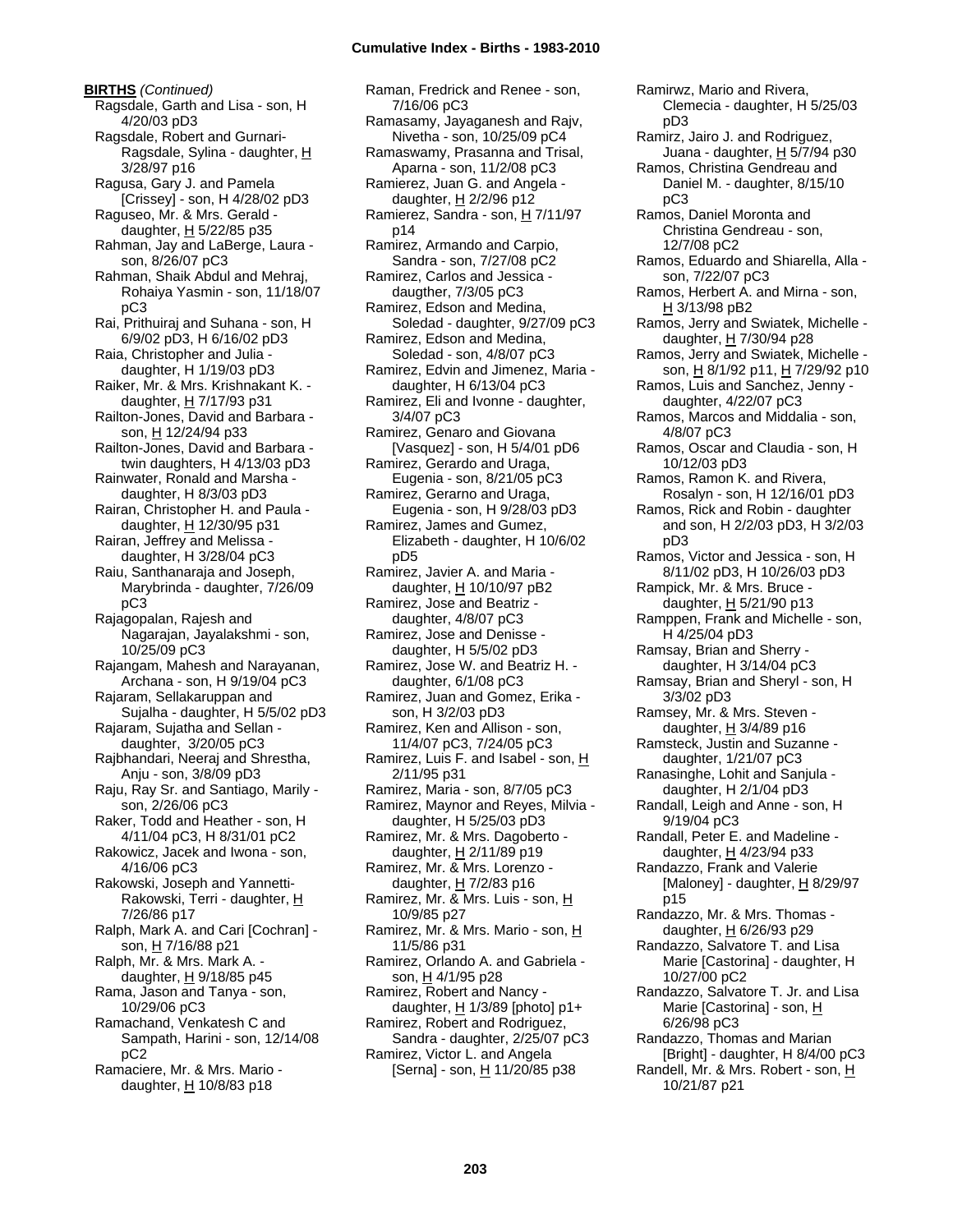**BIRTHS** *(Continued)* Randmer, Mr. & Mrs. Glen - son, H 7/2/87 p27 Ranero, Mr. and Mrs. Victor daughter, H 1/12/03 pD3 Rangasamy, Suresh and Suresh, Vimalarani - son, 10/22/06 pC3 Rangel, Merced Olivos - daughter, 8/30/09 pC3, 10/11/09 pC3 Ranger, Oliver and Dawkins, Cynthia - son, H 10/12/03 pD3 Ranges, Mr. & Mrs. Thomas - son, H 9/14/85 p18 Ranieri, Robert W. and Rachel son, H 8/21/98 pA13 Raniob, Adam and Tara - son, 6/20/10 pC3 Rankin, Spencer and Lisa - son, 3/19/06 pC3 Ransom, Tom and Kim - son, 9/14/08 pC3 Ransome, John and Jill - daughter, H 9/26/04 pC3 Ransome, John and Jill - son, 2/12/06 pC3 Rao, Shrikant and Mekala, Haripriya - son, H 2/1/04 pD3 Rao, Vedula and Shweta - daughter, 8/20/06 pC3 Raphael, Mr. & Mrs. Richard - son, H 12/28/88 p19 Rapko, Leon and Alyssa - daughter, H 3/23/03 pD3 Rapko, Leon and Alyssa - son, H 11/25/01 pD3 Rapoport, Mr. & Mrs. Mitchell M. son, H 12/14/91 p16 Raposo, Mr. & Mrs. Daniel daughter, H 3/24/86 p19 Rapoza, Mr. & Mrs. Stewart daughter, H 8/31/83 p30 Rasberry, Dawn - son,  $H$  8/14/98 pA10 Rascionato, Enzo and Jessica daughter, H 12/14/03 pD3 Rascionato, Enzo and Jessica - son, 4/9/06 pC3 Rascon, Francisco and Ramirez, Elena - son, H 12/9/01 pD3 Raslan, Samir and Melanie daughter, 5/13/07 pC3 Rassa, Freddy and Collantes, Andrea - son, 4/15/07 pC3 Rassais, Dennis and Irene - son, H 1/26/03 pD3 Rastocky, Mr. & Mrs. Robert - son, H 6/8/85 p16 Rasul, Mohammad and Razia, Sultana - daughter, H 11/24/02 pD3, H 12/29/02 pD3 Ratcliffe, Mr. & Mrs. Andrew daughter, H 11/22/86 p17 Rath, Timothy and Peggie [Stevens] - son, H 1/21/88 p39

Ratibi, Abdelilah and Elmakrani, Bouchra - daughter, 9/6/09 pC3, 10/18/09 pC3 Ratner, Lee and Kelly - daughter, 2/25/07 pC3 Ratner, Lee and Kelly - son, 3/27/05 pC3, H 6/1/03 pD3 Rau, Stephen Geney and Deborah Lee [Street] - daughter, H 1/25/88 p16 Raub, Mr. & Mrs. Michael - son, H 11/12/86 p36 Rauccio, Domenic M. and Patricia [Condren] - son, *H* 9/17/99 pB4 Rauccio, Domenico and Patricia daughter,  $H$  10/10/97 pB2 Rauccio, Luigi and Maribell daughter, 11/27/05 pC3 Rauccio, Mr. & Mrs. Domenic - son, H 11/13/93 p29 Raus, Mr. & Mrs. John - son, H 5/31/83 p15 Rauscher, Carl G. and Guilfoyle-Rauscher, Virginia - son, *H* 1/29/99 pB9 Rauscher, Carl G. and Virginia son, H 2/2/96 p12 Rauscher, Carl G. and Virginia [Guilfoyle] - son, H 5/19/00 pC3 Rautiola, Gary and Jeanne [Dilworth] - son,  $H$  1/6/90 p11 Ravanello, Mr. & Mrs. Patrick - son, H 12/14/88 p18 Ravankar, Sumit and Lokre, Harshila - son, 10/12/08 pC3 Ravccio, Luigi & Maribell [Donnelly] daughter, H 3/8/89 p20 Ravich, Mr. & Mrs. George daughter, H 4/8/89 p17 Ravoory, Ravi S. and Sujata daughter, H 11/1/96 p15, H 11/15/96 p16 Ravoory, Ravi S. and Sujata - son, H 9/17/94 p31 Rawal, Manan and Nito - daughter, H 1/19/03 pD3 Rawiszer, Lee S. and Grant-Rawiszer, Eva [Blankroth] daughter, *H* 7/16/99 pA16 Rawlings, Mr. & Mrs. Nicholas - son, H 12/28/87 p12, H 12/26/85 p13 Rawson, Edmund G. and Rosemarie - son,  $H_0$  6/28/96 p14 Ray, Bruce and Emily - daughter, 1/13/08 pC3 Ray, Matthew and Jennifer - son, 2/4/07 pC3 Ray, Saikat and Mohana - daughter, 6/19/05 pC3 Ray, Thomas and Andrea daughter,  $H$  8/19/95 p31 Ray, Thomas J. and Andrea daughter, H 2/14/97 p10 Rayder, Michael L. and Martha twins, H 11/5/94 p31

daughter, 4/1/07 pC3 Rayment, Erich J. and Devon M. daughter, 5/3/09 pC3 Raymond, Dewey A. and Mena [Walsh] - son, H 6/18/86 p28 Raymond, Dewey A. and Mena M. daughter, H 6/20/97 p14 Raymond, Edward J. and Eileen W. son, H 4/25/97 p15, H 2/28/97 p22 Raymond, Eileen and Ed - son, H 3/31/00 pC2 Raymond, Jack and Lori [Vento] son, H 10/5/91 p11 Raymond, Jack B. and Lori [Vento] daughter, H 3/29/96 p14, H 3/22/96 p14 Raymond, Mark and Linda daughter, H 2/24/02 pD3 Raymond, Mr. & Mrs. David B. daughter,  $H$  4/4/92 p10 Raymond, Mr. & Mrs. Richard Sr. daughter, H 9/4/86 p14 Raymond, Mr. & Mrs. Walter - son, H 11/28/83 p13 Raymond, Tammy - daughter, H 10/15/83 p15 Raynaud, Laurent and Valendru-Raynaud, Sophie - son, 7/3/05 pC3 Razmino, Nestor and Raquel - son, H 5/26/02 pD3 Razor, Shantee and Hardy, Keenan daughter, 10/24/10 pC3 Razor, William Jr. and Fields, Stacey - daughter, H 11/17/02 pD3, H 12/29/02 pD3 Razzaia, Samuel and Janice - son, 6/19/05 pC3, H 3/10/02 pD3 Read, John Genovese and Mary [Kathleen] - son,  $H$  1/29/94 p29 Read, Mr. & Mrs. Robert G. - son, H 4/26/86 p18 Ready, Mr. & Mrs. Eugene E. daughter,  $H$  12/12/92 p35 Reardon, Matthew and Liwen daughter, H 8/11/02 pD3 Reardon, Mr. & Mrs. Bruce - son, H 8/1/90 p18 Reasiberm, Jonathan A. and Margaret [Hilpman] - son, H 2/17/02 pD3 Reber, Mr. & Mrs. Stephen A. daughter,  $H$  8/5/85 p12 Rebold, Matthew I. and Nancy [Goldstein] - daughter, *H* 7/16/99 pA16 Recchia, Anthony and Paige - son, H 3/24/02 pD3 Recchia, Tony and Sandy daughter, 1/17/10 pC3 Recchia, Tony and Sandy - son, 3/11/07 pC3 Recinos Cordero, Hipolito and Maria - daughter, H 12/9/01 pD3

Rayment, Erich and Devon -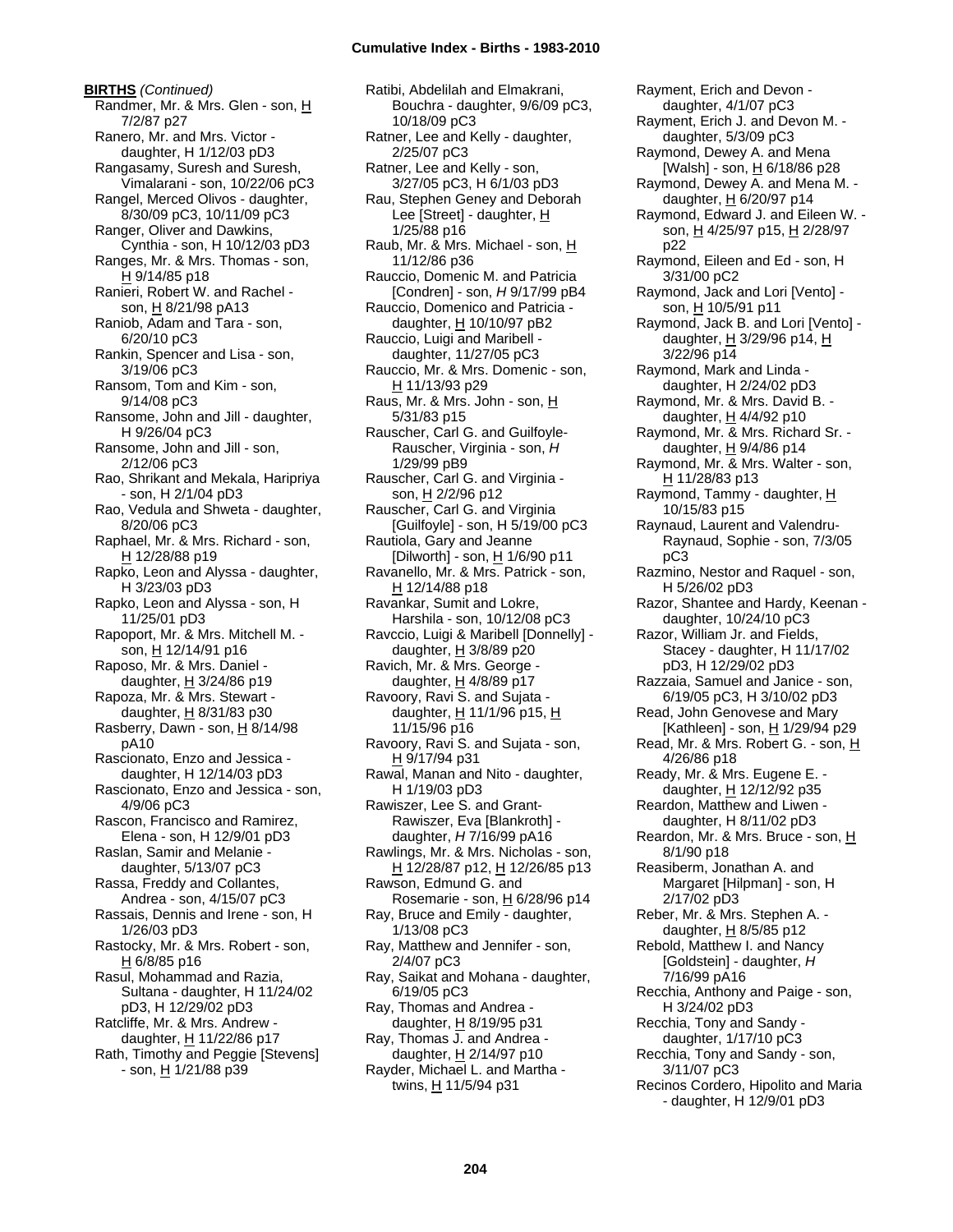**BIRTHS** *(Continued)* Recinos, David and DeLeon, Marta daughter, 8/13/06 pC3 Recinos, Edgar and Bernardino, Eusebia - daughter, 12/16/07 pC3 Recinos, Edwin and Gonzalez, Cledin - son, 5/18/08 pC3 Recinos, Gervin and Castillo, Gilma daughter, H 1/26/03 pD3 Recinos, Manolo and Rodriguez, Maritza - son, H 2/8/04 pD3 Recinos, Norma and Gomes, Luis son, 12/26/10 pC3 Recinos, Renato and Gonzalez, Judith - daughter, 5/25/08 pC3 Recinos, Roderico and Castillo, Alma - son, 8/27/06 pC3 Recinos, Selvin and Molina, Edi Mayde - daughter, 1/13/08 pC3 Recor, Mr. & Mrs. Christopher - son,  $H$  4/20/85 p18 Records, Mr. & Mrs. William daughter, H 2/7/87 p15 Reczynski, Mr. & Mrs. Zbigniew son, H 11/16/83 p43 Reda, Anthony L. and Susan [Gourno] - daughter,  $H$  4/13/87 p14 Reda, Charles III and Susan [Shapiro] - daughter,  $H$  4/15/87 p15 Reda, Frank J. III and Joyce [Foerster] - daughter, H 2/11/00 pC3 Reda, Louis J. and Lisa - daughter, H 5/14/94 p30 Reda, Mr. & Mrs. Frank - daughter, H 4/8/89 p17 Reda, Mr. & Mrs. Frank F.III daughter, H 11/14/92 p37 Redd, Silas R. Sr. and Yvonne daughter, H 4/9/94 p34 Reddic, George and Telisha - son, H 4/18/04 pC3 Reddic, Talmon and Ingram, Shaina - daughter, H 5/5/02 pD3 Reddin, Bennett M. and Janis daughter, H 11/12/94 p31 Redfield, Floyd and Kathy - son, H 6/8/03 pD3 Redfield, Shawn and Kristine - son, H 9/19/04 pC3 Reding, Mr. & Mrs. F. Scott - son, H 6/8/85 p16 Redling, Mr. & Mrs. Charles - son, H 11/16/83 p43 Redmer, Alan and Cori - daughter, H 4/13/03 pD3 Redmer, Lori and Alan - daughter, 12/7/08 pC2 Redmond, Kevin and Maureen daughter, H 4/13/03 pD3 Redway, Thomas and Patricia [Budin] - son, H 5/21/83 p13

Redzepio, Eron and Fetie - son, H 9/29/02 pD5 Reed, Alan B. and Elizabeth - son, H 7/23/94 p30 Reed, Alan B. and Elizabeth [Kreye] - son, H 5/19/00 pC3 Reed, Chris and Andrea - son, 11/15/09 pC4 Reed, Curtis J. and Amy - son, H 9/2/95 p31 Reed, James E. and Janet [Jordan] daughter,  $H$  9/6/86 p18 Reed, Mr. & Mrs. Julius - daughter, H 11/1/88 p20 Reed, Mr. & Mrs. Mark - son,  $H$ 8/6/86 p16 Reed, Mr. & Mrs. Russell - daughter,  $H$  5/25/85 p19,  $H$  7/25/87 p18 Reed, Patrick and Kerry - twin daughters, H 2/8/04 pD3 Reed, Peter D. and Elisabeth [Bartol] - daughter, H 12/30/01 pD3 Reed, Ray and Deborah - son, H 8/3/03 pD3 Reed, Shawn L. and Susan [Ballard] - daughter, H 11/5/99 pB8 Reed, Shawn L. and Susan [Ballard] - son, H 4/27/01 pD3 Rees, Mr. & Mrs. Edwin - daughter,  $H$  1/19/85 p18 Reese, Dontralle and DeRubis, Crystal - daughter, H 8/11/02 pD3 Reese, Gail M. and Cuevas, Jaycee J. - son, 2/3/08 pC3 Reeve, Philip and Sara - daughter, H 1/6/02 pD3 Reeve, Phillip and Sara - daughter, H 6/8/03 pD3 Reeves, Dale A. and Donna - son, H 1/31/97 p12 Reeves, Eric and Sheila Altieri - son, H 8/31/01 pC2 Regalado, Jean and Vanessa daughter, H 3/21/04 pC3 Regan John and Michelle daughter, H 6/22/03 pD3 Regan, Richard A. and Gail [VonDwingelo] - daughter, H 3/17/88 p38 Regent, Mr. & Mrs. Robert R. daughter, H 7/10/93 p29 Regio, Isabelo Jr. and Emily daughter, 1/25/09 pC3 Regis, Duplex and Marie - daughter, H 9/3/94 p34 Rehlaender, Mr. & Mrs. James son, H 3/18/89 p24 Reich, Burnham and Kathleen [St. John] - daughter,  $H$  5/7/83 p15 Reichle, Philip and Jennifer - son, 1/29/06 pC3 Reid, Cecil and McKenzie-Reid, Nadene - son, 5/6/07 pC3

Reid, Fergus and Susan - son, H 12/30/95 p31 Reid, Glen and Alyssa - son, H 3/2/03 pD3 Reid, Lawrence M. and Elizabeth [Morrow] - daughter, H 5/26/00 pC2 Reid, Mr. & Mrs. Bryan - daughter, H 12/21/89 p17 Reid, Mr. & Mrs. David - son, H 5/25/85 p19 Reid, Mr. & Mrs. Kevin - son, H 3/5/86 p26, H 2/24/88 p30 Reid, Mr. & Mrs. Kevin K. daughter, H 7/10/93 p29 Reid, Mr. & Mrs. Lawrence M. - son, H 11/5/86 p31 Reid, Robert G. and Alyssa [Piccoli] son, H 5/19/00 pC3 Reid, Rohan and Hamill, Anita - son, 6/25/06 pC3 Reid, Rohan Richardo and Hamill, Anita Alicia - son, 11/16/08 pC3 Reid, Winston, and Elcian - son, H 9/24/90 p18 Reidenberg, Dr. Bruce and Dr. Joy [Gaylinn] - daughter,  $H$  9/24/94 p31 Reidenberg, Dr. Bruce and Dr. Joy Spring [Gaylinn] - daughter, H 4/21/90 p22 Reiff, Mr. & Mrs. David - daughter, H 6/4/86 p34 Reilly, Gregory and Gina - son,  $H$ 9/17/94 p31 Reilly, Jean - son,  $H$  1/24/97 p12 Reilly, Jennifer and William M. daughter, 10/24/10 pC3 Reilly, Keith and Karen [Jones] son, H 9/14/83 p30 Reilly, Kevin and Nancy [Slack] son, H 5/7/86 p14 Reilly, Laurence and Judith [McNamara] - daughter, H 9/25/91 p12 Reilly, Mr. & Mrs. Gregory P. daughter,  $H$  10/4/96 p14 Reilly, Mr. & Mrs. James - daughter, H 12/17/86 p35 Reilly, Mr. & Mrs. James - son, H 1/30/85 p30 Reilly, Robert and Andrea - twin daughters, H 11/24/02 pD3, H 12/29/02 pD3 Reilly, Sean Patrick and Tracey Ann - daughter, H 12/22/02 pD3 Reilly, Thomas R. and Catherine daughter,  $H$  11/12/94 p31 Reilly, Tom and Tracy - son, H 6/6/04 pC3

Reid, Cecil and Nadene - daughter,

Reid, Cliveth A. and Phillips Reid, Hillary - son, *H* 1/29/99 pB9 Reid, Errol L. and Simon, Evadney son, H 8/12/95 p30

H 6/15/03 pD3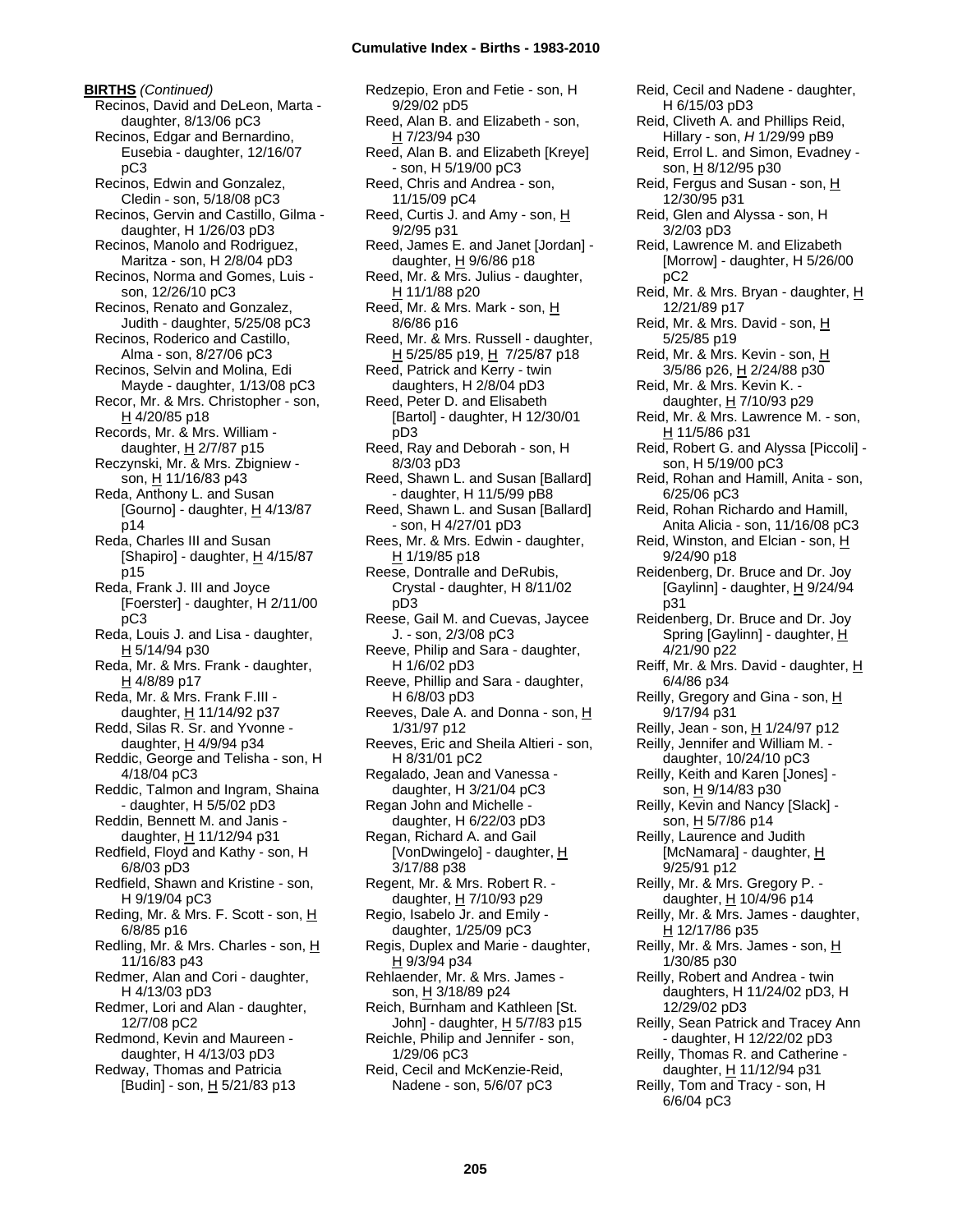**BIRTHS** *(Continued)* Reilly, Tommy and Tracy - daughter, H 6/9/02 pD3, H 6/16/02 pD3 Reina, Gustavo and De Jesus, Thamara - son, 6/15/08 pC3 Reineke, Brian and Antoine, Marie son, H 1/25/04 pD3 Reiner, Aaron and Melissa - son, H 6/1/03 pD3 Reiner, Hamilton and Michelle - son, H 7/18/97 p15 Reiner, Hamilton and Michelle [Lotton] - daughter, H 2/10/02 pD3 Reiner, Jeffrey and Jody - son, H 1/16/91 p11 Reiner, Jeffrey S. and Jodi - son, H 4/16/94 p30 Reiner, Mr. & Mrs. Wallace - son, H 9/14/85 p18 Reinersten, Mr. & Mrs. Ralph - son,  $H$  4/2/90 p18 Reinhardt, Henry and Walton, Kimm - son, H 12/1/02 pD4 Reinhardt, Jeffrey D. and Joanne [Sherain] - son, *H* 6/5/99 pB10 Reinholz, Thomas and Teri [Seefeldt] - daughter,  $H$  8/12/89 p17 Reiph, Mr. & Mrs. Serge S. - son, H 11/14/92 p37 Reis, Jordan and Rosa - son, 6/17/07 pC3 Reis, Mr. & Mrs. Joseph - daughter, H 4/16/86 p29 Reis, Mr. & Mrs. Joseph Jr. daughter, H 11/23/83 p69 Reisman, Steven and Martina daughter, 5/14/06 pC3, 5/21/06 pC3, H 5/23/04 pC3 Reisner, Michael and Jennifer - son, 2/12/06 pC3 Reiss, Paul J. and Lisa - son, H 3/27/98 pB2 Reiss, Paul J. and Lisa [White] daughter, H 2/11/00 pC3 Reiter, Mr. & Mrs. Harold - son, H 12/28/87 p12 Reiter, Peter and Kelly - daughter, 12/4/05 pC3, H 4/6/03 pD3 Reith, Chris and Rosemarie daughter,  $H$  2/23/91 p13 Rella, Victor and Tina - daughter, 1/3/10 pC3, 7/15/07 pC5 Rella, Victor and Tina - son, H 9/29/02 pD5 Rellstab, Hanspeter K. and Corrine daughter,  $H$  2/6/98 pB5 Remley, Dylan and Melissa- son, H 10/20/02 pD5 Remlin, Mr. & Mrs. Neil - son, H 5/16/83 p14 Remson, Kevin and Elizabeth - son, 11/6/05 pC3

Remson, Stanley J. and Susan [Williams] - daughter, H 12/16/01 pD3 Remy, Robert E. and Christine son, H 2/2/96 p12 Rende, Mario and Donna [McIntosh] - son, H 9/18/85 p45 Rende, Mr. & Mrs. Ralph - daughter,  $H$  5/21/90 p13 Rendon, Gilbert and Angelica daughter, 9/28/08 pC3 Rennie, Carla and Neil - daughter, 3/14/10 pC3 Rennie, Neil and Carla - son, 8/17/08 pC2 Renwick, Brooks and Kelly daughter, H 4/13/03 pD3 Renz, Mr. & Mrs. Roger - daughter, H 1/18/86 p20 Renzulli, Americo and Gail - son, H 4/20/91 p17 Renzulli, Daniel D. and Maria [Gallego] - son, H 7/10/92 p14 Renzulli, Emilio and Kimberly [Fekete] - son, *H* 6/5/99 pB10 Renzulli, Joseph and Donna daughter,  $H$  6/8/91 p22 Renzulli, Mr. & Mrs. Americo daughter, H 5/21/87 p21 Renzulli, Mr. & Mrs. Vincent - son, H 2/21/87 p25 Renzulli, Mr. & Mrs. Vincent III son, H 4/13/85 p16 Renzulli, Vincent and Cheryl - son, H 5/30/91 p15 Repenning, Oliver H. and Debra Lin daughter, 11/29/09 pC3 Replogle, John and Kristin daughter, H 3/2/03 pD3 Requa, Robert K. and Debra daughter, H 2/6/98 pB5, H 7/23/94 p30 Reseav, Nahomie - son, 10/25/09 pC5 Resnick, Lonnie N. and Beverly (Kurtzman) - daughter, *H* 2/19/99 pB7 Restaini, Mr. & Mrs. Gino daughter,  $H$  2/26/87 p35 Restieri, Philip and Megan daughter, H 10/20/02 pD5 Restifo, Mr. & Mrs. Edmund daughter,  $H$  3/4/89 p16 Restivo, John and Kerrianne - son, H 9/3/94 p34, H 7/18/97 p15 Restivo, Mr. & Mrs. John - son, H 9/20/91 p43 Resto, Roy and Kimberly Iannaccone - daughter, 12/10/06 pC3 Restrepo, Francisco J. and Maria son, H 3/19/94 p32 Restrepo, German F. and Velez, Maria - son, H 4/9/94 p34

Restrepo, Gonzalo and Diazgravados, Luz - daughter, H 1/11/04 pD3 Restrepo, Gonzalo and Gonzalez, Natalia - son, H 8/1/04 pC3 Restrepo, Jaime A. and Sanchez, Sara - daughter, H 12/30/95 p31 Restrepo, Roberto and Sarah daughter, 7/30/06 pC3 Retana, Rudy and Flores, Telma daughter, 8/13/06 pC3 Retana, William and Insrid - son, 6/17/07 pC3 Retter, Paul W. and Carolann [Woolever] - son, H 3/16/85 p15 Reunion for quads, triplets [photo], H 10/3/94 p13 Reuter, Michael and Johnna daughter, H 8/22/04 pC3 Revankar, Rashmi and Durgaprasad - son, 11/29/09 pC3 Reveron, Emilio and Carmen daughter, H 8/11/02 pD3 Reyes Fr., Daniel and Hunter, Kari son, H 6/15/03 pD3 Reyes, Angel Jr. and Carina - son, 10/14/07 pC3 Reyes, Angel M.and Carina - son, 12/6/09 pC2 Reyes, Angela and Roc, Keller son, 11/30/08 pC3 Reyes, Antonia and Riuas, Angel Jaime - son, 9/7/08 pC3 Reyes, Antonio Jr. and Maldonado, Yvette - son, 11/9/08 pC4 Reyes, Benigno and Andrea - son, H 9/19/04 pC3 Reyes, Carlos J. and Carrasquillo, Vivian - daughter,  $H$  11/20/98 pB5 Reyes, Edgardo S. Jr. and Goldamyrrh A. - daughter, 9/28/08 pC3 Reyes, Enma R. and Rodriguez, Jose A. - son, 8/15/10 pC3 Reyes, Felix and Sebastian, Maria daughter, 9/9/07 pC3 Reyes, George and Figueroa, Glenda - son, H 9/19/04 pC3 Reyes, German and Diaz, Catalina son, 9/10/06 pC3 Reyes, Gilberto and Yoselin - son, H 2/15/04 pA6, H 2/29/04 pD3 Reyes, Hilario and Marsano, Patricia - son, 11/26/06 pC3 Reyes, Hilario D. and Jennifer [Chipana] - son, H 4/28/02 pD3 Reyes, Israel and Nydia - daughter, 7/9/06 pC3 Reyes, Jonathan and Amanada daughter, H 5/26/02 pD3 Reyes, Jose and Anita - son, H 5/25/03 pD3 Reyes, Juan and Evans, Tashieka daughter, 1/24/10 pC3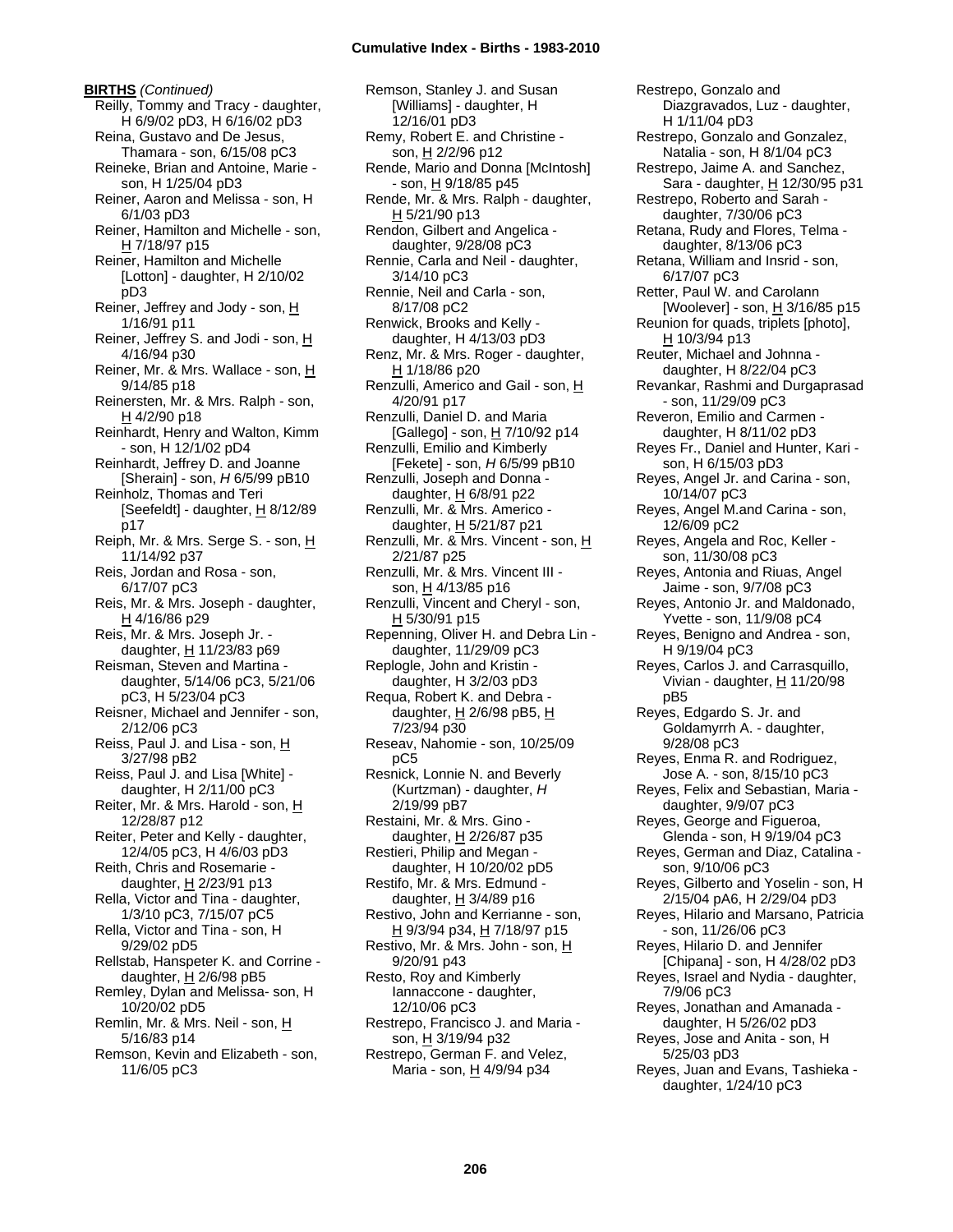**BIRTHS** *(Continued)* Reyes, Juan and Felicita - son, H 12/9/95 p31 Reyes, Juan and Griffith, Amanda daughter, 4/8/07 pC3 Reyes, Juan and Griffith, Amanda son, 7/5/09 pC3, 5/24/09 pC3 Reyes, Luis and Berta - daughter, H 12/2/01 pD3 Reyes, Mario and Andrade, Pilar daughter, H 3/24/02 pD3 Reyes, Mauricio and Liliana - son, 10/25/09 pC3, H 2/22/04 pC3, H 2/29/04 pD3 Reyes, Maurico and Liliana daughter, 5/21/06 pC3 Reyes, Miguel A. and Denise [Anastasia] - daughter, H 2/17/02 pD3 Reyes, Mildred - daughter, H 5/11/03 pD3 Reyes, Mr. & Mrs. Luis - son, H 4/23/88 p16 Reyes, Patricia and Hilario daughter, 6/7/09 pC3, 7/12/09 pC3 Reyes, Reynaldo A. and Toni - son,  $H 10/25/96 p15$ Reyes, Richard and Barraza, Giannina - son, *H* 6/5/99 pB10 Reyes, Roberto and Antera, Daniela - daughter, H 10/6/02 pD5 Reyez, Jose Mendez and Zelaya, Francis - son, 4/29/07 pC3 Reynolds, Mr. & Mrs. Robert daughter,  $H$  12/13/89 p18 Reynolds, Ronald and Gloria daughter, H 12/9/01 pD3 Reynolds, Terrence and O'Connor, Gracelyn - son, 9/3/06 pC3 Reynolds, William and Joyce daughter,  $H$  5/10/83 p18 Reznick, Dr. Michael and Spahr, Dr. Kathryn - son, H 1/16/93 p29 Rhatigan, Mr. & Mrs. Kevin daughter,  $H$  8/28/85 p36 Rhazali, Faycal and Guerra-Rhazali, Lissette -son, 3/2/08 pC3 Rhazali, Faycal and Lissette daughter, 1/8/06 pC3 Rhea, Mr. & Mrs. Jerry - son, H 3/4/85 p12 Rhoads, Donald L. and Loussia-Rhoads, Pauline - daughter, *H* 9/17/99 pB4 Rhode, Terence N. and Smith, March - son, H 12/16/01 pD3 Rhodes, Brian and Lakaisha Middleton - son, H 8/31/01 pC2 Rhodes, Lance and Akins, Jessica son, 2/24/08 pC3 Rhodes, Paul and Doreen [Walters] son, H 3/17/88 p38 Rhody, Bryan and Stephanie daughter, 12/3/06 pC3

Rhudy, David W. and Katharine son, H 9/2/95 p31 Riahi, Douglas and Daphne daughter, H 3/28/04 pC3 Riasco, Lenny and Dana - son, H 9/28/03 pD3 Riback, Mr. & Mrs. Harvey - son, H 4/29/87 p19 Ribellino, George and Heather daughter, H 5/11/03 pD3 Ribiero, Joseph and Margaret [Bonitz] - son, H 12/23/95 p35 Ricardy, Philogene and Clergey, Paulette - daughter, H 8/4/02 pD3 Riccardelli, Gerardo and Paola daughter, 11/4/07 pC3 Riccardelli, Gerardo and Paola son, 3/15/09 pC3 Riccardelli, Mr. & Mrs. Mark - son, H 4/13/85 p16 Ricciardelli, Mr. & Mrs. Mark daughter, H 3/21/87 p20 Ricco, Earnest and Brenda daughter, H 3/28/04 pC3 Ricco, Ernest and Brenda daughter, 7/24/05 pC3 Rice, Christopher and Jennifer son, 8/2/09 pC3, 7/22/07 pC3 Rice, Gary and Eileen [Fitzgerald] daughter,  $H$  9/17/86 p19 Rice, Khary K. and Williams, Cassandra - daughter, *H* 7/16/99 pA16 Rice, Khary K. Sr. and Williams, Cassandra - son, H 2/2/01 pC3 Rice, Mr. & Mrs. Timothy - daughter, H 12/13/89 p18 Rice, Richard L. and Patricia (Daley) - son, *H* 1/29/99 pB9 Rich, Keith and Hidalgo, Sara - son, H 6/27/04 pC3 Richard, Andrew and Wainwright, Holly Meintzer - son, 5/22/05 pC3 Richard, Mark and Kuhar, Toni Marie - son, 10/28/07 pC3 Richard, Patrick and Marie A. daughter, 6/12/05 pC3 Richard, Pierre and Jean Louis, Bernanie - son, H 8/18/02 pD3 Richard, Ronald and Magas, Jennifer Lee - daughter, 7/2/06 pC3 Richard, Sean and McElroy, Ann Reilly - son, 10/30/05 pC3 Richards, Brett and Suzanne - son, H 1/19/03 pD3 Richards, Max and Kim - daughter, H 9/7/03 pD3 Richards, Mr. & Mrs. Clyde - son, H 4/8/89 p17 Richards, Raymond and Elizabeth daughter, 9/6/09 pC3, H 6/9/02 pD3, 10/18/09 pC3, H 6/16/02 pD3

Richards, Raymond and Elizabeth son, 9/9/07 pC3 Richards, Ross A. and Jean - son,  $H$ 11/1/96 p15 Richards, Ryan and Martina daughter, 12/25/05 pC3 Richards, Sheneika Vinlea - son, 5/30/10 pC3 Richardson, Anthony and Kim - son, 12/6/09 pC2 Richardson, Anthony and Tynisha daughter, 8/20/06 pC3 Richardson, Cortez and Santos, Anastasia - son, H 12/19/04 pC3 Richardson, Douglas M. and Elizabeth - son,  $H$  11/12/94 p31 Richardson, Eddy and Cindy - son, 7/19/09 pC3 Richardson, Jamie Johnson and Darrell III - son, 12/6/09 pC2 Richardson, Joe and Pincombe, Tatum - son, 8/3/08 pC2 Richardson, Kimberly - daughter, H 6/20/04 pC3 Richardson, Leon Jr. and Tertullien, Cecilia - daughter,  $H$  11/5/94 p31 Richardson, Mr. & Mrs. Dale - son, H 6/29/85 p18 Richardson, Mr. & Mrs. Douglas D. son, H 12/14/91 p16 Richardson, Mr. & Mrs. John daughter, H 7/22/89 p19 Richardson, Mr. & Mrs. John J. daughter, H 2/6/93 p32 Richardson, Mr. & Mrs. Kim daughter, H 9/24/87 p14 Richardson, Mr. & Mrs. Kim - son, H 6/4/86 p34 Richardson, Mr. & Mrs. Michael daughter,  $H$  11/16/85 p18 Richardson, Mr. & Mrs. Thomas son, H 3/9/89 p21 Richardson, Robert and Grasty, Tehanna - son, H 7/21/02 pD3, H 7/28/02 pD3 Richardson, Shamika - daughter, H 7/20/03 pD3 Richardson, Thomas D. Jr. and Orr-Richardson, Phoebe - daughter, H 11/1/96 p15 Richardson, Thomas T. Jr.and Orr, Phoebe - son, H 7/31/92 p14 Richardson, Tynisha - daughter, 1/11/09 pC2 Richardson, Vincent and Cynthia [DeLaney] - daughter,  $H$  9/11/93 p29, H 2/15/92 p23 Richert, James and Tanya daughter, H 6/8/03 pD3 Richey, Mr. & Mrs. David - son, H 12/4/85 p37 Richey, Mr. & Mrs. Keith K. daughter, H 6/27/92 p11 Richie, John and Jo - daughter, H 4/20/03 pD3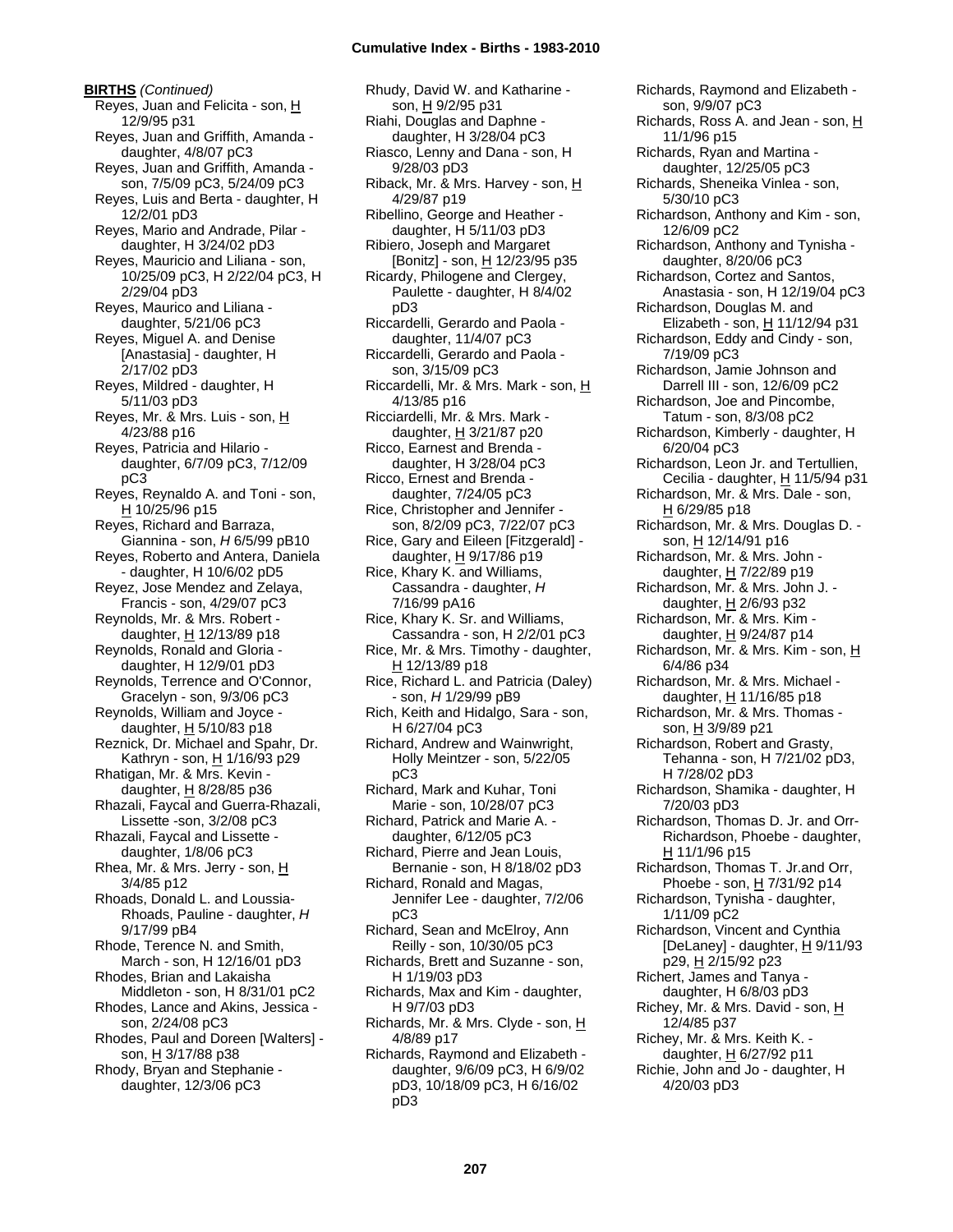**BIRTHS** *(Continued)* Richling, Mitchell D. and Jodi [Bendowitz] - son, *H* 9/10/99 pB2 Richman, David Marc and Melissa Jana - son, 6/1/08 pC3 Richman, Jay and Lori [Rigie] - son, H 8/12/89 p15 Richman, Lori and Jay - son, H 12/26/92 p29 Richman, Michael and Karyn daughter, 5/15/05 pC3 Richmond, John and Beth - twin son and daughter, H 6/15/03 pD3 Richmond, William Charles and Lynn Denise [Nilsen] - daughter,  $H$  3/4/95 p31 Richtarich, Ronald and Robin - son, H 8/31/01 pC2 Richter, Robert S. and Richter-Lenon, Pamela - son, H 11/13/93 p29 Rickens, Kenneth and Valerie daughter, 2/17/08 pC3 Rickers, Brian and Amanda daughter, H 8/22/04 pC3 Rickers, Brian and Amanda - son, 1/21/07 pC3, H 6/1/03 pD3 Ricketts, Bryan and Bryan, Andrene son, 6/1/08 pC3 Rico, John M. and Castro, Caterine son, 8/17/08 pC2 Ridberg, David and Amanda daughter, H 5/26/02 pD3 Riddles, Mr. & Mrs. Andrew A. daughter, H 12/14/91 p16 Ridgeway, Alan Jr. and Joan  $[Hadcock]$  - daughter,  $H$  7/1/92 p12 Ridgeway, Brian and Ruth [DeAngelis] - daughter,  $H_8$  8/8/97 p14 Ridgeway, John and Cahill, Aileen son, H 12/26/04 pC3 Ridgeway, Mr. & Mrs. Neil B. - twins, H 7/3/93 p31 Rieck, Christopher E. and Margaret son, H 12/2/95 p29 Riedell, Kenneth James and Karen Randi - daughter,  $H$  6/21/96 p14 Riefers, Mark J. and Carolyn - son, H 3/19/94 p32 Riegel, Guy R. and Harriet daughter,  $H$  8/9/96 p14 Riegle, Charles W. Jr. and Cynthia [Rahmlow] - son, H 5/26/00 pC2, H 12/23/01 pD3 Riehm, George E. and Green, Kelly son, H 1/13/02 pD3 Rieker, Joshua and Taylor, Brandy daughter, 3/4/07 pC3 Riemer, Robert and Resnick, Dale son, 9/6/09 pC3, 10/18/09 pC3 Riera, Juan Carlos and Riera-Miliku, Denisa - son, 10/25/09 pC5

Rieves, Rafael and Torranora, Micheele - daughter, H 9/12/04 pC3 Rifaey, Hosam M. and Susan - son, H 10/25/96 p15 Rigby, L. C. and Maneyrol, Muriel daughter,  $H$  10/4/96 p14,  $H$ 8/30/96 p26 Rigby, Nick and Christine daughter, H 5/9/04 pC3, H 5/16/04 pC3 Riggio, Philip and Stephanie daughter, 3/27/05 pC3 Rigo, Stephen and Mrs. - daughter, H 6/13/04 pC3 Riina, John and Christine - twin son and daughter, H 8/15/04 pC3 Riley, Chad and Alicia - daughter, 1/30/05 pC3 Riley, David and Walker, Joi - son, H 12/14/03 pD3 Riley, George B. and Evelyn daughter, H 11/12/94 p31 Riley, James and Margaret - son, H 12/1/02 pD4 Riley, Leon and Selene - son, H 6/21/96 p14 Riley, Martin and Keish - son, 1/17/10 pC3 Riley, Martin and Keisha - son, 7/3/05 pC3 Riley, Matthew O. and Emily [Lorenzi] - son,  $\underline{H}$  8/20/94 p31 Riley, Mr. & Mrs. Daniel J. - son, H 12/31/83 p14 Riley, Mr. & Mrs. James - son, H 6/13/87 p19, H 6/22/85 p18 Riley, Mr. & Mrs. Joseph - son, H 11/28/83 p13 Riley, Mr. & Mrs. Richard - daughter, H 4/8/89 p17 Rilling, Kylee and Stephen - son, 4/20/08 pC3 Rilling, Richard T. Jr. and Holly [Molnar] - son,  $H$  11/20/98 pB5 Rilling, Richard T. Sr. and Regina son, H 8/16/96 p14, H 10/25/96 p15 Rima, Eli and Goms, Elsa daughter, 5/28/06 pC3 Rinberg, Gill and Gilna - son, H 9/26/04 pC3 Rinck, Eduard and Mariette daughter, 2/25/07 pC3 Rincon, Carlos A. and Gomez, Gloria - daughter,  $H$  6/3/95 p28 Rincon, Marco A. and Luz [Echevery] - son, H 6/2/02 pD3 Rincon, Sergio and Claudia daughter, 11/11/07 pC3 Rindfuss, Michael and Julia - son, H 9/28/03 pD3, H 2/24/02 pD3 Riney, Denis B. and Eileen daughter, H 8/27/94 p31 Ring, Bradford L. and Kathleen daughter, H 7/5/96 p12

Ringel, Jonathan and Nelly daughter, 11/22/09 pC3 Riolo, William and Kristen - son, 9/11/05 pC3 Riordan, Kenneth J. and Tina daughter, H 1/24/97 p12 Riordan, Mr. & Mrs. Thomas T. III son, H 11/14/92 p37 Riordan, Rob and Lauren daughter, H 12/26/04 pC3 Rios, Angel M. and Elizabeth daughter, 10/9/05 pC3 Rios, Jacqueline - daughter, 1/28/07 pC3 Rios, Robert and Diana - twin daugthers, 5/10/09 pC3 Ripamonti, Mr. & Mrs. Stefano - son, H 2/26/90 p10 Ripegno, Frank and Anna daughter, H 7/4/04 pC3 Ripley, Mr. & Mrs. Robert - son, H 12/26/85 p13 Ripley, Robert M. and Denise [Chessin] - daughter, H 8/8/87 p16 Rippeto, James D. and Suzanne daughter, H 11/1/96 p15 Rischmann, Douglas and Kathleen son, H 6/10/95 p31 Risi, Gregory and Elizabeth - son, H 12/15/02 pD3 Risi, Mr. & Mrs. Ronald - son, H 10/17/87 p23 Risley, David and Maribeth daughter, H 8/15/04 pC3 Risley, Roger and Pamela - son,  $H$ 9/24/90 p18 Rispoli, Mr. & Mrs. Jeffy III - son, H 6/6/91 p16 Rissel, Todd and Jane - daughter, H 8/15/04 pC3 Rissler, Mr. & Mrs. Kaj - twin son and daughter, H 3/23/88 p19 Rissolo, Kara and Sieling, John son, 3/16/08 pC3 Ristau, Theodore and Linda [Lemaire] - daughter, H 11/18/89 p16 Ritacco, Maurizio and Teodora Boccuzzi - daughter, 4/20/08 pC3 Ritch, Effridge and Wilson, Latisha daughter, H 8/22/04 pC3 Ritch, Mr. & Mrs. Bradley H. daughter, H 8/19/87 p25 Ritch, William B. and Blaze [Albrecht] - daughter,  $H$ 10/15/88 p17 Ritchie, Timothy and Christie - son, H 3/9/03 pD3 Ritt, Kenneth and Carter, Joan - twin sons, H 10/26/85 p19 Ritter, Charlie and Jodie - daughter, 1/14/07 pC3 Ritzer, Adam and Susan - son, 1/15/06 pC3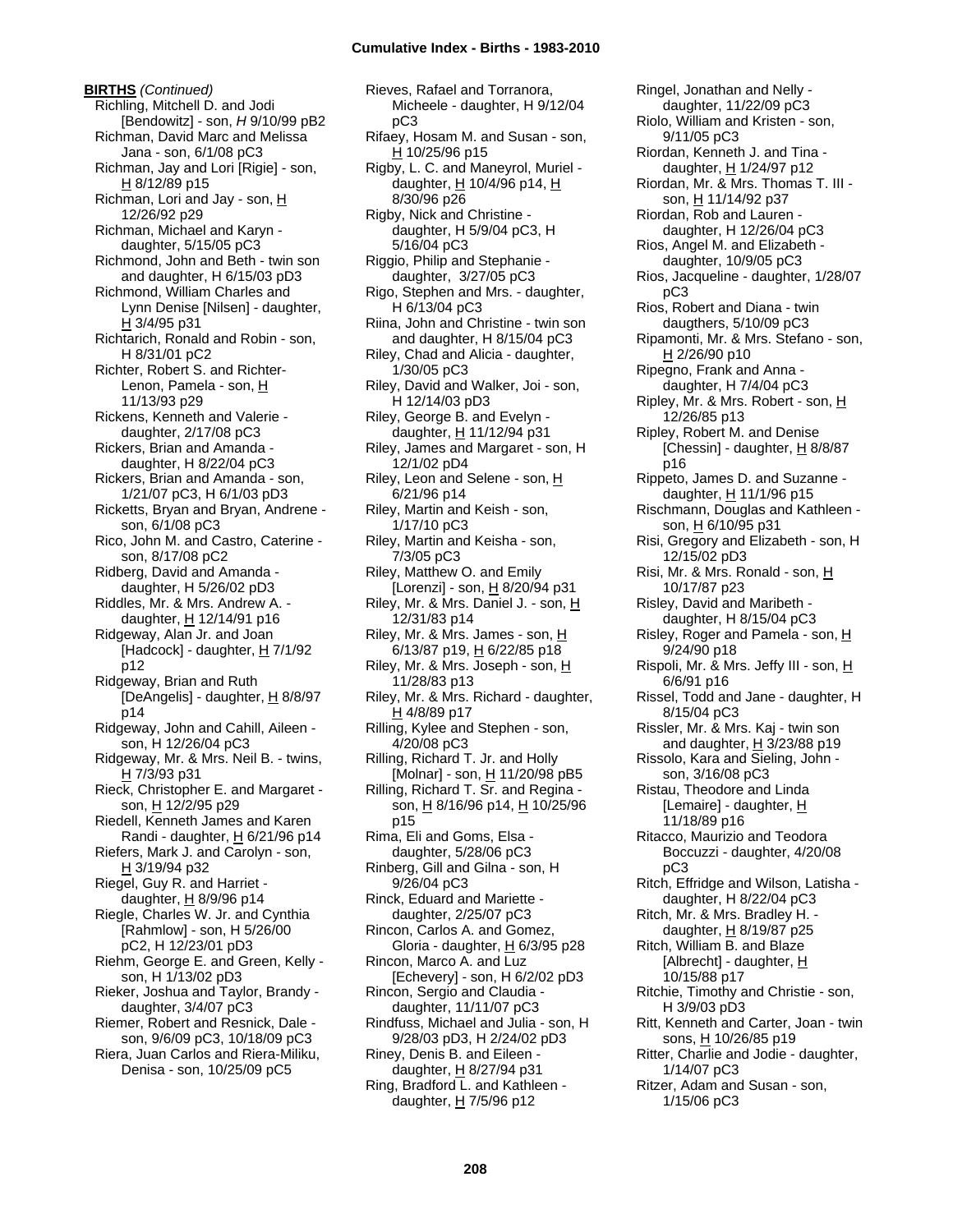**BIRTHS** *(Continued)* Ritzzo, Michael and Gail [Gruber] son, H 12/2/87 p20 Ritzzo, Mr. & Mrs. Michael - son, H 8/6/86 p16 Ritzzo, Mr. & Mrs. Michael Jr. - son, H 8/3/85 p18 Rivadereira, Victor and Vasques, Diana - daughter, 12/4/05 pC3 Rival, Nobert and Carline - son, H 8/3/03 pD3 Rival, Ramses T. and Jenny Leonidas - daughter, 3/16/08 pC3 Rivas, Jorge and Sara - son, H 8/3/03 pD3 Rivas, Juan and Lopez, Monica son, H 3/28/04 pC3 Rivas, Manual and Marta - daughter, H 4/18/04 pC3 Rivas, Mitchell and Turner, Erica daughter, 7/31/05 pC3 Riveccio, Joseph and Lisa [Mete] son, H 9/2/89 p17 Rivera, Alejandro and Astudillo, Margarita - daughter, 12/16/07 pC3 Rivera, Alejandro and Astudillo, Margarita - son, 12/6/09 pC2 Rivera, Alejandro and Castro, Martha - son, 12/10/06 pC3 Rivera, Alvaro and Soto, Monica daughter, H 3/7/04 pC3 Rivera, Alvaro and Soto, Monica son, 1/20/08 pC3 Rivera, Aureliano and Edith daughter, 4/15/07 pC3 Rivera, Beatriz - daughter, H 12/1/02 pD4 Rivera, Brian and Harkness, Shanel daughter, 6/7/09 pC3, 7/12/09 pC3 Rivera, Camilo and Salazar, Beatriz son, H 10/6/02 pD5 Rivera, Carlos and Garcia, Lorena daughter, 12/10/06 pC3 Rivera, Carlos and Jacquiline daughter, H 8/31/01 pC2 Rivera, Carlos and Lesa - daughter, 8/20/06 pC3 Rivera, Carlos and Quillen, Claudia son, 3/14/10 pC3 Rivera, Catherine and Jorge Luis son, 10/10/10 pC3 Rivera, Cesar and Timmermann, Cynthia - son, 7/3/05 pC3 Rivera, Cindy and Becerril, Omar son, 5/11/08 pC3 Rivera, David and Jacqueline daughter, H 12/1/02 pD4 Rivera, Edwin and Garcia, Migdalia daughter, H 1/17/97 p12 Rivera, Elvin and Aponte, Erika son, 4/22/07 pC3 Rivera, Erick and Milanie - daughter, H 5/26/02 pD3

Rivera, Ericson and Sabia, Shannon - daughter, H 8/14/98 pA10 Rivera, Esteban and Landry, Deanna - daughter, H 5/26/00 pC2 Rivera, Fabian A. and Sonia [Murillo] - daughter, *H* 6/5/99 pB10 Rivera, Frank and Angela daughter,  $H$  5/30/91 p15 Rivera, George and Lilliam [Galeano] - daughter, H 1/5/89 p16 Rivera, Geovani and Sandra - son, H 9/21/03 pD3 Rivera, Haydee and Paredes, Rene daughter, H 5/11/03 pD3 Rivera, Henry and Hernancy daughter, 9/9/07 pC3 Rivera, John B. and Tatiana [Solarte] - daughter,  $H$  11/20/98 pB5 Rivera, Jorge and Catherine - son, H 8/8/04 pC3 Rivera, Jorge and Maria [Valentin] daughter, H 12/20/86 p18 Rivera, Jorge III and Catherine daughter, H 6/1/03 pD3 Rivera, Jose and Perez, Maria daughter, H 7/11/04 pC3 Rivera, Jose D. and Cielo - son, H 12/30/95 p31 Rivera, Juan and Figueroa, Crystal daughter, 1/24/10 pC3 Rivera, Luis A. and Villareal, Sylvia son, H 7/18/97 p15 Rivera, Marvin and Marua - son, 1/22/06 pC3 Rivera, Michael A. and Suzanne [Ceballo] - daughter, H 4/21/02 pD3 Rivera, Mr. & Mrs. Angel - daughter, H 3/23/91 p9 Rivera, Mr. & Mrs. Eduardo - twin daughters,  $H$  11/16/83 p43 Rivera, Mr. & Mrs. Franklen daughter, H 2/15/86 p22 Rivera, Mr. & Mrs. Franklin daughter,  $H$  1/10/87 p15 Rivera, Mr. & Mrs. James daughter,  $H$  10/9/85 p27 Rivera, Mr. & Mrs. Juan - daughter, H 10/29/86 p22 Rivera, Mr. & Mrs. Juan - son, H 3/4/89 p16 Rivera, Mr. & Mrs. Martin - daughter, H 11/1/88 p20 Rivera, Mr. & Mrs. Miguel daughter, H 9/18/89 p15 Rivera, Mr. & Mrs. Miguel - son, H 11/1/88 p20 Rivera, Mr. & Mrs. Ramon - son, H 2/5/86 p27 Rivera, Mr. & Mrs. Raymond - son,  $H$  6/16/90 p23

Rivera, Mr. & Mrs. Robert R. daughter, H 12/14/91 p16 Rivera, Mr. & Mrs. William - son, H 11/28/87 p18 Rivera, Neil and Cimmaron daughter, 7/19/09 pC3 Rivera, Orlando and Veronica daughter, H 6/25/94 p33 Rivera, Rafael J. and Roman, Yassmarie - daughter, 11/15/09 pC3 Rivera, Raymond A. and Maeatriz daughter, H 12/2/95 p29 Rivera, Richard and Lisa - daughter, 6/19/05 pC3 Rivera, Ricky and Jennifer daughter, H 7/25/04 pC3, H 11/24/02 pD3, H 12/29/02 pD3 Rivera, Ricky and Jennifer - son, 1/14/07 pC3 Rivera, Vimarie - son, H 3/2/03 pD3 Rivero, Jorge and Campoverde, Marcia - son, H 1/5/03 pD3 Rivers, Mr. & Mrs. Clark - daughter, H 11/5/86 p31 Rivieccio, Joseph J. and Lisa daughter, H 10/28/92 p12 Rivieccio, Mr. & Mrs. Joseph - son, H 8/26/89 p22 Rivkin, Douglas A. and Sharon son, H 4/25/97 p15 Rivkin, Mr. & Mrs. Philip - daughter, H 9/15/90 p11 Rizvi, Ashraf and Saira - daughter, 12/28/08 pC2 Rizwan, Khan and Hasham, Khalla Rizwan - daughter, 11/27/05 pC3 Rizwan, Safdar and Riswan, Sana son, 5/6/07 pC3 Rizzetta, Thomas and Katherine son, 7/27/08 pC3 Rizzi, Brandon Sr. and Eaton, Heather - son, 6/25/06 pC3 Rizzi, James B. and Tiziana - son, H 2/9/96 p14 Rizzi, Vincent and Anna - son, 10/9/05 pC3 Rizzi, Vinny and Anna - daughter, H 1/12/03 pD3 Rizzito, Daniel G. and Regina - son, H 5/2/97 p15 Rizzo, Andre Luiz and Daniela Paiva - son, 10/25/09 pC5 Rizzo, Michael and Rebecca - son, H 2/2/03 pD3, H 2/23/03 pD3 Rizzo, Michael and Recca daughter, 2/25/07 pC3 Rizzo, Michael J. and Jennifer daughter,  $H$  3/13/98 pB2 Rizzo, Mr. & Mrs. Joseph J. daughter, H 1/13/93 p18 Rizzo, Ralph Jr. and Melissa daughter, *H* 9/17/99 pB4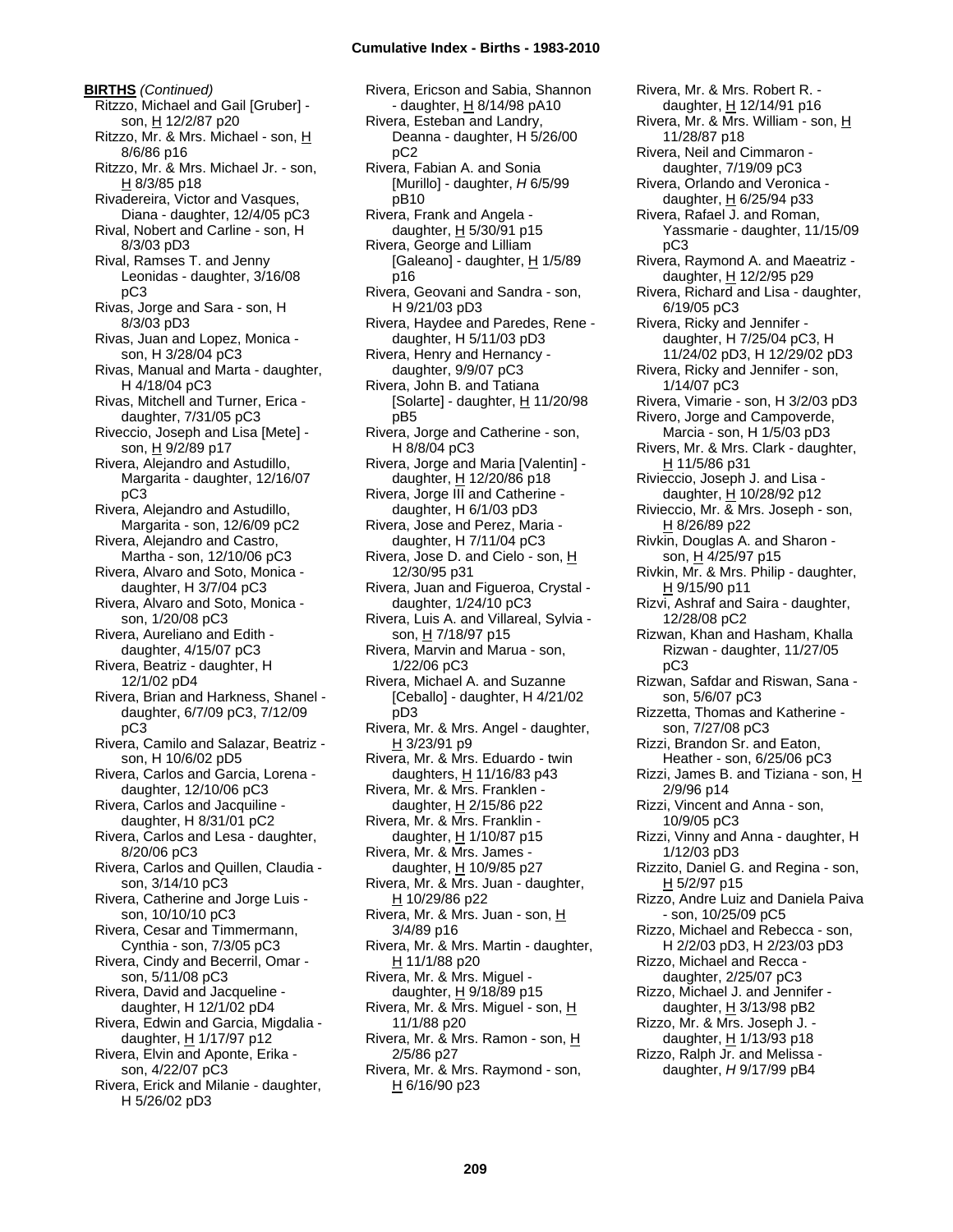**BIRTHS** *(Continued)* Rizzo, Ralph Jr. and Melissa [Capasse] - daughter,  $H$  10/7/95 p35 Rizzo, Ralph Jr. and Melissa [Capasse] - son, H 2/11/95 p31 Rizzo, Ralph R. Jr. and Melissa [Capasse] - daughter, H 3/31/02 pD3, H 4/21/02 pD3 Rizzo, William and Cara - son, 10/15/06 pC3 Rizzo, William Jr. and Greenwald, Cara - son, H 9/12/04 pC3 Rizzuto, Daniel G. and Susan daughter, H 8/19/95 p31 Roach, Curtiss and Leslie [McShane] - son,  $H$  1/21/88 p39 Roach, James E. and Kim A. daughter, H 2/14/97 p10, H 1/10/97 p12 Roarty, Brian and Katherine daughter, 2/3/08 pC3 Robalino, Giselle - son, H 7/4/04 pC3 Robarge, Laura and Daryl - son, 10/10/10 pC3 Robb, Mr. & Mrs. Dennis - son, H 1/14/88 p37 Roberge, Christopher E. and Kathleen [Leary] - son, H 2/2/01 pC3 Roberge, Michael and Lushe daughter, 3/13/05 pC3 Roberge, Michael and Lushe - son, 2/25/07 pC3 Robers, Mr. & Mrs. Robert R. - son, H 7/10/93 p29 Roberson, Mr. & Mrs. Jimmie - son, H 3/26/90 p10 Robert, Hebold and Maria - son, H 10/19/03 pD3 Robert, Herold and Katiana - son, 9/23/07 pC3 Roberti, Mr. & Mrs. Angelo daughter, H 11/23/83 p62 Robertine, Mr. & Mrs. Bruce - son, H 9/10/88 p17 Robertino, Donald G. and Jeanette son, H 4/23/94 p33 Roberto, Brion and Deanne - son, H 8/31/03 pD3 Roberto, Dominick and Charlene daughter,  $H$  1/2/91 p17 Roberts, Brandon and Johnson, Shelleyce - son, H 12/26/04 pC3 Roberts, Edward and Lauren - son, H 10/6/02 pD5 Roberts, Jay and Tammy - son, 12/4/05 pC3 Roberts, Jerry L. and Sarah daughter,  $H$  5/14/94 p30 Roberts, Keith and Sheila - son, H 6/13/04 pC3 Roberts, Laurence N. and Sondra son, H 4/10/98 pB2 Roberts, Mr. & Mrs. Bradley daughter,  $H$  6/17/91 p8

Roberts, Mr. & Mrs. David daughter, H 12/13/89 p18 Roberts, Mr. & Mrs. David - twin daughters,  $H$  9/3/88 p16 Roberts, Mr. & Mrs. Keith daughter, H 11/22/86 p17 Roberts, Mr. & Mrs. Sean Fitzgerald - son, H 7/3/90 p15 Roberts, Mr. & Mrs. Timothy B. son, H 11/5/86 p31 Roberts, Nick and Linda - daughter, 5/27/07 pC3 Roberts, Paul S. and Jacqueline [Laszlo] - son,  $H$  8/20/94 p31,  $H$ 11/12/94 p31 Roberts, Raphael and Dorsey, Kierra - daughter, H 5/16/04 pC3 Roberts, Susan and Garner, John Sr. - daughter, 11/14/10 pC3 Roberts, Terry and Frens, Melissa daughter, 7/22/07 pC3 Roberts, Thomas and Stacey daughter, 3/12/06 pC3 Robertson, Donald A. and Burton-Robertson, Roslyn D. daughter, 11/9/08 pC4 Robertson, Donald and Burton-Robertson, Rosyln - son, 9/9/07 pC3 Robertson, Erica Charise daughter, 9/7/08 pC3 Robertson, Matthew W. and Cathy [Thomas] - son,  $\underline{H}$  8/23/89 p14 Robertson, Monique and Canty, Kevin Jr. - son, 2/10/08 pC3 Robertson, Mr. & Mrs. Donald - son, H 4/13/85 p16 Robertson, Mr. & Mrs. Paul - son, H 9/10/86 p30 Robertson, Neil W. and Kathleen daughter, H 8/22/97 p14 Robertson, Tyrone and Brown, Kionna - son, H 6/9/02 pD3, H 6/16/02 pD3 Robichaud, Scott and Gips, Dana son, H 8/22/03 pD9 Robidoux, Mr. & Mrs. Thomas daughter,  $H$  1/3/85 p11 Robidoux, Mr. & Mrs. Thomas - son, H 7/2/87 p27 Robie, Robert and Sharon - son, 1/4/09 pC2, 12/17/06 pC3 Robillard, Mr. & Mrs. Geoff daughter,  $H$  4/2/94 p28 Robins, Scott and Pugh, Alison daughter, H 3/9/03 pD3 Robinson, Amber and Jenkins, Kevin - daughter, 11/7/10 pC3, 10/31/10 pC3 Robinson, Andre and Ramos, Maria son, H 9/21/03 pD3 Robinson, Benjamin E. and Cecilia daughter, H 2/6/98 pB5 Robinson, Brian J. and Jodi [Nova] son, H 3/31/02 pD3

Robinson, Brian K. and Marie daughter, H 5/10/96 p14 Robinson, Daniel and Maria [Taliercio] - daughter,  $H$ 11/20/98 pB5 Robinson, Daniel and Maria [Taliercio] - son, H 4/21/02 pD3 Robinson, David and Sheila [Coombs] - daughter,  $H$  10/1/90 p10 Robinson, Hampton and Dawes, Isis - son, 4/29/07 pC3 Robinson, Jerome J. and Alice son, H 6/3/95 p28 Robinson, John and Gracia - son, 5/21/06 pC3 Robinson, Joshua and Melissa son, H 2/6/98 pB5 Robinson, Mr. & Mrs. Charles - son, H 5/25/85 p19 Robinson, Mr. & Mrs. Donald - son, H 9/12/83 p15 Robinson, Mr. & Mrs. John - son, H 6/12/93 p33 Robinson, Mr. & Mrs. Mark - son, H 5/19/90 p19, <u>H</u> 11/28/87 p18 Robinson, Mr. & Mrs. Robert - son, H 12/28/88 p19 Robinson, Mr. & Mrs. Scott daughter, H 11/30/89 p34 Robinson, Mr. & Mrs. Seldon daughter, H 8/28/85 p36 Robinson, ShaReese - daughter, 12/19/10 pC3, 12/12/10 pC3 Robinson, Thomas William and Caroline L. [Horne] - daughter, H 11/4/85 p16 Robinson, Tilib and Williams, Rashel - daughter, 8/14/05 pC3 Robinson, Timothy J. and Renee daughter, H 2/11/95 p31 Robinson, Todd N. and Susan [Goldstein] - daughter, H 11/5/99 pB8 Robinson, Tom and Marianne - son, H 9/8/02 pD7, H 9/15/02 pD7 Robinson, Tremaine and Chaila son, 12/18/05 pC3 Robinson, Willie and Fortt, La Rhonda M. - daughter, 12/16/07 pC3 Robinson, Willow and Fortt, LaRhonda - son, 10/25/09 pC3 Robison, Todd N. and Susan daughter,  $H$  7/11/97 p14 Robledo, David and Paresa - son, H 2/6/98 pB5 Robledo, Mr. & Mrs. William W. daughter, H 11/14/92 p37 Robles, Aldo and Karen - son, H 6/6/04 pC3 Robles, Andy and Erika - daughter, H 7/4/04 pC3 Robles, Avelino and Ericka - son, H

7/13/03 pD3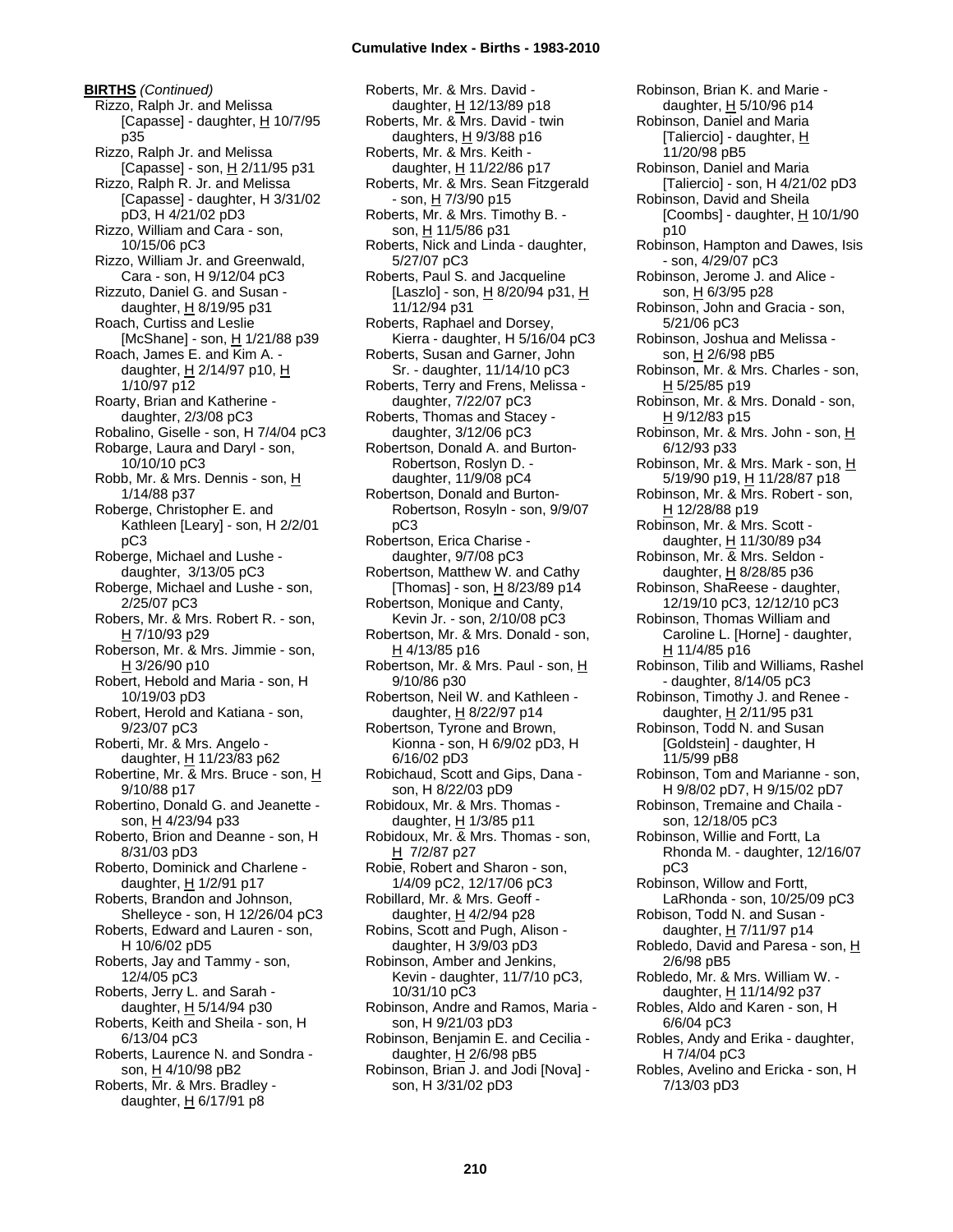**BIRTHS** *(Continued)* Robles, Elvis and Erika - daughter, 6/18/06 pC3 Robles, Roberto and Maria Ilarraza daughter, H 4/20/03 pD3 Robotti, Christian and Michelle son, H 7/6/03 pD3 Robotti, Cristian and Michelle daughter, 8/28/05 pC3 Robotti, Frank and Molly - daughter, 9/7/08 pC3, H 12/5/04 pC3 Robson, Mr. & Mrs. Michael daughter,  $H$  10/29/88 p15 Robson, Mr. & Mrs. Timothy - son, H 11/3/92 p17 Roc, Marjori - daughter, H 3/10/02 pD3 Roc, Myrlene M. - son, H 5/26/02 pD3 Roc, Roller and Marie - daughter, H 5/2/04 pC3 Roc, Roller R. and Marie L. - son, 8/10/08 pC2 Roc, Theo and Fadja - son, H 8/31/01 pC2 Roca, Carlos and Gonzalez, Liliana son, H 7/6/03 pD3 Roca, Sergio and Anabella daughter, 7/31/05 pC3 Rocano, Daniel and Dea - son, H 7/14/02 pD3 Rocha, Vitaline and Athitang, Laddavone - son, H 10/3/04 pC3 Rochabrun, David and Rojas, Sulvy twin son and daughter, H 10/3/04 pC3 Roche, Eugene J. and Pamela son, H 8/21/98 pA13 Roche, Eugene J. and Pamela [Peckheiser] - daughter, H 5/26/00 pC2 Roche, Kevin Michael and Jeanne-Noel T. - son, 11/15/09 pC3 Roche, Mr. & Mrs. Peter - son, H 1/18/86 p20 Rochelle, Doug and Lucia daughter, H 6/15/03 pD3 Rocherolle, Laurent and Holly [Appleton] - daughter,  $H$  3/26/94 p30 Rochlin, Mr. & Mrs. Geoffrey daughter, H 9/3/88 p16 Rochlin, Mr. & Mrs. Geoffrey - son, H 10/9/85 p27 Rock, David and Sheena - daughter, 1/24/10 pC3 Rock, David and Sheena - son, 6/1/08 pC3 Rock, Marc and Nicole - twin sons, H 8/11/02 pD3 Rodas, Erick R. and Garcia, Ericka son, 11/4/07 pC3 Rodas, Juan and Mirian - son, 5/30/10 pC3 Rodas, Mr. & Mrs. Luis - daughter, H 12/26/85 p13

Rodgers, Mr. & Mrs. Philip daughter, H 4/8/87 p20, H 2/22/86 p16 Rodican, David M. and Joanna daughter, H 5/2/97 p15 Rodier, Steven M. and Ronit - son, H 8/7/98 pA10 Rodiger, Mr. & Mrs. Walter daughter,  $H$  5/27/89 p20 Rodiger, Walter and Beverly daughter, H 6/8/91 p22 Rodman, Mark and Martine [Baker] son, H 11/26/83 p14 Rodney, Kelly - son, H 12/23/01 pD3 Rodrigue, Jose and Uguillas, Mayra daughter, H 5/5/02 pD3 Rodrigues, Carlos and Recinos, Dina - daughter, H 10/12/03 pD3 Rodrigues, Rafael and Castano, Adiela - son, H 10/19/03 pD3 Rodriguez , Oscar L. and Perez, Hirtha M. - daughter, 12/23/07 pC3 Rodriguez, Bryon and Aragon, Mirian - son, H 10/26/03 pD3 Rodriguez, Carlos A. and Baker, Tracey - daughter, *H* 8/6/99 pB4 Rodriguez, Carlos and Batista, Waleska - son, 9/16/07 pC3 Rodriguez, Carlos J. and Rebeca daughter,  $H$  6/21/96 p14 Rodriguez, Carlos J. and Rebeca son, H 12/24/94 p33 Rodriguez, Carmelito B. and Velez, Beatriz - daughter, H 4/1/95 p28 Rodriguez, Cesar and Tonya daughter, H 12/21/03 pD3 Rodriguez, Charlie and Idaliz - son, H 4/25/04 pD3 Rodriguez, Daniel and Santiago, Nancy - son, 8/9/09 pC3 Rodriguez, David Jr. and Quynh son, H 8/22/04 pC3 Rodriguez, Dionicio and Hernandez, Elda Mabel - daughter, 8/3/08 pC2 Rodriguez, Elvin and Jennifer - son, 9/16/07 pC3 Rodriguez, Emberto and Barrera, Yery - daughter, H 9/9/95 p30 Rodriguez, Fred and Charis - son, 7/22/07 pC3 Rodriguez, George III and Ashley, Tanisha - daughter,  $H$  2/25/95 p28 Rodriguez, Ismael and Cisneros, Ericka - daughter, 4/22/07 pC3 Rodriguez, Jeff and Sandoval, Jennifer - daughter, H 7/27/03 pD3 Rodriguez, Jesus R. and Vergara, Maribell M. - son, 6/12/05 pC3 Rodriguez, John and Lori daughter, H 5/4/03 pD3 Rodriguez, Jose Jr. and Aronson, Jessica - son, H 1/11/04 pD3

Rodriguez, Jose Raul and Jaramillo, Danielly - daughter, H 12/2/01 pD3 Rodriguez, Juan and Vicki daughter, H 1/16/91 p11 Rodriguez, Juan Pablo and Ana Maria - son, H 1/6/02 pD3 Rodriguez, Luis A. and Carmen daughter,  $H$  3/12/94 p31 Rodriguez, Luis and Sylvia daughter, H 12/22/02 pD3 Rodriguez, Mario and Carmen - son, 6/19/05 pC3, H 10/5/03 pD3 Rodriguez, Mauricio A. and Gray, Hope - son, H 10/23/93 p39 Rodriguez, Mauricio A. and Pino, Dawn - daughter, *H* 2/19/99 pB7 Rodriguez, Miguel and Lourdez, Campos - daughter, 11/27/05 pC3 Rodriguez, Mr. & Mrs. Agustin - son, H 3/25/89 p17 Rodriguez, Mr. & Mrs. Alejandro son, H 3/4/89 p16, H 6/26/93 p29 Rodriguez, Mr. & Mrs. Angel - son, H 10/18/89 p23 Rodriguez, Mr. & Mrs. Carmelo son, H 1/19/85 p18 Rodriguez, Mr. & Mrs. Domingo daughter, H 8/10/87 p35 Rodriguez, Mr. & Mrs. Eric daughter, H 9/24/87 p14 Rodriguez, Mr. & Mrs. Felix - son, H 5/24/86 p20 Rodriguez, Mr. & Mrs. Hector - son, <u>H</u> 8/20/86 p36 Rodriguez, Mr. & Mrs. Joseph daughter,  $H$  4/16/86 p29 Rodriguez, Mr. & Mrs. Juan - son, H 1/18/86 p20 Rodriguez, Mr. & Mrs. Misael - son, H 10/23/93 p39 Rodriguez, Oscar Jr. and Danda daughter, 6/24/07 pC3, 6/17/07 pC3, 6/24/07 pC3, 6/17/07 pC3 Rodriguez, Pedro and Angela daughter, 9/6/09 pC3, 10/18/09 pC3 Rodriguez, Ricard Jr. and Cassandra - son, 2/21/10 pC3 Rodriguez, Robert and Molina, Lynda-Lee - daughter, H 11/23/03 pD3 Rodriguez, Robert L. and Nicole I. son, 10/5/08 pC3 Rodriguez, Roberto and Struk, Jennifer - daughter, 3/26/06 pC3 Rodriguez, Ron and Bonnie daughter, H 3/24/02 pD3 Rodriguez, Suset - son, 7/19/09 pC3 Rodriguez, Thomas and Cecilia daughter, H 6/9/02 pD3, H 6/16/02 pD3 Rodriguez, Valdeci and Tome, Nelba - daughter, H 7/21/02 pD3, H 7/28/02 pD3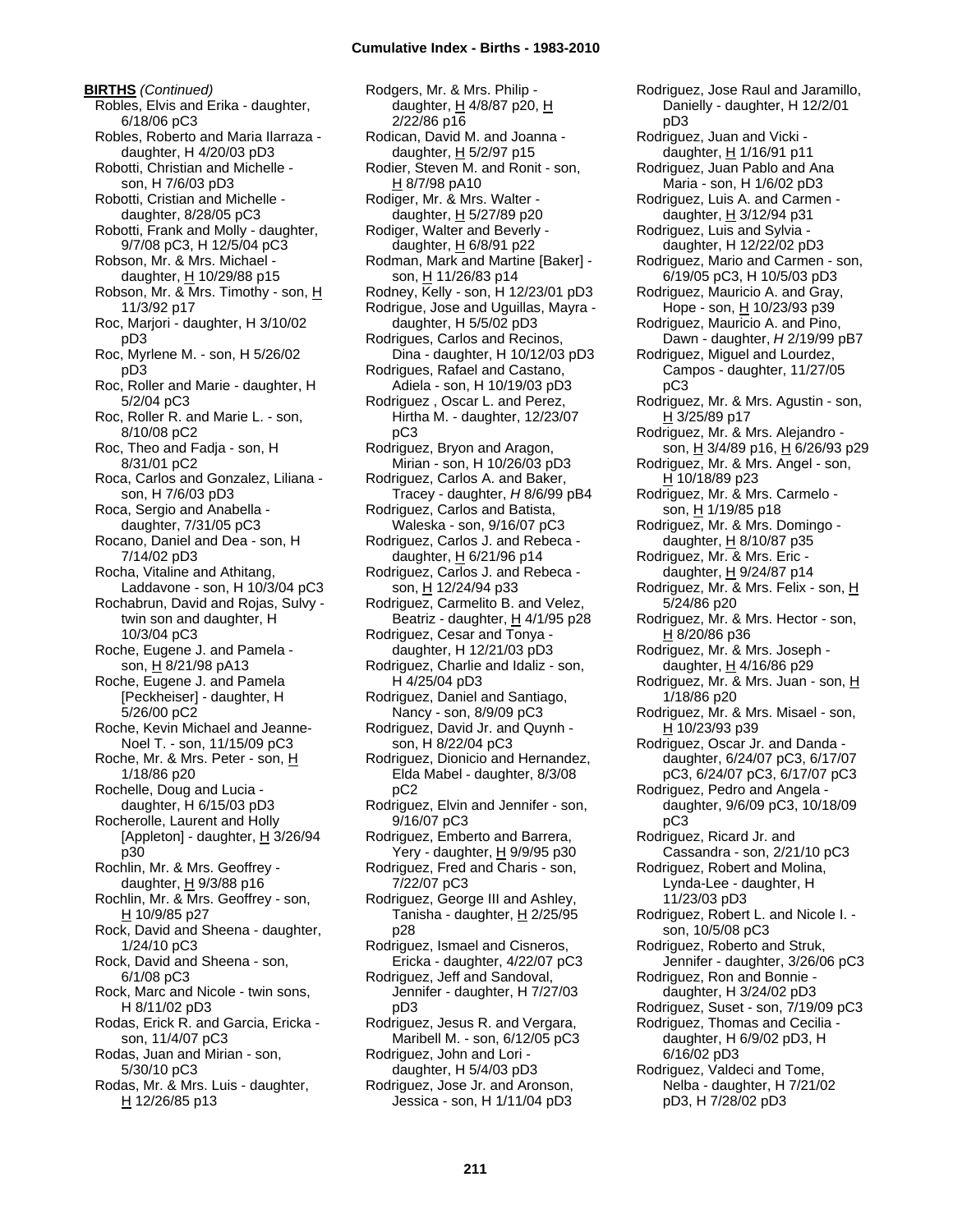**BIRTHS** *(Continued)* Rodriguez, Wilfredo and Alicea, Clarisa - son, H 3/7/04 pC3, H 2/22/04 pC3 Rodriguez, Wilson F. and Patricia daughter, 11/11/07 pC3 Rodriguqz, Fredy and Marin, Alecxa - daughter, H 3/2/03 pD3 Rodriquez, Martha - daughter, H 3/13/98 pB2 Rodriquez, Mr. & Mrs. Julio J. daughter, H 11/14/92 p37 Rodriquez, Mr. & Mrs. Raul daughter,  $H$  10/26/85 p19 Rodriquz, John and Lori - daughter, H 3/13/98 pB2 Roe, Mathew and Kristen daughter, H 4/6/03 pD3 Roedel, Doug and Heintz, Helen daughter, 6/19/05 pC3 Roeder, Guillermo and Yika, Maria son, H 2/24/02 pD3 Roer, Greg and Patti - daughter, H 7/25/04 pC3 Roesnfield-Hunt, Soraya and Hunt, Barry - daughter, 8/15/10 pC3 Rogalski, Gary and Emily - son, H 8/3/03 pD3 Rogers, Brian and Monica daughter, H 8/8/04 pC3, H 9/5/04 pC3, H 8/15/04 pC3, H 8/29/04 pC3 Rogers, Brian C. and Joyce daughter, H 8/21/98 pA13 Rogers, Brian E. and Bruen-Rogers, Cathy - son, 7/3/05 pC3 Rogers, David and Deborah - son, 11/12/06 pC3, H 8/8/04 pC3 Rogers, Jonathan D. adn Monica daughter,  $H$  9/30/95 p35 Rogers, Mr. & Mrs. Austin - son, H 6/12/93 p33 Rogers, Patrick J. and Cynthia J. [Lawrence] - son, H 4/16/86 p29 Rogers, Randy and Dumont, Mildred - son, H 8/3/91 p9 Rogers, T. Michael Jr. and Elizabeth - daughter, 2/21/10 pC3 Rogers, Tamaru - daughter, *H* 1/29/99 pB9 Rogers, Timothy and Margaret son, H 4/20/03 pD3 Rogers, William and Eveyn [McElveen] - son, H 1/13/02 pD3 Roginishi, Mark and Laura - son, H 8/31/01 pC2 Roginski, William Z. and Ewa daughter,  $H$  3/22/96 p14,  $H$ 7/23/94 p30 Rogotzke, Bruce J. and Brenda [Snelling] - son, H 5/12/00 pC3 Rogue, Sergio and Godoy, Christina - daughter, 11/19/06 pC3 Rohaly, Paul and Lisa [Tagliafero] -

twins, H 1/12/96 p10

Rohr, Mr. & Mrs. Daniel - son, H 1/19/85 p18 Roig, Angel and Told, Jenna daughter, 2/22/09 pC3 Roig, Mr. & Mrs. Robert - son, H 8/26/89 p22 Roina, Ralph and Lisa - son, 1/7/07 pC3, 3/21/10 pC3 Rojas, Alberto and Elaine [Fratturo] daughter,  $H$  12/10/86 p38 Rojas, Alma - son, H 3/24/02 pD3 Rojas, Argenis Y. and Rodas, Karla J. - daughter, 8/21/05 pC3 Rojas, Carlos and Ramirez, Anyi daughter, 2/8/09 pD3 Rojas, David and DeSantiago, Maria - daughter, H 2/10/02 pD3 Rojas, David and Maria de Santiago - son, 10/15/06 pC3 Rojas, Denis and Satamaria, Elieth daughter, H 2/10/02 pD3 Rojas, Fabio A. and Georgia - son, H 4/25/97 p15 Rojas, Gerson and Calvillo, Darling son, 3/9/08 pC3 Rojas, Juan and Amas, Sandra daughter, 2/20/05 pC3 Rojas, Juan and Arias, Sandra daughter, H 5/25/03 pD3 Rojas, Luis and Myriam [Rodriguez] son,  $H$  3/2/92 p16 Rojas, Segundo and Rosa daughter, 10/30/05 pC3 Rojas,Leoncio Hermel and Lisa Hughes - son, 3/8/09 pD3 Rokicki, Daniel and Jennifer daughter, 6/7/09 pC3, 7/12/09 pC3 Rolan, Miquel J. and Garcia, Linda daughter, H 5/19/00 pC3 Roland, Joseph and Jean-Baptiste, Marie - daughter, H 7/13/03 pD3 Roland, Mr. & Mrs. John - daughter, H 10/21/87 p21 Roland, Mr. & Mrs. John - son, H 4/8/89 p17 Roland, Peter and Elizabeth - son, H 7/18/04 pC3 Roldan, Alex and Vega, Fabiola daughter, 2/21/10 pC3 Roldan, Anthony and Goodyear, Christie Lynn - daughter, H 8/26/95 p32 Roldan, Israel and Cristina - son, 6/1/08 pC3, 6/22/08 pC3, 6/15/08 pC3, 6/22/08 pC3, 6/15/08 pC3 Roldan, Jorge and Balcarcel, Mercy son, H 8/8/04 pC3 Roldan, Jorge and Balcared, Mercy daughter, H 3/10/02 pD3 Roldan, Miguel and Linda - son, 7/30/06 pC3 Roldan, Mr. & Mrs. Edwin daughter, H 1/29/87 p19

Roldan, Rolando and Marrige - son, H 4/14/02 pD3 Roldan, Yadira and Daniel - son, 4/6/08 pC3 Rolden, Linda and Miguel daughter, 12/12/10 pC3 Roll, Richard and Christina - twin daughters, H 8/11/02 pD3 Rolline, Glenn and Marixa daughter, H 4/13/03 pD3 Rollins, Jeffrey A. and Shannon daughter, H 11/5/94 p31 Roloff, Russell and Galit - son, H 8/22/03 pD9 Rolon, Felix and Mindy Lee daughter,  $H$  9/8/88 p17 Rolon, Freddie and Bronwyn daughter, H 8/3/03 pD3 Rolon, Freddy Jr. and Bronwyn daughter, 8/20/06 pC3 Romagnole, Anthony J. and Sarah son, H 8/21/98 pA13 Romagnoli, Anthony and Sarah [Lee] - daughter, H 4/5/96 p14 Romagnoli, Anthony J. and Sarah daughter, H 12/2/95 p29 Romaldini, Mario A. and Stephanie daughter, H 1/21/95 p28 Roman, Cristian and Romana daughter, H 5/11/03 pD3 Roman, Efrain and Megan - son, H 6/13/04 pC3 Roman, Efrain Jr. and Magliulo, Megan - daughter, H 4/14/02 pD3 Roman, Garry L. and Kim (Falotico) son, *H* 2/19/99 pB7 Roman, Gray L. and Kim [Falotico] son, H 2/2/01 pC3 Roman, Jesus and Dedra daughter, H 7/27/03 pD3 Roman, Jose L. and Susan [Olin] daughter, H 8/21/99 pC12, *H* 9/17/99 pB4 Roman, Mr. & Mrs. Steven S. daughter,  $H$  8/26/92 p13 Roman, Mr. and Mrs. Andres - son, 4/18/10 pC3 Roman, Paul and Annemarie - son, H 6/8/03 pD3 Roman, Rick and Booker, Elsie daughter, 10/29/06 pC3 Roman, Vanessa and Benito daughter, 12/26/10 pC3 Romanello, James and Valerie son, 2/13/05 pC3 Romani, Edith Nadesha and Angotto, Christopher - daughter, 11/7/10 pC3, 10/31/10 pC3 Romaniello, Andrew and Tiziana son, H 8/4/02 pD3 Romaniello, Daniel and Tracy - son, 2/3/08 pC3 Romaniello, Jim and Mati daughter, 11/5/06 pC3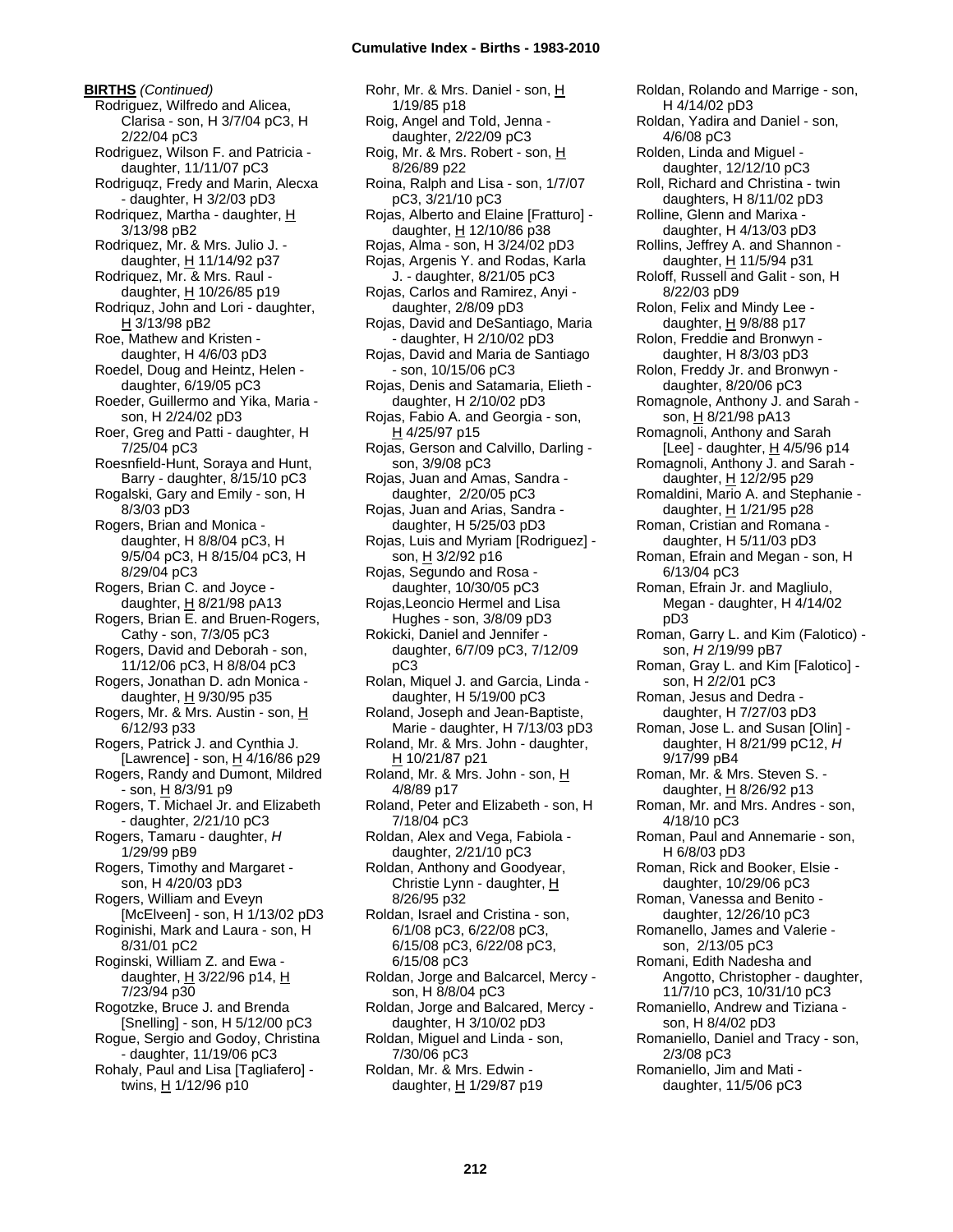**BIRTHS** *(Continued)* Romaniello, Michael and Paula daughter, 2/26/06 pC3 Romano, Antonio and Sandra daughter, 3/25/07 pC3 Romano, Antonio and Sondra Dayo daughter, 6/12/05 pC3 Romano, Arthur and Sara - son, 10/29/06 pC3 Romano, Jerome and Karen Simeone - daughter, 6/29/08 pC3 Romano, Jeseph and Lori daughter, 2/25/07 pC3 Romano, John and Krystyna daughter, H 6/22/03 pD3 Romano, Joseph A. Jr. and Lisa [DeCarlo] - son, H 2/26/87 p35 Romano, Joseph and Lori - son, H 4/6/03 pD3 Romano, Michael W. and Deidre [Finman] - daughter, H 2/11/00 pC3 Romano, Mr. & Mrs. Gary - son, H 4/8/87 p20 Romano, Mr. & Mrs. Lawrence daughter,  $H$  6/20/87 p20 Romano, Mr. & Mrs. Nicholas daughter, H 7/1/89 p17 Romano, Mr. & Mrs. Nicholas - son,  $H$  4/4/85 p14 Romano, Mr. & Mrs. Peter daughter,  $H$  6/17/91 p8,  $H$ 8/28/85 p36 Romano, Mr. & Mrs. Robert R. daughter,  $H$  12/14/91 p16 Romano, Mr. & Mrs. Timothy - son, H 5/14/86 p33 Rombout, Bernard H. and Flora daughter,  $H$  3/13/98 pB2 Rombout, Mr. & Mrs. Bernard daughter,  $H$  8/10/83 p23 Rombout, Mr. & Mrs. Bernard - son, H 5/19/90 p19 Romeo, Gerardo and Mary Jean [Polito] - son,  $H$  4/15/95 p28 Romeo, Mr. & Mrs. Rory - daughter, H 4/16/86 p29 Romeo, Mr. & Mrs. Rory - son, H 8/15/89 p13 Romero, Armando and Diana daughter, H 8/22/03 pD9 Romero, Cesar and Juarez, Yessica - son, H 11/14/04 pC3 Romero, Douglas and Alicia daughter, H 4/13/03 pD3 Romero, Jesus and Rubi - daughter, H 3/2/03 pD3 Romero, Julio and Gonzalez, Rosa daughter, H 8/22/04 pC3 Romero, Marco and Najera, Jenny daughter, 12/25/05 pC3 Romero, Santos and Rayna - son, H 12/2/95 p29 Romeus, Mr. & Mrs. Romulus daughter,  $H$  1/13/93 p18

Romones, Jonathan and Ramirez, Amy - daughter, 2/28/10 pC3 Romsky, Peter J. and Karen daughter,  $H$  8/15/97 p14 Romsky, Peter J. and Karen - son, H 12/24/94 p33 Ronai, Douglas and Robin [Touval] son, H 12/30/01 pD3 Ronan, Sean and Debra - son, H 1/2/91 p17 Ronan, Timothy G. and Karen [Crutchley] - daughter, H 6/11/87 p21 Rondano, Bob and Jen - daughter, H 5/25/03 pD3 Rondano, Bob and Jen - son, H 12/9/01 pD3 Ronk, Mr. & Mrs. Martin - daughter, H 9/15/90 p11 Ronzitti, Claude Jr. and Mary Beth (Mazzella) - daughter, *H* 2/19/99 pB7 Ronzitti, Claude Jr. and Mary Beth son, H 2/9/96 p14 Rooney, Gerald K. and Kathleen son, H 2/6/98 pB5 Rooney, J. J. and Theresa daughter, H 7/20/91 p16 Rooney, Mr. & Mrs. J. Gerard daughter, H 11/22/86 p17 Rooney, Mr. & Mrs. Robert - son, H 3/26/90 p10 Rooney, Robert and Marlene - son, H 3/2/03 pD3 Rooney, Timothy and Suzame - son, H 3/9/03 pD3 Roos, Christopher T. and Patricia daughter, H 7/11/97 p14 Roos, Dale and Therese - daughter, 8/7/05 pC3 Roos, Donald C. and Kim daughter,  $H$  10/4/96 p14,  $H$ 8/30/96 p26 Roos, Mr. & Mrs. Dale Sr. - son, H 6/14/83 p17 Roos, Mr. & Mrs. David - son, H 9/20/86 p20 Roos, Mr. & Mrs. Donald D. - son, H 1/30/93 p31 Root, Austin and Tracey - son, 10/1/06 pC3 Root, Jason E. and Wendy [Lister] son, *H* 7/16/99 pA16 Root, Marshal E. and Slocum, Deborah - daughter, H 7/18/97 p15 Root, Todd D. and Anne - daughter, H 1/7/95 p29 Ropicki, John and Irene [Vlash] son, H 8/15/85 p17 Ropp, John and Adrienne daughter, 2/14/10 pC3 Roraback, Harry and Melanie daughter, H 3/14/04 pC3

Rorke, Anthony Brooks and Karen Joan [Fennimore] - daughter, H 10/13/88 p41 Rosa, Mark and Karin - twin son and daughter, H 10/3/04 pC3 Rosa, Mr. & Mrs. Nicholas - son, H 5/11/85 p18 Rosa, Mr. & Mrs. Paul - son, H 4/13/88 p15 Rosa, Mr. & Mrs. Ramon - son, H 7/1/89 p17 Rosa, Paul and Elizabeth [Wenzel] son, H 10/5/91 p11 Rosa, Ronald J. and Dominique son, H 8/12/95 p30 Rosa, Samuel and Yazmin - son, 4/2/06 pC3 Rosado, Angel and Pauline - son, 7/11/10 pC3 Rosado, Annibal and Rachel daughter, 1/14/07 pC3 Rosado, Jason R. and Jessica son, 12/14/08 pC2 Rosado, Mr. & Mrs. Julio - daughter, H 8/10/87 p35 Rosales, Armando and Amanda daughter, 1/15/06 pC3 Rosales, Diego and Olga - daughter, 12/3/06 pC3 Rosales, Fernando R. and Rebecca son, 6/22/08 pC3 Rosales, Moises and Molero, Herlinda - son, 11/15/09 pC3 Rosales, Nosly and Alfaro, Juanita daughter, H 12/22/02 pD3 Rosales, Rudy and Falcon, Lourdes daughter, 5/28/06 pC3 Rosales, Sergio and Silvia - son, H 2/23/91 p13 Rosales, Zuleima - son, H 8/14/98 pA10 Rosario, Alvin and Thyjuan - son, 4/5/09 pC3 Rosario, Alvin II and Thyjuan - son, 7/22/07 pC3 Rosario, David and Robin - son, H 10/6/02 pD5 Rosario, David S. and Robin [Mastrianni] - daughter, H 4/6/01 pD2 Rosario, Francisco and Maria daughter, H 11/21/04 pC3 Rosario, Franncisco A. and Maria M. - son, H 1/12/03 pD3 Rosario, Jose and Maria - daughter, H 1/2/91 p17 Rosario, Samuel and Danielle daughter, 6/25/06 pC3 Rosas, Mr. & Mrs. Augusto daughter,  $H$  5/25/85 p19 Rosati, Rocco P. and Ann [Faugno] daughter, H 12/10/86 p38 Rosato, Michael D. and Lauren daughter, H 12/2/95 p29 Roscoe, Keith and Margaret daughter, 11/15/09 pC3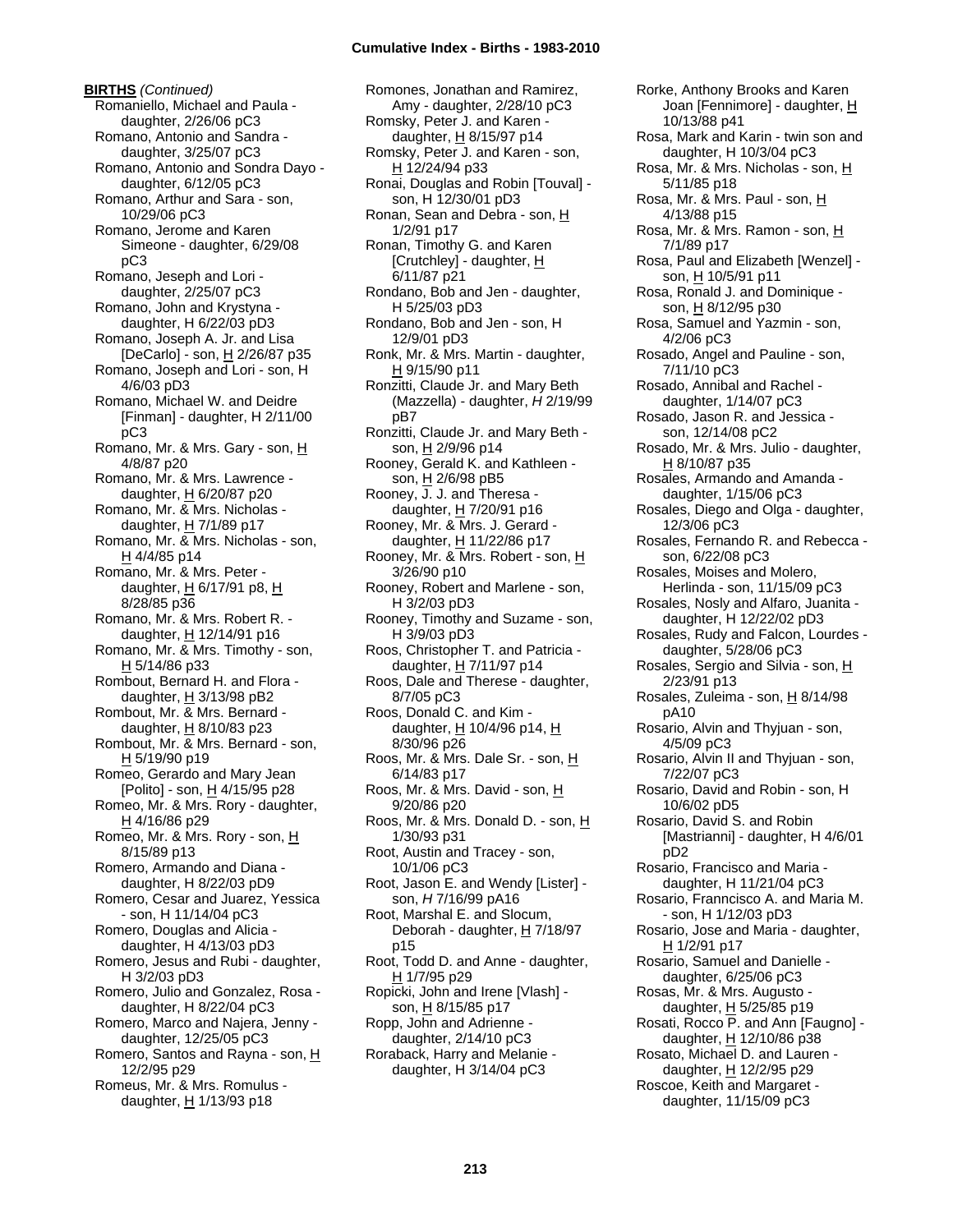**BIRTHS** *(Continued)* Rose, Billi-Rena and Thebaud, Clifford - son, 1/20/08 pC3 Rose, Joshua and Michelle - son, H 2/23/91 p13 Rose, Mark S. and Ann (Taliercio) son, *H* 2/19/99 pB7 Rose, Matthew and Mary Ellen son, H 2/24/02 pD3 Rose, Michael and Marian - son, H 8/22/04 pC3 Rose, Mr. & Mrs. David - daughter,  $H$  2/15/86 p22 Rose, Mr. & Mrs. David - son, H 2/24/88 p30 Rose, Mr. & Mrs. George - son, H 3/26/90 p10 Rose, Mr. & Mrs. James - son, H 7/2/87 p27 Rose, Mr. & Mrs. Joshua - daughter, H 1/18/89 p19 Rose, Mr. & Mrs. Kevin - daughter, H 1/2/86 p14 Rose, Mr. & Mrs. Robert - daughter, H 7/22/89 p19 Rose, Mr. & Mrs. Robert - son, H 10/7/87 p18 Rose, Paul P. and Elizabeth - son, H 9/20/91 p43 Rose, Ramon J. and Maria - son, H 7/5/96 p12 Rose, Robert R. and Anna [Trujillo] son, H 2/25/92 p21 Rosedom Alaica Dixon and Richard daughter, 12/19/10 pC3 Rosedom, Richard and Dixon, Alaica - son, 8/30/09 pC3, 10/11/09 pC3 Roseman, Robert and Edwards, Mariane - daughter, H 12/1/02 pD4 Rosen, Elihu and Michele daughter, H 4/27/91 p11 Rosen, Elihu E. and Michele [Grand] - son, H 5/8/93 p31 Rosen, Marc L. and Sharon - son, H 10/25/96 p15 Rosen, Mr. & Mrs. Rick R. daughter, H 12/14/91 p16 Rosen, Rick D. and Patricia daughter, H 11/19/94 p31 Rosen, Stephen S. and Tanya daughter,  $H$  3/19/94 p32 Rosenau, John J. and Margaret [Gladden] - son, H 5/8/93 p31 Rosenau, Mr. & Mrs. John - son, H 11/13/89 p19, H 11/28/87 p18 Rosenbaum, Steven K. and Katherine [Murry] - son, H 11/4/01 pD3, H 11/11/01 pD3 Rosenbaun, Jim and Hilary - son, *H* 5/7/99 pB3 Rosenberg, Craig and Jennifer son, H 4/13/03 pD3 Rosenberg, Remi and Julie daughter, 7/19/09 pC3

Rosenberg, Remi and Julie - son, 9/3/06 pC3 Rosenberger, Ronald and Petrini daughter,  $H$  1/16/91 p11 Rosenblatt, Michael B. and Hillary daughter, H 3/5/94 p29 Rosenblitt, Jon and Lindsay daughter, 8/16/09 pC3 Rosendahl, Christopher D. and Isabel (Pineda) - daughter, *H* 1/29/99 pB9 Rosengren, Philip and Kristin daughter, 6/20/10 pC3 Rosenthal, Amir and Donna - son, H 8/19/95 p31 Rosenthal, David S. and Breitbarth, Karen - son, H 8/19/95 p31 Roshenets, Pavel and Tatiana - son, 8/17/08 pC2 Rosiclair, Herold D. and Desir, Chantal - daughter, H 2/11/00 pC3 Rosler, Keith and Conti, Melissa Anne - daughter, H 8/8/90 p16 Rosler, Mr. & Mrs. Paul - son, H 3/22/86 p18 Ross, Adam J. and Julia [Hume] daughter, H 2/17/02 pD3 Ross, Daniel and Chen, Hua - son, 6/3/07 pC3 Ross, David and Werngren, Helen twin son and daughter, H 4/4/04 pC3 Ross, Donaldson M. and Suzanne [Wintercorn] - daughter, H 12/30/01 pD3 Ross, Dr. Mitchell J. & Kerry [McLeod] - daughter,  $H$  3/8/89 p20 Ross, Frank Jr. and Debra [Coombs] - daughter, H 3/9/85 p21 Ross, George Robert and Terry Jo [Mayer] - son, H 10/15/88 p17 Ross, James Clinton and Jennifer Leigh - son,  $H$  9/9/95 p30 Ross, Jay J. and Debra [Chapin] daughter,  $H$  7/10/92 p14 Ross, Jordan P. and Adrienne - son, H 7/23/94 p30 Ross, Kevin G. and Noelle - son, H 7/9/94 p28, H 11/5/94 p31 Ross, Kevin G. and Noelle F. daughter, H 11/22/96 p15 Ross, Marc and Lori - son, H 6/27/04 pC3 Ross, Marc and Teichman- Ross, Lori - son, 2/18/07 pC3 Ross, Martin and Aguirre-Ross, Cristina - daughter, *H* 8/6/99 pB4 Ross, Mr. & Mrs. Donald - son, H 7/30/83 p14 Ross, Mr. & Mrs. Frank - daughter,  $H$  1/3/85 p11

Ross, Mr. & Mrs. Frank Jr. daughter, H 9/24/87 p14, H 5/28/83 p21, H 10/17/87 p23 Ross, Mr. & Mrs. James - daughter, H 5/6/89 p15 Ross, Mr. & Mrs. James J. daughter,  $H$  12/14/91 p16 Ross, Mr. & Mrs. Jay - twin daughters,  $H$  6/20/87 p20 Ross, Mr. & Mrs. Michael M. - son, H 12/5/92 p37 Ross, Philip & Maryann - daughter, H 4/8/89 p17, H 4/22/89 p15 Ross, Thea and Robert - son, H 1/31/97 p12 Rossetti, Albert and Nancy Jean [Roy] - son, H 5/4/88 p31, H 4/23/88 p16 Rossetti, Anthony M. and Jade daughter, H 4/1/95 p28 Rossetti, Anthony M. and Jade [Chee] - son, H 1/21/00 pC3 Rossetti, Carl and Sandra - son, H 1/16/91 p11 Rossetti, Mark and Dell-Rossetti, Stacy - son, 4/30/06 pC3 Rossetti, Mark and Stacy - daughter, 8/3/08 pC2 Rossetti, Mr. & Mrs. Albert R. daughter, H 9/7/91 p10 Rossetti, Mr. & Mrs. James daughter, H 6/28/90 p16 Rossi, Christopher and Stephanie daughter, H 10/5/03 pD3 Rossi, Christopher and Stephanie son, 9/4/05 pC3 Rossi, Eric and Amanda - daughter, 2/21/10 pC3 Rossi, Eric and Amanda - son, H 3/2/03 pD3 Rossi, James V. and Elizabeth son, H 1/14/95 p31 Rossi, Michelle and Dana daughter, 1/24/10 pC3 Rossi, Mr. & Mrs. Joseph Jr daughter,  $H$  1/14/88 p37 Rossi, Mr. & Mrs. Joseph Jr. - son, H 6/4/83 p14 Rossil, Marlon and Morales, Olga daughter, H 6/27/04 pC3 Rosso, James D. and Cynthia [Church] - daughter, *H* 9/10/99 pB2 Rosso, James D. Jr. and Cynthia [Church] - son, H 6/2/02 pD3 Rosso, Joseph L. and Linda [Burns] son, H 4/16/86 p29 Rossouw, Tertius D. and Patricia son, H 4/23/94 p33 Rost, Mr. & Mrs. Henry Jr. daughter,  $H$  9/14/85 p18 Rost, Mr. & Mrs. Mark - daughter, H 10/8/83 p18 Rostein, Steven and Felsenfeld, Marguerite - daughter, 11/11/07

pC3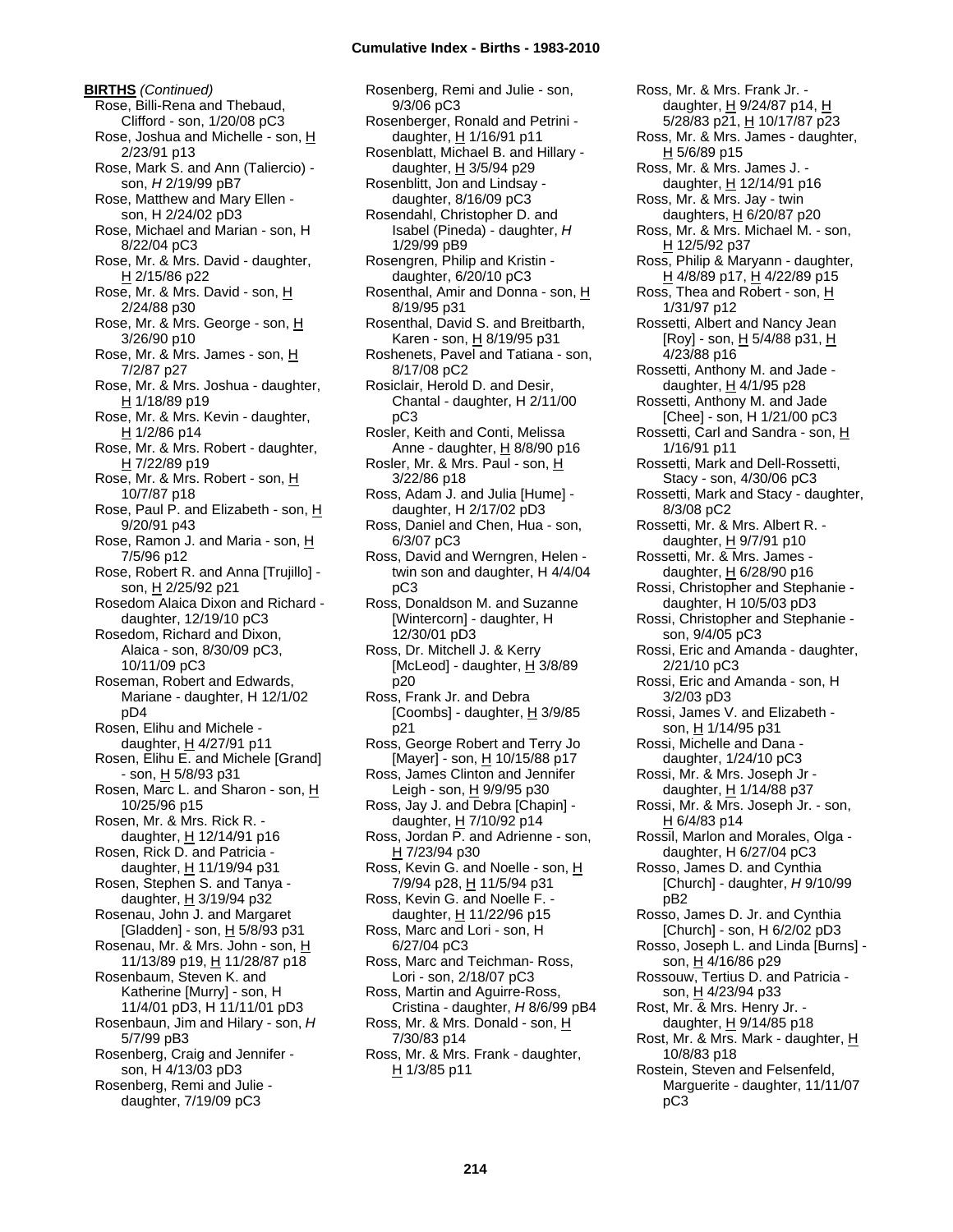**BIRTHS** *(Continued)* Roswess, Daine and Pankey, Sherita - daughter, 7/24/05 pC3 Rotante, John amd Mary Kay [Smith] - daughter, H 4/27/91 p12 Rotelli, Joseph and Kulowier, Jennifer - daughter, 8/14/05 pC3 Roth, Charles R. Sr. and Angela daughter, H 8/14/98 pA10 Roth, Ian and Stacy - twin daughter and son, H 4/6/03 pD3 Roth, Jonathan and Joanne - son, H 10/5/03 pD3 Roth, Mr. & Mrs. Norman - son, H 12/26/85 p13 Roth, Mr. & Mrs. Roger R. daughter,  $H$  8/31/92 p8 Roth, Roger A. and Rebecca daughter, H 5/14/94 p30 Roth, Stuart and Dana - daughter, H 8/11/02 pD3 Rothe, Dennis and Danielle - son, H 10/13/02 pD4 Rothenberg, Jon and Jennifer - son, H 1/18/04 pD3 Rothenberg, Mr. & Mrs. Gerson daughter, H 12/4/85 p37 Rothenberg, Mr. & Mrs. Steven daughter, H 6/13/87 p19 Rothkopf, Avi and Anna Marie daughter, H 3/10/02 pD3 Rothman, Ari and Anita - son, H 1/25/90 p19 Rothman, Karl and Maeve daughter, H 3/10/02 pD3 Rotolo, Peter and Stacey - son, H 4/27/03 pD3 Rotondo, Albert and Stephanie son, 6/5/05 pC3 Rottkamp, James and Pam daughter, H 1/11/04 pD3 Rourke, Christopher J. and Regina [McNeill] - daughter, H 6/20/87 p20 Rousseau, Ed and Wolsch, Lisa daughter, H 9/26/04 pC3 Rousseau, Pierre and M. - daughter, H 12/22/02 pD3 Routhier, Stephen and Victoria [Cass] - son,  $\underline{H}$  8/3/85 p18 Rovira, Carlos and Hendizabal, Estela - daughter, H 10/26/03 pD3 Rowan, Mr. & Mrs. Dennis daughter,  $H$  3/22/86 p18 Rowan, Mr. & Mrs. Dennis - son, H 3/25/89 p17 Rowberry, Paul C. and Kathy [Kisner] - son, H 2/16/01 pC2 Rowe, James A. and Kimberly daughter, H 7/11/97 p14 Rowe, James and Bakoniuk, Izabela - daughter, 6/15/08 pC3 Rowe, Mr. & Mrs. Craig - son, H 3/21/87 p20

Rowe, Mr. & Mrs. Gary S. daughter, H 5/2/85 p16 Rowe, Norman and Sarah daughter, 11/11/07 pC3 Rowe, Overton and Norrell - son, H 2/1/04 pD3 Rowe, William and Pratt, Shacoia son, H 8/22/04 pC3 Rowett, Mr. & Mrs. Henry daughter,  $H$  1/26/85 p18,  $H$ 12/29/86 p12 Rowland, Russell S. and Deborah son, H 7/5/96 p12 Rowland, Stephen A. and Frances [Ewing] - son, *H* 7/16/99 pA16 Rowley, Mr. & Mrs. Richard - son, H 9/3/88 p16 Rowley, Richard A. and Elizabeth daughter,  $H$  12/9/95 p31 Rownin, Matthew and Danielle - son, H 10/6/02 pD5, H 12/1/02 pD4 Roxbury, James & Joan [McKenna] daughter, H 3/8/89 p20 Roy, Charles S. and Lisa - daughter, H 5/7/94 p30 Roy, Jacques and Dawn - son, 4/1/07 pC3 Roy, Jaques and Dawn - son, 4/24/05 pC3 Roy, Kamal and Moumita - son, H 9/19/04 pC3 Roy, Robert and Dawn - son, H 12/1/02 pD4 Roy, Timothy and Marie [Zimmerman] - son, H 2/10/02 pD3 Royce, Sean and Heather daughter, 5/24/09 pC3, 6/21/09 pC3, 3/29/09 pC3 Royer, John Elliot and Lauren A. [Bochniak] - son, H 9/19/97 pB2 Royer, John Elliot Jr. and Bochniak, Lauren A. - daughter, *H* 7/30/99 pA10 Royster, Jeremy and Dayria - son, H 3/7/04 pC3 Rozanovich, George and Sharna daughter, H 7/4/04 pC3 Rozwadowski, Krisztof and Edyta daughter, H 4/27/03 pD3 Rozynek, Gary S. and Cathy [Ritter] daughter,  $H$  10/9/98 pB3 Rua, Albert and Laurina - son, H 4/27/03 pD3 Ruano, Guadalupe and Rodezno, Karen - daughter, 5/25/08 pC3 Ruano, Rubilia and Izaguirre, Emiliodaughter, 8/29/10 pC3 Ruben, Hyana - daughter, H 4/25/04 pD3 Rubenstein, Chett A. and Stacey [Seaman] - daughter, H 5/18/01 pD5 Rubin, David and Stephanie daughter, H 12/9/01 pD3

Rubin, Steve C. and Anat daughter, H 1/16/98 pB2 Rubin, Steven C. and Anat [Gordon] - son, H 2/11/00 pC3 Rubin, Steven D. and Benay daughter, H 4/10/98 pB2, H 12/9/95 p31 Rubino, Frank and Susan [Koczanski] - daughter, H 7/20/85 p17 Rubino, Mr. & Mrs. Michael daughter,  $H$  3/25/89 p17 Rubino, Mr. & Mrs. Peter - son, H 1/5/85 p18 Rubinstein, Arthur & Sharon [Bernstein] - son,  $H$  3/8/89 p20 Rubinstein, Jay H. and Marcy - son, H 8/9/96 p14 Rubinstein, Mr. & Mrs. David - son, H 11/1/88 p20 Rubinstein, Mr. & Mrs. Jay J. - son, H 6/26/93 p29 Rubinstein, Robert and Bowles, Jennifer - son, 10/25/09 pC3 Rubsam, Peter and Jeannie - son, H 7/20/03 pD3 Rubush, Mark and Kristen daughter, 4/3/05 pC3 Rucci, David and Barbara daughter, H 11/24/02 pD3, H 12/22/02 pD3 Rucci, David and Barbara - son, 6/25/06 pC3 Rucci, Mr. & Mrs. Michael Louis son, H 1/5/89 p16 Ruck, Adrian S. and Woodman, Clare - son, *H* 9/10/99 pB2, H 7/19/96 p14 Rucker, Mr. & Mrs. Steven M. - son, H 3/18/89 p24 Ruckman, Robert and Jennifer son, 10/25/09 pC4 Rudden, Kevin P. and Kathy daughter, H 8/15/97 p14 Ruddy, John and Jodie - daughter, 6/17/07 pC3, 1/24/10 pC3, 6/17/07 pC3 Rudenko, Yuriy and Saluk, Nataliya daughter, H 7/18/04 pC3 Rudich, Kerry and Kimberly - son, H 11/17/02 pD3 Rudin, Adam and Bari - son, H 6/13/04 pC3 Rudnicki, Micheal and Cyntia daughter, H 9/19/04 pC3 Rudolf, Eric M. and Kay - daughter, H 7/18/97 p16 Rudolf, Mr. & Mrs. Steven - son, H 8/14/89 p22 Rudolf, Steve and Jamie [Fuhrman] son, H 7/22/89 p19 Rudomanski, Richard and Jessica [Lyon] - son, H 10/26/85 p19 Rueda, German and Marcia -

daughter, H 6/6/04 pC3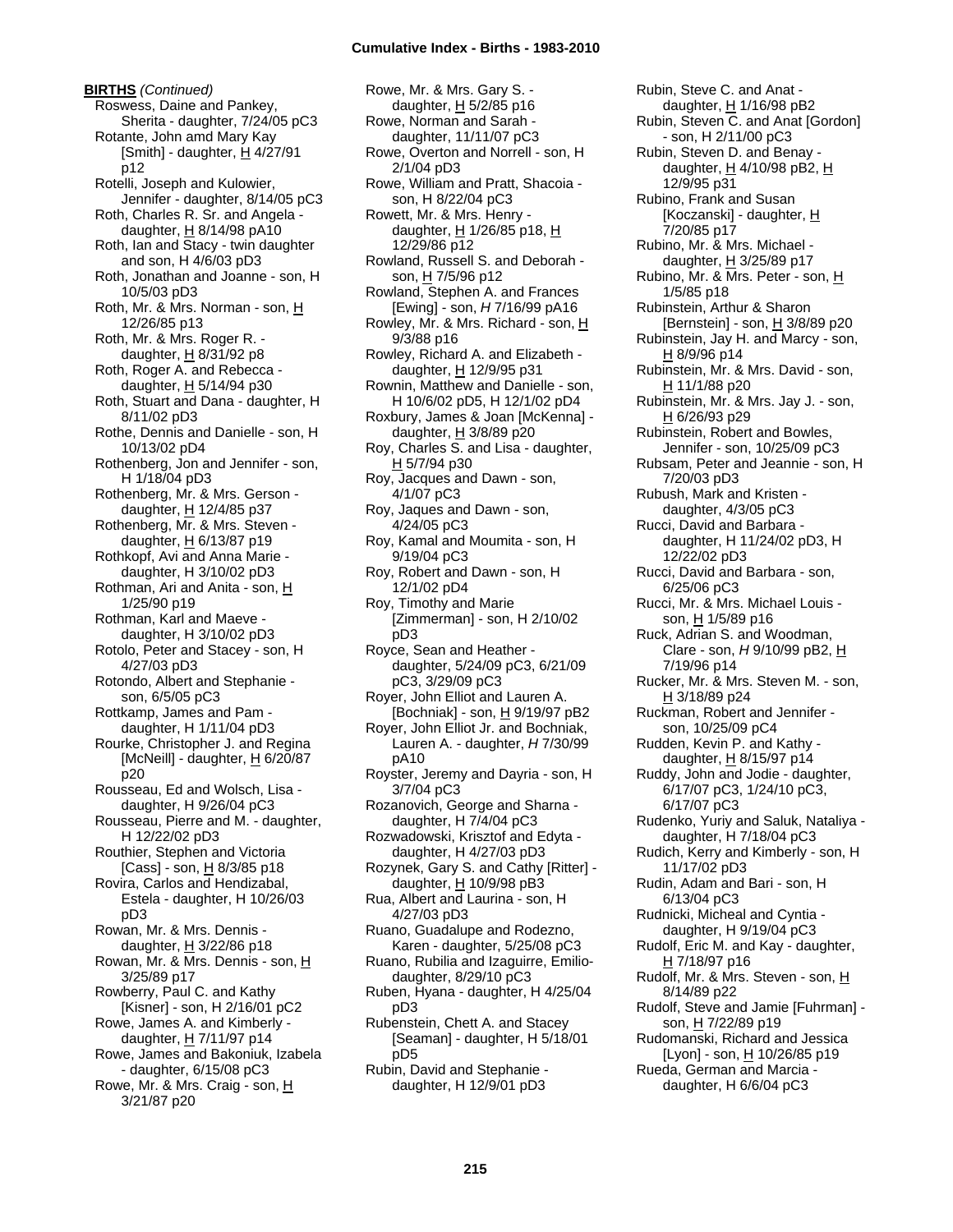**BIRTHS** *(Continued)* Rueda, Hernan D. Arcila and Eddyth - son, H 8/7/98 pA10 Ruefenacht, Paul W. and Lynn son, H 7/25/97 p14 Ruffin, Akiem and Whyte, Samira daughter, 2/14/10 pC3 Ruffin, Jonathan and Tara - son, H 7/5/91 p14 Ruffin, Jonathan Sr. and Tara daughter, H 4/16/94 p30 Ruffin, Kevin and Burrell, Kayan daughter, 12/18/05 pC3 Ruffin, Mr. and Mrs. Todd - son, 10/17/10 pC3 Ruffin, Todd and Clemons, Jeannine - son, 3/20/05 pC3 Ruffing, Matthew J. and Lynn [O'Leske] - son, *H* 8/6/99 pB4 Ruffinott, Ron and Claire - son, 11/18/07 pC3 Ruffo, Raffaele and Patty - son, 5/13/07 pC3, H 7/4/04 pC3 Ruggiano, Charles J. and Amy son, H 11/12/94 p31 Ruggieri, John and Elizabeth [Burwell] - daughter,  $H$  4/16/88 p17 Ruggieri, Mr. & Mrs. Maurice Jr. daughter, H 5/21/87 p21 Ruggieri, Mr. & Mrs. Michael - son, H 6/29/85 p18 Ruggiero, James N. and Anna daughter,  $H$  7/18/97 p16 Ruggiero, Jason and Michele - son, 2/11/07 pC3 Ruggiero, Mr. & Mrs. James J. daughter, H 12/5/92 p37 Ruggiero, Patrick and Patricia [Tesauro] - daughter,  $H$  4/16/86 p27 Ruggiri, Maurice and Judy [Cavolick] - daughter, H 10/26/85 p19 Ruggles, Mr. & Mrs. Richard daughter,  $H$  7/6/87 p15 Ruhe, Jeff and Laura - twin daugthers, 3/18/07 pC3 Ruhnke, John and Kimberly - son, 2/11/07 pC3 Ruhnke, Mr. & Mrs. Kevin - son, H 4/15/87 p18, H 9/25/85 p31 Ruhnke. John and Kim - daughter, H 1/18/04 pD3 Ruiz, Alfredo and Nora - daughter, H 7/23/94 p30 Ruiz, Carlos and Osorio-Ruiz, Carolina - son, 2/11/07 pC3 Ruiz, Cristian and Erika - son, H 11/7/04 pC3 Ruiz, Edgar and Hughes, Christie son, 2/4/07 pC3 Ruiz, Edgar L. and Christie Lynn daughter, 2/17/08 pC3 Ruiz, Henry and Barrera, Angela son, 3/13/05 pC3

Ruiz, Ivan and Hernandez, Jacky daughter, 3/26/06 pC3 Ruiz, Jose P. and Maria [DeJesus] son, H 11/4/01 pD3, H 11/18/01 pD3 Ruiz, Juan and Bejarano, Leida son, 2/28/10 pC3 Ruiz, Juan C. and Lopez Nery - son, *H* 9/10/99 pB2 Ruiz, Mardan - son, H 8/15/04 pC3 Ruiz, Mr. & Mrs. Alfredo - son, H 3/20/93 p31 Ruiz, Mr. & Mrs. Julian - daughter, H 4/13/88 p15 Ruksznis, David S. and Elizabeth [Cahill] - daughter, H 2/16/01 pC2 Rule, Bret and Lynn - son, H 10/19/03 pD3 Rumley, Brandon and Katie daughter, 6/18/06 pC3, 6/11/06 pC3 Rumsey, Mr. & Mrs. James A. - son, H 8/6/86 p16 Runshall, Paul and Margaret [Hart] son, H 11/5/86 p31 Ruoff, William and Holly - son, H 8/31/01 pC2 Rupar, Brian and Krystal - daugther, 4/2/06 pC3 Rupar, Brian Michael and Krystal Lee - daughter, 8/3/08 pC2 Rupar, Robert A. and Joanne [DiGironimo] - daughter, H 8/15/83 p13 Rupp, Brent and Christine - son, 2/6/05 pC3 Rupprecht, Antonio and Silvia - son, H 4/20/03 pD3 Rus, Grzegorz and Agnieszka - son, 12/14/08 pC2 Rushe, Eanna and Ann - son, 1/1/06 pC3 Rushevich, Artur and Lazareva, Olga - son, 6/26/05 pC3 Rushevich, Artur and Olga - son, H 6/15/03 pD3 Rushton, Brian and Krystyna daughter, 12/13/09 pC3 Rushton, James and Jessica - son, H 5/4/03 pD3, H 4/20/03 pD3 Rusky, Scott and Jill - daughter, 3/4/07 pC3 Russ, Maric and Libby - son, H 9/12/04 pC3 Russ, Mark and Libby - daughter, 9/18/05 pC3 Russ, Mr. & Mrs. Peter - son, H 1/2/86 p14 Russell, Alvin and Angel - daughter, 7/31/05 pC3 Russell, Antoney P. and Lloyd, Sonia - son, *H* 2/19/99 pB7 Russell, Mr. & Mrs. Matthew - son,  $H$  5/21/90 p13

Russell, Mr. & Mrs. Scott - son, H 4/13/88 p15 Russell, Paul and Nicola - daughter, 7/3/05 pC3 Russell, Robert and Elizabeth daughter, H 4/20/03 pD3 Russell, Scott and Elizabeth [Harasiuk] - daughter, H 8/15/85 p17 Russell, Stacey and Nelson, Kimberly - son, H 10/6/02 pD5 Russell, Timothy G. and Smart, Barbara - son, H 5/18/01 pD5 Russell, Tony and Julie [Prival] daughter,  $H$  10/13/88 p41 Russman, Mr. & Mrs. Robert daughter, H 1/25/88 p17 Russo, (sic) Mark S. and Darlene daughter,  $H$  6/21/96 p14 Russo, Allen A. and Wendy [Hailend] - daughter,  $H$  12/31/86 p25 Russo, Angel - daughter, H 5/26/00 pC2 Russo, Anthony F. and Diana - son, H 7/23/94 p30 Russo, Bob and Stephanie - son, H 11/21/04 pC3 Russo, Bobby and Kathy - son, H 12/22/02 pD3 Russo, Dean A. and Kimberly daughter, H 12/24/94 p33 Russo, Gerardo John and Jane [Ginter] - son, H 5/7/86 p14 Russo, Gregory and Alison - son, H 4/18/04 pC3 Russo, Jeff and Danielle - daughter, 8/13/06 pC3 Russo, Jeff and Kyle - son, H 8/3/03 pD3 Russo, Joe and Andrea - twin daugthers, 1/28/07 pC3 Russo, Marc S. and Jill [Diamond] son, *H* 8/6/99 pB4 Russo, Mark R. and Andrea [Capone] - son,  $H$  9/6/86 p18 Russo, Mark S. and Darlene [Rosina] - daughter, *H* 9/10/99 pB2 Russo, Michael J. and Nancy Ellen [Graff] - son,  $\underline{H}$  8/14/85 p26 Russo, Michael Robert and Tracy Rae Ashby - son, 4/6/08 pC3 Russo, Mr. & Mrs. Frank - son, H 3/17/88 p38 Russo, Mr. & Mrs. John - daughter, H 8/27/83 p13 Russo, Mr. & Mrs. Mark - son, H 5/27/89 p20 Russo, Mr. & Mrs. Stephen S. daughter, H 12/5/92 p37 Russo, Mr. & Mrs. William - son, H 7/19/90 p24 Russo, Rob and Stephanie - son, 6/25/06 pC3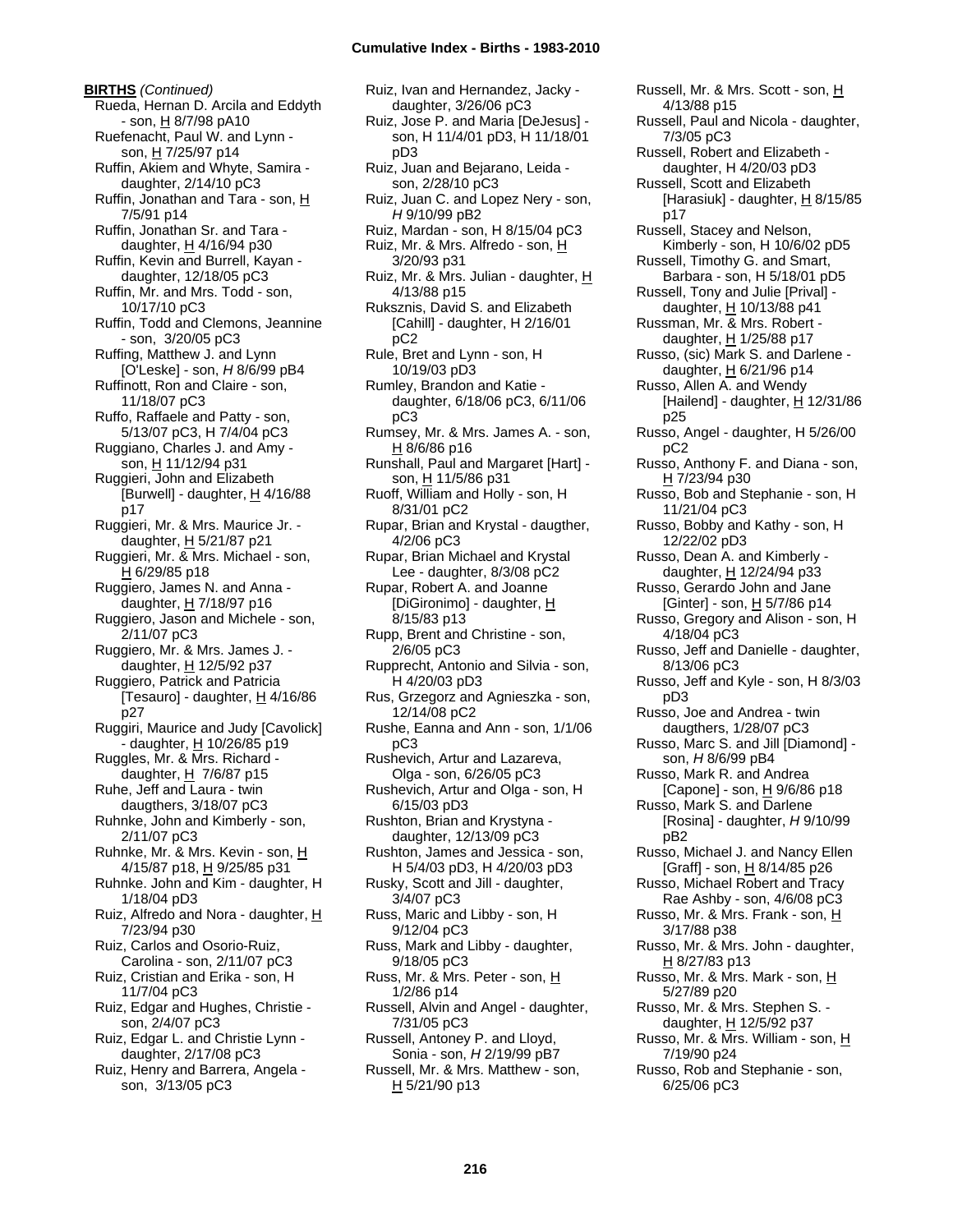**BIRTHS** *(Continued)* Russo, Robert A. and Bonnie - son, H 7/5/96 p12 Russo, Stephen A. and Sheila daughter, H 8/12/95 p30 Russo, Stephen A. and Sheila [Flynn] - daughter, *H* 9/10/99 pB2 Russo, Thomas and Jannean [Frein] - daughter,  $H$  2/12/94 p29,  $H$ 12/16/95 p35 Russo, Thomas and Madeline [Saltis] - son, H 6/20/83 p12 Russo, Vincent and Aimee daughter, H 10/6/02 pD5 Russo, Vincent P. and Aimee [Hwang] - son, H 5/4/01 pD6 Rust, Chris and Ginny - son, 2/5/06 pC3 Ruth, Kevin and Kristen - son, H 10/13/02 pD4 Ruther, Mr. & Mrs. Brian P. - son, H 3/17/88 p38 Rutherford, Mr. & Mrs. Tracy T. daughter,  $H$  7/8/92 p18 Rutherford, Tracey L. and Barbara E. [Alger] - son,  $H$  11/6/93 p29 Rutishauser, Mr. & Mrs. Jeffrey daughter, H 5/6/89 p15 Rutkauskas, Michael J. and Kimberly [Henry] - daughter, H 5/12/02 pD3 Rutkowski, Tomasz and Edith - son, 7/19/09 pC4 Rutledge, Mr. & Mrs. Joseph J. son, H 12/14/91 p16 Rutledge, Timothy E. and Denise [Brulte] - daughter,  $H$  10/19/88 p19 Ruttcamp, Mr. & Mrs. Stephen daughter, H 8/14/93 p30 Ruttenberg, Adam and Blauner, Michelle - son, H 1/26/01 pC2 Ruttenberg, Adam and Michelle [Blauner] - son,  $H_6/20/97$  p15 Ruttkamp, Mr. & Mrs. Stephen son, H 1/14/88 p37 Ryan, Alan and Cynthia [Cahill] daughter,  $H$  12/19/87 p19 Ryan, Bruce and Alma - daughter, H 12/12/90 p30 Ryan, Bruce C. and Alma [Bleyer] son, H 4/20/85 p18 Ryan, Dan and Robin - daughter, 11/19/06 pC3, H 5/4/03 pD3 Ryan, Deanne and Joseph daughter, 10/28/07 pC3 Ryan, Declan and Bradley-Ryan, Elaine - son, 6/15/08 pC3 Ryan, Jack and Debbie [Ain] - son, H 1/19/91 p16 Ryan, James and Lynda [Kristof] daughter, H 8/29/97 p15 Ryan, John and Sheelagh daughter,  $H$  4/13/88 p17

Ryan, John J. and Debbie [Ain] daughter, H 3/14/87 p20 Ryan, Joseph and Deanne - son, 6/19/05 pC3 Ryan, Karl and Wendy - daughter, 10/24/10 pC3 Ryan, Keith and Cindi - son, H 5/2/04 pC3 Ryan, Michael and Halloran- Ryan, Jane - son, 4/2/06 pC3 Ryan, Michael and Halloran-Ryan, Jane - daughter, *H* 6/18/99 pB2 Ryan, Michael and Jane [Halloran] son, H 2/8/04 pD3 Ryan, Michael S. and Pamela daughter,  $H$  4/1/95 p28 Ryan, Mr. & Mrs. Alan - son, H 1/5/85 p18, H 1/2/85 p23 Ryan, Mr. & Mrs. Bruce - daughter, H 3/23/88 p19 Ryan, Mr. & Mrs. David - daughter,  $H$  6/16/90 p23 Ryan, Mr. & Mrs. David - son, H 3/22/86 p18 Ryan, Mr. & Mrs. David D. - son, H 6/12/93 p33, H 6/18/91 p17 Ryan, Mr. & Mrs. George - daughter,  $H$  3/17/88 p38 Ryan, Mr. & Mrs. Lawrence daughter, H 5/6/89 p15 Ryan, Mr. & Mrs. Mark - daughter, H 5/14/88 p15 Ryan, Paul and Anna - son, H 8/31/03 pD3 Ryan, Robert J. Jr. and Jill - son, H 2/23/96 p14 Ryan, Robert J. Jr. and Jill Marie [Forrest] - son, H 5/2/92 p11 Ryan, Ronald and Sally [Jones] son,  $H$  3/2/92 p16 Ryan, Sean and Deborah - son, 7/31/05 pC3, H 1/18/04 pD3 Ryan, Timothy and Yolanda daughter, H 4/20/91 p17 Rybicki, Mr. & Mrs. Piotr - son, H 8/27/90 p10 Rybnick, Michael P. and Michelle [Werwin] - daughter, H 2/11/00 pC3 Rybnick, Mr. & Mrs. Ronald R. daughter,  $H$  3/6/93 p31,  $H$ 3/20/93 p31 Rybnick, Robert Jr. and Lisa daughter, 2/25/07 pC3 Rybnick, Ronald Jr. and Maryann [Lahey] - daughter,  $\underline{H}$  12/30/92 p10, H 12/19/92 p37 Rybnick, Ronald R. Jr. and Maryann - daughter, <u>H</u> 5/10/96 p14 Ryckebosch, Peter and Kim daughter, H 5/30/04 pC3 Rydzik, Janusz and Tadla, Jwona daughter, 5/20/07 pC3 Rydzik, Krzysztof and Joanna daughter, 2/5/06 pC3

Ryff, Keith and Dorothy [Werchadlo] - son, H 7/9/94 p28 Ryff, Mr. & Mrs. Keith [Werchaldo] daughter,  $H$  8/28/92 p15 Ryle, Mr. & Mrs. Edward F. daughter, H 10/8/91 p25 Ryles, Micahel and Stroman, Nicole son, 12/10/06 pC3 Ryon, Mort and Louise - son, 7/3/05 pC3 Rysz, Chris and Anne - daughter, H 4/18/04 pC3 Rysz, Thomas and Christine daughter, 9/10/06 pC3, 8/27/06 pC3 S., Ronald and Souto, Andrea Pereira - daughter, 7/10/05 pC3 St. Cloud, Clevins and Marjorie son, H 1/11/04 pD3 St. Jacques, Albert F. Jr. and Adrienne - son, H 8/21/98 pA13 St. John, Dwight C. and Sibley son, H 6/28/96 p14 St. Lawrence, Mr. & Mrs. Robert son, H 8/21/93 p28 St. Preux, Fillocy and Roseline daughter, H 2/15/04 pC3 St. Jean, Shawn and Jennifer daughter, H 12/21/03 pD3 Saad, Halem A. and Clementi, Leslie - daughter, *H* 7/9/99 pA12 Saad, Halem and Leslie - daughter, H 9/7/03 pD3 Saah, Faris and Aricanli, Zeynep son, H 7/13/03 pD3 Saba, David and Stefanie daughter, H 8/25/02 pD3 Saba, David and Stephanie - son, H 5/9/04 pC3, H 5/16/04 pC3 Saba, Gregory and Cheryl daughter, H 9/7/03 pD3, H 8/31/03 pD3 Saba, Gregory and Cheryl - son, 6/12/05 pC3 Sabad, Kristin and Ronald daughter, 12/26/10 pC3 Sabad, Ronald and Kristen daughter, H 9/26/04 pC3 Saballos, Luis and Debbie daughter, 5/29/05 pC3 Saballos, Luis and Debbie - son, 12/6/09 pC2 Saballos, Luis and Seborah - son, 1/21/07 pC3 Sabato, Gary and Doryann - son, 10/9/05 pC3, H 4/11/04 pC3 Sabato, Mr. & Mrs. Michael - son, H 9/3/88 p16, H 6/16/90 p23 Sabella, Anthony T. and Lisa [Turer] - daughter, H 1/21/88 p39 Saber, Charles III and Joanne [Chiarella] - daughter, H 5/18/01 pD5 Sabia, David and Janice - son, H 9/1/02 pD3, H 8/11/02 pD3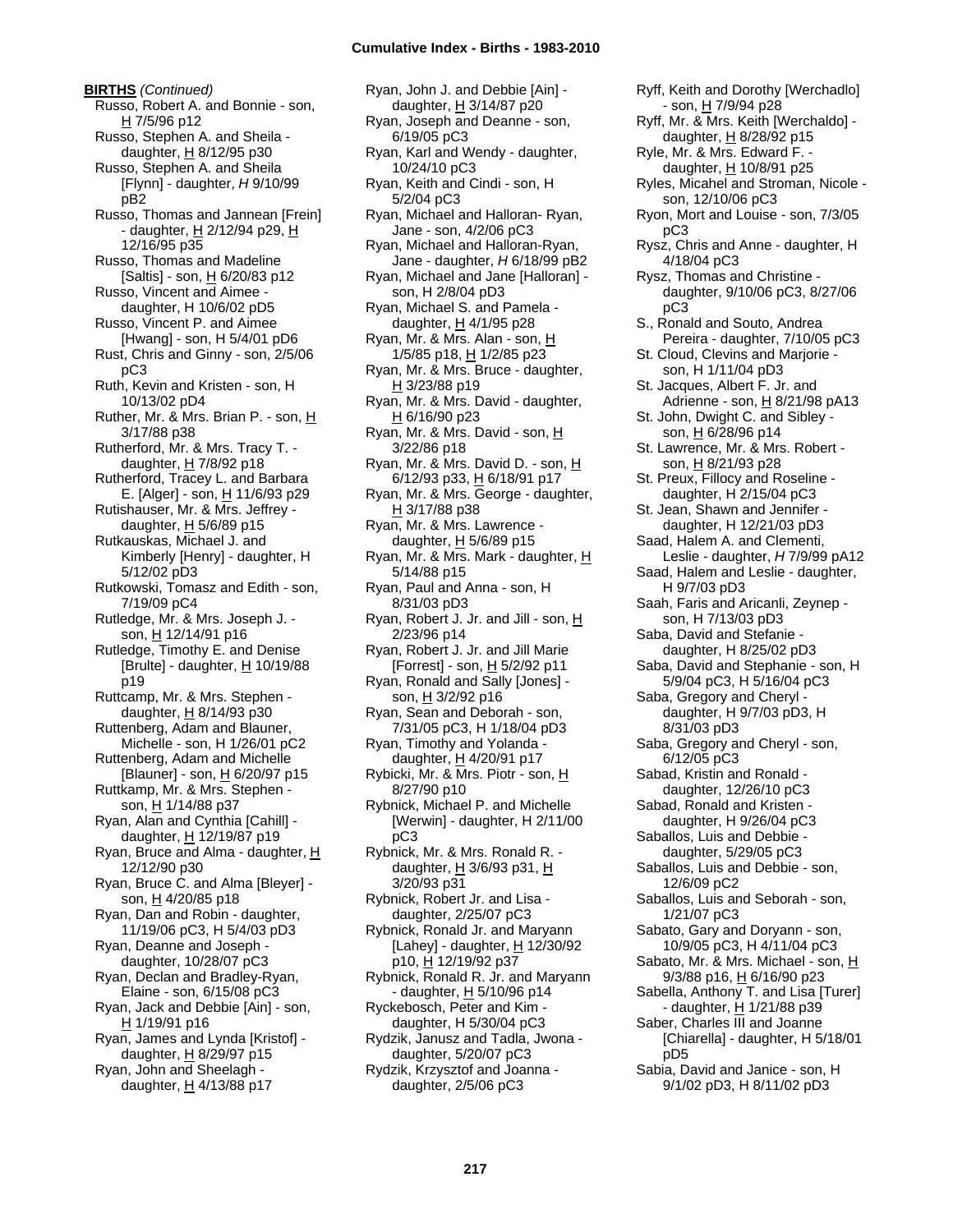**BIRTHS** *(Continued)* Sabia, Mr. & Mrs. Anthony Jr. daughter,  $H$  4/22/87 p17 Sabia, Salvatore and Elizabeth [McDermott] - daughter, H 1/18/86 p20 Sabia, Salvatore J. and Elizabeth [McDermott] - son, H 12/10/83 p19 Sabillon, Jose and Sherry - son, H 8/3/03 pD3 Sabin, Robert L. and Swanson-Sabin, Maureen - daughter, *H* 9/10/99 pB2 Sabini, David A. and Mary Ann [Ferris] - daughter,  $H$  11/5/86 p31 Sabir, Mohammed and Mohamed, Zakia - son, H 1/25/04 pD3 Sabir, Mohammed and Zakia - son, 10/14/07 pC3 Sabloff, Matthew and Kelly daughter, H 5/11/03 pD3 Sabloff, Matthew and Kelly - son, 2/13/05 pC3 Sabol, Stephen and Vicky [Mastropietro] - son,  $\underline{H}$  7/5/83 p16 Saboor, Ilias and Muktadir, Hussaina - daughter, H 5/19/02 pD3 Sabotka, Jason and Heather daughter, H 3/2/03 pD3 Sabotka, Jason and Maule, Heather - daughter, H 3/17/02 pD3 Sacane, Scott R. and Christine daughter, H 1/21/95 p28 Sacchetta, Pasquale and Jodi - son, 7/17/05 pC3 Sacchinelli, Mr. & Mrs. Nicholas son, H 8/14/89 p22 Sacco, Gregory and Kathelyn  $[$ Jayne] - daughter,  $\underline{H}$  11/11/95 p31 Sacco, Patrick A. and Lowry-Sacco, Brenda - son, H 5/12/00 pC3 Sachetti, Brian and Katie - son, H 10/20/02 pD5 Sachetti, Mr. & Mrs. William daughter,  $H$  6/4/83 p14 Sachs, Christopher H. and Eva daughter, H 3/22/96 p14 Sachs, Dr. & Mrs. Paul - daughter, H 10/6/88 p19 Sachs, Robert and Susan daughter, H 12/22/02 pD3 Saddler, Lamar Rohan and Davis, Erica Lynn - son, 7/27/08 pC3 Sadowski, Michael and Mary - son, 7/9/06 pC3 Sady, Mr. & Mrs. Maran - son, H 11/1/88 p20 Saez, Cruz and Rivera, Alice daughter, H 10/10/97 pB2 Safdar, Rizwan and Riswan, Sana son, 5/6/07 pC3

Saffan, Howard and Judy daughter, 4/24/05 pC3 Saffan, Howard S. and Judy [Lansky] - son, H 4/28/02 pD3 Safir, Rick and Kerry - twin son and daughter, 9/18/05 pC3 Safko, Michael D. and Susan daughter, H 6/21/96 p14 Safranyos, Istvan and Zsuzsanna daughter, 7/19/09 pC3 Sagar, Vidya and Kodali, Sri Lakshmi - son, 9/6/09 pC3, 10/18/09 pC3 Sagastume, Mario and Roxanna son, H 2/3/02 pD3 Sage, Mr. & Mrs. Douglas - son, H 4/23/90 p15 Sager, Anson and Jennifer daughter, H 4/25/04 pD3 Saggese, Ted H. and Kiera [Robb] daughter, *H* 9/17/99 pB4 Sagliano, Mr. & Mrs. Michael - twin sons, H 5/24/86 p20 Sagni, Bruno and Youana daughter, 3/22/09 pC2 Sah, Ajay and Gadre, Priya daughter, 4/1/07 pC3 Sahai, Mr. & Mrs. Sadeek daughter, H 7/19/90 p24 Sahai, Mr. & Mrs. Sedeek - son, H 3/17/88 p38 Sahalia, Jack and Germaine daughter, H 11/23/03 pD3 Sahlia, Charly and Ghofrany, Shieva - son, H 6/6/04 pC3 Sahoo, Sujit and Hedge, Reshma son, H 3/17/02 pD3 Sahu, Arvind and Shalini - son, 11/26/06 pC3 Saieva, Mr. & Mrs. Charles daughter, H 11/20/85 p38 Saini, Satinderpal and Kavr, Lakhwinder - daughter, H 7/27/03 pD3 Saint Fleur, Klermont and Veronique - daughter, H 8/3/03 pD3 Saint Juste, Norky and Carline daughter,  $H$  8/7/98 pA10 Saint Louis, Edgard and Jacques, Magalie - daughter, 5/9/10 pC3 Saint, Rick and Lisa - son, 11/6/05 pC3 Saint-Hilaire, Hilamant and Marie daughter, H 9/29/02 pD5 SaintSurin, Andrew C. Sr. and Garduth - son,  $H$  4/1/95 p28 Sainvil, Junior and Thomas, Wisline son, 2/8/09 pD3 Sainz, Frank and Evelyn [Carter] son, H 1/18/86 p20 Saja, Colleen and Christopher - son, 8/24/08 pC3 Sajous, Alex and Anielka Mayorga son, H 4/13/03 pD3 Salah, Maher K. and Nancy - son, H 5/7/94 p30

Salam, Mohammed and Akhtar, Parvin - daughter, 1/14/07 pC3 Salam, Mohammed and Asktar, Parvin - son, 11/27/05 pC3 Salami, Emmanuel and Lopere, Agnes - daughter, H 9/14/03 pD3 Salami, Emmanuel and Lopere-Salami, Agnes - daughter, 6/12/05 pC3 Salander, Kim S. and Georgette son, H 12/2/95 p29 Salantay, Martin and Mariana daughter, H 6/13/04 pC3 Salantay, Martin and Mariana - son, H 5/5/02 pD3 Salas Lauro and Norma - daughter, H 6/8/03 pD3 Salas, Luis and Gonzalez, Jacqueline - daughter, H 4/25/04 pD3 Salas, Mr. & Mrs. Gabriel daughter,  $H$  3/4/89 p16 Salas, Mr. & Mrs. Gabriel - son, H 4/30/86 p24 Salatino, V. M. and Louise daughter, H 1/7/95 p29 Salatino, Vito M. and Louise - twins, H 5/2/97 p15 Salazar, Byron and Ena Aguirre daughter, 4/24/05 pC3 Salazar, Marcos H. and Garcia, Lizza Ledezma - daughter, 10/21/07 pC3 Salazar, Mr. & Mrs. Jose J. daughter,  $H$  6/26/93 p29 Salcedo, Claudio and Mary Jane son, H 8/8/04 pC3 Saldua, Efren and Gina - daughter, 1/1/06 pC3 Saleeby, Daniel and Cindy daughter, H 9/7/03 pD3 Saleh, Ahmad and Nough, Masiam daughter, 4/19/09 pC3 Saleh, Mr. & Mrs. Maher - son, H 9/15/90 p11 Saleh, Mr. & Mrs. Thomas - son, H 1/15/90 p12, H 10/21/87 p21 Salerno, John and Heather [Best] daughter, H 3/17/02 pD3 Salgado, Gerardo and Betty daughter, 7/2/06 pC3 Salgado, Gerardo and Betty - son, H 5/26/02 pD3 Salgal, Vineet and Peri, Reena daughter, H 9/8/02 pD7, H 8/25/02 pD3 Salgal, Vineet and Puri, Reena son, H 12/21/03 pD3 Salguero, Jeffrey J. and Virginia [Proctor] - daughter,  $H$  5/8/93 p31 Salguero, Jeffrey L. and Elizabeth daughter, H 2/11/95 p31 Salinas, Mr. & Mrs. Pedro - son, H 3/23/88 p19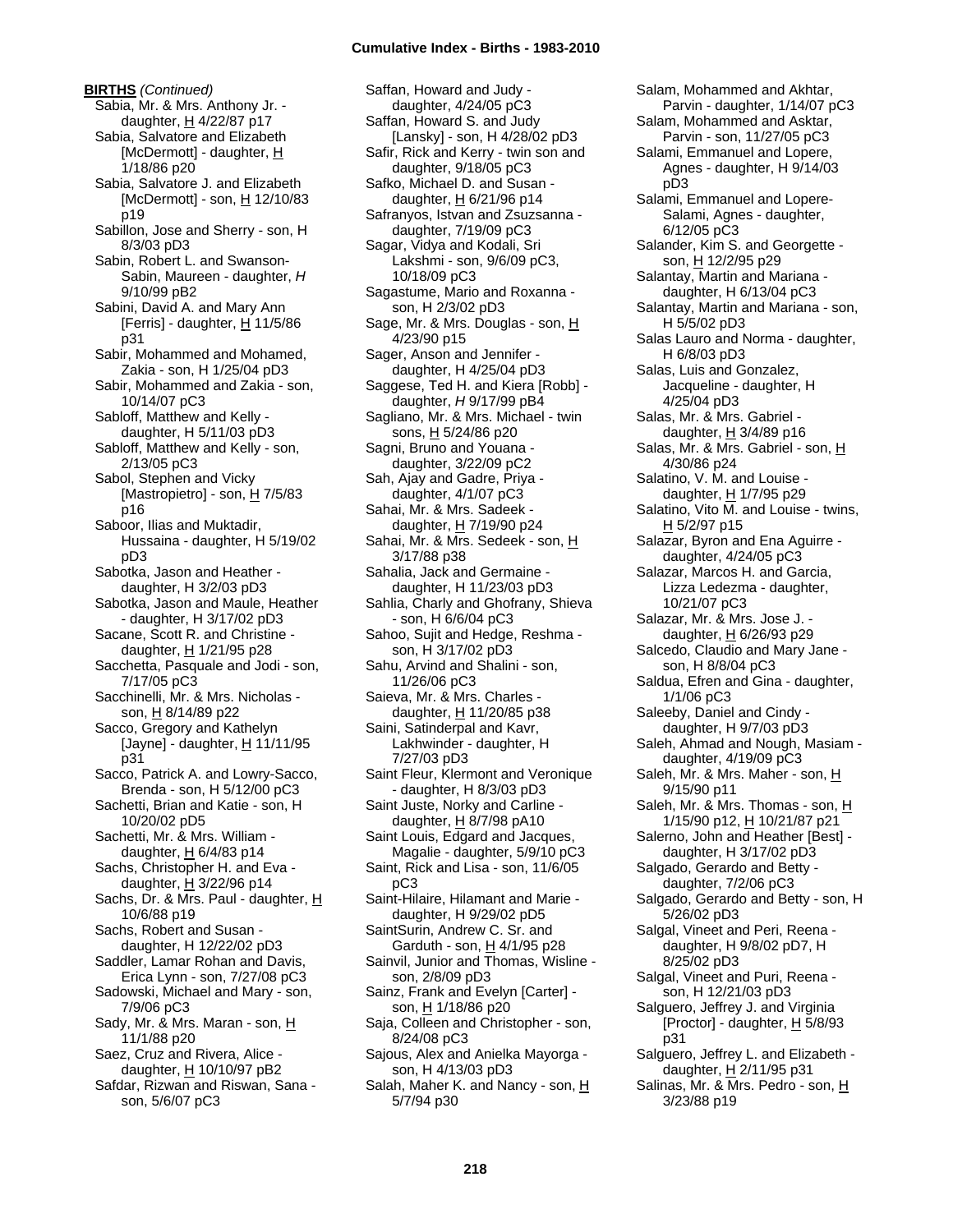**BIRTHS** *(Continued)* Salinas, Pedro Jr. and Cruz, Yashira - daughter, 5/29/05 pC3 Salinas, Salvador and Newman, Brittany - son, 10/9/05 pC3 Salkie, Ferbian and Torres, Maria son, 2/12/06 pC3 Salkie, Maria and Ferb - daughter, 12/30/07 pC3 Sallese, Michael and Lisa - son, 3/4/07 pC3 Salm, David and Dora - twin daughter and son, H 9/29/02 pD5 Salminko, James and Schanz, Mary Elizabeth - daughter, H 12/1/02 pD4 Salmon, Keno E. and Epps, Linnea Ann - son, 10/25/09 pC5 Salmon, Matt and Kristi - daughter, 10/25/09 pC3 Salodkar, Amit and Dharkar, Vrushali - daughter, 7/1/07 pC3 Salomon, Adler and Solange daughter, H 6/22/03 pD3 Salsgiver, James G. and Craigin twins,  $H_8$  8/12/95 p30 Salsgiver, James J. and Craigin [Howard] - daughter, H 2/25/92 p21 Salt, Matthew and Lynn [Klotz] daughter, H 11/26/94 p29 Salta, Mr. & Mrs. Salvatore - son, H 3/5/86 p26 Saltarelli, Chris and Shari [Gray] son, H 9/16/95 p30 Salters, Dock B. Jr. and O'Brien, Cathy - daughter,  $H$  1/17/97 p12 Saltman, Mr. & Mrs. David daughter,  $H$  4/13/85 p16 Saltorelli, Christopher C. and Shari [Thivierge] - son,  $\underline{H}$  6/9/92 p8 Salts, Peter and Kaurene daughter, H 1/27/02 pD3 Saltus, Duke and Wendy - son, H 3/16/03 pD3 Saltus, Mr. & Mrs. Brett - son, H 11/19/86 p17 Saltus, Mr. & Mrs. Kenneth - son, H 11/1/88 p20, H 7/16/86 p35 Saltz, Mr. & Mrs. Richard - son, H 2/12/90 p15 Saluato, Drew and Melissa - son, 11/29/09 pC3 Saluzzi, Michael and Rachel [Poole] - twin sons, H 12/16/01 pD3 Salvador, Jimmy and Carias, Karin son, 1/22/06 pC3 Salvati, David and Abigail daughter, 2/11/07 pC3 Salvati, Joseph Ralph and Allison Oliver - son, 5/25/08 pC3 Salvatierra, Mr. & Mrs. Jose daughter,  $H$  1/2/86 p14 Salvato, Drew and Siciliano, Melissa - daughter, H 5/23/04 pC3

Salvato, James C. and Maryann [Kubovic] - daughter, H 9/30/95 p35, H 9/16/95 p30 Salvato, Jim and Maryann [Kubovic] - daughter, H 11/6/93 p29 Salvato, Mr. & Mrs. Joseph daughter,  $H$  4/13/85 p16 Salvatore, Marc H. and Elizabeth [Truslow] - daughter,  $H$  2/14/87 p25 Salvatore, Matthew and Michele daughter, H 10/19/03 pD3 Salvatore, Matthew and Michele son, 12/24/06 pC3 Salvatore, Randy and Claire daughter, H 5/5/02 pD3 Salvatore, Richard and Patricia daughter, 3/26/06 pC3 Salvatore, Richard and Patricia son, H 1/12/03 pD3 Salvatore, Rod and Jennifer - son, H 8/22/03 pD9 Salvatore, Rodd and Jennifer - son, H 3/3/02 pD3 Salvioli, Felix and Joann - son, H 2/11/95 p31 Salvioli, Mr. & Mrs. Francesco daughter,  $H$  7/6/88 p14 Salvioli, Mr. & Mrs. Louis - daughter, H 11/13/89 p19, H 10/18/89 p23 Sama, Andrew and Liza - son, H 8/1/04 pC3 Samaha, Randy and Melissa daughter, 8/19/07 pC3 Samaha, Randy and Missy - son, H 5/30/04 pC3 Samal, Sandeep and Sheetel - son, 8/20/06 pC3 Samaniego, Nestor and Plasenica, Zoila - daughter, H 8/15/04 pC3 Samanta, Avik and Chatterjee, Lopamudra - son, 1/3/10 pC3 Samaranaycke, Kishan and Olson, Jessica - daughter, H 3/2/03 pD3 Samatis, James J. and Renee daughter,  $H$  9/3/94 p34 Samayoa, Roberto and Ligia - son, H 11/5/94 p31 Samdoval, Gloria - daughter, H 8/15/04 pC3 Samela, Joseph Jr. and Quinn, Lauren - daughter, H 7/4/04 pC3 Samela, Joseph Jr. and Quinn, Lauren - twin sons, 1/13/08 pC3 Samela, Mr. & Mrs. William - son, H 11/22/86 p17 Samela, William J. and Cynthia [Shriver] - daughter,  $H$  10/17/90 p10 Samela, William J. and Cynthia [Shriver] - son, H 7/26/89 p25 Sammataro, Stephen R. and Ann daughter, H 7/18/97 p15 Sammel, David J. and Maureen son, H 1/21/95 p28

Sammons, Robert and Alison - son, 6/6/10 pD2 Samon, Thoedule and Kernlyne daughter, 8/27/06 pC3 Samoncik, Jeffrey and Melissa daughter, H 5/9/04 pC3, H 5/16/04 pC3 Samoncik, Jeffrey and Melissa son, 5/22/05 pC3 Samoskevich, Stephen and Rosemary - son, H 2/2/03 pD3, H 2/23/03 pD3 Samper, Luis F. and Angela [Munoz] - son, H 2/6/98 pB5 Samperez, Carlos and Julia daughter, 8/21/05 pC3 Samperez, Carlos and Julia - son, H 1/18/04 pD3 Sampson, David J. and Carol daughter, H 1/16/98 pB2 Sampson, Mr. & Mrs. Andrew G. Sr. - son, H 10/23/93 p39 Samra, Ranjit Singh and Kuldip Kaur - daughter, 9/21/08 pC3 Samson, Mr. & Mrs. Robert daughter, H 11/20/85 p38 Samson, Steven A. and Lauren [Chiger] - son,  $\underline{H}$  11/20/98 pB5 Samson, Steven and Cadette, Margetta - son, H 6/22/03 pD3 Samson, Stevens and Cadette, Margretta - son, H 12/26/04 pC3 Samuel, Fred and Farrington, Lisa daughter, 12/18/05 pC3 Samuel, Reginald and Small, Lange - daughter, H 6/27/04 pC3 Samuel, Richard and Rogers, Margaret - son, H 8/21/93 p28 Samuels, Micahel and Sara daughter, 12/27/09 pC3 San Jose, Don and Jennifer daughter, 1/28/07 pC3 Sanabria, Robert and Francine son, H 11/25/01 pD3 Sanborn, Scott T. and Eliza [Havens] - son, H 6/2/02 pD3 Sanbui, Tanmoy and Bag, Mousumi daughter, 12/31/06 pC3 Sanchaz, Herdos and Milagso - son, 5/30/10 pC3 Sanches, Blanca - son, H 3/2/03 pD3 Sanches, Richard and Angela - son, H 1/11/04 pD3 Sanchez Luis and Mariana daughter, H 4/27/03 pD3 Sanchez, Angelica - daughter, *H* 9/10/99 pB2 Sanchez, Antonio and Rivera, Maria Elena - daughter, 7/31/05 pC3 Sanchez, Apolinar and Julieta - son, H 6/20/04 pC3 Sanchez, Bruny and Durand, Carlos - son, 12/5/10 pC3, 12/19/10 pC3 Sanchez, Carlos Durand and Bruny son, 5/25/08 pC3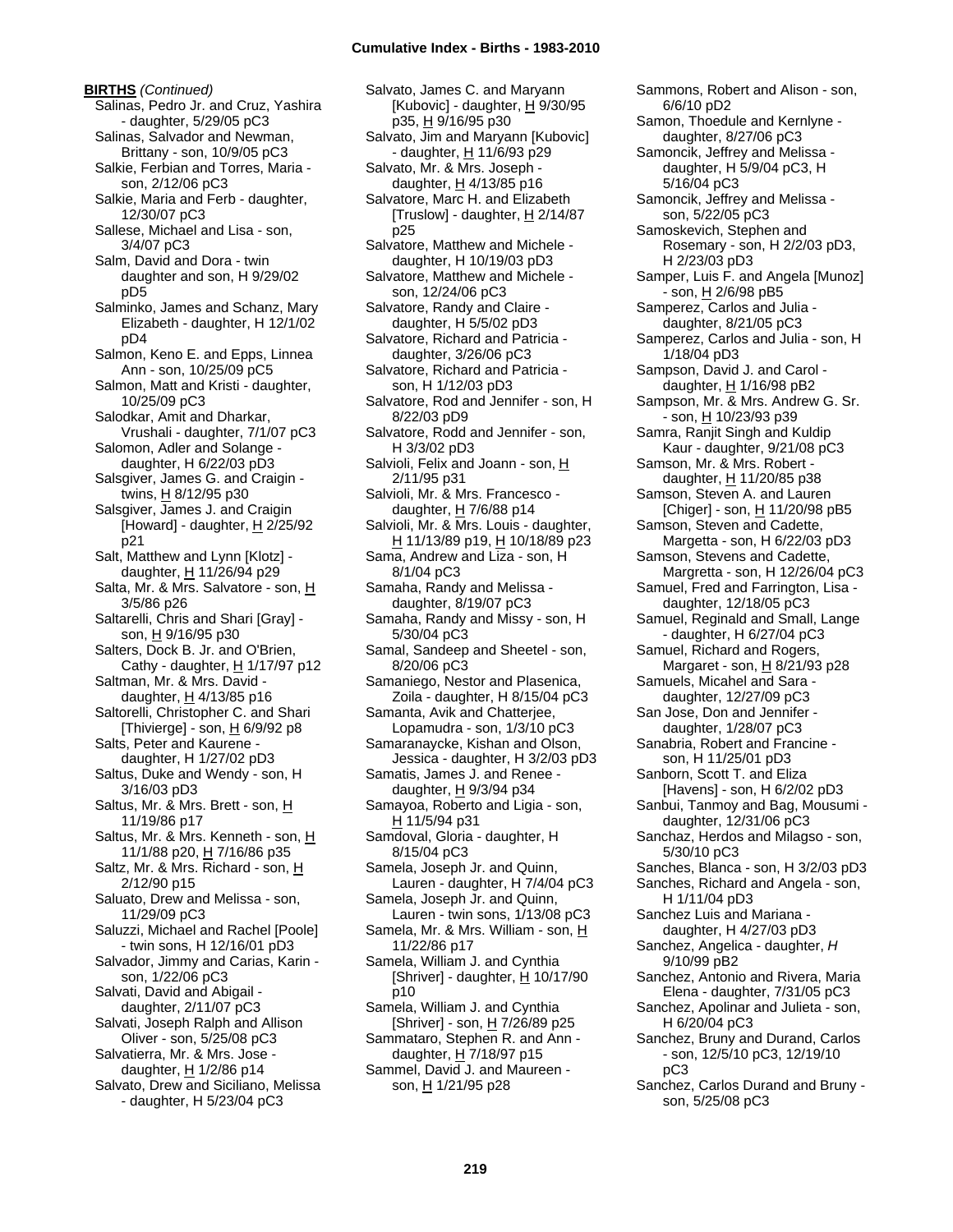**BIRTHS** *(Continued)* Sanchez, Christian and Maria daughter, 12/23/07 pC3 Sanchez, Christian F. and Maria E. daughter, 5/29/05 pC3 Sanchez, David and Susan Sapione - daughter, 12/28/08 pC2 Sanchez, Edwin and Diaz, Elizabeth - son, H 11/16/03 pD3 Sanchez, Ernesto and Sylie - son, H 8/17/03 pD3 Sanchez, Guillermo and Lilianan daughter, H 10/3/04 pC3 Sanchez, Hector and Depaz, Milagro - son, 1/11/09 pC2 Sanchez, Hector F. and Kimberly son, H 9/13/96 p14, H 9/27/96 p14, H 10/4/96 p14, H 8/30/96 p26 Sanchez, Javier and Erma - son, 1/1/06 pC3 Sanchez, Jeffrey and Murillo, Magaly - daughter, H 5/18/01 pD5 Sanchez, Johnny and Miryam - son, H 10/19/03 pD3 Sanchez, Luis and Lilliana - son, H 1/2/91 p17 Sanchez, Mr. & Mrs. Hector daughter, H 5/28/87 p38 Sanchez, Ricardo Sr. and Williams, Jennifer - son, 12/14/08 pC2 Sanchez, Roberto and Ana (Cardenas) - daughter, *H* 2/19/99 pB7 Sanchez, William and Fredda daughter, H 9/5/04 pC3 Sanchez, William and Fredda - son, H 2/2/03 pD3, H 2/23/03 pD3 Sanchioni, Vinny and Jodi daughter, H 9/24/94 p31 Sancho, Mr. & Mrs. Martin daughter, H 2/15/86 p22 Sandalidis, Harry H. and Elena daughter,  $H$  8/12/95 p30 Sandalidis, Mr. & Mrs. Harry - son, H 5/27/89 p20 Sandalidis, Mr. & Mrs. Harry H. daughter, H 11/29/91 p16 Sandalo, Anthony Cosmo and Nicole Marie - son, 2/3/08 pC3 Sandalo, Antonio and Nicole - son, 7/2/06 pC3 Sandaval, Dandido and Martinez, Maritza - son, H 2/3/02 pD3 Sanders, Dashaun and Charles, Deborah - daughter, H 1/11/04 pD3, H 12/28/03 pD3 Sanders, J. London and Kristina L. daughter, 1/27/08 pC3 Sanders, Mr. & Mrs. Mitchell daughter, H 2/7/87 p15 Sanders, Norris A. and Hernandez, Jocelyn - son, H 8/7/98 pA10 Sanders, Robert A. Jr. and Allison [Gray] - son, *H* 7/9/99 pA12

Sanderson, Melanie - son, H 3/2/03 pD3 Sandhir, Ajay and Sandhi daughter, 8/20/06 pC3 Sandholm, Matthew D. and Patricia [Hahn] - daughter, H 2/10/02 pD3 Sandi, Jonnathon and Palaeos, Rowea - son, H 1/6/02 pD3 Sandler, Collette and Shawn - son, H 9/8/00 pC3 Sandler, Jeffrey and Jennifer - son, 8/23/09 pC3 Sandor, Richard and Alexandra son, 4/23/06 pC3 Sandor, Richard J. Jr. and Alexandra [Tomasini] - son, *H* 9/10/99 pB2 Sandoual, Josue and Noguera, Yulman - daughter, H 7/4/04 pC3 Sandoual, Ribelino and Diaz, Margarita - daughter, H 11/14/04 pC3 Sandoval, Carlos Andres and Sylvia - son, 12/21/08 pC2 Sandoval, Douglas - daughter, 11/20/05 pC3 Sandoval, Eduarde and Vega, Mayra - daughter, H 11/7/04 pC3 Sandoval, Edwin and Lobos, Ingrid son, 8/23/09 pC3 Sandoval, Efrain and Damaris - son, H 5/30/04 pC3 Sandoval, Enio and Mateo, Angelica - daughter, 1/25/09 pC3 Sandoval, Gabriel and Podilla, Karla - daughter, H 5/25/03 pD3 Sandoval, Greysi and Jairo - son, H 11/30/03 pD3 Sandoval, Greysi E. and Jairo Estuardo - daughter, 12/5/10 pC3, 11/28/10 pC3 Sandoval, Hamilton and Guzman, Maritza - son, 10/24/10 pC3 Sandoval, Jairo and Greysi daughter, 7/27/08 pC2 Sandoval, Jhony and Lopez, Jeysi Yanira - son, 7/10/05 pC3 Sandoval, Jorge and Portillo, Leisa daughter, H 12/15/02 pD3 Sandoval, Juan and Flores, Carmelina - daughter, 10/1/06 pC3 Sandoval, Luis and Pena, Martha son, H 11/23/03 pD3 Sandoval, Marcos O. - son, H 1/26/03 pD3 Sandoval, Roberto and Leiva, Ileana - son, H 9/7/03 pD3 Sandoval, Roman and Griselda daughter, H 6/28/96 p14 Sandoval, Sergio A. and Ferrera, Nelly S. - son, 3/16/08 pC3 Sandoval, Sergio and Ferrera, Nelly daughter, 1/22/06 pC3

Sandoval, Wilder and Adilis - son, 7/11/10 pC3 Sandoval-Medina, Jaime Yobany and Sandra - son, H 12/9/01 pD3 Sandovali, Erick and Marticorena, Milvia - son, H 4/25/04 pD3 Sandreuter, Karl M. and Laura daughter, H 12/24/94 p33 Sandreuter, Karl M. and Laura - son, H 7/18/97 p15 Sanfilippo, Peter and Katherine daughter, 6/18/06 pC3, 10/28/07 pC3 Sanford, Mr. & Mrs. Gregory daughter,  $H$  2/26/87 p35 Sanford, Nicole and Daniel - son, 8/15/10 pC3 Sangaru, Mahan and Bhandhavi son, H 8/31/01 pC2 Sangaru, Mohan and Bhandhavi son, H 4/4/04 pC3 Sangermano, Gerard and Polly Anne [Leamy] - son, H 11/20/98 pB5 Sangster, Roland and Dora daughter, 3/4/07 pC3 Sankara, Anand and Yallapragada, Sahiti - daughter, 3/9/08 pC3 Sankaranarayanan, Devanandan and Bharathi, Santosh Balachandra - son, 2/5/06 pC3 Sansone, James A. and Deborah [Keyes] - son, H 5/12/00 pC3 Santacroce, Tom and Margaret daughter, H 9/28/03 pD3 Santalucia, Amy and Joseph - son, 10/19/08 pC3 Santalucia, James A. and Lisa daughter, H 1/24/97 p12 Santalucia, James A. and Lisa - son, H 2/11/95 p31 SantaLucia, Joseph and Amy - son, H 6/9/02 pD3, H 6/16/02 pD3 Santalucia, Joseph M. and Dawn daughter,  $H$  8/26/95 p32 Santamaria, Dagoberto A. and Ann son, H 7/5/96 p12 Santamaria, Dagoberto and Ann son, H 3/25/95 p33 Santamaria, Dagoberto and Ann [Hendricks] - son,  $H$  8/29/92 p10 Santamaria, Mr. & Mrs. Alejandro daughter,  $H$  9/25/85 p31,  $H$ 11/30/89 p34 Santamaria, Mr. & Mrs. Salvador S. daughter, H 12/14/91 p16 Santamaria, Renee - daughter, 9/25/05 pC3 Santamaria, Salvador C. and Flora son, H 6/3/95 p28 Santamaria, Salvador C. and Flora [Rodriguez] - son, H 5/19/00 pC3 Santana, Jorge and Evelyn - son, H 3/14/91 p14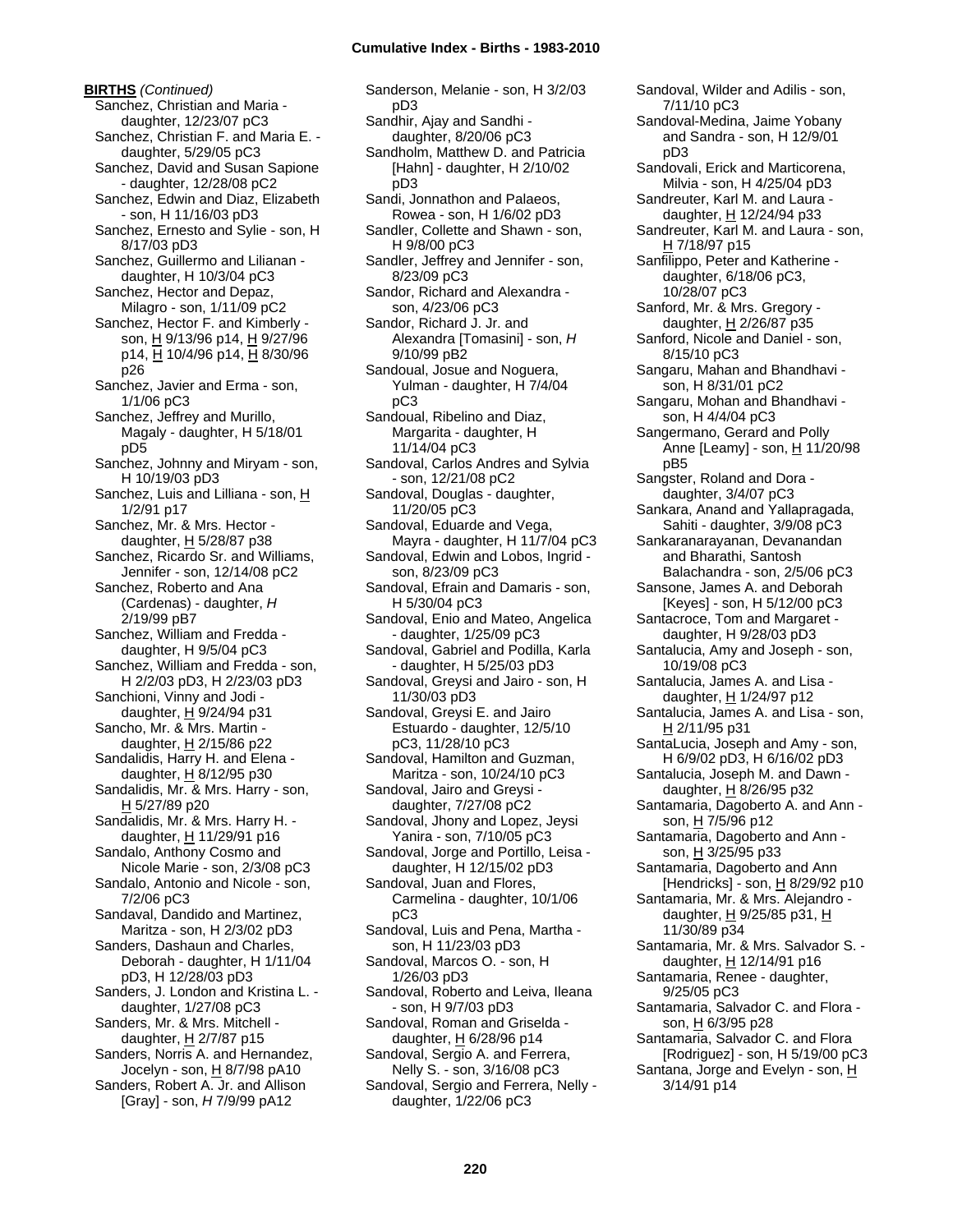**BIRTHS** *(Continued)* Santana, Julismar and Correia, Gleibe - son, 12/24/06 pC3 Santana, Marjorie - daughter, H 2/3/02 pD3 Santana, Miguel and Suarez, Fior son, 11/4/07 pC3 Santandre, Claudio and Herrera, Maria - son, H 12/28/03 pD3 Santangelo, Nicholas and Angela son, 8/12/07 pC3 Santaniello, Joseph and Jodie [Cappellieri] - son,  $\underline{H}$  8/3/88 p19 Santarsiero, Paul and Bonnie [Abresky] - daughter,  $H$  6/29/89 p19 Santayana, Hermenegildo C. and Rhodora, Fatima - son,  $H$  8/9/96 p14 Santella, Dave and Julie - daughter, H 3/16/03 pD3 Santella, Dominic and Jill daughter, H 6/13/04 pC3 Santella, Mr. & Mrs. Louis daughter,  $H$  6/16/90 p23 Santella, Peter M. Jr. and Suzan [Obernier] - daughter, H 12/10/86 p38 Santella, Peter Michael Jr. and Suzan [Obernier] - daughter, H 10/19/88 p19 Santiago, Erik and Celeste daughter, H 7/18/04 pC3 Santiago, Marco and Vanessa - son, H 5/26/02 pD3 Santiago, Mr. & Mrs. Radelio daughter,  $H$  7/3/90 p15 Santiago, Norberto III and Toro-Santiago, Natalia - son, H 4/6/01 pD2 Santiago, Ramon and Yolanda [Velez] - daughter, H 4/28/02 pD3 Santiago, Ray and Sonia - daughter, H 3/2/03 pD3 Santiago, Robert and DiGirolamo, Amanda - daughter, 12/2/07 pC3 Santiago, Roberto and Annette son, H 6/20/97 p14 Santiago, Sam and Jennie - son, H 9/7/03 pD3, H 4/14/02 pD3 Santiana, Kevin and Lisa - son, H 9/28/03 pD3 Santillan, Mr. & Mrs. Hugo - son, H 6/4/86 p34 Santillana, Raul and Rita - son, H 12/15/02 pD3 Santilli, Stefano and Krista Adams daughter, 12/2/07 pC3 Santilli, Stefano and Krista Adams son, 10/30/05 pC3 Santisi, Dave and Sarah - son, 3/9/08 pC3 Santo, Michael and Sherrie [Heibler] - daughter, H 10/6/02 pD5

Santomaro, Carmino and Kelly daughter, 1/13/08 pC3 Santona, Mr. & Mrs. Gualberto Sonia - son, H 6/4/88 p27 Santora, Joe Jr. and Dianna daughter, 9/3/06 pC3 Santora, Lee and Lucy - daughter, H 4/4/04 pC3 Santorella, Frank and Julie - son, 2/21/10 pC3 Santorella, Mr. & Mrs. Vincent daughter, H 12/28/87 p12 Santorella, Mr. & Mrs. Vincent - son, H 8/26/89 p22 Santorelli, Carmine and Denise [Galatie] - twins,  $H$  10/8/94 p33 Santorelli, John and Marcia Lee [Kent] - daughter,  $H$  11/18/89 p15 Santori, Mr. & Mrs. Dominic - son, H 1/18/86 p20 Santoro, Glenn and Deborah daughter, H 4/27/03 pD3 Santoro, Mr. & Mrs. Nicola daughter,  $H$  2/15/86 p22 Santoro, Nick and Mari Alyce [Russo] - daughter,  $H$  6/21/89 p18 Santoro, Scott and Linda - daughter, H 5/2/04 pC3 Santos, Angelito Cardenas and Ronnella Romey - daughter, H 2/14/97 p10 Santos, Angelo R. and Victoria [Witte] - son, H 5/18/01 pD5 Santos, Emilio and Sique, Reyna son, 1/16/05 pC3 Santos, Fransisco and Polonia, Alba - son, 7/12/09 pC5 Santos, Mr. & Mrs. Jaime Jr. - son, H 4/23/90 p15 Santos, Mr. & Mrs. Jose - son, H 10/29/88 p15 Santrock, Jim and Suzanne - son, H 7/13/03 pD3 Santropietro, Christopher P. and Allison - daughter, H 7/23/94 p30 Sapione, Frank and Mary Ann daughter, H 12/2/01 pD3 Sapiza, Pablo and Ceruto, Elizabeth - son, H 5/5/02 pD3 Sapko, Mr. & Mrs. Paul - daughter, H 8/14/93 p30, H 2/26/90 p10 Saponara, Guiseppe and Jessica son, 7/30/06 pC3 Sara, Gary F. and Mary Lynn [Thompson] - son,  $H$  12/10/87 p32 Sara, Mr. & Mrs. Gary - daughter, H 7/3/90 p15 Saraff, Amit and Jyoti - son, 2/3/08 pC3 Sarah Amelia first of 1994 [photo], H 1/3/94 p3 Sarak, Yuriy and Dina - daughter, H 7/27/03 pD3

Sarak, Yuriy and Zaloznaja, Dina daughter, 7/11/10 pC3 Sarantos, Mr. & Mrs. Thomas - son, H 8/15/89 p13 Saravia, Pedro Garcia and Contreras, Nelly Rodriguez son, 10/16/05 pC3 Sardona, Dinesh and Monica - son, H 3/2/03 pD3 Sarfaraz, Mohammed and Prveen, Irshid - daughter, H 7/19/96 p14 Sargeant, Geoffrey Michel and Holly Janell - daughter, 12/6/09 pC2 Sargent, Mr. & Mrs. Russell daughter, H 12/28/88 p19 Saridakis, Christopher and Penny triplets - one daughter and two sons, H 10/27/02 pD5 Sarmiento, Hector and Roxanna daughter, H 12/1/02 pD4 Sarmiento, Hector and Roxanna son, 2/11/07 pC3, H 12/12/04 pC3 Sarnody, Robert and Michele - son, H 12/14/03 pD3 Sarosi, Mr. & Mrs. Carmine daughter,  $H$  11/4/85 p16,  $H$ 12/29/86 p12 Sarr, Arona and Nkala-Sarr, Ntando son, 1/10/10 pC3 Sarrazien, John M. Sr. and Lori son, H 5/7/94 p30 Sarris, Konstantinos and Konstantina [Arapidis] - son, H 1/25/88 p16 Sasloe, Mr. & Mrs. Stephen - son, H 4/13/88 p15 Saslowe, Mr. & Mrs. Stephen S. son, H 9/14/91 p19 Sassano, Mr. & Mrs. Paolo - son, H 12/10/86 p31 Sassano, Paolo and Immacolata [Pesce] - daughter, H 2/11/00 pC3 Sassano, Paulo and Immacolata son, H 2/23/91 p13 Sassano, Robert and Cracie daughter, H 8/15/04 pC3 Sassano, Robert and Gracie daughter, H 8/22/04 pC3 Sassano, Robert and Grazia - son, 2/4/07 pC3 Sathappa, Palaniappan and Alagappan, Meenakshi daughter, 3/21/10 pC3 Satinover, Dr. & Mrs. Jeffrey daughter, H 10/6/88 p19 Satinover, Jeffrey Burke and Julie Rachel [Leff] - daughter, H 4/15/87 p15 Sato, Masanori and Yumiko [Fukushima] - son, H 1/13/02 pD3 Satpathy, Bijay and Swati Mishra daughter, H 5/11/03 pD3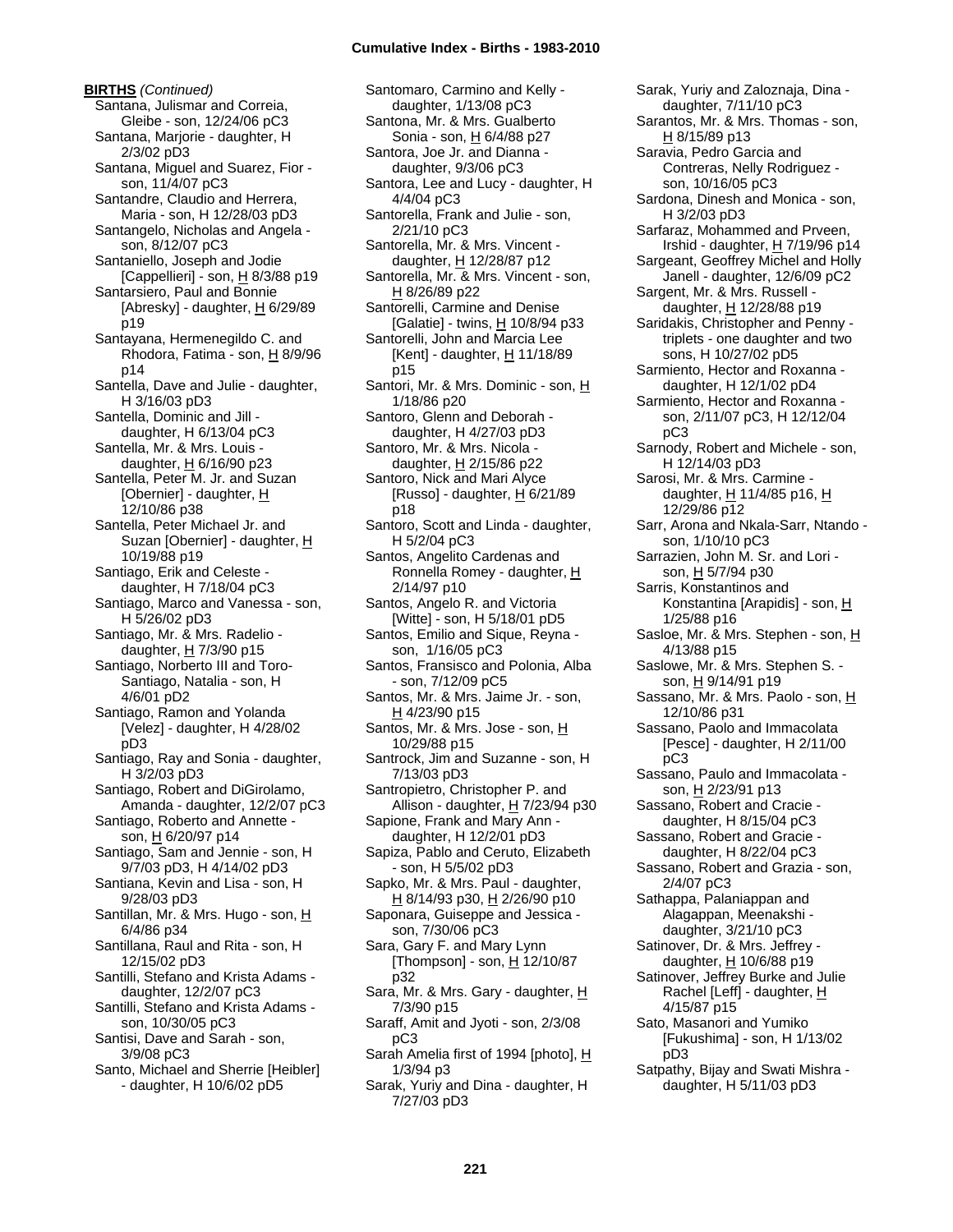**BIRTHS** *(Continued)* Satta, Mr. & Mrs. Vincent - son, H 9/14/85 p18 Sattar, Abdul and Begum, Noor Nahar - daughter, H 1/11/04 pD3 Satter, Mr. & Mrs. Keith - daughter, H 11/16/85 p18 Sauer, Mr. & Mrs. John - daughter, H 10/26/85 p19 Sauer, Mr. & Mrs. Milton Jr. - son, H 6/13/87 p19 Sauerhoff, John and Barbara - son, H 3/14/91 p14 Saul, Zane Z. and Cindy - daughter, H 9/20/91 p43 Saumier, Todd and Lorien daughter, 7/31/05 pC3 Saumier, Todd and Lorien - son, H 6/9/02 pD3, H 6/23/02 pD3 Saunders, Bill and Trang - daughter, 2/28/10 pC3 Saunders, Christopher and Elizabeth - twin sons, H 3/21/04 pC3 Saunders, Derrick James and Jones, Jenice Marie - daughter, 5/24/09 pC3, 6/28/09 pC3 Saunders, Don and Tina - twin daughters, H 7/11/04 pC3 Saunders, Mr. & Mrs. Gregory daughter,  $H$  1/15/90 p12 Saunders, Mr. & Mrs. Gregory - son, H 4/26/86 p18 Saunders, Mr. & Mrs. Jonathan son, H 4/8/87 p20 Saunders, Robert and Lisa daughter, 3/12/06 pC3 Sauter, Mr. & Mrs. Gregory daughter, H 2/27/85 p24 Sauyer, Paul F. and Sabine B. daughter, H 1/5/03 pD3 Savage, Bradley and Donna daughter, 7/31/05 pC3 Savage, Tony and Debbie - son, H 5/26/02 pD3 Savaides, Andrew and Eugenia son, H 12/19/90 p26 Savaides, Andrew R. and Eugenia daughter,  $H$  11/1/96 p15 Savarese, Mr. & Mrs. John - son, H 12/28/83 p22 Savaria, Mario and Jasmin daughter, H 5/16/04 pC3 Saveliff, James F. and Katharine daughter,  $H$  8/19/95 p31 Saveliff, James F. and Katharine [Frey] - daughter,  $\underline{H}$  10/9/98 pB3 Saveliff, Jim and Lee - daughter,  $H$ 3/6/93 p31 Saveliff, Jim and Lee [Frey] daughter, H 5/27/95 p32 Saverine, Mr. & Mrs. Peter C. daughter, H 10/14/87 p19 Saverine, Sloan and Jill - daughter, 9/14/08 pC3

Saviano, Mr. & Mrs. Lawrence daughter, H 9/14/85 p18 Saviano, Paul G. and Carrie D. [Dannes] - son,  $H$  7/29/89 p13 Saviano, William and Jennifer - son, H 10/20/02 pD5 Savignano, Juliet Francesca and Rivera, Luis Alberto - son, 8/15/10 pC3 Savona, Richard and Aniela daughter, 1/2/05 pC3 Savvaides, Andy and Chrisi [Mignone] - son, H 6/6/97 p16 Savvaides, Andy and Kimberly son, 12/7/08 pC2 Savvidis, Mr. & Mrs. Alexandros son, H 3/23/88 p19 Savvidis, Mr. & Mrs. Andre - son, H 1/2/86 p14 Savvoulides, Efstathios, and Kiriaki daughter,  $H$  5/8/91 p20 Savvoulidies, Mr. & Mrs. Steve daughter, H 10/23/93 p39 Sawers, Robert and Karen [Steiger] son, H 6/11/87 p21 Sawers, Robert and Karen [Stieger] daughter,  $H$  6/21/89 p18 Sawicki, David W. and Maria - son, H 5/12/97 p3, H 7/18/97 p16 Sawyer, Broderick I. and Lynn daughter,  $H$  2/11/95 p31 Sawyer, Christopher and Ann Maria son, H 5/5/02 pD3 Sawyer, Mr. & Mrs. Broderick - son, H 10/29/88 p15 Sawyer, Mr. & Mrs. Broderick B. daughter,  $H$  3/7/92 p10 Sawyer, Sean and Lisa - daughter, 8/13/06 pC3 Saxe, Brock and Christine daughter, 1/30/05 pC3 Saxe, Brook and Christine - son, 4/22/07 pC3 Saxena, Mini and Sharma, Gaurav daughter, 11/7/10 pC3, 10/31/10 pC3 Saxon, Jonathan K. and Susan [Kane] - twin daughter and son, H 6/2/02 pD3 Sayler, Roger and Nancy - twin sons, H 1/2/91 p17 Scafaro, Mark and Elizabeth - son, 9/13/09 pC3 Scaggs, Timothy and Alison - son, 10/25/09 pC3 Scala, Thomas J. and Lori daughter, H 3/22/96 p14 Scalise, Christ and Francesca - son, 4/2/06 pC3 Scalisi, Mr. & Mrs. Nicholas daughter,  $H$  5/28/83 p23 Scallion, Robert and Nancy [Hall] son, H 7/7/88 p19 Scalzi, John and Nancy [Kazdin] twin daughters,  $H$  6/25/87 p17

Scanlan, Mr. & Mrs. Peter - son, H 7/23/88 p15 Scanlon, Brian and Erin - daughter, H 8/8/04 pC3 Scanlon, Mark and Annmarie [Marra] - son, H 6/25/87 p17 Scanlon, Mr. & Mrs. James - son, H 12/7/85 p18 Scanlon, Mr. & Mrs. Richard daughter, H 11/1/88 p20 Scanlon, Mr. & Mrs. Robert Jr. son, H 3/21/87 p20 Scanlon, Tomas Jr. and Vitta-Scanlon, Mary Ellen - daughter, 1/16/05 pC3 Scanlon, Tommy and Mary Ellen son, 9/21/08 pC3 Scaperotta, Gene R. Jr. and Silverman, Eve - daughter, H 12/30/01 pD3 Scarano, Louis Jr. and Lyon, Jennifer - daughter, 1/25/09 pC3 Scarfi, Joseph and Tracy - daughter, H 6/9/02 pD3, H 6/16/02 pD3 Scarfo, Robert J. and Kim A. [Pesak] - son, H 7/16/88 p23 Scarmuzzi, Mr. & Mrs. Joseph daughter,  $H$  5/14/86 p33 Scarpelli, Paul and Elizabeth - son, 3/23/08 pC3, 6/26/05 pC3 Scarpello, Frank and Catherine [Bifano] - daughter,  $H_8$  8/29/97 p15 Scarpello, Frank and Catherine [Bifano] - son, H 11/6/93 p29 Scarpello, Frank Jr. and Catherine [Mayer] - daughter,  $H$  2/18/95 p32, H 2/11/95 p31 Scarpello, Kenneth J. and Cheri son, H 8/7/98 pA10 Scarpoe, Mr. & Mrs. Anthony A. daughter,  $H$  3/7/92 p10 Scarpone, Michelle - daughter, H 3/27/98 pB2 Scarpone, Mr. & Mrs. David daughter,  $H$  3/23/91 p9 Scarpone, Mr. & Mrs. David - son, H 3/21/87 p20 Scarvey, Sean and Sherry - son, H 6/9/02 pD3, H 6/16/02 pD3 Scatamacchia, Michael and Karen [Zambolla] - daughter, H 11/11/95 p31, H 10/28/95 p31 Scaturchio, Joseph and RasaMaria daughter, 6/24/07 pC3 Scaturchio, Joseph and Rosa Maria [DiStasio] - daughter, H 12/3/01 pD3, H 10/28/01 pD3, H 12/23/01 pD3 Scaturchio, Joseph and RoseMaria daughter, H 6/6/04 pC3 Scauzillo, Michael and Michelle daughter, 12/16/07 pC3 Scavetta, Frank and Diana daughter, 7/15/07 pC5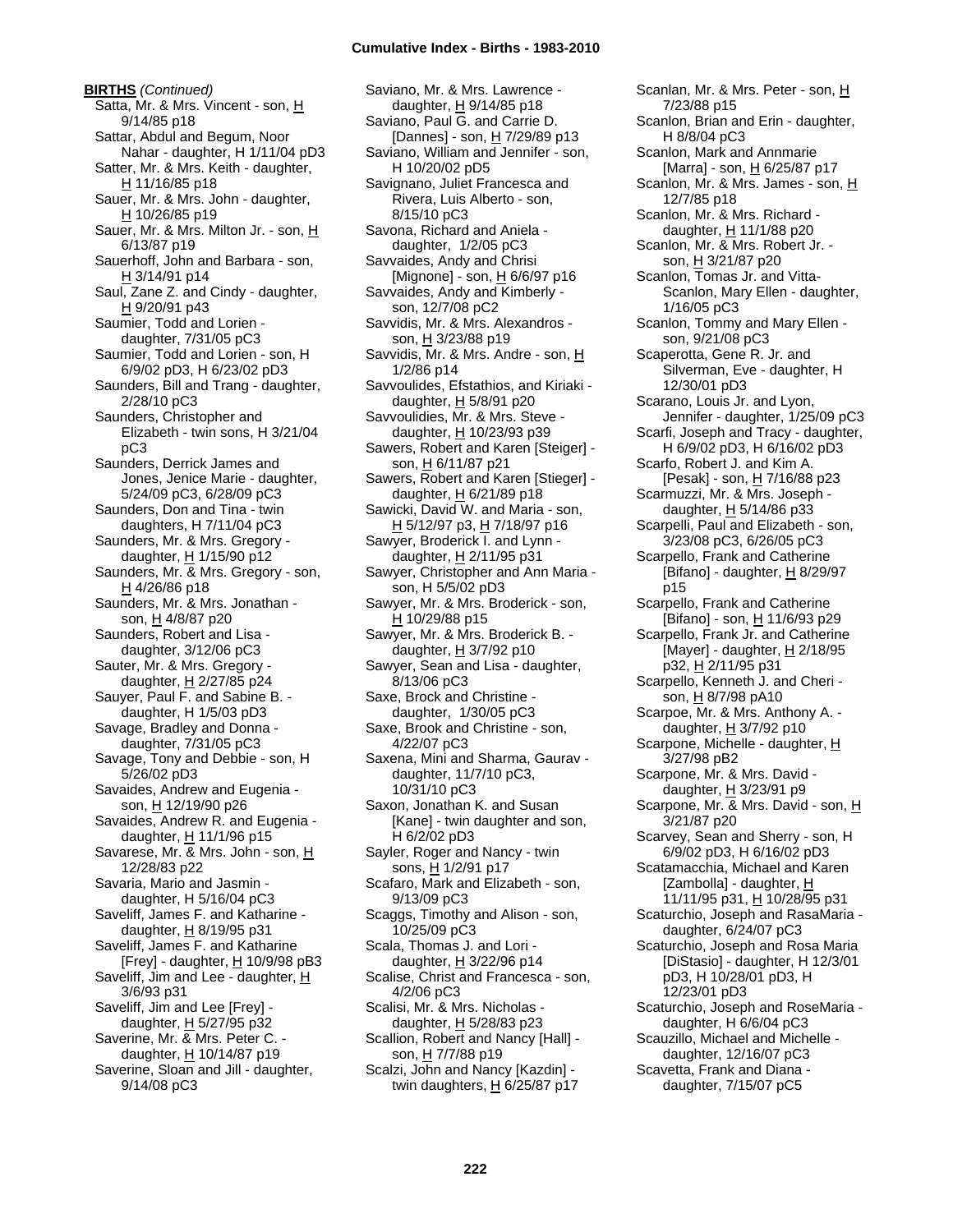**BIRTHS** *(Continued)* Scavo, Mr. & Mrs. John - daughter,  $H$  7/2/87 p27 Scelsi, Michael and Mary Wilcox son, 12/21/08 pC2 Schaefer, Herman A. III and Jill son, H 12/9/95 p31 Schaefer, James and Joni - son, 8/30/09 pC3, 10/11/09 pC3 Schaefer, Philip W. and Mary Jane [Luzzo] - son, H 10/17/87 p23 Schaefer, Richard and Judith daughter,  $H$  3/14/91 p14 Schaeffer, Mr. & Mrs. Eugene - son, H 2/5/86 p27 Schaer, Raymond and Beverly son, H 4/27/03 pD3 Schaffer, Edward J. and Linda daughter,  $H$  7/11/97 p14 Schalop, Lee T. and Auerbach, Dr. Lisa - daughter,  $H$  2/13/93 p36 Schappert, Mr. & Mrs. Keith M. daughter, H 3/24/86 p19 Scharkas, Mr. & Mrs. Steven D. son, H 7/22/87 p17 Schatz, Mr. & Mrs. Ralph R. Jr. daughter, H 7/10/93 p29 Schauer, George and Lisa - son, H 12/1/02 pD4, H 12/29/02 pD3 Schaumann, Thomas W. and Begley, Christine - daughter, *H* 1/29/99 pB9 Schaumann, Tom and Christine son, H 4/27/03 pD3 Schechter, Mr. & Mrs. Robert daughter,  $H$  8/6/86 p16 Scheckler, Robert W. and Cynthia [Matthys] - son, H 11/20/85 p38 Scheckler, Robert William and Cynthia [Matthys] - son, H 1/7/89 p11 Scheetz, Robert W. and Stephanie [Ginouves] - daughter, *H* 6/5/99 pB10 Scheinbach, Gerard D. and Lian, Cheng - son, H 11/19/94 p31 Schell, James and Jacqueline - son, 7/5/09 pC3, 5/24/09 pC3 Schell, Paul and Gloria - son, 7/8/07 pC3 Schenck, Chip and Kim - son, 10/25/09 pC3 Scher, Mr. & Mrs. Bradley daughter,  $H$  1/5/85 p18 Scherer, Michael and Paige daughter, H 7/20/03 pD3 Scherer, Michael and Paige - son, 11/27/05 pC3 Schermann, Ian and Katy daughter, 11/30/08 pC3 Schettina, Mr. & Mrs. David - son, H 2/7/87 p15 Schettino, Mr. & Mrs. Frank - son, H 11/13/89 p19, H 10/18/89 p23 Schiano, Mr. & Mrs. Nicola daughter,  $H$  3/4/89 p16

Schiavone, Ernest and Patricia son, H 3/14/04 pC3 Schiff, Doug and Tracy - daughter, H 1/19/03 pD3 Schiff, Stuart and Elizabeth daughter, H 10/18/96 p14 Schimenti, George and Gennifer daughter, 1/20/08 pC3 Schindler, Greg S. and Barbara son, H 8/26/95 p32 Schlachlenhaufen, Tom and Cynthia - son, H 3/24/02 pD3 Schlachtenhaufen, Tom and Cynthia - daughter, 11/27/05 pC3 Schlatter, Michael and Pauline triplets,  $H$  12/2/86 [photo] p36 Schlatter, Mr. & Mrs. James triplets, two sons and one daughter, H 12/18/86 p31 Schlechter, Mr. and Mrs. Aaron son, 5/2/10 pC3 Schlegel, Kurt and Patricia daughter, H 9/21/03 pD3 Schlegel, Kurt and Patricia - son, 7/17/05 pC3 Schlegel, Stephen R. and Elena [Peters] - son, *H* 5/28/99 pB6 Schlingheyde, Keith and Angela son, H 6/20/04 pC3 Schloss, Howard and Glueck, Melanie - son, H 5/7/94 p30 Schlotter, Thomas Jr. and Jackson-Schlotter, Shelby - son, 4/30/06 pC3 Schluntz, Mr. & Mrs. Paul daughter, H 9/12/83 p16 Schmeiser, A. Bryan and Elizabeth son, 12/27/09 pC3 Schmidt, Bill and Lisa - son, H 11/29/96 p15 Schmidt, David and Louise daughter, H 12/26/04 pC3 Schmidt, Kenneth A. and Sallie daughter, H 11/1/96 p15 Schmidt, Mr. & Mrs. Timothy T. daughter, H 12/5/92 p37 Schmidt, Peter and Eleanor daughter, H 3/9/03 pD3 Schmidt, Robert A. and Pamela [Roller] - son, H 2/17/02 pD3 Schmiedeck, Peter A. and Lisa [Robling] - daughter, *H* 9/10/99 pB2 Schmier, David B. and Potter, Cynthia - son, *H* 5/28/99 pB6 Schmitt, Matthew P. and Susan son, H 5/2/97 p15 Schmitt, Ronald F. and Felicia daughter, H 6/28/96 p14 Schmitz, Scott D. and Kerry [Ryan] daughter, H 12/16/01 pD3 Schmoelzer, Herbert and Bernadette - daughter, H 11/7/04 pC3 Schmoll, John D. and Margareta son, H 6/28/96 p14

Schneider, Charles and Susan son, H 7/5/91 p14 Schneider, Charles S. and Susan daughter, H 8/19/95 p31 Schneider, Douglas R. & Mary R. [Buchanan] - son, H 1/2/88 p22 Schneider, Douglas R. and Mary daughter, H 4/15/95 p28 Schneider, Mark W. and Virginia Locke Macdonald - daughter, H 12/19/92 p36 Schneider, Mr. & Mrs. Charles daughter,  $H$  9/3/88 p16,  $H$ 12/26/85 p13 Schneider, Mr. & Mrs. Charles - son, H 3/4/89 p16 Schneider, Mr. & Mrs. Charles C. daughter, H 10/7/92 p10 Schneider, Perry J. and Kathy daughter, H 7/11/97 p14 Schneider, Thomas P. and Lee Ann son, H 12/24/94 p33 Schnelwar, Andrew and Shulie daughter, 3/15/09 pC3 Schnitzer, Patrick F. and Jacqueline - daughter, H 8/19/95 p31 Schobel, Dan and Glionna, Jesse son, 9/21/08 pC3 Schoeller, Mr. & Mrs. Arthur daughter, H 12/7/85 p18 Schoenholtz, Mark and Jane - son, H 8/4/02 pD3 Schoenholz, David M. and Jennifer daughter, H 1/17/97 p12 Schofield, Barry and Lisa - son, H 2/22/04 pC3, H 2/29/04 pD3 Schofield, Mr. & Mrs. Gary - son, H 3/23/85 p18 Scholl, Walter Brooks and Robin [Laidler] - son, H 8/24/85 p15 Scholz, Eric and Darcy - son, 6/12/05 pC3 Schoofie, Jock and Nancy - son, H 4/13/03 pD3 Schoonmaker, Phil and Emily daughter, H 2/2/03 pD3, H 2/9/03 pD3 Schoonmaker, Richard & Bonnie [Jackson] - son,  $H$  3/18/89 p24 Schopfer, Christopher J. and Sharon [Carnevale] - son, H 5/12/00 pC3 Schorr, Craig and SueAnn - son, 4/8/07 pC3 Schorr, Edward T. and Patricia Ann son, H 12/9/95 p31 Schott, Mr. & Mrs. John F. daughter, H 7/3/90 p15 Schott, Mr. & Mrs. Robert daughter, H 10/7/87 p18 Schott, Robert F. and Carol daughter, H 12/2/95 p29 Schott, Robert F. and Carol [Jones] son, H 8/8/83 p13 Schottmuller, Steven and Carrie twin sons, H 3/16/03 pD3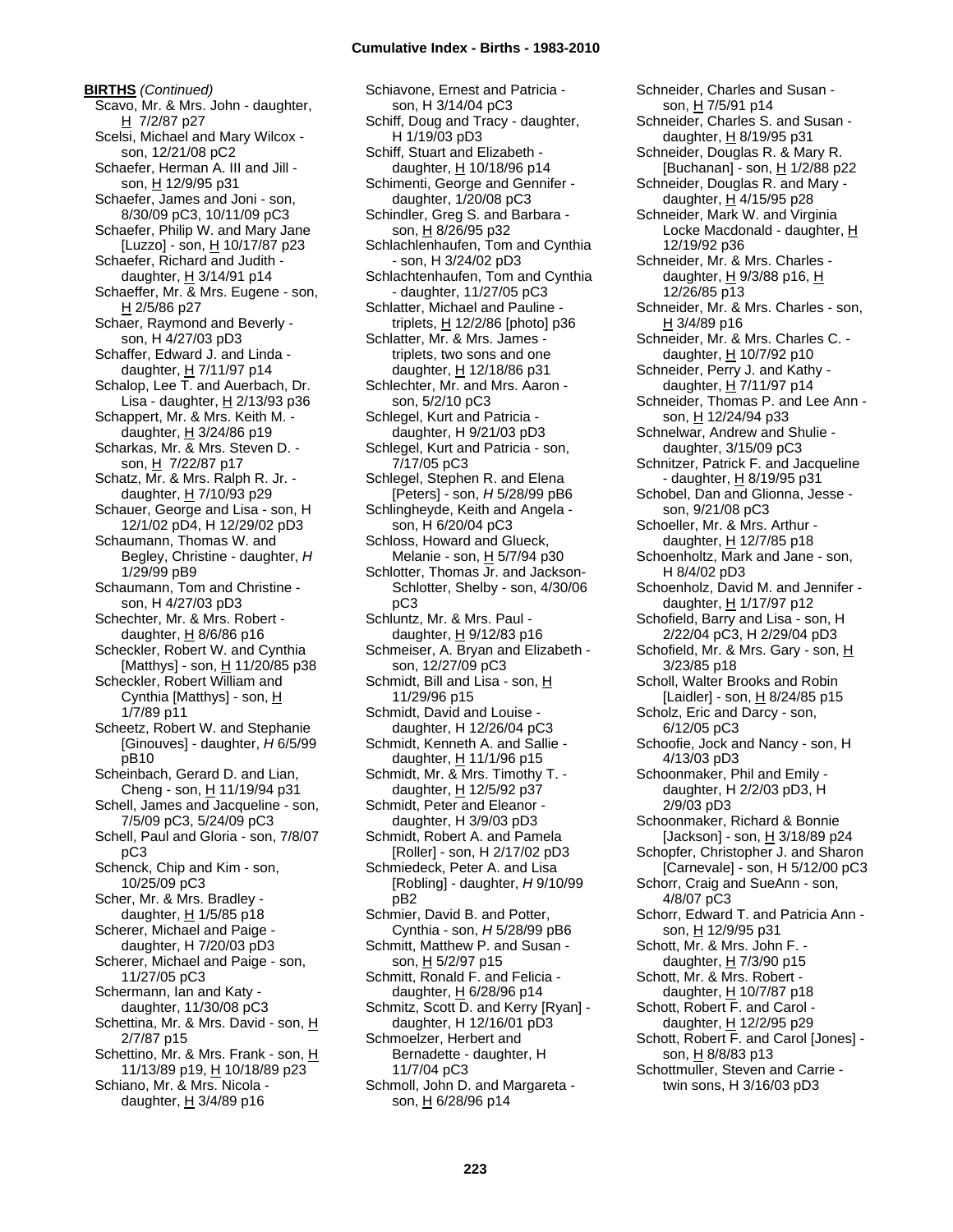**BIRTHS** *(Continued)* Schoudel, Jon and Croline daughter, H 2/8/04 pD3 Schrade, Christine and Christopher son, 10/24/10 pC3 Schrade, George and Margie daughter, 8/16/09 pC3, H 9/26/04 pC3 Schrade, George and Margie - son, 7/16/06 pC3 Schreff, Mr. & Mrs. David - son, H 10/24/90 p12 Schreiber, Michael A. and Stacy daughter, H 9/2/95 p31 Schreiber, Michael and Stacey daughter, H 1/2/91 p17 Schrier, Mr. & Mrs. Jack - daughter, H 1/21/88 p39 Schroder, Andrew and Ann - son, H 1/18/92 p11 Schroder, Daniel and Jeannette son, H 10/6/02 pD5 Schroder, Pablo and Gonzalez, Catalina - son, H 10/6/02 pD5 Schroeder, Matthew L. and Elizabeth - daughter,  $H$  4/8/95 p31 Schroeder, Matthew L. and Elizabeth [King] - daughter, H 5/18/01 pD5 Schroeder, Mr. & Mrs. James - twin son and daughter,  $H$  2/24/88 p30 Schroeter, Earl and Monica - son, H 5/19/02 pD3 Schuelke, Dwayne H. and Frances [Cirrincione] - son, H 2/16/01 pC2 Schulitz, Christian and Laura - son, H 12/22/02 pD3 Schulman, Gary and Nancy - son, H 7/20/03 pD3 Schulman, Michael and Fran [Lato] daughter, H 8/4/88 p20 Schulman, Paul R. and Janet - son, H 11/1/96 p15 Schulton, Mr. & Mrs. John S. - son, H 9/15/83 p36 Schults, Steven M. and Jennifer daughter,  $H$  3/13/98 pB2 Schultz, Marc and Robin - daughter, H 7/14/02 pD3 Schultz, Mr. & Mrs. Mark - daughter, H 11/16/83 p43 Schultz, Thomas and Janet daughter, H 8/28/91 p17 Schultz, Tobert and Kimberli daughter, H 2/3/02 pD3 Schultz, William Jr. and Isobel [Vargas] - daughter,  $H$  2/25/92 p21 Schumacher, James and Elizabeth daughter, H 10/13/02 pD4 Schumacher, Jereme and Jennifer son, H 8/3/03 pD3 Schumacher, Martin and Bettina -

son, 4/22/07 pC3

Schumauch, William and Mandi daughter, 8/9/09 pC3 Schumody, Mr. & Mrs. Robert daughter,  $H$  12/13/89 p18 Schuster, Mark and Lynn [Limbach] daughter, H 2/10/02 pD3 Schuster, Mr. & Mrs. Kenneth daughter, H 8/27/90 p10 Schutz, Mr. & Mrs. Roland daughter, H 2/27/85 p24 Schutz, Mr. & Mrs. Roland - son, H 9/24/87 p14 Schutz, Mr. & Mrs. Roland R. daughter, H 2/27/93 p34 Schutze, Mr. & Mrs. Charles daughter,  $H$  3/14/87 p18 Schuurmans, Hendrik J. and Rita daughter,  $H$  3/27/98 pB2 Schwab, Joel and Claire - daughter, 6/28/09 pC4, 1/25/09 pC3 Schwab, Joel and Claire - son, H 9/5/04 pC3 Schwab, William G. and Maureen [Fitzgerald] - son, H 6/2/02 pD3 Schwabe, Robert and Marcela - son, 2/1/09 pC3 Schwader, Mr. & Mrs. Dwight daughter,  $H$  11/5/85 p14 Schwandt, Reed and Renne - son, 9/6/09 pC3, 10/18/09 pC3 Schwartz, Brad and Karen - son, 7/3/05 pC3 Schwartz, Bradley and Karen daughter, H 5/11/03 pD3 Schwartz, Dawn and Barry daughter, 11/29/09 pC3 Schwartz, Howard and Caryn daughter, H 4/7/02 pD3 Schwartz, Howard and Caryn - son, H 6/27/04 pC3 Schwartz, James Jay Jr. and Abbie [Van Nostrand] - son,  $\underline{H}$  9/6/86 p18 Schwartz, Jonathan A. and Carol daughter, H 7/26/96 p14 Schwartz, Mark A. and Penelope M. - daughter, 10/12/08 pC3 Schwartz, Mark and Penelope - son, 1/28/07 pC3, H 12/19/04 pC3 Schwartz, Michael and Jessica son, 9/3/06 pC3, 7/19/09 pC3 Schwartz, Mr. & Mrs. Eugene daughter, H 2/12/90 p15 Schwartz, Mr. & Mrs. Eugene - son, H 9/10/88 p17 Schwartz, Mr. & Mrs. Robert daughter,  $H$  3/9/89 p21 Schwartz, Robin and Kim daughter, H 1/19/03 pD3 Schwartz, Steven H. and Veronica [Lindquist] - daughter,  $H$  10/4/96 p14 Schwartz, Steven H. and Veronica [Lindquist] - son, *H* 8/6/99 pB4, H 9/27/96 p14

Schwartz, William and Lisa [Shutkin] - son, H 4/16/88 p17 Schwarz, Mr. and Mrs. Tim daughter, 4/25/10 pC3 Schwein, Fred L. and Susan daughter, H 12/31/94 p31 Scialpi, Alex and Pintos, Janessa daughter, 3/5/06 pC3 Sciamarelli, Gilbert and Kattia - son, H 10/6/02 pD5 Sciamarelli, Marco V. and Kattya (Chavarria) - daughter, *H* 2/19/99 pB7 Sciarretta, Steven and Angela daughter, H 4/14/02 pD3 Sciarretta, Vincent and Denise daughter, H 5/12/02 pD3 Scicchitano, Cosimo and Laura daughter, 9/20/09 pC4 Scicchitano, Mr. & Mrs. Cosmo daughter,  $H$  6/29/85 p18 Scicchitano, Mr. & Mrs. Vincent Jr. son, H 9/19/92 p13 Scicchitano, Vincent and Maria [Girardo] - twins,  $H$  9/2/95 p31, H 7/22/95 p33 Sciglimpaglia, Daniel and Aimee daughter, 11/13/05 pC3, H 5/4/03 pD3 Scipion, Brandt and Marie - son, 11/5/06 pC3 Scire, Philip and Anne [Torre] daughter, H 10/19/88 p19 Sckolnik, Howard and Andrea [Goldberg] - son, H 8/24/85 p15 Sclafani, Mr. & Mrs. Bruce F. - son, H 7/22/87 p17 Sclafani, Mr. & Mrs. Ronald C. - son, H 6/8/85 p16 Sclafant, Brooke - son, 12/14/08 pC2 Scofield, Daniel H. and Cynthia daughter, H 2/23/91 p13 Scofield, Mr. & Mrs. Daniel H. - son, H 3/11/95 p29 Scofield, Mr. & Mrs. Donald daughter,  $H$  6/16/90 p23 Scofield, Mr. & Mrs. Donald - son, H 2/1/86 p16 Scofield, Mr. & Mrs. Ronald R. - son, H 3/20/93 p31 Scofield, Ronald W. and Maryann E. [Avery] - daughter,  $H$  3/21/87 p20 Scofield, Ronald W. and Maryann Elizabeth [Avery] - son, H 3/23/88 p19 Sconziano, Matthew and Catherine son, 8/6/06 pC3, H 4/25/04 pD3 Scopelliti, Robert and Marissa daughter, H 12/29/02 pD3 Scordo, Michael J. and Kathy [Pilleyt] - twin daughters, H 8/30/86 p18 Scorziello, Stephen and Amy daughter, H 9/12/04 pC3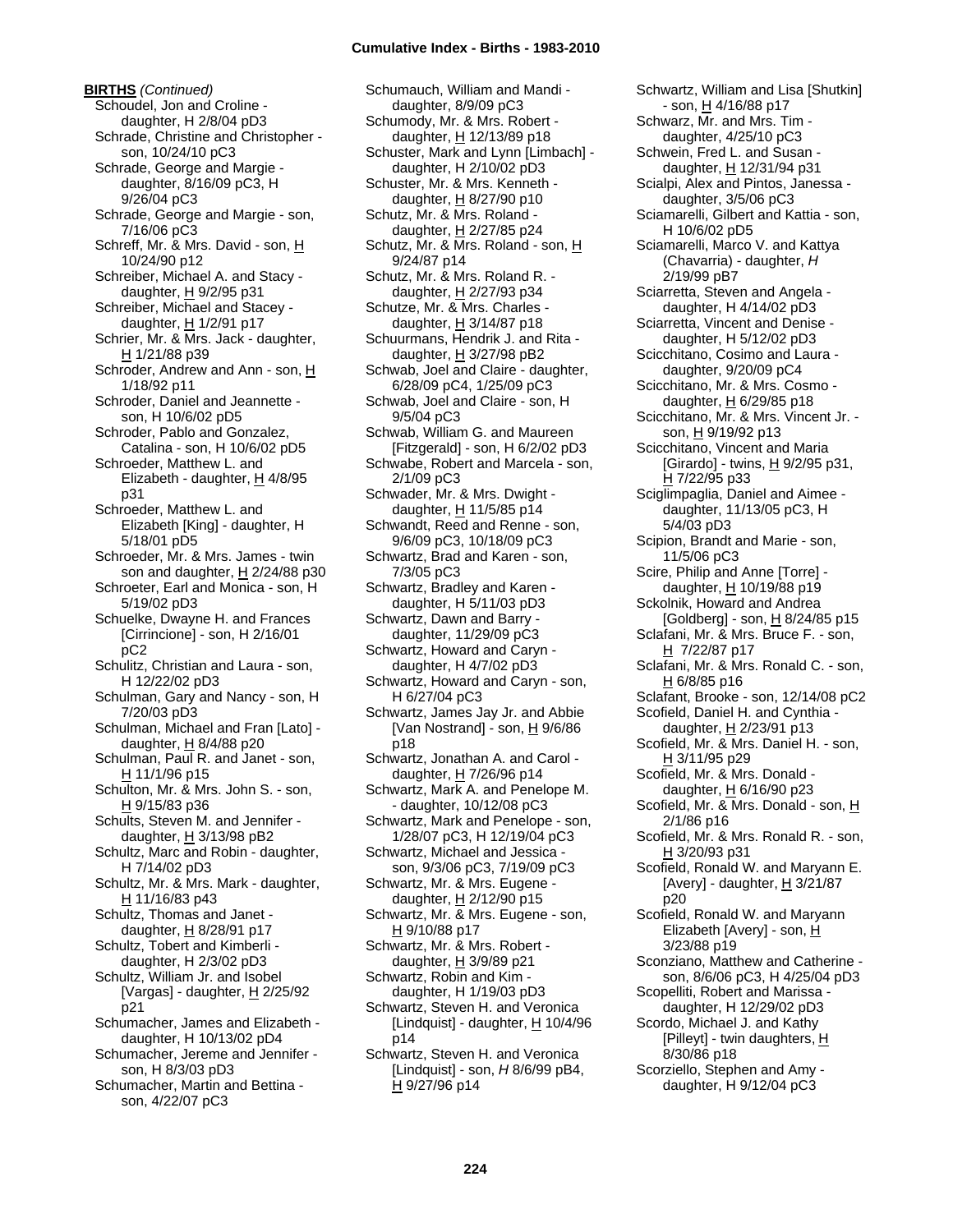**BIRTHS** *(Continued)* Scorziello, Stephen and Amy - son, 9/2/07 pC3 Scot, Deric and Marie - daughter, 7/30/06 pC3 Scott, Dave and Librea - twin son and daughter, 1/15/06 pC3 Scott, J'Kaya and Shauntane - son, H 4/6/03 pD3 Scott, James E. and Patricia daughter, H 3/30/95 p3 Scott, Jonathan and Gold, Amy Michele - daughter, 5/1/05 pC3 Scott, Joseph & Renee Cadlett son, H 3/8/89 p20 Scott, Lance A. and Kathleen daughter,  $H$  8/21/98 pA13 Scott, Lance A. and Kathleen [Murphy] - son, H 2/16/01 pC2 Scott, Leonard O. and Jackie daughter,  $H$  1/17/97 p12 Scott, Peter and Guyton, Penny Maier - son, 12/21/08 pC2 Scott, Richard L. Jr. and Holton, Katrina - daughter, H 2/1/04 pD3 Scott, Terry and Elizabeth daughter, H 6/6/04 pC3 Scott, William and Torres, Jeanette daughter, 1/20/08 pC3 Scott, William R. and Wendi - son, H 5/7/94 p30 Scotti, Pietro and Janine - son, H 12/1/02 pD4 Scotti, Raffaele and Tracy daughter, 7/24/05 pC3 Scotti, Raffaele and Tracy [Gemza] son, H 12/23/01 pD3 Screnock, Eric and Angela - son, H 6/9/02 pD3 Scrivens, Timothy P. and Lois [Stenberg] - son, H 5/12/02 pD3 Scrofani, Peter and Baye, Meaghan son, 9/6/09 pC3, 10/18/09 pC3 Scudder, Alfred John and Hazel [Bell] - son, <u>H</u> 10/17/87 p23 Scully, Bryan D and Brenda - son, H 3/27/98 pB2 Scully, Bryan D. and Brenda - son, H 3/5/94 p29 Scully, Charles and Patricia daughter,  $H$  1/2/91 p17 Scully, Gregg and Kimberly [Barnes] - daughter, H 6/3/92 p11 Scully, Gregg and Kimberly [Sacrider] - son, H 8/14/93 p30 Scully, Matthdew and Clare - son, 11/21/10 pC3 Scutt, Marcellus Beatrice - son, H 5/4/03 pD3, H 4/20/03 pD3 Sead, Carlis Jr. and Dennis, Hope daughter,  $H$  2/25/95 p28 Seager, Steve and Paige - daughter, H 11/23/03 pD3 Seaman, Mark and Linda [Kenez] son, H 11/6/89 p15

Seaman, William F. and Tammy [Edwards] - son, H 2/26/87 p35 Seamans, Timothy and Dorinda [Kovacs] - son, H 8/3/88 p19 Seanor, Bill and Kelly - son, H 4/25/04 pD3 Seanor, Martin and Yellia daughter, H 12/15/02 pD3 Searles, Mr. & Mrs. William daughter,  $H$  3/4/89 p16 Sease, Mr. & Mrs. Willie Jr. daughter,  $H$  11/5/86 p31 Seastrong, Matthew and Blake, Amy - son, 5/6/07 pC3 Seath, Andrew A. and Susan [Roever] - daughter,  $H$  2/29/92 p13 Seath, Andrew B. and Susan daughter,  $H$  8/12/95 p30 Seawright, C. Anthony and Douglas-Seawright, Melanie - daughter, 9/10/06 pC3 Sebastian, Mr. & Mrs. Thomas T. son, H 6/12/93 p33 Sebor, Mr. & Mrs. Andrew - son, H 1/15/90 p12 Secchi, David and Genevieve [Reilly] - son, H 10/7/89 p17 Secchi, Ronald M. and Eileen (Sass) - daughter, *H* 1/29/99 pB9 Secchi, Ronald M. and Eileen [Sass] - son, H 4/6/01 pD2 Sechan, Robert and Jennifer daughter, 1/2/05 pC3 Sechan, Robert and Jennifer - son, H 1/6/02 pD3 Seco, Raymond and Barbara - son, H 8/31/03 pD3 Seco, Raymond J. and Barbara daughter, H 1/24/97 p12 Secore, Terrance Jr. and Medina, Simone - son, 6/24/07 pC3, 6/17/07 pC3, 6/24/07 pC3, 6/17/07 pC3 Securo, Mr. & Mrs. Joseph daughter,  $H$  8/31/89 p24 Sedgwick, Thomas and Denise [Denner] - daughter,  $H$  7/22/89 p18 Sedgwick, Tom and Denise [Denner] - son,  $H$  10/23/91 p15 See, Edward and Maria - son, 7/30/06 pC3 See, YewPo and Clara - son, H 9/21/03 pD3 Seeger, Stephan and Lisa daughter, 3/27/05 pC3 Seeholzer, Fred and Diana [Coulter] - son, <u>H</u> 6/25/87 p17 Seely, Colin and Jennifer - daughter, 4/19/09 pC3 Seely, Colin and Jennifer - son, H 11/14/04 pC3 Seelye, Mr. & Mrs. Theodore T. daughter, H 9/20/91 p43

Seelye, Theodore B. and Sarah son, H 5/7/94 p30 Seewald, Gregory Edward and Patricia M. [Reeter] - daughter, H 3/17/88 p38 Seferian, Mr. & Mrs. Robert - son, H 11/1/88 p20 Seferian, Robert J. and Ellen Bonnie - daughter,  $H$  9/3/94 p34 Seferian, Robert J. and Ellen Bonnie - son, H 7/5/96 p12 Seferidis, Mr. & Mrs. Nicholas - son,  $H 10/26/85 p19$ Segal, Dorron and Anat - daughter, H 1/31/97 p12 Segall, Maurice and Barbara-Jean twin son and daughter, H 4/7/02 pD3 Seger, Scott T. and Alison - son, H 7/18/97 p15 Segers, Mr. & Mrs. Kenneth - son, H 6/4/83 p14 Segodnia, Mr. & Mrs. James J. daughter, H 3/20/93 p31 Segura, Franklin and Rodriguez, Ivannia - son, 1/1/06 pC3 Segura, Mr. & Mrs. Michael daughter, H 4/29/87 p19 Segura, Mr. & Mrs. Michael - son, H 8/1/90 p18 Segura, Oswaldo and Paniccia, Johanna - son, 1/17/10 pC3 Segura, Rodolfo and Matos, Chanel daughter, 3/21/10 pC3 Seickhaus, Michael and Danielle twin son and daughter, 10/4/09 pC3, 8/30/09 pC3 Seide, Marc and Annosier, Jessica son, 11/22/09 pC3 Seide, Marc and David, Demetria daughter, H 8/22/03 pD9 Seide, Mr. & Mrs. Jeffrey - daughter, H 11/13/89 p19 Seide, Mr. & Mrs. Jeffrey - son, H 3/23/85 p18 Seidel, William F. and Tracey - son, H 1/17/97 p12 Seideman, Neal and Michelle [Cohn] - daughter, H 3/17/02 pD3 Seidl, Mr. & Mrs. Steven John daughter, H 5/21/87 p21 Seiling, John and Bailey, Roxanne son, 11/5/06 pC3 Seip, Henning C. and Andrea - son, H 10/10/97 pB2 Seitarides, Harry and Dori - son, H 6/1/03 pD3 Seitaridis, Harry and Dori - son, 9/18/05 pC3 Seitaridis, Tommy and Soula daughter, H 8/1/04 pC3 Seiter, Mr. & Mrs. Joseph J. - son, H 3/20/93 p31 Selden, James K. and Jessica [Hart] - son, H 5/19/00 pC3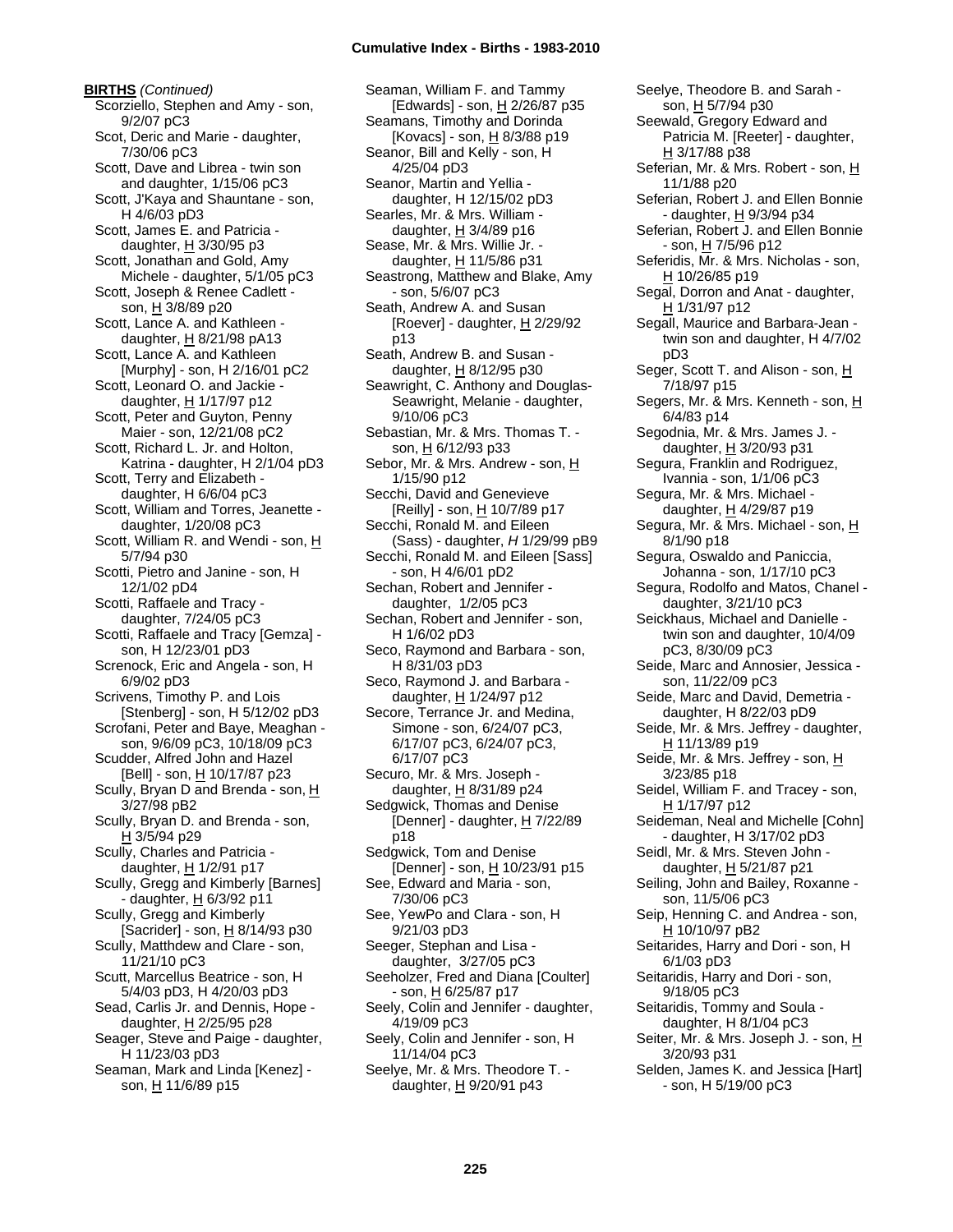**BIRTHS** *(Continued)* Seligson, Richard and Rachel daughter, H 4/4/04 pC3 Selius, Albert O. and Leslie [Ng] son, *H* 7/9/99 pA12 Selke, Gary R. D. and Dorinda A. [Kerekes] - daughter,  $H$  6/15/88 p26 Selke, Mr. & Mrs. Gary - son, H 11/26/83 p13, H 11/23/83 p62 Selke, Mr. & Mrs. Gregory daughter,  $H$  11/16/83 p43 Selke, William T. and Patricia O'Neill [Saksa] - daughter,  $\underline{H}$  4/16/86 p24 Sell, Daniel R. and Carol - daughter, H 11/5/94 p31 Sell, Mr. & Mrs. Daniel D. daughter,  $H$  2/6/93 p32 Sell, Mr. & Mrs. Mark - daughter, H 12/10/86 p31 Sellers, Mr. & Mrs. James - son, H 11/28/83 p13 Sellery, Rev. David and Jane - son, H 8/15/04 pC3 Selman, Mr. & Mrs. Sanford S. son, H 2/6/93 p32 Selvage, Mr. & Mrs. Scott daughter, H 12/28/88 p19 Selvaraju, Sathiskumar and Bhuvanaprtya - daughter, 2/7/10 pC3 Semmel, Kurt and Melani - son, H 3/24/02 pD3 Sena, Carlos and Pineiro, Jennifer son, 8/30/09 pC3, 10/11/09 pC3 Senatore, Matt and Daina daughter, H 5/9/04 pC3, H 5/16/04 pC3 Sendewicz, Thomas E. and Tamara [Stehly] - daughter, H 12/23/01 pD3 Senecal, Ricky P. and Kuhn, Michelle - son, H 4/21/02 pD3 Seneck, Lloyd J. and Kinsbury, Rhonda - son,  $H$  7/18/97 p15 Senerchia, Mr. & Mrs. Fredrick daughter,  $\underline{H}$  6/14/86 p18 Senger, Mr. & Mrs. Stephen daughter,  $H$  9/3/88 p16 Senie, Mr. & Mrs. Kevin - son, H 1/18/86 p20 Senkivskyy, Yevhen and Natalia daughter, H 1/26/03 pD3 Senkivskyy, Yevmen and Senkivska, Nazaliya - daughter, 10/1/06 pC3 Sentementes, Alan and Debbie [Joss] - daughter, H 1/25/88 p16 Sentementes, Nicholas L. and Denise [Misiti] - son, H 5/18/01 pD5 Seper, Warren H. and Sheri - twins,  $H$  8/26/95 p32 Sepulveda, Gerardo and Gutierrez, Jocelyn - son, H 3/3/02 pD3

Sepulveda, Miguel and Natalia Vera - son, H 4/20/03 pD3 Sepulveda, Robinson and Orozco, Lina - daughter, H 7/18/04 pC3 Sepulveda, Robinson and Orozco, Lina - son, H 2/3/02 pD3 Sequeira, Emilio A. and Karla daughter, H 10/4/96 p14, H 8/30/96 p26 Sequeira, Mr. & Mrs. William daughter, H 7/22/89 p19 Sequeira, Mr. & Mrs. William - son,  $H$  7/22/87 p18 Sequeira, Ronny and Terry [Vallecillo] - son, H 2/29/92 p13 Sera, Jeffrey and Deanna - son, H 6/8/91 p22 Seraphin, Thomas and Donna [Fogliano] - twin sons, H 5/4/01 pD6 Seraphin, Thomas J. Jr. and Donna daughter, H 11/1/96 p15, H 11/15/96 p16 Serasis, Mr. & Mrs. Steve - twin sons, H 3/9/89 p21 Serbell, Mr. & Mrs. Carl III - son, H 11/4/85 p16 Serchuk, Mr. & Mrs. Peter daughter, H 2/26/87 p35 Serels, Scott R. and Rose [Masri] son, H 5/12/00 pC3 Seremetis, George and Vicky daughter, H 12/22/02 pD3 Sereno, Mr. & Mrs. Dan - daughter, H 5/28/83 p23 Sereno, Mr. & Mrs. Daniel daughter,  $H$  1/3/85 p11 Serlin, Ethan and Pamela daughter, 8/13/06 pC3 Sernicki, Mr. & Mrs. Mark daughter, H 5/27/89 p20 Serra, Mr. & Mrs. Jeffrey - daughter, H 4/23/90 p15 Serranno, Felipe Jr. and Pulley, Sharmaine V. - son, 10/28/07 pC3 Serrano, Edgar and Estrella, Norma Irene - son, 10/28/07 pC3 Serrano, Emmanuel and Monique daughter, 4/27/08 pC3 Serrano, Eugenio Jr. and Galvez, Shirlye - daughter, 6/28/09 pC4, 1/25/09 pC3 Serrano, Javier and Giselle - son, 3/15/09 pC3 Serrano, Jose A. Jr. and Rodriguez, Marines - son,  $H$  3/1/96 p12 Serrano, Juan A. and Liz - daughter, <u>H</u> 12/31/94 p31 Serrano, Mr. & Mrs. Juan daughter, H 11/30/89 p34 Serrano, Mr. & Mrs. Oscar - son, H 12/5/92 p37 Serrano, Mr. & Mrs. Raul - daughter, H 4/8/87 p20

Serrano, Mr. & Mrs. Sergio - son, H 1/10/87 p15 Serrano, Thomas and Iris - son, H 4/25/04 pD3 Serricchio, Michael and Maria daughter, H 11/10/02 pD3, H 12/29/02 pD3 Servance, Eddie and Kisha daughter, H 2/15/04 pA6, H 2/29/04 pD3 Servance, Eddie Jr. and Kisha - son, H 1/12/03 pD3 Servasi, Rich and Stephanie - son, 8/14/05 pC3 Servedio, Domenick Jr. and Rosely daughter, 11/12/06 pC3 Servedio, Domenick Jr. and Rosely son, H 5/5/02 pD3 Servick, Edward II and Helen - twin son and daughter, 4/1/07 pC3 Servick, Ross and Helen - daughter, H 7/27/03 pD3 Sessa, Frank Anthony Jr. and Tami-Anne - son, H 8/30/96 p26, H 10/4/96 p14, H 8/23/96 p14 Sessa, Michael and Alina - son, H 5/25/03 pD3 Sestito, Angelo and Laura [Laccona] - son, <u>H</u> 1/25/88 p16 Sestito, Mr. & Mrs. Larry - daughter, H 5/21/87 p21 Seth, Kevin R. and Kendra - son, H 8/22/97 p14 Setiadi, Helmi and Deysi, Diana son, H 8/21/98 pA13 Setiadi, Helmi and Diana - son, H 4/27/03 pD3 Seto-Lau, Mr. & Mrs. Tony - son, H 3/4/89 p16 Setter, Mr. & Mrs. Michael daughter, H 6/29/85 p18 Setterberg, Edward and Michelle Metzke - daughter, 5/28/06 pC3 Seturins, Eugene and Nina [Goetz] daughter, H 1/29/87 p18 Seuch, David and Kathryn [Soltes] daughter, H 10/3/92 p10 Seuch, David R. and Katheryn [Soltes] - son,  $H$  10/1/94 p35,  $H$ 11/12/94 p31 Seuch, Mr. & Mrs. David D. daughter,  $H$  8/26/92 p13 Sevance, Eddie Jr. and Cobb, Kisha - son, H 1/6/02 pD3 Sevastos, Thomas and Shirley son, 1/21/07 pC3 Sevilla, Omar and Castellanos, Maria - son, 8/27/06 pC3 Sexton, James and Holly - daughter, H 5/26/02 pD3 Sexton, James G. and Holly daughter, H 6/21/96 p14 Sexton, Mr. & Mrs. Donald Jr. - son, H 3/23/85 p18 Sexton, Mr. & Mrs. Peter - son, H 2/12/90 p15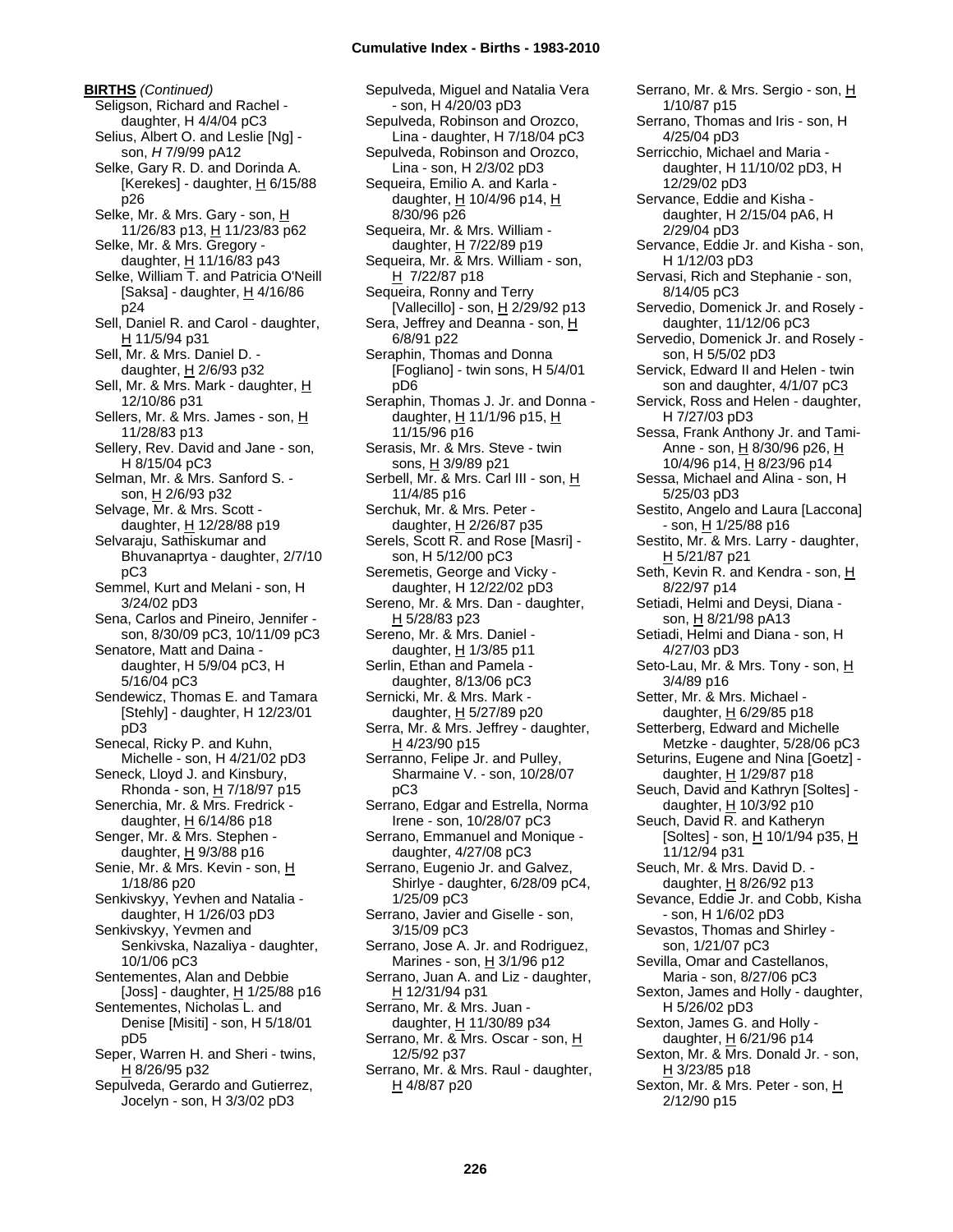**BIRTHS** *(Continued)* Sexton, Peter and Ann Marie daughter, H 12/15/02 pD3 Seyal, Misbah and Saba - daughter, H 4/13/03 pD3 Seyfried, Douglas and Susan daughter, H 5/5/02 pD3 Seymour, Mr. & Mrs. Michael M. daughter,  $H$  6/12/93 p33 Seymour, Mr. & Mrs. William daughter, H 5/28/83 p23 Sferlazza, Steven J. and Rose daughter,  $H$  5/24/96 p14 Sforza, Damiano and Chiara - son, 10/24/10 pC3 Sforza, Jasmine and Joseph - son, 6/27/10 pC3 Sganga, Matthew L. and Sheila [Ryan] - daughter, H 2/11/00 pC3 Sgritta, Al and Tiffanie - daughter, H 11/10/02 pD3, H 12/29/02 pD3 Sgritta, Al and Tiffanie - son, H 12/26/04 pC3 Sgritta, Christopher and Ashely daughter, 5/30/10 pC3 Sgritta, Christopher and Willis, Ashley - daughter, 11/18/07 pC3 Sgro, Amanda - daughter, H 10/19/03 pD3 Shaak, Mr. & Mrs. Ray - son, H 12/28/87 p12 Shaak, Ray and Joanne [Muse] daughter, H 6/5/91 p20 Shaak, Richard and Lynn - son, H 5/5/02 pD3 Shaban, John T. and Lucy - son, H 12/30/95 p31 Shafer, Mr. & Mrs. Jonathan - son, H 5/14/88 p15 Shaffer, Michael and Dee [Stock] son, H 7/15/89 p14 Shafi, Mohamed and Anower daughter, H 7/6/03 pD3 Shafiq, Mr. & Mrs. Mohammad son,  $H$  2/1/86 p16 Shafter, Andrew A. and Maryann daughter, H 3/19/94 p32 Shah, Abhimanyu and Priyanka son, H 12/26/04 pC3 Shah, Jaydeep and Simky - son, H 7/21/02 pD3, H 7/28/02 pD3 Shah, Nikhil and Nancy - daughter, 3/5/06 pC3 Shah, Samir and Chan, Mary - son, H 5/26/02 pD3 Shah, Suketu and Smeeta - son, 4/22/07 pC3 Shahin, Amin M. and Barry, Mary Ellen - daughter,  $\underline{H}$  10/4/96 p14, H 8/30/96 p26 Shahzad, Khawaja and Freha - son, H 5/18/03 pD3 Shaik, Ali and Shano - daughter, 4/16/06 pC3

Shaik, Mohammed I. and Isaani, Wajida - son, 6/7/09 pC3, 7/12/09 pC3 Shaikh, Afshan and Athar - son, H 2/3/02 pD3 Shaikh, Mohammad A. and Nadia daughter,  $H$  10/10/97 pB2 Shaker, Peter, and Reiko - son, H 4/4/04 pC3 Shala, Ismet and Morina, Iakete son, 12/3/06 pC3 Shames, Mr. & Mrs. Mark - son, H 12/7/85 p18 Shamsid-Dean, Ismail and Rhodes, Kinshasha - son, 4/1/07 pC3 Shanahan, Kevin C. and Lisa [Bilik] daughter, H 5/19/02 pD3 Shanahan, Tim and Alison daughter, H 5/19/02 pD3 Shander, Mr. & Mrs. Aryeh daughter, H 4/2/90 p18, H 9/20/86 p20 Shane, Cory and Gail - daughter, H 5/18/03 pD3 Shane, Cory and Gail Miller daughter, H 4/13/03 pD3 Shane, John G. and Karen - son, H 12/30/95 p31, H 11/12/94 p31 Shankar and Hema - daughter, H 8/8/04 pC3 Shanks, Mr. & Mrs. Eugene B. son, H 3/21/87 p20 Shanley, Casey and Meghan - twin daugthers, 1/3/10 pC3 Shanley, Thomas and Joan Stephanak - daughter, H 3/21/97 p14 Shannahan, Mr. & Mrs. Michael son, H 3/21/87 p20 Shannon McLean and Dey, Matthew Robert - son, 8/29/10 pC3 Shannon, Daniel and Ellen daughter, H 12/12/90 p30 Shannon, James and Anissa - son, H 7/20/03 pD3 Shannon, Martin G. and Betsy Sue son, H 1/14/95 p31 Shannon, Mr. & Mrs. Daniel - son, H 11/3/92 p17 Shannon, Mr. & Mrs. Patrick J. son, H 7/20/85 p17 Shapiro, Allen and Melissa - son, H 9/8/02 pD7, H 8/25/02 pD3 Shapiro, Jonathan and Sarah daughter, 10/25/09 pC4 Shapiro, Lael and Danielle - son, 2/14/10 pC3 Shapiro, Oren and Jodi - son, H 2/22/04 pC3, H 2/29/04 pD3 Shapiro, Richard and Tara daughter, H 5/5/02 pD3 Shapiro, Warren I. and Melissa daughter, H 2/18/95 p32 Shapiro, Warren I. and Melissa son, H 11/15/96 p15

Shapiro, Warren I. and Melissa [Foodman] - daughter, *H* 5/28/99 pB6 Shariff, Mohamed and Akram, Afia daughter, H 9/26/04 pC3 Sharkany, Alan R. Jr. and Donna daughter,  $H$  3/22/96 p14 Sharkany, Alan R. Jr. and Donna son, H 11/5/99 pB8 Sharkey, Brian and Tracy daughter, H 6/15/03 pD3 Sharkey, Jason and Diana daughter, H 7/18/04 pC3 Sharlach, Brian and Betsy [Hirsch] daughter, H 11/16/83 p35 Sharma, Gagan and Shikha daughter, 3/21/10 pC3 Sharma, Jumi and Arun - son, H 1/25/04 pD3 Sharma, Madhavi and Vallabhajoyusu, Rambabu son, 9/3/06 pC3 Sharma, Mr. & Mrs. Subhash - son, H 10/18/89 p23 Sharma, Mr. & Mrs. Venkat - son, H 2/27/85 p24, <u>H</u> 11/28/87 p18 Sharma, Piyush and Angel daughter, 8/12/07 pC3 Sharma, Piyush and Angel - son, 10/9/05 pC3 Sharma, Vikram and Ekta daughter, 10/21/07 pC3 Sharma, Vimal and Gaur, Paeefi daughter, 1/1/06 pC3 Sharma, Vimal and Guar, Preeti son, 9/9/07 pC3 Sharon, Mark and Collyer, Reed son, 8/21/05 pC3 Sharp, David C. and Karin L. daughter, 7/3/05 pC3 Sharp, Mr. & Mrs. Stephen daughter, H 1/23/85 p31 Sharp, Mr. & Mrs. Stephen - son, H 11/28/87 p18 Sharpe, Douglas and Davis, Vanessa - daughter, H 11/4/01 pD3, H 11/18/01 pD3 Sharpe, Gregory and Lombara, Esme - son, 5/9/10 pC3 Shattuck, Richard W. and Laura [Rickard] - daughter, H 2/17/02 pD3, H 4/21/02 pD3 Shaughnessy, Mr. & Mrs. John twin son and daughter,  $H$ 11/1/88 p20 Shaulson, Joseph and Beth - son, 6/10/07 pC3 Shavers, David L. and McCoy, Wendy - son, H 4/1/95 p28, H 3/12/94 p31 Shaw, David L. and Carol A. [Martin] - daughter, H 4/13/88 p17 Shaw, Mr. & Mrs. David - daughter, H 8/3/85 p18, H 9/10/86 p30 Shaw, Mr. & Mrs. Devon - son, H 10/9/85 p27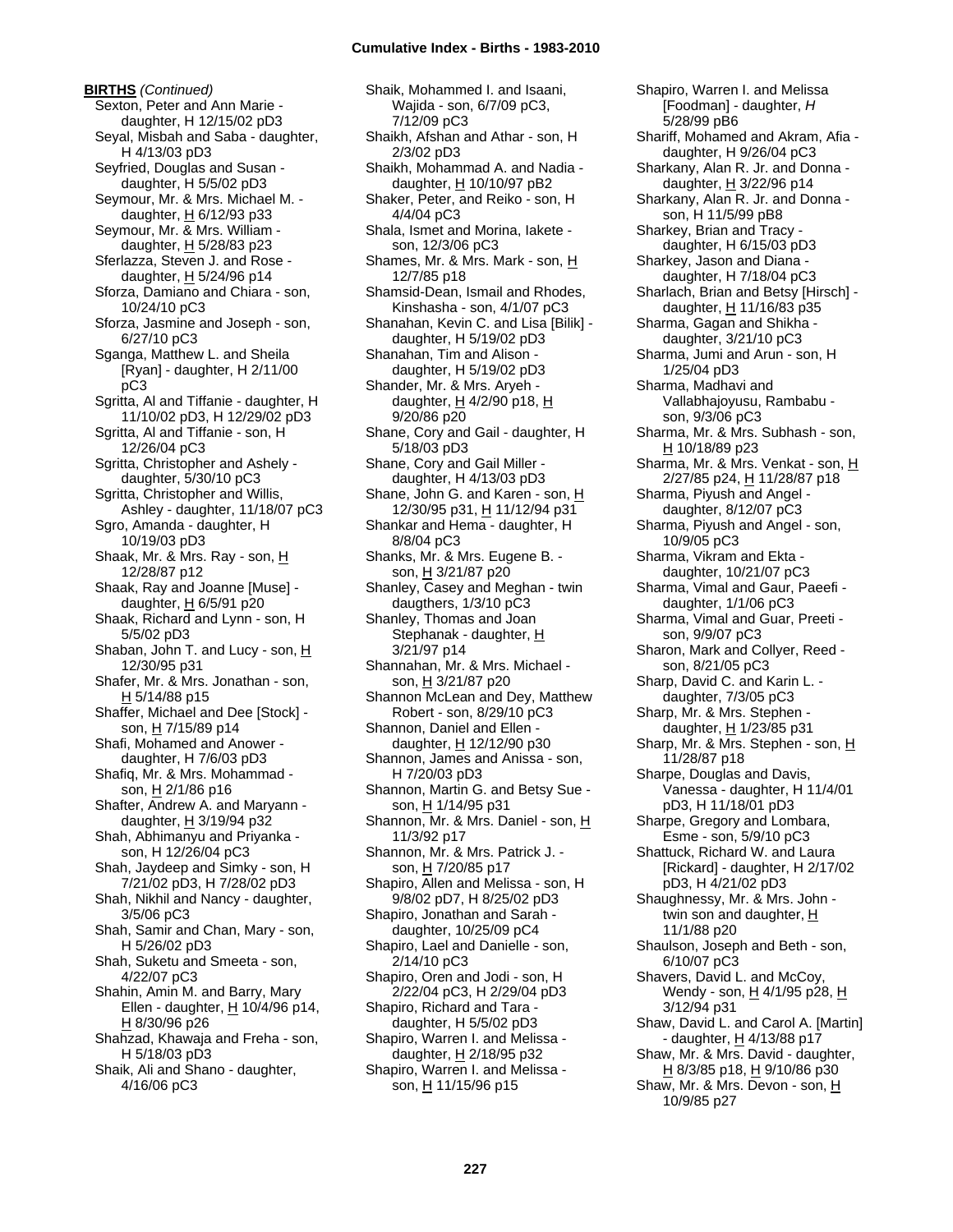**BIRTHS** *(Continued)* Shaw, Mr. & Mrs. William daughter,  $H$  5/21/90 p13 Shaw, Tim and Rebecca - son, 5/25/08 pC3 Shawinsky, Mr. & Mrs. Peter Joseph - daughter, H 6/8/85 p16 Shayne, Edward and Jayne [Ehrlich] - son, H 2/29/92 p13 Shcherbakova, Sergii and Calyna son, 5/16/10 pC3 Shea, Christopher and Amanda son, H 10/6/02 pD5 Shea, Donald B. and Louise daughter,  $H$  8/12/95 p30 Shea, John and Nora - daughter, H 6/13/04 pC3 Shea, Mr. & Mrs. Dennis - son, H 12/28/88 p19 Shea, Mr. & Mrs. Donald - daughter, H 5/11/91 p21, H 1/24/87 p26 Shea, Mr. & Mrs. Jerrold - son, H 5/11/91 p21 Shea, Mr. & Mrs. Michael Jr. daughter,  $H$  2/26/87 p35 Shea, Mr. & Mrs. Michael Jr. - son,  $H$  8/3/85 p18 Shea, Mr. & Mrs. Thomas T. daughter, H 2/27/93 p34 Shealy, Michael and Kelli daughter, H 11/25/01 pD3 Shealy, Michael and Kelli - son, 2/18/07 pC3 Shearin, James T. and Sho, Ellen son, H 8/27/94 p31 Shearn, Christopher and Jaclyn daughter, 12/28/08 pC2 Shearn, Eric and April - daughter, 11/18/07 pC3 Shearn, Eric and April - son, 12/25/05 pC3 Sheehan, James and Pamela Gail [Wallerstein] - son, H 6/4/86 p31, H 12/19/87 p18 Sheehan, Jeff and Rocio - daughter, 5/29/05 pC3 Sheehan, John and Elaine daughter, H 4/25/04 pD3 Sheehan, John and Elane - son, 5/28/06 pC3 Sheehan, Michael T. - daughter, H 12/30/95 p31 Sheehan, Michael T. and Bonnie [McClean] - son, H 12/23/01 pD3 Sheehan, Mr. & Mrs. Christopher son, H 11/17/90 p26 Sheehan, Mr. & Mrs. John daughter, H 1/24/87 p26, H 12/14/83 p39 Sheehy, Lindsay and T.J. - son, 6/20/10 pC3 Sheehy, Michael and Lindsay daughter, 6/28/09 pC3, 5/24/09 pC3 Sheehy, Mr. & Mrs. Stephen -

daughter,  $H$  6/26/93 p29

Sheen, Mr. & Mrs. Donald daughter, H 7/5/86 p18 Sheeran, Christopher J. and Caitlen Cohane - daughter, 12/13/09 pC3 Sheetz, Mr. & Mrs. Mark - daughter, H 12/10/86 p38 Sheikh, Rashid M. - daughter, 10/24/10 pC3 Sheldon, Bruce W. and Joanne [Lane] - son, H 12/10/86 p38 Shelley, Alicea April and Beauchamps, Joseph Junior Wisly - son, 11/7/10 pC3 Shelley, Charles and Theresa - son, 4/6/08 pC3 Shelly, Lionel and McNiel, Sherri son, H 1/11/04 pD3 Shelton, Craig and Dianne daughter, H 12/1/02 pD4 Shemesh, Moshe and Lisa [Warner] - son, H 8/4/02 pD3, H 6/23/02 pD3 Shemtov, Leah and Moshe - son, 12/26/10 pC3 Shemtov, Moshe and Leah daughter, 10/25/09 pC3 Shen, Eugene and Jopi - son, 11/20/05 pC3 Shen, Leonard H. and Cohen, Susan - daughter, H 3/13/98 pB2 Shen, Xiaojun and Liu, Rachel daughter, 9/7/08 pC3 Shepard, Mr. & Mrs. Norman daughter, H 3/23/88 p19 Shepard, Seth and Linda - son,  $H$ 5/30/91 p15 Shepard, Sherron and Robinson, Charlene - daughter, 6/19/05 pC3 Shepard, Thomas and Tosha daughter, H 1/6/02 pD3 Sheperd, Matthew and Carin daughter, 12/7/08 pC2 Shepherd, Carin and Matt daughter, 10/17/10 pC3 Shepherd, Matthew and Carin daughter, 5/27/07 pC3 Shepherd, Stephen L. and Carol daughter, H 12/24/94 p33 Sheppard, Darrick J. and Alison son, H 4/9/94 p34 Sheppard, Robin and Davis, Harold daughter, 10/10/10 pC3 Sheridan, Andrew and Shelley - son, 9/7/08 pC3, 11/5/06 pC3 Sheridan, Kelly A. - son, H 3/23/89 p25 Sheridan, Mr. & Mrs. Philip - son, H 7/30/83 p14 Sheridan, Patrick and Shelley - son, 9/2/07 pC3 Sheridan, Stephen T. and Mary son, H 7/18/97 p16 Sheridan, Terence and Paula daughter,  $H$  3/19/94 p32

Sherman, Bill and Lisa [Tulgan] daughter, H 12/28/89 p14 Sherman, Carl C. and Kathi daughter, H 4/18/92 p10 Sherman, Larry and Marlene - son, 3/16/08 pC3 Sherman, Leonard B. and Cathleen daughter, H 1/14/95 p31 Sherman, Mr. & Mrs. Dominick daughter,  $H$  4/16/86 p29 Sherman, Mr. & Mrs. Howard daughter, H 7/9/88 p14 Sherman, Mr. & Mrs. Howard - son, H 6/28/90 p16, H 12/10/83 p19 Sherman, Mr. & Mrs. James - son, H 12/10/86 p31 Sherman, Mr. & Mrs. Seth - son, H 1/19/85 p18 Sherman, Mr. & Mrs. William W. son, H 12/14/91 p16 Sherman, Steve and Alison daughter, 10/2/05 pC3 Sherman, William and Lisa [Tulgan] son, H 2/5/86 p25 Sherry, Shannon and Kerri Ann daughter, 11/22/09 pC3 Sherwood, Mr. & Mrs. David daughter, H 2/24/88 p30 Sherwood, Rob and Heim, Tracy daughter, 4/24/05 pC3 Shetty, Naresh and Shari - son, 12/10/06 pC3 Shields, John P. and Leslie daughter, H 5/10/96 p14 Shields, Mr. & Mrs. Andrew - son, H 9/10/86 p30 Shields, Mr. & Mrs. Day - daughter, H 11/19/86 p17 Shields, Raymond Jr. and Austin, Elaine - daughter,  $H$  4/1/95 p28 Shiers, Mr. & Mrs. Richard daughter,  $H$  8/31/89 p24 Shiffman, Michael and Caroline son, H 8/28/91 p17 Shiggs, Ernest and Pendergrast, Barbara - son,  $H$  8/1/87 p15 Shikam, Lalan and Aditi - son, 8/13/06 pC3 Shilling, John P. and Pamela daughter, H 4/1/95 p28 Shillinglaw, Kenneth and Cynthia [Santaniello] - son, H 12/30/92 p10, H 12/19/92 p37 Shillinglaw, Kenneth G. and Cynthia [Santaniello] - son, H 2/11/00 pC3 Shillinglaw, Mr. & Mrs. Bruce daughter,  $H$  7/6/87 p15 Shillinglaw, Mr. & Mrs. Bruce - son, H 4/8/89 p17 Shinde, Manoj and Pooja daughter, 7/11/10 pC3 Shine, Mr. & Mrs. James - daughter, H 2/24/88 p30 Shinn, Cleveland and Cox, Melissa daughter, H 4/6/03 pD3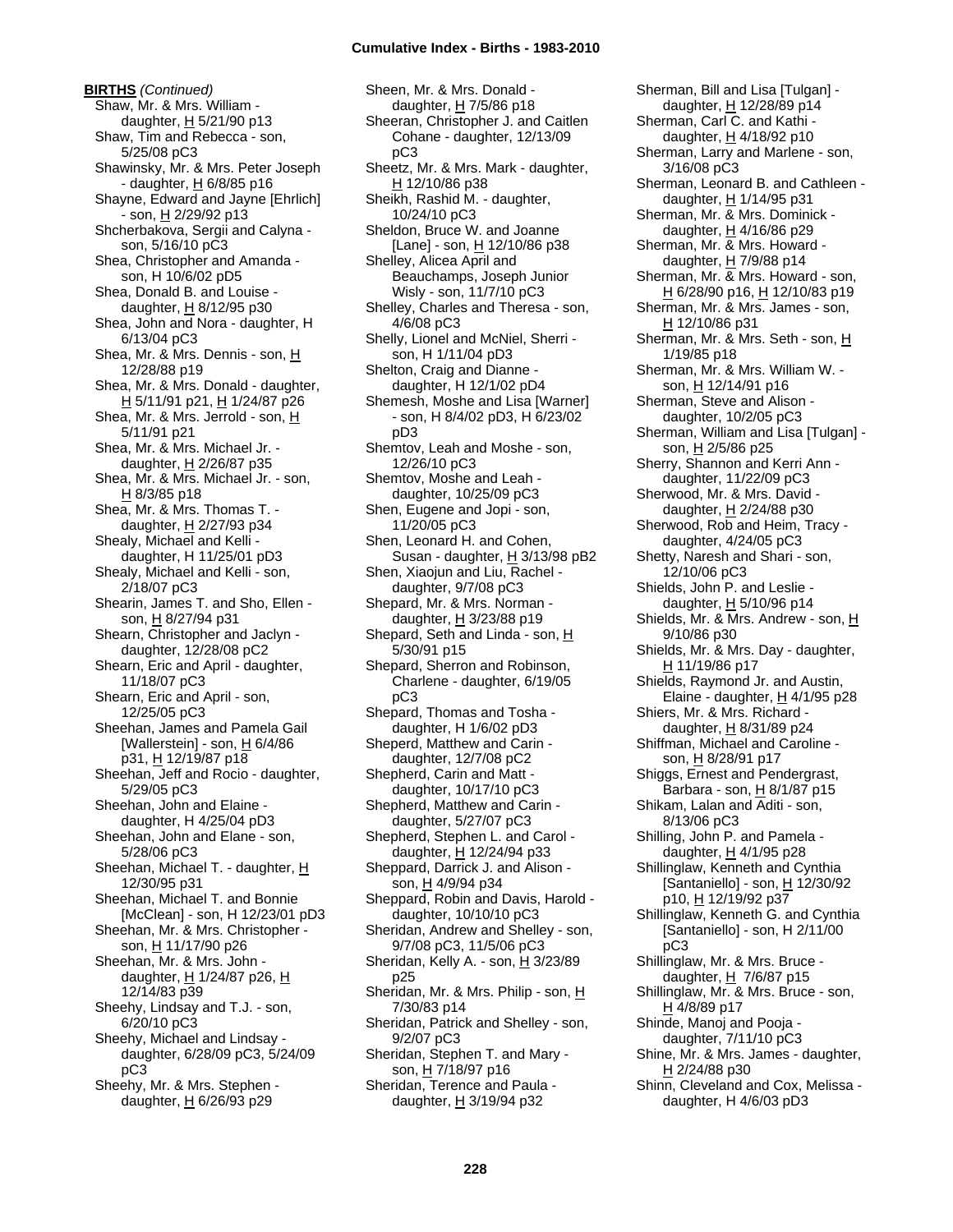**BIRTHS** *(Continued)* Shinohara, Uto and Amy [Skidmore] - son, H 2/16/01 pC2 Shipman, Gregg and Marci [Hoberman] - son, H 8/28/91 p16 Shipman, Howard and Stephanie daughter, 3/4/07 pC3, 7/17/05 pC3, H 1/26/03 pD3 Shipp, Nathaniel W. Jr. and Janet son, H 12/24/94 p33 Shirley, Kenneth and Michele daughter, 5/28/06 pC3 Shirley, Kenneth and Michele - son, 3/15/09 pC3 Shirley, Robert K. and Kristinia [Wagy] - son, *H* 5/28/99 pB6 Shivers, Shinika - daughter, 1/24/10 pC3 Shlapak, Jacob E. and Jennifer son, H 2/16/01 pC2 Shlomchik, Warren and Dietz, Stephanie - son, 12/17/06 pC3, H 12/28/03 pD3 Shmotkin, Zalman and Malta daughter, 1/14/07 pC3 Shoaf, Bill Jr. and Marie - son, 2/21/10 pC3 Shoaf, Travis and Grishman, Kimberly - son, H 3/17/02 pD3 Shoaf, William Jr. and Marie - son, 11/5/06 pC3 Shockey, William H. Jr. and Kathleen - son,  $H$  5/2/97 p15 Shohan, Mohamed and Rebeka son, 2/4/07 pC3 Sholler, Dan and Maja - son, 11/27/05 pC3 Sholler, Daniel B. and Maja [Hellmond] - son, H 6/2/02 pD3 Sholly, Mr. & Mrs. Brian - daughter, H 7/6/88 p14 Shook, Mr. & Mrs. Ronald - son, H 2/21/87 p25 Shooshan, Adam and Alana daughter, 9/23/07 pC3 Shooshan, Adam and Alana - son, 11/27/05 pC3 Shorma, Puneet and Shalu daughter, 9/13/09 pC3 Shortell, Christopher E. and Joon son, H 4/8/95 p31 Shorten, Gregory S. and Susan [Canale] - daughter, *H* 7/16/99 pA16 Shoztic, Matt and Kathy - son, 7/3/05 pC3 Shpylovyi, Oleksii and Sanarova, Iuliia - daughter, 12/6/09 pC2 Shrikam, Aditi and Lalan - son, 11/29/09 pC3 Shrikhande, Dhananjay and Vrushali - twin daugthers, 8/9/09 pC3 Shrivastava, Manish and Verma, Summi - son, 1/17/10 pC3 Shtogryn, Volodymyr and Pavlova, Iryna - son, 3/16/08 pC3

Shufelt, Doug and Betsy [Duffield] son, H 4/16/86 p29 Shufelt, Thomas D. and Joanne P. [Fusci] - son, H 11/5/86 p31 Shufro, Mark B. and Lisa - daughter, H 7/23/94 p30 Shukla, Ketan and Trivedi, Kuntal daughter, 7/2/06 pC3 Shular, Mr. & Mrs. Robert daughter,  $H$  4/4/85 p14 Shular, Scottie Stephen and Keels, Marla Jolan - son,  $H$  7/13/88 p32 Shular, Scotty S. and Caulley, Amanda - son, H 4/1/95 p28 Shular, Yancy D. and Scott, Vanessa - son, H 2/11/95 p31 Shulby, William L. and Nancy daughter,  $H$  4/25/97 p15 Shuldman, Bart C. and Susan daughter,  $H$  2/6/98 pB5 Shuldman, Bart C. and Susan [Levy] - daughter, H 1/21/00 pC3 Shuler, Mr. & Mrs. Jimmy - son, H 4/13/88 p15 Shuler, Mr. & Mrs. John M. daughter,  $H$  4/3/93 p31,  $H$ 2/6/93 p32 Shulman, Lowell and Amy - son, H 9/22/02 pD5 Shulman, Marc and Klein-Shulman, Tamara - son, 10/14/07 pC3 Shultz, Benjamin and Galazin, Kimberly - son, 5/30/10 pC3 Shultz, James and Susan daughter, 10/25/09 pC3 Shultz, Mr. & Mrs. Peter - son, H 12/26/85 p13 Shultz, Mr. & Mrs. William - son, H 6/3/89 p17 Shumpert, Mr. & Mrs. James J. daughter, H 2/6/93 p32 Shusdock, David J. and Ruth - son, H 8/26/95 p32 Shusdock, Mr. & Mrs. Jefferey daughter,  $H$  4/2/90 p18 Shuttleworth, Graham and Lucy son, 7/1/07 pC3 Shutts, Mr. & Mrs. Albert - son, H 11/16/85 p18 Shyer, Jamie and Michile - son, H 6/15/03 pD3 Shyer, Michele and Jamie daughter, 5/15/05 pC3 Siana, Marvin and Gutierrez, Helen daughter, 12/11/05 pC3 Sibboni, Amir and Amy - daughter, H 11/7/04 pC3, H 4/27/03 pD3 Siberon, Abraham and Perez, Paula - daughter, 4/18/10 pC3 Siberon, Abraham and Perez, Paula - son, 2/22/09 pC3 Siberon, Mr. & Mrs. Melvin - son, H 1/25/88 p17 Sibilia, Ted and Danielle - daughter, 12/17/06 pC3

Sibilio, Richard S. and Elizabeth daughter, H 8/19/95 p31 Sica, Mr. & Mrs. Richard R. daughter, H 7/10/93 p29 Sica, Mr. & Mrs. Thomas T. daughter, H 7/10/93 p29 Sica, Thomas A. and Julie - son, H 1/21/95 p28 Sica, Thomas and Julie - son, H 6/8/91 p22 Sichel, Mr. & Mrs. George - son, H 9/4/86 p14 Siciliano, John and Antonietta daughter, 8/17/08 pC3 Siciliano, John and Tamburro, Antonietta - daughter, 1/28/07 pC3 Siciliano, Michael F. and Maryann daughter,  $H$  6/3/95 p28 Siciliano, Mr. & Mrs. Michael - son, H 6/18/91 p17 Sidbury, Mr. & Mrs. Roy - daughter, <u>H</u> 7/23/88 p15, <u>H</u> 11/20/85 p38 Siddiqi, Ahmad Omar and Sana Omar - son, 3/9/08 pC3 Siddiqui, Mohammed and Shabana, Fouzia - daughter, H 9/7/03 pD3 Sidelau, David and Tara - son, H 10/13/02 pD4 Sidell, Scott R. and Linda daughter, H 2/11/95 p31 Sidiropoulos, Mr. & Mrs. Steve S. daughter, H 10/7/92 p10 Sidiropoulos, Stavros and Zoe daughter, H 2/23/91 p13 Sidiropoulos, Stavros E. and Zoe son, H 11/12/94 p31 Sieber, Chris and Julie - son, H 3/2/03 pD3 Sieckhaus, Michael and Danielle son, 5/28/06 pC3 Siegel, Adam and Lori - twin sons, 7/10/05 pC3 Siegel, Harold and Carla - daughter, H 1/18/92 p11 Siegel, Jonathan and Michaelson, Deanna - daughter, H 9/14/91 p18 Siegel, Mr. & Mrs. Harold - son, H 4/23/88 p16 Siegel, Mr. & Mrs. Jeffrey - son, H 9/10/86 p30 Siegel, Todd and Nancy - son, 10/18/09 pC3 Siegenthaler, Thomas and Susanne - son, 6/12/05 pC3 Sielert, Mr. & Mrs. William daughter, H 11/19/88 p17 Sielert, William and Valerie [Bottone] - daughter, H 5/23/87 p21 Siepka, Pawel and Iowan - son, 10/25/09 pC3 Sierman, Brian and Lyons, Tiffany son, 10/7/07 pC3 Sierman, David and Susan [Wilson] daughter,  $H$  5/15/91 p24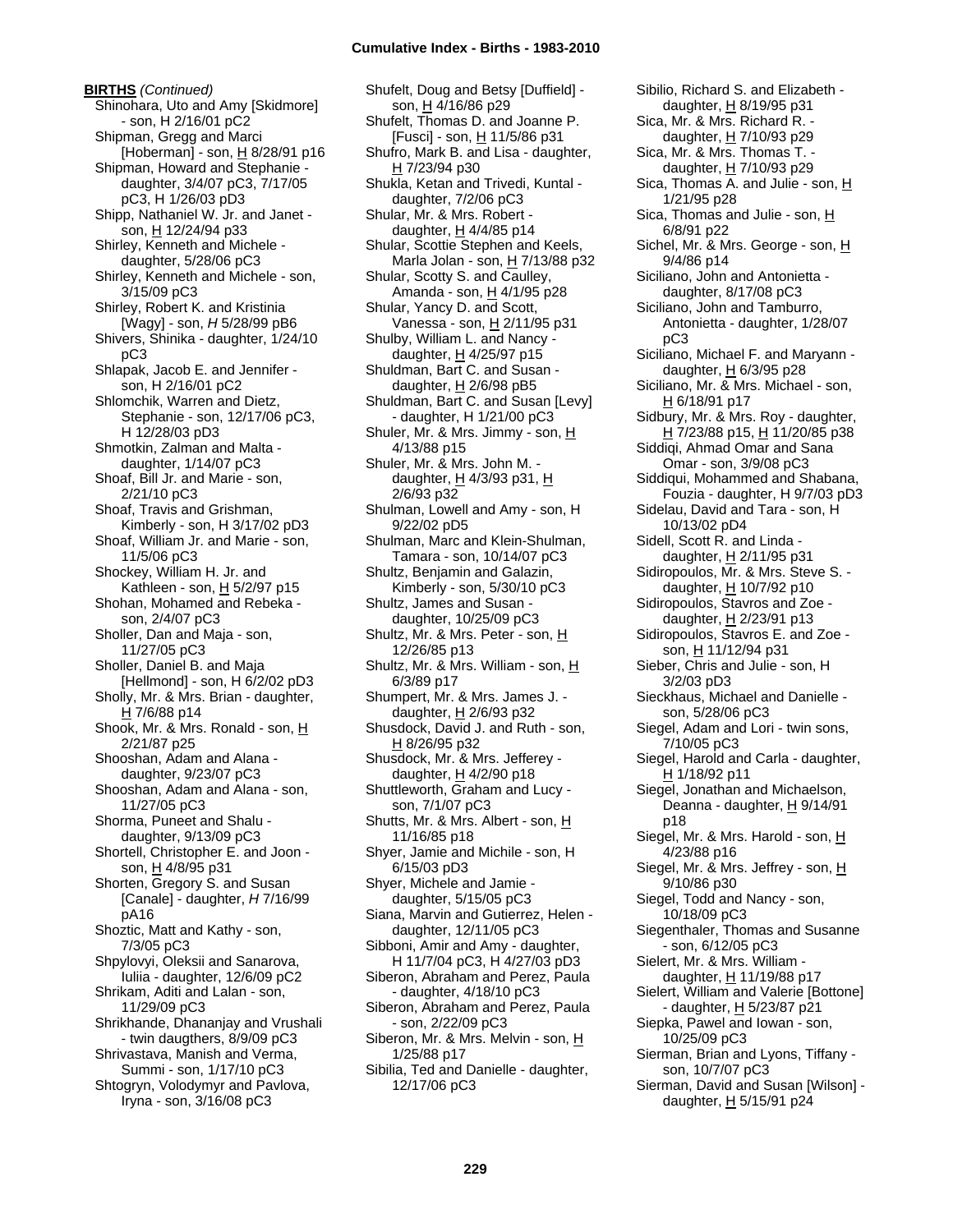**BIRTHS** *(Continued)* Sierman, Michael and Thompson, Jessica - daughter, 1/8/06 pC3 Sierman, Michael and Thompson, Jessica - son, 1/15/06 pC3 Sierra, Edwin and Yolanda  $[Rodriguez]$  - daughter,  $H$ 2/29/92 p13 Sierra, Eric D. and Amy - son, H 8/26/95 p32 Sierra, Gabriel and Lori - daughter, 9/2/07 pC3 Sierra, Mr. & Mrs. Edwin - son, H 11/26/88 p17 Sierra, Mr. & Mrs. Hiram - daughter, H 2/15/86 p22 Sierra, Wilson and Reyes, Leyla daughter, 4/29/07 pC3 Sieviec, Robet E. and Louise [Keogh] - son, H 9/6/86 p18 Siff, Bradford E. and Renee - son, H 11/12/94 p31 Sigal, Lloyd A. and Carolin [Isaacs] son, H 5/19/00 pC3 Sigbjornsen, Mr. & Mrs. Alf daughter, H 8/26/89 p22 Sigel, Morris and Bevilacqua, Lisa daughter,  $H$  9/3/94 p34 Sigmund, Todd C. and Ellen [Driscoll] - son, H 5/26/00 pC2 Signore, Anthony and Julie daughter, 7/30/06 pC3, H 7/13/03 pD3 Signore, Rocco and Francesca daughter, H 9/2/95 p31 Signorile, James Jr. and Jill - son, H 5/2/97 p15 Sigovich, Craig Allen and Melisa son, 10/19/08 pC3 Sigovich, Mr. & Mrs. Donald daughter, H 4/8/89 p17 Sigovich, Mr. & Mrs. Donald - son, H 5/22/85 p35 Sigtryggsson, Hal and Lindstrom, Kirsten - daughter, 9/3/06 pC3 Sigtryggsson, Hal and Lindstrom, Kristen - daughter, H 8/15/04 pC3 Siguadsson, Johann and Marie son, H 10/13/02 pD4 Siguenza, Hugo and Zuniga, Lijia daughter, H 1/25/04 pD3 Siguenza, Kleber and Mendoza, Adriana - daughter, H 8/18/02 pD3 Sikkora, Steven and Ashley W. daughter, 9/28/08 pC3 Sikorski, Mr. & Mrs. Brian - son, H 4/23/90 p15 Siladi, Stephen and Anna - son, H 4/27/91 p11 Silakowski, Kraysztof and Iwona daughter, 6/15/08 pC3 Silber, Mr. & Mrs. Michael daughter,  $H$  5/19/90 p19

Silberger, Jeremy and Susan - son, H 5/30/04 pC3 Silencieux, Jehu and Gillette, Sherrae - daughter, 4/1/07 pC3 Sileo, Marc and Kim - daughter, H 8/1/04 pC3 Sileo, Mr. & Mrs. Timothy - son,  $H$ 12/3/87 p18 Silhavy, Darrin and Fritzsche, Donna - daughter, 3/4/07 pC3 Silhavy, Darrin and Fritzsche, Donna - son, 9/11/05 pC3 Siljkovic, Saban and Suada - son, 1/9/05 pC3 Siljkovic, Suada and Saban daughter, H 1/6/02 pD3 Silk, Mr. & Mrs. Kevin - son, H 10/27/90 p24 Silkowitz, Peter and Christine - son, 6/19/05 pC3, H 5/11/03 pD3 Sillo, Michael and Patty [Pisanelli] daughter,  $H$  5/7/86 p14 Sillo, Michael and Patty [Pisanelli] son, H 4/13/88 p17 Sillo, Mr. & Mrs. Rocco - daughter, H 11/30/89 p34 Sillo, Mr. & Mrs. Rocco - son, H 8/10/87 p35 Silpot, Jeffrey and Sophia - twin daughters, H 7/4/04 pC3 Silva Reinaldo and Gilda - daughter, H 11/18/01 pD3 Silva, Albert and Linarte, Jessica son, 7/30/06 pC3 Silva, Alberto and Linarte, Jessica Francine - son, 8/28/05 pC3 Silva, David and Rosina [Parrotta] daughter, H 10/17/87 p23 Silva, Flavio and Sandra Santos son, 1/23/05 pC3 Silva, Gabriel and Guimaraes, Patricia - daughter, 10/29/06 pC3, H 8/11/02 pD3 Silva, Luis and Meza, Alix - twin daughters, H 5/2/04 pC3 Silva, Marcello Landi L. and Goncalves, Luciana Biltoveni daughter, H 2/22/04 pC3, H 2/29/04 pD3 Silva, Michael and Clair - son, H 11/29/96 p15 Silva, Michael and Clair [Calcaterra] daughter, H 10/9/93 p34 Silva, Michael and Patricia [Wiggin] daughter,  $H$  2/2/91 p16 Silva, Michael James and Maryellen [Zarnik] - son, H 5/3/96 p14 Silva, Mr. & Mrs. Arlindo - son, H 12/28/87 p12 Silva, Mr. & Mrs. Victor - son, H 7/1/89 p17 Silva, Nellida and Oscar - son, 12/5/10 pC3 Silva, Oscar and Nellida - son, H 3/28/04 pC3

Silva, Roger and AnneMarie - son, 9/3/06 pC3 Silver, Douglas A. and Judith [Fleishman] - daughter, H 5/12/00 pC3 Silver, Douglas and Judith daughter,  $H$  8/14/98 pA10 Silver, Steven and Anna Sim - son, 8/21/05 pC3 Silverman, Mr. & Mrs. Lawrence son, H 6/29/85 p18 Silverman, Richard and Suzanne son, H 10/19/91 p16 Silverstein, Mr. & Mrs. Timothy son, H 7/23/88 p15 Silverton, Ian J. and Elaine daughter, H 3/4/95 p31 Silvester, B. Jay and Amy - son, 2/25/07 pC3 Silvestri, Mr. & Mrs. Alphonse daughter,  $H$  4/20/85 p18 Silvestro, Mr. & Mrs. Angelo - son, H 7/30/83 p14 Silvestro, Mr. & Mrs. Santo daughter,  $H$  3/23/91 p9 Silvey, Anthony and Sinmaz-Silvey, Evsen - daughter, 4/15/07 pC3 Silvey, Jerome and Petite [Ristine] son, H 12/23/92 p9, H 12/19/92 p37 Silvia, David and Megan - son, H 11/10/02 pD3, H 12/29/02 pD3 Silwa, Alaa A. and Kumi - son, H 5/2/97 p15 Simboli, John D. and Wyant, Julia son, <u>H</u> 11/5/94 p31 Simeon, Alin and St. Louis-Simeon, Jinelle - son, 1/23/05 pC3 Simerman, Mr. & Mrs. David - son, H 12/28/83 p22 Simmonds, Norman and Regine daughter, H 11/23/03 pD3 Simmons, Dale and Sonya [Boykin] daughter, H 8/29/89 p25 Simmons, David S. and Melissa son, H 8/12/95 p30 Simmons, Derrick and Nedra daughter, 11/18/07 pC3 Simmons, Derrick and Nedra - son, 3/12/06 pC3 Simmons, Derrick and Neora daughter, H 2/3/02 pD3 Simmons, Joseph and Deborah daughter, H 12/12/90 p30 Simmons, Joseph and Gordon-Weekes, Elisha - daughter, 7/29/07 pC3 Simmons, Mr. & Mrs. Kevin daughter, H 3/23/91 p9, H 8/14/89 p22 Simmons, Mr. & Mrs. Peter - son, H 7/30/83 p14 Simmons, Mr. & Mrs. Roosevelt twin son & daughter,  $H$  3/26/90 p10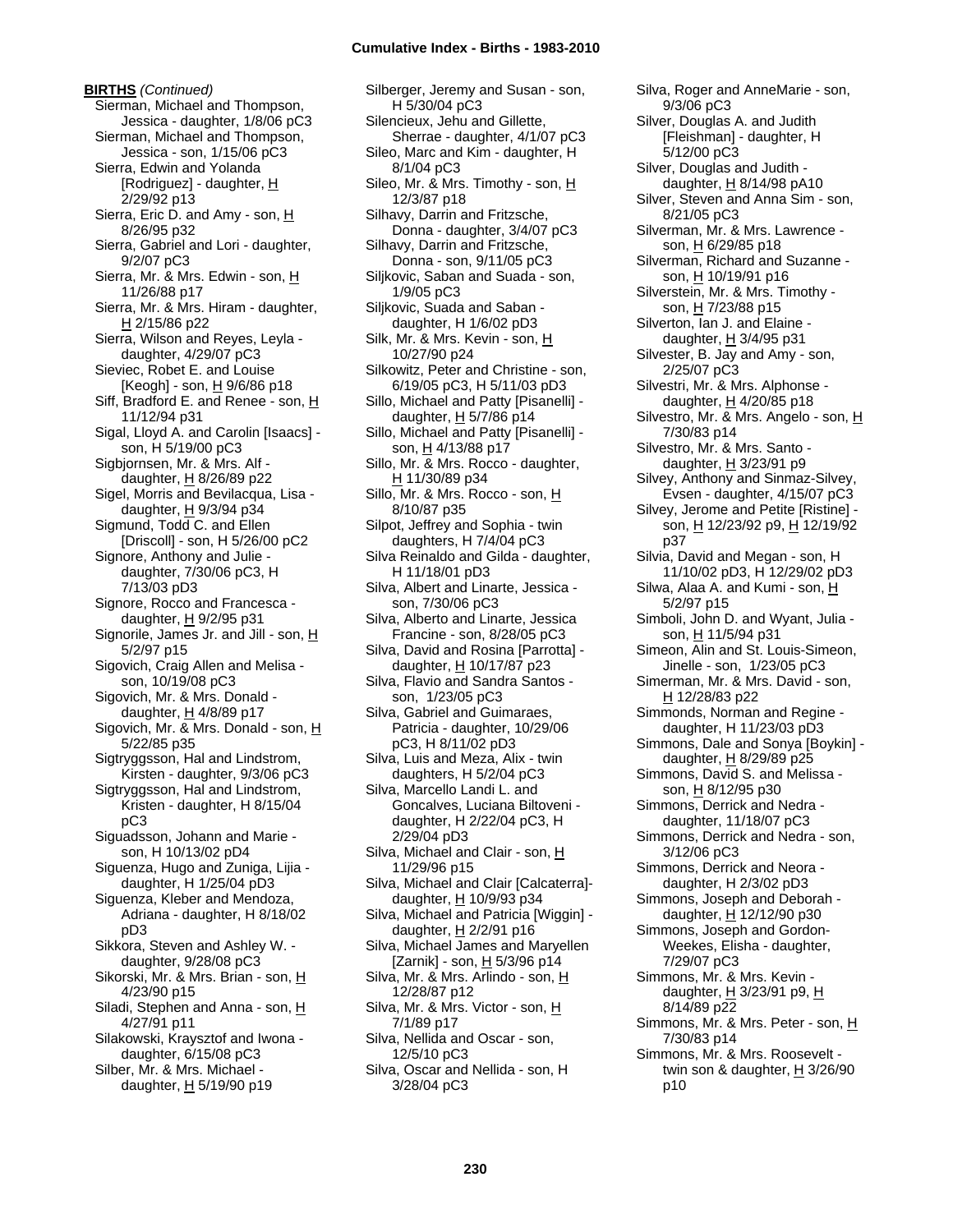**BIRTHS** *(Continued)* Simmons, Robin and Tamara daughter, H 2/3/02 pD3, H 3/23/03 pD3 Simmons, Sharita and Willie - twin daugthers, 4/2/06 pC3 Simmons, Tyrone and Joyner, Linette - son, H 11/24/02 pD3, H 12/29/02 pD3 Simms, Charles and Strickland, Lakeisha - daughter, H 8/11/02 pD3 Simms, Larry and Debbi - son, H 8/3/03 pD3 Simo, Alejandro and Valencia, Johanna - son, 3/14/10 pC3 Simon, Anthony J. and Jane - son,  $H$  4/8/95 p31 Simon, Mark and Audrey - son, H 2/2/03 pD3, H 2/16/03 pD3, H 2/23/03 pD3 Simon, Mr. & Mrs. Stephen - son, H 11/17/90 p26 Simon, Mr. & Mrs. Steven daughter,  $H$  4/20/85 p18 Simon, Tom and Courtney - son, 12/28/08 pC2 Simone, Joseph and Donna - son, H 3/14/91 p14 Simone, Mark S. and Kristen [Breden] - son, H 2/10/02 pD3 Simonelli, Bernard and Sherri [DeBlasi] - son, H 12/3/87 p18 Simonelli, Scott and Mary - son, 7/23/06 pC3 Simonelli, Scott and Mary Mannix son, 7/6/08 pC3 Simons, Mathew and Rachelle son, H 3/2/03 pD3 Simons, Mr. & Mrs. Earlston daughter, H 11/19/86 p17 Simons, Ramon and Newton, Ebony - daughter, 2/26/06 pC3 Simonsen, Kurt A. and Kristin [Leahy] - daughter, H 5/19/00 pC3 Simonsen, Kurt and Kristen daughter, H 3/2/03 pD3 Simoulidis, Mr. & Mrs. Christos daughter,  $H$  8/26/92 p13 Simpkins, Russell and Karen daughter, H 3/24/02 pD3 Simpson, Danny and Sarah - son, H 4/7/02 pD3 Simpson, Kenneth and Alicia - son, H 6/8/03 pD3 Simpson, Mr. & Mrs. Samuel - son, H 7/29/89 p13 Simpson, William and Sandra - son, 9/13/09 pC3 Simpson, William E. and Sheila [Salvacion] - daughter, H 10/26/85 p19 Sims, Scott and Mitchell, LaToyha daughter, 1/14/07 pC3

Sinapi, Greg and Jennifer - son, 9/10/06 pC3 Sinapi, Gregory and Jennifer daughter, 5/4/08 pC3 Sinclair, Oneil and Euell, Jamie daughter, H 3/28/04 pC3 Sindel, John A. and Teresa [Arney] daughter, H 12/16/01 pD3 Sineen, David and Ashly - twin son and daughter, H 9/19/04 pC3 Singer, Dr. & Mrs. David - son, H 1/10/87 p15 Singer, Jay P. and Lisa - son,  $H$ 9/30/95 p35 Singer, Mr. & Mrs. David - son, H 7/22/89 p19 Singer, Mr. & Mrs. John - daughter, H 9/14/85 p18 Singer, Mr. & Mrs. John - twin son & daughter,  $H$  4/30/88 p16 Singer, Richard A. and Robin - son, H 8/19/95 p31 Singewalk, Sheldon and Denise son, 1/2/05 pC3 Singh Gulia, Ravinder and Suman son, 8/17/08 pC2 Singh, Amanda Whitman and Anant son, 10/31/10 pC3 Singh, Amrendra Pal and Richa son, 2/17/08 pC3 Singh, Girwar and Marie Bea Jean daughter, H 10/6/02 pD5 Singh, Gurmit and Kaur, Balraj daughter, H 1/7/95 p29 Singh, Jaspal and Anritpal daughter, H 2/23/91 p13 Singh, Manish and Mallika - son, 11/9/08 pC4 Singh, Mr. & Mrs. Harinder - son, H 12/3/87 p18 Singh, Mr. & Mrs. R. - daughter, H 6/27/92 p11 Singh, Shaminder and Kumaria, Wimpee - daughter, 6/6/10 pD2 Singh, Sunil and Aradhana daughter, 2/11/07 pC3 Singh, Surendra and Gunjan - son, 1/18/09 pC3 Singha, Pankaj and Nita - son, H 9/1/02 pD3, H 8/25/02 pD3 Singhj, Rahesh K. and Rekha - son, H 11/12/94 p31 Singletary, Alfred and Sonya daughter, H 3/30/03 pD3 Singleton, Dwayne and Vazquez, Jennifer - son, 4/15/07 pC3 Singleton, Mr. & Mrs. Enouch daughter,  $H$  11/16/85 p18 Sinha, Niraj and Smita - son, 6/26/05 pC3 Sini, John and Michelle - son, 3/19/06 pC3, H 7/11/04 pC3, H 2/24/02 pD3 Sinise, Lisa and Mark - son, 7/30/06 pC3

Sinise, Mark and Lisa - daughter, H 4/25/04 pD3 Sinishtaj, Pjetro and Mara - son, 5/28/06 pC3 Sinisi, Dan and Amy - son, 11/19/06 pC3 Sinneck, Michael John and Eileen [O'Neill] - daughter, H 11/16/83 p35 Sinnis, Mr. & Mrs. Thomas daughter, H 11/19/86 p17 Sinnot, Mr. & Mrs. Gregory G. - son, H 7/17/93 p31 Sinor, Zubin and Cynthia - daughter, H 8/18/02 pD3 Sinor, Zubin and Cynthia - son, H 7/4/04 pC3 Sinsigalli, William A. and Gina daughter, H 2/11/95 p31 Siragusa, Mr. & Mrs. Peter P. daughter, H 12/14/91 p16 Siragusa, Mr. & Mrs. S. - son, H 10/26/85 p19 Siragusa, Peter and Tine [Bertone] son, H 5/2/87 p21 Sirico, Gary and Lina - daughter, H 3/9/03 pD3 Sirico, Gary J. and Beth - daughter, H 11/5/94 p31 Sirico, Gary J. III and Lina - son, H 8/21/98 pA13 Sirico, Mr. & Mrs. Gary G. daughter, H 11/14/92 p37 Sirlin, Clifford H. and Susan [Schwartz] - son, H 10/9/98 pB3 Sirois, Mr. & Mrs. James J. - son, H 8/26/92 p13 Sisbarro, Ronald and Carlene - son, 1/21/07 pC3 Sisk, Mr. and Mrs. Jarrod daughter, 4/18/10 pC3 Sison, Billy and Harris, Shannon daughter, 8/14/05 pC3 Sisson, Frank F. III and Ellen daughter, H 9/20/91 p43 Sisson, Mr. & Mrs. Frank - daughter, H 11/23/88 p46 Sisson, Mr. & Mrs. Frank E. II - son,  $H$  3/11/87 p18 Sister Act [photo], H 4/12/90 p23 Sister act II [photo],  $\underline{H}$  8/25/94 p3 Sisterhenm, Floyd and Megan [Reilly] - son,  $\underline{H}$  12/10/86 p38 Sisterhenm, Mr. & Mrs. Floyd - son, H 3/16/85 p15 Sistrunk, Albert Jr. and Hernandez, Linette - daughter, H 9/29/02 pD5 Sitarz, Julia and Lasek, Krzysztof son, 3/14/10 pC3 Sith, Jeff and Megan - daughter, H 5/19/02 pD3 Sitinas, Nicholas E. and Stacy daughter, H 2/25/95 p28 Sitinas, Nicholas E. and Stacy - son, H 1/17/97 p12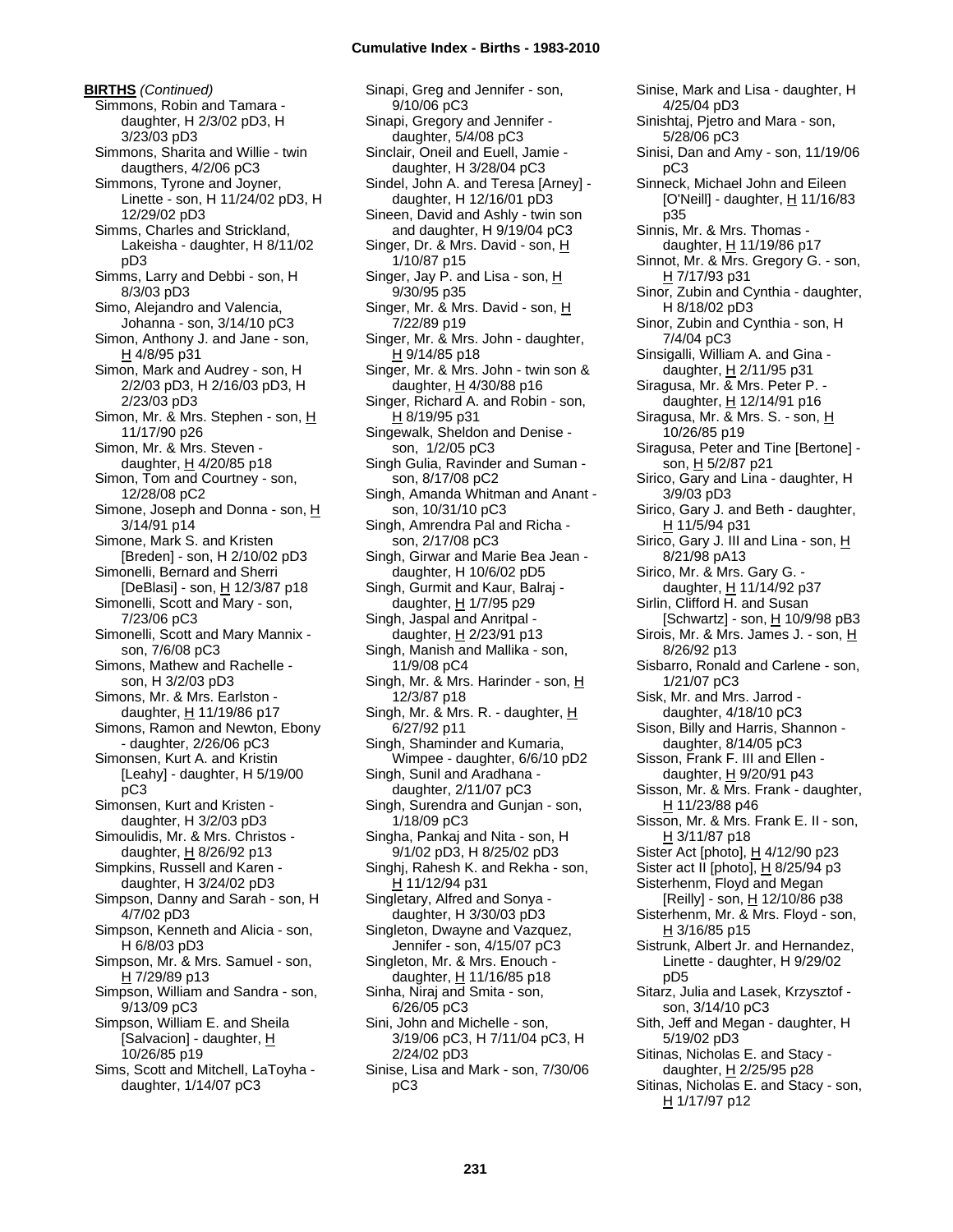**BIRTHS** *(Continued)* Sitrin, Stephen and Myrna - twin daughters, H 10/26/03 pD3 Sitver, Steven H. and Meryl - son, H 4/25/97 p15 Siuta, Marion and Agnieszka daughter, 12/17/06 pC3 Siuta, Marion and Agnieszka - son, 10/12/08 pC3 Siva, Jaisundar and Mall, Cinderella - daughter, 6/26/05 pC3 Siva, Jaisundar and Mall, Cinderella - son, 11/15/09 pC3 Sivakumar, Mahesh and Narayanasamy, Gayathri daughter, 5/30/10 pC3 Sivaraman, Muthuraman and Arumugham, Leela Prabha son, 3/8/09 pD3 Sivasubrahanian, Balamurugan and Gajendran, Bobby - daughter, 12/7/08 pC2 Sizensky, John and Eva [Horvath] son, H 1/25/88 p16 Sizensky, Mr. & Mrs. John - son, H 8/6/86 p16 Sjoblom, Ron and Julie - son, H 11/2/03 pD3 Sjogren-Kafadar, Jan and Geremia-Kafadar, Lisa - daughter, 8/14/05 pC3 Skang, David and Lisa - son, H 1/12/03 pD3 Skarad, Joe and Terri - daughter, H 5/9/04 pC3, H 5/16/04 pC3 Skeats, Lawrence N. and Jerre son, H 10/10/97 pB2 Skeen, Edward A. and Jane - son, H 3/22/96 p14 Skeen, Edward A. and Jane [Solder] - son, H 2/17/02 pD3 Skeete, George and Hamilton, Denese - daughter, 6/26/05 pC3 Skehan, John and Ruth - daughter, H 2/21/97 p14 Skiba, Gary E. and Kathleen [Colloton] - son, H 3/17/88 p38 Skiba, Mr. & Mrs. Gary E. - son, H 3/24/86 p19 Skibitchky, Mr. & Mrs. Michael daughter,  $H$  4/13/88 p15 Skidmore, Jon and Trish - daughter, 5/21/06 pC3 Skiedziel, Jacek and Ewa daughter, 10/15/06 pC3 Skiedziel, Jacel and Ewa - son, H 6/27/04 pC3 Skigen, Randall and Gloria - son, H 3/3/02 pD3 Skillin, Chris and Elizabeth - son, 12/7/08 pC2 Skinner, Mr. & Mrs. Michael daughter, H 6/27/92 p11 Skinner, Thomas P. and Kathleen son, H 7/23/94 p30

Skipworth, Karim and Barkley, Madell - daughter, H 8/15/04 pC3 Sklar, Dan and Shirah - son, 7/19/09 pC3 Skoglund, Jeff and Shelly - son, H 3/7/04 pC3 Skolnik, Mr. & Mrs. Leon - daughter, H 9/3/88 p16 Skonberg, Carl and Laine - son, H 7/5/91 p14 Skonberg, Mr. & Mrs. Carl - son, H 1/18/89 p19 Skowronek, Ignacy and Beaia - son, H 12/22/02 pD3 Skrabal, Mr. & Mrs. Edward E. - son, H 6/27/92 p11 Skrilow, Mr. & Mrs. David - son, H 11/28/83 p13 Skroly, John and Teresa - daughter, H 11/10/02 pD3, H 12/29/02 pD3 Skroly, John Joseph and Teresa Ann - daughter, H 6/20/97 p14 Skubala, Mr. & Mrs. Alejandro daughter,  $H$  4/29/87 p19 Skvorc, Edward T. and Debra daughter, H 12/2/95 p29 Skvorc, Mr. & Mrs. Edward daughter, H 7/19/90 p24 Slabicki, David D. and Susan [Knisel] - daughter,  $H$  6/21/89 p18, H 11/5/86 p31 Slack, Steven and LeAnn - son, H 2/6/91 p10 Sladek, Thomas and Unikewicz, Amy - daughter, 1/21/07 pC3, H 5/9/04 pC3, H 5/16/04 pC3 Slager, Paul and Jennifer Sachs daughter, H 4/20/03 pD3 Slajda, Mr. & Mrs. Richard daughter, H 10/9/85 p27 Slaminko, James and Mary Beth son, 1/2/05 pC3 Slate, Bill and Ina - daughter, H 11/1/88 p20 Slate, Mr. & Mrs. Bill - daughter,  $H$ 5/14/83 p13 Slater, Ronald H. and Stacy daughter,  $H$  10/25/96 p15 Slattery, John and Holly - daughter, H 1/5/03 pD3 Slavin, Mr. & Mrs. Peter - son, H 12/2/87 p20 Slavinsky, Robert and Jennifer son, H 2/22/04 pC3, H 2/29/04 pD3 Slay, Allan and Lee-Ann [Shufelt] twin daughters,  $H$  5/22/85 p28 Sledz, Mr. & Mrs. Zbigniew daughter,  $H$  10/8/83 p18 Sliney, Philip and Jennifer daughter, H 11/24/02 pD3, H 12/29/02 pD3 Slink, Carleton J. and Zimmermann Slink, Debra - son, H 2/16/01 pC2

Slink, Debra - son, H 11/1/96 p15 Sloan, John and Barbara - son, H 5/30/91 p15 Sloan, Michael and Marie [Easley] daughter,  $H$  8/6/86 p16 Sloan, Michael L. and Marie [Easley] - daughter, H 10/6/88 p19 Sloane, Craig and Donna - son, H 6/6/04 pC3 Slobodin, Mr. & Mrs. Matvey daughter,  $H$  8/15/89 p13 Slogoff, Frederick and Erica Goldberger - daughter, H 4/20/03 pD3 Slomka, Gina and Seth - daughter, 12/26/10 pC3 Slonieski, John and Kim - daugther, 12/4/05 pC3 Slote, Lawrence J. and Jill daughter,  $H$  10/25/96 p15 Slote, Lawrence J. and Jill - twins, H 4/16/94 p30 Slote, Mr. & Mrs. Lawrence daughter, H 8/15/89 p13 Slough, Scott and Karin - daughter, H 11/21/04 pC3 Slough, Scott B. and Magan-Slough, Karin - son, 12/23/07 pC3 Slutsky, Richard and Gertz, Susan daughter, H 1/13/92 p18 Slutsky, Richard and Rhonda [Kaplan] - son, H 3/6/93 p31 Slutsly, Richard and Ronda [Kaplan] - son, <u>H</u> 11/22/96 p15 Slutz, Robert G. & Kathleen [Crist] son, H 3/8/89 p20 Slutz, Robert G. and Kathleen [Crist] - son, <u>H</u> 6/24/87 p19 Smalick, Christopher and Wendy daughter, 5/29/05 pC3 Small, Kevin and Mary - son, 8/26/07 pC3, H 12/26/04 pC3 Small, Mr. & Mrs. Ramond - son, H 5/14/88 p15 Small, Mr. & Mrs. Raymond - son, H 6/28/90 p16 Small, Mr. & Mrs. Serge - son, H 4/2/90 p18 Small, Weston and Janet - twin daughters, H 9/29/02 pD5 Smalls, Earl and Cereta [Louis] daughter, H 10/6/88 p19 Smalls, Jerod and Miller, Terisa daughter, H 4/27/03 pD3 Smalls, Joe and Carolyn - daughter, 2/11/07 pC3 Smalls, Mr. & Mrs. Sinclair - son, H 6/26/93 p29 Smalls, Ralph and Rivera, Ammie son, H 1/17/97 p12 Smalls, Stacey C. and Brown, Yolanda C. - daughter, H 10/9/93 p34

Slink, Carlton J. and Zimmerman-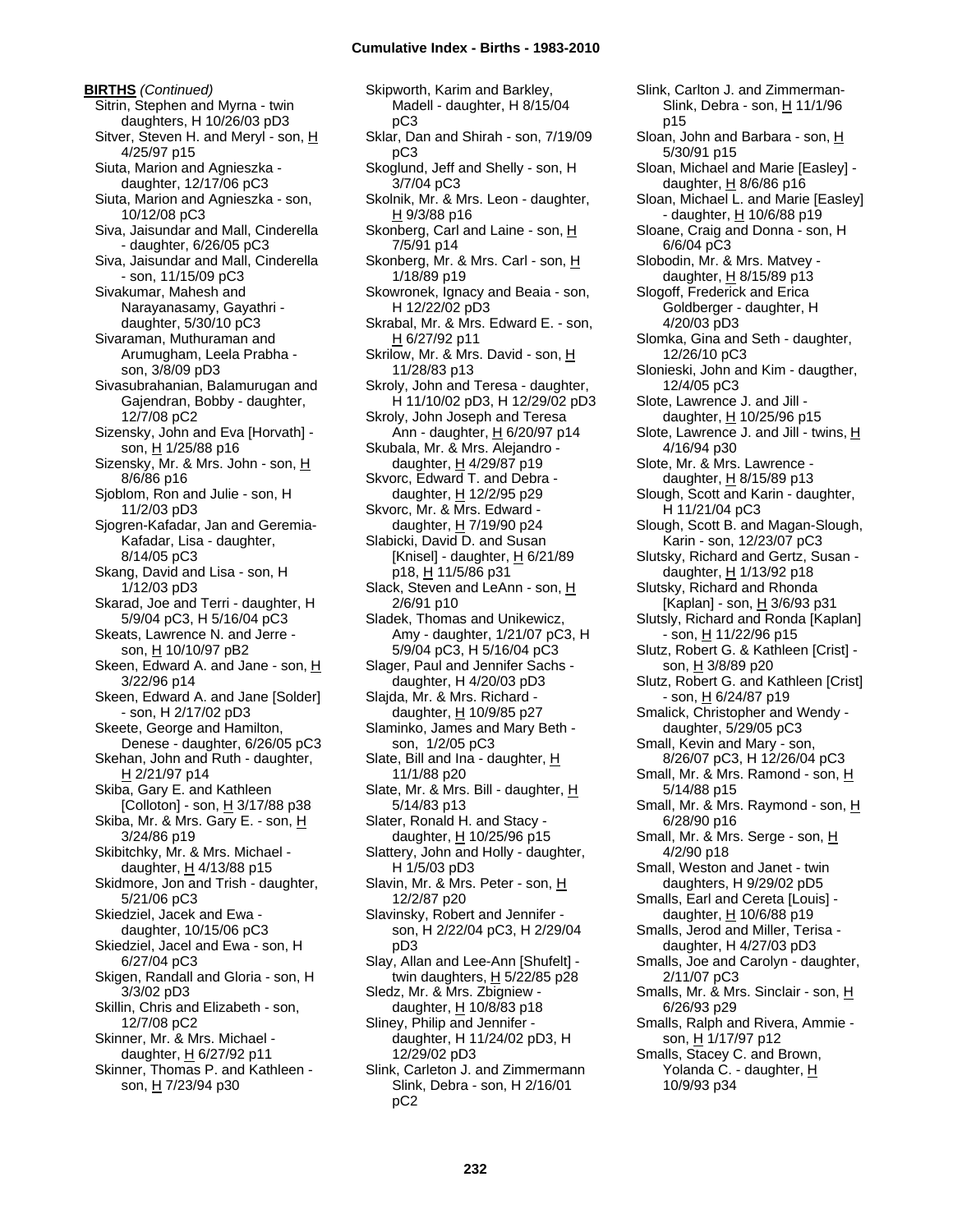**BIRTHS** *(Continued)* Smart, James W. and Patricia M. [Forelich] - daughter,  $H$  3/17/88 p38 Smart, Mr. & Mrs. William R. J. son, H 2/16/85 p16 Smeriglio, Frank and Sandra daughter, 12/31/06 pC3, H 11/14/04 pC3, H 11/24/02 pD3, H 12/29/02 pD3 Smeriglio, Mark and Deborah daughter, 9/11/05 pC3, H 5/26/02 pD3 Smeriglio, Mr. & Mrs. William daughter,  $H$  6/29/85 p18 Smeriglio, Richard and Gina daughter, H 4/20/91 p17 Smeriglio, Rick and Claudia - son, H 4/14/02 pD3 Smetarpaul, Ricky and Smeeta son, 1/17/10 pC3 Smick, Dan and Niki - daughter, 6/19/05 pC3 Smilansky, Mr. & Mrs. Robert daughter,  $H$  3/4/89 p16,  $H$ 5/25/85 p19 Smilansky, Mr. & Mrs. Robert - son, H 9/10/86 p30 Smilow, Richard J. and Berger, Deborah - daughter, H 11/12/94 p31 Smit, Brian and Amanda - twin daughters, 6/5/05 pC3 Smith, Dr. John and Dr. Nancy [Lane] - son, H 11/18/95 p31 Smith, Andre and Merrill, Shekeytt daughter, 7/19/09 pC3 Smith, Astrid and Kelly - daughter, 9/3/06 pC3 Smith, Benjamin and Ramirez, Yorleny - son, H 10/6/02 pD5 Smith, Brian and Amanda daughter, 10/25/09 pC3 Smith, Brian and King-Smith, Cheryl - son, H 8/24/83 p30 Smith, Byron and Jeanette - son, H 12/21/03 pD3 Smith, Charles M. and Everin - son, H 9/30/95 p35 Smith, Chris and Danielle daughter,  $H$  9/11/98 pB2 Smith, Christopher and Joey daughter, 8/17/08 pC2 Smith, Craig and Laurie - son, 12/6/09 pC2 Smith, Curtis M. and Suzanne - son, H 2/6/98 pB5 Smith, Daryl and Tennille - son, H 4/11/04 pC3 Smith, Daryl and Tennule - son, 2/11/07 pC3 Smith, David and Jacqueline Vincent - daughter, H 8/31/01 pC2

Smith, David Maulsby and Susanne [Frank] - daughter, H 1/6/93 p18, H 10/3/90 p23 Smith, David Maulsby and Susanne [Frank] - daughter (sic), H 12/30/92 p10, H 12/15/92 p11 Smith, David R. and Pote, Dana daughter, H 5/18/01 pD5 Smith, Dennis and Stein, Silvin son, 9/30/07 pC3 Smith, Diana - daughter, H 12/5/04 pC3 Smith, Dillon and Berrie, Sharnette daughter, 1/9/05 pC3 Smith, Donald F. and Tina Marie [Shirey] - daughter,  $H$  5/24/88 p15, H 5/14/88 p15, H 10/22/86 p22 Smith, Donald F. Jr. and Tina Marie [Shirey] - daughter,  $H$  9/2/95 p31, H 9/16/95 p30, H 8/26/95 p32 Smith, Douglas and Bonaparte, Tammy - daughter, 5/8/05 pC3 Smith, Douglas and Laurin daughter, 2/26/06 pC3 Smith, Edward and Jazmin daughter, H 1/18/04 pD3 Smith, Edward T. and Jazmin daughter, H 11/12/94 p31 Smith, Eric and Janice - son, H 11/25/01 pD3 Smith, Erica - son, 2/26/06 pC3 Smith, Gary M. and Victoria - son, H 7/19/96 p14 Smith, Gregory and Cindy [Parisi] daughter, H 12/23/92 p9, H 12/19/92 p37 Smith, Gregory and Elizabeth daughter,  $H$  7/11/92 p10 Smith, Gregory R. and Cindy - son, H 5/7/94 p30 Smith, Hawthon B. and Camen [Reyes] - daughter, H 1/21/00 pC3 Smith, Henry E. Jr.and Robin - son,  $H 5/10/96 p14$ Smith, Howard A. and Karen [Clough] - daughter, H 2/25/00 pC3 Smith, J. Iain and Melissa - son, H 6/13/04 pC3 Smith, Jack and Kristi - daughter, 11/11/07 pC3 Smith, Jack and Kristi - son, 12/11/05 pC3 Smith, James A. and Stephanie daughter, H 11/12/94 p31 Smith, James and Arnold, Christine son, H 12/19/04 pC3 Smith, James and Beatrice - son, H 9/24/90 p18 Smith, James G. and Michelle daughter, H 10/18/96 p14 Smith, James G. and Michelle [Crimmins] - son, H 5/18/01 pD5

Smith, James III and Bernini, Christina - son, H 2/10/02 pD3 Smith, Jeff and Debbie - son, H 5/12/02 pD3 Smith, Jeff and Megan - son, 1/30/05 pC3 Smith, Jeffrey and Loriann daughter, H 1/27/02 pD3 Smith, Jeffrey and Tracy - son, H 4/6/03 pD3 Smith, Jeffrey Skylar and Janacek, Mary Melissa - daughter, 5/2/10 pC3 Smith, Jennifer Doorly and Kevin James - twin son and daughter, 12/12/10 pC3 Smith, Jerome and Chandler, Rashell - daughter, H 6/22/03 pD3 Smith, Joey and Chris - son, H 6/20/04 pC3 Smith, John Anthony and Myrvang, Hege Elisabeth - daughter, 9/4/05 pC3 Smith, John Lewis and Ellen Louise [Taylor] - daughter,  $H$  12/2/87 p20 Smith, John P. and Nancy Lane daughter, H 1/23/93 p29 Smith, Joshua and Kristine - son, H 10/19/03 pD3 Smith, Joshua IV and Kristine daughter, 9/27/09 pC3 Smith, Joshua IV and Kristine - son, 11/5/06 pC3 Smith, Jud and Darcy - son, H 4/6/03 pD3 Smith, Kenneth and Claudia daughter, 4/29/07 pC3 Smith, Kent R. and Katharine - son, H 12/30/95 p31 Smith, Kevin and Jennifer daughter, 5/27/07 pC3 Smith, Kevin and Jennifer - son, 1/25/09 pC3 Smith, Kevin S. and Thuy [Bui] daughter, H 6/2/02 pD3 Smith, Laura and Mark - daughter, 8/29/10 pC3, 10/10/10 pC3 Smith, Laurence II and Gabriela son, 8/5/07 pC3 Smith, Lawrence and Meredith daughter, 1/25/09 pC3 Smith, Lawrence and Meredith son, 11/11/07 pC3 Smith, Mark A. and Ozalis, Sheila son, H 8/22/97 p14 Smith, Mark and Laura - daughter, 6/1/08 pC3 Smith, Mathew and Maura Angiello son, 1/20/08 pC3 Smith, Matthew and Angiello-Smith, Maura - son, 3/12/06 pC3 Smith, Michael and Hubrick-Smith, Karen - son, H 10/24/90 p12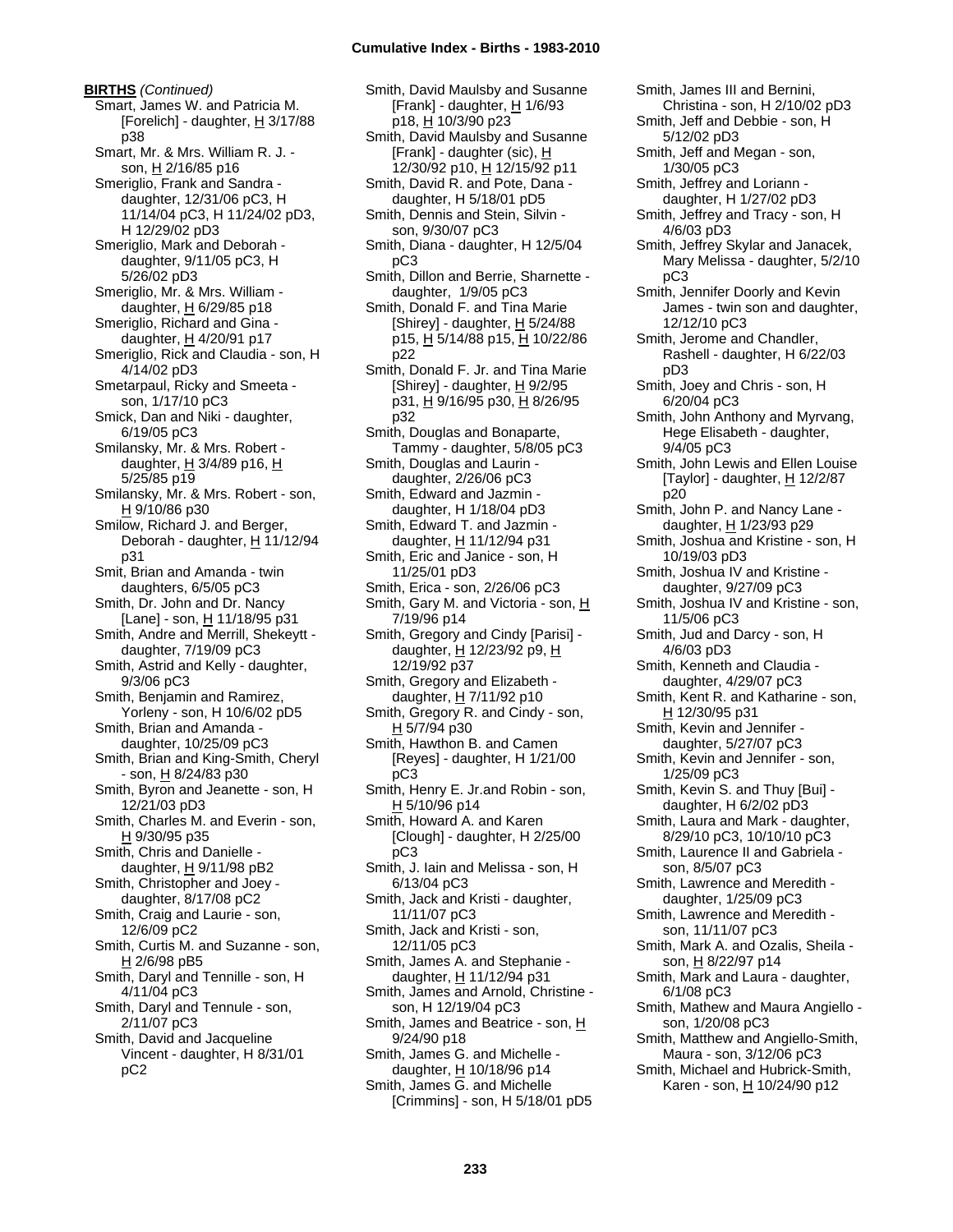**BIRTHS** *(Continued)* Smith, Michael E. and Valerie - son, H 2/18/95 p32 Smith, Mr. & Mrs. Andrew daughter,  $H$  7/6/87 p15 Smith, Mr. & Mrs. Bruce - daughter, H 5/31/83 p15 Smith, Mr. & Mrs. Donald daughter, H 10/14/87 p22 Smith, Mr. & Mrs. Donald - son, H 3/23/85 p18 Smith, Mr. & Mrs. Douglas daughter,  $H$  12/28/88 p19 Smith, Mr. & Mrs. Douglas D. daughter,  $H$  10/7/92 p10 Smith, Mr. & Mrs. Elmer Jr. daughter,  $H$  5/3/86 p17 Smith, Mr. & Mrs. Emanuel - son, H 10/26/85 p19 Smith, Mr. & Mrs. Frederick - son, H 11/13/89 p19 Smith, Mr. & Mrs. James - son, H 11/30/89 p34 Smith, Mr. & Mrs. John - daughter, H 4/8/87 p20, H 8/27/90 p10 Smith, Mr. & Mrs. Jonathan daughter,  $H$  7/6/88 p14 Smith, Mr. & Mrs. Kevin - daughter, H 11/13/89 p19 Smith, Mr. & Mrs. Milton Jr. daughter,  $H$  6/29/85 p18 Smith, Mr. & Mrs. Milton P. - twin son and daughter,  $H$  10/14/87 p19 Smith, Mr. & Mrs. Myron - son, H 11/13/89 p19 Smith, Mr. & Mrs. Nicholas V. daughter,  $H$  8/6/86 p16 Smith, Mr. & Mrs. Peter - son, H 11/1/88 p20 Smith, Mr. & Mrs. Richard daughter,  $H$  11/28/87 p18 Smith, Mr. & Mrs. Richard R. - son, H 11/29/91 p16 Smith, Mr. & Mrs. Steven - son, H 1/3/85 p11 Smith, Mr. & Mrs. Todd - son, H 1/25/88 p17 Smith, Mr. & Mrs. Todd T. daughter,  $H$  2/6/93 p32 Smith, Mr. & Mrs. William - son, H 7/6/88 p14 Smith, Preston and Victoria daughter, 1/21/07 pC3 Smith, Robert and Karen - son, 11/8/09 pC3, 7/16/06 pC3 Smith, Robert and Shayla daughter, 1/22/06 pC3 Smith, Robert K. and Ellen [Huminski] - son, H 2/14/87 p26 Smith, Rodger and Lori - daughter, H 3/2/03 pD3 Smith, Rodger F. Jr. and Lori [Storch] - twins, H 2/11/00 pC3 Smith, Rodney and Daniela daughter, H 1/26/03 pD3

Smith, Rodney and Lisa - son, H 8/18/02 pD3 Smith, Rodney and Lucia daughter, H 4/25/04 pD3 Smith, Roger and Dawn - daughter, 1/1/06 pC3 Smith, Roger and Lori - son, H 5/23/04 pC3 Smith, Ronald S. and Samuel, Brenda D. - daughter, H 1/25/88 p16 Smith, Russell and Shelly - son, 3/19/06 pC3, H 7/4/04 pC3 Smith, Scott and Zweibaum, Susan son, H 7/6/03 pD3 Smith, Sean and Jennifer daughter, H 7/20/03 pD3 Smith, Shekitha - twin daugthers, 11/5/06 pC3 Smith, Stephen and Barbara - son, H 1/2/91 p17 Smith, Steven and Beth - son, 12/3/06 pC3 Smith, Stuart Raymond and Debra Davenport - son, 9/7/08 pC3 Smith, Tom and Krissy - daughter, H 5/2/04 pC3 Smith, Walter and Murphy, Ebbony daughter, 8/6/06 pC3 Smith, Warren W. and Denise [Cunningham] - son,  $H$  11/16/85 p18 Smith-Vaniz, Thomas and Eleonore daughter, H 3/14/97 p16 Smith-Vaniz, William and Alison Beth - daughter, H 12/15/02 pD3 Smolen, Mr. & Mrs. Cary - son, H 6/3/89 p17 Smolensky, Mr. & Mrs. Richard daughter, H 12/28/87 p12 Smolka, Juraj and Martha daughter, 1/25/09 pC3 Smolka, Mr. & Mrs. Edward daughter, H 8/21/93 p28 Smosky, Allison and Mark daughter, 6/27/10 pC3 Smosky, Mark and Alison - son, 3/13/05 pC3 Smosky, Mark and Alison Fergus son, 8/12/07 pC3 Smyth, Kevin and Joette [Cavaliere] daughter, H 2/26/94 p29 Smythe, Mr. & Mrs. Walter - son, H 5/3/86 p17 Snead, William and Hsu, Tsuimei daughter, 2/6/05 pC3 Snead, William and Hsu, Tsuimei son, 2/4/07 pC3 Snedaaker, James W. and Katherine - twins,  $H$  7/11/97 p14 Sneddon, Kendall and Jaime - twin daughter and son, H 1/5/03 pD3 Snell, Mr. & Mrs. Jeffrey - daughter, H 11/1/88 p20, H 3/21/87 p20 Snell, William Jr. and [Mrs.] daughter, H 10/19/03 pD3

Snellman, Mr. & Mrs. John - son, H 8/14/89 p22 Snellman, Tim and Franzen, Angel daughter, H 7/21/02 pD3, H 7/28/02 pD3 Snider, Larry B. and Hebrink, Lori R. - son, <u>H</u> 6/4/88 p27 Snider, Mr. & Mrs. LeRoy daughter,  $H$  9/17/86 p25 Snider, Mr. & Mrs. Leroy - daughter, H 12/28/88 p19 Snider, Patricia - son, H 2/11/00 pC3 Snider, Ray and Nelson, Shelly son, H 10/15/88 p17 Snow, Andrew and Tara - daughter, 1/30/05 pC3 Snyder, Chuck and Tracy daughter, 9/2/07 pC3, 9/30/07 pC3 Snyder, Chuck and Tracy - son, 8/14/05 pC3 Snyder, Frank & Barbara Lundberg son, H 3/18/89 p24 Snyder, Jeffrey and Kristy - son, H 10/13/02 pD4 Snyder, Mr. & Mrs. Edward daughter, H 11/16/83 p43 Snyder, Mr. & Mrs. Eric - daughter, H 8/6/86 p16 Snyder, Mr. & Mrs. Kenneth daughter,  $H$  7/23/88 p15 Snyder, Mr. & Mrs. Sheldon - son, H 2/6/93 p32, H 5/21/87 p21 Snyder, Normal and Michaela - son, H 9/22/02 pD5 Soares, Argue and Luisa - son, H 1/18/04 pD3 Soares, Francisco and DeFreitas, Iza - son, 1/11/09 pC2 Soares, Luisa - son, 11/29/09 pC3 Sobel, Leigh H. and Bernadette [Dunne] - son, H 1/2/85 p27 Sobers, Keishmar and Smith, Tavaura - son, 1/31/10 pD2 Sobiezczak, Tomasz and Inona daughter, H 9/19/04 pC3 Sobol, Neal and Mary Ellen - son, H 2/24/02 pD3 Socci, Kevin and Connie - son, 1/30/05 pC3 Socci, Liberato Jr. and Kryn - son, H 4/27/01 pD3 Socci, Michael A. and Janeen (Barth) - daughter, *H* 2/19/99 pB7 Socci, Mr. & Mrs. Dominic - son, H 5/11/85 p18 Socci, Mr. & Mrs. Loreto L. daughter, H 1/13/93 p18 Socia, Vincent and Rosa - daughter, 1/30/05 pC3 Socol, Adam and Kelly Campion daughter, H 3/23/03 pD3 Socratous, Marios and Maria - son, H 4/13/03 pD3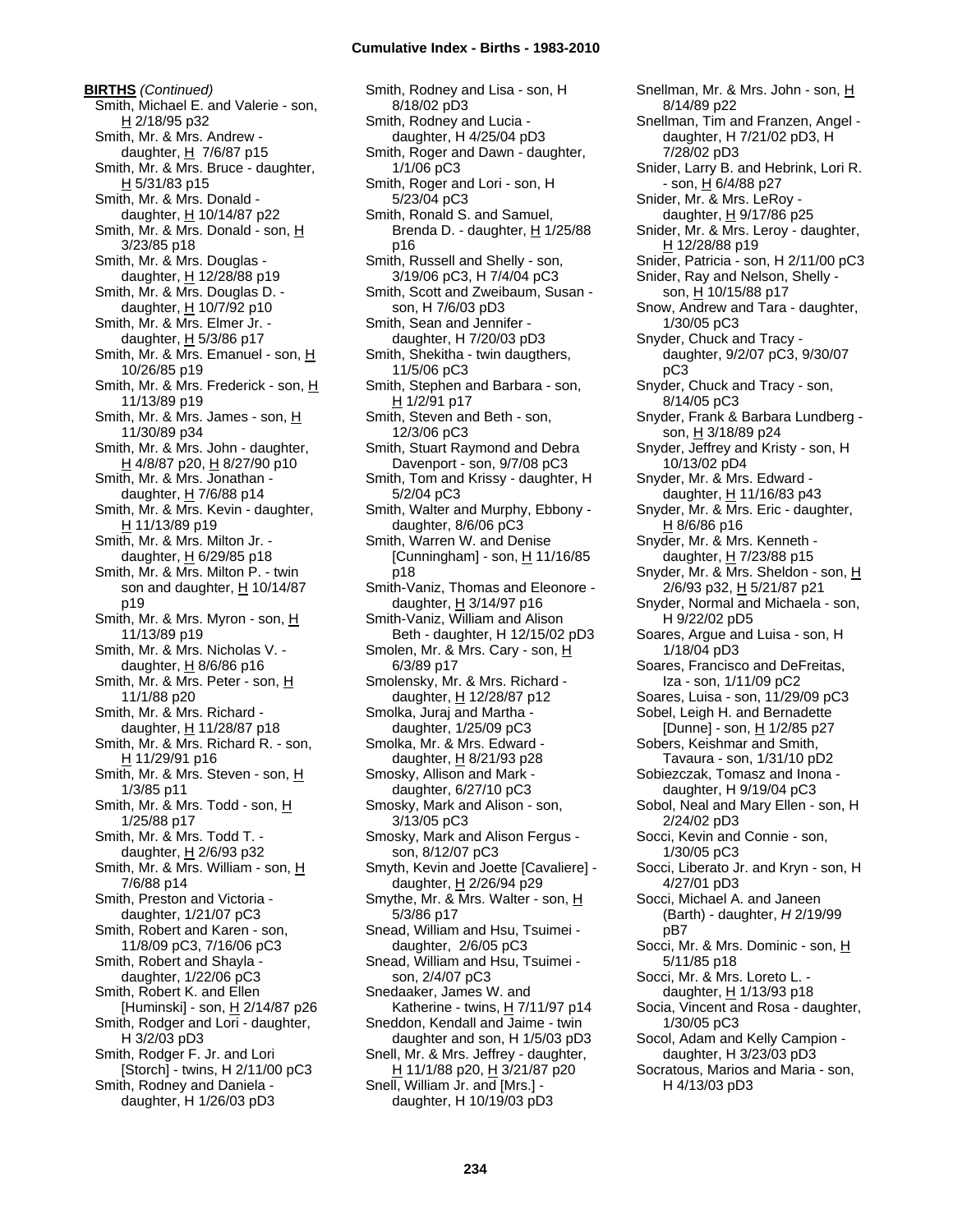**BIRTHS** *(Continued)* Soderlund, Karl and Marisa daughter, H 12/1/02 pD4 Soderstrom, Fabian III and Dina [Castellano] - son, H 9/28/91 p11 Soderstrom, John A. and Annette daughter,  $H$  1/17/97 p12 Soghigian, Mr. & Mrs. John - son, H 1/5/85 p18 Sogliuzzi, Mr. & Mrs. Augusto - son, H 7/25/87 p18 Sohns, Gregory & Babson Averill daughter,  $H$  11/6/85 p40 Sohns, Gregory and Babson, Averill daughter, H 7/13/88 p32 Soi, Niel and Farah - son, H 8/3/03 pD3 Sokol, Mr. & Mrs. Daniel - daughter, H 4/13/85 p16 Sokolowski, Stanley J. and Cathleen [Schwarz] - twin daughters, H 2/17/02 pD3 Solaman, Mohamed and Akther, Shahin - son, 10/28/07 pC3 Solano, Johel E. and Segura, Evalyn - son, H 12/30/01 pD3 Solano, Mr. & Mrs. Marcos - son, H 11/20/85 p38 Solano, Ronny A. and Barrett, Kathryn - daughter, H 5/12/00 pC3 Solecki, Michael and Kathleen - son, H 1/6/02 pD3 Solerti, Jimmy and Gladys daughter, H 9/29/90 p11 Solerti, Mr. & Mrs. Giovanni daughter, H 11/16/83 p43 Solerti, Mr. & Mrs. Jimmy daughter, H 5/14/88 p15 Solheim, Mr. & Mrs. Peter daughter, H 1/25/88 p17 Solheim, Peter Erik and Janis Marie [Ryan] - daughter, H 5/4/85 p15, H 6/9/90 p11, H 5/12/83 p38, H 6/16/90 p23, H 5/10/83 p18 Soli, Thomas R. Jr. and Toby [Ferguson] - son, H 1/21/00 pC3 Solis, Alexander and Fuentes, Gilma - son, H 12/26/04 pC3 Solis, Mr. & Mrs. Carlos - son, H 1/19/85 p18, H 12/4/85 p37 SolJour, Francois and wife - twin daughters, H 10/12/03 pD3 Sollicito, Vincent L. and Jacqueline son, H 7/30/83 p14 Solomita, Anthony and Geanne daughter, H 8/11/02 pD3 Solomita, Michael and Beth daughter, H 7/4/04 pC3 Solomita, Michael and Beth - son, 9/3/06 pC3 Solomita, Michael and Beth Pesiri daughter, 9/21/08 pC3, 8/17/08 pC3, 9/21/08 pC3, 8/17/08 pC3, 9/21/08 pC3, 8/17/08 pC3

Solomon, Mark and Kelley [Sullivan] - daughter, H 3/17/02 pD3 Solomon, Mr. & Mrs. Philip daughter,  $\underline{H}$  4/26/86 p18 Solorzano, Karina - daughter, 9/11/05 pC3 Solow, Randy and Roxburg, Alicia daughter, 4/8/07 pC3 Soltes, Jeffrey & Jodee [Picataggio] son, H 3/8/89 p20 Soltesz, John Paul and Tricia - son, 12/6/09 pC2 Soltis, Christopher and Lynda daughter, 6/26/05 pC3 Soltis, Christopher and Lynda - son, H 10/27/02 pD5 Somers, David W. and Pongonis, Nicole M. - son, H 2/21/87 p25 Somers, James and Elaine [Kent] son, H 11/5/86 p31 Somers, Mr. & Mrs. David W. Jr. daughter, H 7/17/93 p31 Somerville, Douglas "Scott" and Lynne Ferguson - son, 5/1/05 pC3 Somma, Antonio and Patrizia daughter,  $H$  8/15/97 p14 Somma, Carmelo and Angela Conte - twin daugthers, 4/16/06 pC3 Somma, Franco and Marcella daughter,  $8/23/09$  pC3, H 3/27/98 pB2 Somma, Todd A. and Jo - daughter, H 7/19/96 p14 Somma, Todd A. and Jo - son, H 8/19/95 p31 Sommer, Mr. & Mrs. Philippe - son, H 4/22/87 p17 Sommi, John B. and Nancy daughter,  $H$  9/3/94 p34 Sommi, John B. and Nancy - son, H 2/14/97 p10 Song, Chin Haeng and Shin, Sonmee - son, H 1/28/00 pC3 Sonkin, Mr. & Mrs. Steven - son, H 2/7/87 p15 Sonne, Stephen B. and Gail - son, H 3/27/98 pB2 Sonnenblick, Bruce and Patricia Elizabeth [Regan] - daughter, H 11/4/85 p16 Sonnenblick, Bruce and Patricia Elizabeth [Regan] - son, H 5/28/88 p29 Sontag, Al and Kathy - daughter, H 2/22/04 pC3 Sood, Mr. & Mrs. Om - daughter, H 1/18/89 p19, H 10/8/86 p17 Soraluz, Marcos A. and Martinez, Elsa R. - daughter, 8/3/08 pC2 Sorbo, Paul and Michele - son, H 11/30/03 pD3 Sordi, Matthew and Diane - son, H 4/13/03 pD3 Sorenson, Christian and Paula [Carothers] - son,  $H$  6/24/87 p19

Sorenson, Jon F. and Karen daughter, H 12/2/95 p29 Sorge, Franco Jr. and Figueroa, Jessica - son, 7/23/06 pC3 Sorge, Mr. & Mrs. Frank - son, H 8/14/85 p26 Sorge, Thomas ands Cathy - son, H 6/1/03 pD3 Sorhus, Mr. & Mrs. Jakob - son, H 3/23/88 p19 Soriero, Tobia and Ann - son, H 5/8/91 p20 Soriero, Tobia P. and Ann - son, H 11/5/94 p31 Sorino, Freder and Milmarilis daughter, H 6/8/03 pD3 Sornatale, Michael and Amy - son, H 2/11/95 p31 Sornatale, Mr. & Mrs. Michael - son, H 7/8/92 p18 Sornatale, Mr. & Mrs. Mike daughter,  $H$  10/18/89 p23 Soro, Raffael and Anna - daughter, 7/23/06 pC3 Soro, Raffaele and Ann - son, H 9/3/94 p34 Soro, Raffaele and Anna - daughter, H 1/17/97 p12 Sorokin, Alexander and Carole son, H 6/3/95 p28 Sorrells, Jodi and Steven - daughter, 8/29/10 pC3 Sorte, Udaykumar and Kolhe, Sapna - daughter, 6/7/09 pC3, 7/12/09 pC3 Sortino, Charles and Elizabeth daughter, H 12/1/02 pD4 Sosa, Feliz, and Veloz, Jenny - son, H 8/22/04 pC3 Sosa, George and Hernandez, Lillian - son, H 5/7/94 p30 Sosa, Hiram and Flores, Karen daughter, H 9/29/02 pD5 Sosa, Juan Carlos and Botaqui, Vanessa - daughter, 5/22/05 pC3 Sosa, Leonardo and Vila Perez, Emilia - son, H 2/16/01 pC2 Sosa, Vinicio and Ruiz, Misty daughter, 1/14/07 pC3 Sosa, Zaydy and Cetino, Manolo son, 10/17/10 pC3 Sosnow, Peter and Elizabeth - son, 5/29/05 pC3 Soto, Fellipe and Albadia - son, H 3/3/02 pD3 Soto, Jairo and Maria Cristina daughter, H 2/8/04 pD3 Soto, Luis and Ralon, Maria daughter, H 5/11/03 pD3 Soto, Mr. & Mrs. Jaime - son, H 1/2/86 p14, H 11/23/88 p46 Soto, Rick and Kim - daughter, H 2/15/04 pA6 Soto, Ruben and Aydee - daughter, H 9/24/90 p18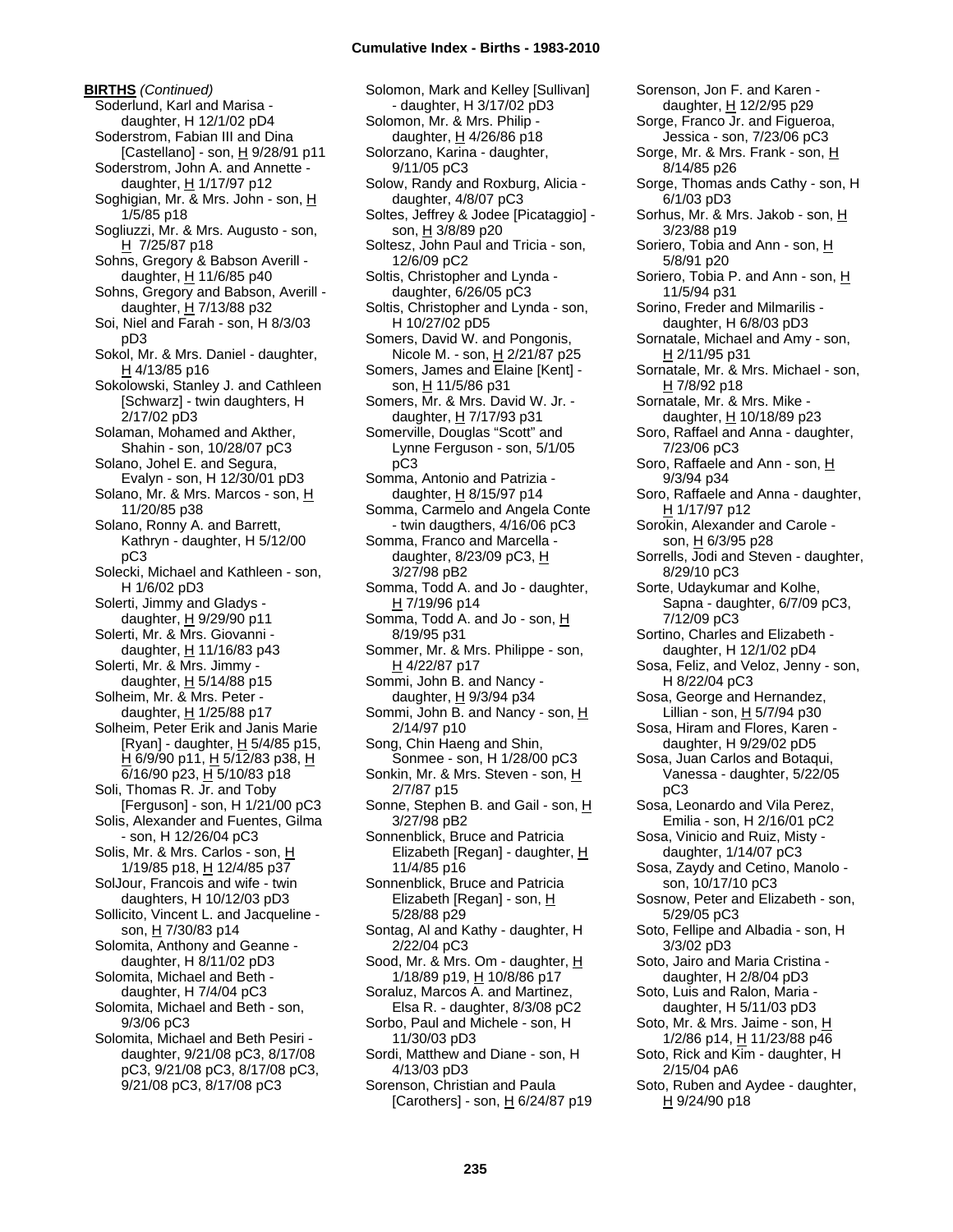**BIRTHS** *(Continued)* Soto, Rudy and Rivera, Mary daughter, H 5/18/03 pD3 Soto, Tito and Paula - son, H 4/14/02 pD3 Soto, Wilfredo and Nancy - son, 6/7/09 pC3, 7/12/09 pC3 Soto, Wilfredo Jr. and Nancy - son, 5/27/07 pC3 Sotomayor, Carlos A. and Pogue, Ruby R. - son, 2/3/08 pC3 Sotomayor, Carlos Alberto and Pogue, Ruby Roselle daughter, 11/22/09 pC3 Soucy, Ryan and Gyna - son, 10/28/07 pC3 Souffrant, Dugue and Evelyne - son, H 3/17/02 pD3 Souffrant, Eric and Guirlene daughter, 6/13/10 pC3 Souffrant, Jean B. and Carine (Murat) - son, *H* 1/29/99 pB9 Souhrada, Bill and Jen - son, 5/1/05 pC3 Souksavath, Paul and Nhatavong, Sarah - son, 4/11/10 pC3 Soumelialis, Nick and Antonella son, 7/26/09 pC3 Soumelidis, Mr. & Mrs. Michael daughter, H 8/20/86 p36 Soumelidis, Mr. & Mrs. Michael son, H 5/10/83 p18 Sounders, Correy and Rachel daughter, H 1/27/02 pD3 Sousa, Mr. & Mrs. Guy - daughter, H 7/16/86 p35 Soutar, Keith and Ann - daughter, H 8/22/04 pC3 Southmayd, Jeffrey D. and Debra son, H 11/12/94 p31 Southworth, Mr. & Mrs. Truxtun daughter,  $H$  11/28/83 p13 Souza, Jose and Regina - daughter, H 5/5/02 pD3 Sovak, Christopher and Colette daughter, H 6/22/03 pD3 Sovak, Christopher and Colette son, 7/9/06 pC3 Sovtar, Keith and Ann - son, 10/28/07 pC3 Soyland, Kenneth and Susan [Iaizzi] - son, H 6/4/94 p30 Soyland, Mr. & Mrs. John - son, H 5/6/89 p15, H 10/7/87 p18 Soyland, Mr. & Mrs. John J. - son, H 11/14/92 p37 Soyland, Steven and Patty daughter, H 3/2/03 pD3 Space, Derrek and Maria - daughter, 2/7/10 pC3 Spada, Robert A. and Karen daughter, H 11/19/94 p31 Spader, George L. IV and Jolene daughter, H 4/9/94 p34 Spagnuolo, Ron and Barbara daughter, 8/23/09 pC3

Spagnuolo, Ronald and Barbara son, 1/27/08 pC3 Spahr, M. Jeffry and Marlene (Hickey) - daughter, *H* 2/19/99 pB7 Spahr, Martin J. and Marlene [Hickey] - son, H 2/16/01 pC2 Spain, John T. and Tracy [Fabrizio] son, H 2/16/01 pC2 Spain, Matt and Julianna - daughter, H 10/19/03 pD3 Spain, Travor and Tracy - son, H 2/8/04 pD3 Spalding, Mathew and Jennifer son, H 10/6/02 pD5 Spalding, Matthew and Jennifer son, H 7/4/04 pC3 Spann, Brittany and Dotson, Tyrone Jr. - daughter, 12/5/10 pC3, 11/28/10 pC3, 11/21/10 pC3 Sparacino, Jack and Jane [Hill] son, H 8/3/85 p18 Sparano, Robert and Joette [Massi] daughter, H 12/30/92 p10, H 12/19/92 p37 Sparkman, Alexander and Katherine - son, 7/5/09 pC3, 1/25/09 pC3 Sparkman, James and Katherine daughter, 11/5/06 pC3 Sparks, Antwan and McNeil, Danielle - daughter, 4/29/07 pC3 Sparks, Frank and Michelle daughter,  $H$  9/24/90 p18 Sparks, Mr. & Mrs. Richard daughter, H 8/10/83 p23 Spataro, James and Lauren daughter, H 10/13/02 pD4 Spaulding, Lorette - son, *H* 8/6/99 pB4 Spaulding, Oran J. Jr. and Holly son, H 1/17/97 p12 Spaulding, Robert J. Jr. and Nora daughter,  $H$  10/25/96 p15 Spaulding, Stephen and Andrea son, H 12/2/01 pD3 Spear, Robert C. and Vanessa [Martinet] - daughter, *H* 8/6/99 pB4 Spearman, Connie and Fair, Dave daughter, 11/29/09 pC3 Spears, Pilar - daughter, 2/17/08 pC3 Speck, K. Tedd and Jean - son, H 7/30/94 p28 Spector, Dr. Scott M. and Leslie [Harlan] - son, H 5/15/93 p31 Spector, Randy B. and Merrill daughter, H 8/22/97 p14 Spector, Scott M. and Harlan, Leslie - son, H 8/12/95 p30 Speeg, Steven and Kathryn daughter, H 3/9/03 pD3 Speer, Eric W. and Linda - son, H 8/12/95 p30

Speight, Terrill R. and Booker, Shanta L. - daughter, 12/14/08 pC2 Spell, Telron and McField, Trina twin sons, 9/9/07 pC3 Spenard, Gerard J. and Ann [McEleney] - daughter, H 10/19/87 p11 Spenard, Gerard J. and Ann [McEleney] - son,  $H$  3/11/95 p29 Spenard, Gerard J. Jr. and Ann [McEleney] - daughter, H 10/23/85 p38 Spencer, Clarence and Coleman, Shanay - son, 6/7/09 pC3, 7/12/09 pC3 Spencer, Gerald and Sharon - son, H 11/25/01 pD3 Spencer, Mr. & Mrs. Columbus son, H 1/5/85 p18 Spencer, Mr. & Mrs. Jeffrey - son, H 10/7/87 p18 Spencer, Mr. & Mrs. Roger daughter, H 3/8/86 p17 Spencer, Mr. & Mrs. Ronald - son, H 9/20/86 p20, H 12/22/88 p18 Spencer, Mr. & Mrs. Ronald Thomas  $-$  son,  $H$  10/15/88 p17 Spencer, Robert and Brenna [Laport] - son, H 2/10/02 pD3 Spencer, Roger and Kathy [Van Scoy] - daughter, H 7/16/88 p21 Spencer, Thomas E. and Parisi-Smith, Cindy - daughter, H 7/18/97 p15 Spenser, John and Higueras, Idian daughter, H 3/24/02 pD3 Speranza, Maverick R. and Margaret - son, H 9/2/95 p31 Speranza, Mr. & Mrs. Mark - son, H 2/22/86 p16 Spero, Mr. & Mrs. Anthony - son, H 9/13/89 p20 Spero, Mr. & Mrs. Anthony A. Sr. son, H 8/26/92 p13 Spescha, Patrick and Elizabeth [Santo] - son, H 9/11/93 p29 Spescha, Patrick and Elizabeth [Spanto] - son,  $\underline{H}$  10/15/88 p17 Spielman, Mr. & Mrs. William - son,  $H 10/9/85 p27$ Spielman, Mr. & Mrs. William Sr daughter, H 3/23/88 p19 Spielman, William and Mary [Fitzgerald] - son,  $H$  2/25/92 p21 Spillane, John and Robin - daughter, 1/29/06 pC3 Spinola, Donald L. and Heidi daughter, H 7/18/97 p16 Spinola, Donny and Heidi [Roraback] - daughter,  $H$  4/2/94 p28 Spinosa, John and Kim-Louise daughter, H 11/23/03 pD3 Spiretelli, Louis R. and Martin, Christine - son,  $H$  4/23/94 p33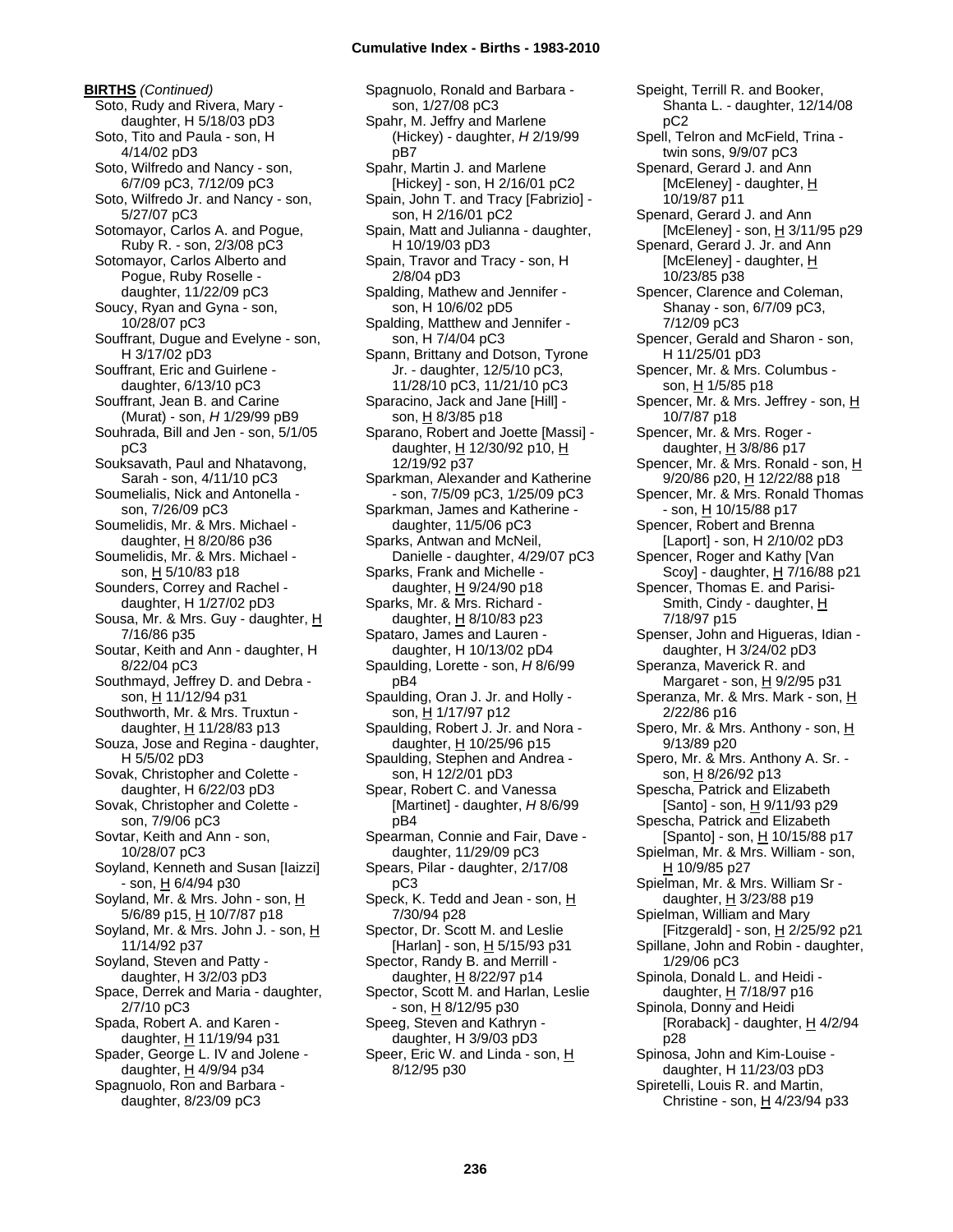**BIRTHS** *(Continued)* Spivey, Raymond T. and Jordan, Melody - daughter,  $H$  11/15/96 p15 Spivey, Robyn and Zach - daughter, 10/17/10 pC3 Spivey, Steve and Carole [Hunter] daughter, H 12/3/87 p18 Spivey, Todd and Jordan, Melody daughter,  $H$  10/4/96 p14 Spizzirri, Andy and Christina Pakkala - son, 12/28/08 pC2 Sporn, Mr. & Mrs. Robert - son, H 1/29/87 p19 Sporre, Erik and Radka - daughter, H 5/23/04 pC3 Sposta, Jim and Karen - son, 1/11/09 pC2 Sprenkle, Jim III and Dawn daughter, 10/8/06 pC3 Springer, Michael and Angeles daughter, 8/9/09 pC3 Springer, Michael Charles and Ferris, Erin Renee - daughter, 6/28/09 pC4, 1/25/09 pC3 Springer, Mr. & Mrs. Francis daughter,  $H$  3/4/85 p12,  $H$ 4/26/86 p18 Sprinkle, Christopher and Robin [Murawski] - twin boys, H 11/20/98 pB5 Sproch, Mr. & Mrs. Frank daughter,  $H$  2/27/85 p24 Sprole, Mr. & Mrs. Jonathan K. son, H 3/8/89 p20 Spruill, Jim Jr. and Melisssa daughter, H 12/31/94 p31 Spurr, Ray W. and Deborah - twins, H 11/1/96 p15 Spurr, Scott T. and Liz (Castillo) daughter, *H* 2/19/99 pB7 Spurr, Scott T. and Liz [Castillo] son, H 5/18/01 pD5 Spyros, Nicholas N. and Elizabeth daughter,  $H$  9/20/91 p43 Squillante, Christopher and Elizabeth - daughter, 3/18/07 pC3, 5/22/05 pC3 Squires, William and Patricia daughter, H 12/2/01 pD3 Squitieri, Rick and Roy-Squitieri, Cynthia - twin daughter and son, H 1/5/03 pD3 Srdanovic, Anton and Dominique daughter, 1/25/09 pC3 Sridharan, Raj and Sharma, Deepti daughter, 1/24/10 pC3 Srinivasamurthy, Amith and Chattarki, Umagour - son, 1/10/10 pC3 Srinivasan, Balajee and Thirumani, Radha - daughter, 8/5/07 pC3 Srivastava, Anut and Shalini daughter, 7/26/09 pC3 Sroka, Gregory and Katherine daughter, 10/25/09 pC4

St. Cloud, Clevins and Marjorie daughter, 1/7/07 pC3 St. Denis, Thomas and Ellen daughter, H 1/2/91 p17 St. Jacques, Mr. & Mrs. Albert Jr. -

son, H 12/28/87 p12 St. Jean, Shawn and Jennifer daughter, 11/11/07 pC3

St. John, Alfred and Keisha - son, 11/5/06 pC3

St. John, Dwight C. and Sibley son, H 2/25/95 p28

St. John, William B. and Nancy [Gregor] - daughter,  $H$  7/13/88 p32

St. Lawrence, Mr. & Mrs. Robert son, H 1/15/90 p12

St. Martin, Ruben and Ruffin, Melissa - daughter, H 12/22/02 pD3

St. Phard, Pierre and Francesca daughter, 11/12/06 pC3

St. Pierre William and Chavez, Janinna - son, H 2/24/02 pD3

St.Jacques, Mr. & Mrs. Albert Jr. son, H 6/27/92 p11 St.James, Mr. & Mrs. Mark -

daughter,  $H$  9/15/84 p18 St.Jean, Mr. & Mrs. J. Claude - son,

H 8/18/84 p16 St.Victor, Stanley and Theresa

Evans - son, 3/19/06 pC3 Stabile, Anthony and Elizabeth -

son, H 6/15/03 pD3 Stabinsky, Jeff E. and Cindy -

daughter, H 7/18/97 p16 Stachelczyk, Mr. & Mrs. John - son,

H 6/14/83 p17

Stack, Al and Norma [Lucas] - son,  $H$  2/13/90 p24

Stack, Nathan Scott and Lynn Carson Gardner - daughter, H 10/27/90 p24

Stadler, Keith Jr. and Torres, Jessica - daughter, H 2/24/02 pD3 Stadler, Mr. & Mrs. Alex - son, H 3/23/88 p19

Stafanatos, Gerasimos P. and Linette - son,  $H$  5/24/96 p14

Staff, Mr. & Mrs. Michael - son, H 1/14/88 p37 Staff, Peter L. and Karen - son, H

10/3/97 pB2, H 7/23/94 p30 Staffa, Joseph and Lisa - son, H

8/21/98 pA13

Staffa, Joseph and Vincenza, Lisa son, H 2/2/96 p12

Staien, Gregg and Melissa - son, H 9/28/91 p11

Staien, Mr. & Mrs. Gregg - son, H 3/23/88 p19

Staikos, John and Kristen daughter, 9/21/08 pC3, 7/16/06 pC3

Stalfort, John A. III and Gineane [Becker] - son, *H* 9/10/99 pB2 Stalfort, John A. III and Gineane [Becker] - twin sons, H 4/21/02 pD3 Stalling, Timothy and Susan daughter, H 5/26/02 pD3 Stalworth, John III and Morris, Lennika - son, H 6/22/03 pD3 Stamatis, Mr. & Mrs. James J. daughter,  $H$  9/20/91 p43 Stambaugh, John P. Jr. and Catherine - son, H 5/24/96 p14 Stamm, Mr. & Mrs. Michael - son, H 11/6/85 p40 Stamoulis, Paul and Karen - son, H 11/16/03 pD3 Stamp, Dennis and Toothill, Meghan - daughter, H 3/27/98 pB2 Stamp, Kristi and Genest, Andre Jr. daughter, 11/9/08 pC4 Stampoulidis, Mr. & Mrs. Kostas daughter,  $H$  7/1/89 p17 Standhart, Peter and Heidi - son, H 7/20/03 pD3 Stanek, Theodore and Jill - son, 8/23/09 pC3 Staniurski, Marcin and Wisneiwsra, Marzena - son, 2/25/07 pC3 Stanizeski, Mr. & Mrs. Gary daughter,  $H$  4/8/89 p17,  $H$ 12/5/84 p37 Stanizeski, Mr. & Mrs. Gary G. son, <u>H</u> 9/14/91 p19 Stankiewicz, David and Meredith daughter, 11/15/09 pC4 Stankiewicz, David and Meredith son, 7/22/07 pC3 Stankiewicz, Marek and Dorota son, H 2/2/96 p12 Stankiewicz, Wieslaw and Ludmilla son, H 8/19/95 p31 Stanley, Chris and Nan - son, 1/23/05 pC3 Stanley, Christopher and Carter, Denise - daughter,  $H$  4/15/95 p28 Stanley, Lindsey and Bretoux, Rosemary Ann - daughter, 5/29/05 pC3 Stanley, Mr. & Mrs. Neil - daughter, H 8/15/90 p20 Stanley, Patrick and Megan - son, H 8/11/02 pD3 Stanton, Mr. & Mrs. George Jr. daughter, H 6/27/92 p11 Stanton, Timothy and Colleen [Sutton] - son, H 7/22/95 p33 Stanton, Timothy R. and Colleen M. [Sutton] - son, H 8/29/90 p19 Stapleton, James and Mileissa daughter, 1/17/10 pC3

Staikos, John and Kristen - son, H 2/15/04 pA6, H 2/29/04 pD3

Stapleton, James and Mileissa son, 8/10/08 pC2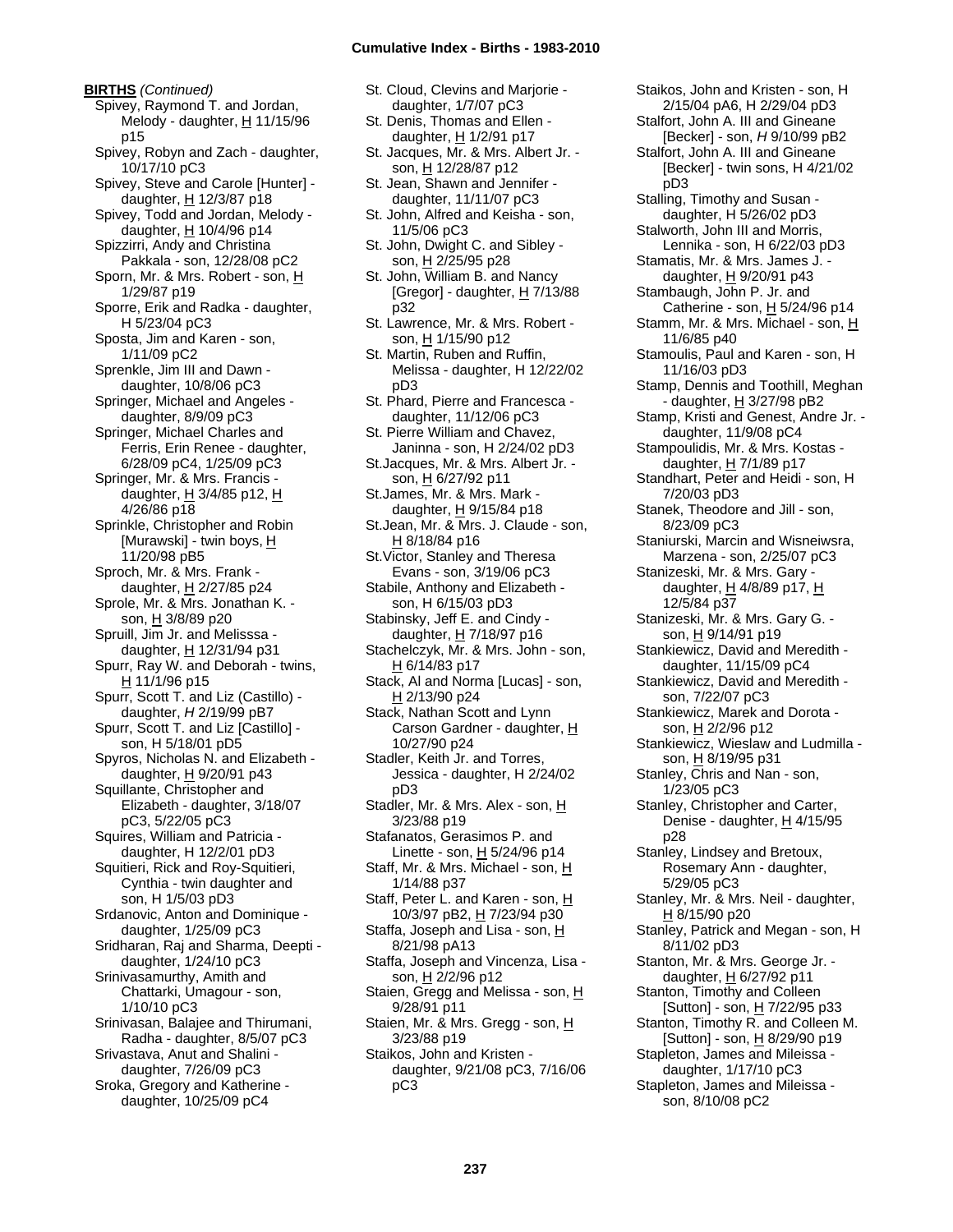**BIRTHS** *(Continued)* Stark, Anthony and Sherman, Amanda - son, H 8/8/04 pC3 Stark, Athony and Sherman, Amanda - son, 5/25/08 pC3 Stark, Harry and Anne [Seese] daughter, H 3/17/02 pD3 Starkins, Richard A. and Deborah A. [Nardo] - daughter,  $H$  3/16/85 p15 Starkman, Steve H. and Jean [Lou] daughter, *H* 8/6/99 pB4 Starr, Jeffrey H. Sr. and Orlyna son, H 1/24/97 p12 Starr, Jeffrey Sr. and Orlyna [Mattera] - son, H 12/23/92 p9, H 12/19/92 p37 Starr, Mr. & Mrs. Richard - daughter, H 5/24/86 p20 Starr, Mr. & Mrs. Richard - son, H 11/5/86 p31 Starrett, James P. & Marianne [Gallo] - son, H 10/26/88 p14 Starrett, James P. and Marianne [Gallo] - daughter,  $H$  9/15/90 p11 Starrett, James P. and Marianne [Gallo] - son, H 5/12/00 pC3 Stashenko, John III and Iolanda [Guanieri] - son, H 3/31/84 p16 Stashenko, John III and Iolanda [Guarnieri] - son, H 4/16/86 p29 Stasi, James and Rocio - son, 9/3/06 pC3 Stasyuk, Roman and Boyko, Oksana - daughter, 5/2/10 pC3 Staton, Anthony A. and Darcy, Amy son, H 7/10/93 p29 Staton, Mr. & Mrs. Willie - daughter, H 1/11/90 p32 Statts, Robert W. Jr. and Katherine son, H 2/6/98 pB5 Stauf, Joseph and Anne - daughter, H 7/6/03 pD3 Staugger, Colin and Michelle - son, H 8/3/03 pD3 Staunton, Stephen and Margaret son, H 4/27/03 pD3 Stauton, Stephen W. and Margaret [Felton] - son, H 5/19/00 pC3 Stavrianos, Christos S. and Maria Culce (Lomotan) - son, *H* 2/19/99 pB7 Stawiarski, Marcin, and Madejska, Monika - daughter, 2/20/05 pC3 Staznhskas, Matthew and Young, Sharon - son, H 3/28/04 pC3 Stebbins, Charles and Ann [Symmes] - daughter,  $H$  1/18/86 p20 Stebbins, David R. and Gayle K.  $[Miller] - son, H 4/16/88 p17$ Stebbins, Dr. David R. and Gayle [Miller] - daughter, H 5/22/90 p36 Stebbins, Randy and Jennifer - son, H 8/4/02 pD3

Stebbins, Robert C. and Suzanne daughter, H 7/26/96 p14 Stecher, Mr. & Mrs. Frederick III daughter,  $H$  6/23/84 p15 Steck, Brian G. and Maria daughter, H 7/18/97 p15 Stedman, Donald and Allison - son, H 11/10/02 pD3 Steed, Brian and Julia - son, H 4/27/03 pD3 Steede, Ted and Elizabeth - son, H 4/25/04 pD3 Steel, Alan and Cathy - son, 9/24/06 pC3, H 9/19/04 pC3 Steele, Christopher and Kristin daughter, 11/19/06 pC3 Steele, Gregory and Roosa, Cheryl daughter, 1/28/07 pC3 Steele, James and Megan daughter, 1/7/07 pC3 Steele, James Cameron and Megan Murray - daughter, 7/31/05 pC3 Steele, Jeff and Brenda - son, H 2/24/02 pD3 Steele, Jeffrey and Brenda daughter, 6/5/05 pC3 Steele, Matt and Samantha - son, 1/11/09 pC2 Steele, Mr. & Mrs. Thomas T. daughter, H 2/6/93 p32 Steese, Peter and Lauren - son, 4/20/08 pC3 Steese, Peter and Lauren Brosy son, 7/11/10 pC4 Stefanatos, Mr. & Mrs. Gerasimas son, H 6/3/89 p17 Stefanatos, Mr. & Mrs. Gerasimos son, H 6/13/87 p19 Stefanicis, Mr. & Mrs. Steven - son, H 2/11/89 p19 Stefanidis, Steve and Ester daughter, H 1/9/91 p15 Stefanko, Mr. & Mrs. Philip daughter, H 7/27/89 p17 Stefanowicz, David and Jeanne daughter, H 5/30/04 pC3 Steidl, Mr. & Mrs. Karl K. - daughter, H 6/18/91 p17 Steiger, William B. and Stacey [Wachtel] - son, H 7/16/88 p23 Steiglitz, Mr. & Mrs. Richard A. daughter, H 10/23/93 p39 Steiglitz, Richard A. and Gail - son, H 12/9/95 p31 Steil, Mr. & Mrs. Thomas - daughter, H 9/14/85 p18 Stein, Andrew R. and Diane [Vitiello] - son, H 7/14/00 pC2 Stein, David P. and Diane - son, H 4/25/97 p15 Stein, Gary S. and Kellie - son, H 7/18/97 p16 Stein, Jacob and Maria - son, 5/21/06 pC3 Stein, Joseph J. and Chana daughter,  $H$  8/9/96 p14

Stein, Joseph J. and Chana [Moas] son, *H* 7/16/99 pA16 Stein, Mr. & Mrs. Jeffrey J. - son, H 8/29/92 p10 Stein, Mr. & Mrs. Mitchell - daughter, H 11/10/84 p18 Steinberg, Bill and Jacqueline [Weiss] - son, H 3/2/91 p16 Steinberg, Mr. & Mrs. Frederick son, H 8/27/83 p13 Steinberg, Mr. & Mrs. Philip daughter, H 12/13/89 p18 Steinberg, Mr. & Mrs. Philip - son, H 4/15/87 p15 Steinberg, Norman and Amy [Davidson] - twin sons,  $H$  5/8/92 p14 Steinberg, Norman and Davidson-Steinberg, Amy - son, H 8/9/89 p27 Steinberg, Reid and Janice daughter, H 10/19/03 pD3 Steiner, Stephan and Nicole - son, H 10/3/04 pC3 Steinglass, Mr. & Mrs. Edward daughter, H 2/12/90 p15 Steinharter, Mr. & Mrs. Michael daughter, H 5/11/91 p21, H 1/18/89 p19 Steinharter, Mr. & Mrs. Michael M. son, H 1/30/93 p31 Steinkraus, Edward and Elizabeth daughter, H 3/3/02 pD3, H 3/10/02 pD3 Steinkraus, Edward and Elizabeth son, H 10/3/04 pC3 Steiwer, Mr. & Mrs. Peter daughter, H 11/13/89 p19, H 10/18/89 p23 Stekovich, Mr. & Mrs. Daniel - son, H 3/23/88 p19 Stella, Umberto and Mary Ellen son, H 8/4/02 pD3 Stelle, Mr. & Mrs. James - daughter, H 1/13/93 p18 Steller, Robert and Heidi - son, H 12/12/90 p30 Stelluti, Gregory and Melinda - son, H 1/26/03 pD3, H 12/26/04 pC3 Stelly, John D. and Stephanie - son, H 11/1/96 p15 Stelly, John D. and Stephanie [Goldstein] - son, H 5/19/00 pC3 Stempien, Anthony and Marsh, Stephanie - son, 5/2/10 pC3 Stenbergh, Harold and Ubierna, Fernanda - son, H 7/6/03 pD3 Stenger, Mr. & Mrs. William - son, H 12/21/92 p34 Stenovec, Mr. & Mrs. J. Thomas son, H 2/18/84 p26 Stenovec, Mr. & Mrs. Thomas Jr. son, H 1/18/86 p20 Stephan, Frank and Scavetta, Diana Zoto - son, 6/19/05 pC3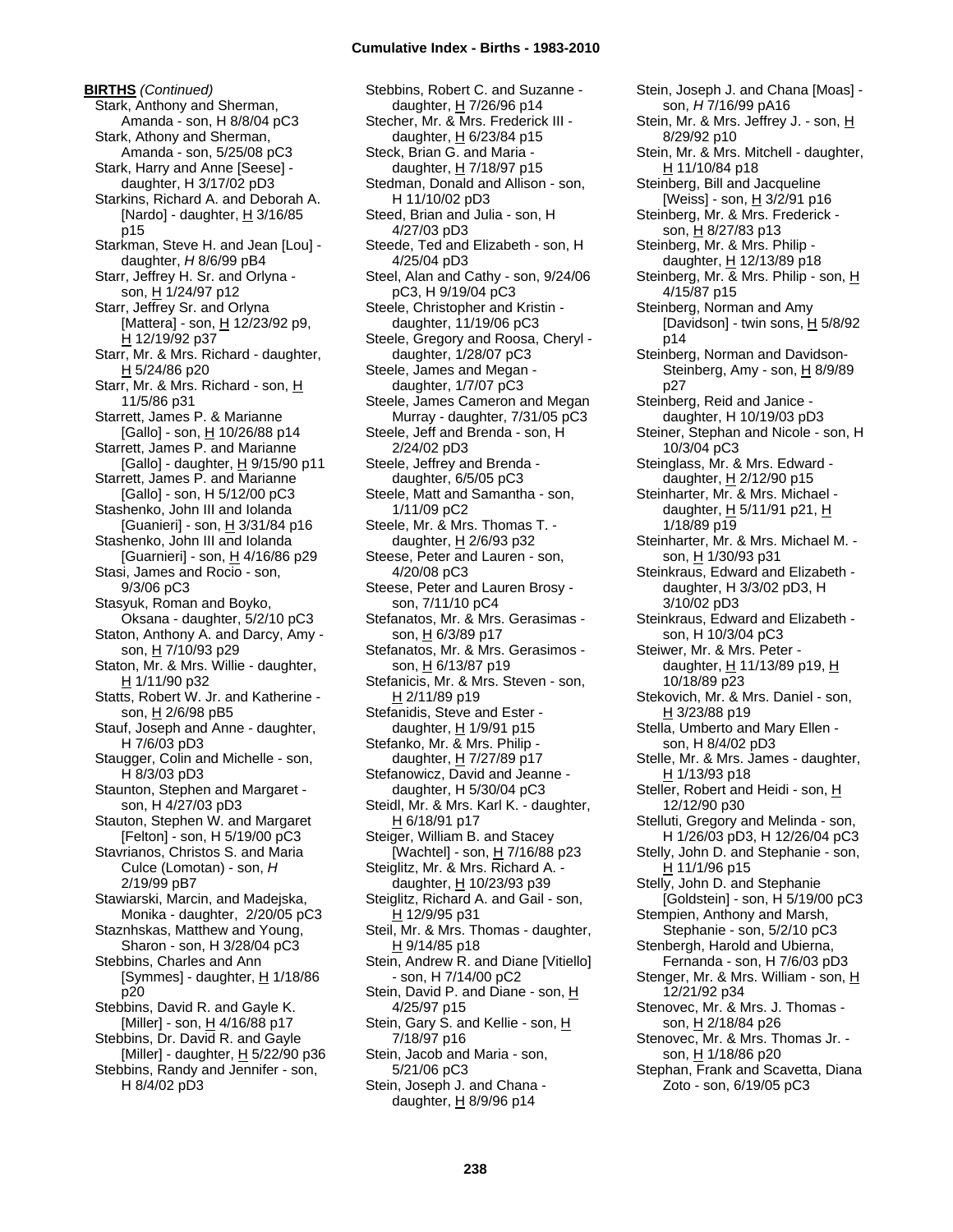**BIRTHS** *(Continued)* Stephens, Bryan and Linda daughter, H 8/1/04 pC3 Stephens, Bryan and Linda - son, H 1/27/02 pD3 Stephens, Chip and Teresa - son, H 3/16/03 pD3 Stephens, Dennis and Jackie daughter,  $H$  8/6/94 p31 Stephens, Eric and Davette - son, H 3/17/02 pD3 Stephens, Eric and Velazquez, Francheska - daughter, 9/28/08 pC3 Stephens, Ivan and Clarke, Tameil daughter, 8/2/09 pC3 Stephens, Mark S. and Suzette [Lynch] - daughter, *H* 9/10/99 pB2 Stephens, Mr. & Mrs. Dennis daughter,  $H$  7/25/92 p8 Stephenson, Craig W. and Jana [Everett] - son, H 8/4/02 pD3, H 6/23/02 pD3 Stephenson, Mark A. and Kathleen son, H 2/2/96 p12 Stephenson, Mark A. and Mallon-Stephenson, Kathleen - son, H 1/16/98 pB2 Stephenson, Mr. & Mrs. Michael son, H 2/4/84 p18 Stephenson, Patrick and Sharon daughter, H 1/6/02 pD3 Stepkoski, Tim and Tina - son, H 8/3/03 pD3 Sterling, Mr. & Mrs. Robert daughter, H 7/29/89 p13 Sterling, Richard and Allen-Sterling, Barbara - son, 7/15/07 pC5 Sterling, Richard Anthony and Allen-Sterling, Barbara - daughter, 6/26/05 pC3 Sterling, William D. and Jennifer [Dowling] - son, H 5/31/86 p18 Stern, Michael and Susan [Piasta] daughter,  $H$  5/14/83 p13 Stern, Mr. & Mrs. Michael F. - son, H 4/16/86 p29 Sternad, Kenneth B. and Judy [White] - son, H 3/21/87 p20 Sternad, Mr. & Mrs. Kenneth B. - Twin son and daughter, H 1/5/89 p16 Sternberg, Mark and Joyce daughter, H 3/23/03 pD3 Stetz, Patrick M. and Karyn [Spachman] - daughter, H 8/4/02 pD3, H 6/23/02 pD3 Stevens, DeWitt III and Vazquez, Zenaida - son, H 2/3/02 pD3 Stevens, E. Anderson and Michele [Califano] - son, H 12/3/87 p18 Stevens, Glenn H. and Kathryn [Pappolla] - daughter,  $H$  1/21/88 p39

Stevens, Malcolm and Nancy [Parenty] - son, H 3/26/88 p13 Stevens, Mark and Alecia daughter, H 5/11/03 pD3 Stevens, Mr. & Mrs. Charles daughter, H 12/28/87 p12 Stevens, Mr. & Mrs. George daughter, H 1/21/88 p39 Stevens, Mr. & Mrs. Pendleton son, H 2/5/86 p27 Stevens, Mr. & Mrs. Shelton - son, H 2/26/87 p35 Stevens, Mr. & Mrs. Terry - son, H 3/24/84 p15 Stevens, Tim and Erin - daughter, 3/27/05 pC3 Stevens, Timothy and Erin - son, 6/28/09 pC4, 1/25/09 pC3 Stevens, Todd and Holly - son, 9/4/05 pC3 Stevens, Tricia and Kevin - son, 4/4/10 pC3 Stevenson, Brent and Yadira daughter, 11/30/08 pC3 Stevenson, G. Barnes III and Diane [Kapsimalis] - son,  $\underline{H}$  1/21/88 p39 Stevenson, Mr. & Mrs. John J. daughter, H 4/3/93 p31 Stewart, Alexander and Suzanne daughter, 11/4/07 pC3 Stewart, Alexander and Suzanne son, 1/9/05 pC3 Stewart, Andre and Wendy - son, H 9/24/90 p18 Stewart, Cameron F. and Nancy daughter, H 5/14/94 p30 Stewart, Christian and Cynthia daughter, H 11/24/02 pD3, H 12/29/02 pD3 Stewart, Frederic and Anna daughter, H 3/23/03 pD3 Stewart, George and Nancy A. [Toss] - son, H 6/17/87 p16 Stewart, Gregory and Meghan daughter, 2/4/07 pC3 Stewart, H. William III and Virginia son, H 1/11/04 pD3 Stewart, James R. and Anne daughter, H 3/19/94 p32 Stewart, John and Vivian [Angstrom] - daughter, H 3/11/95 p29 Stewart, John W. and Vivian daughter, H 11/1/96 p15, H 10/4/96 p14 Stewart, Karen - son, H 6/27/04 pC3 Stewart, Matthew and Susan daughter, 10/25/09 pC3 Stewart, Michael and Nancy [Toss] twin sons, H 6/17/89 p17 Stewart, Mr. & Mrs. Andre - son, H 7/6/88 p14 Stewart, Mr. & Mrs. Bryant B. - son,  $H$  11/29/91 p16 Stewart, Mr. & Mrs. Cameron - son, H 10/24/90 p12

Stewart, Mr. & Mrs. Edward E. - son, H 6/3/92 p13 Stewart, Mr. & Mrs. Jamesdaughter,  $H$  7/14/83 p38 Stewart, Mr. & Mrs. Michael - son, H 5/21/87 p21 Stewart, Paul P. and Felicia - son, H 9/20/91 p43 Stewart, Rick and Kelly - son, H 8/4/02 pD3 Stewart, Robert D. and Denise daughter, H 1/16/98 pB2 Stewart-June, Andrew and Dianne son, 8/23/09 pC3 Stewer, Peter and MaryJo - son, H 2/23/91 p13 Stier, Wade and Christina - son, 1/17/10 pC3 Stietzel, Charles and Christina - son, H 12/15/02 pD3 Stiffler, Mr. & Mrs. Robert - son, H 7/2/87 p27 Stillson, Mr. & Mrs. Peter - daughter, H 4/23/90 p15 Stinchfield, Mr. & Mrs. Robert - son, H 7/6/88 p14 Stinchfield, Mr. & Mrs. Robert Jr. daughter, H 11/6/85 p40 Stinchfield, Robert and Karen - son, H 4/27/91 p11 Stineman, Mr. & Mrs. John daughter, H 2/6/91 p10 Stirland, Kirk and Robin - son, H 1/16/91 p11 Stirland, Mr. & Mrs. Kirk - daughter, <u>H</u> 7/26/86 p18 Stites, William J. and Sara [Glantzman] - daughter, H 10/14/87 p19 Stobbie, Brian and Mercedes - son, H 7/6/03 pD3 Stock, Mr. & Mrs. Frederick F. daughter, H 4/3/93 p31 Stocker, Suzanne and Brennan daughter, 12/5/10 pC3 Stockfisch, Mr. & Mrs. James daughter, H 6/4/83 p14 Stockman, Earl and Rink, Laura son, H 5/23/04 pC3 Stoffer, Mr. & Mrs. Eric E. - son, H 12/12/92 p35 Stokes, Marissa Ann and Russell Murley - son, 8/15/10 pC3 Stokes, Peter and Mary Ellen - son, H 5/30/04 pC3 Stokes, Peter and Mary Ellen - twin daugthers, 3/30/08 pC3 Stokke, Svein and Linn - son, H 4/7/02 pD3 Stolarski, Edward and Laura - son, H 11/8/90 p17 Stolarski, Edward T. and Sheila son, H 2/6/98 pB5 Stolarski, Mr. & Mrs. Edward E. son, H 10/7/92 p10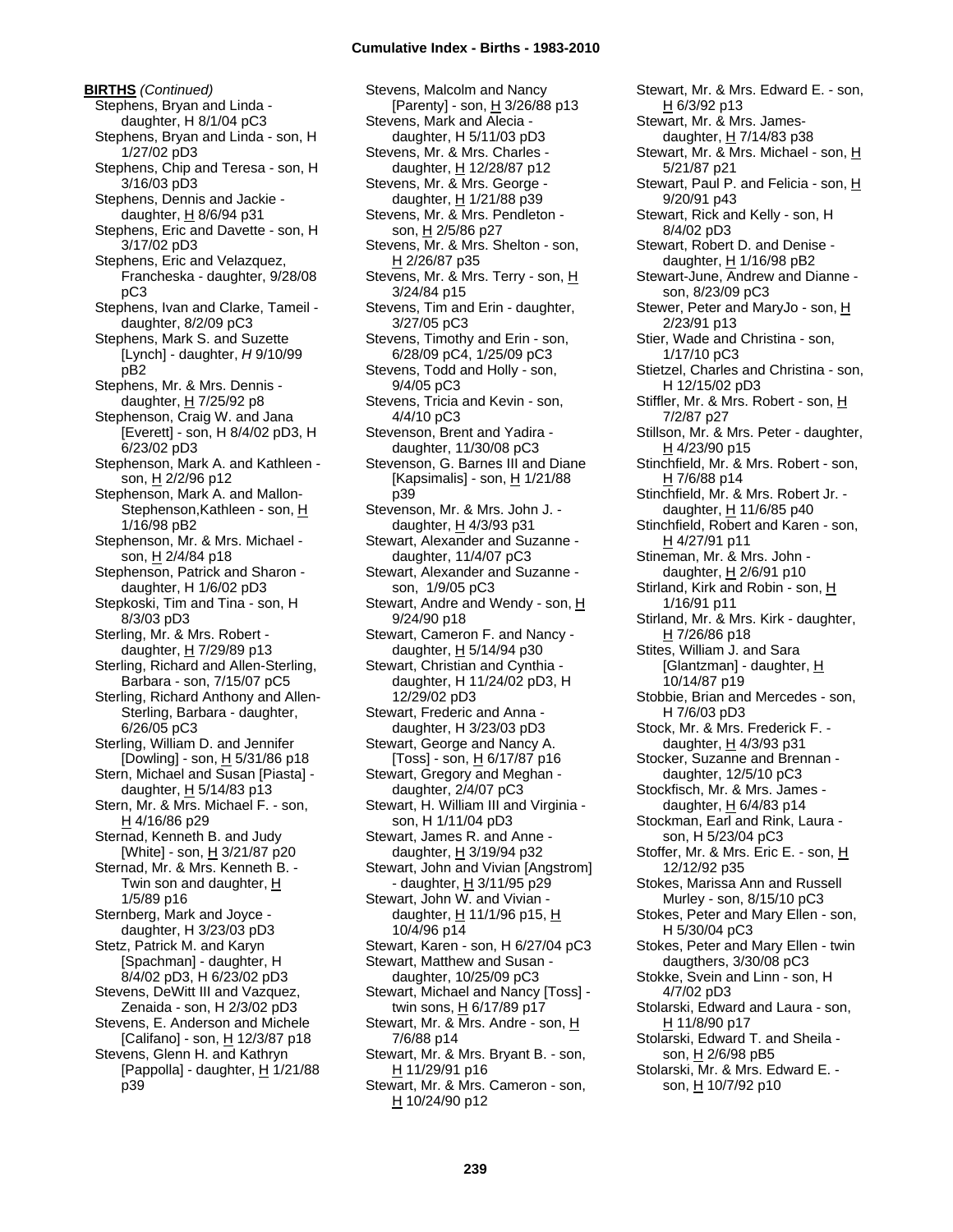**BIRTHS** *(Continued)* Stoler, Kenneth and Stacey [Barry] daughter, H 2/10/02 pD3 Stolfi, Barry and Cecilia [Yepez] son, H 11/26/83 p14 Stoll, Mr. & Mrs. Barry - daughter, H 7/29/89 p13 Stoller, David and Susan [Eliot] daughter, H 1/17/84 p12 Stoller, David J. and Susan [Eliot] son, H 2/12/87 p31 Stolpen, Mr. & Mrs. Adam - son, H 11/28/87 p18 Stolz, Gary M. and Cherie - son, H 10/31/87 p22 Stone, Aaron and Kristen - son, 5/3/09 pC3 Stone, Harlan and Susan - son, H 11/8/90 p17 Stone, Mathew and Amy - daughter, H 12/1/02 pD4 Stone, Michael and Melissa - son, 1/15/06 pC3 Stone, Mr. & Mrs. Charles daughter,  $H$  8/3/85 p18 Stone, Mr. & Mrs. Harlan H. daughter,  $H$  6/27/92 p11 Stone, Paul M. and Lee, Lauren son, H 2/6/98 pB5, H 8/19/95 p31 Stone, Rob and Elise - daughter, H 5/26/02 pD3 Stone, Scott and Andrea - daughter, 6/19/05 pC3 Stone, Stephen and Kelly daughter, 12/4/05 pC3 Stone, Stephen and Kelly - son, 9/2/07 pC3 Stone, Steve and Teri [LeDuc] daughter,  $H$  7/30/85 p12 Stoner, Robert E. and Elizabeth daughter,  $H$  2/2/96 p12 Stoner, Robert E. and Elizabeth son, H 3/5/94 p29 Stoogenke, Mr. and Mrs. Lawrence son, 4/25/10 pC3 Stookey, Mr. & Mrs. John daughter, H 10/7/87 p18 Stoop, Mr. & Mrs. Adrianus daughter,  $\underline{H}$  6/28/90 p16 Stoop, Reid and Adrianus daughter, H 1/21/95 p28 Stops, Eric and Kristen - son, H 9/19/04 pC3 Storey, Michael R. and Gangi, Swen - son, <u>H</u> 1/16/98 pB2 Stornelli, Mr. & Mrs. Mark daughter, H 8/29/84 p30 Storozum, Martin and Catherine daughter,  $H$  4/27/91 p11 Stow Jr., Mr. & Mrs. Charles daughter, H 1/21/87 p30 Stow, Mr. & Mrs. Charles - daughter,  $H$  11/30/89 p34 Stow, Richard D. and Marybeth son, H 7/23/94 p30

Strachman, Mr. & Mrs. Joel daughter, H 5/21/87 p21 Stracuzzi, John J. and Nancy - son, H 7/23/94 p30 Straker-Nesbit, Mr. & Mrs. William son, H 7/16/86 p35 Stramandinoli, Carlo and April daughter, 11/8/09 pC3 Stramandinoli, Todd and Heather daughter, 9/16/07 pC3 Stramandinoli, Todd and Heathery son, 4/11/10 pC3 Strand, Justin and Joy - son, 12/10/06 pC3, H 11/28/04 pC3 Strand, Justin David and Joy Louise - son, 8/17/08 pC3 Stranger, Mr. & Mrs. John - son, H 10/6/84 p20 Straniti, Artemas D. and Hoermann, Kelly - son, H 1/21/95 p28 Stransky, Mr. & Mrs. Keith - son, H 1/14/84 p18 Straub, George and Charotte [Wagner] - son, H 4/4/85 p14 Straub, Steven J. and Joann daughter, H 11/12/94 p31 Strauser, Troy and Torey - daughter, 8/17/08 pC2 Strauser, Troy and Torey - son, 1/8/06 pC3 Strauss, Edward B. and Deborah son, H 3/19/94 p32 Strauss, Edward P. and Patricia son, H 2/25/95 p28 Strauss, Eric J. and Paige [Orloff] daughter, H 4/21/02 pD3 Strauss, Robert and Joanne - twin sons, 6/28/09 pC4, 1/25/09 pC3 Strausser, Christopher and Lisa son, H 11/8/90 p17 Strawbridge, John and Stryker-Strawbridge, Catherine daughter, H 5/20/95 p28 Strawbridge, Mr. & Mrs. Gary daughter,  $H$  6/29/85 p18 Strazza, Albert and Laurie - son, H 4/6/03 pD3 Strazza, Thomas A. and Carolyn H. son, 5/25/08 pC3 Strazza, Thomas and Carolyn - son, 12/31/06 pC3 Streat, Douglas E. and Libia - son, H 8/27/94 p31 Streb, Mr. & Mrs. Robert - daughter, H 8/1/87 p14 Strebel, Beat and Sibylle - daughter, H 4/20/03 pD3 Street, Cheryl and Leone, Gerald S. son, H 1/16/98 pB2 Street, Jamie and Laurie - daughter, H 5/27/95 p32 Street, Richard and Sales, M. - son, H 12/1/02 pD4 Streit, Mr. & Mrs. Mark - daughter, H 10/7/87 p18

Strezoski, Ilija and Michelle - son, 3/4/07 pC3 Strick, Alan E. and Mona - twins, H 8/19/95 p31 Strickland, Emily - son, H 4/14/02 pD3 Strickland, Joseph Jr. and Lauren daughter, H 3/5/94 p29 Strickland, Mr. & Mrs. Joseph daughter,  $H$  6/24/83 p18 Stringfellow, Robert E. and Stephanie - son, H 4/23/94 p33 Strittmatter, Mr. & Mrs. William daughter, H 6/3/87 p17 Strobel, Mr. & Mrs. Robert daughter,  $H$  10/3/84 p26 Stroffolino, Dean and Kathy [DeVack] - son, H 12/13/86 p18 Strom, Eric and Lisa - daughter, 5/11/08 pC3 Strom, Steven and Jean - daughter, H 10/13/02 pD4 Strong, Mr. & Mrs. Edward daughter, H 3/24/84 p15 Strong, Mr. & Mrs. Michael daughter, H 10/29/88 p15 Stropp, Hunter and Whitney - son, H 11/7/04 pC3, H 10/31/04 pC3 Stroup, Mr. & Mrs. James - son, H 8/15/89 p13 Struck, Mr. & Mrs. Arthur - son, H 11/6/85 p40 Strudwick, Peter A. and Marilyn son, H 12/9/95 p31 Stuart, Charles E. and Deborah [Cardamone] - daughter, H 5/24/86 p20 Stuart, James and Tracy - daughter, 3/27/05 pC3 Stuart, James and Tracy - son, 3/30/08 pC3 Stuart, Lennox III and Elizabeth son, H 7/27/03 pD3 Stuart, Michael D. and Luana [Novakowski] - son, <u>H</u> 1/17/84 p12 Stuart, Mr. & Mrs. Michael D. - son,  $H$  3/24/86 p19 Stuart, Mr. & Mrs. Steven daughter, H 10/18/89 p23 Stuart, Mr. & Mrs. Steven - son, H 12/28/87 p12 Stuart, Richard and Barbara - son, H 8/28/91 p17 Stuart, Steven L. and Sharon - son, H 12/31/94 p31 Stucke, Charles and Kaisa - son, 7/16/06 pC3 Stuckey, Charles and Sara - son, 7/19/09 pC4 Studeny, Jason and Kristin - son, 1/24/10 pC3 Studwell, David Edward and Jean [Patrie] - son, H 6/8/83 p30 Studwell, Mr. & Mrs. Robert R. son, H 7/15/89 p14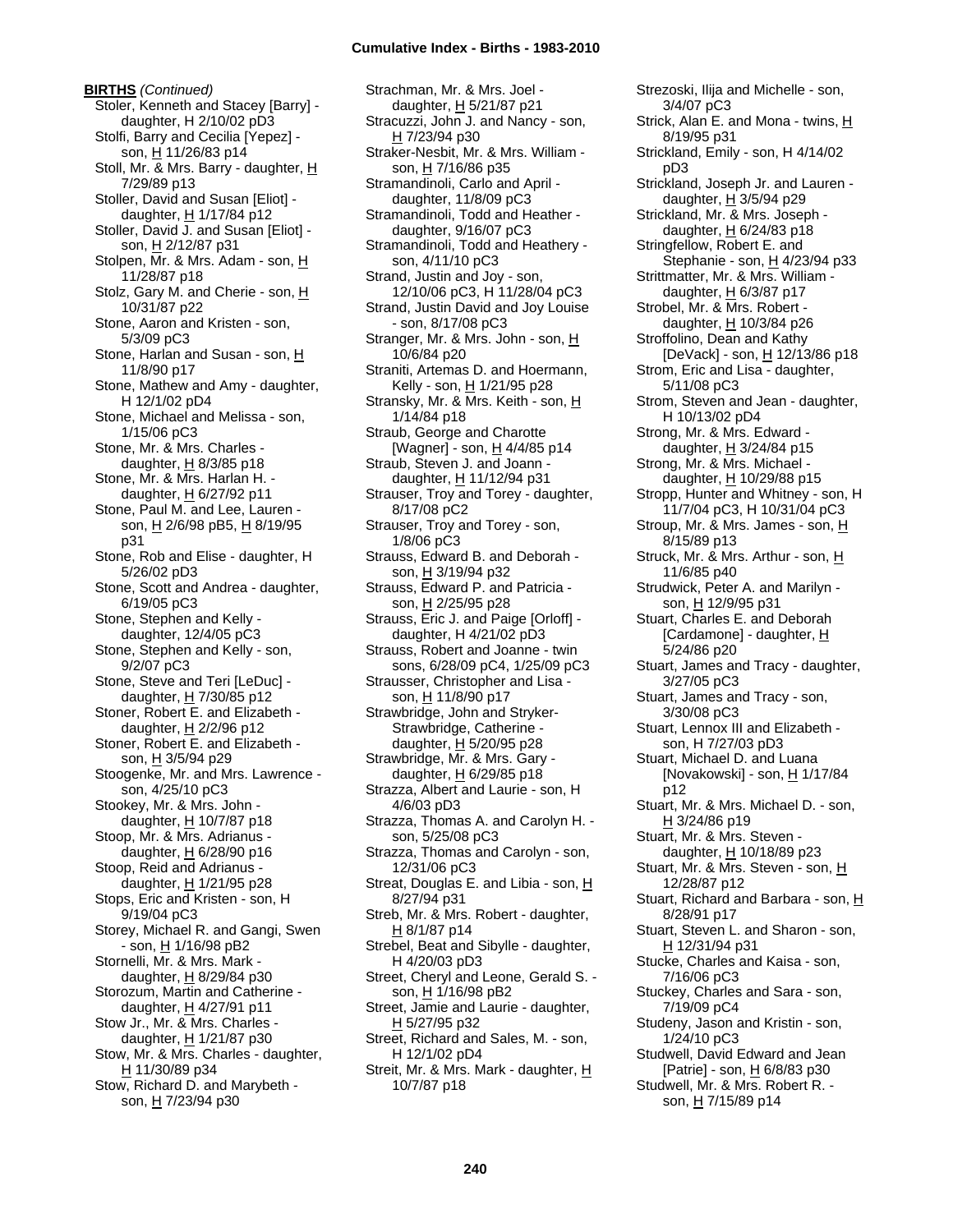**BIRTHS** *(Continued)* Studwell, Robert III and Mary Beth [Horvath] - daughter,  $H$  11/20/85 p38 Stultz, Howard Anthony and Hayne, Shanda Simone - daughter, H 2/7/97 p14, H 1/24/97 p12 Stumpf, James A. and Dana [Mancill] - son,  $H_8$ /19/95 p31,  $H_8$ 7/15/95 p31 Stumpf, Peter R. and Regina - son, H 1/17/97 p12 Stumpf, Thomas R. and Michele son, H 4/25/97 p15 Sturges, Donald and Dawn [King] daughter, H 1/29/86 p27 Stute, Jeff and Jill - twin daughters, H 10/12/03 pD3 Styranovski, John and Shari - triplet daughters, 9/2/07 pC3 Styrcula, Keith A. and Jamie - son,  $H$  7/26/96 p14 Su, Mr. & Mrs. Jy-Hong - son, H 9/19/84 p29 Suares, Mr. & Mrs. David daughter,  $H$  8/23/86 p17 Suarex, Alfredo and Garcia, Yacqueline - daughter, 1/14/07 pC3 Suarez, Fernando and Gutierrez, Clara - daughter, 4/20/08 pC3 Suarez, Guillermo and Susan daughter, 2/28/10 pC3 Suarez, Ivan and Cam, Jennifer son, 7/29/07 pC3 Suarez, Mr. & Mrs. Martin daughter, H 12/13/89 p18 Suarez, Mr. & Mrs. Martin - son, H 8/31/92 p8 Suarez, Roberto and Annie daughter, H 10/5/03 pD3 Suarez, Roberto and Lillian daughter, H 1/7/95 p29 Suarino, Keith and Ellen - son, 1/21/07 pC3 Subia, Daniel and Susan - son, H 4/13/03 pD3 Subramanian, Durai and Kanmani daughter, 9/2/07 pC3 Sucharski, Anastasia - son, H 12/16/01 pD3 Suchoff, Mr. & Mrs. Marvin - son, H 5/14/88 p15 Suchsland, Paul C. and Janet - son, H 1/17/97 p12, H 1/10/97 p12 Suckoo, Nikeisha - daughter, H 2/15/04 pA6, H 2/29/04 pD3 Suckow, Kevin and Wendy - son, H 10/13/02 pD4 Suckow, Kevin M. and Wendy daughter,  $H$  3/27/98 pB2 Sucre, Hose and Jennette daughter, H 8/31/01 pC2 Suda, Mark Jr. and Michelle daughter, H 10/6/02 pD5

Sudaram, Vijay and Chitra - son, H 5/25/03 pD3 Sudell, Paul Francis and Amy Elizabeth [Brooks] - son, H 6/6/97 p16 Sudell, Todd and Mari Ann daughter, H 7/14/02 pD3 Sudha and Prashanth - daughter, 11/14/10 pC3 Sudikoff, Mark and Monique - son, H 3/9/03 pD3 Sugden, Mark and Beth [Galloway] son, H 8/17/91 p7 Sugerman, Eric and Mary - twin son and daughter, H 12/1/02 pD4 Suggs, Anthony and Rhonica - son, H 10/13/02 pD4 Suh, Susan and Nathan - son, 8/15/10 pC3 Sujan, Hemant and Wadhwani, Leena - daughter, 10/23/05 pC3 Sukhani, Sharad and Shelly - son, 1/31/10 pD2 Sul, Edward J. Jr. and Judy [LaTulipe] - son,  $H$  9/21/83 p30 Sulger, Mr. & Mrs. Thomas Connors - daughter, H 10/24/97 pB2 Sullivan, Brett and Michelle - son, H 10/6/02 pD5 Sullivan, Brian and Julie - daughter, H 1/25/04 pD3 Sullivan, Brian and Mary Lisa - son, H 2/2/03 pD3, H 2/23/03 pD3 Sullivan, Brian P. Jr. and Susan son, H 3/12/94 p31 Sullivan, Christopher and Rivera, Sasha - daughter, 2/21/10 pC3 Sullivan, Dan and Renee - son, H 1/27/02 pD3 Sullivan, Daniel and Christine - son, H 9/7/03 pD3 Sullivan, Daniel and Colleen - son, H 10/13/02 pD4 Sullivan, Dean M. and Stacey [Roberts] - son, H 10/28/01 pD3 Sullivan, Dennis and Valerie [Overstreet] - son, H 9/11/93 p29 Sullivan, Frederic and Stehly, Tamara - son, H 3/17/88 p38 Sullivan, James and Constance daughter,  $H$  7/5/91 p14 Sullivan, James L. and Lisa [Sprafke] - daughter, H 10/28/01 pD3 Sullivan, Joseph and Aileen - son, H 3/9/03 pD3 Sullivan, Joseph J. and Lydia [Vlanis] - daughter,  $H$  5/8/93 p31 Sullivan, Kevin R. and Trudy  $[McLaughin] - son, H 11/10/84$ p18 Sullivan, Mark and Lori - daughter, H 9/1/02 pD3, H 8/25/02 pD3 Sullivan, Mark D. and Elaine daughter,  $\underline{H}$  10/25/96 p15

Sullivan, Michael and Amy daughter, H 7/18/04 pC3 Sullivan, Michael and Amy - son, H 5/26/02 pD3 Sullivan, Michael and Lisa daughter, 8/9/09 pC3, 3/12/06 pC3 Sullivan, Michael and Vickey daughter, H 4/7/02 pD3 Sullivan, Michael and Vicky daughter, 6/12/05 pC3 Sullivan, Mr. & Mrs. Brian daughter,  $H$  10/8/86 p17 Sullivan, Mr. & Mrs. James daughter,  $H$  5/14/88 p15 Sullivan, Mr. & Mrs. Mark M. daughter, H 7/10/93 p29 Sullivan, Mr. & Mrs. Peter P. - son, H 6/27/92 p11 Sullivan, Mr. & Mrs. Thomas daughter, H 10/12/88 p16 Sullivan, Mr. & Mrs. William F. daughter, H 3/11/87 p18 Sullivan, Patrick and Donna daughter, H 10/5/03 pD3 Sullivan, Richard and Susan daughter, H 2/23/91 p13 Sullivan, Sean and Nancy daughter, H 5/26/02 pD3 Sullivan, Suzanna and Wayne - son, 6/27/10 pC3 Sullivan, Terence and Sara Phillips son, 6/18/06 pC3 Sullivan, Terrence and Sarah - son, H 1/11/04 pD3 Sullivan, Timothy A. and Margaret [Fillingim] - son, H 11/4/01 pD3, H 11/18/01 pD3 Sumathi, Ramar and Balasubramanian, Athiraj - son, H 3/21/04 pC3 Summa, Christopher and Hilary son, H 7/11/04 pC3 Sumra, Abdul and Saima - daughter, H 6/8/91 p22 Sun, Ron and Margarita - daughter, H 2/3/02 pD3 Sunday becomes memorable day for local mother [photo],  $H$ 5/12/97 p3 Super baby: 12-pound 5-ounce boy born in Norwalk Hospital, H 7/1/93 p3 Suppa, Mr. & Mrs. Anthony - son, H 5/11/87 p23 Supple, Chris and Nelsy - son, 3/16/08 pC3 Suquene, Piervil and Marie - son, H 4/11/04 pC3 Surace, Joseph and Nancy [Boccanfuso] - son,  $H$  6/4/88 p27, H 5/20/91 p18 Surace, Joseph and Nancy [Coscia] son, H 4/28/02 pD3 Surace, Mr. & Mrs. Joseph - son, H 4/13/85 p16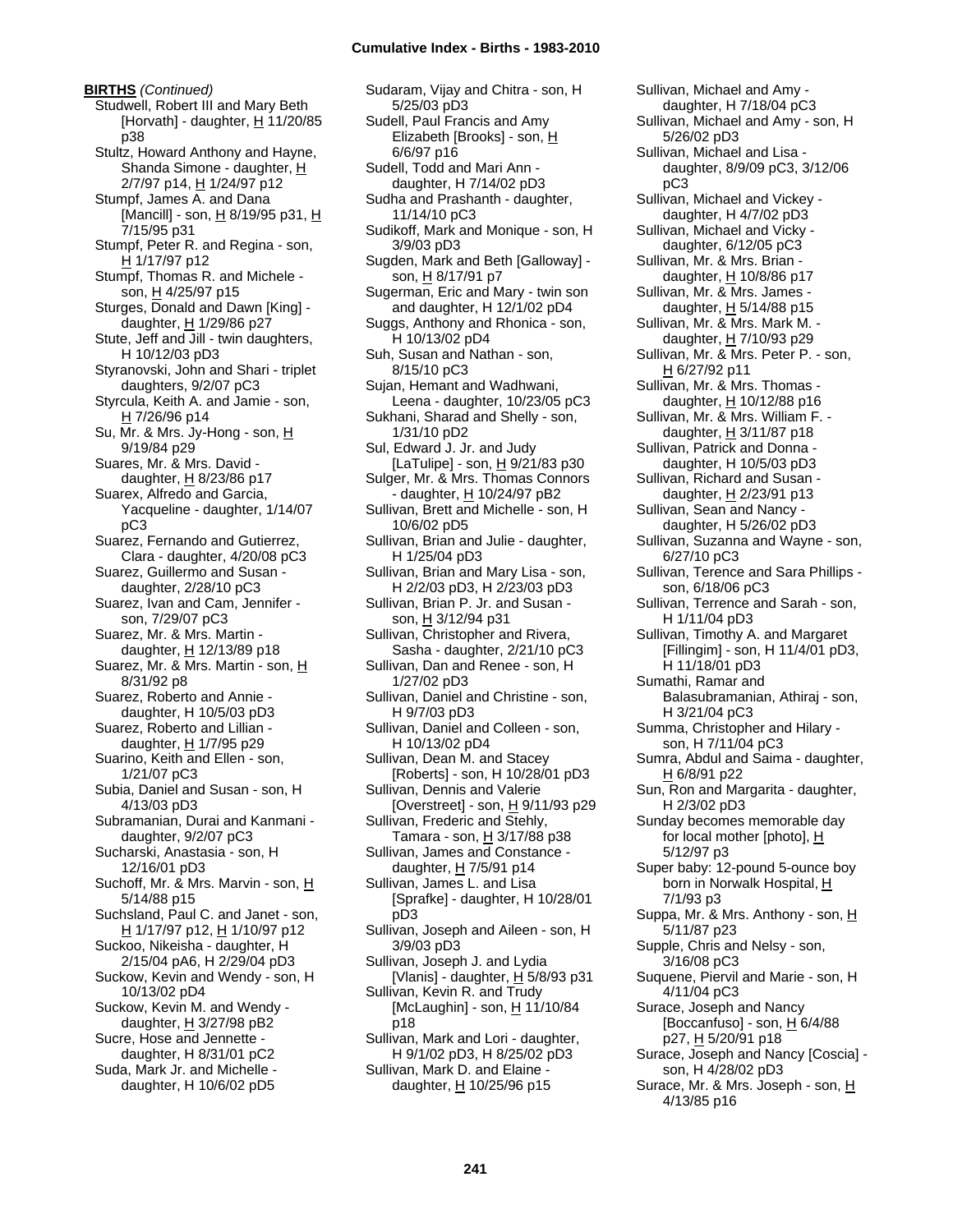**BIRTHS** *(Continued)* Surace, Tom and Grazia [Favasole] son, H 6/10/95 p31 Surana, Prafull and Sunita - son, 3/18/07 pC3 Surapaneni, Gopal and Anuradha daughter, H 11/24/02 pD3, H 12/29/02 pD3 Surma, Daniel and Julia - son, 9/16/07 pC3 Suscal, Silvio and Donaire, Denia daughter, 12/31/06 pC3 Sutanto, Andi T. and Kokadir, Herlina - daughter, 2/17/08 pC3 Sutherland, Mr. & Mrs. Kenneth son, H 5/21/87 p21 Sutherland, Mr. & Mrs. Martin - son, H 10/24/90 p12 Sutherland-Tabb, Anthony and Veneita - son, H 4/18/92 p10 Sutin, Timure and Ekaterina - son, 2/6/05 pC3 Sutkowski, Walenty and Hanna (Cicha) - daughter, *H* 2/19/99 pB7 Sutter, Mr. & Mrs. Charles - son, H 6/4/86 p34 Sutter-Vallas, Mr. & Mrs. Stephan son, H 3/23/91 p9 Sutton, Anthony and Stacy daughter, H 3/3/02 pD3 Sutton, Dennis G. and Fleetwood, Jerra L. - daughter, *H* 7/30/99 pA10 Sutton, James D. and Noreen - son, H 3/13/98 pB2 Sutton, Mr. & Mrs. James - son, H 6/4/83 p14, H 11/19/86 p17 Sutton, Mr. & Mrs. Richard Jr. daughter,  $H$  4/13/88 p15 Sutton, Neil and Julie - son, H 1/12/03 pD3 Suvansri, Suthee and Bridget - son, 6/11/06 pC3 Svalgard, Mr. & Mrs. Eric - son, H 5/27/89 p20 Svec, Jason and Kristi - daughter, H 6/13/04 pC3 Svedlund, Per Jonas and Elizabeth twin daugthers, 2/14/10 pC3 Sveen, Paul and Lauren - son, H 10/20/02 pD5 Sveen, Paul E. and Lauren - son, H 7/11/97 p14 Svendsen, Christopher and Donna daughter, H 12/1/02 pD4 Svigals, Mr. & Mrs. Howard M. daughter,  $H$  8/3/85 p18 Svndaram, Meenakshi and Vioyalakshmi - son, H 5/5/02 pD3 Svopoulos, Mr. & Mrs. John - son, H 7/19/90 p24 Swabsin, Philip and Kimberly daughter, 8/20/06 pC3

Swabsin, Philip and Kimberly - son, 5/16/10 pC3 Swain, Mr. & Mrs. Richard - son, H 9/24/87 p14 Swain, Mr. & Mrs. Robert - son, H 5/11/87 p23 Swallow, Rupert and Dee - son, H 8/3/03 pD3 Swaminathan, Vinodh and Raghavan, Madhunika daughter, H 6/6/04 pC3 Swan, James and Peress, Elizabeth - daughter, H 3/3/02 pD3 Swanberg, Mr. & Mrs. Peter daughter, H 11/12/86 p36 Swanciger, John A. Jr. and Jessica Anderson - daughter, 6/12/05 pC3 Swanson, Mr. & Mrs. Dennis daughter, H 1/2/86 p14 Swarni, Gary and Jill - daughter, 7/1/07 pC3 Swartley, John S. and Karen [Makechnie] - daughter, H 12/30/01 pD3 Swartz, Michael and Donna daughter, H 8/1/04 pC3 Swartz, Michael and Sweidan, Donna - daughter, 10/7/07 pC3 Swayze, Craig A. and Kristi [Wozniak] - son, H 5/26/00 pC2 Sweeney, Casey and Clerdune twin daughters, H 8/8/04 pC3 Sweeney, Donald P. Jr. and Margaret F. [Allen] - daughter, H 3/23/85 p18 Sweeney, Edward V. and Kathleen son, H 7/18/97 p16 Sweeney, John and Lola [Hazzard] daughter,  $H$  4/30/94 p35 Sweeney, John E. and Lola - son, H 5/2/97 p15 Sweeney, John J. and Sharon - son, H 5/2/97 p15 Sweeney, Joseph E. and Kathleen [Clifford] - daughter, H 2/11/00 pC3 Sweeney, Michael and Liz - son, H 1/12/03 pD3 Sweeney, Michael J. and Kristine son, H 8/19/95 p31 Sweeney, Michael J. and Kristine [Karklin] - twin daughters, *H* 9/10/99 pB2 Sweeney, Mr. & Mrs. Francis - son, H 6/29/85 p18 Sweeney, Thomas and Rand, Marcella - daughter, 11/12/06 pC3 Sweeney, Tim and Beth - son, 8/3/08 pC2 Sweeney, William & Rebecca [Seymour] - daughter, H 4/29/89 p17

Sweeney, William and Rebecca [Seymour] - daughter, H 12/10/86 p31 Sweeny, Dennis R. and Eileen [Vallerie] - son, *H* 9/10/99 pB2 Sweet, Bill and Janice [Virga] - son, H 7/27/91 p8 Sweeters, Jake and Jennifer - son, 11/29/09 pC3 Sweeting, Robert and Tracy [Marino] - son, H 2/12/94 p29 Sweitzer, Geoff and Karine daughter, H 1/25/04 pD3 Swenson, Scott B. and Rodriquez, Janet - daughter,  $H$  8/7/98 pA10 Swett, Thomas and Mary [Feldman] daughter, H 12/10/86 p38 Swetye, John and Ruth - son, H 8/31/03 pD3 Swezey, Joseph and Laura - son, H 5/11/03 pD3 Swick, Robert B. and Susan - son, H 8/21/98 pA13 Swiderski, Jacek and Borys-Swiderski, Izabella - son, 6/3/07 pC3 Swiderski, Mr. & Mrs. Joseph daughter,  $H$  9/12/83 p16 Swierczynska, Pawel and Katarzyna - son, 12/16/07 pC3 Swierczynski, Pawel and Katarzyna daughter, H 4/6/03 pD3 Swift, John D. and Laurie - son, H 3/13/98 pB2 Swift, Mr. & Mrs. Edward - son, H 12/10/83 p19 Swift, Mr. & Mrs. John J. Jr. daughter, H 1/13/93 p18 Swift, Mr. & Mrs. Richard - son, H 8/14/85 p26 Swigart, Mr. & Mrs. Mark M. - son, H 1/30/93 p31 Swillie, Will and Megan - son, 8/16/09 pC3 Swimm, Mark and Laura - daughter, H 3/23/03 pD3 Swindells, Mr. & Mrs. David - son, H 11/6/85 p40 Swindler, Edward and Parsons, Barbara - daughter,  $H_6$  6/27/92 p11 Swindler, Edward C. and Barbara son, H 12/2/95 p29 Swindler, Mr. & Mrs. Douglas daughter,  $H$  9/24/87 p14 Switzer, Timothy and Deborah daughter, 1/28/07 pC3 Switzer, Timothy and Deborah - son, H 7/21/02 pD3, H 7/28/02 pD3 Swords, G. Scott and Eileen daughter, H 5/4/03 pD3, H 4/20/03 pD3 Sydlansky, Paul and Amy - twin son and daughter, 11/22/09 pC3 Syed, Ammor and Sabahat - son, 7/27/08 pC2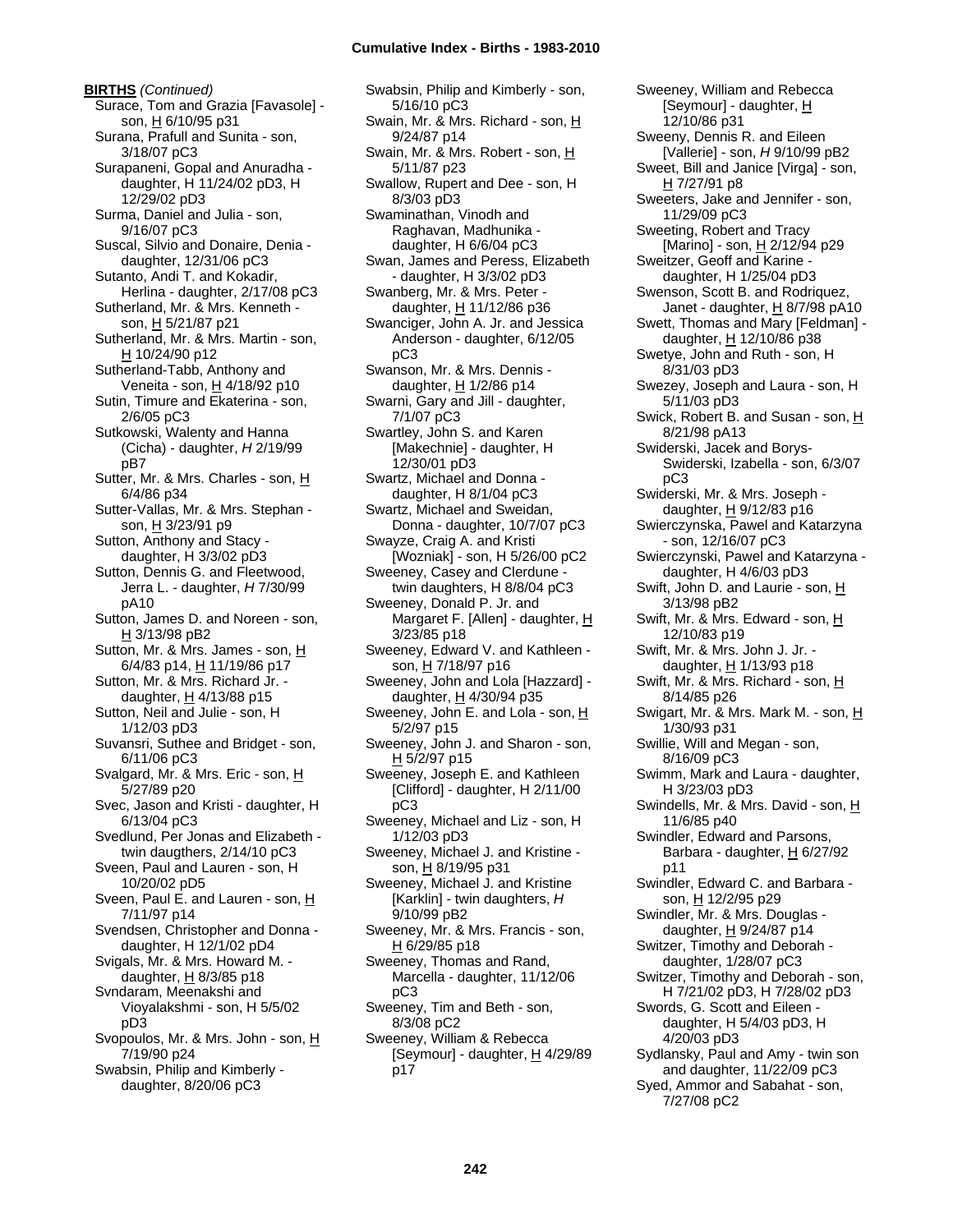**BIRTHS** *(Continued)* Syed, Behjat and Ambreen daughter, 5/20/07 pC3 Syed, Midhat and Farha - son, 5/25/08 pC3, H 1/12/03 pD3 Syed, Mustafa and Kazi, Gazala daughter, H 7/11/04 pC3 Sylvester, David and Sylvia [Kriz] son, H 2/14/87 p25 Sylvester, Davis and Sylvia [Kriz] son, H 5/23/83 p15 Sylvia, Kenneth A. and Patricia son, H 3/13/98 pB2 Sylvia, Mr. & Mrs. Manuel daughter,  $H$  12/22/88 p18 Synott, Ronnie and Shannon - son, H 4/25/04 pD3 Sypniewski, Robert and Heather daughter, H 12/15/02 pD3 Sywak, Piotr and Monika - son, H 4/7/02 pD3 Szabo, Daniel A. and Cathy [Caminiti] - son, H 5/26/00 pC2 Szabo, Marc and Mary - son, H 1/2/96 p3 Szabo, Marc and Rose - son, H 3/22/96 p14 Szanto, Mr. & Mrs. Andrew daughter, H 12/28/88 p19 Szanto, Mr. & Mrs. Andrew A. daughter,  $H$  6/27/92 p11 Szczepanski, Jerry and Giuseppina son, 7/12/09 pC3, 5/31/09 pC3 Szekely, Sean Patrick and Laura [Cappuccia] - son, H 7/16/99 pA16 Szeliga, Marzena M. and Pietryka, Zbignien J. - son, 12/21/08 pC2 Szeligowski, Tomasz and Halina  $[\text{Siejwa}]$  - son,  $\underline{H}$  2/29/92 p13 Szemplinski, Brendan and Daniela son, 11/18/07 pC3, H 8/3/03 pD3 Szeremeta, Olivio and Suzana daughter, H 4/14/02 pD3 Sztachelski, Robert and Monika daughter, H 4/20/03 pD3 Szuch, Mr. & Mrs. Robert daughter,  $H$  3/22/86 p18,  $H$ 12/14/88 p18 Szuchman, Mark and Gayle [Shulman] - twin son and daughter, H 3/17/02 pD3 Szulewski, Tricia - son, H 12/23/01 pD3 Szwec, Mr. & Mrs. Raymond Jr. daughter, H 11/29/91 p16 Szwec, Raymond Jr. and Darcy [Conlon] - son,  $H$  4/1/95 p28,  $H$ 3/25/95 p33 Szybala, Mr. & Mrs. Scott - son, H 5/19/90 p19 Szydlowski, Grzegorz and Satur-Szydlowski, Monika - daughter, 9/9/07 pC3 Tabacco, Vincent and Nicole - son, 2/20/05 pC3, H 8/18/02 pD3

Tabares, Luis and Ospina, Luz daughter, H 6/6/04 pC3 Tabb, Mr. & Mrs. Anthony - son,  $\underline{H}$ 9/18/89 p15 Taber, James and Jaime - daughter, 7/12/09 pC5 Taber, Jamie and Jim - daughter, 11/7/10 pC3, 10/31/10 pC3 Taber, John and Janine [Faucher] daughter,  $H$  9/25/93 p27 Taboada, Gerardo and Garcia, Monica Fabiana - son, 12/16/07 pC3 Taboas, Fernando and Sanchez, Claudia - son, H 9/19/04 pC3 Tabois, Elroy and Margaret - son, H 1/27/02 pD3 Tabora, Jose and Susana daughter, H 11/21/04 pC3 Tabora, Mr. & Mrs. Oscar - son, H 7/19/90 p24 Tabora, Oscar J. and Carrie [Bloomquist] - son, H 4/21/02 pD3 Taborn, Raymond and DiPasalegne, Kennita - son, 11/13/05 pC3 Taccone, Mr. & Mrs. Anthony daughter, H 10/1/88 p16, H 9/10/88 p17, H 11/5/86 p37 Taccone, Mr. & Mrs. Anthony - son, H 7/18/92 p11, H 7/10/92 p14 Taccone, Mr. & Mrs. John daughter, H 3/14/87 p18 Taccone, Mr. & Mrs. John - son, H 8/15/89 p13 Taccone, Mr. & Mrs. Silvano daughter, H 7/29/89 p13 Taccone, Mr. & Mrs. Silvano - son, H 9/10/86 p30 Taddonio, Mr. & Mrs. Steven daughter, H 9/1/90 p25 Tafoya, Paul Robert and Gabriela daughter, 11/2/08 pC3 Tafuro, Steven M. and Kathryn daughter, H 9/3/94 p34 Tagariello, James A. and Danielle [Goldwin] - son, H 12/23/01 pD3 Tagariello, James A. and Kimberly [Watson] - daughter,  $\underline{H}$  4/9/94 p34, H 2/12/94 p29 Tagariello, Jim and Danielle - son, 8/6/06 pC3, 7/30/06 pC3 Taggart, Richard and Lisa [DeManuel] - daughter, H 8/18/90 p10 Taggart, Richard R. Jr. and Lisa [DeManuel] - son, H 5/8/93 p31 Taipe, Segudino and Hudnacun, Yolanda - daughter, 2/28/10 pC3 Tait, David and Taylor - son, H 10/13/02 pD4 Tait, David M. and Taylor - son, H 3/13/98 pB2 Tait, Ross A. and Patricia (Hogan), *H* 1/29/99 pB9

Tait, Ross A. and Patricia [Hogan] daughter, H 6/2/02 pD3 Tait, Scott W. and Jeri - son, H 5/2/97 p15 Taiyanides, Mr. & Mrs. George son, H 7/10/93 p29 Tajudeen, Adetunji and Bookhardt, Stephanie - son, H 12/12/04 pC3 Talarico, Nicola and Susan - twins, H 2/2/96 p12 Talib, Alah and Karim, Kamal - son, 8/3/08 pC2 Taliercio, Frank A. and Allison daughter, H 11/19/94 p13+ Taliercio, Frank and Joann - son, H 12/23/92 p9, H 12/19/92 p37 Taliercio, Mr. & Mrs. Michael - son, <u>H</u> 9/4/86 p14, <u>H</u> 11/13/89 p19 Taliercio, Mr. & Mrs. Salvatore son, H 5/19/90 p19, H 4/13/88 p15 Taliercio, Salvatore and Ann Marie [Toss] - son, H 8/7/85 p25 Taliercio, Salvatore S. and Annmarie [Toss] - daughter, H 2/25/92 p21 Taliercio, Thomas and Margaret son, H 9/29/90 p11 Taliercio, Thomas P. and Margaret [Tuozzolo] - daughter, H 5/7/99 pB3, *H* 5/28/99 pB6 Taliercio, Tom and Peggy [Tuozzolo] - son,  $\underline{H}$  3/8/96 p12 Talierico, Michael and JoAnne [Scarpone] - daughter, H 2/9/96 p14 Tallman, Clark and Cheryl Lynn [Johnson] - daughter, H 12/22/87 p13 Tallman, Clark F. and Cheryl Lynn [Johnson] - son, H 7/19/89 p18 Tallman, Dylan and Kate - daughter, 3/5/06 pC3 Tallman, Mr. & Mrs. Clark daughter,  $H$  3/22/86 p18 Tallman, Mr. & Mrs. Clark Sr. - son, H 11/16/83 p43 Talloni, Robert A. and Karen [Villella] - daughter,  $H$  11/12/86 p33 Tallonis, Robert A. and Karen [Villella] - daughter, H 6/16/90 p24 Talmadge, Mr. & Mrs. Lyle - son, H 1/23/85 p31 Taloni, Mr. & Mrs. Robert A. - son, H 5/4/85 p14, H 5/11/85 p18 Talwar-Sharma, Gautam and Shikha - daughter, H 5/30/04 pC3 Tambascio, Michael and Jane - son, H 1/6/02 pD3 Tamburri, Jason and Jessica daughter, 11/29/09 pC3 Tamburri, Joseph S. and Mary Ann [Fera] - daughter,  $H$  3/26/86 p23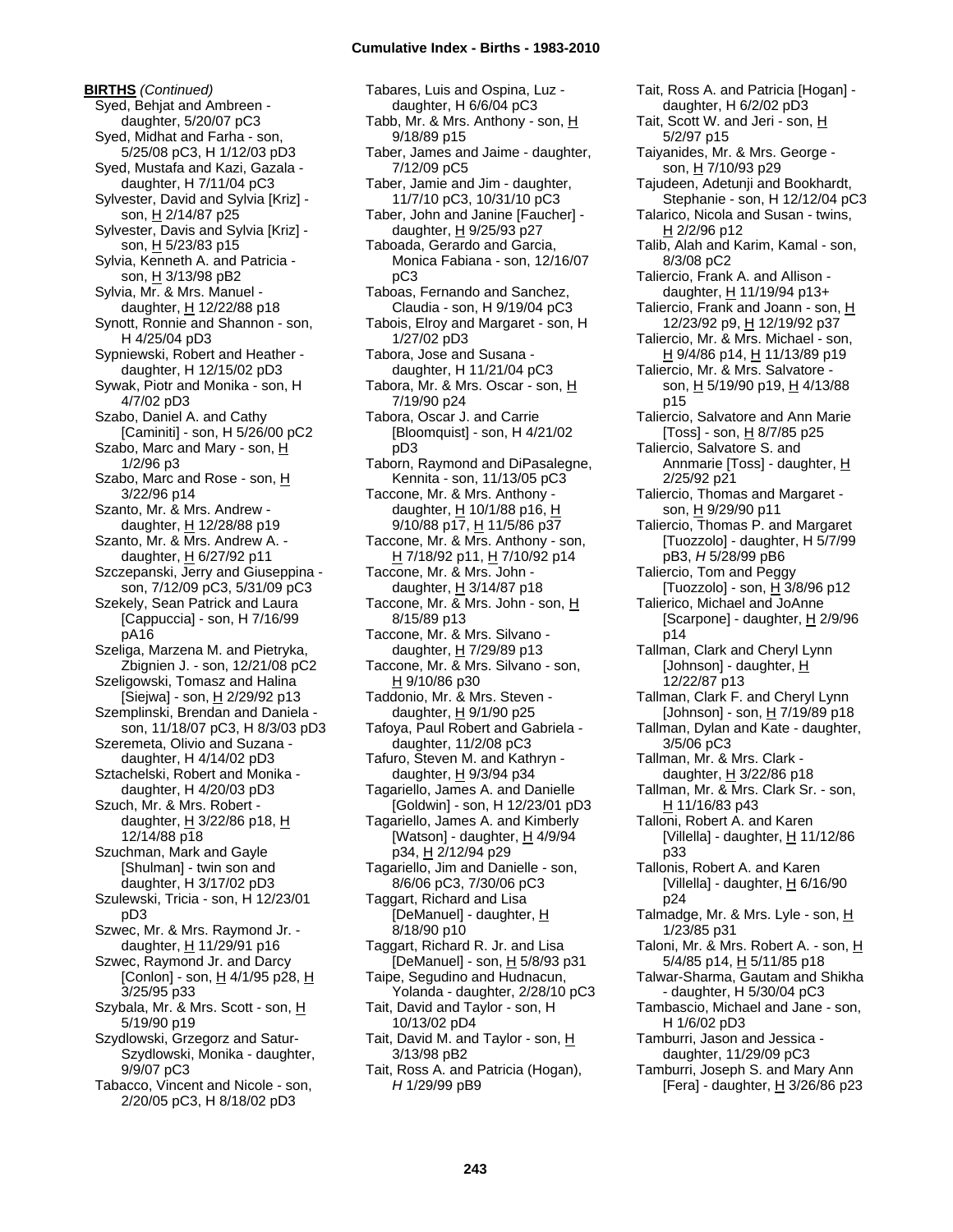**BIRTHS** *(Continued)* Tamburro, Antonio and Jill daughter, 3/15/09 pC3 Tamburro, Antonio and Jill - son, 5/6/07 pC3, H 4/6/03 pD3 Tamburro, Joseph and Nancy [Pennella] - daughter,  $H$  6/11/94 p30, H 4/30/94 p35 Tamburro, Mr. & Mrs. Joseph daughter,  $H$  10/17/87 p23 Tamucci, Alan and Alison - son, H 11/29/96 p15 Tamucci, Jeffrey A. and Gray, Hope son, H 5/19/00 pC3 Tamucci, Jeffrey A. and Hamill-Tamucci, Mary - son, H 11/12/94 p31 Tamucci, Jeffrey and Hamill, Mary daughter,  $H$  5/21/90 p13 Tan, Chin Hwee and Lee, Michelle son, H 9/5/04 pC3 Tan, Peter and Anna - son, 3/19/06 pC3 Tancs, Robert and Christa - son, H 8/29/04 pC3 Tangard, Mr. & Mrs. Richard - son, H 5/27/89 p20, H 4/15/87 p15 Tangarife, Neasto and Alba - son,  $H$ 7/18/97 p15 Tangney, Alfred and Joan Carol [White] - daughter,  $H$  1/7/89 p11 Tangredi, Mr. & Mrs. Paul P. daughter, H 7/10/93 p29 Tangreti, Fred and Patricia [Spivack] - daughter, H 11/5/86 p31 Tanner, Lynn - daughter, H 9/20/89 p18 Tao, Shambu and June - son, H 7/20/03 pD3 Taoufik, Anouar and Dourghal, Naima - daughter, 12/10/06 pC3 Tapia, Carlos R. and Ayala, Betzaida - daughter, H 10/31/97 pB2 Tapia, Yolanda and Renzo - son, 6/29/08 pC3 Tarala, Bill III and Livia, Lisa daughter, 7/27/08 pC3 Tarala, William III and Livia, Lisa son, 9/3/06 pC3 Tarantino, Anthoney and Rita daughter, H 8/22/03 pD9 Tarantino, Daniel and Amy daughter, H 2/24/02 pD3 Tarantino, James and Katherine [McEnroe] - son, H 11/26/83 p14 Tarantino, Jason and Michelle daughter, 11/4/07 pC3 Tarantino, Jay and Sherry [Burns] daughter, H 1/22/94 p27, H 12/4/93 p33 Tarantino, Jay and Sherry [Burns] son, H 1/13/90 p16 Tarantino, Joseph F. and Robin son, H 2/11/95 p31

Taranto, Robert and Margaret [Hannah] - son, H 11/4/95 p30 Tarczali, Michael and Amy - son, 5/29/05 pC3 Tarczali, Ted and Shawn [Fox] daughter, H 12/17/94 p31 Tarczali, Ted and Shawn Fox daughter, H 7/5/96 p12 Tarentino, James and Katie [McEnroe] - son, H 11/5/86 p31 Tarlov, Mark and Roberts, Judith daughter, H 11/19/86 p17 Tarnapoll, Mr. & Mrs. Peter - son, H 8/7/93 p32 Tarnoff, Peter and Donna - son, H 9/20/89 p18 Tarnoff, Peter and Driscoll-Tarnoff, Donna - son, H 5/7/86 p14, H 5/13/86 p17 Tarnowsky, Steven and Jeanne [Foulds] - daughter,  $H$  11/26/83 p14 Tarrant, Kip and Susan - son, H 9/4/98 pB2 Tarrant, Sean and Wendy [Abbott] daughter, H 7/16/94 p30 Tartaglia, David and Alexa - son, H 3/2/03 pD3 Tartell, Michael and Rosemarie [Spero] - daughter, H 10/23/85 p38 Tarver, Tyshaun and Farengoa, Katie - son, H 4/18/04 pC3 Tarver, Tyshaun and Lyles, Tiffoni daughter, H 12/26/04 pC3 Tarzia, Frank and Jan Marie daughter, 10/21/07 pC3, H 7/11/04 pC3 Tarzia, Mr. & Mrs. Michael - son, H 7/30/83 p14 Tarzian, Charlie and Brenda - twin sons, H 1/6/02 pD3 Tasch, Scott and Anne - daughter, 4/26/09 pC3 Tasik, Christopher and Pamela daughter, 5/4/08 pC3 Tasik, Christopher and Pamela son, H 12/28/03 pD3 Tasker, Michael S. and Elizabeth daughter, H 6/21/96 p14 Tassiello, Louis Joseph and Nadina Marie - son, 9/4/05 pC3 Tassone, John and Debbie daughter, H 11/17/02 pD3, H 12/29/02 pD3 Tassone, John and Gina - son, H 8/28/91 p17 Tate, Charles and Barbara daughter, H 5/23/04 pC3 Tate, John and Stacy - daughter, 7/16/06 pC3 Tate, Mr. & Mrs. Craig B. - daughter, H 11/6/85 p40 Tatulli, Chris and Roberta - son, H 2/23/03 pD3, H 3/16/03 pD3

Tatum, James Jr. and Jo Lorraine [Clymer] - son, H 1/23/85 p31 Tatun, John and Lisa [Tucciarone] son, H 3/25/95 p33 Taub, Mr. & Mrs. Herman daughter, H 11/20/85 p38 Taub, Mr. & Mrs. Luis - son, H 11/13/89 p19, H 10/18/89 p23 Tauber, Hayes and Jennifer daughter, 1/20/08 pC3, 11/13/05 pC3 Taubl, Michael and Samantha - son, H 2/22/04 pC3, H 2/29/04 pD3 Tauck, Peter F. and Nancy - son, H 2/14/97 p10 Tavares, Mr. & Mrs. Larry daughter, H 12/20/84 p26 Tavella, James R. Jr. and Susan [Stortecky] - daughter, H 2/16/01 pC2 Tavella, Mr. & Mrs. Gerard daughter,  $H$  4/16/86 p29 Tavella, Mr. & Mrs. Joseph Jr. - son, H 3/11/87 p18 Tavella, Mr. & Mrs. Philip III - son, H 11/18/92 p14 Tavella, Mr. & Mrs. Richard daughter, H 7/20/85 p17 Tavello, Mr. & Mrs. Rockne daughter, H 5/21/90 p13 Taveras, Ramon E. Jr and Rodriguez, Elizabeth V. daughter, 4/6/08 pC3 Tavolacci, Mr. & Mrs. Michael M. daughter, H 8/26/92 p13 Taylor, Billy and Hickey, Jenesha son, 4/29/07 pC3 Taylor, Chanes Jerome and Phillips, Davida Tiana - son, 12/13/09 pC3 Taylor, Chuck and Laura - daughter, H 4/20/03 pD3 Taylor, Darren and Talbert, Kamiya son, 4/5/09 pC3, 5/17/09 pC3, 3/29/09 pC3 Taylor, David and Sarah - daughter, 12/2/07 pC3 Taylor, David and Sarah - son, 1/31/10 pD2 Taylor, Donte and Watkins, Keri son, 3/4/07 pC3 Taylor, Erik and Kimberly - son, H 12/15/02 pD3 Taylor, Jacqueline - daughter, H 12/14/03 pD3 Taylor, James and Nicole [Willard] son, H 2/15/04 pA6, H 2/29/04 pD3 Taylor, Jessica and DeLong, Lauren - daughter, 4/4/10 pC3 Taylor, John L. and Lisa - son, H 7/18/97 p16 Taylor, Jonathan and Jacqueline son, H 10/13/02 pD4 Taylor, Kevin and Palmer, Althea son, H 11/7/04 pC3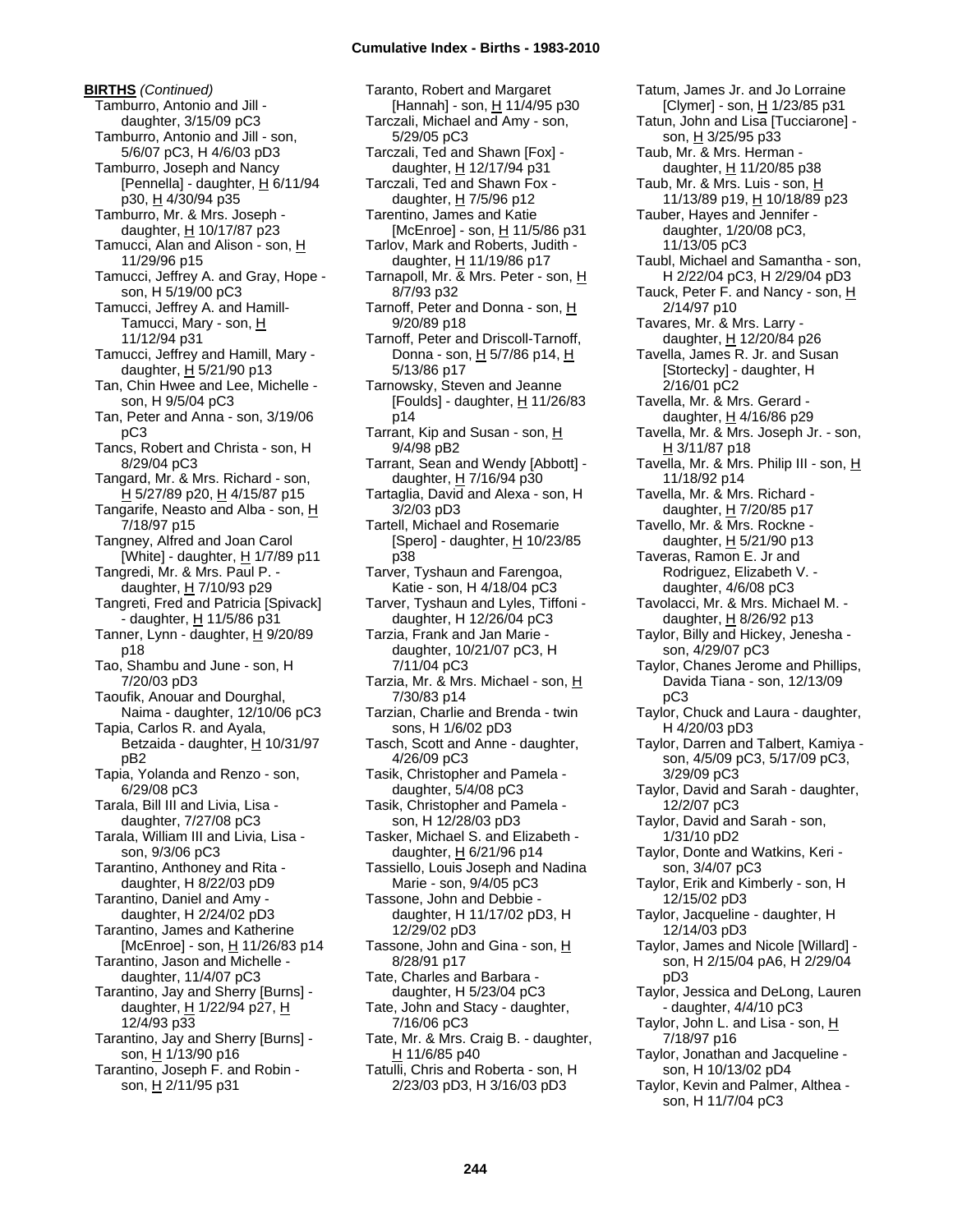**BIRTHS** *(Continued)* Taylor, Laurence and Bailey, Raquel - daughter, 5/16/10 pC3 Taylor, Lawrence E. and Renee daughter, H 7/18/97 p15 Taylor, Matthew and Catherine [Tyszka] - son,  $H$  4/8/95 p31 Taylor, Matthew J. and Catherine M. [Tyska] - daughter,  $H$  5/2/97 p15, H 5/23/97 p14 Taylor, Michael and Joelle [Boisaubert] - triplets, H 12/31/86 p25 Taylor, Michael and Lisa - daughter, H 8/11/02 pD3 Taylor, Mr. & Mrs. Benjamin - son, H 5/21/90 p13 Taylor, Mr. & Mrs. Brian - son, H 9/24/87 p14 Taylor, Mr. & Mrs. Carl - daughter, H 5/16/84 p35, H 5/16/83 p14 Taylor, Mr. & Mrs. Carl - son, H 5/28/83 p23 Taylor, Mr. & Mrs. James daughter,  $H$  12/17/86 p35 Taylor, Mr. & Mrs. Jonathan daughter,  $H$  6/4/83 p14 Taylor, Mr. & Mrs. Richard R. daughter, H 8/31/92 p8 Taylor, Mr. & Mrs. Robert daughter, H 10/24/90 p12 Taylor, Mr. & Mrs. Stephen H. daughter, H 11/6/85 p40 Taylor, Patrich and Irving, Garnett daughter, H 11/16/03 pD3 Taylor, Richard and Charlene - son, H 6/27/04 pC3 Taylor, Richard L. and Evelyn - son, H 8/27/94 p31 Taylor, Richard S. and Charlene [Marquis] - daughter, H 4/27/01 pD3 Taylor, Richard W. and Elisabeth [Reid] - daughter, H 10/9/98 pB3 Taylor, Richard W. and Elizabeth son, H 6/10/95 p31 Taylor, Robert M. and Mary daughter,  $H$  8/19/95 p31 Taylor, Rowan G. and Julie daughter,  $H$  8/21/98 pA13 Taylor, Rowan G. and Julie [Salerno] - daughter, H 5/12/00 pC3 Taylor, Sean and Mockler, Lisa daughter, H 6/1/03 pD3 Taylor, Sean Eric and Lisa Mockler son, 4/6/08 pC3 Taylor, Sherwood III and Latenia son, H 1/27/02 pD3 Taylor, Stephen H. and Angie [Gulliver] - son,  $H$  2/18/84 p26 Taylor, Timothy and Hill, Whitney daughter, H 5/16/04 pC3 Taylor, Tivon and Holly, Rishonda son, H 11/9/03 pD3

Taylor, Towan G. and Julie daughter, H 2/18/95 p32 Taylor-Maher, Dean - son, 11/27/05 pC3 Taylor. Michael and Ana - son, H 3/2/03 pD3 Teaff, Cory and Melanie - daughter, H 2/1/04 pD3 Teaton, Mr. & Mrs. Robert daughter,  $H$  6/16/90 p23 Tedesco, Anthony and Deanna son, H 6/22/03 pD3 Tedesco, Marc and Terri - daughter, H 2/1/04 pD3 Tedesco, Mr. & Mrs. Carmen daughter,  $H$  1/25/88 p16 Tedesco, Mr. & Mrs. Carmine A. son, H 6/9/84 p14 Tedesco, Stephen and Anne Marie daughter, H 5/5/02 pD3 Teed, Geoffrey A. and Kiyoko [Sealander] - twin daughter and son, H 6/2/02 pD3 Teed, Mr. & Mrs. Jonathan daughter,  $H$  11/28/87 p18 Teed, Shawn and Deidre - daughter, H 1/5/03 pD3 Teed, Shawn and Deirdre - son, 9/18/05 pC3 Tegano, Mr. & Mrs. Philip - son, H 5/28/83 p23 Tegano, Mr. & Mrs. Philip A. - son, H 5/31/83 p15 Tegano, Phil and Debbie [Mangano] - daughter, H 7/26/89 p25 Tegano, Philip A. and Deborah [Mangone] - son, H 7/27/85 p17 Teichman, Glenn D. and Denis [Holmes] - son, H 12/23/01 pD3 Teitelbaum, Benjamin R. and Ruth [Phillips] - son, H 7/14/00 pC2 Teixeira, Emily and David daughter, 10/10/10 pC3 Tejada, Marco and Manniny, Guajolin - son, 7/19/09 pC3 Telep, David and Amy - daughter, 6/29/08 pC3, 6/25/06 pC3 Telep, David and Amy - son, H 7/13/03 pD3 Telesco, David C. and Susan [Tart] daughter,  $H$  8/30/86 p17 Telesco, David C. and Susan [Tart] son, H 2/27/88 p15, H 3/17/88 p38 Telesco, Davis C. and Susan [Tart] daughter,  $H$  8/2/84 p17 Telesco, Maty M. and Amanda son, H 6/21/96 p14 Telesco, Mr. & Mrs. Jay M. - son, H 10/23/93 p39 Telesco, Mr. & Mrs. Thomas - son, H 6/8/85 p16 Telesco, Tom and Jill Xie - twin son and daughter, 9/7/08 pC3 Telesco, William J. and Michele -

Tella, Chris and Lisa - son, H 1/19/03 pD3 Tella, Christopher and Lisa - son, H 7/11/04 pC3 Tella, Edward and Veronica [O'Connor] - daughter, H 8/23/86 p17 Tellez, Helbert and Laura daughter, 7/16/06 pC3 Tellez, William and Sanchez, Emma - daughter, 3/26/06 pC3 Tello, Erick and Barzola, Monica daughter, 6/18/06 pC3 Tello, Luis and Guzman, Belgica son, 9/13/09 pC3 Telwalkar, Nandu and Debra - son, 3/6/05 pC3 Temoche, David and Alicia daughter, H 12/12/04 pC3 Tendler, Clifford and Samandan, Pamela - son, H 2/10/02 pD3 Tenenbaum, Richard I and Stein, Barbara - son, H 5/9/87 p19 Tenenbaum, Richard L. & Stein, Barbara - daughter,  $H$  10/26/88 p20 Tenney, Matthew and Katherine twin son and daughter, H 1/11/04 pD3 Tenore, Michael and Karen [Forney] - son, H 2/9/90 p20 Tenore, Mr. & Mrs. Anthony daughter, H 8/27/90 p10 Tenore, Mr. & Mrs. Anthony - son, H 1/18/89 p19 Tenore, Mr. & Mrs. Gabriel daughter, H 6/8/85 p16 Tenore, Mr. & Mrs. Michael - son, H 3/21/84 p30 Tensen, Christopher H. and Laura daughter, H 5/14/94 p30 Tensen, Mr. & Mrs. Christopher C. son, H 6/3/92 p13 Teodoro, Mr. & Mrs. Ronti - son, H 4/13/85 p16 Teply, Pavel and Marina - son, H 8/18/02 pD3 Tepper, Daniel A. and Lucy [Wood] daughter, *H* 5/28/99 pB6 Teran, Harold and Laura - son, H 9/9/95 p30 Teran, Martin and Viar, Maribel daughter, H 5/5/02 pD3 Terbell, Mr. & Mrs. Joseph Jr. - son, H 9/20/86 p20 Terenzio, Gene A. and Antoinetta A. - son, 3/9/08 pC3 Terenzio, Gene and Antonette - son, 1/8/06 pC3 Terenzio, Michael R. and Judith son, H 8/21/98 pA13 Terenzio, Mr. & Mrs. Anthony A. son, H 2/27/93 p34 Terenzio, Peter and Couch, Tricia son, 2/25/07 pC3

daughter,  $H$  9/24/90 p18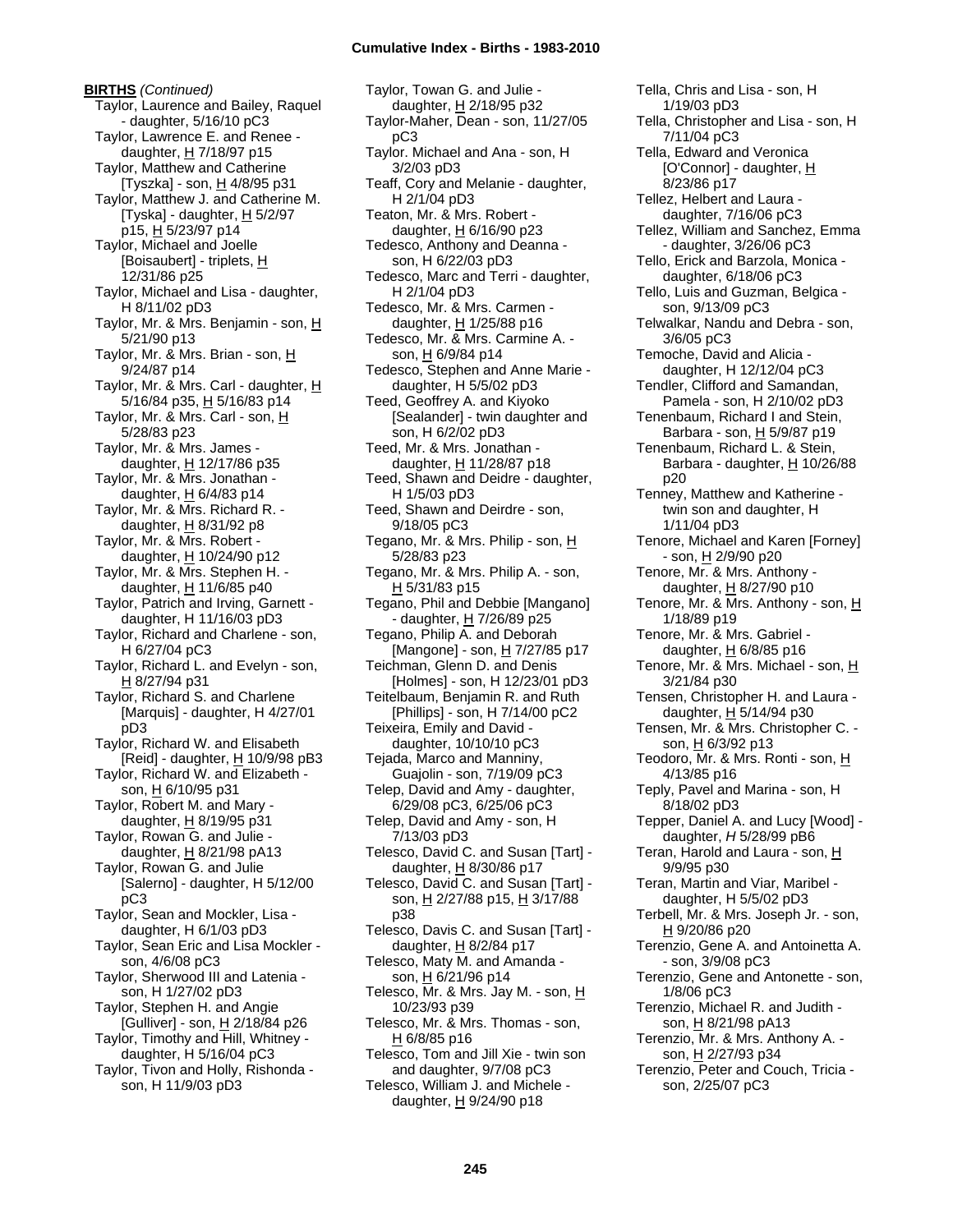**BIRTHS** *(Continued)* Terr, Adam and Marilyn - twin sons, H 10/26/03 pD3 Terricos, Javier and Laura - son, H 9/15/02 pD7 Terron, Edilberto and Vidalia - son, H 5/25/03 pD3 Terry, Carlos and Aliaga, Juana daughter, H 5/26/02 pD3 Terry, Stephen and Alissa - son, 1/31/10 pD2 Terzian, Bryan and Kristen - son, H 11/7/04 pC3 Terzian, Bryan S. and Anna - son, H 5/2/97 p15, H 8/19/95 p31 Terzis, Curtis and Izumi - daughter, 3/13/05 pC3 Tesauro, Mr. & Mrs. Glen daughter,  $H$  3/14/87 p18 Tesauro, Mr. & Mrs. Glen - son, H 10/3/84 p26, H 12/28/88 p19 Tesbir, William S. and Janice I. twin son and daughter, H 11/18/01 pD3 Teschner, Stephen and Senia - son, H 3/13/98 pB2 Tesero, Mr. & Mrs. Thomas daughter,  $H$  5/11/91 p21 Tessla, Bradley P. and Sharon (Stenzler) - daughter, *H* 1/29/99 pB9 Testa, Mario and Gina - daughter, H 4/23/94 p33 Tetrault, Stephen P. and Patricia (Donohoe) - son, *H* 2/19/99 pB7 Tews, Howard E. and Colleen [DeLong] - son, H 12/16/01 pD3 Thacker, George P. and Betty twins, H 9/3/94 p34 Thackray, Brian and Marley daughter, 2/7/10 pC3 Thadikonda, Samuel and Joseph, Suma - daughter, H 9/26/04 pC3 Thagouras, Sotirios and Dora daughter, H 7/14/02 pD3 Thain, Mr. & Mrs. Clare - son, H 5/3/86 p17, H 8/17/87 p26 Thane, Richard E. and Joan [Muoio] - son, H 1/14/84 p17 Thanos, Jim and Bunn, Chris - son, H 7/20/85 p17 The Czeladas arrive-All four of them!, H 1/8/93 p1+ The Joy of giving of Life: Westport doctor hosts mother and child reunion [photo], H 12/23/96 p1+ Theall, John and Kimberley - son, H 7/11/04 pC3 Theall, Roscoe and Elizabeth daughter, H 3/31/00 pC2 Theilman, Alec and Kreussling, Lori Jean - daughter, H 12/22/02 pD3 Theilman, Alec and LJ - son, H 8/8/04 pC3 Theirsaint, Joseph and Raymonde daughter, H 10/19/03 pD3

Theis, Mr. & Mrs. Charles - son, H 1/28/84 p15 Theiss, John and Monica - twin sons, H 3/7/04 pC3 Thelemaque, Nemours and Arne daughter, 12/10/06 pC3 Thelen, Matthew and Beth daughter, 5/7/06 pC3 Thelusma, Mr. & Mrs. Gerard - son, H 12/28/88 p19 Then, Juan Guillermo De Jesus and Martinez, Aura Belledy daughter, 9/11/05 pC3 Theodore, Tommy and Tara daughter, 3/15/09 pC3 Theodore, Tommy and Tara - son, 5/6/07 pC3, H 1/26/03 pD3 Theodoridia, Paul and Felicia daughter, H 10/6/02 pD5 Theodoridis, Mr. & Mrs. John daughter,  $H$  4/8/89 p17 Theodoridis, Mr. & Mrs. John - son, H 3/21/87 p20 Theodoridis, Mr. & Mrs. Peter - son, H 12/17/86 p35 Theodoridis, Paul and Felicia daughter,  $H$  8/14/98 pA10 Theodoris, Mr. & Mrs. John daughter, H 11/14/92 p37 Thibault, Harvey and Linda Ernstmeyer [Romano] daughter, H 3/8/84 p14, H 3/7/84 p26 Thidobeau, Michael K. and Kimberly [Williams] - son, H 5/19/02 pD3 Thiersaint, Ivane and Herone daughter, H 1/26/03 pD3 Thiersaint, Jean Edy and Mireille daughter, 6/5/05 pC3 Thilbodeau, Joseph and Dana - son, 2/19/06 pC3 Thiru, Krishna and Rajagopalan, Supraja - son, H 6/27/04 pC3 Thivierge, Barbara - son, H 12/23/01 pD3 Thivierge, Joseph L. and Carol A. [Anton] - daughter, H 7/9/88 p15 Thivierge, Mr. & Mrs. Charles daughter,  $H$  4/26/86 p18 Thivierge, Mr. & Mrs. Joseph Jr. daughter,  $H$  3/23/88 p19 Thoby, Rodnez and Josephat, Marie - daughter, H 8/21/98 pA13 Thoby, Rodnez and Linouse - son, H 3/2/03 pD3 Thoby, Valens and Paulmon, Carmel - son, H 7/27/03 pD3 Thoele, Mr. & Mrs. Alan - son, H 5/27/89 p20 Thomas, Andrew and Patricia Joy [Gonet] - son, H 3/24/84 p16 Thomas, Biju and Devasia, Sophia son, 11/4/07 pC3 Thomas, Brent D. and Kristen [Barry] - daughter, H 4/28/02

Thomas, Carmine and Jill daughter, 6/11/06 pC3 Thomas, George and CJ - daughter, H 12/21/03 pD3 Thomas, George and CJ - daugther, 7/3/05 pC3 Thomas, Glendell and Smith, Jonita daughter, 9/6/09 pC3, 10/18/09 pC3 Thomas, Herbert R. Jr. and Ruth son, H 8/14/98 pA10 Thomas, James and Diane [Ashbrook] - daughter, H 5/23/97 p14 Thomas, James and Eileen daughter, 9/2/07 pC3 Thomas, John and Chadli-Thomas, Samah - daughter, 4/29/07 pC3 Thomas, Kevin S. and Wadsworth, Dedia - son, 12/6/09 pC2 Thomas, Lajoya - son, H 4/21/02 pD3 Thomas, Lancer E. and Deborah [LaBianca] - son, H 9/3/94 p34, H 7/16/94 p30 Thomas, Mark and Karla - son, H 4/20/03 pD3 Thomas, Marko and Nia - son, 5/18/08 pC3 Thomas, Marvin and Keysha daughter, H 11/10/02 pD3 Thomas, Matt and Kate - son, 2/15/09 pC3 Thomas, Matthew and Keegan, Kerry - daughter, 4/23/06 pC3 Thomas, Matthew and Keegan-Thomas, Kerry - son, 3/9/08 pC3 Thomas, Mr. & Mrs. Clarence daughter, H 10/21/87 p21 Thomas, Mr. & Mrs. Gerbert daughter, H 7/6/88 p14 Thomas, Mr. & Mrs. Gregory - son, H 10/26/85 p19 Thomas, Mr. & Mrs. Herbert H. Jr. daughter, H 6/12/93 p33 Thomas, Mr. & Mrs. Joseph A. daughter, H 9/18/91 p11 Thomas, Mr. & Mrs. Lancer daughter,  $H$  4/23/88 p16,  $H$ 1/26/85 p18 Thomas, Mr. & Mrs. Larry daughter, H 4/2/90 p18 Thomas, Mr. & Mrs. Lee Andrew son, H 2/12/85 p16 Thomas, Mr. & Mrs. Moses - son, H 9/4/86 p14 Thomas, Mr. & Mrs. Patrick daughter, H 1/18/89 p19 Thomas, Mr. & Mrs. Sebastian son, H 4/16/86 p29 Thomas, Mr. & Mrs. Tedd - son, H 12/28/87 p12 Thomas, Mr. & Mrs. Thomas - son, H 9/24/87 p14 Thomas, Mr. & Mrs. Townsend Jr. son, H 8/31/92 p8

pD3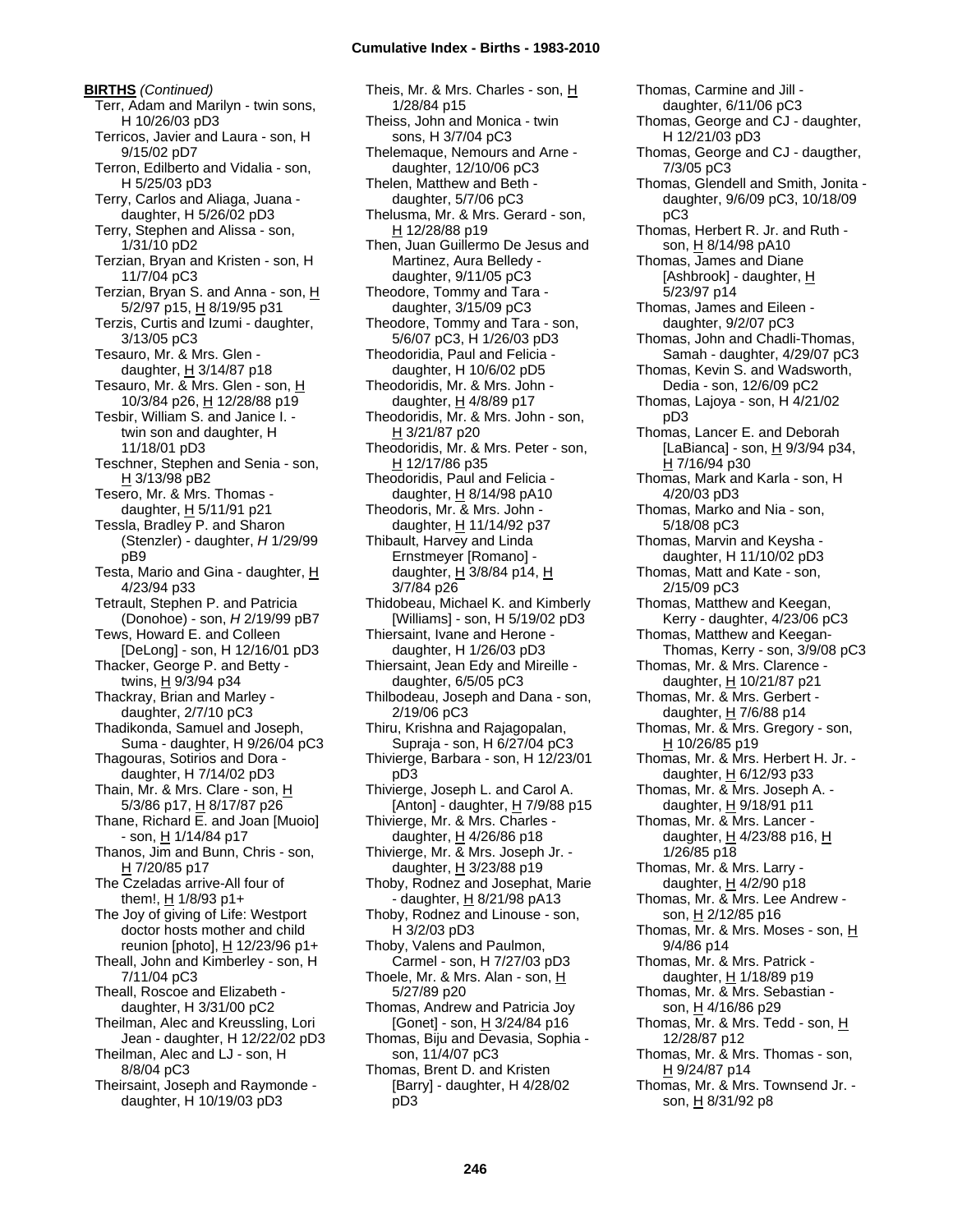**BIRTHS** *(Continued)* Thomas, Richard and Bara, Beronica - daughter, H 5/11/03 pD3 Thomas, Richard and Kelly - son, 5/22/05 pC3 Thomas, Richard Jr. and Veronica daughter, 1/11/09 pC2 Thomas, Sean and Deena - son, H 3/25/95 p33 Thomas, Shalisa - daughter, H 11/5/99 pB8 Thomas, Shandell and Servil, Hean son, 9/13/09 pC3 Thomas, Walter and Hunt-Thomas, Barbara - twin daughters, H 1/11/04 pD3, H 1/18/04 pD3 Thomas, William & Michelle [Crolla] son, H 3/8/89 p20 Thomas, Willliam Jr. and Elizabeth son, 12/17/06 pC3 Thomaszek, Frank and Laurie daughter, H 11/25/01 pD3 Thommen, Scott and Valerie [Giunta] - daughter,  $H$  8/29/91 p18 Thompkins, Anthony and Grossett, Iesha - daughter, 5/30/10 pC3 Thompkins, Mr. & Mrs. McArthur son, H 6/3/89 p17 Thompson, Alan and Christie daughter, 7/31/05 pC3, H 9/29/02 pD5 Thompson, Alan and Christie - son, 10/7/07 pC3 Thompson, Andrew S. Sr. and Gail daughter, H 7/11/97 p14 Thompson, Benjamin S. and Rebecca - son, H 1/17/97 p12 Thompson, Breanna D. - son, 5/18/08 pC3 Thompson, Charity - son, H 10/26/03 pD3 Thompson, Christopher C. and Gail daughter,  $H$  6/21/96 p14 Thompson, Dexter and Wanda daughter, H 10/6/02 pD5 Thompson, Dr. & Mrs. Robert Pool son, H 8/19/87 p25 Thompson, Dwayne and Arnau, Marangely - daughter, 3/6/05 pC3 Thompson, Geoffrey R. and Angela (Schlee) - daughter, H 11/5/99 pB8 Thompson, Glynn and Patrice [Courville] - son,  $\underline{H}$  10/22/94 p31 Thompson, Grant and Ogburn, Katherine - son, H 10/13/02 pD4 Thompson, Jamie and Walker, Choncei - daughter, 2/21/10 pC3 Thompson, Jeff and Beth - son, H 9/5/04 pC3 Thompson, Jeremy Hillman and Alexandra Knowles - son, 1/25/09 pC3

Thompson, Jessica and Sierman, Michael - daughter, 11/18/07 pC3 Thompson, John and Amy [Brunner] - son, H 10/5/91 p10 Thompson, Kenneth J. and Derose, Gia - daughter, H 12/30/01 pD3 Thompson, Kevin J. and Dana [Edwards] - twins, H 2/16/01 pC2 Thompson, Michael A. and Ann [Myslinski] - son, H 3/26/94 p30, H 3/12/94 p31 Thompson, Mr. & Mrs. Beresford daughter, H 4/16/86 p29 Thompson, Mr. & Mrs. Beresford son, H 7/6/88 p14, H 5/11/91 p21 Thompson, Mr. & Mrs. Christopher C. - son, H 12/12/92 p35 Thompson, Mr. & Mrs. Dan - son, H 3/31/84 p16 Thompson, Mr. & Mrs. Howard daughter,  $H$  5/11/85 p18 Thompson, Mr. & Mrs. Mark M. daughter, H 7/17/93 p31 Thompson, Mr. & Mrs. Oliver - son, H 8/21/93 p28 Thompson, Mr. & Mrs. Paul - son, H 1/10/87 p15 Thompson, Mr. & Mrs. Robert - son, H 11/13/89 p19, H 10/18/89 p23 Thompson, Richard and Heather daughter, H 4/27/03 pD3 Thompson, Rob and Trish daughter, H 10/31/04 pC3 Thompson, Robert G. and Patrice son, H 12/24/94 p33 Thompson, Robert J. and Susan daughter, H 7/23/94 p30 Thompson, Robert Jr. and Trish son, H 6/9/02 pD3, H 6/23/02 pD3 Thompson, Samuel and Kathleen daughter, H 9/29/02 pD5 Thompson, Santiago and Montserrat - daughter, 5/24/09 pC3, 6/28/09 pC4, 12/10/06 pC3 Thompson, Scott Martin and Kimberly - daughter, 9/3/06 pC3 Thompson, Steven and Cathy [Concepcion] - son, H 5/2/87 p21 Thomsen, Kim and Kimberly daughter, H 2/24/02 pD3 Thomson, Andrew and Gail [Seib] son, H 8/19/95 p31, H 2/10/92 p10 Thomson, Diggi and Stacy Nadine son, 8/17/08 pC2 Thomson, Mr. & Mrs. Peter P. - son, H 10/7/92 p10 Thomson, Peter B. and Linda - son,  $H$  7/5/96 p12 Thomson, Ramsay Roscoe and David Sigurdur Garrion - son, 8/29/10 pC3 Thopson, Zane and Doreen - son, H 3/30/03 pD3

Thoren, Peter L. and Lisa [Emmons] - daughter, H 1/21/88 p39 Thorne, Andrew and Finnegan, Jean - son, H 10/20/02 pD5 Thorne, John and Lucy - daughter, H 8/4/02 pD3 Thorne, Timmy and Eva - daughter, 10/29/06 pC3 Thorne, Timothy and Nicole daughter,  $H$  1/2/91 p17 Thornton, Jarris and Aaliyah - son, H 4/11/04 pC3 Thorpe, Ronald and Razor, Shiquoya - daughter, 9/21/08 pC3 Thorsby, Peter and Elizabeth - son, 7/30/06 pC3 Thotta, Magesh and Preethi Sukumar - daughter, H 5/11/03 pD3 Thottempudi, Srinivas and Kilaru, Sirisha - daughter, 7/3/05 pC3 Thummala, Narendra and Basireddy, Himabindu - son, 2/28/10 pC3 Thurlow, Michael and Ciara - twin sons, 9/16/07 pC3 Thurman, Chris and Jean - son, H 3/14/04 pC3 Thuss, Robert M. and Jeanann [O'Conner] - son, H 11/4/01 pD3, H 11/18/01 pD3 Tiani, David and Amy - daughter, 1/4/09 pC2, H 12/5/04 pC3 Tiani, David and Amy - son, 2/4/07 pC3 Tiani, Mr. & Mrs. Bernard - son, H 9/15/84 p18 Tiani, Mr. & Mrs. Eugene - daughter, H 10/8/83 p18 Tiani, Mr. & Mrs. Richard - daughter, H 11/30/89 p34 Tiani, Mr. & Mrs. Richard - son, H 3/21/87 p20, H 11/3/84 p16 Tiano, Robert and Eugenia daughter, H 8/10/03 pD3 Tiano, Robert and Evgenia - son, 6/11/06 pC3 Tibball, Jeffrey and Megan - son, H 3/9/03 pD3 Tibbetts, John R. and Caroline son, H 9/2/95 p31 Ticchioni, Antonio and Susan daughter,  $H$  8/12/95 p30 Tice, Bradley and Carolyn daughter, H 2/15/04 pA6 Tickner, Mr. & Mrs. David H. daughter,  $H$  8/3/88 p19 Tienken, Mr. & Mrs. Ray - daughter, H 8/26/89 p22 Tienken, Mr. & Mrs. Ray - son, H 4/8/87 p20 Tierney, Richard and Valeria - son, 9/9/07 pC3 Tiftikidis, Mr. & Mrs. Dimitrios daughter, H 3/31/84 p16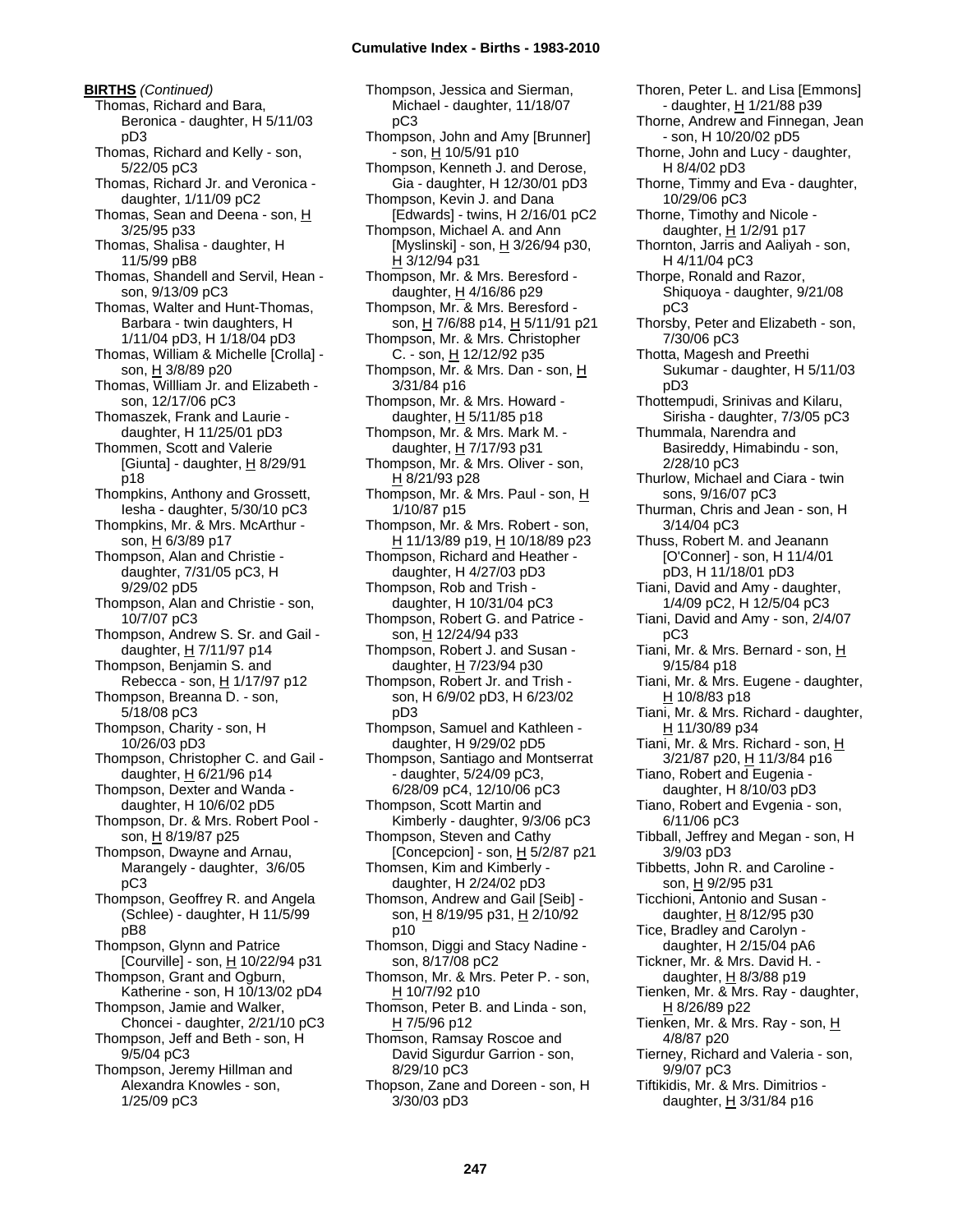**BIRTHS** *(Continued)* Tiger, Gary and Aimee - son, H 2/6/91 p10 Tighe, Peter and Kerin - daughter, 6/1/08 pC3, 9/3/06 pC3 Tiktapanidis, Ioannis and Chrysanthi - son, H 12/5/04 pC3 Tilgham, Deborah Larsen and Richard Albert III - daughter, 8/15/10 pC3 Tillson, T.J. and Marie - son, 10/25/09 pC3 Tilly, David O. and Anitta (Hakala) daughter, *H* 1/29/99 pB9 Timbers, Mr. & Mrs. William - son, H 9/3/88 p16 Timchak, Stephen and Emily [Goodspeed] - son, H 2/17/02 pD3 Timmes, Mr. & Mrs. James daughter,  $H$  8/20/86 p36 Timolien, Anice and Cabitha daughter, H 12/19/90 p26 Tinajero, Francisco and Doris daughter, 9/9/07 pC3 Tingle, Mr. & Mrs. William - son, H 12/14/83 p39 Tinker, Nathan and LaMothe, Mary son, H 2/2/03 pD3, H 2/23/03 pD3 Tinnen, Clyde and Luanne - son, H 12/7/03 pD3, H 1/11/04 pD3, H 10/6/02 pD5 Tinnen, Clyde Jr. and Luanne - son, 5/29/05 pC3 Tinnen, Kayla - daughter, H 6/8/03 pD3 Tiplady, Larry and Melanie daughter, H 9/1/02 pD3, H 8/25/02 pD3 Tiplady, Larry and Melanie - son, H 8/31/01 pC2 Tipton, Mr. & Mrs. Curtis G. daughter, H 10/23/93 p39 Tirado, Israel and Elsa [Rodriguez] son, H 2/29/92 p13 Tirado, Mr. & Mrs. Robert - son, H 5/11/85 p18 Tiriolo, Mr. & Mrs. Christian daughter, H 12/27/96 p12 Tirpack, Mr. & Mrs. Daniel daughter,  $H$  7/17/85 p42 Tirpack, Mr. & Mrs. Daniel - son, H 1/14/88 p37 Tirunagari, Krishnasuri and Vipparthi, Ramyamaohuri daughter, 2/28/10 pC3 Tisano, Thomas and Noreen [Minogue] - daughter,  $H$  4/16/88 p17 Tischio, John and Lynn - son, 10/15/06 pC3 Tischio, John and Lynn - son, 5/18/08 pC3 Tiscornia, Chris and Claire - son, 9/18/05 pC3

Tishler, Mitchell and Melissa - son, H 9/28/89 p15 Tisser, Steve and Ailene - son, H 9/29/02 pD5 Tittle, Joern and Michelle - daughter, H 2/8/04 pD3 Titus, Jeffrey A. and Christine [Morabito] - son, *H* 5/28/99 pB6 Tiwari, Samita and Grivedi, Chinmay - son, 7/23/06 pC3 Tkac, Andrew and Heather [Frank] daughter,  $H$  4/30/94 p35 Tobar, Ociel and Carmen daughter, H 8/22/04 pC3 Tobey, Mr. & Mrs. Curt - daughter, H 7/25/87 p18 Tobey, Mr. & Mrs. William W. daughter, H 7/10/93 p29 Tobey, Peter D. and Michelle daughter, H 12/30/95 p31 Tobey, Steven W. and Kimberly son, H 6/21/96 p14 Tobey, William and Deborah - son, H 4/20/91 p17 Tobias, Mr. & Mrs. Graham daughter, H 10/26/85 p19 Tobiasiewicz, Ryszard and Kossakowska, Barbara daughter, 10/14/07 pC3 Tobiassen, Mr. & Mrs. Raymond daughter,  $H$  8/20/86 p36 Tobiasson, Mr. & Mrs. Raymond daughter,  $H$  10/15/83 p16 Tobin, Michael and Ellen [Martineau] - twin sons, H 3/26/94 p30 Tobin, R. Neil and Katy - son, H 5/4/03 pD3, H 4/20/03 pD3 Tobin, Stuart and LeAnn - son, H 12/31/94 p31 Tobin, Stuart and Leann - son, H 10/15/88 p17 Tobin, Stuart and LeAnn [Orvis] daughter, H 5/21/91 p21 Tobin, Stuart and LeAnn [Orvis] son, <u>H</u> 2/4/95 p28 Tobler, Dwayne and Preyer, Erika son, 7/27/08 pC3 Toby, Mr. & Mrs. Gabeau daughter,  $H$  1/23/85 p31 Toby, Mr. & Mrs. Obed - daughter, H 9/24/87 p14 Tocci, Michael and Nathalie daughter, 11/27/05 pC3 Tocco, Mr. & Mrs. Albert Jr. daughter,  $H$  5/21/87 p21 Todd, Christopher and Ryckman, Emily Grace - son, 12/16/07 pC3 Todd, Drew and Debby - son, 5/25/08 pC3 Todd, Jeff and Nisia - daughter, 2/3/08 pC3 Todd, Mr. & Mrs. Christopher daughter, H 4/23/88 p16 Todero, Mark A. and Karen - son, H 11/1/96 p15, H 5/14/94 p30

Tofil, Mr. & Mrs. John - son, H 3/22/86 p18 Tofil, Mr. & Mrs. John - twins daughter & son,  $H$  7/6/88 p14 Togneri, Mr. & Mrs. Martin - son, H 9/24/87 p14 Togridis, Mr. & Mrs. Spiroi daughter, H 9/3/88 p16 Toigo, Jason and McCrae-Toigo, Kyana - son, 5/29/05 pC3 Toigo, Jason J. and McCrae, Kyana son, H 5/18/01 pD5 Toj, Sebastian and Cruz, Omayra daughter, 2/20/05 pC3 Tola, Tony and Jennette - son, 6/24/07 pC3 Tolbert, Mr. & Mrs. Patrick - son, H 5/16/84 p35 Tole, Sean and Terri-Lynn daughter, H 3/16/03 pD3 Toledo, Leivniz F. and Francisco, Rosemeire - daughter, H 8/12/95 p30 Tolentino, Ignacio and Torres, Maria - son, H 7/4/04 pC3 Tolin, Gary and Cynthia - son, H 8/4/02 pD3 Toll, Harry V. and Nancy - daughter, H 5/14/94 p30 Tolliver, Annie and Maple, Tavon son, 6/27/10 pC3 Tolliver, Phillip and Mims, Natasha daughter, H 4/18/04 pC3 Tolmich, Mr. & Mrs. Alan - son, H 5/9/87 p19, H 1/28/84 p16 Tolund, Sean and Matos, Eliette daughter, H 7/21/02 pD3, H 7/28/02 pD3 Tolwin, Rabbi Alon Israel and Leah Gella [Lindagween Mayer] son, H 10/16/98 pB4 Tomaj, Alfred and Aferoita - son, H 4/4/04 pC3 Tomas, Carmine and Jill - son, H 7/6/03 pD3 Tomas, Joseph and Maria [Galimi] son, H 11/17/00 pC2, H 3/6/93 p31, H 10/22/94 p31 Tomas, Joseph F. and Maria - son, H 12/24/94 p33 Tomas, Mr. & Mrs. Joseph J. daughter, H 7/10/93 p29 Tomascak, Mr. & Mrs. Gary daughter, H 10/30/91 p17 Tomaselli, Mr. & Mrs. Lawrence daughter, H 8/1/90 p18, H 11/5/86 p37 Tomasello, Andy and Jennifer - son, H 5/5/02 pD3 Tomaski, Richard and Leigh daughter, H 11/7/04 pC3 Tomasto, Manuel A. and Victoria daughter, H 10/25/96 p15 Tomasto, Manuel A. and Victoria [Quinto] - daughter,  $\underline{H}$  10/9/98 pB3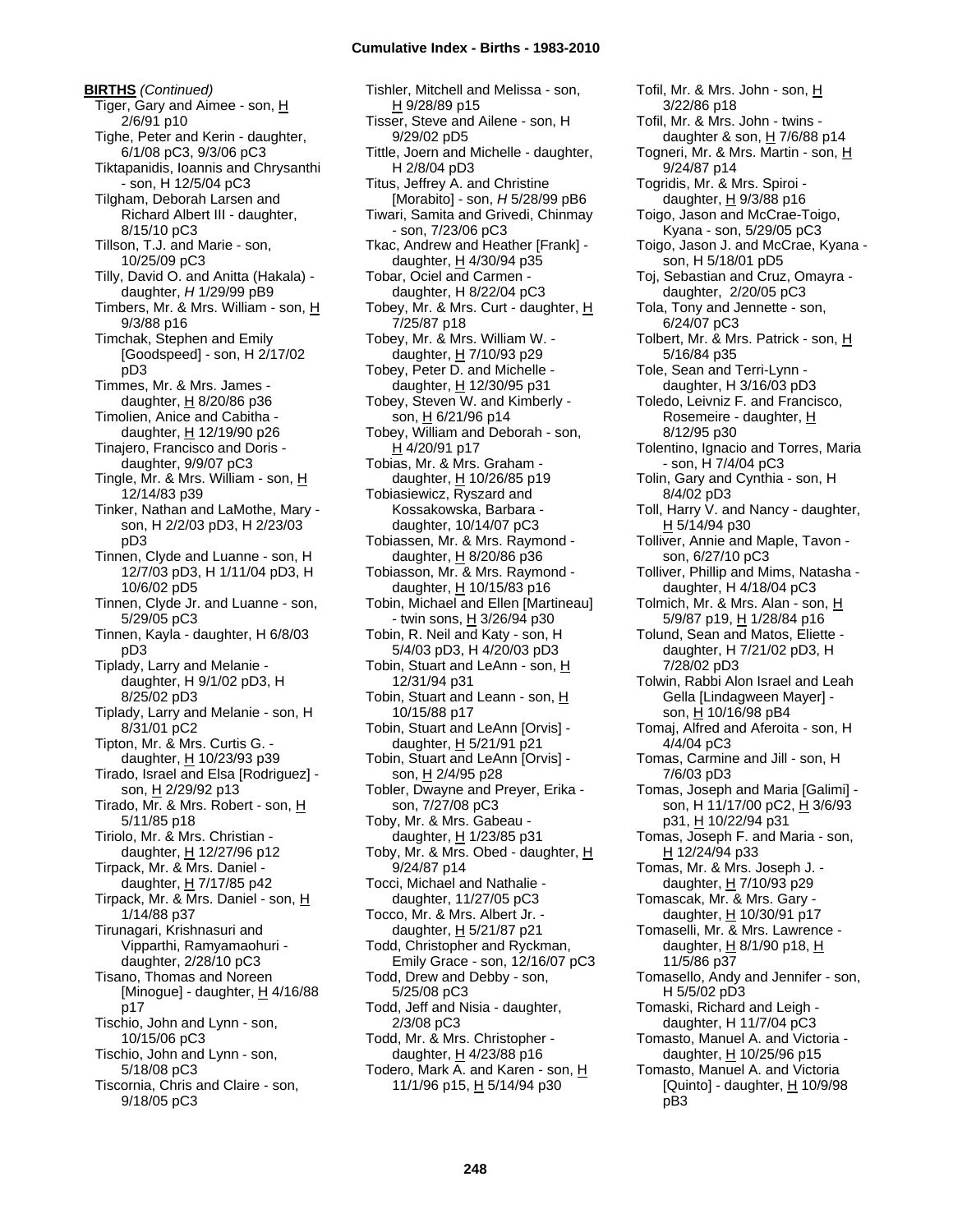**BIRTHS** *(Continued)* Tomasulo, Anthony Francis and Iris [Rombout] - daughter,  $H$ 11/28/89 p15 Tomasulo, Anthony Francis and Iris [Rombout] - son, H 10/8/88 p18 Tomasulo, Joseph and Jennifer son, 4/2/06 pC3 Tomaszewicz, Marcin and Kochan, Bozena - daughter, H 4/25/04 pD3 Tomcic, John and Mary - daughter, H 9/24/90 p18 Tomcic, Mr. & Mrs. John - son, H 4/8/89 p17 Tomko, Michael and Karen - son, H 12/1/02 pD4 Tomko, Michael J. and Karen [O'Brien] - daughter, H 2/11/00 pC3 Tomlin, Jerome and Amy - son, H 6/1/03 pD3, H 7/6/03 pD3 Tomlin, Mr. & Mrs. Wallace - son, H 7/18/84 p41 Tomlinson, Edmund and Karen [Centner] - son,  $H$  8/26/95 p32 Tomlinson, Edward and Karen [Centner] - son, H 12/31/93 p33 Tomlinson, Fitzroy and Charlow, Daphne - daughter, 5/3/09 pC3 Tomlinson, Mr. & Mrs. Percy P. Jr. son, H 6/3/92 p13 Toms, Mark P. and Julia - son, H 11/12/94 p31 Toms, Michael and Karen daughter, H 11/24/02 pD3 Tona, Peppe and Alice - son, 4/9/06 pC3 Toney, Michael J. and Simmons, Tracey - daughter, *H* 6/5/99 pB10 Tong, William Morten and Elizabeth Hotchkiss - daughter, 8/3/08 pC2 Tonni, Farzana Jahan and Musthafa, Ghulam - daughter, 12/5/10 pC3 Toohey, Mr. & Mrs. Patrick daughter, H 11/1/88 p20 Toomey, Mr. & Mrs. Spencer - son, H 5/3/86 p17 Toomey, Mr. & Mrs. William daughter, H 8/27/90 p10 Toomey, Mr. & Mrs. William - son, H 3/23/88 p19 Topalian, Greg and Andrea daughter, 4/3/05 pC3, H 7/27/03 pD3 Topalian, Mr. & Mrs. Peter - son, H 10/3/84 p26, H 12/17/86 p35 Toper, Stephen A. and Beth [Kelly] son, H 7/13/88 p32 Topia, Leonardo and Hackney, Pauline - daughter, 1/14/07 pC3 Topoloski, Joseph R. and Steffanie [Cherubiny] - daughter, H 2/2/01

pC3

Topper, Mr. & Mrs. Joseph V. daughter, H 3/24/86 p19 Torbusco, Maori and Manna, Garcia - daughter, H 10/6/02 pD5 Torcasio, Jeanette - daughter, H 2/15/04 pC3 Torcasio, Tony and Murielle [Vigneault] - daughter, H 6/17/85 p13 Torcasio, Vincenco and Michelle son, 10/12/08 pC3 Torchen, Brian and Victoria daughter, H 6/13/04 pC3 Toree, Albert and Jackson, Melissa son, H 12/5/04 pC3 Torelli, Louis and Eileen - daughter, H 7/13/03 pD3 Torelli, Louis and Eileen - son, 7/10/05 pC3 Torgerson, Eric and Nadieska - son, H 1/6/02 pD3 Torh, Joe and Lisa - son, H 8/31/01 pC2 Toris, Christopher and Lauren [Kraft] - son, H 12/14/88 p21 Toris, Christopher R. and Lauren [Kraft] - son,  $H$  5/24/86 p20 Toris, Mr. & Mrs. Christopher R. son, H 1/5/89 p16 Tornatore, Mr. & Mrs. Sebastiane daughter,  $H$  6/28/90 p16 Tornatore, Mr. & Mrs. Sebastiano son, H 7/2/83 p16, H 9/10/86 p30, H 10/29/88 p15 Toro, Hugo and Erika - daughter, 12/31/06 pC3 Toro, Jose and Balanta, Elizabeth son, 2/7/10 pC3 Toro, Masson and Lissette daughter, H 10/13/02 pD4 Toro, Mr. & Mrs. Bernardo - son, H 12/28/87 p12 Toro, Mr. & Mrs. Jose - daughter, H 1/16/91 p11 Toro, Rubin D. and Piedrahita, Emma - son,  $H$  4/1/95 p28 Torok, Mr. & Mrs. James - daughter,  $H$  7/6/88 p14 Torok, Mr. & Mrs. Raymond - son, H 9/12/83 p16 Toromanides, Mr. & Mrs. George daughter, H 3/26/90 p10 Torrano, Mr. & Mrs. Peter - son, H 1/25/88 p17 Torre, Al and Moses, Teresa daughter, 8/16/09 pC3 Torre, Albert Sr and Moses, Teresa daughter, 11/18/07 pC3 Torrealba, Jorge and Miriam - son, H 11/10/02 pD3 Torrence, Mr. & Mrs. Phillip - son, H 4/16/86 p29, H 4/13/84 p20 Torrence, Phillip J. and Laurette [Vieux] - daughter,  $H$  7/13/88 p32

Torres, Adison Fernando and Duque, Ana Maria - son, 3/21/10 pC3 Torres, Alejandra and Alex daughter, 12/19/10 pC3, 12/12/10 pC3 Torres, Alex and Alejandra daughter, 10/7/07 pC3 Torres, Anthony and Demoraes, Jessica - son, 7/6/08 pC3 Torres, Edgar and Torres- Ferreira, Anna - son, 3/4/07 pC3 Torres, Efrain Jr. and Heather - son, H 12/9/95 p31 Torres, Efrain Jr. and Heather [Clark] - daughter,  $H$  10/9/98 pB3 Torres, Elvin and Calrossi, Judy Lynn - twin sons, 2/22/09 pC3 Torres, Francisco A. and Umana, Marina - daughter, *H* 1/29/99 pB9 Torres, Gabriella and Eddie - twin son and daughter, 12/5/10 pC3, 12/19/10 pC3 Torres, Gillermo Jr. and Russell, Sharleen - son, H 8/11/02 pD3 Torres, Hector and Fuentes, Monica - twin sons, 2/21/10 pC3 Torres, Hector and Olga - daughter, 4/19/09 pC3, H 1/26/03 pD3 Torres, Hiram and Vivianna daughter, 4/4/10 pC3 Torres, Ismael and Nilsa - daughter, H 10/6/02 pD5 Torres, Ismael and Nilsa Ivette son, <u>H</u> 6/21/96 p14 Torres, Ismael Jr. and Nilsa daughter, H 4/16/94 p30 Torres, Jose and Beltran, Rosa son, 10/5/08 pC3 Torres, Luis Isreal and Jorge, Jessica - son, 5/9/10 pC3 Torres, Manuel and Rodriguez, Marylin - daughter, 8/2/09 pC3 Torres, Mario and Gomez, Mirna daughter, 5/2/10 pC3 Torres, Mark Anthony and Hermosura-Torres, Joyce - son, 1/4/09 pC2 Torres, Mr. & Mrs. Ernesto daughter, H 12/17/86 p35 Torres, Mr. & Mrs. Francisco - son, H 6/12/93 p33 Torres, Mr. & Mrs. John - son, H 9/10/86 p30 Torres, Mr. & Mrs. Jose - daughter, H 3/23/91 p9 Torres, Mr. & Mrs. Jose J. - son, H 2/6/93 p32 Torres, Mr. & Mrs. Jose Jr. - son, H 9/15/84 p18 Torres, Mr. & Mrs. Luis - daughter, H 6/8/85 p16 Torres, Mr. & Mrs. Richard -

daughter, H 6/20/87 p20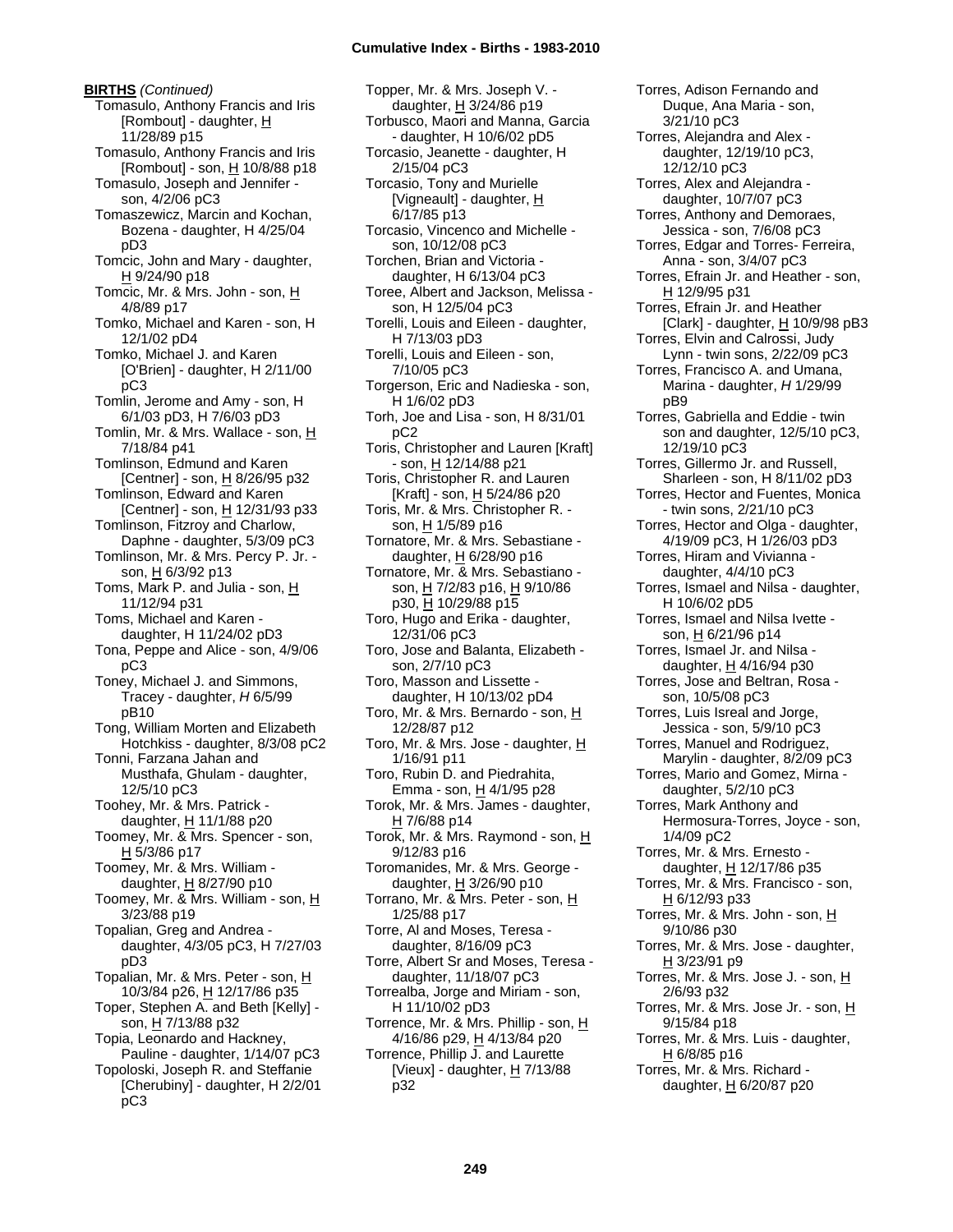**BIRTHS** *(Continued)* Torres, Mr. & Mrs. Victor - daughter, H 11/5/86 p31 Torres, Segundo and De Paz, Ysela - son, 2/14/10 pC3, 5/16/10 pC3 Torres, Tamiro and Guzman, Ana Lucia - son, 12/4/05 pC3 Torres, Yelid and Quiceno, Maria son, H 3/17/02 pD3 Torrez, Roman and Moron, Iolanda daughter, H 8/15/04 pC3 Torska, Lawrence and Judy [Richiski] - son,  $\underline{H}$  2/1/86 p16 Tortorici, Mr. & Mrs. Peter daughter, H 4/8/87 p20 Tosado, Naomi - daughter, H 5/26/00 pC2 Toscano, Daniel and Tresa daughter, H 1/5/03 pD3 Toscano, Steven J. and Geraldine son, H 8/7/98 pA10 Toth, Mr. & Mrs. Robert Sr. - son, H 5/26/84 p20, H 12/28/87 p12 Toth, Mr. & Mrs. Terence T. daughter,  $H$  2/6/93 p32 Toth, Paul and Aitoro, Karen daughter, H 6/22/03 pD3 Toth, Robert W. and Alison [Toth] son, H 5/30/90 p12 Toth, Robert William Sr. and Alison M. [Toth] - son, H 1/23/88 p15 Totilo, Raymond and Wilson, Lisa son, H 10/8/88 p18 Totimo, Mr. & Mrs. Richard daughter, H 6/30/84 p18 Touchard, Felix F. IV and Maryanne - daughter, 6/19/05 pC3 Touchard, Felix IV and Maryanne daughter, 7/22/07 pC3 Touger, Steven and Gloria [Violante] - son, H 7/29/92 p10 Toumas, Peter and Terri - twin daughters, H 8/11/02 pD3 Tourigny, Bruce D. Jr. and Patricia [Foldeak] - son, H 12/2/95 p29, H 11/18/95 p31 Tournas, Edward and Lynne daughter, 2/6/05 pC3 Tournas, Peter and Terri - son, 4/2/06 pC3 Tournas, Thanasi and Sophia - son, H 3/14/04 pC3 Toussaint, Jean Bernard and [Mrs.] son, H 10/19/03 pD3 Tovar, Alejandro and Rivera-Tovar, Sara - son, H 12/12/04 pC3 Tovar, David and Libby - son, H 9/15/02 pD7 Tovar, Lazaro and Olga [Suchodrev] - son, H 5/12/02 pD3 Tower, Mr. & Mrs. Dana - son, H 10/8/86 p17 Tower, Mr. & Mrs. Steven daughter, H 11/13/89 p19 Tower, Mr. & Mrs. Steven - son, H 10/8/86 p17

Towers, Matt and Meredith daughter, H 12/15/02 pD3 Towne, Mr. & Mrs. Douglas daughter,  $H$  8/27/83 p14 Townsend, Nyeasha and Benning, Leroy - daughter, 11/7/10 pC3 Tracey, James and Julie [Friedenthal] - daughter, H 5/26/00 pC2 Tracey, James and Julie [Friedenthal] - son, H 1/12/96 p10 Tracy, Brian and Jessica - twin daugthers, 5/16/10 pC3 Tracy, James S. and Pat - daughter, H 6/21/96 p14 Tracy, Mr. & Mrs. Theodore C. son, H 10/17/87 p23 Tracy, Scott and Pat - daughter,  $H$ 6/14/96 p15 Trainer, John and Christine - son, H 10/10/04 pC3 Trainor, Mr. & Mrs. Robert - son, H 7/1/89 p17 Tran, Mr. & Mrs. Tho - daughter,  $H$ 8/26/89 p22 Trani, Louis D. and Rosemary daughter, H 7/23/94 p30 Trani, Luigi and Christina - son, H 6/9/02 pD3, H 6/16/02 pD3 Trani, Luigi and Christina M. daughter, 6/26/05 pC3 Trani, Mr. & Mrs. Louis - daughter, H 4/22/89 p16, H 3/22/86 p18 Traope, Bourloye and Ly, D. Jeneba - son, H 2/1/04 pD3 Trau, Mr. & Mrs. David - son, H 12/28/88 p19 Travers, Frank and Tara - daughter, H 6/15/03 pD3 Travers, Walter and Deborah [Reed] - son, H 11/26/83 p14 Treadway, Mr. & Mrs. Roger daughter, H 3/19/86 p27 Treesh, Mr. & Mrs. Kevin K. daughter,  $H$  6/12/93 p33 Tregellas, Staley (sic) T. and Letitia daughter,  $H$  8/9/96 p14 Tregellas, Stanley T. and Letitia son, H 8/26/95 p32 Treglia, Frank A. and Sarah [Laguardia] - son, H 3/31/02 pD3 Treglia, Richard J. and Diane daughter,  $H$  7/5/96 p12 Trell, Jeffry and Heidi - son, H 12/7/03 pD3 Tremblay, Mr. & Mrs. Richard R. daughter, H 7/10/93 p29 Tremblay, Richard F. and Gail daughter,  $H$  9/30/95 p35 Tremonte, Mr. & Mrs. Robert - son, H 6/2/84 p16, H 5/23/84 p34 Trenard, Harry and Shannon - son, H 11/7/04 pC3 Trenck, David and Tracy - son, 3/2/08 pC3

Tresca, Michael and Amber daughter, 6/6/10 pD2 Tresca, Michael and Amber - son, 9/30/07 pC3 Treschitta, Kenneth P. and Linda [Ialeggio] - daughter, H 7/20/88 p28 Treschitta, Louis and Nora daughter,  $\underline{H}$  8/28/91 p17 Treschitta, Louis N. and Nora - son, H 8/19/95 p31 Treschitta, Mr. & Mrs. John daughter,  $H$  3/5/86 p26 Treschitta, Mr. & Mrs. John - son, H 9/3/88 p16 Treschitta, Mr. & Mrs. John T. daughter, H 8/24/88 p16 Treschitta, Mr. & Mrs. Louis - son, H 10/18/89 p23 Tretin, Mr. & Mrs. Joel - daughter, H 10/21/87 p21 Tretin, Mr. & Mrs. Joel - son, H 2/15/86 p22 Treton, Oliver and Isabelle daughter, 8/27/06 pC3 Tretow, Olivier and Isabelle - son, H 8/29/04 pC3 Treuman, Mr. & Mrs. Stanton A. daughter, H 1/19/85 p18 Tria, Agata and Ambrose - daughter, 6/27/10 pC3 Triano, Charles and Anne - son, H 9/28/03 pD3 Triant, Mr. & Mrs. Thanos - son, H 10/26/85 p19 Triay, Miguel and Ariane - daughter, 6/11/06 pC3 Triest, Mr. & Mrs. Frederick - son, H 10/3/84 p26 Trifone, Mr. & Mrs. Robert - son, H 2/12/90 p15 Trifone, Robert E. and Marjorie twins, H 1/16/98 pB2 Trifone, Robert E. and Marjorie [Wilcox] - son, H 3/31/02 pD3 Trimboli, Mr. & Mrs. Anthony - son, H 12/10/86 p31 Trimboli, T.J. and Kelley - son, 7/22/07 pC3 Trinidad, Mr. & Mrs. Jose - son, H 9/10/88 p17 Trinka, Mr. & Mrs. Robert - son, H 6/28/90 p16 Tripode, Rick and Jody - twin son and daughter, H 12/28/03 pD3 Tripodi, Joseph A. and Samwick, Jacqueline - son, H 5/2/97 p15 Tripodi, Joseph Jr. and Linda [Szast] - daughter, H 6/21/89 p18 Tripolitsiotis, Matthew and Maren son, 1/28/07 pC3 Tripolitsiotis, Mr. & Mrs. Dimitrios daughter, H 1/19/85 p18 Tripp, Peter and Tari - son, 12/4/05 pC3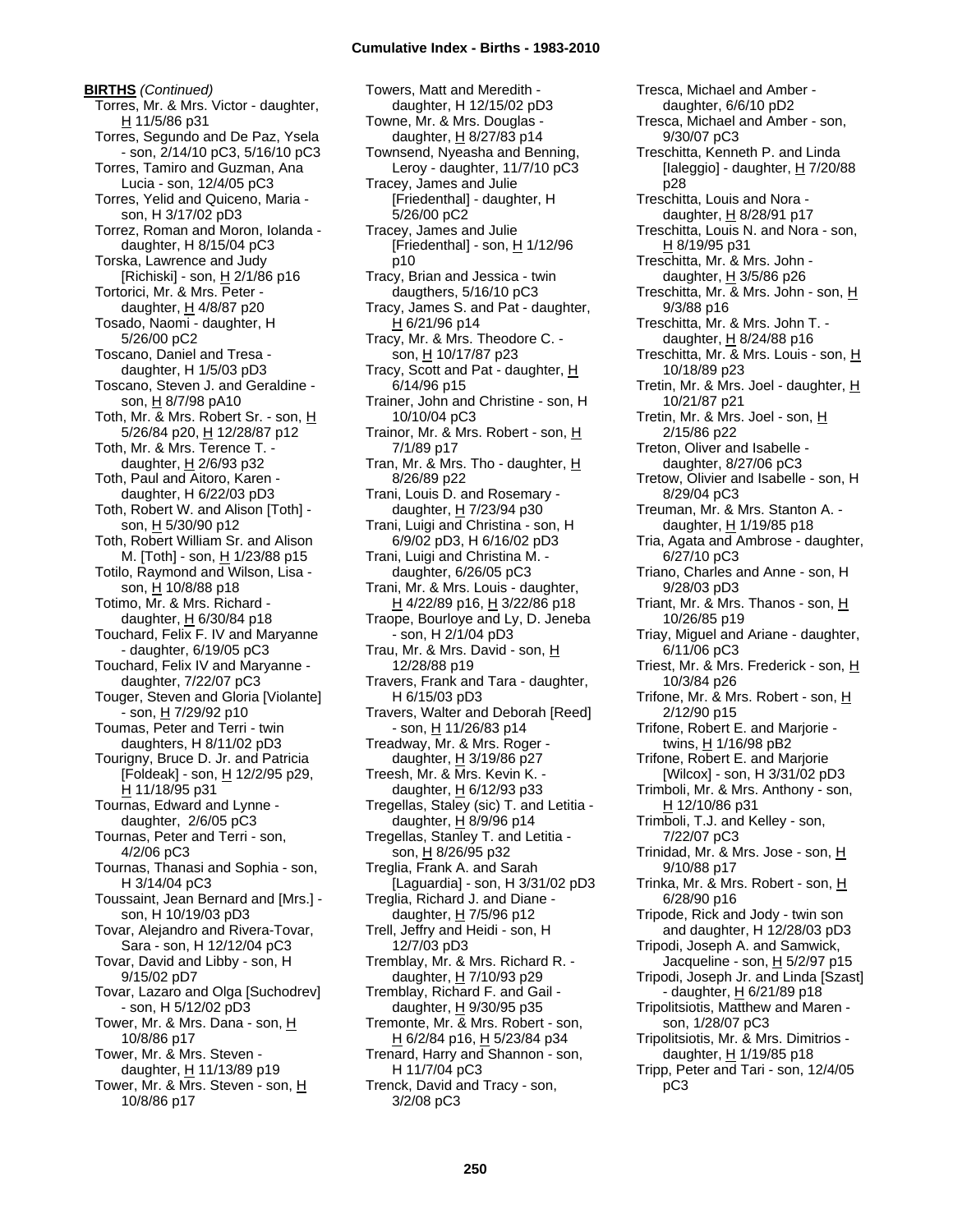**BIRTHS** *(Continued)* Tripuzzi, Frank and Melissa - son, H 5/11/03 pD3 Troester, Michael S. and Sheryl [Alibro] - daughter, *H* 6/5/99 pB10 Trofa, Mr. & Mrs. Giovanni - son, H 3/28/87 p21, H 6/23/84 p15 Trofa, Mr. & Mrs. Giovannie - son, H 12/28/88 p19 Trofa, Silvio and Immacolata [Discala] - son, H 12/30/01 pD3 Trofa, Silvio and Immoacolata - son, H 6/8/03 pD3 Troiano, Mr. & Mrs. Ralph - son, H 5/14/88 p15 Trojanowski, David and Wendy [Spiretelli] - daughter, H 11/10/84 p18 Tromba, Michael and Lisa - son, H 8/11/02 pD3 Tronbelli, Claudemir and Novelli, Helena - son, H 6/27/04 pC3 Troost, Mr. & Mrs. John - son, H 11/4/85 p16 Tropin, Kenneth and Kathleen daughter,  $H$  4/20/91 p17 Trosan, Mr. & Mrs. Raymond daughter, H 4/23/90 p15 Trotman, J. Anthony and Lonnie daughter, H 8/4/02 pD3 Trout, Mr. & Mrs. Kenneth - son, H 11/1/88 p20 Trowbridge, Jennifer - son, H 3/27/98 pB2 Trowbridge, Mr. & Mrs. Wayne daughter,  $\underline{H}$  6/29/85 p18 Trowbridge, Mr. & Mrs. Wayne son, H 5/14/88 p15 Troxell, Dana C. Jr. and Anne - son, H 10/4/96 p14, H 4/10/98 pB2, H 8/30/96 p26 Troxell, Dana C. Jr. and Anne [Toubassi] - son, H 2/11/00 pC3 Troxell, Dana Jr. and Anne daughter, H 7/27/03 pD3 Troy, Joseph A. and Tracy daughter,  $H$  3/13/98 pB2 Troy, Mr. & Mrs. Lawrence - son, H 12/10/83 p19 Troy, Robert J. and Rosalie - son, H 12/9/95 p31 Truchan, Mark and Kelly - son, H 1/19/03 pD3 Trudeau, Christopher and Darcey daughter, 7/8/07 pC3 Trudeau, Christopher and Darcey son, 3/27/05 pC3 Trudeau, Darcey and Christopher daughter, 10/24/10 pC3 Truglio, Anthony and Adamcio, Constance - daughter, 7/6/08 pC3 Truini, Brian and Danielle daughter, 5/14/06 pC3, 11/22/09 pC3

Trujillo, Angelica Perez and Reyes, Alberto - daughter, 5/24/09 pC3, 6/21/09 pC3, 3/29/09 pC3 Trujillo, Jose and Hernandez, Yuhaneris - son, H 10/12/03 pD3 Trujillo, Katilia and Berrios, Anthony daughter, 8/15/10 pC3 Trumboli, Anthony and Regina daughter,  $H$  1/2/91 p17 Trusty, Antonio and Necatera, Stephanie - son, 7/31/05 pC3 Trygg, Tobias and Megan daughter, H 10/3/04 pC3 Trygg, Tobias and Megan - son, 8/12/07 pC3, H 5/4/03 pD3, H 4/20/03 pD3 Tsagas, Mr. & Mrs. Gus - son, H 10/9/85 p27 Tsahirides, Mr. & Mrs. Chris - son, H 12/28/87 p12 Tsai, Mark and Diana Quach - son, 5/8/05 pC3 Tsang, Norman and Betty [Mar] son, H 2/16/01 pC2 Tsaparakis, Dimitrios G. and Elsa [Kydes] - daughter,  $H$  4/13/88 p17 Tsaparakis, Mr. & Mrs. Dimitrios daughter, H 5/16/84 p35 Tseng, Yau-Lin and Chien-Hui [Pan] - twin son and daughter, H 5/19/02 pD3 Tsiahouridis, Michael and Lucy daughter, H 6/1/03 pD3 Tsilfidis, Mr. & Mrs. George - son, H 10/29/86 p22 Tsimis, Mr. & Mrs. George - son, H 4/20/85 p18 Tsingerliotis, Mr. & Mrs. George son, H 12/14/91 p16 Tsitsishvili, Irakli and Tamar daughter, 12/24/06 pC3 Tsopanides, Demosthenis and Lisa daughter, H 7/18/97 p16 Tubby, Mr. & Mrs. William - son, H 4/8/89 p17, H 8/14/93 p30 Tucci, Daniel and Janis [Calendrelli] daughter, H 12/9/87 p21 Tucci, Mr. & Mrs. Lewis - daughter, H 12/14/85 p18 Tucci, Peter and Amy - daughter, H 5/9/04 pC3, H 5/16/04 pC3 Tucciarone, James and Mary [Wallace] - son, H 1/14/89 p13, H 4/11/87 p28 Tucciarone, Joseph and Barbara [Tybus] - son, H 2/29/92 p13 Tucciarone, Mariano and Joanne [Valente] - daughter,  $H$  12/10/86 p38 Tucciarone, Mariano and Joanne [Valente] - son, H 10/12/88 p16 Tucciarone, Mr. & Mrs. Joseph daughter,  $H$  11/1/88 p20 Tuccinardi, Angelo and Dawn - son, H 4/25/04 pD3

daughter, 8/14/05 pC3 Tuccinardi, Antonio and Francesca son, H 7/19/96 p14 Tuccinardi, Antonio and Francesca [Santoro] - daughter, *H* 8/6/99 pB4 Tuccinardi, Mario and Geraldine daughter, H 3/30/03 pD3 Tuccinardi, Michael and Holly daughter, H 1/26/03 pD3 Tuccinardi, Richard and Lisette son, H 2/23/91 p13 Tuccinardi, Richard R. and Lisette [Genest] - twins, H 5/8/93 p31 Tuck, Franklin F. and Laurie [Stainken] - daughter,  $H$  5/8/93 p31 Tuck, Michael and Amy - son, H 9/28/03 pD3 Tucker, James and Monica [Gilbertie] - son,  $H$  7/13/88 p32 Tucker, Jonathan K. and Veronica son, H 7/5/96 p12 Tucker, Kenneth E. Jr. and Price, Alisha L.-daughter, H 12/1/00 pC3 Tucker, Matthew and Krapivina, Elena - son, 3/18/07 pC3 Tucker, Matthew and R. Scott Catherine - daughter, H 4/25/04 pD3 Tucker, Mr. & Mrs. Mark - daughter, H 11/28/87 p18 Tucker, Mr. & Mrs. Mark M. - son, H 12/14/91 p16 Tudela, Carlos and Lobo, Gregoria daughter, 4/23/06 pC3 Tudor, Mr. & Mrs. Nicholae - son, H 10/29/88 p15 Tuff, Alexander and Elizabeth - son, 9/4/05 pC3 Tufino, Silvino and Carlos - son, 8/15/10 pC3 Tuggudem, Ramash Babu and Kadiyala, Sangeetha - daughter, 1/4/09 pC2 Tuite, Bob and Bonnie - son, H 6/13/04 pC3 Tulimieri, Philip and Renee daughter, 2/7/10 pC3 Tulimieri, Philip and Renée daughter, 3/16/08 pC3 Tuller, Alexander and Lyndmila daughter, H 10/3/04 pC3 Tummala, Pavan and Bhargavi daughter, 9/10/06 pC3 Tumulik, Radoslaw and Wozniak, Anna - son, 2/28/10 pC3 Tungaturthi, Sreenilas and Survana Sarnikar - daughter, H 4/7/02 pD3 Tunley, Scott and Kristine daughter, H 8/31/01 pC2 Tunnell, Berkam III and Jennifer daughter, 2/18/07 pC3

Tuccinardi, Angelo and Karen -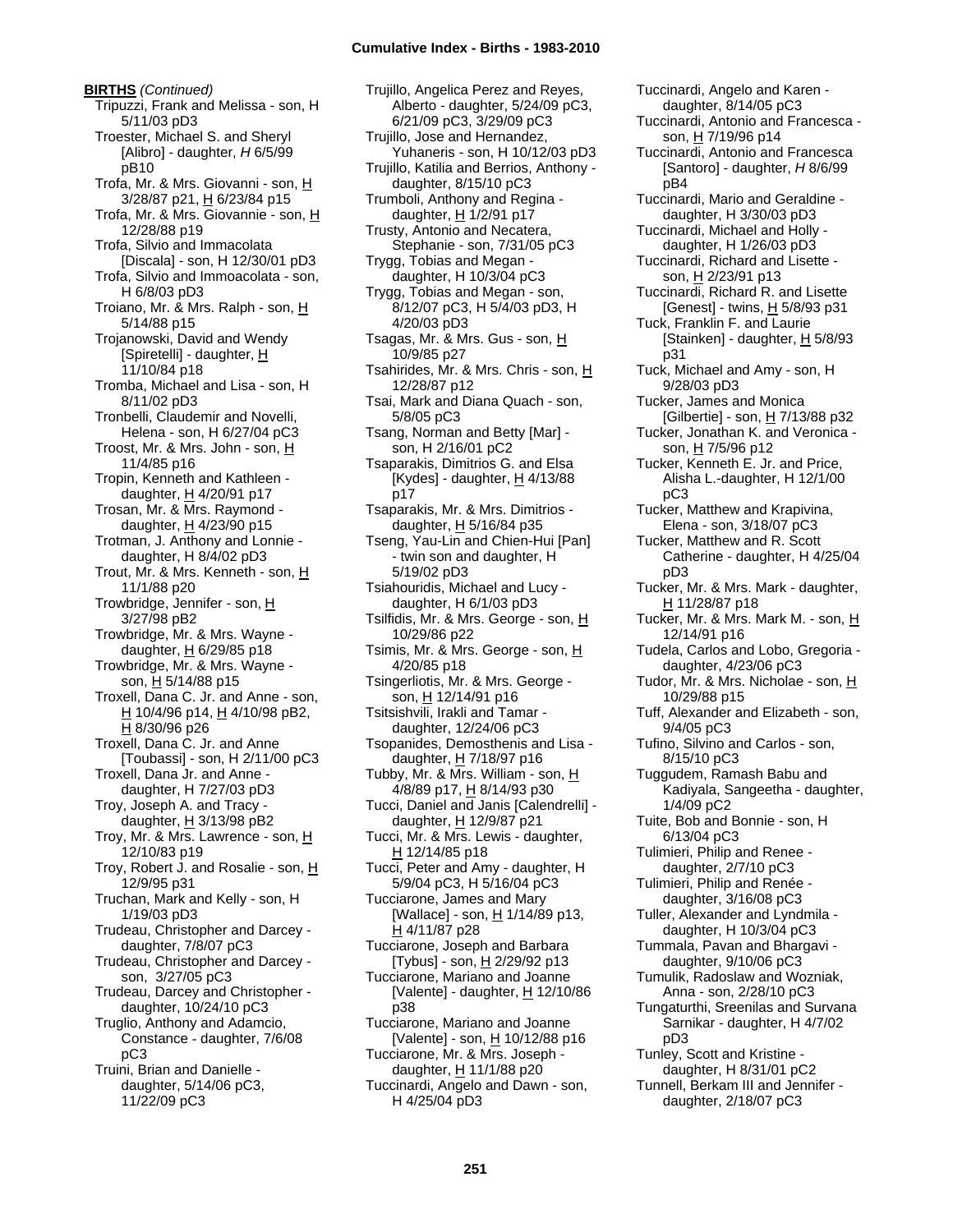**BIRTHS** *(Continued)* Tuomala, Bruce and Reid, Diana son, H 10/1/94 p35 Tuozzolo, Mr. & Mrs. Samuel - son, H 1/14/84 p18 Tuozzolo, Samuel and Dawn [Eckert] - daughter,  $H$  11/7/90 p21 Tupper, Robert and Michele - son, H 3/2/03 pD3 Turenne, Calil and Suze M. - son, 10/19/08 pC3 Turenne, Mario and Graham, Nicole - son, H 8/18/02 pD3 Turenne, Mr. & Mrs. Michelet - son,  $H$  4/13/88 p15 Turenne, Wilfrid and Michelande daughter, 11/15/09 pC3 Turiano, Gary and Lynn - son, H 1/27/02 pD3 Turkat, Mr. & Mrs. Stephen daughter, H 12/28/88 p19 Turkvan, Danny and Baxter, Melinda - daughter, H 10/27/02 pD5 Turley, Jesse and Laura - son, H 1/18/04 pD3 Turlis, Scott and Katie - daughter, H 11/14/04 pC3 Turnbull, Mr. & Mrs. James daughter, H 2/5/86 p27 Turner, Brenda - daughter, H 4/21/02 pD3 Turner, Christopher and Suzanne daughter, 8/27/06 pC3 Turner, David & Alicia - daughter, H 3/9/89 p21, H 3/4/89 p14 Turner, Don and Carol - daughter, H 8/17/03 pD3 Turner, Donald J. and Carol daughter,  $H$  10/17/97 pB2 Turner, Fabian and Catlett, Ezraela daughter, H 5/18/03 pD3 Turner, Mr. & Mrs. David - son, H 2/11/89 p19 Turner, Mr. & Mrs. Francis Mark son, H 6/9/90 p13 Turner, Mr. & Mrs. Philip - son, H 10/8/83 p18 Turner, Mr. & Mrs. Robert - son, H 12/28/87 p12 Turner, Stephen and Gretel - son, H 4/27/03 pD3 Turner, Tony and Melissa daughter, H 8/3/03 pD3 Turner, Van and Gina - daughter, H 4/18/04 pC3 Turnier, Mr. & Mrs. Ernst - son, H 6/14/86 p18 Turrentine, Mr. & Mrs. Alexander daughter,  $H$  9/13/89 p20 Turrentine, Mr. & Mrs. Alexander son, H 1/25/88 p17 Tursi, Christopher and Denise daughter, H 4/6/03 pD3 Turturino, David and Susan - son, H 3/24/02 pD3

Tusa, Harley and Lynn - son, H 4/20/03 pD3 Tuterbock, Mr. & Mrs. Thomas son, H 10/14/87 p22 Tuttle, Matthew and Sarah - son, H 1/26/03 pD3 Tutwiler, Mr. & Mrs. Dan - daughter, H 5/14/86 p33 Tveter, Eric J. and Collins, Terry son, H 8/27/94 p31 Tveter, Richard H. and Laura daughter,  $H$  10/25/96 p15 Tveter, Richard H. and Laura [Lysobey] - son, H 6/2/02 pD3 Twal, Maher and Monika - son, 6/18/06 pC3 Tweddle, Herbert and Eileen - son, 4/1/07 pC3 Tweed, Robert A. and Kluger, Helene - son, H 2/2/96 p12 Tweed, Robert and Kluger, Helene daughter,  $H$  8/21/93 p28 Tweedie, J. B. and Junessa [Cruse] daughter, H 10/13/88 p41 Tweedy, William and Fales, Susan daughter, H 11/9/03 pD3 Tweedy, William and Susan daughter, 2/4/07 pC3 Twiss, Robert and Peterson-Twiss, Candace - son, 1/9/05 pC3 Twohig, Michael and Marybeth [Lambert] - daughter,  $H$  8/14/85 p26 Twohig, Mr. & Mrs. Michael daughter, H 10/8/86 p17, H 11/15/86 p18 Tyan, Dan and Robin - daughter, H 4/27/03 pD3 Tyburski, Kevin and Maria - son, 3/6/05 pC3, H 11/17/02 pD3 Tybursky, Mr. & Mrs. Peter M. - son,  $H$  5/11/85 p16 Tyler, Mr. & Mrs. Keith - daughter, H 9/2/89 p19, H 8/31/89 p24 Tyler, Mr. & Mrs. Keith K. - son, H 7/31/92 p14 Tyler, Mr. & Mrs. Michael - son, H 9/14/85 p18 Tyler, Mr. & Mrs. Thomas T. daughter, H 6/12/93 p33 Tyler, Richard and Dominika - son, H 1/19/03 pD3 Tymon, Mark and Darcie - son, 7/31/05 pC3 Tyndall, Ian and Christy - son, H 9/28/03 pD3 Tyrell, Adam M. and Christine [Lobuglio] - son, H 2/10/02 pD3 Tyrell, Lynn and Rachel - daughter, H 6/15/03 pD3 Tyson, Andre and Kelly, Georgette daughter, H 3/14/04 pC3 Tyson, Charles W. and Lisa - son, H 12/2/95 p29 Tyson, Mr. & Mrs. Gregory G. daughter,  $H$  10/7/92 p10

Tzavaras, Georgios and Debbie-Ann - daughter, 6/12/05 pC3 Tzavaras, Georgios and Debbie-Ann - son, 9/28/08 pC3 Tziokas, Mr. & Mrs. Paylos - son, H 10/24/90 p12 Tziolas, Mr. & Mrs. Michael daughter, H 7/23/88 p15 Tziolis, Xenofon and Maria daughter, H 12/9/95 p31 Tziolis, Xenofon and Maria - son, H 9/3/94 p34, H 1/18/92 p11 Tzitzouris, Thomas and Kathleen son, H 7/4/04 pC3 Tzul, Mario and Lamanna, Jennifer daughter, H 1/26/03 pD3 Tzul, Orlando and Rivera, Yamilette daughter, 11/20/05 pC3 Ubaldi, Marc and Kerri - daughter, H 7/21/02 pD3, H 7/28/02 pD3 Ubaldi, Marc and Kerri - son, H 2/15/04 pA6, H 2/29/04 pD3 Ubiera, Alexis and Ruiz, Cindy son, H 10/19/03 pD3 Ubowitz, Barry and ToniAnn daughter, H 8/29/04 pC3 Ucelo, Jose and Espinoza, Ana daughter, 8/14/05 pC3 Ucero, Roberto and Margarita daughter, H 5/2/04 pC3 Uchupailla, Angel and Martinez, Adelina - son, H 4/18/04 pC3 Udall, Joe and Arelie - son, 7/19/09 pC3 Udpa, Dinesh and Anuradha daughter, H 1/2/91 p17 Ugarte, Gonzalo and Catherine daughter, H 10/10/97 pB2 Ugarte, Gonzalo and Catherine [Rank] - son, H 1/12/96 p10 Ugarte, Gonzalo R. and Catherine daughter,  $H$  2/6/98 pB5 Uggla-Gervais, Mr. & Mrs. Paul daughter, H 3/4/89 p16 Ugol, Dr. & Mrs. Jay - daughter, H 4/5/90 p14 Ugol, Dr. & Mrs. Jay - son, H 11/5/86 p37 Uhl, James and Sheila K.- son, H 1/5/03 pD3 Uhl, Jim and Shelia - daughter, H 12/5/04 pC3 Uhlman, Derek and Susan [Molloy] daughter, H 12/10/86 p38 Uhlman, Mr. & Mrs. C. Derek - son, H 12/13/89 p19 Ukhanov, Serge and Julia - son, H 12/1/02 pD4, H 12/29/02 pD3 Ukperaj, Avni and Lisette - daughter, 9/18/05 pC3 Ukperaj, Lisette and Avni - daughter, 12/5/10 pC3, 11/28/10 pC3, 11/14/10 pC3 Ulatowski, John J. and Susan [Anderson] - son,  $\underline{H}$  3/23/88 p19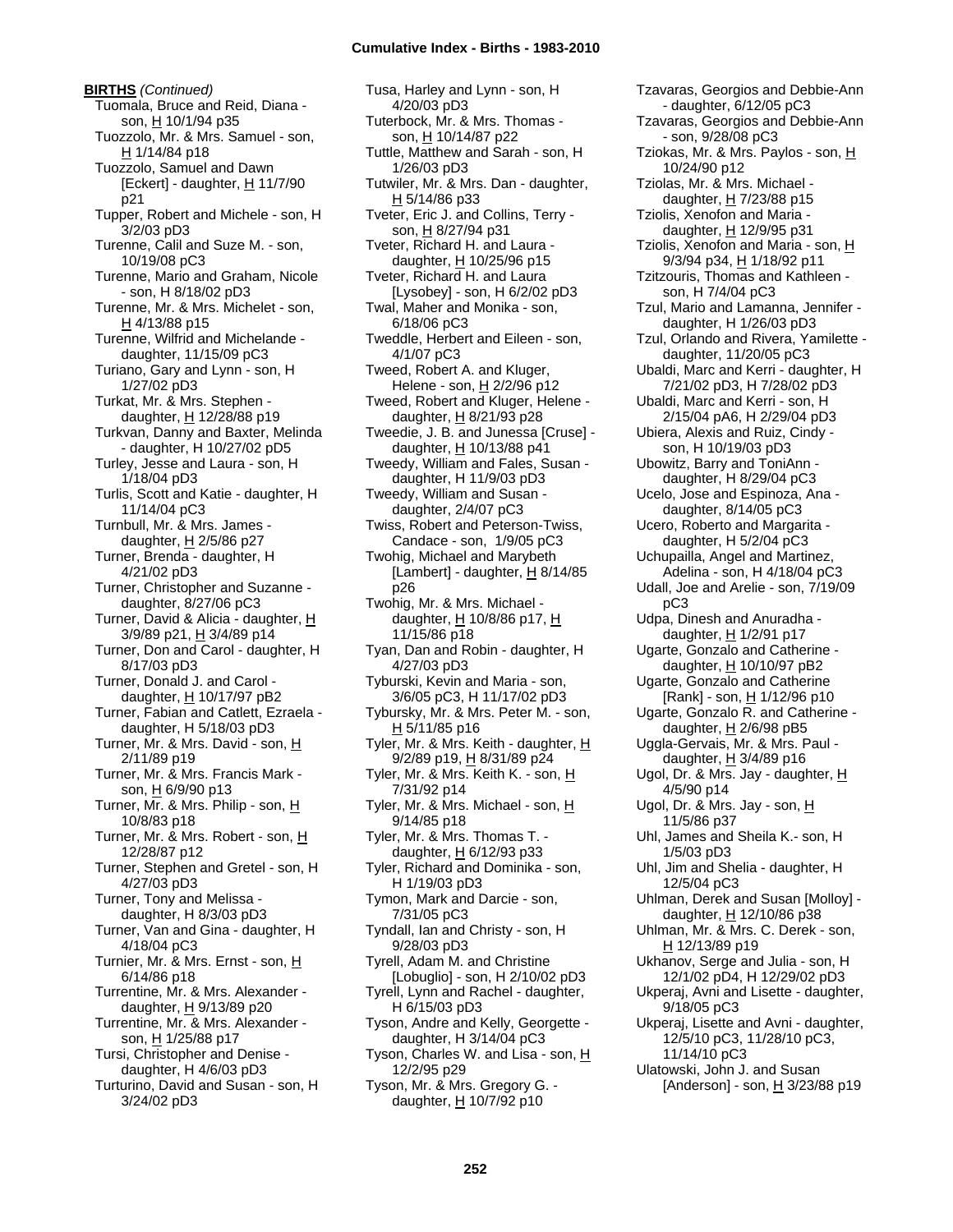**BIRTHS** *(Continued)* Ulatowski, Mr. & Mrs. John J. - son, H 3/24/86 p19 Ulbrich, Steven and Eileen daughter, H 2/8/04 pD3 Ulbrich, Steven and Eileen - son, H 6/9/02 pD3, H 6/16/02 pD3 Ullah, Habib and Ali, Kurshida B. daughter, 11/22/09 pC3 Ullmann, Richard A. and Jodi [Donnell] - daughter, *H* 8/6/99 pB4 Ulloa, Angel and Maria - daughter, 7/24/05 pC3 Ulloa, Angel V. and Maria [Narvaez] daughter, H 11/4/01 pD3, H 11/18/01 pD3 Ulloa, Cornelio and Anita - son, H 1/26/03 pD3 Ulloa, Jose and Karen - daughter, 9/10/06 pC3 Ulloa, Rafael and Myriam - son, 2/24/08 pC3 Ulman, Mr. and Mrs. Stephen daughter,  $H$  8/15/90 p19 Ulman, Stephen and Leslie [Bitter] son, H 11/15/86 p17 Ulmer, David B. and Marcia Ann [Alvarez] - daughter, H 5/31/84 p15, H 2/15/86 p22, H 5/16/84 p35 Ulmer, Jeff and Bernadette daughter, H 2/24/02 pD3 Ulmer, Mr. & Mrs. David - daughter, H 11/23/88 p46 Ulyanov, Dmitry and Tatyana daughter, H 3/3/02 pD3 Umana, Gerad and Castano, Patricia - daughter, H 6/15/03 pD3 Umana, Gerardo and Patricia daughter, 6/25/06 pC3 Umana, Gustave and Dorothee son, 11/26/06 pC3 Umphred, Lee and Sarah daughter, H 7/4/04 pC3, H 3/30/03 pD3 Umpierre, Leslie - son, H 8/15/97 p14 Umpierre, Mr. & Mrs. Juan - son, H 11/28/83 p13 Umpierrez, Alejandro and Gelos, Maria Jose - daughter, H 1/5/03 pD3 Underhill, Mr. & Mrs. Ivory - son, H 6/4/83 p14 Underwood, John M. and Jennifer son, H 2/2/96 p12 Underwood, Mr. & Mrs. Paul - son, H 8/15/89 p13 Underwood, Raymond and Allen, Shivhan - daughter, 7/30/06 pC3 Ungab, Jay and Edna - daughter, 10/18/09 pC3 Ungar, David E. and Gale L. [Scott] son, H 8/1/87 p15

Unger, Kevin and Alicia - son, H 3/14/04 pC3 Unger, Mr. & Mrs. Jonathan - son, H 8/11/84 p16 Ungureanu, Mr. & Mrs. Constantin D. - daughter, H 1/30/85 p30 Ungvary, Stephen J. and Deborah daughter, H 3/5/94 p29 Ungvary, Stephen J. and Deborah son, H 1/16/98 pB2 Unni, Susha and Nair, Tarun - son, 12/5/10 pC3, 11/28/10 pC3 Uquillas, Ernesto and Chavarria, Nury - son, H 4/7/02 pD3 Uralowich, David W. and Lisa - son, H 2/7/97 p14 Urban, Don Jr. and Pam [White] twin daughter and son, H 5/16/92 p10 Urban, Mr. & Mrs. Donald Jr. - son, H 9/12/83 p16 Urban, Mr. & Mrs. Donald Jr. -twins, H 6/3/92 p13 Urbanski, Adam and Jolanta daughter, 10/18/09 pC3 Urbanski, Artur A. and Lum, Rosalyn - son, H 2/25/92 p21 Urbina, Gerardo A. and Eve [Winseman] - son, H 2/11/00 pC3 Urbina, Jamie and Nancy daughter, H 2/8/04 pD3 Urbina, Oscar and Hernandez, Blanca - son, 7/22/07 pC3 Urbina, Ronaldo and Novoa, Patricia - son, 7/17/05 pC3 Urena, Manuel and Rodriguez, Sandra - son, 11/22/09 pC3 Urgo, Collin and Susan - twins, H 5/2/97 p15 Urhan, Herman, Mr. & Mrs. Thomas - daughter,  $H$  2/5/86 p27 Uribe, Mr. & Mrs. Gabriel G. daughter, H 10/7/92 p10 Urillo, Marvin and Rodriguez, Maria Eugenia - daughter,  $H$  11/13/93 p29 Urizar, Gueldy and Reyes, Yaneth daughter, 9/23/07 pC3 Urresta, John and Gall, Danielle son, H 2/10/02 pD3 Urs, Prashanth and Neethi daughter, 7/19/09 pC3 Ursitti, Ben and Savignol, Christine twin daugthers, H 11/28/04 pC3 Ursone, Joseph E. and Coleen daughter,  $H$  8/26/95 p32 Us, Sical and Mirian - daughter, H 11/7/04 pC3 Uva, Antonia and Karen - son, 11/11/07 pC3 Uva, Philip J. and Garifalia daughter, H 1/5/03 pD3 Uzar, Mark Elliot and Romana Jane son, 9/21/08 pC3

Uzenoff, Mr. & Mrs. Robert - son, H 11/17/90 p26 Uzicanin, Edin and Amela - son, 5/1/05 pC3 Uzicanin, Edin and Amelia daughter, 4/19/09 pC3 Uzwiak, Lance and Sherry daughter, H 2/2/01 pC3 Uzwiak, Lance R. and Sherry daughter, H 7/19/96 p14 Vacca, Michael and Brenda - son, 6/5/05 pC3 Vacca, Michael and Eileen daughter, H 10/13/02 pD4 Vaccarezza, Victor and Elizabeth son, 2/3/08 pC3 Vaccari, Mr. & Mrs. Riccardo daughter,  $H$  1/2/86 p14 Vaccaro, Daniel and Lin - son, 4/8/07 pC3 Vaccaro, Daniel and Liun daughter, 4/19/09 pC3 Vaccaro, Dean and Tracey daughter, 6/24/07 pC3 Vaccaro, Dean and Tracey Sego son, H 10/6/00 pC3 Vaccaro, Dean and Tracy daughter, H 12/1/02 pD4 Vaccaro, Sergio and Blason, Natalia - daughter, 7/18/10 pC4 Vaccino, Jeffrey and Mindy - son, 2/4/07 pC3 Vacheron, Mr. & Mrs. Thomas daughter, H 6/14/89 p23 Vaczy, John F. and Beverly Joyce [Uhl] - daughter,  $H$  8/17/83 p31 Vadas, David and Sherry [Byrne] son, H 4/8/92 p13 Vadas, James T. Jr. and Charlotte [Fink] - daughter,  $H$  3/7/84 p26 Vagnone, Ted L. and Leslie daughter, H 7/23/94 p30 Vagnone, Ted L. and Leslie [Ross] daughter, H 12/30/01 pD3 Vagnoni, Jeffrey A. and Elizabeth daughter,  $\overline{H}$  10/17/97 pB2 Vahora, Memuna and Siraj R. - son, H 5/7/94 p30 Vahora, Mr. & Mrs. Faruk daughter, H 1/18/86 p20 Vail, Brian and Adriane - daughter, H 11/10/02 pD3 Vail, Mr. & Mrs. James - daughter, H 4/29/87 p19 Vail, Samuel V. and Joni [Brzoska] daughter, H 4/15/87 p15 Vaitruardrok, Mr. & Mrs. Voraphun son, H 2/12/90 p15 Valadares, Leonardo and Vanessa son, H 9/28/03 pD3 Valandra, Chip and Julie - daughter, 4/16/06 pC3 Valandra, Chip and Julie - son, H 6/27/04 pC3 Valante, Michael and Charmlan daughter, H 3/16/03 pD3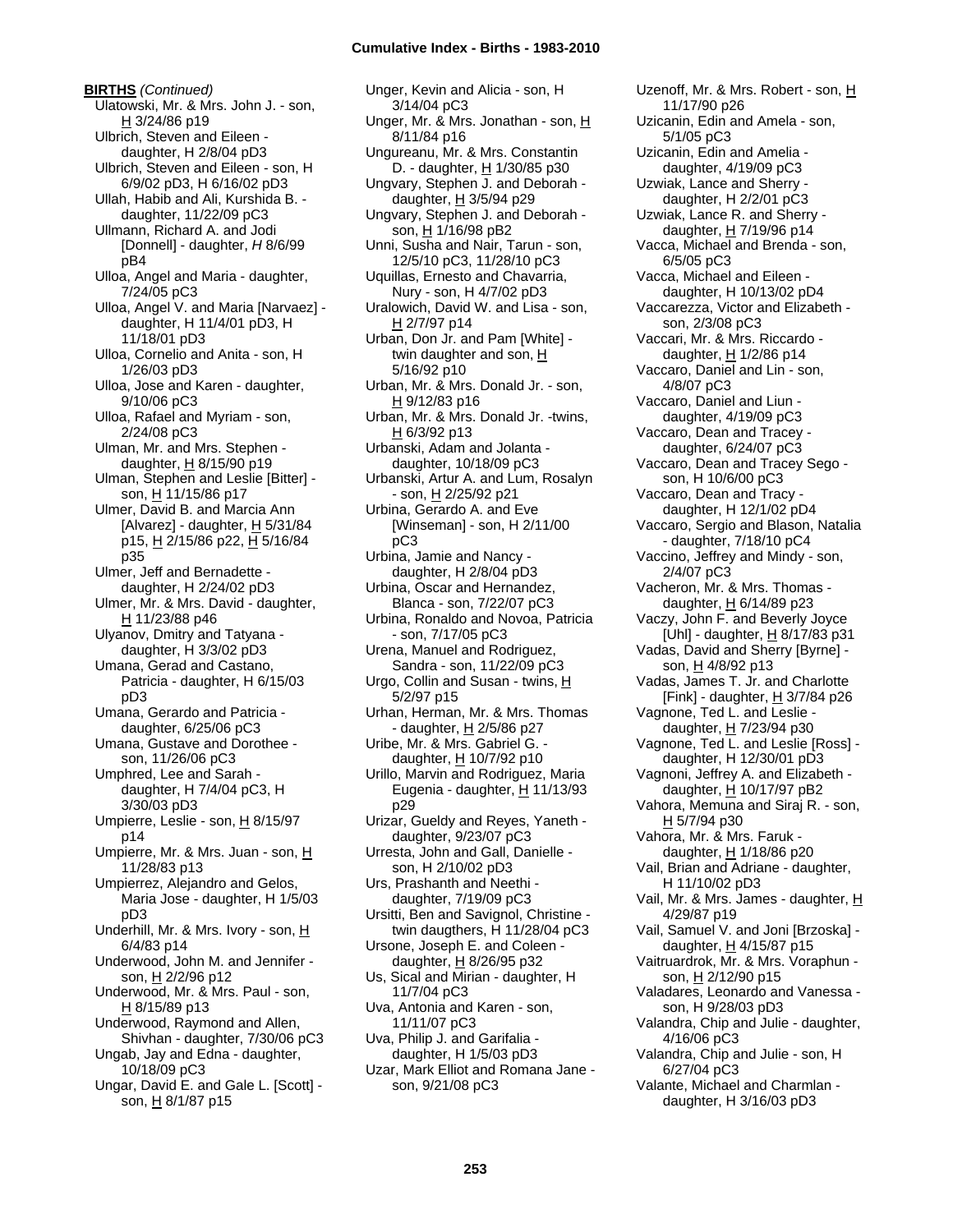**BIRTHS** *(Continued)* Valasis, Steven and Anastasia son, 1/31/10 pD2 Valbrun, Evens and Regine B. daughter, 10/23/05 pC3 Valbuena, Luis and Olga - daughter, 1/28/07 pC3 Valcarcel, Mr. & Mrs. Eric - son, H 12/3/87 p18 Valdares, Leonardo and Vanessa son, H 3/10/02 pD3 Valdez, Frank H. and Christine [Merdinian] - daughter, H 1/28/00 pC3 Valdez, Fredy and Archila, Karina daughter, 2/19/06 pC3 Valdez, Iarissa Israel - son, H 2/22/04 pC3, H 2/29/04 pD3 Valdez, Juan and Susan Burgess son, 3/19/06 pC3 Valdez, Misael G. Teo and Palma, Martha Teo - daughter, 5/3/09 pC3 Valdez, Walter and Jackeline - son, 12/14/08 pC2 Valdovinos, Mr. & Mrs. Luis - son, H 12/4/85 p37 Valencia, Elia and Rafael daughter, 12/5/10 pC3, 12/19/10 pC3 Valencia, Mr. & Mrs. Carlos daughter,  $H$  9/10/88 p17 Valencia, Rafael and Elia - son, 8/19/07 pC3 Valencia, William and Olga daughter, H 3/24/02 pD3 Valenti, Darrell E. and Caamano, Norma - son, *H* 1/29/99 pB9 Valenti, Mr. & Mrs. Joseph - son, H 10/7/87 p18 Valentin, Rogelio and Hampton-Schiavone, Kathleen - twin sons, 11/19/06 pC3 Valentine, John and Katherine - son, 9/2/07 pC3 Valentine, Michael and Mary Deborah - daughter, H 10/13/02 pD4 Valentine, Mr. & Mrs. Alan daughter,  $H$  5/6/89 p15 Valenzano, Chris and Elsa - son, H 9/19/04 pC3 Valenzano, David and Grace - son, 7/26/09 pC3 Valenzano, Joe and Shari [Catino] son, H 2/9/96 p14 Valenzano, Joseph and Shari [Catino] - son,  $H$  5/24/89 p20 Valenzisi, Ralph and Lisa daughter, H 1/6/02 pD3 Valenzuela, Rafael and Ayala, Rosa - daughter, 9/2/07 pC3 Valenzuela, Sergio and Elvir, Karen daughter, 10/25/09 pC5 Valer-Romero, Ernesto and Carla son, H 1/26/03 pD3

Valezquez, Ernesto and Pastrana, Maria - daughter, H 6/27/92 p11 Valhos, Andrew and Jennifer daughter, H 8/22/04 pC3 Valiante, Joseph and Jennifer daughter, H 7/27/03 pD3 Valiante, Joseph G. and Jennifer G. son, 12/14/08 pC2 Valiante, Mr. & Mrs. Bart - daughter, H 6/23/84 p15 Valiante, Mr. & Mrs. Bartholomew son, H 5/14/88 p15 Valiante, Mr. & Mrs. Lee - daughter, H 12/13/89 p18 Valiante, Pete and Amy - son, 7/17/05 pC3 Valk, Lance and Barbara - daughter, H 10/19/91 p16 Vallabhajoyusulu, Rambaby and Sharma Madhavi - son, H 4/13/03 pD3 Valladares, Carlos and Laura daughter, H 5/30/04 pC3 Valladares, Gabriela - son, H 4/25/97 p15 Vallarelli, Mr. & Mrs. Paul daughter,  $H$  9/18/89 p15 Vallas, Mr. & Mrs. Dean - son, H 7/20/85 p17 Valle, Wistan and Padilla, Stephanie - daughter, 6/26/05 pC3 Vallecillo, William and Nidya daughter, H 10/25/96 p15 Vallejo, Anthony and Kenia Argueta son, 2/26/06 pC3 Vallejo, Joe & Camille [Rosso] - son,  $H$  4/3/89 p16 Vallejo, Jose R. and Camille daughter,  $H$  5/7/94 p30 Vallejo, Mr. & Mrs. Victor - son, H 12/28/87 p12 Vallejo, Mr. & Mrs. Victor V. daughter, H 1/13/93 p18 Vallejo, Sergio and Melissa - son, 3/18/07 pC3 Vallejo, Sergio and Melissa - twin sons, 1/3/10 pC3 Vallejos, Cassia and Felix - son, 3/9/08 pC3 Vallely, Mark James and Lisa [Wolfe] - son, H 10/17/87 p23 Vallerie, John E. III and Allyson daughter, H 2/2/96 p12 Vallerie, John E. III and Alyson daughter,  $H$  8/14/98 pA10 Vallerie, Kevin and Laurie daughter, 9/16/07 pC3 Vallerie, Mark and Melinda [Dwelle] son, H 6/25/94 p33 Vallerie, Mark L. and Melinda (Dwelle) - son, *H* 1/29/99 pB9 Valles, Robert and Monnique - son, 5/28/06 pC3 Valverde, Roger and Isabel daughter, H 10/6/02 pD5

[Guthrie] - daughter, H 6/19/85 p29 Van Breems, Martin and Wendy daughter, 10/28/07 pC3, 12/31/06 pC3 Van Bueren, Keith E. and Velvet daughter, H 7/11/97 p14 Van Buskirk, Mr. & Mrs. Robert daughter, H 6/4/83 p14 Van Camp, Harrison D. and Nancy son, H 8/26/95 p32 Van Camp, Mr. & Mrs. Harrison H. daughter, H 7/8/92 p18 Van Den Hoek, Willem H. and Allison - son,  $H$  2/6/98 pB5 Van Den Hoek, Willem H. and Allison [Lane] - daughter, H 1/21/00 pC3 Van Der Els, John M. and Lynn son, H 8/14/98 pA10 Van Der Els, John M. and Lynn [Daniello] - son, H 1/28/00 pC3 Van Der Helder, Scott and Julie daughter, H 3/3/02 pD3 Van Deventer, William L. and Lynne, Sue - daughter, H 1/16/98 pB2 Van Deventer, William L. and Sue Lynne [Lucas] - son, H 2/11/00 pC3 Van Doren, Christopher & Elizabeth Evans [Woglom] - son,  $\underline{H}$  3/4/89 p16 Van Dussen, Jason and Kate - son, 10/30/05 pC3 Van Ervin, Jeroen and Beatriz - son, H 5/11/03 pD3 van Heyst, Dirk and Amanda - son, H 7/13/03 pD3 Van Horn, Robert and Nicol daughter, H 3/21/04 pC3 Van Horn, Robert S. Jr. and Nicol daughter, 1/13/08 pC3 Van Ingan, J. Scribner and Caroline son, H 4/6/03 pD3 Van Ingan, Langdon and Jennifer daughter, H 4/20/03 pD3 Van Kempen, Wauter and Yolanda daughter, H 9/29/02 pD5 Van Leeuwen, Sander and Grant, Karen - daughter, H 1/26/03 pD3 Van Loan Jr. William R. and Eileen A. [Rourke] - son, H 6/4/88 p27 Van Moorsel, Timothy Guillaume and Angela Zinzi - daughter, 11/15/09 pC3 Van Munching, Pieter and Elizabeth daughter,  $H$  2/6/91 p10 Van Pelt, Marten G. and Randi [Goldberg] - son, H 5/26/00 pC2 Van Riper, Thomas C. and Susan [Glasnick] - daughter, H 2/17/02 pD3 Van Scoy, L. Paul and Maria Taylor -

Van Acker, James and Margaret

daughter, 9/11/05 pC3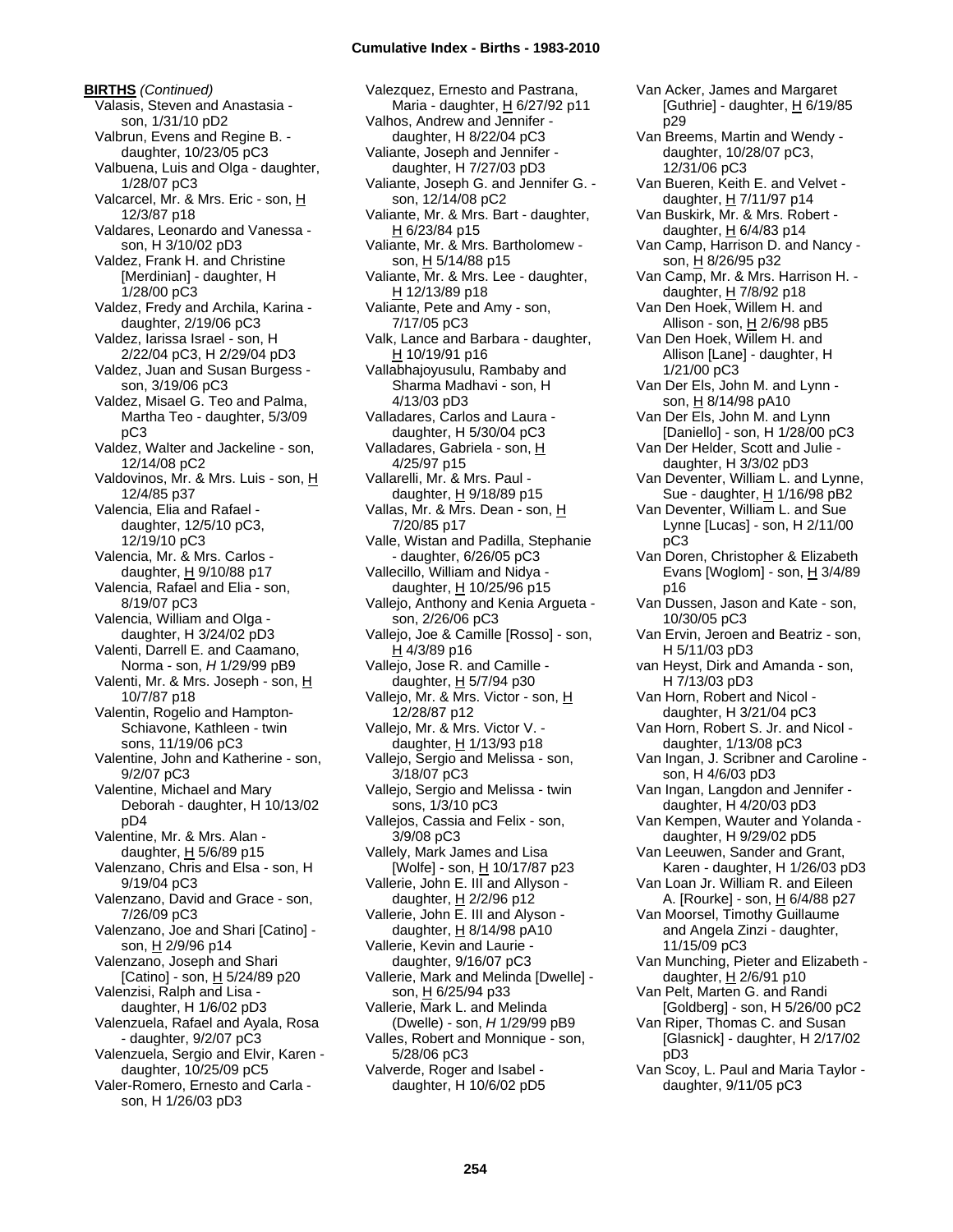**BIRTHS** *(Continued)* Van Scoy, Lavette Paul Sr. and Maria Taylor - son, 3/30/08 pC3 Van Scoy, Paul and Maria - son, H 9/28/03 pD3 Van Veghel, Robert J. and Ronna  $[Grey] - son, H 8/20/94 p31, H$ 11/12/94 p31 Van Wagoner, Chris and Mary - son, H 1/10/97 p12 Van Wagoner, Mr. & Mrs. Christopher - daughter, H 11/14/92 p37 Van Waveren, Mr. & Mrs. Peik daughter,  $H$  8/3/85 p18 Van Wie, Douglas and Sharon daughter, H 11/29/96 p15 Van, James and Anne - daughter, H 12/9/01 pD3 VanAcker, Mr. & Mrs. James P. son, H 6/8/85 p16 VanAllen, Mr. & Mrs. David M. daughter, H 3/24/86 p19 Vanam, Mohan and Julie - daughter, H 2/6/98 pB5 Vanam, Mohan and Julie - son, H 11/13/91 p17 VanBuskirk, Mr. & Mrs. Robert daughter,  $H$  3/22/86 p18 Vance, Mr. & Mrs. Paul - son, H 9/25/85 p31 Vance, Robert and Ling - daughter, 3/13/05 pC3 Vancollie, Mr. & Mrs. Christopher daughter, H 7/6/88 p14 Vandall, Mr. & Mrs. Peter daughter,  $H$  7/5/86 p18 Vandall, Mr. & Mrs. Peter - son, H 5/14/88 p15 Vandegraff, Stephen J. and Jennifer - daughter, H 8/27/94 p31 Vandelaarschot, Mr. & Mrs. Gary G. son, H 2/27/93 p34 Vandenberg, Mr. & Mrs. - daughter, H 9/18/85 p45 Vanderheyden, Scott and Fran daughter, H 6/8/03 pD3 Vanderhorn, Douglas A. and Maria son, H 8/26/95 p32 Vanderslice, James S. and Deanann - daughter, H 11/12/94 p31 Vanderslice, Mr. & Mrs. John daughter,  $H$  6/17/91 p8 Vanderslice, Mr. & Mrs. Paul P. son, H 12/14/91 p16 Vanderwall, Scott and Jennifer daughter, H 10/3/04 pC3 Vandgraaf, Stephen J. and Jennifer son, H 10/18/96 p14 VanDyke, Mr. & Mrs. H. Richard son, H 11/23/83 p62 Vanech, Anthony and Roberta [Thompson] - son, H 11/10/84 p18

Vanech, Mr. & Mrs. Anthony - son, H 4/23/90 p15

Vanegas, Carlos and Dora daughter, H 2/2/03 pD3, H 2/23/03 pD3 Vanegas, Luis and Marleny - son, H 12/19/90 p26 Vanegas, Mr. & Mrs. Luis L. - son, H 11/14/92 p37 Vanegas, Otto and Aquino, Clancy son, 4/13/08 pC3 VanGeldern, Steven and Anne [Augustus] - daughter,  $H$  2/1/86 p16 Vanguardia, Donald and Marichel son, 4/19/09 pC3 Vanguardia, Marichel and Donald daughter, 10/24/10 pC3 VanLaer, Eric and Stella [Tamsky] son, H 8/5/91 p8 VanLoan, Mr. & Mrs. Thomas daughter, H 5/15/85 p39 VanMunching, Mr. & Mrs. Peter daughter, H 10/21/87 p21 Vann, Denise - son, 3/18/07 pC3 VanNess, Mr. & Mrs. Bruce daughter,  $H$  12/2/87 p20 Vanni, Mark and Jennifer - daughter, 8/21/05 pC3 Vano, Joseph and Marycelis - son, H 11/10/02 pD3 Vanscoy, Joseph T. and Donna daughter,  $H$  5/10/96 p14 VanScoy, Mr. & Mrs. Fred III daughter, H 7/19/86 p20 Vanscoy, Mr. & Mrs. Fred III - twin son and daughter, H 3/23/88 p19 Vanscoy, Mr. & Mrs. Lavette daughter, H 8/27/83 p14 VanVeghel, Robert R. and Ronna [Grey] - daughter, H 4/24/93 p31 VanWagner, Mr. & Mrs. Christopher daughter, H 3/8/89 p20 VanWie, Douglas and Sharon [McCabe] - son, H 6/20/92 p8 VanWie, Douglas R. and Sharon [McCabe] - son, <u>H</u> 9/3/88 p15 VanWormer, Mr. & Mrs. Gregory daughter, H 7/19/86 p20 Varacchi, Barbara and Mark John son, 8/29/10 pC3 Varacchi, Mark and Barbara - son, 9/30/07 pC3 Varanko, Scott Lord and Rosanna son, H 10/4/96 p14 Varas, Jorge and Ximena - son, H 2/3/02 pD3 Varcoe, Chris and Alison - son, H 10/20/02 pD5 Varcoe, Mr. & Mrs. Keith K. - son, H 8/31/92 p8 Varela, Efrain and Molina, Yecenia son, 5/2/10 pC3 Varga, Mr. & Mrs. Albert - daughter, H 5/21/87 p21 Vargas, Adolfo and Nieves, Miriam -

Vargas, Adolfo and Nieves, Miriam S. - son, 12/16/07 pC3 Vargas, Antonio and Maria - son, H 11/5/94 p31 Vargas, Augustin G. and DeSantiago, Martha - son, H 5/19/02 pD3 Vargas, Aurelio and Farciet, Claudia - daughter, 9/16/07 pC3 Vargas, Brian A. and Rose daughter, H 4/23/94 p33 Vargas, Carlos Tejeda and Vargis, Griselda - son,  $H$  2/6/98 pB5 Vargas, Gloria E. and Jones, Reid daughter, 10/24/10 pC3 Vargas, Jaime and Evelyn - son, H 1/7/95 p29 Vargas, Luis and Olga - daughter, 7/1/07 pC3 Vargas, Malgorzata and John - son, 11/7/10 pC3 Vargas, Mike and Beatriz daughter, 5/20/07 pC3 Vargas, Mr. & Mrs. Luis - daughter, H 6/22/85 p18 Vargas, Omar and Vraga, Rocio daughter, 1/31/10 pD2 Vargas, Robert and Sandra [Carmona] - son, H 3/17/02 pD3 Vargo, Chris and Maryann - son, H 7/18/04 pC3 Vargo, Ronald D. and Mary-Anne son, H 10/18/96 p14 Vargus, David and Beatriz - son, H 3/23/03 pD3 Varian, Mr. & Mrs. Edward daughter, H 5/14/88 p15, H 11/13/89 p19 Varlamos, Konstantinos and Penny son, H 2/3/02 pD3 Varnavelias, Nick and Voula - son, 8/19/07 pC3 Varnavelias, Nikolaos and Voula son, H 5/16/04 pC3 Vartuli, Anthony and Meredith - twin son and daughter, 8/13/06 pC3 Vartuli, Michael Sr. and Kim daughter, H 7/14/02 pD3 Varvaras, Vasilios and Helen daughter, H 8/12/95 p30 Varvoglis, Mr.  $\overline{\mathbf{8}}$  Mrs. Thracy - son, H 8/1/90 p18 Vasale, Stephen James and Adrienne [Aussenhofer] - son, H 1/18/86 p20 Vasarhelyi, Jozsef and Maria - son, H 9/24/90 p18 Vasarhelyi, Mr. & Mrs. Joseph - son, H 6/27/92 p11 Vasconcelos, Peter and Adriane [Sobaaro] - son, H 2/16/01 pC2 Vasilakos, Bill and Marissa daughter, H 8/31/01 pC2 Vaslo, Kathleen M. and Kevin daughter, 8/15/10 pC3

daughter, 2/28/10 pC3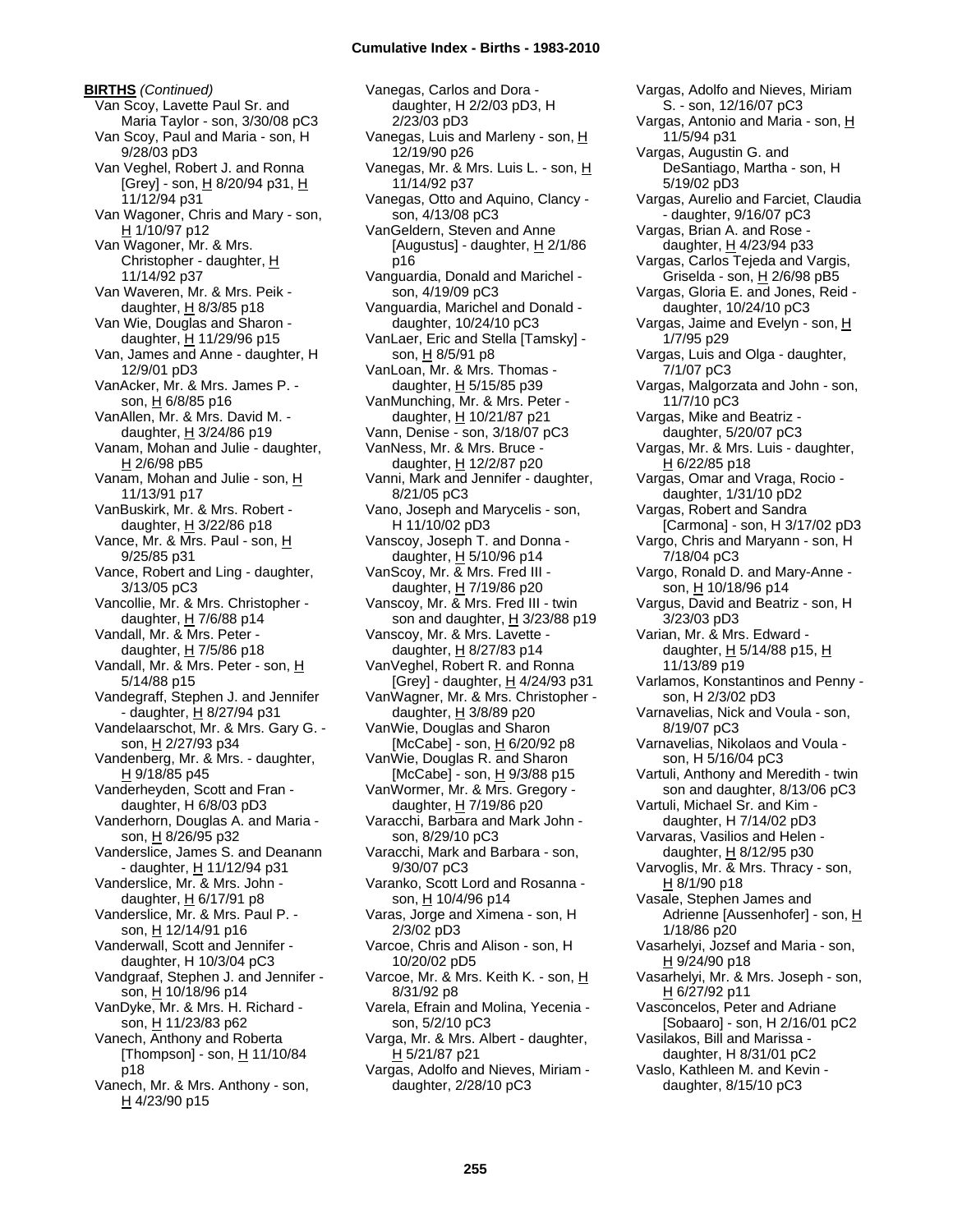**BIRTHS** *(Continued)* Vasone, Mr. & Mrs. John - daughter, H 2/11/89 p19 Vasone, Mr. & Mrs. John - son, H 9/15/90 p11 Vasquez, Alex and Mirna - daughter, H 5/5/02 pD3 Vasquez, Alexa - son, 3/15/09 pC3 Vasquez, Alirio and Nuyrmedys daughter, H 4/13/03 pD3 Vasquez, Andrea and Mansilla, Tommy - daughter, 12/26/10 pC3 Vasquez, Christopher and Morin, Stephanie - son, H 10/6/02 pD5 Vasquez, Cyndee - daughter, 6/28/09 pC4, 1/25/09 pC3 Vasquez, Juan C. and Torrealba, Tamarys - son, H 1/24/97 p12 Vasquez, Leonel and Gomez, Cinthia - daughter, 11/20/05 pC3 Vasquez, Miguel and Rivera, Martha - daughter, 6/25/06 pC3 Vasquez, Mr. & Mrs. Jose daughter,  $H$  4/26/86 p18 Vass, Clinton and Constance [Ottaviano] - daughter,  $H$ 11/10/84 p18 Vass, Clinton L. and Ms. [Ottaviano] - son, H 10/26/85 p19 Vass, Mr. & Mrs. Nathan - son, H 6/16/90 p23 Vatell, Mr. & Mrs. Scott - daughter, H 7/2/83 p16 Vattakuzhi, Lyju and Paul, Simi daughter, 10/4/09 pC3, 8/30/09 pC3 Vaughn, Brett and Shepard, Tiffany son, H 7/6/03 pD3 Vaughn, Brian and Stephanie daughter, H 5/25/03 pD3 Vaughn, Brian and Stephanie - son, H 6/27/04 pC3 Vaughn, Dwight L. and Rogers, Tamaru - son, <u>H</u> 11/1/96 p15 Vaughn, John G. and Christi - son, H 8/9/96 p14 Vaughn, Mr. & Mrs. Dwight D. - son, H 12/5/92 p37 Vaughn, Noel and Clough, Nyisha daughter, 2/21/10 pC3 Vaughn, Noel and Clough, Nyisha son, H 4/7/02 pD3 Vaum, Christopher J. and Jane [Braddon] - daughter,  $H$  10/9/98 pB3 Vavoulidis, Frank and Lauren daughter, 3/28/10 pC3 Vayda, David and Deborah - son, H 12/1/02 pD4 Vayda, Kenneth and Julia - son, 11/5/06 pC3 Vaz, Clive J. and Rowe, Tracey daughter, H 11/5/99 pB8 Vaz, Dominick and Falcone, Brittany - son, 9/6/09 pC3, 10/18/09 pC3

Vazquez, Alejandro and Caballero, Maria - son, 2/22/09 pC3 Vazquez, Alejandro and Caballero, Teresa - son, 7/11/10 pC4 Vazquez, Gustavo and Linda (Pesacreta) - daughter, H 11/26/88 p17 Vazquez, Jorge I. and Nancy daughter,  $H$  3/13/98 pB2 Vazquez, Jose and AnnaMaria son, 12/28/08 pC2 Vazquez, Lennin and Cifuentes, Diana - daughter, 12/16/07 pC3 Vazquez, Mr. & Mrs. Jose - son, H 1/19/85 p18 Vazquez, Mr. & Mrs. Willalfredo daughter, H 5/27/89 p20 Vazquez, Orlando and Dawn - son, H 11/30/03 pD3 Vazquez, Tomas and Ingrid daughter, H 6/8/03 pD3 Vedder, Gerrit and Cristie daughter, 12/24/06 pC3 Veeder, Cristie and Gerrit - son, 12/5/10 pC3, 11/28/10 pC3, 11/21/10 pC3 Veeder, Gerrit and Christie daughter, 9/7/08 pC3 Vega, Angel and Maureen daughter, 12/24/06 pC3 Vega, Benjamin and Medina, Hilma son, H 3/3/02 pD3 Vega, Edyn and Emerita - son, H 11/30/03 pD3 Vega, Gerly and Ramirez, Johanna son, 6/14/09 pC3 Vega, Julio and Ortega, Eileen son, 7/27/08 pC3 Vega, Luis and Mendez, Natalia son, 1/7/07 pC3 Vega, Luis M. and Rodenbush, Shannon - son, H 11/5/94 p31 Vega, Mario and Barrientos, Gladis daughter, 1/20/08 pC3 Vega, Marlon and Sandra - son, 1/9/05 pC3 Vega, Marlon O. Garcia and Maira Yuliana - son, 8/10/08 pC2 Vega, Martin and Maria (Araque) son, *H* 2/19/99 pB7 Vega, Martin and Maria [Araque] son, H 4/21/02 pD3 Vega, Norberto III and Nikol - son, 7/8/07 pC3 Vega, Yeni and Najarro, Juan daughter, H 2/2/03 pD3, H 2/16/03 pD3 Vega, Yeny and Najarro, Juan daughter, H 2/23/03 pD3 Vegas, Edwin and Morales, Gloria daughter, H 8/4/02 pD3 Vehslage, Stephen T. and Starr, Emily - daughter, H 12/23/01 pD3

Veira, Alexander T. and McCoggle, Jacqueline Shanelle - daughter, 12/2/07 pC3 Veith, Anthony J. and Tara [Robinson] - daughter, H 8/4/02 pD3, H 6/23/02 pD3, H 8/31/02 pD3 Veizaj, Ari and Carly - son, 5/23/10 pC3 Velander, Mr. & Mrs. Carl daughter, H 5/22/85 p35 Velander, Mr. & Mrs. Carl - son, H 11/5/86 p37 Velasco, Gary and Diane - daughter, H 11/25/01 pD3 Velasco, Mr. & Mrs. Daniel daughter, H 12/28/87 p12 Velasques, Luis C. and Luz - son,  $H$ 12/30/95 p31 Velasquez, Antonio and Ramos, Idaliz - daughter, H 3/3/02 pD3 Velasquez, Enrique and Rodriguez, Lilian - son, 12/6/09 pC2 Velasquez, Giovanny and Liliana son, H 8/28/91 p17 Velasquez, Jenmy and Veronica daughter, 5/28/06 pC3 Velasquez, Jose R. Palacios and Placios, Ingris Iliana - daughter, 7/17/05 pC3 Velasquez, Mr. & Mrs. Rodrigo R. son, H 11/14/92 p37 Velasquez, Norma and Juan daughter, 1/20/08 pC3 Velasquez, Padre Heriberto daughter, H 3/7/04 pC3 Velasquz, Jorge and Ondina daughter, H 1/18/04 pD3 Velazquez Ramos, Sonia Ivette daughter,  $H$  6/6/90 p15 Velazquez, Ernesto and Jimenez, Petita - son, 1/21/07 pC3 Velazquez, Ernesto and Mary - son, H 8/15/97 p14 Velazquez, Gerardo and Isabel daughter,  $H$  7/11/97 p14 Velazquez, Ricard and Belem [Vite] daughter, H 2/17/02 pD3 Veldhuis, Mr. & Mrs. Olf - son, H 1/23/85 p31 Veldhuis, Olf and Bally - son, H 9/24/90 p18 Velesbir, James N. and Wendy [Patjens] - son, H 2/12/87 p31 Velez, Angel and Patricia - twin son and daughter, H 3/7/04 pC3 Velez, Chico and Cheryl - son, H 7/27/03 pD3 Velez, Czyzewski Gregory and Astrid - son, 9/23/07 pC3 Velez, Ennuel and Calder, Norma son, H 11/7/04 pC3 Velez, Estabsan and Andrea daughter, H 8/31/03 pD3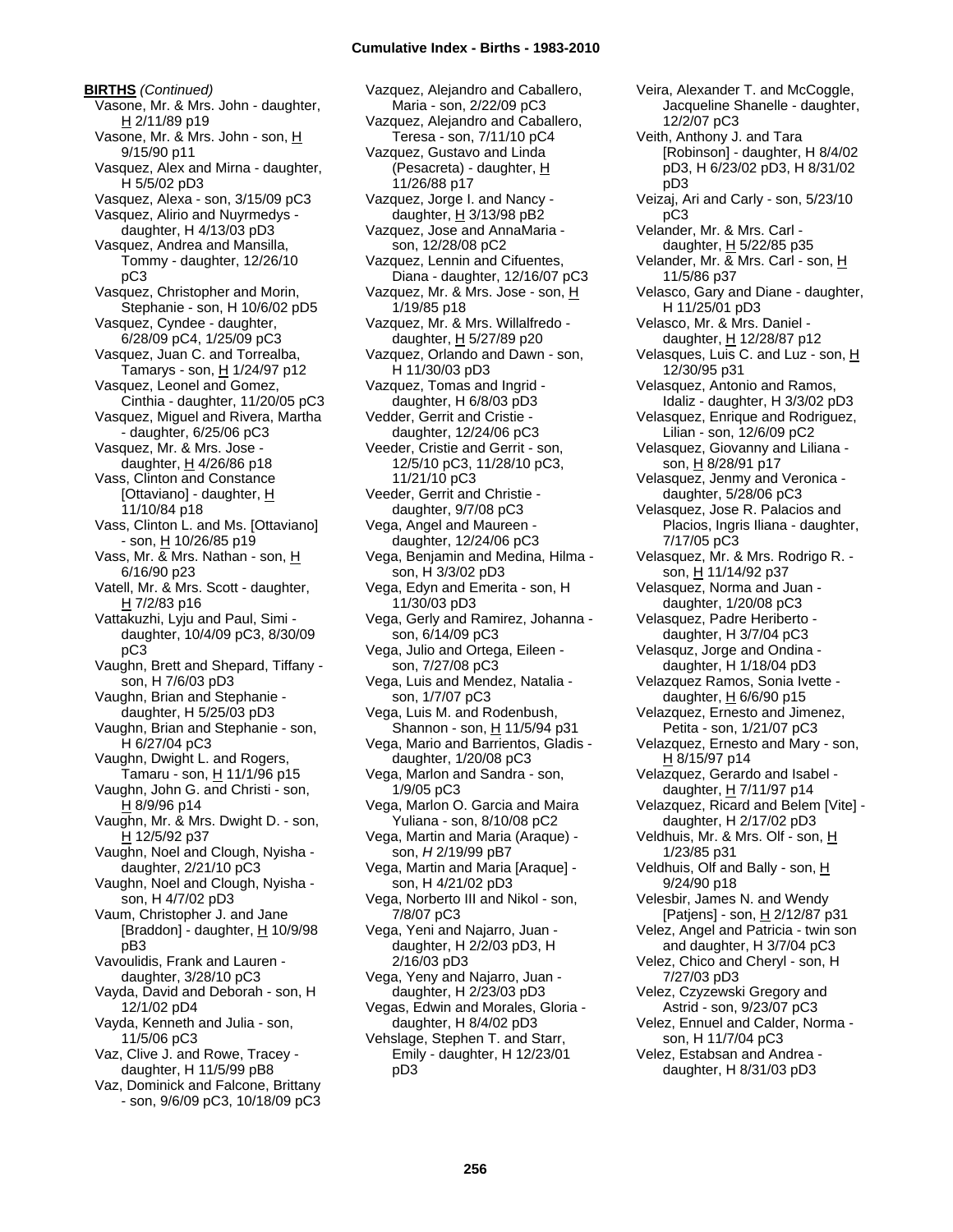**BIRTHS** *(Continued)* Velez, Gusjavo and Zuniga, Melania - son, H 5/9/04 pC3, H 5/16/04 pC3 Velez, Honorio and Maria - son, H 12/2/01 pD3 Velez, Jon and Sherron [Ross] son, H 10/21/95 p31 Velez, Jose and Lowe, Cheryl daughter, 9/11/05 pC3 Velez, Jose and Lowe, Cheryl - son, 8/27/06 pC3 Velez, Jose Jr. and Horton, Angelina - twin daughters, H 5/16/04 pC3 Velez, Joseph and Miluska daughter, H 3/10/02 pD3 Velez, Joseph and Miluska - son, 2/20/05 pC3 Velez, Juan and Collazo, Korina daughter, 1/31/10 pD2 Velez, Juan and Fernandes, Esmely - son, H 5/5/02 pD3 Velez, Julio and Jorge, Jessica daughter, H 5/26/02 pD3 Velez, Mr. & Mrs. Andre - son, H 4/16/84 p13 Velez, Mr. & Mrs. George daughter,  $H$  5/15/93 p31 Velez, Mr. & Mrs. German daughter, H 2/12/90 p15 Velez, Mr. & Mrs. Jon - son, H 4/20/92 p16 Velez, Mr. & Mrs. Michael - son, H 6/28/90 p16 Velez, Mr. & Mrs. Robert - daughter, <u>H</u> 9/24/87 p14 Velez, Mr. & Mrs. William - son, H 7/1/89 p17 Velez, Orlando and Estrella, Rosie son, H 2/3/02 pD3 Velez, Richard and Noreen - son, H 4/10/98 pB2 Velez, Richard and Noreen [Bedini] daughter, H 6/24/95 p31 Velez, Tony and Grosse, Mary J. daughter,  $H$  7/21/84 p16 Velig, Hugo and Erica - son, H 6/22/03 pD3 Veliz , George and Castillo, Blanca daughter, 9/17/06 pC3 Veliz, David and Gonsalez, Evelin son, 7/19/09 pC3 Veliz, Enrique and Morales, Cesia daughter, 9/24/06 pC3 Veliz, Jorge and Lopez, Martha son, 7/8/07 pC3 Veliz, Jose and Cardoso, Helki son, H 1/18/04 pD3 Veliz, Yolman and Morales, Ana Carrera - daughter, 7/2/06 pC3 Vella, John and Sheri - son, H 12/15/02 pD3 Vellone, Terrence C. and Degroot, Bridget - son, H 1/17/97 p12 Vellozzi, Chris and Debby - son, 4/20/08 pC3, 6/11/06 pC3

Vellucci, Mr. & Mrs. Joseph daughter, H 4/30/84 p17 Velluto, Mr. & Mrs. Stephen M. son, H 6/18/83 p15 Velotta, Mr. & Mrs. Gary - son, H 12/13/89 p18 Veloz, Junio and Fabian, Wilma son, 9/30/07 pC3 Veloz, Junior and Melo-Fabian, Wilma - son, 11/29/09 pC3 Veluri, Pavan and Radha - daughter, 5/16/10 pC3 Vemparala, Vasanthi and Srinivas daughter, H 3/3/02 pD3 Vemparala, Vasantimi and Srinivas son, H 5/9/04 pC3, H 5/16/04 pC3 Vemuri, Koteswararao and Radhika daughter, 8/27/06 pC3 Vemuri, Radhika and Koteswara Rao - daughter, H 5/9/04 pC3, H 5/16/04 pC3 Vena, Mr. & Mrs. Nicholas Jr. daughter, H 12/17/86 p35 Venable, Art and Rebecca - son, 4/24/05 pC3 Venditti, Anthony Jr. and Melissa son, H 11/12/94 p31 Venditti, Dr. & Mrs. Mark - son, H 4/23/90 p15 Venditti, Mark M. and Karin [Kolb] son, H 5/8/93 p31 Venetos, James S. and Natalie [Iudicone] - son, H 12/10/86 p38 Venezia, Mr. & Mrs. Ralph daughter,  $H$  1/3/85 p11 Vengalli, John S. and Lori daughter, H 7/23/94 p30 Vengalli, John S. Sr. and Lori - son,  $\overline{\text{H}}$  7/19/96 p14 Venkata, Chandra and Koleti, Haritha - daughter, 1/14/07 pC3 Venkatachalam, Gayathri and Balaraman, Saravana K. - son, 11/7/10 pC3, 10/31/10 pC3 Venkatraman, Ramanathan and Vaidyanathan, Umamaheswari daughter, 5/28/06 pC3 Venkatraman, Ramanathan Pichai and Vaidyanathan, Umamaheswari - son, 2/24/08 pC3 Venkatraman, Venky and Jyoti (Masurekar) - daughter, *H* 2/19/99 pB7 Venn, Campbell and Pam daughter, H 5/26/02 pD3 Veno, Joseph and Anne - daughter, H 2/23/91 p13 Veno, Mr. & Mrs. Steven - son, H 4/5/96 p14 Vento, Corey and Carmela - son, H 9/12/04 pC3 Vento, Corey and Cookie - son, 1/20/08 pC3

H 3/29/86 p15 Vento, Dominick and Jan [Regan] son, H 1/18/84 p26, H 11/20/92 p14, H 10/24/90 p12 Vento, Donald J. and Joleen - twins, H 1/16/98 pB2 Vento, Edward J. and Ana - son, H 3/27/98 pB2 Vento, Jeffrey A. and Lisa [Guglielmo] - son,  $H$  7/1/89 p16 Vento, Mario and Joanne daughter, H 8/10/03 pD3 Vento, Mario and Joanne - son, 7/17/05 pC3 Vento, Mr. & Mrs. Dominick daughter, H 10/8/86 p17 Vento, Mr. & Mrs. Dominick - son, H 12/12/92 p35, H 11/16/83 p43 Vento, Mr. & Mrs. Jeffrey A. daughter, H 2/21/92 p22 Vento, Mr. & Mrs. Joseph P. - son, H 3/21/90 p22 Vento, Raymond and Joanne [Moylan] - daughter,  $H$  4/9/91 p15 Ventrella, Mr. & Mrs. Richard daughter,  $H$  9/3/88 p16 Ventrella, Mr. & Mrs. Richard - son, H 5/31/83 p15 Ventrella, Mr. & Mrs. Richard R. daughter, H 12/14/91 p16 Ventrella, Nicholas and Dobson, Sereniti - daughter, H 7/10/98 pA10 Ventricelli, Joseph C. and Deborah daughter, H 2/25/95 p28 Ventricelli, Joseph C. and Deborah son, H 3/13/98 pB2 Ventura, Marlene and Paul daughter, 10/24/10 pC3 Ventura, Paul and Mariza daughter, H 6/22/03 pD3 Ventura, Rosa - daughter, 1/23/05 pC3 Vera, Eddy and Ruth - sons triplets, 6/5/05 pC3 Vera, Enrique and Deleon, Vanya daughter, 6/7/09 pC3, 7/12/09 pC3 Vera, Luis and Cinthia - daughter, 9/18/05 pC3, 10/25/09 pC5 Vera, Michael and Dianne daughter, H 8/31/01 pC2 Vera, Sean and Quinones, Flor daughter, 2/3/08 pC3 Vera, Sean and Quinones, Flor de Maria - daughter, 1/25/09 pC3 Verbanic, Gary R. and Yvonne [Hellerung] - daughter,  $H$  5/2/87 p21 Verbanic, Mr. & Mrs. Gary - son, H 7/30/83 p14 Verbanic, Mr. & Mrs. James daughter,  $H$  4/16/84 p13

Vento, Dom and Jan [Regan] - son,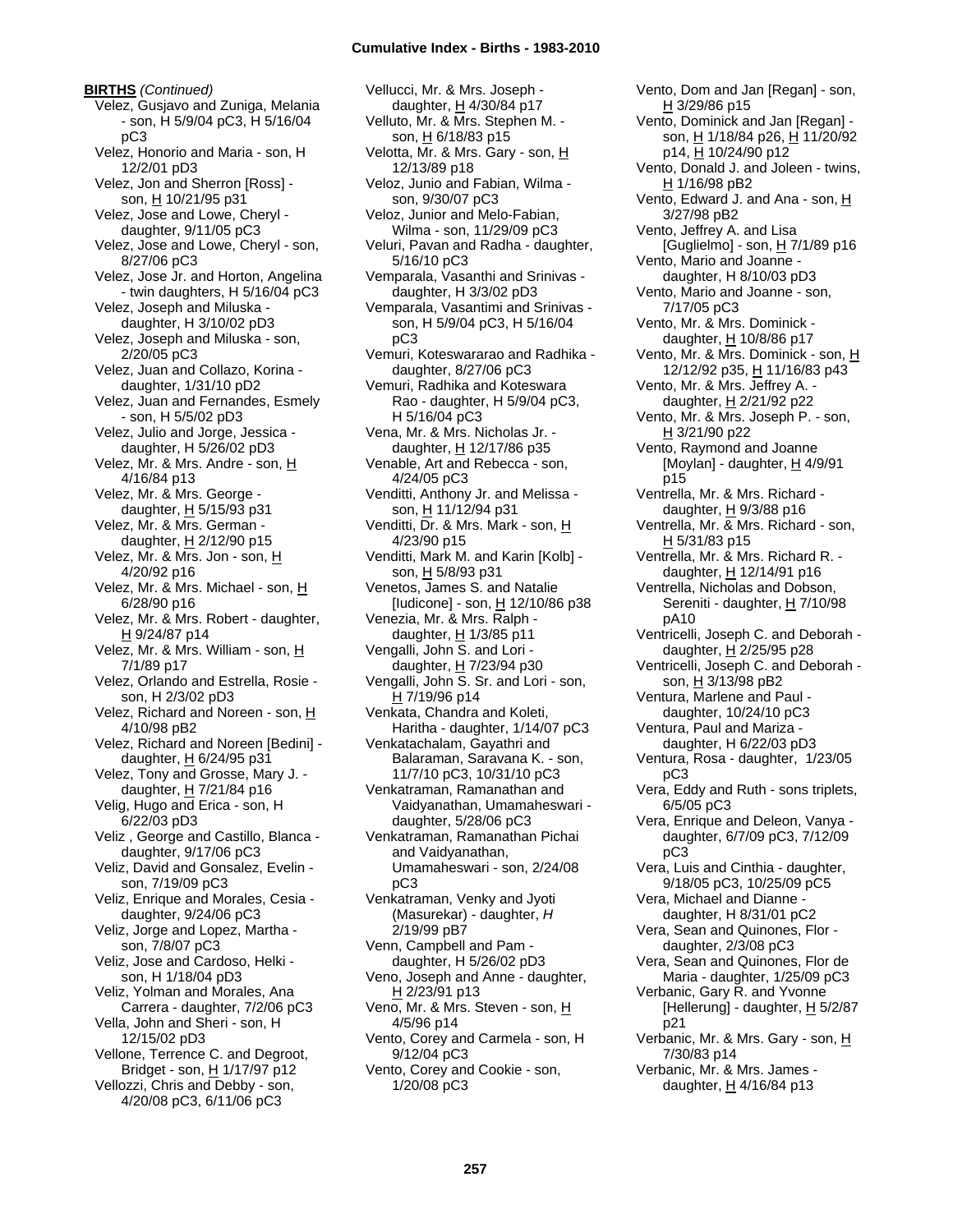**BIRTHS** *(Continued)* Verbanic, Mr. & Mrs. James - son, H 6/26/85 p28 Verbeke, Pierre J. and Marie-Louise - daughter, H 1/24/97 p12 Vereen-Faust, Michael and Bullock, Egypt - son, 6/13/10 pC3 Vereschagin, Mr. & Mrs. Gregory son, H 2/27/85 p24 Vergara, Nicholas Don and Marie Elizabeth - son, 11/15/09 pC3 Vermani, Vineet and Monika daughter, 2/12/06 pC3 Vermani, Vineet and Monika - son, H 4/6/03 pD3 Vermette, Charles and Teresa daughter, H 12/19/90 p26 Vermette, Mr. & Mrs. Charles - son, H 11/13/89 p19 Vermeulen, Bill and Kim - son, H 6/15/03 pD3 Vermilyea, Mr. & Mrs. Joseph G. son, H 6/6/91 p16 Vernazza, Jerry and Lorrie daughter, 10/25/09 pC5 Verner, Patricia - son, H 1/17/97 p12 Vernon, Jawara and Joyner, Tanesha - daughter, H 1/12/03 pD3 Vernon, William J. & Jill F. [Quirk] son, H 3/8/89 p20 Verrastro, Frank T. and Anna Maria [Mastrianna] - daughter, H 1/26/85 p17, H 10/12/83 p28 Verrico, Lawrence and Kimberley daughter,  $H$  3/14/91 p14 Versace, Mr. & Mrs. Michael - son, H 7/22/87 p17 Versanti, Richard and Karen - twin daughters, H 7/6/03 pD3 Vertuccio, Mr. & Mrs. Cono daughter,  $H$  9/14/85 p18 Vervoni, Mr. & Mrs. Arthur - son, H 9/29/90 p11 Vesci, Antonio and Angelina triplets,  $H$  11/15/96 p15 Veseli, Albert and Violet - daughter, H 3/3/02 pD3 Vessecchia, Thomas and Catia son, H 11/2/03 pD3 Vet, Thomas D. & Sharon [Murphy] daughter, H 3/18/89 p24 Vetare, David N. and Judy [Thomas] - son, H 11/20/98 pB5 Vetare, Scott and Lynn [Benedetto] daughter,  $H$  12/16/95 p35 Vetti, Anthony and Jenna daughter, 7/19/09 pC3 Vetti, Anthony and Jenna - son, 1/20/08 pC3 Via, Andy and Dorene - son, H 8/8/04 pC3, H 2/24/02 pD3 Vibien, George and Nathalie daughter, H 9/15/02 pD7

Vicarioli, Alan R. and Dawn daughter, H 11/15/96 p16, H 10/25/96 p15 Vicente, Elias and Suy, Brenda son, H 12/15/02 pD3 Vicenzi, Mr. & Mrs. Paul A. - son, H 12/17/94 p31 Vicenzi, Mr. & Mrs. Paul A. - twin daughters,  $H$  11/15/96 p16 Vicenzi, Richard Martin and Ellen Marie [Sullivan] - son, H 8/27/87 p42 Vickers, Jeremy M. and Michele daughter, H 9/30/95 p35 Victor, Derrick and Guadalupe, Xiomara - daughter, 2/5/06 pC3 Victory, Mr. & Mrs. Robert J. - son, H 12/11/85 p41 Vidal, Rigoberio and Consuelo daughter, H 6/16/02 pD3 Vidal, Sergio and Pellow, Sandra son, 2/22/09 pC3 Videler, John and Elizabeth daughter, H 4/20/03 pD3 Videler, John and Elizabeth - son, 7/10/05 pC3 Videnka, Timothy and Grayson daughter, H 11/30/03 pD3 Viebrock, George and Carol Ann son, H 1/27/02 pD3 Viechweg, Mr. & Mrs. Trevor - son, H 8/19/87 p25 Viechwweg, Mr. & Mrs. Trevor - son, H 4/16/86 p29 Vielleux, Paul H. and Stacy daughter, H 4/23/94 p33 Viera, Carlos and Vallcorba, Marianela - son, H 5/11/03 pD3 Vierling, Eddie and Annemarie son, H 2/2/03 pD3, H 2/9/03 pD3 Viesta, Dominick and Kimberly son, H 6/1/03 pD3 Viesto, Anthony John and Cecilia [Speiser] - son, H 5/15/85 p39 Vieux, Rob and Melinda - daughter, H 2/15/04 pA6, H 2/29/04 pD3 Vigil, Frank M. and Alarcon, Marisol son, H 2/17/02 pD3 Viglione, Gregg and Lisa - son, H 7/21/02 pD3, H 7/28/02 pD3 Viglione, Gregg and Lisa [Mazza] daughter, H 1/26/01 pC2 Vigneault, Daniel and Maxine [Lashinsky] - son,  $H$  3/2/92 p16 Vigneault, Michael and Lorraine [Hockensmith] - son,  $\underline{H}$  12/20/86 p18 Vigneault, Mr. & Mrs. Daniel - son, H 4/13/88 p15, H 11/13/89 p19, H 10/18/89 p23 Vignoli, Martin and Pernandez, Carina - daughter, 8/20/06 pC3 Vigo, Johanna [Roman] - son, H 10/9/98 pB3 Vijay, Sangreetha - son, H 12/29/02 pD3

Vilanova, Juan and Brenda - son, H 7/14/02 pD3 Vildor, Danial and Alicia - daughter, 1/17/10 pC3 Villa, Manuel V. and Dawn [Dulick] daughter, H 12/20/86 p18 Villa, Mr. & Mrs. Carlos C. daughter,  $H$  6/12/93 p33 Villa, Mr. & Mrs. Manuel - daughter, H 8/15/89 p13 Villa, Mr. & Mrs. Manuel U. - son, H 3/30/85 p16 Villacis, Raul and Vivian - son, 1/22/06 pC3 Villafane, Manuel and Janet daughter, 2/7/10 pC3 Villafane, Mr. & Mrs. Justino daughter,  $H$  1/30/84 p14 Villafane, Waldemar and Mordaunt, Willie Anne - daughter, H 8/8/92 p11 Villafranca, Josecary and Devi daughter, H 5/2/04 pC3 Villafuerte, Isaias and Garcia, Idalia son, H 6/15/03 pD3 Villagomez, Linda - son, H 8/11/02 pD3 Villalobes, Carlos and Katherine, Jara - son, H 3/2/03 pD3 Villalobos, Mr. & Mrs. Jorge daughter, H 11/28/87 p18 Villalta, Erick and Ana - son, H 2/2/03 pD3, H 2/23/03 pD3 Villamana, Edward Louis and Linda Ann [Mozer] - daughter, H 8/5/87 p18 Villamana, Mr. & Mrs. Edward daughter, H 7/14/83 p38 Villani, Claude and Pastore, Jennifer - daughter, H 6/13/04 pC3 Villanuera, Aida and Angel daughter, 8/29/10 pC3 Villanueva, Angel and Aida - son, 10/22/06 pC3 Villanueva, Darlos and Lunavictoria, Deysi - daughter, 1/17/10 pC3 Villard, Guerline and Yvon - son, H 6/8/03 pD3 Villarreal, Mr. & Mrs. Carlos - son, H 11/5/86 p37 Villarroel, Juan and Regina - son, 9/25/05 pC3 Villarroel, Regina and Juan daughter, 9/7/08 pC3 Villatoro, Elmer and Sayro daughter, H 7/18/04 pC3 Villavicencio, Diana - son, 10/7/07 pC3 Villeda, Gerson and Colidres, Saria son, H 1/18/04 pD3 Villeda, Jessica and Nunez, Jonathon - daughter, 3/14/10 pC3 Villegas, Alexandra - son, 9/2/07 pC3 Villegas, Alexis G. and Teresita daughter,  $H$  3/13/98 pB2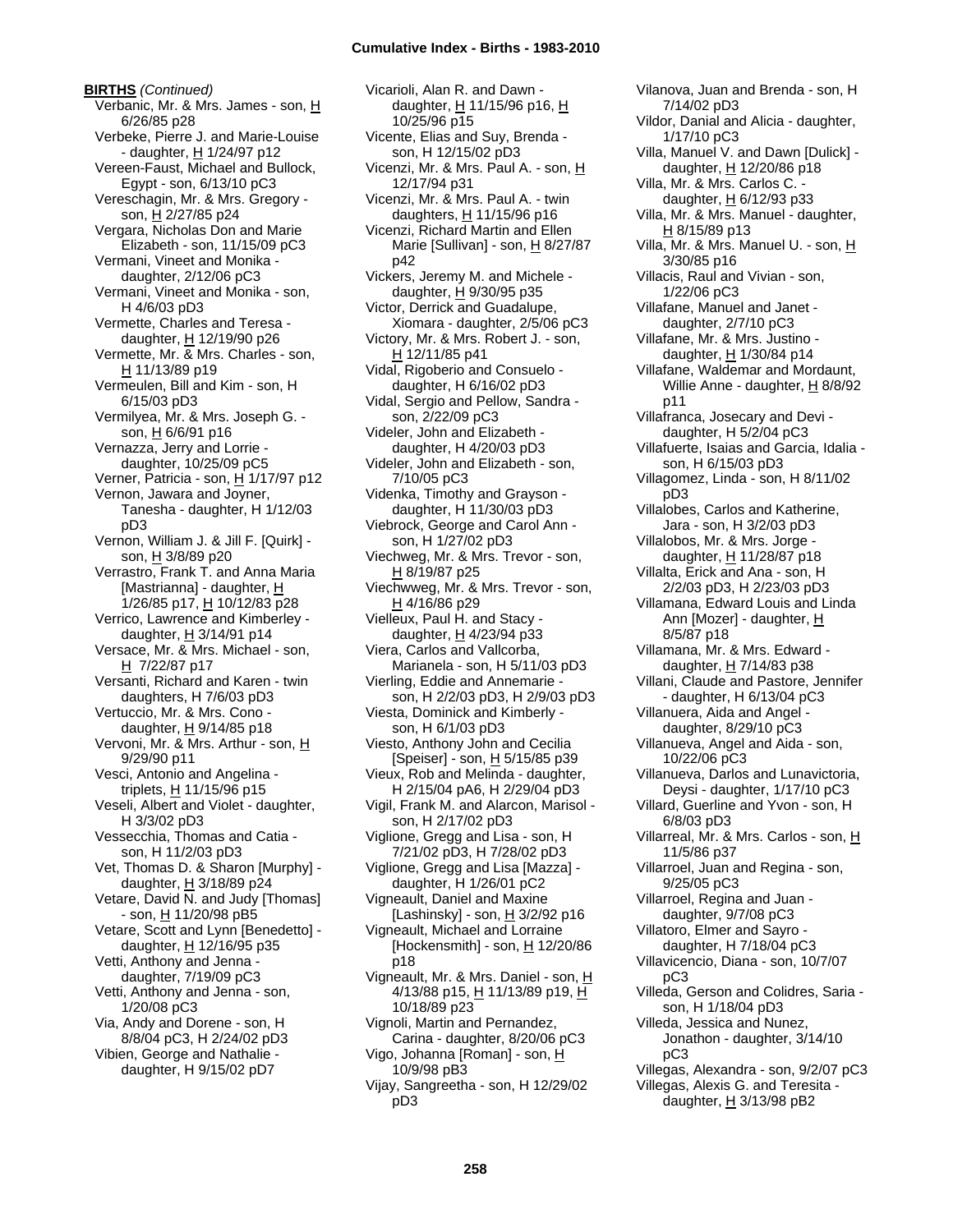**BIRTHS** *(Continued)* Villegas, Brian J. and Gould, Leahann - son, H 8/14/98 pA10 Villegas, Ed and Rebecca daughter, H 1/27/02 pD3 Villeneuve, Donald and Cholak, Karin - son, H 1/11/04 pD3 Villon, Federico and Maria Esther daughter, H 11/24/02 pD3, H 12/29/02 pD3 Vilsaint, Gerard and Ketnie daughter, 4/16/06 pC3 Vincelette, Brian and Amy - twin daughters, 5/15/05 pC3 Vincent, Chris and Tovah daughter, 4/26/09 pC3 Vincent, Kevin and Lori [La Selva] son, H 10/2/93 p30 Vincent, Mark H. and Miranda [Greenfeld] - son, H 5/18/01 pD5 Vincent, Mr. & Mrs. Mark - son, H 6/28/90 p16, H 5/14/88 p15 Vincent, Mr. & Mrs. Richard daughter, H 8/27/90 p10 Vincent, Mr. & Mrs. Richard R. daughter, H 12/5/92 p37 Vincent, Mr. & Mrs. Tony - daughter, H 7/23/88 p15 Vincent, Richard A. Jr. and Rene son, H 8/27/94 p31 Vincent, William III and Angela [Martin] - son,  $\underline{H}$  1/18/86 p20 Vincente, Marvin and Sanan, Leona daughter, 5/30/10 pC3 Vincente, Peter and Shannon daughter, 9/9/07 pC3 Vincente, Peter and Shannon - son, H 8/11/02 pD3 Vinci, Charles and Katei - son, 8/23/09 pC3 Vinci, Charles and Linda - daughter,  $H$  5/16/91 p16 Vinci, Charles and Linda [Plummer] son, H 12/20/86 p18 Vinci, Charles J. and Linda [Plummer] - son,  $\underline{H}$  3/23/88 p19 Vinci, Mr. & Mrs. Donald Anthony son, H 5/25/85 p19 Vinci, Mr. & Mrs. Vincent - daughter, H 5/31/83 p15 Vindas, Ryan and Bobbi - son, 5/25/08 pC3 Vines, Mr. & Mrs. Charles daughter,  $H$  9/24/87 p14 Vines, Mr. & Mrs. Charles Jr. daughter,  $H$  8/3/85 p18 Vineyard, Andrew and Teri - son, H 12/1/02 pD4 Vingo, Mr. & Mrs. Jeffrey - daughter, H 11/1/88 p20, H 3/24/84 p15 Vingo, Mr. & Mrs. Jeffrey - son, H 2/7/87 p15 Vining, Karla and Rob - son, 12/26/10 pC3 Vinokur, Art and Motorina, Julia son, 7/11/10 pC3

Viola, Franco and Shula, Deirdre Regina - son, H 12/14/03 pD3 Violette, Patrick and Stefany - son, H 5/1/98 pB2 Violone, Stephen and Laura daughter, H 1/17/97 p12 Virgil, Jeremy and Rebecca - son, 12/14/08 pC2 Virgilio, Don and Sharon [Reichner] daughter,  $H$  1/25/88 p16 Virgilio, Mr. & Mrs. David J. daughter,  $H$  7/10/93 p29 Virigilio, Mr. & Mrs. David daughter, H 10/13/90 p21 Viscardi, Steven and Julie daughter, H 7/14/02 pD3 Visci, Mr. & Mrs. Michael - son, H 10/17/90 p12 Visciglia, Joseph T. and Sharon [Manko] - son, H 1/21/00 pC3 Visciglia, Mr. & Mrs. Joseph J. daughter,  $H$  7/17/93 p31 Visciotti, Mr. & Mrs. John - daughter, H 1/18/86 p20 Visconti, Charles M. and Cheryl [Nomack] - daughter,  $\underline{H}$  6/4/88 p27 Visconti, Mr. & Mrs. Thomas J. son, H 4/4/85 p14 Visnovec, Tom and Lisa - son, H 8/31/01 pC2 Vitarelli, Joseph and Patricia daughter, 7/30/06 pC3 Vitarelli, Victor R. and Kristin (Isaacson) - twin daughters, *H* 2/19/99 pB7 Vitenson, Mikhael and Pernstich, Andrea - son, H 8/11/02 pD3 Viteretto, Christopher and Shanon son, 2/5/06 pC3 Viteri, Klever O. and Nancy - son, H 12/24/94 p33 Viteri, Mr. & Mrs. Klever - son, H 4/8/87 p20 Viteri, Mr. & Mrs. Klever K. - son, H 11/14/92 p37 Vitiello, Nick and Jennifer - son, 5/4/08 pC3 Vitikov, Konstantin and Lilia - twin son and daughter, 3/23/08 pC3 Vitti, Anthony and Tracy Bardos son, 11/13/05 pC3 Vitti, Christopher and Maria daughter, 6/11/06 pC3 Vitti, John Jr. and Elizabeth daughter, H 6/10/95 p31 Vitti, John Jr. and Elizabeth [Wiehe] son, H 7/10/92 p14, H 6/24/92 p15 Vitti, John K. and Elizabeth - son, H 7/18/97 p15 Vitti, Pierluigi and Luciana - son, 6/11/06 pC3, H 11/30/03 pD3 Vitti, Rick and Cyndi [Byrne] daughter,  $\underline{H}$  10/26/85 p19

Vitucci, Frank and Michelle daughter, 12/16/07 pC3 Vitucci, Frank and Michelle - triplet daugthers, 8/30/09 pC3, 10/11/09 pC3 Vitucci, Richard and Katherine - son, H 7/4/04 pC3, H 5/5/02 pD3 Vivaldi, Fabricio and Marisa - son, 2/11/07 pC3 Vivas, David and Genua, Jill - son, 12/21/08 pC2 Vivier, James and Karyn - son, H 8/15/04 pC3 Vivier, James Robert and Karyn Lawrence - son, H 12/22/02 pD3 Vivirito, Barney and Rose - son, H 1/2/91 p17 Vivirito, Barney J. and Rose daughter,  $H$  5/7/94 p30 Vivona, Matt and Louise - daughter, 11/4/07 pC3, 11/18/07 pC3 Vivona, Matthew and Louise - son, H 9/19/04 pC3 Vivona, Nick and Judy - son, 11/27/05 pC3 Vivrito, Barney J. and Rosalba daughter, H 7/18/97 p15 Vizcarrondo, Jose and Maria - son, H 3/30/03 pD3 Vizza, Chris and Shannon daughter, 7/12/09 pC3, 5/31/09 pC3 Vizzo, Hannah - daughter, 1/24/10 pC3 Vlahos, John and Linda Mary [Ferrandino] - daughter, H 6/25/94 p33 Vlahos, Len and Kristen Gilligan son, 7/13/08 pC3 Vlessing, Barry and Sophie - son, H 6/16/02 pD3 Vochis, George and Marianne - son, <u>H</u> 4/20/91 p17 Vochis, Mr. & Mrs. George daughter, H 7/30/83 p14 Vochis, Mr. & Mrs. George - son, H 4/16/86 p29, <u>H</u> 4/16/86 p24 Vodola, Mike and Allison - son, H 5/30/04 pC3 Vogel, Craig Vincent and Bonitz, Arlene Mary - daughter, H 8/22/90 p23 Vogel, Gary and Shelley - daughter, H 4/14/02 pD3 Vogel, Gary and Shelly - son, H 1/18/04 pD3 Vogel, Joel and Cathy - son, H 5/14/94 p30 Vogel, Richard and Pamela - son, H 12/15/02 pD3 Vogel, Richard and Susan [Coates] son, H 7/13/88 p32 Volgende, Mike and Johnston, Mary Elizabeth - son, 6/26/05 pC3 Voliz, Neri and Garcia, Roxana daughter, H 9/7/03 pD3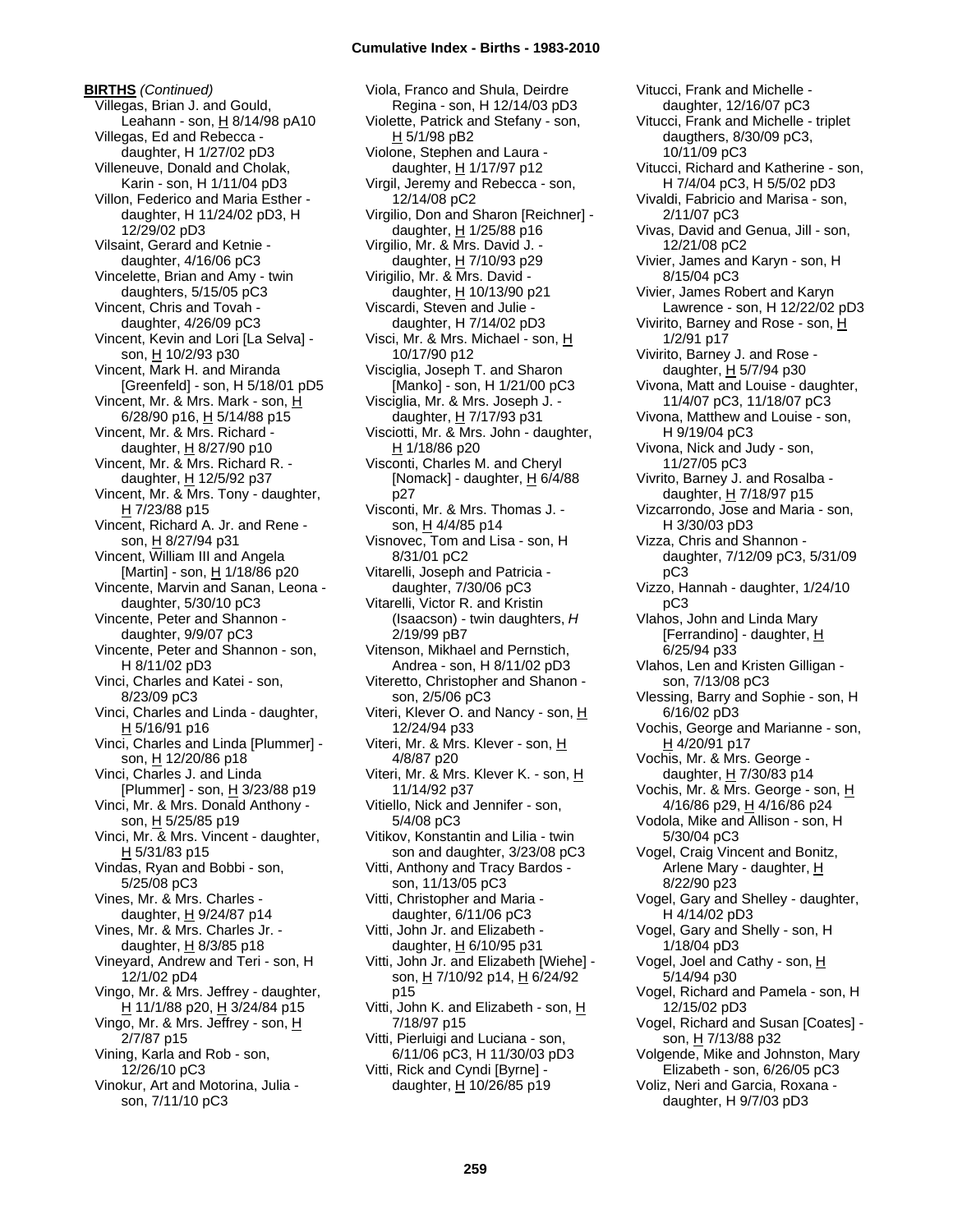**BIRTHS** *(Continued)* Vollmer, Scott and Patricia - son, H 5/11/03 pD3 Vollono, Vincent and Stephanie son, H 12/1/02 pD4 Volpe, Brian and Maria - son, 1/15/06 pC3 Volpe, Mr. & Mrs. Edmund daughter,  $H$  1/14/88 p37 Volpe, Mr. & Mrs. Edward - son, H 2/15/86 p22 Volpe, Thomas A. and Trese-Me son, H 11/5/94 p31 Volpe, Thomas A. and Trese-Me [Falcone] - son, H 12/16/01 pD3 Volpe, Thomas Jr. and Lauren [Quinn] - daughter,  $\underline{H}$  5/16/90 p20 Volpitta, Richard and Donna daughter, 6/12/05 pC3, H 10/19/03 pD3 Volpitta, Richard and Donna - son, H 4/14/02 pD3 Von Brauchitsch, Kurt and Heather daughter, 9/25/05 pC3 Von Der Linden, Henry A. and Gretchen [Hayes] - son, H 5/19/00 pC3 Von Haagenfels, John P. Vornle and Beatrice - son, H 9/30/95 p35 Von Oehsen, David and Catherine son, H 4/20/03 pD3 Von Stade, Mr. & Mrs. Philip daughter, H 7/22/89 p19 Vonbucher, Mr. & Mrs. Erik - son, H 10/8/83 p18 Vongavolu, Hanuman Prasad and Pamidi, Bhanu Priya - son, 1/24/10 pC3 VonOehsen, David Theodore and Catherine Mary - daughter, H 6/20/97 p14 Vonschleusingen, Arthur C. and Denise [Michaud] - son, *H* 5/28/99 pB6 VonWagoner, Michael B. and Julienne [Magart] - son, H 8/19/89 p19 Voorhees, Russell Raymond Jr. and Katherine [Kent] - daughter, H 6/4/88 p27 Vornkahl, Mr. & Mrs. Richard daughter,  $H$  7/6/88 p14 Vornkahl, Mr. & Mrs. William - son,  $H$  7/16/90 p13 Vossler, John and Sara - daughter, H 10/19/03 pD3 Voutsinas, David and Jennifer daughter, H 11/21/97 pB2 Voutsinas, David and Jennifer [Sommer] - daughter,  $H$  3/22/96 p14 Voutsinas, Peter H. and Nancy [Belford] - daughter,  $H$  6/16/90 p24

Voutsinas, Peter H. and Nancy [Belford] - son, H 2/19/94 p34 Vozzela, Mark and Kate - daughter, H 7/20/03 pD3 Vozzella, Mark and Kate - son, H 9/1/02 pD3, H 8/25/02 pD3 Vozzella, Mark and Katherine - son, 1/14/07 pC3 Vozzo, John and Maria - son, 8/6/06 pC3 Vozzol, John and Maria - son, 7/30/06 pC3 Vranos, Andrew and Anne daughter, 4/9/06 pC3 Vranos, Michael W. and Anna - son, H 3/12/94 p31 Vredenburgh, George C. and Laura E. [Wiese] - son, H 1/24/90 p20 Vredenburgh, Mr. & Mrs. George C. son, H 9/8/92 p19 Vris, Mr. & Mrs. Thomas - daughter, H 2/5/86 p27, H 10/29/88 p15 Vrlaku, Diell and Debra - son, 10/7/07 pC3 Vrooman, Robert and Kristin - twin son and daughter, 12/25/05 pC3 Vseche, Christian and Jimenez, Irina - daughter, 12/23/07 pC3 Vujic, Nikola and Tracy-Ann - son, 10/7/07 pC3 Vukel, Nick and Elsa - daughter, H 5/11/03 pD3 Vukson, Brian and Kasey - son, 8/13/06 pC3 Vukson, Brian and Troy, Kasey daughter, H 6/9/02 pD3 Vukson, Brien and Kassey - son, H 12/21/03 pD3 Vulliez, Julian and Margaret - son, 3/15/09 pC3, 2/26/06 pC3 Vuoso, Albert and Diane [Falcone] daughter,  $H$  4/3/91 p12 Vuoso, Albert and Diane [Falcone] son, H 6/19/93 p31 Vuoso, Albert and Falcone, Diane daughter,  $H$  5/20/89 p22 Vuoso, Frank and Stevens, Denise daughter,  $H$  10/25/96 p15 Vuoso, John and Sharon [Barber] daughter, H 2/10/02 pD3 Vutukuri, Varalakshmi and Naga son, H 9/5/04 pC3 Vyas, DiPak and Anita - son, H 9/14/03 pD3 Waaler, Nick and Neasa - daughter, 8/3/08 pC2 Wacha, Gary N. and Colleen [Jordan] - daughter,  $H$  7/17/85 p42 Waddell, Craig C. and Cheryl - son, H 9/20/91 p43 Wade, Dennis and Lauanne - son, H 11/10/02 pD3 Wade, Derrick and Danielle daughter, 11/16/08 pC3

daughter, H 4/27/03 pD3 Wade, Mr. & Mrs. Charles daughter, H 9/10/86 p30 Waden, Michael and Cristina daughter, H 2/1/04 pD3 Wadja, Mr. & Mrs. John - daughter, H 8/21/93 p28 Wadleigh, Dan and Marianne daughter, H 5/9/04 pC3, H 5/16/04 pC3 Wadleigh, Dan and Marianne - son, 5/20/07 pC3 Wadolowska, Chris and Jolanta daughter, H 12/2/01 pD3 Wagar, Steven L. and Delyonas, Mary - twins, H 11/15/96 p15 Waggner, Mr. & Mrs. Mark - son, H 4/23/90 p15 Waggoner, Ed and Janet - daughter, H 1/5/03 pD3 Waggoner, Edward F. IV and Janet C. - son, 5/15/05 pC3 Wagner, David and Dawn daughter, H 1/18/04 pD3 Wagner, David N. and Dawn [Jackson] - son, *H* 7/16/99 pA16 Wagner, Gabriel and Meri daughter, H 1/16/98 pB2 Wagner, James W. and Hall, Sandra L. - son,  $H$  5/9/90 p15 Wagner, John J. and Mary - son, H 10/4/96 p14, H 8/30/96 p26 Wagner, Mark and Lynn - daughter, H 8/22/04 pC3 Wagner, Mr. & Mrs. Curtiss - son, H 7/11/87 p29 Wagner, Mr. & Mrs. John - daughter, H 6/16/90 p23 Wagner, Mr. & Mrs. John - son, H 8/27/90 p10, H 6/13/87 p19 Wagner, Mr. & Mrs. Karl K. - son, H 2/6/93 p32 Wagner, Mr. & Mrs. Richard - son, H 4/8/89 p17 Wagner, Todd and Jill - triplets- two daughters and one son, H 5/19/02 pD3 Wagonseller, Mr. & Mrs. Joseph son, H 4/29/87 p19 Wagstaff, David IV and Ashley son, H 1/19/03 pD3 Wahl, Eric and Susan - son, 12/14/08 pC2 Waibel, Mr. & Mrs. Herman - son, H 3/9/89 p21 Wainacht, Mr. & Mrs. Andrew daughter,  $H$  4/20/85 p18 Wainer, Mr. & Mrs. Bruce daughter,  $H$  3/4/89 p16,  $H$ 9/24/87 p14 Wainwright, Frank and Karen daughter, H 7/4/04 pC3 Waits, Mr. & Mrs. Everette - son, H 5/19/90 p19

Wade, Eric and Tammy Freeman -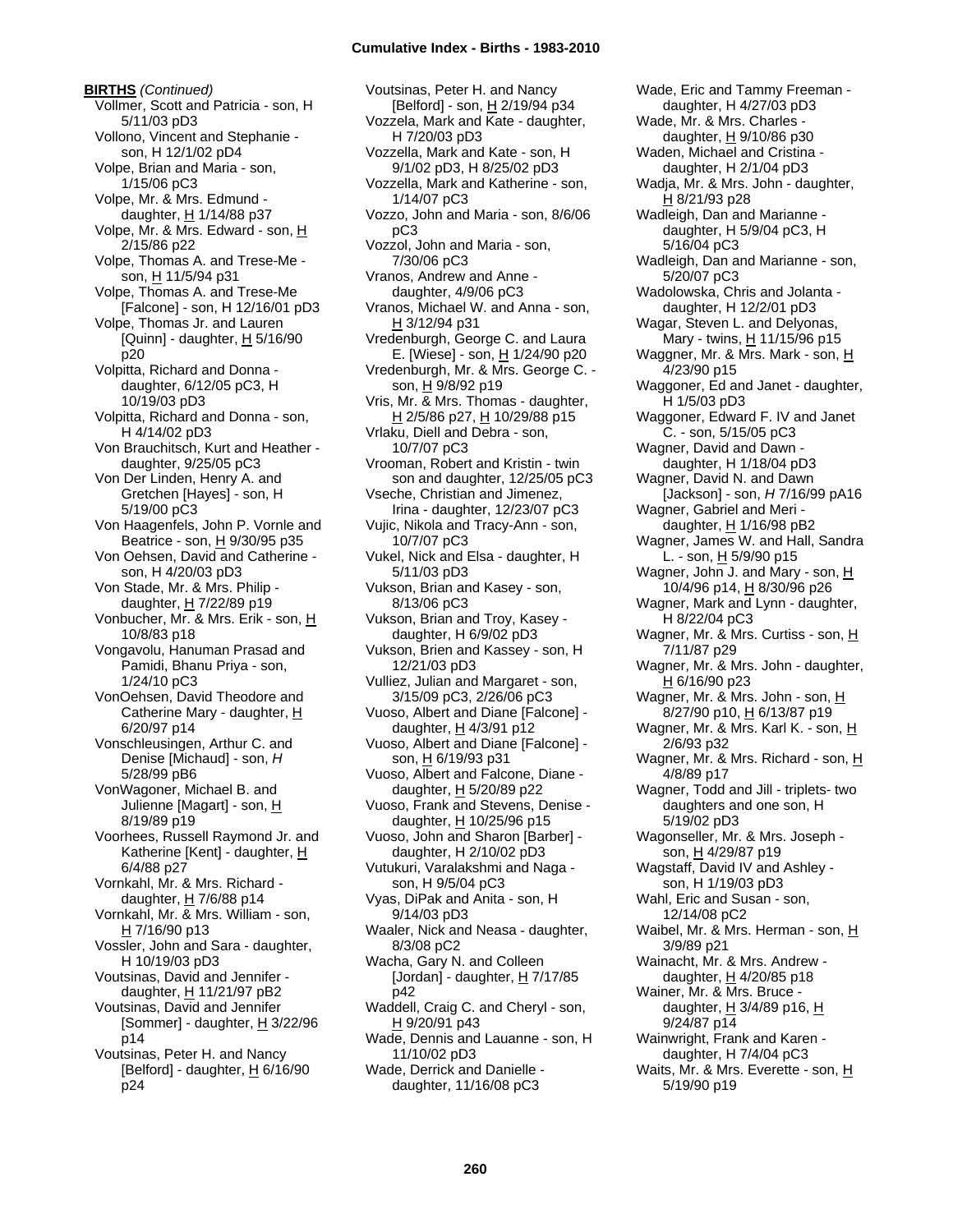**BIRTHS** *(Continued)* Wajner, Gabriel and Wayne-Wajner, Meri - daughter, H 2/16/01 pC2 Wakefield, David and Pamela [Pavia] - daughter,  $H$  9/26/84 p29, H 10/3/84 p26 Wakefield, David and Pamela [Pavia] - son, H 2/4/87 p17 Wakelee, Michael and Brenda [Alford] - son,  $\underline{H}$  1/24/90 p24 Wakelee, Michael C. Sr. and Brenda [Alford] - daughter,  $H$  8/5/95  $p28, H9/30/95 p35$ Wakeman, Donald and Wendy daughter, H 8/28/91 p17 Wakeman, Mr. & Mrs. Donald - son, H 2/11/89 p19 Wakeman, Mr. & Mrs. Lee Macdonald - son,  $H$  10/26/85 p19 Wakim, Jonathan and Ashley daughter, H 6/27/04 pC3 Wald, Cy and Pam [Marsh] daughter, H 10/26/85 p19 Wald, Mr. & Mrs. Leonard daughter, H 6/20/87 p20 Walder, Jay and Paula - son, H 9/22/02 pD5 Walderman, Todd and Doan, Kim Thi - daughter, 12/17/06 pC3 Waldman, David and Yvette daughter, H 10/17/97 pB2 Waldren, Kennedy Jr. and Bell, Trenetta - son, 4/25/10 pC3 Waldron, Alwyn M. and Benson, Tracy A. - daughter, 7/12/09 pC3, 5/31/09 pC3 Waldron, Paul and Savina daughter, H 6/15/03 pD3 Waldron, Paul and Savina - son, 12/25/05 pC3 Walker, Angela - son, *H* 9/10/99 pB2 Walker, Derrick and Angela daughter, 3/6/05 pC3 Walker, Dwayne N. and Williams, Analethia S. - son, 10/21/07 pC3 Walker, Edric Jr. and Gillis, Tracey son, H 9/7/03 pD3 Walker, George G. II and Anne daughter, H 7/17/93 p31 Walker, Harold C. Jr. and Ana [Figueroa] - son, *H* 6/5/99 pB10 Walker, Jeffrey and Suzanne daughter,  $H$  2/23/91 p13 Walker, Jeffrey J. and Laurie daughter,  $H$  7/5/96 p12 Walker, Jeremy and Alanna daughter, H 9/12/04 pC3 Walker, Jeromus and Dominique daughter, H 10/6/02 pD5 Walker, John and Elyssa - daughter, H 8/15/04 pC3 Walker, John and Elyssa - son, H 4/14/02 pD3 Walker, John and Heald-Walker, Wendy - son, H 5/15/85 p39

Walker, John D. and Kathleen daughter, H 4/1/95 p28 Walker, John D. and Kathleen - son, H 8/15/97 p14 Walker, John F. and Wendy [Heald] son, H 6/11/87 p21 Walker, Marshall and Patricia [Iorio] daughter, H 10/13/88 p41 Walker, Mr. & Mrs. Dale - daughter,  $H$  5/10/83 p18 Walker, Mr. & Mrs. Edward T. - son, H 4/2/90 p18 Walker, Mr. & Mrs. Jeffrey - son, H 12/14/88 p18 Walker, Mr. & Mrs. Jenneth K. daughter, H 12/5/92 p37 Walker, Mr. & Mrs. Jerome - son, H 8/8/84 p27 Walker, Mr. & Mrs. Joseph daughter, H 5/16/84 p35 Walker, Mr. & Mrs. Mark - son, H 2/11/84 p19 Walker, Mr. & Mrs. Ralph - son, H 4/8/87 p20 Walker, Mr. & Mrs. William - son, H 8/27/90 p10 Walker, Norman and Catherine son, H 3/2/03 pD3 Walker, Robert and Suzanne - son, 11/20/05 pC3 Walker, Robert Barney II and Suzanne - daughter, H 7/11/04 pC3 Walker, Thomas and Jay, Lorre daughter, H 4/25/04 pD3 Walker, Thomas and Lorre Jay daughter, H 8/11/02 pD3 Walklet, Colin B. and Heather - son, H 4/16/94 p30 Walklet, Mr. & Mrs. Richard - son, H 2/18/87 p17 Walko, David and Melissa daughter, H 4/13/03 pD3 Walko, David Stephen and Melissa son, 7/17/05 pC3 Wall, Kenneth and Cookie daughter, H 3/9/03 pD3 Wall, Mr. & Mrs. James - son, H 8/7/93 p32 Wall, Mr. & Mrs. Richard - daughter, H 12/7/85 p18 Wall, Mr. & Mrs. Richard - son, H 1/18/89 p19 Wall, Mr. & Mrs. Thomas - daughter, H 1/23/85 p31 Wallace, Andrew and Vasquez, Jessica - son, 11/20/05 pC3 Wallace, Christopher and Luty, Heather - daughter, 9/18/05 pC3 Wallace, David P. and Marianne daughter, H 12/9/95 p31 Wallace, David P. and Marianne [McCahill] - son, H 7/14/00 pC2 Wallace, Miles and Jodi Meryl [Haffner] - daughter,  $\underline{H}$  6/9/90 p11, H 4/22/87 p17

Wallace, Mr. & Mrs. Miles daughter, H 6/16/90 p23 Wallace, Mr. & Mrs. Wayne daughter,  $H$  8/15/89 p13 Wallace, Mr. & Mrs. Wayne - son, H 1/2/86 p14 Wallace, Stephen and Claudia - son, 8/16/09 pC3 Wallace, Wayne C. and Suzanne [Tarr] - son, H 4/6/01 pD2 Wallach, Mr. & Mrs. Robert R. daughter, H 12/14/91 p16 Wallach, Robert A. and Marja daughter, H 3/19/94 p32 Wallach, Van T. and Rachel - son, H 11/12/94 p31 Wallack, William and Amy daughter, 6/12/05 pC3 Waller, Michael and Daniel daughter, H 10/6/02 pD5 Waller, Mr. & Mrs. William - twin sons, H 5/16/83 p14 Waller, Nicholas and Neasa - son, H 11/14/04 pC3 Waller, Ross P. and Huebner, Ann daughter, H 2/17/02 pD3 Walley, Lander Jr. and Wilson, Eboni - son, H 4/1/95 p28 Walley, Quincy and Pagano, Tara son, H 9/19/04 pC3 Walls, Todd and Lorraine daughter, H 10/13/02 pD4 Walsh, Bill and Ann - daughter, H 5/30/04 pC3 Walsh, Bob and Jack, Nancy daughter, H 1/5/03 pD3 Walsh, Brian and Kerry - son, H 8/22/04 pC3 Walsh, Darren and Susan daughter, H 6/27/04 pC3 Walsh, David and Jeanne daughter, H 5/8/91 p20 Walsh, Edward and Christina daughter, 8/9/09 pC3 Walsh, Edward and Pinto-Walsh, T. Christina - daughter, 9/17/06 pC3 Walsh, Edward Jr. and Tracy [Santorelli] - son,  $H$  1/28/95 p28 Walsh, Edward P. and Kirsten daughter,  $H$  1/16/98 pB2 Walsh, Glenn and Elizabeth - son, H 12/1/02 pD4 Walsh, Gregory and Valati, Louise daughter, H 2/12/87 p31 Walsh, James R. and Daniela M. son, 8/3/08 pC2 Walsh, Jenny and William - son, 10/17/10 pC3 Walsh, Kevin and Kathleen [Mocciola] - daughter,  $H$  11/3/84 p16, H 12/12/84 p41 Walsh, Martin and Caroline - son, H 11/18/01 pD3 Walsh, Mr. & Mrs. Daniel - daughter, H 11/23/88 p46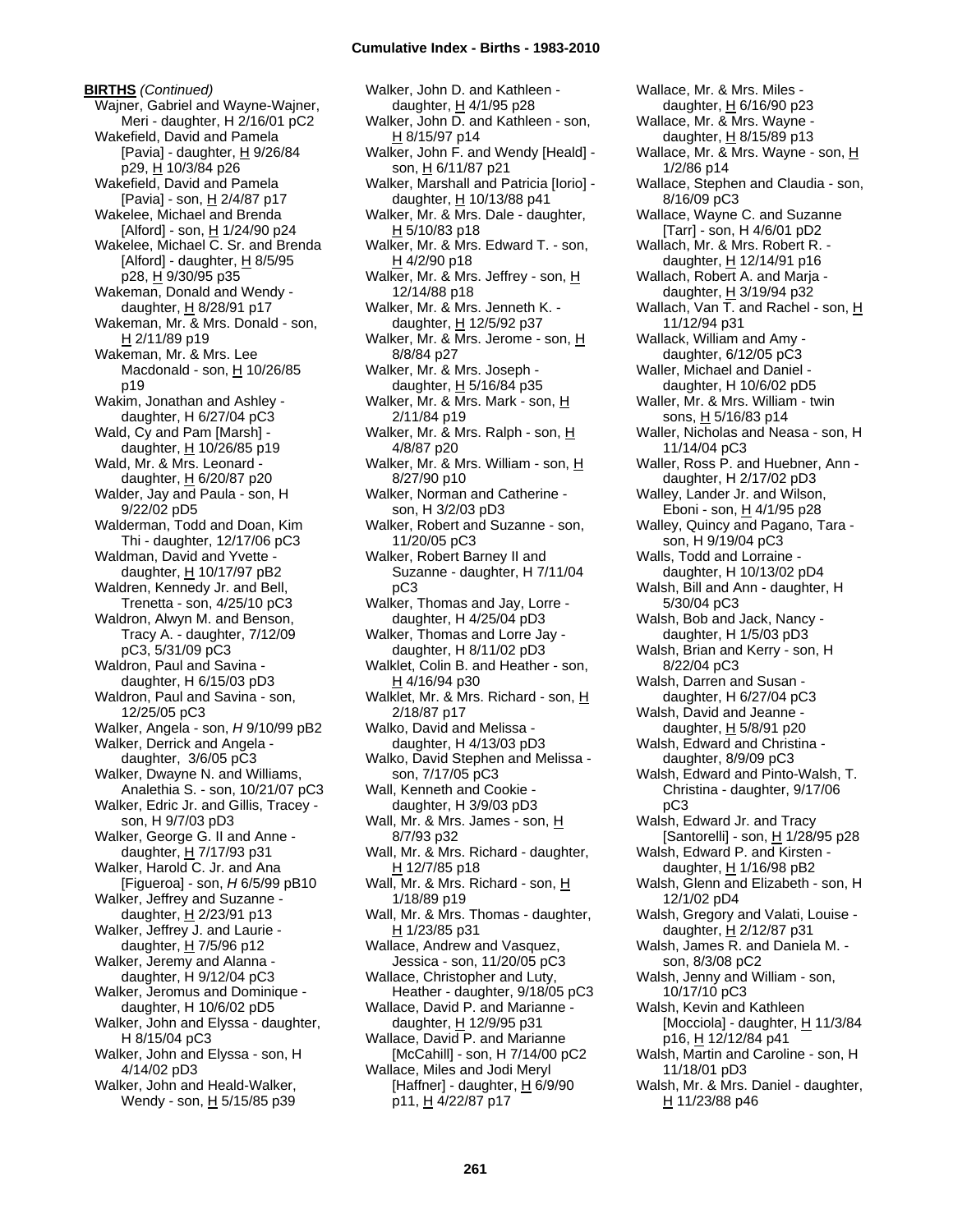**BIRTHS** *(Continued)* Walsh, Mr. & Mrs. Daniel - son, H 1/18/86 p20 Walsh, Mr. & Mrs. David - daughter, H 7/19/86 p20 Walsh, Mr. & Mrs. David - son, H 5/14/88 p15 Walsh, Mr. & Mrs. Joseph daughter,  $H$  1/14/88 p37 Walsh, Mr. & Mrs. Joseph - son, H 11/28/83 p13 Walsh, Mr. & Mrs. Kevin - daughter, H 1/14/88 p37 Walsh, Mr. & Mrs. Kort A. daughter,  $\underline{H}$  3/18/89 p24 Walsh, Mr. & Mrs. William A. daughter, H 10/23/93 p39 Walsh, Patrick and Lauren - son, H 4/13/03 pD3 Walsh, Paul G. and Peggy daughter,  $H$  2/6/98 pB5,  $H$ 8/19/95 p31 Walsh, Thomas J. III and Denise [Cota] - daughter, H 5/2/87 p21 Walsh, Tim and Jill Polcer daughter, 12/21/08 pC2 Walsh, Tim and Lara - daughter, H 12/28/03 pD3 Walsh, Timothy F. and Patricia son, H 9/30/95 p35 Walsh, William and Anne Marie daughter, H 4/27/03 pD3 Walsh, William III and Jenny - son, 9/30/07 pC3 Walsron, Jeff and Wendy - son, H 8/11/02 pD3 Walter, Brian and Abbe - daughter, 1/22/06 pC3 Walter, Brian and Abbe - son, 2/28/10 pC3 Walter, Chas and Anita - daughter, H 6/6/04 pC3 Walter, Henry Glendon IV and Alexandra Victoria Green daughter, 9/4/05 pC3 Walters, Alan and Christine daughter, 3/28/10 pC3 Walters, Johnny and Paula daughter,  $H$  10/11/96 p14 Walters, Joseph M. III & Carol L. [Slocum] - daughter, H 3/8/89 p20 Walters, Mr. & Mrs. R. Michael daughter,  $H$  4/15/87 p15 Walters, Rafael A. and Eileen daughter,  $H$  9/30/95 p35 Walworth, Dan and Meredith - son, 7/31/05 pC3 Walz, Mr. & Mrs. Douglas - son, H 7/22/89 p19 Wambach, Mr. & Mrs. Thomas daughter, H 8/21/93 p28 Wandzel, Mirek and Elizabeth - son, 4/8/07 pC3 Wandzel, Mr. and Mrs. Andrew son, 4/25/10 pC3

Wang , Lidan and Yao, Jia - son, 6/15/08 pC3 Wang, Jingyan - daughter, H 12/15/02 pD3 Wang, Liusheng and He, Lili daughter, H 10/10/97 pB2 Wang, Neng and Luo, Ejuan daughter, H 5/2/04 pC3 Wang, Youngdong and Lam, Heung - daughter, H 10/25/96 p15 Wannagot, David and Wendy [Balasa] - daughter,  $H$  6/9/90 p13 Wappler, Mr. & Mrs. Sheldon - son, H 11/3/92 p17 Wappler, Sheldon H. and Sarah daughter, H 12/9/95 p31 Warchick, Edmond and Jenny daughter, H 5/5/02 pD3 Ward, Alan D. and Julie - son, H 4/8/95 p31 Ward, Bernell C. and Nathalie daughter, H 7/18/97 p16 Ward, Bill and Nancy - son, H 3/3/02 pD3 Ward, Chris and Jannette daughter, H 7/14/02 pD3 Ward, David and Wendy - daughter, 1/14/07 pC3 Ward, David H. Jr. and Wendy B. daughter, 5/4/08 pC3 Ward, Doug and Tina - son, H 6/20/04 pC3 Ward, Jason and Patti - son, H 1/11/04 pD3 Ward, John and Parker, Angela daughter, H 9/28/03 pD3 Ward, Kirk A. and Patricia M. [Wood] - son, H 8/22/87 p13 Ward, Michael P. and Condie - son, H 11/1/96 p15 Ward, Mr. & Mrs. Matthew - son, H 5/22/85 p35 Ward, Mr. & Mrs. Neil A. - daughter, H 3/24/86 p19 Ward, Vincent and Weekes, Wanda son, H 8/22/03 pD9 Wardell, Rick T. and Adria daughter, H 10/17/97 pB2 Wardlaw, Thomas and Rebecca daughter, 2/21/10 pC3 Wardle, Simon T. and Robin (Case) daughter, *H* 1/29/99 pB9 Wardley, Simon T, and Robin - son, H 8/15/97 p14 Ware, Timothy and Monica daughter, 6/5/05 pC3, H 5/26/02 pD3 Wares, Eben A. and Megan [Anglim] - daughter, H 2/26/87 p35 Warfield, Dennis B. and Laurie D. daughter, H 3/14/97 p16 Warfield, Dennis B. and Laurie D. [Daniello] - son, H 9/3/94 p34

Warga, Jeffrey A. and Deborah A. [Scarbrough] - son, H 6/10/89 p17 Warga, Jeffrey A. and Scarbrough, Deborah Anne - daughter, H 6/13/83 p13 Wargo, Jay C. and Hillary [Shifrin] son, H 5/19/00 pC3 Wargo, Stephen and Eileen daughter, H 4/27/03 pD3 Wargo, Stephen and Eileen - son, 5/27/07 pC3 Waring, Dennis J. and Sylvette son, H 1/24/97 p12 Waring, Mr. & Mrs. Dennis daughter,  $H$  4/8/89 p17 Waring, Mr. & Mrs. Thomas daughter,  $H$  2/4/84 p18 Warner, Bruce W. and Fagan, Linda - daughter, H 7/18/97 p16 Warner, Jamie and Alison daughter, 4/23/06 pC3, H 6/8/03 pD3 Warner, Jay and Megan - daughter, H 8/11/02 pD3 Warner, Mr. & Mrs. Kevin - son, H 8/10/87 p35 Warren, Joseph Jr. and Meggan son, 1/24/10 pC3 Warren, Mr. & Mrs. Elliot - daughter,  $H$  6/29/85 p18 Warshall, Mr. & Mrs. Craig C. - son, H 6/26/93 p29 Wartes, Mr. & Mrs. Burleigh - son, H 8/15/89 p13 Waseg, Jerzy and Eliza - son, H 2/15/04 pC3 Wash, Andre and Miller, Jeanica daughter, 2/4/07 pC3 Washburn, Chester and Katie daughter, 4/23/06 pC3 Washburn, Ron and Diane daughter, H 3/2/03 pD3 Washer, Herbert S. and Shelley son, <u>H</u> 8/21/98 pA13 Washington, Anisa - son, H 8/4/02 pD3 Washington, Anton and Reed, Phallen - son, H 3/7/04 pC3 Washington, Christ and Saija - son, H 9/14/03 pD3 Washington, Mr. & Mrs. Carl daughter, H 11/1/88 p20 Washington, Mr. & Mrs. George Jr. son, H 1/25/88 p17 Washington, Rev. and Mrs. Carl Jr. son, H 12/19/90 p26 Wasik, Paul and Maria - daughter,  $H$ 8/28/91 p17 Wasil, Mr. & Mrs. John - son, H 6/4/86 p34 Wasil, Robert and Christine daughter, 6/28/09 pC4, 1/25/09 pC3 Wassberg, Mr. & Mrs. Albert daughter, H 11/30/89 p34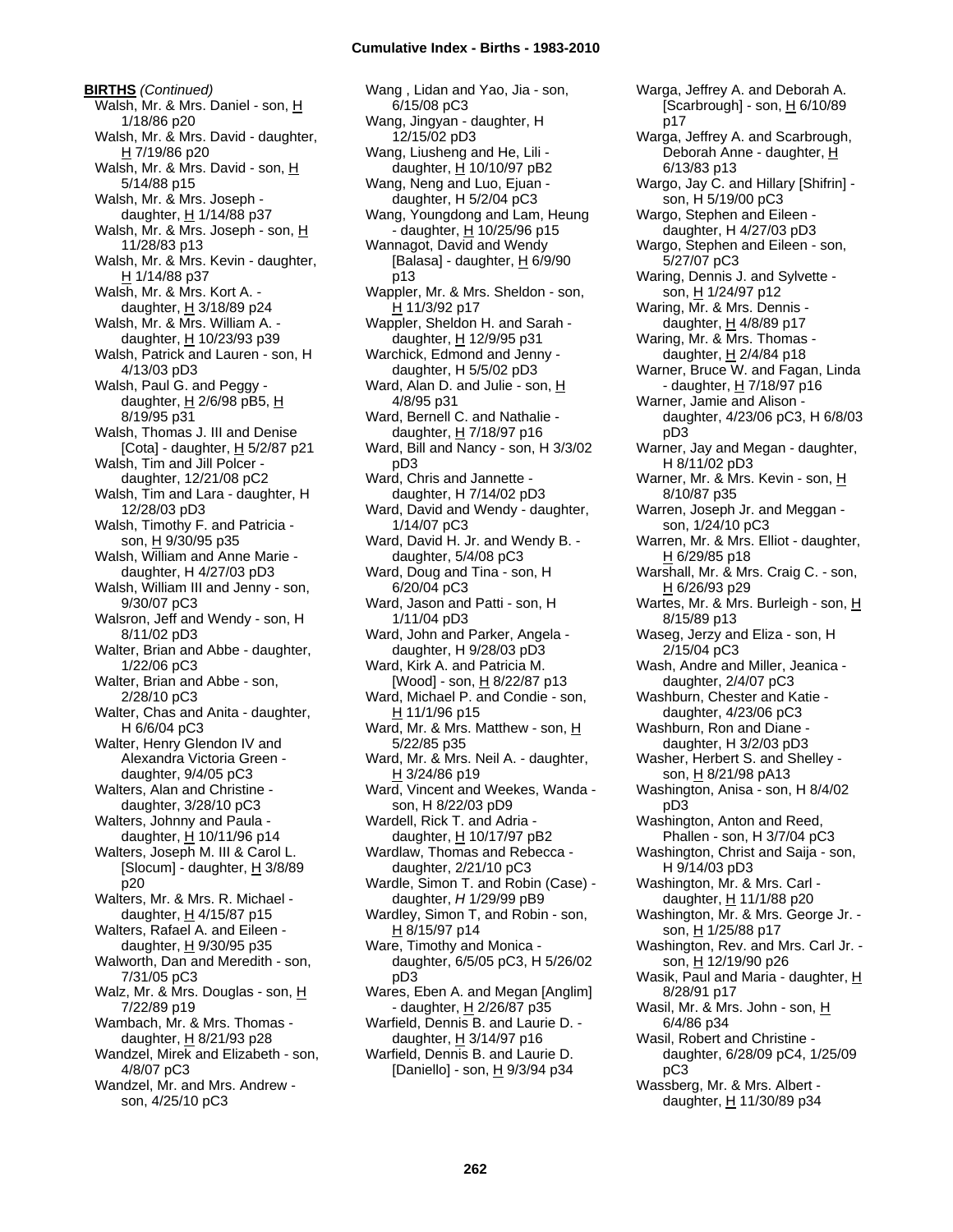**BIRTHS** *(Continued)* Waterbury, Alan Jr. and Kristin daughter, 9/3/06 pC3 Waterbury, George and Patti - son, 8/14/05 pC3 Waterbury, Jack and Lisa daughter, H 6/15/03 pD3 Waterbury, Jack Sr. and Ciarrocchi-Waterbury, Lisa - son, 3/4/07 pC3 Waterbury, Matthew and Gina daughter, 11/29/09 pC3 Waterfield, Mr. & Mrs. William M. son, H 11/6/85 p40 Waterman, Eric Jon and Katherine Matthews - son, 11/2/08 pC3 Waterman, Mr. & Mrs. Steven daughter,  $H$  11/20/85 p38 Waters, David F. and Cynthia [Drosdak] - daughter, *H* 7/9/99 pA12 Waters, Ethan and Sarah - son, H 11/14/04 pC3 Waters, Martin and Anna - son, 2/13/05 pC3 Waters, Mr. & Mrs. Allan - daughter,  $H$  6/3/89 p17,  $H$  8/14/93 p30 Waters, Peter and Kathleen - son, H 12/2/01 pD3 Waters, Robert and Maria daughter, H 12/2/01 pD3 Waters, William and Colleen - son, 1/21/07 pC3 Watkins, Henry N. Jr. and Cindy [Casteel] - son, H 10/9/98 pB3 Watkins, Mr. & Mrs. John - son, H 12/28/87 p12 Watkinson, William and Sandra daughter, H 5/25/03 pD3 Watson, Arther Jr. and Robin daughter, H 4/20/03 pD3 Watson, Brian G. and Patricia twins, H 11/15/96 p15 Watson, C. Robert and Monaghan, Karen - son, H 8/29/04 pC3 Watson, Collin and Debaisieux, Severine - son, H 8/29/04 pC3 Watson, Dwayne and Michele [Bernardi] - daughter,  $H$  9/29/90 p11 Watson, Frank Jr. and Jennifer Schancupp - daughter, H 4/20/03 pD3 Watson, Gavin and Alice - daughter, H 10/24/97 pB2 Watson, John Earle III and Burns, Deborah Lynn - son, 8/10/08 pC2 Watson, John F. and Lynn [Oberlander] - daughter, H 7/24/85 p23 Watson, Michael and Carol - son, H 8/28/91 p17 Watson, Michael and Carol [Blackwell] - son, H 10/29/88 p15 Watson, Michael and Karen [Blackwell] - son, H 2/19/94 p34 Watson, Michael L. and Carol - son, H 3/5/94 p29 Watson, Milton and Lillian [Gradia] son, H 6/30/84 p18 Watson, Mr. & Mrs. Dwayne - son, H 4/13/88 p15 Watson, Mr. & Mrs. Gary - daughter,  $H$  5/14/88 p15 Watson, Mr. & Mrs. Gary - son, H 10/26/85 p19 Watson, Mr. & Mrs. Michael - son, H 9/3/88 p16 Watson, Mr. & Mrs. Robert - son, H 6/3/89 p17 Watson, Owen and Sardia daughter, 6/3/07 pC3, H 5/12/02 pD3 Watson, Robert A. and Linda daughter, H 8/22/97 p14, H 4/16/94 p30 Watson, Steven & Barbara - son, H 3/8/89 p20 Watson, Steven and Megan daughter, 12/17/06 pC3 Watson, Todd S. and Cynthia - son, H 6/14/96 p14 Watters, Michael E. & Beth [Santora] - daughter, H 3/18/89 p24 Watters, William and Carlyne daughter, H 8/31/01 pC2 Watters, William and Carlyne - son, 7/17/05 pC3 Watts, George B. and Anne - son, H 4/25/97 p15 Watts, George B. III and Anne daughter, H 12/30/95 p31 Watts, Marcus and Douglas, Danielle - son, H 11/7/04 pC3 Watts, Michael G. and Holly [Miller] daughter,  $H$  3/3/84 p14,  $H$ 4/16/86 p29 Watts, Mr. & Mrs. George G. III son, H 11/14/92 p37 Watts, Mr. & Mrs. John A. daughter,  $H$  8/15/90 p20 Watts, Mr. & Mrs. John Anthony daughter, H 4/29/87 p19 Watts, Mr. & Mrs. John Anthony son, H 6/10/89 p15 Wawrzyniak, Pawel and Gina - son, H 12/2/01 pD3 Wax, PJ and Gilchrist-Wax, Kristin daughter, 1/14/07 pC3, 7/24/05 pC3 Wax, PJ and Gilchrist-Wax, Kristin son, 1/4/09 pC2, 1/11/09 pC2 Weathers, Gregory Jr. and Johnson, Tiffany - son, H 10/3/04 pC3 Weaton, George and Debbie [McRedmond] - son, H 3/23/89 p27, H 12/31/86 p25 Weaver, Chris and Elaina daughter, 11/15/09 pC3

Elizabeth [Velez] - daughter, H 10/14/87 p19 Webb, Dennis & Brenda [Babash] daughter, H 1/21/89 p17 Webb, F. Hall and Dorothy [Hulderness] - son,  $H$  9/18/85 p45 Webb, Frederick and Lathrop, Nancy - son, 2/21/10 pC3 Webb, Jonathan D. and Anita L. [Sorice] - son, H 8/17/88 p15 Webb, Kenneth and Pierce, Lauren son, 6/10/07 pC3 Webb, Mr. & Mrs. Daniel R. daughter, H 11/13/93 p29 Webb, Mr. & Mrs. Dean - daughter, <u>H</u> 5/31/83 p15 Webb, Mr. & Mrs. Donald - son, H 1/10/87 p15 Webb, Mr. & Mrs. James G. daughter,  $H$  10/23/93 p39 Webb, Mr. & Mrs. William - son, H 6/9/84 p14 Weber, Bob and Carmen - son, 7/17/05 pC3, H 7/6/03 pD3 Weber, Don L. and Lisa - son, H 8/21/98 pA13 Weber, John and Eileen - daughter, H 3/9/03 pD3 Weber, John M. Jr. and Eileen [Pendagast] - daughter, H 2/16/01 pC2 Weber, Robert and Carmen daughter, 2/17/08 pC3 Weber, Robert and Lisa - daughter, H 12/12/90 p30 Weber, Robert P. and Lisa - son, H 5/14/94 p30 Weber, Timothy F. and Julie daughter, H 7/11/97 p14 Webster, Andre Sr. and Tashina son, 8/6/06 pC3 Webster, Dara R. and Boosin, Gregory E. - daughter, H 3/30/03 pD3 Webster, Denison and Heather daughter, H 8/28/91 p17 Webster, Kenneth S. and Carrie daughter, H 11/1/96 p15 Webster, Laron and Dineice - son, H 5/5/02 pD3 Webster, Laron and Ebron, Dineice daughter, 2/7/10 pC3 Webster, Laron and White, Kyanshe - son, H 1/26/03 pD3 Webster, Mr. & Mrs. Brent K. daughter,  $H$  5/21/87 p21 Webster, Mr. & Mrs. William - son, H 4/8/89 p17 Webster, Scott and Monica - son, 3/6/05 pC3, H 4/27/03 pD3 Wechter, Mr. & Mrs. Roger daughter,  $H$  3/17/88 p38 Wedeen, David G. and Linda daughter, H 3/12/94 p31

Webb, Anthony Dewayne and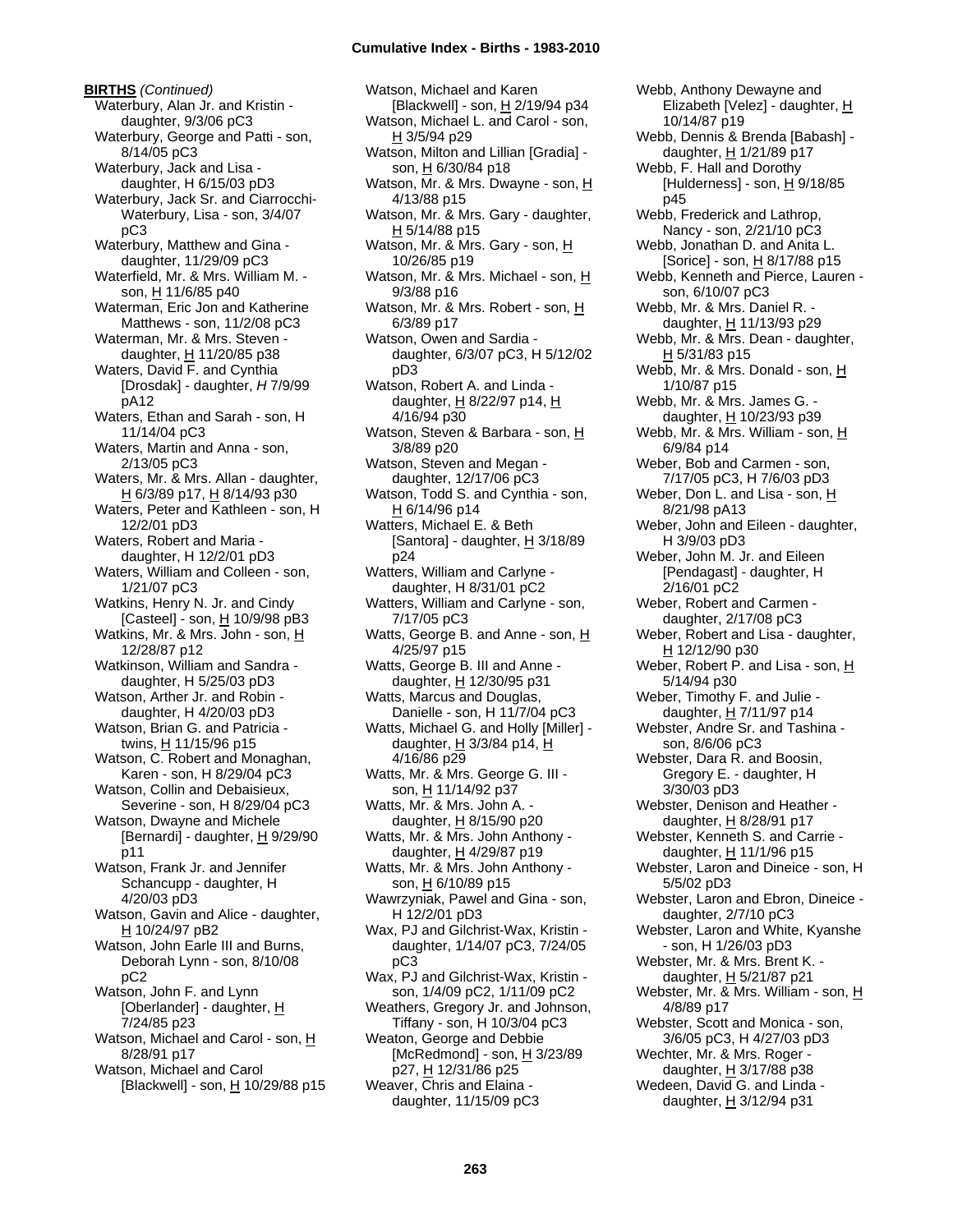**BIRTHS** *(Continued)* Weed, James and Victoria daughter, H 7/14/02 pD3 Weed, James and Victoria - son, 12/13/09 pC3 Weekes, Mr. & Mrs. John H. - son, H 1/7/89 p11 Weekes, Wendell C. and Thivierge, Jeannine - son, H 10/25/96 p15 Weeks, Charles and Marilyn - son, H 7/27/89 p16 Weeks, Christopher C. and Fredericks, Tataneisha - son, H 5/8/93 p31 Weeks, Christopher V. and Tatameisha - son,  $H$  4/1/95 p28 Weeks, Danielle and Boccanfuso, Joseph - son, 12/2/07 pC3 Weeks, Mr. & Mrs. Andrew daughter,  $H$  4/23/90 p15 Weeks, Mr. & Mrs. Andrew - son, H 6/3/87 p17 Weeks, Mr. & Mrs. Douglas daughter, H 6/3/87 p17 Weeks, Mr. & Mrs. Ernest daughter,  $H$  11/28/87 p18 Weeks, Mr. & Mrs. Randall daughter,  $H$  9/17/86 p25 Weeks, Roger and Cindy [Nagy] son, H 8/6/94 p31 Weeks, Sandra - daughter, H 2/11/00 pC3 Wegeneer, Alan and Liane daughter, H 10/13/02 pD4 Weggeman, Jeff and Sandra - son, 1/1/06 pC3 Weglinski, Mr. & Mrs. Richard - son, H 10/6/84 p20 Wegner, Mr. & Mrs. Warren daughter,  $H$  1/25/88 p17 Wehrheim David and Debra - son, H 5/23/04 pC3 Wehrheim, Brian and Melanie - son, 1/4/09 pC2, 5/13/07 pC3 Wehrheim, David M. and Debra [DeLallo] - daughter, H 5/4/01 pD6 Wehrle, James and Koehler, Beth daughter, 8/17/08 pC2 Wehrli, Lukas and Florence - son, H 11/23/03 pD3 Wei, Mr. & Mrs.Charles - daughter, H 9/24/87 p14 Weibler, Mr. & Mrs. William daughter,  $H$  1/19/85 p18 Weidele, Raymond J. and Linda [Willis] - daughter,  $H$  1/23/85 p31 Weidenbaum, Mr. & Mrs. Todd son, H 6/28/90 p16 Weiderman, Mark and Jennifer [Decker] - son, H 12/23/01 pD3 Weidhaas, Olaf H. and Deborah (Rietveld) - son, *H* 1/29/99 pB9 Weight, Mr. & Mrs. Alec - son, H 3/24/84 p16, H 11/20/85 p38

Weil, Michael and Doreen - son, H 9/29/90 p11 Weil, Michael and Doreen [Roberto] daughter,  $H$  12/17/94 p31 Weil, Michael P. and Doreen daughter, H 1/21/95 p28 Weiland, Carl and Linda [Rottuno] daughter, H 11/16/83 p35 Weiman, Mr. & Mrs. Carl - daughter, H 3/7/84 p27 Wein, Mr. & Mrs. Howard daughter,  $H$  4/13/84 p20 Weinberg, Sanford and Elizabeth son, H 6/9/02 pD3, H 6/16/02 pD3 Weinberger, Gordon and Cynthia [Carron] - daughter,  $H$  4/17/93 p31 Weinberger, Gordon and Cynthia [Carron] - son, H 11/4/95 p30 Weinberger, Jeff and Patricia - son, H 5/5/02 pD3 Weinbrum, Frank S. and Maureen [Byrnes] - son, H 2/2/01 pC3 Weiner, Mr. & Mrs. David daughter, H 9/19/84 p29 Weiner, Mr. & Mrs. David - son, H 8/26/89 p22 Weiner, Mr. & Mrs. Mark - daughter, H 11/14/83 p15 Weinsoff, Steven J. and Lee-Ann (DeLeo) - son, H 11/1/88 p20 Weinstein, Mr. & Mrs. Michael - son, H 10/3/84 p26 Weir, Andrew F. and Michelle - son, H 11/15/96 p15 Weir, Mr. & Mrs. Bruce - daughter, H 4/16/84 p13 Weir, Mr. & Mrs. James - daughter, H 6/16/90 p23 Weis, Gregory R. and Sharon - son,  $H$  7/5/96 p12 Weisberg, Scott and Belcher-Weisberg, Kimberly - daughter, 8/3/08 pC2 Weise, Christopher and Aida - son, 8/13/06 pC3 Weisel, Peter and Wool, Alissa daughter, 1/17/10 pC3 Weisenburger, Mr. & Mrs. Randall J. - daughter, H 3/9/89 p21 Weisensee, Michal and Laurie - son, H 12/1/02 pD4 Weisheit, Mr. & Mrs. John - son, H 9/21/91 p10 Weisman, Howard and Silberman, Nina - twin sons, H 9/8/02 pD7, H 9/15/02 pD7 Weiss, Edward and Susan - son, 1/9/05 pC3 Weiss, Edward J. and Susan daughter, H 1/6/02 pD3 Weiss, Jeffrey and Janice daughter, H 4/27/91 p11 Weiss, Kenyon and Rimoldi, Maida daughter, 8/21/05 pC3

Weiss, Kevin Stephen and Katherine [Kruge] - son, H 1/5/89 p16 Weiss, Mr. & Mrs. Kevin - daughter, H 10/9/85 p27 Weiss, Mr. & Mrs. Scott - daughter, H 11/13/89 p19, H 10/18/89 p23 Weiss, Mr. & Mrs. Stephen daughter, H 12/17/86 p35 Weiss, Mr. & Mrs. Stephen S. - son, H 7/31/92 p14 Weiss, Paul J. and Rachel [Stathis] daughter, H 5/26/00 pC2 Weiss, Randy and Kate - son, 8/14/05 pC3, 10/12/08 pC3 Weiss, Robert and Pankov, Chandra - daughter, 6/3/07 pC3 Weiss, Robert and Pankov, Chandra - son, 5/28/06 pC3 Weiss, Robert and Robin - twin son and daughter,  $H$  7/5/91 p14 Weissert, James P. and Karen [Benincaso] - daughter, H 2/11/95 p31, H 1/28/95 p28 Weissler, Tom and Tricia - son, H 6/27/04 pC3 Weisz, James M. and Levy, Robyn daughter, H 1/28/00 pC3 Weizel, Richard A. and Anne [Boynton] - son, H 2/2/01 pC3 Welborn, Ken and Karen - daughter, H 1/5/03 pD3 Welby, Robert L. and Dunham, Marsha - son, H 12/31/94 p31 Welch, Christopher and Okwoche, Veronica - daughter, H 3/17/02 pD3 Welch, Kevin R. and Carla - son, H 7/19/96 p14 Welch, Mr. & Mrs. Jeffrey daughter, H 8/10/83 p23 Welch, Paul and Ariena - son, H 11/21/04 pC3 Weldon, Mr. & Mrs. Anthony - son, H 10/24/87 p19 Welker, Mr. & Mrs. Steven - son, H 11/3/92 p17 Welland, Dirk and Jennifer daughter, H 1/27/02 pD3 Weller, Kevin and Angela - son, H 8/22/04 pC3 Wells, Brian K. and Rebecca daughter, H 8/12/95 p30 Wells, Loren and Silen, Lauren son, 11/29/09 pC3 Wells, Louis S. and Alexandra [Fitzgerald] - son, H 4/28/02 pD3 Wells, Mason B. and Kethryn - son, H 9/2/95 p31 Wells, Michael and Barbara daughter, 8/23/09 pC3 Wells, Mr. & Mrs. Marvin - son, H 7/3/90 p15 Wells, Spencer and Alexandra - son, H 7/4/04 pC3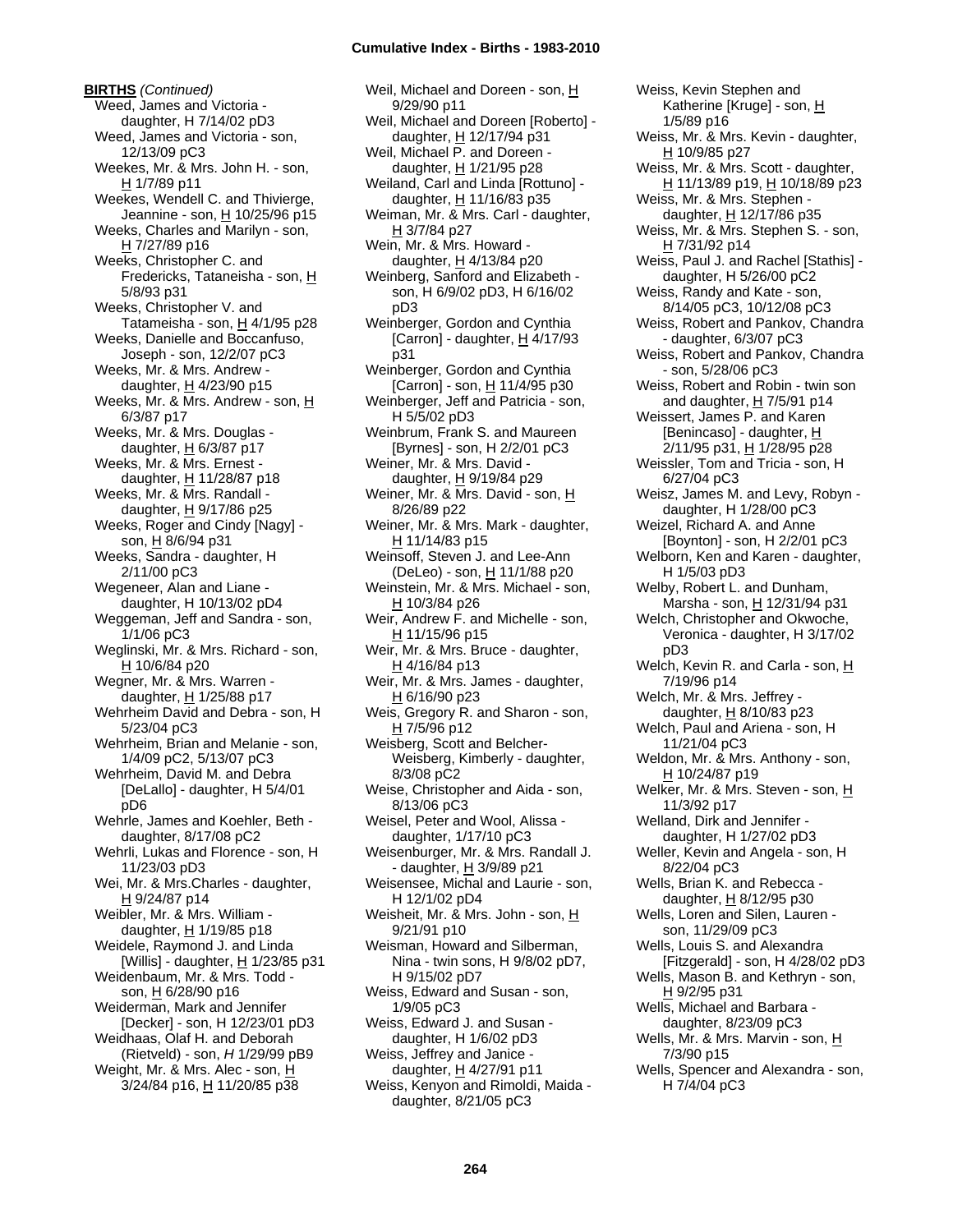**BIRTHS** *(Continued)* Welsh, Sean and Beth - daughter, 2/24/08 pC3 Welte, Paul and Rebecca - son, 5/11/08 pC3, 6/12/05 pC3 Wemer, Craig and Linda - son, H 8/31/01 pC2 Wendel, Mr. & Mrs. Bruce daughter,  $H$  1/23/85 p31 Wendel, Mr. & Mrs. Bruce - twin daughters, H 12/28/87 p12 Wendler, Mr. & Mrs. Steven - son, H 5/27/89 p20 Wendroff, Michael and Diane - son, H 8/19/95 p31 Wendroff, Mr. & Mrs. Michael daughter, H 7/31/92 p14 Wengel, Robert M. and Sheryl daughter,  $H$  7/5/96 p12 Wenger, David and Yvette - son, 9/30/07 pC3 Wenick, Barry & Lisa [Starcher] daughter, H 3/8/89 p20 Wenick, Mr. & Mrs. Barry B. - son, H 2/6/93 p32 Wennerstrom, April and Kirk daughter, 8/29/10 pC3, 10/10/10 pC3 Wenning, James C. and Karen son, H 7/25/97 p14, H 8/27/94 p31 Wenzel, Andrew and Begetis, Efrosene - son, 2/8/09 pD3 Wenzel, Brian and Elizabeth - son, H 12/15/02 pD3 Wenzel, Brian J. and Elizabeth H. daughter, 10/30/05 pC3 Weprek, Mr. & Mrs. Ronald daughter, H 11/20/85 p38 Werber, Steven Jr and Caroline daughter, 10/14/07 pC3 Werber, Steven Jr. and Caroline son, 2/13/05 pC3 Werdelin, Jeffrey and Pat [Wilson] son, H 11/5/86 p31 Wergeles, John and Jean - twin son and daughter, H 2/24/02 pD3 Werley, Mr. & Mrs. Charles - son, H 4/16/86 p29 Werner, Mr. & Mrs. Gerard - son, H 8/26/89 p22 Werner, Mr. & Mrs. Gerard G. daughter, H 10/7/92 p10 Werner, Peter and Barbara [Staley] daughter,  $H$  6/13/87 p20 Wernke, Hans and Schaeffer, Erika son, 8/10/08 pC2 West, Charles D. and Cynthia - son, H 11/5/94 p31 West, Chris and Lisa [Vona] daughter, H 1/18/92 p11 West, David R. and Mary - son, H 9/30/95 p35 West, Freddy and Langley, Karen son, 6/24/07 pC3

West, Kimberly and Jim - daughter, 12/26/10 pC3 West, Mr. & Mrs. Arthur A. - son, H 12/14/91 p16 West, Mr. & Mrs. Freddie daughter, H 4/26/86 p18 West, Quireem and Billie, Jazzmen daughter, 7/19/09 pC3 West, Terrell and Torres, Vivian son, H 5/5/02 pD3 Westergard, Mr. & Mrs. Chris daughter, H 12/13/89 p18 Westerlund, Landon and Alicia son, 2/4/07 pC3 Westerman, Kit and Huerta, Anna daughter, H 7/20/03 pD3 Westfield, Peter and Lynn [Carpenter] - daughter, H 2/25/92 p21 Weston, Jeffrey and Teresa daughter,  $H$  4/23/94 p33 Weston, Jeffrey H. and Teresa son, H 10/4/96 p14, H 8/30/96 p26 Weston, Keith and Corrine - son, H 5/30/91 p15 Weston, Mr. & Mrs. Elmer daughter,  $H$  8/8/84 p27 Weston, Mr. & Mrs. Keith daughter, H 6/27/92 p11 Weston, Robert and Sandra daughter, H 8/1/04 pC3 Westphal, Max and Auora daughter, 5/16/10 pC3 Westrick, Glenn and Teresa daughter, H 9/29/02 pD5 Wetjen, Bruce and Amy [Jay] - son, H 8/24/83 p37 Wetmore, Gregory A. and Barbara [Young] - son,  $\underline{H}$  11/19/83 p16 Wetmore, Mr. & Mrs. Gary - son, H 7/6/88 p14 Wetmore, Mr. & Mrs. Timothy daughter, H 1/14/84 p18 Wetterauw, Garrett K. and Linda daughter,  $H$  2/2/96 p12 Wetzel, Douglas P. and Virginia son, H 8/9/96 p14 Wever, Benjamin and Rebecca son, H 8/29/04 pC3 Weverbergh, Mr. & Mrs. Louis - son, H 9/24/87 p14 Wexler, Mr. & Mrs. Jeffrey J. - son, H 6/27/92 p11 Weycker, Derek A. and Susan (Robbs) - son, *H* 2/19/99 pB7 Weymann, Mr. & Mrs. A. Conrad III son, H 8/6/86 p16 Whalen, Andrew J. and Susan daughter,  $H$  3/22/96 p14,  $H$ 8/14/98 pA10 Whalen, Kevin and Tara - son, H 12/24/94 p33 Whalen, Kevin F. and Tara - son, H 6/21/96 p14

Whalen, Sean and Deborah - son, 7/30/06 pC3 Wheat, Adam and Lara - daughter, 3/19/06 pC3 Wheeler, Dale and Melody [Lane] daughter, H 4/13/88 p17, H 8/30/86 p18 Wheeler, Gregory and Carolyn [Cromwell] - daughter, H 2/25/92 p21 Wheeler, Mr. & Mrs. Gregory - son, H 8/15/89 p13 Wheeler, Tomlinson S. and Kathryn [Dougherty] - daughter, H 9/24/88 p27 Wheelock, Charles and Deborah son, H 5/19/02 pD3 Whelan, Thomas R. and Ruth - son, H 9/30/95 p35, H 10/17/97 pB2 Whelpley, Mr. & Mrs. Gordon B. Jr. daughter, H 1/11/90 p32 Whelpley, Mr. & Mrs. Gordon Jr. son, H 4/29/87 p19 Whetsell, Robert and Lisa - son, 3/19/06 pC3 Whidden, Joel and Ciara - daughter, H 10/26/03 pD3 Whidden, Joel and Webster, Ciara son, 4/17/05 pC3 Whipple, James and Shannon daughter, 5/7/06 pC3, 5/14/06 pC3 Whipple, Jay N. and Sara C. [Bartholomay] - son,  $H$  5/31/86 p18 Whipple, Mr. & Mrs. Philip - son, H 11/12/86 p36 Whitaker, Kevin T. and Theresa daughter, H 8/12/95 p30 Whitaker, Mr. & Mrs. John - son, H 4/23/90 p15 Whitaker, Mr. & Mrs. Thomas daughter,  $H$  1/15/90 p12,  $H$ 11/6/85 p40 Whitaker, Mr. & Mrs. Thomas - son, H 11/1/88 p20 Whitaker, Travis and Analy Enriquez - son, 11/16/08 pC3 White, Antoine D. and Stephanie son, H 1/7/95 p29 White, Brian and Jenkins, Heather son, H 2/15/04 pA6 White, Christopher and Kijuana daughter, H 9/22/02 pD5 White, Courtney and Smith, Keecha daughter, 8/30/09 pC3, 10/11/09 pC3 White, David A. and Paula [Trahan] son, H 8/19/89 p19 White, David and Kathleen [Duren] son, H 12/10/86 p38 White, David B. and Hussey-White, Patricia - daughter, H 7/25/97 p14 White, Gary and Sharon [Johnson] daughter, H 1/18/86 p20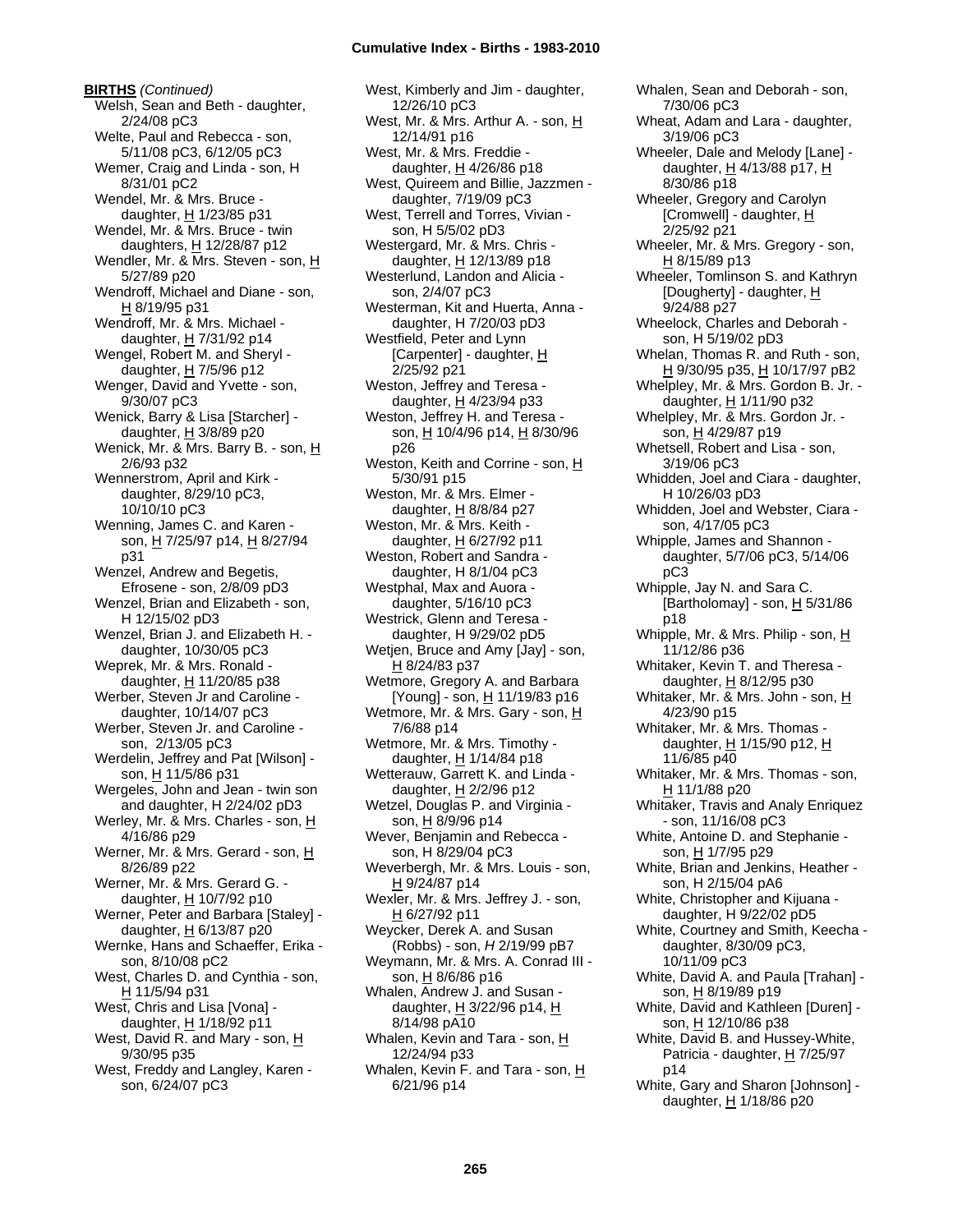**BIRTHS** *(Continued)* White, Jeff D. and Teresa daughter,  $H$  6/3/95 p28 White, John and Nitra C. - son, 9/7/08 pC3 White, Karen - son, 5/20/07 pC3 White, Kevin John Sr. & Tracy Lee [Savage] - son, H 3/9/89 p21 White, Kevin M. and Deborah [Macfarlane] - son,  $H$  8/20/88 p16 White, Matthew and Karen daughter, H 6/6/04 pC3 White, Mr. & Mrs. Anthony Jr. - son, H 4/16/84 p13 White, Mr. & Mrs. Antonie A. - son, H 2/27/93 p34 White, Mr. & Mrs. Marcus - son, H 12/14/88 p18 White, Ned and Marilyn - son, H 9/15/02 pD7 White, Richard and Elizabeth daughter, H 10/12/03 pD3 White, Rolando and Jeane daughter, H 5/19/02 pD3 White, Stephanie Dupree - son, H 8/17/03 pD3 White, Steve and Tiziana - son, 2/15/09 pC3 White, Thayer - son, 1/16/05 pC3 White, Thomas E. and Dias-White, Natalia - daughter, H 12/23/01 pD3 White, William and Denise - son, H 3/14/91 p14 White, Zachary and Dana daughter, 1/24/10 pC3 Whiteford, Mr. & Mrs. Russell daughter, H 1/18/86 p20 Whitehead, Mr. & Mrs. Richard son, H 11/26/88 p17 Whiteley, Mr. & Mrs. James daughter, H 6/4/86 p34 Whiteley, Mr. & Mrs. James - son, H 6/3/89 p17 Whiteley, Nathaniel and Tara - son, 5/20/07 pC3 Whiteside, Robert F. Jr. and Anne daughter,  $H$  4/25/97 p15 Whitley, Lynwood and Williams, Dawn - daughter, 7/9/06 pC3 Whitlow, Mr. & Mrs. Douglas - son, H 9/10/86 p30 Whitman, David A. and Lisa daughter, H 12/24/94 p33 Whitman, Jerald and Lea [Anderson] - son, H 5/28/83 p21, H 7/18/87 p37 Whitman, Mr. & Mrs. Corey S. daughter,  $H$  5/21/87 p21 Whitman, Mr. & Mrs. Lawrence L. daughter, H 2/27/93 p34 Whitman, Mr. & Mrs. Richard - son,  $H$  7/23/88 p15 Whitman, Mr. & Mrs. Richard R. son, H 8/5/92 p10

Whitmore, Bennie N. Sr. and Darlene - son, H 12/31/94 p31 Whitmore, Clyde and Cynthia [Carter] - son, H 2/25/92 p21 Whitmore, Clyde H. and Cynthia [Carter] - daughter, H 8/30/86 p18 Whitmore, Clyde H. Jr. and Cynthia son, H 1/24/97 p12 Whitmore, Mr. & Mrs. Bennie daughter, H 10/18/89 p23 Whitmore, Mr. & Mrs. Clyde - son, H 1/14/88 p37 Whitmore, Mr. & Mrs. Clyde C. Jr. daughter, H 7/10/93 p29 Whitmore, Mr. & Mrs. Clyde H. Jr. daughter, H 12/29/84 p16 Whitmore, Robert E. and Kerin son, H 1/21/95 p28 Whitney, David L. and Brigitte daughter,  $H$  3/4/95 p31 Whitney, Graham H. and Angela daughter, H 8/9/96 p14 Whitney, Keith Alan and Corinne Florence - son,  $H$  9/11/93 p29 Whitney, Mr. & Mrs. Christopher son, H 2/22/84 p33 Whitney, Mr. & Mrs. David D. - son, H 10/7/92 p10 Whitney, Mr. & Mrs. Robert daughter, H 10/24/97 pB2 Whitney, Stacy and Easton, Stanley son, 12/21/08 pC2 Whitney, Stephen D. and Cook, Victoria - son, H 4/28/02 pD3 Whittaker, Christopher and Mouzon, Akila - son, H 10/27/02 pD5 Whittaker, Gary T. and Barbara [Tyler] - daughter, H 5/19/00 pC3 Whittaker, James B. and Linda [Eckert] - daughter, H 1/22/86 p32 Whittaker, James Bruce and Linda [Eckert] - son, H 12/15/83 p36 Whittaker, Keith and Ann - son, 5/28/06 pC3 Whittaker, Martin and Brenda - son, 8/21/05 pC3 Whittendale, Mr. & Mrs. Peter daughter, H 2/24/88 p30 Whitters, John and Deyanne daughter, 9/2/07 pC3 Whittle, Jack and Corrine daughter, H 3/16/03 pD3 Whitton, Jack and Megan Ann [Paulik] - daughter,  $\underline{H}$  11/5/90 p15, H 11/18/87 p16 Whyte, C. Evens and Laura daughter, H 1/6/02 pD3 Whyte, Samira - son, 11/11/07 pC3 Wiberg, Eric and Alexandra - son, 6/17/07 pC3 Wich, Scott and Sonya - son, 5/1/05 pC3 Wider, Lathon III and Cintron, Julissa - son, H 2/3/02 pD3

Widerski, Greg and Jodi - daughter, 4/27/08 pC3 Widmer, David P. and Angela T. son, H 2/9/96 p14 Widmer, Mr. & Mrs. David P. - twin sons, H 4/23/90 p15 Widmer, Richard and Laima daughter, H 4/27/03 pD3 Widmer, Timothy and Annmarie daughter, H 1/6/02 pD3 Widmer, Timothy and Annmarie son, 4/3/05 pC3 Wieczorek, Michael B. and Prescott, Lynetie - son, H 9/2/95 p31 Wieczorek, Mr. & Mrs. Michael M. son, H 7/17/93 p31 Wieczorel, Mr. & Mrs. Edward daughter,  $H$  8/8/84 p27 Wiegman, Mr. & Mrs. Geoffrey daughter, H 4/4/85 p14 Wiener, Mr. & Mrs. David daughter,  $H$  4/8/87 p20 Wierstra, Dirk and Wendy - son, H 11/23/03 pD3, H 11/30/03 pD3 Wierzbowski, Grzegorz and Ewa son, 1/29/06 pC3 Wiesenberg, David S. and Duke, Lori - daughter,  $H$  3/13/98 pB2 Wiesenfeld, Steve and Carolyn daughter, H 9/8/00 pC3 Wiest, Justin and Samia - son, 3/13/05 pC3 Wigfall, Mr. & Mrs. Gregory - son, H 5/19/90 p19 Wiggin, Alexander King II and Gail Ellen [Niziak] - daughter, H 1/21/88 p39 Wiggins, Anthony Jr. and Gorham, Patrice - son, H 2/17/02 pD3 Wiggins, Jerome and Keshana daughter, 9/27/09 pC3 Wiggins, Mr. & Mrs. Stephen F. son, H 3/24/86 p19 Wiggins, Peter and Monica - son, H 4/30/94 p35 Wiggins, Peter V. and Monica daughter, H 8/26/95 p32 Wigle, Capt. John G. and Denise [Shirey] - daughter,  $H$  7/21/88 p36 Wigle, Capt. John G. Jr. and Denise [Shirey] - son, H 2/27/85 p24 Wigle, John G. Sr. and Denise [Shirey] - daughter,  $H$  7/19/86 p19 Wikander, Peter and Sundance son, 1/21/07 pC3 Wikander, Peter and Sundannce daughter, 12/6/09 pC2 Wilber, Vance and Karen - daughter, 12/4/05 pC3 Wilberg, Deborah and Kenneth twin daugthers, 10/10/10 pC3 Wilburn, David and Elixatbeth daughter, H 8/29/04 pC3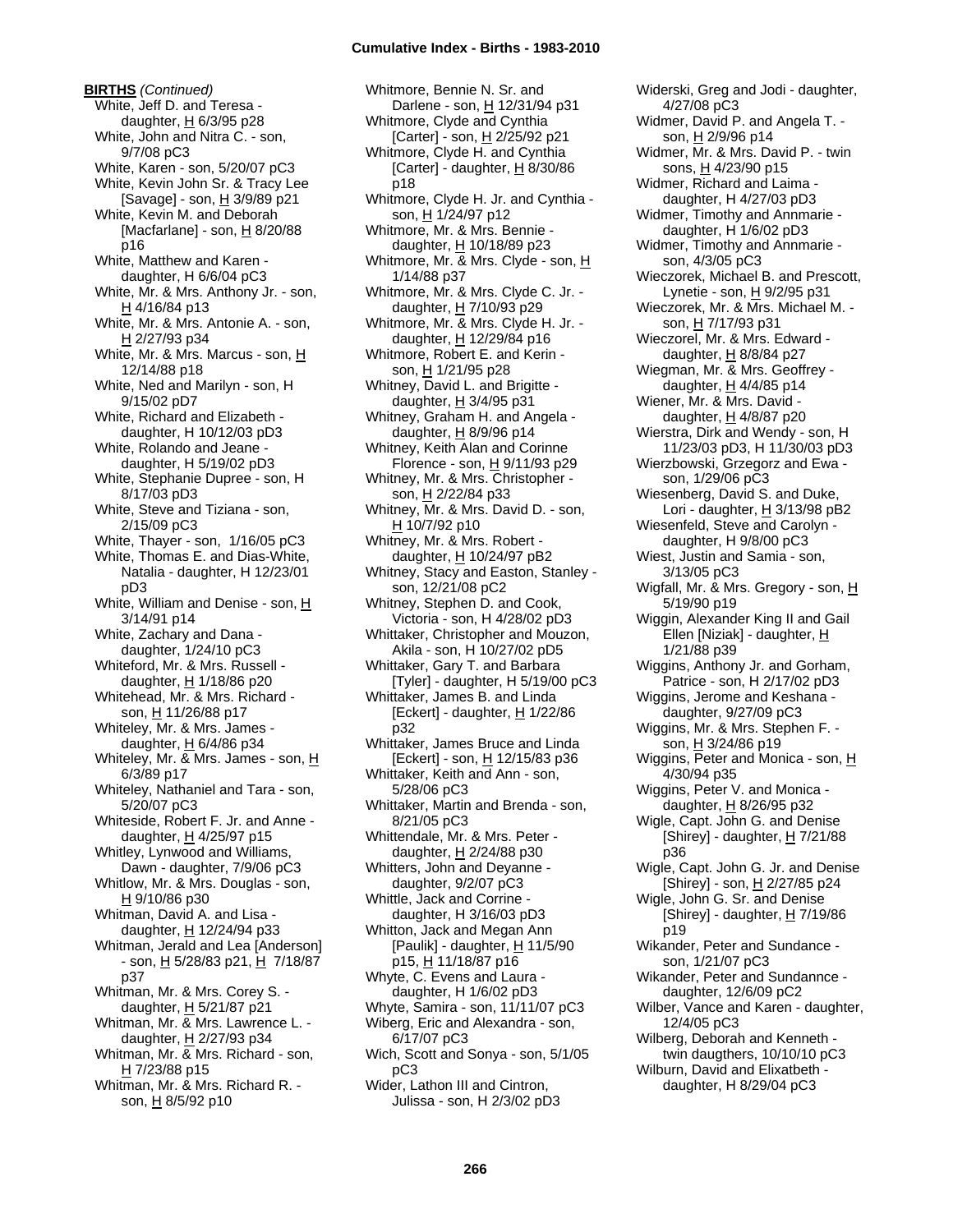**BIRTHS** *(Continued)* Wilburn, David and Elizabeth - son, H 3/24/02 pD3 Wilcos, William and Tara - son, 6/3/07 pC3 Wilcox, David and Kimberly - son, H 4/13/03 pD3 Wilcox, David P. and Kimberly [Russo] - daughter,  $\underline{H}$  12/3/86 p31 Wilcox, Glenn and Rohde, Karin son, H 7/20/03 pD3 Wilcox, Jesse and Tomira daughter, 7/19/09 pC3 Wilcox, Mr. & Mrs. John - daughter, H 2/22/84 p33 Wilcox, Mr. & Mrs. Michael - son, H 1/14/84 p18 Wilcox, Tobin E. and Sharon daughter, H 6/3/95 p28 Wild, Mr. and Mrs. Andrew daughter, 4/25/10 pC3 Wilder, Mr. & Mrs. Sanford - son, H 4/2/90 p18 Wilderman, Brett and Andrea daughter, 2/4/07 pC3, 5/10/09 pC3 Wiles, Andrew B. and Kimberley [LeBel] - son, H 5/4/01 pD6 Wiley, Mr. & Mrs. Dennis - daughter,  $H$  7/30/83 p14 Wiley, Mr. & Mrs. Peter - son, H 12/28/88 p19 Wilhelmy, Mr. & Mrs. Robert Jr. twin daughters, H 6/30/84 p18 Wilig, John and Nancy - son, H 5/19/02 pD3 Wilk, Christopher J. and Sandra daughter,  $H$  7/2/94 p31,  $H$ 3/5/94 p29 Wilk, Christopher J. and Sandra son, H 12/9/95 p31 Wilk, Mr. & Mrs. Michael - daughter, H 1/28/84 p15 Wilkehr, Mark O. and Kehoe-Wilkehr, Ann-Margaret - son, H 2/16/01 pC2 Wilkerson, Charles and Susan - son, H 11/2/03 pD3 Wilkes, Larry and Evelyn [Wright] daughter,  $H$  10/13/88 p41 Wilkes, Larry and Marjorie - son, H 1/19/03 pD3 Wilkes, Mr. & Mrs. Edward daughter,  $H$  6/4/83 p14 Wilkes, Mr. & Mrs. Larry - son, H 4/16/86 p29, H 3/23/85 p18 Wilkins, Jon D. and Jane - son,  $H$ 11/19/94 p31 Wilkins, Maurice and Holley, Sharhonda - daughter, 1/15/06 pC3 Wilkins, Mr. & Mrs. Jon J. daughter,  $H$  6/27/92 p11 Wilkinson, Edward and Monica daughter, H 9/7/03 pD3

Wilkinson, Rev. George David III and Mary Katherine [Bettridge] son, H 10/14/87 p19 Wilkinson, Thabiti and Teryll daughter, 11/22/09 pC3 Wilkinson, Thomas A. and Katherine - son, H 10/10/97 pB2 Wilkinson, Thomas and Katherine [Bowen] - son, *H* 5/28/99 pB6 Wilks, Anahi - daughter, H 7/14/02 pD3 Wilks, Andrew and Marcy daughter, 7/2/06 pC3 Wilks, Donta and Feurtado, Michelle - daughter, 9/30/07 pC3 Wilks, Donte and Michelle F. daughter, H 1/6/02 pD3 Wille, James J. and Nancy L. [Hylemon] - son,  $H$  4/16/88 p17 Willenska, Edyta and Slawomir, Geca - daughter, H 1/26/03 pD3 Willett, Mr. & Mrs. John - son, H 9/24/83 p14 Willett, William C. and Shannon [Mitchell] - daughter, H 2/25/00 pC3 Willette, Chuck and Cindy daughter, 11/26/06 pC3, H 12/15/02 pD3 William, Patrick and Crotty, Jennifer Anne - daughter, 7/3/05 pC3 William, Stephen and McIlduff, Geraldie Patricia - son, 1/20/08 pC3 Williams III, William D. and Stacey [Greiner] - son, H 2/11/00 pC3 Williams, Albert and Cheryl [Burrows] - son, H 8/19/89 p18 Williams, Albert H. Jr. and Cheryl son, H 1/21/95 p28 Williams, Allan and Zhanna daughter, 10/29/06 pC3 Williams, Alvin and Debra daughter, H 3/27/98 pB2 Williams, Anthony and Latrenola daughter, 9/20/09 pC4 Williams, Ashbel C. and Janet [Shirley] - daughter, *H* 9/10/99 pB2 Williams, Brian and Hintoon, Kyanshe - daughter, H 6/22/03 pD3 Williams, Brian J. and Jennifer [Parsons] - son,  $H_8$  8/15/83 p13 Williams, Clarence Jr. and McCall-Williams, Frozine Renee - twin sons, H 1/28/92 p9 Williams, Corey and Bellantoni, Regina - son, H 7/13/03 pD3 Williams, Curtis James and Davis, Janet P. - son, H 2/16/96 p14 Williams, Darryl and Harvey, Kinika son, 9/23/07 pC3 Williams, David and Carolyn daughter, H 7/20/03 pD3

Williams, David and Nusbaum, Victoria - daughter, 5/9/10 pC3 Williams, David and West, Kacia daughter, 4/9/06 pC3 Williams, Dewayne and Newton, Kim - son, H 12/21/03 pD3 Williams, Donald and Denna - son, H 3/9/03 pD3 Williams, Earl and Velvet - daughter, H 1/16/91 p11 Williams, Eddie L. and Beth daughter, H 10/18/96 p14 Williams, Eddy and Jocelyn - son,  $H$ 2/11/95 p31 Williams, Edward and Dalila - son, H 9/20/91 p43 Williams, Felicia and Stevens, Trayson - son, 10/5/08 pC3 Williams, Frank and June daughter, H 9/28/03 pD3 Williams, Gary and Ronda - son, H 4/18/04 pC3 Williams, Harold J. and Iliana - son, H 7/19/96 p14 Williams, James E. and Aitoro, Donna Elizabeth - daughter, H 4/19/96 p15 Williams, Jan and Melanie - son, H 8/22/03 pD9 Williams, Jason and Fabina daughter, 4/2/06 pC3 Williams, Jeffrey G. and Tracy Ellis daughter, 7/12/09 pC3, 5/31/09 pC3 Williams, Jeremy and Suzanne son, 2/5/06 pC3 Williams, Jermaine and Robinson, Lola - son, H 3/10/02 pD3 Williams, John Jr. and Karen - son, 3/19/06 pC3 Williams, Jonathan and Copeland, Christian - twin daughters, H 10/6/02 pD5 Williams, Jonathan D. and Christine daughter,  $H$  2/6/98 pB5 Williams, Junior O. and Holley, Monee - daughter, 3/15/09 pC3 Williams, Keith and Brenda [Penn] daughter, H 11/10/84 p18 Williams, Keith and Mixon, Antinate son, H 11/14/04 pC3 Williams, Kevin and Connar Ann son, 7/9/06 pC3, 7/23/06 pC3 Williams, Lindwall A. and Janet daughter,  $H$  2/2/96 p12 Williams, Mario and Maud [Henrys] son, H 1/18/86 p20 Williams, Mario S. and Amy daughter, H 12/2/95 p29 Williams, Mark and Erin - daughter, H 12/1/02 pD4 Williams, Mark and Erin - son, 5/1/05 pC3, 4/24/05 pC3 Williams, Maurice and Jones, Li-Kia daughter, 10/18/09 pC3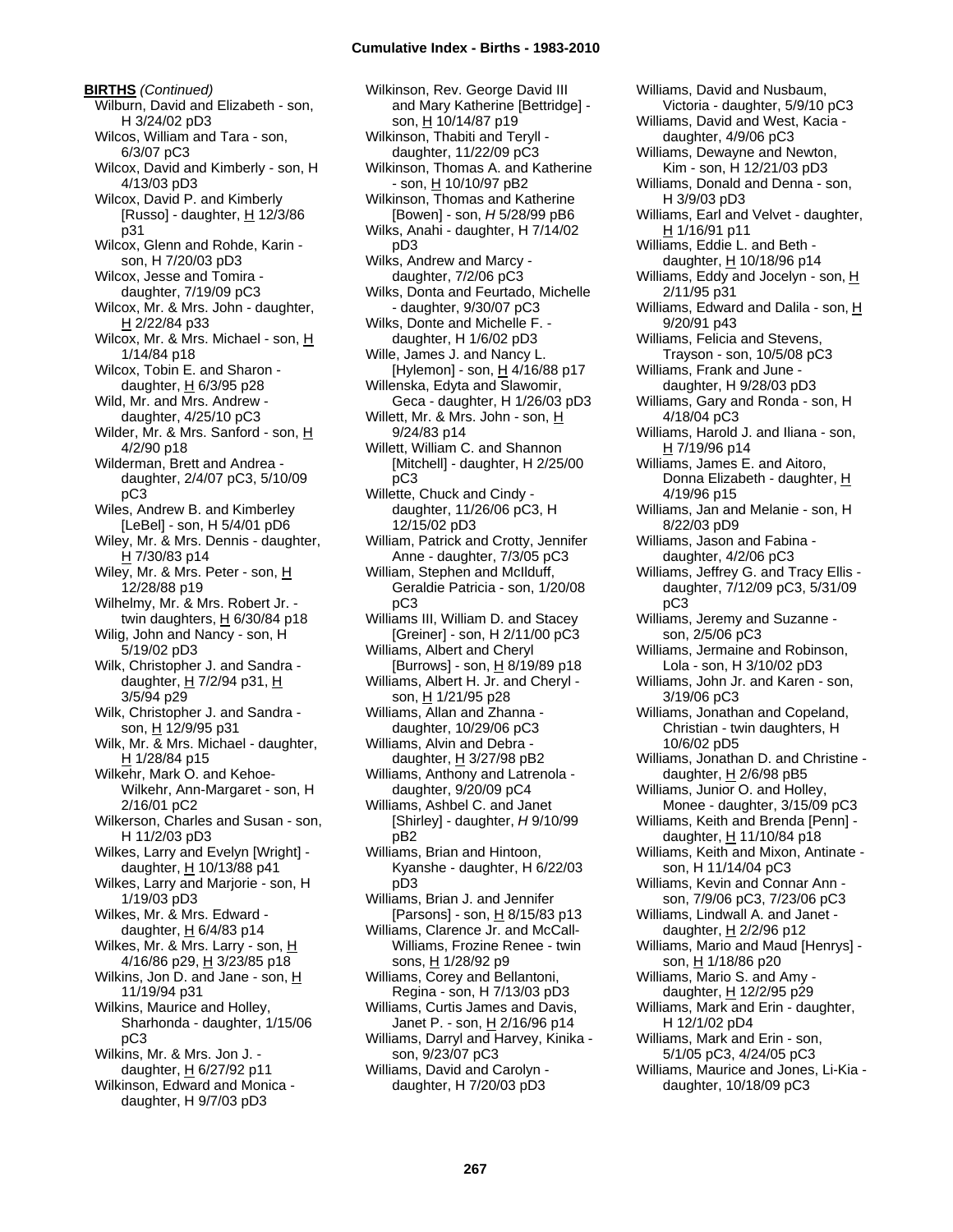**BIRTHS** *(Continued)* Williams, Maurice and Olivencia, Jeanette - daughter, 1/23/05 pC3 Williams, Michael and Kira - son, H 6/8/91 p22 Williams, Michael and Wilma daughter, 3/12/06 pC3 Williams, Michael J. and C. Kira son, H 8/19/95 p31 Williams, Mr. & Mrs. Alix - son, H 4/16/84 p13 Williams, Mr. & Mrs. Alphoso - son, H 10/9/85 p27 Williams, Mr. & Mrs. Andre daughter, H 11/1/88 p20 Williams, Mr. & Mrs. Bruce daughter,  $H$  4/23/88 p16 Williams, Mr. & Mrs. Charles - son, H 11/13/91 p17 Williams, Mr. & Mrs. Dylan - son, H 5/15/86 p42 Williams, Mr. & Mrs. Gregory - son, H 4/20/85 p18 Williams, Mr. & Mrs. Jack daughter,  $H$  12/7/85 p18 Williams, Mr. & Mrs. Jeffrey P. daughter, H 10/23/93 p39 Williams, Mr. & Mrs. Joseph daughter, H 12/26/85 p13 Williams, Mr. & Mrs. Keith S. daughter,  $H$  3/17/88 p38 Williams, Mr. & Mrs. Larry daughter, H 10/9/85 p27 Williams, Mr. & Mrs. Lonnie - son, H 2/5/86 p27 Williams, Mr. & Mrs. Mark - son, H 10/29/88 p15 Williams, Mr. & Mrs. Michael daughter, H 8/26/89 p22 Williams, Mr. & Mrs. Philip daughter, H 12/5/84 p37 Williams, Mr. & Mrs. Richard - son, H 12/22/88 p18 Williams, Mr. & Mrs. Robert - son, H 11/3/92 p17 Williams, Mr. & Mrs. Steve daughter,  $H$  8/10/83 p23 Williams, Mr. & Mrs. Uriel daughter, H 7/30/83 p14 Williams, Nicholas R. and Elizabeth daughter, H 6/10/95 p31 Williams, Nicholas R. and Elizabeth son, H 2/14/97 p10 Williams, Nicole - daughter, H 8/4/02 pD3, H 6/23/02 pD3 Williams, Patrick and Seabrooks, Tamara - son, 9/7/08 pC3 Williams, Richard A. and Giraldo-Williams, Elizabeth - son, H 5/22/85 p31 Williams, Rob and Beth - son, 3/8/09 pD3 Williams, Robert Jr. and Elisabeth -

daughter, 2/25/07 pC3

Williams, Sparkle and Eustache, Dean - son, 12/5/10 pC3, 12/19/10 pC3 Williams, Tennessee and Ebanks, Kimberley - son, H 10/5/03 pD3 Williams, Terrance L. and Natasha [Hilliard] - son, H 11/5/99 pB8 Williams, Tobachia and Crespo, Elizabeth - son, 12/18/05 pC3 Williams, Todd and Susan - son, H 11/25/01 pD3 Williams, Tomela - son, H 2/1/04 pD3 Williams, Tracy - daughter, *H* 1/29/99 pB9 Williams, Tuere - son, 1/29/06 pC3 Williams, William A. and MaryLou [Tooher] - son, H 12/19/84 p42 Williams, William H. and Asberry, Jannie - son, H 2/11/95 p31 Williamson, Ben and Loren - son, 5/28/06 pC3 Williamson, Karen - daughter, H 7/18/97 p16 Williamson, Mr. & Mrs. Craig - son, H 5/11/85 p18 Williamson, Rodney Jr. and Boone, Sherita - son, H 1/26/03 pD3 Willie, James J. and Nancy [Hylemon] - son,  $H$  9/6/86 p18 Willigan, Herb and Lisa [Hordeski] son, H 4/27/01 pD3 Willinger, Jeremy and Dana daugther, 12/4/05 pC3 Willis, Andrew J. and Linda - son, H 4/10/98 pB2 Willis, Craig R. and Stephanie [Davis] - son, H 3/31/02 pD3 Willis, George and Lainie - son, 7/24/05 pC3 Willis, Mr. & Mrs. Timothy E. - son, H 3/3/84 p14 Willis, Mr. & Mrs. Vance H. Jr. - son, H 3/23/85 p18 Willis, Mr. & Mrs. William - son, H 3/8/84 p14 Willis, Shermaine and Mouzon, Raven - daughter, H 8/3/03 pD3 Willis, Tim and Jenifer - daughter, H 3/28/04 pC3 Willison, Bob and Rochelle - son, 12/17/06 pC3 Willison, Matthew and Vazquez, Jenilee - son, H 2/10/02 pD3 Willix, Corey and Laurie - son, 3/1/09 pD3 Willkehr, Mark and Kehoe, Ann son, H 8/29/04 pC3 Willoughby, Mr. & Mrs. David - son, H 6/29/85 p18 Wills, Shekeyla and Jefferson, Ahmed - daughter, 10/17/10 pC3 Wills, Terrel and McDowell, Kaishika - daughter, H 11/14/04 pC3 Wills, Terrell and Brown, Lanika son, 8/28/05 pC3

Wilmot, Derrick and Carlene daughter, H 8/28/91 p17 Wilmot, Michael and Youn, Kyoung daughter, 2/18/07 pC3 Wilmot, Michael and Youn, Kyoung Ran - daughter, H 10/26/03 pD3 Wilms, Friedrich N. and Nancy [Follis] - son, H 3/13/98 pB2 Wilshire, Michael and Cobbs, Sharon - son, H 1/6/02 pD3 Wilsnack, Mr. & Mrs. Evan daughter, H 11/1/88 p20 Wilson, Anthony and Maria daughter, H 2/24/02 pD3 Wilson, Anthony T. and Annita daughter,  $H$  8/21/98 pA13 Wilson, Anthony T. and Sawyer, Jenny - daughter, H 6/21/96 p14 Wilson, Christopher S. and Diane son, H 11/1/96 p15 Wilson, Christopher S. and Diane [Lynn] - daughter, H 5/26/00 pC2 Wilson, David and Renee daughter, 12/23/07 pC3 Wilson, Doug and Elizabeth - son, 5/3/09 pC3 Wilson, Erin and John - daughter, 3/21/10 pC3 Wilson, Glenn and Karen - daughter, H 6/8/03 pD3 Wilson, Jairo and Builes, Fabiola son, H 4/18/04 pC3 Wilson, Jared S. and Karen [Smith] daughter, H 10/6/84 p20 Wilson, Jeffrey B. and Lis - son, H 8/15/97 p14 Wilson, Jesse and Mary Ann [Austin] - son,  $\underline{H}$  10/13/88 p41 Wilson, John K. and Kathleen daughter,  $H$  7/18/97 p15 Wilson, Jon and St. Hill, Lisa - son, 10/25/09 pC5 Wilson, Lenin G. and Luz [Isaza] daughter, *H* 9/17/99 pB4 Wilson, Michael and Melissa - son, H 2/8/04 pD3 Wilson, Michael and Suzanne daughter, H 2/2/03 pD3, H 3/2/03 pD3 Wilson, Michael and Suzanne - son, H 11/25/01 pD3 Wilson, Mike and Kelly - son, H 8/18/02 pD3 Wilson, Mr. & Mrs. Don - daughter, H 1/18/89 p19 Wilson, Mr. & Mrs. Don - son, H 8/10/83 p23 Wilson, Mr. & Mrs. Justin - daughter, <u>H</u> 3/23/91 p9, <u>H</u> 10/18/89 p23, <u>H</u> 11/13/89 p19 Wilson, Mr. & Mrs. Richard - son, H 12/10/83 p19 Wilson, Mr. & Mrs. Roger R. - son, H 12/12/92 p35 Wilson, Mr. & Mrs. Scott - daughter,

H 9/3/88 p16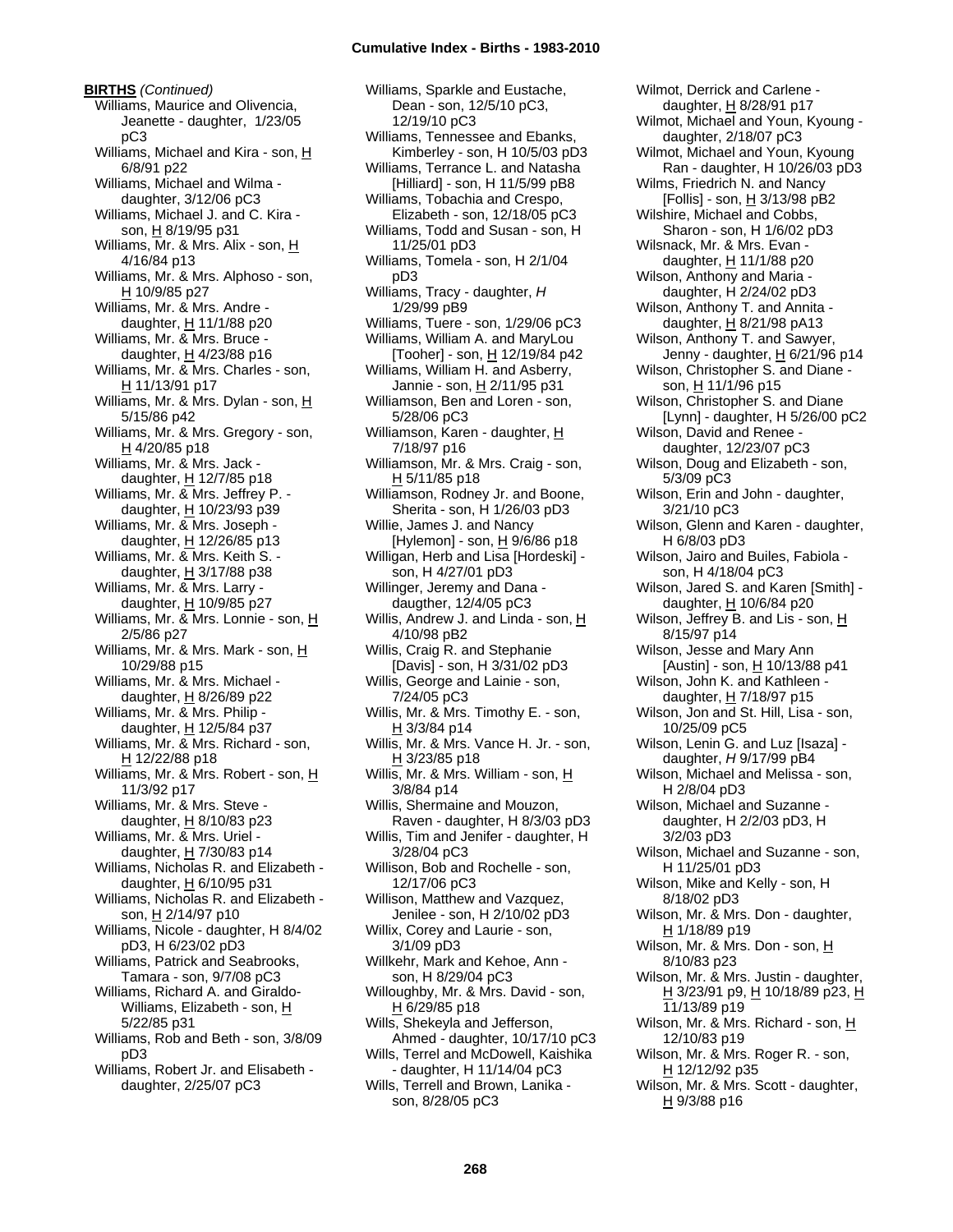**BIRTHS** *(Continued)* Wilson, Mr. & Mrs. Stephen S. daughter,  $H$  8/26/92 p13 Wilson, Mr. & Mrs. William daughter,  $H$  3/22/86 p18,  $H$ 12/28/87 p12 Wilson, Rosa - son, H 4/28/02 pD3 Wilson, Scott and June - daughter, H 9/24/90 p18 Wilson, Scott and Laurie - daughter, H 10/3/04 pC3 Wilson, Scott S. and Michelle [Teplica] - daughter,  $H$  1/18/86 p20 Wilson, Tiffany - son, 5/8/05 pC3 Wilson, William G. and Laura [Sansone] - daughter, H 10/12/83 p29 Wilson, William G. III and Laura [Sansone] - son, H 8/30/86 p18 Wiltshire, Andrew N. and Vivienne daughter,  $H$  6/21/96 p14 Wilzbach, Mr. & Mrs. Peter daughter, H 2/26/87 p35 Wimmer, Thomas and Subramanian, Anandi - son, H 3/16/03 pD3 Winalski, Christopher and Diana son, 9/30/07 pC3 Winchester, Keith A. and Angela daughter, H 2/25/95 p28 Windas, Thomas M. and Joanne son, H 11/15/96 p15 Windler, James M. and Kerstin son, H 8/14/98 pA10 Winfield, Brian and Kimberli daughter, H 7/4/04 pC3 Winfield, Brian and Kimberli [Dumont] - son, H 6/23/02 pD3 Winfield, Brian C. and Kimberli [Dumont] - son, H 8/4/02 pD3 Wing, Kwong and Joanne - son, H 3/14/91 p14 Winiarski, Katrina and Richard - son, 11/7/10 pC3 Winick, Mr. & Mrs. Alan - son, H 5/21/90 p13 Winkler, James M. and Kerstin [White] - son, H 5/4/01 pD6 Winn, James R. and Christy daughter, H 10/25/96 p15 Winne, Bob and Denise [Festa] son, H 10/15/94 p31 Winne, Mr. & Mrs. William daughter,  $H$  1/10/87 p15 Winne, Robert E. and Denise - son, H 1/7/95 p29, H 7/18/97 p16 Winne, William and Karen [Timpson] - daughter, H 12/31/86 p26 Winser, Michael E. and Tammy son, H 7/18/97 p15 Winski, Mr. & Mrs. Ted A. Jr. - son, H 4/17/84 p11 Winslow, Albert and Lorraine triplets - son and two daughters, H 7/21/02 pD3, H 7/28/02 pD3

Winslow, Kevin and Michele daughter, H 4/7/02 pD3 Winslow, Kevin and Michele Darling daughter, 12/7/08 pC2 Winslow, Mr. & Mrs. Peter daughter, H 2/27/85 p24 Winslow, Mr. & Mrs. Peter - son, H 11/16/83 p43 Winston, Mr. & Mrs. James daughter, H 12/10/86 p31 Winter, Christopher A. and Stephanie - daughter, H 5/7/94 p30 Winter, Mr. & Mrs. Perry - daughter, H 2/11/89 p19 Winter, Scott A. and Joan [Giordano] - son,  $\underline{H}$  9/6/86 p18 Winters, Geoffrey and Tia daughter, H 5/5/02 pD3 Winters, Jim and Marie [McGovern] son, H 12/10/87 p32 Winters, Michael Adam and Lara Perfit - daughter, 2/3/08 pC3 Winters, Mr. & Mrs. James daughter,  $H$  11/10/84 p18 Wintman, Michael and Laurie [Schulman] - son,  $H$  4/4/85 p14 Wirt, Mr. & Mrs. Kenneth - son, H 9/14/85 p18 Wirtemberg, John W. and Yvette son, H 12/30/95 p31 Wise, J. Eric Sr. and Kimberly Owens - daughter, 12/24/06 pC3 Wise, John and Meg - son, 10/30/05 pC3 Wise, John Eric Sr. and Kimberly Owens - son, 8/17/08 pC2 Wise, Randy and Kara - son, 6/26/05 pC3 Wiseley, Richard E. and March [McCoy] - son, H 6/24/87 p19 Wiseman, Dave and Klamt, Christiane - daughter, H 5/18/03 pD3 Wishneski, Paul and Marykay daughter, H 5/30/04 pC3 Wishneski, Paul and MaryKay - son, H 10/27/02 pD5 Wishneski, Paul and Marykay - son, 10/19/08 pC3 Wismer, Mr. & Mrs. David D. daughter, H 8/26/92 p13 Wisner, John D. and Stephanie daughter, H 12/30/95 p31 Wisner, Mr. & Mrs. John - daughter, H 11/12/86 p36 Wisniewski, Stanley and Cheryl  $[Hobbs]$  - son,  $H$  1/26/85 p17 Wisniewski, Theodore A. and Michelle - daughter,  $H_6/3/95$ p28 Wisniewski, Thomas E. and Patricia [Hospodar] - daughter, H 5/31/83 p15

Wister, William D. Jr. and Mercy [Goyburu] - son, H 12/30/01 pD3 Witherow, Mr. & Mrs. Richard I. daughter, H 5/28/83 p23 Withers, G. David and Arlene [Falk] son, H 7/21/84 p16 Withney, Lawrence and Melissa Bykowski - son, H 4/13/03 pD3 Witkowski, Damian A. and Anna [Maragos] - son, H 5/18/01 pD5 Witt, Stewart and Franchina-Witt, Lisa - daughter, 4/19/09 pC3 Witt, Timothy D. and Joan W. [Mendelssohn] - son,  $\underline{H}$  8/14/85 p26 Wittenberger, James and Hogan, Nancy - son, H 3/24/02 pD3 Wittman, Michael and Tarlov, Jill son, H 11/12/90 p24, H 10/19/91 p15, H 10/27/90 p24 Wittman, Mr. & Mrs. Peter Kley son, H 5/23/83 p15 Wixted, David J. and Emma daughter,  $H$  8/27/94 p31 Wiznitzer, Mr. & Mrs. Stephen - son, H 12/29/84 p16 Woade, Mr. & Mrs. Malcolm D. daughter, H 8/19/87 p25 Woda, Gottfried and Gina daughter, H 2/3/02 pD3 Wodar, Brian and Laura - daughter, H 8/22/03 pD9 Woerz, Jason and Meredith daughter, 4/19/09 pC3 Woerz, Jeff and Erin - son, 2/7/10 pC3, 6/12/05 pC3 Wofsey, Scott and Hallie - daughter, H 4/20/03 pD3 Wolak, Glen and Lisa - daughter, H 2/6/91 p10 Wolf, Clifford W. Jr. and Karen [Bradshaw] - son,  $H$  11/16/83 p35 Wolf, David and Shannon - twin sons, H 3/9/03 pD3 Wolf, Mr. & Mrs. John - daughter, H 6/24/83 p18 Wolf, Thomas and Teschke, Tania daughter, 2/12/06 pC3 Wolfe, Christopher and Melissa son, H 4/7/02 pD3 Wolfe, Mr. & Mrs. Robert - son, H 2/22/86 p16, H 3/25/86 p17 Wolfe, Mr. & Mrs. Thomas - son, H 11/17/90 p26 Wolfe, Thomas G. and Hynes, Celeste - son,  $H$  3/5/94 p29 Wolfe, Valentine III and Susan daughter, H 7/13/83 p34 Wolff, Mark S. and Lisa - son, H 7/23/94 p30 Wolff, Michael and Claudia - son, 3/26/06 pC3 Wolff, Mr. & Mrs. Peter - daughter, H 5/24/86 p20 Wolff, Mr. & Mrs. Stephen - son, H 3/9/89 p21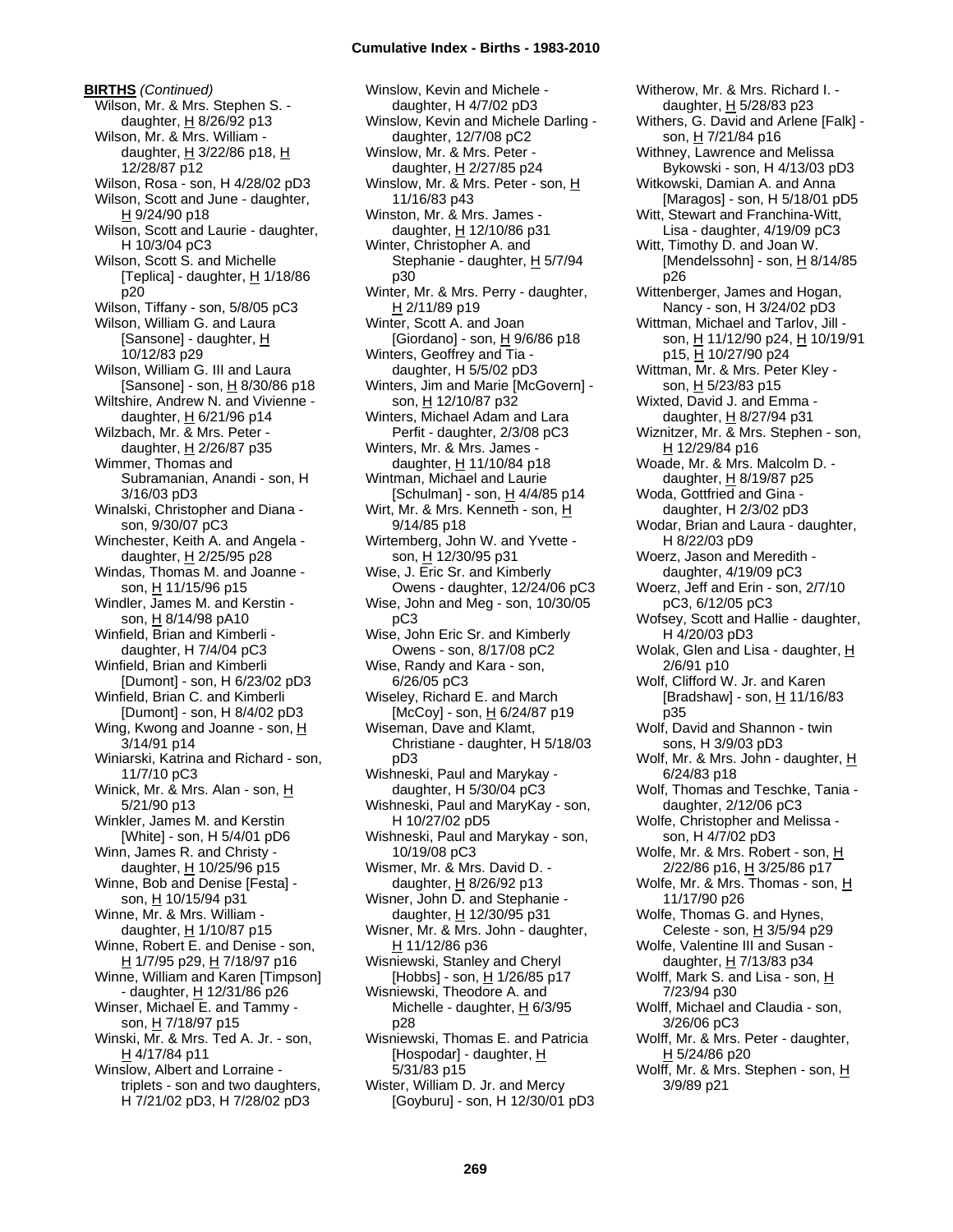**BIRTHS** *(Continued)* Wolff, Peter J. and Beth [Whaton] daughter, H 10/15/88 p17 Wolfsie, Jonathan and Jennifer daughter, H 2/2/03 pD3, H 2/23/03 pD3 Wolgast, Walter and Lucia - son, 8/20/06 pC3 Wolk, Daniel and Eileen - son, H 9/11/98 pB2 Wolk, Jay and Dawn Davis daughter, H 3/23/03 pD3 Wolly, Peter and Horowitz, Dana twin son and daughter, 5/11/08 pC3 Wolpers, Marc and Alison Hamilton daughter, H 4/27/03 pD3 Wolpers, Marc and Hamilton, Alison Jane - son, 11/13/05 pC3 Woltemath, Mr. & Mrs. Stephen S. son, H 8/26/92 p13 Wolter, Jason and Alison - son, H 3/2/03 pD3 Womack, George and Cetol, Sun son, 2/15/09 pC3 Woman who almost died at birth has baby, H 7/26/89 p29 Wong, Franklin Jr. and Plotkin, Andrea L. - son, H 2/2/01 pC3 Wong, Frederick and Mei daughter,  $H$  4/25/97 p15 Wong, Kenneth and Mak, Melanie daughter, 6/28/09 pC4, 1/25/09 pC3 Wong, Mr. & Mrs. Benjamin daughter,  $H$  11/28/87 p18 Wong, Mr. & Mrs. Frederick - son, H 11/28/87 p18 Wood, Christian L. and Kristen [Townsend] - son, H 4/6/01 pD2 Wood, Christopher and Katie - son, 2/24/08 pC3 Wood, Christpher and Rebecca son, 2/28/10 pC3 Wood, David and Tammy - son, H 3/14/91 p14 Wood, David W. and Kimberly - son,  $H$  6/3/95 p28 Wood, Douglas J. and Wendy [Knapp] - daughter,  $H_8/24/85$ p15 Wood, Douglas J. and Wendy [Knapp] - son, H 7/19/88 p17 Wood, Eric W. and Elizabeth - twins, H 9/2/95 p31 Wood, Greg and Kate - daughter, 4/1/07 pC3 Wood, James h. and Marsha - son, H 12/30/95 p31 Wood, Kenneth and Rebecca daughter, H 11/19/94 p31 Wood, Kevin D. and Vanessa [Freeston] - son, H 10/9/98 pB3 Wood, Kit and Marcy - daughter, H 7/11/04 pC3

Wood, Kit and Marcy - son, H 11/18/01 pD3 Wood, Kristin - son, 6/27/10 pC3 Wood, Larry and Rexene - daughter, 9/7/08 pC3 Wood, Matthew J. and Dawn Douglas - son, 9/4/05 pC3 Wood, Mr. & Mrs. Bruce - son, H 11/5/88 p16 Wood, Mr. & Mrs. Bruce B. - son, H 8/31/92 p8 Wood, Mr. & Mrs. David D. - son, H 7/10/93 p29 Wood, Mr. & Mrs. Norman daughter, H 12/28/87 p12 Wood, Mr. & Mrs. Peter - daughter, H 10/7/87 p18 Wood, Mr. & Mrs. Robert - son, H 11/5/86 p31 Wood, Steven and Melissa daughter, H 7/4/04 pC3 Wood, Steven and Melissa - son, H 2/3/02 pD3 Woodall, Lt. Michael Christian and Christina Francine [Biasetti] son, *H* 9/4/99 pC4 Woodall, William J. and Tracy - son,  $H$  6/21/96 p14 Woodberry, Andre and Tappe, Michelle - daughter, 5/1/05 pC3 Woodberry, Andre and Tappe, Michelle - son, H 5/30/04 pC3 Woodberry, Sturgis and Carolyn daughter, H 5/11/03 pD3 Woodbury, Matthew and Jennifer daughter, 7/11/10 pC4 Woodcock, Mr. & Mrs. Charles H. IV - son, H 5/15/85 p39 Woodhead, Robert G. IV and Lisa daughter,  $H$  3/22/96 p14 Woodley, John and Michelle - twin sons, H 3/17/02 pD3 Woodroof, Richard and Joan daughter, H 5/2/97 p15 Woods, Christopher E. and Kirsten son, H 8/22/97 p14 Woods, Matthew and Monica - son, 1/4/09 pC2 Woods, Milton III and Stacey [Bookout] - son, H 3/17/02 pD3 Woods, Mr. & Mrs. Christopher daughter, H 4/13/85 p16 Woods, Mr. & Mrs. Michael - son, H 8/1/84 p30 Woods, Mr. & Mrs. Wayne daughter, H 7/30/83 p14 Woods, Wayne and Lori [Flewellyn] daughter,  $H$  8/6/83 p15 Woods, Wayne and Lori [Flewellyn] son, H 5/2/87 p20 Woodward, Darek and Jacqueline daughter, 1/21/07 pC3 Woodward, Richard and Jacqeline [Cappellieri] - son,  $H$  11/16/83 p35

Woodworth, Walker P. and Marissa daughter, H 1/17/97 p12 Woodworth, Walker P. and Marissa [Toffolo] - son,  $\underline{H}$  6/29/92 p16 Woolard, Guthrie G. and Erin [Murphy] - son, H 7/10/92 p14 Wooldar, Guthrie B. and Erin - son, H 2/25/95 p28 Wooters, Michael and Hayleigh daughter, H 1/18/04 pD3 Wootten, Michael B. and Elizabeth daughter,  $H_8/21/98$  pA13 Worcester, Thoams E. and Alice son, H 9/30/95 p35 Worman, Mr. & Mrs. Roy - daughter, H 7/9/88 p14, H 10/17/84 p30 Worman, Mr. & Mrs. Roy Jr. - son, H 5/16/83 p14 Worsdale, Raymond and Devney daughter, H 2/15/04 pC3 Worthley, Mr. & Mrs. Donald daughter,  $H$  6/2/84 p16 Worthley, Mr. & Mrs. Donald - son, H 3/4/89 p16 Wozniak, Mr. & Mrs. Thomas P. daughter, H 6/21/89 p18 Wozniak, Thomas and Nancy [Moony] - son, H 9/18/85 p45 Wozniak, Timothy John and Kimberly Ann - daughter, H 5/20/95 p28 Wrage, Richard and Patrice [Risley] son, H 8/4/02 pD3, H 6/23/02 pD3 Wright , Mr. & Mrs. Robert S. daughter, H 7/1/89 p17 Wright, Andrew and Melanie daughter, 9/21/08 pC3 Wright, Andrew and Melanie - son, 1/28/07 pC3 Wright, Cristopher and Corrine [Bauer] - daughter,  $H$  9/1/90 p25 Wright, Dale and Peterson, Jeanette - son, 10/29/06 pC3, H 12/26/04 pC3 Wright, David and Jaren - daughter, 12/18/05 pC3 Wright, David and Jaren - son, H 8/22/03 pD9 Wright, Doran R. and Sandra [Johnson] - son,  $H$  1/11/84 p25 Wright, Dwayne and Brown, Shanique - daughter, 5/6/07 pC3 Wright, Dwayne and Latifia - son, 7/15/07 pC5 Wright, Frank and Terri - twins, H 4/25/97 p15 Wright, Jason and McDonald, Lindsay - son, 6/12/05 pC3 Wright, Jeffrey and Cecily daughter, 2/20/05 pC3 Wright, Jeffrey and Cecily - son, 10/1/06 pC3, H 2/3/02 pD3 Wright, Kevin and Barber, Sonia daughter, H 3/23/03 pD3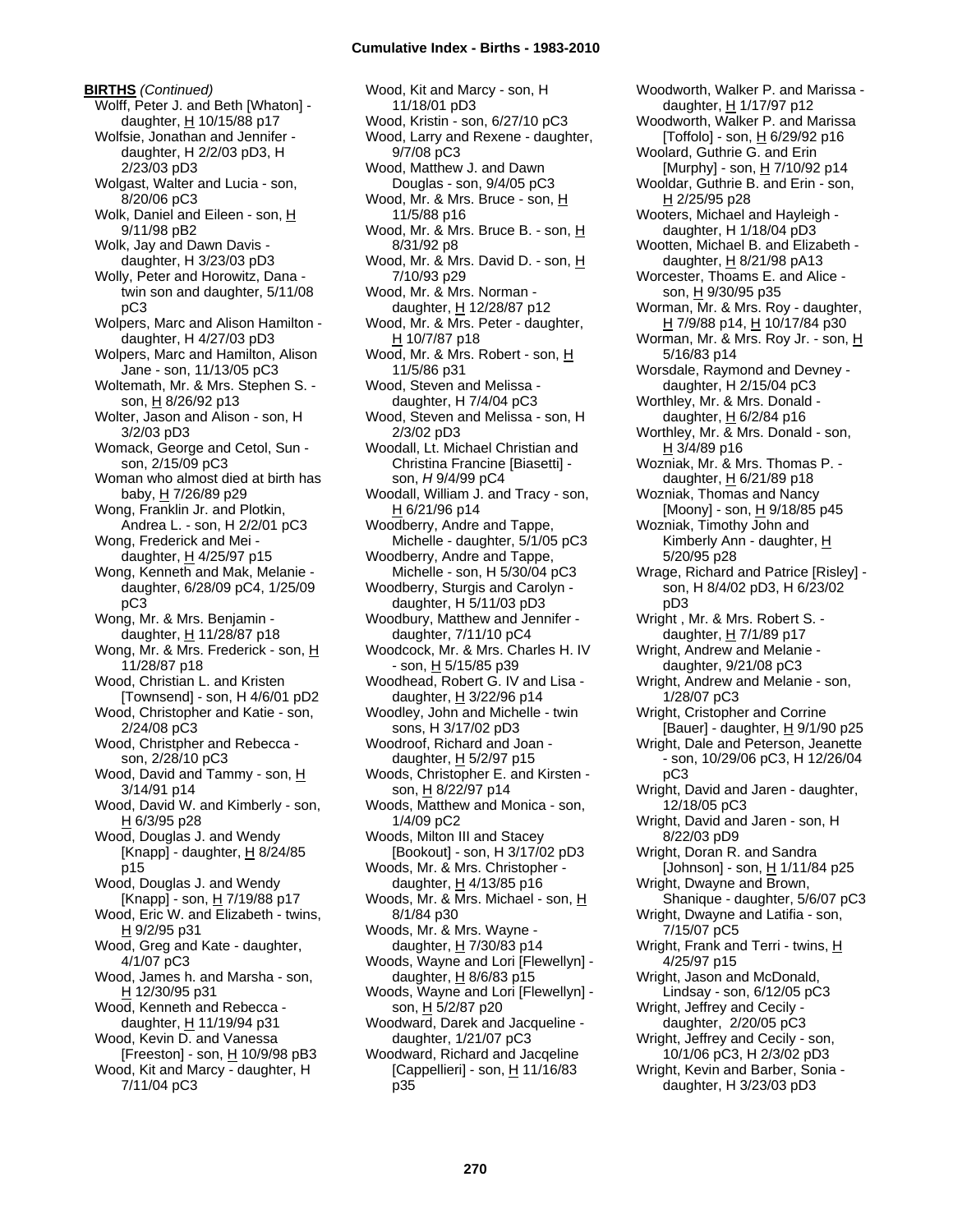**BIRTHS** *(Continued)* Wright, Lance and Duhov, Tamara daughter, 11/11/07 pC3 Wright, Michael A. and Sherry L. daughter, H 2/14/97 p10 Wright, Mr. & Mrs. Christopher daughter,  $H$  6/16/90 p23 Wright, Mr. & Mrs. David D. daughter,  $H$  7/10/93 p29 Wright, Mr. & Mrs. Jimmy daughter, H 9/18/89 p15 Wright, Mr. & Mrs. Jimmy - son, H 12/17/86 p35 Wright, Mr. & Mrs. Kelly - son, H 9/3/88 p16 Wright, Nick and Robertson-Evans, Kimberly - daughter, H 4/13/03 pD3 Wright, Robert and Haddox-Wright, Dana - daughter, 10/25/09 pC5 Wright, Ronda - daughter, 3/1/09 pD3 Wright, William and Sara [Wurtzell] daughter, H 6/25/87 p17 Wrinn, Michael and Laura [Whalen] son, H 12/2/88 p18 Wrinn, Mr. & Mrs. Eugene - son, H 6/4/86 p34 Wrinn, Mr. & Mrs. Michael - son, H 1/28/89 p16, H 9/14/85 p18 Wronski, Stephen and Ann daughter, 11/20/05 pC3 Wrynn, Kieran T. and Patricia [Dezso] - son, *H* 5/28/99 pB6 Wu, Chan D. and Karen - daughter, H 5/10/96 p14 Wu, Gary and Jungmin - daughter, H 1/18/04 pD3 Wu, Mr. & Mrs. Joseph - son, H 2/26/90 p10 Wu, Shyhtsun F. and Hsui-Chieh daughter,  $H$  6/3/95 p28 Wu, Sihou and Yang, Bing daughter, 12/2/07 pC3 Wuensch, Mr. & Mrs. Lawrence son, H 8/28/85 p36 Wuensch, Mr. & Mrs. Thomas T. son, H 10/7/92 p10 Wulff, Robert and Bruning, Monica daughter, H 5/2/04 pC3 Wulffleff, Mr. & Mrs. Douglas - son, H 1/18/89 p19 Wunderlich, Tabitha and Carl daughter, 6/27/10 pC3 Wyckoff, Brian Valley & Juliana Marie - daughter,  $H$  4/8/89 p17, H 4/22/89 p17 Wyckoff, Evan S. and Margaret daughter, H 2/25/95 p28 Wyckoff, Mr. & Mrs. Brian B. - son, H 7/17/93 p31 Wyman, Garrett and Jennifer - son, H 9/26/04 pC3 Wymbs, Christian and Stacey - son,

H 7/21/02 pD3, H 7/28/02 pD3

Wynkoop, Mr. & Mrs. Barry - son, H 11/3/84 p16 Wynkoop, Mr. & Mrs. John Jr. - son, H 12/28/87 p12 Wynn, Mr. & Mrs. Thomas daughter, H 1/28/84 p15 Wynne, Donald and Yvette daughter, 5/28/06 pC3 Wynne, James L. and Aida daughter, H 3/22/96 p14 Wynne, Mr. & Mrs. James J. daughter,  $H$  8/26/92 p13 Wynne, Scott and Carrie - daughter, 4/19/09 pC3 Wynne, Scott D. and Carrie [Roos] daughter, *H* 9/10/99 pB2 Xavier, Clarence and Nirmala - son, 7/31/05 pC3 Xia, Adam and Pan, Ning - son, H 12/19/04 pC3 Xie, Jun and Zhao, Sherry daughter, 5/4/08 pC3 Xu, Youming and Liang, Weiping twins, H 10/25/96 p15 Xu, Zhengang and Ning - daughter, 11/2/08 pC3 Yacavone, John and Patricia daughter, H 8/11/02 pD3 Yackira, Michael W. and Roberta [Guido] - son, H 3/24/84 p16 Yaeger, Jim and Greta [Accurso] daughter,  $H$  10/8/88 p18 Yaeger, Lauren Alexandra - son, 12/19/10 pC3, 12/12/10 pC3 Yaggi, Maurice and Robin - son, H 8/31/01 pC2, H 11/10/02 pD3 Yaggi, Mr. & Mrs. Danny - son, H 4/23/90 p15 Yakowicz, John III and Lisa daughter, H 7/6/03 pD3 Yakubovich, Robert and Shana daughter, H 11/28/04 pC3 Yakubovich, Robert and Shana son, H 4/14/02 pD3 Yalong, Enrico and Guanzon-Yalong, Karen - son, 7/19/09 pC4 Yalovitser, Matvey and Bornsthgeyn, Tatyana daughter,  $\underline{H}$  4/25/97 p15 Yamasto, Felix and L. Tatiana Mori son, H 6/8/03 pD3 Yamauchi, Mr. & Mrs. Masanori son, H 5/27/89 p20 Yamron, Mr. & Mrs. Daniel daughter, H 5/11/91 p21 Yandes, Edwin and Aura - daughter, H 7/20/03 pD3 Yanes, Rodis and Rosa - daughter, H 5/12/02 pD3 Yanez, Luis F. and Pena, Adriana daughter, H 10/9/98 pB3 Yanez, Reinaldo and Luciana Zurita daughter, H 4/13/03 pD3 Yang, Bo and Mongying Quin daughter, H 4/13/03 pD3

Yang, Tzu Chen and Phan [Kiaw] son, H 10/9/98 pB3 Yantorno, Al and Lauren - daughter, H 1/5/03 pD3 Yao, Tim and Yang, Ling Ling Yao son, H 7/14/02 pD3 Yardis, Ryan and Kimberly daughter, H 8/17/03 pD3 Yarin, Joanne - son, H 8/22/03 pD9 Yarish, Mark and Lauren - daughter, 6/24/07 pC3 Yarish, Mark and Lauren - son, H 12/15/02 pD3 Yaro, Esteban and Huyhua, Manuelita - daughter, 9/16/07 pC3 Yates, David and Lucy [Davidson] daughter, H 10/26/85 p19 Yates, Robert A. and Bianca [Hoffman] - daughter,  $H$  4/5/96 p14, H 5/10/96 p14 Yates, Robert and Jessica - son, 6/14/09 pC3 Yates, Robert and Samantha Jordan - son, H 4/27/03 pD3 Yates, Tierra and Bryant, Andrae son, 4/24/05 pC3 Yates, Waverly III and Mrs. daughter, H 5/2/04 pC3 Yatskiv, Ivan and Polyuk, Mariya daughter, 3/30/08 pC3 Yazidi, Monir - son, H 9/5/04 pC3 Yeager, Kris and Sarah - daughter, 7/10/05 pC3 Yeager, Kris Lee and Sarah Swift daughter, 8/17/08 pC3 Yeargan, Jonathan and Nanos, Christina - daughter, 11/22/09 pC3 Yearout, Chris and Kristen - son, H 11/2/03 pD3 Yearwood, Mr. & Mrs. Ralph daughter, H 1/23/85 p31 Yearwood, Mr. & Mrs. Ralph S. daughter, H 11/5/86 p31 Yelenik, Geza and Lindsay - twins, H 7/20/91 p16 Yelle, Dan and Melissa - daughter, 10/8/06 pC3 Yellen, David and Susan - daughter, H 8/17/03 pD3 Yeoh, Ian and Lezah - son, 3/27/05 pC3 Yepes, Mr. & Mrs. Hernan daughter,  $H$  3/21/87 p20 Yepes-Parra, Luis and Diana daughter, H 10/19/03 pD3 Yépez, John G. and Monica - son, 9/21/08 pC3 Yeridnides, Tom and Nancy daughter, H 9/19/04 pC3 Yerinides, Tom and Nancy - son, H 5/11/03 pD3 Yerinides, Tomo and Nancy daughter, H 8/22/04 pC3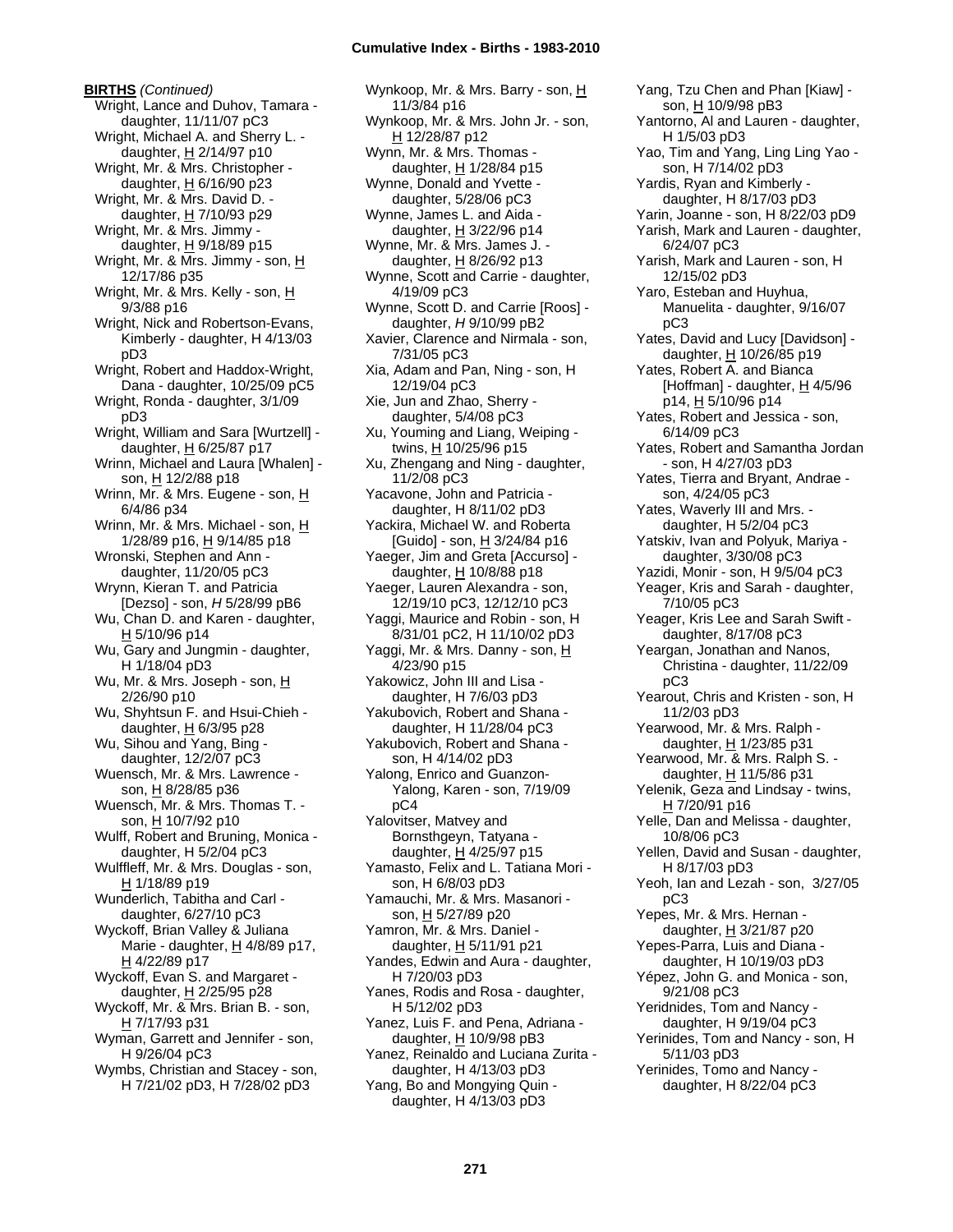**BIRTHS** *(Continued)* Yerman, Ronald and Robin [Bundegaard] - son,  $H$  6/15/85 p16 Yerra, Parthasarathi and Kushal son, 10/30/05 pC3 Yerrall, George and Ginna - twin sons, 12/4/05 pC3 Yeun, Craig and Mary - daughter, H 3/2/03 pD3 Yezzi, Tony and Jane [Corbetta] daughter,  $H$  10/14/87 p19 Yika, David and Nacarino, Mercedes - daughter, H 2/3/02 pD3 Yika, David and Nacarino, Mercedes - son, H 6/6/04 pC3 Yika, Julio and Pilar - daughter, H 8/17/03 pD3 Yilmaz, Faruk and Kristen daughter, 7/26/09 pC3 Yilmaz, Faruk and Kristen - son, 6/3/07 pC3 Yilmaz, Kristen and Faruk daughter, 10/10/10 pC3 Yin, Daniel and Leona - daughter, H 12/1/02 pD4 Yin, Duncan and Amanda daughter, 5/24/09 pC3, 6/21/09 pC3, 3/29/09 pC3 Yinglin, Robert C. and Steininger, Linda - daughter,  $H$  11/1/96 p15 Yingling, Mr. & Mrs. Mark daughter,  $H$  8/3/85 p18 Yingling, Robert and Linda [McAdoo] - son, H 4/9/94 p34 Yocum, Mark J. and Cynthia daughter, H 12/30/95 p31 Yoder, Alan and April Anne daughter,  $H$  6/8/91 p22 Yoder, David L. and Evelyn R. [Boscher] - daughter,  $\underline{H}$  5/2/87 p21 Yoder, Mr. & Mrs. Alan - daughter, H 8/6/86 p16 Yoguez, Ignacio and Imelda - son, H 4/7/02 pD3 Yohannes, Tewodros and Isaak son, H 7/5/96 p12 Yonders, Bradley W. and Paula (D'Agostine) - son, *H* 1/29/99 pB9 Yoo, Michael and Khin - son, H 11/25/01 pD3 Yoon, Henry and Yvette - daughter, H 2/3/02 pD3 Yoon, Tae S. and Jung S. [Joo] son, H 1/25/88 p17 Yordon, Mr. & Mrs. Nathaniel daughter, H 11/30/89 p34 Yordon, Mr. & Mrs. Nathaniel - son,  $H$  7/6/87 p15 Yordon, Mr. & Mrs. Nathaniel S. daughter, H 10/23/93 p39 York, Mr. & Mrs. Joseph - son, H 2/24/88 p30

Yorzinski, Henry J. and Linda [Chabot] - son, H 6/4/86 p24 Yorzinski, John and Virginia [Zglombicki] - daughter, H 4/19/86 p17 Yost, Matt and Nikki - daughter, 11/6/05 pC3 Yost, Matthew and Nicole daughter, 10/29/06 pC3 Yost, Matthew and Nicole - son, 12/23/07 pC3 Yost, Mr. & Mrs. Stephen daughter,  $H$  11/23/88 p46 Yost, Stephen S. and Eileen - son, H 9/20/91 p43 You, Bida and Zheng, Wenxiu - son, 3/21/10 pC3 Youkon, John and Keri - son, H 10/13/02 pD4 Youkon, John R. II and Keri [Zinsmeyer] - son, H 1/21/00 pC3 Young, Brian and Brown, Aniqua son, H 4/14/02 pD3 Young, D. and Polanco, M. daughter, 5/6/07 pC3 Young, Daniel and Sheryl - son, H 9/12/04 pC3 Young, Don and Cristina - son, H 12/5/04 pC3 Young, Frank and Lynda [Manuel] twin daughters,  $H$  1/7/89 p11 Young, Jeff and Ann - daughter, H 10/5/03 pD3 Young, Kai and Marueen - son, H 9/21/03 pD3 Young, Kai and Maureen - daughter, 1/15/06 pC3 Young, Larry C. and Susan - son, H 12/9/95 p31 Young, Michael and Julie daughter,  $H$  1/16/93 p29 Young, Michael P. and Julie [Corey] daughter, H 8/1/90 p17 Young, Mr. & Mrs. Brian - daughter,  $H$  4/20/85 p18 Young, Mr. & Mrs. J. Dean daughter,  $H$  3/11/87 p18 Young, Mr. & Mrs. James daughter,  $H$  4/16/84 p13 Young, Mr. & Mrs. Robin - twin son and daughter, H 1/21/87 p30 Young, Mr. & Mrs. Roger - daughter,  $H$  3/23/85 p18 Young, Mr. & Mrs. Van V. - son, H 10/7/92 p10 Young, Mr. & Mrs. William daughter,  $H$  3/23/91 p9 Young, Oliver K. and Carey [Barnes] - son, *H* 6/5/99 pB10 Young, Paul and Rachel - daughter, H 5/19/02 pD3 Young, Richard and Jun - daughter, 12/24/06 pC3 Young, Robert K. and Christina daughter, H 11/12/94 p31

Young, Ron and Katya - son, H 12/15/02 pD3 Young, Scott and Margaret - son, 10/7/07 pC3 Young, Susan and Larry - daughter, H 1/12/03 pD3 Young, Thierry and Sally - son, 8/20/06 pC3 Young, Todd and Lorna - daughter, H 4/6/03 pD3 Youngblood, John and Brown, LaRisha - son, H 7/25/04 pC3 Youngling, Mr. & Mrs. Theodore A. son, H 3/8/89 p20 Youssef, Magdy A. and Wedad El-Latif - son, H 5/19/02 pD3 Yovine, Brian and Sharon - son, 2/28/10 pC3 Yowan, David and Cynthia - son, H 3/3/02 pD3 Ypes, Mr. & Mrs. Luis L. - son, H 1/30/93 p31 Yu, Mr. & Mrs. Yung-Ming - son, H 3/4/85 p12 Yuan, Paul and Lin, Amy - son, 1/30/05 pC3 Yuan, Ruiyong and Huang, Bei son, H 5/19/00 pC3 Yudell, Robert and Sharon - son, H 8/17/03 pD3 Yusi, Joe and Tina - daughter, H 5/5/02 pD3 Yusi, John and Stacey - daughter, 9/23/07 pC3, 12/6/09 pC2, 9/23/07 pC3 Yusko, Michael and Jill - son, 12/10/06 pC3 Yust, Mr. & Mrs. George G. - son, H 10/15/83 p16, H 12/10/83 p18 Yusuf, Ali and Surer - daughter, H 12/1/02 pD4 Zabate, Jon J. and Pamela [Bruyns] daughter, H 5/18/01 pD5 Zabor, Mr. & Mrs. David L. daughter, H 9/29/84 p16 Zacarola, Christi - daughter, H 3/10/02 pD3 Zaccagnini, Mr. & Mrs. Michael daughter,  $H$  12/13/89 p18 Zaccagnini, Mr. & Mrs. Michael son, H 7/30/83 p14 Zaccagnino, Mr. & Mrs. Peter - son, H 6/3/89 p17 Zaccardo, Matthew P. and Anna [Fawthrop] - daughter, H 2/17/02 pD3 Zaccardo, Mr. & Mrs. Michael - son, H 11/18/92 p12 Zaccatelli, Mr. & Mrs. William - son, H 4/30/86 p24 Zaccone, Giampiero and Leanne son, 6/19/05 pC3 Zaccone, Joseph and Theresa [Spinello] - son, H 5/12/00 pC3 Zacharakos, Dino and Eve - twin daughters, H 10/13/02 pD4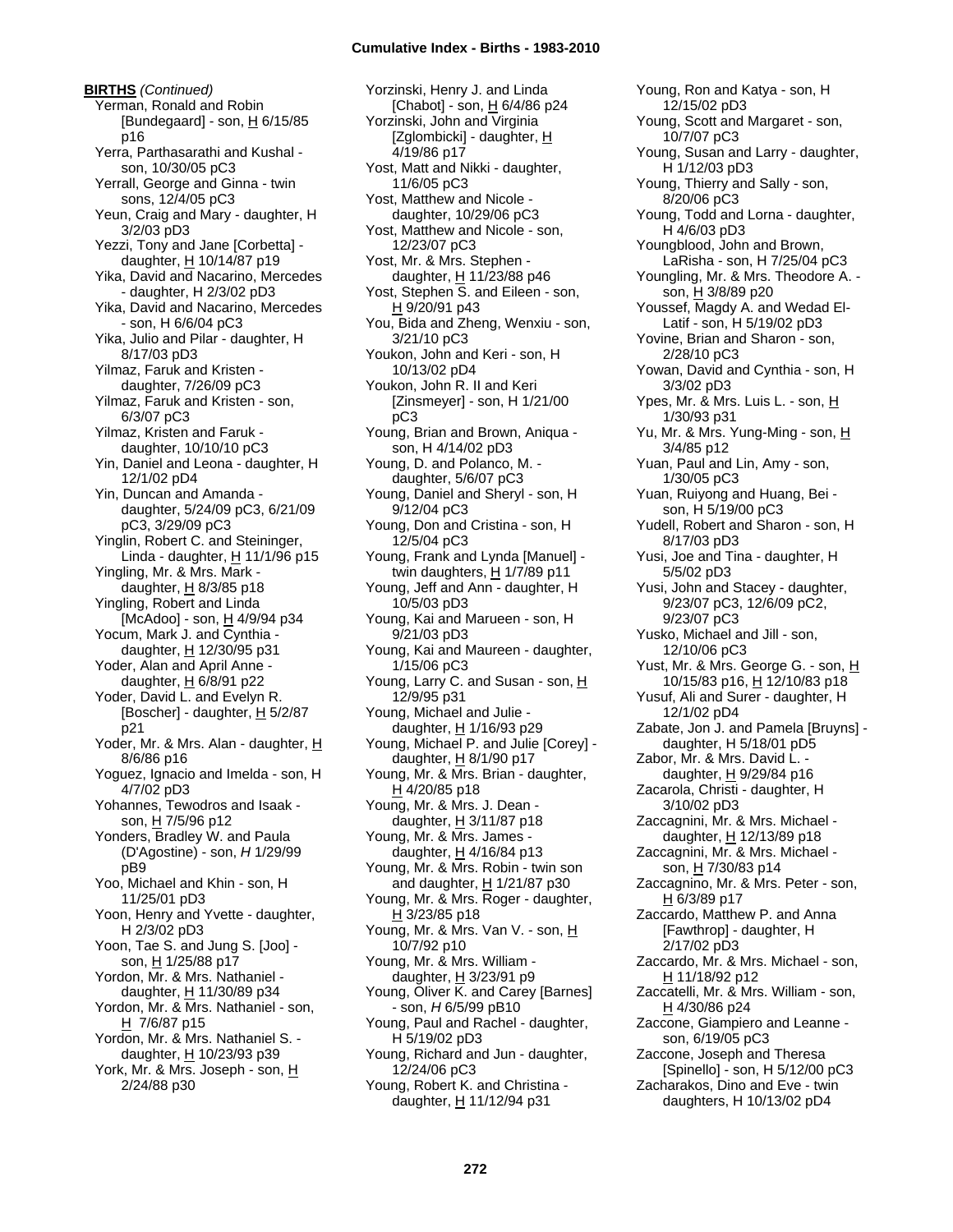**BIRTHS** *(Continued)* Zachowicz, Mr. & Mrs. Steven daughter,  $\underline{H}$  3/25/89 p17 Zaffaro, Tony and Donna - son, H 3/14/04 pC3 Zaffina, Francesco and Diana daughter, H 3/16/03 pD3 Zaffina, Francisco and Dianna - son, 8/28/05 pC3 Zaffina, Mr. & Mrs. John - son, H 11/6/85 p40 Zaffutto, Mr. & Mrs. Richard - son, H 12/20/84 p26 Zahid, Muzmil-Khan and Shazia daughter, 11/30/08 pC3 Zahlman, Donald D. and Barbara son, H 1/17/97 p12 Zaidi, Jawad and Samina daughter,  $H$  12/30/92 p10,  $H$ 12/19/92 p37 Zaidi, Jawad H. and Samina - son, H 5/7/94 p30, H 7/18/97 p15 Zainulbhai, Mr. & Mrs. Rashid daughter,  $H$  7/6/87 p15 Zajac, Alex and Margaret - son, 2/18/07 pC3 Zajaczkowski, Peter and Iwona son, 12/10/06 pC3 Zak, Vincent and Jordhamo, Emily daughter, H 5/26/02 pD3 Zak, Vincent and Jordhamo, Emily son, H 10/3/04 pC3 Zaken, Marc and Ronna [Green] son, H 8/15/92 p11 Zaken, Mr. & Mrs. Marc - daughter,  $H$  6/3/89 p17 Zakhar, Gregory W. and Laura son, H 2/2/96 p12, H 2/23/96 p14 Zakhar, Mr. & Mrs. Robert - son, H 7/20/85 p17 Zakhar, Richard and Diana [Camarota] - son,  $\underline{H}$  11/26/83 p14 Zako, Matt and Denise - daughter, 6/5/05 pC3 Zakrzewski, Anna and Mariusz daughter, 10/24/10 pC3 Zaleski, Chris and Ewa - son, H 9/24/94 p31 Zaleski, Waldemar and Malloy, Suzanne - daughter, H 10/5/03 pD3 Zalman, Rabbi and Malya - son, H 12/19/04 pC3 Zaman, Rawshon and Qudar, Tasnova - son, 2/14/10 pC3, 2/21/10 pC3 Zamani, Peyman and Ana - son, 9/18/05 pC3, H 2/2/03 pD3, H 2/23/03 pD3 Zamboli, Anthony and Elizabeth daughter, H 3/14/04 pC3 Zambrana, Wilfredo and Lourdes daughter, 1/30/05 pC3 Zambrzycki, Robert and Justyna Maria - daughter, 2/3/08 pC3

Zamm, Mark A. and Susan L. [Vast] daughter, H 11/2/88 p22 Zamm, Mr. & Mrs. Mark A. - son, H 5/15/85 p39 Zammit, Gary K. and Kristin [Ludington] - son, H 5/26/00 pC2 Zamor, Franco and Gabriel, Marie Danielle - daughter, 2/12/06 pC3 Zamora, Carlos E. and Patricia twins, H 8/19/95 p31 Zamora, Raquel and Ferro, Michael daughter, 12/5/10 pC3, 12/19/10 pC3 Zampiello, Geoffrey and Kathleen daughter, 11/4/07 pC3 Zampino, Mr. & Mrs. Claudio - son, H 3/7/92 p10 Zannotti, Chad and Marlene - son, 6/25/06 pC3 Zanol, Aladel and Monia - daughter, 2/8/09 pD3 Zanvettor, David and Noel daughter, H 1/5/03 pD3 Zaorski, Robert and Suska, Mariola son, H 1/18/04 pD3 Zapata, Mauricio and Kimberly daughter, 7/8/07 pC3 Zapata, Mauricio and Kimberly son, H 6/27/04 pC3 Zapata, Mr. & Mrs. Ramon daughter, H 12/26/85 p13 Zapata, Mr. & Mrs. Roberto - son, H 8/10/87 p35 Zapata, Ramon and Kimberly daughter, 8/7/05 pC3 Zapotosky, Paul and Anna daughter, 6/28/09 pC3, 5/24/09 pC3 Zara, Mr. & Mrs. Thomas D. - son, H 8/19/87 p25 Zarembski, Keith A. and Demassa, Tracey - daughter,  $H$  11/20/98 pB5 Zarembski, Mr. & Mrs. Richard son, <u>H</u> 10/7/87 p18 Zaremski, Joseph A. Jr. and Carolann - son, H 11/12/94 p31 Zaremski, Mr. & Mrs. Joseph J. Jr. daughter,  $H$  6/27/92 p11 Zaremski, Mr. & Mrs. Richard - son, H 10/9/85 p27 Zaremski, Mr. & Mrs. Richard P. son, H 10/24/90 p12 Zaretsky, Steven & Lorraine [Fanotto] - daughter,  $H$  3/18/89 p24 Zargas, Mr. & Mrs. Henry daughter,  $H$  5/22/85 p35 Zarretta, Salvatore and Regina [Di'Iorio] - son, H 1/18/86 p20 Zarrilli, Steven and Christine - son, H 7/13/03 pD3 Zavala, Javier A. and Andrade, Aura - daughter, H 2/2/01 pC3 Zavala, Jose and Ruiz, Sandra son, 2/19/06 pC3

Zavarelli, David A. and Pamela [Vota] - daughter, H 2/2/01 pC3 Zavoico, George B. and Elaine daughter,  $H$  3/22/96 p14 Zavory, Mr. and Mrs. Michael daughter, 4/11/10 pC3 Zawacki, Mr. & Mrs. Edward daughter, H 6/16/90 p23 Zawacki, Tom and Melissa - son, 5/1/05 pC3, H 7/6/03 pD3 Zayac, Aleksander and Irena - son, H 8/3/03 pD3 Zayas, Jeffrey and Amy - daughter, H 7/18/04 pC3 Zeccola, Dominic and Diane G. [DeBartolomeo] - son,  $H$  11/9/83 p28 Zeccola, Mr. & Mrs. Dominick - son, H 2/18/87 p17 Zecena, Francisco and Ortiz, Nidia Nineth Recino - son, 2/12/06 pC3 Zech, James L. and Jennifer (Taylor) - daughter, *H* 1/29/99 pB9 Zech, James L. and Jennifer - son, H 12/2/95 p29 Zech, James L. and Jennifer - twins, H 5/2/97 p15 Zefting, Mr. & Mrs. Steven S. - son, H 11/14/92 p37 Zeidelr, Donald W. and Jacqueline daughter,  $H$  8/12/95 p30 Zeidler, Donald and Jackie - son, H 12/12/04 pC3 Zeidler, Donald and Jacqueline son, H 6/8/91 p22 Zejda, David and Eva - daughter, 2/21/10 pC3 Zelaya, Orlin A. - son, 4/11/10 pC3 Zelkowitz, Richard S. and Tammy son, H 12/2/95 p29 Zeller, Eric and Claudia - daughter, H 3/7/04 pC3 Zeller, Scott and Hilary - daughter, H 3/7/04 pC3 Zello, Craig and Jenna - daughter, 4/20/08 pC3 Zembruski, Mr. & Mrs. James E. daughter, H 8/3/88 p19 Zenie, Karl and Michelle - daughter, H 11/16/03 pD3 Zenner, Marc and Shihchien Tang son, H 2/24/02 pD3 Zepada, Cesar and Mazariegos, Idalia - daughter, 7/19/09 pC3 Zepeda, Ember and Vanegas, Merly - daughter, 3/27/05 pC3 Zepeda, Marlon and Magely - son, H 5/26/02 pD3 Zepedo, Elder and Jennifer - son, 12/17/06 pC3 Zeyher, Matt and Danielle - son, H 9/22/02 pD5

Zezima, Franco M. and Adriana son, H 7/5/96 p12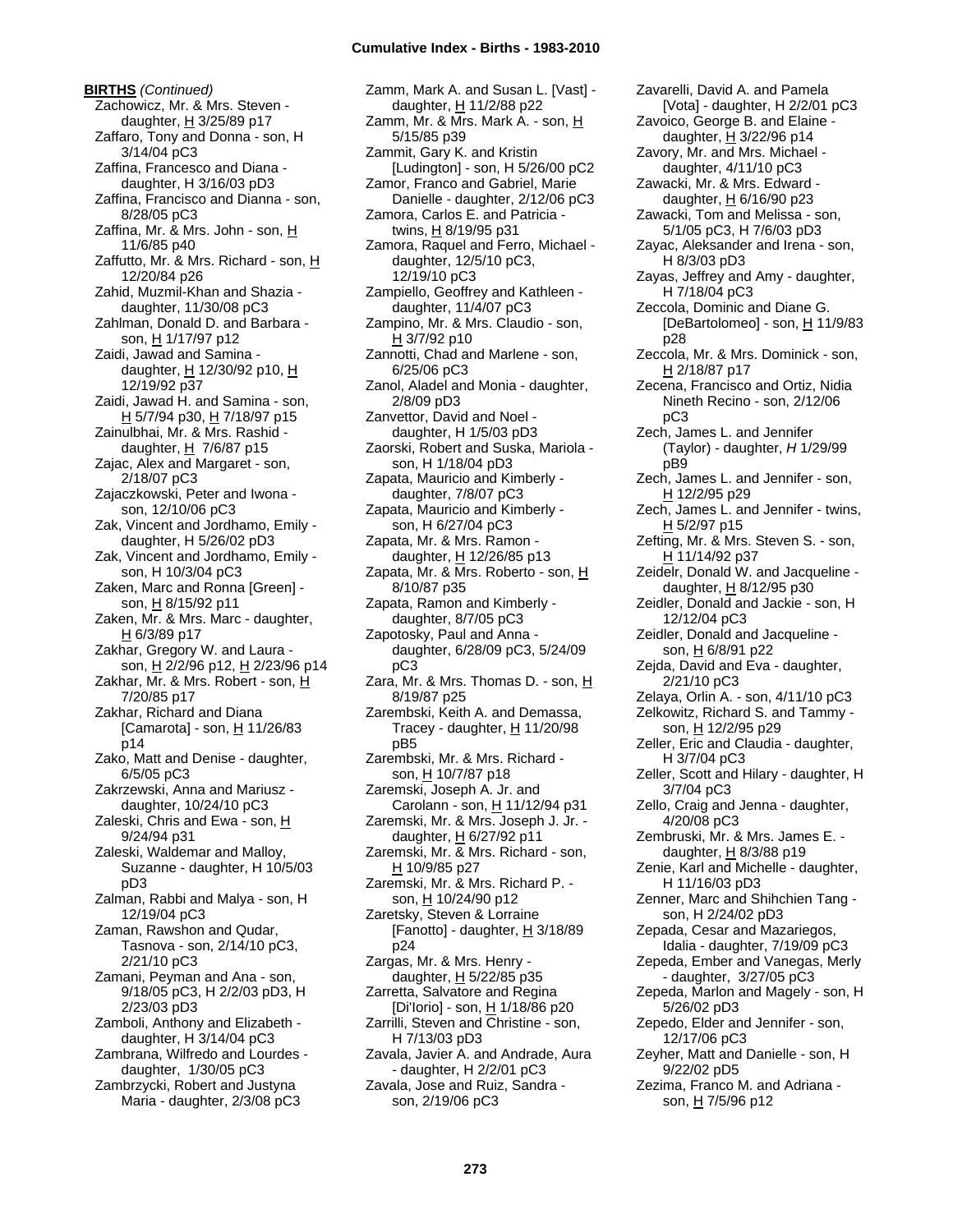**BIRTHS** *(Continued)* Zezima, Franco M. and Adriana [Garcia] - triplets, *H* 9/17/99 pB4 Zezima, Greg and Kathleen - son, 2/21/10 pC3 Zezima, Michael and Nichole - son, 6/25/06 pC3 Zezima, Michael and Nicole - son, H 3/3/02 pD3 Zhang, John Qing and Luo, Qian daughter, 3/26/06 pC3 Zhang, Kemin and Gu, Xiao Yan daughter,  $H$  10/9/98 pB3 Zhang, Mingbaw and Li Tang daughter, H 3/10/02 pD3 Zhang, Yadong and Mao, Jingning son, 6/25/06 pC3 Zhang, Yong Shan Sam and He, Zhen - daughter, 12/31/06 pC3 Zhang, Zheng and Kwang, Loo Fei son, 12/3/06 pC3 Zhange, Wei and Huang, Hai daughter, 2/20/05 pC3 Zhao, Gary G. and Cheng, Luhua daughter, *H* 9/17/99 pB4 Zhou, Josephe Qingsong and Ding, Lillian Yulin - daughter, 4/25/10 pC3 Zhu, Pei and Sun, Yimei - daughter, H 9/14/03 pD3 Ziac, Jonathan and Heather daughter, 10/1/06 pC3 Ziac, Jonathan and Heather - son, 10/25/09 pC3 Ziac, Joshua and Emily - daughter, H 11/18/01 pD3 Zica, Melanier and Sander - son, H 8/4/02 pD3 Ziegen, Ronald and Cynthia [Blaney] - daughter, H 1/12/85 p16 Ziegler, Jason and Heather daughter, H 8/10/03 pD3 Zielinski , Greg and Carita, Liane daughter, 5/28/06 pC3 Ziga, Charles J. and Roberts, Lise son, H 8/9/96 p14 Zikias, William V. III and Joanne [Slaker] - son, *H* 8/6/99 pB4 Zilaitis, Mr. & Mrs. Frank - daughter, H 12/17/86 p35 Zilling, Mark R. and Catherine [Strazza] - daughter, H 5/26/00 pC2 Zimmerman, Eric and Cherie - son,  $H$  5/30/91 p15 Zimmerman, Ian and Sarah - son, H 2/2/03 pD3, H 3/2/03 pD3 Zimmerman, Joost and Margarita son, 2/25/07 pC3 Zimmerman, Mr. & Mrs. Edward daughter,  $H$  8/10/83 p23 Zimmerman, Mr. & Mrs. Edward son, H 11/4/85 p16 Zimmerman, Mr. & Mrs. Ronald son, H 8/6/86 p16, H 3/25/89 p17 Zimmerman, Ronald L. and Deborah - son, H 4/1/95 p28 Zimmermann, Stephen C. and Lynn son, H 9/3/94 p34 Zink, Joseph and Rachel - son, 7/1/07 pC3 Zins, Mr. & Mrs. Jonathan daughter, H 12/28/87 p12 Zins, Mr. & Mrs. Jonathan - son,  $H$ 5/19/90 p19 Zinser, Mr. & Mrs. George daughter, H 5/27/89 p20 Ziolkowski, Jim and Jenny - son, 5/6/07 pC3, H 6/13/04 pC3 Ziolkowski, Mr. & Mrs. Andrew daughter, H 1/14/88 p37 Ziperstein, Kevin and Michelle - son, H 8/18/02 pD3 Zipkis, Richard C. and Paula [Gibson] - daughter, H 2/16/01 pC2 Zirkelbach, Mr. & Mrs.Charles - son, H 9/24/87 p14 Zizzadoro, Nicholas and Nancy [Marcus] - son, H 3/31/02 pD3 Zizzadoro, Nick and Nancy daughter, 10/15/06 pC3 Zizzadoro, Nick and Nancy - son, H 5/2/04 pC3 Zizzadorpo, Nicholas and Nancy [Marcus] - son, H 5/26/00 pC2 Zlatev, Val and Marichele - son, H 3/2/03 pD3 Zlotnick, Michael and Greenblatt, Marcia - son, H 10/26/03 pD3 Znosko, Dariusz and Alicja daughter, 10/9/05 pC3 Zodikoff, David and Miriam - son, H 8/12/95 p30 Zonghetti, Steven and Christine son, H 10/27/02 pD5 Zopfi, Mr. & Mrs. Gerald - son, H 6/15/85 p16 Zortman, Daniel and Elizabeth daughter, H 3/2/03 pD3 Zotelo, Guadalupe and Olivia - son, H 3/12/94 p31 Zotelo, Rolando and Ramos, Olivia son, H 11/5/99 pB8 Zoumboulis, John and Jill daughter, 1/23/05 pC3 Zoumboulis, John and Jill - twin son and daughter, 12/10/06 pC3 Zubba, Giovanni and Maria - son, H 3/14/91 p14 Zubba, Mr. & Mrs. Vincenzo daughter, H 3/4/89 p16 Zubba, Vincenzo and Theresa daughter, H 12/12/90 p30 Zubillaga, Javier and Maria - son, H 6/13/04 pC3 Zubrinsky, Todd and Mary daughter, 7/23/06 pC3 Zubrinsky, Todd and Mary Alvarado daughter, 5/22/05 pC3

Zucca, Gabriele and Yessica S. son, 1/13/08 pC3 Zuccarella, John and Christine son, H 8/11/02 pD3 Zucco, Mr. & Mrs. John - daughter, H 1/26/85 p18 Zucco, Mr. & Mrs. John - son, H 3/21/87 p20 Zucke, Mitchell and Shira daughter, H 2/8/04 pD3 Zucker, Mr. & Mrs. Mark - daughter, H 5/16/83 p14 Zuckerberg, Carl and Courtnie - son, H 2/24/02 pD3 Zuffiovar, Sara - son, H 2/24/02 pD3 Zuleta, Julian and Figueroa, Noel son, 1/15/06 pC3 Zulkeski, Mr. & Mrs. Paul - daughter, H 3/5/86 p26 Zulkeski, Mr. & Mrs. Paul - son, H 8/14/89 p22, H 10/24/87 p19 Zulkeski, Paul and Sheryl - son, H 6/8/91 p22 Zullo, Mr. & Mrs. David D. - son, H 12/14/91 p16 Zullo, Mr. & Mrs. Mark - daughter, H 1/15/90 p12 Zullo, Paolo and Bonato, Donna daughter, 4/5/09 pC3 Zullo, Paul and Bonato, Donna daughter, 7/30/06 pC3 Zuluaga, Juan and Violeta daughter, H 9/5/04 pC3 Zummo, Paul and Christine daughter, 9/16/07 pC3, H 11/14/04 pC3 Zuniga, Alejandro and Monica daughter, H 10/6/02 pD5 Zuniga, Allan D. and Hope - son, H 11/12/94 p31 Zuniga, Celso and Puente, Ginna daughter, H 12/1/02 pD4 Zuniga, Jose and Castro, Sonia daughter, H 6/6/04 pC3 Zuniga, Juan and Ottaviano, Crystal - son, 7/1/07 pC3 Zuniga, Mr. & Mrs. Allan A. daughter, H 6/26/93 p29 Zurbruegg, Andreas and Magrit [Egger] - daughter,  $\underline{H}$  1/18/86 p20 Zurheide, Jeffry and Karen [Johnson] - son, H 2/29/92 p13 Zurheide, Mr. & Mrs. Jeffrey daughter,  $H$  11/5/88 p16 Zurich, Ken and Holly - son, 12/7/08 pC2 Zurita, Johnny and Celia - son, H 1/11/04 pD3 Zurkowski, Jonathon and Melissa son, 7/12/09 pC3, 5/31/09 pC3 Zurkowski, Rich and Barbara daughter, H 8/3/03 pD3 Zurkowski, Richard Jr. and Barbara daughter, 2/4/07 pC3